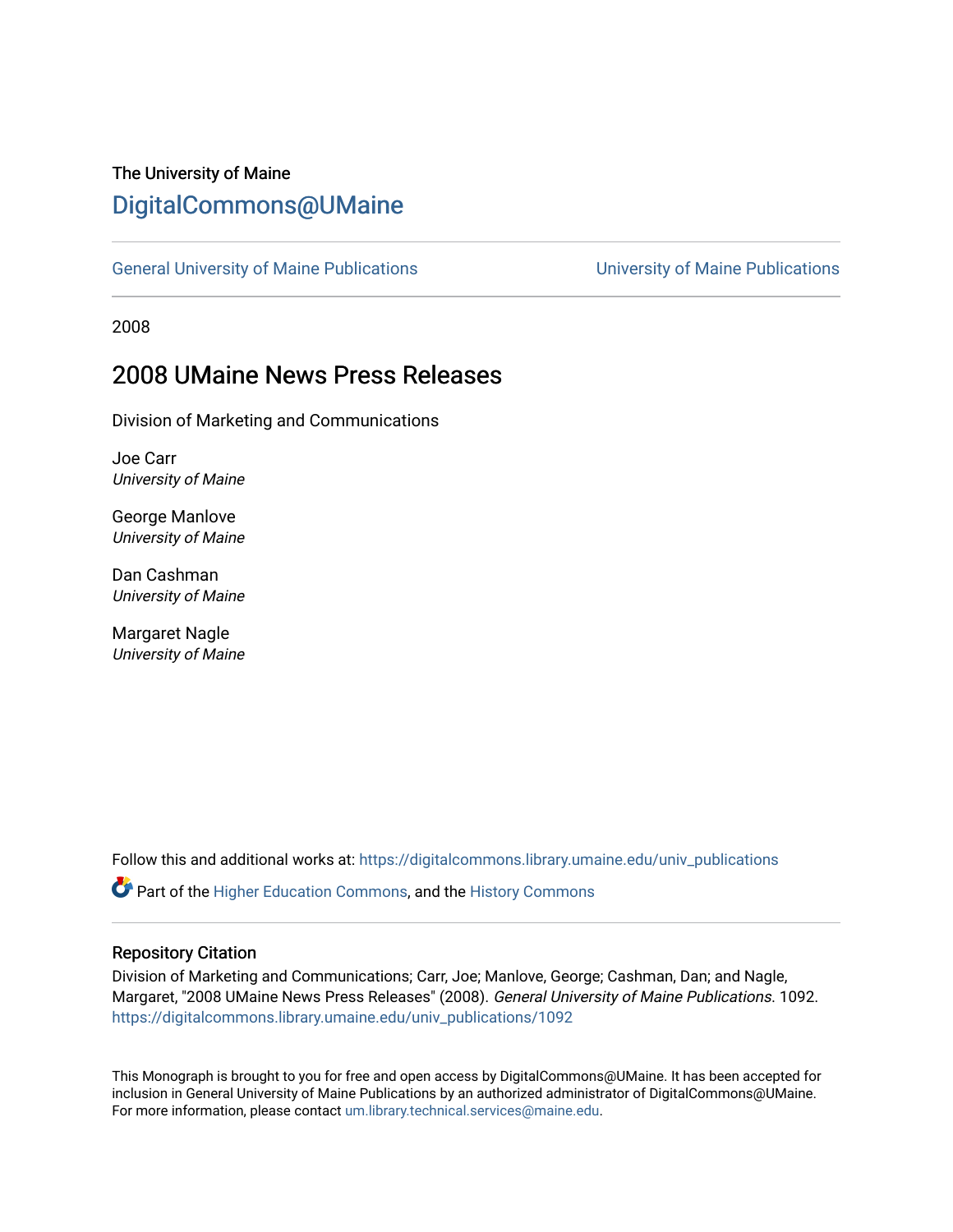# **UMaine News Press Releases from Word Press XML export 2008**

## **Williams Appointed to University of Maine Foundation Post**

## **07 Jan 2008**

Contact: Contact: Amos Orcutt, University of Maine Foundation President/CEO, 207 581-5100

ORONO -- Amos Orcutt, president/CEO of the University of Maine Foundation, has announced the appointment of Daniel B. Williams as planned giving officer. Williams, who earned both a bachelor's degree and a master's degree from UMaine, returns to his alma mater having accumulated a great deal of experience relevant to his new position.

Since 2006, Williams has served as foundation president and director of development for Eastern Maine Community College in Bangor. In that role, he was responsible for all institutional fundraising including planned giving, annual and endowed scholarships, in-kind gifts, annual campaign and capital projects. Prior to that, the former state legislator served as director of annual and reunion giving for the University of Maine Alumni Association and as assistant director of admissions for UMaine.

"I am thrilled to have this opportunity and am honored to be joining such a strong organization," Williams says. "I can think of no better way of advancing the University of Maine's mission and making higher education accessible to more students than through the Foundation."

Williams and his wife, State Rep. Emily Cain, who is also a UMaine graduate, live in Orono.

"I am delighted to welcome Danny Williams to the University of Maine Foundation," says Orcutt. "His enthusiasm, commitment to the University of Maine and his broad experience are great assets that will complement and enhance the mission of the Foundation, which is dedicated to encouraging gifts and bequests to promote academic achievement, foster research and elevate intellectual pursuits at the University of Maine."

More information about the University of Maine Foundation is online at [www.umainefoundation.org](http://www.umainefoundation.org/)

## **Unity Foundation Grant to Support Hutchinson Center Expansion**

## **07 Jan 2008**

Contact: Joe Carr at (207) 581-3571

BELFAST -- A \$200,000 Unity Foundation challenge grant will provide valuable support for the University of Maine's planned Hutchinson Center expansion.

The university announced in August a campaign to raise \$2 million in private funds to help create a 15,000 square foot addition at the Belfast facility. The new wing will double classroom space at the Hutchinson Center, while adding science labs and other facilities critical to the center's future as UMaine's primary educational and outreach connection point with the people of midcoast Maine.

"We are grateful for this generous gift, and we are most grateful that the Unity Foundation sees the value in this exciting project," says Barbara Beers, UMaine's vice president for development. "The Unity Foundation has a remarkable track record of supporting important community causes, and the foundation's support helps us take a meaningful step toward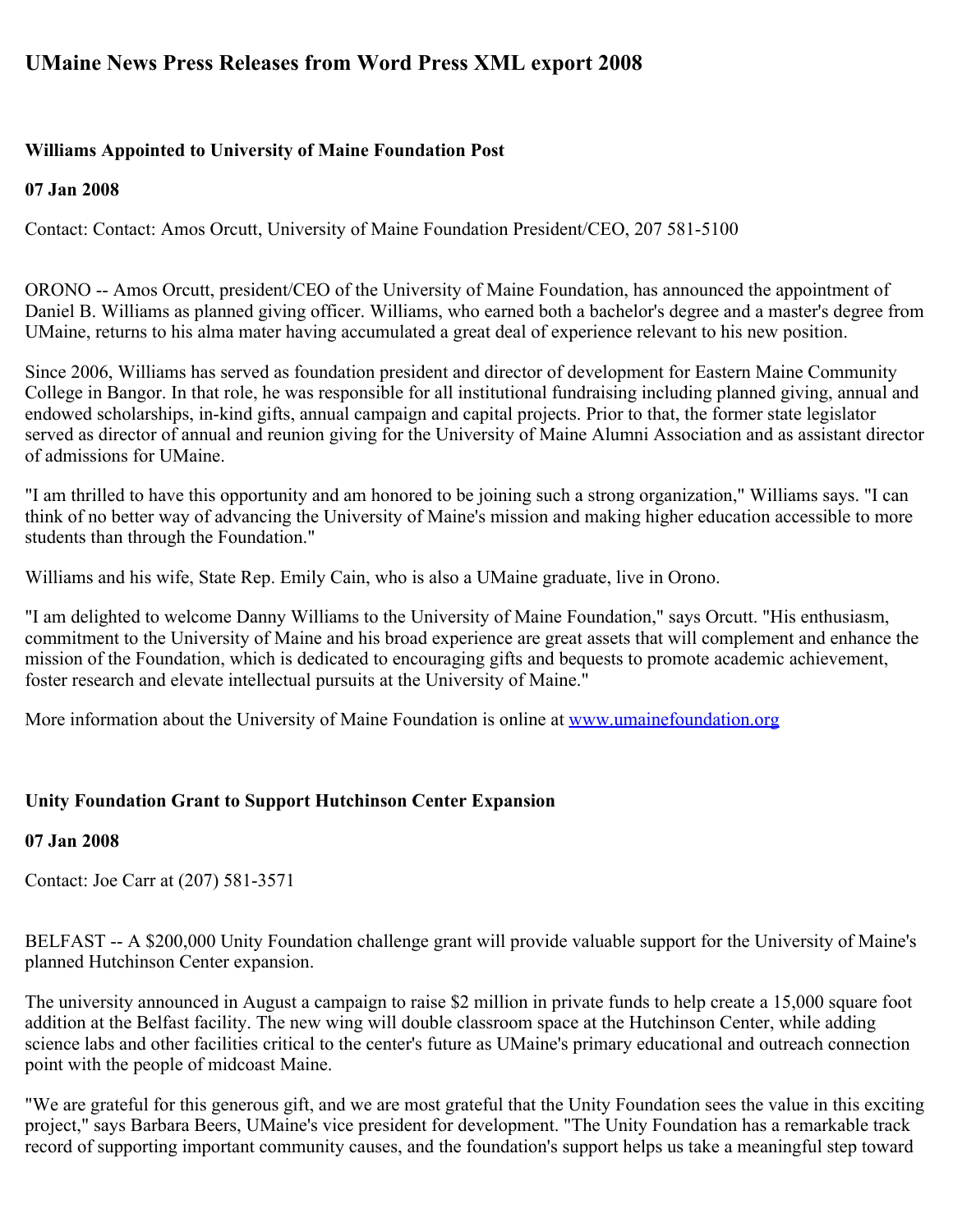reaching our goal of an expanded Hutchinson Center."

The Unity Foundation grant requires UMaine to match the \$200,000 by raising the same amount from other sources.

The late Bert Clifford established the Unity Foundation in 2000, to support nonprofit organizations "to fulfill their missions to arts/culture/ recreation, community/economic development, education, the environment, and youth."

The project's total price tag is \$4 million, with the balance set to come from a bond to be repaid through future revenue generated through the center's expanded activities. A campaign volunteer committee, led by Judy Stein and retired Hutchinson Center Director James Patterson, has been working on private fundraising for several months. The Hutchinson Center private fundraising effort is part of Campaign Maine, the university's six-year, \$150 million comprehensive campaign.

Through a partnership with MBNA, UMaine opened the Hutchinson Center in 2000. Bank of America donated the building and grounds to UMaine in June 2006.

"The Hutchinson Center continues to be a remarkable success story," says Robert White, UMaine associate provost and dean of its Division of Lifelong Learning. "To a large extent, this success is attributable to the tremendous support of people in the midcoast communities who have embraced the opportunities that derive from the University of Maine's presence and all the Hutchinson Center brings to the Belfast area. This Unity Foundation grant will help continue the fundraising momentum and will help assure the Hutchinson Center's continued growth and dynamic involvement in the continued development of Maine's midcoast region."

## **UMaine Fundraising Campaign Announcement Thursday**

**09 Jan 2008**

Contact: Joe Carr at (207) 581-3571

ORONO -- The University of Maine will host a Thursday, Jan. 10 (4:30 p.m.) event announcing a major gift in support of Campaign Maine, the university's six-year, \$150 million comprehensive fundraising campaign.

A prominent Bangor-area couple, well-known in the business community, has made the gift, which will provide support for student-related activities at UMaine. The university's Student Innovation Center, which will be the site of Thursday's event, will be named in their honor.

President Robert Kennedy will make the announcement during a brief program, which is scheduled for 5 p.m.

## **Fosters Donate \$1.5 Million to UMaine; Student Innovation Center to Bear their Name**

## **10 Jan 2008**

Contact: Joe Carr at (207) 581-3571

ORONO -- The University of Maine today announced a \$1.5 million gift from Bion and Dorain Foster of Hampden. The donation will provide support for programs at UMaine's Student Innovation Center and Student Recreation and Fitness Center, along with scholarship funds through an endowment at the University of Maine Foundation.

They made the gift in honor of their four daughters and their families.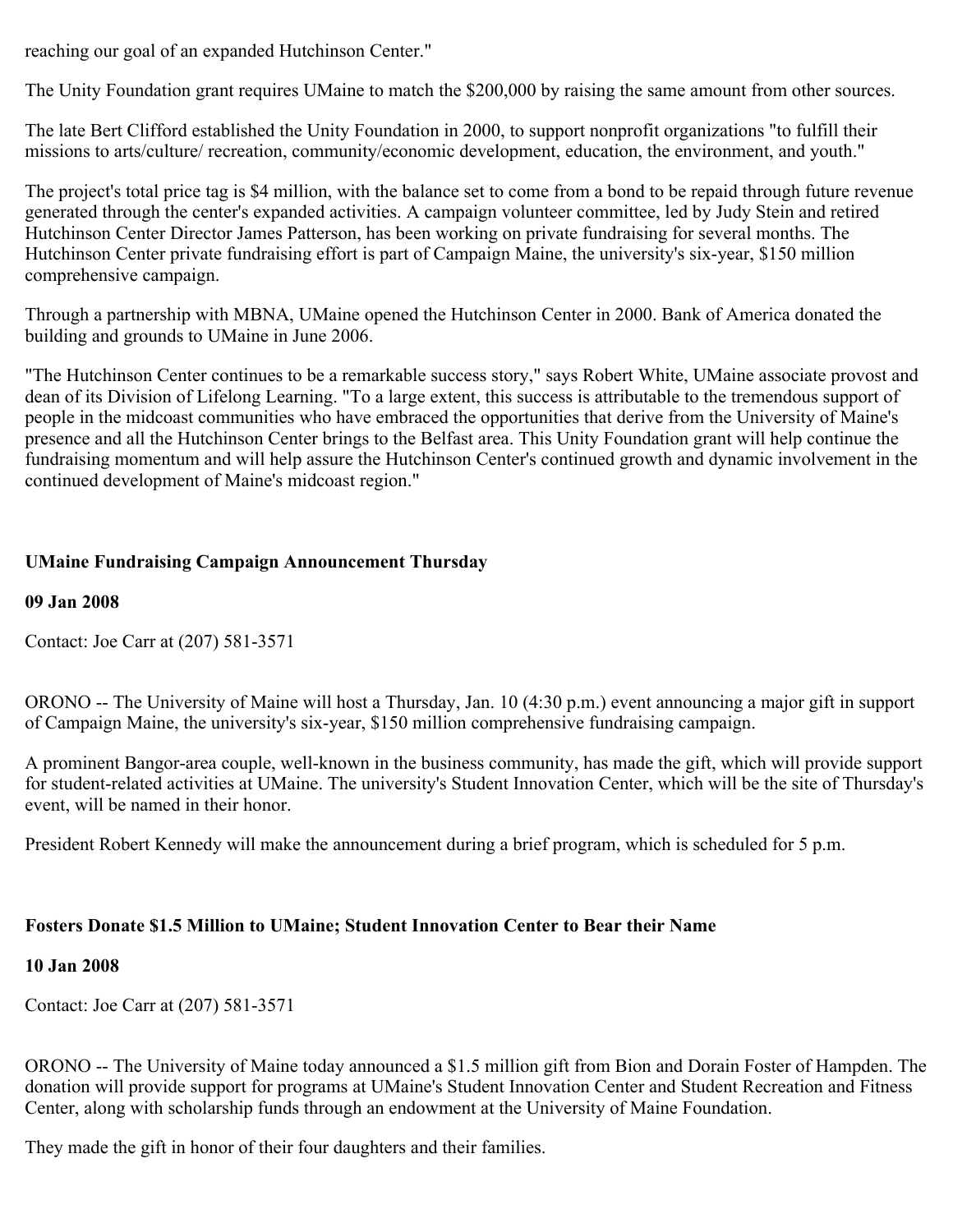The Student Innovation Center, which will now be known as "The Bion and Dorain Foster Student Innovation Center," opened in 2006. UMaine faculty and Student Innovation Center staff members work with UMaine students to develop the knowledge and skills to transform their ideas into real products and services. It is the home of UMaine's Innovation Engineering curriculum, an academic minor that provides education, support and inspiration to student innovators and entrepreneurs.

"It is fitting that this facility will bear the name of Bion and Dorain Foster," says UMaine President Robert Kennedy, noting that Bion Foster was named Maine's Entrepreneur of the Year in 2001. "They are true innovators and entrepreneurs who have succeeded in business and become community leaders because they exemplify the skill, intelligence, work ethic and creativity that we strive to develop in our students."

Friends, family members, students and UMaine officials attended a Thursday afternoon event to announce this gift and to thank the Fosters for their ongoing support of the University of Maine.

In recent years, the Fosters have provided financial support for UMaine in various ways, through contributions to the athletics department, the Page Farm and Home Museum, the Dept. of Food Science and Human Nutrition, the University of Maine Alumni Association, and the campaign to build UMaine's Buchanan Alumni House, where a board room is named in their honor. The second-floor multi-purpose room in the new Student Recreation and Fitness Center is also named for the Fosters. They are among UMaine's most generous benefactors, and are members of its two most prestigious organizations recognizing long-term philanthropy: the Stillwater Society and the Charles F. Allen Society.

"There is a common thread in Bion and Dorain's philanthropy," Kennedy says. "They always focus on what is important for our current students, and they have an eye on the future, helping UMaine develop in ways that will help us serve our students and our state in meaningful ways. They take great pride in mentoring young people, including their daughters - who are carrying on the family tradition of hard work, professional success and community service. Their legacy will continue both through their generosity to UMaine and their impact on others."

Bion Foster, who graduated from UMaine in 1968 and earned an MBA in 1970, has served his alma mater in a variety of roles, including current service on the Board of Visitors, service on the President's Development Council and a recent stint as chair of the University of Maine Alumni Association Board of Directors. Dorain Foster is currently on the UMaine development staff, where she serves as special projects manager.

Bion Foster's community service resume also includes leadership roles in the Bangor Regional Development Association, Affiliated Healthcare Services, the John Bapst Memorial High School Foundation, the Action Committee of 50 and the Bangor Region Chamber of Commerce. He has also assisted numerous local business through service on various boards of directors. His current professional affiliations include business development consulting, real estate development and non-profit fundraising consulting, both in Maine and in South Carolina. Bion Foster has also served as Hampden's economic development director since 1999.

"Bion and Dorain are truly exemplary community leaders, and their long-term devotion to the University of Maine will have a positive impact for many years go come," says Barbara Beers, UMaine's vice president for development. "Campaign Maine is a success because people like the Fosters see UMaine as an invaluable, unique resource that is worthy of their philanthropy. We are deeply appreciative of this gift, and of the Fosters' decades of meaningful support."

## **Australian Educators Learn from UMaine-Based Literacy Partnership Coaches**

## **11 Jan 2008**

Contact: Marcia Nye Boody, (207) 581-2481, George Manlove, 581-3756 ORONO -- Five literacy educators from Queensland, Australia arrived in Bangor this week to learn first-hand about the work that the Maine Literacy Partnership (MLP) provides to Maine schools. The University of Maine-based partnership is a comprehensive literacy model dedicated to increasing student reading and other communication skills. The Australian teachers and reading specialists are visiting this week with UMaine College of Education and Human development faculty members and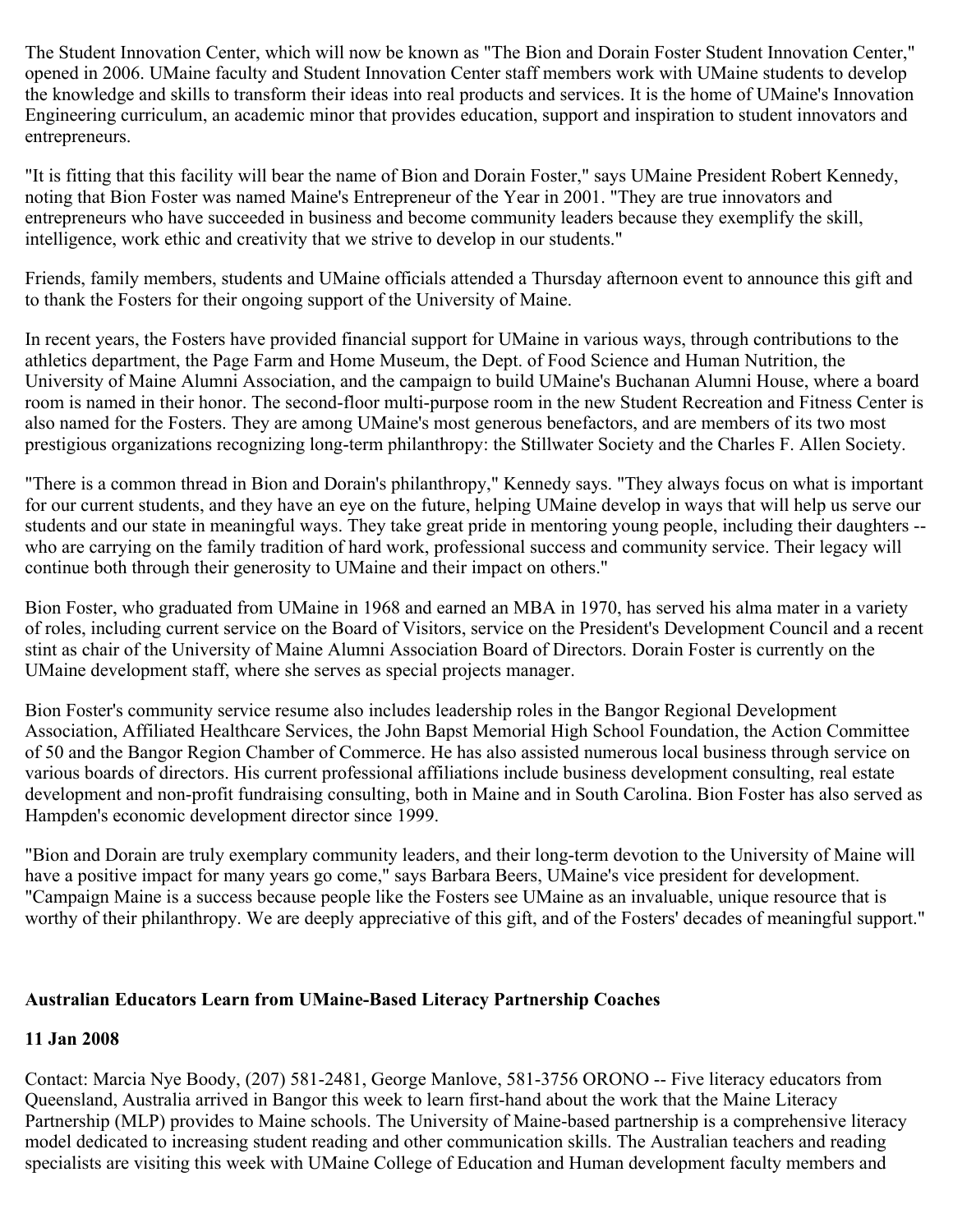visiting local schools to see how the comprehensive literacy model works. They've been learning first-hand how designated "literacy coaches" work with and support K-6 teachers, according to Marcia Nye Boody, director of the Maine Literacy Partnership. The Australian team visited Kenduskeag Elementary School, Bradford Elementary School and Central Maine's Benton Elementary School this week to work with and observe teachers and literacy coaches. On Friday, the Australian educators observed Maine Literacy Partnership training classes with coaches-in-training on the Orono campus. Coaches-in-training from the schools visit UMaine on a monthly basis. The Australian team appreciated the chance to see how the literacy coaching concept works, according to a literacy specialist and reading recovery teacher from Queensland. "I feel so privileged to join my colleagues on this study tour and I look forward to taking back any new ideas that will assist me to coach teachers as we work to attain higher literacy outcomes for all students," says Amanda Wilkens of Calamvale Community College. The visit was arranged as a result of a relationship between Mary Rosser, director for professional development and a UMaine trainer for Reading Recovery within the College of Education and Human development, and a former colleague who is part of the visiting Australian team. Boody says she and the Australian teachers are discussing the possibility of another visit to continue the literacy coach training. Under the MLP model, each affiliated school employs a literacy coach who supports teachers as they continue to refine their literacy teaching. The support takes the form of on-site graduate-level courses, continued professional development sessions, one-on-one coaching with teachers, and demonstration lessons. Maine Literacy Partnership schools enjoy a consolidated effort toward school improvement through a collaborative and ongoing relationship with the state Department of Education and the University of Maine College of Education and Human Development.

### **Student Essay Contest for Portland Flower Show**

#### **14 Jan 2008**

Contact: Amy Witt, 207-780-4205, [awitt@umext.maine.edu](mailto:awitt@umext.maine.edu)

PORTLAND, Me. -- University of Maine Cooperative Extension and the organizers of the Portland Flower Show are asking kids to respond to the question "Why should I care about plants?" in the Portland Flower Show's second annual student essay contest.

For a contest application and rules, contact the UMaine Extension office in Cumberland County by phone at 800-287- 1471 or by e-mail at  $\frac{awitt(\partial_0 u \cdot m \cdot \partial_0 u)}{u}$ . Applications can also be downloaded from the Portland Flower Show website, at<http://www.portlandcompany.com/flower>. The deadline for submitting entries is Monday, February 25. Maine residents ages six-18 are invited to participate in this contest.

Three prizes (\$50, \$30 and \$20) will be awarded in each of the three age categories (6--9, 10--13 and 14--18). Essays will be judged on criteria such as creativity, focus, and passion for the topic. The winning essays will be announced at the show's opening night preview on Wednesday, March 5, and selected essays will be posted for public viewing for the duration of the show.

The Portland Flower Show runs from March 6 to 9 at the Portland Company Complex, 58 Fore Street.

## **UMaine Psychologists Probe Gene's Link to High Homocysteine, Lower Cognitive Performance**

#### **16 Jan 2008**

Contact: Merrill "Pete" Elias, (207) 581-2097, Michael Robbins, (207) 581-2033, George Manlove, (207) 581-3756

ORONO, Maine -- Scientists have established a link between high levels of the amino acid homocysteine in the blood and lower cognitive performance. Now, new work by three University of Maine researchers provides evidence that the presence of a particular variant of a neuron repairing gene may increase the risk of lowered cognitive performance.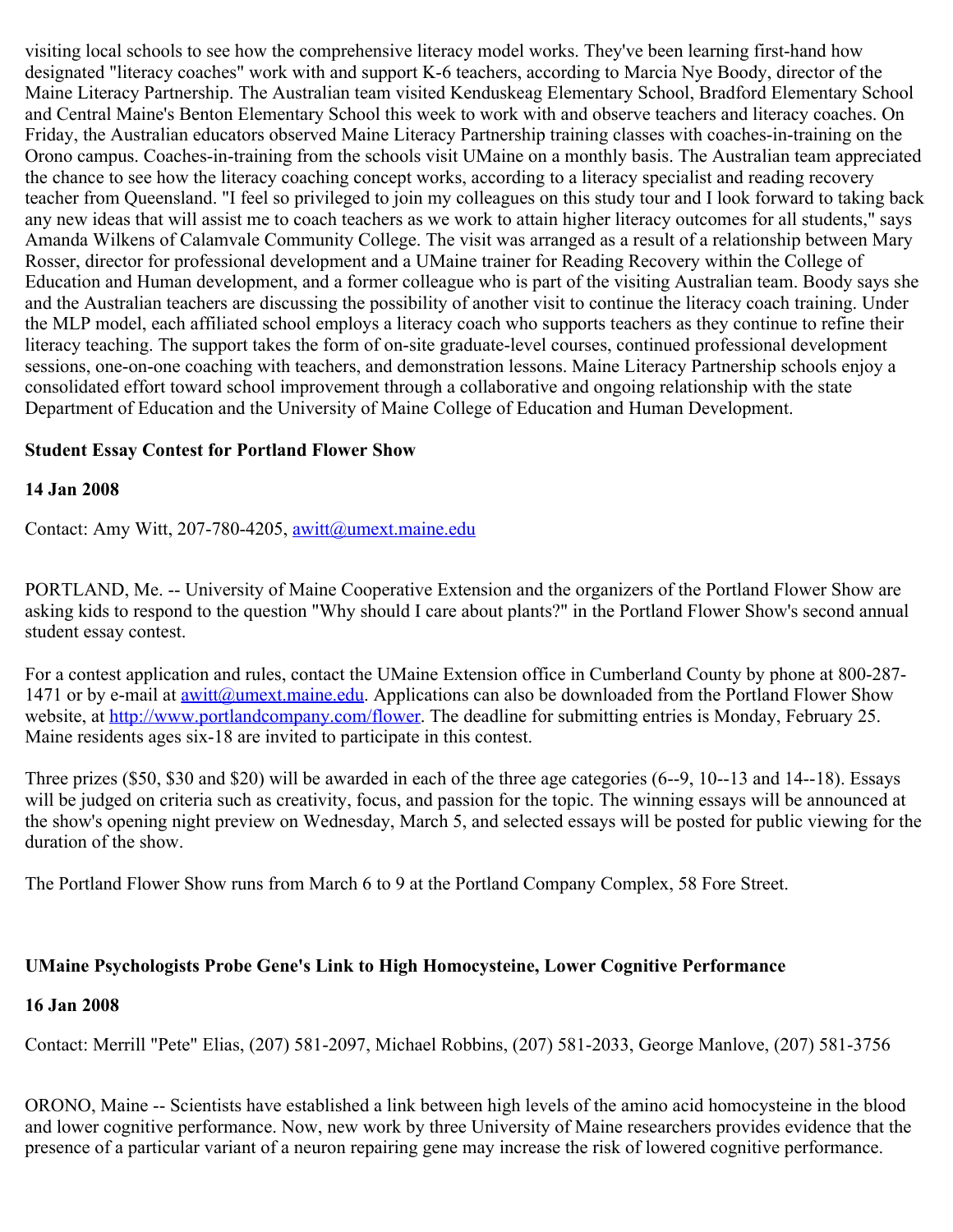UMaine psychology professors Merrill F. "Pete" Elias, Michael A. Robbins and Penelope K. Elias, in collaboration with colleagues in Syracuse, N.Y., England and Australia, studied the relationships among the gene ApoE, homocysteine concentrations, and cognitive performance.

They found that stroke and dementia-free people with higher homocysteine levels, in addition to carrying one or more of the ApoE-ε4 alleles, performed at lower levels on multiple measures of cognition than people with other variations of the ApoE-ε4 gene. An allele is any one of several possible gene variants. The subjects were part of the ongoing "Maine-Syracuse Study," involving more than 2,700 people since begun in 1974.

Robbins and the Eliases, professors in the department of psychology at the University of Maine, and their co-researchers reported their findings in an article published in the January 2008 issue of *Neuroscience Letters*, a peer-reviewed science journal.

"The importance of our recent paper in *Neuroscience Letters* is that we find that the combination of elevated homocysteine and the presence of the ApoE-ε4 allele represent a higher degree of risk for lower cognitive performance than the presence of either risk factor alone," says Merrill Elias.

Elias notes that carriers of the ApoE-ε4 allele "might be thought of as having a less effective neuronal repair capability. There currently is no practical way that one can modify the ApoE-ε4 alleles so that they do a better job of repairing brain cells," he says. "But there is hope for prevention and reversal of cognitive deficit related to elevated homocysteine by reducing homocysteine levels."

Vitamin supplementation -- the focus of earlier research by Robbins and the Eliases -- may be among the important ways of achieving these goals, Robbins adds.

In an article published in 2006 in *Psychosomatic Medicine*, the Eliases, Robbins and colleagues -- using a comprehensive analysis controlling differences in age, education, gender, ethnicity, medications and cardiovascular disease -- reported that higher folate, Vitamin B6 and Vitamin B12 levels are related to better cognitive performance. Many clinical trials in the United States, Europe and elsewhere currently are examining the possibility that lowering homocysteine with these vitamins may reverse homocysteine-related cognitive deficits, including dementia.

"Testing for homocysteine concentrations is easily performed but it is not a common practice in medicine today," Merrill Elias says. "Tests of folate, Vitamin B6, and Vitamin B12 are sometimes done when deficits are suspected, but hopefully these tests, including tests for homocysteine level, will eventually be done routinely."

Robbins adds that this is especially important for older people to be aware of vitamin levels. "They might seem to take in enough B6 and B12 vitamins, but they may not metabolize them well," he says.

Given the evidence about ApoE-ε4, homocysteine, cognitive function and cardiovascular disease risk, the Elias's and Robbins suggest a proactive approach to vitamin supplements, but caution that more is not always better. To avoid overdosing, a physician or nutritionist should be consulted to establish appropriate dosing levels.

The study is part of an ongoing research project that Merrill Elias and D.H.P. Streeten, M.D., began in 1974 when Elias was an associate professor of psychology at Syracuse University. The estimated 2,700 participants in the study are followed all over the country, including Maine and Syracuse, for testing at five-year intervals. The project now is based at UMaine with Elias.

The paper in *Neuroscience Letters,* titled "Homocysteine and Cognitive Performance: Modification by the ApoE Genotype," is the latest in a series of many journal articles Robbins and the Eliases have coauthored on aging, cardiovascular disease and cognition with research support from the National Institute on Aging and the National Heart Lung and Blood Institutes of the National Institutes of Health.

The associated projects were supported by research grants from the National Heart, Lung and Blood Institute and the National Institute on Aging. The content of published papers is solely the responsibility of the authors and does not necessarily represent the official views of the National Heart, Lung and Blood Institute or the National Institutes of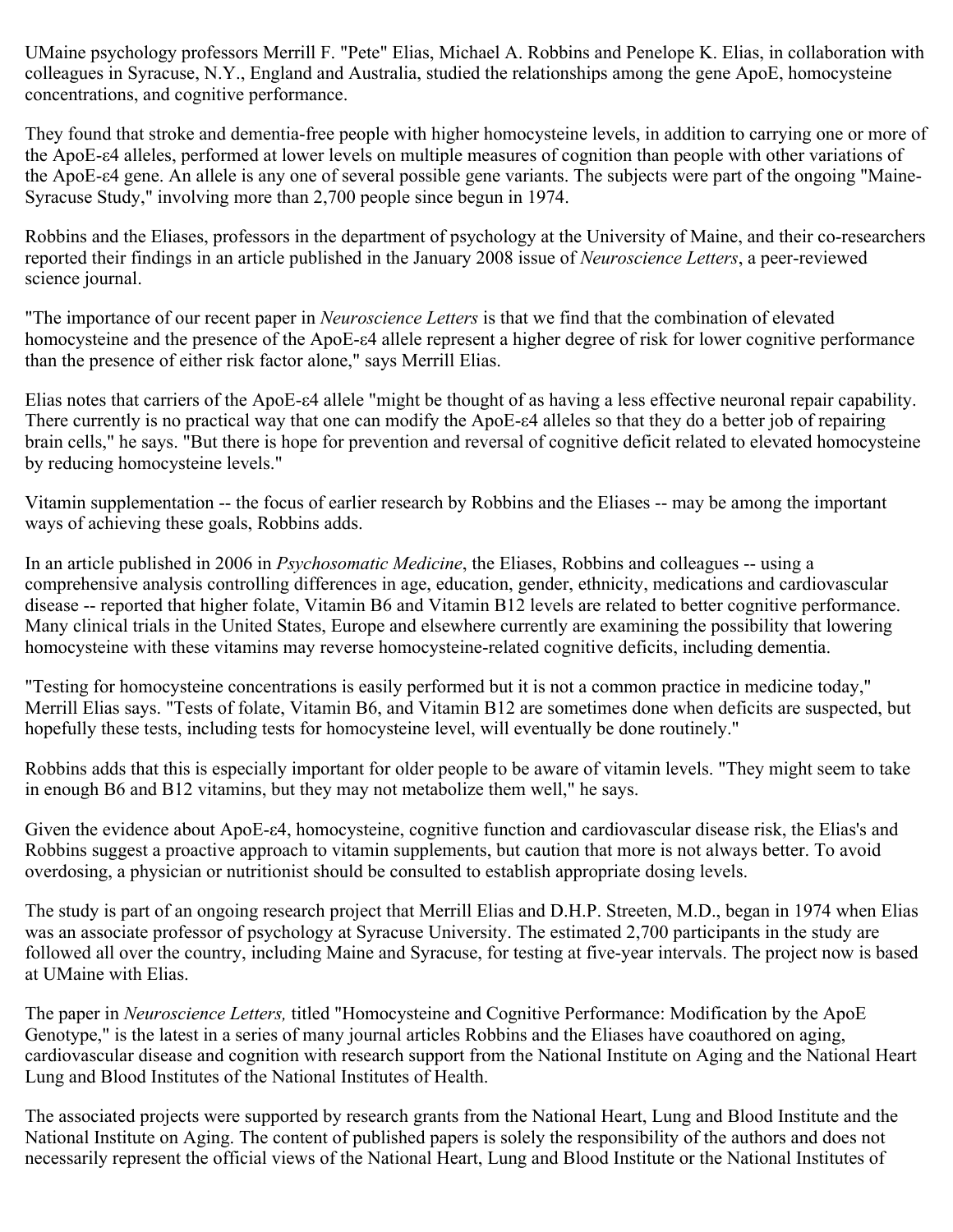Health.

## **School of Performing Arts Events**

## **16 Jan 2008**

Contact: Karen Cole, (207) 581-4704

ORONO -- The University of Maine's School of Performing Arts has announced its spring 2008 music, performance and dance events scheduled at Minsky Recital Hall or Hauck Auditorium.

Admission is \$6 and UMaine students are admitted free with a MaineCard, unless otherwise noted. Exceptions may occur. For more information, please call the Maine Center for the Arts box office at 581-1755 or check us online at [www.umaine.edu/spa.](http://www.umaine.edu/spa)

The schedule is as follows:

## JANUARY

19 Cadenzato Faculty Recital

 A performance of Israeli composer Lior Navok's composition "Elegy to the Future," plus works by Bitsch, Holmes, Wiemann and J.S. Bach (Minsky) 7:30 p.m.

30 Readers' Theatre: "The Last Five Years"

Jason Robert Brown's contemporary song-cycle musical that ingeniously chronicles the five-year life of a marriage, from meeting to break-up... or from break-up to meeting, depending on how you look at it. (Minsky) 7:30 p.m.

## FEBRUARY

9 Faculty Piano/Cello Recital - The Silver Duo

This year's program highlights music by French and Italian composers including the highly dramatic "Sonata in C Minor" by Camille Saint-Saens, the poignant "Elegie" by Darius Milhaud and a major rediscovery, the "Sonata for Cello and Piano" by the Italian-Jewish composer Leone Sinigaglia; performed by Phillip and Noreen Silver (Minsky) 7:30 p.m.

14 Emerging Dance Works

 These sessions give the aspiring choreographer at UMaine the chance to exhibit works-in-progress in an informal setting as well as providing an opportunity for individual dancers to test their performance skills in a more relaxed and supportive atmosphere. (Minsky) 7:30 p.m. (free admission)

15-24 "The Marriage of Figaro" Opera

This comic opera is an 18th Century masterwork of music, witty lyrics and wildly amusing situations that has delighted audiences for the past two centuries. With music from the genius of Mozart, clever lyrics from Lorenzo Da Ponte, and based upon the play by Beaumarchais, "The Marriage of Figaro" has the servants turning the tables on the master of the house, and will delight not only opera buffs, but anyone who enjoys great comic performances. Feb. 15-16 & 21-23 at 7:30 p.m. and Feb. 17 & 24 at 2 p.m. (Hauck Auditorium) admission \$12. Directed by Tom Mikotowicz, with Ludlow Hallman, music director.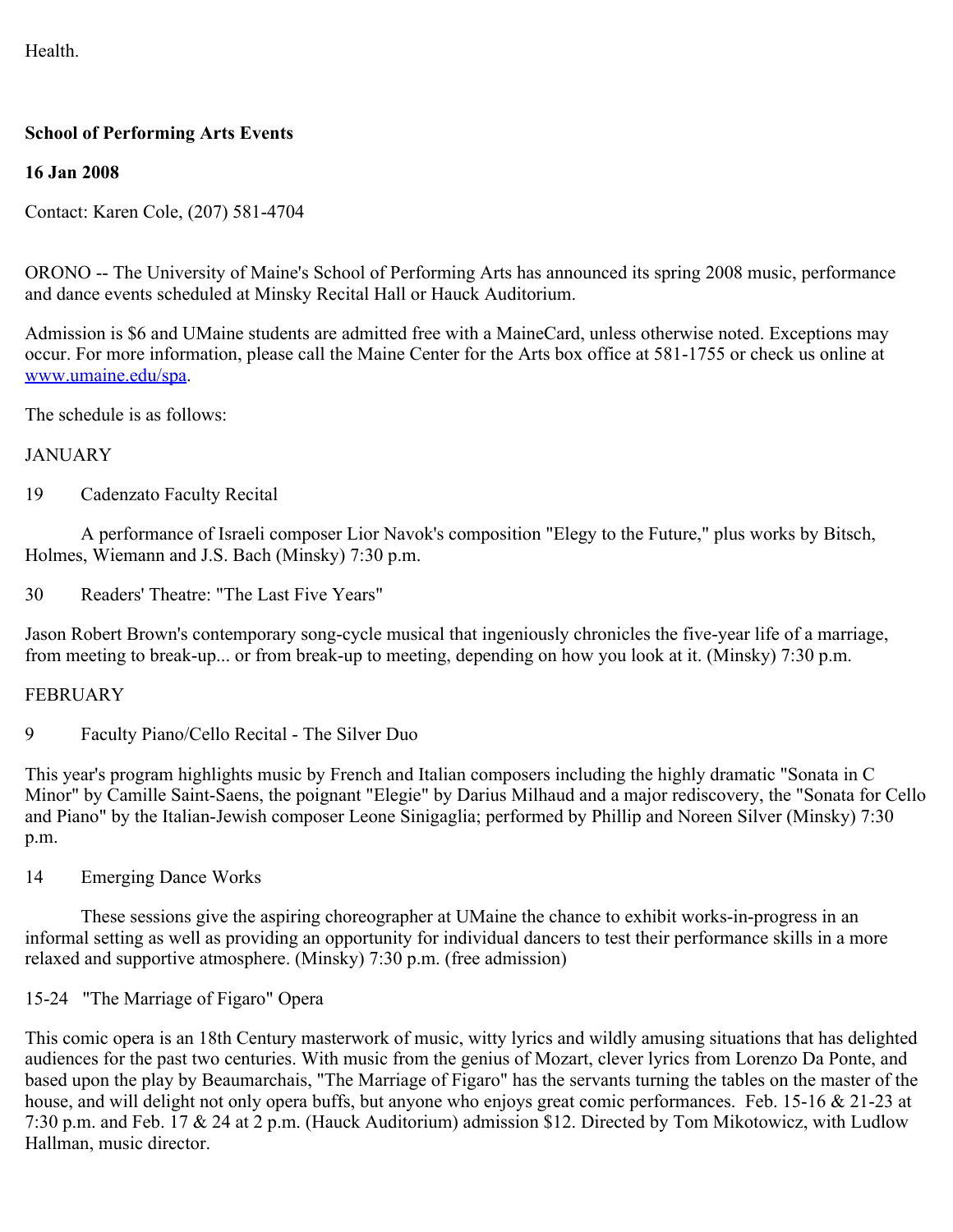22 Faculty Piano Recital - Baycka Voronietsky

 Music based on dance form, from Bach to Bartok; the second half features four-hand music with guest artist Reese Inman (Minsky) 7:30 p.m.

27 Celebration of Black History Month

 A concert of jazz band standards by Duke Ellington, Count Basie, Thad Jones and more will be performed by the UMaine Jazz Ensemble to commemorate Black History Month. (Minsky) 7:30 p.m.

MARCH

19 Guest Artist - Trumpet Recital

 UMaine welcomes Allan Cox, professor of trumpet at Vanderbilt University, joining music professor Jack Burt for a trumpet and piccolo recital (Minsky) 7:30 p.m.

21&22 University Singers

Minsky, 7:30 p.m.

26 Readers' Theatre: "It's Not That Simple"

 A mixed genre performance piece built around the subject of abuse, with dance, poetry, and dramatic scenes. Donations accepted to benefit Spruce Run (Minsky) 7:30 p.m.

29 Guest Artist - Piano Recital

 Michelle Kelley, piano teacher and performer from Boston, performs at the invitation of music professor Baycka Voronietsky (Minsky) 7:30 p.m.

30 Harpsichord Dedication Concert

 Alton Clark, a former University of Maine physics professor who loves music and woodworking, has donated to the School of Performing Arts an Italian-style harpsichord that he built himself. The dedication concert will feature music that will demonstrate the beauty of sound that emanates from this fabulous instrument. (Minsky) 2 p.m.

## APRIL

1 Chamber Jazz

Minsky, 7:30 p.m.

2 Student Composers Concert

Minsky, 7:30 p.m.

3 Emerging Dance Works

 These sessions give the aspiring choreographer at UMaine the chance to exhibit works-in-progress in an informal setting as well as providing an opportunity for individual dancers to test their performance skills in a more relaxed and supportive atmosphere. (Minsky) 7:30 p.m. (free admission)

6 Collegiate Chorale Concert

Minsky, 2 p.m.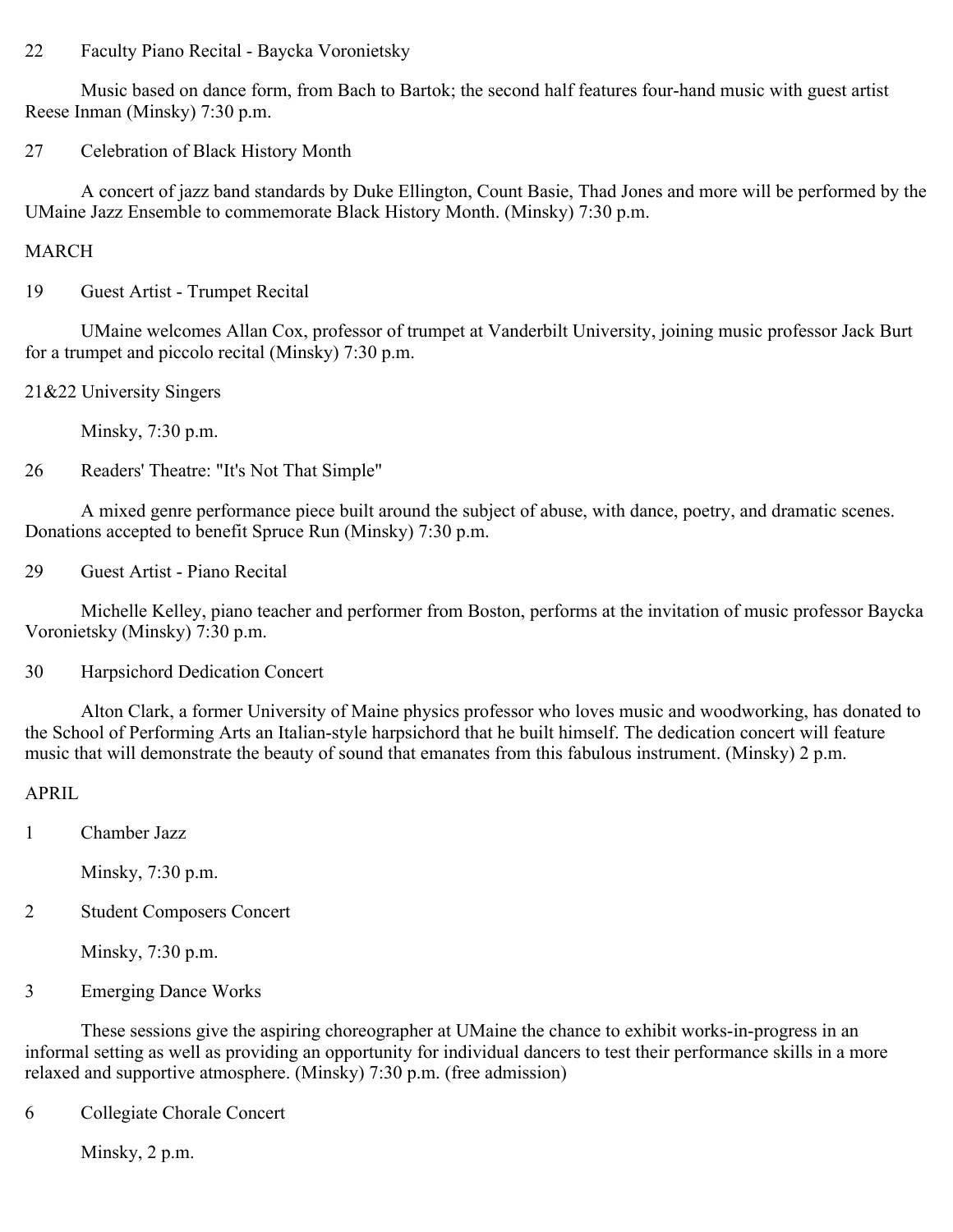8 Chamber Music Concert

Minsky, 7:30 p.m.

9-13 "Cloud Nine"

 This British smash hit is a wild satire of gender roles & sexuality in Western culture, by London playwright Caryl Churchill. This is the annual Maine Masque production, directed and produced by students. (Hauck) April 9-12, 7:30 p.m. & April 13, 2 p.m.; admission \$10

10&11 Opera Workshop

Minsky, April 10, 12 p.m. & April 11, 7:30 p.m.

12 Four Hands Piano Recital

 Several students will join UMaine's Baycka Voronietsky at the piano to perform classical music written for two performers at the same piano (Minsky) 7:30 p.m.

15 Brass Night

Minsky, 7:30 p.m.

16 &nb sp; Guitar Ensemble

Minsky, 7:30 p.m.

17 Symphonic & Concert Bands

Hauck, 7:30 p.m.

19 Athena/Black Bear Men's Chorus

Minsky, 7:30 p.m.

22 Percussion Ensemble

Minsky, 7:30 p.m.

24 UMaine Jazz Ensemble

Minsky, 7:30 p.m.

26 Orchestra Concert

Minsky, 7:30 p.m.

27 Choral Concert: Carmina Burana

 One of the most popular choral works written in the 20th century, many say that once heard, Carl Orff's "Carmina Burana" can never be forgotten. It is based 24 of the poems found in the medieval collection. Its full Latin title translates to "Songs of Beuern: Secular songs for singers and choruses to be sung together with instruments and magic images." The best-known movement, "O Fortuna," opens and closes this scenic cantata. Featuring University Singers and the Oratorio Society performing in "The Pit" at the Memorial Gym, 2 p.m.

30 Broadway Nights: "A Night of Music and Comedy"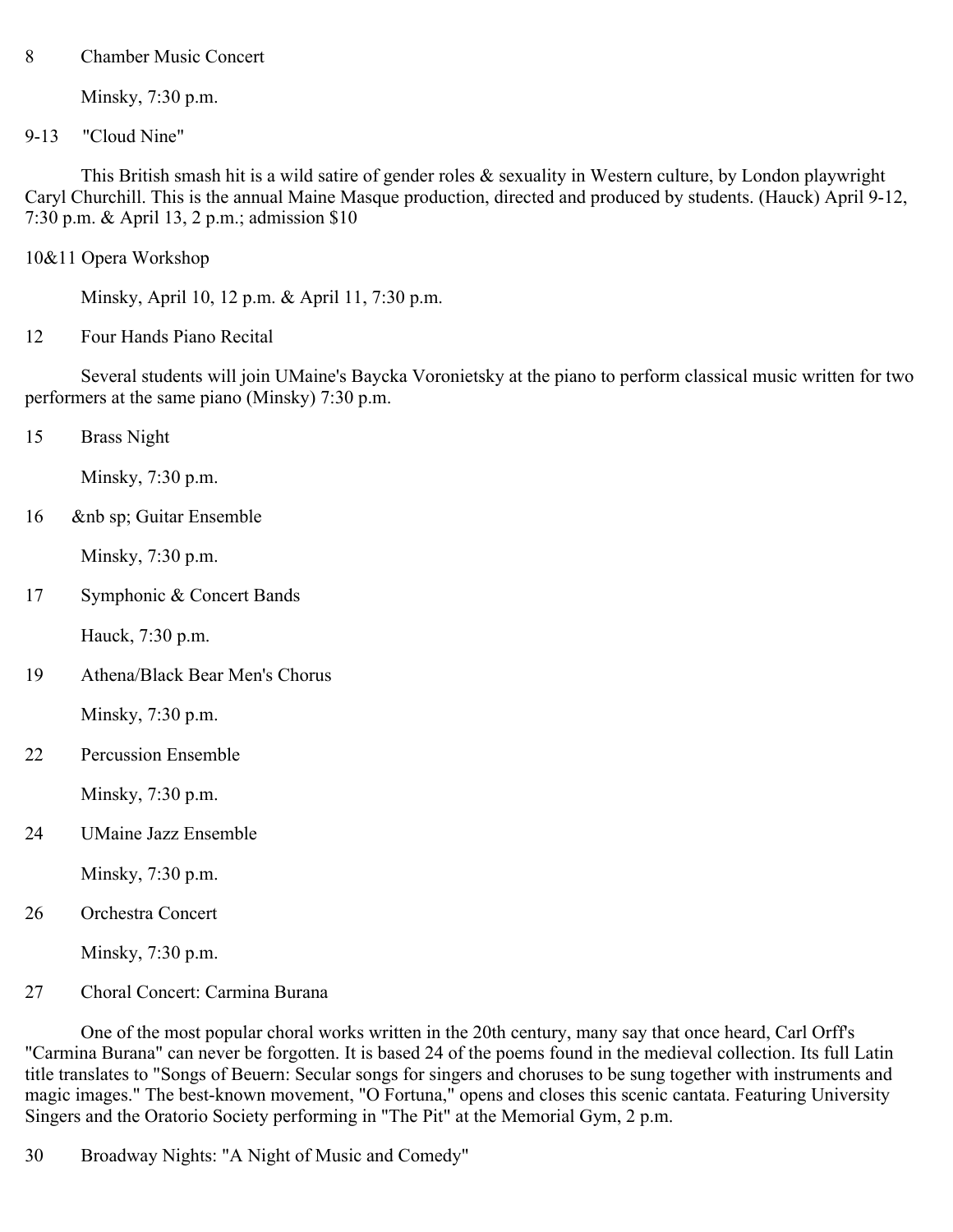Minsky, 7:30 p.m.

MAY

## 2 & 3 Dance Showcase

 The biggest student dance concert on campus, featuring modern, swing, ballet, hip-hop, jazz and more; admission \$8. (Hauck) 7:30 p.m.

## **UMaine to Host 2008 Potato Conference in Caribou**

## **17 Jan 2008**

Contact: Steve Johnson, 207-764-3361

CARIBOU, Me. --University of Maine Cooperative Extension will host the 2008 Maine Potato Conference on Jan. 23 and 24 at the Caribou Inn and Convention Center. Registration is \$7 per day, or \$12 for both days.

Presentations on insect, disease and weed pests of potatoes are scheduled, as well as sessions on potato agronomy, varieties, food safety and other timely topics. Of particular interest this year are two presentations on energy use and efficiency by Dennis Buffington of Penn State.

Credits will be available for those holding a valid pesticide applicator license or CCA license. The complete conference schedule is available by following the link to the winter potato conference at www.umaine.edu/umext/potatoprogram.

The registration fee also covers admission to the trade fair sponsored by the Young Farmer Organization. More than two dozen exhibitors will have display booths including the latest in storage technology, agricultural chemistry, machinery and crop insurance.

## **Tanzanian Reporters to Visit UMaine in Pilot Journalism Exchange Program**

## **17 Jan 2008**

Contact: Shannon Martin, (207) 581-1281; George Manlove, (207) 581-3756

ORONO, Maine -- Journalists in emerging democracies can learn from modern reporting techniques practiced in more established democratic countries, and Western journalists often can learn lessons from developing countries.

That's the hope for a team of UMaine journalism faculty members participating this summer in a unique journalism exchange and certificate program with Tanzania.

From mid-June through August, a group six Tanzanian journalists will visit UMaine and several media organizations throughout Maine and the East Coast to see how American journalists cover the news, from small towns to large metropolitan markets. The project is possible through a \$183,000 grant from USAID (United States Agency for International Development) to the UMaine School of Policy and International Affairs (SPIA), the university's Communication and Journalism Department and the Office of International Programs on campus.

USAID is an independent agency created by Congress to function under the U.S. State Department providing economic, development and humanitarian assistance around the world in support of foreign policy goals of the United States.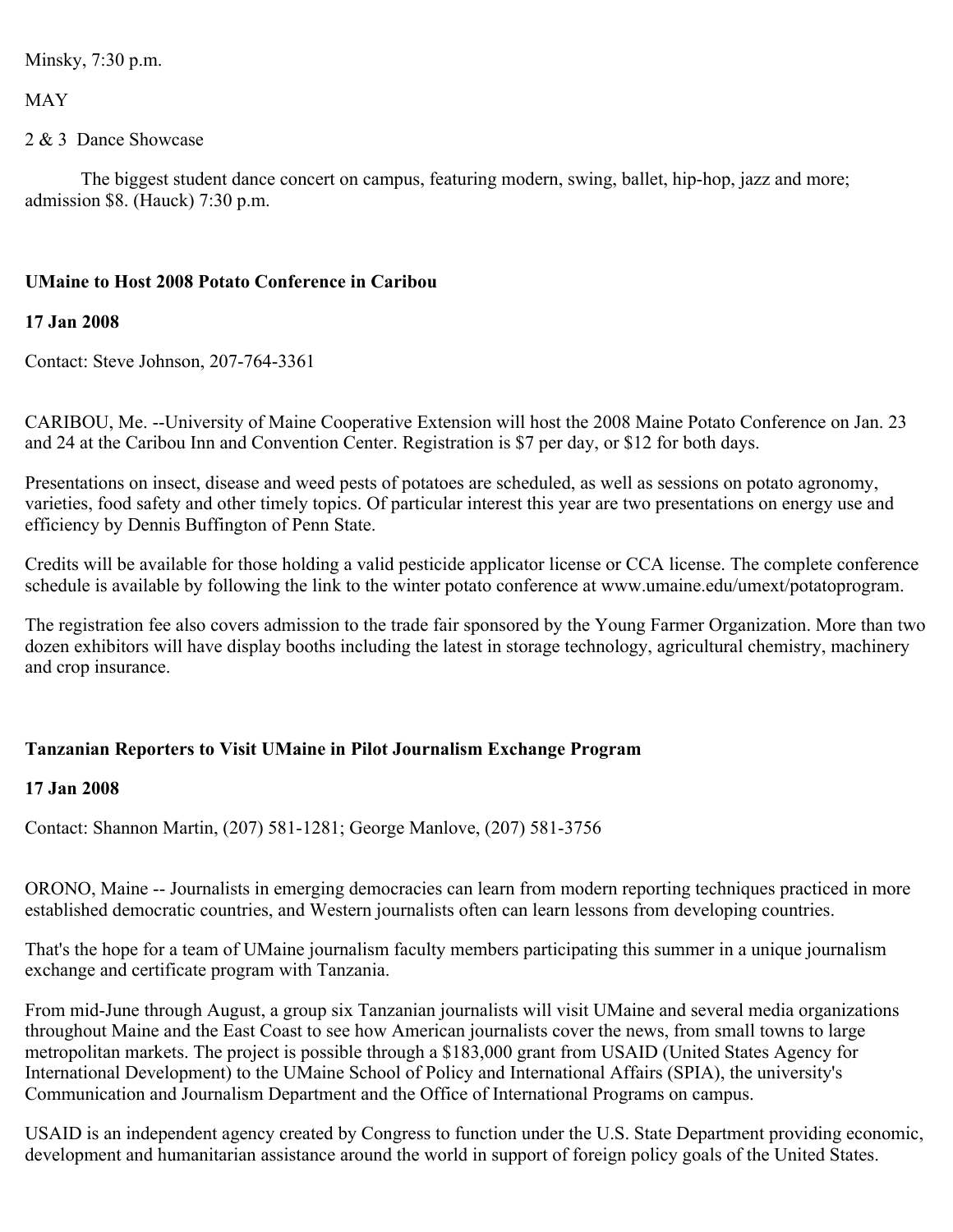Because of cultural, technological, political and other differences between counties like the United States and African nations, journalists have developed different methods of covering news in somewhat different environments, says Shannon Martin, chair of UMaine's Communication and Journalism Department and primary investigator for the grant's exchange project.

"This isn't so much 'we're going in there to teach the Tanzanians,'" says Martin, a journalism scholar whose experiences include working with journalists in Bosnia-Herzegovina. "We're going in to exchange ideas. And I think we're really not worlds ahead of the Tanzanians."

The Tanzanian journalists, however, likely will benefit from their exposure to new methods of fact-finding, emerging information technologies and sophisticated interviewing techniques they'll learn about here. But the UMaine faculty and American journalists the Africans will meet during the summer can learn about how Tanzanians have overcome some of the reporting challenges they face at home.

"The Tanzanian population relies much more on radio news mass media than many American media markets," Martin says. "One thing I'm hoping to learn from the Tanzania media is how they prepare their media broadcasts to reach rural markets."

Much like journalists in Maine, reporters in Africa tend to work in more rural settings rather than major urban centers, Martin says. And increasingly, local reporting in places like Tanzania, Sudan and Kenya is taking on more global significance.

"I think that's the direction journalism is going," she says. "We need to be a little more cognizant of the importance of local journalists. We need to be more interested and more educated about reporting in tight-knit communities.

"I hope we'll stop thinking of parts of the world like Africa as being unreachable, unknowable," she adds.

Martin and SPIA Director John Mahon will visit Tanzania in March to work with USAID staff selecting the six journalists for the "Certificate in Journalism Training for International Scholars" program. The journalists will spend about a month on the Orono campus, working with faculty members and meeting UMaine student journalists, before visiting local newsrooms in Maine. They also will visit the New Jersey newspaper where Martin once worked, and will make field trips to the United Nations, the Capitol and the Tanzania Embassy in Washington before returning home.

Martin anticipates the journalist exchange program will continue in the future with other counties. She and Mahon already are exploring another kind of exchange program with Cairo, Egypt, which currently has an "excellent" journalism program, she says.

The USAID grant is significant for the University of Maine. In addition to extending the university's reach and exploration of student exchange experiences throughout the world, this marks the first time UMaine has received a USAID grant, say Martin, who worked in post-war Bosnia-Herzegovina as a Fulbright Senior Scholar in 2002-2003.

Mahon credits Martin for providing the "intellectual horsepower" underlying the program and Mike Hastings, director of Research and Sponsored Programs and a former development project administrator in Africa, for contributing technical expertise for the grant application and project management.

"I firmly believe that this program model can be used repeatedly throughout Africa and other developing nations to educate journalists," Mahon says.

UMaine journalism professor Michael Socolow, who also has worked as an international journalist, will work closely with Martin and others to manage the program.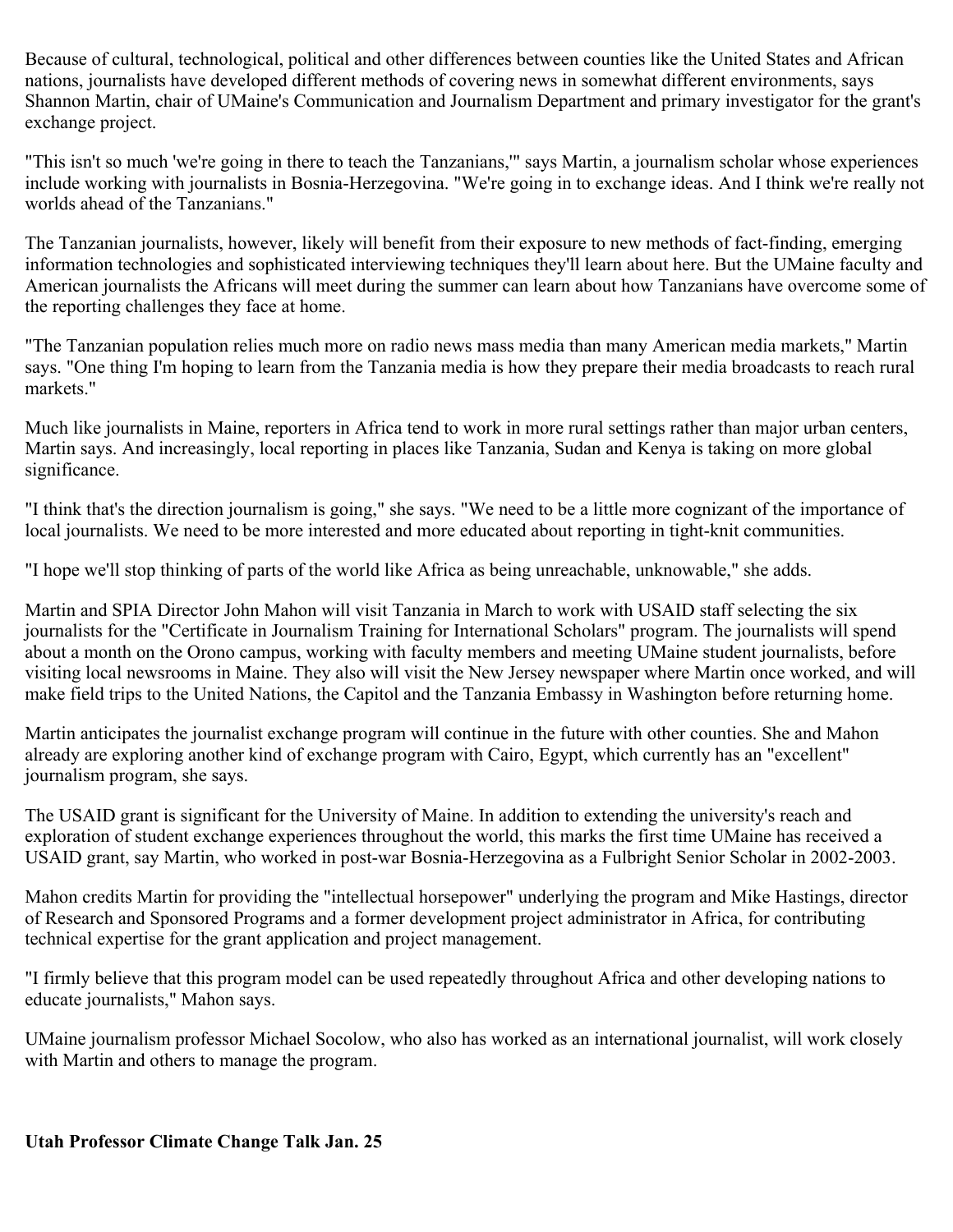### **18 Jan 2008**

Contact: Joe Carr at (207) 581-3571

ORONO -- Norihiko Fukuta, a Dept. of Meteorology prfessor emeritus at the University of Utah, will give a Friday, Jan. 25 talk at the University of Maine. Fukuta's presentation, "Global Warming, Energy Regulation by Earth's Hydrosphere and the Management with a New Weather Modification Technology." The lecture, which is presented by UMaine's Climate Change Institute, isscheduled for noon-1 p.m. in Room 100 of UMaine's Bryand Global Sciences Building.

Vladimir Smorodin of the UMaine Climate Change Institute will serve as Fukuta's host.

Fukuta has written two books and nearly 200 journal articles. He also holds ten patents. He is a leading cloud physicist, who has explored basic science of controlling the weather and worked to develop cloud seeding generator technology. This weather modification research has potential implications for promoting artificial rain, supressing fog at airports and mitigating severe hail precipitation.

## **Red Sox World Championship Trophy to Visit Eastern Maine**

#### **18 Jan 2008**

Contact: David Farmer, 287-2531; Dan Cashman, 287-2531

### GOVERNOR'S PRESS OFFICE NEWS RELEASE

AUGUSTA -- Governor Baldacci today received confirmation from the Red Sox that the 2007 World Series trophy will be returning to Maine on January 21.

"It's exciti ng to welcome members of the Boston Red Sox organization back to Maine with the World Series trophy," Governor Baldacci said. "Much like in 2004, the Red Sox owners have shown a commitment to their fans by allowing people throughout Red Sox Nation to see firsthand baseball's most sought-after prize. This is an opportunity that Sox fans in Maine -- and baseball fans in general - should not miss."

The World Series trophy will first be on display to the general public at the University of Maine in Orono. Fans can see the trophy at the Harold Alfond Sports Arena between 1:30 p.m. -- 4 p.m. The event is free and open to the public with plenty of free parking available near the arena.

Starting at 5:30 p.m., the trophy will be on display at WZON's annual Hot Stove Baseball Night at the Bangor Civic Center. This event is a ticketed event and is sold-out. The trophy will also be on display for members of the Maine National Guard and families of soldiers earlier in the day.

"I appreciate the Red Sox for keeping our soldiers and their families in mind when bringing this piece of history to Maine," the Governor said. "This will be a memorable day for sports fans."

The Governor also thanked the Red Sox organization for their willingness to arrange an additional visit to Maine so fans in the eastern and northern parts of the State have a chance to see the World Series trophy. The trophy was on display in Portland on Dec. 14.

Further details regarding the visit will be made available when confirmed.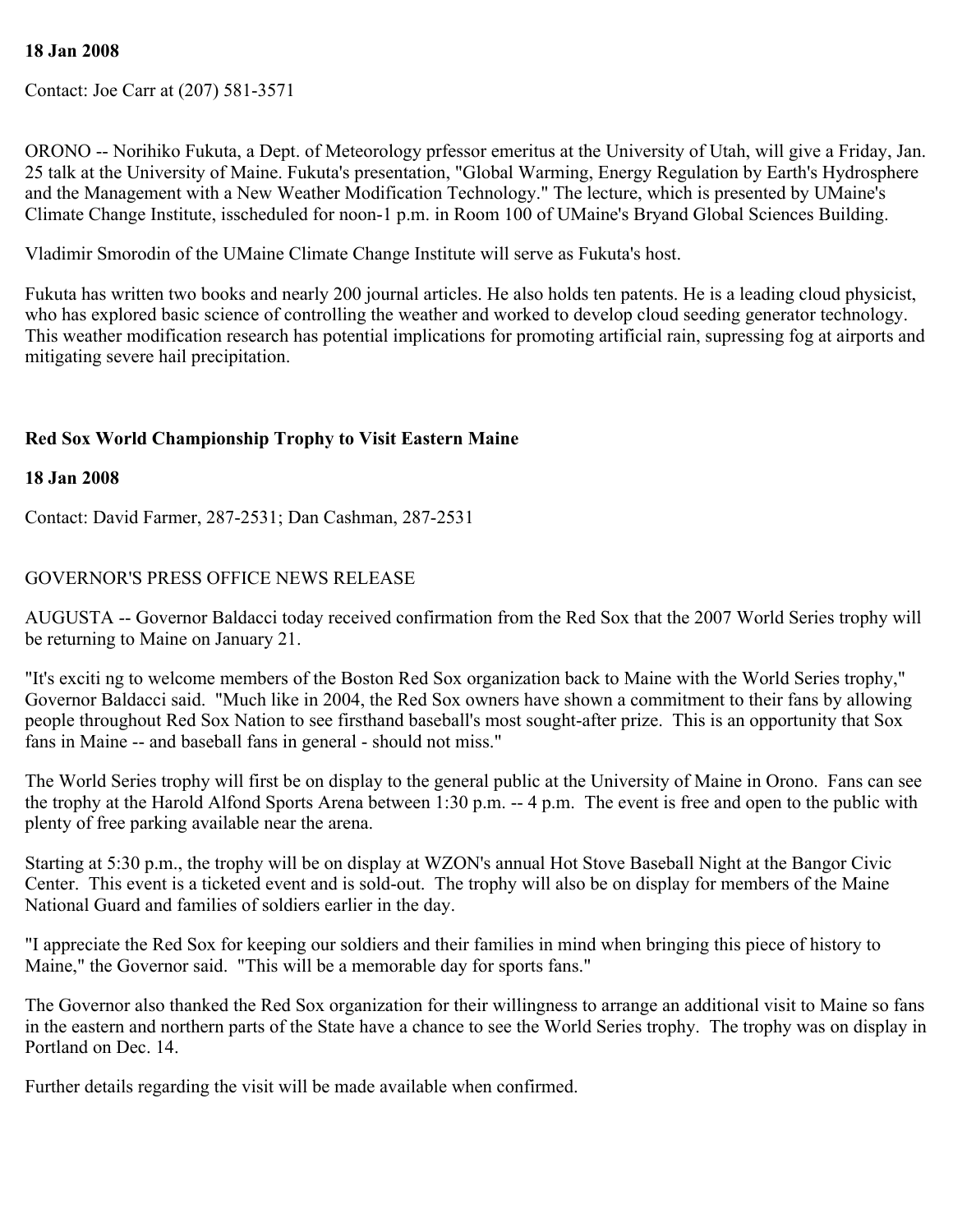## **Professors Receive \$100,000 Grant to Translate, Simplify Anti-Smoking Website Text**

## **18 Jan 2008**

Contact: Stephen Gilson, (207) 581-2409; George Manlove, (207) 581-3756

ORONO -- Imagine software that could simplify complicated language on healthcare or government websites. Two University of Maine faculty members, collaborating with an Orono software development company and the Literacy Volunteers of Bangor, have received a \$100,000 research grant to do just that on the state's anti-smoking website.

Elizabeth DePoy and Stephen Gilson, professors of Interdisciplinary Disability Studies, Center for Community Inclusion and Disability Studies at the UMaine, have received a \$100,000 grant from the American Legacy Foundation to develop software to translate text on the Tobacco Free Maine website to a simplified version that's understandable for people with limited English language reading or comprehension skills.

"This is looking beyond 508 accessibility," says principal investigator Gilson, referring to Section 508 requirements mandating state and federal websites to include accessibility features for computer users with hearing and visual impairments.

The project will create software and an Internet portal to automatically translate text from the Tobacco Free Maine website to levels suitable to individual users, says DePoy. Literacy levels would be determined by a user literacy test and translations would be achieved through an electronic thesaurus that swaps complex words for simpler nouns and verbs.

Trefoil Corporation of Orono will develop the software under the one-year initiative.

The project includes development, evaluation and dissemination of a Web portal that will translate existing smoking cessation, control and prevention websites into low-literacy and accessible formats.

Gilson and DePoy say the project broadens accessibility parameters for a larger group of people. They note that software exists to convert text files to audio files for people with sight-impairments and audio files to text files for users with hearing-impairments. And there are programs to translate one language to another.

"The question is 'is there a way to have a portal on a user's computer that would be adjusted to literacy and comprehension levels?'" DePoy says.

The answer is yes. Gilson and DePoy earlier received a \$10,000 Maine Technology Institute seed grant for market research to see if such software had been or could be created. They found that no such software existed. Trefoil principals Curtis Meadow and George Markowsky, who also is a computer science professor at UMaine, affirmed that they could, indeed, create such software.

The new portal is to be tested at the Literacy Volunteers of Bangor Center. When complete it will be available on the Web, where the public can access it. Gilson and DePoy expect to have the software running and the portal available for public use by this time next year. They also hope to patent the software, which they say could have wider-ranging applications.

Gilson, who considers the project part of Maine's creative economy, says it presents the university an opportunity to use its resources to assist in the mission of disseminating educational information.

"Why couldn't the University of Maine develop innovative software? Why do we have to look to Menlo Park?" he says.

Gilson and DePoy are being assisted in the project by graduate student B.J. Kitchin, also a research associate of the Center for Community Inclusion and Disability Studies.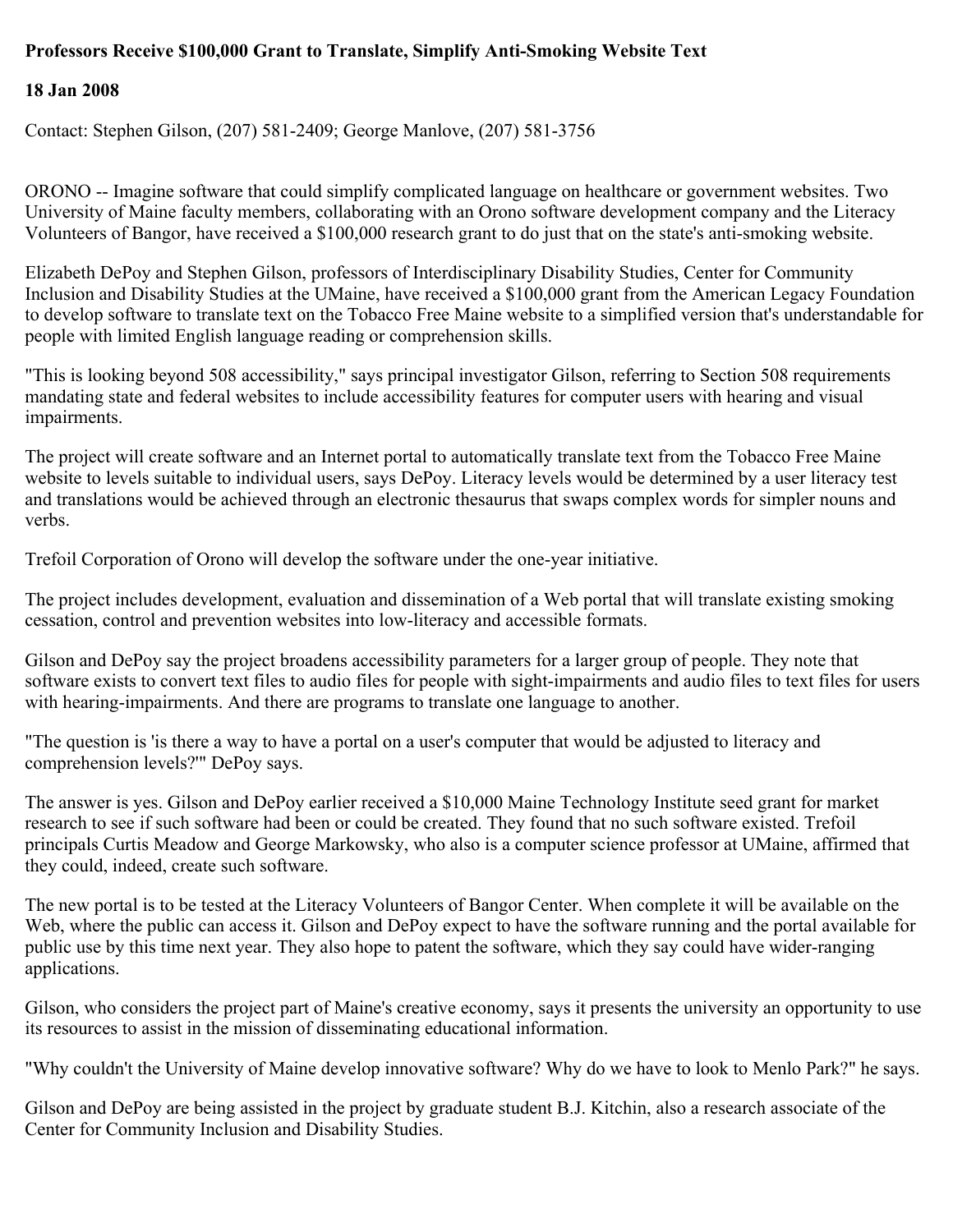*The American Legacy Foundation, a national public health foundation devoted to tobacco-use prevention and cessation, approved the award as part of its Small Innovative Grants (SIG) program. The grants initiative recognizes local organizations across the United States that support novel, community-based projects that address the serious public health issue of tobacco use. The American Legacy Foundation(r) (Legacy) is a 501(c)(3) not-for-profit organization established in March 1999 and located in Washington, D.C. Legacy was created as a result of the November 1998 Master Settlement Agreement (MSA) reached between attorneys general from 46 states, five U.S. territories and the tobacco industry.*

## **Batteries Not Included: New Sensor Technology Promises Benefits from Maine to the Moon**

### **18 Jan 2008**

Contact: Ali Abedi (207) 581-2231; Tom Weber (207) 581-3777

ORONO -- NASA is on a mission to fly wireless in space one day, and a University of Maine researcher is developing the technology that he believes can help make that happen.

Ali Abedi, an assistant professor of electrical and computer engineering, is working on a new kind of battery-free wireless sensor communication system that he says can perform in harsh environments where the battery-powered sensors now used in NASA's space shuttle cannot function.

The new sensors can be used as monitors inside the shuttle engine and on the spacecraft's exterior when reentering Earth's atmosphere, Abedi says. The system will also allow NASA to reduce the miles of bundled sensor wires and connectors that now add so much unwanted weight, expense and potential for failure to every space flight.

"The weight of all the wiring is a major issue for the space shuttle," says Abedi, whose research is being funded by a three-year, \$360,483 grant from NASA. "There are wired sensors everywhere in the space shuttle. All of them need batteries for power, but batteries explode in extremely hot temperatures and don't work in very cold temperatures."

Instead of batteries, he says, power for the new system comes from a radio frequency signal that is transmitted to the sensors, which then beam it back with pertinent monitoring data. Abedi likened the process to that of the radar guns police use to check for speeders.

"But we can transmit the beam to hundreds of sensors at once to get all the combined data," says Abedi, who runs the UMaine wireless sensor network lab known as WiSe-Net. And because the system is wireless, a sensor can be moved out the way when astronauts need room to make repairs on the shuttle. The sensor can then be easily reinstalled, like a standard plug-and-play computer device.

The system uses patented high-temperature sensors designed and produced by Mauricio Pereira da Cunha, a UMaine associate professor of electrical and computer engineering and Abedi's co-investigator on the project. NASA has asked both researchers to serve as consultants for the agency's wireless sensor tag group.

Abedi says the battery-free sensors, which require no maintenance, could also be embedded as temperature and gas monitors in the habitation domes being studied for a future moon colony. Embedded sensors could also be effective, he says, in monitoring the health of bridges, buildings, dams, tunnels or other structures here on Earth.

The Maine Department of Transportation is interested in the new wireless communication design for use not only in bridges of the future but in very old existing ones, Abedi says, where expensive wired, battery-powered sensor systems may not be economically feasible.

The three-year project will create an opportunity for an educational and research collaborative involving several fields of study, he says, including mechanical and civil engineering for the bridge concept. A couple of Ph.D students will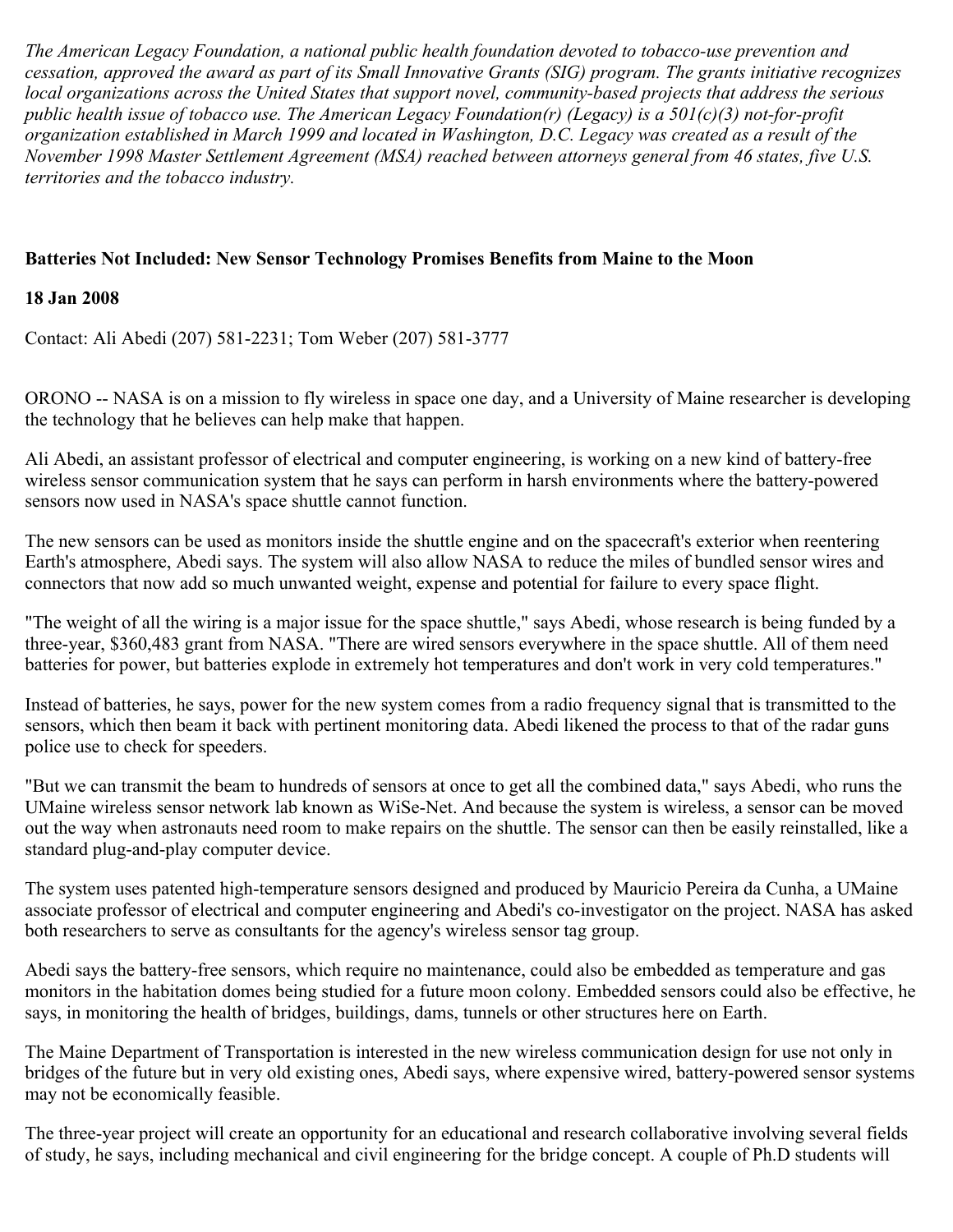work on the system at UMaine, along with six qualified undergraduates who will receive training at Mainely-Wired LLC, a state broadband provider. Three summer student internships will also be available at NASA's Johnson Space Center.

"I want the students to go through their program here with excitement, and let them see for themselves how the real thing works in the field," Abedi says.

## **Hutchinson Center Director Selected**

## **18 Jan 2008**

Contact: Joe Carr at (207) 581-3571

ORONO, Me. -- Dr. C. Sue McCullough, a seasoned higher education administrator who currently serves as dean of graduate and extended studies at Virginia's Longwood University, has been named director of the University of Maine's Hutchinson Center in Belfast, Me. McCullough's appointment, which is subject to approval at the next University of Maine System Board of Trustees meeting, takes effect March 1. She was chosen following a national search.

"Dean McCullough comes to the University of Maine with significant experience in university outreach and in building community networks and support," says Robert White, UMaine vice provost and dean of its Division of Lifelong Learning. "Those skills and that deep experience represent the characteristics we were seeking in a new Hutchinson Center director, and we are delighted to welcome Dean McCullough to the Hutchinson Center and the University of Maine."

McCullough succeeds Lavon Bartel, who has served as the Hutchinson Center's interim director since last summer.

"I'm very excited about this opportunity, and I look forward to getting to know the students, faculty, staff and community members involved with the Hutchinson Center," McCullough says. "I am impressed with the level of community support, the commitment to the center's mission, the strong foundation already in place and the momentum to establish the Hutchinson Center as an integral part of mid-coast Maine."

McCullough's son, Bruce Maxwell, is a computer science professor and department chair at Colby College. He and his family reside near Benton, Me., where they raise alpacas at Bag End Suri Alpacas of ME, known as BESAME.

McCullough is a licensed psychologist with a doctorate from Ball State University in Muncie, Indiana. She worked as an elementary school teacher, a school principal and a school psychologist before beginning her higher education career as a professor of school psychology at the University of Oregon in 1980. McCullough also served on the faculty of Texas Woman's University and as department chair at Texas State University San Marcos before becoming a Longwood University dean in 2002.

The Hutchinson Center, which opened in 2000, provides University of Maine courses and outreach services to the people of mid-coast Maine. Students can earn UMaine bachelor's and master's degrees at the facility, which is also home to a robust Senior College program.

White also commended the search committee and mid-coast community members who provided valuable input during the search process.

## **Bangor Foreign Policy Forum Talk to Focus on Women in Iranian Politics**

#### **22 Jan 2008**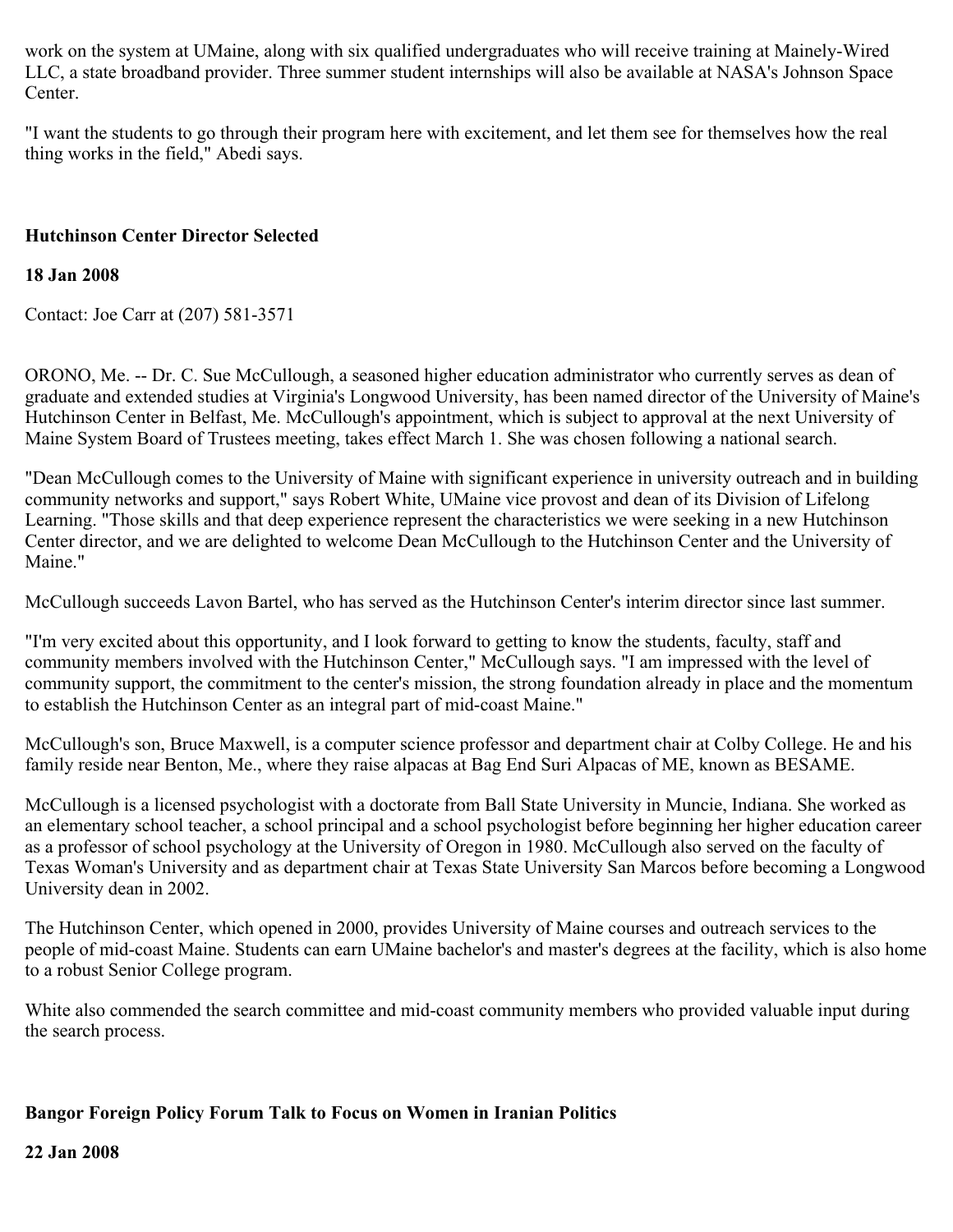Contact: Joe Carr at (207) 581-3571 ORONO -- Shahla Haeri, director of Boston University's Women's Studies Program, will discuss "Mrs. President: Women and Political Leadership in Iran," her documentary film about six women who were candidates for political office in Iran, on Monday, Jan. 28 in Bangor. The film also features the commentary of two female Iranian journalists who cover politics in that country. The topic is particularly timely with the Iranian parliamentary elections scheduled for March. More than 7,100 candidates have registered to run for the 290 seat parliament. Haeri's film includes discussion by the candidates of their efforts aimed at modifying public and governmental opinion regarding women in Iranian society and politics. The presentation, scheduled for the Bangor Public Library at 4 p.m., will feature a film screening and lecture, along with time for discussion. Marjorie Medd, a member of the University of Maine System Board of Trustees, will introduce Haeri. A 3:30 p.m. reception with refreshments will precede the formal program. The presentation is part of the Bangor Foreign Policy Forum series, a community forum organized by UMaine's School of Policy and International Affairs. The forum brings recognized scholars and other authorities to Bangor to discuss timely issues of interest to a wide audience, increasing awareness of international affairs.

## **UMaine 'Girls' Night Out' to Show Middle-Schoolers that Science, Engineering Isn't 'Nerdy'**

## **22 Jan 2008**

Contact: Joe Arsenault, 581-3048, John Vetelino, 581-2264, George Manlove, 581-3756

ORONO -- UMaine's College of Engineering is bringing some 30 Bangor middle school girls to campus on Wednesday, Jan. 23, for a pilot project -- "Girl's Night Out" -- to let them see that science and engineering aren't necessarily "nerdy."

"Right now, some of the real exciting and new stuff that is being done crosses so many disciplines," says electrical and computer engineering professor John Vetelino, who brought the college's GK-12 Sensors! program to UMaine in a partnership with the National Science Foundation in 2002-2003. Young people should realize that science and engineering careers are the front line of invention, and can be fun.

"Math, science and engineering is relevant," Vetelino says, "and not such a nerdy field."

Sensors, in particular, he says, play major roles in every day life. Sensors come large, small and microscopic and are in smoke, sound and motion detectors. They also are used to detect disease, e coli or even a toxic gas or the ripeness of fruit.

"They can be oriented toward health or they could be oriented toward national defense," Vetelino says.

The after-school event Jan. 23 will bring a select group of about 30 seventh- and eighth-grade girls from Bangor's Cohen and Doughty middle schools to UMaine to participate in a variety of activities to stimulate interest and aspirations in science, technology, engineering and math career paths, according to Vetelino and Joe Arsenault, who manages the GK-12 Sensors! program on campus.

The students will meet at 3:30 p.m. in Hill Auditorium, ESRB-Barrows Hall, to begin a tour of UMaine's research facilities and then will be greeted by college Dean Dana Humphries and UMaine Women's Basketball Coach Cindy Blodgett, before meeting for panel discussions with women scientists and faculty engineers, in addition to graduate students and undergraduates. After a pizza dinner and social hour with the panelists, the girls will head to the Alfond to watch the women's basketball team take on Boston University.

The emphasis of the "Girls Night Out" project is on girls, Vetelino says, since women are significantly underrepresented in math, science and engineering fields. The National Science Foundation and the United States Congress are among the entities concerned that the United States has fallen behind other nations in science and engineering, and they created programs like the UMaine GK-12 Sensors! to bolster the nation's ranks of young scientists and engineers. Vetelino says boys will be invited to campus for a similar event in the future, as will youngsters from cultural groups.

Vetelino says experience has shown that youngsters at the middle-school level are particularly susceptible to learning about math, science and engineering, especially before they get to high school, when they may have decided upon an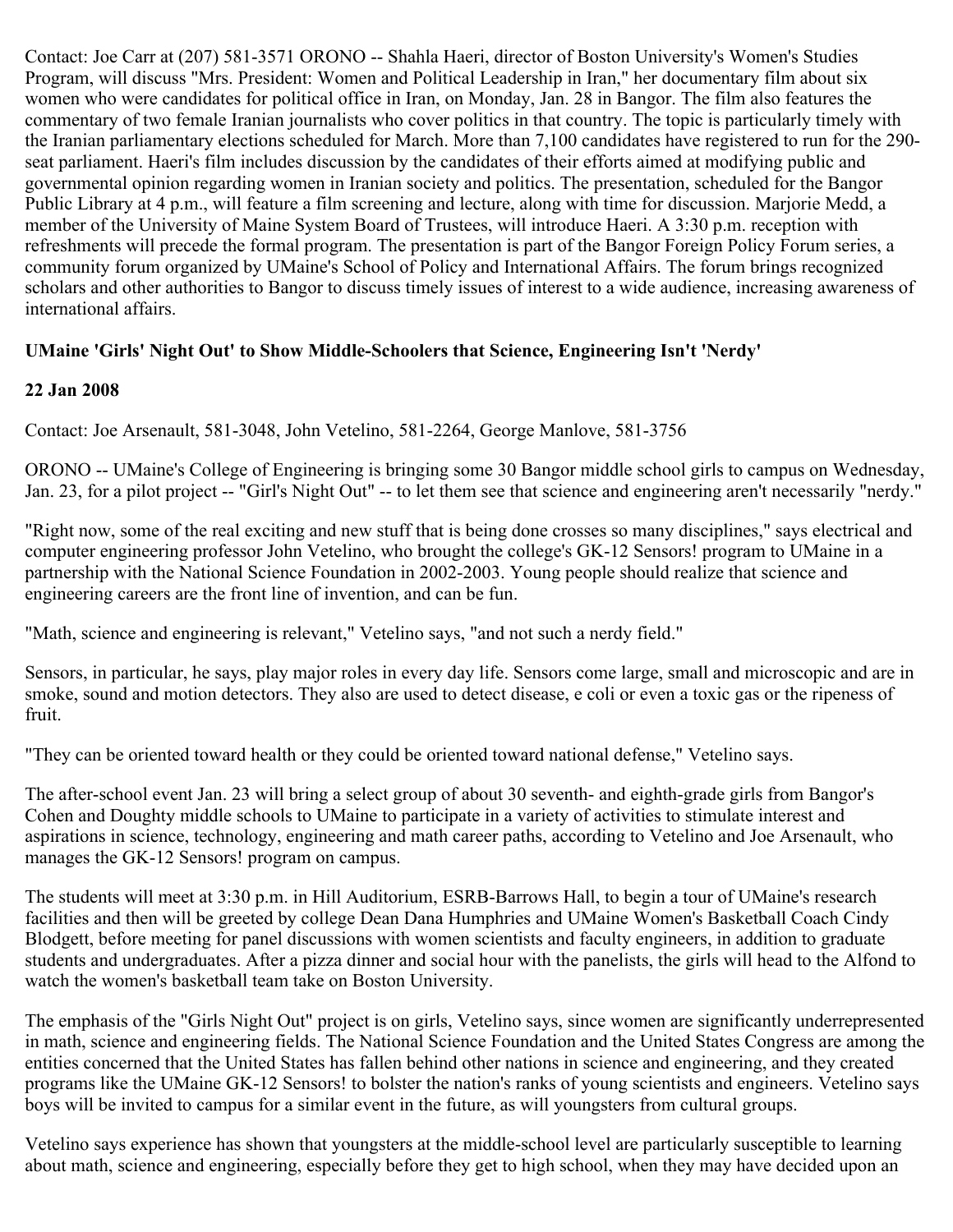academic direction.

"The message, loud and clear, is we need to get to these students when they are young," he says. "We also have found that students are influenced by a mentor, a parent or a peer."

So, in addition to seeing the university engineering and research labs, the visiting girls will interact with role models like women scientists and Blodgett, who is expected to encourage her audience to aim high with respect to goals for their futures.

"We wanted to spice up the program," he says, explaining why the pizza social and basketball game, and Blodgett, are part of "Girl's Night Out."

"Girl's Night Out" is sponsored by National Science Foundation-University of Maine GK-12 Sensors! program, the University of Maine College of Engineering, the University of Maine Department of Athletics and the Bangor School Department.

Since 2004, more than 550 Maine school students have visited the university's high-technology laboratories.

## **UMaine to Study Climate Secrets in Antarctic Ice Core**

### **23 Jan 2008**

Contact: Karl Kreutz, Associate Professor, University of Maine (207) 581-3011;Mark Twickler, Science Coordination Office, University of New Hampshire (603) 862-1991

New Antarctic Ice Core to Provide Clearest Climate Record Yet

## *UMaine researchers involved in long-term paleoclimate study*

DURHAM, N.H. - After enduring months on the coldest, driest, and windiest continent on Earth, researchers today closed out the inaugural season on an unprecedented, multi-year effort to retrieve the most detailed record of greenhouse gases in Earth's atmosphere over the last 100,000 years.

Working as part of the National Science Foundation's West Antarctic Ice Sheet Divide (WAIS Divide) Ice Core Project, a team of scientists, engineers, technicians and students from multiple U.S. institutions have recovered a 580-meter (1,900-foot) ice core -- the first section of what is hoped to be a 3,465-meter (11,360-foot) column of ice detailing 100,000 years of Earth's climate history, including a precise year-by-year record of the last 40,000 years.

The dust, chemicals and air trapped in the two-mile-long ice core will provide critical information for scientists working to predict the extent to which human activity will alter Earth's climate, according to the chief scientist for the project, Kendrick Taylor of the Desert Research Institute of the Nevada System of Higher Education. DRI, along with the University of New Hampshire, operate the Science Coordination Office for the WAIS Divide Project.

Researchers at the University of Maine will receive a piece of the WAIS Divide ice core for analysis of the physical and chemical properties of the trapped atmospheric dust. In collaboration with colleagues at the New Mexico Institute of Mining and Technology, the group plans to use the information to examine changes in atmospheric circulation, volcanic eruptions and the impact of dust deposition on ocean biogeochemistry.

WAIS Divide, named for the high-elevation region that is the boundary separating opposing flow directions on the ice sheet, is the best spot on the planet to recover ancient ice containing trapped air bubbles -- samples of the Earth's atmosphere from the present to as far back as 100,000 years ago.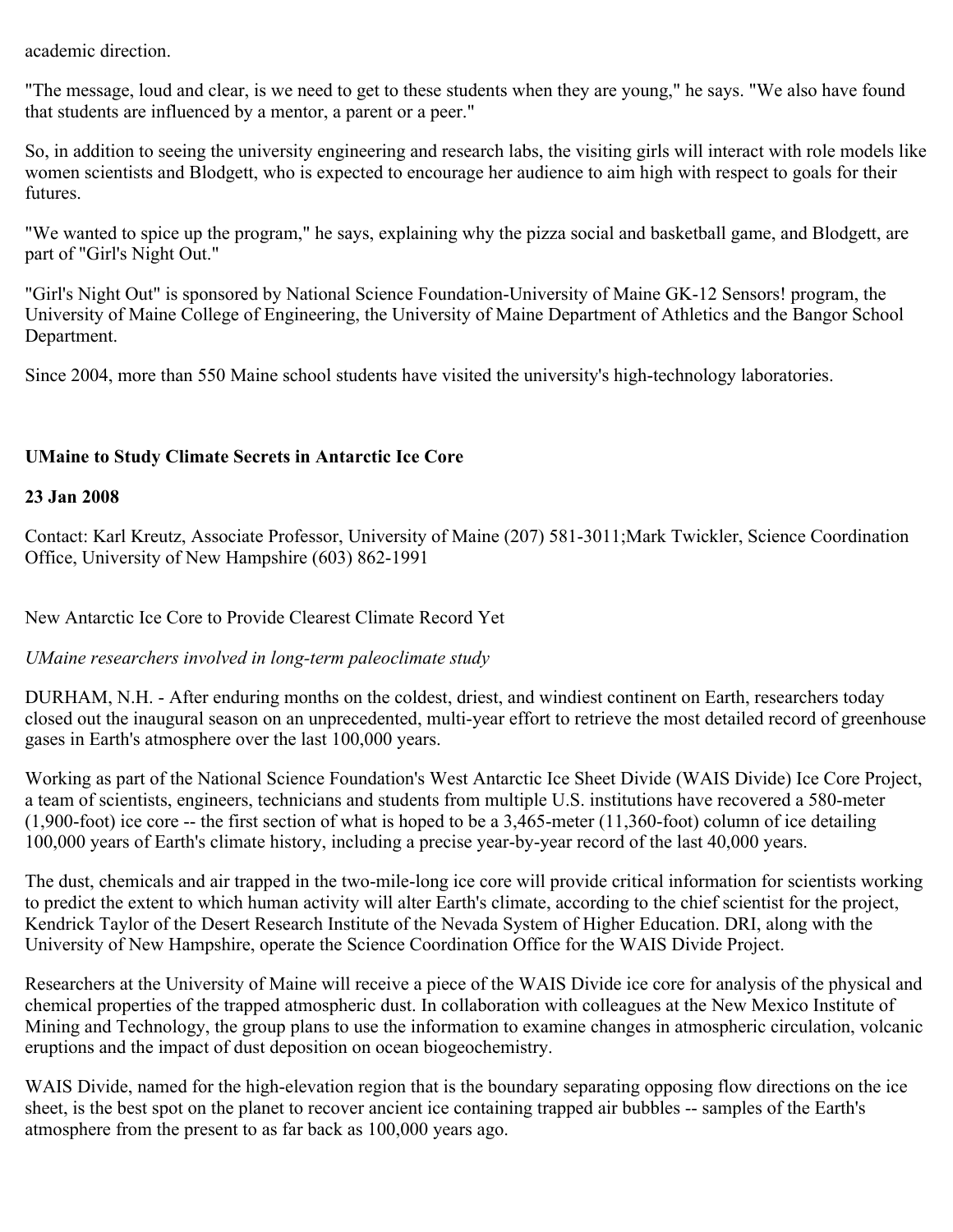While other ice cores have been used to develop longer records of Earth's atmosphere, the record from WAIS Divide will allow a more detailed study of the interaction of previous increases in greenhouse gases and climate change. This information will improve computer models that are used to predict how the current, unprecedented high levels of greenhouse gases in the atmosphere caused by human activity will influence future climate.

The WAIS Divide core is also the Southern Hemisphere equivalent of a series of ice cores drilled in Greenland beginning in 1989, and will provide the best opportunity for scientists to determine if global-scale climate changes that occurred before human activity started to influence climate were initiated in the Arctic, the tropics or Antarctica.

The new core will also allow investigations of biological material in deep ice, which will yield information about biogeochemical processes that control and are controlled by climate, as well as lead to fundamental insights about life on Earth.

Says Taylor, "We are very excited to work with ancient ice that fell as snow as long as 100,000 years ago. We read the ice like other people might read a stack of old weather reports."

The WAIS project took more than 15 years of planning and preparation, including extensive airborne reconnaissance and ground-based geophysical research, to pinpoint the one-square-kilometer (less than a square mile) space on the 932,000-square-kilometer (360,000-square-mile) ice sheet that scientists believe will provide the clearest climate record for the last 100,000 years.

With only some 40 days a year when the weather is warm enough for drilling -- yesterday's temperature was a balmy -15 degrees Celsius (5 degrees Fahrenheit) -- it is expected to take until January 2010 to complete the fieldwork.

For the project, Ice Coring and Drilling Services of the University of Wisconsin-Madison built and is operating a stateof-the-art, deep ice-coring drill, which is more like a piece of scientific equipment than a conventional rock drill used in petroleum exploration. The U.S. Geological Survey National Ice Core Laboratory in Denver designed the core handling system. Raytheon Polar Services Corporation provides the logistical support. The NSF Office of Polar Programs-U.S. Antarctic Program funds the project. The core will be archived at the National Ice Core Laboratory, which is run by the USGS with funding from NSF.

For more information on WAIS Divide, including the project Media Guide, go to [http://www.waisdivide.unh.edu](http://www.waisdivide.unh.edu/).

Photo caption: Scientist Rebecca Anderson of the Desert Research Institute examines a section of the WAIS Divide ice core recovered from a depth of 500 meters. Photo courtesy of Kendrick Taylor.

## **UMaine Students Pass CFA Exam**

## **24 Jan 2008**

Contact: Joe Carr at (207) 581-3571

ORONO -- Two University of Maine Maine Business School students, Violeta Zaneva and Anh Do, have passed the Level I examination of the Chartered Financial Analyst program, considered the "gold standard among investment analysis designations" by The Economist magazine.

They took the exam in Boston in December. The pass rate for the exam was only 39 percent. Nearly 150,000 candidates from 172 countries are enrolled in the program, according to John Mahon, professor and dean of the College of Business, Public Policy and Health, and Robert Strong, University Foundation Professor of Investment Education, who offered congratulations to the students on their accomplishment.

"These students reflect upon the faculty and the program as a whole," Mahon says.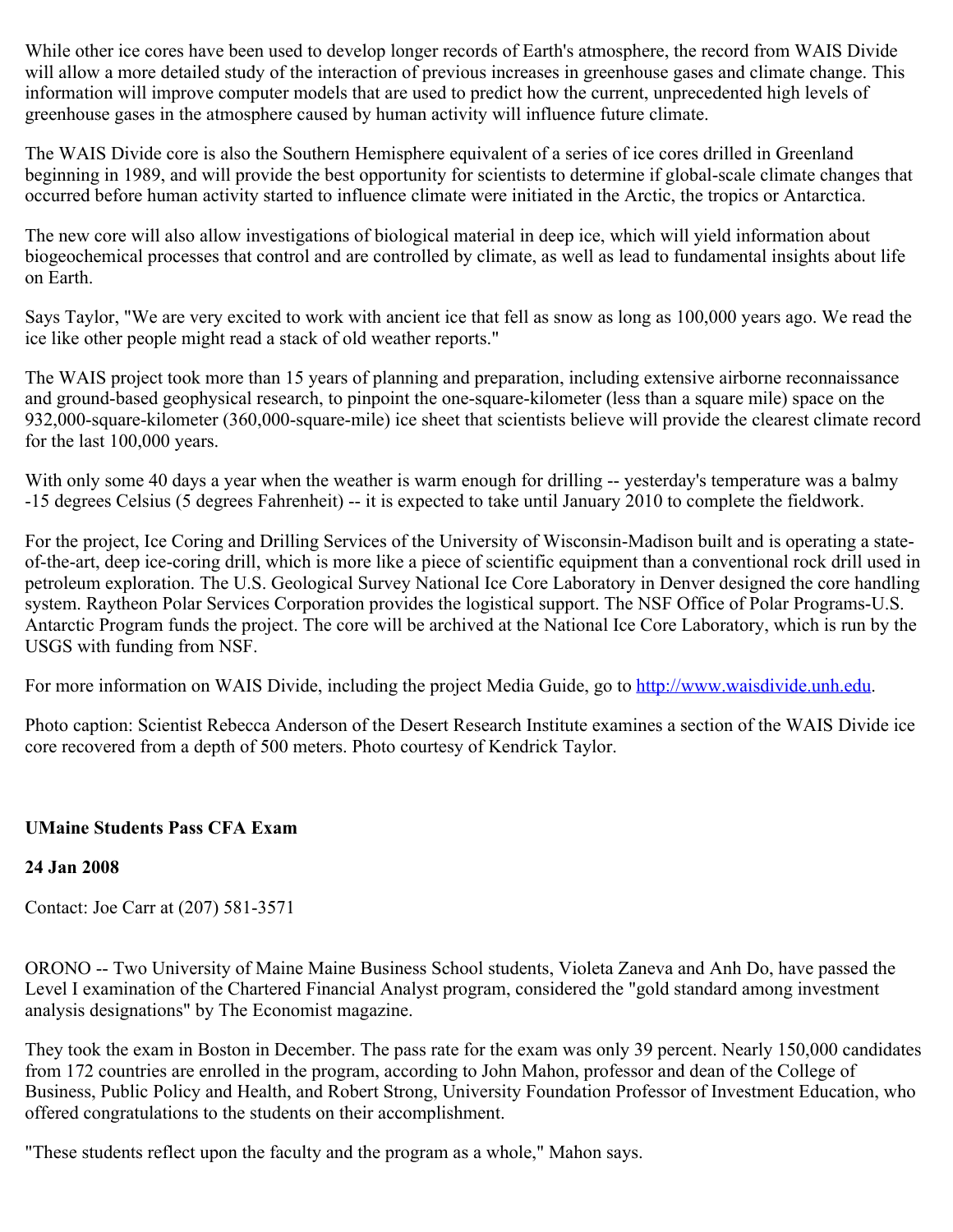Zaneva is a business administration major who graduated in December and Do is a fourth-year business administration major. Both have been active in SPIFFY, the student-managed investment club at UMaine.

#### **UMaine's Safe Campus Project Raises Awareness About Sexual Assault Via Show, "It's Not That Simple"**

#### **25 Jan 2008**

Contact: Carey Nason (207) 581-2515 ORONO -- When will someone get up and do something? "It's Not That Simple," a show organized by the University of Maine's Safe Campus project, hopes to raise awareness of sexual assault by asking just this question. The show will be performed on March 26 at 7:30p.m., in Minsky Recital Hall on the UMaine campus. Donations will be accepted to benefit Rape Response Services and Spruce Run in Bangor. Based on Dept. of Justice statistics, 266 sexual assaults would occur at a university of UMaine's size each year. The number reported at UMaine in 2006 was 11. The Safe Campus Project hopes to raise awareness of the variety of issues surrounding sexual assault and to encourage victims to report assaults. "It's Not That Simple" incorporates visual and performing arts including theatre, dance, music and new media. Through these different mediums, the show powerfully represents many different kinds of assault - including voyeurism, stalking, rape and domestic abuse - and the many emotions that sexual assault victims, and those who know them, experience. "The show uses a fantastic medium to connect with people," says Carey Nason, project coordinator of the Safe Campus Project. "Programming is usually not delivered through dance and the arts; we hope to connect to people who are not reached by typical educational programs." The Safe Campus Project, located in 102 Fernald Hall on the UMaine campus, is a university organization that works to reduce sexual assault, relationship abuse and stalking in the community. The Safe Campus Project provides support and offers resources and referrals to those affected by interpersonal violence. Anyone affiliated with the University of Maine System is welcome to use the Safe Campus Project's resources free of cost. For more information about this event, or to schedule an interview with Carey Nason, please call 207/581.2515 or e-mail [carey.nason@umit.maine.edu](mailto:carey.nason@umit.maine.edu).

## **UMaine Career Fair Jan. 30 Drawing Record Numbers**

## **25 Jan 2008**

Contact: Patricia Counihan, 581-1355; George Manlove, 581-3756 ORONO -- Some of the companies sending recruiters for the first time to the University of Maine Career Fair next week include Lowe's home improvements chain, L.L. Bean, C.H. Robinson of Minnesota, the world's largest produce marketer, and ValleyCrest Companies, a California-based landscape corporation known as the "landscaper of the stars." Some of last year's first-time registrants included several big box retailers, including Wal-Mart, Kohl's, Target, The Home Depot and Shaw's supermarkets. With 150 companies -- up from 118 last year -- planning to send representatives to UMaine for the 2008 Career Fair on Jan. 30, UMaine Career Center Director Patty Counihan says the fair is at capacity, with a growing waiting list. The fair is sponsored by the UMaine Career Center, a member of the Division of Student Affairs. Thousands of college students from all classes and majors attend the Career Fair, one of the state's largest assemblies of college students and prospective employers. Many students line up future jobs or internships as a result of the connections made at the fair. The event, from 10 a.m. to 3 p.m., is being held in the UMaine Student Recreation and Fitness Center. Counihan also sees the Career Fair as an economic barometer. With such remarkable participant interest, she sees puzzling contradictions to widespread concerns about a weakening economy. Counihan capped this year's record registration list at 150 because of space limits. "You read the paper, you hear the news, and you hear that the economy is going south, and then you see this," she says of the largest ever registration list. "The economy is booming from what we're seeing. Employers have lots and lots of jobs. " The Career Fair provides UMaine and other college students an opportunity to meet with business representatives, hand out resumes and learn more about the companies looking to hire Maine college graduates. Counihan encourages students to dress professionally and be prepared for follow-up interview sessions. More than a dozen of the companies will have representatives available on Jan. 31 for more detailed next-day interviews, she says. Employers from Maine and throughout the country represent an expanding variety of career fields, from engineering and sciences to retail management, and even the FBI and Department of Homeland Security. Other fields include healthcare, social services, education and government. Companies are coming from Texas and Florida, in addition to California and Minnesota. One new participant sending a representative to the Career Fair is ValleyCrest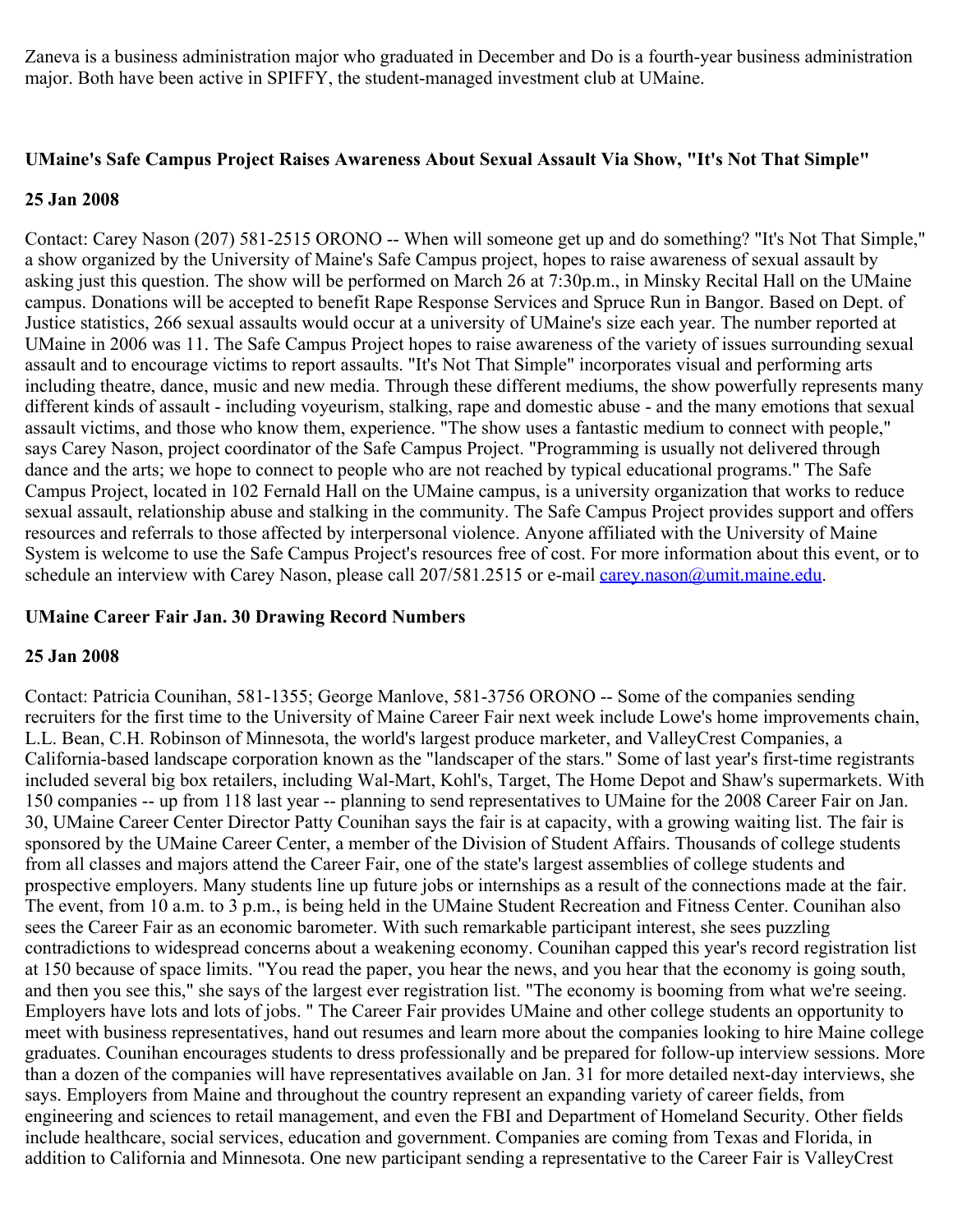Companies of Los Angeles. With 10,000 employees at various hubs around the nation, ValleyCrest wants to learn more about the UMaine landscape horticulture programs, faculty and students, says Patrick McVicker, a regional recruiter in the company's Virginia offices. Professor Bill Mitchell, UMaine's Landscape Horticulture Program coordinator, met ValleyCrest representatives at a national landscape competition last year and invited the company to visit UMaine. McVicker says the company is looking for long-term relationships with colleges and universities with landscape programs to see how those institutions' curricula, and students, fit with the ValleyCrest philosophy. ValleyCrest is a billion-dollar company with multiple divisions, ranging from landscape architecture, development and maintenance, to estate landscaping and golf course design, construction and management. The company also is known for its Hollywood clients. Students enrolled at any college or university in Maine are invited to attend, along with UMaine alumni. Underclass students and graduate students are equally encouraged to attend. For more information, contact the Career Center at 581-1359 or visit its offices on the third floor of the Memorial Union. The Career Center website ([www.umaine.edu/career/](http://www.umaine.edu/career/)) has a complete list of participating companies.

## **Pino Named to UMaine Development Post**

## **25 Jan 2008**

Contact: Joe Carr at (207) 581-3571

ORONO -- Following a national search, Mark Pino has joined the University of Maine's Office of University Development as Director of Prospect Research.

Pino comes from Regis University in Denver, Co., where he held a number of positions over the last six years, including director of research and prospect programs and prospect research analyst. Prior to that he worked at Regis' School for Professional Studies where he assisted with marketing, new student enrollment and online enrollment.

Pino has a master's degree in nonprofit management and a bachelor of arts and science degree in marketing and organizational development, both from Regis. Active in professional organizations including the Association of Professional Researchers for Advancement, Pino is former president of the Colorado Professional Researchers for Advancement.

He lives with his wife, Marlene, in Orono.

## **Science Briefs**

## **25 Jan 2008**

Contact: Joe Carr: (207) 581-3571

#### Ancient diversification

Archaeological work along Peru's southern coast over the past several decades has largely supported ethnohistoric accounts by 16th- and 17th-century Europeans, which depicted prehispanic life as dependent on specialized economic activities related to fishing or agriculture.

However, recent excavations at Wawakiki in the midst of the Osmore region, one of the southernmost valleys of Peru, have revealed communities involved in complex, wide-ranging economic organization and production strategies as the Chiribaya people responded to the effects of population growth and diminishing agricultural potential.

Communities along this rugged intervalley coastal zone may have constituted a third division of society, according to University of Maine archaeologist Gregory Zaro, writing of his field excavations in that area in a recent issue of Latin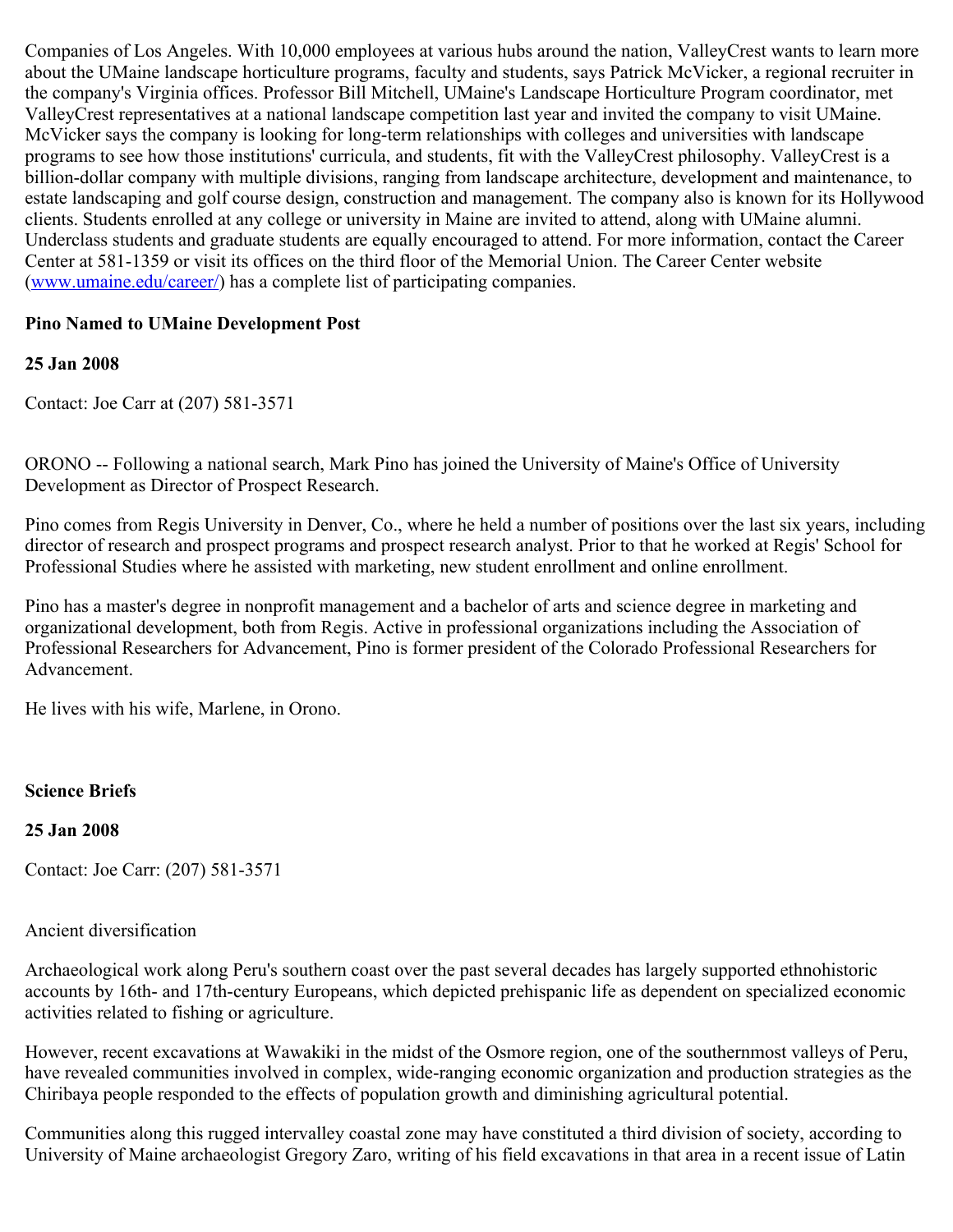American Antiquity. Rather than relying primarily on the highland resources of the Andean slopes or specialized economic activities related primarily to farming or fishing, communities along the intervalley coast appear to have satisfied economic needs by intensively pursuing multiple subsistence strategies in agriculture, fishing and gathering of wild terrestrial resources.

Due in part to centuries of decreased highland precipitation that stressed lower valley farming communities along the Ilo River, the Chiribaya expanded into the relatively unpopulated intervalley coast and focused more on diversified community-level production. According to Zaro, Wawakiki and some neighboring communities represent a historically contingent response to both cultural and biological necessities and the environment during the Late Intermediate period (A.D. 1200

## **UMaine Oceanographer, Colleagues Say Selling Carbon Credits Premature in Unproven CO2-Reduction Plan**

## **28 Jan 2008**

Contact: Fei Chai, (207) 581-4317 Tom Weber, (207) 581-3777

ORONO -- A University of Maine oceanographer has joined several scientists from around the world in questioning the sale of carbon credits for a proposed CO2-reduction strategy until more is known about its possible long-term affects on the marine environment.

The method involves seeding large sections of the ocean with tanker loads of iron particles that mix with seawater to stimulate the growth of microscopic plants called phytoplankton. The atmospheric carbon dioxide that is absorbed by the plant blooms during photosynthesis, the theory goes, would be converted into organic material that would then be carried down into the deep ocean as the phytoplankton dies and sinks.

Carbon dioxide is among several "greenhouse gases" that are believed to contribute to global warming.

Writing in the Jan. 11 Forum page of the journal Science, Fei Chai, an associate professor of oceanography in the School of Marine Sciences, and 14 colleagues argue that the process known as ocean iron fertilization (OIF) has not been studied sufficiently to determine how effective it really is in removing carbon, how long the carbon is retained in the deep sea, and whether it has the potential to harm marine life in the future.

Without that critical information, they say, it is premature to issue carbon credits to commercial OIF companies, which stand to earn profits by measuring how much carbon they remove and then selling the equivalent to companies that are required to offset the emissions they release into the atmosphere.

"Our paper makes a simple hard statement," says Chai, who is also a cooperating associate professor of UMaine's Climate Change Institute. "You shouldn't sell carbon credits until you know how much carbon is being stored, and what are the potential negative impacts on the marine ecosystems."

The international oceanographic community has done several small-scale studies of iron fertilization since 1993. And while the the experiments "greatly improved our understanding of the role of iron in regulating ocean ecosystems," the scientists write, "they were not designed to characterize OIF as a carbon mitigation strategy."

## **Socialist and Marxist Studies Lecture (Controversy Series) Announces 2008 Spring Calendar**

## **25 Jan 2008**

Contact: Professor Doug Allen, 581-3860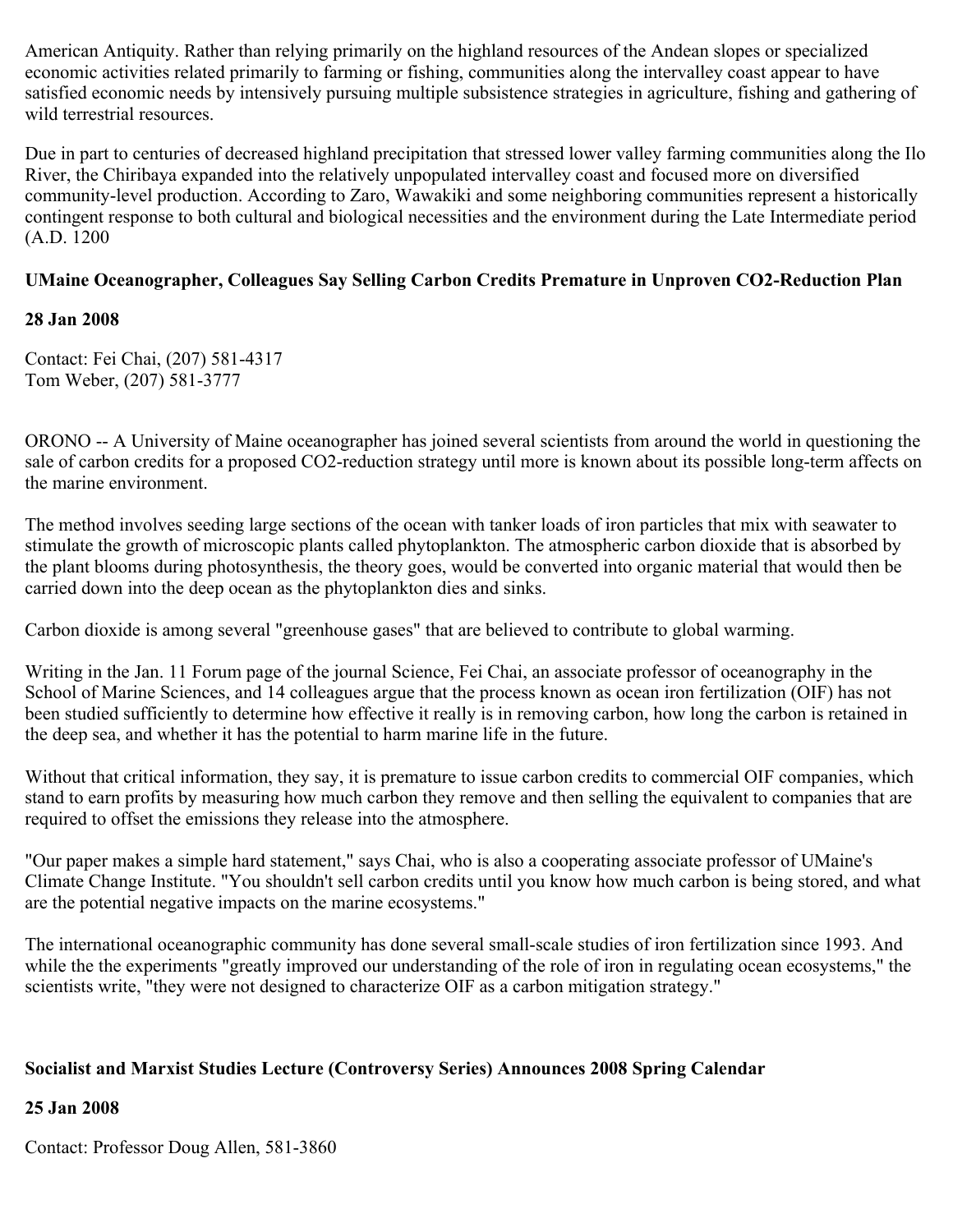ORONO -- The UMaine Socialist and Marxist Studies spring lecture series, beginning Jan. 31 on the Orono campus, examines elements of war, peace, racism, democracy and international relations as they involve the United States, China, Iraq, Venezuela and a resurgent Russia in today's world.

Open to the public at no cost, lectures are Thursdays from 12:30-1:45 p.m. in the Bangor Room of the Memorial Union, unless otherwise noted. The series is sponsored by the Marxist-Socialist Studies Interdisciplinary Minor and cosponsored by the Maine Peace Action Committee (MPAC) and Campus Activities and Events, with support from the College of Liberal Arts and Sciences. The programs focusing on racism also are cosponsored by Multicultural Programs and the Black Student Union at UMaine. Speakers do not necessarily present socialist or Marxist viewpoints. For additional information, contact Professor Doug Allen, coordinator of Marxist-Socialist Studies at the University of Maine, by phone at 581-3860, or e-mail: [ mailto:douglas.allen@umit.maine.edu ]douglas.allen@umit.maine.edu.

Lectures and panel discussions are presented by University of Maine philosophy, history and political science professors, UMaine students and visiting guests, all authorities in their areas of experience and expertise. The schedule for the spring series is as follows:

Jan. 31: "60 Years after the Assassination of Mahatma Gandhi (Jan. 30, 1948): The Relevance of Gandhi's Philosophy for Today's World," with professor Doug Allen, philosophy; (Socialist and Marxist Studies Lecture Series)

Feb. 7: "The Long Haul: Building Unity Against Racist Oppression," with Jarvis Tyner, executive vice chair of the Communist Party USA and a founding member of the Black Radical Congress, and a leader in the struggle against racism and its relation to working-class liberation (Socialist and Marxist Studies Lecture Series)

Feb. 14: "Racism at UMaine, in Maine and Beyond," a panel of University of Maine students Gimbala Sankare, Ashley Miller and Sandy Nesin (Socialist and Marxist Studies Lecture Series)

Feb. 21: "Year of the Rat: China-US Relations and Their Implications," with history professor Ngo-Vinh Long (Socialist and Marxist Studies Lecture Series)

March 20: "5 Years after the Invasion and Occupation of Iraq: What Is To Be Done?" a panel presentation and teach-in (Socialist and Marxist Studies Lecture Series; cosponsored by the Maine Peace Action Committee and the Peace and Justice Center of Eastern Maine (Program will be held at 7 p.m. in 140 Little Hall, UMaine) Call 581-3860 for information.

March 27: "A Leftist Analysis of Elections: Why the Republican and Democratic Parties and the Political Process Are Obstacles to Real Democracy," with Bruce Gagnon, coordinator of the Global Network against Weapons and Nuclear Power in Space (Socialist and Marxist Studies Lecture Series)

April 3: "The Destruction of the Modern State of Iraq," with Sinan Antoon, from Baghdad, who received his Ph.D. from Harvard and is a faculty member at New York University, with specialization in premodern Arabo-Islamic culture and contemporary Arab culture and politics (12:30 p.m., Bangor Room, Memorial Union). A widely published poet and essayist, Antoon will give a second lecture on Iraq on April 3, 7 p.m., in 140 Little Hall. On April 4 at 7 p.m. 140 Little Hall, he will show the widely acclaimed movie "About Baghdad," which he co-produced and co-directed. Call 581-3860 for information.

April 10: "Public Intellectuals in the Early Cold War: Lessons for the 21st Century," by history professor Nathan Godfried (Socialist and Marxist Studies Lecture Series)

April 17: "Empowering Venezuela Domestically and Internationally under Chavez: A New Alternative for Peaceful Conflict Resolution in the Hemisphere or the Decline of American Hegemony in the Hemisphere," by Georges Kabche and Stefano Tijerina, UMaine students from Venezuela and Colombia (Socialist and Marxist Studies Lecture Series)

April 24: "Russia Resurgent: Implications for the Region and the World," with professors James Warhola, Paul Holman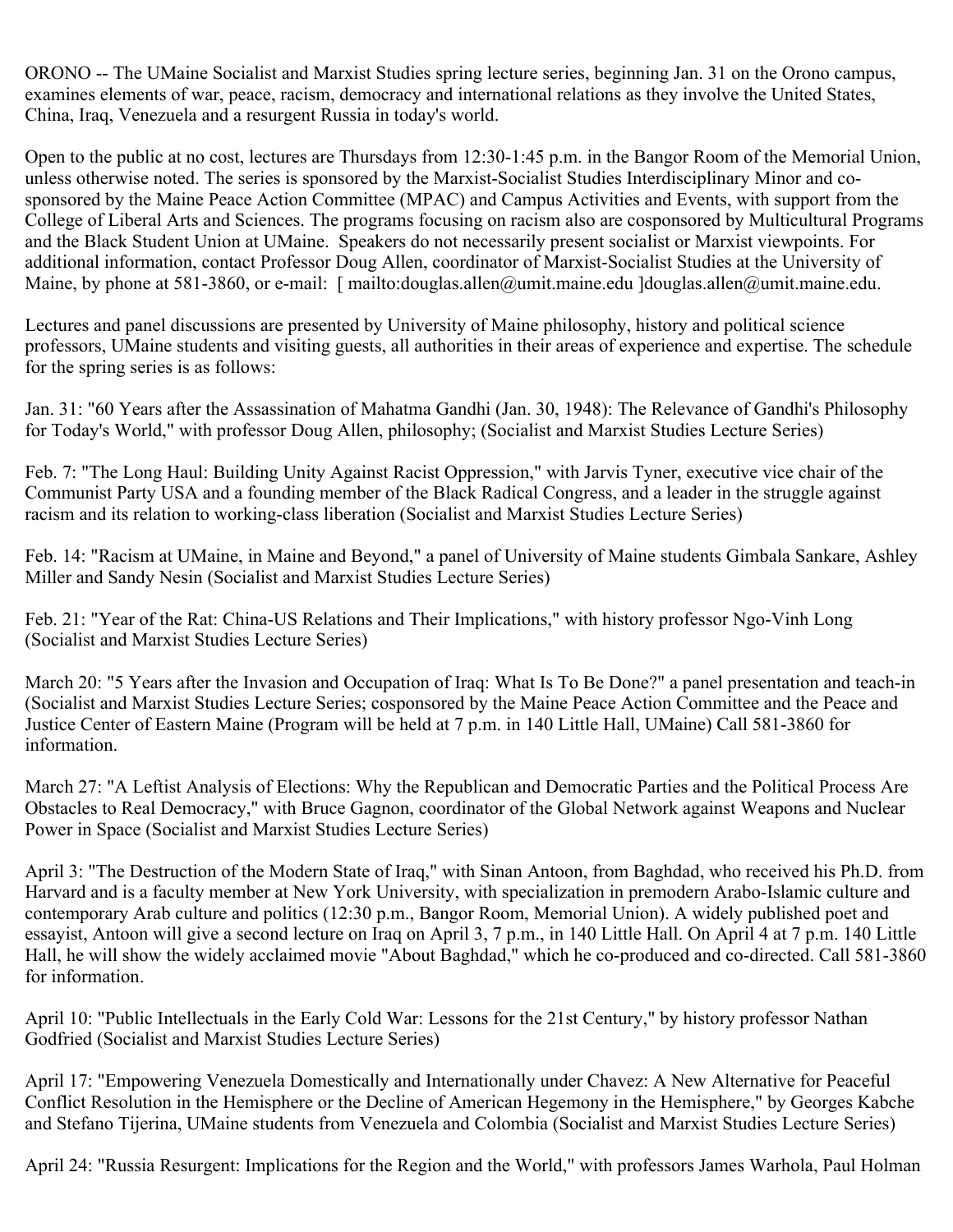and Seth Singleton, political science (Socialist and Marxist Studies Lecture Series)

------

## FOR INDIVIDUAL CALENDAR LISTINGS

Jan. 31: "60 Years After the Assassination of Mahatma Gandhi (Jan. 30, 1948): The Relevance of Gandhi's Philosophy for Today's World," Professor Doug Allen, Philosophy. Part of the Socialist and Marxist Studies Lecture Series, 12:30- 1:45 p.m., Bangor Room, Memorial Union, UMaine. Call 581-3860.

Feb. 7: "The Long Haul: Building Unity Against Racist Oppression," Jarvis Tyner, Executive Vice Chair of the Communist Party USA and a founding member of the Black Radical Congress, and a leader in the struggle against racism and its relation to working class liberation. Part of the Socialist and Marxist Studies Lecture Series, 12:30-1:45 p.m., Bangor Room, Memorial Union, UMaine. Call 581-3860.

Feb. 14: "Racism at UMaine, in Maine, and Beyond," a panel of University of Maine students Gimbala Sankare, Ashley Miller, and Sandy Nesin. Part of the Socialist and Marxist Studies Lecture Series. 12:30-1:45 p.m., Bangor Room, Memorial Union, UMaine. Call 581-3860.

Feb. 21: "Year of the Rat: China-US Relations and Their Implications," Professor Ngo-Vinh Long, History. Part of the Socialist and Marxist Studies Lecture Series. 12:30-1:45 p.m., Bangor Room, Memorial Union, UMaine. Call 581-3860.

March 20: "5 Years After the Invasion and Occupation of Iraq: What Is To Be Done?" A panel presentation and teachin. Part of the Socialist and Marxist Studies Lecture Series and Cosponsored by the Maine Peace Action Committee and the Peace and Justice Center of Eastern Maine. Note: This program will be held at 7:00 p.m. in 140 Little Hall, UMaine. Call 581-3860.

March 27: "A Leftist Analysis of Elections: Why the Republican and Democratic Parties and the Political Process Are Obstacles to Real Democracy," Bruce Gagnon, coordinator of the Global Network Against Weapons and Nuclear Power in Space. Part of the Socialist and Marxist Studies Lecture Series. 12:30-1:45 p.m., Bangor Room, Memorial Union, UMaine. Call 581-3860.

April 3: "The Destruction of the Modern State of Iraq," Sinan Antoon, from Baghdad, received his Ph.D. from Harvard and is a faculty member at New York University with specialization in premodern Arabo-Islamic culture and contemporary Arab culture and politics. (12:30-1:45 p.m., Bangor Room, Memorial Union, UMaine) A widely published poet and essayist, he co-produced and co-directed the film "About Baghdad," which he will show on April 4 at 7 p.m. in 140 Little Hall. He also will deliver a lecture on Iraq on April 3 at 7 p.m. in 140 Little Hall. Part of the Socialist and Marxist Studies Lecture Series. Call 581-3860.

April 10: "Public Intellectuals in the Early Cold War: Lessons for the 21st Century," Professor Nathan Godfried, History. Part of the Socialist and Marxist Studies Lecture Series. 12:30-1:45 p.m., Bangor Room, Memorial Union, UMaine. Call 581-3860.

April 17: "Empowering Venezuela Domestically and Internationally Under Chavez: A New Alternative for Peaceful Conflict Resolution in the Hemisphere or the Decline of American Hegemony in the Hemisphere," Georges Kabche and Stefano Tijerina, University of Maine students from Venezuela and Colombia. Part of the Socialist and Marxist Studies Lecture Series. 12:30-1:45 p.m., Bangor Room, Memorial Union, UMaine. Call 581-3860.

April 24: "Russia Resurgent: Implications for the Region and the World," Professors James Warhola, Paul Holman, and Seth Singleton, Political Science. Part of the Socialist and Marxist Studies Lecture Series. 12:30-1:45 p.m., Bangor Room, Memorial Union, UMaine. Call 581-3860.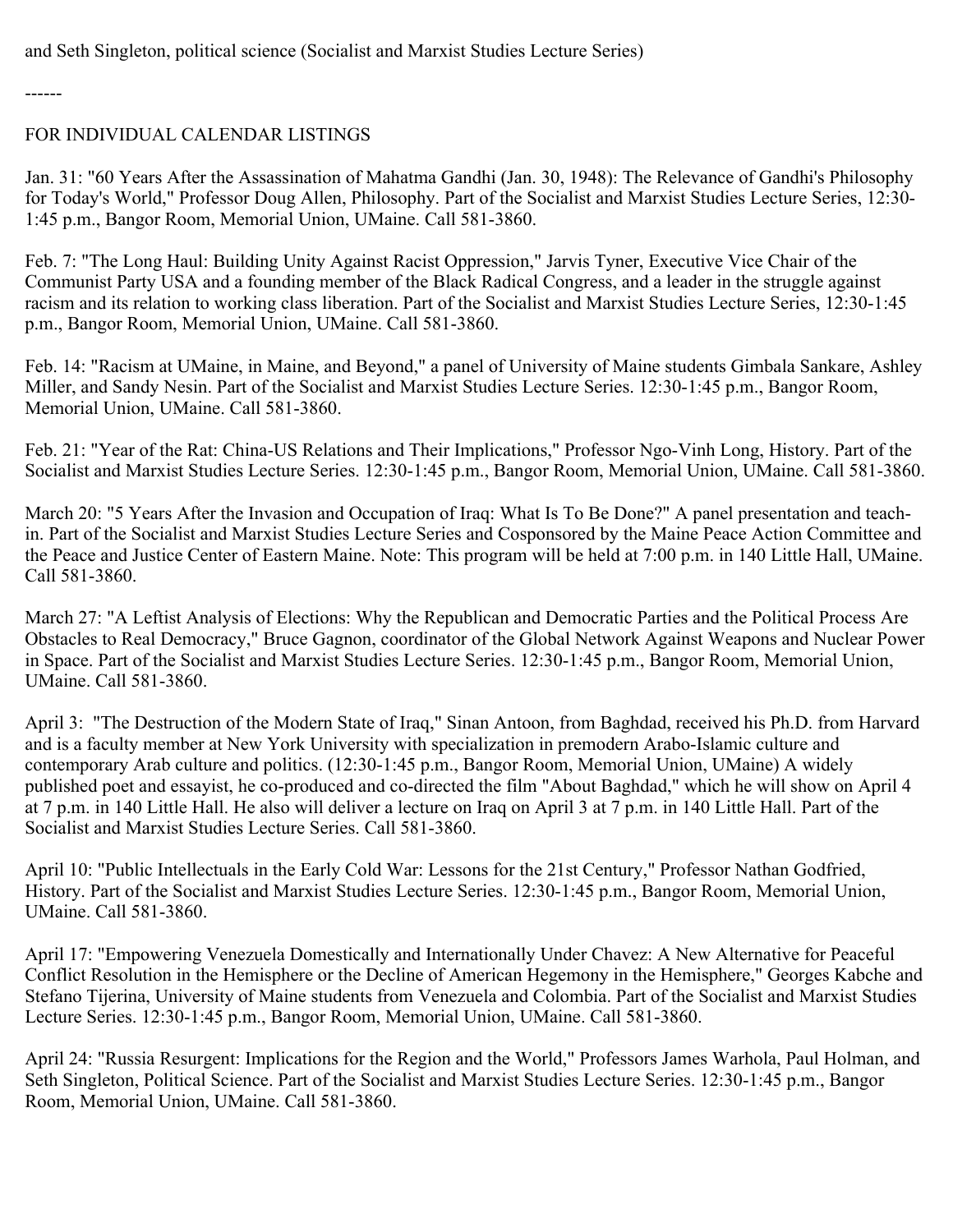## **2nd Annual Greek Life Polar Bear Dip Fundraiser Set for Feb. 9 at UMaine**

## **29 Jan 2008**

Contact: Emily Moniz, 581-4162, or Zack Frechette, 581-1784

ORONO -- University of Maine fraternity and sorority members will strip down Saturday, Feb. 9 for a frigid fundraising dip on the mall for the second annual Greek Life Polar Bear Dip to benefit the Penobscot Nation Boys and Girls Club.

Organized by the UMaine Panhellenic Council and the Interfraternity Council, several dozen students raised about \$800 last year by collecting pledges and taking a plunge in a pool on the mall.

Proceeds benefit the Boys and Girls Club's health and nutrition program, which includes healthy after-school snacks for children at the club. This year's Polar Bear Dip takes place at 1 p.m. in front of Fogler Library.

"We are very excited to participate and raise money this year," says Rebecca Davison, public relations chair for the Panhellenic Council, who is among those planning to take a dip this year.

Anyone wishing to make a pledge can contact Emily Moniz, president of the Panhellenic Council, at 581-4162, or Zack Frechette, InterFraternity Council president at 581-1784, for information.

## **Book Reading, Signing Set for Feb. 14 (NEW DATE)**

### **29 Jan 2008**

Contact: Carol Toner, 581-3147

ORONO -- A group of University of Maine faculty members who are among the authors of a recently published collection of essays, stories, plays, poetry, songs and art that reflect Franco-American life and culture in Maine will read from their work Feb. 14 at 12:15 p.m. at the Franco American Centre on the Orono campus.

*Voyages: A Maine Franco-American Reader* was published in 2007 by Tilbury House in Gardiner. Among the coauthors are Rhea Cote Robbins, adjunct professor of Women's Studies and Franco American Studies; Yvon Labbe, director the Franco American Centre; Kristin Langellier, professor of Communication and Journalism; Jim Bishop, a Continuing and Distance Education faculty member; and Nelson Madore, a Thomas College professor and former Waterville mayor.

The book was edited by Madore and Barry Rodrigue, a professor at the University of Southern Maine's Lewiston-Auburn College.

The Feb. 14 event also will celebrate the publication of *French Connections: A Gathering of Franco-American Poets*, a collection of Franco American poetry.

The public is invited to the Feb. 14 reading and book signing. Books will be available for purchase.

## **National Science Foundation to Showcase UMaine Sensor Research**

#### **29 Jan 2008**

Contact: John Vetelino (207) 581-2264; Tom Weber (207) 581-3777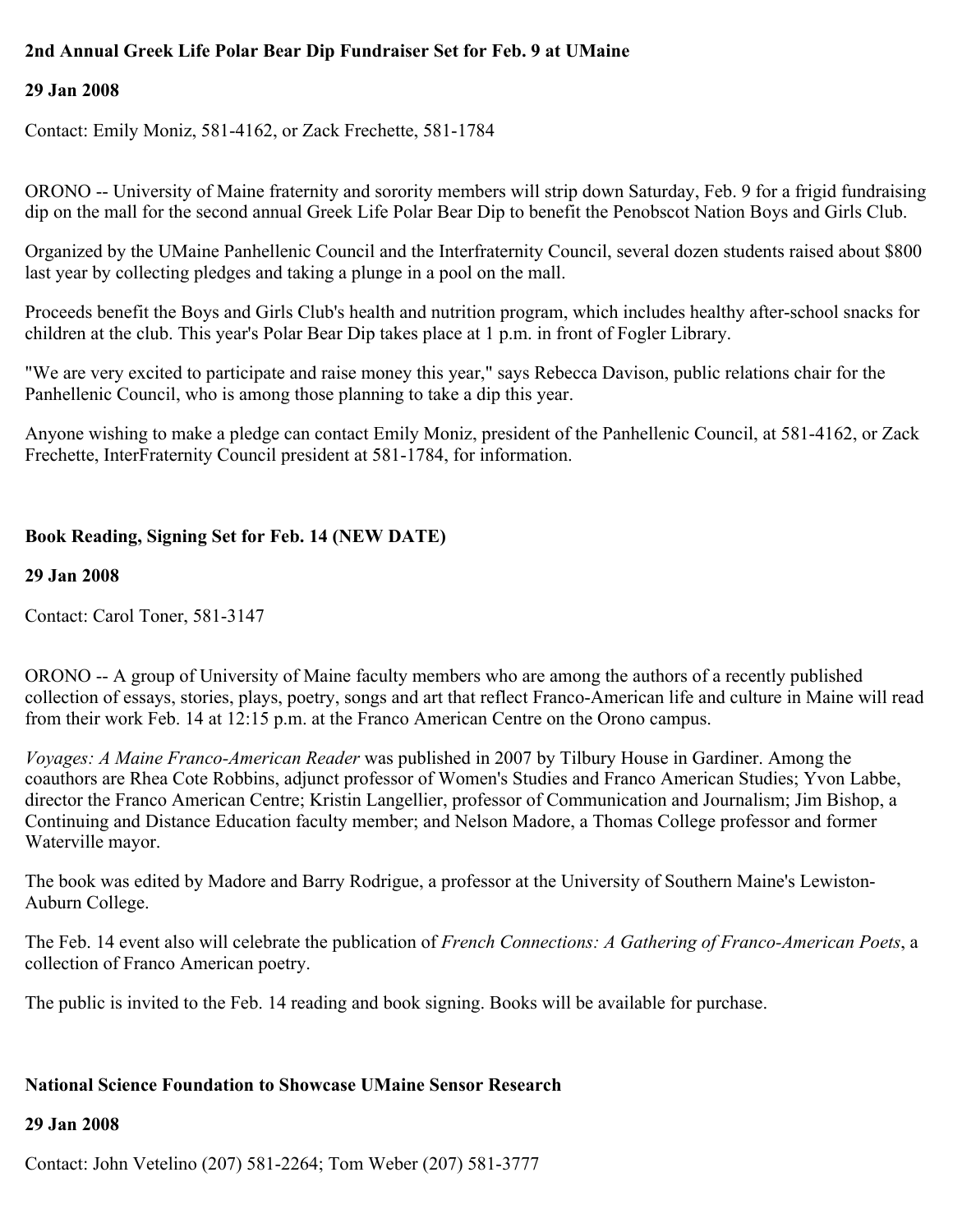ORONO -- A sensor developed by a University of Maine professor to detect the presence of dangerous chemical and biological agents has been chosen as one of the National Science Foundation's notable achievements for 2008.

John Vetelino, a professor of electrical and computer engineering who joined the UMaine faculty in 1969, is regarded as one of the world's leading researchers in the dynamic field of sensor technology. An expert in microsensors, microacoustics and solid state electronics, Vetelino is one of the founding members of UMaine's Laboratory for Surface Science and Technology.

About four years ago, NSF funding allowed him and his research team to focus on the development of a sensing element for certain chemical and biological agents that pose a serious health threat in high concentrations.

The UMaine-patented sensor can detect an organo-phosphate pesticide known as phosmet, that is similar to other chemical-warfare agents. It also senses a particularly virulent strain of E. coli as well as saxitoxin, the worst of the several toxins released during the seasonal algae blooms known as red tide.

Vetelino says it was saxitoxin that seriously sickened a Harrington lobsterman and his family last August after they ate red tide-infected mussels that were stuck to the outside of a barrel found floating in the ocean.

The lateral-field excited (LFE) sensor is equipped with only one electrode on the bottom, which makes it different from other acoustic wave devices that use conductors on both their upper and lower surfaces. The new sensor's bare top surface allows it to sense changes in both electrical and mechanical properties.

David Frankel, LASST senior research scientist, was part of the sensor research team, along with Carl Tripp, professor of chemistry and Paul Millard, associate professor of chemical engineering.

Vetelino's sensor project led to two more NSF grants, totaling \$250,000, to continue his work with E.coli detection. He also received \$400,000 in September from the NSF to develop a sensing element to detect peroxide-based explosives that can be made with common ingredients found in any hardware store.

The NSF will use Vetelino's sensor work, along with other noteworthy research efforts in the country, to demonstrate to the public and Congress the important scientific activity supported through its federal-funding program.

## **Maine Folklife Center Releasing Muskrat Stew: The Life Story of Fred Ranco**

## **29 Jan 2008**

Contact: Maine Folklife Center, 207-581-1891, or Tara Marvel, 603-428-3509

ORONO, Maine -- The biography of Fred Ranco, a member of the Penobscot Nation on Indian Island near Old Town, Maine, will be released by the Maine Folklife Center at the University of Maine and author Tara Marvel in February.

## *Muskrat Stew and Other Tales of a Penobscot Life: The Life Story of Fred Ranco*

by Fred Ranco as told to Tara Marvel, is a slow-simmering brew of Penobscot life on and off the reservation that traces the life of a Native American through some of the major benchmarks of the 20th Century. From home on the reservation to boxing during the Depression, serving in World War II, running an Indian crafts shop in the White Mountains of New Hampshire, and finally returning home to the reservation, Ranco's journey memorializes a life through a tumultuous period.

"It's the story of a survivor," according to Marvel.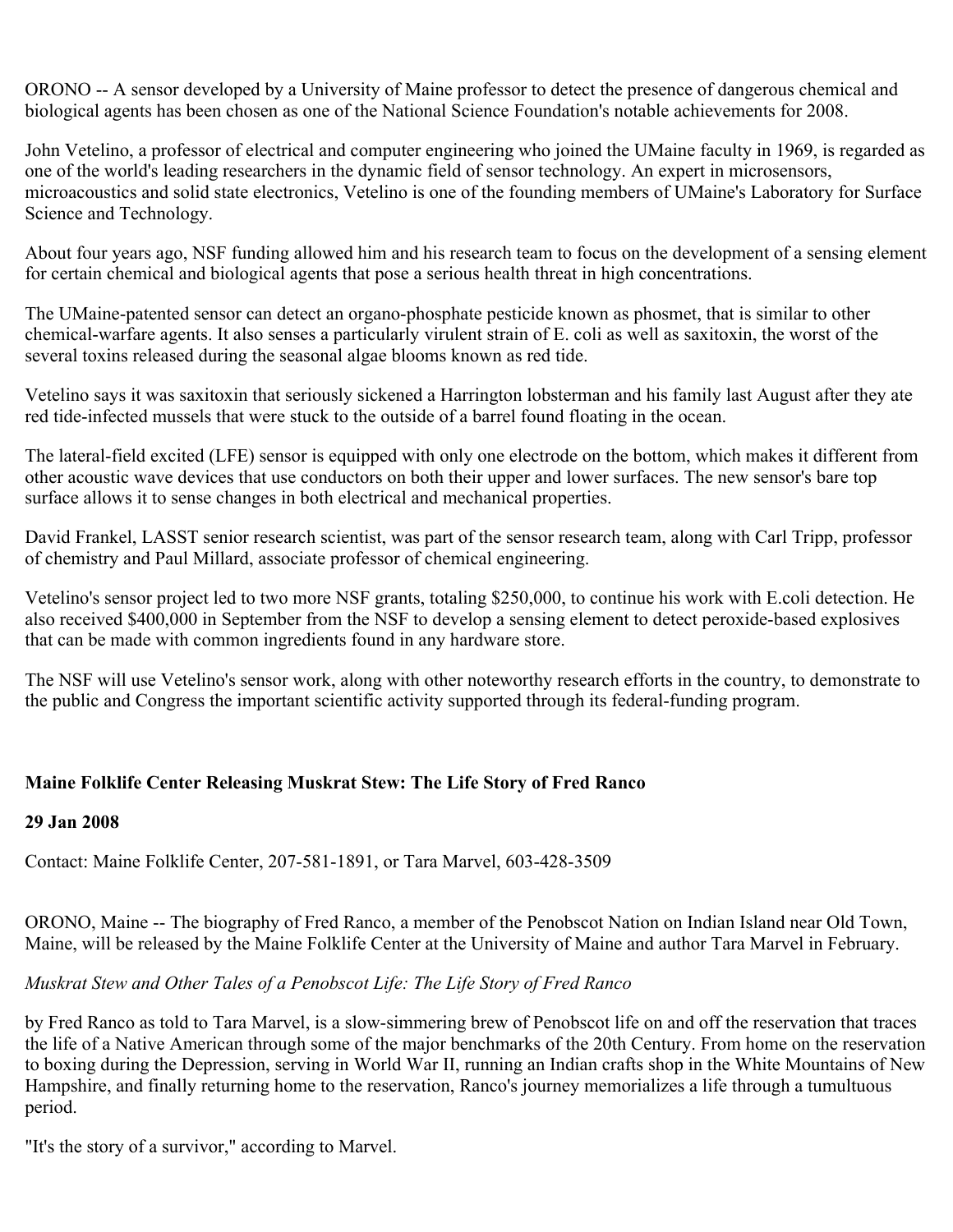"One time I asked Fred what his favorite food was," Marvel recalls. "He unhesitatingly replied 'Muskrat Stew.' This dish seems to be a kind of Penobscot soul food, something eaten in hard times, when there wasn't much else to eat, but remembered fondly as a taste of the old days."

Marvel met Ranco during the 40 years he lived in a cabin in Albany, N.H. For years he kept a shop where he sold carvings and other handicrafts. The unique memoir includes both folksy anecdotes and sometimes harsh realities. In addition to crafts, customs, animal and plant lore and family background, Ranco remembers his mother's psychic abilities, family squabbles and Christmas on the Penobscot reservation. He tells about his adventures with a variety of jobs, his army experiences and selling crafts to tourists.

Marvel is a freelance writer, poet, illustrator and photographer. A former editor at the Lewiston, Maine *Sun-Journal*, she currently writes a column for *Art Times Journal* in New York. Among her recent works is "Moose Mind," a video documentary following Ranco tracking though the Maine woods.

Ranco maintained his Maine guide hunting license well into his seventies. The full circle of Fred Ranco's life is rounding to a close on the Old Town reservation.

*Muskrat Stew and Other Tales of a Penobscot Life: The Life Story of Fred Ranco by Fred Ranco as told to Tara Marvel. Occasional Publications of the Maine Folklife Center No. 2, University of Maine, Orono, 2007. ISBN 0-943197-35-X. 100 pages. \$9.95*

## **Page Farm & Home Museum Schedules Sleigh Rides, Trotting Horse Trail Field Trip Planned Feb. 10**

### **29 Jan 2008**

Contact: Patty Henner, 581-4100

ORONO -- The Page Farm and Home Museum is sponsoring a motor coach tour along the Maine Trotting Horse Heritage Trail and field trip to the Windsor Sleigh Rally on Sunday, Feb. 10.

The coach leaves from the Page Farm and Home Museum on the Orono campus at 8:30 a.m. and returns at 4 p.m. Maine trotting horse historian Clark P. Thompson of Bangor will narrate the ride along the trotting horse trail.

The Maine Trotting Horse Heritage Trail stretches from Bangor to Old Orchard Beach.

"Our trip will be from Orono to Waterville, stopping at points in between along the trail," says Patricia Henner, farm and home museum director. "We will visit six different towns of historical importance to our trotting horse heritage. That includes farms and breeding sites, and racetrack sites."

The Windsor Sleigh Rally is an annual event hosted by the Windsor Historical Society at the Windsor Fairgrounds. The itinerary includes lunch at the Windsor Diner.

The cost for the day is \$35 per person, which excludes lunch but includes transportation from Orono and admission to the Windsor Sleigh Rally, where unlimited sleigh rides will be offered.

Reservations must be made by Feb. 6 by calling the farm and home museum at 581-4100. Patricia Henner advises participants to dress for the weather and bring a warm blanket for sleigh rides at the Windsor rally.

The Page Farm & Home Museum collects, preserves and interprets Maine historical artifacts and traditions relating to farms and farming communities between 1865 and 1940, providing an educational and cultural experience for the public and a resource for researchers of this period.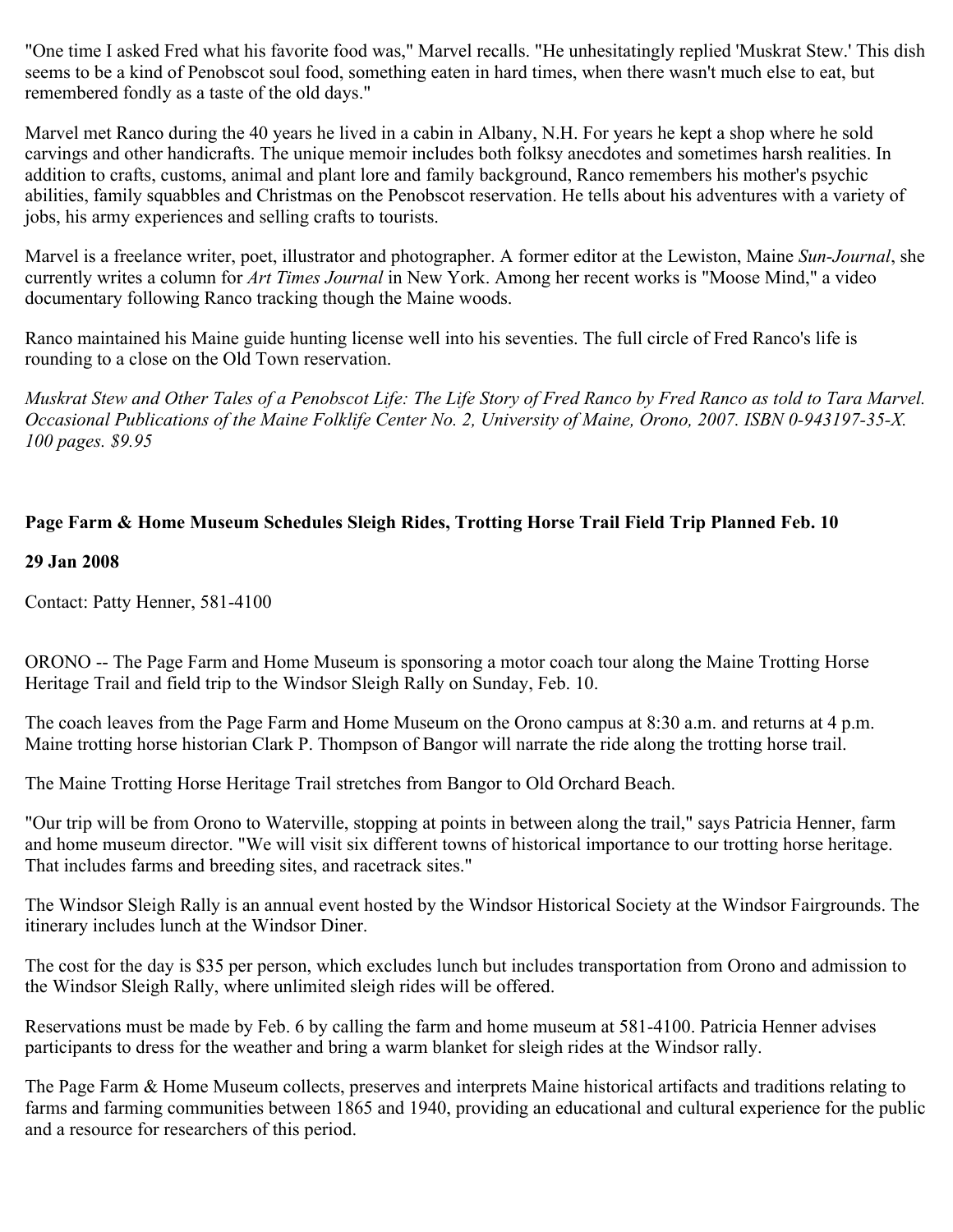## **New Survey Method Gets Closer to the Truth on Controversial Topics**

### **29 Jan 2008**

Contact: Jay Peters, 581-2355; George Manlove, 581-3756

ORONO -- UMaine School of Social Work researchers are reporting positive results from a new type of opinion questionnaire that reveals more accurate responses to controversial, even "ugly" questions about social attitudes.

For sociologists wanting to know how people feel privately about racism, homophobia, sexuality and other controversial subjects, the new survey method will provide more and better results, according to Jay Peters, a researcher and lecturer in the School of Social Work.

In a study exploring possible benefits of a new way of asking questions on surveys, researchers Peters, Winston Turner of the UMaine School of Social Work faculty and Carey Nason, director of UMaine's Safe Campus Project, surveyed nearly 700 undergraduates at a university in the Northeast about their attitudes towards sex, sex roles, fighting and drinking.

Half of the sample used a traditional two-answer "forced choice" method and half used a newer "phrase completion" survey, allowing much greater variation in answers. Researchers found that respondents using the latter survey were willing to acknowledge having negative attitudes that others, using the traditional survey, would not.

"In survey research on racism, homophobia and misogyny, people either refuse to answer or select the most politically correct answer," Peters says.

With the new phrase-completion format, however, participants completed 55 percent more of the questions. Better yet, while 90 percent of participants using the forced choice format denied having the negative attitudes, only 47 percent did so when using the phrase-completion format.

Traditional "forced choice" surveys with only two-answer options were designed to prevent people from giving socially desirable answers. The research shows that traditional survey methods often fail to get at the truth and can lead to false conclusions, according to Peters.

When they used the phrase-completion format, which allows respondents to qualify answers in a 1 through 10 index, a bell curve profile emerged, Peters says, which showed people are not absolute in their approval or disapproval of some negative attitudes.

"This research indicates that a simple change in how questions are presented may result in a much better understanding of negative attitudes and ultimately how those attitudes related to behavior such as rape and hate crimes" says Peters.

Peters, Turner and Nason published the results of their study in the September 2007 issue of the journal "Social Work Research."

Peters intends to use the new model, introduced in 2003 but seldom used by social science researchers, for future social attitude studies. "Our thought is this is going to be a much better way of getting at their true feelings," he says.

## **UMaine Economist Says Technology Key to Creative Economy Success**

### **29 Jan 2008**

Contact: Todd Gabe, (207) 581-3307; George Manlove, (207) 581-3756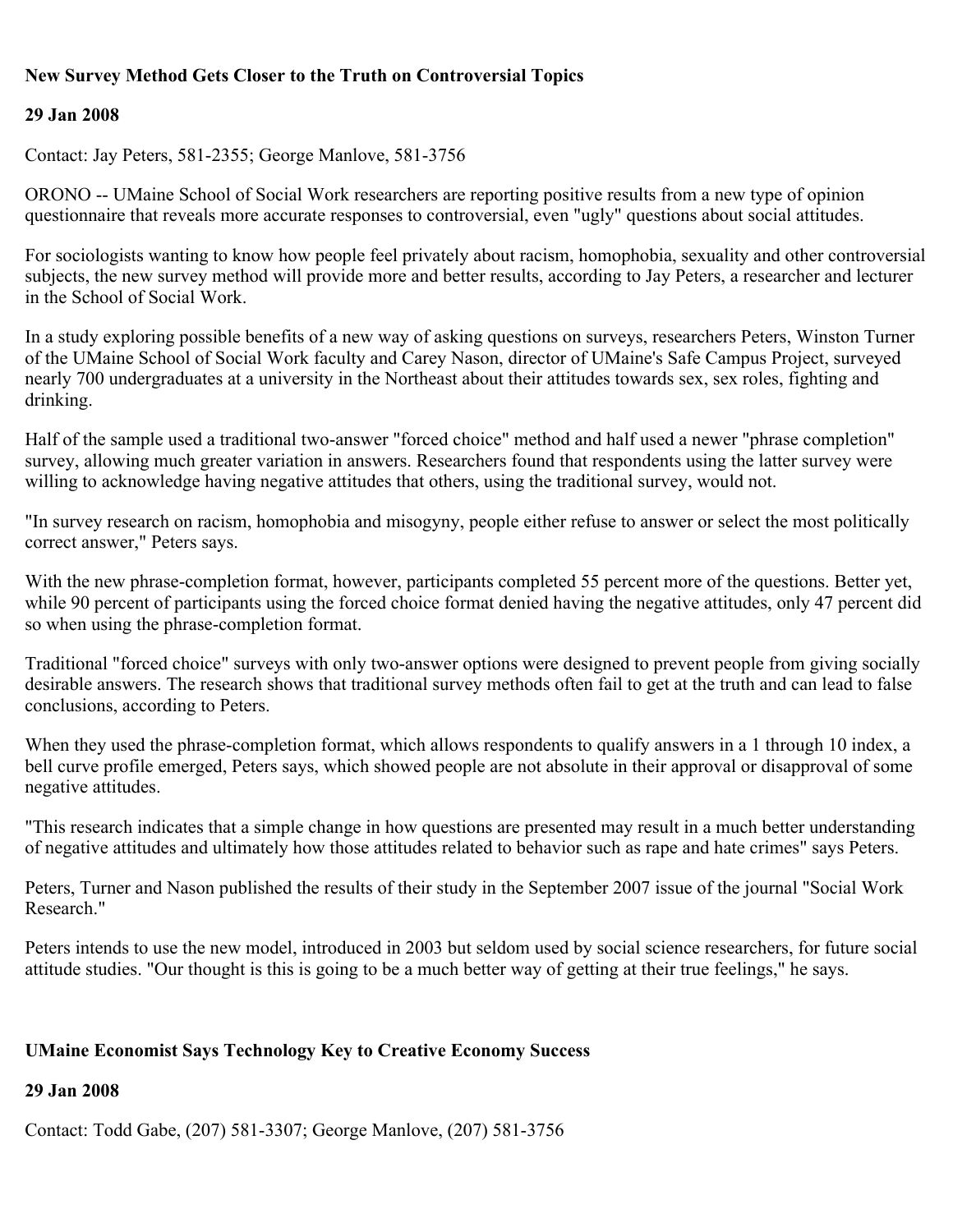ORONO, Maine -- Policymakers hoping to lift wages in Maine through the "creative economy" should consider focusing their efforts on computer specialists, engineers and scientists, according to new research by University of Maine economists.

Economist Todd Gabe and colleagues Kristen Colby and Kathleen P. Bell of the School of Economics recently coauthored two studies on the "creative workers" profiled in Richard Florida's popular book "The Rise of the Creative Class." The research provides strong evidence that the economic development benefits from the creative economy are driven largely by the use of technology.

"People have taken Richard Florida's work to heart and are starting to think about ways to bolster the creative economy," Gabe says. "But it is rare that I see creative economy initiatives with a strong emphasis on technology-based workers and industries."

The researchers examined the effects of the creative economy on regional earnings, and also looked at differences in the creative economy between urban and rural U.S. counties.

"The question we grappled with is the extent to which creative workers affect earnings in a region," Gabe says. "Both studies show that creativity enhances earnings, but when you remove technology from the equation the effect disappears."

The research also shows that U.S. rural areas lag way behind cities in these important segments of the creative economy. Controlling for other factors, the study finds that almost 12 percent of the U.S. rural-urban wage gap is explained by differences in the creative economy.

These findings provide challenges for rural states such as Maine.

"There's no easy answer. We need more workers trained in these areas, as well as more technology-based companies to provide employment opportunities. Current creative economy initiatives supporting the arts should not be an end, but a means to grow technology in the state," Gabe concludes.

The study on rural-urban differences in the creative economy will be published in an academic journal later this year.

## **UMaine Engineering Professors Recognized at Maine STEM Summit**

#### **30 Jan 2008**

Contact: Tom Weber (207) 581-3777

ORONO -- Members of the University of Maine engineering faculty were recognized at the recent Maine STEM Summit for an innovative project that will allow middle-school students to access the university's supercomputers from their classroom laptops.

The daylong gathering, held Jan. 24 the Augusta Civic Center and hosted by the Mathematics and Science Alliance, was part of a statewide effort to increase student aspirations in science, technology, engineering and mathematics (STEM) and to build collaborations among Maine's educators, business leaders and legislators.

Among the featured speakers were Gov. John Baldacci, former Gov. Angus King and UMaine Chancellor Richard Pattenaude, who each emphasized the vital connection between STEM education and Maine's future economic prosperity.

Yifeng Zhu and Bruce Segee, UMaine professors of electrical and computer engineering, were applauded for their innovative three-year educational program called "Inquiry-based Dynamic Earth Applications of Supercomputing: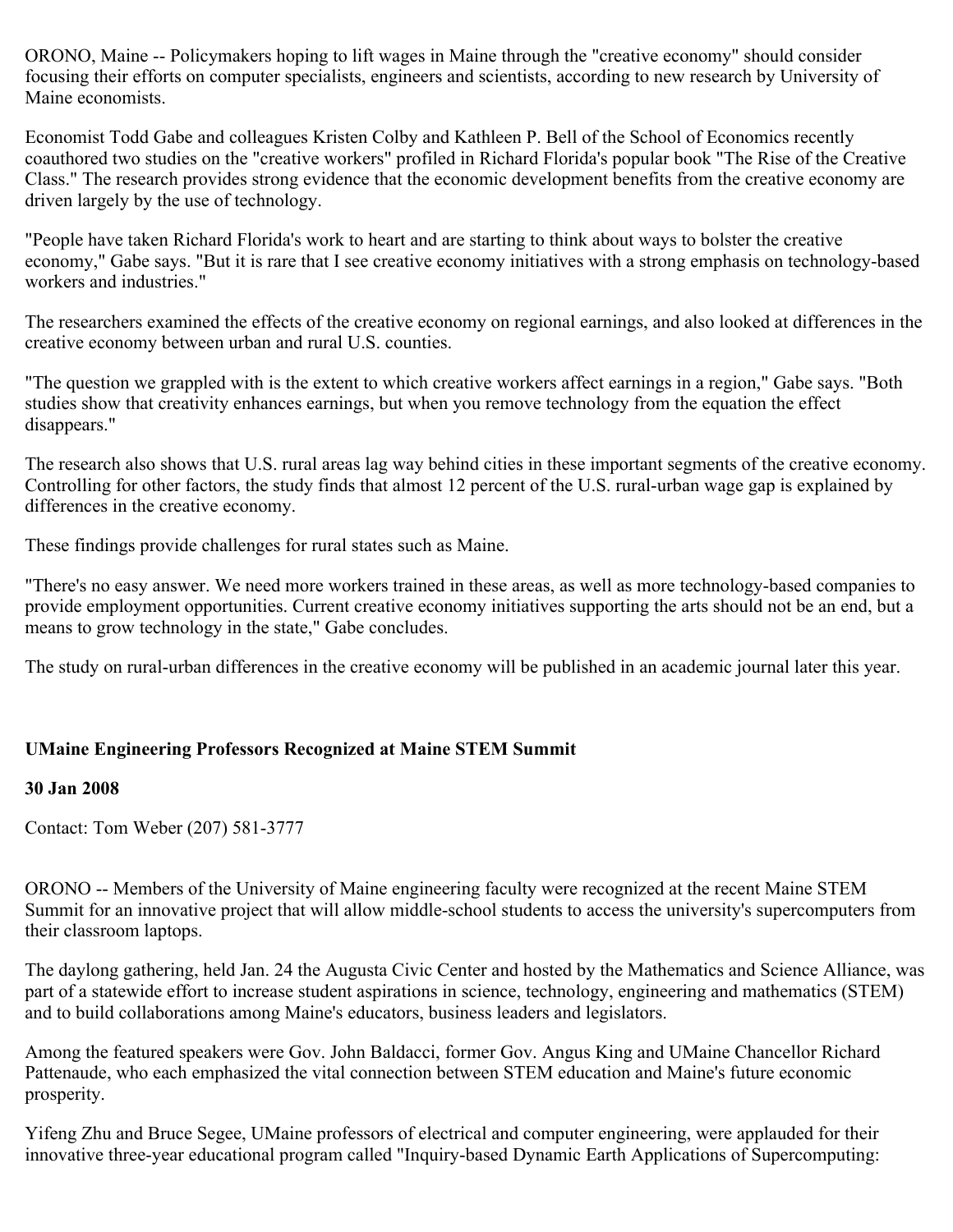Seeing the Big Picture with Information Technology."

The program, funded by a \$1.2 million research grant from the National Science Foundation, aims to introduce the state's middle-school teachers and their students to large-scale numeric environmental models running on UMaine supercomputers that are equipped with more than 500 processors.

The professors say their goal is to stimulate interest in STEM by placing young students at the very frontiers of information technology and scientific discovery.

## **Brotherhood Stands Against Rape with Annual Sleep-Out**

## **31 Jan 2008**

Contact: Jack Keenan, (207) 581-4161; George Manlove, (207) 581-3756

ORONO -- Beta Theta Pi, the University of Maine's oldest fraternity, is holding its 15th annual sleep-out fundraising event Feb. 19-23 to raise money and awareness for Rape Response Services of Bangor, an organization offering education, counseling and sexual assault-prevention services to the public.

Forty-four brothers of the Beta Eta chapter of Beta Theta Pi will sell raffle tickets in the Memorial Union at UMaine during the fundraising week preceding the sleep-out.

At the end of the Feb. 19-23 fundraising week, the brothers will all participate in a 12-hour sleep-out, from 6 p.m., Saturday, Feb. 23, to 6 a.m., Sunday, Feb. 24. All 44 brothers will be locked out of the fraternity house at 12 Munson Road and will not be allowed back in until the following morning. The fraternity brothers will camp on the front lawn for the night.

Raffle tickets will be sold into the evening of Feb. 23. Winners of various prizes, donated by businesses in the greater Bangor area, will be drawn. A bonfire also will burn through the night as the central symbol of the annual tradition.

Last year's Beta Sleep-Out raised in excess of \$4,100.

"This year we would like to raise \$5,000," says Jack Keenan, public relations chair for the fraternity.

Members of the university and surrounding communities are encouraged to drop by to show their support and make a donation. For more information, please contact Jack Keenan at (207) 581-4161 or e-mail at [arthur.keenan@umit.maine.edu](mailto:arthur.keenan@umit.maine.edu). Donations also can be mailed to "Sleep-Out," Beta Theta Pi, 12 Munson Rd., Orono, ME, 04469.

Rape Response Services provides crisis intervention, support groups and community education in Penobscot and Piscataquis counties. The organization's efforts are important in preventing sexual assault and counseling those affected by the crime.

## **Women in the Curriculum, Women's Studies Program Announce Spring 2008 Lunch Series**

## **31 Jan 2008**

Contact: Ann Schonberger, 581-1229; Mazie Hough, 581-1225

ORONO -- The UMaine lunchtime lecture series sponsored by the Women in the Curriculum and Women's Studies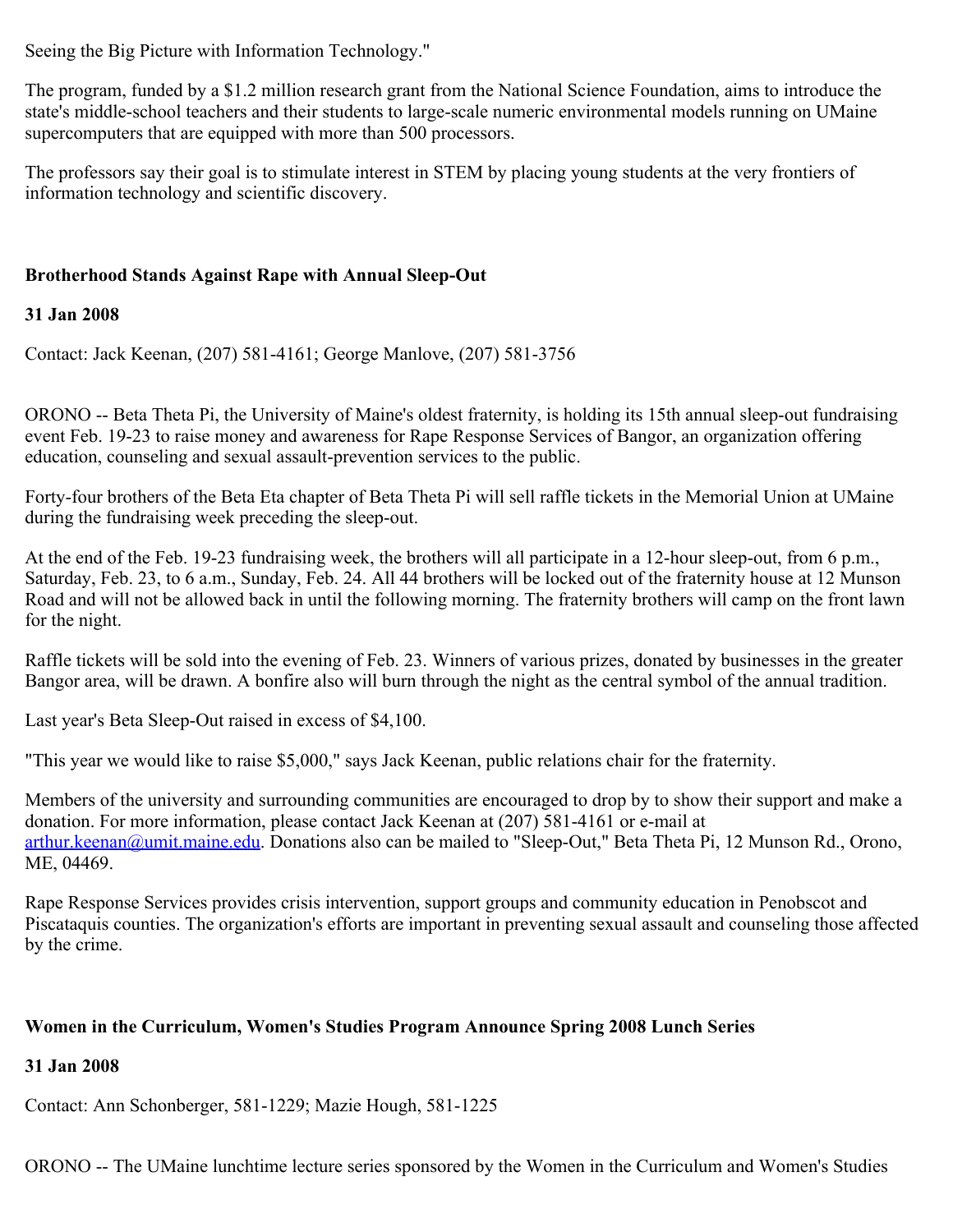(WIC/WST) Program has announced its 2008 spring speakers list.

Lectures and discussions are scheduled Wednesdays 12:15-1:30 p.m. in the Bangor Room of the Memorial Union, unless otherwise noted. The programs are free and open to the public. All locations are accessible.

Jan. 30 (101 Fernald Hall, 1:30 p.m.)

"What's on the Agenda for the 2008 Maine Legislature: Why Should Women Care?" with Sarah Standiford, director, Maine Women's Lobby and Maine Women's Policy Center

Feb. 6 (Totman Room)

"Rhetorical Drag: Gender Impersonation, Captivity and the Writing of History" with Lorrayne Carroll, associate professor of English and interim director, Women's Studies, University of Southern Maine

Feb. 13

"Women of Color: The UMaine Experience," with Karina Fernandez, masters student in higher education, Laila Sholtz-Ames, undergraduate student in journalism, Mae Walters, undergraduate student in liberal studies, and Terhea Williams, masters student in marine bio-resources (Co-sponsored by the Office of Multicultural Programs)

Feb. 20

"The Abortion Diaries," with Ruth Lockhart, executive director, Mabel Wadsworth Women's Health Center, (film and discussion) (Commemorating the 35th Anniversary of Roe v. Wade)

Feb. 27

"An Intimate Look at Rachel Carson: A Multimedia Presentation by People Who Knew Her," with Stan Freeman, Madeleine Freeman and Marci Sorg

March 18, (Tuesday)

Suffragists, Deputy Husbands and Asylum Inmates: History Doctoral Students Present Their Work

"The True Case Concerning Said Thomas Choat: Rape, Bribery and Justice in Essex County," with Abigail Chandler

"Mr. Editor, Have We Digressed? John Neal and the 1870 Woman Suffrage Debate," with Shannon Risk

"'Madness' in Quebec Women, 1890-1940: An Analysis of Women's Ambivalence toward Culturally Prescribed Roles," with Mary Okin

March 25 (Tuesday)

"'I Was a Good Deal Alarmed': Women Experiencing Illness and Caring for the Sick in the Mid-Nineteenth Century South," with Marli Weiner, Adelaide C. and Alan L. Bird Professor of History

April 2

"Feminist Gerontology in Victoria and Vancouver, BC: A Brief Overview," with Peg Cruikshank, Women's Studies lecturer

April 9

"Female Faculty Experiences of Discrimination in Higher Education," with Kylie Cole, clinical staff member and coordinator, Peer Education and Prevention Program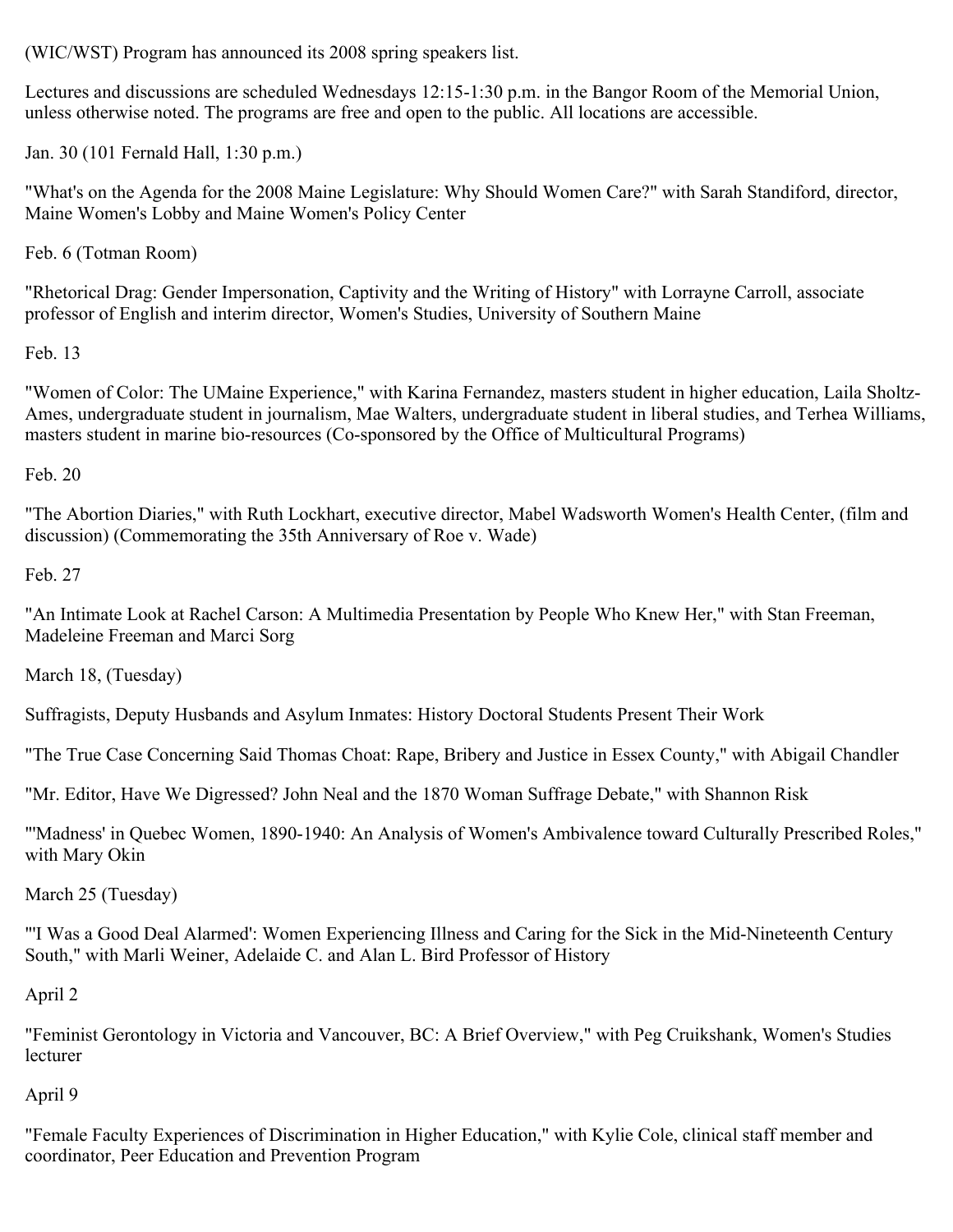#### April 16

Stealing Nasreen: Queer Identities, Immigrant Life, Secrets and Lost Loves, Mumbai to Toronto, book reading with author Farzana Doctor (Part of Pride Week)

April 23

"What the News Won't Tell: Global Feminist Activism against War, Militarism and Violence," with Lee Sharkey, poet, faculty emeritus of English & Women's Studies, University of Maine Farmington

For more information, call the WIC/WST Program in Fernald Hall at 581-1228.

## **Page Farm and Home Museum Extends Currier & Ives Exhibit**

## **31 Jan 2008**

Contact: Patty Henner, 581-4100

ORONO -- The UMaine Page Farm and Home Museum is extending its Currier and Ives exhibit through the end of March.

The exhibit, on loan from Clark Thompson of Bangor, features a number of original lithographs from 1855 to 1891.

The lithography shop of Currier & Ives produced in excess of 10,000 prints, which included more than 600 trotting horse prints, 30-40 of which were of Maine horses.

Lithography involves grinding a piece of limestone flat and smooth then drawing in mirror image on the stone with a special grease pencil. After the image is completed, the stone is etched with a solution of aqua fortis, leaving the greased areas in slight relief. Water is then used to wet the stone and greased ink is rolled onto the raised areas.

Since grease and water do not mix, the greased ink is repelled by the moisture on the stone and clings to the original grease pencil lines. The stone is then placed in a press and used as a printing block to impart black on white images to paper.

"We are very pleased to invite members of the community to come and take a look at the Currier and Ives trotting horse prints, all of which have connection to Maine," says Patricia Henner, director of the Page Farm and Home Museum.

The museum, located on the Orono campus, is free to visit and is open Tuesday through Friday, 9 a.m. to 4 p.m., and Saturdays and Sundays from 11 a.m. to 4 p.m. More information is available by calling the museum at 581-4100 or visiting its website [\(www.umaine.edu/pagefarm](http://www.umaine.edu/pagefarm)).

## **UMaine Astrophysicist Interviewed for Feb. 5 History Channel Program on Hazards of Space Travel**

## **01 Feb 2008**

Contact: Neil Comins, 581-1037; George Manlove, 581-3756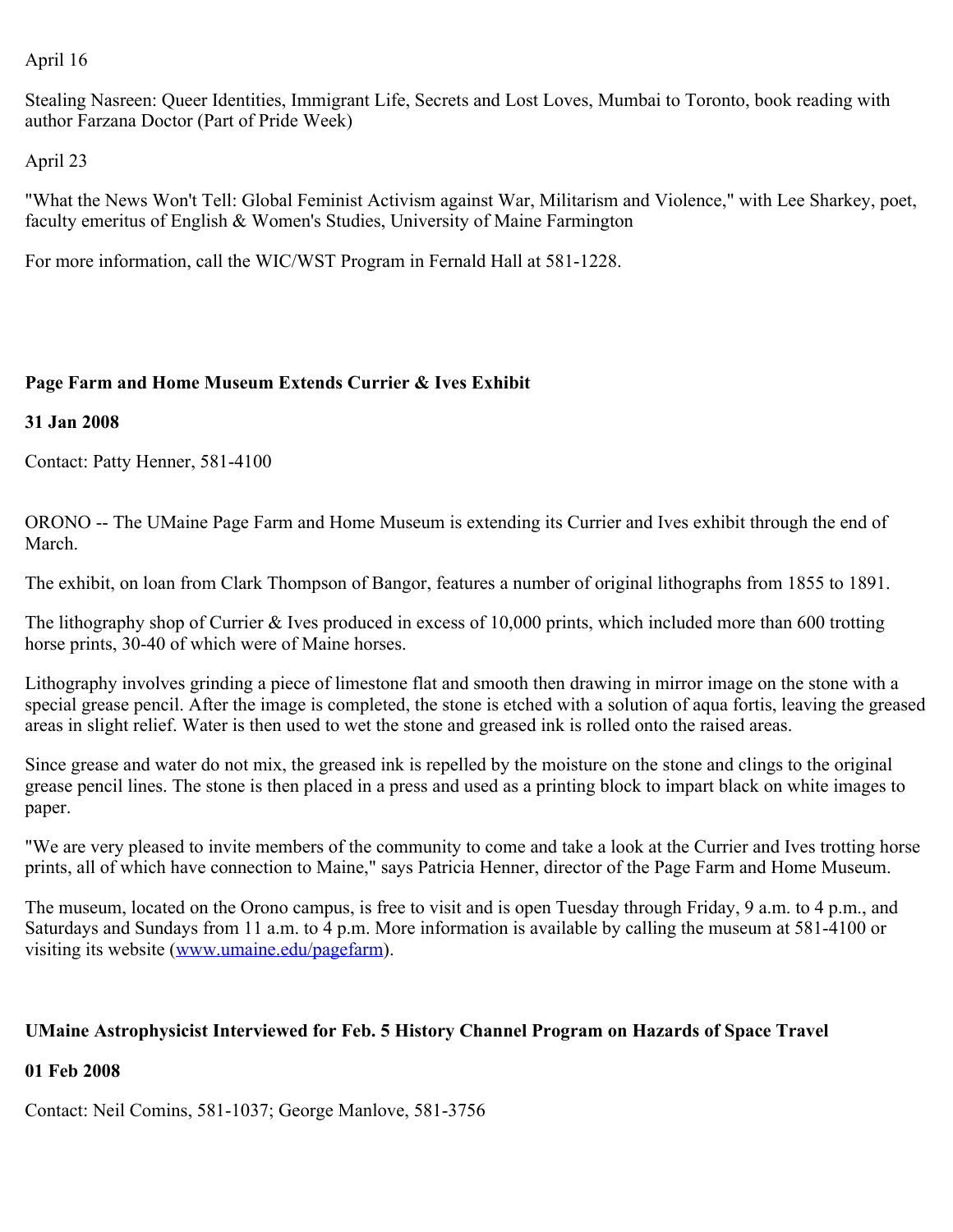ORONO -- UMaine astrophysicist, author and professor of physics Neil Comins will be featured in a History Channel presentation Tuesday, Feb. 5, on the dangers of space travel.

Comins, who published the book "The Hazards of Space Travel" in 2007, joins several other astrophysicists and two astronauts to discuss some of the physical, biological and emotional complexities of traveling in outer space.

The show, "Space Travel," is part of "The Universe" series produced for the History Channel. It airs at 9 p.m., EST. It is the second appearance Comins has made on the History Channel in as many months. He also was interviewed and appeared on "The Mysteries of the Moon" episode of The Universe series in mid-December.

Two other well-known astrophysicists, Neil DeGrasse Tyson and Michio Kaku, and NASA astronauts Jerry Linenger and Owen Garriott also were interviewed for the "Space Travel" program.

While most people may be aware of the obvious dangers of a crewed spacecraft leaving and reentering the Earth's atmosphere, Comins, in his book and in his History Channel interview, explains some hazards that aren't so well known.

"There are many sources of hazards," he says. "I talk about some of the more basic ones on the show, things like the effects of impacts and medical problems like stopped digestion. They are the tip of the iceberg -- there are more biological and psychological threats in space than you might imagine.

"When you get into space, your digestion stops" in the absence of gravity, he explains. "Very dangerous to eat or drink during that time. Fortunately, it typically doesn't stay stopped for more than a day or so. Another medical example is that medicines have much shorter shelf lives in space than on Earth. The medicines you rely on may fail you during a long trip in space."

When many Earthlings think about flying objects in space, they may envision large objects that could damage a satellite, spacecraft or space station. However, space debris the size of a BB could have catastrophic effects if it smashed into an astronaut, Comins says. This can happen on a spacewalk or inside a spacecraft. Dust particles, even atoms, traveling at speeds of 5,000 or 6,000 miles per hour, can have serious consequences.

"Individual atoms, especially ones of iron or lead, can have the same impact as a baseball thrown by a major league pitcher at 75-100 miles per hour on Earth," he says. "While such events are rare, astronauts frequently see flashes of light in their eyes when lower-energy particles hit their retina or optic nerve. The wonderful thing about the human body is it is well-adapted to repair."

Comins also discussed in his History Channel interview the emotional effects of long-term isolation inherent in living on space stations and in upcoming space exploration to the moon and beyond.

Much of Comins' interview took place last fall in a submarine in Portsmouth, an enclosed environment that is similar, in terms of physical and emotional isolation, to a spacecraft, he says.

In addition to his research and teaching at the University of Maine, Comins also serves as a board member for the Challenger Learning Center of Maine in Bangor.

## **The Creative Side of Engineering: Artist Awards Ceremony Planned Feb. 7**

#### **01 Feb 2008**

Contact: Edwin Nagy 581-2071; George Manlove 581-3756 ORONO -- The UMaine Engineering Art Club is holding its artist awards ceremony Friday, Feb. 7, to celebrate the artistry and creativity of engineering students, faculty, and other science- and engineering-related artists in the community. The fourth annual "ART by Engineers" Artist Awards Ceremony is scheduled 5:30-7:30 p.m. in the Engineering and Science Building on the Orono Campus. The exhibit opens Feb. 4 and will be up through Feb. 29. It features artwork of all types by students, faculty and others from the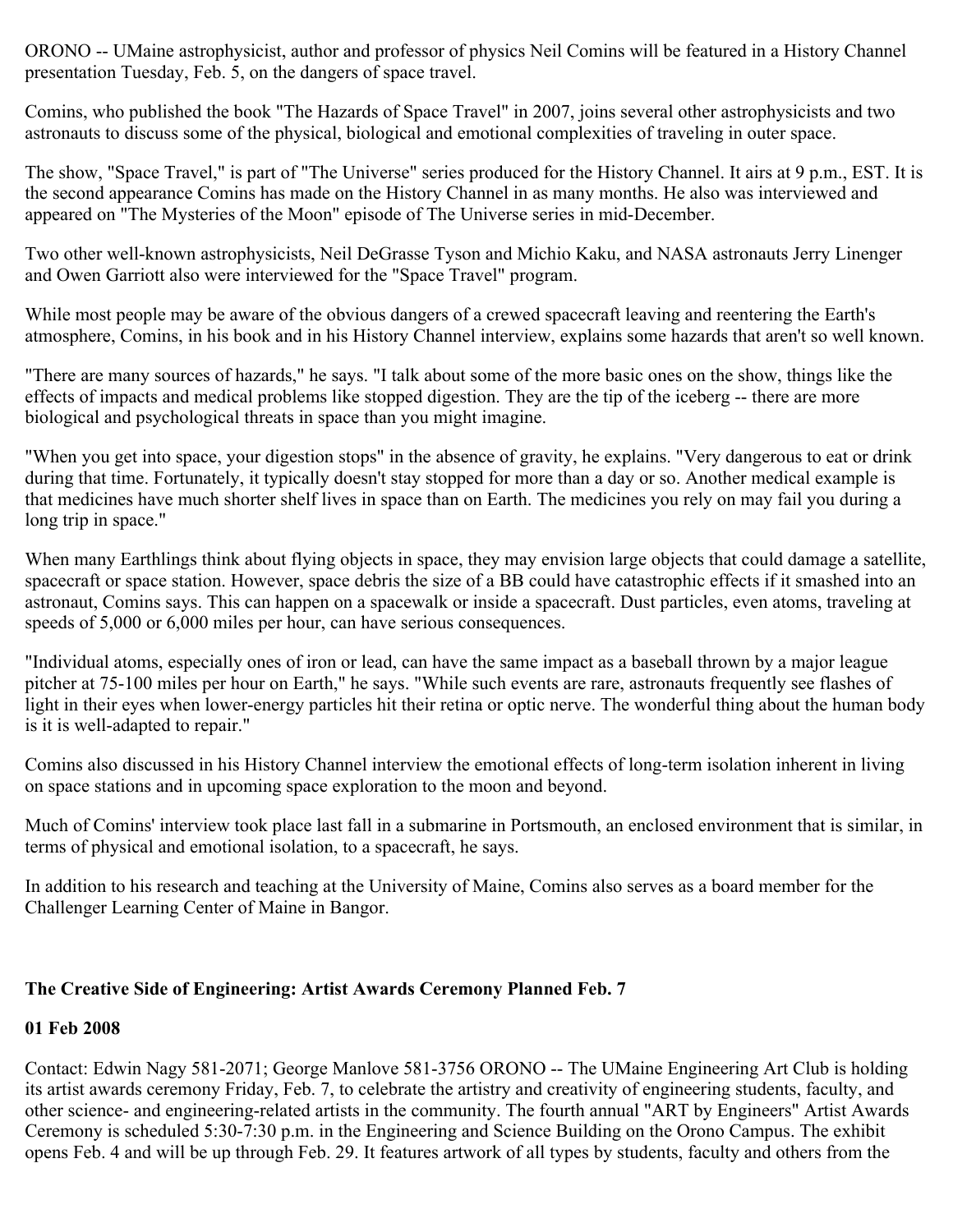science and engineering world. Previous years have seen everything from a cardboard chair to precision-machined aluminum mazes. This year, one of the anticipated art creations is a 6-foot pepper grinder fit for the likes of Paul Bunyan. "Engineering is a creative profession. Every day brings new problems to the designer's desk, the solutions of which must often be original creations," says engineering graduate student Edwin Nagy, who co-founded the exhibit and awards ceremony in 2005 with Will Manion, instructor of civil environmental engineering. "Students in engineering and the sciences need to be rewarded for their creative abilities, not just their skills at crunching numbers through formulae." ART by Engineers is intended to encourage students in the engineering field to explore their creative sides. The ceremony Feb. 7 will offer refreshments and a cash bar. Winners will be rewarded with cash prizes to recognize their creative efforts. Several exhibit sponsors will judge entries in various categories. New categories for this year's show are "Most Daring" and "Sustainable Art: Best Use of Recycled Materials." Other categories include 'Environmentally Inspired," "Use of Whimsy" and "Art by a Woman in Engineering." The event is sponsored by the College of Engineering and faculty; University of Maine Foundation; Woodard and Curran, Inc., engineering firm; CDM engineers; PenBay Media; University of Maine Bookstore; SEA Consulting; and the Laboratory for Surface Science and Technology at UMaine.

## **Musicologist Silver to Record Works of Holocaust Era Composer**

## **01 Feb 2008**

Contact: Phillip Silver, (207) 581-1783; George Manlove, 581-3756

ORONO -- University of Maine music professor Phillip Silver and his wife and colleague Noreen Silver will present a recital Feb. 9 at Minsky Recital Hall that includes a work by a little-known Italian Jewish composer who died at the hands of Nazis in 1944.

They'll also include the work on a CD they will record this coming summer in New York. Silver, a pianist, recently received a UMaine faculty research grant to record the works of Leone Sinigaglia, an Italian Jewish composer killed by Nazis. Silver and cellist Noreen Silver, who perform as the Silver Duo, will record the CD with friend and colleague Ferdinand Liva, who will play violin on the recording of Sinigaglia's sonata for violin and piano. Noreen Silver is a parttime faculty member at UMaine; Liva is first violinist with the DaPonte String Quartet in Damariscotta. The recording will be released on the Toccata label in London and distributed worldwide.

Sinigaglia's "Opus 41," composed in 1926, is a "first-rate" sonata for cello and piano, and a significant contribution to the cello-piano repertoire, Phillip Silver says.

"I can unequivocally say that this is one of the most appealing works I've come across in many years of research," says Silver, an internationally acknowledged musicologist and authority on composers of the Holocaust Era.

Silver discovered the work through his ongoing research on the Israel Philharmonic Orchestra. While looking through documents at the IPO archives in Tel Aviv, he came upon the program from a 1938 concert by the orchestra, conducted by Toscanini, which included an orchestral work by Sinigaglia -- an unknown name to Silver. Tangential research to learn something about the composer led Silver to uncover Sinigaglia's large and never recorded chamber works.

"I would say with almost complete certainty that it hasn't been performed in 40-50 years," Silver says. "This work is long out of print, and because copyright is still in effect, it took a considerable amount of time and effort to obtain an authorized photocopy from the publisher. However, the quality of the piece made the effort completely worthwhile; it really is a very fine and enjoyable work."

The Silvers' Feb. 9 recital at UMaine will consist of music by French and Italian composers, including the highly dramatic "Sonata in C minor" by Camille Saint-Saens, the poignant "Elegie" by Darius Milhaud, in addition to Sinigaglia's sonata for cello and piano. The performance is at 7:30 p.m. in Minsky Recital Hall in the Class of 1944 Hall. Admission is \$6 and free for UMaine students with a university ID.

Silver, who also has been teaching at Colby College under the joint auspices of the Jewish Studies and Music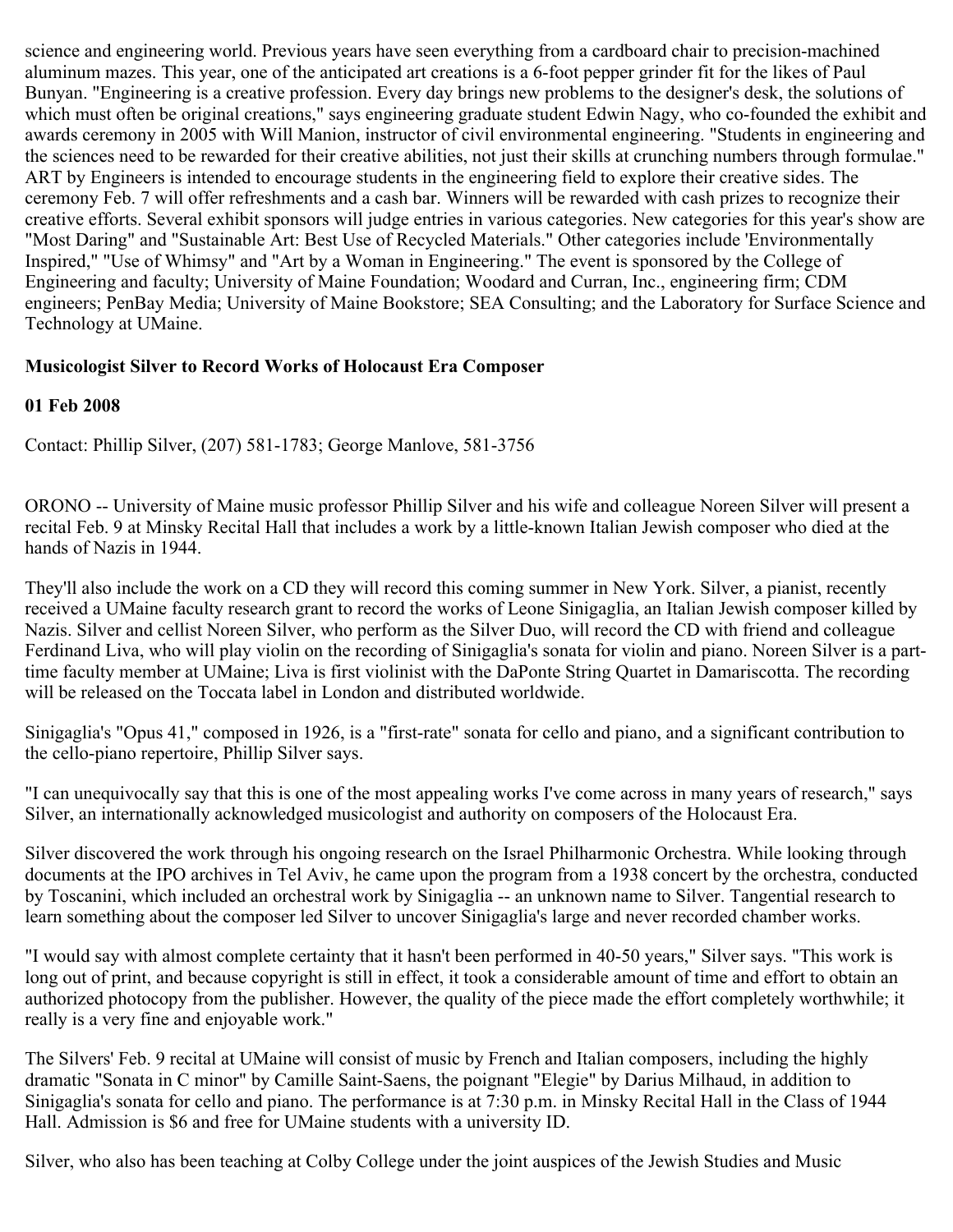departments there, also will present two lectures on music of the Holocaust era, at 1 p.m. on March 9 at the Congregation Beth Abraham in Bangor, and at 7 p.m., March 10, at the Klahr Center at the University of Maine at Augusta, under the auspices of the Maine Holocaust Human Rights Center.

His lecture, "Music of the Holocaust," is part of a series, "Hitler's Holocaust." The series will take place in both Bangor and Augusta venues in February, March, April and May with other lecturers coming from Hebrew University in Jerusalem, Israel, Northwestern University and Alabama State University. Scholars from Germany and China are also participating.

## **Fellowships Worth Up to \$24,000 Available for Future Teachers**

## **04 Feb 2008**

Contact: Prof. Mark Brewer, 207-581-1863

The James Madison Memorial Fellowship Foundation, a federally endowed and privately funded program designed to strengthen instruction about the Constitution in the nation's schools, will award generous fellowships in 2008 for master's degree level graduate study of the framing and history of the U.S. Constitution. College seniors and college graduate who intend to become secondary school teachers of American history, American government, or social studies are eligible for the fellowships.

Through a nationwide competition, James Madison Fellowships will be awarded to at east one legal resident of each state, the District of Columbia, Puerto Rico, and the other U.S. territories. After completing study under their fellowships, James Madison Fellows are required to teach American history, American government oR social studies in grades 7-12 for a minimum of one year for each academic year of graduate assistance they receive.

Fellowships carry a maximum stipend of \$24,000 for up to two years of full-time study for college graduates, which is used to cover the costs of tuition, required fees, books, and room and board.

Fellows must enroll in graduate programs leading to master's degrees in American history, political science, or education offered by any accredited U.S. university. Participation in an accredited four-week Summer Institute held at Georgetown University on the principles, framing, ratification and implementation of the Constitution and Bill of Rights is required of all Fellows, normally during the summer after the commencement of study. Fellows' attendance at the Summer Institute is paid for by the Madison Foundation.

Details about the program may be obtained on campus from Prof. Mark Brewer or the James Madison Fellowship Program, P.O. Box 4030, Iowa city, Iowa 52243-4030; telephone 1-800-525-6928, 8:30 A.M. to 5:00 P.M., central time; e-mail madison@act.org. The 2008 James Madison Fellowship application must be completed online. The application and supporting materials may be found on the Foundation's website: [www.jamesmadison.com](http://www.jamesmadison.com/).

Application materials and all supporting documents must be received by March 1.

## **UMaine Team Develops a New Method to Make Composites**

## **04 Feb 2008**

Contact: Roberta Laverty at (207) 581-2110

ORONO -- Fabrics, wood, concrete, ceramics and other materials are often infused with resin to produce a stronger,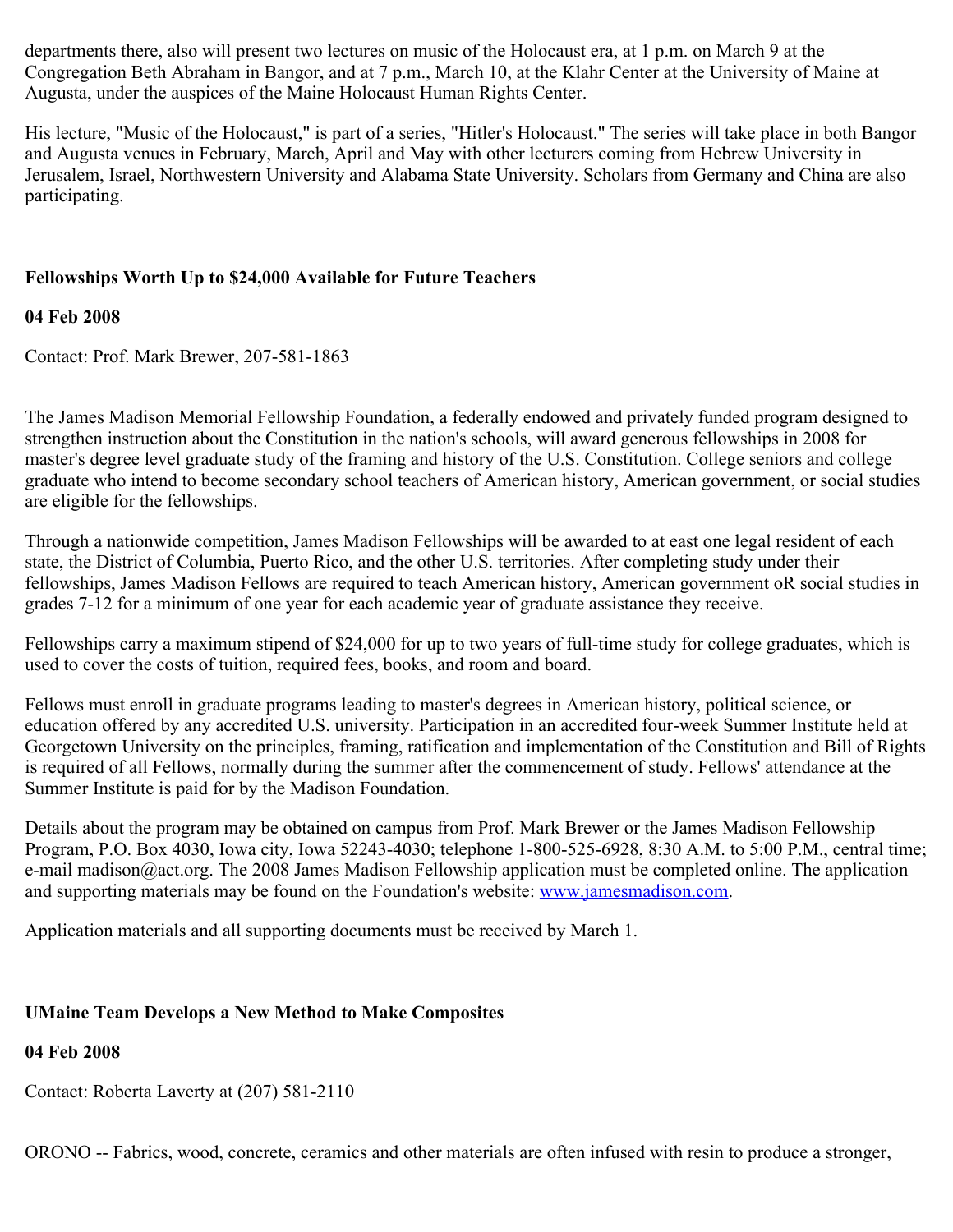more durable composite product -- in the marine, automotive, construction and other industries. Researchers at the University of Maine's Advanced Engineered Wood Composites Center have recently invented a revolutionary new process for producing high performance, cost-competitive composite materials through resin infusion.

Barry Goodell, professor of Wood Science and Technology in the College of Natural Sciences Forestry and Agriculture, Roberto Lopez-Anido, associate professor of Civil and Environmental Engineering in the College of Engineering, and former UMaine graduate student Ben Herzog, currently a scientist with APA -- The Engineered Wood Association, have been granted a patent for ComPRIS, the Composites Pressure Resin Infusion System.

ComPRIS improves on previous methods -- hand layup and vacuum resin transfer - by applying pressure to infuse resins to create composite materials. ComPRIS produces a more consistent, evenly distributed resin. It realizes both cost and labor savings, it provides the ability to produce more complex infusions and it is environmentally safer.

According to ComPRIS inventor Barry Goodell: "With the ComPRIS process we can produce very thick composite products without voids," Goodell says, "and we can do three things at once: laminate materials (such as lumber), as well as reinforce the laminate, and in addition provide greater long-term durability of the final product in the environment."

## **UMaine Professor, Colleagues Reveal Surprises in Sea Anemone Genome**

#### **05 Feb 2008**

Contact: Tom Weber (207) 581-3777

ORONO -- A team of international researchers, one of them a University of Maine professor, has discovered in a primitive starlet sea anemone the genes for a biochemical pathway that scientists had thought did not exist in animals.

Malcolm Shick, a professor of oceanography and zoology at the UMaine School of Marine Sciences, and six colleagues, including Walt Dunlap, a former UMaine Visiting Libra Professor now at the Australian Institute of Marine Science, published their findings recently in Proceedings of the National Academy of Sciences.

The anemone, called Nematostella vectensis, is among the simplest of multicellular animals. A relative of the familiar jellyfish and corals, it has been studied extensively by evolutionary and developmental biologists.

Using a bioinformatics approach to "mine" the published genome of Nematostella, the researchers found that genes for some of the enzymes of the shikimic acid pathway, which is responsible for the production of dietary-essential amino acids, had been transferred to the animal from both bacterial and algal donors. The researchers say theirs is the first report of enzymes of that pathway being encoded in the genome of an animal.

The team also found that the anemone's published genetic sequences actually include many bacterial sequences that are not associated with the animal's genome. The researchers say this indicates the presence of unsuspected bacterial symbionts -- the smaller partners in a symbiotic relationship -- in the early developmental stages of the sea anemone.

Shick says the findings could help explain several seeming anomalies in the metabolic biochemistry of corals and sea anemones. Understanding the concept of "shared metabolic adaptation," in which both partners of a symbiosis are required for biosynthesis, could provide critical insight into the metabolic dysfunction caused by climate change and environmental stress.

Shick and a team that includes Dunlap and Paul Long, a University of London School of Pharmacy scientist who led the Nematostella research, are also investigating the biochemical and molecular bases of coral bleaching -- a condition in which corals under stress lose their symbiotic algae -- in response to climate change.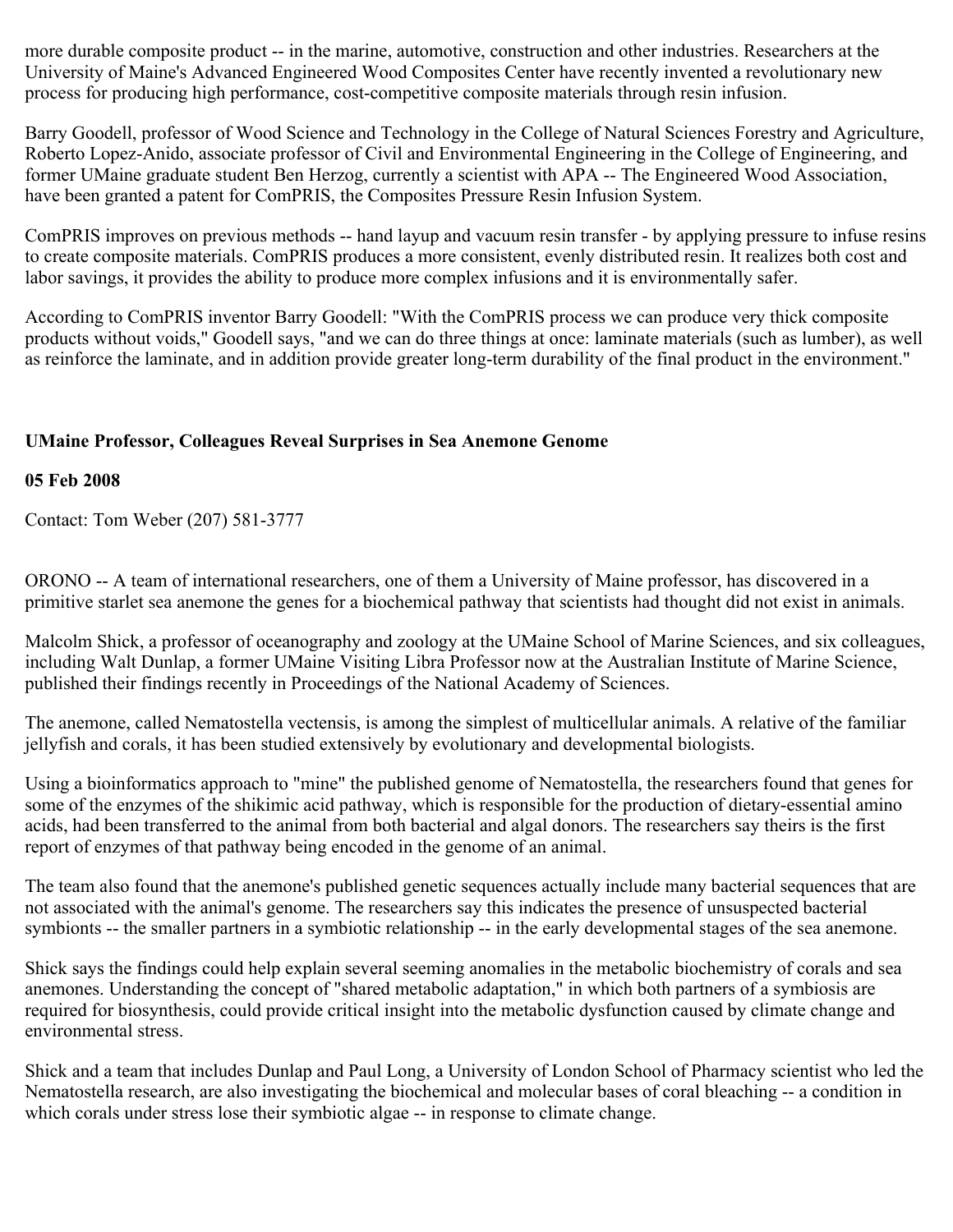## **University of Maine Production of 'The Marriage of Figaro' Features a Student Cast, Orchestra and Chorus**

#### **06 Feb 2008**

Contact: Karen Cole, 581-4704; Margaret Nagle, 581-3745

ORONO -- An all-student cast, orchestra and chorus will bring to life the timeless themes of love, betrayal and forgiveness in the 18th-century comic opera "The Marriage of Figaro," Feb. 15-17 and Feb. 22-24 at the University of Maine.

The UMaine School of Performing Arts will offer six performances of the Mozart opera, sung in English, at 7:30 p.m., Feb. 15-16 and Feb. 22-23; 2 p.m. Feb. 17 and Feb. 24 in Hauck Auditorium. Tickets are \$12 and available by calling the Maine Center for the Arts box office, 581-1755.

"Figaro" is UMaine

#### **UMaine Dance Festival Feb. 23 to Showcase International Student Talent**

#### **06 Feb 2008**

Contact: Sarah Joughin, 581-2905; George Manlove, 581-3756

ORONO -- The University of Maine's fourth annual International Dance Festival will be held Saturday, Feb. 23, at Bangor High School's Peakes Auditorium, showcasing traditional costumes and homeland dances of some of the many international students on campus.

Because the event has grown in variety and participation since its inception, students this year will put on two performances, at 7 p.m. and at 2 p.m.

"We have more than 100 dancers, technical staff and coordinators participating from 20 different countries including United States," says Emin Okutan, a senior-year business student from Turkey, who is helping with the production.

The dance festival, which is free, is organized by the International Student Association, a student club representing the diverse international community on campus. The Office of International Programs cosponsors the event. The idea for an international dance festival originated with Pemba Lama, a student from Nepal who sought to create an event to pull local and international communities together and share the talent many of the university's international students bring to campus.

"The performances feature traditional steps from Korea, Mongolia, Latin America, Europe, South Asia, and the US and cover a wide range of styles," Okutan says. "The audience will be treated to the slow, fluid movements of Ki Chum, the Korean energy dance to the fast-paced black history performance featuring body percussion."

Students decided to hold the festival at Peakes Auditorium since the Maine Center for the Arts is closed and Peakes offers adequate seating and advanced staging.

"We also decided to have a matinee show this year, due to overwhelming success last year and our wish to share the performance with Bangor community, especially schools in the area," Okutan says. "The International Dance Festival is about the creating a high quality event, made possible by amateur spirit and energy. We aim to share all the colors and variety of UMaine through costumes, beats, sounds, light and soul."

Sarah Joughin, international student advisor, has seen the event grow in popularity.

"It has been rewarding to see the growing response to this event, both on campus and in the community," Joughin says.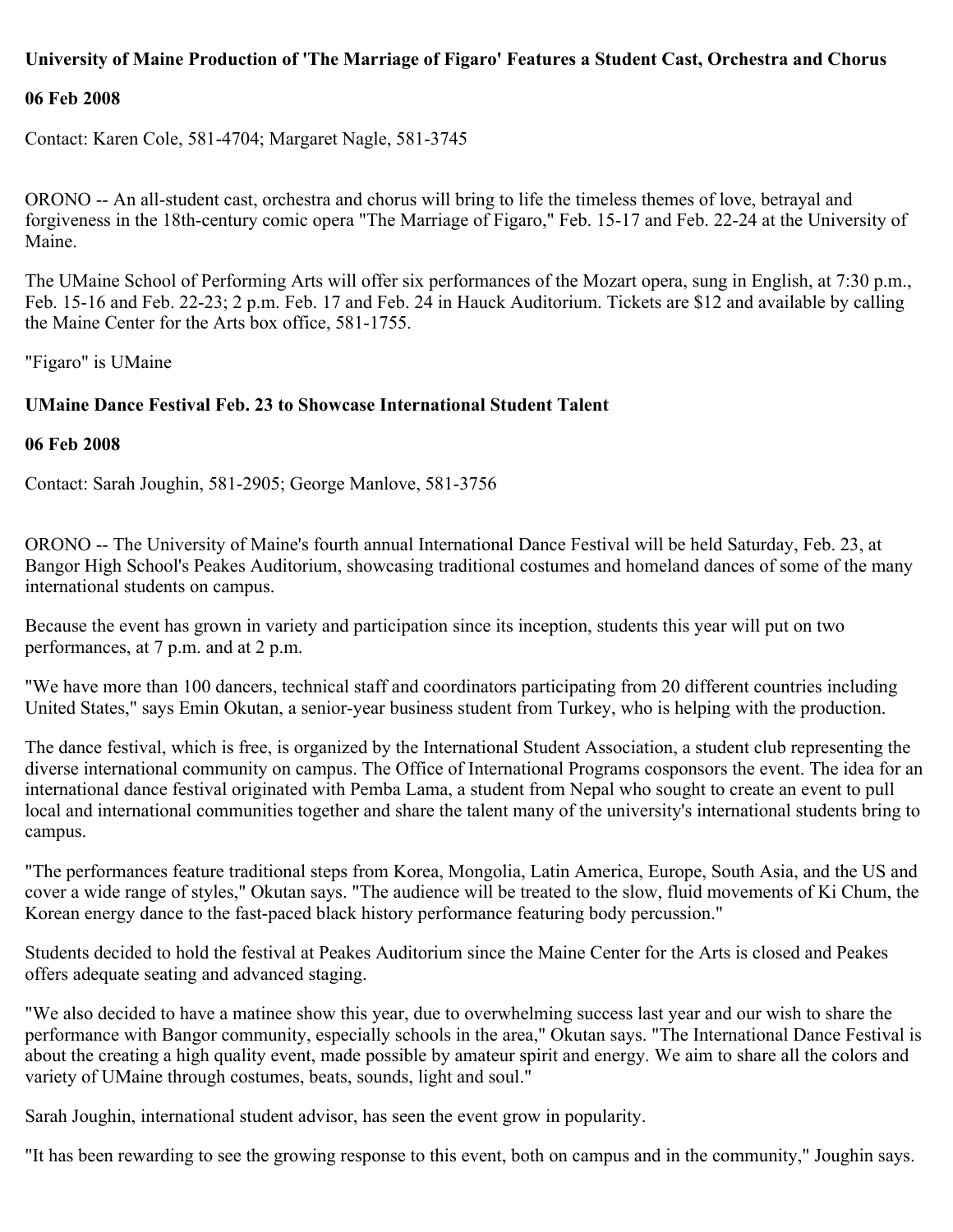"The first year, it was in Minsky Recital Hall and we had to really encourage students to participate. After the excitement generated by that performance, it was no longer a challenge to find dancers, but we worried that we would not have the audience to fill the new venue at the MCA.

"In 2007, our second year at the MCA, we performed to a packed house," she says. "It's pretty clear that it is something the community is really excited about."

The event's success also is reflected in the financial support the program has received from UMaine's Office of Student Affairs, Student Government and the Cultural Affairs/Distinguished Lecture Series, Joughin says.

Free transportation for UMaine students for the evening show will be provided courtesy of the Office of International Programs and International Student Association. Students can catch a bus at the bus stop behind the Memorial Union at 5:45 p.m. and 6:30 p.m. Seating will be available on a first come, first served basis. Car-pooling also is encouraged.

Information about the dance festival is available by calling the Office of International Programs at 581-2905

-30-

# **Women and Small Farms Are Topic of Feb. 12 Page Farm & Home Museum Talk**

### **06 Feb 2008**

Contact: Patty Henner, 581-4100; Susan Watson, 947-6622, Ext. 5

ORONO -- Women operators of small, diversified farms in Maine is the subject of a brown bag lunch lecture at noon, Feb. 12 at the UMaine Page Farm and Home Museum.

The guest speaker for the free event is Susan Watson, a small farms coordinator with the USDA/Natural Resources Conservation Service (NRCS) and the Heart of Maine Resource Conservation & Development (RC&D) program in Bangor. She also serves as co-director for the Maine Women and Agricultural Network, helping women make the most of their farms, farm products and woodlots.

Watson owns and maintains a 26-acre farm in Garland, where she manages a flock of sheep and creates fiber art with hand-dyed and felted apparel and hooked rugs. Her work is produced from traditional methods of creating one of a kind fiber pieces that are both functional and an art form. Watson markets specialty meats and value-added products from her farm through the Newport Farmers and Artisan's Market, which she helped found last year.

Watson works with novice farmers and women interested in discovering innovative ways to produce value-added products from their farms, livestock or woodlots.

The number of small-scale farmers, particularly those operated by women, is increasing in Maine, where more than half of Maine farms operate on 99 acres or less. These farms may include a 1-3-acre vegetable operation catering to consumers wanting organic produce, a 20-acre blueberry operation, a small goat dairy operation or a farm that specializes in fiber production.

Interest in farming as a life style choice and the growth of consumer preference for specialty niche farm products has provided the opportunity for agricultural entrepreneurship to emerge as a catalyst for economic growth, making farming an important component in Maine's Creative Economy, according to Watson.

Small farms are very local in their service and their impact may play more of a role as energy costs skyrocket. The fastest growing sector in the agricultural community is women and beginner farmers. According to the U.S. Census, across the United States, from 1997 to 2002, the number of farms with women as principal operators increased 13.4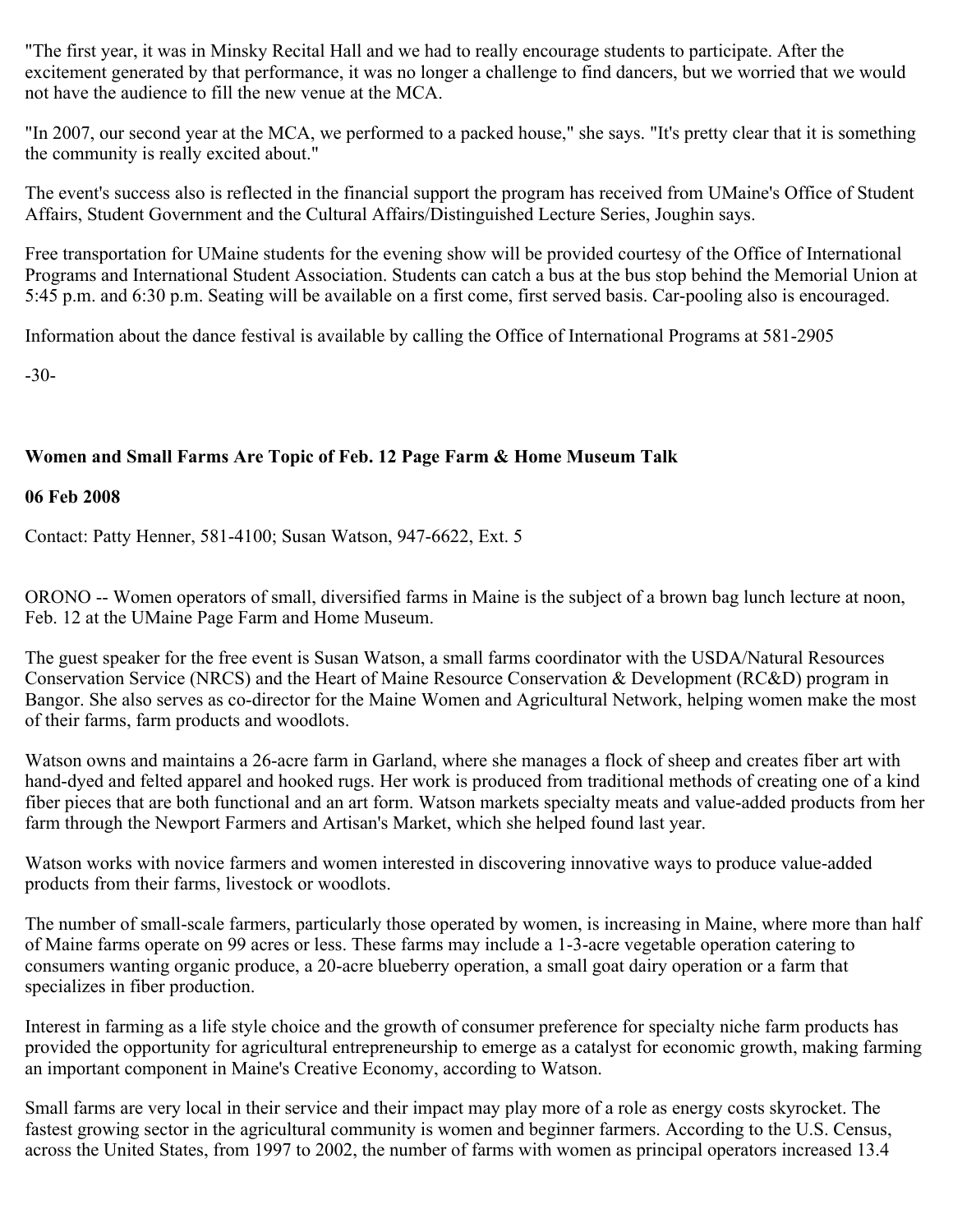percent.

The Northeast kept pace with an 11.75 percent increase. Women-operated farms represent about 14.5 percent of all farms in the Northeast. Maine is the only Northeastern state among the top 10 in the nation -- sixth behind North Dakota, Wyoming, Minnesota, Colorado and Utah -- for the greatest growth in women-operated farms.

-30-

# **UMaine Alumni Association and Phi Kappa Phi to Host Lecture**

### **06 Feb 2008**

Contact: Bob Potts, Alumni Programs & Marketing, (207) 581-1149 / 1 (800) 934-2586

ORONO, Me. -- The University of Maine Alumni Association, together with Phi Kappa Phi Honor Society, will host a reception and lecture by noted climatologist A. Scott Denning, associate professor at Colorado State University and a 1984 University of Maine graduate.

Denning will speak on Thursday evening, Feb. 21, 2008 at 7:30 p.m. at Donald P. Corbett Busness Building on the University of Maine campus. The topic of his lecture will be "Carbon-Climate Connections in the 21st Century."

The lecture will be preceded by a reception at 6:30 p.m. in the building's atrium. It is free and open to the general public, but guests are asked to RSVP to (207) 581-1185 or 1-800-934-2586.

Denning received his B.A. in Geological Sciences from the University of Maine in 1984. He went on to earn M.S. and Ph.D. degrees in Atmospheric Science from Colorado State University in 1993 and 1994. After a two-year postdoctoral appointment modeling global sources and sinks of atmospheric carbon dioxide, he spent two years as an assistant professor in the Donald Bren School of Environmental Science and Management at the University of California at Santa Barbara. He joined the Atmospheric Science faculty at Colorado State University in 1998 and in 2002 received CSU's prestigious Monfort Professor Award.

## **UMaine Business School Team Named National Competition Semifinalist**

## **07 Feb 2008**

Contact: Omar Khan, 581- 1949; George Manlove, 581-3756

# *Local students on successful business marketing team*

*(Students listed in this news release are from Farmingdale, Farmington, Lebanon, Orrington, Rockland, Wells and Winslow, Maine, and Ankara, Turkey.)*

ORONO -- The UMaine student chapter of the American Marketing Association has been named one of eight semifinalist teams in one of the nation's most prestigious college business presentation competitions.

In their second year entering the national McGraw-Hill Higher Education Case Competition, and just three years after the revitalization of the UMaine AMA chapter, members of the case analysis and competition team were among 16 finalists or semifinalists selected in December to receive honors at the AMA international conference April 3 in New Orleans.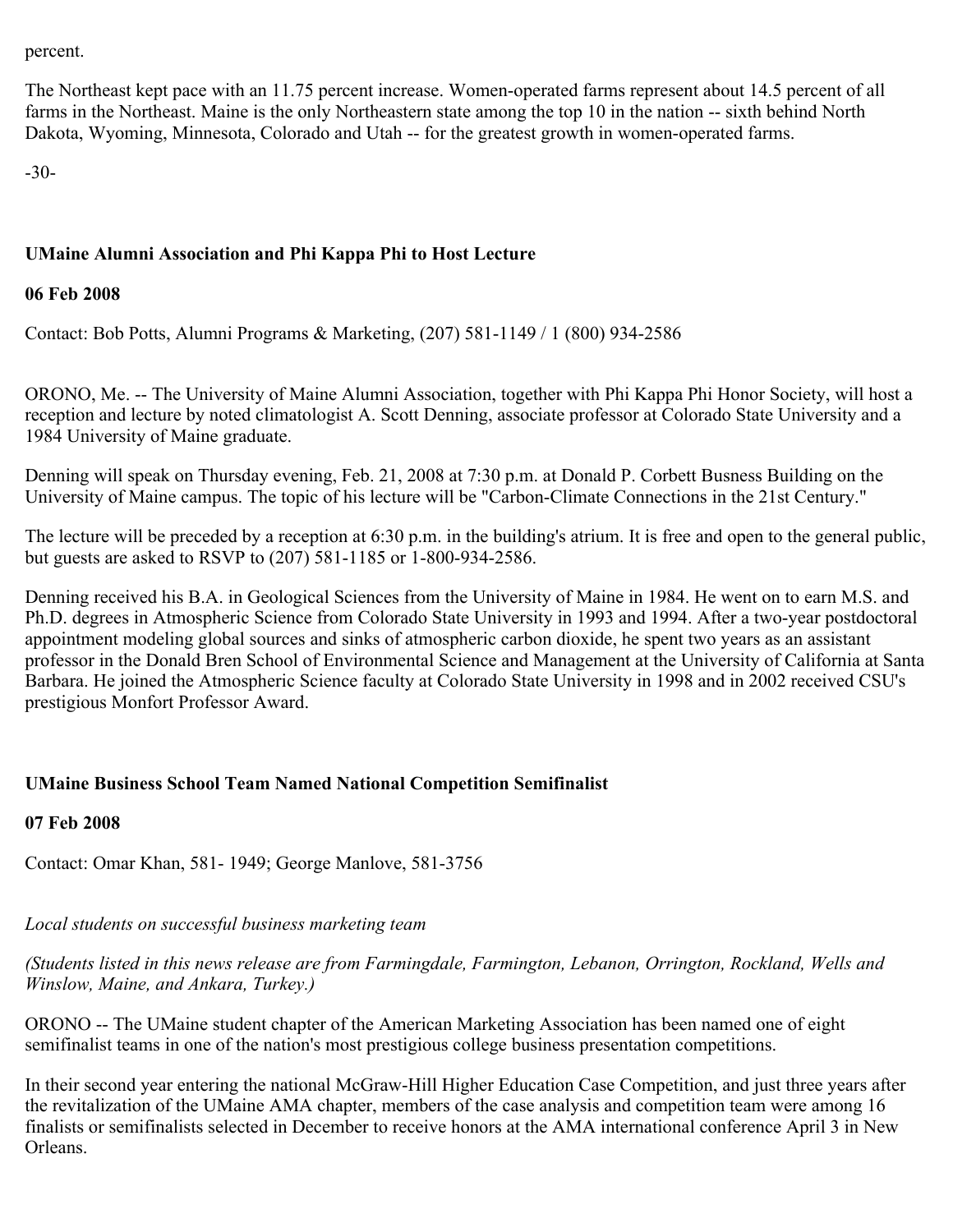The case competition involved students from more than 60 of the country's top business schools analyzing a hypothetical business marketing dilemma and proposing marketing strategies. The case under consideration was to develop a marketing plan for a book publisher trying to market its products and services on the Internet.

The Maine Business School students proposed a realistic model that included "some very creative avenues," says Omar Khan, an assistant professor of marketing and chapter advisor. "They actually had this idea for an application that heightened the interactivity among the students, the professors and the book publisher."

Team members are: Morgan Bickford of Lebanon, Maine, chair of the case competition team, and Bethany Brown of Farmington; Heather Conary of Orrington, Joshua Lagasse of Wells; Bethany Mealey of Farmingdale; Emin Okutan of Ankara, Turkey; Julie Salvato of Winslow and Amy Shepard of Rockland.

"The feedback has been very positive," Khan says. "The faculty and administration are very proud of them. It's only their second year in the case competition and they've already made semifinalist. Things will only get better."

Competition organizers -- which include business school faculty members from around the country -- said they had the largest number of case submissions ever this year.

In New Orleans, the eight semifinalist teams will receive award plaques. The eight finalists will be narrowed in a follow-up contest to one winner. Khan says that, in addition to the case competition finals in April, teams will be judged in other competitive areas. The UMaine chapter also is a contender in these other areas.

At the same national conference two years ago, the UMaine AMA chapter received an Outstanding Community Service award and a Best Revitalized Chapter award, recognizing the resurgence of the group as a whole and the services it provides to the surrounding communities in the Orono area. More than 140 chapters competed for awards that year, and this year an even larger number of chapters are expected to compete at the nationals.

Case competition finalists this year included teams from Loyola University-New Orleans, Southern Connecticut State University, Southern Illinois University-Edwardsville, Texas State University-San Marcos, University of Nevada-Las Vegas, University of Pennsylvania (Wharton), University of Wisconsin-Whitewater and Western Michigan University.

In addition to UMaine, semi-finalists included Harding University, Kent State University, Northwood University, Rhode Island College, Salve Regina University, University of Cincinnati and the University of Utah.

-30-

# **John Whalley Art at Lord Hall Galleries Feb. 8-March 21**

## **07 Feb 2008**

Contact: Laurie Hicks, (207) 581-3247/ 561-3354; George Manlove, 581-3756

ORONO -- The UMaine Department of Art is hosting an exhibit of drawings and paintings by Maine artist and American realist John Whalley at the Lord Hall Galleries Feb. 8-March 21.

An opening reception for "In Plain Sight, Drawings and Paintings by John Whalley" is scheduled Feb. 15, 5:30-7 p.m. An artist talk is scheduled at the gallery on the Orono campus from 5:30-6:30 p.m., Feb. 14. All events are free and open to the public. The newly renovated Lord Hall is completely accessible.

Whalley is known for his skillfully detailed and precise graphite drawings and still-life paintings. His inspiration and subject matter are derived from his appreciation for the hidden beauty he sees in the worn, weathered and often discarded mundane objects he finds near his home in Damariscotta, Maine.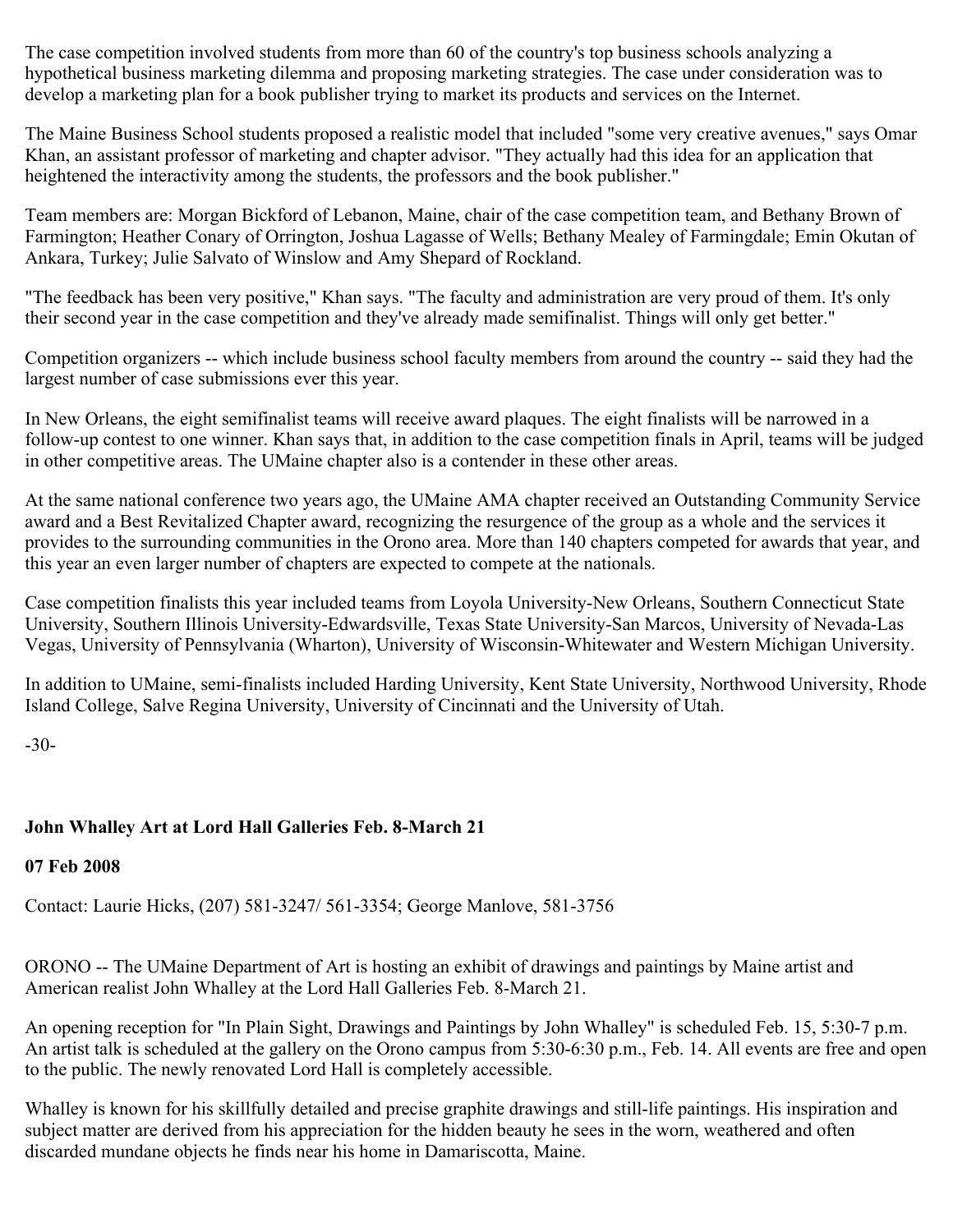Born in Brooklyn, New York, Whalley graduated from the Rhode Island School of Design, and has traveled extensively. In art and in life, Whalley seeks to "discover the beautiful in unlikely places," he has said.

After spending many years helping to establish an orphanage in Sao Paolo, Brazil, where he and others, including his two sons, helped nurture and teach art to abandoned street children -- who Whalley calls "discarded kids" -- the artist's work now incorporates "forgotten tools."

In the last 30 years, Whalley's drawings and paintings have been exhibited widely across the United States, and his work was the subject of a major retrospective exhibition at the Georgia Museum of Art in 2001. He recently published a book about his work, *John Whalley, In New Light,* which is available at the University of Maine Bookstore, Borders and through Whalley's website [\(www.johnwhalley.com](http://www.johnwhalley.com/)).

Whalley also was recently featured on the television show "Bill Green's Maine."

The exhibit and associated events are sponsored by the Art Department and a grant from the UMaine Cultural Affairs/Distinguished Lecture Series.

For exhibit information, contact the UMaine Department of Art at (207) 581-3245.

The Lord Hall Gallery is open 8 a.m. -- 4 p.m., Monday through Friday.

-30-

# **UMaine Researchers Develop Breakthrough Composites Technology**

### **11 Feb 2008**

Contact: Barry Goodell (207) 581-2888; Tom Weber (207) 581-3777

ORONO -- Researchers at the University of Maine's Advanced Engineered Wood Composites Center have developed a new composite fabrication process that they hope will revolutionize the industry.

Their method involves the use of applied pressure to infuse polymer resins into fabrics, wood, concrete, ceramics and other materials to produce stronger, more durable composites for the marine, automotive, construction industries and others.

Barry Goodell, a professor of wood science and technology in the College of Natural Sciences, Forestry and Agriculture; Roberto Lopez-Anido, associate professor of civil and environmental engineering in the College of Engineering, and Ben Herzog, a former UMaine grad student now working as a scientist with APA -- The Engineered Wood Association, were granted a patent for their Composites Pressure Resin Infusion System, or ComPRIS.

The process promises distinct advantages over such conventional methods as hand layup and vacuum resin transfer, the researchers say. The use of pressure produces a more consistent, evenly distributed resin infusion that saves both money and labor and is environmentally safer than other methods. It also allows fabricators to produce more complex infusions, including simultaneous laminating and reinforcement of other materials.

Goodell, one of the four founding faculty members of UMaine's world-class composites center, says the ComPRIS technology can produce very thick composite products without the microscopic voids caused by a vacuum process. Wood products can also be reinforced and laminated at the same time. When properly infiltrated with resin, wood becomes more stable and decay-resistant, thereby eliminating or reducing the need for preservative treatments.

Although the AEWC Center does not produce composites commercially, it does make prototype products to attract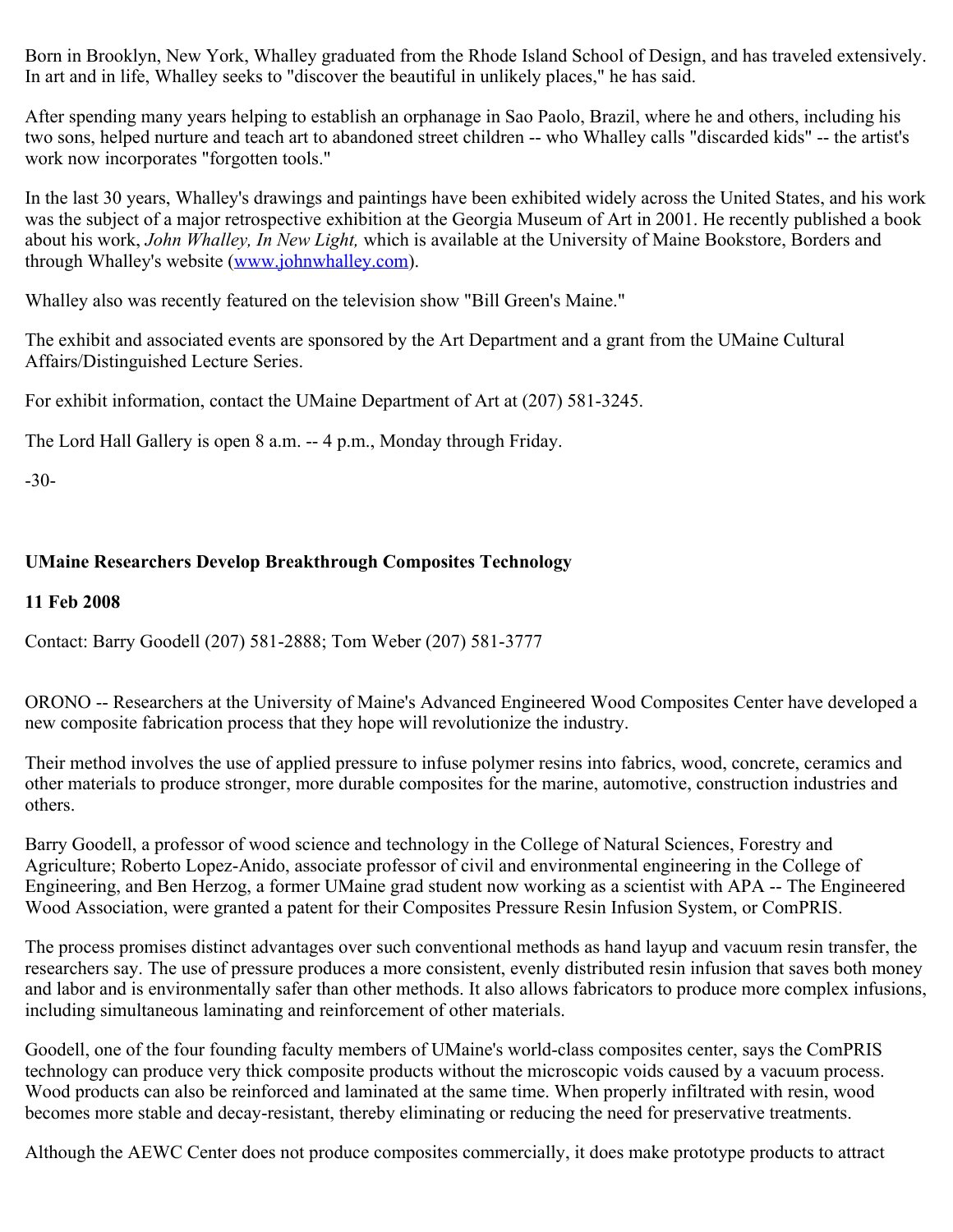industrial partners who can help develop the technology.

# **Lecture to Focus on Humanities and the Land Grant Mission**

# **12 Feb 2008**

Contact: UMaine Center for Teaching Excellence, 581-3472

ORONO -- Jay Mechling, professor of American studies at the University of California, Davis, is scheduled to discuss the importance of the humanities at a land grant university, in a lecture Wednesday, Feb. 20, from 2:30-4:30 p.m. in the Bangor Room of the UMaine Memorial Union.

The talk is free and open to the public.

Mechling's perspectives are based on his experiences chairing the California Council for the Humanities and the committee that successfully competed for a National Endowment for the Humanities grant to establish the Pacific Regional Humanities Center at the University of California, Davis.

He will outline the role of the humanities in:

- Providing resources for living in communities, the workplace and the increasingly complex, transnational world;

- Imagining how new ways of thinking bring value to the social sciences and sciences;

- And the land grant mission to bring knowledge and understanding from the university to the community, build partnerships and understand how communities think, converse, work and play.

Mechling, a past editor of *Western Folklore* and president of the California Folklore Society, has published more than 80 essays and articles on a wide range of topics. His books include: *On My Honor: Boy Scouts and the Making of American Youth* (2001), *Children's Folklore: A Source Book* (co-editor 1995) and *American Wildlife in Symbol and Story* (co-editor 1987). He is one of the three senior editors for the four-volume *Encyclopedia of American Studies* (Grolier, 2001).

His lecture is sponsored by the Cultural Affairs/Distinguished Lecture Series, Margaret Chase Smith Policy Center, Margaret Chase Smith Library, Center for Teaching Excellence, College of Liberal Arts and Sciences and the Department of Communication & Journalism.

Further information is available by calling the UMaine Center for Teaching Excellence at 581-3472.

# **UMaine Economist Assesses Oxford County Slots Revenue Potential**

# **12 Feb 2008**

Contact: Todd Gabe, (207) 581-3307; George Manlove, (207) 581-3756

ORONO -- New research by a University of Maine economist shows that a casino being proposed in Oxford County by Evergreen Mountain Enterprises could generate between \$89.3 million and \$99.8 million a year in slot machine revenue.

Todd Gabe, associate professor in the UMaine School of Economics and a fellow in the Center for Tourism Research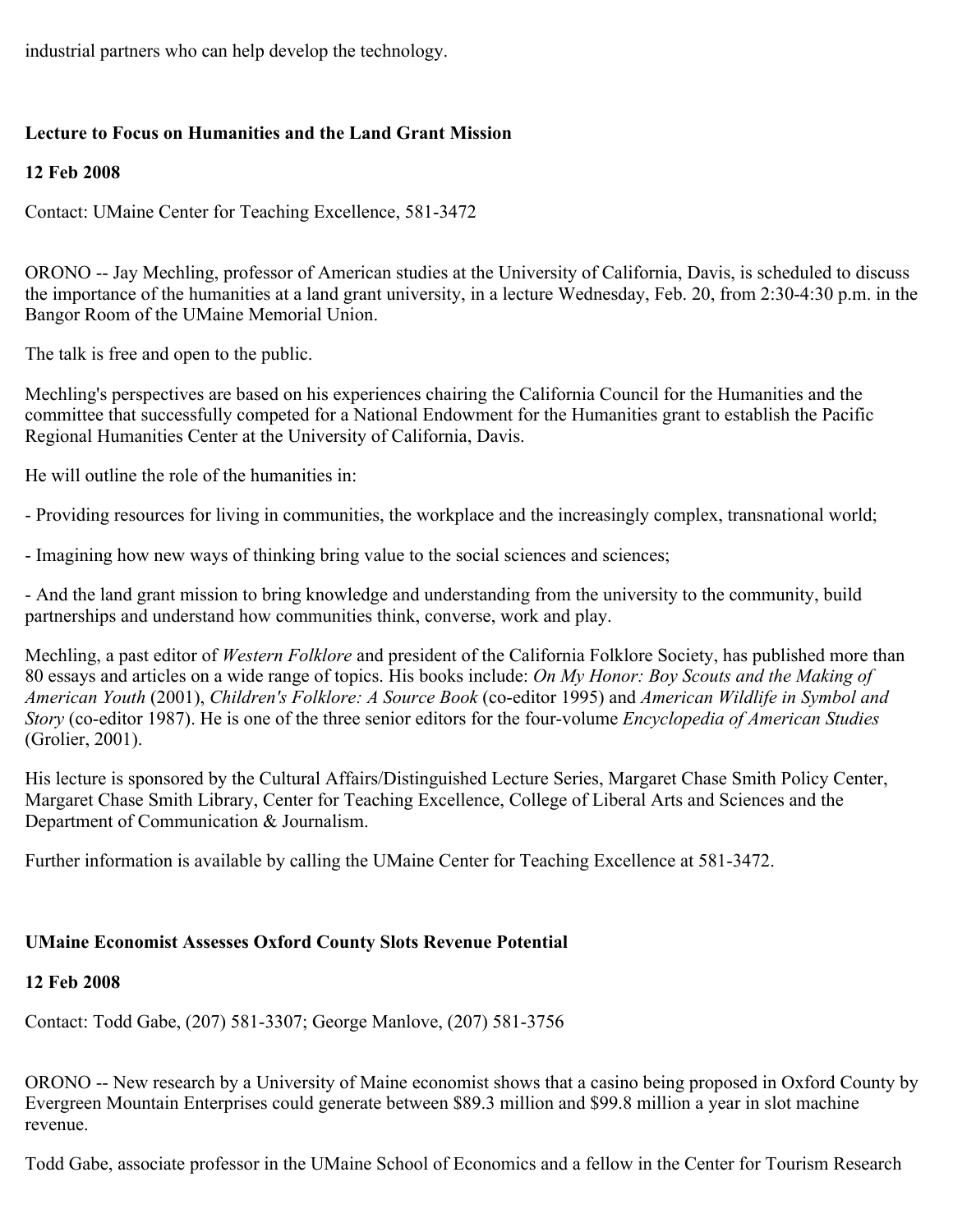and Outreach, says that without a detailed survey of casino patrons, however, it is impossible to determine how much of the nearly \$100 million would be new money to the region or cash that would have been spent there anyways on other goods and services.

"The projection of \$89 million to \$100 million is a little more than double what Hollywood Slots generated from their slots in 2007," Gabe says.

Voters will be asked in a statewide November referendum whether to allow Evergreen Mountain Enterprises to develop the state's first casino in Oxford County. While the resort would include games like black jack, craps and roulette, Gabe says slot machines alone typically generate in excess of 80 percent of a casino's total gaming revenue.

A casino would have a substantial economic impact on the local hospitality industry, Gabe says. The projected impact of \$89 million to \$100 million in slot machine revenue is more than double the \$37.5 million in total sales generated in 2006 by restaurants and hotels in the Rumford Economic Summary Area.

By comparison, slot machine revenue generated at Hollywood Slots in Bangor in 2006 was equivalent to about a fifth of the total hospitality sales in the Bangor Economic Summary Area, Gabe says.

Gabe's research assumes that a casino in Western Maine would attract Maine residents and visitors to the state staying within a two-and-a-half-hour drive of the proposed resort.

"Some of these areas are within the market area of Foxwoods and Mohegan Sun, so I had to account for the money that would be lost to these casinos in Connecticut," Gabe noted. The analysis shows that Foxwoods and Mohegan Sun would capture \$22.9 million to \$33.4 million of the money that would otherwise be spent at the proposed Oxford County facility.

Gabe emphasizes that the results of his study are intended to be just part of the information to be considered, along with other economic and non-economic issues, in the decision about the expansion of casino gaming into Western Maine. His report also does not take a position on whether a casino in Maine is good or bad, and he received no compensation for the analysis.

Gabe's estimates are based on analyses of other states and casinos, including Hollywood Slots, and it assumes visitors to a casino in Oxford County would gamble at the national average. Gabe notes that he excluded Nevada in his study, "because of Las Vegas' extraordinary nature as the 'gaming capital' of the United States and the large number of worldwide visitors that it attracts."

The Western Maine casino study continues to build on Gabe's earlier work on casinos and, more broadly, the tourism industry, he says.

For further details, Gabe can be reached at the University of Maine, School of Economics at (207) 581-3307.

## **UTC, UMaine Students Prepare for Robotics Competition**

### **12 Feb 2008**

Contact: Tom Weber (207) 581-3777

ORONO -- High school students from the United Technologies Center in Bangor and their mentors from the University of Maine have teamed up to build a robot that they hope will give its mechanical opponents a run for their money in an upcoming competition in Boston.

The public is invited to see the completed creation at an open house Feb. 18, from 7 p.m. to 8 p.m, at the UTC Robotics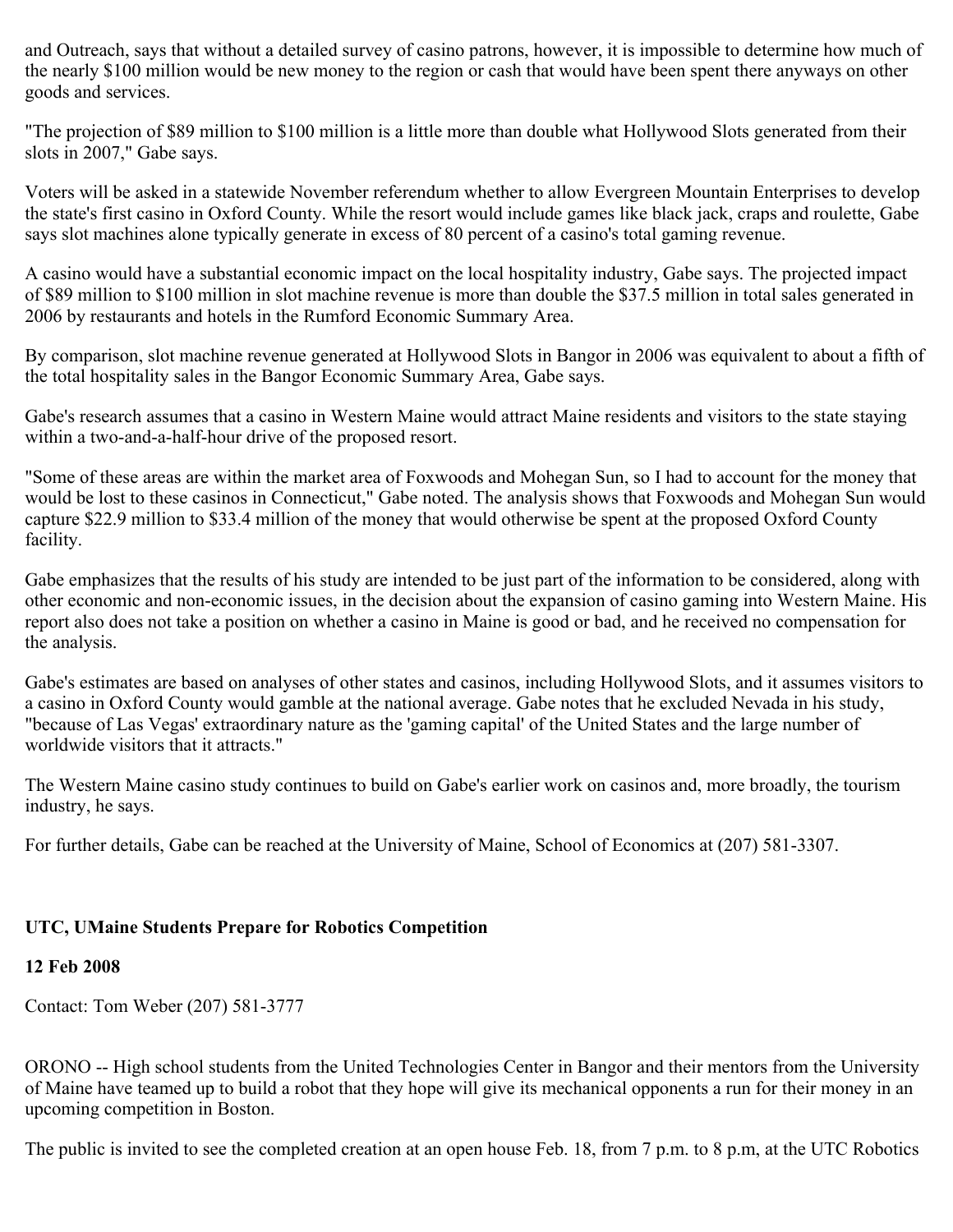Lab at 200 Hogan Rd. in Bangor. The 15-member team, known as Fatal Error, will compete with their robot in the Boston regional of the 2008 FIRST (For Inspiration and Recognition of Science and Technology) Robotics Competition to be held March 27-29 at Boston University's Agganis Arena.

The robotics competition was started in 1992 by the entrepreneur Dean Kamen, inventor of the Segway personal transport device, to help high school students discover the rewards and excitement of science, engineering and technology.

This is the second year that the UMaine Robotics Club, made up mostly of engineering students, has mentored the UTC students. In its 2007 rookie year, the team placed 26th in the 49-team Hartford regional, says Ryan T. Foley, a 4th-year mechanical engineering major who founded the campus robotics club in 2006 and remains its vice president.

Beginning with a common kit of basic parts -- but no instructions -- the team has only about six weeks to design, build, program and test its robot, which will be shipped to Boston after its public unveiling. There, the Fatal Error robot -- 130 pounds, 4 -feet tall, with an arm that can reach 8-feet high -- will race competitors around a track and earn points by manipulating large inflated balls.

This year's competition will involve more than 37,500 high school students from every U.S. state as well as Brazil, Canada, Chile, Israel, Mexico, the Netherlands and the United Kingdom. The championship will be held in Atlanta in April.

# **UMaine Engineers to Unveil Blast-Resistant Wood Building Technology**

## **15 Feb 2008**

Contact: Joe Carr at (207) 581-3571

# *COLLINS, MICHAUD TO PARTICIPATE IN TUESDAY, FEB. 19 EVENT*

ORONO -- New technology, developed at the University of Maine, has led to the construction of a prototype blastresistant wood building at the university's Advanced Engineered Wood Composites (AEWC) Center. Sen. Susan Collins and U.S. Rep. Michael Michaud will be at the center on Tuesday Feb. 19 at 10 a.m. to unveil the building for the first time.

UMaine engineers, including undergraduate and graduate students, have constructed the building inside the AEWC facility. AEWC technology, including a design methodology and coating treatments applied to the construction material, gives the building properties that will allow it to withstand blasts and severe weather. This construction has potential applications for military troop deployments, homeland security and hurricane-resistant construction.

This project follows the AEWC development of ballistic tent panels for the U.S. Army. The prototype version of those panels, which go inside tents and protect soldiers living in combat situations from nearby blasts, was presented to the Army last year. That technology was recognized for the American Composites Manufacturing Association as the "Best of the Best," signifying its status as the top composites technology innovation in the world in 2007.

Sen. Olympia Snowe and Rep. Tom Allen will send representatives to help celebrate that award at the Feb. 19 UMaine event.

Prof. Habib Dagher, AEWC director, will host Tuesday's event, which will include UMaine President Robert Kennedy and Reed Mosher from the U.S. Army Corps of Engineers.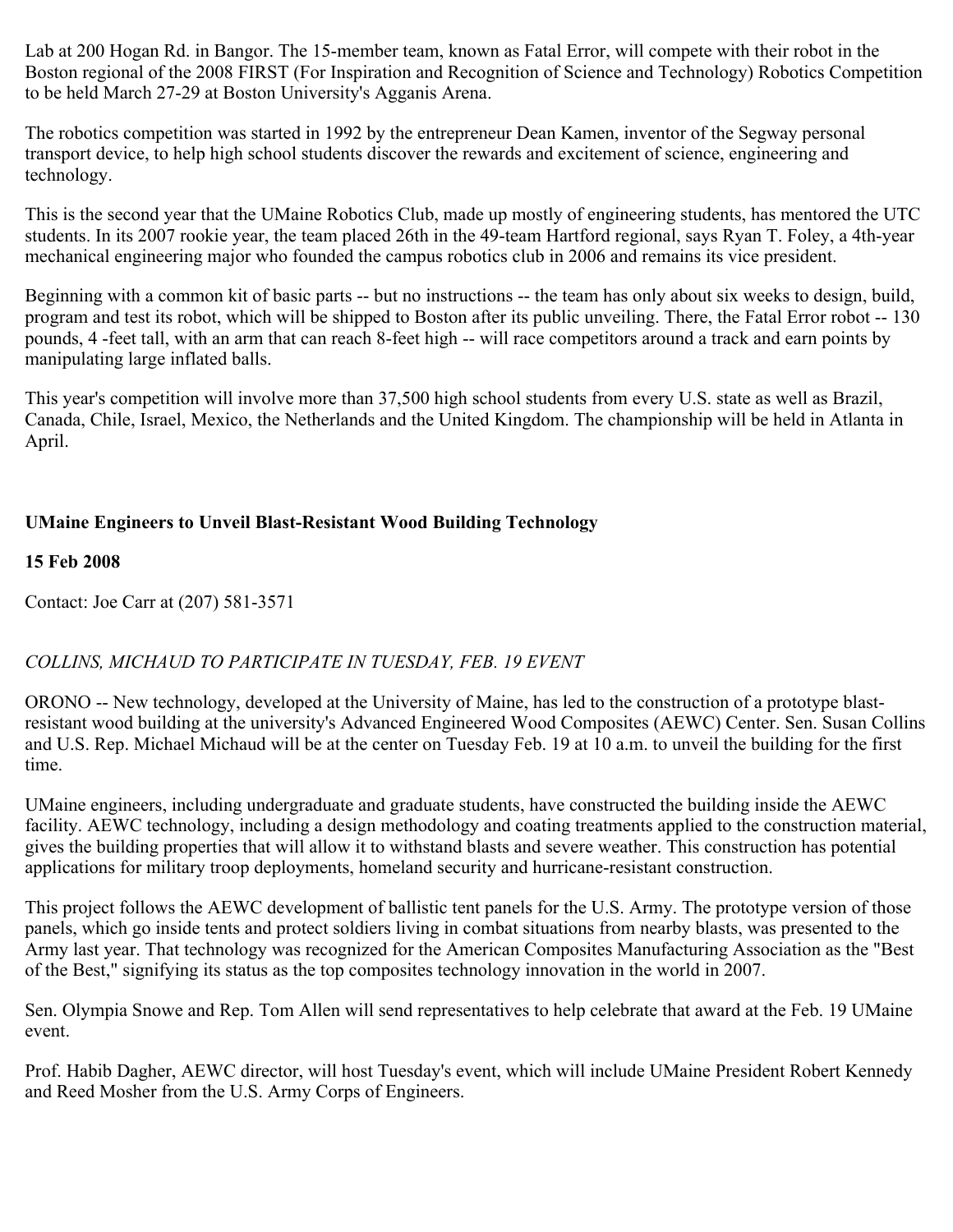# **Scientists Map Extensive Human Toll on World's Oceans**

### **15 Feb 2008**

Contact: Robert Steneck (207) 581-3321; Tom Weber (207) 581-3777

ORONO -- The first global study of the impact of human influence on marine ecosystems reveals that more than 40 percent of the world's oceans are heavily affected by it and only a few remain untouched.

Robert Steneck, a professor at the University of Maine School of Marine Sciences and Darling Marine Center, was one of the 19 researchers who conducted the study at the University of California at Santa Barbara. Their paper, "The Global Map of Human Impact on Marine Ecosystems," was published in the Feb. 15 issue of the journal Science and presented at a press conference a day earlier at the annual meeting of the American Association for the Advancement of Science in Boston.

By overlaying maps of 17 different activities, such as fishing, pollution and climate change, the scientists were able to gauge for the first time the cumulative human toll on the world's seas. While past studies have concentrated largely on single marine ecosystems in isolation, or the effects of a single activity, this study synthesized the effects humans have on the entire ocean, from its coral reefs and seagrass beds to the continental shelves and the deep ocean.

"We scientists actually study a very small portion of the marine ecosystems," Steneck says. "About 90 percent of our observations come from a fraction of the ocean."

The researchers found that the most heavily affected waters include the North Sea, the South and East China seas, the Caribbean Sea, the Mediterranean Sea, the Red Sea, the Persian Gulf, the Bering Sea, several regions in the western Pacific and the east coast of North America.

The ecosystems most affected by human activity include coral reefs, seagrass beds, mangroves, seamounts, rocky reefs and shelves. Even the relatively pristine ecosystems near the poles face the risk of rapid degradation, the authors point out, as human activities spread into these regions and polar ice sheets disappear with global climate change.

And the human footprint present in Maine's oceans, Steneck says, is big indeed.

"We have as disrupted a food web here as there is on the planet," he says. "The ground fish are greatly diminished and we have very low biodiversity."

The researchers suggest that their report, while troubling, should be regarded not as an admission of defeat but as a much-needed wake-up call for better ocean conservation measures in the future. And one of the most promising ways to achieve that in Maine, Steneck says, is through an area-based management approach in which the fishermen themselves take responsibility for the coastal zones that provide their livelihood.

"Just as farmers wouldn't intentionally degrade their own land, fishermen are going to mind their own stocks more carefully because they have the most invested in them," Steneck says. "The idea is to take back marine conservation one area at a time, by the fishermen who have the biggest stake in the process."

*To view and download the maps of human influence on the oceans, visit the National Center for Ecological Analysis and Synthesis website at*

*<http://www.nceas.ucsb.edu/GlobalMarine>*

### **Moon Eclipse Perfect for Maine Sky Watchers**

**15 Feb 2008**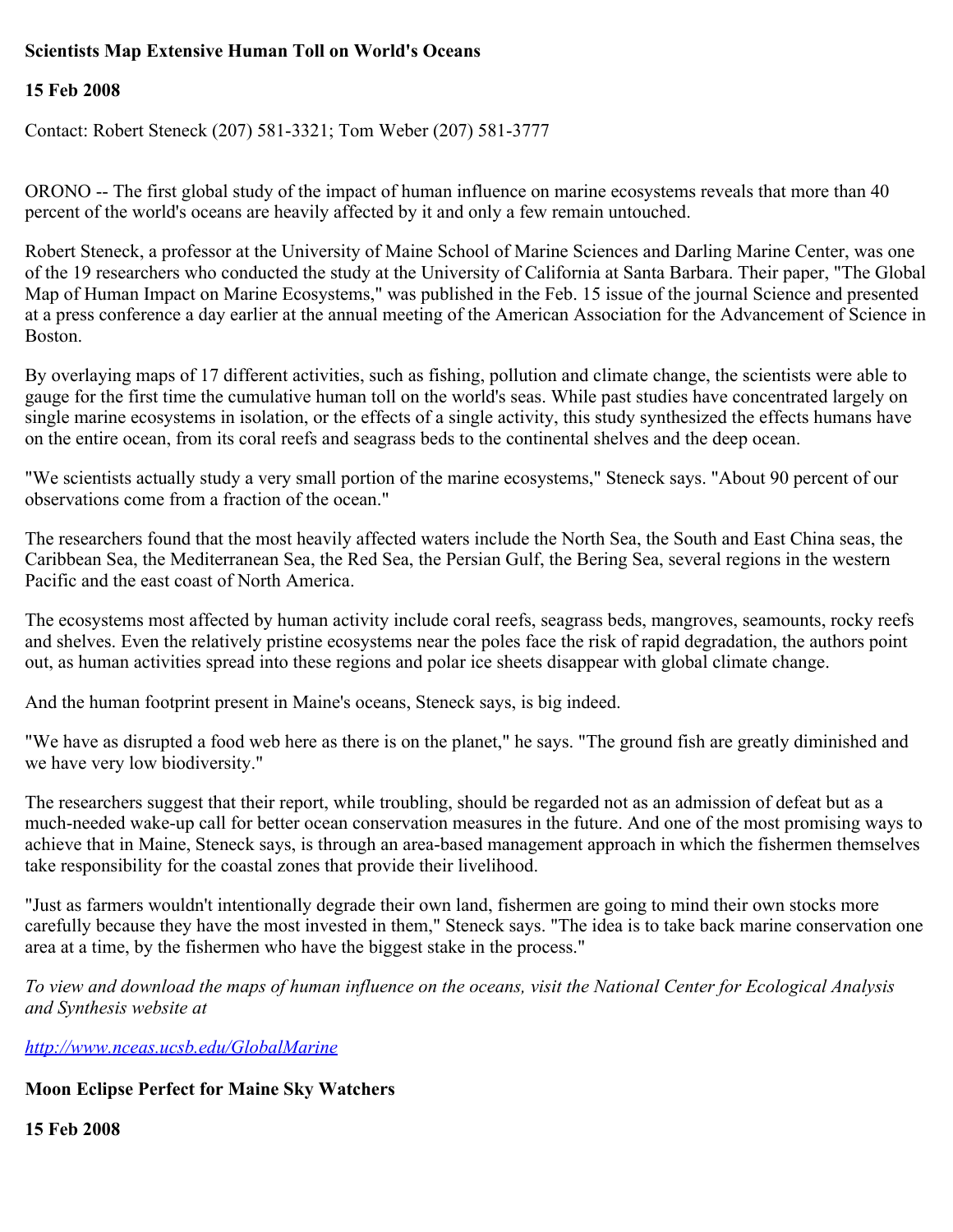## Contact: Alan Davenport, 581-1341; George Manlove, 581-3756

ORONO -- Here comes a total eclipse of the moon, perfectly timed for Maine viewers.

UMaine's Maynard F. Jordan Observatory will open for the eclipse on Wednesday night and welcomes all visitors who would like to see the eclipsing moon through the university's telescope, in addition to the unaided eye. Weather permitting, the observatory will be open and admission is free from 8:30-11 p.m.

"This event is wonderful to see from the back yard with no optics, but it is also fun to watch the lunar mountains and craters as they move into the shroud of Earth's shadow," says Maynard F. Jordan Planetarium Director Alan Davenport. A student staff will be on hand to answer questions and hand out information leaflets.

The eclipse starts when the moon rises in the evening of Wednesday, Feb. 20, and many schools are closed so students can stay up late to enjoy it. Davenport says area stargazers may recall the lunar eclipse last fall did not cooperate very well, and was seen only briefly as the moon set in the morning twilight. The next lunar eclipse for Maine will not occur until the end of 2010, so sky watchers are hoping for good weather Wednesday night.

The Jordan Planetarium in Wingate Hall also is featuring a moon show, "Moon Shadows," on Saturdays this month, and will offer a matinee showing Wednesday at 1 p.m. in anticipation of the lunar eclipse. Reservations for that Feb. 20 star theater program are recommended and can be made by calling 581-1341. Admission is \$3 per person.

Davenport says many people assume that the phases of the moon are caused by the Earth's shadow falling on it. That is only the case, however, during lunar eclipses. This image of the partially eclipsed Moon clearly shows the edge of Earth's shadow and how much larger it is than the Moon's phase shadows.

When the eclipse starts Wednesday, the full moon will make contact with the dark shadow of the Earth, beginning a partial eclipse at 8:42 p.m. The total eclipse occurs when the moon becomes entirely darkened at 10 p.m. and lasts until 10:51 p.m. At that point, the moon begins to exit the shadow, eventually returning to its brilliant full phase at 12:09 a.m.

"During totality, our natural satellite will be spookily dark but visible in the deep orange glow from earth's atmosphere," says Davenport. "Eclipse watchers are always anxious to see what brightness and color the Moon will wear when in totality, because it is different every time."

The Earth's atmosphere bends the Sun's red light around the curved edge of the Earth, he explains. The exact color of the glow and its darkness depend on the aerosol levels in our atmosphere. It is affected by recent volcano eruptions, cloud cover, storm activity and human pollution around the globe.

Nearby, the moon, the planet Saturn and the bright star Regulus in Leo the Lion will beam brightly during the total eclipse, Davenport says, and telescopes can capture other deep space objects during that dark 51 minutes of totality.

For more information, contact Alan Davenport at the University of Maine Maynard F. Jordan Planetarium at 581-1341, or visit the planetarium website at [www.galaxymaine.com](http://www.galaxymaine.com/).

# **Exhibits, Demonstrations For All Ages at 2008 Maine Engineering Expo**

## **15 Feb 2008**

Contact: Chet Rock (207) 581-2218; Tom Weber (207) 581-3777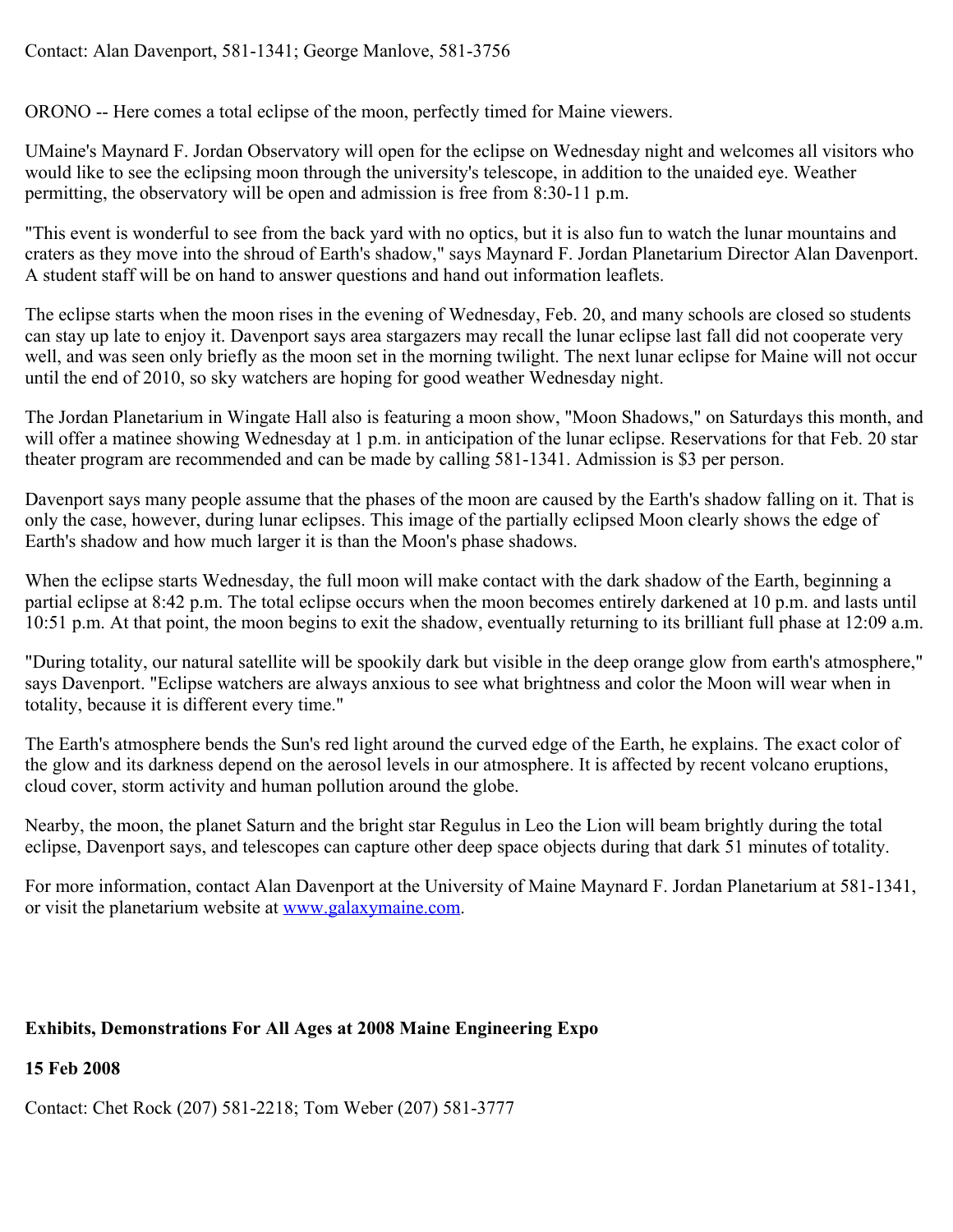ORONO -- About 60 of Maine's top engineering firms, engineering schools, government agencies and industries will be on hand Saturday, March 1, at the University of Maine Field House for the 2008 Engineering Expo.

The "Brain Power 08" expo, which will run from 9 a.m. to 2 p.m. and feature a variety of engineering-related demonstrations and exhibits for the public, is the highlight of the annual Maine Engineers Week, Feb. 25-March 1.

The Maine Society of Professional Engineers and the University of Maine will kick off the program Friday, Feb. 29, with a full-day continuing education symposium at UMaine's Buchanan Alumni House. The seminar, which includes a buffet lunch and refreshments throughout the day, is a chance for working engineers to earn six professional development hours.

Friday evening, at the Penobscot Valley Country Club in Orono, the Maine Engineering Promotion Council and its sponsors will host the Maine Engineers Week Banquet. The festivities, which begin with a social hour at 5:30 p.m. followed by the 6:45 p.m. dinner, allow engineers and their families to meet others in the profession and renew old friendships.

This year's banquet speaker will be Mike Fisher, managing director of NASCAR's Research and Development Center. Fisher will offer an insider's view of the integral role that engineers now play on every NASCAR team, where they specialize in data collection, analysis, research and development.

Organizers say the 2008 expo promises to be the biggest ever, with more than 1,000 children and adults expected to show up at the UMaine Field House. The first 500 kids through the door will get a free T-shirt celebrating Maine Engineers Week, and everyone is invited to enjoy the exhibits and hands-on activities intended to introduce young people to the exciting world of science and engineering and to the many contributions engineers make to our communities.

To register for the banquet (the deadline is Feb. 20), call Be Schonewald, of GZA GeoEnvironmental, Inc. in Portland, at (207) 879-9190, or e-mail [schonewald@gza.com](mailto:schonewald@gza.com).

# **Attorney General Rowe at UMaine Feb. 26**

## **18 Feb 2008**

Contact: Joe Carr at (207) 581-3571

ORONO -- Maine Attorney General G. Steven Rowe will visit the University of Maine on Tuesday, Feb. 26 as part of the Margaret Chase Smith Policy Center Distinguished Maine Policy Fellow Program.

Rowe will spend the day at UMaine, meeting with students, faculty members and staff members.

The Distinguished Maine Policy Fellows Program, which began in the spring of 2006, brings Maine elected officials and senior policymakers to UMaine for intensive one-day programs through which they can learn more about UMaine, the Margaret Chase Smith Policy Center, and the work of the university's faculty members and students. It is also intended to provide opportunities for UMaine students to have access to high-level public officials, through whom they can learn more about government and the development of public policy.

A former Speaker of the Maine House, Rowe has been the state's attorney general since January, 2001. He is a graduate of the University of Maine School of Law.

News coverage possibilities exist during the 1-4:15 p.m. time frame, when Rowe will visit several UMaine facilities: the Sen. George J. Mitchell Center for Environmental and Watershed Research in Norman Smith Hall (1-2 p.m.); the Advanced Engineered Wood Composites Center (2:15-3 p.m.); the Forest Bioproducts Refinery Initiative in Jenness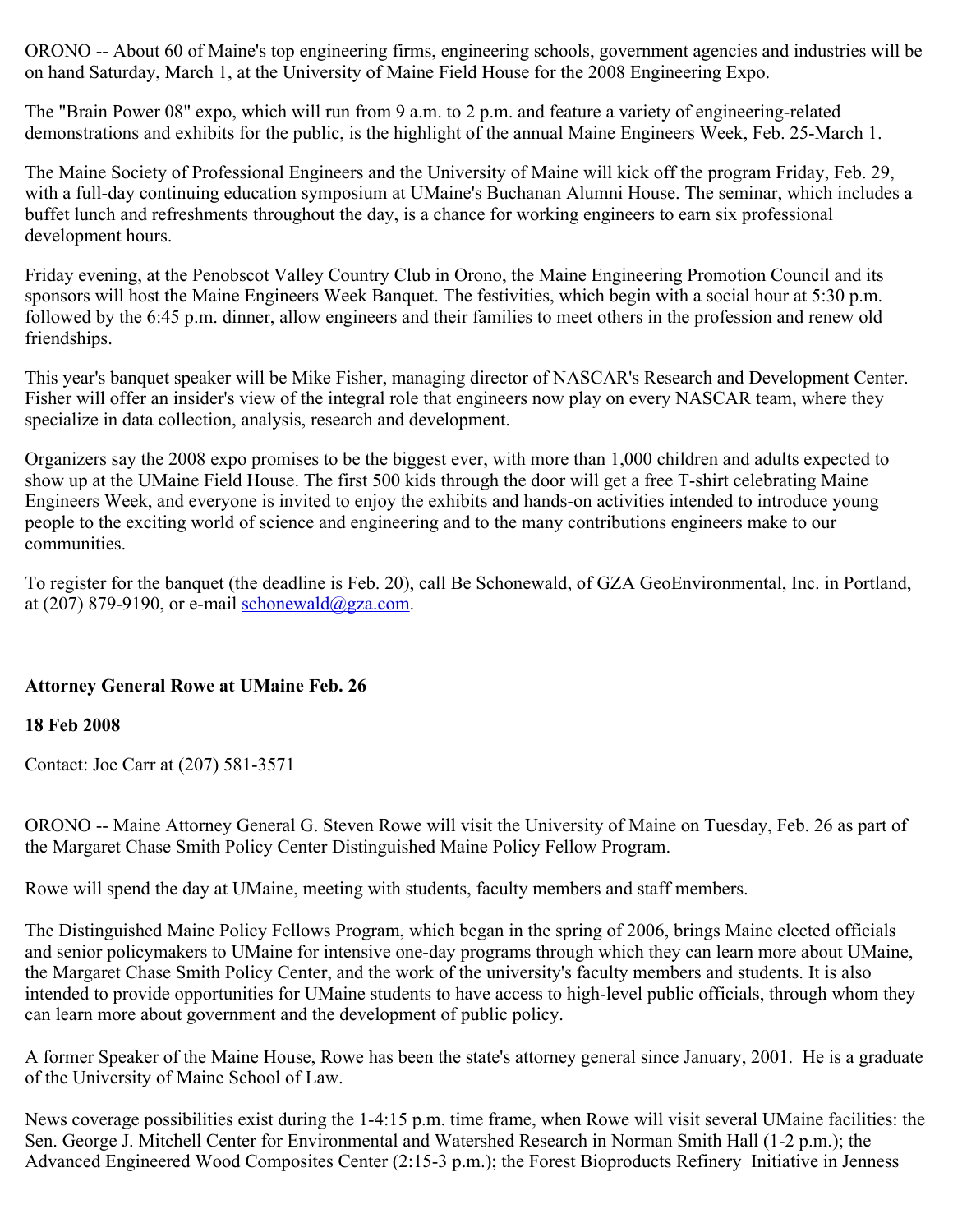# **UMaine Accepting "ArtWorks" Registration for Spring Session**

# **19 Feb 2008**

Contact: Laurie Hicks, 581-3247; George Manlove, 581-3756

ORONO -- The University of Maine Department of Art is accepting applications for the spring 2008 after-school ArtWorks program for area children in kindergarten through grade 7.

ArtWorks classes will be held March 21-April 18, from 3:30-5 p.m., on consecutive Friday afternoons at Lord Hall on the Orono campus.

ArtWorks is a longstanding program that gives UMaine art education students classroom experience with children while providing art lessons for community youngsters. Classes will be supervised by Laurie Hicks, professor of art.

The application deadline is March 10. Seats will be allocated on a first-come-first-served basis until the class maximum of 22 students is reached. A waiting list of alternates will be kept in the event of cancellations. Students are grouped by age for classes and will have an opportunity to work with a variety of art materials.

A \$25 course fee covers the cost of materials. A limited number of scholarships are available.

For more information or to obtain registration forms, please contact Laurie Hicks at *laurie.hicks@umit.maine.edu* or call the Art Department at 581-3245.

# **Fogler Library to Host Cartographer Michael Hermann and Penobscot Tribal Historian James Francis**

# **21 Feb 2008**

Contact: Gretchen Gfeller, Web and Public Relations Specialist University of Maine Raymond H. Fogler Library 5729 Raymond H. Fogler Library, Orono, ME 04469-5729 207-581-1696

ORONO -- Henry David Thoreau was not just another Maine tourist. The essays Thoreau wrote about his journeys and experiences in the Maine woods reflect a deep understanding of the spiritual importance of wilderness. Thanks to a collaboration between the Thoreau-Wabanaki Trail Committee, Maine Woods Forever, and the University of Maine Press, a new generation of travelers can follow in the footsteps of the renown naturalist with the Thoreau-Wabanaki Trail Map and Guide.

The public is invited to learn more about this project on Wednesday, Febr. 27, when UMaine cartographer Michael Hermann and Penobscot Nation Tribal Historian James Francis visit Fogler Library. To be held in Special Collections from 3-4 p.m., "The Process of Map Design: equal cartographic voice" will be an opportunity to understand more about the trails taken by Thoreau and the Penobscot Indian guides who accompanied him, as well as the unique collaborative process that led to the map's creation.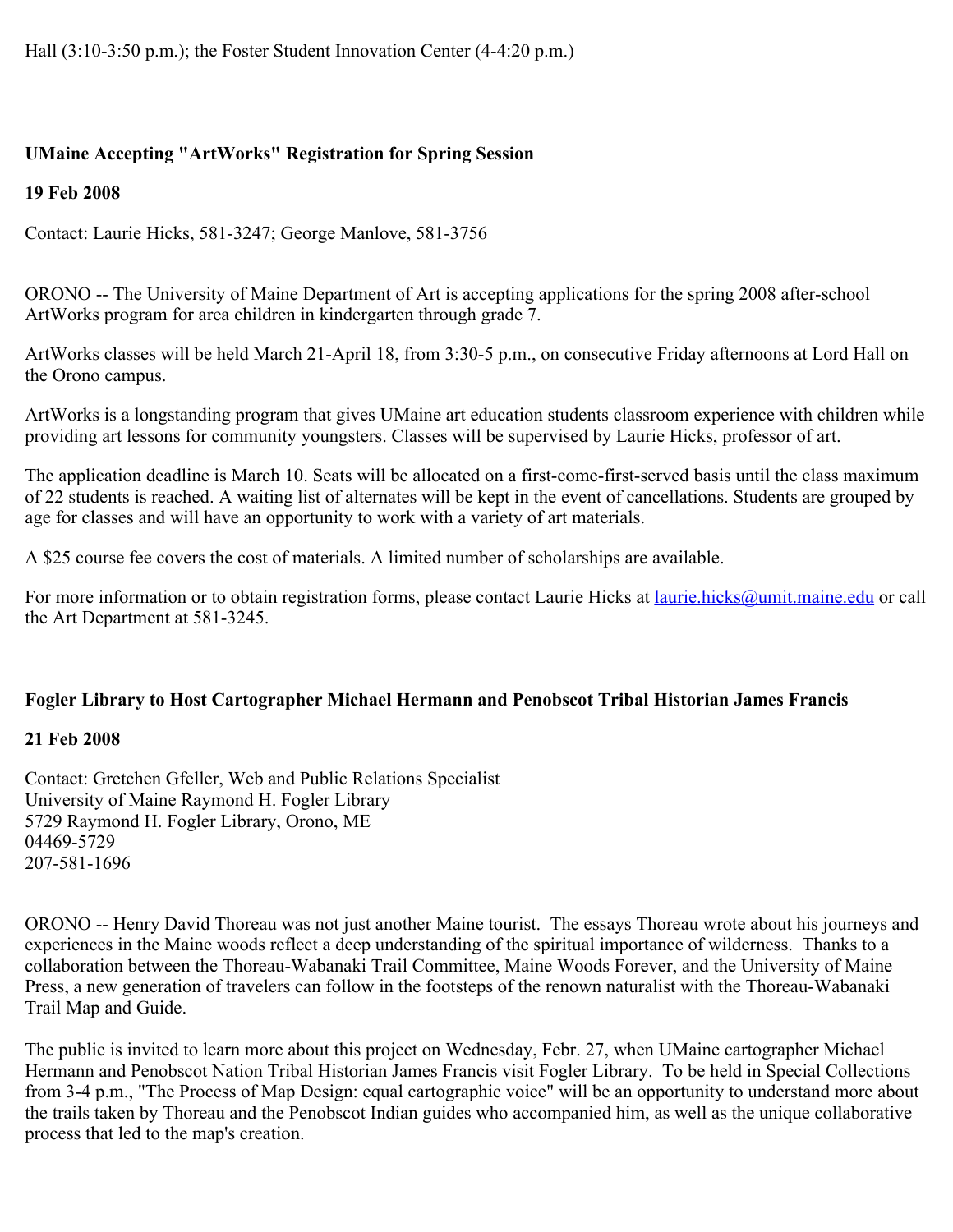Previous maps simply drew a line plotting Thoreau's route. Hermann created a map that locates his narrative within the landscape. The reader literally 'reads' the map as they follow the routes and add Thoreau's words. Hermann says, "It is a genre known as mapping narrative. This piece developed into an example of ethical mapping concerning the restoration of native voice."

Because Thoreau's words dominated the map, Hermann was challenged to bring a Native voice to the project. His work with James Frances, Penobscot Tribal Historian, broadened the scope of the map to include Penobscot place names in addition to a selection of Thoreau's quotes specific to his Indian guides. Francis reflects, "One of Thoreau's biggest contributions to Penobscot history was the documentation of Penobscot place names." He notes, "Thoreau once wrote in his journals that 'the Indian language reveals another wholly new life to us.' By having contact with Penobscot men, Thoreau discovered a new, more informed view of Native Americans, moving from his na

# **Philosophy Colloquium Presenting Talk on 'Invisibility of Painting'**

### **21 Feb 2008**

Contact: George Manlove: 207-581-3756

ORONO -- The UMaine Philosophy Colloquium Series invites the pubic to a lecture today at 4:30 p.m. in the Bangor Room of the Memorial Union. The speaker is John Sallis, the Frederick J. Adelman Professor of Philosophy at Boston College.

Sallis will present and discuss his paper, "The Invisibility of Painting." An authority on continental philosophy, Sallis has authored 16 books, including "Shades: Of Painting at the Limit," "Topographies," "On Translation," "Force of Imagination: The Sense of the Elemental," and the newly published "The Verge of Philosophy."

The lecture will explore various ways in which a certain relation to invisibility belongs to the very nature of painting. Such a relationship is suggested by the gaps that occur in the painter's vision and by the creative anticipation of the scene to be painted, according to the speaker.

The event is sponsored by the University of Maine's chapter of Phi Sigma Tau, an honor society dedicated to the study of philosophy.

## **Nobel Laureate F. Sherwood Rowland, Ozone Researcher, to Speak at UMaine**

### **22 Feb 2008**

Contact: Prof. Mark Wells (207) 581-4322; Tom Weber (207) 581-3777

ORONO -- F. Sherwood Rowland, who shared the Nobel Prize for chemistry in 1995 for his pioneering work on the formation and depletion of atmospheric ozone, will deliver a lecture March 13, at the University of Maine's Buchanan Alumni House.

Rowland, a professor of chemistry and earth system science at the University of California, Irvine, is scheduled to speak at 4:30 p.m. The event, which is free and open to the public, is sponsored by UMaine's School of Marine Sciences, Climate Change Institute, Department of Chemistry and the Maine Section of the American Chemical Society. Rowland's afternoon seminar is titled "Our Changing Atmosphere: The Ozone Hole and Carbon Dioxide." A reception will follow.

Rowland and Mario Molina, now a professor at the University of California, San Diego, published a widely noted and controversial paper in the journal Nature in 1974 on the threat to the ozone layer from chlorofluorocarbon (CFC) gases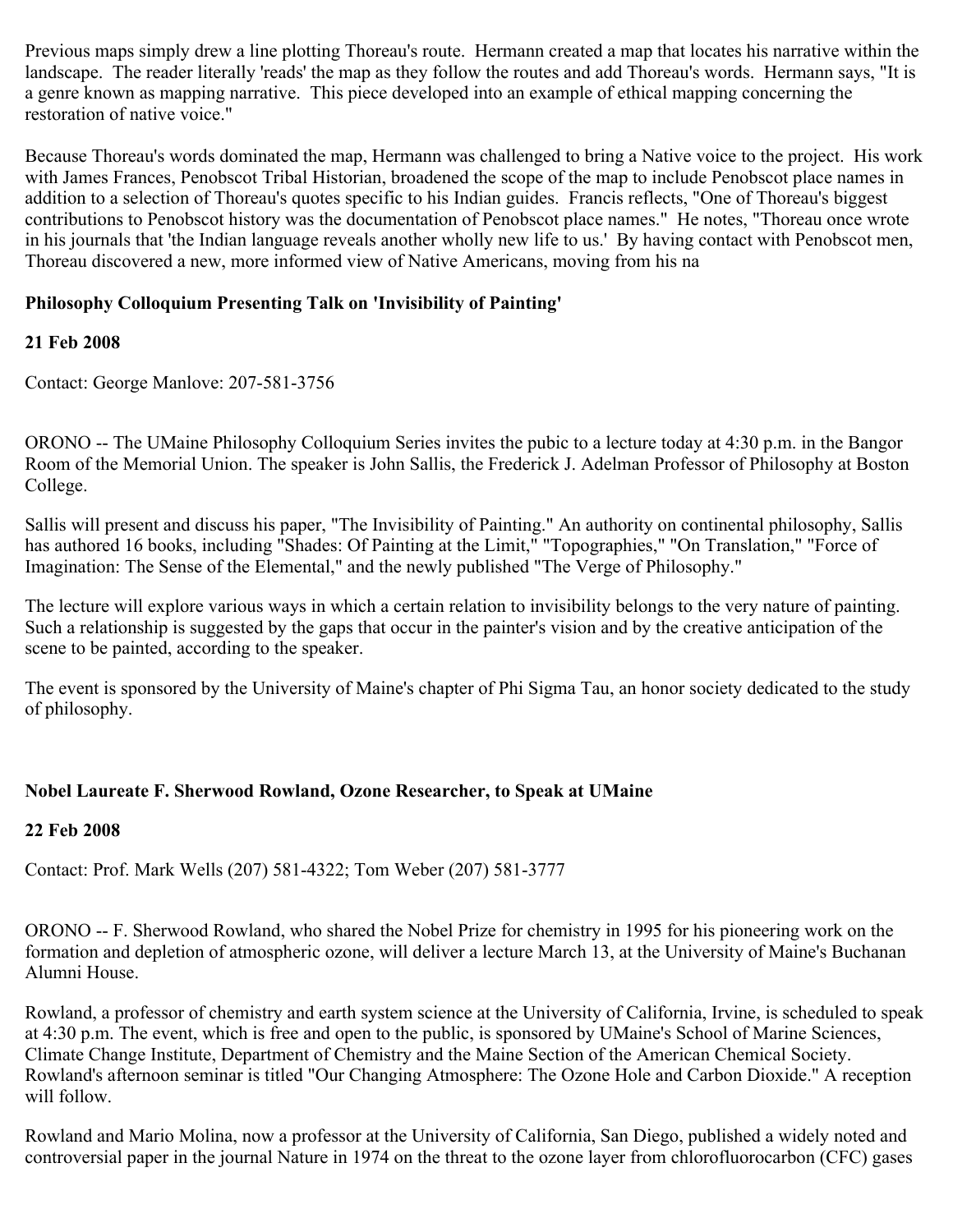known as freons. The gases were common at the time in aerosol spray cans, as the cooling medium in refrigerators, in plastic foams and other industrial applications.

Rowland and Molina had based their findings on the important contributions of scientists such as James Lovelock of England, who invented the ultrasensitive electron capture detector that allowed him, in 1970, to measure extremely low amounts of organic gas in the atmosphere. With his device, Lovelock revealed that man-made, chemically inert CFC gases had already spread throughout the atmosphere in both the northern and southern hemispheres.

Paul Crutzen of the Netherlands had also found in 1970 that nitrogen oxides acted as catalysts in the depletion of ozone. Two American scientists, Richard Stolarski and Ralph Cicerone, revealed the same ozone-destroying process with regard to chlorine atoms in the atmosphere.

In 1973, Rowland and Molina discovered that the CFC gases they studied were capable of remaining in the atmosphere for a century or more. They also found that the destruction of these molecules by intense solar ultraviolet radiation released chlorine atoms, causing a chain reaction capable of depleting a significant fraction of the Earth's protective stratospheric ozone layer.

Their article the next year received a great deal of attention, not all of it favorable. The CFC gases were widely used back then, after all, and thought to be environmentally safe. Rowland and Molina's findings did generate sufficient environmental concern, however, that certain restrictions were placed on the release of CFC in the late 1970s and early 1980s. In 1985, the debate over CFCs spread worldwide when the Englishman James Farmer and his colleagues observed a massive springtime loss of ozone over Antarctica, and a smaller loss in the temperate zones of the northern hemisphere. Both depletions were found to be caused chiefly by industrially manufactured gases.

Under the Montreal Protocol of the United Nations, established in 1987, the CFC compounds are now banned worldwide.

For their valuable scientific contributions, Rowland, Molina and Crutzen were awarded the Nobel Prize in chemistry in 1995. In announcing the prize, the Royal Swedish Academy of Sciences remarked: "The thin ozone layer has proved to be an Achilles heel that may be seriously injured by apparently moderate changes in the composition of the atmosphere. By explaining the chemical mechanisms that affect the thickness of the ozone layer, the three researchers have contributed to our salvation from a global environmental problem that could have catastrophic consequences."

*For more information on Rowland's campus appearance, call Susanne Thibodeau, at the UMaine School of Marine Sciences, at (207) 581-4381*

*People associated with the Climate Change Institute and others can meet with Rowland from 11 a.m. to noon, in the third floor conference room of the Edward Bryand Global Sciences Center. Rowland will be available to members of the chemistry and engineering departments and the Laboratory for Surface Science and Technology in Room 354 of Aubert Hall from 1:30 p.m. to 2:15 p.m., the School of Marine Sciences from 2:30 p.m. to 3:15 p.m., and both graduate and undergraduate students from 3:30 p.m. to 4 p.m.*

*The time slots are meant only as a general guide, however, and people are welcome to attend any session they wish.*

*"We encourage all to participate, as it will enrich the exchange on this critical issue facing our future," says Mark Wells, professor in the School of Marine Sciences.*

*Those with questions or specific requests should call Wells at 581-4322 or e-mail him at <i>[mlwells@maine.edu](mailto:mlwells@maine.edu)*.

# **Vincent Hartgen, Maine Artist, Featured in New Book on his Art, Legacy**

**26 Feb 2008**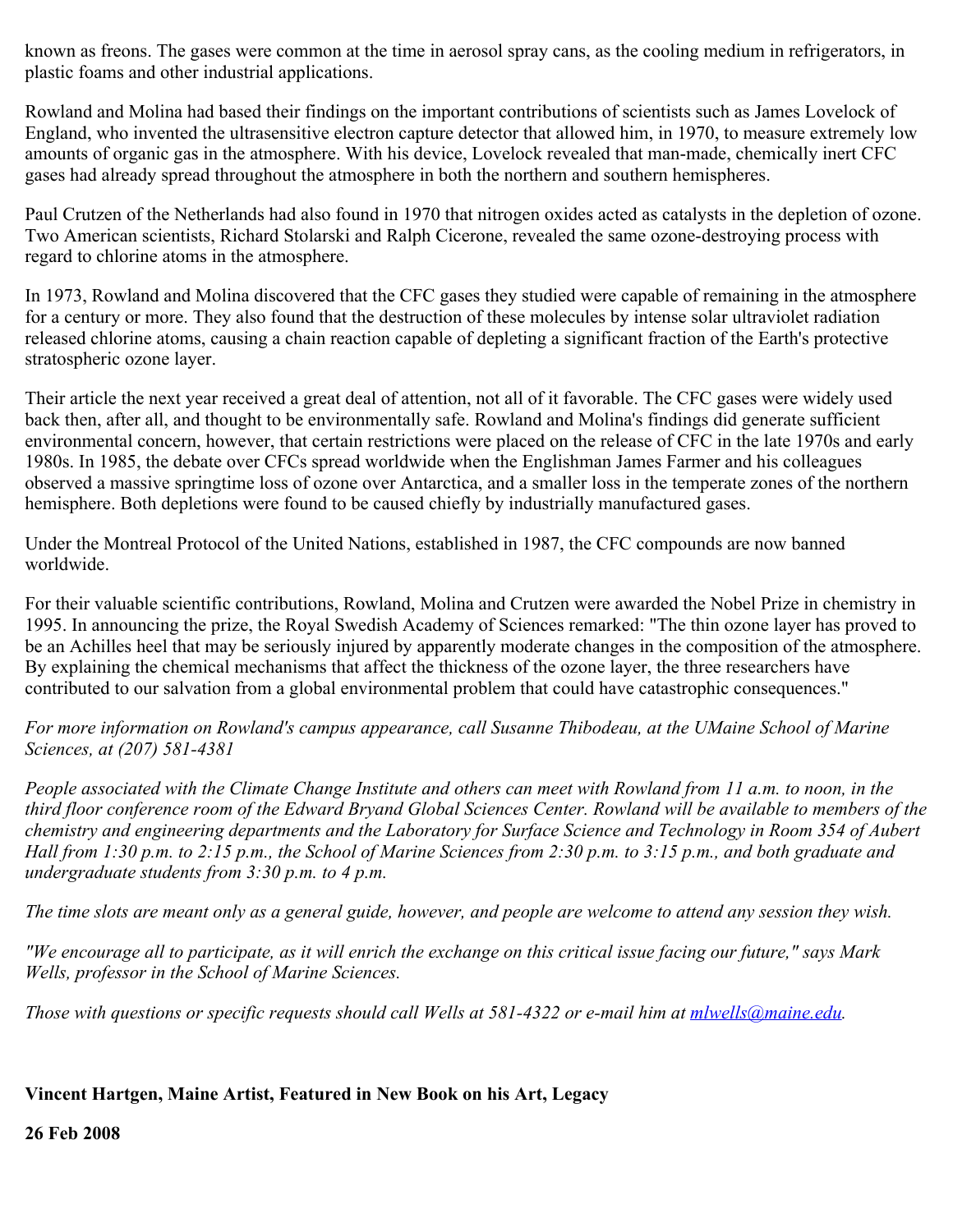Contact: Carl Little at *little@prexar.com*, 207-667-9735 Stephen Hartgen at Stephen Hartgen@hotmail.com. or 208-420-6761.

Orono, Maine, Feb. 21, 2008 ' Vincent Hartgen, the prolific Maine artist who founded the University of Maine Art Department, the University of Maine Museum of Art, and advanced arts in the state through a lifetime of promotion and creative works of his own, is the subject of a new biography and art monograph by Maine arts essayist, Carl Little, and the artist's sons, David and Stephen Hartgen.

Vincent Andrew Hartgen: His Art and Legacy is scheduled for printing in March by The Caxton Printers, Ltd., Caldwell, Idaho, for the private imprint publisher, Wildflower Lane Publishing. The book will be available over the internet, through Maine commercial bookstores, and at the University of Maine Bookstore, Orono.

The volume is the first book-length treatment of Hartgen and his art. It includes nearly 50 color plates of Hartgen's much-appreciated watercolors of landscapes and seascapes of the Maine coast, woods and fields, and more than 40 drawings by the artist. The works were chosen from private collections as well as from the UMMA's holdings of Hartgen's works, the Vincent Hartgen Teaching Collection at the University of Maine Art Department and nearly 20 public and museum collections from across the nation, including the Museum of Fine Arts, Boston; the Smithsonian Institution, Washington, D.C.; and the Walker Art Center, Minneapolis, MN.

Hartgen died in 2002 at age 88. He was a prolific artist who produced an estimated 2,000 signed paintings and drawings in his long career and an equal number of sketches and demonstrations. His works are held in many Maine collections, including Colby College, Farnsworth Museum, Portland Museum of Art and the University of New England. The book contains an extensive "Known Works Inventory" of the artist's works, allowing owners of Hartgen art to trace the provenances of their holdings.

Carl Little is the author of more than a dozen books on art, including books on Winslow Homer, John Singer Sargent and Edward Hopper. He is frequent lecturer and contributor to magazines and newspapers on Maine and New England art. His extended essay in the book examines Hartgen as an important Maine painter, and the artists's legacy of building the University's art collections, and his renown as a dynamic lecturer who introduced thousands of University of Maine students to the world of fine arts. Little is public communications director at the Maine Community Foundation, Ellsworth. He is a graduate of Dartmouth College, and holds an MFA from Columbia University.

David Hartgen, Ph.D., is professor emeritus at the University of North Carolina, Charlotte, N.C. He is a graduate of Duke University and holds a Ph.D. from Northwestern University in Civil Engineering. For the book on his father, he contributes the extended "Known Works Inventory" and a profile of the artist's productivity and varying styles through his long career in Maine, from the 1940s to 2002.

Stephen Hartgen, Ph.D. is the book's chief editor. A retired newspaper publisher, he runs a public policy and media relations firm in Twin Falls, Idaho. He began his journalism career at the Bangor Daily News while attending Amherst College and is the co-author of a leading public affairs reporting textbook, New Strategies For Public Affairs Reporting (Prentice-Hall, 1984). He holds a Ph.D. in American History from the University of Minnesota.

Little's essay draws extensively on the Hartgen archive collection at the Fogler Library, University of Maine, as well as from an extended bibliography of newspaper and magazine articles on the artist from the 1950s through 2007. Premier examples of Hartgen's collecting efforts at the UMMA were featured in 2007 at the museum's Bangor center, as well as several paintings and drawings by Hartgen in the UMMA collection. The artist is honored with the "Vincent Hartgen Lecture Hall" at the University of Maine's remodeled Lord Hall and with a number of his paintings on permanent display on the Orono campus.

Little concludes that "Vincent Har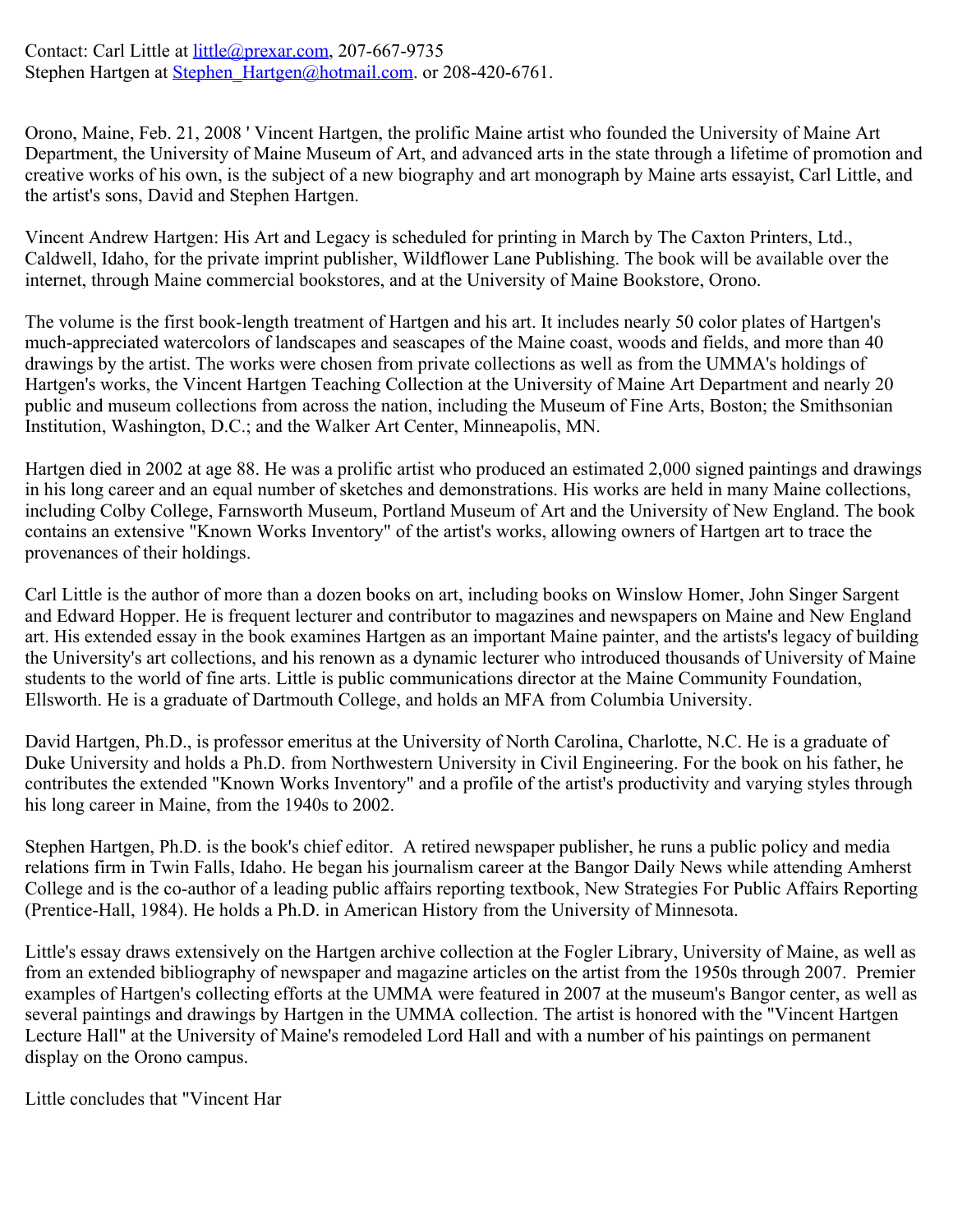## **Area High School Students Gathering Feb. 28 for Junior Achievement-Bank of America Titan (Business) Challenge**

# **27 Feb 2008**

Contact: Renee Kelly, 581-1141 George Manlove, 581-3756

ORONO -- Students from five area high schools and 10 area businesses will team up Thursday, Feb. 28, for the Junior Achievement-Bank of America Titan Challenge, part of Maine's observance of National Entrepreneurship Week.

Ten student teams will compete at the Foster Student Innovation Center at UMaine in Orono and 20 teams will compete simultaneously at the Glickman Library on the University of Southern Maine campus in Portland. Competitions begin at 8:45 a.m. and end at 3:15 p.m. in both locations.

The Titan Challenge pits teams consisting of three high school students and one volunteer business advisor from the community against each other to run the most profitable company.

In the afternoon, using an Internet communication technology known as Skype, winning teams in each area will compete for the state title. Former Gov. Angus King will be on hand in Portland to oversee the awarding of savings bonds to winning teams.

Based on Junior Achievement's high school simulation program, the Titan Challenge places high school students in the CEO's seat and increases their understanding of the real world of business. Young entrepreneurs will be taught about the nuances of running a global business in a competitive, high-tech marketplace.

Students will have complete authority to manage and operate their own virtual business. Success depends on how well they manage key decisions including: how much money to spend on research and development; what new innovations to add to their product; how to price their product; what to spend on marketing and how it affects sales; making recommendations for capital investment based on set parameters; and how much to produce and how it affects price, sales and profit.

Teams are challenged to think like companies and try to outperform the competition in profit, sales and market share. Business decisions made on-line during the competition can affect and be affected by other companies in the competition.

Participating high school teams and business at UMaine include: Bangor, Brewer, Central (Corinth), Hermon and John Bapst high schools and Bangor Frameworks, University Credit Union, Morgan Stanley, Johnson Management Group, LLC, The Bangor Letter Shop, Ryder Transportation Services, Home Design Center, Bangor Savings Bank, Maine Savings Federal Credit Union and Bank of America.

The Foster Student Innovation Center at the University of Maine is hosting the event with cooperation from graduate students in the Maine Business School and SIFE (Students in Free Enterprise, an entrepreneurs club) from Maine Maritime Academy.

In Portland, participants include Biddeford, Gorham, Greely, Oak Hill (Wales), Old Orchard Beach and Portland high schools and Lewiston Regional Technical Center. Southern Maine businesses include Synernet, Inc., Coldwell Banker Residential Brokerage, Bank of America, AAA Northern New England, Bangor Savings Bank, Saco & Biddeford Savings Institution, Berry, Dunn, McNeil & Parker, Northwestern Mutual Financial Network, Hannaford Bros. Co., Robillard Insurance, Androscoggin Chamber of Commerce, Sanford-Springvale Chamber, Bangor Savings Bank and Kennebunk Art Studio.

At USM, the challenge is being hosted by USM's School of Business, including the L.L. Bean /Lee Surace Endowed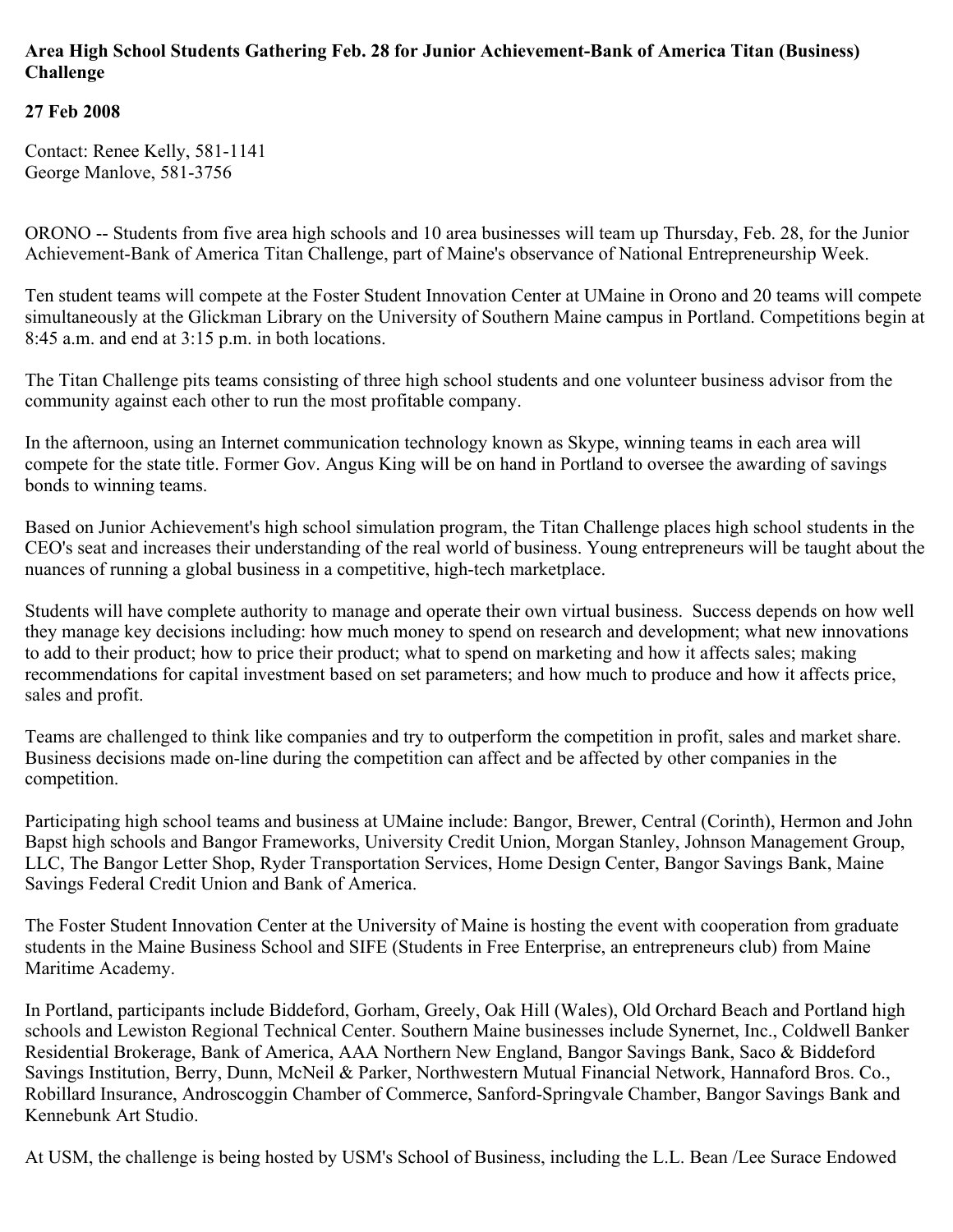Chair of Accounting, with assistance from Students in Free Enterprise at USM. Lead sponsor for the event is Bank of America. Additional financial sponsors include Diversified Business Communications, Synernet, The Galen Cole Family Foundation and WABI TV5.

Lenovo is providing the computers for the event in Orono.

Junior Achievement of Maine is a nonprofit organization dedicated to teaching children about business and economics. During the 2006-2007 school year, JA of Maine served more than 9,600 students in grades K-12 across the state with the support of more than 350 classroom volunteers.

## **Do Different Types of Potatoes Affect Appetite? UMaine Graduate Student Recruiting Women for Appetite Study Focusing on Potatoes**

### **28 Feb 2008**

Contact: Danielle Meyer at (207) 581-1733

ORONO-- University of Maine graduate student Danielle Meyer,working with Dept. of Food Sciences and Human Nutrition Prof. Mary-Ellen Camire, is looking for women between the ages of 30 and 50 for an appetite study involving potatoes. Volunteers who complete all sessions of the study will receive \$100 compensation.

Some people believe that the potato, a Maine agricultural staple, makes one feel more full after meals and then eat less at later meals. This study will look at different types of potatoes served as part of a lunch provided by the researchers. This study may uncover the role of the potato as a potential tool for weight management.

Although many believe that potatoes are just a source of carbohydrates, potatoes are also rich in potassium, vitamin C, dietary fiber and antioxidants. These healthful vegetables are easily prepared and affordable. Although potatoes are most commonly fried, when prepared other ways they are a sensible option for people who want to control their weight. This research project will evaluate different types of potatoes and different methods of preparation to compare their effects on appetite compared to a rice side dish.

Encouraging the consumption of locally grown produce helps not only foster a sense of community but also helps local farmers. It is important to note that consumption of fresh potatoes has been steadily declining by 2% each year since 1991. The potential demonstration of reduced appetite after potato consumption will provide support for local potato processors and the Maine Potato Board to promote potato consumption within the context of a healthy diet.

For additional information please contact Danielle Meyer and or Prof. Camire at 581-1733 or email [Danielle.McMann@umit.maine.edu](mailto:Danielle.McMann@umit.maine.edu). Additional information about the study can be found at <http://www.fsn.umaine.edu/news.htm>. Funding for the project is provided by the Maine Agricultural and Forest Experiment Station.

Danielle Meyer is a currently a candidate for a UMaine master's degree in Food Science and Human Nutrition. She is recently from Tallahassee, Fla., where she graduated from Florida State University.

### **Student Research Opportunities Expanded for UMaine Supercomputer**

### **28 Feb 2008**

Contact: Yifeng Zhu (207) 581-2499 Bruce Segee (207) 581-2212 Tom Weber (207) 581-3777 ORONO -- Two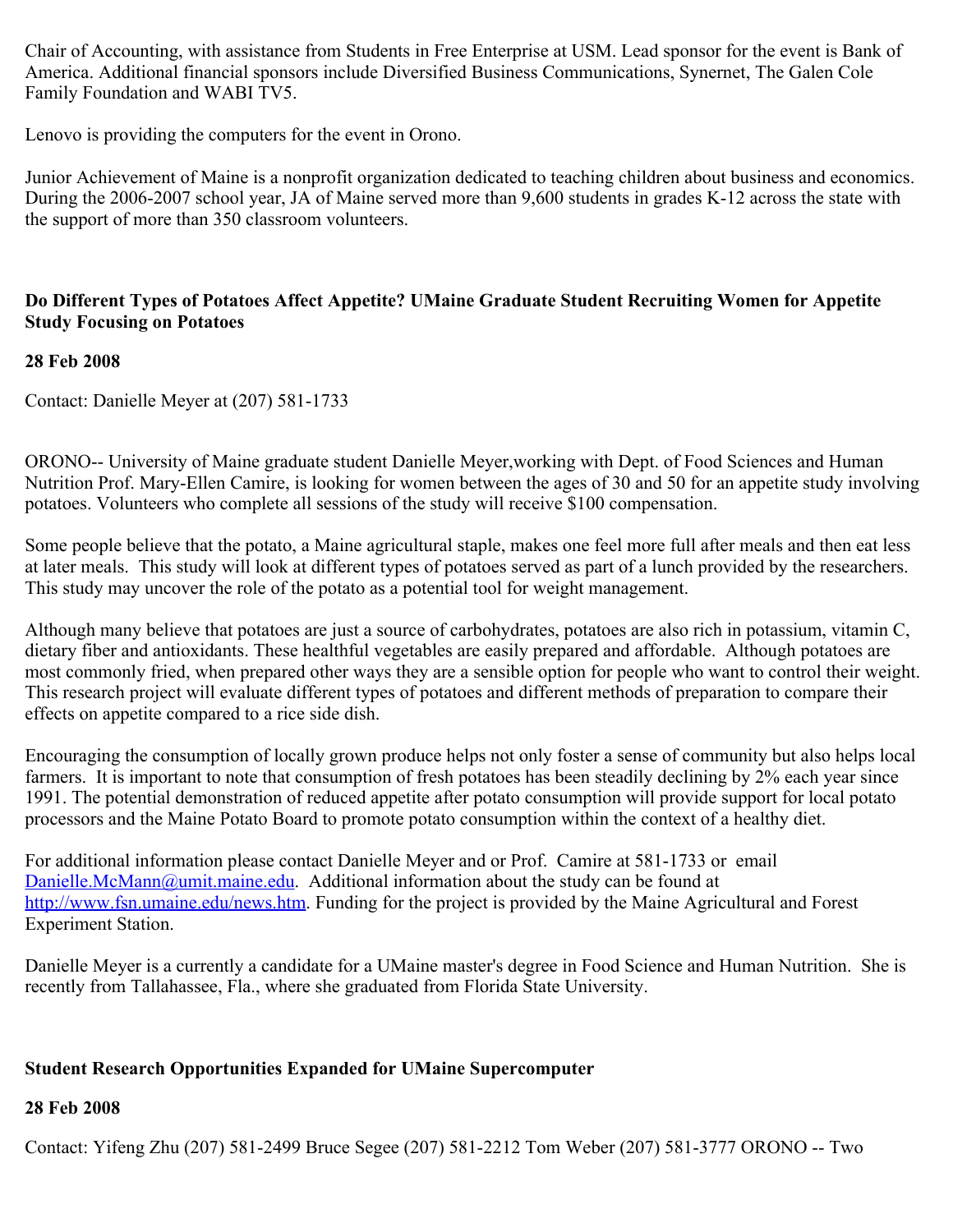innovative programs being launched at the University of Maine will allow college undergraduates as well as middleschool teachers and their students to experience firsthand the extraordinary educational potential of supercomputer technology. The Supercomputing Undergraduate Program in Maine (SuperMe), funded by a \$300,000 grant from the National Science Foundation, is an opportunity for 10 UMaine undergraduate students to spend the summer conducting the kind of sophisticated, meaningful scientific research that is usually reserved for more advanced students. "There's lots of really good research going on here, but it's predominantly done by faculty members and graduate students," says Yifeng Zhu, an assistant professor of electrical and computer engineering who established the three-year program with Bruce Segee, an associate professor in the department. "This kind of undergrad research is fairly unusual." The program runs for 10 weeks, from May 27 through Aug. 1. Any undergraduate in the science or engineering fields -- only U.S. citizens are eligible under NSF rules -- is welcome to apply by the March 14 deadline. Those students selected will receive a \$4,000 stipend, dining and housing support as well as reimbursement for traveling expenses. Under the guidance of nine UMaine faculty members, the students will be able to explore a wide range of research opportunities, from developing supercomputing techniques and tools to solving cutting-edge problems through parallel computing and scientific data visualization. The goal of the program, the professors say, is to allow students to perform modeling experiments with the university's 512-processor cluster supercomputer that would be impossible to create in real life because of time and safety considerations. By running simulation software on the supercomputer, students could examine the outcome of a chemical spill in the Penobscot River, for example, or study models of algae blooms in the ocean or the effects of fertilizer runoff in the environment. "We hope that this kind of research experience will motivate students to go on to higher degrees," says Zhu. With a separate \$1.2 million NSF grant, Segee, Zhu and Peter Koons, an associate professor of geological sciences, will also begin a three-year program on March 15 that aims to integrate supercomputer modeling into the Maine middle-school science curriculum. Called Inquiry-based Dynamic Earth Applications of Supercomputing (IDEAS), the program will allow 20 middle-school teachers and 60 of their students each year to explore the myriad intricacies of UMaine's climate computer model by accessing the supercomputer with their state-issued laptops. "The students can ask questions by picking parameters," says Segee, the lead researcher on the IDEAS program, "and then see the results in an image on 20 laptop screens at once, set up in a tile display." Students and teachers will work in their schools with UMaine researchers during the academic year, and at the university during summer workshops. The workshops will coincide with the Master of Science in Teaching Program conference called "Integrating Science and Mathematics Education Research into Teaching" and the "Student Tech Team" conference of the Middle Level Education Institute. This year's IDEAS program will involve member schools of the Penobscot River Educational Partnership, and Segee and Zhu say they hope to eventually reach all middle schools in the state. "In targeting middle-school teachers," Segee says, "we're trying to make information-technology knowledge a happy side effect rather than just one more thing in the curriculum."

## **UMaine Engineering Students Spending Spring Break Assessing Honduran Village Water Problems**

### **29 Feb 2008**

Contact: Jean MacRae, 581-2137 George Manlove, 581-3756

ORONO -- Last year, civil engineering undergraduates Heather Martin and Lee Rand joined a group of other UMaine students visiting a small, poverty-stricken community in Honduras over spring break as part of a Spanish language service-learning class.

While some in the group led by Spanish professor Kathleen March worked with orphanages, handed out toothbrushes and toothpaste in schools, volunteered in nursing homes and health clinics, the engineering students looked at water and sanitation problems in the tiny village of Dulce Vivir, part of the community of Dulce Nombre in western Honduras.

"Seeing how most of the people lived, the water they drank, the food they got -- even the houses they lived in -- was a massive shock," Rand recalls. "They had a massive disease problem stemming from insufficient outhouses."

Since then, Martin and Rand helped establish a UMaine chapter of Engineers Without Borders and have embarked on a three-year project to see how engineering students at UMaine can help with water and sanitation improvements in Dulce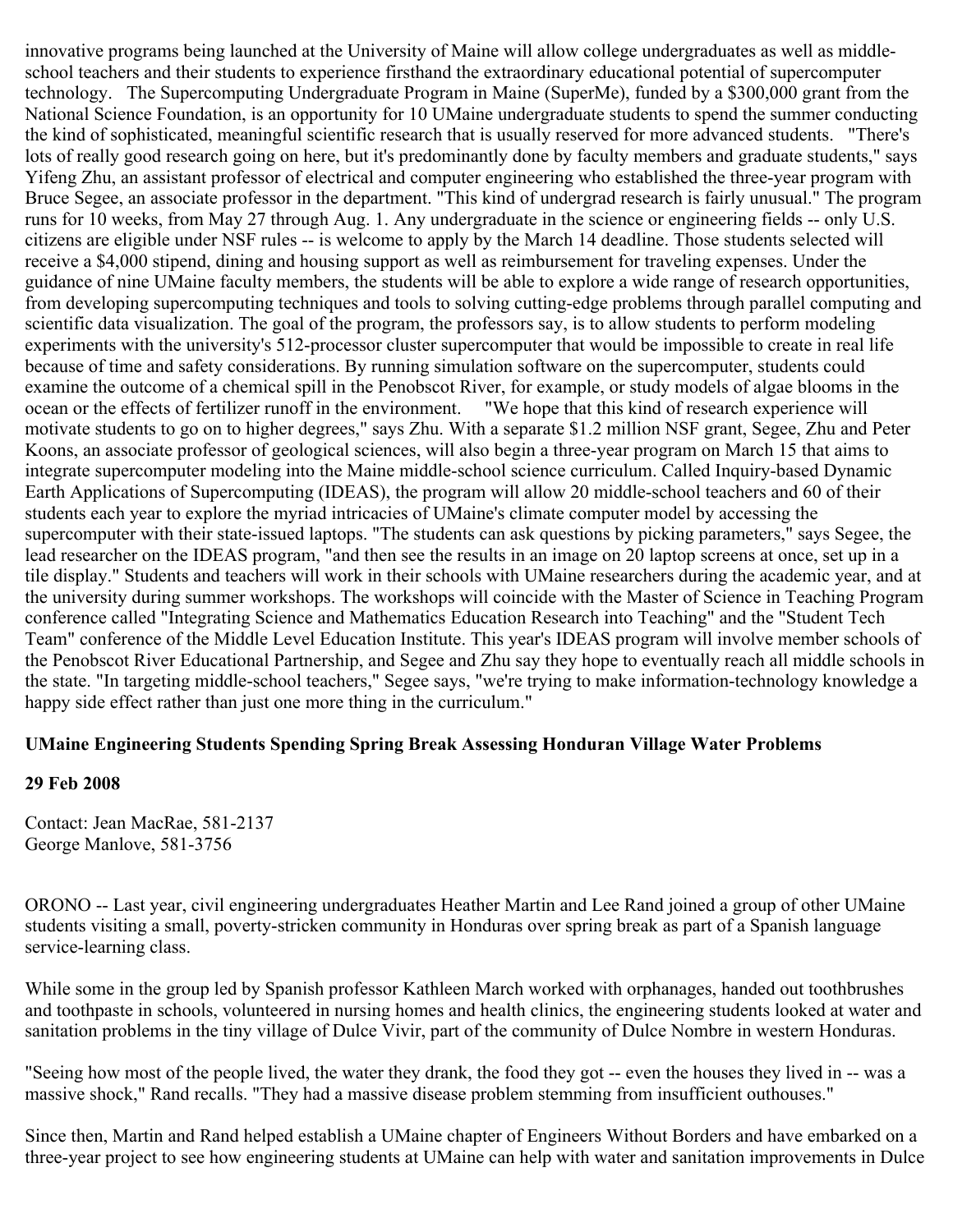Vivir and Dulce Nombre.

Today, 13 UMaine students, including three future engineers, left for two weeks in the city of Santa Rosa de Copan and nearby Dulce Nombre to continue for a fifth year spring break volunteer work in the area.

Mike Parker, a sophomore mechanical engineering student from Bradford, Maine, says the group from the College of Engineering will begin an assessment of the water problems and see what might be done to improve water quality and sanitation.

Large-scale infrastructure changes are unlikely, says Parker, because the residents might not have the resources to maintain and operate, let alone pay for, such a system. "If they would have the capacity to handle something like that and we would have the resources, that would be an option," he says. "Probably we'll be looking at smaller-scale options."

In addition to Parker, engineering students Brandon Newman and Elizabeth Zelnic and biology and philosophy major Kelly McGuirl are joining March, who is leading her fifth student visit to the Dulce Nombre area.

The people of Dulce Nombre have welcomed the UMaine students to follow up on preliminary work done last year, according to March, who first established a relationship with the people of Dulce Nombre five years ago.

"It's a country that has so much need. Honduras is the second poorest country in Latin America, after Haiti," March says. "In all of Honduras you cannot drink the water. Everybody in the Dulce Vivir community has dengue fever because of the mosquitoes and the pools of water and the waste situation."

Jean MacRae, associate professor of civil and environmental engineering and faculty adviser to the UMaine chapter of Engineers Without Borders (UM-EWB), says the project is a good opportunity for UMaine students to put their skills to work.

"I think that what UM-EWB does is to offer an opportunity for a transformative experience where students and the rest of us get to see what is really going on in the world," she says.

Adds Charles Friedman, a civil engineering student and a cofounder of UM-EWB, "We think that there is a huge potential at UMaine for engineering students to work on service projects and make an impact in the world and locally. Sustainability is a big topic that is going to be big in the future, and Engineers Without Borders is a way for that to happen and I am really excited about the future of that."

UM-EWB is collaborating with UMaine's Central America Service Association (CASA) for the trip. Under March's leadership, CASA has been participating in service projects in the community since 2004, including supporting the construction and development of a library and a healthcare clinic. In the process, CASA has built relationships that are vital to the success of each trip.

March, the faculty adviser of CASA, is accompanying students majoring in Spanish, nursing, international affairs, in addition to engineering. An engineering mentor, Robert Sypitkowski of the Maine Department of Environmental Protection who has worked on water-supply and sanitation projects in Indonesia and Sudan, also will participate.

The 13 UMaine students comprise an interdisciplinary and collaborative group. Nursing students will provide medical expertise, engineering students will provide engineering skills, while the Spanish language students will provide the communication bridge between the students and the community. The students will work on their own projects in the community while collaborating with each other as needed, according to March.

Expenses for the engineering students are being augmented by donations from UMaine Student Government, the College of Engineering, Nancy Morse Dysart Travel Support Program and several private donors. CASA has been raising funds and collecting educational materials and books, clothing, medical and dental supplies for the trip for several months. The UMaine Bookstore also has contributed books for the students to take to Honduras.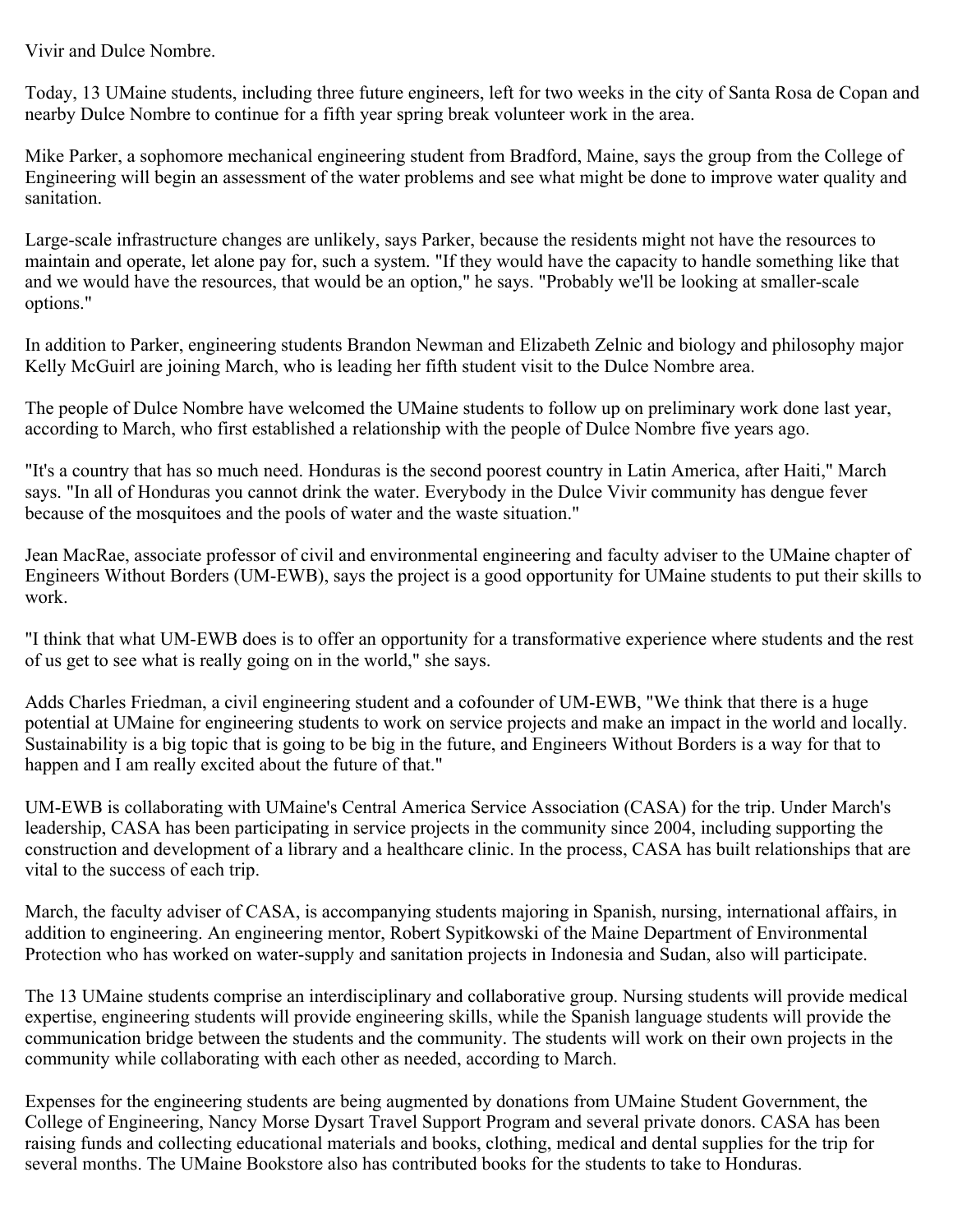# **March 26 Lecture to Explore Jewish Folklore**

### **04 Mar 2008**

Contact: Pauleena MacDougall, 581-1848

ORONO -- The Maine Folklife Center is presenting a lecture Wednesday, March 26, by University of Pennsylvania professor Dan Ben Amos, author and scholar on Jewish, Eastern European and Middle Eastern folklore.

"Is There a Jewish Mother in Jewish Folklore?" is the title of the talk, which is free and open to the public. It is scheduled from 12:15-1:30 p.m. in the Bangor Room of the Memorial Union on the Orono campus.

Ben Amos's appearance also will include a discussion of his recent publication *Folktales of the Jews*, a five-volume series to be released over the next several years. Volume 1, *Tales from the Sephardic Dispersion,* and Volume II, *Tales from Eastern Europe*, will be available at Ben Amos's talk. Both books won the National Jewish Book Awards on Sephardic Culture. The 71 tales have been selected from the Israel Folktale Archives at the University of Haifa, Israel.

A professor of folklore and Asian and Middle Eastern studies, Ben Amos was educated at Hebrew University of Jerusalem and Indiana University, where he earned a master's degree and doctorate.

The lecture is sponsored by the College of Liberal Arts and Sciences, departments of English and Anthropology, and the Anthropology Club at UMaine.

Additional information is available by calling the Maine Folklife Center at the University of Maine at 581-1891.

### **Professors to Discuss Landmark Hazing Study in Boston March 11**

### **05 Mar 2008**

Contact: Joe Carr at (207) 581-3517;

## **Jazz Classics on Tap for April 1 Chamber Jazz Ensemble Concert**

### **07 Mar 2008**

Contact: Karel Lidral, 581-1256; George Manlove, 581-3756

ORONO -- Members of the University of Maine Chamber Jazz Ensemble will present their formal spring concert at Leonard and Renee Minsky Recital Hall in the Class of 1944 Hall on the University of Maine Tuesday, April 1, at 7:30 pm.

The organization, established in the fall of 2006 in conjunction with the introduction of the new minor in jazz studies, is a group of several soloists or small ensembles performing with piano accompaniment. This semester's group consists of 16 musicians, representing a variety of instruments. The organization emphases the development of skills in the art of jazz improvisation, in addition to developing what scholars call "the other salient aspect of jazz, swing feeling," according to associate professor of music Karel Lidral, who directs the Maine Chamber Jazz Ensemble and is adviser for the minor in jazz studies and minor in music.

Since performers do not audition to join, instrumentalists at all levels are able to participate in the ensemble at their own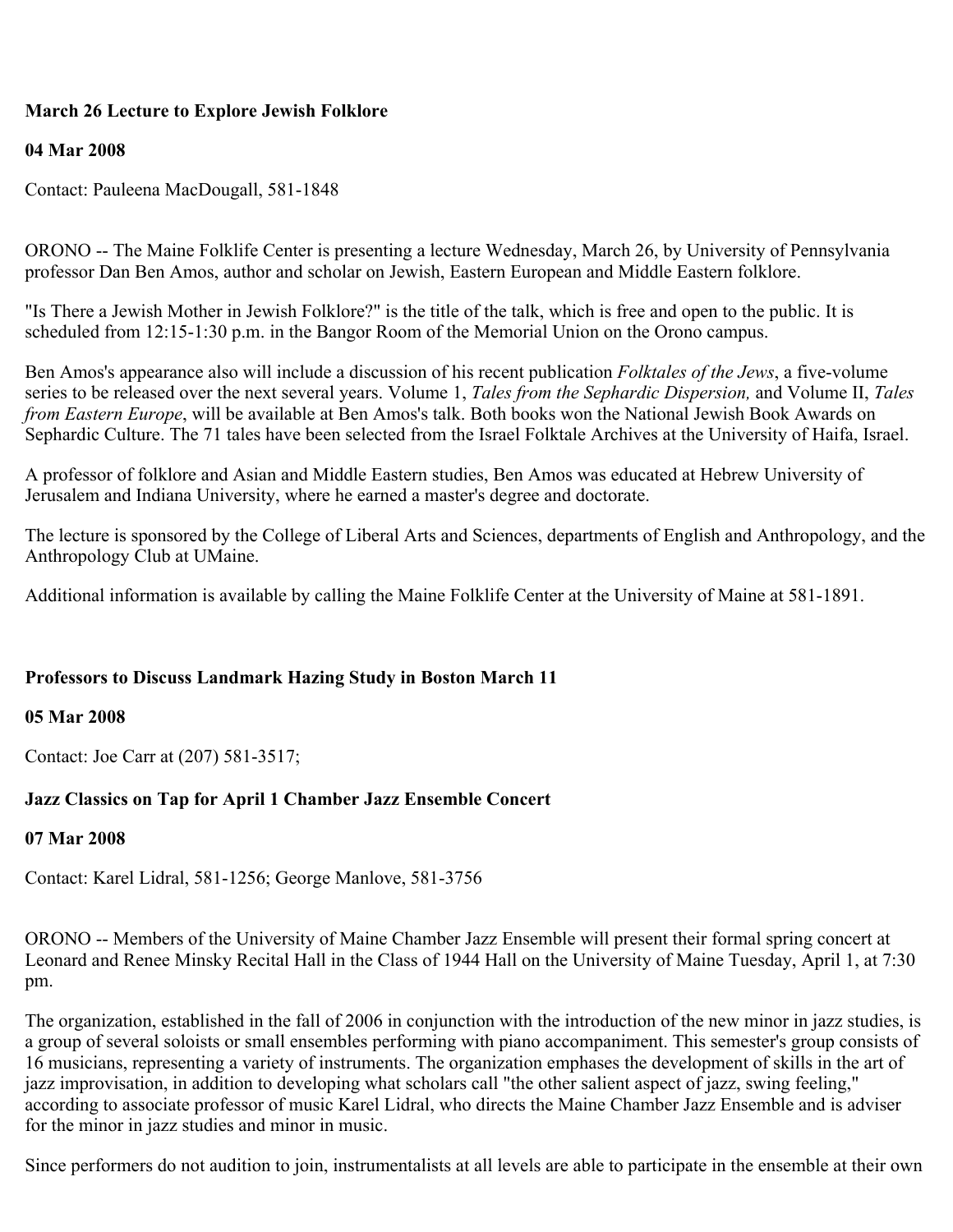ability levels. This semester's organization ranges from first-year students to graduate students, all from a wide variety of majors.

In the Chamber Jazz Ensemble, the standard jazz rhythm section -- usually piano, bass and drums -- is replaced by the piano in the same spirit that orchestral reductions for the piano are used by recitalists in the classical realm, according to Lidral.

The concert program includes great jazz standards and originals from: "Blue Seven" by Sonny Rollins, "Cottontail" by Duke Ellington, "Equinox" by John Coltrane, "Gingerbread Boy" by Jimmy Heath, "Little Sunflower" by Freddie Hubbard, "My Secret Love" by Bobby Sherwood, "Revelation" by Kenny Barron, "Sister Sadie" by Horace Silver, "Softly, as in a Morning Sunrise" by Sigmund Romberg and "Speak Low" by Kurt Weill.

General admission is \$6, with free admittance for UMaine students with a MaineCard. For more information, contact the Maine Center for the Arts Box Office at 581-1755 or visit the UMaine School of Performing Arts website ([www.umaine.edu/spa\)](http://www.umaine.edu/spa).

The Chamber Jazz Ensemble also will perform at the Bangor Public Library from 7-7:45 p.m. on April 8, as part of Jazz Appreciation Month. The group will perform again on the UMaine campus April 9 and April 23, in the Bear's Den of the Memorial Union from 1-2 p.m. These events are free and open to the public.

Student musicians include: Stephanie Allard of Woonsocket, R.I., flute; chemistry major John Brushie of Surry, piano; music education major Alex Cardamone of Scarborough, trumpet; music education major Ben Cox of Topsham, clarinet; Ph.D. candidate in bioengineering Gary Craig of Oakland, alto saxophone; music education major Ray DeLear of Corinth, soprano saxophone; sustainable agriculture major Ben Dobrowski of Warner, N.N., alto saxophone; music education major Anna-Marlies Hunter of Eastport, clarinet; music education major Kevin Judkins of Mt. Vernon, guitar; business major Steve Kane of Merrimack, N.H., alto saxophone; music performance major Nathaniel Kellogg of Orono, 'cello; political science major Skye Landry of Oxford, Maine, trumpet; zoology major Denise Loring of Braintree, Mass., trombone; music major Adam Mullen of Brewer, guitar; elementary education major Malory Petersen of Old Orchard Beach, tenor saxophone; and music education major Karl Varian of Brandon, Vt., trumpet.

Lidral earned degrees at the University of Illinois in Urbana-Champaign and taught in Illinois and New Hampshire before coming to UMaine in 1993. He teaches at graduate and undergraduate levels at UMaine. As a performing artist, Lidral has shared the concert stage with such jazz greats as Red Rodney, Jon Faddis and Chuck Israels, and, during a two-year period in New York City, he performed as a regular member of and recorded with Jack McDuff's jazz quintet.

## **UMaine Climatologist Receiving University of Buffalo Alumni Achievement Award**

## **07 Mar 2008**

Contact: Barbara A. Byers, (716) 645-3312; George Manlove, (207) 581-3756

BUFFALO, N.Y. -- Paul Mayewski, director of the Climate Change Institute at UMaine, will be honored by the University at Buffalo Alumni Association at its achievement awards gala to be held April 5 in the Adam's Mark Hotel in downtown Buffalo on April 5.

The awards are presented each spring to alumni and friends of UB for bringing distinction to themselves and the university through outstanding professional and personal achievement, loyal service to UB and exemplary service to their communities.

Mayewski, a 1968 graduate of UB, is a glaciologist, explorer and an internationally recognized expert in polar glacier research and climate change.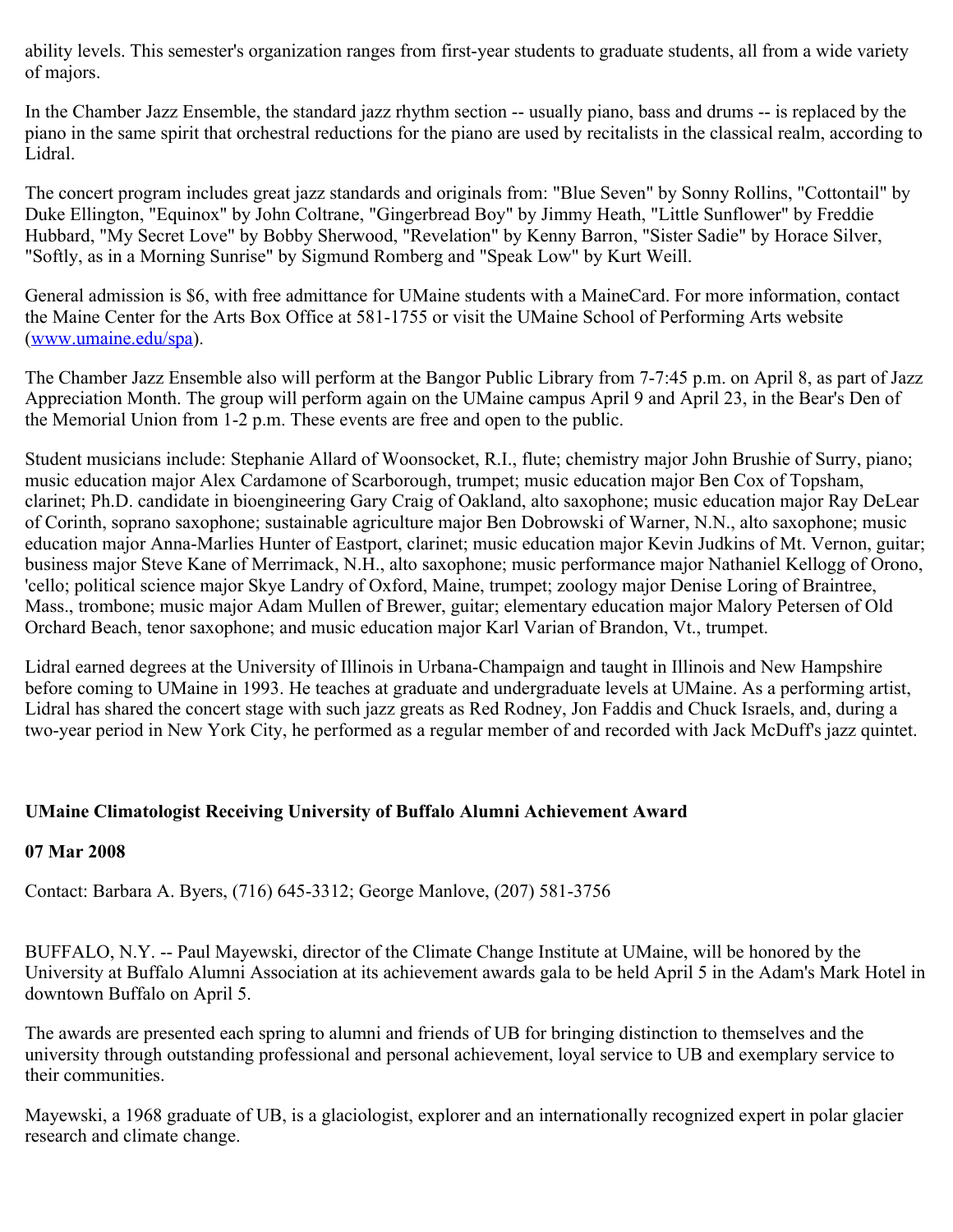In 1990, he founded and has since chaired the executive committee for the International Trans Antarctic Scientific Expedition (ITASE), organizing participants from 21 countries for scientific expeditions. As chief scientist and field leader for U.S. expeditions, he has led the team across 5,000 miles and obtained more than 13,000 feet of ice cores. In all, he has led more than 45 expeditions to the Antarctic and other similarly remote regions, including many to elevations in excess of 21,000 feet. Three were to Mt. Everest.

Mayewski's primary research interests are changes in climate and chemistry of the atmosphere. He conducted research in Antarctica for 40 years, when the frozen continent was thought to be an unchanging and isolated ice mass that was neither affected by, nor had an influence on, world climate. His research showed how dynamic Antarctica's ice cover is and how its extent has been impacted by global climate change.

In 2003, he led the first overland journey in 42 years to the South Pole from the Byrd Surface Camp to uncover the history of climate change, and in 2007 he and his traverse team returned to Antarctica, making it the first team to travel there twice.

Mayewski was director and chief of the Greenland Ice Sheet Project 2 (GISP2), which involved 25 American institutions drilling and obtaining a core more than 10,000 feet deep to the base of the Greenland ice. Significantly, the team discovered concept of abrupt climate change -- dramatic shifts in climate occurring in less than 10 years -- which plays a critical role in consideration of modern climate response to humanly induced warming of the planet.

His honors include an honorary Ph.D. from Stockholm University, the Lowell Thomas Medal from the Explorers Club and the first Medal for Excellence in Antarctic Research by the Scientific Committee on Antarctic Research, the international coordinating body for Antarctic research. In addition, he is also recognized with a mountain in Antarctica named in his honor.

Mayewski joined the faculty at the University of Maine in 2000. He lives in Castine.

# **March 15 Telescope Clinic & Stargazing Party Offered at UMaine**

## **07 Mar 2008**

Contact: Alan Davenport, 581-1341; George Manlove, 581-3756

ORONO -- Telescopes and binoculars, often considered windows to the universe, allow average sky-watchers to see stars of different colors, brightness and those with partners called doubles. More exotic objects -- star clusters, nebula and galaxies -- also are readily visible with magnification.

To help the public access an exciting, closer look at the heavens, members of the Penobscot Valley Star Gazers will host a free Telescope Help Clinic Saturday, March 15, from noon to 6 p.m. at the Maynard F. Jordan Planetarium in Wingate Hall.

Club members will have various telescope models on display to show what styles best fit individual needs and budgets. Members of the public are invited to bring along their own telescopes, if they would like stargazer club members to help with the use of the equipment, or to use it at an evening stargazing party after the clinic, from 7-10 p.m. at the Jordan Observatory. The stargazing party also is free.

"If you have had trouble with equipment or just want to better understand how it can be used, drop by," says Alan Davenport, director of the Maynard F. Jordan Planetarium at UMaine. The Jordan Observatory is located behind the Memorial Union on the Orono campus.

Everyone is welcome to drop by anytime during the clinic to hear PVSG members explain how to best observe galaxies, stars, planets and their moons. They also will explain how to note seasonal changes, and the Jordan Planetarium will run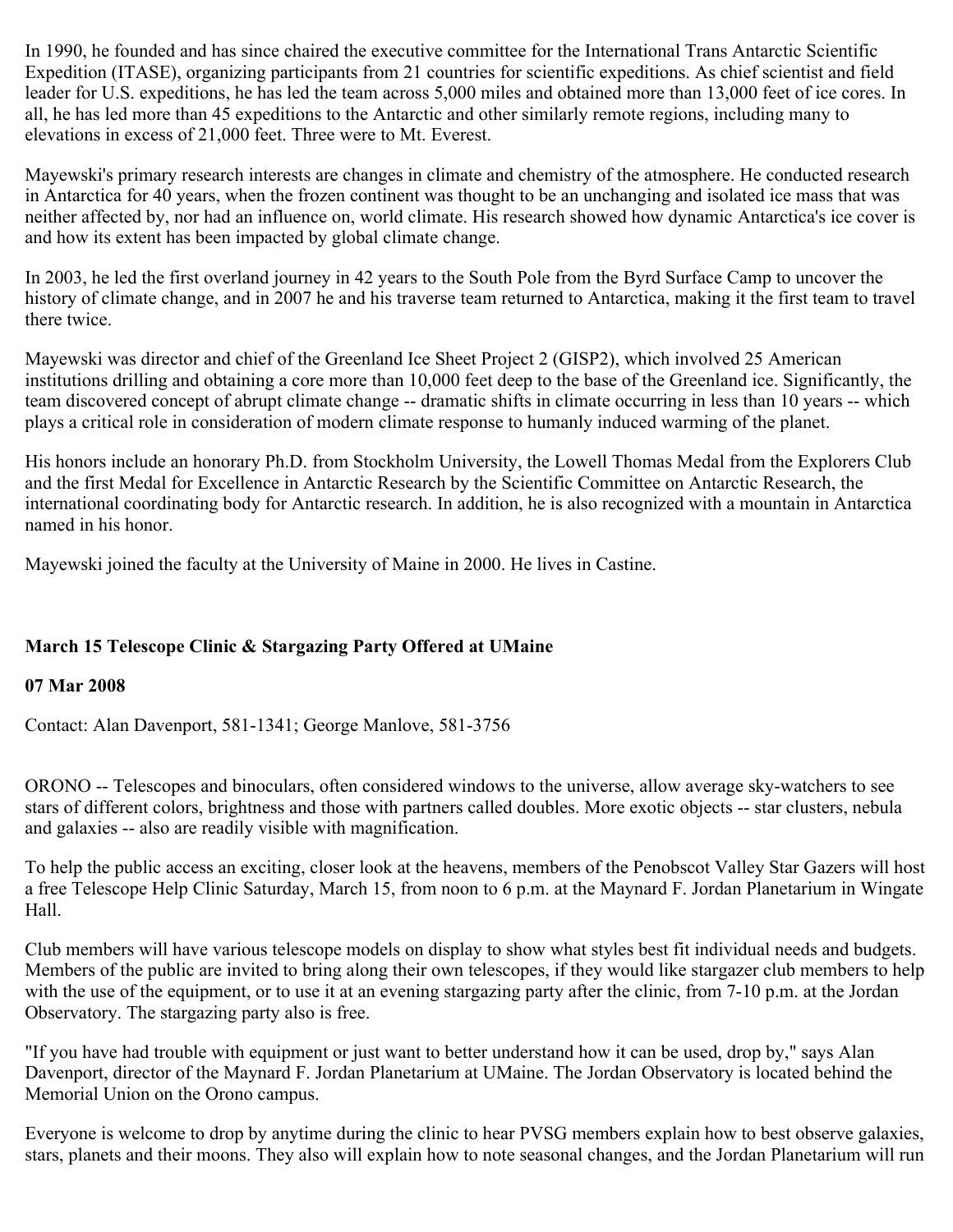free sky tours to help sky watchers brush up on the constellations.

With eyes only, stargazers can see stars forming dramatic constellation characters of ancient lore and the moon going through its phases to reveal its surface features, in addition to meteor showers, northern lights and the five classical planets. Amateur telescopes on the market today, ranging in price from \$40 to thousands of dollars and weighing from 10 pounds to more than 100 pounds, magnify the experience. During the afternoon clinic, PVSG club members will explain how to compare various telescope models and options.

The Penobscot Valley Star Gazers is a local astronomy club formed to promote education and enjoyment of the night sky. The club meets on the second Monday of each month in room 310 at John Bapst Memorial High School in Bangor at 6:30 p.m. Meetings consist of a guest speaker followed by a business meeting. Annual dues are \$15 for one adult, and other rates apply for families. More information is on the club website [\(www.Gazers.org](http://www.gazers.org/)).

Parking for the Jordan Observatory is available in the Maine Center for the Arts parking lot. For additional information, contact Alan Davenport at 581-1341.

# **UMaine Graduate Research Expo April 15-16**

# **10 Mar 2008**

Contact: Joe Carr at (207) 581-3571

ORONO -- The University of Maine's 10th annual Graduate Research Exposition is scheduled for Tuesday April 15 and Wednesday April 16 at UMaine's Buchanan Alumni House.

Designed to showcase and reward graduate academic excellence and creative achievement, the event features demonstrations of ongoing work involving UMaine graduate students. Those students compete for cash prizes in seven categories: biological sciences; chemical sciences; engineering/spatial engineering; physical and mathematical sciences; social sciences and humanities; education; and visual and performing arts. Presentations take the form of posters, oral presentations or multimedia/Web/video/arts.

This year's event features a new Commercialization Potential Award, with cash prizes of up to \$500 for the three winners. The award was developed by UMaine's Foster Student Innovation Center and will be given to students whose projects show promise with regard to developing a commercial product or service. The Foster Student Innovation Center will also provide ongoing business development assistance to winners of the Commercialization Potential Award.

For more information or for a schedule of events, please contact Patrick Devanney (patrick devanney@umit.maine.edu).

# **Researchers Detail Initial Results of Landmark College Hazing Study**

## **11 Mar 2008**

Contact: Joe Carr at (207) 581-3571, (207) 949-4149 (cell) BOSTON -- A new study by University of Maine researchers reveals that hazing is commonplace in all kinds of college student organizations, and that most students don't recognize that some forms of dangerous, even illegal, behavior constitute hazing. Elizabeth Allan and Mary Madden, professors in UMaine's College of Education and Human Development, presented their initial findings today at the National Association of Student Personnel Administrators (NASPA) annual meeting at Boston's Hynes Convention Center. The survey, known as the National Study on Hazing, is -- by far -- the largest and most comprehensive study of its kind. Part of a three year reseearch project, it includes responses from 11,482 college students at 53 institutions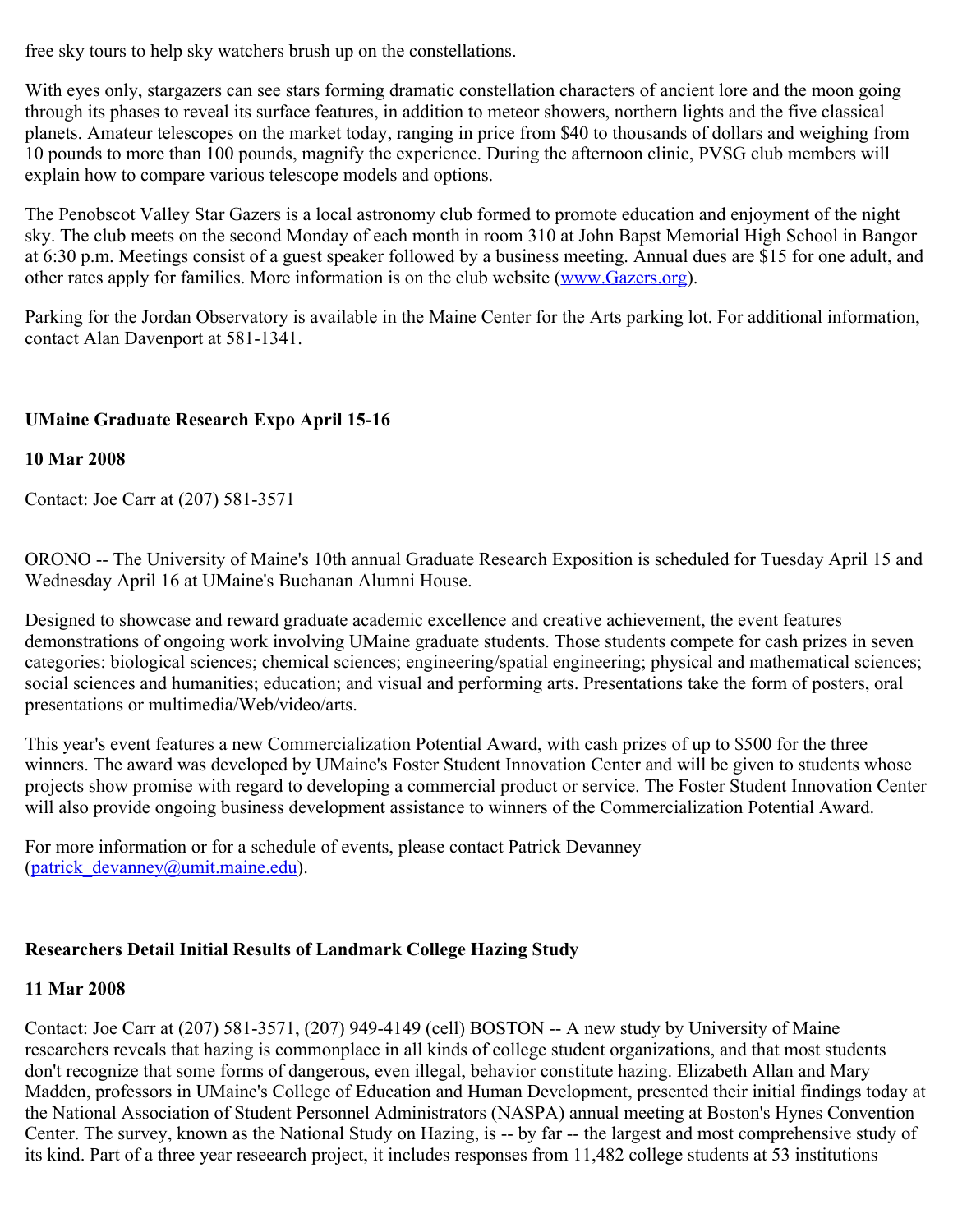around the U.S. Conducted online, the survey is the first extensive measurement of hazing behaviors and attitudes among members of all kinds of student groups. The research team, which included UMaine graduate students, also conducted more than 300 in-person interviews with staff members and students at 18 of those universities. Previous surveys have focused on Greek organizations and/or sports teams. A research advisory group helped define a list of forced behaviors that constitute hazing. A partial list includes:

- Attendance at a skit night or roast where team members are humiliated
- Wearing clothing that is embarrassing and not part of the uniform
- Being yelled, screamed or cursed at by other team/organization members
- Acting as a personal servant to other organization member
- Enduring harsh weather without proper clothing
- Drinking large amounts of a non-alcoholic beverage such as water
- Drinking large amounts of alcohol to the point of passing out or getting sick
- Watching live sex acts
- Performing sex acts with the same gender

More than half the respondents say they have experienced some form of hazing, which is illegal in 44 states. The survey reveals a startling lack of awareness among those students about the serious nature of hazing and of what kinds of behavior fit the definition of hazing. Most respondents perceive the outcomes of these activities as positive and they attribute such behaviors to being part of campus culture. "Stereotypes often shape perceptions of hazing as only a problem for Greek-letter organizations and athletes, and hazing behaviors are often dismissed as simply harmless antics and pranks," Allan and Madden wrote in summarizing their findings. "These views are shortsighted and may jeopardize the health and safety of students and hinder the overall quality of the learning environment." The survey also reveals that one-quarter of those who experienced hazing believe that coaches and/or advisers were aware of the activities. A similar percentage of respondents report that alumni were present when hazing occurred. In more than half the incidents reported by students, photos of the activities were posted on public websites and roughly 25% of students report that hazing occurred in public spaces on campus. The researchers say this survey will significantly impact the understanding of hazing and it will lead to new strategies for prevention and management of hazing issues at colleges and universities. Those strategies, they say, will also be transferable to middle schools and secondary schools. "Insights from the study will help identify those students and student groups most at risk for hazing and delineate prominent hazing behaviors. It also provides a framework we can use to examine student understanding of hazing, campus prevention efforts and hazing experiences in high school. The data provide a baseline for measuring changes in hazing over time," Allan and Madden wrote. The survey was supported by 24 professional associations. The North American Interfraternal Foundation was a key sponsor, arranging for the participation of the other 23 project partners, including the NCAA.

# **UMaine Researchers Highlight Anti-Cancer Benefits of Vitamin D**

## **11 Mar 2008**

Contact: Betty Ingraham (207) 581-2281 Susan Sullivan (207) 581-3130 Anja Nohe (207) 581-2270 Tom Weber (207) 581-3777

ORONO -- Vitamin D has long been recognized for its role in making healthy bones, but a growing body of evidence now suggests that it can also significantly reduce the risk of developing several types of cancers.

That's the promising message that a group of University of Maine researchers found when they reviewed medical research, from 1970 to 2007, that examined the protective effects of the "sunshine vitamin" against cancers of the breast, colon, prostate, lung and ovary.

There are receptors for the most active form of vitamin D, a steroid hormone called calcitriol, in many tissues in the body that are not related to bone development, says Betty Ingraham, a UMaine doctoral student in nutrition and a co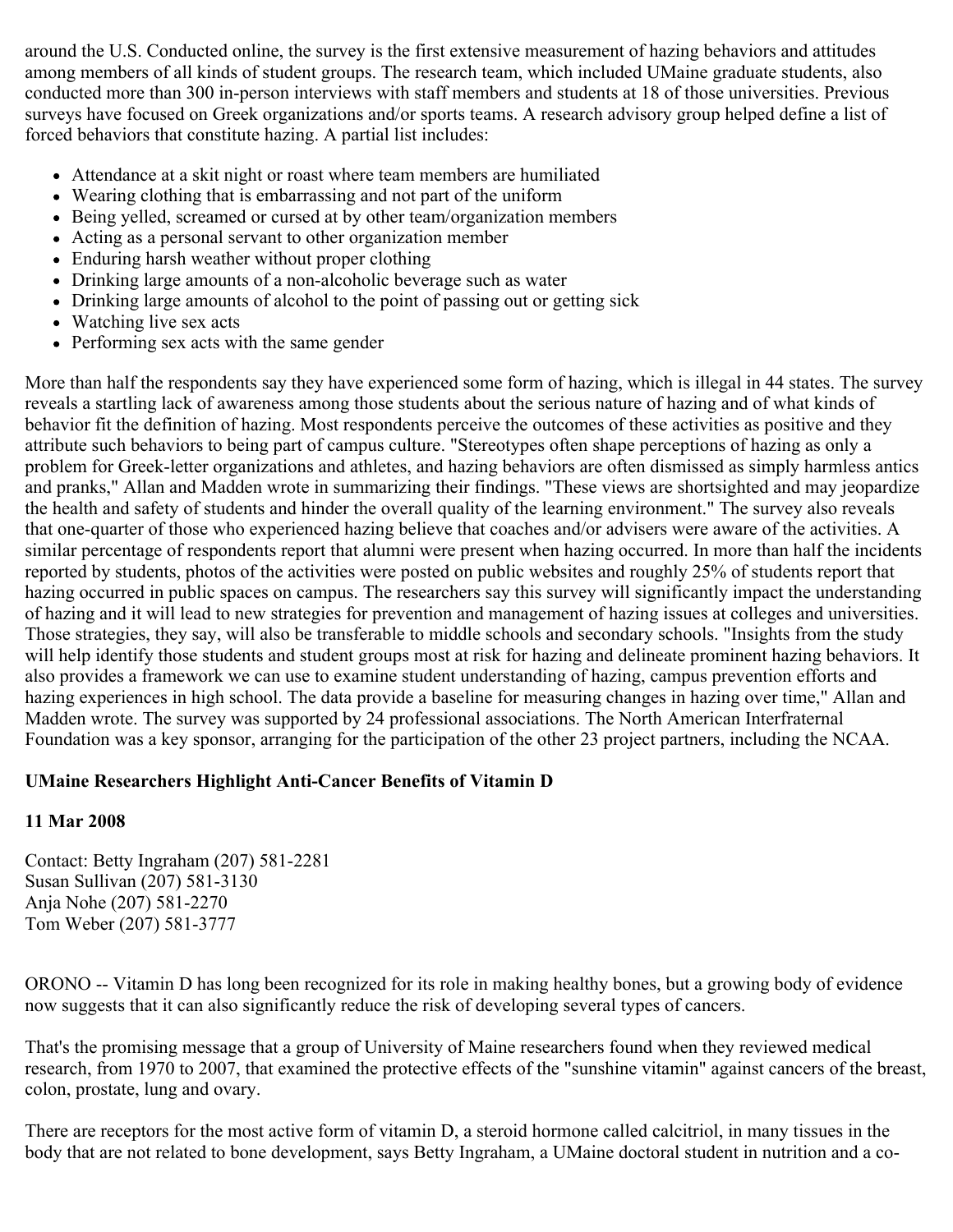author of the paper. In the body, the genes that respond to active vitamin D are critical to maintaining the health of cells and in regulating cell growth and differentiation.

The UMaine team, which includes doctoral student Beth Bragdon and Anja Nohe, assistant professor of chemical and biological engineering, cited one especially encouraging randomized clinical trial in Nebraska as an example of the mounting evidence that has emerged in recent years regarding the health benefits of vitamin D.

The Creighton University study involved 1,179 postmenopausal women divided into three groups. One group took 1,400-1,500 milligrams of supplementary calcium a day, another took the same amount of calcium plus 1,100 international units (IU) of vitamin D -- nearly triple the currently recommended intake for that age group. The third group took placebo pills each day. After four years, those women in the combined calcium-vitamin D group showed a 60-percent lower risk of developing cancer when compared to the placebo group. The calcium-only group had a reduced cancer risk of 47 percent.

When the researchers threw out the data from the study's first year, on the chance that some women might have begun the study with cancers that had yet to be diagnosed, the results were even more remarkable. For the last three years of the study, women in the calcium-vitamin D group showed a 77-percent reduced risk of cancer compared to the placebo group. Risk for the calcium-only group was essentially unchanged.

As encouraging as that study and others may be, however, maintaining desirable levels of vitamin D in the body remains a challenge, especially for people living in northern latitudes. The most important source of vitamin D is the skin, which makes the nutrient quickly and in large amounts when exposed to bright sunlight. Yet in states such as Maine, ultraviolet-B radiation from the sun is not intense enough in winter to promote synthesis of vitamin D in the skin. Consequently, blood levels of vitamin D drop from November on, reaching their lowest levels by March.

Susan Sullivan, a researcher in UMaine's Department of Food Science and Human Nutrition, and doctoral student Monica Nelson recently studied 86 college-age women from the Bangor area and found that 38 percent had deficient levels of vitamin D in winter. The young women were then put on vitamin D supplements of 800 IU a day, which, when added to the 140 IU they got from fortified foods such as milk, boosted their intake to nearly 1000 IU, or five times the currently recommended amount for that age group. By the end of the one-year study, only nine percent of the women remained deficient in vitamin D, and 80 percent had achieved optimal levels.

"But 80 percent is not good enough," says Sullivan, who was not part of the review paper. "We want to optimize vitamin D levels in 97 percent of that population of women, which means they need supplements of more than 800 IU. Older people, who get less sun exposure, need even more."

Sullivan's earlier three-year study of 23 Bangor-area adolescent girls revealed that nearly half of them had insufficient levels of vitamin D in their blood by late winter. In September, when the nutrient is usually at its highest level after an abundance of summer sun, 17 percent remained deficient. Because puberty is a critical period in the development of bone mass, Sullivan says, a serious lack of vitamin D, the nutrient known to promote calcium absorption, could lead to health problems such as osteoporosis later in life.

In their review paper on vitamin D and cancer, the UMaine team says researchers are now studying physiological evidence and data from clinical trials in order to revise the recommendations on vitamin D intake for optimal health. Many nutrition experts, Sullivan among them, believe that the current dietary recommendations for vitamin D are too low.

Foods fortified with vitamin D are helpful, she says, but don't provide nearly enough of the nutrient in a normal diet. In the spring, summer and early fall in Maine, getting five to 10 minutes of midday sun each day on bare arms and legs, followed by an application of sunscreen to avoid sunburn, can make a big difference in boosting vitamin D levels.

Sullivan also joins many other nutrition experts in suggesting that people should consider taking a daily vitamin D supplement of 1,000 IU in the winter, but only after consulting a physician.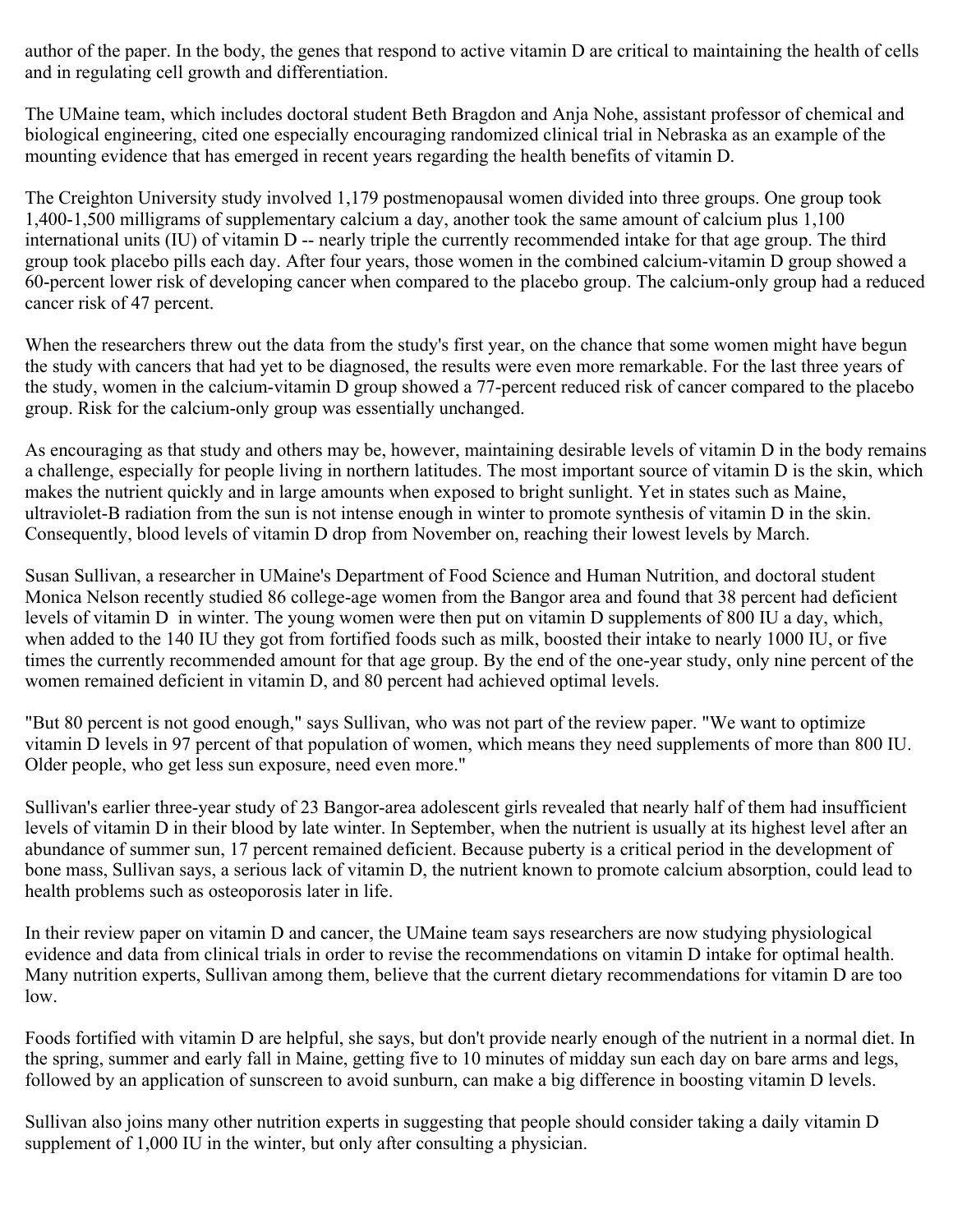### **UMaine Summer CAD Camp 2008 Blends Computer-Aided Design with Outdoors Recreation**

### **11 Mar 2008**

Contact: Karen Horton, 581-2136 Sheila Pendse, 581-1427 George Manlove, 581-3756 ORONO -- Creative Design at CAD Camp at the University of Maine, for Grade 9-12 students, is accepting registration and scholarship applications for the seventh annual camp session, July 6-11. Combining outdoor adventure challenges with an introduction to computer-aided design (CAD) for young people, Creative Design at CAD Camp is fun and educational for students, regardless of their computing abilities, says camp director Karen Horton, a UMaine associate professor of mechanical engineering technology. Traditionally, CAD modeling has been used in architecture, highway and bridge design, but now includes virtually everything that is manufactured today, from machine parts to the fashion items. "It also can be used in a broader application for art," Horton adds. Use of CAD software also has expanded into landscape design, jewelry-making, video game-creation and interior decoration. During the week-long camp, students learn their way around the artistic application of CAD software, starting with basic three-dimensional shapes such as slabs, spheres, cones, cylinders and wedges and then adding color, texture, light variations and shadows. They can build 3D art from photographs or other digital images. Sponsored by the College of Engineering and featuring the MaineBound Adventure Center, as many as 40 campers will stay in residence halls on the Orono campus for a week of creative fun, teamwork and recreation. They'll spend part of the day in classrooms with UMaine engineering faculty members, learning about three-dimensional computer modeling and part of the day canoeing on the Stillwater River, at the University Forest ropes course or at the MaineBound Adventure Center climbing wall on campus. Experienced faculty members from the mechanical engineering technology program provide CAD instruction; MaineBound staff members take over for a Maine outdoors experience on the 760-acre UMaine campus. Campers arrive with a sense of curiosity and leave at the end of the week with new computer skills, confidence and career training for the future. Horton adds that the students "have so much fun along the way" and make great long-lasting friendships. "Everybody really enjoys it," Horton says. "It's a very social camp. A lot of the campers keep up with each other during the year. I think that's one of the many aspects that make it really fun." Students come from throughout the Northeast and also from southern and Midwestern parts of the country. Once on campus, girls and guys are housed in separate wings of a dormitory and have their meals at The Marketplace food court and cafeteria in the UMaine Memorial Union. MaineBound Adventure Center staff members serve as counselors in residence halls and for outdoors activities, including a barbecue and social gatherings. The camp is sponsored by the UMaine College of Engineering, MaineBound Adventure Center, the Maine Department of Transportation and Bentley Systems, Inc., which provides the CAD software. Camp scholarships are available for girls, low-income students and children from cultures typically underrepresented in the engineering field. For information about the camp or scholarships, please contact Sheila Pendse in the College of Engineering at (207) 581- 1427. Additional information, including illustrations of student art from previous camps, is available on the Creative design at CAD Camp website.

## **22nd 'Expanding Your Horizons' for Middle School Girls Explores Math, Science Careers**

## **12 Mar 2008**

Contact: Jamie McCurry, (207) 581-1259, George Manlove, (207) 581-3756

ORONO -- Hundreds of Maine middle school girls will spend a day at college on Thursday, March 13, learning about math- and science-oriented careers historically pursued by males.

Coming from all corners of the state, more than 500 girls will attend the University of Maine's 22nd annual "Expanding Your Horizons" program to get a look at more than a dozen math-science career fields. With fun, hands-on experiments, students will learn about model bridge building using popsicle stick trusses; the many surprising uses for fungi; optics and the nature of science with lasers; how germs spread; field biology with animals, plants and their signs and behavior; what can be learned from owl scat what they really eat; and how DNA samples can aid in population studies and forensics; and other fascinating topics.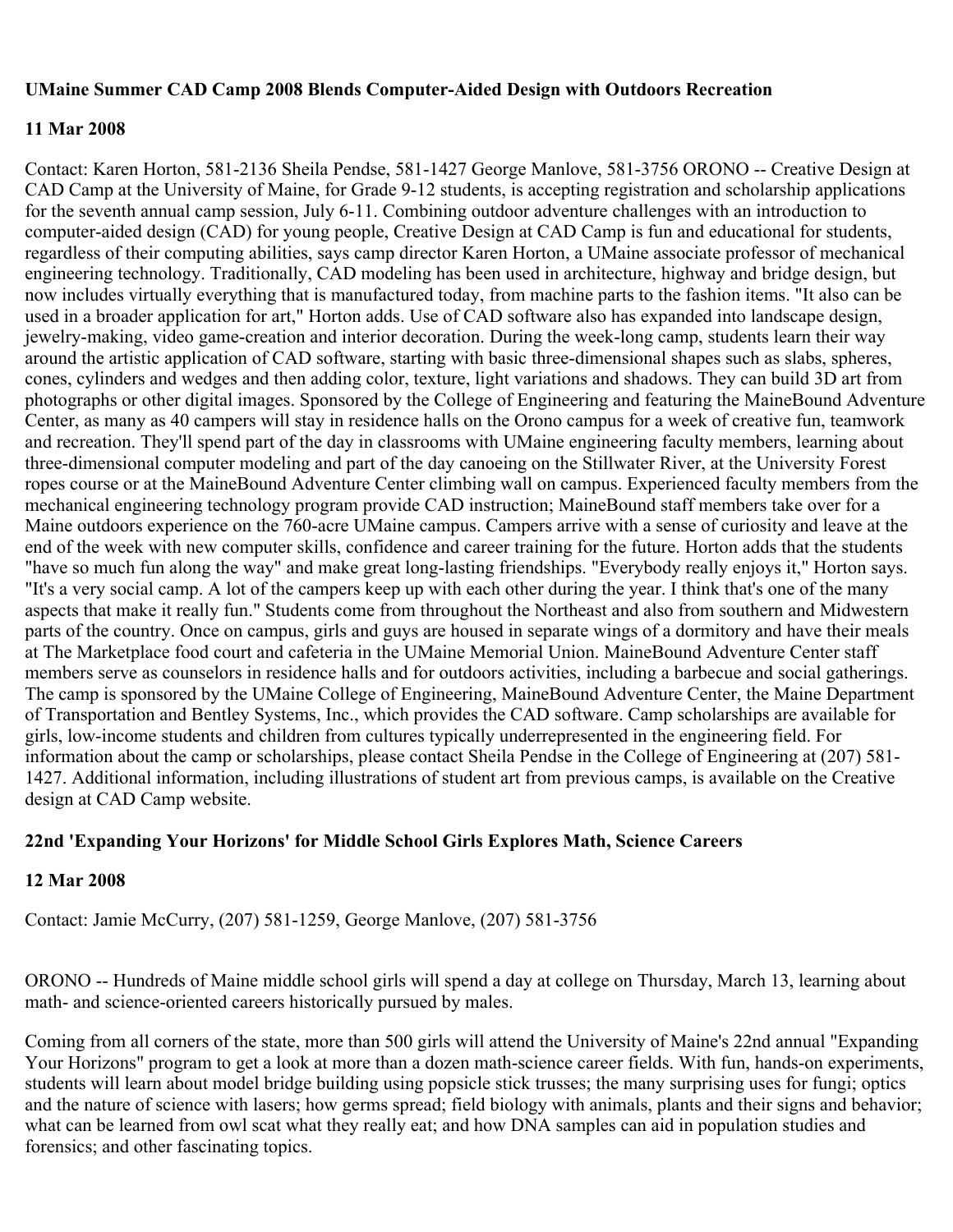The day of career-field exploration begins with registration from 8-8:45 a.m. and a 9-9:45 a.m. welcome and keynote address by Tara Treichel, director of education at the Coastal Studies for Girls in Freeport, at 9 a.m. at Hauck Auditorium.

Workshop sessions are scheduled from 10 a.m. to 2:15 p.m., with lunch available in the Memorial Union Marketplace from 11 a.m. until 1 p.m. Ceremonies reviewing the day's activities are from 2:30-3 p.m. in Hauck Auditorium. Workshops have been scheduled in classrooms and laboratories throughout the campus.

Visiting students also will have an opportunity to tour university research facilities, including the Advanced Engineered Wood Composites Laboratory, the Advanced Manufacturing Center and the Electron Microscopy Laboratory in the Laboratory for Surface Science & Technology.

Students can choose among a variety of workshops and will be mentored by almost 200 teachers from their schools, professional women from UMaine and the community, in addition to UMaine students.

"Expanding Your Horizons" has been coordinated for the past 11 years by the University of Maine Women's Resource Center with support from the Office of Senior Vice President for Academic Affairs and Provost. It is a one-day event designed to increase the interest of girls in mathematics and science through hands-on experiences, to foster awareness of opportunities in math and science careers, provide young women opportunities to interact with positive female role models active in math and science careers, and provide opportunities for young women to explore gender socialization and equity issues in a supportive environment.

Keynote speaker Tara Treichel holds a B.A. in zoology, a master's degree in curriculum and instruction and a teaching certificate in biology. She has taught young people in and about the outdoors in Wisconsin and Washington before relocating to Maine's Coastal Studies for Girls school. The school has a rigorous, marine science-based curriculum that focuses on leadership and environmental science. It brings together a community of dynamic educators to provide high school sophomore girls an opportunity to excel in science and technology in an academic, experiential and inspirational learning environment.

Schedule of Workshops

:

Non-Point Source Pollution: A Little x A Lot of People = One Big Mess

15/17 Boardman Hall (Basement) 10:00-10:45 / 12:30-1:15

Sensory Evaluation of Apple Varieties

202 Shibles Hall 10:00-10:45 / 11:00-11:45 / 12:30-1:15 / 1:30-2:15

Dilbert is NOT Crazy-Engineering is FUN!

Soderberg Conference Center-Jenness Hall 10:00-11:00 / 11:30-12:30 / 1:15-2:15

Plants to Dye for - Harnessing the Colors Nature Makes

22 Deering Hall 10:00-11:00 / 12:00-1:00

The Astronomer within You

105 Donald P. Corbett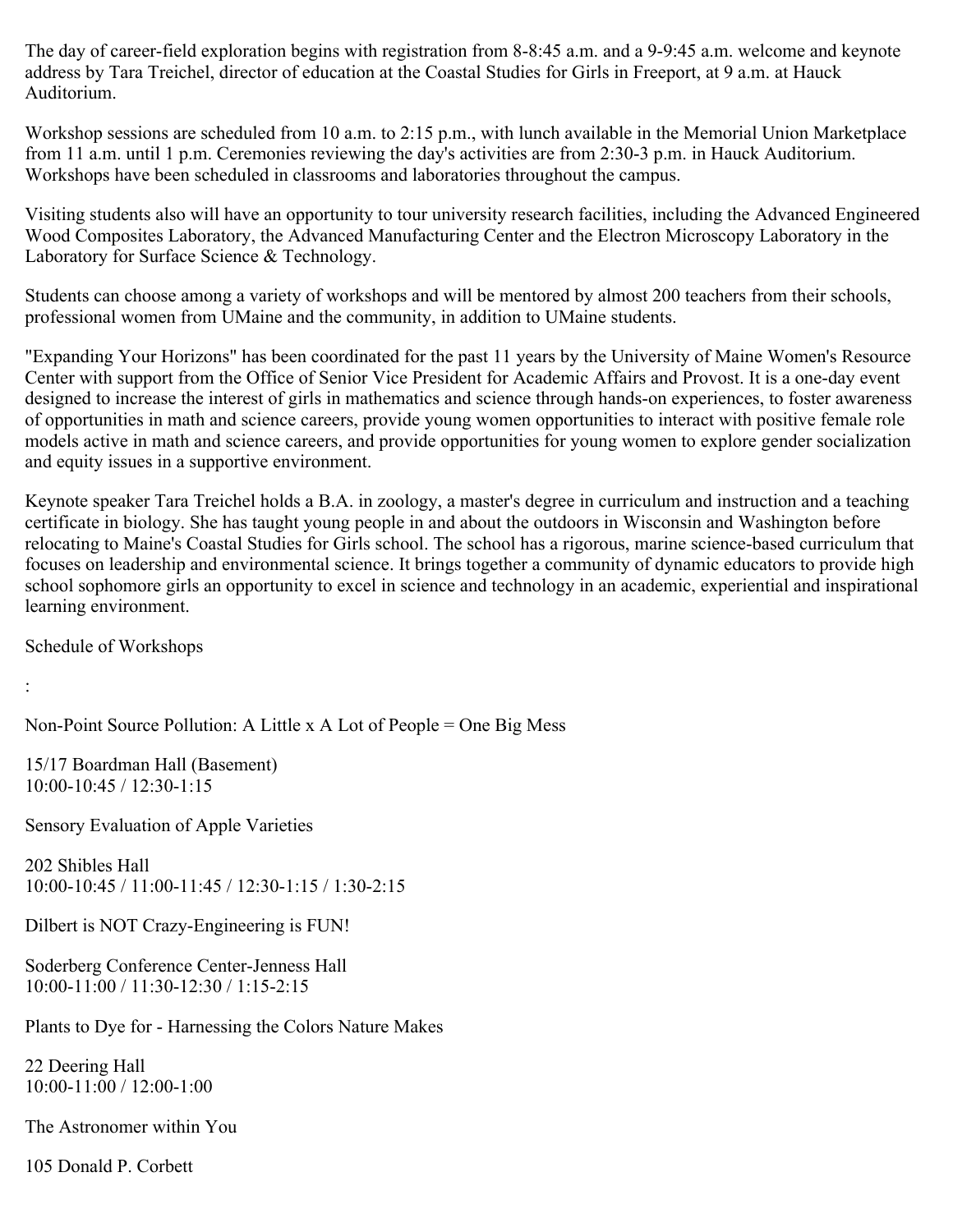10:00-11:00 / 12:00-1:00 / 1:15-2:00

Planning a Field Expedition

206 Rogers Hall 10:00-10:45 / 11:00-11:45 / 12:30-1:15 / 1:30-2:15

What's Buggin' Them?

103 Murray Hall 10:00-10:45 / 11:00-11:45

(DNA) The Thread of Life

226C Jenness Hall 11:15-12:15

Sisters on Submarines

113 Donald P. Corbett 10:00-11:00 / 11:15-12:15

Exploring the Natural World

100 Lord Hall 10:00-11:00 / 11:15-12:15

How Germs Spread

109 Murray Hall 10:00-11:00 / 11:30-12:30

FUNGI -- Friends or Foe?

203 Hitchner Hall 10:00-11:00 / 12:00-1:00

How do they know how strong that is?

AEWC Building 1:15-2:15

Laser Maze: Exploring Optics and the Nature of Science

315 Bennett Hall 10:00-11:00 / 11:15-12:15

Beyond The Bakesale: Using Online Tools 4 Your After-School Biz

111 Donald P. Corbett Hall 11:15-12:15

Ladies in the Lab, Bugs in the System

107 Donald P. Corbett Hall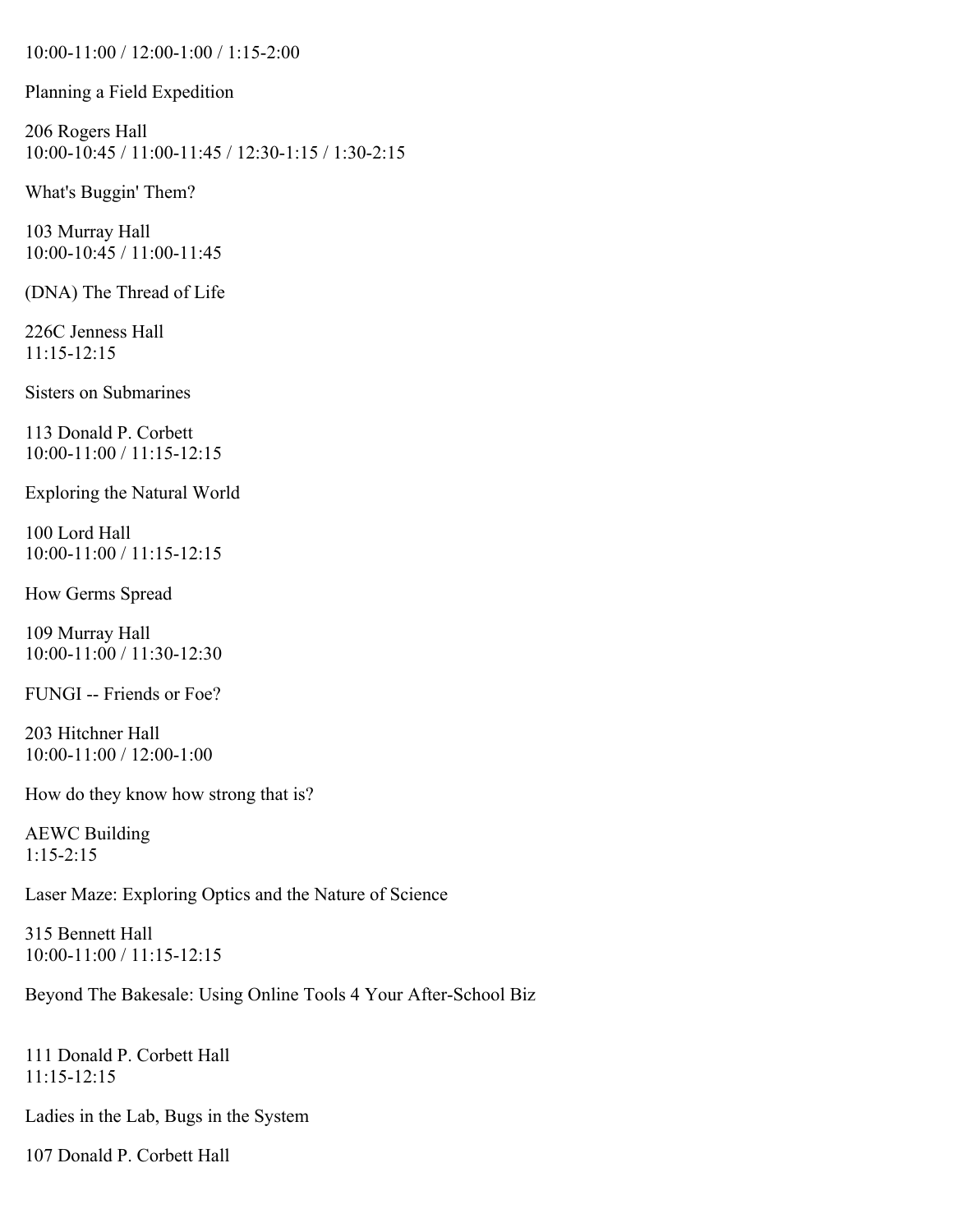### 10:00-10:45 / 11:00-11:45 / 12:30-1:15 / 1:30-2:15

### Bridge Building

105 Murray Hall 10:00-11:00

Color My World: The Scoop on Food Colorings

204/206 Hitchner Hall 10:00-10:45 / 11:00-11:45

The "Wild" Life of a Wildlife Biologist

201 Shibles Hall 10:00-10:45 / 11:00-11:45

DNA Gel Electrophoresis

310 Murray Hall 10:00-10:45 / 11:00-11:45

Eyes: Windows to the Brain

109 Donald P. Corbett 10:00-10:45 / 11:00-11:45 / 12:30-1:15 / 1:30-2:15

Lumpy Liquids and Squishy Solids

231 Aubert Hall 10:00-10:45 / 11:00-11:45

Soils: What's Under Your Feet

113 and 118 Deering Hall 10:00-11:00 / 11:15-12:15

Women Mathematicians

108 Neville Hall 12:30-1:15

Owl Pellet Analysis

101A Deering 12:00-1:00 / 1:15-2:15

### **Kleinschmidt Endowment Invests in UMaine's Future**

## **12 Mar 2008**

Contact: Joe Carr at 207-581-3571.

Kleinschmidt Associates (Kleinschmidt), an energy and water resource consulting firm based in Pittsfield, recently announced it has made a generous gift to the University of Maine at Orono in the form of an endowment that will help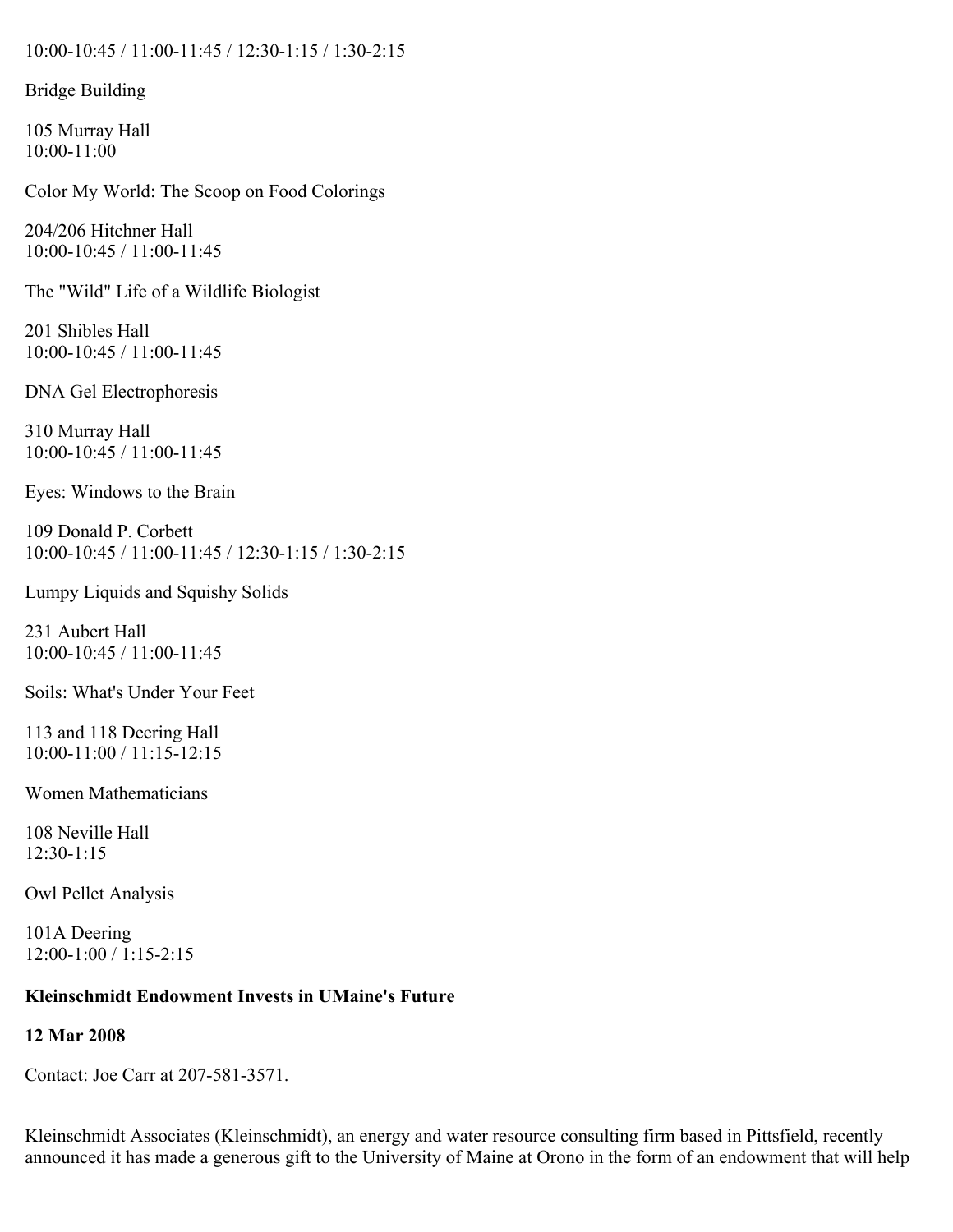fund the hydraulics lab in Boardman Hall. In honor of the company's generous gift, the facility has been named the Kleinschmidt Hydraulics Laboratory. The Kleinschmidt Hydraulics Laboratory Fund will ensure the Boardman Hall lab remains up-to-date and able to enhance students' projects by encouraging excellence in the study of hydraulic engineering.

A dedication ceremony formally acknowledging Kleinschmidt's contribution to the University's future is planned for 2 p.m. Thursday, March 27, in Room 309, Boardman Hall.

The gift comes as part of Campaign Maine, UMaine's six-year, \$150 million capital campaign -- the most ambitious in the University's history. The Hydraulics Lab helps provide the experience necessary for budding civil/hydraulic engineers to advance their knowledge in such areas as water distribution systems, waste water treatment and analysis, and design of water control structures for water supply, recreation, and hydropower generation. College of Engineering Dean Dana Humphrey says the endowment is "absolutely vital to purchase and upgrade equipment, fund student projects, improve the hydraulics curriculum and make sure students are receiving the highest quality educational experience the University can offer."

The Hydraulics Lab complements the theory students obtain in their lectures, says Professor Eric Landis, chair of the Civil and Environmental Engineering Department. The lab "gives meaning to the mathematical models students learn in class and enables them to develop better engineering knowledge and skills. Students look at hydrostatic forces on submerged objects, and pressure gradients in piping networks. Using the large flume they can measure the flow of water as it goes through open channels, pipes, and other structures such as dams and fish diversions."

"A modern, well-equipped lab will be a good recruitment tool for UMaine's engineering program," says Dr. Jack Palmer, President of Kleinschmidt Associates. Dr. Palmer predicts that during the next decade, "there will be a real shortage of strong technical personnel. The need to encourage students to look at engineering as a career is more critical than it has ever been."

Established in 1966, Kleinschmidt has grown into a corporation with eight office locations throughout the United States. The firm has been involved in designing hydroelectric facilities, dams, and fish passage projects since its beginning. Kleinschmidt also performs environmental studies, provides design services for other renewable energy projects such as wind and tidal projects, and prepares licensing and permitting documents needed by state and federal agencies.

Over the years, the company has forged a strong relationship with the University by hiring graduates with degrees in civil, structural, electrical, and mechanical engineering as well as in history, English, biology, and environmental backgrounds. Currently nearly one third of Kleinschmidt's 120 employees are UMaine alumni. "UMaine has been a valued source of technical talent for us over the years," says Dr. Palmer. Peter Bastien, Senior Civil Engineer and Manager of Hydro Engineering at Kleinschmidt, a UMaine graduate who joined Kleinschmidt in 2001, says his company continually looks for ways to connect with the University. "The gift to the Hydraulics Lab is one more important link. I feel as though I've come full circle," he says. "It's rewarding to work for a company that's giving something back to the University you attended."

Students are not the only ones who provide Kleinschmidt with a UMaine connection. The company often uses faculty members as subconsultants on specific projects. Last year, assisted by the UMaine Department of Mechanical Engineering, Kleinschmidt worked with Ocean Farm Technologies, a Searsmont-based aquaculture company, to design the patent pending fish rearing system called the AquaPod. The project received recognition by winning a national American Council of Engineering Companies Engineering Excellence Honor Award.

## **Spring 2008 Dairy Forage/Grain Conference**

## **13 Mar 2008**

Contact: Rick Kersbergen, Sustainable Dairy and Forage Systems Educator, University of Maine Cooperative Extension, 1-800-287-1426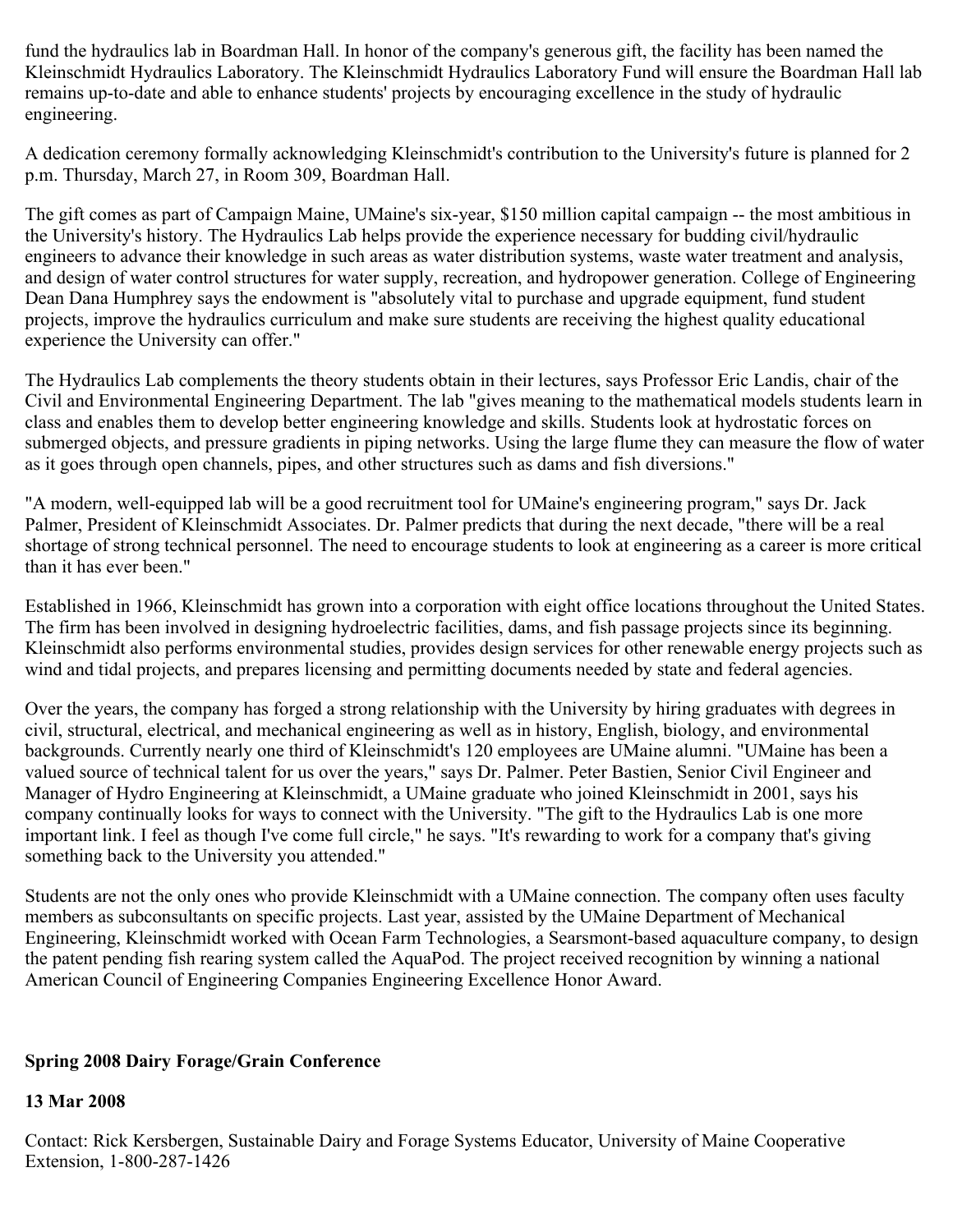WATERVILLE --University of Maine Cooperative Extension and the Maine Organic Milk Producers (MOMP) will sponsor the 2008 Dairy Forage/Grain conference with a focus on processing grains for their livestock. The conference will provide information to answer the question, "Is it time to grow some of your own grain?" With increasing costs of grain and higher transportation costs, producers may want to consider adding these crops to their farm enterprise.

This seminar will be held on March 28 in Waterville at Governor's Restaurant, beginning with registration at 9:30 a.m. Topics and presenters include Sid Bosworth from the University of Vermont who will discuss various corn harvest methods, including grain, high moisture ear and shell and high cut corn silage. Also featured will be Loic Dawarvin from Les Fermes Longpres, Que. Dawarvin and his family grow organic corn, soybeans, small grains and sunflowers on their farm. They also press many of their oilseed crops and are true innovators in cultivation and harvest equipment. In the afternoon, Heather Darby from the University of Vermont will present research from a SARE (Sustainable Agriculture Research and Education) project that she has been working on with Tim Griffin (USDA/ARS) and Rick Kersbergen from the University of Maine. That work involves growing small grains in the northeast. There will also be a farmer panel discussion with Maine grain growers.

Pre-registration is required. The cost is \$10.00 per person and includes lunch. Registration materials can be found at www.umext.maine.edu/waldo/calendar/forageconf.htm or by contacting UMaine Extension Waldo County Office at 1- 800-287-1426 (in Maine) or 207-342-5971.

Additional support for this conference is provided by Northeast SARE and the Maine Crop Insurance Program.

# **UMaine School to Host Experts on the Origins of Terrorism**

## **13 Mar 2008**

Contact: Joe Carr at (207) 581-3571

ORONO -- Two internationally acclaimed experts on U.S. foreign policy and international relations will visit the University of Maine on Monday, March 17, to discuss issues related to terrorism and political extremism.

Ambassador Mark Bellamy, senior fellow in residence in the Center for Strategic and International Studies' Africa and International Security Programs, will share his perspectives based on expertise in Africa. Bruce Riedel, senior policy fellow at the Saban Center for Middle East Policy at the Brookings Institution, will focus on concerns related to Pakistan.

Bellamy and Riedel will make two presentations on Monday. They will address "The Roots of Terrorism: From the Horn of Africa to Pakistan," from 4:30-6 p.m. at Buchanan Alumni House. They will also give a talk to a group of area high school students at 1 p.m. in Room 120 Little Hall. Both events will be streamed on the Internet at http://www.umaine.edu/news/spiaconference/.

Bellamy and Riedel are both members of the UMaine School of Policy and International Affairs (SPIA) board of advisors. That school will host the Monday visit.

"These are, quite literally, two of the world's leading experts on Africa and the Middle East, with extensive knowledge of and practical experience with radicalism," says John Mahon, SPIA's director and dean of UMaine's College of Business, Public Policy and Health. "They are also at the forefront of current thinking about U.S. foreign policy regarding Africa and the Middle East and what approaches might be taken to deal with terrorism and radicalism."

Bellamy will address questions that explore the roots of violence and terrorism, whether economic development contributes to security and stability, and how the international community can best address problems of terrorism in Africa. Riedel just returned from trip to Pakistan, and is an internationally recognized expert on South Asia. He will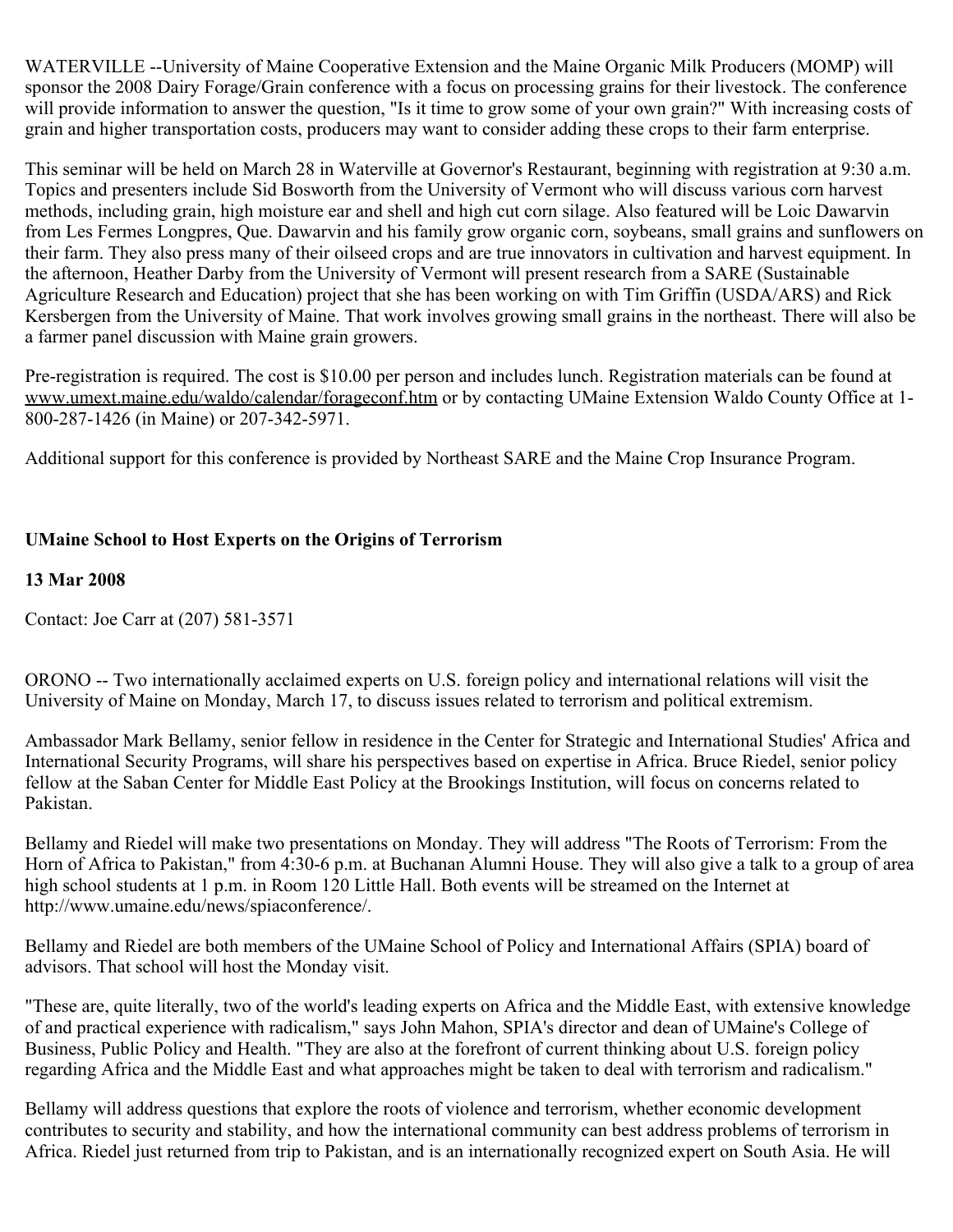discuss causes of violent extremism, regional and ethnic fissures, the measures necessary to tackle these problems, and ways in which the international community should engage with Pakistan.

Bellamy was the U.S. Ambassador to Kenya from 2003-2006. Since retiring from the Foreign Service late last year, he has also been a senior administrator at the National Defense University. Riedel has served as a senior advisor to three U.S. presidents, focusing on Middle East and South Asian issues. Both are frequently called upon to comment on international issues by leading news organizations.

UMaine established SPIA in January, 2007. It brings new organizational structure to UMaine's academic work related to policy issues and international affairs. In its first 14 months, SPIA has been involved in collaborative scholarly arrangements with the National Defense University, the Naval Postgraduate School and Emirates Center for Strategic Studies and Research. Twenty-one UMaine professors are currently SPIA cooperating faculty members, and the school has more than a dozen cooperating scholars, representing academic and government institutions in the U.S., Europe and the Middle East.

SPIA also works with a community outreach forum called the Bangor Foreign Policy Forum, which brings high-level speakers to the area, raising the level of discourse about issues of international importance.

# **Guide to Sustainable Tourism Downeast Named Project of the Year**

## **17 Mar 2008**

Contact: Contact Joe Carr at 207-581-3571

CHERRYFIELD, Me. -- A project focusing on sustainable tourism development in Washington and Hancock counties has been named "Outstanding Area-Wide Project of the Year" by Downeast Resource Conservation and Development. The *Resource Guide for Sustainable Tourism in Down East Maine and Southwest New Brunswick*, produced by the Vacationland Resources Committee, is a comprehensive guide to environmentally-friendly business practices, with a focus on eastern Maine and southwestern New Brunswick.

"The *Resource Guide* is one of several ways that we are implementing DESTINY 2010, a plan to foster appropriate, responsible and sustainable development of cultural and nature-based tourism opportunities for regional economic prosperity," said Judy East, co-chair of the Vacationland Resources Committee. The committee is working with the Sunrise County Economic Council and Savory Bay Consulting to support efforts like hospitality training, website development, and brochures describing the area's cultural attractions. "The Vacationland Resources Committee felt that Natalie Springuel, primary author of the *Resource Guide,* should be especially recognized for bringing so much of that work into one helpful format," said East.

"The Downeast region is emerging as a leader in sustainable tourism, due to the initiative taken by businesses in Hancock and Washington counties," said Natalie Springuel, a marine extension associate with Maine Sea Grant. Springuel coordinated the project and co-wrote the guide with Stephanie Clement of Friends of Acadia, and other members of the Vacationland Resources Committee.

Springuel, who accepted the award on behalf of the committee in February, noted that the guide is innovative because it extends across the border to include Charlotte County, New Brunswick, promoting a regional identity of shared heritage and natural resources. "Nature doesn't stop at the border, so tourism shouldn't either," she said.

"We all agreed that this guide is a very useful tool for our business community, and the tourism industry in general," said Gary Edwards, coordinator of resource conservation and development with the U.S. Department of Agriculture Natural Resources Conservation Service. Edwards said his agency has a tradition of annually recognizing outstanding partners and regional projects. "This project meets our mission to protect, conserve and develop our resources. Sometimes developing resources the right way is the best way to conserve them," said Edwards.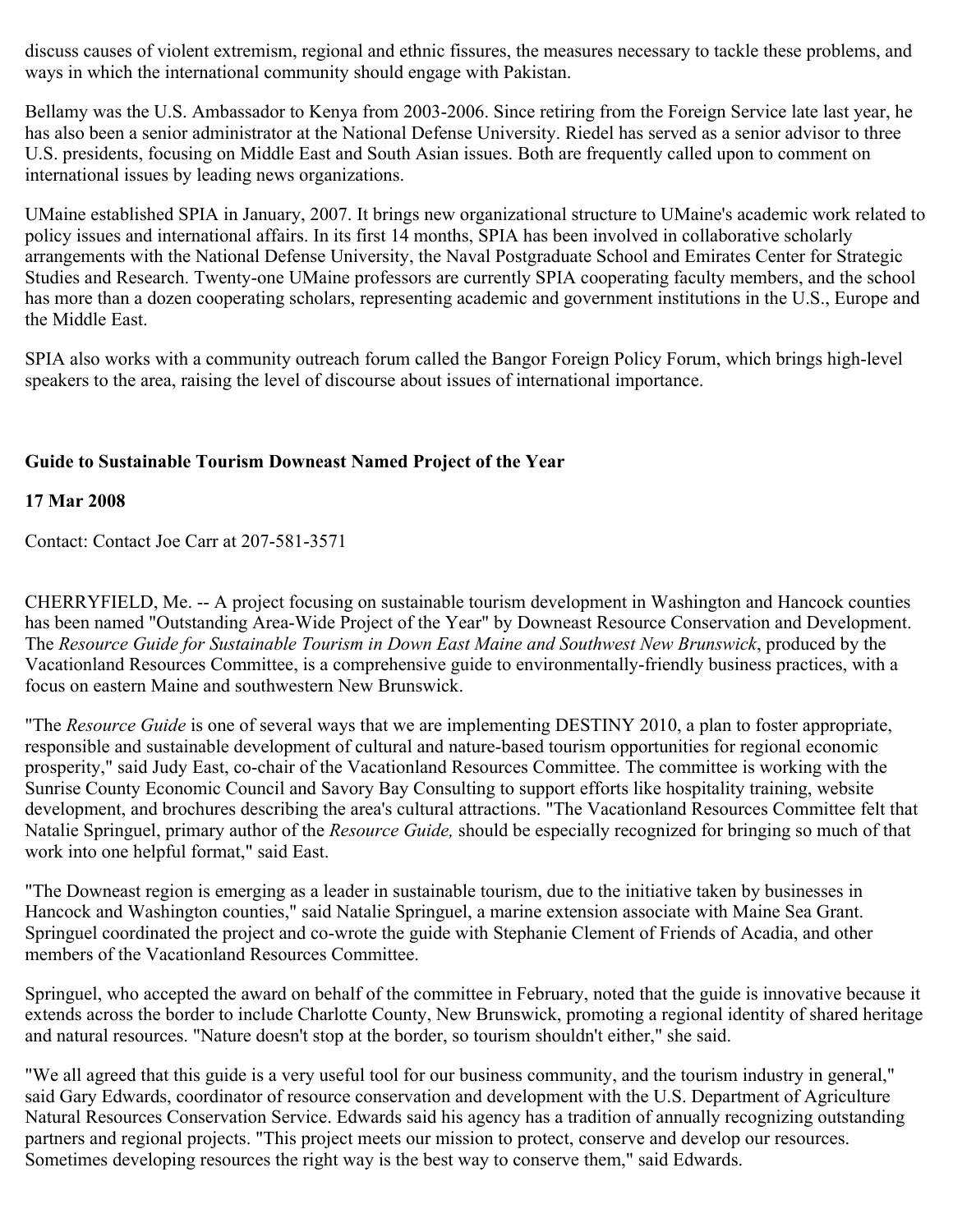# **UMaine Finance Professor Available to Discuss Economy, Wall Street**

# **17 Mar 2008**

Contact: Robert Strong, 581-1986; George Manlove, 581-3756

The Fed took unprecedented action over the weekend to provide emergency financing to cash-strapped Bear Stearns through JPMorgan Chase  $\&$  Co. after the financial services corporation agreed to buy its Wall Street rival Bear Stearns for \$236.2 million in a deal that represents a stunning collapse for one of the world's largest and most venerable investment houses.

On Friday the Fed announced a set of other unconventional steps to thaw out a credit market. Wall Street analysts say the bid to rescue Bear Stearns was more than just saving one of the world's largest investments banks -- it was a crutch for the U.S. economy and the global financial system. An outright failure could cause huge losses for banks, hedge funds and other investors to which Bear Stearns is connected.

The Fed's actions come as fears are spreading that other financial houses also could be on shaky ground.

How will these fluctuations and continued slipping of the U.S. economy affect us in Maine? What's at risk and why should we be concerned? Do these tumultuous times provide financial opportunity?

Finance professor and University of Maine Foundation Professor of Investment Education Robert Strong is available today to discuss these issues with members of the news media.

Strong's current research interests center on investor asset allocation. He has published in journals ranging from the *Journal of Finance* and the *Journal of Portfolio Management* to the trade journals *Pensions and Investments* and *Futures*. His third book *Derivatives: An Introduction* was published in 2002 and is a commonly used text book for university investment and finance classes across the country.

Strong can be reached at 581-1986.

# **Science Briefs**

## **17 Mar 2008**

Contact: Joe Carr at 207-581-3571

## Ancestral alewives

A genetic study of alewives living in landlocked lakes in Connecticut found that the popular baitfish evolved from a common anadromous rather than a freshwater ancestor.

The research found no evidence to uphold a common belief that all Connecticut landlocked alewife populations are nonnative, the result of intentional stocking years ago to provide forage for game fish.

The landlocked populations examined diverged from a common anadromous ancestor between 300 and 5,000 years ago,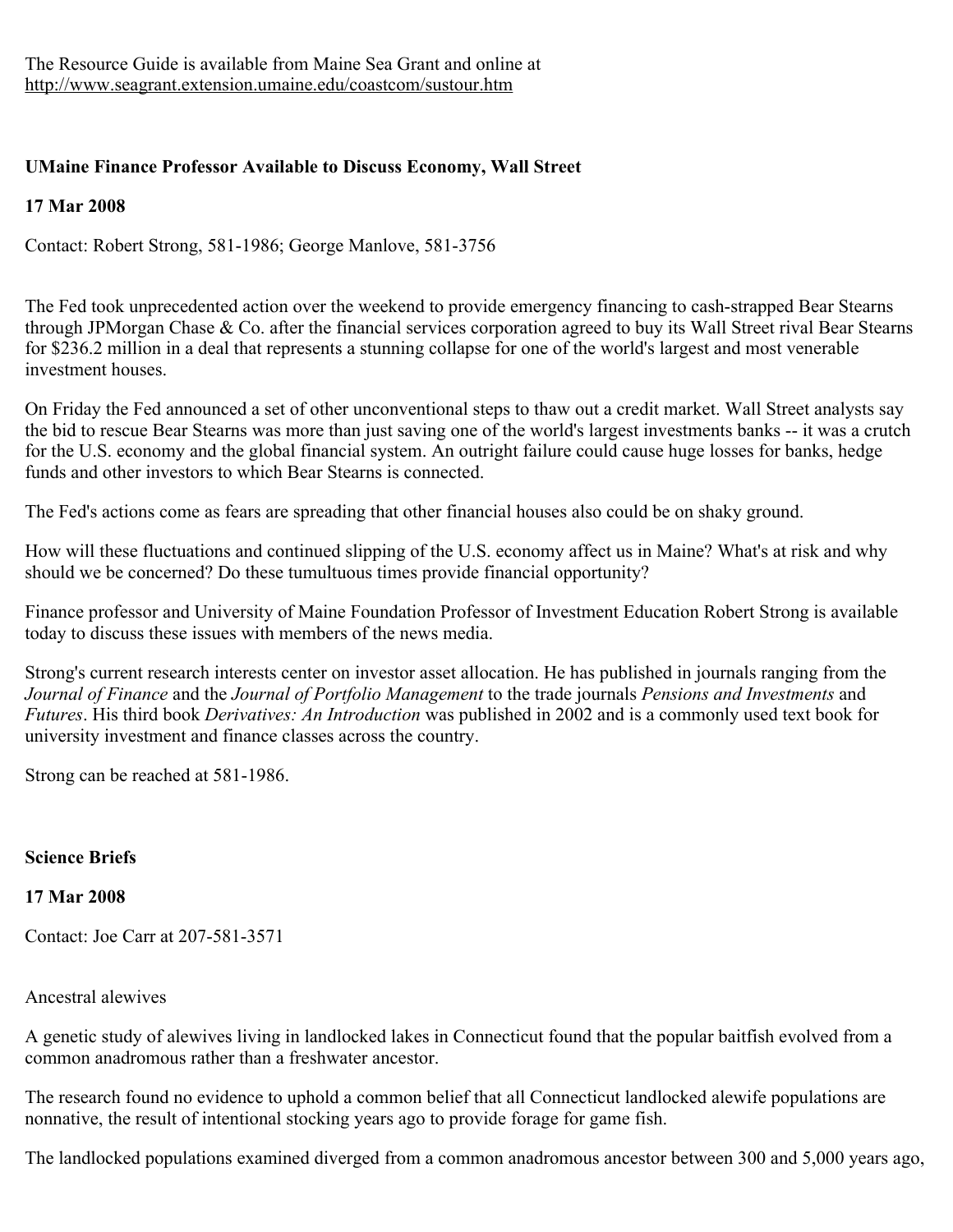according to Eric Palkovacs, a postdoctoral researcher in the University of Maine School of Biology and Ecology, and his colleagues at Yale University. This time frame overlaps with the onset of human dam construction in Connecticut.

The study of genetic and phenotypic divergence between anadromous and landlocked alewife populations was conducted as part of Palkovacs' dissertation at Yale. It was published in a recent issue of "Molecular Ecology."

Like other anadromous fish such as Atlantic salmon and sturgeon, alewives make annual runs up freshwater streams to spawn, then return to the sea. They can be found in the coastal waters from Labrador to North Carolina.

But landlocked alewives have lost the marine phase of their life cycle. The researchers found that foraging traits have evolved in the landlocked populations in Connecticut to allow them to survive by eating smaller zooplankton.

Fighting cancer with vitamin D

Healthy levels of serum vitamin D provide significant protection against many types of cancers, according to University of Maine researchers, who did a literature survey of vitamin D studies conducted in the past 37 years.

"These studies find that the higher the UV exposure, dietary intake and serum level of 25(OH)D, the lower the incidence and mortality from cancers of the breast, colon, lung, pancreas, prostate, melanoma and Hodgkin's lymphoma," write UMaine researchers Betty Ingraham, Beth Bragdon and Anja Nohe in the journal "Current Medical Research and Opinion.*"*

Vitamin D, obtained from diet, supplements and sunlight, is essential in cell growth and function. In particular, calcitriol, an active form of vitamin D, has a critical role in regulating cellular mechanisms involved in cancer development.

But while epidemiological, preclinical and clinical trials provide overwhelming evidence that calcitriol can prevent cancers of the colon, breast, prostate, ovary and pancreas, as well as Hodgkin's lymphoma, nearly all studies indicate that most people have below-normal levels of serum vitamin D.

The clinical research community is now revising upward recommendations for optimal serum levels and sensible levels of sun exposure. The last time that the recommendations were set in 1997, the Food and Nutrition Board of the Institute of Medicine recommended daily adult dietary intake of vitamin D at 400 IU. Since then, most researchers in the field believe that, for optimal health, intakes between 1,000-4,000 IU would lead to a more healthy serum level of approximately 75 nmol/L.

# **Women's History Celebration 2008 at UMaine: 'Women Speaking Truth to Power'**

## **18 Mar 2008**

Contact: Angela Hart, 581-1228

ORONO -- The University of Maine Women in the Curriculum and Women's Studies Program has announced a slate of 17 talks, films and performances to commemorate Women's History Month this month.

All events in the program, "Women's History Celebration 2008: Women Speaking Truth to Power," are free and open to the public unless otherwise noted.

The program is as follows:

Tuesday, March 18

Suffragists, Deputy Husbands and Asylum Inmates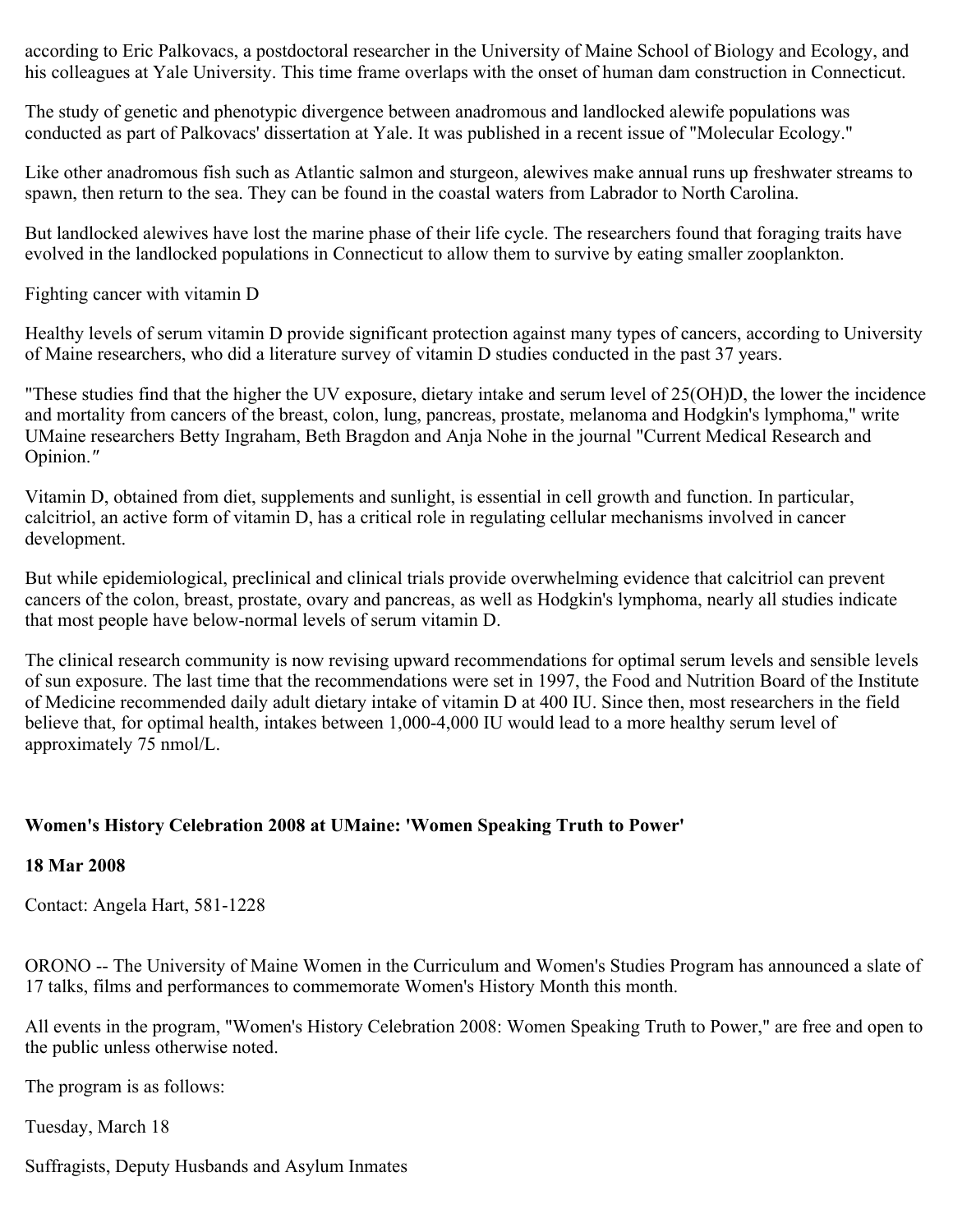A panel of history doctoral students will present their research including "The True Case Concerning Said Thomas Choat: Rape, Bribery and Justice in Essex County" by Abigail Chandler, "'Mr. Editor, Have We Digressed?': John Neal and the 1870 Woman Suffrage Debate" by Shannon Risk, and "'Madness' in Quebec Women, 1890-1940: An Analysis of Women's Ambivalence Toward Culturally Prescribed Roles" by Mary Okin.

12:15 p.m., Bangor Room, Memorial Union

Wednesday, March 19

Women of Color: The UMaine Experience

(a rescheduled WIC lunch presentation)

Karina Fernandez, master's student in higher education; Laila Sholtz-Ames, undergraduate in journalism; Mae Walters, undergraduate in liberal studies; Elana Mugdan, undergraduate in theatre and new media; (Co-sponsored by the Office of Multicultural Programs).

12:15 p.m., 101 Fernald Hall

The Women's Movement against Sexual Harassment

In a keynote address, Carrie N. Baker, activist, lawyer and visiting assistant professor of women and gender studies at Smith College, will give a slide lecture on her recently published book of the above title, which examines how a diverse grassroots social movement placed sexual harassment on the public agenda in the 1970s and 1980s.

3:15 p.m., University Club, Fogler Library

"Slim Hopes"

and "What a Girl Wants" (films/discussion)

Today's media provide a narrow definition of who women and girls are and what they can do. Two short films take an unflinching look at female bodies in the media and include startling, brutally honest interviews with girls about the images they see every day; (Sponsored by the Women's Resource Center, Safe Campus Project, Hardy Girls/Healthy Women, and Boys to Men).

7 p.m., 101 Neville Hall

Thursday, March 20

Suffering for Beauty: Women, Technology and Body Care in American History

Rebecca Herzig, associate professor of women and gender studies at Bates College and author of *Suffering for Science: Reason and Sacrifice in Modern America,* will speak on the relationship between technology and freedom in the U. S., focusing on the invention and rapid spread of new forms of women's body care at the turn of the 21st Century; (Part of the History Department Colloquium Series).

3:15 p.m., Bangor Room, Memorial Union

New Writers Series

Poets Jennifer Moxley and Elena Rivers will read their work

Moxley, UMaine assistant professor of English, is the author of several books of poetry. Her poem "Behind the Orbits" was included in *The Best American Poetry 2002*. Rivera's most recently published collections include *Mistakes,*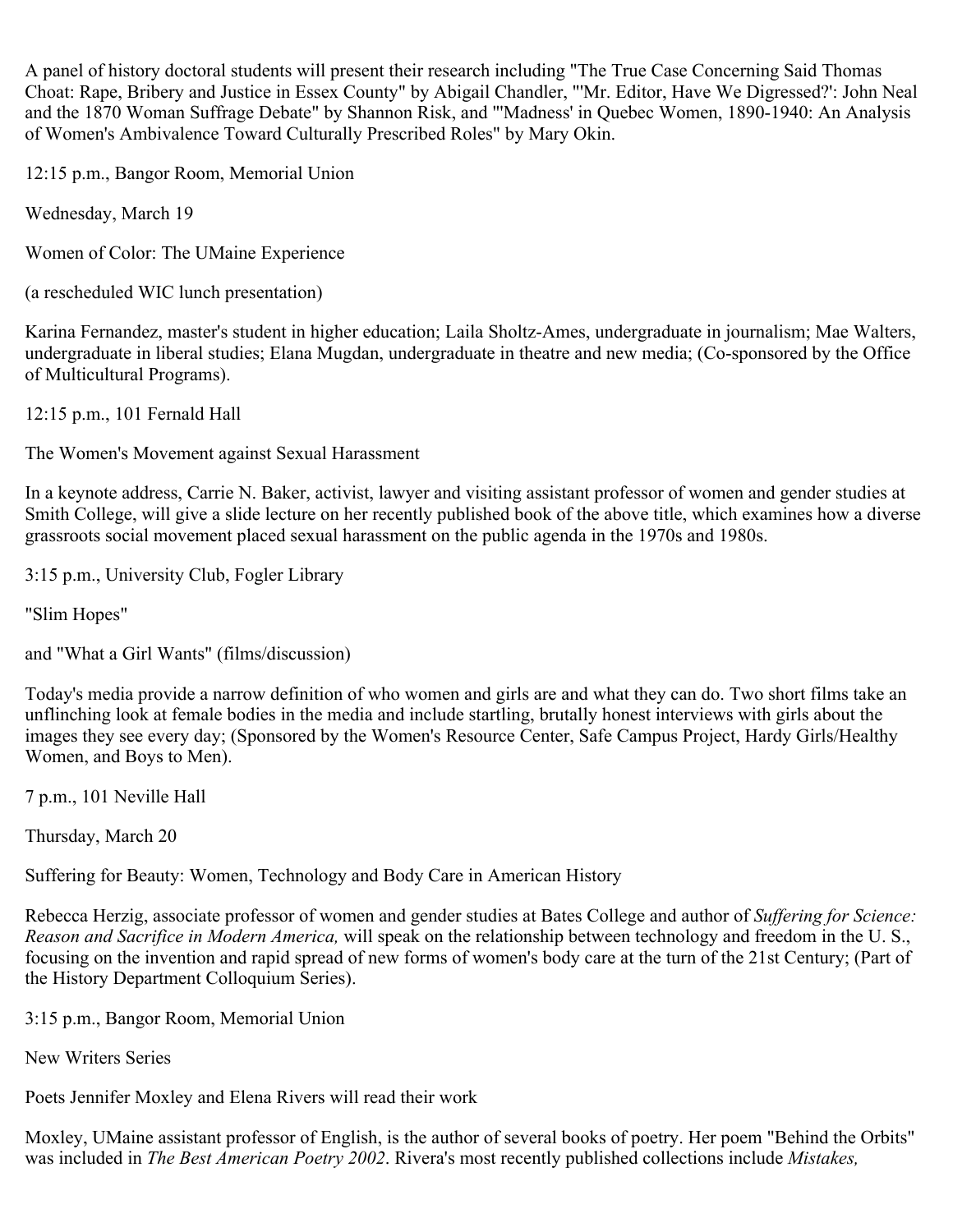*Accidents and the Want of Liberty* (2006) and *Suggestions at Every Turn* (2005); (Sponsored by the English Department and the National Poetry Foundation in collaboration with the Honors College).

4:30 p.m., Soderberg Auditorium, Jenness Hall

Monday, March 24

Toxic Action: Maine Women Speaking Truth to Power

Toxic waste activists Joanne Twomey, mayor of Biddeford, Hillary Lister, president of Citizens Against Pollution in Town, and Debbie Gibbs, founding member We, the People will talk about the challenges they face, the actions they have taken and the vision they have for a cleaner Maine environment; (Sponsored by the Maine Studies Program).

12:15 p.m., Coe Room, Memorial Union

Tuesday, March 25

"I Was a Great Deal Alarmed": Women Experiencing Illness and Caring for the Sick in the Mid-Nineteenth Century South

Marli Weiner, Adelaide C. and Alan L. Bird Professor of History, will draw from her research on the different ways that people experienced and dealt with illness in the antebellum South.

12:15 p.m., Bangor Room, Memorial Union

"Tough Guise: Violence, Media and the Crisis of Masculinity"

(film/discussion)

Men in pop culture are shown as aggressive, dominating and in control. Jackson Katz, former all-star football player, examines the relationship between what it means to "be a man" in American culture and the widespread violence in our society; (Sponsored by the Women's Resource Center, Hardy Girls/Healthy Women, Safe Campus Project, and Boys to Men).

7 p.m., 101 Neville Hall

Wednesday, March 26

Is there a Jewish Mother in Jewish Folktales?

Dan Ben Amos, professor of folklore and of Asian and Middle Eastern studies, University of Pennsylvania, is the editor of The Folklore Series at Indiana University Press and senior editor of the award-winning Mimekor Yisrael: Folktales of Israel; (Sponsored by the Maine Folklife Center).

12:15 p.m., Bangor Room, Memorial Union

Red Hope: Race, Power and Decolonization through My Waponahki Lens

Rebecca Sockbeson of the Penobscot Nation and Ph.D. candidate at the University of Alberta, will share her beliefs and understandings as a Waponahki woman engaging with indigenous scholarship and lived Waponahki experiences.

3:15 p.m., Multipurpose Room, Memorial Union

"It's Not That Simple"

(Readers' Theatre)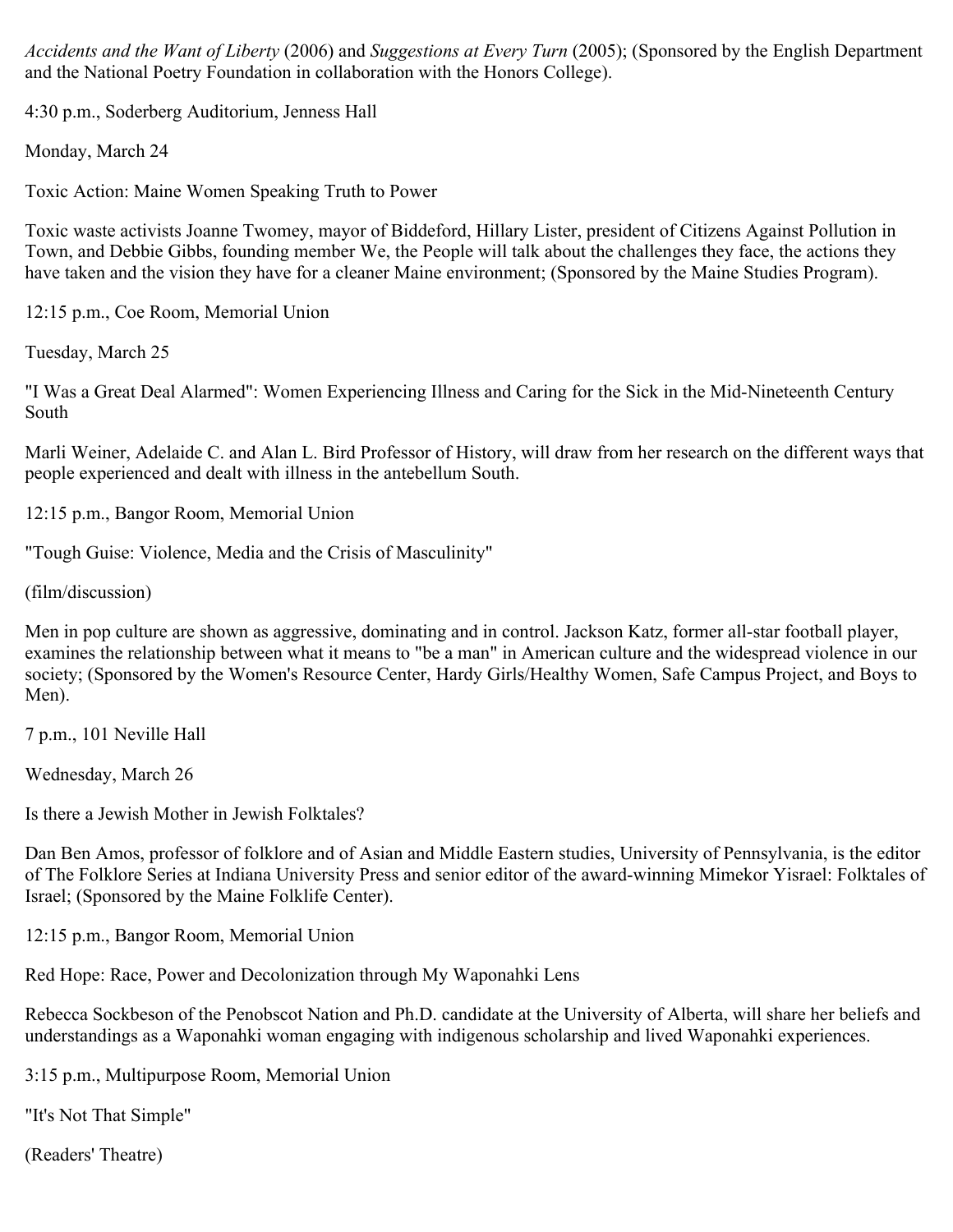A mixed genre performance piece built around the subject of abuse, with dance, poetry, and dramatic scenes. Donations will be accepted to benefit Spruce Run Association and Rape Response Services; (Organized by the Safe Campus Project and the School of Performing Arts).

7:30 p.m., Minsky Recital Hall

Thursday, March 27

Book Exhibit

New books and periodicals concerned with Women's Studies, feminism and all aspects of women's lives will be on display. Publishers' catalogs and order forms for many of these items will also be available; 10 a.m. to 4 p.m., 101 Fernald Hall (Exhibit continues Friday from 10 a.m. to 3 p.m.).

"Germany, Pale Mother"

(film)

This feature film portrays the life of a young German woman in the aftermath of WWII, as she supports her young daughter. It shows the hardships she confronts, as well as the independence and self-reliance she gains. It also raises hard questions about gender issues and about the moral responsibility of civilians and combatants in war. Discussant: Imke Schessler-Jandreau, graduate student in communication; (Chosen by the Student Women's Association as part of the MPAC Film Series).

7 p.m., 140 Little Hall

Friday, March 28

Publication Celebration

Campus authors of recent books on women and gender issues will be celebrated.

12:30-2 p.m., 101 Fernald Hall

Saturday, March 29

Annual Spruce Run Chocolate Buffet and Silent Auction

This benefit event will also feature live music. Tickets are \$15 per person. For more information please call Spruce Run at 945-5102.

7-9 p.m., Buchanan Alumni House

Wednesday, April 2

"Hip Hop: Beyond Beats & Rhymes"

(f ilm/discussion)

Byron Hurt pays tribute to hip hop while challenging its exploitation of women, glamorized violence, and homophobia; (Sponsored by the Women's Resource Center, Safe Campus Project, Hardy Girls/Healthy Women, and Boys to Men).

7 p.m., 101 Neville Hall

The website for Women in the Curriculum and the Women's Studies Program is at [www.umaine.edu/wic/](http://www.umaine.edu/wic/).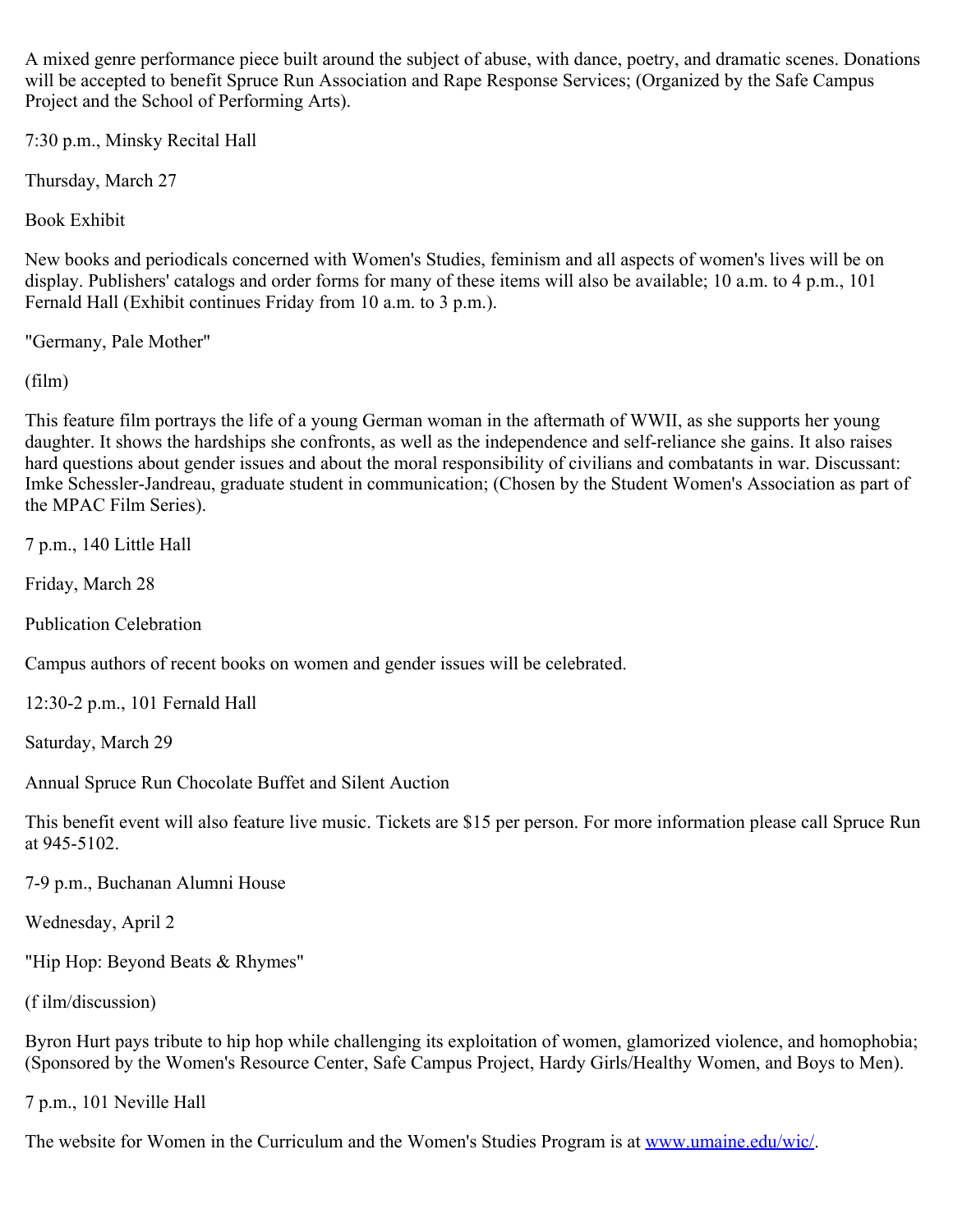## **Consortium Offering Sexual Assault Awareness Month Observance Events**

## **18 Mar 2008**

Contact: Carey Nason, 581-2515; George Manlove, 581-3756

ORONO -- The Safe Campus Project and the Women's Resource Center at UMaine, along with a consortium of other departments on campus, are partnering with the Penobscot Job Corps to host national speaker Tony Porter for a daylong event on April 10.

Porter is co-founder of the national organization A Call to Men, which advocates a community approach to addressing issues of violence and working with men to become proactive in efforts to end violence toward women and sexism. Much of Porter's work addresses the role of what he calls "well-meaning men," who neither commit nor condone violence, but fail to do all they can to serve as women's allies.

Porter's appearance, in addition to three films -- on March 19, March 25 and April 2 -- and a theater performance March 26 are offered as part of Sexual Assault Awareness Month in April.

On Thursday, April 10 Porter will appear at the Penobscot Job Corps Center at 1375 Union St. in Bangor from 8:30- 11:30 a.m., where he will make a free, open community presentation and meet for an hour with a leadership group. In the afternoon, he will meet with invited campus and community leaders at UMaine. Porter will deliver a free public lecture at 7 p.m. Thursday in Room 100 of the UMaine D.P. Corbett Building. Maine Attorney General Steven Rowe will join program organizers for the day's events.

On Saturday, April 12, Porter is scheduled to work with high school and college-age students for "A Call to Young Men Conference" at UMaine. The conference is 9:30 a.m. to 4 p.m. in 101 Neville Hall, and is sponsored by the Maine Attorney General's Office, the Maine Coalition Against Sexual Assault and the Maine Coalition to End Domestic Violence. Attorney General Rowe also will speak at the Saturday conference. For registration information for the Call to Young Men conference, please contact Nicky Blanchard at the Maine Coalition to End Domestic Violence at 941-1194 or by email at [nicky@mcedv.org](mailto:nicky@mcedv.org).

A Call to Men ([www.acalltomen.org\)](http://www.acalltomen.org/) is a men's organization engaged in a nationwide campaign advocating an end to violence against women and helping men redefine the meaning of manhood through personal development and a better awareness of sexual assault and abuse of women. Tony Porter's visit is also sponsored by the Cultural Affairs/Distinguished Lecture Series, University of Maine System Office and University of Maine Division of Student Affairs and Division of Lifelong Learning.

Carey Nason of Safe Campus Project calls Porter a dynamic speaker with a message that resonates.

"He has a practical way of addressing issues and engaging people about ways they can be proactive in their own lives, and how they can take a proactive stand to promote safety and prevent violence against women," she says. "He makes a great presentation, with ideas to keep the message alive."

Leading up to Porter's appearances will be three provocative films that analyze some of the messaging the public receives through the media. "Oh Baby, Baby: How the Media Teaches Us to be Men and Women" is the title of the film series, organized by Hardy Girls, Healthy Women advocacy organization in Waterville.

Nason says the groups supporting Porter appearance and the films want to raise awareness of the media images that can and do influence men's and women's self-perceptions and behavior, often in negative ways.

"We'll be discussing how the media portrays men and women and asking what are the impacts?" Nason says. "This is about media literacy and the fact that we're bombarded with so many messages. This is about what it means to be a real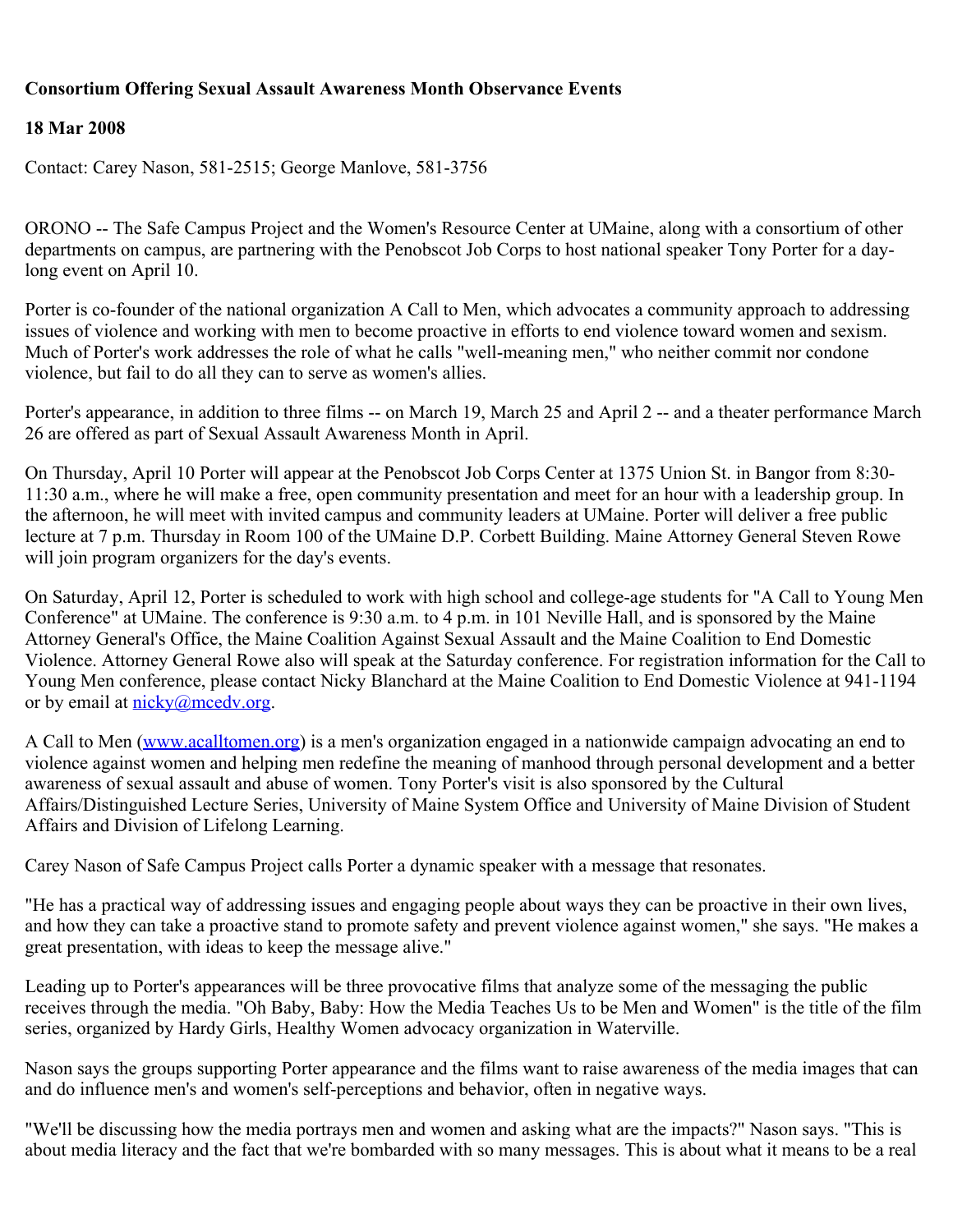man and a real woman, and what if we're not all like that?"

In addition to the Safe Campus Project, Women's Resource Center and Penobscot Job Corps, other sponsoring organizations of the films include the Boys to Men of Portland, and UMaine's Male Athletes Against Violence, Students for a Safe Campus and the Student Women's Association.

The films are: on March 19, "Slim Hopes" and "What a Girl Wants"; on March 25, "Tough Guise: Violence, Media & the Crisis in Masculinity"; and on April 2, "Hip Hop: Beyond Beats and Rhymes," all showing at 7 p.m. in Room 101, Neville Hall.

Also, another event sponsored by the Safe Campus Project in recognition of Sexual Assault Awareness Month is a Readers' Theater performance of "It's Not That Simple," mixed genre performance piece built around the subject of abuse, with dance, poetry and dramatic scenes, on Tuesday, March 26, at 7:30 p.m. in Minsky Recital Hall, Class of 1944 Hall. Donations will benefit Rape Response Services and Spruce Run in Bangor.

For information about the programs, the Safe Campus Project can be reached at (207) 581-2515.

# **Creator of LibraryThing.com to Visit Fogler Library**

## **19 Mar 2008**

Contact: Gretchen Gfeller, (207) 581-1696

ORONO--What do you do in Maine with a graduate degree in Greek and Latin studies? Well, in the case of Tim Spalding, who also honed skills as a web developer and publisher, you launch [www.LibraryThing.com](http://www.librarything.com/). Originally created as a way for Spalding to catalog his own library, he did not realize the site--launched in August of 2005--would begin to garner national attention, including recent articles in The Philadelphia Inquirer and the Wall Street Journal. Spalding was also named one of this year's "Movers and Shakers" by Library Journal.

Spalding will be talking about LibraryThing and all of its recent developments when he visits the University of Maine's Fogler Library on April 1 from 3-4 p.m. Spalding's presentation is being co-sponsored by the Friends of Fogler Library, the UMaine Department of English, and the New Media Program.

Based in Portland, Maine, LibraryThing is an online service that allows booklovers to create catalogs of their own libraries that can be accessed from any location with an Internet connection. Users can add books by entering titles, authors, or ISBN numbers. LibraryThing then searches the Library of Congress, all five national Amazon sites, the British Library, and over 250 world libraries for cataloging information about the book. The site can generate recommendations for future reading based on library selections, and there is an option to join a social space to connect to other people with similar libraries. Some have called it the "MySpace" or "Facebook" for books.

Recently, the site added a new "Local" section which provides a map of literary venues wherever you live, be it Bangor or Paris. Tim Spalding explains within the site's blog, "LibraryThing Local is a handy reference, but it's also interactive. You can show off your favorite bookstores and libraries (e.g., mine include the Harvard Bookstore, Shakespeare and Company and the Boston Athenaeum) and keep track of interesting events. Then you can find out who else loves the places you do, and who else is going to events."

"What I love about Tim's project with LibraryThing," says UMaine Associate Professor of English Steve Evans, "is that it demonstrates that bibliophiles need not be technophobes. Basically it takes the culture of reading and book collecting and gives it the digital platform it deserves: one that enriches the literacy not just of individual readers, but of whole communities. Some of these already existed, while some are emerging within and because of the new media context. These communities now have a new instrument for connecting with one another on the basis of a shared passion for literature. I've already put more than a thousand books of poetry from my own collection on-line, and added the UMaine New Writing Series to the new 'local' feature. Having Tim Spalding visit the UMaine campus offers us an great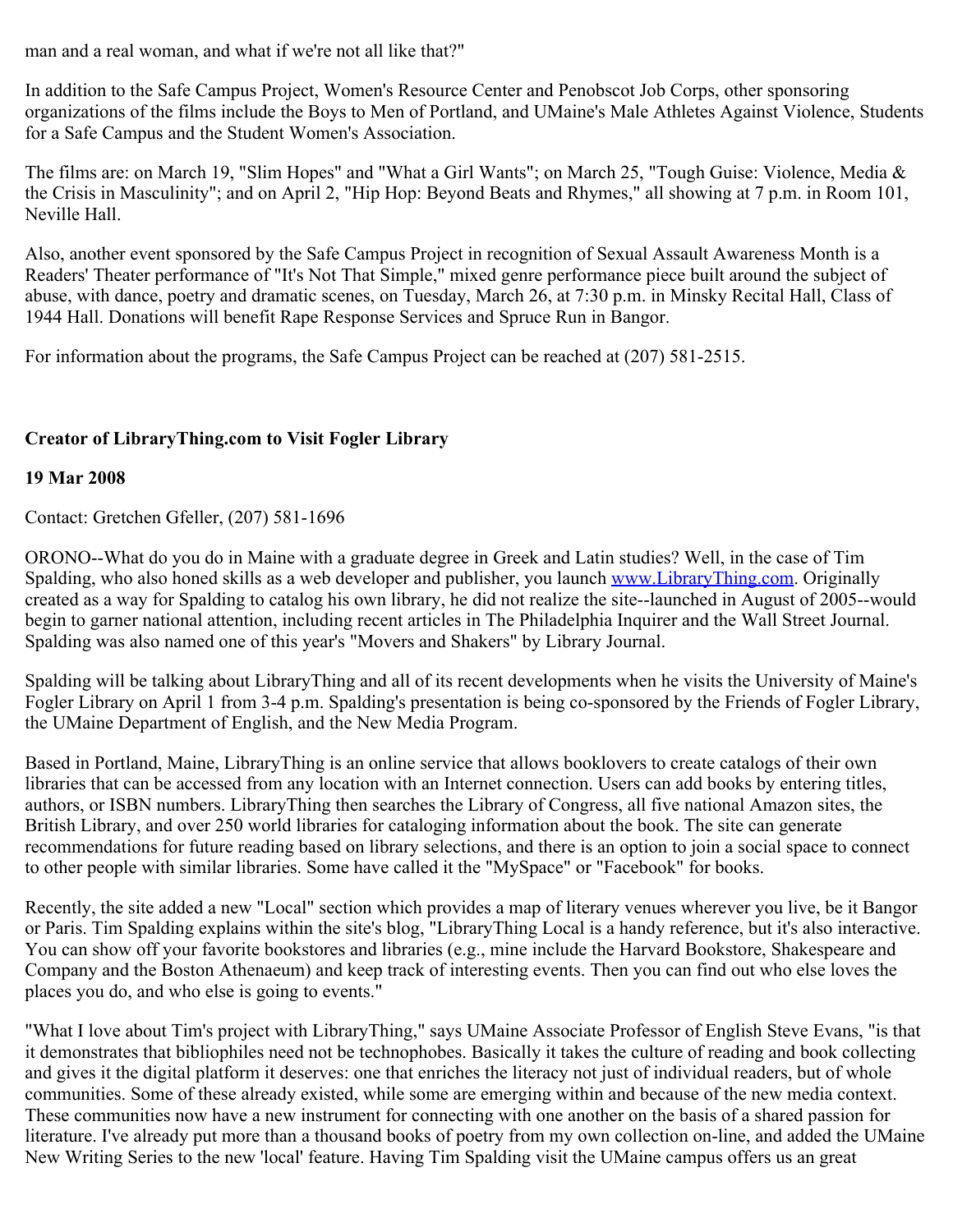opportunity for exploring the future of literacy in the digital world."

Spalding's presentation will be held in the Special Collections Department of Fogler Library. It is free and open to the public, and refreshments will be served.

## **Bates Professor to Discuss "Suffering for Beauty**

## **19 Mar 2008**

Contact: Joe Carr at (207) 581-3571

ORONO -- A noted science and technology historian from Bates College will make a Women's History Month presentation at the University of Maine on Thursday, March 20.

Rebecca Herzig is associate professor and chair of Women and Gender Studies at Bates. The author of "Suffering for Science: Reason and Sacrifice in Modern America," Herzig will speak on "Suffering for Beauty: Women, Technology and Body Care in American History." Her talk is scheduled for 3:15 p.m. in Memorial Union's Bangor Room.

## **Women with Panic Attacks Needed for UMaine Research**

### **19 Mar 2008**

Contact: Joe Carr at (207) 581-3571

ORONO -- A University of Maine research team is investigating the stress response in women who suffer panic attacks. The researchers are looking for women to participate in the study.

UMaine psychology professor Sandy Sigmon and her graduate students are seeking women who experience the physiological sensations of panic attacks (difficulty breathing, racing heart, trembling, hot or cold flashes, numbness or tingling in hands or feet, chest pain, thoughts of death, etc.), typically lasting 10-15 minutes. Women who experience these symptoms, are postmenopausal and have a normal menstrual cycle (25-35 days) are eligible.

Participants will visit Sigmon's lab twice . The first time, they will be asked questions about their symptoms, complete questionnaires, and give several saliva samples because the researchers are interested in the saliva-borne stress hormone cortisol. This session will take about two hours. Research participants will then monitor their daily symptoms for 30 days and return for a second lab visit, during which they will be asked to complete two brief tasks and give several saliva samples. This part will take about 90 minutes. For each part of the study, participants will be paid and can earn up to \$75 for the entire study. Those who are interested in participating are asked to call Sigmon at 581-2034 and leave a message or email her at [sandra.sigmon@umit.maine.edu.](mailto:sandra.sigmon@umit.maine.edu)

# **School of Performing Arts and Readers Theater to Show "It's Not that Simple**

# **19 Mar 2008**

Contact: Karen Cole at (207) 581-4700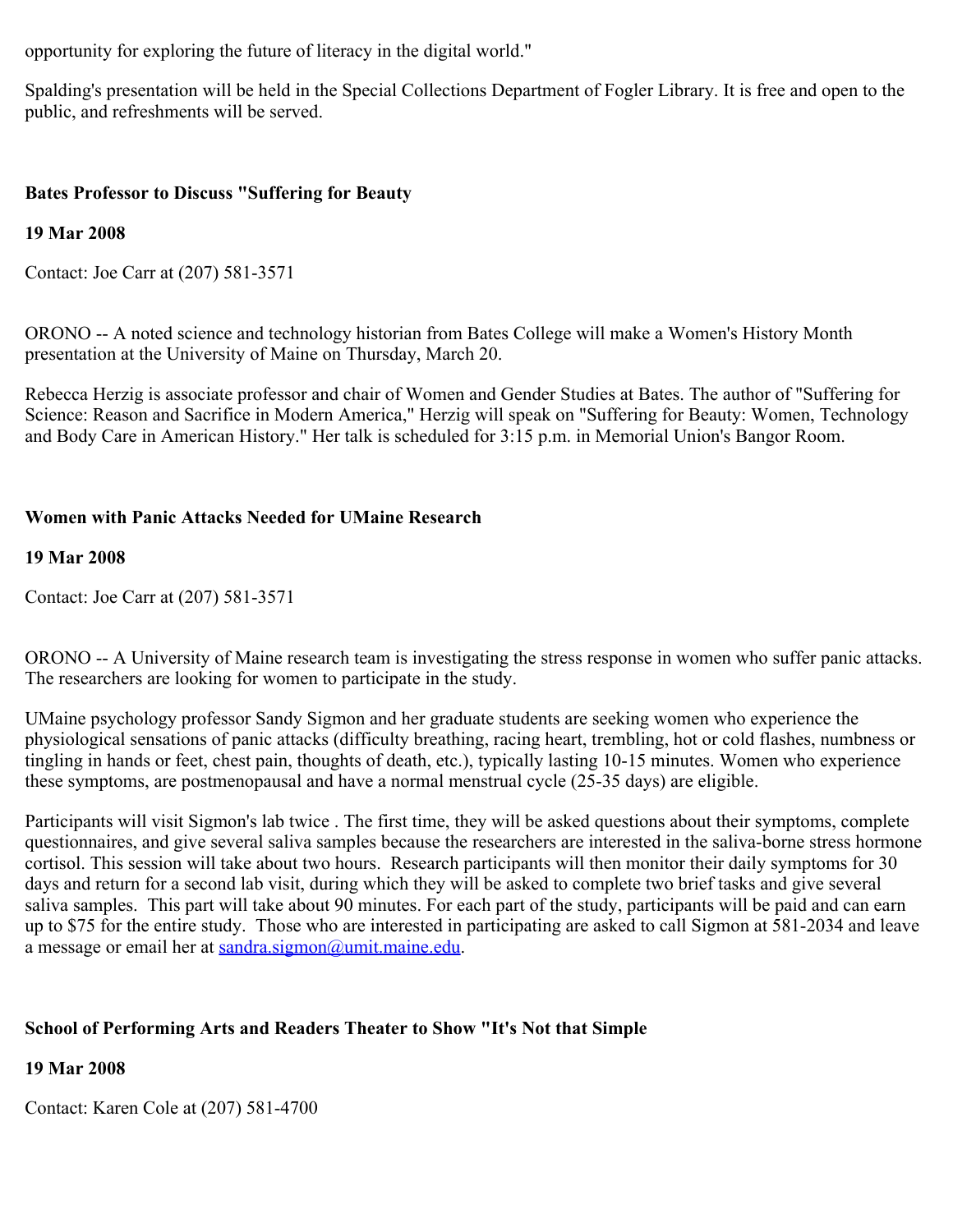ORONO - University of Maine students will perform a show based on the subject of sexual assault in the next School of Performing Arts "Readers' Theater" production. The show, "It's Not That Simple," will be sponsored by the School of Performing Arts along with the Safe Campus Project, a campus resource center that focuses on domestic and sexual abuse.

The performance is set for 7:30 p.m. on March 26, in Minsky Recital Hall in Class of 1944 Hall. Donations will benefit Spruce Run and Rape Response Services in Bangor.

UMaine theater and dance student Molly Schenck compiled and choreographed the show, which she will direct. The performance incorporates visual and performing arts including theater, dance, music and new media.

"I wanted to raise awareness about sexual assault, how common it is and how difficult it is to deal with in any form." Schenck says, adding that the opportunity to combine her passion for the visual and performing arts with raising awareness has been a "wonderful experience."

Through these different mediums, Schenck has powerfully represented many different kinds of assault - including voyeurism, stalking, rape and domestic abuse. Many of the performers in the show have been touched by sexual assault in some way during their lives, which adds a personal and dramatic element to the show.

"Readers' theatre was developed as a convenient and effective means to present literary works in dramatic form," says Karen Cole, the School of Performing Arts business manager. The theater encourages community involvement, and uses minimal costume, scenery or props.

The Safe Campus Project staff hopes this performance will reach an important audience in new ways.

"Programming is usually not delivered through dance and the arts; we hope to connect to people who are not reached by typical educational programs," said Carey Nason, Safe Campus Project coordinator.

For more information about this performance or the School of Performing Arts, contact Karen Cole at 581-4700 or [Karen.cole@umit.maine.edu](mailto:Karen.cole@umit.maine.edu).

# **Renowned UMaine Graduate Bernard Lown to Give Wednesday Talk; Cardiologist Won 1985 Nobel Peace Prize**

### **20 Mar 2008**

Contact: Joe Carr at (207) 581-3571

ORONO -- Dr. Bernard Lown, one of the world's leading cardiologists and a tireless advocate for world peace, will visit his alma mater for a Wednesday March 26 public talk, "On Global Activism in an Ailing World." The University of Maine's Honors College will present the talk, this year's TIAA-CREF Distinguished Honors Graduate Lecture. Lown will also serve as the university's 2008 John M. Rezendez Visiting Scholar in Ethics.

Lown, who graduated from UMaine in 1942, co-founded International Physicians for the Prevention of Nuclear War. For his efforts with that group, he earned the 1985 Nobel Peace Prize. He also co-founded Physicians for Social Responsibility in 1960.

The Wednesday event is scheduled for 5 p.m. in Room 100 of UMaine's Donald P. Corbett Business Building.

"Dr. Lown is among the most accomplished citizens the state of Maine has ever produced," says Dean Charlie Slavin of UMaine's Honors College. "We truly value his association with the University of Maine and we will be honored to host him on Wednesday. Dr. Lown's visit will create an outstanding opportunity for our students and those in the surrounding communities to hear his unique perspectives on critical issues faced by our global society."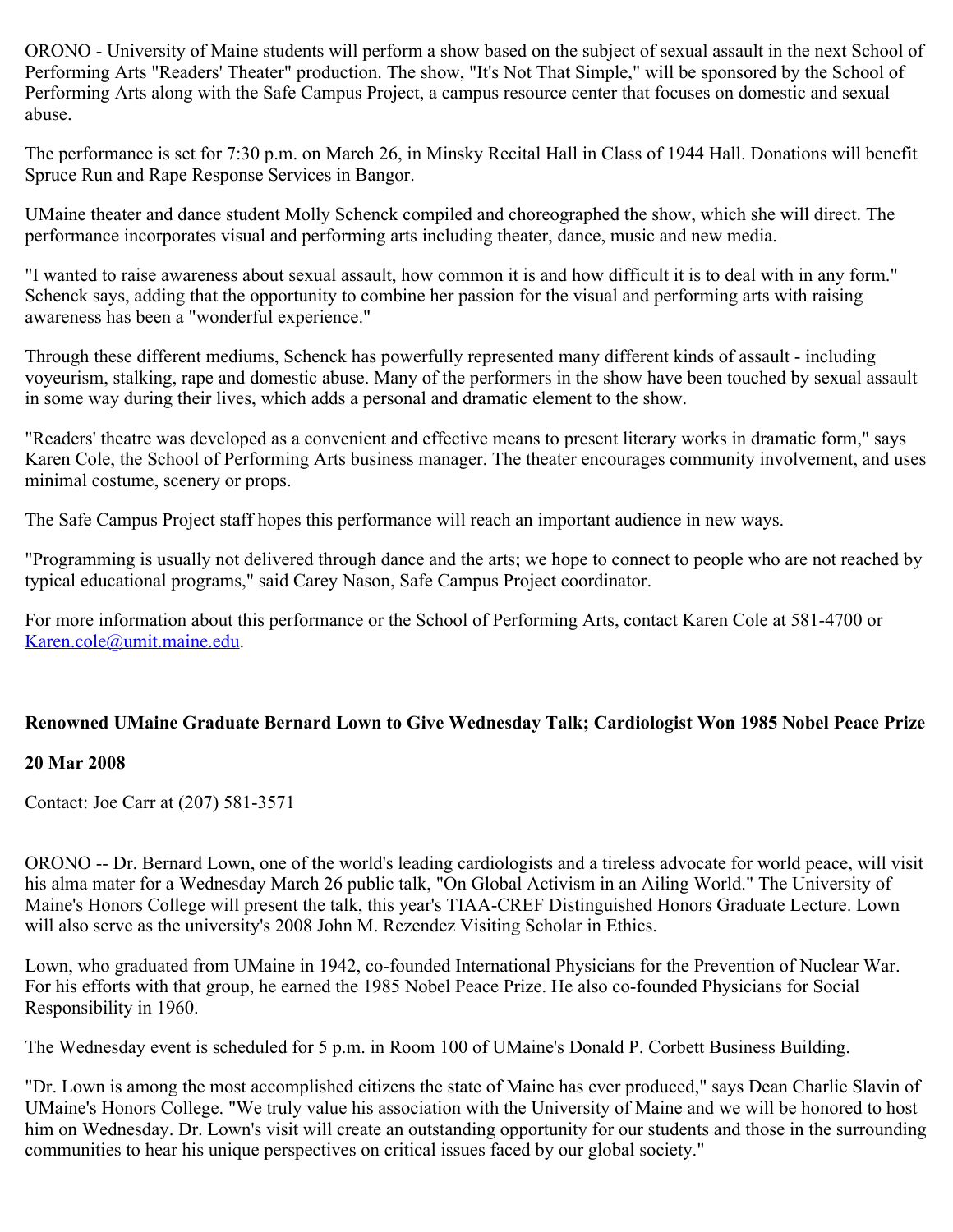In addition to his peace activism, Lown has made significant contributions in the medical realm. His innovations in cardiac care and treatment include the invention of the defibrilator, along with other breakthroughs that have helped to save untold numbers of lives. Founder of the Lown Cardiovascular Center in Cambridge, Mass., he is a professor of cardiology emeritus at the Harvard School of Public Health.

In recognition of Lown's career and his life's work, the UMaine Alumni Association annually presents the Bernard Lown '42 Humanitarian Award to graduates who distinguish themselves in humanitarian service.

## **Flower Show Organizers Announce Student Essay Contest Winners**

## **21 Mar 2008**

Contact: Amy Witt (207) 780-4205

PORTLAND, ME. -- Nine area students won prizes in the Portland Flower Show essay contest sponsored by show organizers and University of Maine Cooperative Extension. Student essays addressed the question, "Why should I care about plants?" Winners were announced at the show's opening preview on Wednesday, March 5.

Maine residents between the ages of 6 and 18 were invited to participate in this contest. Primary judging criteria were creativity, focus, age appropriateness, and passion for topic.

Three prizes (\$50, \$30 and \$20) were awarded in each of three age categories (6--9; 10--13; and 14--18).

Prize winners in the 6- to 9-year-old category

Ellie Sapat (9) of Falmouth, first place;

Malia Martinez (6) of Scarborough, second place;

Ewka Varney (8) of Portland, third place.

Prize winners in the 10- to 13-year-old group

Jennifer Sawtelle (13) of Scarborough, first place;

Emma Sapat (10) of Falmouth, second place;

Daniel McCarthy (13) of Hollis Center, third place.

Prize winners in the 14- to 18-year-old group

Nikola Champlin (17) of North Yarmouth, first place;

Sophia Jackson (16) of Whitefield, second place;

Brittany Corey (17) of New Gloucester, third place.

-30-

*For more than 90 years, University of Maine Cooperative Extension has supported UMaine's land-grant public education role by conducting community-driven, research-based programs in every Maine county*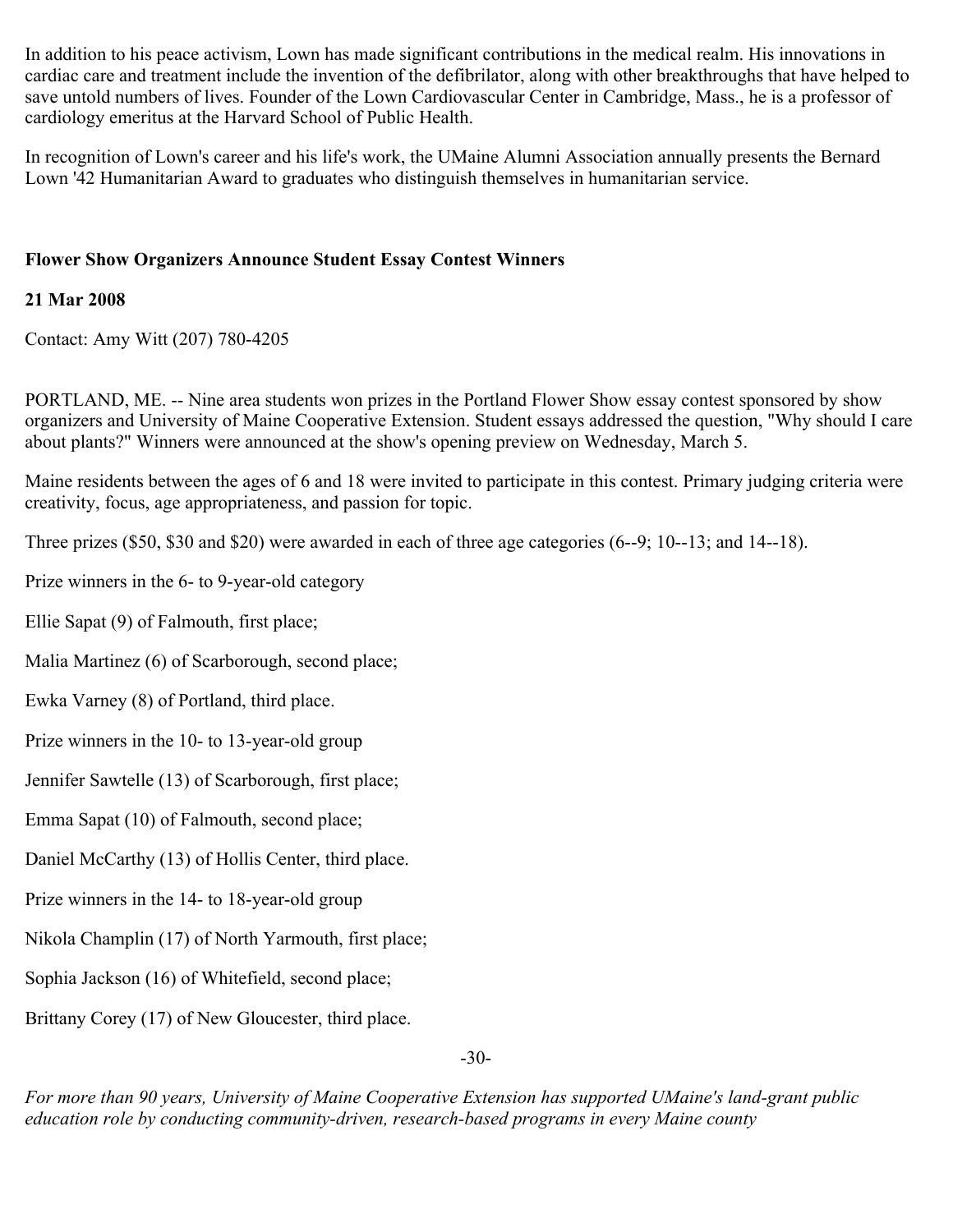# **Page Farm and Home Museum Plans Maple Syrup Fest April 5**

## **21 Mar 2008**

Contact: Elyse Dinan, 581-4100, George Manlove, 581-3756

ORONO -- The Page Farm and Home Museum at UMaine is celebrating Maine Maple Sunday on Saturday, April 5, this year, and invites area children and their families to join in the fun.

Events are planned from 1-3 p.m. The day begins with the video "The Maple Sugaring Story" at the Page Farm and Home Museum on the Orono campus. Grade K-6 children can participate in learning activities, play games and hear stories about one of Maine's oldest traditions and seasonal business enterprises begun by Native Americans centuries ago.

The afternoon events will move to the University of Maine maple sugaring operation on College Avenue Extension for a guided walking tour of the sugar bush, where the maple sugaring story begins, and a tour of the sugarhouse, where sweet maple sap is rendered to maple syrup through the evaporation process. Children can enjoy a sample of the fresh syrup straight from the evaporator.

"We will have a 'sugar-on-snow' party, like the early settlers of Maine," says Patricia Henner, director of the farm and home museum.

A \$4 per child reimbursement fee for materials used in the exercises is requested. Since space is limited, pre-registration is requested. Call 581-4100 for information or to register. Children must be chaperoned.

### **Hutchinson Center Campaign Reaches Milestone**

### **21 Mar 2008**

Contact: Joe Carr at (207) 581-3571

BELFAST -- The Frederick Hutchinson Center's \$2 million capital campaign to expand the Belfast facility has reached the halfway mark, leaders of the fundraising project announced last week.

Since the campaign began last August, \$1 million in private funds -- from individuals, corporations and foundations - has been raised to help create a 15,000 square foot expansion that will house additional classroom space, science labs and other facilities critical to the center's future as the University of Maine's primary educational and outreach connection with Mid-Coast Maine.

Campaign leaders hailed the milestone, and noted that it had been accomplished thanks to the generosity of many.

"We're delighted to arrive at the half-way point so quickly," said Judy Stein, campaign co-chair with Jim Patterson, retired director of the Hutchinson Center.

"This has been achieved through the hard work of volunteers and the generosity of community members," said Stein. "The community obviously accepted the words of The Citizen's editorial board which said that 'it's up to us.'"

The Hutchinson Center fundraising effort is part of Campaign Maine, the university's six-year, \$150 million comprehensive campaign.

Praising the "literally hundreds of people" who contributed to the Hutchinson Center campaign, Patterson said there has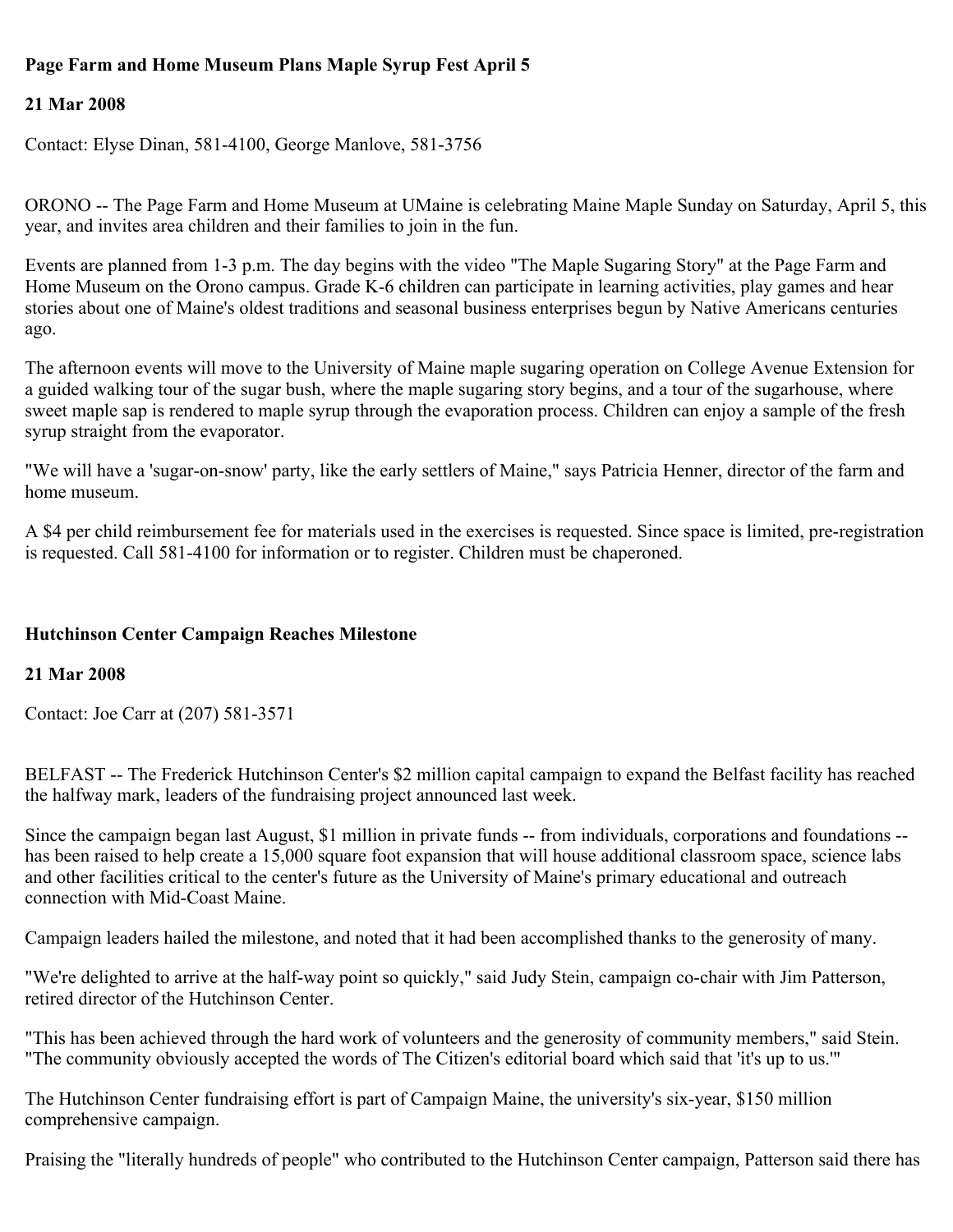been "amazing progress to get it over the halfway point. Now we look forward to trying to finish up within the next few months."

The total cost of the project is \$4 million, with the balance coming from a bond to be repaid with future revenue generated through the center's expanded activities.

The Hutchinson Center campaign is being aided by a Unity Foundation \$200,000 challenge grant which was awarded earlier this year and matches each dollar raised from other sources.

"Everyone has been so enthusiastic and supportive," said campaign volunteer Betty Becker-Theye. "The Hutchinson Center has been the most positive development along the Mid-Coast area in the past seven years, and residents of Belfast and other Mid-Coast communities appreciate the fact that people can complete undergraduate and graduate degrees close to home. So much of what has happened at the Hutchinson Center has been because of the University of Maine, MBNA, and the Bank of America. People know it's now up to us to raise the money to build the expansion."

Many of the early gifts came from the Hutchinson Center's Senior College, which pledged \$280,000, said Stein. Those contributions likely set a positive course for the campaign.

"It provided momentum."

Senior College has raised \$184,000 toward its commitment, according to Mary Frenning, co-chair of the Senior College public relations committee. The 500 current members and the more than 1,000 former members of Senior College have been solicited for contributions.

"The Hutchinson Center is our home, so we have strong feelings about it," she said. "It will be no surprise if we hear from many more of our members when they learn that the campaign has reached its halfway mark."

# **UMaine Debate Team Tops Again in Northeast Region Forensics Competition**

# **21 Mar 2008**

Contact: Steven Moran, 581-1774, George Manlove, 581-3756

ORONO -- The University of Maine Forensics Team has won its second consecutive Northeast Regional Forensics Tournament, besting nine other universities with reputable speech and debate teams.

The team won first in a field of 10 schools, including Emerson College, New York University, Suffolk University, St. Anselm's College and Harvard University, according to team captain Steve Moran, a fourth-year political science and history major from New Gloucester. The tournament was March 15 at Suffolk.

Active members of the UMaine Forensics Team include Moran, who is captain and president, and also UMaine Student Government president; vice president James Lyons, a second-year political science and biochemistry double major from Yarmouth; secretary Jennifer Cohen, a second-year political science and women's studies double major from Sanford; treasurer Joseph Moran, a second-year business marketing major from New Gloucester; and Jay Parrish, Dan Bourgeois-Capozzi, Moira Beale and Jeanne Ellis, all undergraduates from Bangor. Nicole Cloud, a research assistant and lecturer in the Department of Communication and Journalism, is adviser for the team.

Moran says the eight active speech and debate team members prepare for competitions by researching various topics that could be used as subject matter for debates and extemporaneous speaking and presentation skills. In the last year the team competed in seven tournaments held on five weekends.

The team is a young team, having undergone a resurrection in 2004, after several decades of inactivity, according to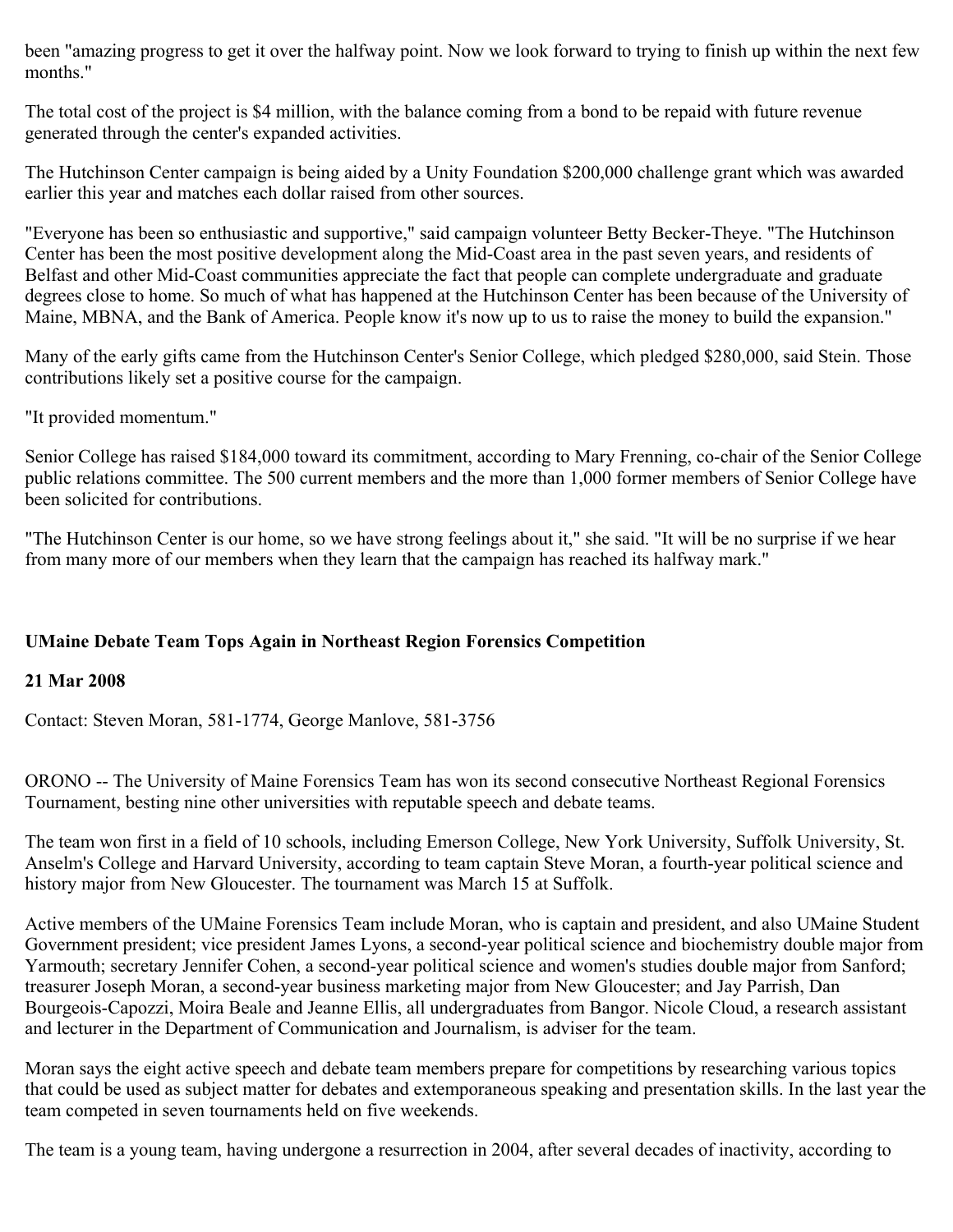Moran, who was part of the resurrection in 2004.

Forensics competition helps students develop public speaking, debate and effective presentation skills, Moran says, which are invaluable when students enter job market after graduation. It also improves writing skills, he says.

## **Analysis Provides New Information for Treating Childhood Obesity**

## **25 Mar 2008**

Contact: Prof. Doug Nangle at (207) 581-2045; Joe Carr at (207) 581-3571

Increasing the "dose" of behavioral interventions -- the use verbal and tangible rewards, self-monitoring and stimulus control -- and parental involvement can enhance the effectiveness of established diet and exercise regimes for combating childhood obesity, according to psychology researchers at the University of Maine, who conducted a metaanalysis of 13 years of treatment studies.

The meta-analysis of 11 published studies conducted since 1994 provides new information about the effectiveness of existing treatments for childhood obesity by identifying patterns among the therapeutic components.

"Whereas meta-analyses typically examine the effectiveness of interventions versus control (i.e., no treatment) conditions, this study employed a variation of the statistical techniques to estimate whether or not modifying or adding to obesity treatments helps youth lose more weight. This statistical approach has not previously been used in social science or medical research. This is the first of its kind, in the obesity or other treatment literatures," says Professor of Psychology Douglas Nangle, director of clinical training at UMaine and visiting professor of psychology at Bowdoin College.

A major goal of the meta-analysis was to determine whether there were ways to improve the short- and long-term effectiveness of established behavioral therapies for pediatric obesity.

"Most of the time you see published reviews or read treatment studies and infer what seems to work," says Nangle, one of the six authors of the study. "Meta-analysis provides a more objective, thorough, statistical way to make comparisons to find an effect. In a lot of fields, we know some treatments are better, but through analysis like this, we can evaluate the different treatment components and see if there are ways to enhance overall efficacy or demonstrate that one active treatment has advantages over another."

The meta-analysis started four years ago as a class project in a graduate course on child and adolescent treatments. The idea to apply this variation in meta-analytic statistical techniques to allow for the comparison of active treatment components came from one of the graduate researchers on the project, Michael Cassano, who worked on its refinement with Jeffrey Hecker, another study coauthor, UMaine professor of psychology and interim dean of the College of Liberal Arts and Sciences.

"People have been researching pediatric obesity for decades and the good news is treatment works. Yet it's not as effective as we'd like it to be," says Nangle. "Usually, we're not capable of getting kids into the normal range of BMI (body mass index) and the effects of treatment (most often comprehensive diets, decreased sedentary lifestyle and increased exercise) don't have as long-lasting effects as we would like.

"We're trying to find ways to get an extra push out of that core comprehensive intervention."

The analysis showed that the already established comprehensive interventions combining diet/decreased sedentary lifestyle/increased exercise components could be made even more effective through enhanced behavioral interventions - - rewards such as praise and incentives -- for meeting physical activity and dietary goals, as well as teaching children to better self-monitor their eating and exercise patterns, and stimulus control, such as making healthy foods more easily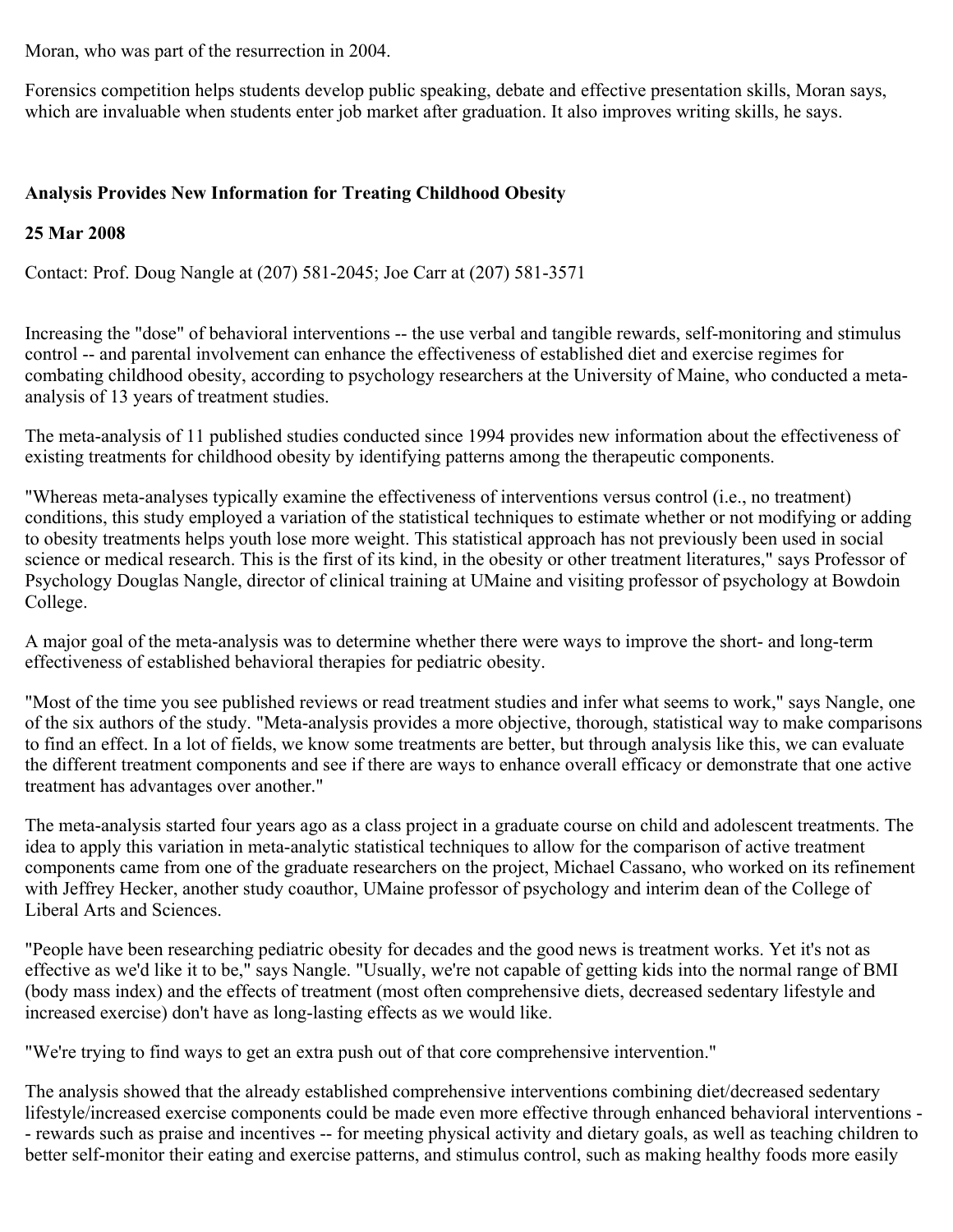accessible and identifiable.

"Part of behavioral intervention has to do with teaching kids to do better monitoring of what they actually eat and getting parents involved," says Nangle. "The more efforts to make sure kids comply with diet and exercise, the better."

The study also found another way to boost the effectiveness of existing treatments is through the involvement of parents. That involvement ranges from providing nutritious foods in the home and parental weight loss to modeling healthy eating h

## **Angus King to Join UMaine Technology/Teaching Discussion**

## **25 Mar 2008**

Contact: Joe Carr at (207) 581-3571

ORONO -- Former Gov. Angus King will participate in a Friday March 28 University of Maine program, "Technology, Teaching and Learning: Implications for Today and Tomorrow," arranged by UMaine's College of Education and Human Development. The forum is scheduled for 9 a.m.-noon in Memorial Union's Bangor Room.

King served as Maine's governor from 1994-2002. His legacy includes the development of the Maine Learning Technology Initiative (MLTI), which put laptop computers in all Maine school districts, expanding students' access to technology and creating new ways for teachers to deliver instruction and foster learning.

He will join Friday's discussion from 9:15-1015 a.m. via iChat, the Macintosh video conferencing program.

King will offer perspectives on MLTI and what it has meant to Maine, along with his thoughts on the need to effectively prepare teachers to use technology in the classroom.

Other discussion subjects will include an update on MLTI, the challenges UMaine faces in preparing teachers to work in schools where technology is commonplace and trends related to technology in schools.

UMaine has the largest teacher preparation program in Maine. The class that begins UMaine studies in the fall of 2008, for the most part, will be those students who were the first Maine seventh graders to use laptops provided through the MLTI initiative.

UMaine students, College of Education and Human Development faculty and college staff, and interested faculty from UMaine will participate in Friday's session.

### **UMaine Labor Bureau Updates Review of Privatization Pitfalls**

### **25 Mar 2008**

Contact: Bill Murphy, 581-4124; George Manlove, 581-3756

ORONO -- A newly released briefing paper by the University of Maine Bureau of Labor Education on the pitfalls and problems that can occur when privatizing certain state, municipal or institutional services, concludes that the practice remains risky and problematic.

The paper, "Privatization Pitfalls Update, 2008," brings up to date an analysis of contracting out certain government or institutional services that was originally done in 1998.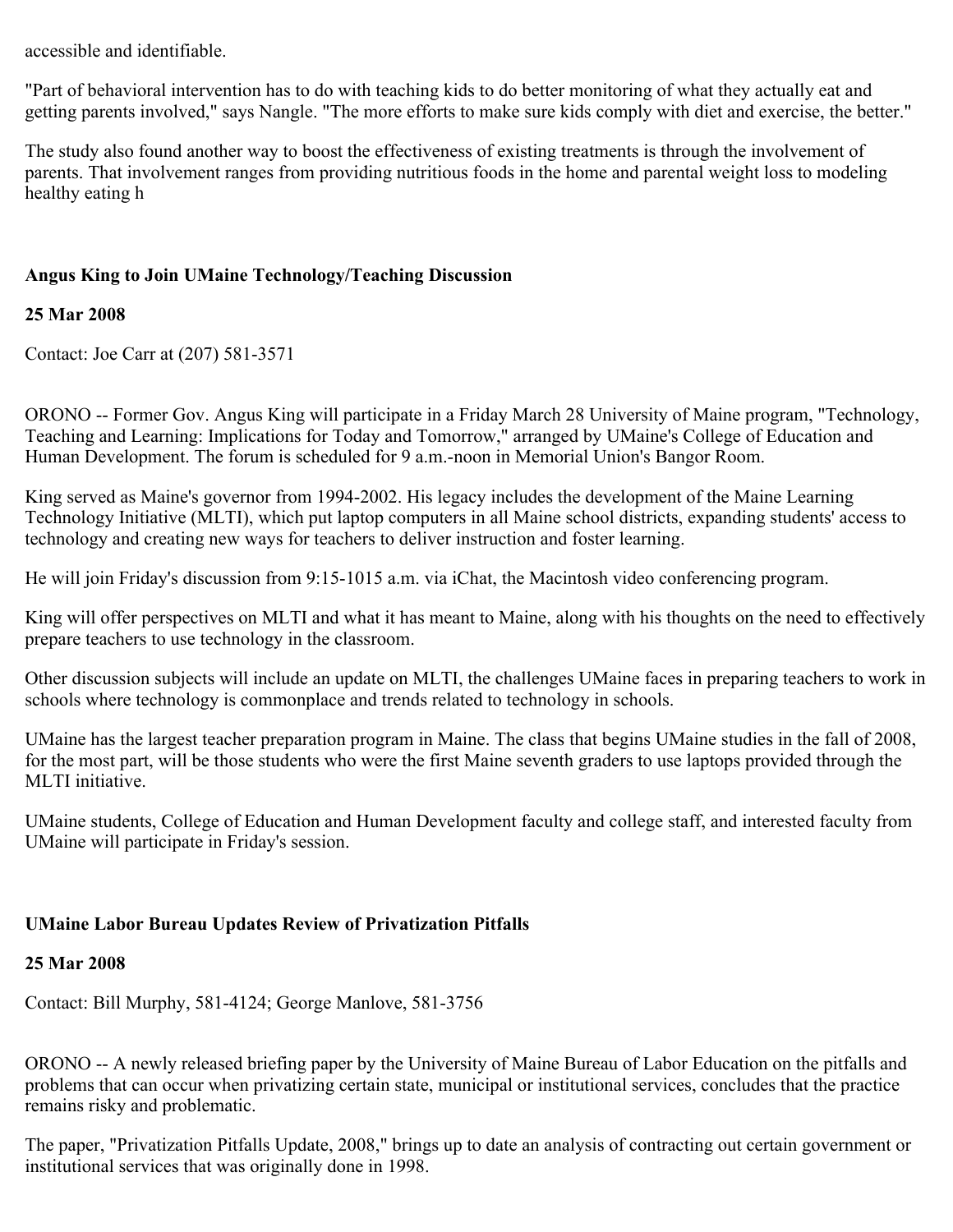"Many state and local governments, the U.S. government, and public sectors such as higher education, turned to various forms of privatizing services over the past two decades, especially during the 1990's," says the paper, released this week. "

# **'Komen on the Go' Tour Bringing Breast-Health Information to UMaine April 7**

## **27 Mar 2008**

Contact: Erin Whitehouse, (207) 581-4058 George Manlove, 581-3756

ORONO -- The University of Maine Employee Wellness Program, Healthy U, will host"Susan G. Komen for the Cure," a national community education and outreach tour dedicated to the eradication of breast cancer, on campus on Monday, April 7.

"Komen On the Go" is a free traveling tour, crossing the nation to deliver life-saving breast health information to all generations of women. The tour stop at University of Maine is one of more than 150 stops Komen On the Go is making to heighten awareness of breast health and breast cancer, and inspire a deeper commitment from young women to commit to everyday health habits that can reduce their risk for the disease.

The public is invited to stop by the signature bright pink Komen On the Go semi-trailer, to be parked on the UMaine campus from 9 a.m. to 3 p.m. in the North Gym parking lot, near the Memorial Gym field house. The trailer converts into an interactive learning center. It offers fun, hands-on experiences featuring computer kiosks chock full of easy-tounderstand breast health information, such as how to do a breast self-exam, and an eight-foot graffiti wall for participants to share a memory or pledge their personal support in the global breast cancer movement. Other information being made available includes how to volunteer locally, details on the Komen Race for the Cure and tips on supporting loved ones facing breast cancer.

For more information, previous event photos and a complete tour schedule, visit the Komen On the go Website ([www.komen.org/go](http://www.komen.org/go)) and for information about the UMaine stop, contact Erin Whitehouse, Healthy U Wellness program manager, at 207-581-4058 or by email [\(erin\\_whitehouse@umit.maine.edu](mailto:erin_whitehouse@umit.maine.edu)).

Susan G. Komen for the Cure is on a mission to end breast cancer, and the Komen On the Go mobile experience delivers the message. From inner cities to community festivals and public universities to neighborhood centers, Komen On the Go's bright pink vehicles are teaching Americans everywhere how to take charge of their breast health, empowering participants to share information with friends, and join the breast cancer movement.

In its fifth national tour, Komen On the Go will be on exhibit more than 150 days in more than 50 communities across the United States, educating and elevating thousands of people with messages of hope. The tour is made possible, in part, by founding sponsor the Val Skinner Foundation and the LIFE (LPGA Pros In The Fight To Eradicate Breast Cancer) Event series.

# **UMaine Hosting French, Spanish Language Immersion Day April 2**

# **28 Mar 2008**

Contact: Jane Smith, 581-2079; George Manlove, 581-3756

ORONO -- On Wednesday, April 2, French and Spanish will be languages of the day for many at UMaine, as 100 high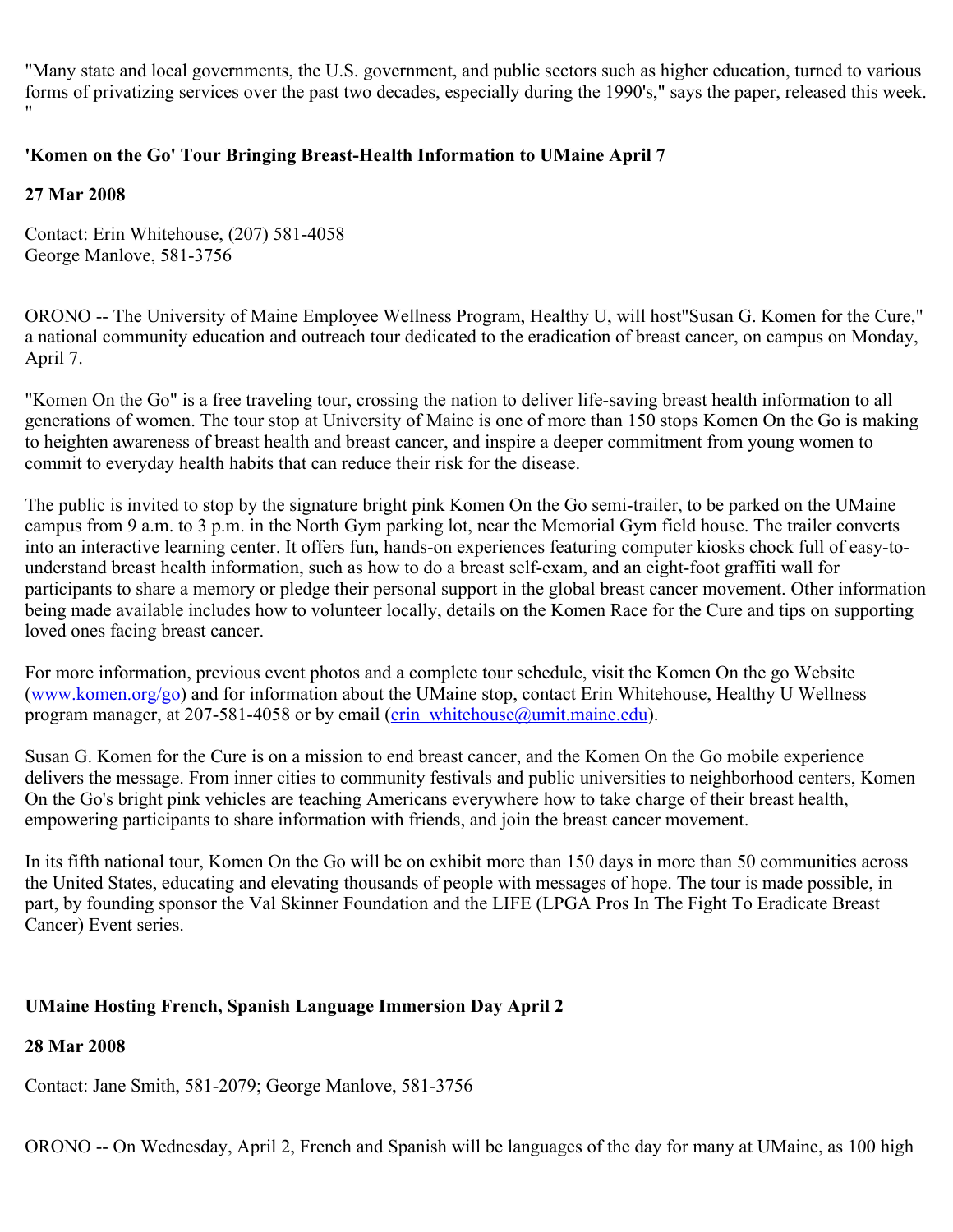school students or more and their teachers visit for a day-long French and Spanish language immersion experience.

Sponsored by the University of Maine's Department of Modern Language and Classics and the Foreign Languages Association of Maine (FLAME), events will take place from 9 a.m.-2 p.m. in Little Hall, the Memorial Union and elsewhere on campus. Students and language teachers from Hampden and Foxcroft academies and Hermon, Bucksport and Brewer high schools are planning to attend.

Psychology professor and interim College of Liberal Arts and Sciences Dean Jeff Hecker, Ray Pelletier, chair of the Department of Modern Languages and Classics, and Nicholas Cloutier of the UMaine Admissions Office, will greet the students at 9 a.m. in 130 Little Hall.

Students will then disperse for a "human scavenger hunt in French or Spanish" to get to know one another, according to Jane Smith, associate professor of French and graduate coordinator in the Department of Modern Languages and Classics.

The program continues at 10 a.m. with "passport activities" in the Memorial Union. Throughout the remainder of the day, students will participate in a campus-wide scavenger hunt, skits (Bumps Room, French, FFA Room, Spanish), poetry recitations (Coe Room) and music and dance from Quebec and Latin America (Totman Room).

At 1:10 p.m., a "culture bowl" in French and Spanish is scheduled at 130 Little Hall

Closing remarks will be offered around 2 p.m. in Little Hall by Mirna Reyes-Henderson, chair of the Student Activities Committee of FLAME.

Lunch for the students and visiting teachers is being provided by the College of Liberal Arts and Sciences.

### **UMaine Accounting Students Offering Free Help with Tax Returns**

### **28 Mar 2008**

Contact: Steven Colburn, 581-1982; George Manlove, 581-3756

ORONO -- University of Maine Business School accounting students under the supervision of accounting professor Steven Colburn are offering free income tax assistance to the public on Monday afternoons through April 14.

The long-standing UMaine Volunteer Income Tax Assistance Program (VITA) is designed for low- to moderate-income taxpayers, people with disabilities, the elderly or students who need help, but the service will be provided to anyone on campus or in surrounding communities with basic tax assistance needs. It is sponsored by the U.S. Internal Revenue Service.

Taxpayers will be assisted on an appointment basis Mondays from 2-4 p.m. in the D.P. Corbett Business Building, behind the Maine Center for the Arts on the Orono campus. Taxpayers seeking assistance must first call Colburn at 581- 1982 or email him [\(steve.colburn@umit.maine.edu](mailto:steve.colburn@umit.maine.edu)) to make an appointment.

Filers should bring W-2 forms from all employers, Forms 1099 (for dividends and interest), if applicable, and any other forms or information regarding income, deductions or credits. Volunteers can download tax forms from the IRS website, if needed, and also can file returns electronically.  $\sim$ 

All of the student volunteers have taken tax preparation courses and are up to date on the latest tax law changes; Colburn double-checks each return before filing. The program is a benefit for taxpayers in the community and is good training for accounting students, Colburn says.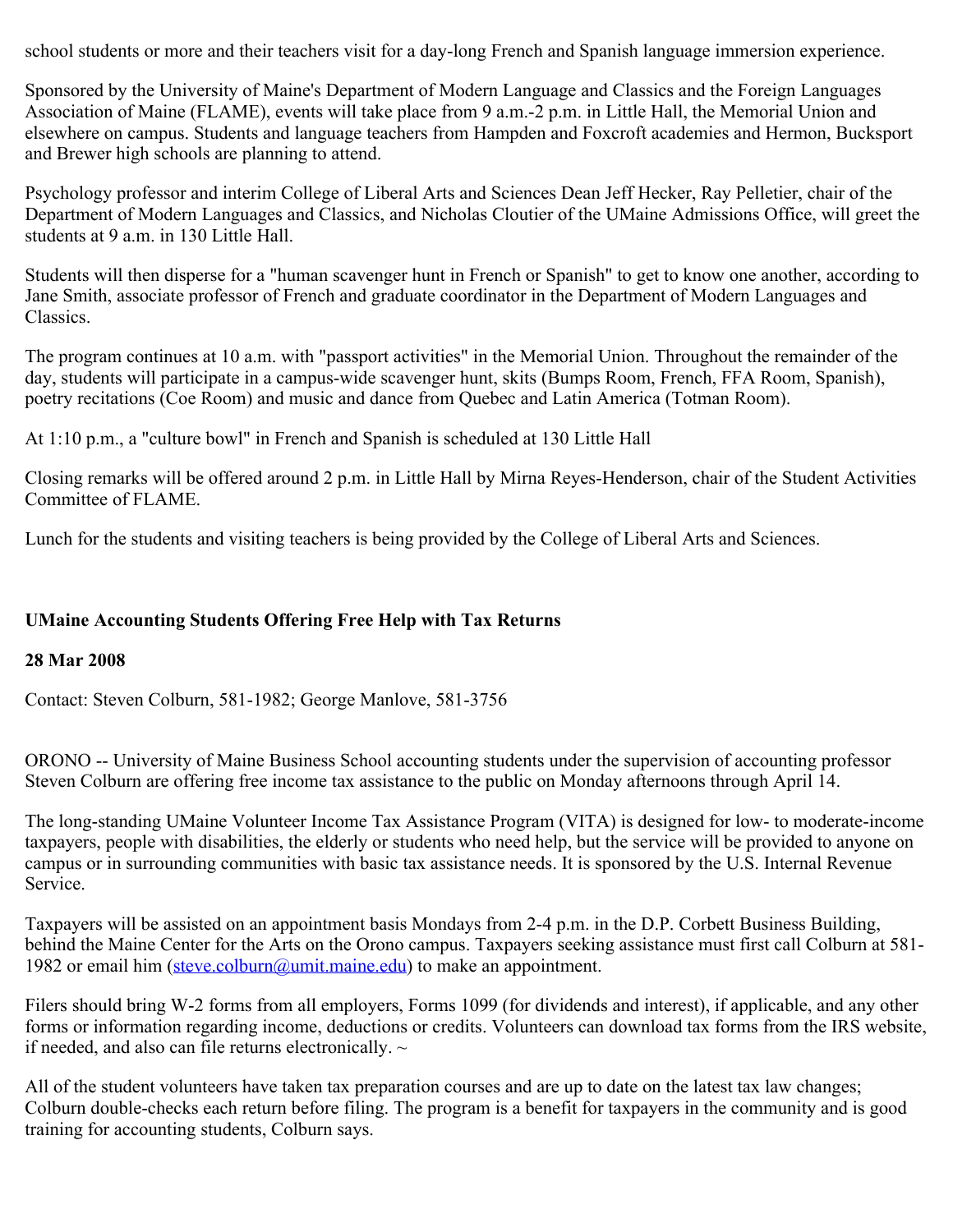More than 100 people from the Old Town-Orono communities, including UMaine students, typically receive assistance each tax season.

# **UMaine Research Seeks to Demystify Chemotherapy "Brain Fog**

**28 Mar 2008**

Contact: Thane Fremouw (207) 581-2041; Tom Weber (207) 581-3777

ORONO -- Many people undergoing chemotherapy for cancer feel as if they are living in a mental fog that causes them to forget things and hampers their ability to learn new skills and concentrate on everyday tasks.

And while the condition is often temporary, occurring during treatment or immediately after, some cancer survivors continue to experience the frustrating symptoms years after their treatments have ended.

Research over the last several years has shown that cancer patients can indeed suffer a mild cognitive impairment following chemotherapy. The studies have yet to pinpoint, however, what actually causes the baffling condition, commonly known as chemobrain or chemofog, and why some people suffer from it and others do not.

Studies of the cognitive effects of chemotherapy have typically been complicated by such confounding factors as age, life history, anxiety, depression and fatigue. Could the foggy thinking be caused by the stress and worry people feel when they're told they have cancer, as some studies have suggested, or might it be the physiological damage wrought by the cancer itself that triggers it? Recognizing that chemotherapy induces menopause, researchers are left to wonder what role, if any, hormones play in cognitive decline?

Thane Fremouw, an assistant professor of psychology at the University of Maine, along with Robert Ferguson, a clinical psychologist at Eastern Maine Medical in Bangor, are undertaking research that they hope will help answer those questions. Unlike other researchers who have studied chemobrain in humans, however, the team will explore the condition in mice instead and use genetic manipulation to identify risk factors.

"Normally you go from the animal to the human model," says Fremouw, an animal cognition specialist whose work is being funded by the Maine Institute of Human Genetics and Health in Brewer. "But we're trying something different by reversing that process. Our hope is that our mouse model will facilitate the search for treatments that reduce or eliminate the cognitive impairments in cancer survivors."

The mouse model will allow researchers to better and more quickly control for factors such as stress and depression, Fremouw says. The team, which includes a UMaine graduate student and three undergraduates, will examine the cognitive consequences caused by different combinations of chemotherapy drugs, or cocktails, commonly prescribed in cancer therapy. The researchers will also treat the mice with various other drug therapies to see if those treatments help counteract the chemobrain condition.

"Regardless of where this leads," Fremouw says of his research, "it's important that we publicize this problem so that people can understand that whatever is happening to them is real, and not imaginary."

# **UMaine Extension Sets Symposium for Health, Nutrition and Physical Activity Professionals**

# **28 Mar 2008**

Contact: Kathy Savoie, 207-780-4205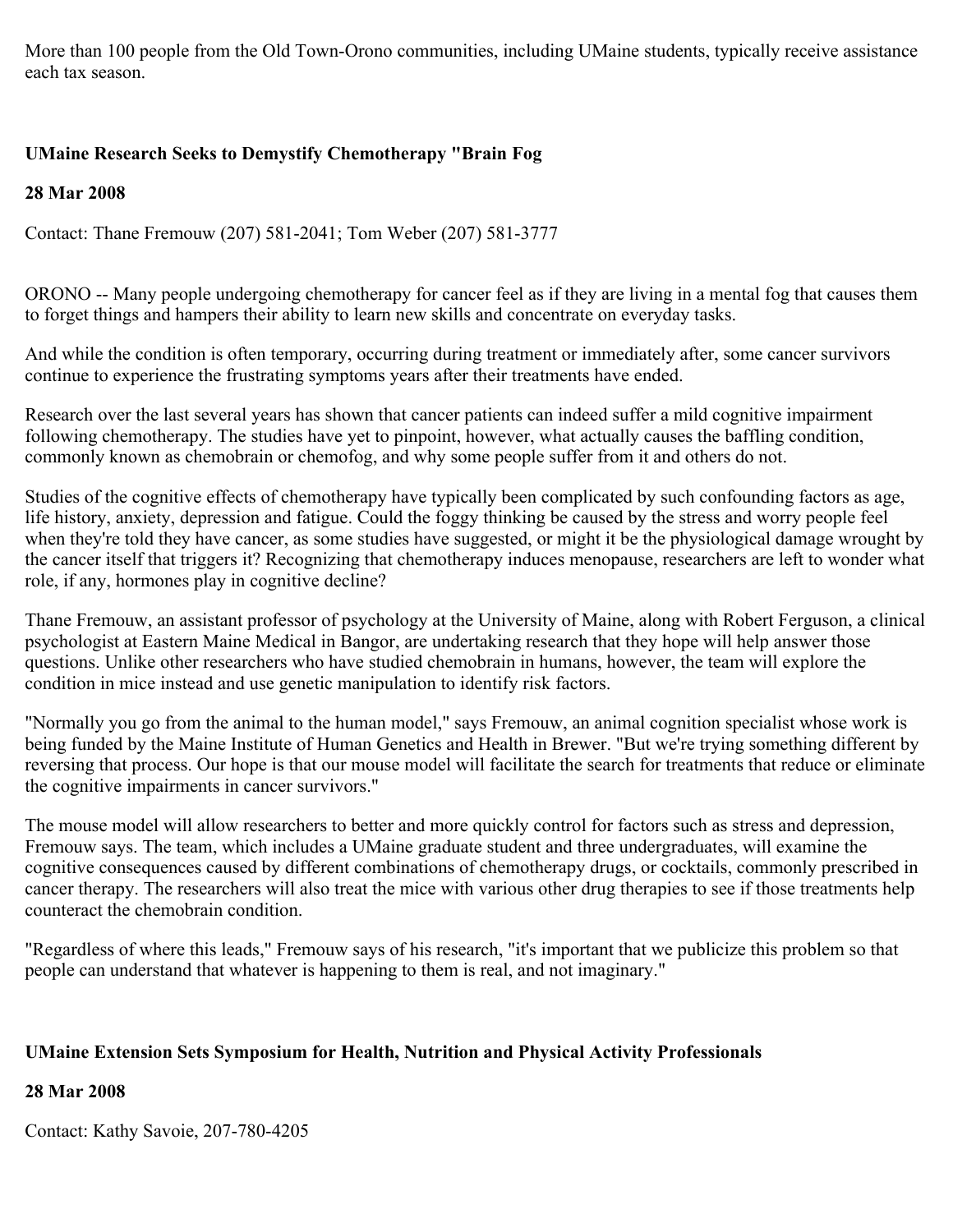ORONO, Me. -- University of Maine Cooperative Extension will present the 2008 Nutrition, Food and Physical Activity Symposium on May 14 from 8:30 a.m. to 3:30 p.m. at the University of Maine's Donald P. Corbett Business Building. The cost is \$25 and advance registration is required. Certificates of Attendance will be provided for all who attend. For more information or to register, visit www.extension.umaine.edu or contact Kathy Savoie at 207-780-4205 or ksavoie@umext.maine.edu.

Public health sector professionals and those whose work focuses on issues related to nutrition, health and wellness will benefit from this event. The Nutrition, Food and Physical Activity Symposium will examine research and programs in areas of community nutrition, physical activity and food safety related to improving the health and well-being of Maine people and reducing obesity. The symposium will highlight innovative work that will help Maine lead the way in promoting lifestyles that improve wellness and reduce the risk of chronic disease.

The schedule includes sessions on nutrition education, heart-healthy living, nutritional risks related to whole grain intake in seniors, supplemention for premenopausal women, attitudes and behaviors of high school students to nutrition and exercise and more, including a wide variety of poster sessions.

### **All Things Woods Expo**

### **28 Mar 2008**

Contact: Andy Kekacs, 722-4214

Second Annual Portland Exposition Building Saturday, April 26, 2008 10 a.m. - 4 p.m.

With more than 90 percent of its land area covered by trees, Maine is the nation's most heavily forested state. The forest provides thousands of jobs, abundant clean water, critical wildlife habitat and a host of other benefits to Maine people. It is the foundation of the state's wood products, outdoor recreation and tourism industries. It defines the Maine way of life.

To celebrate the many benefits provided by healthy, vibrant, working woodlands, Forests for Maine's Future will host the second annual All Things Woods Expo from 10 a.m. to 4 p.m. Saturday, April 26, at the Portland Exposition Building.

Fifty exhibitors and a full day of activities for children and adults are planned. Admission is free.

The Chewonki Foundation, Maine Discovery Museum and Tanglewood 4-H Camp will offer a variety of woodsoriented activities for kids. See live owls and hear about wild wonders. Bring a camera and have your picture taken with Smokey the Bear.

Adults can learn about geo-caching, spring mushrooms, backyard birds and much more. "Timber" Tina Scheer of "Survivor" fame will demonstrate her skills with axes and saws.

Exhibitors will include wood products firms, conservation organizations, outdoor recreation businesses, forest management companies and many others.

The Portland Exposition Building is on Park Avenue, near Deering Oaks and Hadlock Field in Portland. To learn more about All Things Woods Expo 2008, visit forestsformainesfuture.org.

Forests for Maine's Future is a partnership of the University of Maine, Maine TREE Foundation, Small Woodland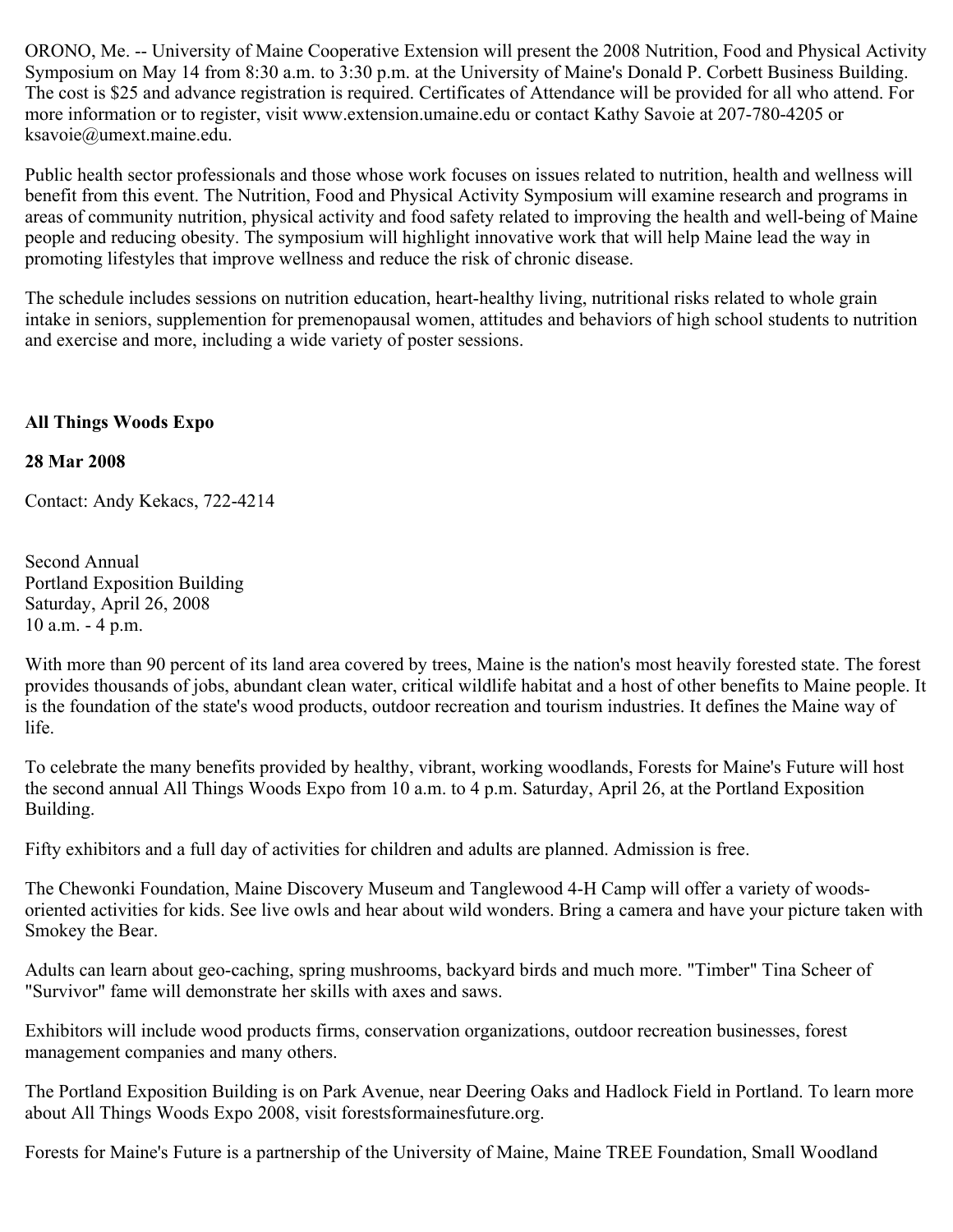Owners Association of Maine, and Maine Forest Service.

The partners also produce Fresh from the Woods, an electronic newsletter sent to more than 5,000 people each month. From the secret life of vernal pools to the growing European demand for wood pellets, Fresh from the Woods offers an independent, interesting and science-based look at key issues that affect Maine's woodlands, economy and quality of life.

To subscribe to the free newsletter, visit forestsformainesfuture.org. The website also offers a wealth of information about the state's woodlands, provides links to important stories in the Maine press, highlights forest-related resources on the Web, and provides a calendar of coming events for people who are interested in the woods.

## **UMaine College Recognizes Outstanding Faculty Members**

### **28 Mar 2008**

Contact: Joe Carr at (207) 581-3571

ORONO -- Faculty members in English, Anthropology and Modern Languages and Classics, and a teaching assistant in History are the recipients of 2008 awards presented by the University of Maine College of Liberal Arts and Sciences. Presented annually to faculty members nominated by their colleagues and students, the awards honor overall achievement and particular strengths in teaching, research and service. The college also honors an outstanding teaching assistant, who is recognized jointly by the Graduate School.

Harvey Kail, professor of English, will receive the award for outstanding teaching and advising. Paul (Jim) Roscoe, professor of anthropology, will receive the award for outstanding research and creative achievement, and Kathleen March, professor of Spanish, will receive the outstanding service and outreach award. Abigail Davis, a graduate student in history, will receive the teaching assistant award.

Kail is founding director of the University of Maine Writing Center housed in the English Department. A veteran teacher with 30 years on the UMaine faculty, Kail has trained and supervised hundreds of peer tutors who have worked with thousands of students in the Center and in teaching jobs after graduation. He is an expert on collaborative learning recognized nationally and internationally as an outstanding teacher of teachers. He earned bachelor's and master's degrees in English from the University of Toledo and a doctorate from Northern Illinois University.

Roscoe came to the University of Maine in 1984 with degrees in physics, liberal studies in sciences and anthropology from Manchester (England) University and a doctorate in anthropology from the University of Rochester. He has published 32 peer-reviewed articles and book chapters and two of his own edited volumes. In the last 25 years, he has spent more than two and a half years in Papua New Guinea, 26 months of that time living with the Yangoru Boiken of the East Sepik Province. His papers have won national and international prizes and he received the university's Presidential Outstanding Teaching Award in 1996.

March came to the University of Maine in 1984 with bachelor's, master's and doctorate degrees in Spanish from State University of New York at Buffalo. She also earned a doctorate in creativity at the University of Maine in 2002. March is a leader in creating models for service learning, the most dramatic being a class that travels to Honduras during spring break, where students use language skills in providing educational and health supplies and services for residents of the Copan region in Santa Rosa and in the rural village of Dulce Nombre. March has served on numerous college and university committees and the Faculty Senate, for which she was president in 1996-97.

Davis serves as a teaching assistant for courses Environmental History, Maine History and U.S. History. Her supervising professors Richard Judd and Howard Segal praise her dedication, preparation, enthusiasm and ability to communicate with students, individually, in review sessions and in lectures. Davis earned a bachelor's degree in American history from Western State College in Gunnison, Colo., and is creating a history of the Appalachian Trail as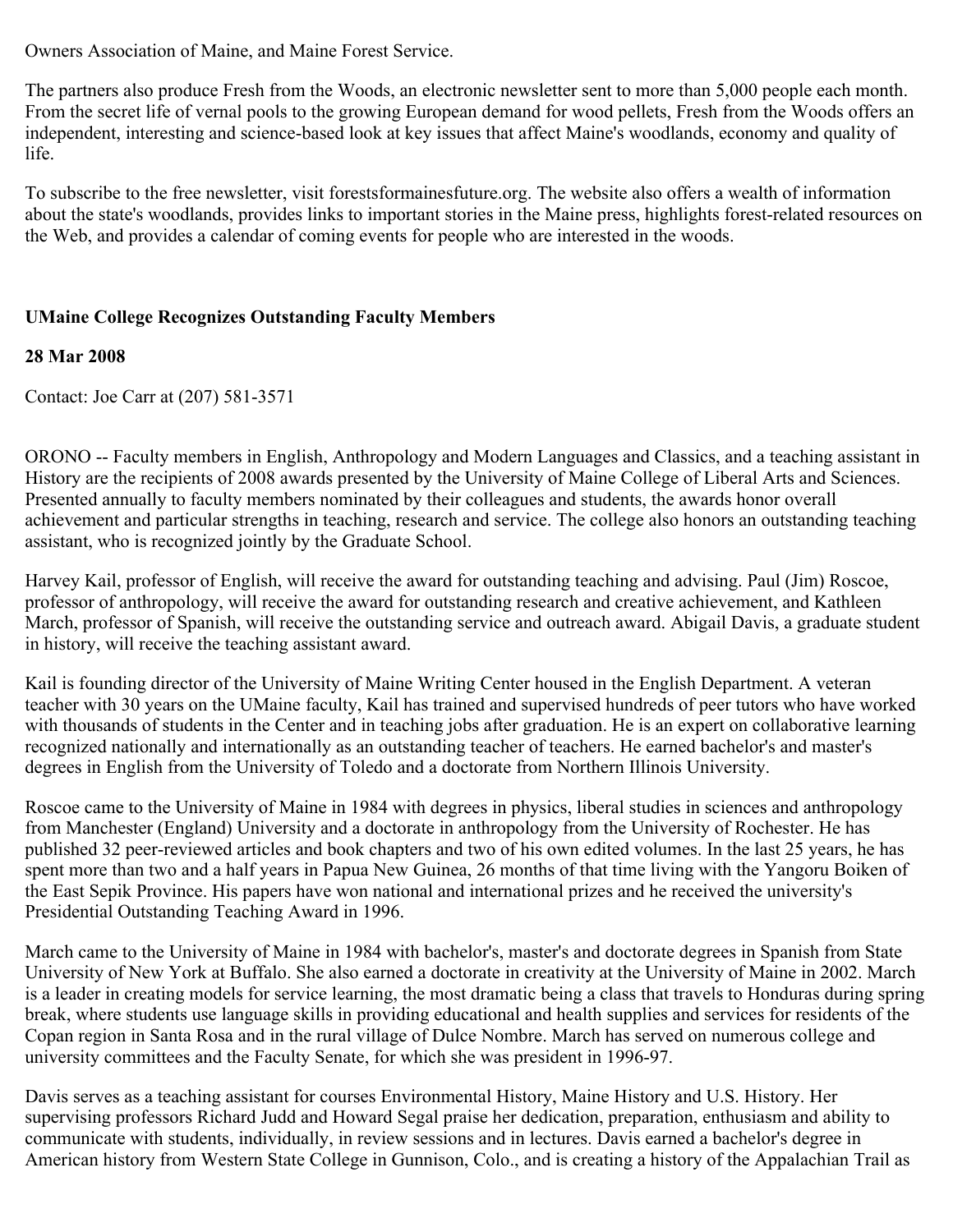an intellectual concept in her graduate study.

The 2008 awards will be presented April 22 at a reception in the McIntire Room of the Buchanan Alumni House on the Orono campus.

## **UMaine Engineering Professor Conducts Energy-Savings Seminar For Businesses**

### **28 Mar 2008**

Contact: Tom Weber: 207-581-3777

Scott Dunning, professor and director of the University of Maine School of Engineering Technology, will conduct a seminar in Portland March 31 and April 1 aimed at helping businesses to reduce their energy costs and increase their economic competitiveness.

The two-day seminar, which was quickly filled to capacity, will provide companies the basic knowledge and tools necessary to identify the most common opportunities for energy savings and how to calculate savings potential.

Topics will include such fundamentals as conducting energy audits, purchasing energy, maintenance programs and how to save on heating, ventilation and air conditioning. The seminar, offered by the Maine Public Utilities Commission's Efficiency Maine program, will also address topics such as boiler efficiency, lighting equipment and performance and waste heat recovery.

For many, the advice could not come at a better time.

"Companies in Maine are getting squeezed in the national economic slowdown," says Dunning, who is recognized nationally as an expert in energy efficiency and is one of six key instructors for the Association of Energy Engineers. "Their costs for materials and employee health benefits are rising, while consumer demand for their products may be softening. It's absolutely critical at this time for companies to find ways to reduce energy costs in order to stay competitive during these tough economic conditions."

### **Artist Collective to Work with Bangor-Area Students During Vacation; Projects to Involve Bangor History**

### **31 Mar 2008**

Contact: Joe Carr (207) 581-3571

ORONO -- Bangor-area high school students will soon have the unique opportunity to learn about documenatry film, interactive design and performance art from members of a renowned traveling artist collective called Slightly Askew.

The University of Maine New Media Department will coordinate the workshops, set for April 21-25 in Bangor. The programming is part of UMaine-City of Bangor Project, funded by a U.S. Dept. of Housing and Urban Development grant, to build university-city partnerships related to youth empowerment, community inclusion and and affordable housing.

The Slightly Askew artists travel tbe world to teach student workshops, to perform and to do multimedia installation. They are currently working on projects in Austin, Tex. and New Orleans, and they regularly work with high school students in Boston, Pittsburgh and Cleveland.

The April Bangor workshops are scheduled for school vacation week. They will take place at the Bangor Y facilities.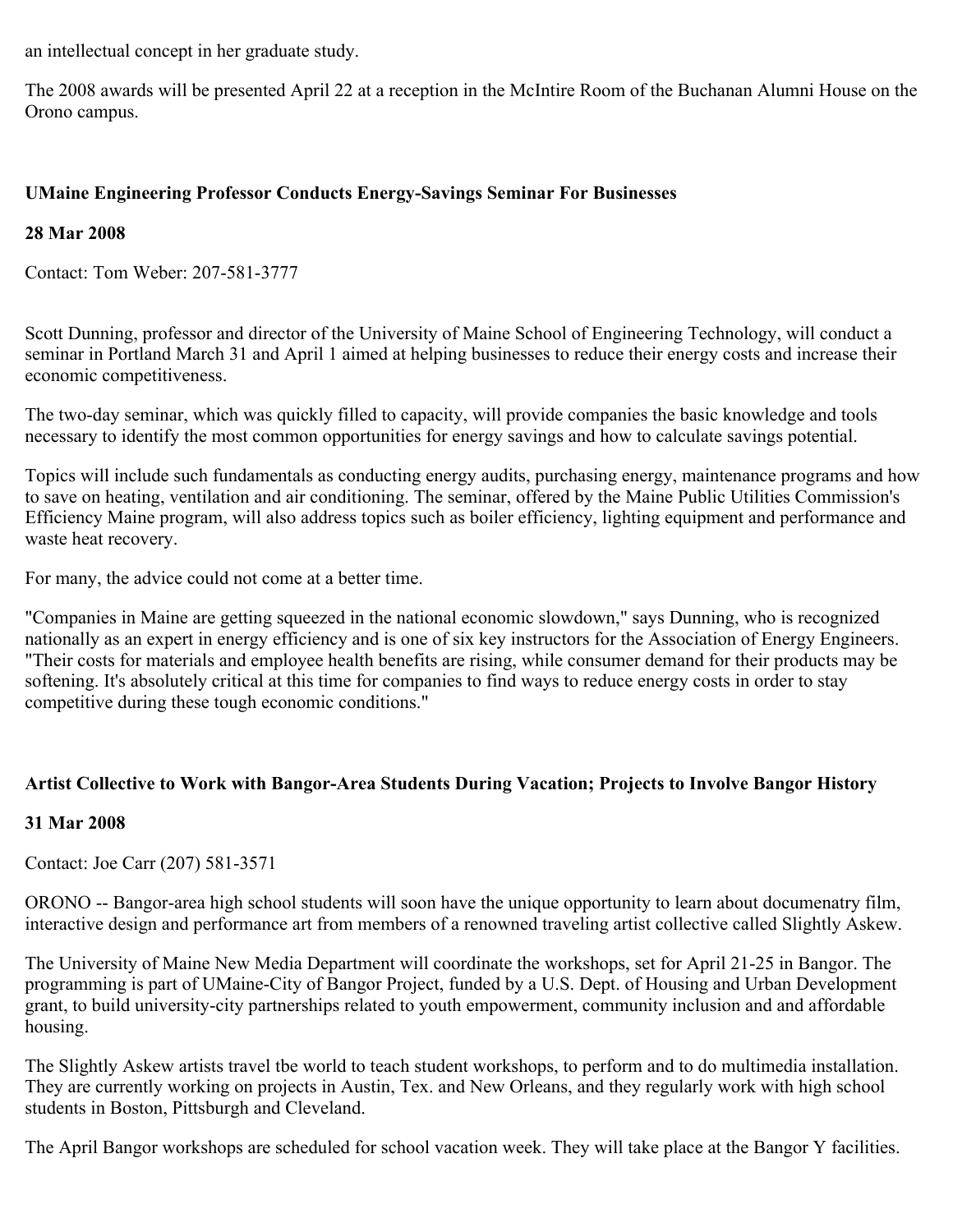The workshops are free and are open to all high school students in the Bangor area, defined as anyone willing to drive to Bangor each day. The Bangor workshops will culminate in a final show in the old Freese's building, next to the Discovery Museum. The show opens on the evening of April 24 and continues throughout the day and evening of April 25.

Orgainzers are looking for students to participate in the program. Interested students, or teachers who would like to make arrangements for their students to participate should email Abigail Stiers ([abigail.stiers@umit.maine.edu](mailto:abigail.stiers@umit.maine.edu)). More information about the workshops is at www.thecyberproject.org.

While gathering video footage in Bangor, documentary film workshop students will learn different interview approaches, as well as research and documenting techniques and skills for shooting and editing. They will also research and edit together historical Bangor footage and photos and they will edit the footage into finished projects as well as clips to be used in interactive installations.

Students in the interactive design workshop will implement imaginative ways for viewers to interact with the clips produced in the documentary workshop, and they will use a variety of different kinds of media and materials to create an engaging interactive environment for viewers. The focus will be determined by the students' ideas and interests but could include tracking the movement of the viewers in the space and using sensors and sound to trigger and play back video.

Physical theater project students will create a performance about Bangor that relates to the interviews recorded in the documentary film workshop and the interfaces created for the installation. They will learn techniques of improvisational movement and speech, street performance, miming and clowning, and they will be introduced to ways to create choreography and act for film. Students will have the opportunity to choreograph their own movement pieces, act on film and work with source material to create written sketches and skits about Bangor today and in the past.

### **Promotion/Tenure for 18 UMaine Professors**

### **02 Apr 2008**

Contact: Joe Carr at (207) 581-3571

ORONO -- The University of Maine System Board of Trustees, meeting March 9-10, granted tenure and/or promoted 18 University of Maine faculty members.

### PROMOTED TO PROFESSOR

College of Liberal Arts and Sciences

Robert A. Brinkley, English

### College of Natural Sciences, Forestry, and Agriculture

Fei Chai, Oceanography Peter O. Koons, Geological Sciences and Climate Change Institute Tsutomu Ohno, Soil Chemistry Jonathan D. Rubin, Margaret Chase Smith Policy Center and Resource Economics and Policy Mark L. Wells, Marine Sciences Adrienne A. White, Human Nutrition and Foods

## GRANTED TENURE AT THE RANK OF PROFESSOR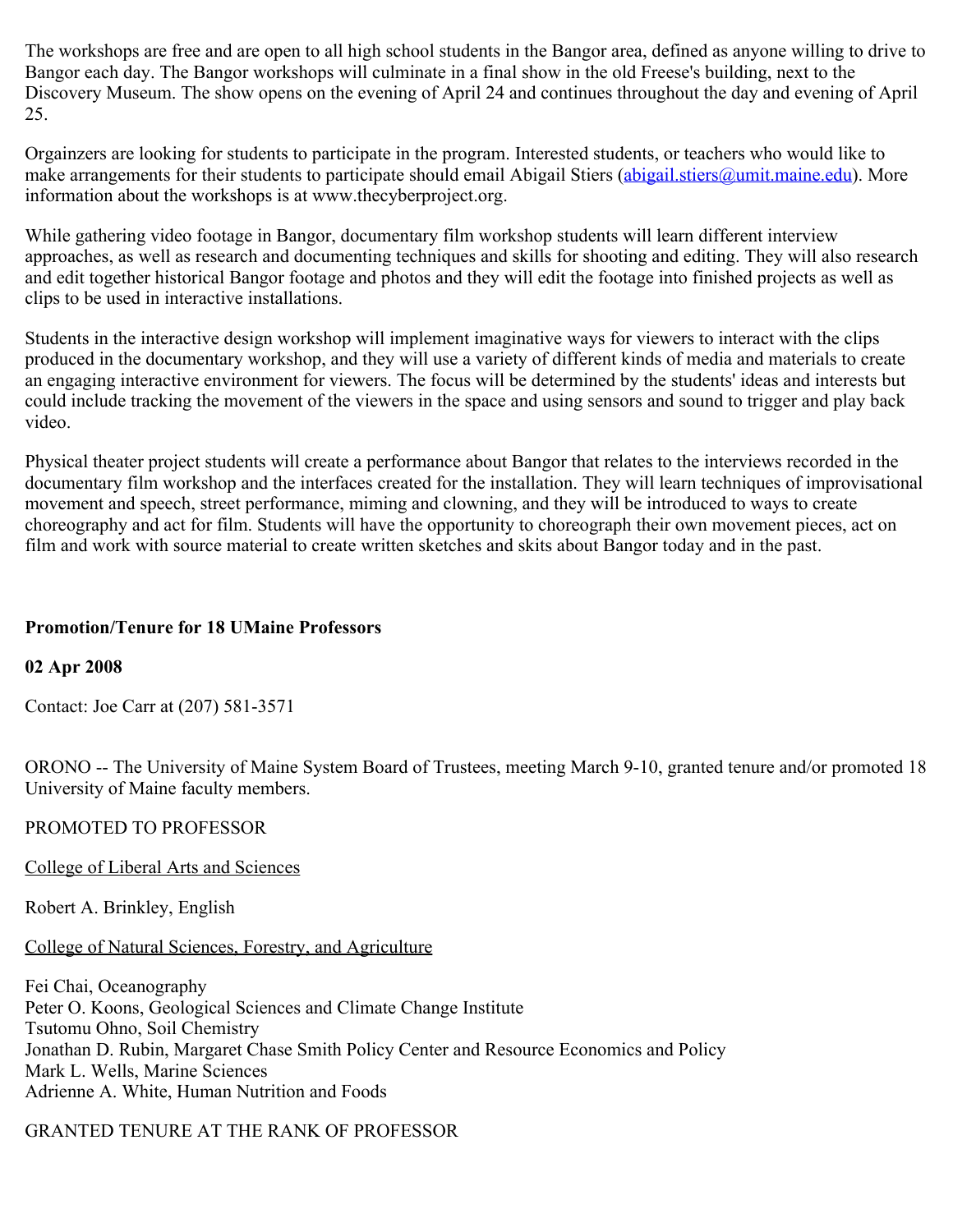### College of Natural Sciences, Forestry, and Agriculture

David D. Hart, Biological Sciences

## PROMOTED TO ASSOCIATE PROFESSOR WITH TENURE

### College of Education and Human Development

Julie B. Cheville, Literacy Education Shihfen Tu, Education and Applied Quantitative Methods

College of Engineering

M. Clayton Wheeler, Chemical Engineering

College of Liberal Arts and Sciences

Carla Billitteri, English Joline Blais, New Media Program Jack W. Burt, Music David E. Hiebeler, Mathematics John Ippolito, New Media Program John R. Thompson, Physics

### College of Natural Sciences, Forestry, and Agriculture

Benildo G. de los Reyes, Biological Sciences

### **Expert Available to Discuss Alcohol Issues as Alcohol Awareness Month Begins**

### **02 Apr 2008**

Contact: Lauri Sidelko, 581-1423; George Manlove, 581-3756

ORONO -- In recognition of April being national Alcohol Awareness Month, Lauri Sidelko, director of the University of Maine's Alcohol and Drug Education Programs, is available to discuss with news reporters steps the university takes to reduce incidents of underage drinking and alcohol abuse.

UMaine offers programs on prevention, education, enforcement and knowledge of alcohol and other drug policies, and has a zero-tolerance policy on transgressions. While abstention from alcohol is strongly advised for underage students, Sidelko recommends that people of any age who consume alcohol take personal responsibility for their habits.

"We really have focused a lot on friends helping friends, and helping them realize when to step in and take alcohol out of friends' hands," she says. "Typically, people will focus on 'what are we doing to enforce laws on underage drinking?' We have a 'harm-reduction' approach. In addition to notifying students about policies and enforcing them, we encourage people to be responsible and not put themselves in harm's way."

People furnishing alcohol to minors and providing a place for them to drink is a big part of a problem that can lead to binge-drinking, alcohol poisoning and the often irreversible consequences of alcohol abuse, Sidelko says.

Among UMaine's efforts to curb alcohol abuse is the "Wake, Turn, Call, Stay" campaign, which encourages young people to watch one another's backs when alcohol consumption becomes more than a legal issue, and one of safety.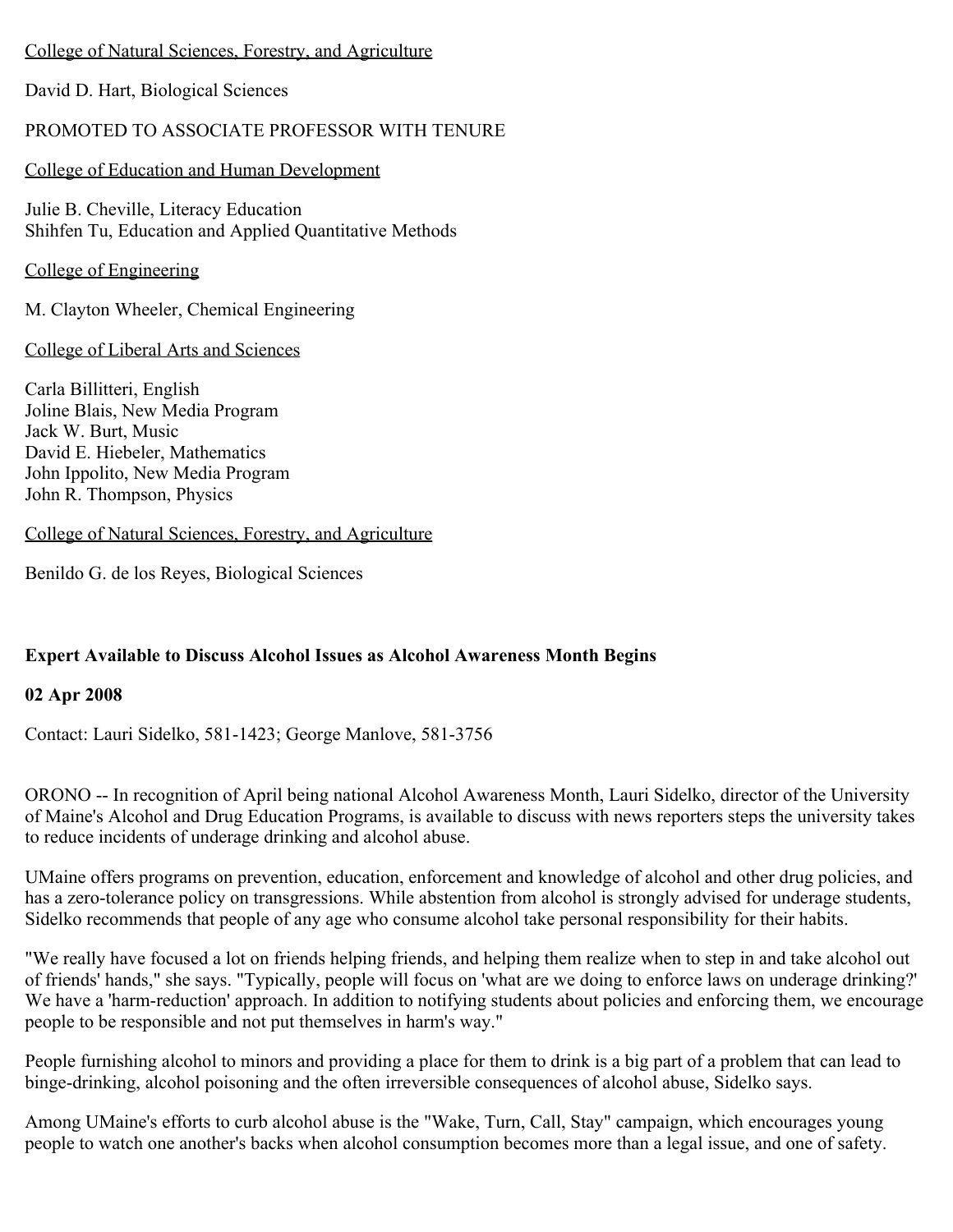"We have programs, trainings, interventions, treatment and counseling services, policies, enforcement, resources, brochures, posters, meetings and coalitions -- and still students make choices with alcohol that impact their safety and their futures," Sidelko says.

Sidelko says that, nationally, as many as 1,700 college-age students die every year from alcohol-related incidents, and "it is our job to teach them how to be safe," she says.

"What would reduce these alcohol-related problems? I think about this question a lot," Sidelko says, "partly because it is my job, but also because I care about the students I work with on this campus. The answer? Having everyone who lives, works and plays at UMaine be part of the solution to help tackle the dangers of alcohol abuse."

Sidelko can be reached at 581-1423 for more information or interviews on the subject.

### **New Exhibitions at UMaine Museum of Art**

### **03 Apr 2008**

Contact: Kathryn Jovanelli at (207)561-3350

ART EXHIBITION April 18 - July 5, 2008

Bangor, Maine

- The University of Maine Museum of Art will present three new exhibitions beginning April 18.

## TODD WEBB JOY WITHOUT MEASURE

### *Todd Webb Joy Without Measure*

provides a survey of the artist's evocative photographs of life in Paris and New York City in the 1940s-1950s. The exhibition features 80 gelatin silver prints that highlight Webb's significant contribution to American photography.

A master photographer, Todd Webb's distinctive body of work has attained an important place in the history of American photography. Often described as a "historian with a camera," Webb's wonderfully rich images move beyond historical documentation, reflecting a more lyrical sense of time and place. His images are always deeply human and expressive, whether the subject is a group of children playing hand-in-hand on a hot New York summer day or an abandoned sculpture, left on a Paris street during the Nazi occupation.

Influenced by other well-known American photographers, such as Ansel Adams, Berenice Abbott and Alfred Stieglitz, Webb often worked to explore a particular idea or concept yet he allowed intuition to guide his sense of subject and visual structure. This integration of systematic looking and instinctive seeing is clearly evident in the photographs of *Joy Without Measure*.

Todd Webb first visited Maine in 1947. In 1975 he and his wife Lucille moved to Maine where they spent the last 25 years of his life.

Major funding for *Todd Webb Joy Without Measure* is provided by significant grants from the Maine Arts Commission, an independent state agency supported by the National Endowment for the Arts and the University of Maine's Cultural Affairs/Distinguished Lecture Series. Generous funding is also provided by Merrill Bank, Bangor Daily News and WBRC Architects and Engineers.

### SEAN BEAVERS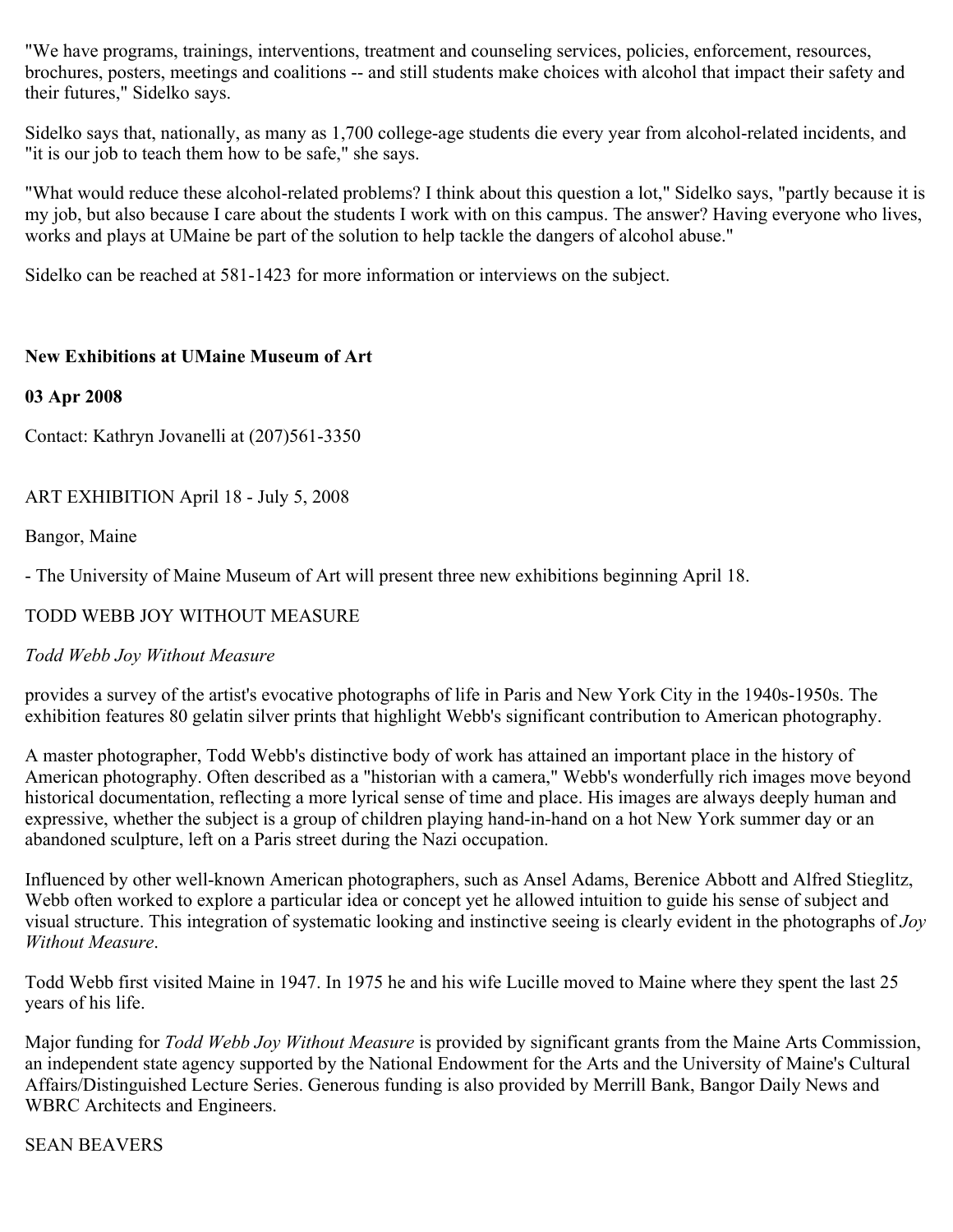### *Sean Beavers*

presents an exhibition of oil paintings by Maine artist Sean Beavers. Beaver's self-described, symbolist paintings evoke a deceptive sense of hyperrealism integrated with alluring allegorical tendencies. His work reflects the 20th century move away from direct representation in art toward a more conceptual motivation for imagery.

Intended to "deceive the eye," Sean Beaver's work reflects more than the physical qualities of the subject matter portrayed. His hypnotic paintings embrace intensely personal, and potentially obscure, references that echo "dreams, desires, frustrations, spirit, emotions, whatever I'm thinking about at the time." Through his attention to detail and the power of illusion, Beaver's paintings tease our perception of reality, creating a sense of place that is both familiar and unknown at the same time. Sean Beavers resides in York.

### STAFF SELECTS: WORKS FROM THE PERMANENT COLLECTION

#### *Staff Selects*

is an exhibition of works which reflects the visual sensibilities and interests of the Museum's staff. The staff was asked to pick several pieces from the collection that they found to be particularly appealing or interesting, and that have not recently been exhibited in the Museum. The result is a wonderfully eclectic assemblage of prints, paintings, and photographs that show the depth and richness of UMMA's collection.

#### Image Information/Credits

1.

TODD WEBB (American, 1905-2000) *Cafe on Champs Elysees, Paris*, 1946 Silver gelatin print,13 x 10" Courtesy of Aucocisco Galleries, Portland, ME and the Estate of Todd Webb/Evans Gallery of Fine Art Photographs

2.

TODD WEBB (American, 1905-2000) *Madison Street at Pike Street, New York*, 1946 Silver gelatin print, 11 x 14" Courtesy of Aucocisco Galleries, Portland, ME and the Estate of Todd Webb/Evans Gallery of Fine Art Photographs

3.

SEAN BEAVERS (American, born 1970) *Anjou Evening*, 2006 Oil on canvas on panel, 30 x 30" Courtesy of the artist

4.

WILL BARNETT (American, born 1911) *Waiting*, 1975 Screenprint, 33 3/4 x 32 7/8" 86.8.4 Gift of Robert Venn Carr Jr., Class of 1938

# **UMaine Engineering Team to Test Inflatable Habitats for NASA Moon Mission**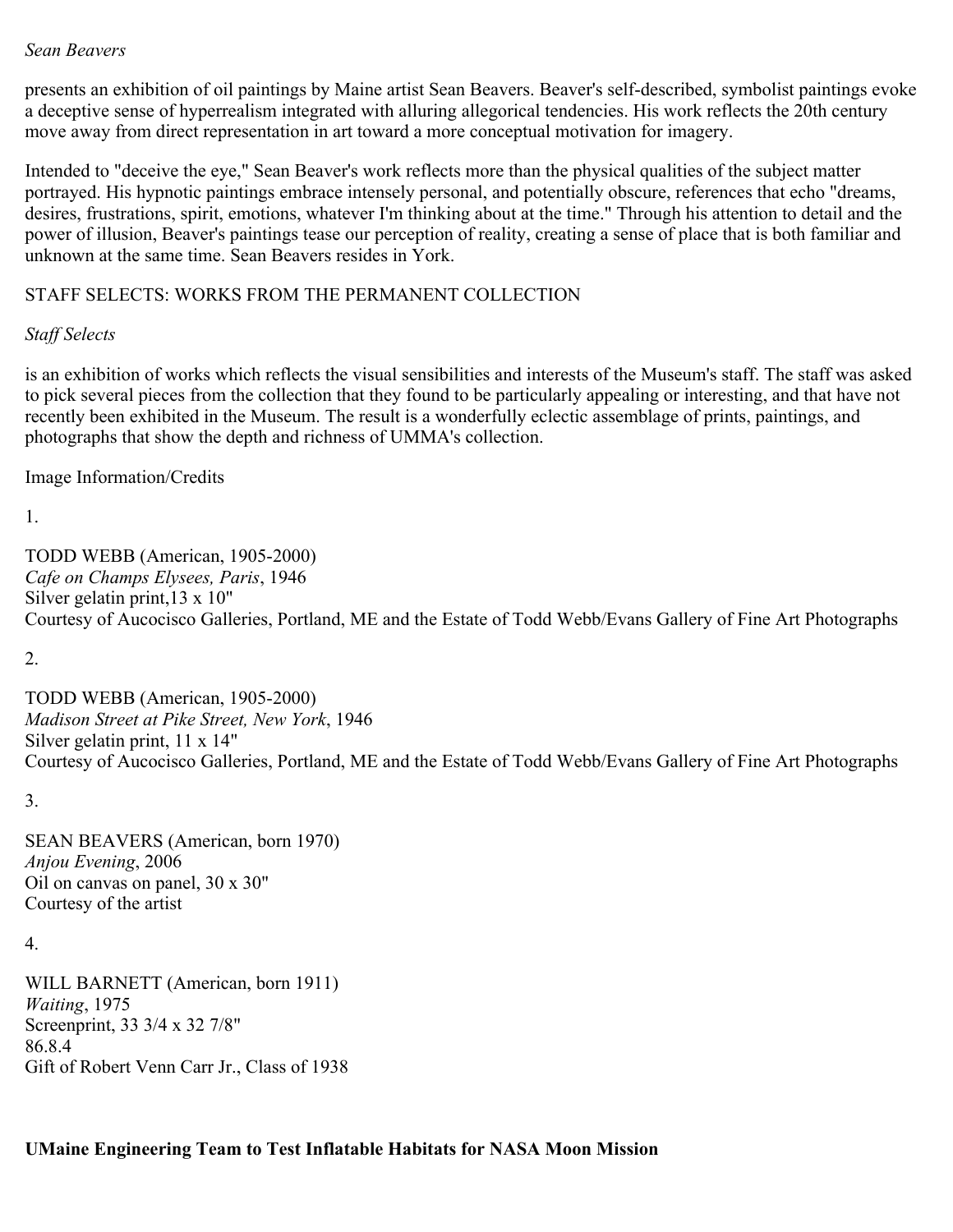### **03 Apr 2008**

Contact: Vince Caccese (207) 581-2131; Tom Weber (207) 581-3777

ORONO -- NASA faces many challenges in its quest to establish a colony on the moon by 2020, and providing suitable shelter for the next generation of space explorers is at the top of the list.

An inflatable lunar habitat, one of several concepts now on the drawing boards, must be lightweight and flexible enough to minimize packaging size and transportation costs. Once deployed, the expanded structure must provide its occupants ample living and work space as well as withstand the rigors of the moon's brutal, airless environment for weeks or months on end.

The lunar habitat will have to shield astronauts from cosmic rays and solar radiation while standing up to the impact of micrometeoroids, the volatility of moonquakes, and surface temperatures that fluctuate from 224 degrees to minus degrees 243 Fahrenheit.

The successful habitat design promises to be a marvel of engineering, a rethinking of what constitutes a structure and the methods and materials to make it, and a University of Maine researcher hopes he and his team can have a hand in reaching that goal.

Supported by NASA funds issued through the Maine Space Grant Consortium, Vince Caccese, a professor of mechanical engineering, is examining how flexible fabric-like materials used in inflatable structures wrinkle under shearing strain and how that deformation can be eliminated by making the materials rigid. The rigidifying process, he says, involves treating the materials with a chemical or resin-like material that can then be activated with some form of energy acting as a catalyst.

The UMaine team will include researchers from the departments of mechanical, electrical, civil and environmental engineering as well as graduate and undergraduate students. Researchers plan to run tests on a small inflatable structure developed by a leading aerospace contractor to see how it compares to computer models.

Ali Abedi, a UMaine electrical and computer engineering professor, has devised battery-free, wireless acceleration sensors that will be used to measure the vibration of the test structure during inflation.

Caccese, a structural engineering expert, has extensive experience in the design and analysis of aerospace and naval structures using composites and other advanced materials. He was part of a NASA team that designed an impact detection system for the leading edge of space shuttle wings. The system was used successfully on post-Columbia shuttle missions and earned a NASA award for excellence.

Using the knowledge gained from the inflatable habitat research, he says, the undergraduate students will develop Webbased educational materials that can be used in Maine's K-12 science curriculum.

"My hope is to make a small contribution to a very interesting and challenging project," says Caccese of NASA's Moon, Mars and Beyond mission, "and to have students do things that might get them interested in the space program."

### **UMaine Phi Beta Kappa Ceremony Monday, April 7**

### **04 Apr 2008**

Contact: Joe Carr, (207) 581-3571

ORONO -- James R. Fleming, professor of science, technology and society at Colby College, will be the guest speaker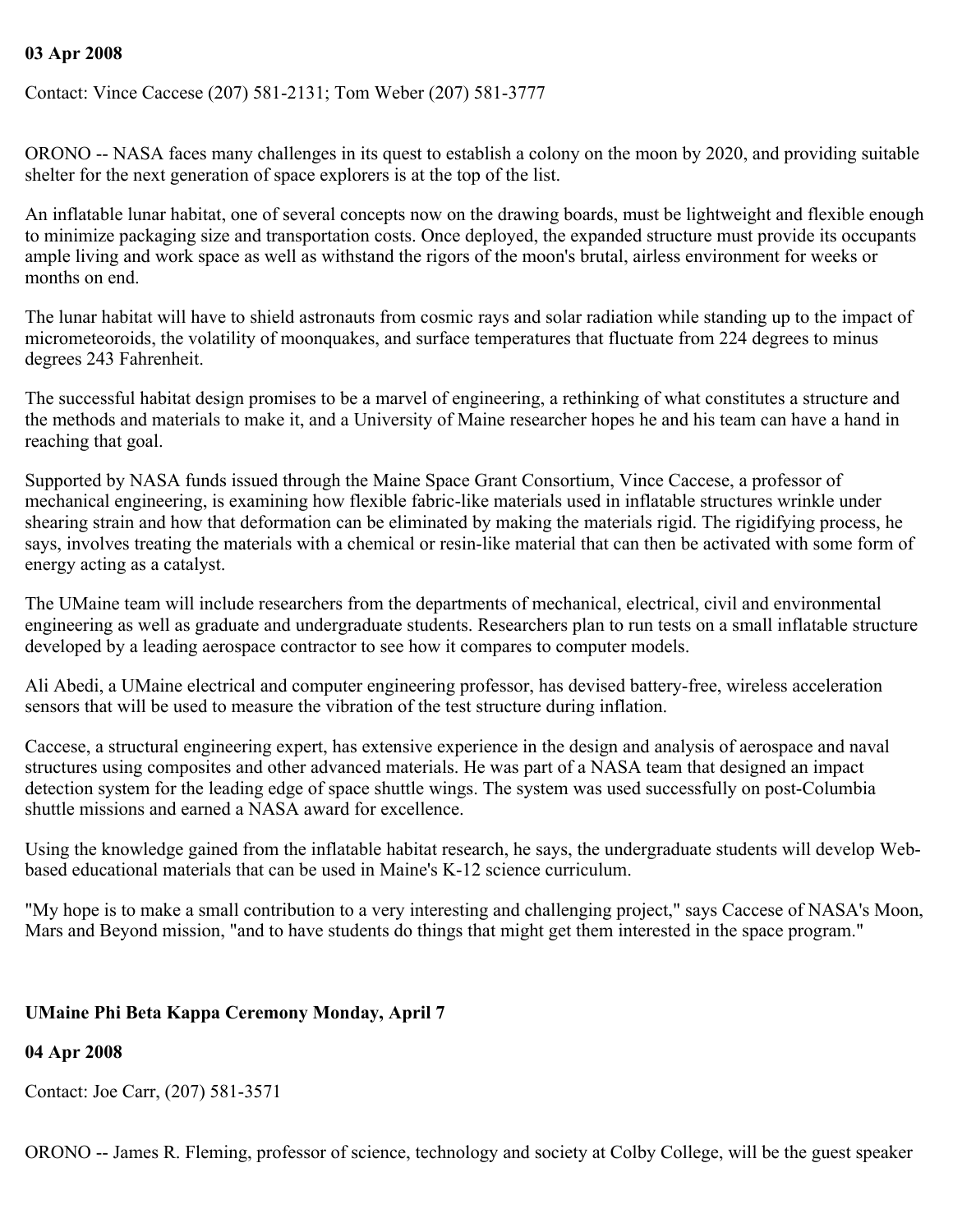at the 2008 University of Maine Phi Beta Kappa annual initiation. The event is scheduled for Monday, April 7 at 3 p.m. in Buchanan Alumni House. His topic is "The Climate Engineers: Fantasies of Control."

Fleming's work focuses on meteorology, climate change and climate engineering. He is a Fellow of the American Association for the Advancement of Science and he is the founder and first president of the International Commission on History of meteorology. Fleming, who has written or edited more than a dozen books, has been a visiting scholar at MIT (1992), Harvard (1999), the National Air and Space Museum (2005), and the National Academy of Sciences and the Woodrow Wilson International Center for Scholars (2006).

Phi Beta Kappa is the oldest and best known scholastic honor society in the United States, having been founded in 1776. It recognizes academic excellence in the arts and sciences, broadly defined. UMaine has one of only four chapters in Maine (the others at at Bates, Bowdoin and Colby).

## **Fogler Library Celebrates University of Maine Yearbooks Online**

### **04 Apr 2008**

Contact: Gretchen Gfeller, 207-581-1696

ORONO -- The University of Maine's Prism Yearbooks present a wonderful opportunity for alumni to revisit their campus years. To the university community as a whole, they offer a unique perspective on the cultural history of the campus and the events that shaped the academic and social lives of our students.

For the past eighteen months, Fogler Library staff members have been engaged in digitizing the full run of the Prism yearbook and completed the final of 107 volumes in early March. The Yearbooks Online, which run from 1895 through 1997, are available to browse page by page from the Library's web site.

To celebrate the completion of the project, we would like to invite members of the University Community and the general public to an afternoon event to be held April 17 from 3-4 p.m. at the University Club. A brief presentation of the project and the resulting resource will lead off the occasion followed by an opportunity for attendees to explore the site on individual wireless laptops with assistance from project team staff. Selected physical copies housed in our Special Collections will also be on display.

We will bring forward just a few of the gems we have uncovered as many alumni have gone on to distinguish themselves in their communities and the world at large. Bion Albert Foster, a 1968 graduate who with his wife Dorain recently donated the naming gift for the Student Innovation Center is but one example. The yearbooks have captured some very distinguished visitors to our campus as well including President John F. Kennedy who addressed the community in the fall of 1963 for Homecoming.

"The digitization of our own collections is the next step in providing the resources that the University Community and the citizens of the State of Maine need for their research," said Joyce Rumery, Dean of Libraries. "The Prism yearbooks provide a fascinating peek into the history of the University and the wider world. They are filled with photographs and memories of our students, faculty, and community. We are pleased to be able to offer this important resource to all our users."

This event is free and open to the public. Refreshments will be served. We encourage you to stop by and take the premier tour with us.

### **Maine Masque Theatre's "Cloud 9" Runs April 9-13 in Hauck Auditorium**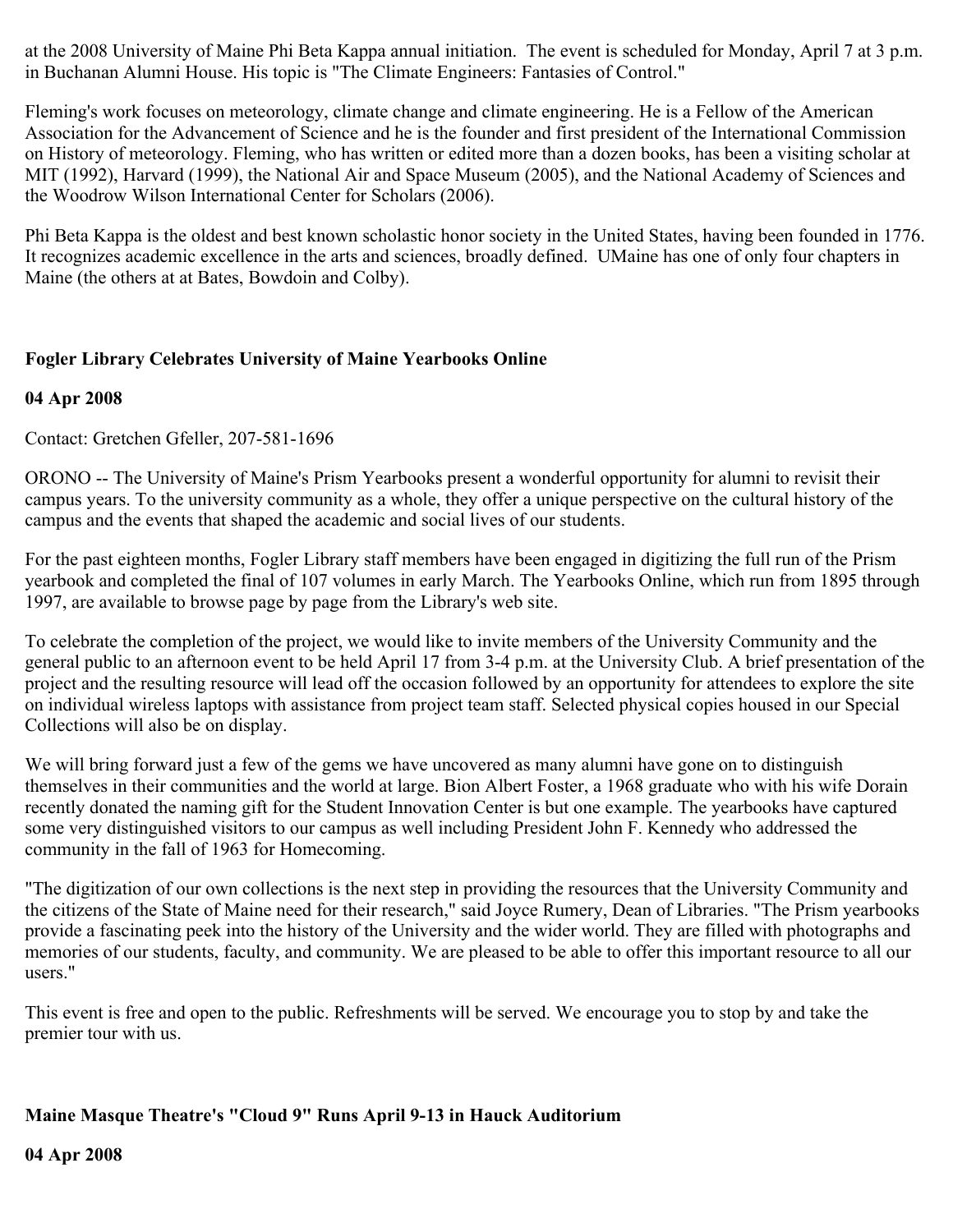ORONO -- The Maine Masque Theatre's newest production, Caryl Churchill's "Cloud 9," running April 9-13 in Hauck Auditorium, offers an intense look at sexuality, social identification and suppression of human sexuality -- and how little really changes over time.

The annual Maine Masque production is a completely student-run theater project, directed, acted and promoted by UMaine students, who also handle set design, costumes, lighting, sound and other aspects of a full stage production. The play runs April 9-12 at 7:30 p.m., with an afternoon performance April 13 at 2 p.m. Tickets are \$8 and free for students with MaineCard.

Churchill's Cloud 9 is an intense look into the suppression of human sexuality and its progression or, rather, lack of progression, over the span of 100 years. Act One takes place in the African Savannah during British colonization; Act Two takes place in late 20th century London. While the time gap between acts is 100 years, the characters age only 25 years.

The play is directed by senior Derek Francis, a theatre and mass communications dual major from Eddington.

"The crimes of imperialism are still with us today," Francis says. "Churchill illustrates just how little we have grown in our cultures in terms of our ideals. However, she offers some hope, which is what I hope people will walk away with. These antiquated ideologies are being broken away from."

Cloud 9 also deals with sexual and social identification in a unique way. In Act One, the matriarch of the family, Betty, initially is played by a man, and by a woman in Act Two. Joshua, the family's slave from a local African tribe, is played by a white man. The youngest daughter, Victoria, is played by a doll. Each actor switches characters from Act One to Act Two. The effect heightens the shifts in age and attitude over the 25-year span the characters experience between acts. How much change actually has taken place is left for the audience to decide.

Cloud 9 sets, designed by senior Justin Elie, a theatre major from Auburn, are heavily tied to the historical periods of each act, in a physical and theatrical sense. The juxtaposition of the first and second acts is abrupt. The scenery of the first act is very natural in its creation and display of Africa, but the second act shows a bare stage with a minimalist feel and post-modern aesthetics. Windows hanging in space and few colors make the vibrancy of the first act surreal and distant, reminding the audience that they are, after all, simply watching a play.

"To represent the time change between Act One and Two," says Elie, "the sets reflect the relative theatrical periods of those times."

The separation of the progressions of the world and its inhabitants is jarring. "The audience is meant to see the loss of space -- showing that the world has gotten smaller," Elie explains.

Lighting is important for mood and location. Lighting designer Kurt Krohne brings out the natural warmth of the African set with earthy colors and warm tones, while the set of London is gloomy and industrial.

"Africa is a warm, inviting presence," says Krohne, a fourth-year theatre major from Buckfield. He explains that the idea of a contemporary London culture illustrates that Londoners are "advanced and more in control" and keep nature at a distance. The idea of society having control over nature is a recurring theme in the play, and the use of light illuminates this subtext subtly and naturally.

Helping the audience know which character is which between acts falls on the shoulders of the actors, but also relies on the artistry of costuming. For instance, with Betty's character changing gender and wearing contemporary clothing in the second act, thematic devices are important.

"Betty will have many blues and whites in her outfit, with accessories as connection," says Kevin Jason Koski, a firstyear theatre major from Auburn and Cloud 9 costume designer.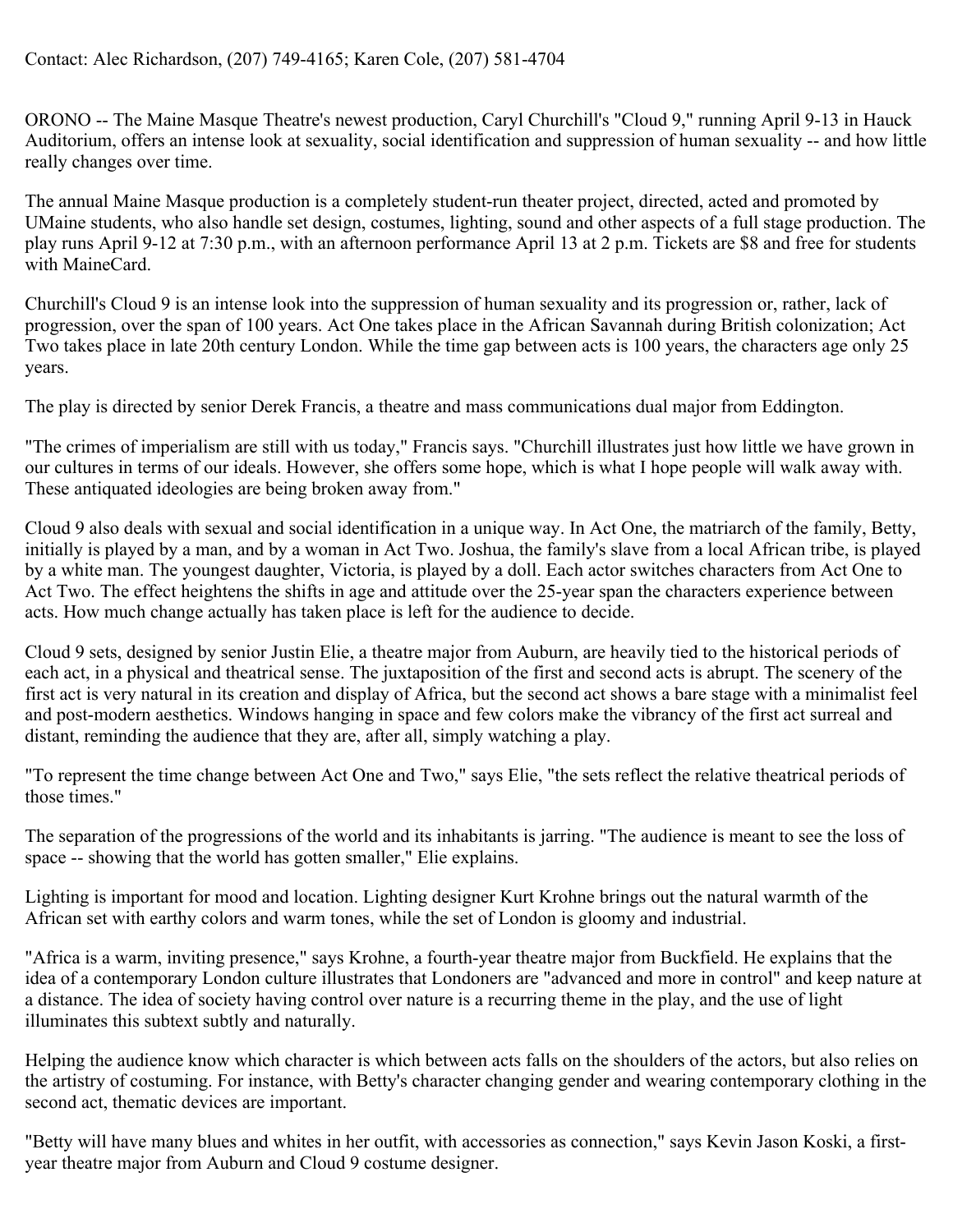While colors and accessories are visually apparent, Koski's costume designs go farther. Each character appearing in Act Two retains some part of the first act's costume.

"In individual expression, we have progressed," says Koski of modern society. "We may still be repressed, but we are learning to individualize ourselves."

For information about the play, call the Maine Center for the Arts Box office at 581-1755. Cloud 9 is recommended for mature audiences.

### **UMaine Junior Wins Truman Scholarship**

### **07 Apr 2008**

Contact: Joe Carr at (207) 581-3571

ORONO -- A University of Maine junior from Hampden is one of just 65 college students announced recently as the 2008 Truman Scholars. Erin McKenzie, an accounting major who served ten years in the Air Force before enrolling at UMaine, is an aspiring attorney who plans to practice family law. Her career interests relate specifically to family advocacy programs and policies concerning children's education and opportunities for those with developmental disabilities.

"The Truman Scholarship is one of the most sought after and prestigious awards of its kind in the nation." says Prof. Timothy Cole of the UMaine political science faculty, the university's Truman Scholar faculty representative. "For a student to be named a Truman Scholar, she must not only have an exemplary scholastic record but must also hold up to a rigorous if not withering interview process, all in the context of a pool of candidates with great talents and drive. To win, a student has to have a compelling case, and Erin clearly fit this description. When her application left campus, I had a very good feeling about her prospects."

McKenzie is UMaine's second Truman Scholar, following 1998 awardee Scott Labby. Some 595 students from all around the U.S. applied for 2008 Truman Scholarships.

The Harry Truman Scholarship Foundation looks for juniors "with exceptional leadership potential who are committed to careers in government, the nonprofit or advocacy sectors, education or elsewhere in public service." The foundation provides scholars with financial support for graduate study or other purposes, aimed at students who plan to make a difference through public service.

Now in its 30th year of awarding scholarships, the foundation was created by an act of Congress in honor of President Truman.

The granddaughter of an accountant, McKenzie graduated from Soughegan High School in Amherst, N.H. in 1994. After a year-and-a-half in the workforce, she joined the U.S. Air Force, working in accounting and finance for ten years and gaining the rank of technical sergeant. After leaving the Air Force in February 2006, McKenzie worked for J.S. Sewall Company in Old Town until enrolling full-time at UMaine. She is currently a member of the Air National Guard.

"This scholarship opens up new opportunities for me, and makes possible my dream of attending law school," McKenzie says. "The Truman Foundation's principles are in line with my own. I have long planned on working in public service, and the foundation's support, which I appreciate very much, will help me accomplish that goal."

McKenzie lives in Hampden with her four-year-old son Connor. She is on schedule to graduate from UMaine in May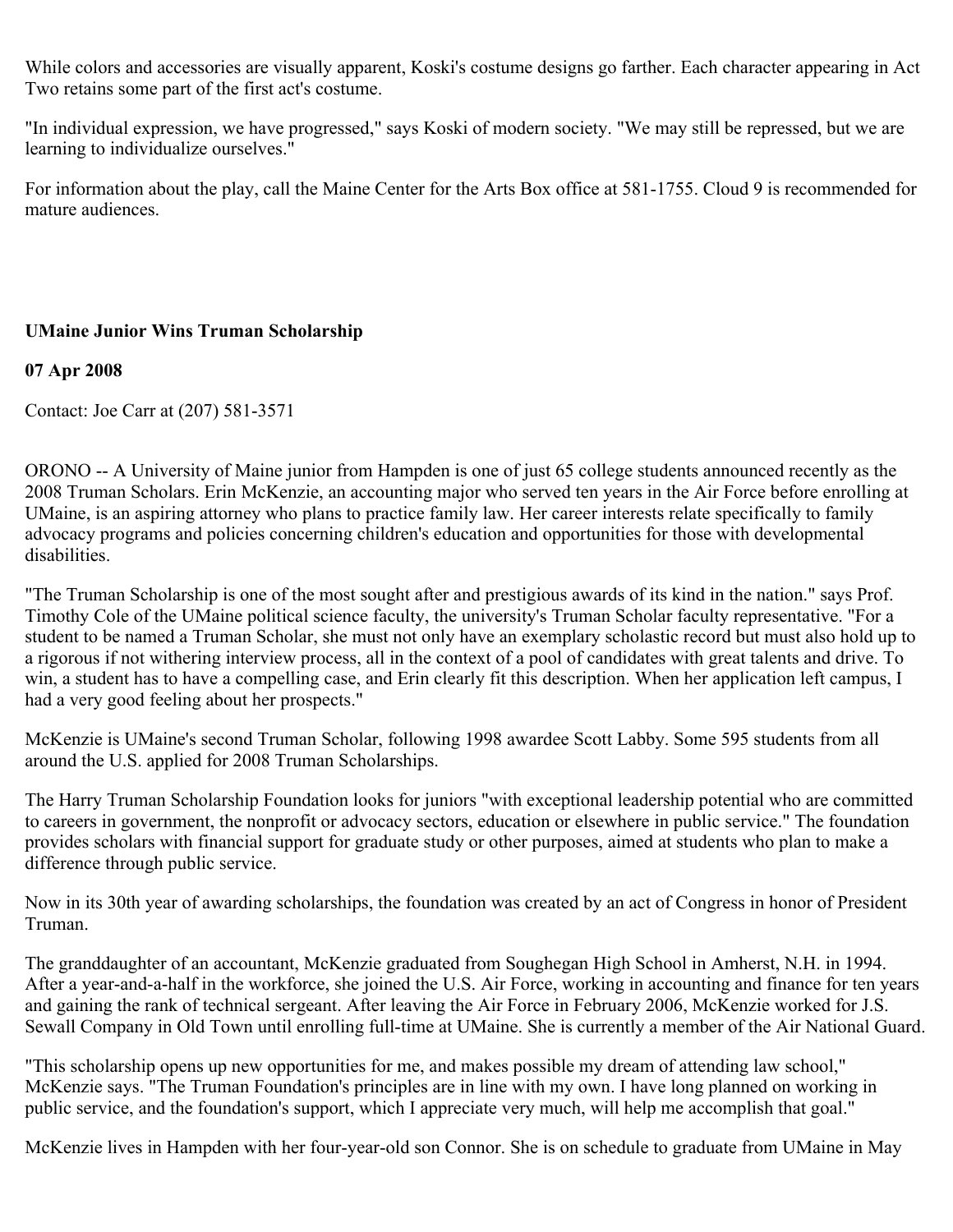# **2008 Juried Student Art Exhibition 'Art Matters' Opening April 8**

### **07 Apr 2008**

Contact: Krista Molnar-Smith, 581-3258; George Manlove, 581-3756

ORONO --"Art Matters," the 2008 Juried Student Art Exhibition in the Department of Art at the University of Maine, is opening April 8 and runs through May 2 at Lord Hall Galleries on the UMaine campus with a collection of about 100 diverse pieces by as many as 85 students.

An opening reception, which will feature a student award ceremony and an art auction to benefit refugees in Darfur, will take place from 5:30 to 7:30 p.m. Friday, April 11. The event is free and open to the public.

As part of a service-learning project, students in professor Laurie Hicks' Topics in Art Education class have organized a silent art auction to benefit Help Darfur Now. The nonprofit organization aims to raise awareness of genocide in Darfur, Sudan, as well as funding for humanitarian aid in the region. The auction includes work by UMaine students and faculty, including Orono artist Michael Lewis.

The end-of-semester show includes paintings, drawings, sculpture, photography and digital art. Students may submit more than one piece. This semester, seven Department of Art faculty members considered about 350 pieces and selected 100 for the show, according to Majo Keleshian, Lord Hall Galleries manager.

Lord Hall is open from 8 a.m. to 4 p.m. weekdays; exhibits are free.

For information, Keleshian can be reached at 581-3267. For information on the auction, Hicks can be reached at 581- 3247.

### **UMaine Career Center Program to Explore Federal Job Options**

### **08 Apr 2008**

Contact: Sherry Treworgy, 581-1356; George Manlove, 581-3756

ORONO -- The nation's largest employer -- the United States government, with a workforce of 1.8 million workers -- is facing significant and immediate personnel reductions, as nearly a million people will be eligible to retire as soon as this year.

Recognizing an urgent need to fill 193,000 "mission-critical" jobs in the next two years, the U.S. Office of Personnel Management and the UMaine Career Center are teaming up to present a program April 15 at 4 p.m. in Minsky Recital Hall, Class of 1944 Hall, to encourage UMaine students to consider internships and careers with the federal government.

Federal jobs are available nationwide and abroad, with 50,000 federal employees working overseas and 85 percent of federal positions located outside the Washington, D.C. area, according to the Partnership for Public Service. Federal jobs are available for graduates from most academic disciplines, and the government also can provide loan repayment assistance for top candidates in certain fields, and has special scholarship programs that can pay for undergraduate- and graduate-level studies.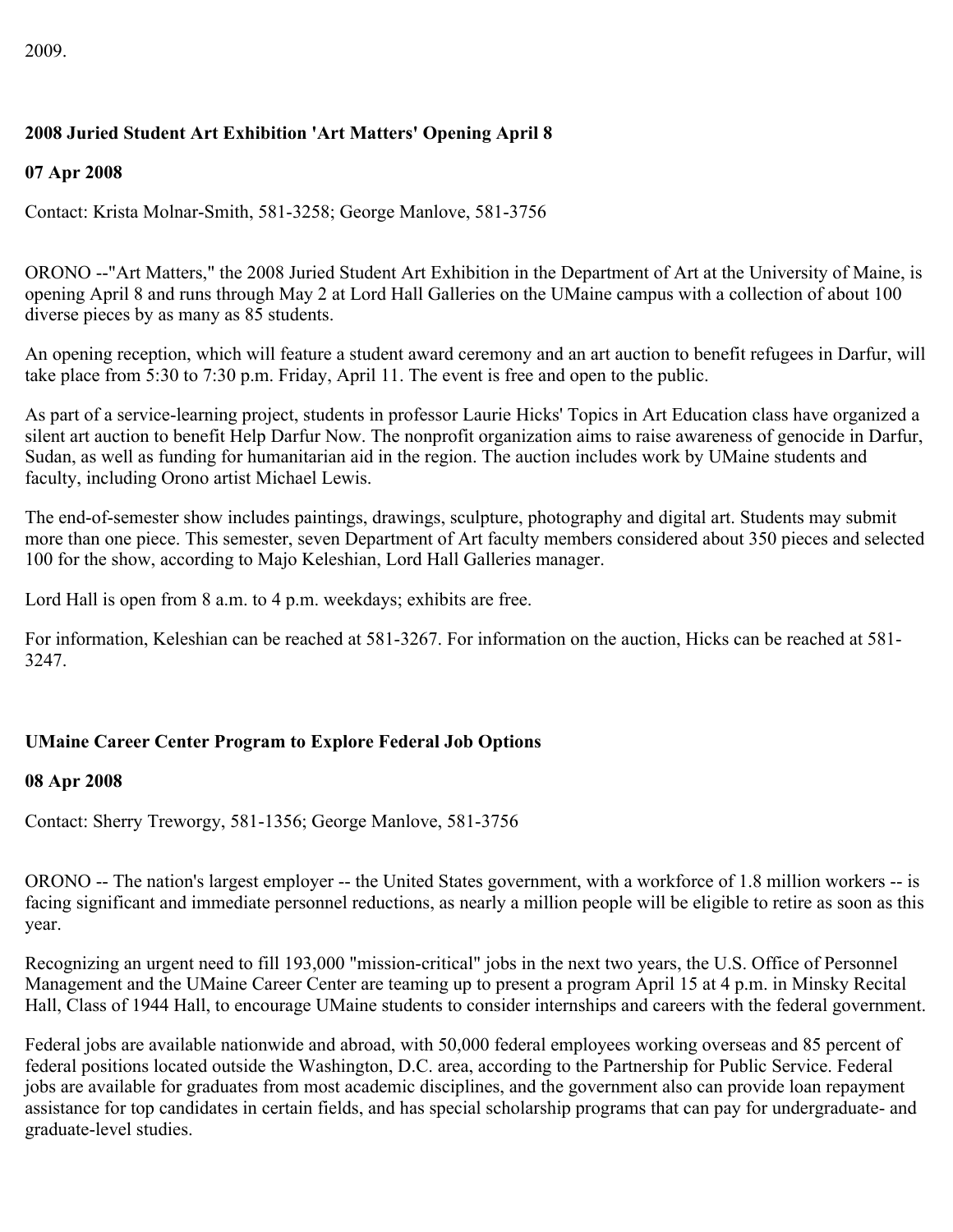The federal government also has many federal internships it wants college students to know about.

On April 15, Julie Saad from the Office of Personnel Management will speak to students and answer questions about federal job opportunities, salaries and benefits. She'll also explain how to conduct a federal job search and how to apply.

Sherry Treworgy of the UMaine Career Center says the prospect of so many federal employees approaching retirement age has increased the need to attract promising young people to federal employment.

The April 15 program is sponsored by the university Career Center and the Annenberg Speakers Bureau of the Partnership for Public Service.

For additional details, call the UMaine Career Center at (207) 581-1359. This public event is free.

## **UMaine Sorority Leads Charge for All Chapters to Go Green**

### **08 Apr 2008**

Contact: Stephanie Palmer, 207-650-0457, Ashley Hoskins, 944-9519, or Casey Johnson Bromberg, 949-0497 Delta Zeta Brings Resolution for Sororities to Join Together to Fight Global Warming by Acting Locally

ORONO -- In anticipation of Earth Day later this month, the University of Maine's Delta Zeta Sorority will present a resolution at this Thursday's UMaine Panhellenic Council meeting to encourage all sororities and their members on campus to adopt environmentally-friendly practices in their day-to-day lives and in their chapter rooms. If the resolution passes, UMaine's Panhellenic Council will be one of the first in the country to officially become "green."

The Panhellenic Council is the UMaine organization that represents women students in Greek organizations.

"This is something that's really important to us, and we know a lot of women in other sororities care about what they can do to reduce global warming," says Delta Zeta's Chapter President Ashley Hoskins. "One person can make a difference, but if every one of the more than 300 sorority women on campus starts to pitch in, we can make a significant difference. We're even helping the other chapters get started by giving them canvas shopping bags and CFL light bulbs."

The resolution states that all sororities and Panhellenic-sponsored programs will make an effort to be "green" through chapter recycling plans, community service activities, campus awareness initiatives and group purchases.

"Going green doesn't just make sense from a global perspective, it's also going to help our chapters save money," says Panhellenic Council Treasurer Stephanie Palmer, also a Delta Zeta sister. "This resolution encourages us as a Panhellenic to think about the choices we're making. We also know that reducing, reusing and recycling more means we're going to find ways to spend our money more efficiently."

Chapter members were inspired to bring the resolution forward after attending a regional conference with other Delta Zetas from throughout New England. The keynote speaker, human rights activist and Delta Zeta alumna Dr. Lee Ann DeReus challenged the women to find something that they cared about and find ways to make a difference on campus as well as in their everyday lives.

Delta Zeta's national organization also recently launched an initiative to encourage all its chapters and alumnae to go green. The program has generated a lot of discussion among chapter members about how they could take responsibility for their person carbon footprints.

The six UMaine National Panhellenic Conference sororities (Alpha Phi, Alpha Omicron Pi, Delta Zeta, Pi Beta Phi, Phi Mu, and Chi Omega) and local sorority associate member organization Delta Rho Epsilon will initially consider Delta Zeta's resolution at the Panhellenic Council meeting at 7 p.m. on Thursday at UMaine's Memorial Union.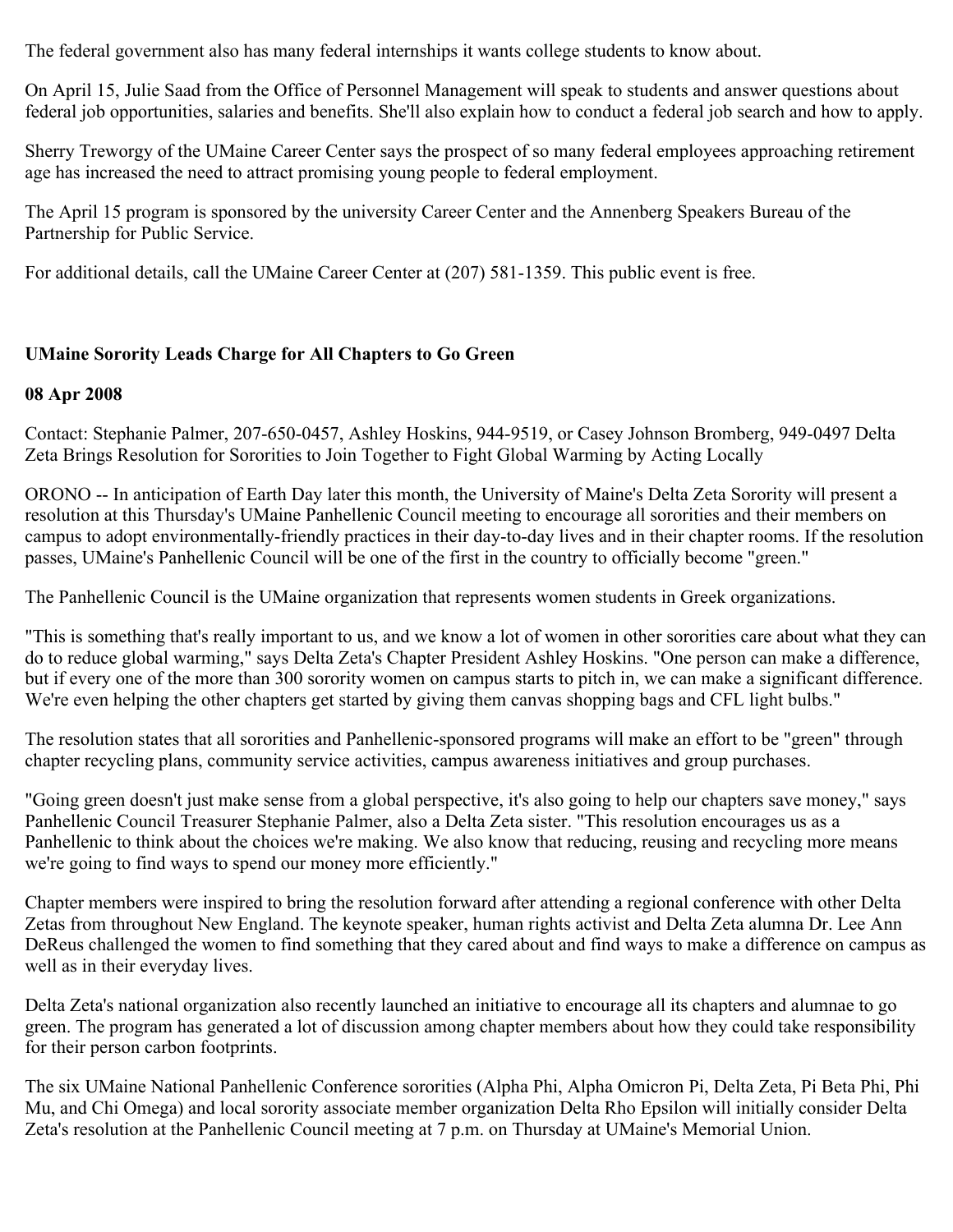## Proposed Resolution To be brought before the University of Maine Panhellenic Council By Delta Zeta Panhellenic Delegate Casey Kenahan

# Resolution

- Whereas, the faculty, administration, and student body have a demonstrated long-standing commitment to improving the campus and community through policies, programming, and beautification initiatives;
- Whereas, students at the University of Maine have increasing concerns about their role in preventing global warming;
- Whereas, Greek organizations are inherently socially responsible groups dedicated to improving the world around them;
- Whereas, sorority women at the University of Maine have unique opportunities to show leadership and inspire other students on campus;
- Whereas, many of our collegiate and alumnae members are already taking personal strides to become more environmentally-conscious by "going green" in their daily lives;
- Therefore, be it resolved that members of the National Panhellenic Conference on the University of Maine campus shall
- adopt and encourage environmentally-friendly practices with their chapter members, campus, and surrounding community;
- review policies for chapter houses, chapter rooms, shared chapter spaces, and chapter events to find better ways to reduce, reuse, and recycle;
- purchase and utilize environmentally friendly products whenever possible;
- promote individual efforts for reducing the carbon footprints of its members through periodic educational programming;
- initiate and/or participate in beautification projects at chapter houses, on campus, and throughout the state of Maine;
- communicate the importance of eco-friendly practices to fellow students, family, friends and community members.

# About Delta Zeta at the University of Maine

With 55 undergraduate members, the Alpha Upsilon chapter of Delta Zeta was founded on the University of Maine campus in 1924. Chapter members perform hundreds of hours of community service each year and established a scholarship for local families to receive assistance from the Conley Speech and Hearing Center on campus. The chapter also donates throughout the year to the Delta Zeta Foundation, which supports speech and hearing services worldwide and the Painted Turtle Camp, one of actor Paul Newman's "hole-in-the-wall gang" camps for children with lifethreatening illnesses.

On campus, Delta Zeta members are also part of numerous campus organizations and honor societies, including the prestigious All Maine Women, and in Fall 2007 had the highest grade point average of any National Panhellenic Conference-affiliated sorority at the University of Maine. The chapter recently received the Delta Zeta Region 1 Crest Award for all-around chapter improvement. Chapter President Ashley Hoskins also received the Karen Kind Veitch award for outstanding achievement by a senior collegiate member for all of New England.

# **UMaine Museum Offering 'Pathways to the Past' for Children on April Vacation**

# **08 Apr 2008**

Contact: Patty Henner, 581-1400; George Manlove, 581-3756

ORONO -- Tired of the usual April vacation destinations, high gasoline prices and crowded airports? The University of Maine's Page Farm and Home Museum is suggesting a little-time traveling as a different choice this year for area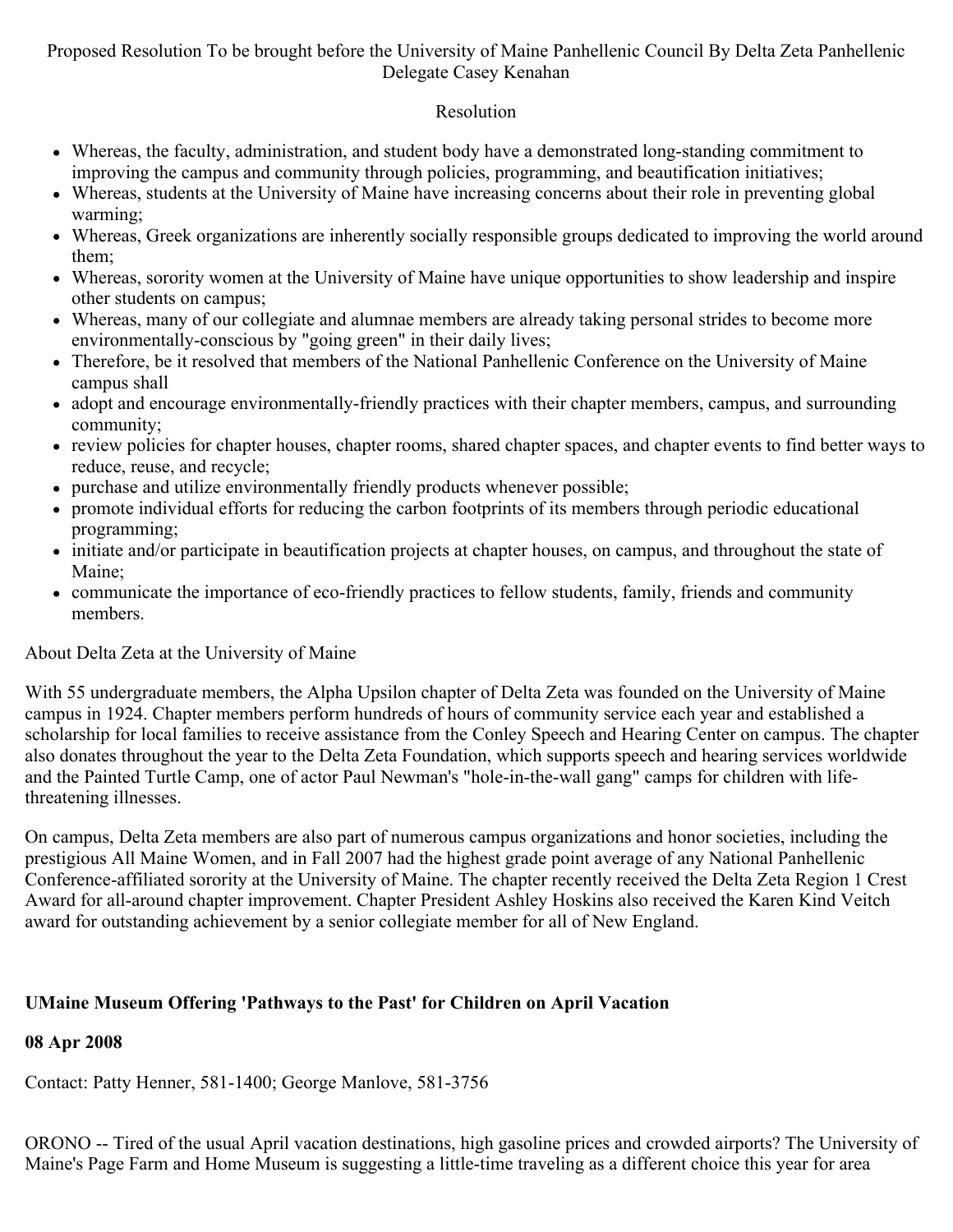families with elementary and middle school-aged children.

Children ages 6-12 can travel back in time through "Pathways to the Past," a morning history-fun week of programs offered April 21-25 at the farm and home museum on the Orono campus.

Each day will offer, from 10 to 11:30 a.m., its own novel hands-on explorations of what life was like before electricity came to rural Maine.

Monday will feature an old-fashioned look at "HomeWork," not the kind you do for school, but the creative and oftenchallenging tasks common in an old-fashioned home, churning butter or making soap or candles, for instance.

Tuesday, "Earth Day," will focus on garden activities.

Wednesday will be devoted to farm animals, and may feature some surprise guests.

On Thursday, "Past Times Pastimes" will explore toys, games and other leisure-time activities that children enjoyed long ago.

Friday will be "Folk Art Day," with stenciling, wool spinning and similar activities.

Parents are invited to bring their children in for one, several or all of the morning events.

There is a \$3 per-child materials fee for each day. Participants are encouraged to register in advance for the days they'd like to attend, so farm and home museum staff can prepare enough materials for everyone.

To register, or for more information about the "Pathways to the Past" vacation program, please call the Page Farm and Home Museum at 581-4100.

The Page Farm and Home Museum collects, documents preserves, interprets and disseminates knowledge of Maine history relating to farms and farming communities between 1865 and 1940, providing an educational and cultural experience for children and adults, and a resource for researchers of this period.

# **UMaine Symphonic Band, South Portland High Musicians to Play Merrill Hall April 10**

### **08 Apr 2008**

Contact: Karen Cole, 581-4704; George Manlove, 581-3756

PORTLAND --The University of Maine Symphonic Band and South Portland High School Wind Ensemble are teaming up for an evening of music spanning three centuries on Thursday, April 10, at Merrill Hall Auditorium in Portland.

The performance is at 7:30 p.m. There is no admission charge, although donations will be accepted.

The first half of the program begins with the South Portland High School Wind Ensemble. Works include: a dancefusion piece titled "Bandancing," by Jack Stamp, a former South Portland Wind Ensemble conductor during a residency in 2002; "Ever Braver, Ever Stronger -- An American Elegy," a piece inspired by events of 911 and the post-911 words of encouragement by former New York Mayor Rudy Giuliani; "The Inferno," a piece based on the 12th-century epic poem, "Divine Comedy' by Dante; and "Sinfonia Voci," ("I Sing the Mighty Power of God"), a piece commissioned by the Plainfield (Indiana) High School Band Boosters, based on a 16th-century hymn and text and dedicated to the 29 people who lost their lives and 350 people injured in a tornado there in 1990.

The University of Maine Symphonic Band will perform after the intermission, with "Call to the Mall"; "Alleluia! Laudamus Te"; "Meditation from 'Thais'"; "Metroplex"; "A Movement for Rosa"; "Variations on a Maine Theme," by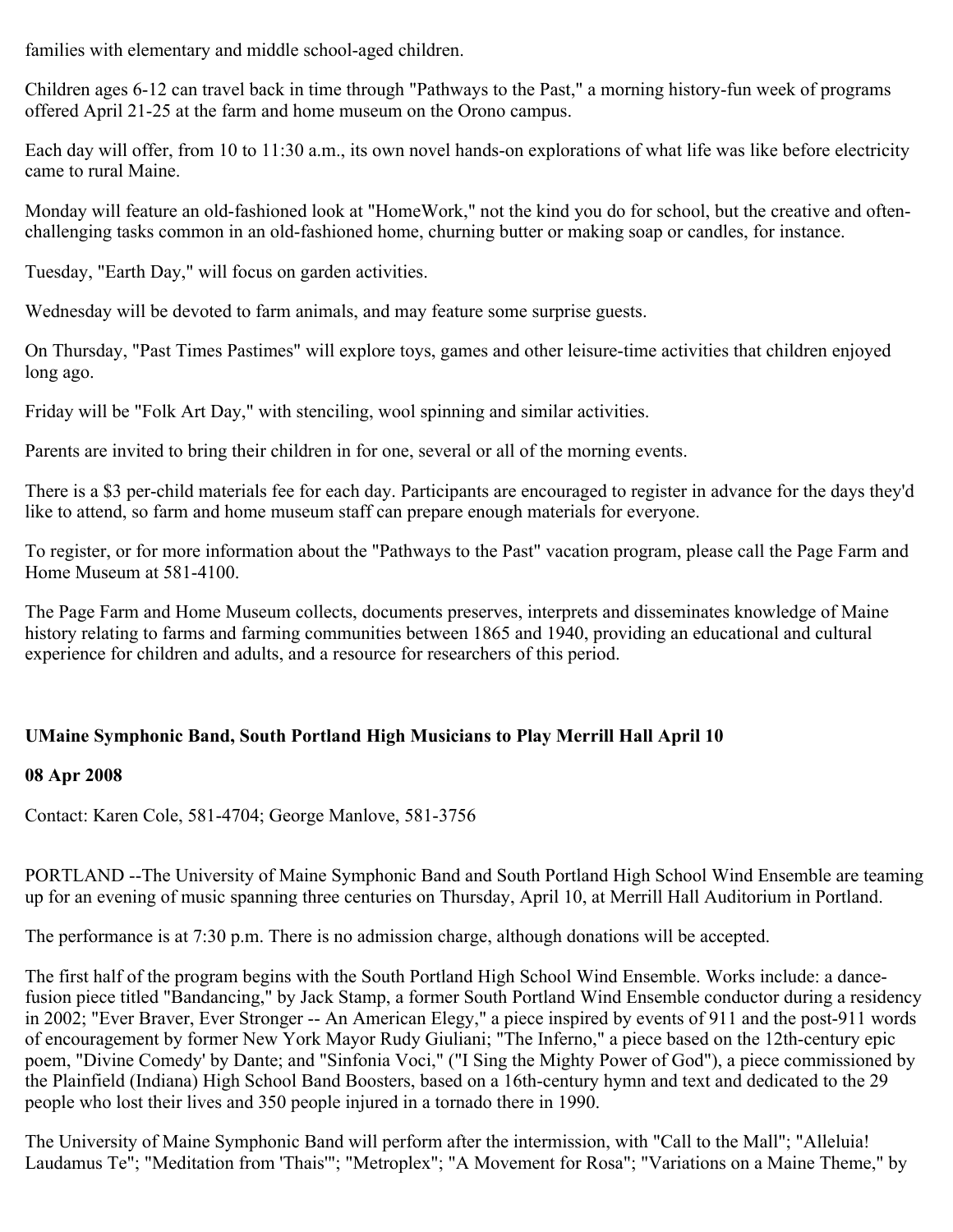Craig Skeffington; "Pagan Dances"; and "Finale from Symphony No. 1 in G Minor."

The Symphonic Band is composed of 60 or more aspiring instrumentalists chosen from students of varied academic disciplines; membership in the organization is determined by audition. The Symphonic Band performs several times each year on campus and throughout New England.

Conductors include School of Performing Arts faculty members Curvin Farnham, director of bands, Christopher White, director of sports bands; and UMaine alum Craig Skeffington, a professional musician, composer and conductor of the South Portland High School Band; and Brady Harris, a former UMaine student and current Brewer High School music teacher who conducts the Brewer High's concert band and jazz, woodwind, brass and other ensembles.

Harris, a graduate student in the UMaine Master of Music Conducting program, also serves as the bandmaster and commander of the 195th Army Band of the Maine Army National Guard. He has been a guest conductor and clinician for more than 15 years and performs regularly as a guitarist with the progressive jazz group Aurora Jazz Project, as a trombonist in several musical organizations and is an active composer and arranger.

Skeffington, who earned a bachelor's degree in music in 1992 at UMaine, was the 2003 MMEA Teacher of the Year and recently by the national trade magazine "School Band and Orchestra" as one of "50 Directors Who Make a Difference." His wind and concert groups at South Portland High School have achieved distinction at the local, regional and national levels, consistently receiving gold recognition at evaluated events.

Skeffington has been an active New England composer and arranger for the past two decades and is an instructor in jazz arranging and applied writing at the University of Southern Maine. As a professional trumpet player, he has played with well-known stars, including Barry Manilow, the Glenn Miller Orchestra, Natalie Cole, The New York Voices and he toured with the Artie Shaw Orchestra. Locally, he works with the Seacoast Big Band and the Portland Jazz Orchestra.

Farnham is the coordinator of the School of Performing Arts and teaches courses in instrumental music education and teaches conducting at the graduate level. Farnham appears throughout the United States and Canada as a clinician, adjudicator and conductor, and has been a guest conductor at several national and international festivals.

UMaine sports bands under Christopher White's direction have performed throughout New England and across the nation, including Louisiana, California and Virginia. White also teaches percussion methods, marching techniques, conducting and undergraduate studio percussion. He has played percussion with the Maine State Ballet Orchestra, the Bangor Symphony Orchestra and has performed at P.A.S.I.C. with the UMaine Percussion Ensemble.

For additional details, call Karen Cole at (207) 949-2342.

### **UMaine Professor Offers Outreach in Mathematical Biology to Maine High School Teachers, Students**

### **08 Apr 2008**

Contact: David Hiebeler, 581-3924

ORONO -- Starting this fall, Maine high school students can work alongside University of Maine researchers as part of a unique outreach effort at the SPEED (Spatial Population Ecological and Epidemiological Dynamics) Lab. Under the guidance of David Hiebeler, a professor in the Department of Mathematics and Statistics, the lab's research team builds computational and mathematical models of populations, which describe their behavior over time under a variety of simulated environmental conditions.

Real-world applications for the research include understanding more effective pesticide application in Maine blueberry fields, studying how infectious diseases spread and predicting -- and perhaps combating -- the worldwide spread of a computer worm.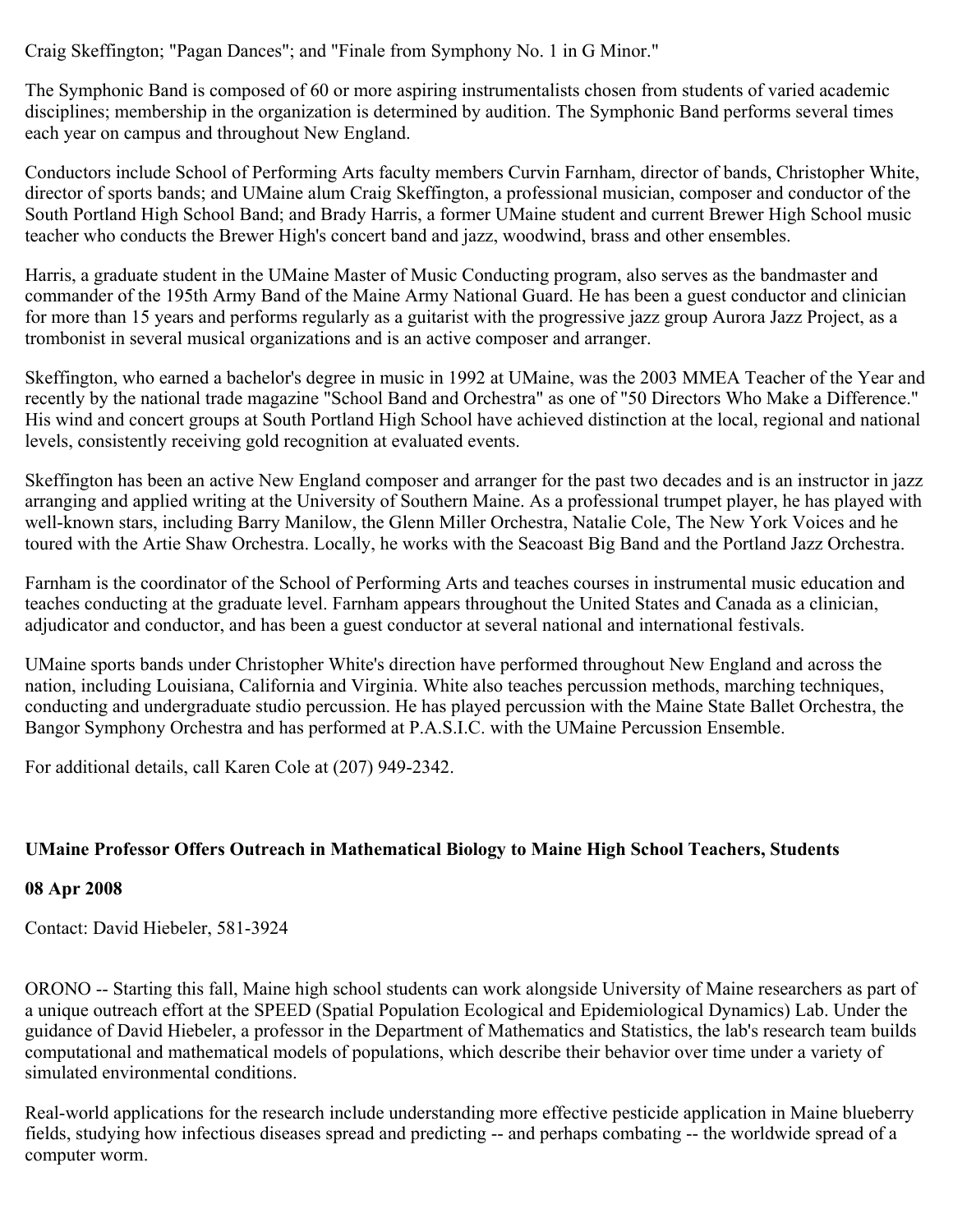In the lab, Hiebeler works with UMaine undergraduates, some of whom plan to teach at the K-12 level after graduation. However, he would like to engage math and science teachers already working in Maine high schools, as well.

To that end, Hiebeler will offer talks in schools this spring that introduce students and teachers in eastern Maine to modeling and simulation in mathematical biology. This fall, interested high school students will meet weekly on campus to begin training with Hiebeler and his undergraduate students, and later become directly involved in SPEED Lab research projects.

Teachers interested in having Hiebeler speak at their school should contact him at 581-3924. The free talks and student outreach are made possible by a \$180,000 grant from the National Science Foundation.

For Hiebeler, whose current research centers on mathematical population ecology and epidemiology, such opportunities enriched his academic experience when he was a student.

"One research project opened the door to another research project," Hiebeler said. "It can only snowball. At least that's my hope."

For more information about the SPEED Lab, visit<http://www.math.umaine.edu/faculty/hiebeler/speedlab>.

# **UMaine Navy ROTC 5K to Benefit Camp CaPella**

### **09 Apr 2008**

Contact: Joe Carr at (207) 581-3571

ORONO -- Camp CaPella, a Lucerne facility that provides summer camp programming for children and adults with developmental or physical disabilities, will benefit from an April 26 5K run sponsored by the University of Maine Navy ROTC unit. All proceeds will go directly to Camp CaPella to support its summer activities.

"Camp CaPella serves an important need in our communities, and we feel fortunate to have the opportunity to help its staff and volunteers meet their admirable goals," says Capt. James Settele, the NROTC commanding officer at UMaine and Maine Maritime Academy. "All of our students are looking forward to the opportunity to help our friends and neighbors enjoy a beautiful Maine summer on Phillips Lake."

The race will start at 9 a.m. on April 26, beginning at the University of Maine Field House in Orono. Race information and an entry form are on the Camp CaPella website at<http://www.campcapella.org/new-25.htm>.

For more information, contact Tyler Garrett at (207) 991-1078 or [tyler\\_garrett@umit.maine.edu](mailto:tyler_garrett@umit.maine.edu).

### **Terrorism Expert to Give April 18 Talk at UMaine**

### **09 Apr 2008**

Contact: Joe Carr at (207) 581-3571

ORONO -- Col. Michael J. Meese, a U.S. Military Academy at West Point professor who leads that institution's Combating Terrorism Center, will deliver a University of Maine talk on Friday April 18 from 11 a.m.-12 noon at Minsky Recital Hall. Meese is also head of the academy's Dept. of Social Sciences, where he teaches economics and national security courses.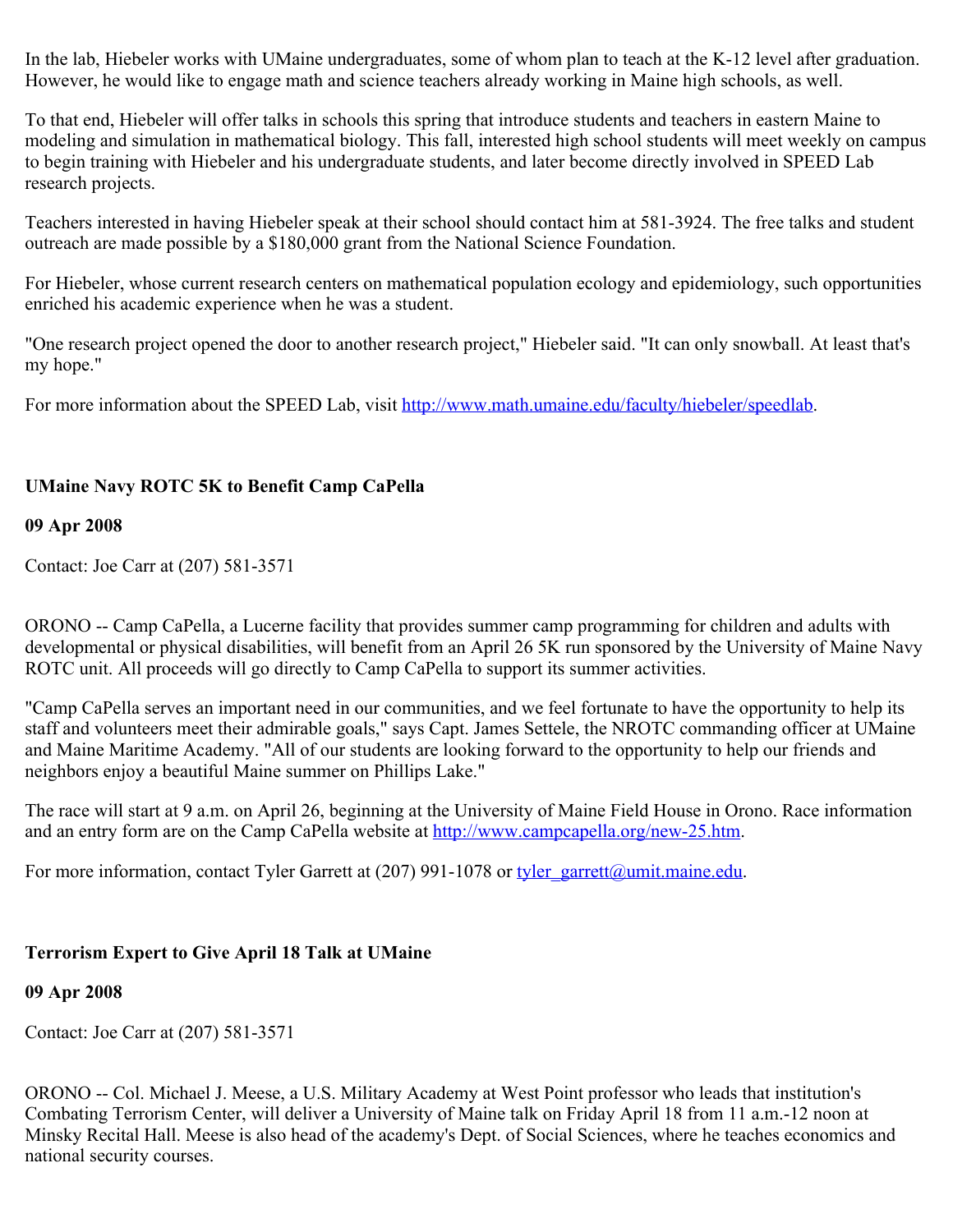Part of UMaine's William S. Cohen Center for International Policy and Commerce Guest Lecture Series, Meese's presentation is entitled "Terrorism: A World View." He will discuss the challenges created by geopolitical dynamics and terrorist movements around the world.

The event is free and open to the public and the program will feature a question-and-answer segment. UMaine faculty members who would like to have an entire class attend should call the Cohen Center's Jan Staples at 767-3408.

The William S. Cohen Center for International Policy and Commerce was created in 1997, honoring the former Maine Senator and U.S. Secretary of Defense from Bangor who once taught business law at UMaine. The center serves as a focal point for education, outreach and research on important and timely international issues. The center's programs and resources benefit historians, students, public servants, business people and the general public. UMaine's Fogler Library is also home to the William S. Cohen Archive.

## **UMaine Child Welfare Conference April 17 Seeks Permanency for Foster Children**

### **09 Apr 2008**

Contact: Nancy Kelly, (207) 581-2378; George Manlove, (207) 581-3756

ORONO --The University of Maine School of Social Work and the Community Child Welfare Conference Committee is inviting people who work with children in child welfare systems to attend the 14th Annual Child Welfare Conference, Thursday, April 17, at the Buchanan Alumni House on the Orono campus.

This year's conference, "Seeking Creative Solutions for Permanency: A Focus on Complex Trauma and Related Challenges," features keynote speaker Lynn Sanford, LICSW, an author and faculty member at Simmons College Graduate School of Social Work with extensive field experience working with survivors of sexual assault and children with sexual behavior problems.

The title of Sanford's talk is "Are You My Mother? Multiple Placement Disruption in the Lives of Children."

The conference is designed for social service professionals, educators, nurses, law enforcement personnel, foster parents, adoptive parents, residential care providers, medical professionals and caregivers. It is scheduled from 8 a.m. to 4:30 p.m. A \$65 conference fee includes lunch.

A panel discussion, "Broadening the Definition of Permanency: The Permanency Continuum," includes Heather Lahti, LCSW, Maine deputy director, Casey Family Services; Carolyn Morrison, LCSW, National Indian Child Welfare Association consultant; Virginia S. Marriner, director of policy and practice, Maine Department of Health and Human Services (DHHS); Barbara Kates, director, Maine Kids-Kin and Family and Children Together; Robin Whitney, assistant program administrator, Office of Child and Family Services, DHHS; and a child and prospective parent.

The Community Child Welfare Conference Committee is an interdisciplinary collaborative of community professionals including medical, law enforcement and social service professionals from Eastern Maine Medical Center, Casey Family Services, Penobscot Community Health, Bangor Police Department, Maine Coalition to End Domestic Violence, Community Care, DHHS and the Office of Child and Family Services, and the University of Maine School of Social Work. Additionally, the conference has been financially supported this year by Casey Family Services.

For more information or to register please call (207) 581-2398 or email [rarnold@maine.edu](mailto:rarnold@maine.edu).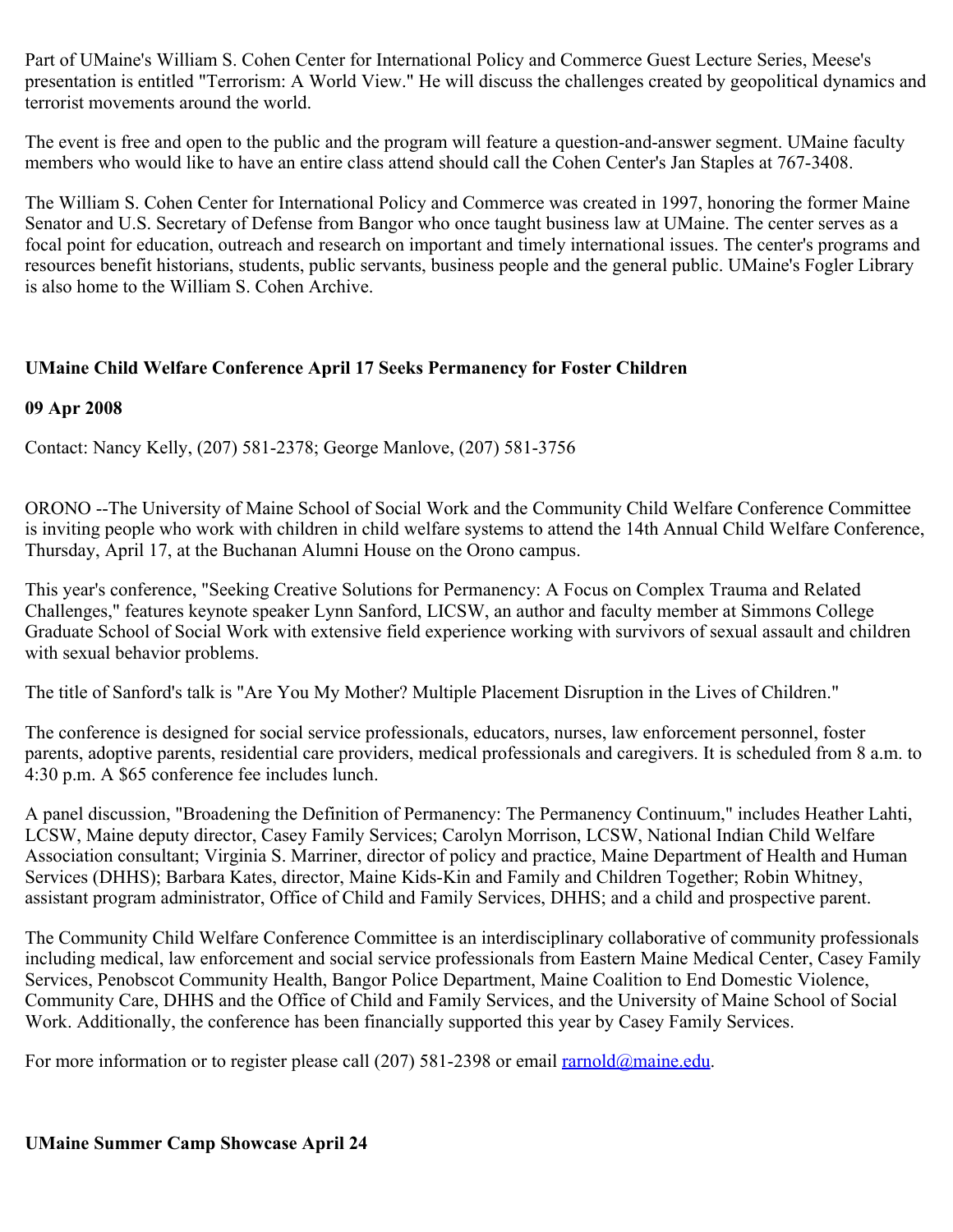## **10 Apr 2008**

Contact: Joe Carr at (207) 581-3571

ORONO -- Summer camp opportunities at the University of Maine will be highlighted at a Summer Camp Showcase, scheduled for UMaine's Student Recreation Center on Thursday April 24 from 4-6 p.m.

The program will feature information about UMaine's Sam Sezak Sports Camps, Maine Summer Youth Music Program and Campus Recreation Camps.

Campus Recreation Camps include Recreation Activity Day (RAD) Camps for children in grades 1-8, overnight Outdoor Adventure Camps for children ages 13-16 and overnight Canoe Camping Trips for the entire family.

The acclaimed Maine Summer Youth Music Program is scheduled for July. The junior camp, for children in grades 5-8, is set for July 13-18. The senior camp, for students in grades 8-12, is scheduled for July 20-Aug. 1. Resident and commuter options are available in each case.

UMaine varsity coaches Jack Cosgrove (football), Cindy Blodgett (basketball), Skip Nitardy (swimming), Tim Whitehead (hockey), Scott Atherley (soccer), Steve Trimper (baseball), Josette Babineau (field hockey), Pat Laughlin (soccer), Dan Lichterman (hockey), Lynn Atherley (volleyball) and Mark Lech (track and field) will participate in the April 24 program.

Families may use the Rec Center pool, free of charge, from 3-4 p.m., in advance of the Summer Camp Showcase. More details are online at<http://www.umaine.edu/campusrecreation/>.

## **UMaine Prof. Robert Steneck to Give Geddes W. Simpson Distinguished Lecture**

### **10 Apr 2008**

Contact: Joe Carr, (207) 581-3571

ORONO, Maine -- Robert S. Steneck, University of Maine professor of oceanography, marine biology and marine policy, will give the 2008 Geddes W. Simpson Distinguished Lecture. The lecture is set for UMaine's Maine Day, Wednesday, April 30 at 3 p.m. in Buchanan Alumni House's McIntire Room. Steneck will give a talk entitled "Considering the Future of our Seas Through the Lens of History."

Steneck is a marine ecologist whose laboratories are kelp beds of North America and coral reefs in the Caribbean and Indo-Pacific. In those locations, he studies lobsters, sea urchins, fish, corals, historical ecology, global climate change and the science of managing marine resources. His work has attracted attention from national and international media including *The New York Times*, *The Economist*, *Atlantic Monthly*, *National Geographic*, *The Christian Science Monitor*, *Newsweek*, *National Public Radio* and *The New Yorker*. Steneck's research has resulted in more than 100 peer-reviewed scientific publications.

Steneck played an important role in establishing UMaine's Semester by the Sea program at the university's Darling Marine Center in Walpole. Semester by the Sea enables undergraduate students to experience Maine's marine environment first- hand.

The family of Geddes Wilson Simpson established the Geddes W. Simpson Lecture Series Fund at the University of Maine Foundation in 2001. Simpson was a well-respected University of Maine faculty member for 55 years, chair of the Entomology Department and the editor at the Maine Agricultural and Forest Experiment Station. He retired from UMaine in 1974.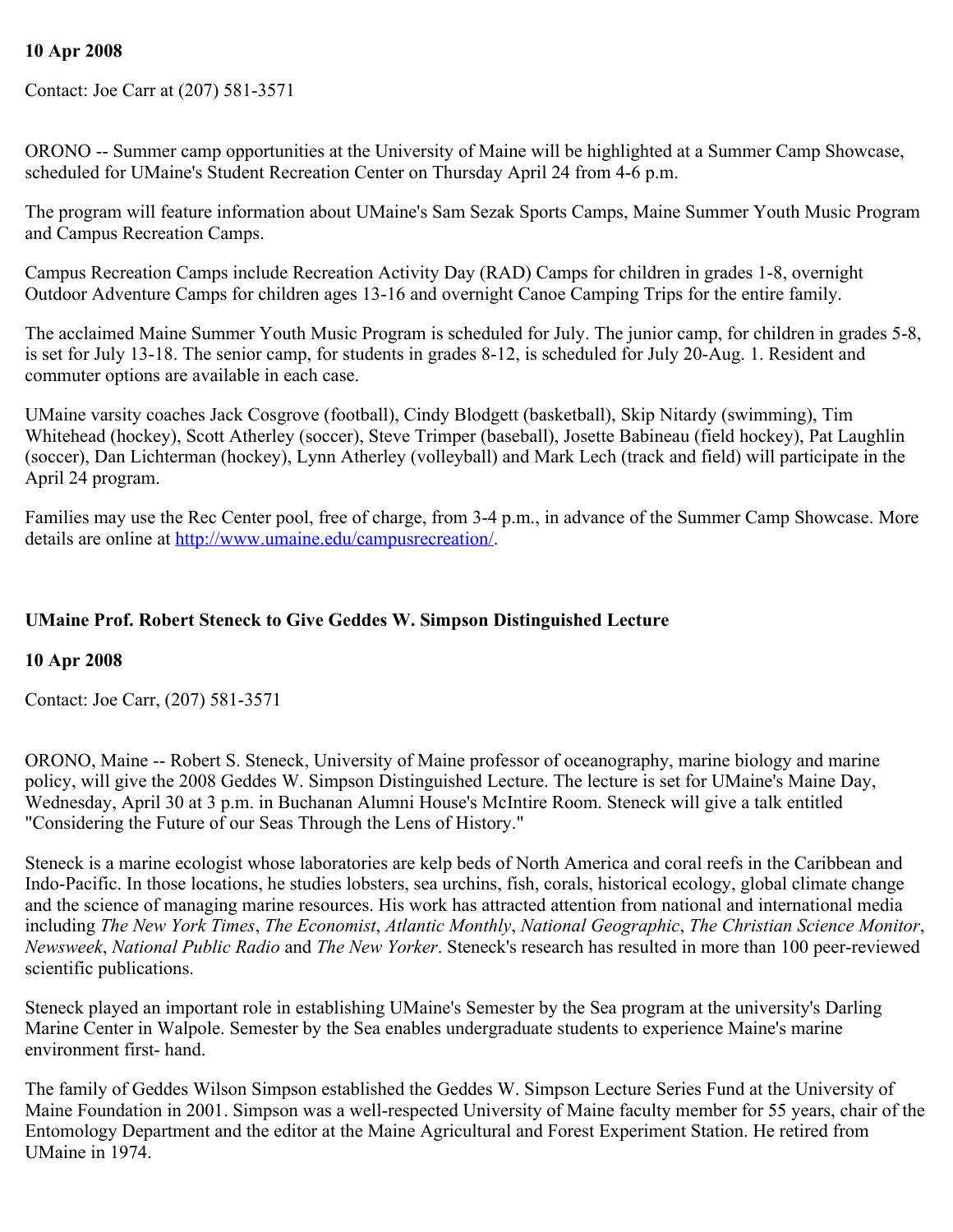The public is invited; light refreshments will follow the lecture.

### **Novelist to Read from Stealing Nasreen April 15-16**

### **10 Apr 2008**

Contact: Mazie Hough, 581-1228; George Manlove, 581-3756

ORONO -- Farzana Doctor, a Toronto-based lesbian writer, educator and social worker, will be at the University of Maine and at the Bangor Public Library April 15 and April 16 to read from her critically acclaimed first novel *Stealing Nasreen*.

Doctor's appearance has been organized by the Women in the Curriculum and Women's Studies Program and the Division of Student Affairs, and is part of Gay Pride Week at UMaine.

### *Stealing Nasreen*

is a book about a doomed love triangle, and explores what happens when a South Asian lesbian becomes enmeshed in the lives of a new immigrant couple from Mumbai.

The author will appear Tuesday, April 15, from 6:30-7:30 p.m. at Bangor Public Library at 145 Harlow Street and April 16, 12:15-1:30 p.m., in the Bangor Room of the Memorial Union at the University of Maine. For information about the Bangor reading, call 947-8336, and or 581-1228 for information about Doctor's Orono appearance.

Both events are free and open to the public. Copies of *Stealing Nasreen* will be available for sale.

Farzana Doctor describes herself as a "queer writer." A Toronto-based, educator and consultant, Doctor also is experienced in counseling marginalized groups including the lesbian, gay, bisexual, transgender and transsexual communities.

Her work has been published in Siren Magazine, Trikone, Sightlines 7 Anthology, NOW Magazine and Aurat Durbar. She has also had chapters, reviews and articles published in edited books and journals, has co-written a manual for therapists, co-written plays, and co-produced a documentary video. She is currently working on her second novel.

For more information about Doctor, check out [www.farzanadoctor.com](http://www.farzanadoctor.com/)

### **Chemical Reaction Propels UMaine Student Car to First Place Honors**

### **10 Apr 2008**

Contact: John Hwalek (207) 581-2302; Tom Weber (207) 581-3777

ORONO -- A small hydrogen-fueled vehicle built by a team of University of Maine chemical engineering students took top honors at the northeast regional Chem-E-Car competition, held at the Massachusetts Institute of Technology.

With the first-place win on March 25, the second in three years by a UMaine team, the shoebox-size car earned a slot in the American Institute of Chemical Engineers (AIChE) national Chem-E-Car championships that will take place in Philadelphia in November.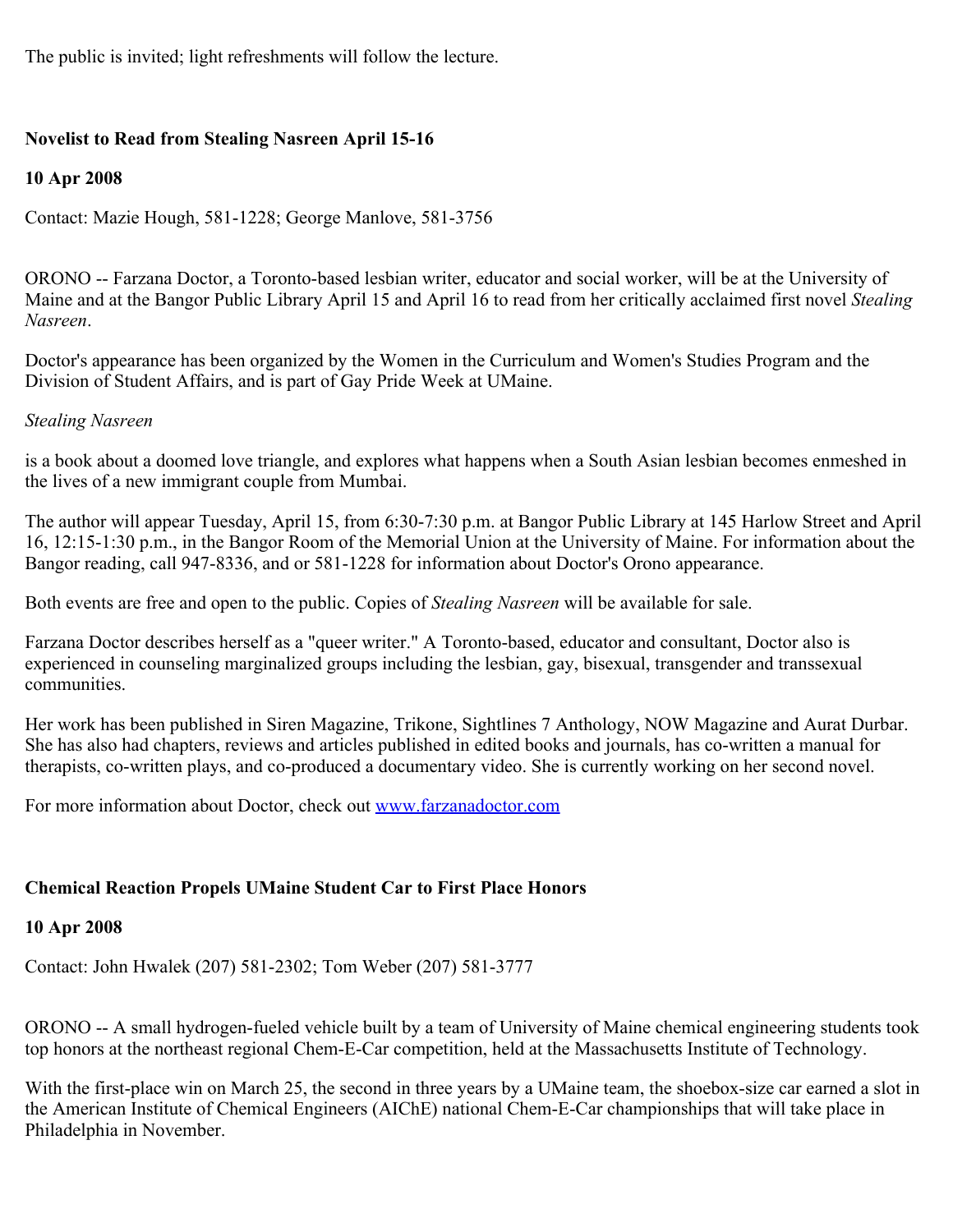The goal of the Chem-E-Car challenge is to create some form of chemical reaction that will power a student-built car as it carries a designated amount of water over a specified distance. The car that stops closest to the finish line wins, which means the students must carefully calculate the chemical reactions to create controlled and reproducible results.

"At a time when the United States is focused on looking for alternative fuels," notes the AIChE, "the Chem-E-Car competition is an important venue for college students to learn about chemical reactions that can move vehicles."

The UMaine team's hydrogen fuel cell power source, and iodine chemical-clock stopping mechanism, represented how much more sophisticated the competition has become since it began in 1999. Back then, many cars were powered simply by a jet of liquid squirted rearward. A team might mix baking soda and vinegar in a plastic bottle, for instance, set the bottle on the car, uncap it and let it fly. Over the years, some teams -- UMaine included --- have propelled cars with the oxygen created by mixing pureed beef liver with hydrogen peroxide.

The results were predictably messy, wet and smelly -- not exactly the sort of safe and environmentally responsible science its sponsor organization hoped to instill in its next generation of chemical engineers. So today, the contest allows no discharge of materials, except for innocuous gases.

The teams are not told exactly how far their cars will have to travel, or how much weight they'll carry, until an hour before the competition begins. Once those details are announced, the teams scramble to make their calculations. On its first try -- each team is allowed two -- the UMaine car moved faster than its builders anticipated and overshot the designated 50-foot line by 10 feet.

After adjusting the reaction, the 10-member team set the car on the track for its final attempt, hit the switch, and stood watching anxiously. The little car rolled away, at two feet a second, spurred on by the wonders of chemistry and the team's slow, rhythmic clapping.

"We had put so much work into it, months of work, so we were really feeling the pressure on that second run," says Sam Gerges, a senior and the captain of the UMaine team that was advised by John Hwalek, associate professor of chemical and biological engineering.

Having successfully gotten the car to move, the team now had to worry about where it would stop. That's where the chemical clock came in. On the car was a chemical solution, through which an LED light passed before reaching a sensor. The clear solution would progressively darken until the light could no longer penetrate it, thereby breaking the circuit and stopping the motor. If the student calculations were correct, that would happen very near the 50-foot line.

And it did. The car came to rest a mere 23 inches beyond the mark, as the students leaped and whooped and shared high-fives. Its nearest competitor, the car from Rensselaer Polytechnic Institute, came in second place after stopping three feet from the line.

"If we'd had a third try," says Gerges, "we would have nailed it."

The other team members are seniors Heather Glidden, Nicholas Landry, Katherine Lumino, Brandon Meyer, Andrew Pierce, Amy St. Peter and Megan Worcester; sophomores Thomas Schwartz and Gregory Worster, and first-year students Jeffrey Galle and Mathew Pagurko.

### **UMaine Jordan Planetarium Planning Special Vacation Week Star Shows**

# **10 Apr 2008**

Contact: Alan Davenport, 581-1341

ORONO -- It's spring cleaning time and UMaine's Maynard F. Jordan Planetarium is polishing up its stars for special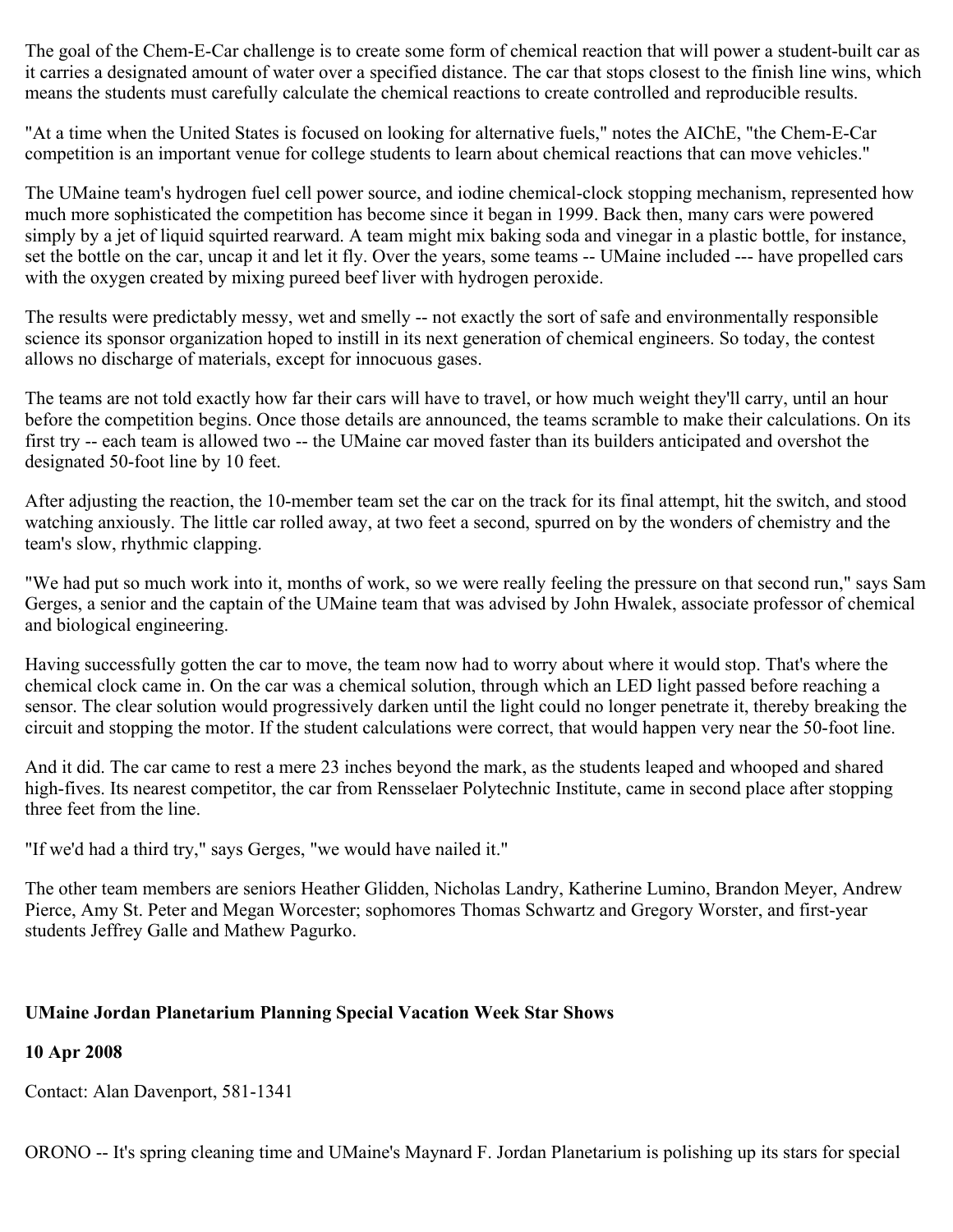duty this school vacation week, April 20-26. Children, friends and family can see a variety of star shows for young and old that will take them on adventures into the cosmos.

Every Saturday evening at 7 p.m., the Planetarium's newest Omnidome program, "Black Holes," uses computer animation to travel among the stars in search of these exotic engines of superpower. Planetarium Director Alan Davenport says young skywatchers will thrill to the adventure of a teddy bear in a "Wilbear's Adventure" Sunday afternoons at 2 p.m.

Special morning and matinee showings added for vacation school week will explore all kinds of space subjects: Monday at 11 a.m., "Earth's Wild Ride" watches the Earth undergo some of its most exciting events during an eclipse that can be seen from a futuristic moon colony. Tuesday at 2 p.m., "Destination Pluto" takes a trip all the way to the edge of the solar system with close-up looks at each planet. Wednesday at 11 a.m., "Our Sky Family" gives youngsters a very friendly introduction to the planetarium and several very talkative planets that tell us about themselves. Thursday at 2 p.m., "Hubble Vision" looks at some of the most beautiful and exciting subjects in deep space through the lens of the lens of the Hubble Space Telescope. And Friday has two features with a solar system trip called "Worlds of Wonder" at 11 a.m., and a close-up look at a system of rings, moons and the giant planet called Saturn in "Ring World" at 7 p.m.

The vacation week line-up brings space down to earth for young, old and in-between in the star theater on the Orono campus. Tickets for planetarium programs are \$3 per person at the door, and can be reserved in advance by calling the Jordan Planetarium. For more information including the age appeal for each show, visit the Jordan Planetarium website at www.GalaxyMaine.com or call 581-1341.

In addition to star theater programs that travel into space no matter what the weather, skywatchers of all ages can enjoy looking through a real telescope on clear Friday or Saturday evenings from 8-10 p.m. Those evenings, the Jordan Observatory beside the Memorial Student Union on the Orono campus is open and free to see with volunteers ready to welcome visitors and explain what the Alvan Clark refractor telescope is showing.

Saturn is high in the spring sky this year, and is just one of the many targets that include the moon, gas clouds, giant star clusters and more. Telescopes can collect enough light to see the faintest, farthest objects in space, but they are limited by their environment, so weather is a factor when planning observations. In order to make certain the observatory will be open, visitors should call ahead to the observatory information line, 581-1348, after 7 p.m. Visitors also should plan to dress for cold weather, as the observatory is unheated.

### **Panel to Discuss Franco Impact on Maine Politics and Government**

### **10 Apr 2008**

Contact: Joe Carr at (207) 581-3571

ORONO -- Three authorities on Maine politics will participate in a Thursday, April 24 University of Maine panel discussion on ethnicity and politics in Maine.

The forum is scheduled for 3-5 p.m. in Memorial Union's Bumps Room.

Christian Potholm, the DeAlva Stanwood Alexander Professor of Government at Bowdoin College, will discuss "Franco American Voting Patterns." Potholm has written three books abut Maine politics, and he has served as a strategics for some of the state's leading political figures of the past four decades. He also operates a national polling firm, Command Research.

"Franco Americans in Biddeford, Maine" will be the subject of a talk by Rep. Alan Casavant, a first-term Democrat representing part of that community in Augusta. Casavant grew up in Biddeford, where he has been active in political and cultural organizations. He is a Biddeford High school teacher. In that role, he coordinates an annual high school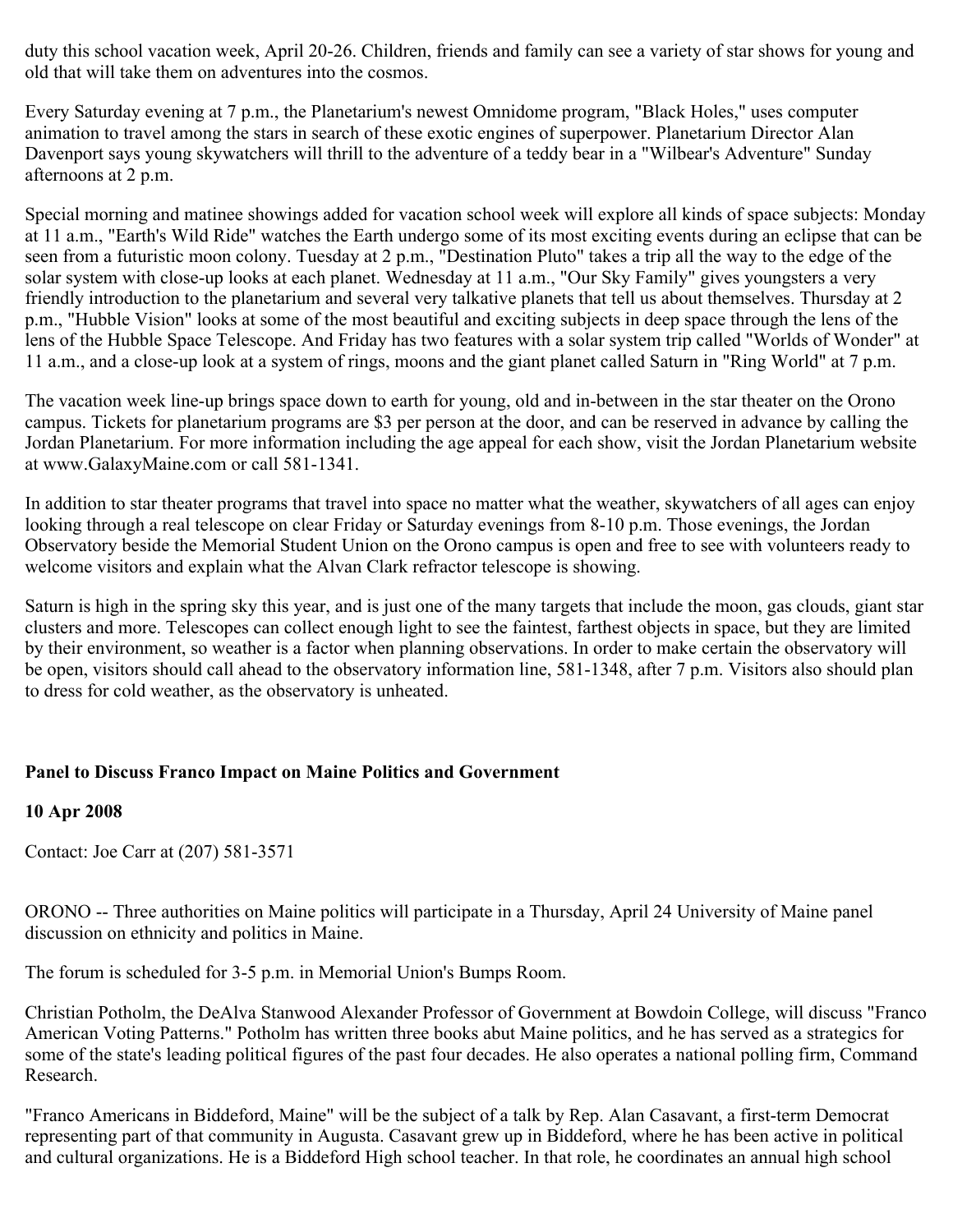student exchange program with a Quebec school.

Paul Jacques, deputy commissioner of Maine's Dept. of Inland Fisheries and Wildlife, will talk about "Americans in the Maine State Government." Jacques represented Waterville in the Maine Legislature for nine terms, including service as the House Majority Leader and the House Democratic Leader. He is active in statewide and community organizations, including the Maine Indian Tribal State Commission and the American Legion Boys State program, of which he is director.

Prof. James Warhola from the UMaine Dept. of Political Science will provide introductory remarks.

UMaine's Dept. of Franco American Studies, Dept. of Political Science, Maine Studies Program and Diversity Initiative Committee are the program sponsors. For more information, call 581-3791.

## **April 18 Service to Honor the Memory of Prof. Burton Hatlen**

### **11 Apr 2008**

Contact: Joe Carr at (207) 581-3571

ORONO -- The University of Maine will celebrate the life of Burton Hatlen, a legendary professor who served on the UMaine English faculty for more than four decades, with a Friday April 18 service at the Newman Center on College Ave. The program will begin at 2:30 p.m. and it will feature remarks from some of those who knew Hatlen best, including family members and UMaine colleagues.

Hatlen died on Jan. 21 at the age of 71. His UMaine accomplishments include an instrumental role in the development of the National Poetry Foundation, of which he was director for 15 years. A literary scholar who developed an international reputation as an expert on poetry and poetics, Hatlen earned UMaine's Presidential Research and Creative Achievement Award in 1996.

A slideshow created by Hatlen's daughter, Inger, will be part of the April 18 event. An informal reception will follow the program.

### **UMaine Research Paper Wins Top Award From International Engineering Society**

### **11 Apr 2008**

Contact: Tom Weber (207) 581-3777

ORONO -- A research paper written by Rodrigo Silva-Mu

### **Promoting Manners and Etiquette; Things They Don't Teach You in Class--Business Etiquette Dinner at UMaine April 23**

# **11 Apr 2008**

Contact: Michael Carrington 272-7298, Omar Khan, 581-1949, Cathy Marquez, 581-1353

ORONO - Usually, it is parents who badger the kids about good table manners, but at the University of Maine, a student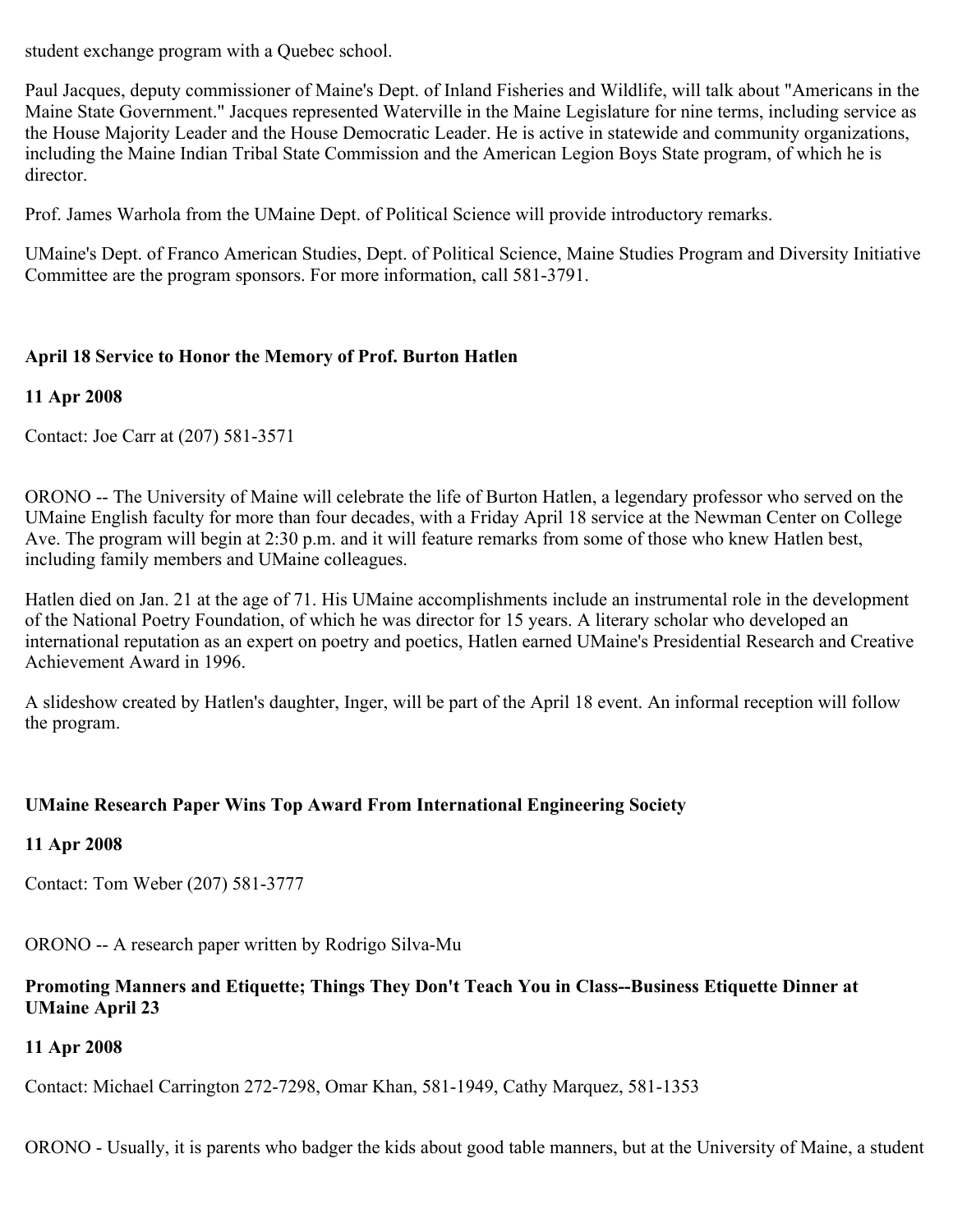group in the Maine Business School is asking for a little help with etiquette.

They know they'll soon be swapping their sweatpants and flip flops for more formal attire and job functions that will often involve a formal meal.

Members of the UMaine Chapter of the American Marketing Association will hold their annual business etiquette dinner Wednesday, April 23 at the University Club in Fogler Library. The event starts at 4:30 with a before-dinner reception and covers business etiquette, table manners and proper table settings. At 5:30, faculty, employers and others will join the group for dinner, and a range of conversations about proper dining etiquette.

Opening the night will be Paula Paradis from the Buchanan Alumni House who will discuss proper table setting and the correct way to use utensils, and in what order. Cathy Marquez, from the University of Maine Career Center will lead a PowerPoint discussion on the dos and don'ts of social and dining etiquette

Each table will have a host, some of whom will be employers who have hired UMaine grads over the past years. Each host will lead table discussion of "dos and don'ts" and offer his or her tips regarding formal dining experiences as examples of what is acceptable. The event will certainly be an engaging learning experience and useful for students who are graduating or soon will be.

"It is important that students have taken the time to review their table manners, how they engage others in conversation and all the small details regarding polite and courteous interactions with others," says Marquez. "It is crucial for all students, not just business students, to learn proper etiquette, even if outside a formal, interview setting. The skills learned now can only help in the future.

"While in college, most students say they usually have very little time to sit down to a meal with groups of people and even when they do, these are almost never formal situations where they are being judged on their manners and their dining etiquette, so an etiquette dinner is a great way to brush up." Marquez continues. "This event teaches you more than they can learn in a classroom. There are no classes on proper etiquette, how to carry an intelligent conversation or how to have the proper manners. Hands-on experience and actually practicing is the best way to learn etiquette."

"I think it is great! We are adults now, it is time to act like it and it's important for us to have something like this. No one wants to be embarrassed when interviewing with someone or sitting down to a nice dinner with your boss, why wouldn't you want to do something like this?" says Bethany Mealey, a finance/marketing major at UMaine.

A lot of business activity is conducted outside the office today. To be at ease in every situation, no matter how formal, is a valuable lesson indeed.

Students and others who want to learn more about dining etiquette cshould all Michael Carrington at (207) 272.-7298, Cathy Marquez at (207) 581-1359 or Omar Khan at (207) 581-1949, or email on FirstClass.

### **University of Maine Foundation Recognized for Support of Camp Susan Curtis Art Education Center**

### **11 Apr 2008**

Contact: Amos E. Orcutt, President, University of Maine Foundation (207) 581-5100

ORONO -- At its recent annual benefit dinner and dance, the Susan L. Curtis Foundation recognized the University of Maine Foundation for its support of the Camp Susan Curtis Arts Education Center at the Hewnoaks Volk Family Center in Lovell.

The benefit was held at the Holiday Inn by the Bay in Portland.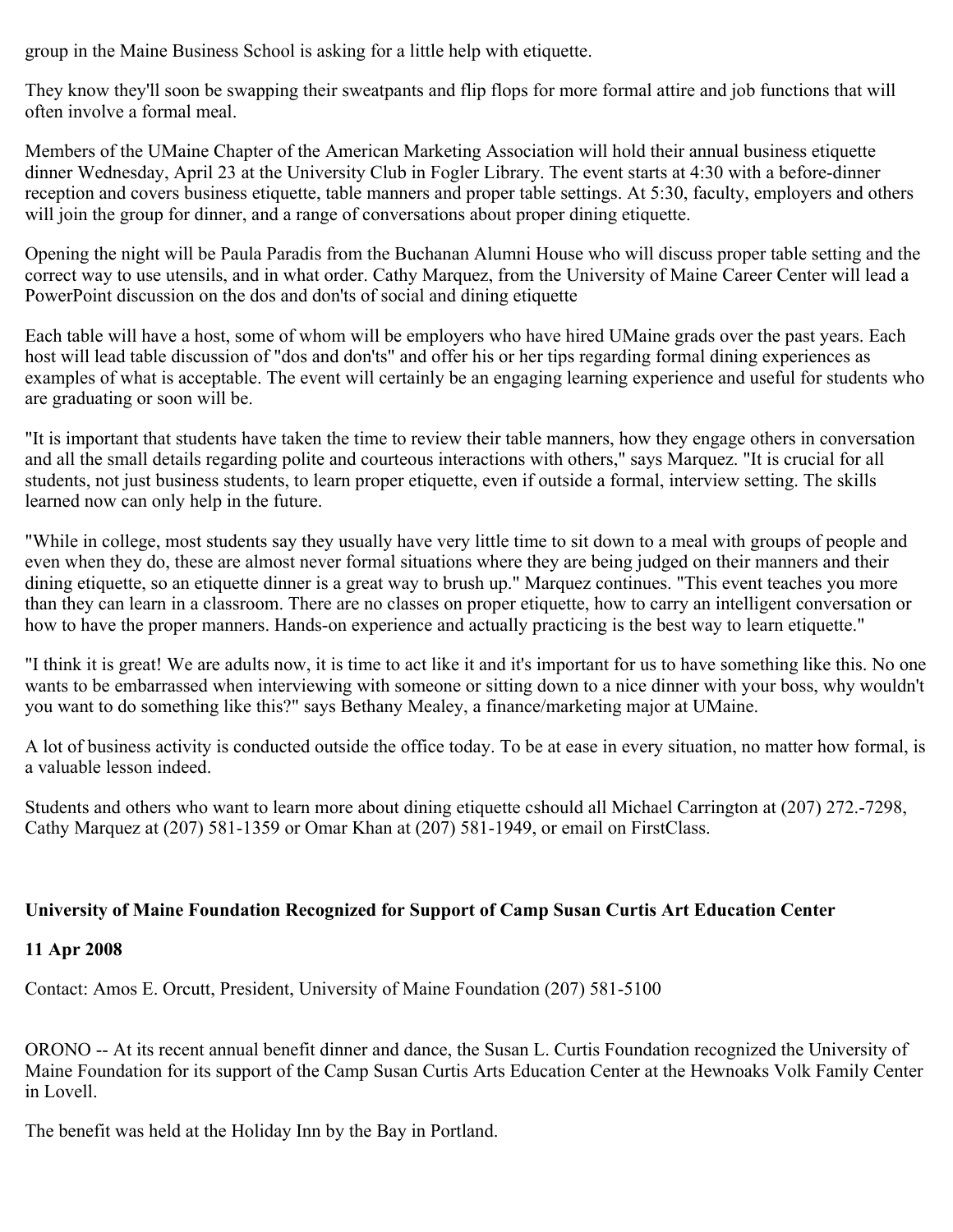The University of Maine Foundation leases the Hewnoaks Volk Center to Camp Susan Curtis to operate an art education center, providing educational programs in a summer camp format for disadvantaged Maine teenagers. The innovative approach uses various forms of art and history, along with the influence of the Maine landscape, to teach and inspire young artists. In addition, the program encompasses various life and social skill lessons and is offered tuitionfree to at-risk Maine teenagers.

The fifteen acre property on Kezar Lake was bequeathed to the University of Maine Foundation by a Volk family member in 2005 with a preference for art education. It is one of the largest gifts the University of Maine has ever received.

Amos Orcutt, president and CEO, accepted the award, an oil painting of a Camp Susan Curtis camper done by the camp's program director, Eric Kuntz, on behalf of the Foundation.

"The decision to establish the partnership with Camp Susan Curtis was easy; it was the right thing to do," Orcutt said, addressing the audience of 400. "The best possible investment we can make is in our youth. We are happy to play a role in improving the future of Maine's children through this wonderful partnership."

Since its establishment more than 35 years ago by former Maine Governor Kenneth Curtis and his wife Polly, in memory of their daughter Susan, Camp Susan Curtis has been dedicated to serving disadvantaged and at-risk youth of Maine with more than 13,000 Maine children attending camp sessions.

# **April 29 Dedication at UMaine Lab Named for Beloved Professor**

### **14 Apr 2008**

Contact: Joe Carr at 9207) 581-3571

ORONO -- University of Maine engineering students can learn the principles behind today's electronic and computing devices at a laboratory that will be named in memory of Prof. Al Whitney who died last year after teaching at Maine's flagship university for nearly 30 years.

Thanks to gifts from 300 friends, colleagues and former students, the Allison I. Whitney '62 Electronics Laboratory will be dedicated during a ceremony from 3-5 p.m. Tuesday, April 29, in the Arthur Hill Auditorium in the Engineering Science and Research Building adjoining Barrows Hall.

The endowment in Prof. Whitney's name will support the purchase of equipment for the lab where electrical and computer engineering students focus on the properties of semiconductors, which are at the heart of devices such as cell phones, video games and computers. The fund also may be used to assist other electrical and computer engineering labs.

Whitney, who retired in the spring of 2006, passed away on March 10, 2007, after battling cancer for two years. He is remembered as an exceptional teacher who was tough but fair, and whose youthful attitude made him a favorite of students and colleagues alike.

"He was far and away the best teacher I had -- he made engineering relevant and interesting," says Ryan Bethel, an electrical engineering alumnus who graduated in 2001 with a bachelor's degree and in 2007 with a master's degree.

"He was very personable -- you could talk to him about anything. He was a friend, not just a professor," says Al Blais, who earned an electrical engineering degree in 2001.

Whitney knew that funds were being raised to support the Electronics Lab and he was "excited and happy" about the prospect of having the facility bear his name, says Prof. Mohamad Musavi, chair of the Electrical and Computer Engineering Department.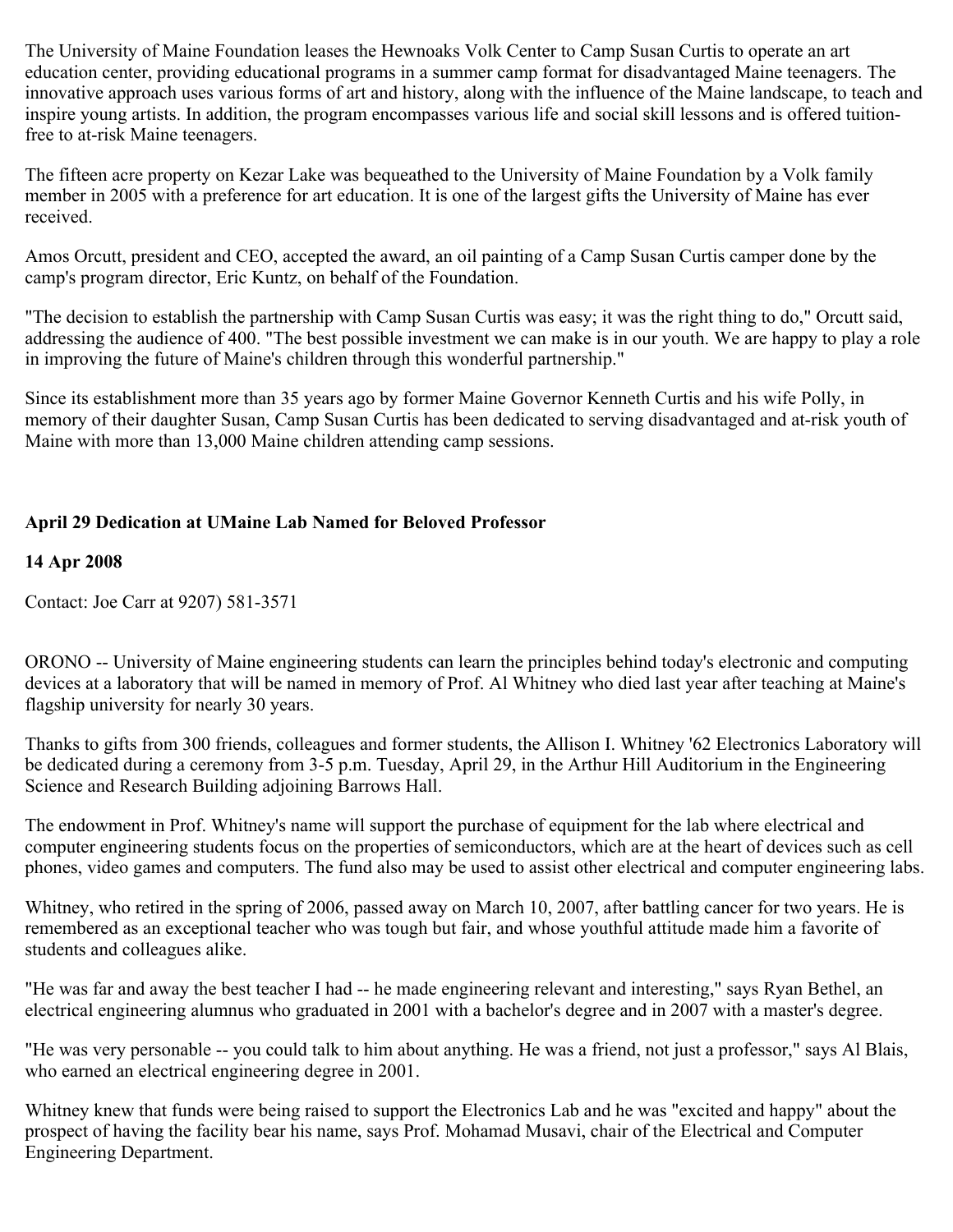"But, he was a very humble person and so his ultimate goal was simply to make sure that the lab where he had spent the majority of his life with his students was going to have the money to be kept updated. He knew that students would benefit from state-of-the-art equipment," says Musavi, who led the charge to create the endowment.

A UMaine graduate, Whitney earned a bachelor's degree in electrical engineering degree in 1962 and a master's degree in electrical engineering in 1964. He taught electrical engineering at the University from 1962 until 1971 when he became the head of electrical engineering at Tibbett's Industries in Camden. He served as president of the company from 1974 to 1986 and then returned to UMaine to continue teaching.

Whitney had the makings of a great teacher even as a student, according to Carleton Brown, who was one of his professors at UMaine and who encouraged him to go into education.

"He was always searching for a very deep understanding of the material," says Brown. "He was excited about the subject and I knew that would carry over to his teaching and that he would give that same sense of excitement to his students."

Later, the two taught a number of courses together and Brown was gratified to see that his instincts had been correct.

"He was such a natural at teaching and interacting with students. He always tried very hard to give others a depth of understanding, not just a bunch of facts and descriptions. He always had his office door open and encouraged students to drop by and chat. And he was a kid at heart. He wore crazy ties and athletic shoes. That endeared him to students."

Because he had worked in industry, Whitney understood the "real world picture," says Maurice Richard '78, a member of UMaine's Electrical and Computer Engineering Visiting Committee.

Richard, who co-founded his own engineering design company in South Portland, often visited the campus to recruit employees, and counted on Whitney to advise him.

"I really got a sense of how valuable Al was to the engineering program by talking to students who had him as a professor. He knew how to teach the students to survive and do well in their engineering careers. Besides teaching them courses that were very pertinent to the type of work they'd be doing, he also taught them non-technical skills like the importance having a strong work ethic and being able to get along with people."

UMaine electrical engineering alumnus Ken Bach, who earned his bachelor's degree in 1963 and master's degree in 1965, also served on UMaine's Electrical and Computer Engineering Visiting Committee and often heard students voice their admiration for Whitney.

"I was impressed with the regard students held for Al -- he obviously was a revered instructor."

### **Volunteers Sought for Wild Blueberries and Health Study**

#### **14 Apr 2008**

Contact: Elijah Magrane, 581-8434; George Manlove, 581-3756

ORONO -- Volunteers are being sought by the UMaine Department of Food Science & Human Nutrition to participate in an eight-to-12-week study to test theories about the effects of wild blueberry consumption on hunger and blood chemistry.

The purpose of the study is to demonstrate that consumption of wild blueberries as part of a meal makes a person feel full sooner, potentially leading to weight loss, and slows the release of glucose and insulin into the blood, thus reducing risks for diabetes and obesity. The study, getting under way soon, will extend into the summer. It is funded by the Maine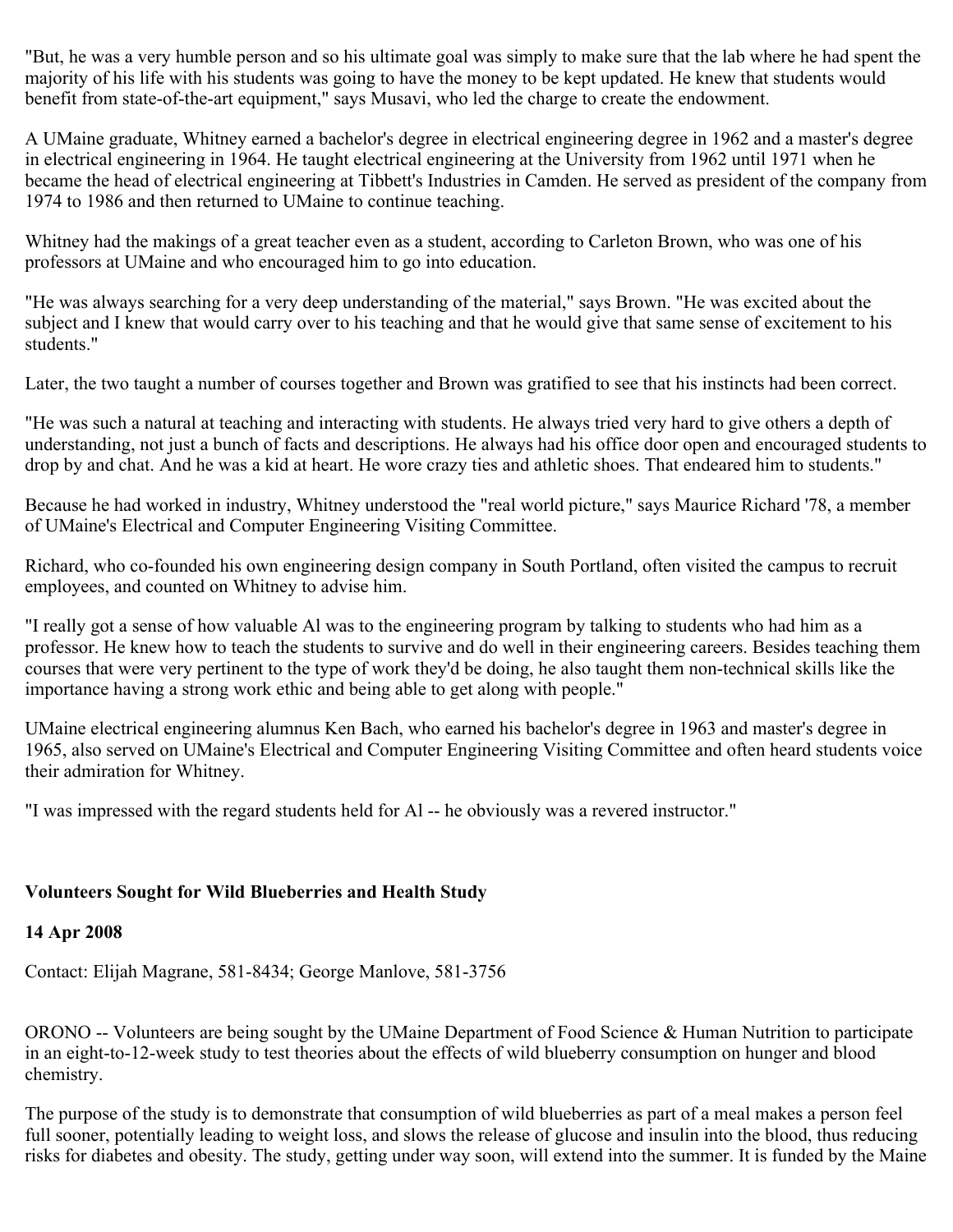Technology Institute, the Wild Blueberry Commission of Maine and the Maine Agricultural and Forest Experiment Station.

Principal investigator for the "Wild Blueberry Consumption and Its Effects on Satiety and Blood Chemistry" study is master's degree candidate and dietetic intern Elijah Magrane, who previously received a bachelor of science degree in culinary nutrition at Johnson and Wales University.

Magrane is basing his research hypotheses on the fact that wild Maine blueberries are rich in the purple anthocyanin pigments, which act as an antioxidant. Anthocyanins have been the subject of much research due to their potential to alter blood chemistry, which can lead to reducing risks for diabetes and obesity. Maine blueberries also are high in fiber and could increase the feeling of satiety after a meal, which could aid in weight loss, according to Magrane.

The research is a randomized, placebo-controlled cross-over study. Volunteers will report to the laboratory in Hitchner Hall in the early morning after a minimum 10-hour fast and will receive a breakfast consisting of cornflakes, skim milk and orange juice. Participants will then be assigned randomly into four groups, each of which will receive one out of four possible meal supplements. After the meals, participants will be asked to fill out a survey and to donate a blood sample for testing. Subjects will return every two to three weeks to repeat the experience, for a total of four times within a maximum of 12 weeks.

Upon completion of the study, participants will each receive a \$200 stipend.

Criteria for study subjects are that participants must: be 25-50 years old; have a body mass index (BMI) of 25-29.9 or 18.5-24.9; not smoke; have regular eating habits (breakfast, lunch and dinner); not have an allergy or intolerance to corn, lactose, blueberries or orange juice; not be pregnant or lactating; not currently be trying to lose or gain weight, or have lost or gained an excess of 3 kilograms or 8 pounds in the previous 3 months; not have diabetes; not be engaged in athletic training; and not be using medications or dietary supplements that affect appetite or blood sugar.

Magrane can be reached at 581-8434 for information.

Before turning to nutrition science at the University of Maine, Magrane worked as a chef in Providence, R.I. and Cape Cod, Mass. Faculty adviser is Mary Ellen Camire, professor of food science and human nutrition.

# **UMaine Math Professor Elected Vice President of International Organization**

### **15 Apr 2008**

Contact: Tod Shockey, 581-3923

ORONO -- Tod Shockey, an associate professor of mathematics education in University of Maine's Department of Mathematics and Statistics, has been elected vice president of TODOS: Mathematics for ALL. The international organization's mission is "to advocate for an equitable and high-quality mathematics education for all students -- in particular Latino/Hispanic students."

The "Mathematics for ALL" component of TODOS' mission appealed to Shockey, who has spent the last 10 years researching, writing and presenting on ethnomathematics.

"I have been working with Native American communities in mathematics education and professional development for a number of years," Shockey says. "TODOS is an academic community that offers support, professional development and resources for mathematics educators so it was natural to become a member."

Prior to joining the faculty at UMaine five years ago, Shockey worked as a secondary classroom teacher in Cleveland, Ohio, Charlottesville, Va., and on the Northern Cheyenne Reservation in Montana. He recently spent two years with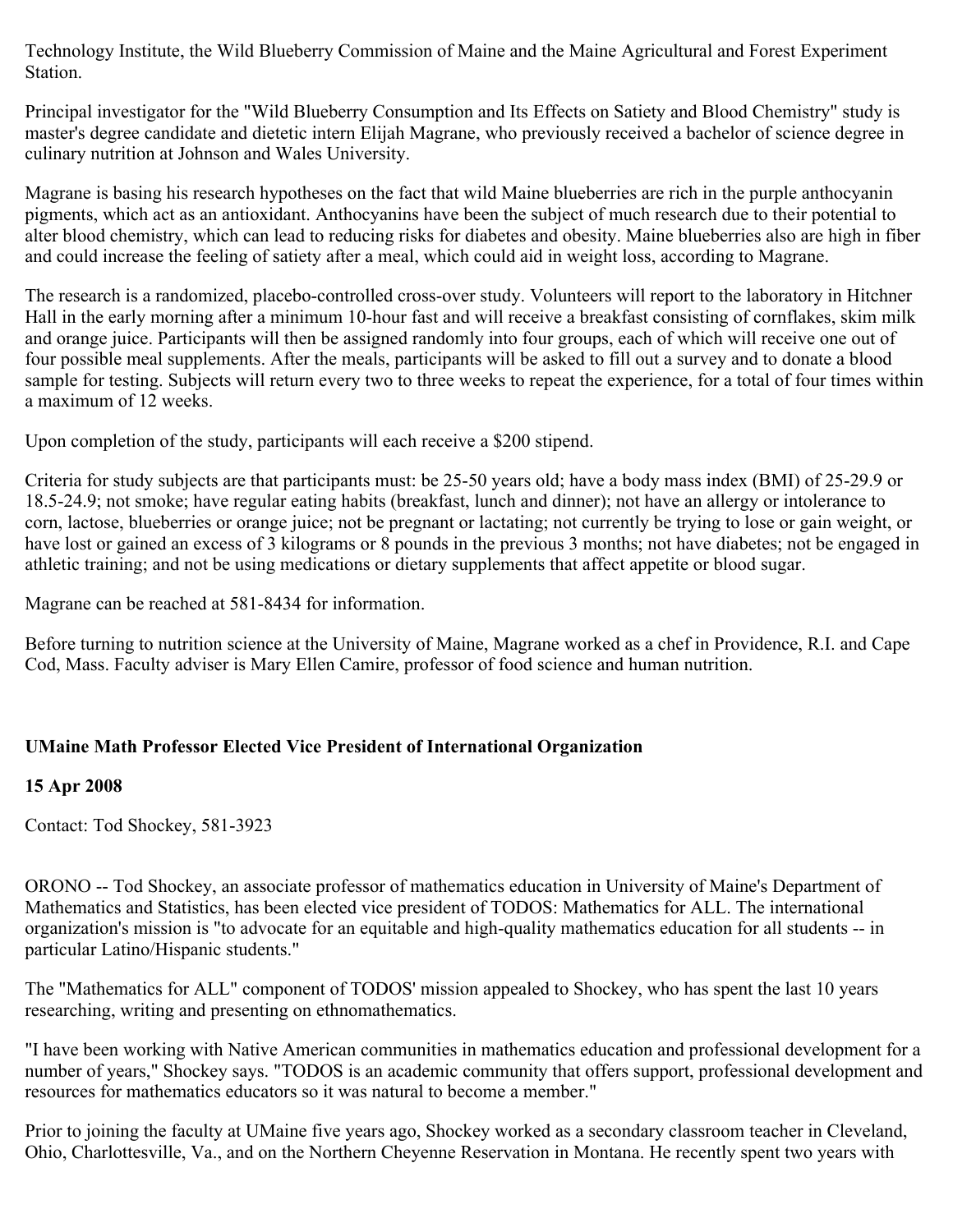teachers and staff at the K-8 Beatrice Rafferty School on the Pleasant Point Passamaquoddy reservation, working toward the improvement of mathematics education for all students.

"As a mathematics educator I was reminded of the day-to-day work and effort that our teachers go through," Shockey says. "I was taught a tremendous amount, indirectly, that affects my teaching in higher education. I guess you could say it brought me out of the ivory tower to the 'trenches' where the good work occurs every day working with young people."

For more information about TODOS: Mathematics for All, visit [http://www.todos-math.org.](http://www.todos-math.org/)

# **Highmoor Farm Sets Vegetable and Berry Farming Workshop May 3**

# **15 Apr 2008**

Contact: Joe Carr at (207) 581-3571

MONMOUTH -- University of Maine Cooperative Extension and Maine Organic Farmers and Gardeners Association (MOFGA) are sponsors of a workshop, Commercial Vegetable and Berry Farming: Getting Started in Maine. The forum is scheduled for 8:45 a.m.-4:30 p.m. on Saturday May 3 at Highmoor Farm in Monmouth.

This is an i introductory class covering vegetable and berry crop production, soil health, equipment, business planning and marketing basics.

Pre-registration is required. \$50 registration fee, which includes lunch, the book *Sustainable Vegetable Production From Start-Up to Market*, and membership to the Maine Vegetable and Small Fruit Growers Association (MVSFGA). To register, call (800) 924-5258 or e-mail [cehmf@extension.umaine.edu.](mailto:cehmf@extension.umaine.edu)

Highmoor Farm, the University of Maine's apple, small fruit and vegetable research facility, is located at 52 US Route 202 in Monmouth.

# **Onward Program Information Sessions Scheduled**

### **15 Apr 2008**

Contact: Lori Watson, 581-2320

ORONO -While the University of Maine Onward Program may not represent the traditional way to apply to college, perhaps it should be.

Those who wish to graduate from UMaine in a four-year degree program, but wonder if they are qualified, can find out through Onward Program, a division of College Success Programs. Onward is designed for those who are the first in their immediate family to attend college. who have been laid off or aspire to a better career, are single parents who wish to provide better for their families, who have a physical or learning disability, or who earned a GED..

Information sessions are set for Thursday April 17 from 2-4 p.m. and Thursday May 15 from 2-4 p.m. or 5-7 p.m. Those who attend will tour the East Annex facility, meet the staff and hear from some current students about their experiences with Onward. Light refreshments will be served. Contact: (207) 581-2320 (voice); 581-2325 (TTY).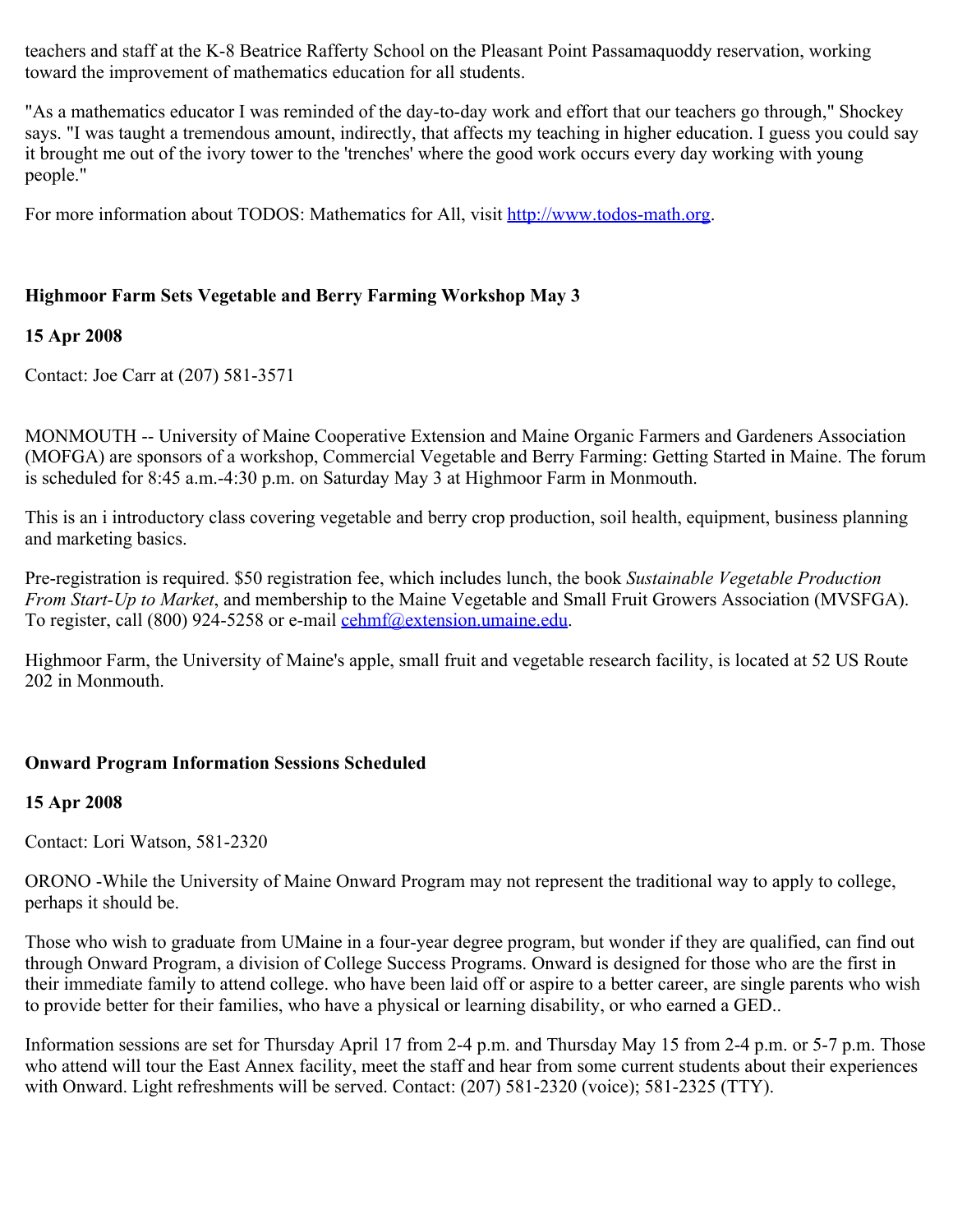# **Panic at the Disco Concert May 2**

### **15 Apr 2008**

Contact: Derek Mitchell at (207) 712-8990 or Joe Carr at (207) 581-3571

ORONO -- The University of Maine's Alfond Arena will transform from hockey arena to concert venue to host alternative rock band Panic At The Disco and the Honda Civic Tour on Friday, May 2.

Produced by Student Government, the concert will also feature bands Motion City Soundtrack, The Hush Sound and Phantom Planet -- as well as a Honda Civic Hybrid customized and autographed by Panic At The Disco. In keeping with tradition, the tour will have an eco-friendly theme, with one dollar from every ticket going into a fund designated by tour partners Reverb and Global Inheritance.

Panic at the Disco's new release, "Pretty. Odd.," which follows the band's 2005 debut, "A Fever You Can't Sweat Out," debuted at No. 2 on The Billboard 200 chart. The album's first single, "Nine in the Afternoon," hit radio in late January and climbed to the No. 8 spot on Billboard's Hot Modern Rock Tracks chart.

Tickets to the May 2 concert start at just \$30 and are available online at UMaineTix.com or from the Alfond Arena ticket office by calling 581-BEAR. For more information contact Student Entertainment at 581-1701.

# **Earth Day Events Planned at UMaine April 22**

### **15 Apr 2008**

Contact: Ashlee Lynch, 581-1468; George Manlove, 581-3756

ORONO -- Earth Day events at the University of Maine April 22 include free bicycle tune-ups, canvas grocery bag and cedar sapling giveaways, energy-conservation exhibits, and a workshop on converting a York Village building to a selfsustaining residence for up to 20 students.

Events begin at 10:15 a.m. at the Student Recreation and Fitness Center.

The day includes remarks by President Robert Kennedy, Kenda Scheele, senior associate dean of students, Jeff Hunt, director of Campus Recreation, Janet Waldron, vice president for administration and finance, and a presentation by Paul Mayewski, director of the UMaine Climate Change Institute and author of *The Ice Chronicles.* The afternoon includes a keynote address by Jim Merkel, author of *Radical Simplicity: Small Footprints on a Finite Earth.* Merkel is co-director of the Vermont-based Global Living Project and former coordinator of sustainability at Dartmouth College.

An electric car will be displayed at the front entrance of the student recreation and fitness center, where a Green Campus Initiative volunteer will be on hand to tune up bicycles at no cost. Inside the fitness center will be: a demonstration of low-impact camping; food samples made with locally grown ingredients prepared by Black Bear Dining; and exhibits on solar, biomass and geothermal energy production, recycling and public transportation.

"Earth Day at UMaine historically has offered creative and innovative ideas on conservation and sustainability, but this year, we are particularly enthusiastic about the speakers, workshops and exhibits," says Waldron, whose office underwrites many of the Earth Day activities and those of the UMaine Sustainability Alliance. "The need for action on energy conservation and sustainability initiatives has never been more immediate, and we are very excited to bring some innovative ideas to the community."

In her remarks on Earth Day, Waldron will discuss UMaine's master plan and steps being taken to reduce energy consumption, promote conservation and cut carbon emissions on campus.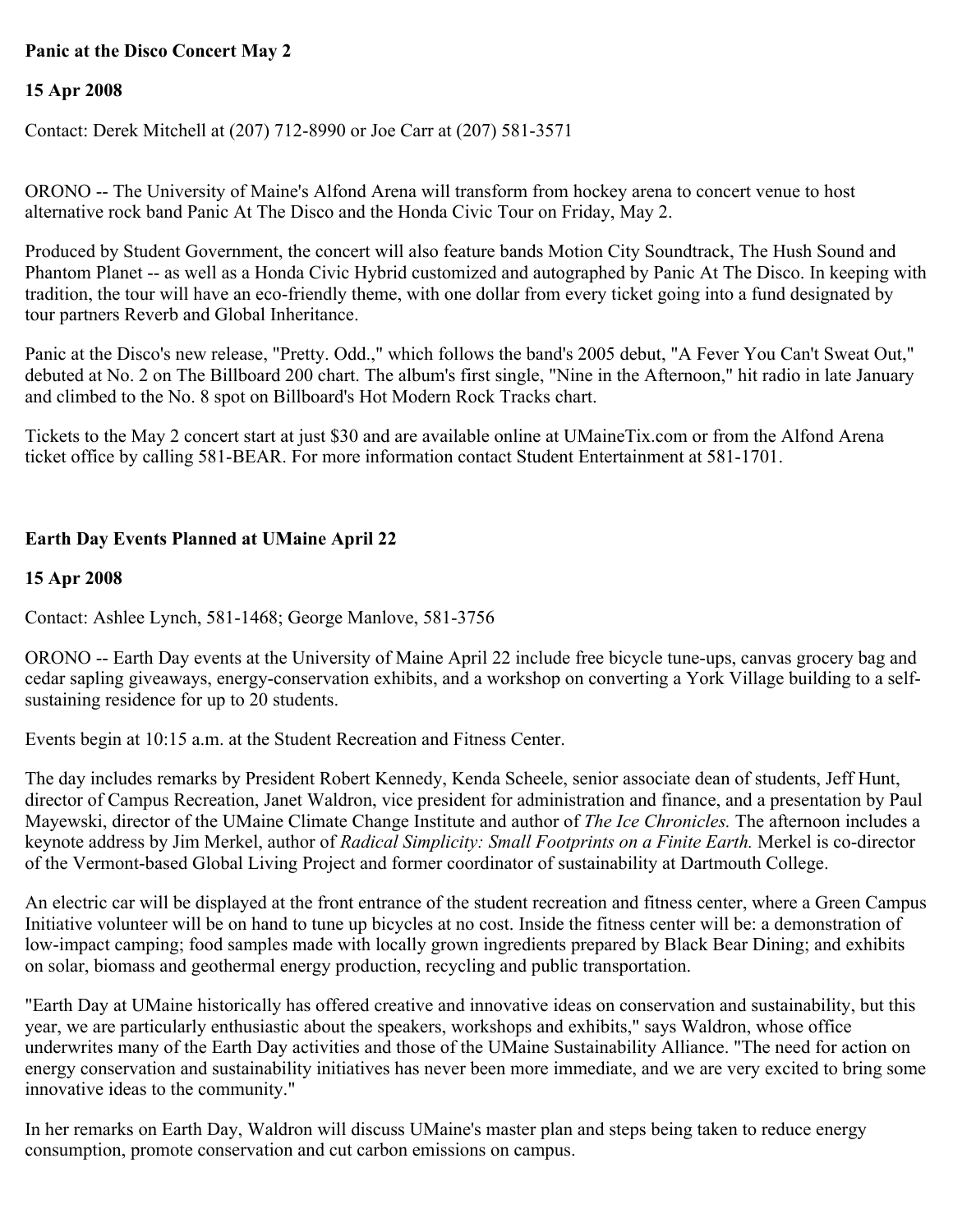Creating a sustainable, energy-efficient residence hall at York Village -- with its own vegetable gardens and energy resources for up to 20 UMaine students by 2010 -- was proposed by students in a peace studies class, PAX 370, taught by adjunct faculty member Emily Markides.

Markides is president of the International Eco-Peace Community ESTIA (EcoPeace, Sustainability, Training, International Affiliations) and a longtime proponent of permaculture, a design system for the creation of sustainable living environments.

Markides and John Kastelein, the lead student coordinator for the project, have been meeting over the last few months with students, faculty and others interested in creating a prototype eco-village on campus. Richard Graves, an architect with WBRC Architects/Engineers in Bangor and former member of the U.S. Green Building Council, has assisted in the planning.

More than 100 students and at least 15 faculty members have registered for an "eco-charrette" planning session being held at the York complex the morning of April 22.

Being designed as a model living and learning residential community, the project will illustrate how conservation and sustainability methods can be employed inexpensively in a realistic living environment, Kastelein says.

Engineering student Michael Parker of the Green Campus Initiative plans to design a computer model over the summer that incorporates the design and sustainability features. The retrofitted York building will be an energy-efficient LEEDcertified building.

The project also will include a walking path lined with fruit trees and flowers between York Village and Chapel Street, where a small private alternative school currently operates on the permaculture concept, according to Markides.

Earth Day activities also are supported by the UMaine Division of Student Affairs, Auxiliary Services, University Bookstore and Green Campus Initiative, in addition to the Office of Administration and Finance.

### **Hunter Selected to Fill Provost Role**

#### **16 Apr 2008**

Contact: Joe Carr at (207) 581-3571

ORONO -- Susan Hunter, a University of Maine faculty member since 1991 and an academic administrator for the past three years, is UMaine President Robert Kennedy's choice to take over as UMaine's vice president for academic affairs and provost, effective June 1. Kennedy announced his recommendation today, citing Hunter's outstanding contributions to UMaine's academic mission and her ability to easily transition to the provost's role being vacated by Edna Mora Szymanski. The appointment must be approved by the University of Maine System's Board of Trustees.

Minnesota State University Moorhead's chancellor announced last week that he has selected Szymanski to become president of that university.

Hunter, whose appointment as provost is for two years, currently serves as vice provost and dean for undergraduate education, a position she has held since 2005. She joined the UMaine faculty 17 years ago as a zoology professor.

"Sue has served UMaine with distinction in a variety of roles, and I am certain that she will be an outstanding provost," Kennedy says. "She is respected by our faculty and admired by her students. Sue is well-positioned to move into this critical role, and I look forward to her continuing contributions to UMaine's momentum and our students' and faculty's success."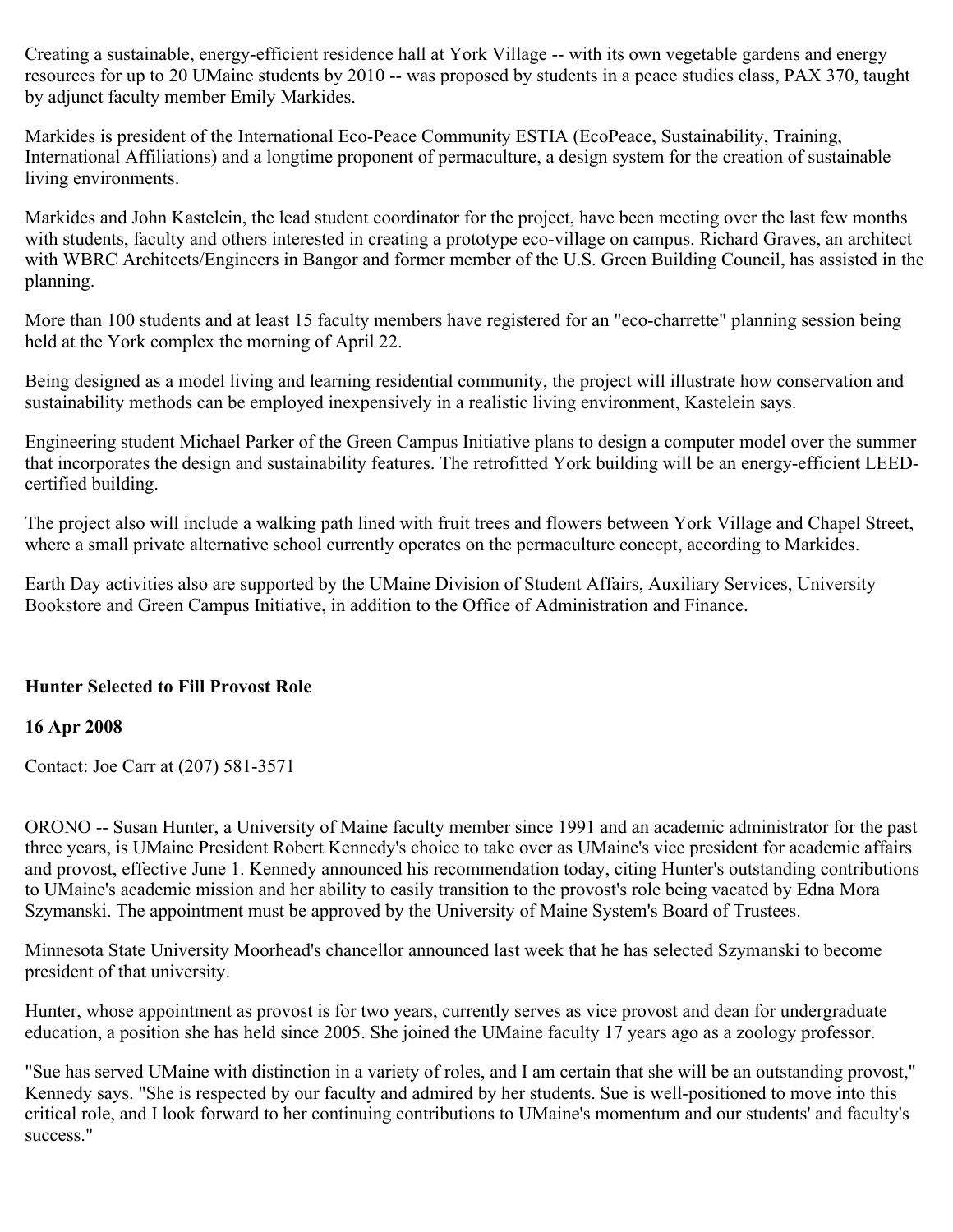In UMaine's administrative structure, the vice president and provost is second in command to the president, and serves as the university's senior academic officer, with senior management responsibilities related to all aspects of the university's teaching, research and public service mission.

# **Ecology, Environmental Sciences Student Wins NOAA Scholarship**

### **16 Apr 2008**

Contact: George Manlove, 581-3756

ORONO -- Laura Wood, sophomore in Ecology and Environmental Sciences from Scarborough, has been awarded a 2008 Ernest F. Hollings Scholarship from the National Oceanic and Atmospheric Administration.

The scholarship provides financial assistance for her junior and senior years, and a summer internship at a NOAA facility.

"This is another example of our best students' competitiveness in national scholarship programs," says Mark Anderson, undergraduate coordinator of the UMaine Ecology and Environmental Sciences Program and professor in the School of Economics.

Wood will know the amount of her financial assistance during the summer. She also is considering several NOAA facilities in Southern Maine for her internship, she says.

The Hollings Scholarship Program provides successful undergraduate applicants with awards that include academic assistance up to \$8,000 per year for full-time study during the academic year; a 10-week, full-time summer internship position at a NOAA facility; and, if reappointed, academic assistance up to \$8,000 for full-time study during a second nine-month academic year.

An average of 600 undergraduate college students apply for Hollings scholarships annually. Only about 100 scholars are selected each year.

The Hollings scholarship program is designed to increase undergraduate training in oceanic and atmospheric science, research and education, and also foster multidisciplinary training opportunities. It also is intended to increase public understanding of the need for responsible stewardship of the ocean and atmosphere and to aid in recruiting and preparing students for teaching or public service careers with natural resource and science agencies, including NOAA, at federal, state and local levels of government.

### **CenTRO Summit to Explore Educational Preparation for Tourism Careers**

### **16 Apr 2008**

Contact: Harold Daniel, 581-1933; George Manlove, 581-3756

ORONO, Maine -- The University of Maine System's Center for Tourism Research and Outreach (CenTRO) is holding a Tourism Education Summit April 22 in Belfast to explore Maine's tourism-related higher education programs.

Representatives from the university system and the Maine Community College System have been invited, along with industry and government representatives. Participants will discuss existing tourism-related academic programs in Maine and how comprehensively they address the state's travel, tourism, recreation and hospitality needs. The discussions will provide an opportunity to identify new curricula in terms of addressing unmet needs.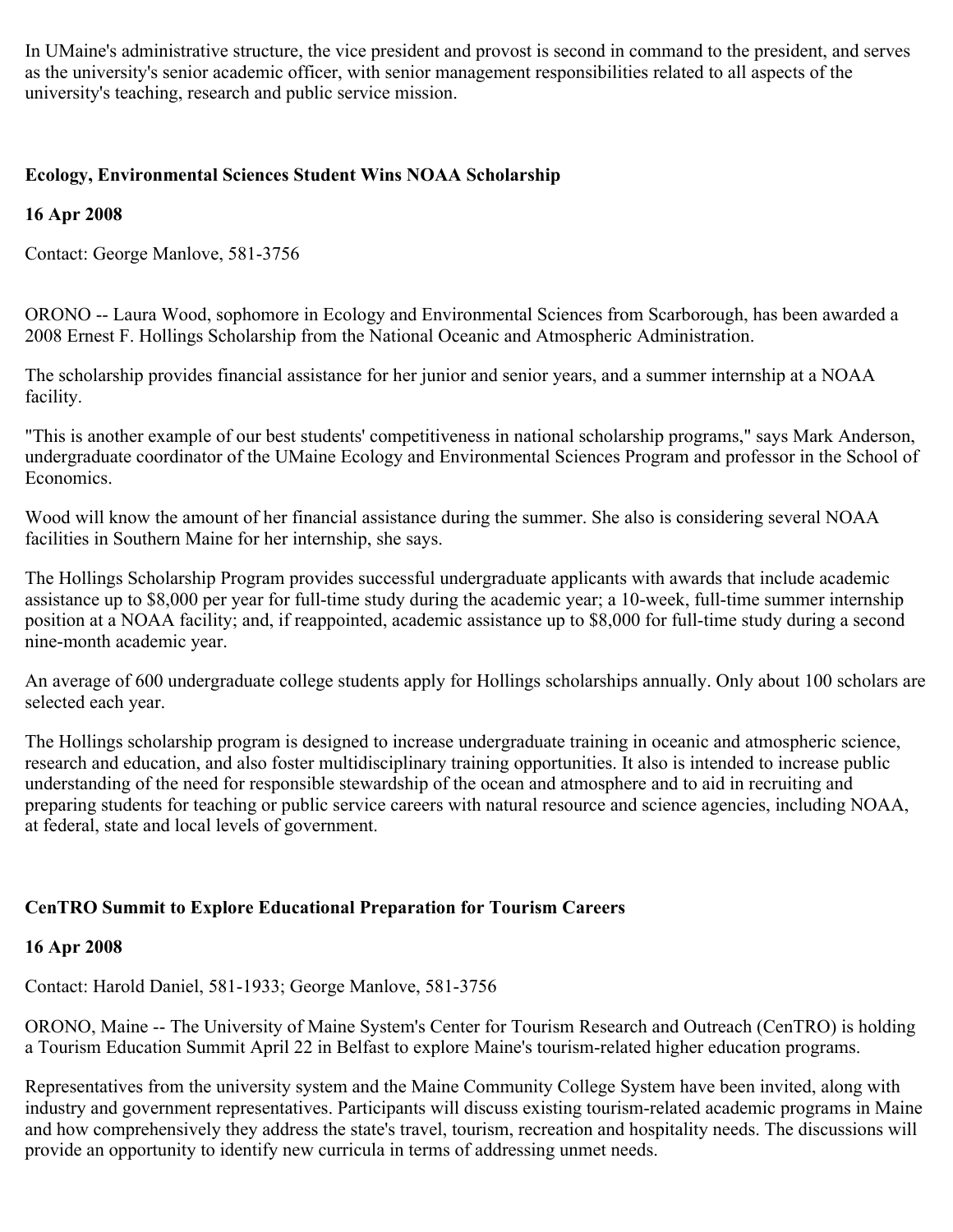The day-long workshop starts at 9 a.m. at the Fred Hutchinson Center in Belfast. It adjourns at 3:30 p.m. Speakers include UMaine associate professor of marketing Harold Daniel, who serves as CenTRO director, and Charles Colgan, CenTRO associate director and University of Southern Maine economics and policy analysis professor.

Following the meeting, CenTRO staff will prepare a report on the proceedings of the meeting, seeking collaborative strategies among the campuses and higher education systems for enhancing educational programs that prepare today's young people for careers in tourism and hospitality.

There is no cost to attend the summit, but since seating is limited, participants are asked to register in advance with Kimberly Junkins at (207) 581-3102.

Additional information about CenTRO and its programs and events, including the April 22 summit, is available on the CenTRO website.

CenTRO is an interdisciplinary initiative of the University of Maine System, which involves and coordinates the efforts of faculty across many disciplines on all university campuses in the state. It conducts research and outreach activities to educate, inform and respond to the needs of the tourism and related industries in Maine. Among its goals is to see that Maine's educational institutions produce new generations of entrepreneurs, managers and skilled employees to develop businesses that focus on quality service and take advantage of underutilized tourism assets in Maine.

# **UMaine Students Named Scholarship Winners**

### **17 Apr 2008**

Contact: Mary Fernandez (207) 581-2938; Tom Weber (207) 581-3777

Orono -- The University of Maine College of Natural Sciences, Forestry and Agriculture has announced that two students in its Department of Plant, Soil and Environmental Sciences have been awarded significant scholarships.

David Merrill, a second-year student majoring in sustainable agriculture, is the recipient of a \$5,000 Garden Club Federation of Maine scholarship. The state award also makes him automatically eligible for one of the \$3,500 scholarships offered by the National Garden Club, which is expected to make its decisions by late May.

Merrill, of Newburgh, says he hopes to make a career one day that combines his interest in plants and small-scale food production with community-based education. This summer, he will be one of three student managers of the Black Bear Food Guild's two-acre vegetable garden at UMaine's Rogers Farm.

Kevin Douglas, a sophomore majoring in landscape horticulture, is the first student from UMaine to be awarded the nationally competitive Vic and Margaret Ball Intern Scholarship. The \$6,000 prize and paid internship are issued through the American Floral Endowment.

Douglas, who grew up near Philadelphia, will attend UMaine's 2008 fall semester and then leave in January for a sixmonth internship with a commercial production greenhouse or nursery, perhaps in California. He will receive the \$6,000 award when the internship is completed.

### **Maine Students Seek Business Sponsorship For NASA Zero-Gravity Flight**

### **18 Apr 2008**

Contact: Michael Mason (207) 581-2285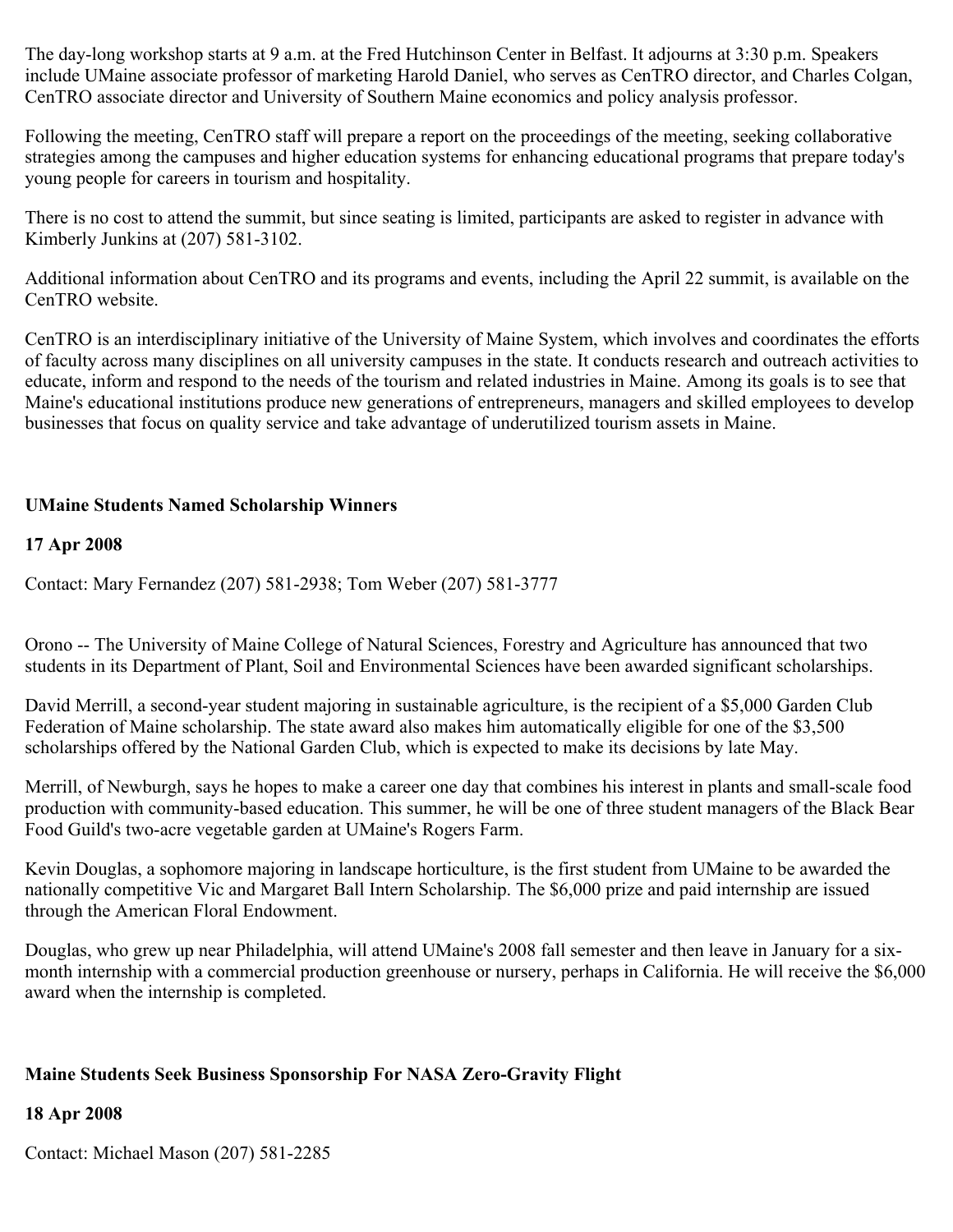ORONO -- Preparing to conduct science experiments while floating weightless in an airplane has been no easy task for the University of Maine and University of Southern Maine team chosen to participate this summer in NASA's Reduced Gravity Student Flight Opportunities Program.

With not a moment to waste in flight, the team has spent recent months planning every last detail of its experiment in advance of the July takeoff, including readying the necessary equipment for shipment and converting normal research methods into ones that will work in near-zero gravity.

And the students have been doing it all, of course, while keeping up with the usual demands of their academic work loads.

Now, the biggest challenge left to the 10-member team known as Dirigo, the first ever from Maine, is to raise the money necessary by late June to get them and their experiment off the ground.

While NASA absorbs all flight and training costs, the students are responsible for all their travel and personal expenses as well as for shipping the experiment apparatus to the Johnson Space Center in Houston. The Maine Space Grant Consortium has committed \$5,000 to the effort, leaving the student team to raise about \$10,000. They're now hoping that Maine businesses and individual benefactors might be interested in helping them each their lofty goal.

"We now would like to get as many area business sponsors as possible to help us raise the extra money," explains Michael Mason, a UMaine assistant professor of chemical and biological engineering and one of the two faculty mentors for the project.

On its Web page, the team explains the NASA microgravity student program and the experiment it intends to carry out aboard the KC-135 aircraft known as the "Weightless Wonder," which will perform 30 parabolic maneuvers at 30,000 feet over the Gulf of Mexico.

The student researchers will measure the response of human lung cells to certain toxicants that are known to damage DNA. The tests will determine whether microgravity and hypergravity affect the cellular uptake of the chemicals, and create differences in the amount of chemical-induced DNA damage and repair.

The students believe the information could aid NASA in creating safer manned space flights in the future.

The Web page also includes information about how people can donate to the cause. Mason said there are plans to create a sponsors page which will carry links to the participating corporate or business sites, and team members will wear sponsor logos on their T-shirts during the videotaping of their roller-coaster science adventure.

As part of the program's post-flight educational outreach efforts, the team will also take what it learned on the road, visiting sponsoring organizations, chambers of commerce and area high schools.

"This is just such a great opportunity for the students, and will provide excellent visibility for our educational system here in Maine," Mason says. "We're hoping that businesses will see the benefits and want to be a part of it.

# **UMaine to Present 'Carmina Burana' April 27**

### **18 Apr 2008**

Contact: Lud Hallman, 581-1249 Dennis Cox, 581-1245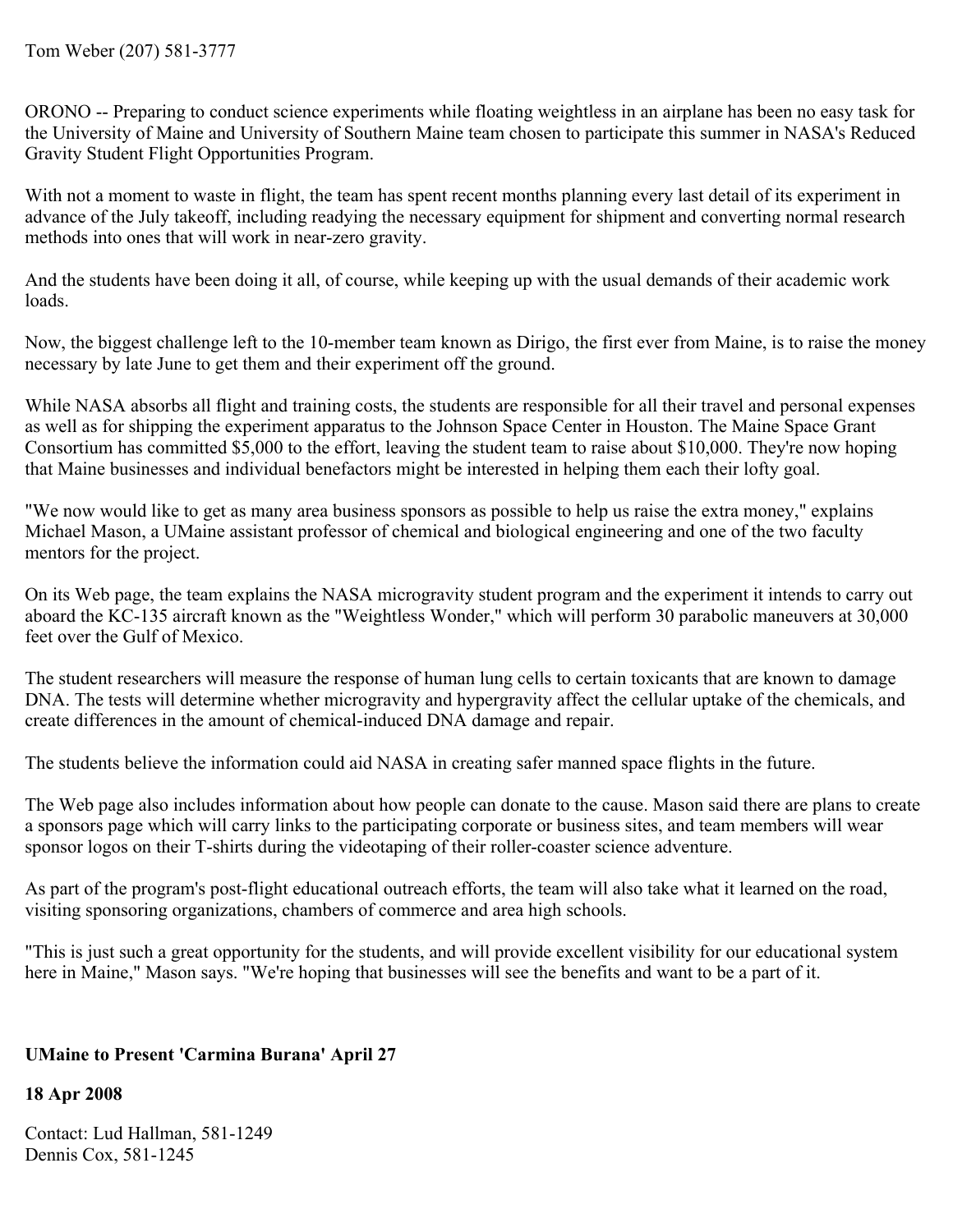ORONO -- As many as 160 members of the Oratorio Society and University Singers will perform the bold and racy choral classic Carmina Burana April 27 in the Memorial Gymnasium.

Carmina Burana is a popular scenic cantata of 25 medieval poems set to music in 1935-1936 by German composer Carl Orff. The concert starts at 2 p.m. Admission is \$6, but free for UMaine students with a MaineCard.

Conducted by Ludlow Hallman, director of UMaine's Oratorio Society, the two combined choruses will be accompanied by two pianos and a powerful percussion section.

The concert has special significance for Hallman, a music professor at UMaine since 1970. Prior to leaving the Mozarteum academy in Salzburg, Austria, where he earned diplomas in singing and conducting, Hallman was the baritone soloist in an academy performance of Carmina Burana that year for the legendary Carl Orff's 75th birthday.

"It makes me feel a particular connection to Carmina Burana because I did it for Carl Orff," says Hallman, noting that the use of two pianos and a percussion section is an arrangement specifically approved by Orff.

The poems of Carmina Burana were composed by Benedictine monks and wandering minstrels in 12th century Bavaria. The five-part cycle is perhaps best known for its rousing "O Fortuna," a philosophic poem about fortune and named for the mythological goddess of fortune.

"It's one of the most popular pieces of 20th Century choral repertoire. Everybody knows that piece because it's been used for so many commercials," Hallman says. "We're very excited about it and we hope we can get some people to come. It's about love and sex and drinking."

The work also celebrates spring, says Dennis Cox, music professor and director of the choral music program and conductor of the University Singers. He considers Carmina Burana a perfect spring concert choice.

Cox says the vibrancy of the piece makes it a traditionally popular selection for both the singers and the audience.

"It has almost a barbarian primeval quality about it," he says. "It's almost hypnotic for members of the audience, and that's why they've used it in so many films. There is a ritualistic incantation about it."

Soloists for the UMaine performance include undergraduates Justin Zang, baritone, Chris Keene, tenor, Ashley Brewer, mezzo, Lisa Roth, soprano, and UMaine graduate Candace DiBiase, also a soprano. Stuart Marrs, music professor, percussionist and School of Performing Arts chair, prepared the percussion section.

In a 1999 New York Times review, critic Ann Powers called Carmina Burana a ubiquitous composition that has been a staple for choruses, orchestras, opera companies and ballet corps.

"As the most likely musical background for jousting nobles or scary monsters, used in films from 'Excalibur' to 'Natural Born Killers,' Orff's work defines the sound of the pop Gothic," Powers wrote. "Its dramatic contours seem to suit every style. Charlotte Church, the 13-year-old Welsh soprano sensation, sings from it on her latest album, 'Voice of an Angel,' as did Barbra Streisand before her. Nancy Kerrigan and Torvil and Dean have skated to it, video game players annihilate enemies to it, and the German industrial rock group Einsturzende Neubauten and the teen-pop heartthrobs 98 Degrees have used it to herald the opening of their shows."

Ticket information can be obtained by calling the box office of the Maine Center of the Arts at 581-1755.

### **UMaine Scholars Win Environmental Research Prizes**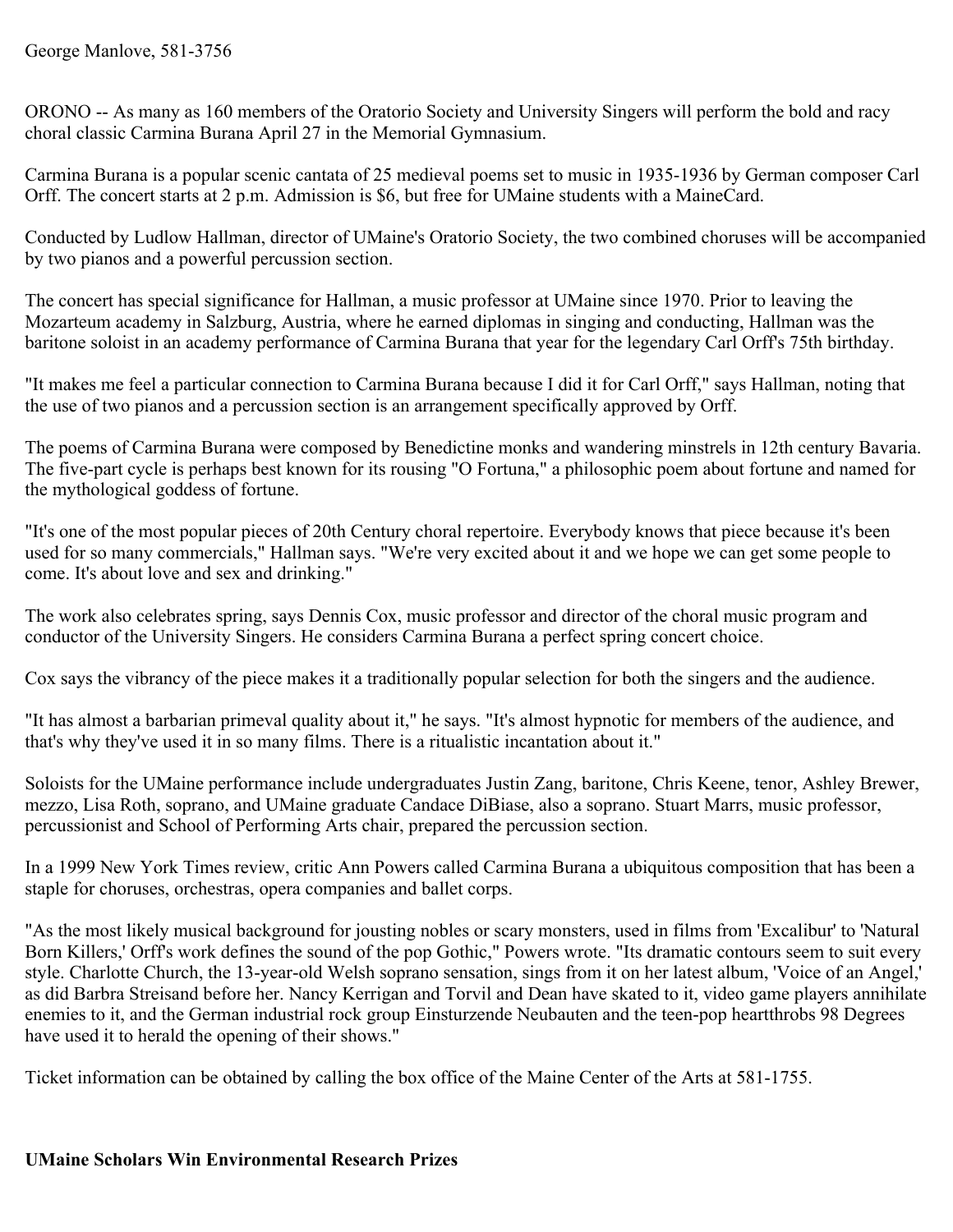### **18 Apr 2008**

Contact: Tom Weber (207) 581-3777

ORONO -- Robb Freeman, a University of Maine Ph.D candidate in ecology and environmental science, was recently named the first-place winner of the Inez Boyd Environmental Research Prize by the Penobscot Valley Chapter of Maine Audubon.

Freeman, who hopes to receive his doctorate in December, won the \$1,000 top prize for his research titled "Modeling the Impacts of Land Use Change on Vernal Pool- Breeding Amphibians."

In his work, which was based in the town of Falmouth, Freeman first used an economic model to predict where residential growth was likely to occur, and then used a landscape permeability model to estimate how well wood frogs in the area were able to travel between habitat requirements. Ultimately, he says, his model could help land-use planners to determine which growth management and conservation policies are best suited to the welfare of vernal pooldependent species.

The second-place Inez Boyd prize of \$500 was awarded to Michael Bailey, a UMaine scholar who hopes to receive his Ph.D in zoology in May 2009. Bailey's winning research effort is titled "Effects of Age and Size on Relative Survival of Newly Stocked Atlantic Salmon Fry.

### **Winners Named For 2008 UMaine Graduate Research Expo**

#### **21 Apr 2008**

Contact: Tom Weber (207) 581-3777

ORONO -- The University of Maine's Graduate Student Government and Graduate School recently announced the award recipients for oral, poster and multimedia presentations at the 2008 Graduate Research Exposition.

The annual expo, which was held April 15 and 16 at UMaine's Buchanan Alumni House, is designed to showcase and reward academic excellence and creative achievement by featuring demonstrations of works in progress among graduate students. Many of the winning posters from this year's expo will be on display at the reception following the graduate hooding ceremony on May 9.

The 2008 expo winners are as follows:

#### ORAL PRESENTATIONS

- Social Sciences and Humanities
- 1st -- Michael Fixaris, Psychology
- 2nd -- Julie-Ann Scott, Interdisciplinary in Communications/Higher Education
- 3rd -- Laurie Pinkert, English
- Biological Sciences
- 1st -- Kristin Wilson, Ecology and Environmental Sciences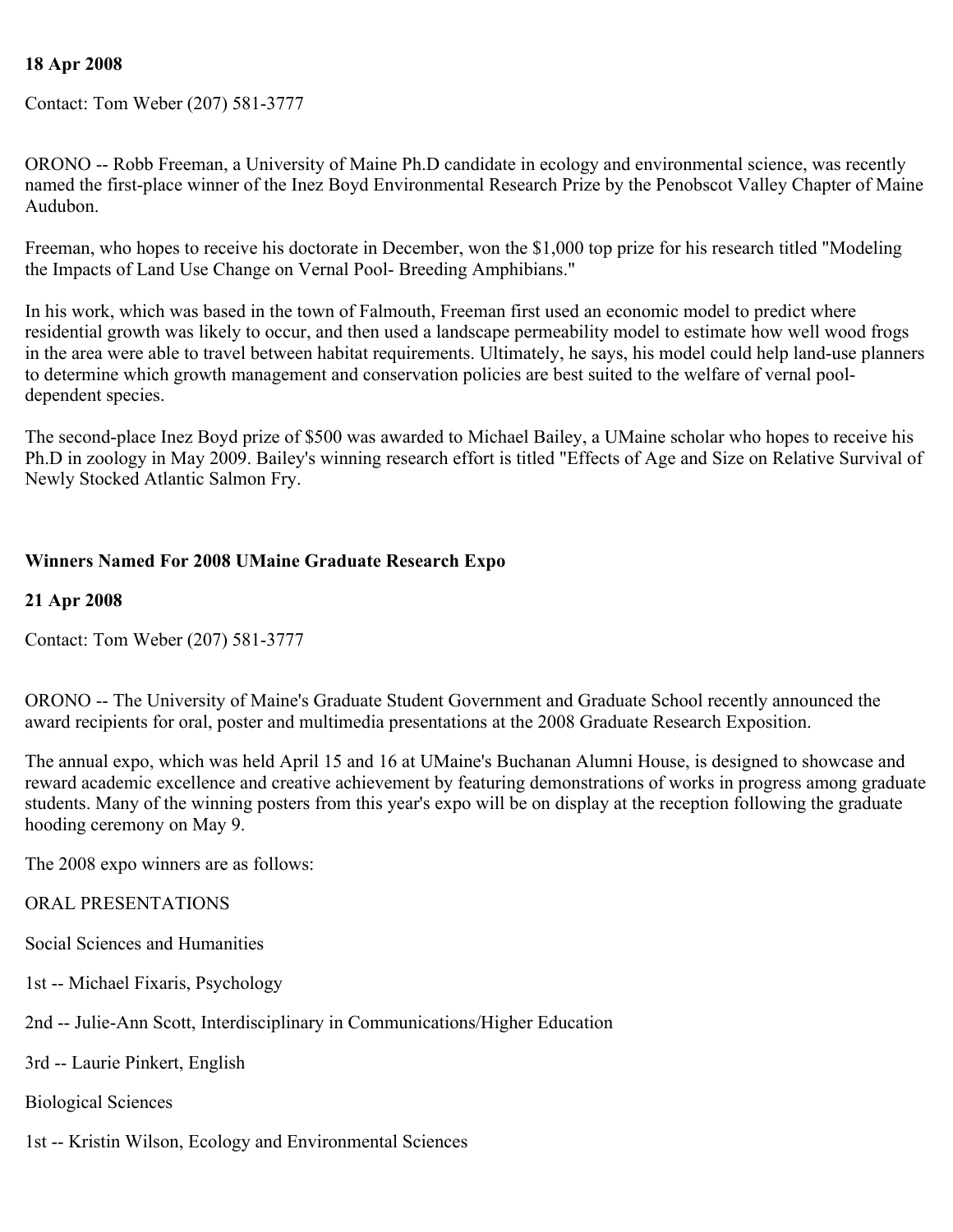- 2nd -- Sean Blomquist, Wildlife Ecology 3rd -- Jennifer Meyers, Marine Sciences Engineering/Physical Sciences 1st -- Travis Gould, Physics 2nd -- Maria Vasardani, Spatial Information Science and Engineering 3rd -- Benjamin Gross, Quaternary and Climate Studies MULTIMEDIA PRESENTATIONS 1st -- Alexander Gross, Intermedial Arts 2nd (tie) -- Abigail Stiers, Intermedial Arts; Jennifer Smith-Mayo, Liberal Studies POSTER PRESENTATIONS Social Sciences and Humanities 1st -- Jennifer Pattershall, Psychology 2nd (tie) -- Anna Cassel, Clinical Psychology; Sarah Larochelle, Resource Economics and Policy 3rd -- Lauren Holleb, Clinical Psychology Chemical, Physical and Mathematical Sciences 1st -- Randall Perry, Earth Sciences 2nd (tie) -- Daniel Breton, Physics; Mudalige Gunewardene, Physics 3rd -- Lei Li, Physics Biological Sciences 1st -- Matthew Sullivan, Microbiology 2nd -- Nathan Briggs, Forest Resources 3rd -- Jeremy Charette, Biochemistry and Molecular Biology Engineering 1st -- Ali Shareef, Computer Engineering 2nd -- David Almeida, Spatial Information Science and Engineering 3rd -- Francois Neville, Spatial Information Science and Engineering BEST COMMERCIALIZATION POTENTIAL 1st -- Anthony Dumais, Civil Engineering
	- 2nd (tie) -- Gilliad Munden, Business Administration; Anthony Viselli, Civil Engineering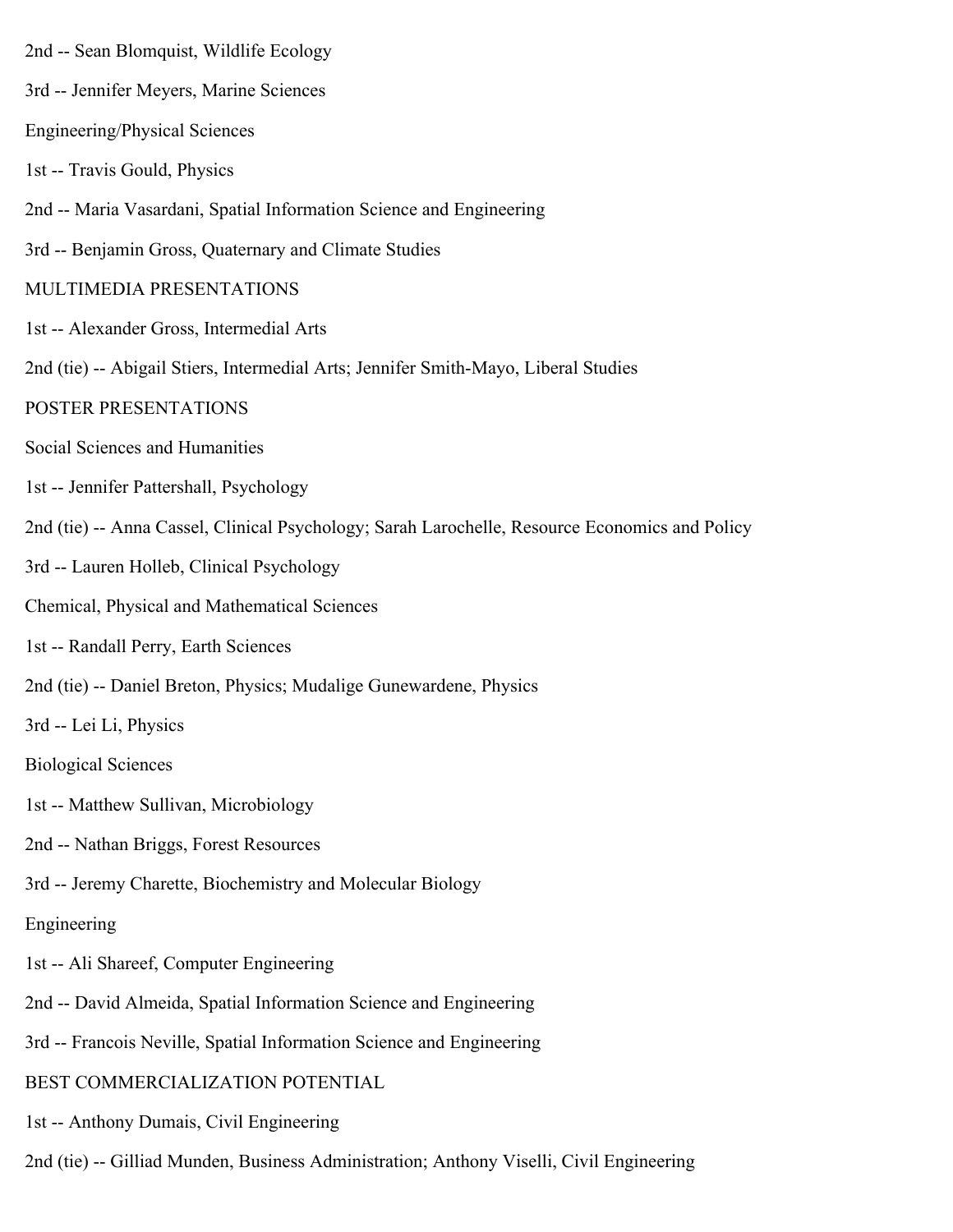# **Dick Gleason Receives Maine Business School 'Achievement in Business' Award**

### **21 Apr 2008**

Contact: George Manlove, 581-3756

ORONO -- The Maine Business School recently named Auburn media executive Dick Gleason recipient of its 2008 Achievement in Business Award.

Gleason, a UMaine alum and member of the Maine Business School Advisory Board for the last three years, is president and owner of Gleason Media Services in Auburn. He has demonstrated a longstanding commitment to community service on multiple boards, commissions and area business, community and educational organizations.

Criteria for the Achievement in Business award includes achievement in a field of endeavor, demonstration of leadership, service to UMaine and its business school, service to community and career development, and a commitment and demonstration of life-long learning.

Gleason received the award earlier this month April at the business school's annual awards banquet at Buchanan Alumni House.

John Mahon, dean of the College of Business, Public Policy and Health and director of the Maine Business School, says Gleason is an "unabashed supporter of the Maine Business School and has served with distinction on the advisory board."

"He has provided his advice and counsel to a variety of non-profits throughout the state and they have also been enriched by his participation in their activities," Mahon adds. "He truly embodies the term 'servant leadership' and has lived a life of service to the citizens of Maine."

A member of the Class of 1969, Gleason was among the first graduates of the UMaine College of Business, Public Policy and Health, which was created in 1965 as the College of Business. He earned an MBA in business administration, with an emphasis in marketing, from UMaine in 1970.

In 1975, Gleason purchased an FM radio station in Norway, Maine, known today as WOXO-FM, and in 1985, he revived a defunct AM station now known as WEZR at 1240 AM. Gleason currently owns and operates three other radio stations within 40 miles of Lewiston-Auburn. He also has developed a community website: LewistonAuburn.com

His connection with Lewiston-Auburn began in 1982, when he served as a part-time marketing instructor for the University of Maine in Auburn. He has since done workshops for the Small Business Administration in Maine.

Gleason has served on boards and committees including the Androscoggin County Chamber of Commerce, the Boys & Girls Club of Auburn-Lewiston, University of Southern Maine Corporate Partners, the Auburn Business Association, Healthy Androscoggin, Business Advisory Board for Congressman Michael Michaud, Advisory Committee for Central Maine Community College, Auburn City Council (2006-2007), United Methodist Church of Auburn, Taylor Pond Yacht Club and March of Dimes.

He currently serves on the boards of The Chapman House assisted living facility, The Maine Business School at the University of Maine, Central Maine Community College and The Alliance for Maine's Future. He serves as a corporator for the Auburn Public Library, Boys & Girls Club of Auburn-Lewiston and Mechanics Savings Bank.

Gleason has received recognitions including the Maine Association of Broadcasters' Broadcaster of the Year, the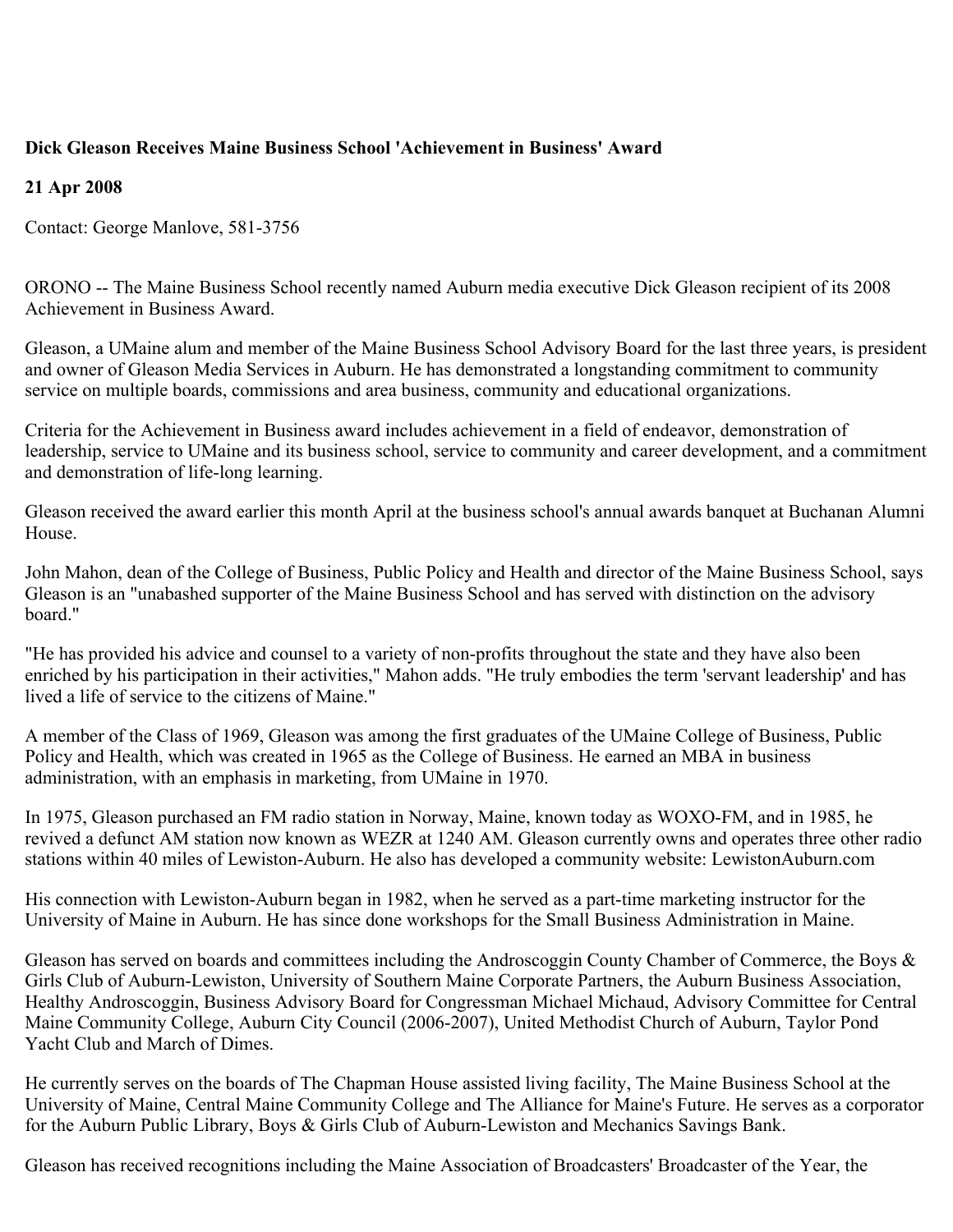Androscoggin County Chamber of Commerce Business Leadership Award, Business Cornerstone Award from the Maine Senate, Kiwanis International's Legion of Honor, the Ray Geiger Award from the Androscoggin County Chamber of Commerce and Citizen of the Year from the Auburn Business Association.

Gleason lives in Auburn with his wife Kathy.

# **UMaine Student Wins Top Prize for Undergraduate Research Presentation**

# **22 Apr 2008**

Contact: Tom Weber (207) 581-3777

ORONO -- Sarah A. Hall, a marine biology major in the University of Maine's School of Marine Science, was a cowinner of the President's Award for the best undergraduate research presentation made at the 47th Annual Northeast Algal Society meeting held April 18-20.

Hall, who is from Waterville and will graduate in May, shared the top prize with a student from the University of New Brunswick-Fredericton.

Hall presented her senior capstone research project titled "The Flora of the Rocky Intertidal Zone in Acadia National Park, Maine." Included in her presentation, made at the University of New Hampshire, were results about the use of DNA barcoding for the indentification of algal crusts, as well as a sample page from a guide, that should be available to visitors later this year, to the common marine algae of the park.

Joseph Stachelek, another UMaine marine biology major, also made a presentation at the NEAS meeting regarding different elements of the same research project.

The NEAS is a regional organization dedicated to furthering phycological (the study of algae) research and education in the northeastern United States and eastern Canada.

# **UMaine Sponsors Tree Tour of Butler Head**

### **23 Apr 2008**

Contact: Amy Witt, 207-780-4205

BATH, Me. -- University of Maine Cooperative Extension will offer a Butler Head tree tour on Merrymeeting Bay in Bath on Friday, May 30 from 10 a.m.-noon.

Thomas Hoerth, Bath city arborist and tree warden, will lead the tour, which will give participants an opportunity to see a tidal cove, a wetlands area, fields and mixed woodlands. In addition, this 136 acres of undeveloped, city-owned property in the North End of Bath is home to a variety of habitats and ecosystems. This event is free and open to the public, but pre-registration is requested. Those who are interested should call the UMaine Extension Cumberland County office at 800-287-1471 (in Maine) or 207-780-4205 before Monday, May 26.

This tour is an organized outing of the Maine Tree Club, an educational outreach program established by UMaine Extension, the Maine Forest Service and the Pine Tree State Arboretum. The club is designed to teach people young and old how to identify 50 trees of Maine over a two-year period, to teach participants how to best care for trees on their property and in their community and to help people to better understand the importance of trees to their ecosystems and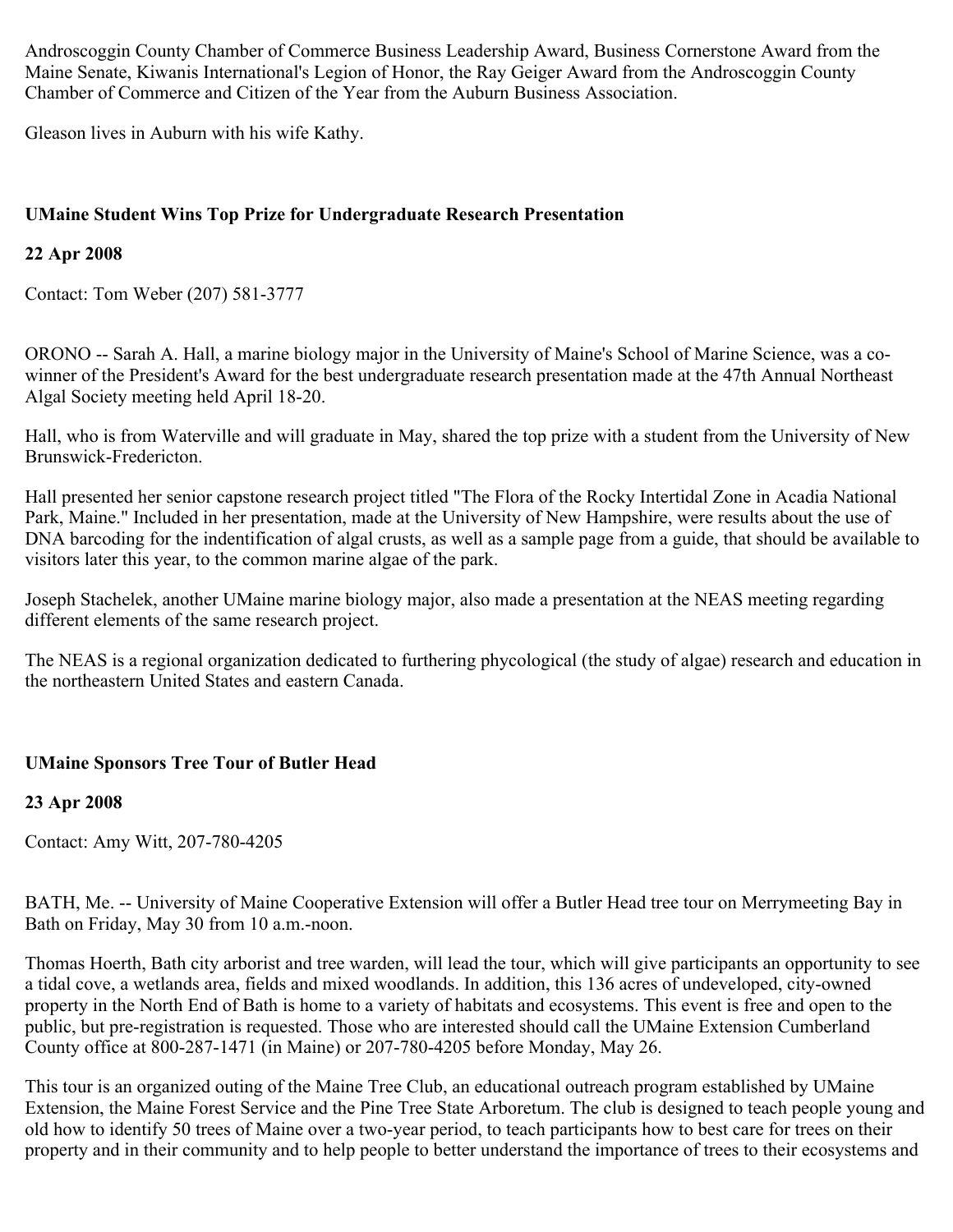their economy.

*For more than 90 years, University of Maine Cooperative Extension has supported UMaine* 

# *UMaine Students to Discuss U.S. Foreign Policy with Students in Egypt*

*24 Apr 2008*

*Contact: Joe Carr at (207) 581-3571*

# *VIDEOCONFERENCE DIALOGUE SET FOR WEDNESDAY AT NOON*

*ORONO -- A group of 16 University of Maine students will discuss "The Future of American Foreign Policy in the Middle East" with their student counterparts at American University in Cairo on Wednesday April 30 from noon-1:30 p.m. Using videoconferencing technology, the students will share their perspectives on important issues facing the U.S. during the next presidential administration and beyond. The UMaine students be in Room 101 Neville Hall.*

*The students are all involved in advanced coursework in UMaine's international affairs academic programs.*

*"This event is certain to spark some lively discussion about issues of great importance to students both in the U.S. and in the Middle East," says Prof. Bahman Baktiari of UMaine's School of Policy and International Affairs. "Additionally, it will promote effective communication and a mutual understanding of the impact of U.S. foreign policy on societies around the world.*

*The Bangor Foreign Policy Forum (BFPF) will sponsor the program, in cooperation with the School of Policy and International Affairs. BFPF is a local organization that works to promote high-level discussion of issues related to U.S. foreign affairs. Members of that group, along with parents of students participating in the debate and high school studnets, have been invited to Wednesday's event*

# *Grad Students' Survey Measures Arcade Noise Levels*

# *25 Apr 2008*

*Contact: Joe Carr at (207) 581-3571*

*ORONO --An informal survey of noise levels in four area video arcades found decibel peaks capable of causing temporary hearing loss in people exposed to them for as little as 30 seconds.*

*The concern is that extended or frequent exposure to such high decibels can compound damage to the inner ear, causing permanent noise-induced hearing loss.*

*The survey was conducted by University of Maine graduate students the Department of Communication Sciences and Disorders for their Audiologic Rehabilitation course, taught by audiologist Amy Booth. Their "dangerous decibel" project is designed to educate the public about noise-induced hearing loss.*

*Arcades were chosen because of their high volume and young customers. The UMaine graduate researchers surveyed 95 local children ages 11-15 and found that 77 percent of them go to arcades an average of one hour a week.*

*"Noise-induced hearing loss in arcades is an unseen danger that people don* 

*Innovator, Entrepreneur Doug Hall to Speak at UMaine Commencement*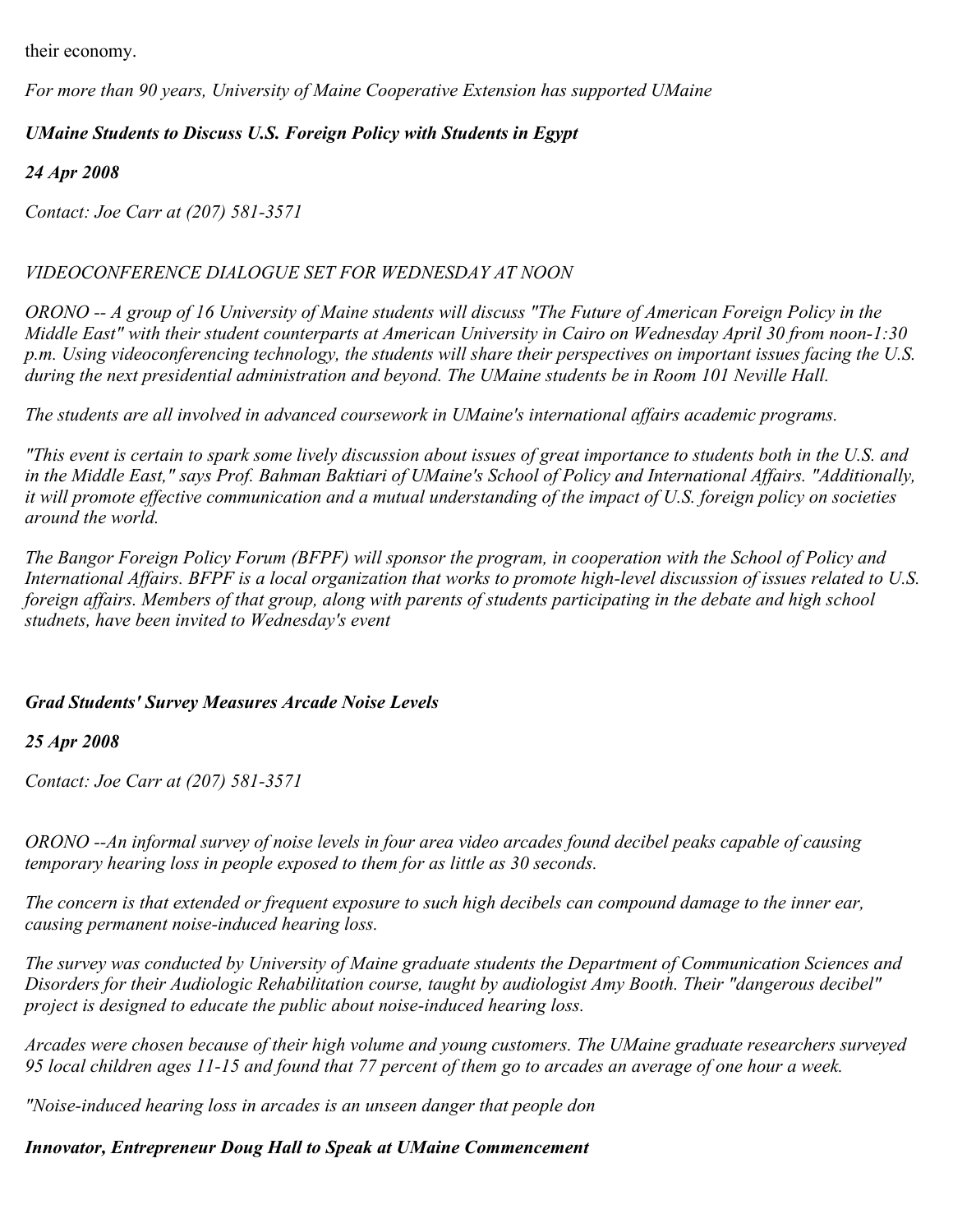### *25 Apr 2008*

*Contact: Joe Carr at (207) 581-3571*

*ORONO -- The University of Maine will award approximately 1,860 degrees at its 206th Commencement, scheduled for Saturday, May 10 at Alfond Arena.*

*UMaine's graduation format calls for two separate indoor ceremonies. During the 10 a.m. ceremony, degrees will be awarded to graduates from the College of Business, Public Policy and Health; the College of Liberal Arts and Sciences; and the Division of Lifelong Learning. An afternoon ceremony, to begin at 2:30 p.m., will be for graduates from the College of Education and Human Development; the College of Engineering (including the School of Engineering Technology); and the College of Natural Sciences, Forestry and Agriculture.*

*The commencement speaker will be Doug Hall, a 1981 UMaine graduate who is the founder and CEO of Eureka Ranch, a Cincinnati-based business where individuals and businesses learn how to turn their ideas into commercial success. Hall is also very involved in UMaine's Foster Student Innovation Center and the university's Innovation Engineering curriculum. He will speak at both sessions.*

*UMaine President Robert Kennedy will preside over the ceremonies. Paul Mitchell will represent the University of Maine System Board of Trustees at the morning ceremony, and he will assist UMaine vice president for academic affairs and provost Susan Hunter in awarding an honorary doctorate to renowned sculptor and University of Florida professor Celeste Roberge. Trustee Marjorie Medd will represent the board at the afternoon event, when she will join Hunter in awarding an honorary doctorate to Hall.*

*As commencement generates a good deal of traffic, UMaine will operate a continuous shuttle bus service from the Steam Plant Parking Lot, Belgrade Lot, Maine Center for the Arts Lot and Hilltop Lot to Alfond Arena, both before and after the ceremonies. Those traveling to UMaine are encouraged to allow plenty of time, and to expect traffic delays of up to 60 minutes. Those accessing UMaine via Interstate 95 should consider using Exit 197 and traveling through Old Town to the university's Park St. entrance, if traffic is significantly backed up at the exits closer to Bangor.*

#### *UMaine Students to Test Wheelchair Devices at Senior Design Competition*

#### *25 Apr 2008*

*Contact: Herb Crosby (207) 581-2134; Tom Weber (207) 581-3777*

*ORONO -- Trying to navigate wheelchairs over rough, hilly terrain can be a risky business, as their more outdoorsy users can tell you. A chair can roll backwards should your hands come off the wheels even for an instant, and tipping over on an incline is always a concern.*

*So when the students in the University of Maine's Mechanical Engineering Technology Program learned of the problems from people with disabilities in Bangor, they set out to design and manufacture anti-rollback and anti-tipping wheelchair devices as their senior capstone projects.*

*Though varied, the designs all serve the same purposes, incorporating everything from parts of a boat winch and an ATV to a bicycle freewheel and ratchet components.*

*The public is invited to witness the results of their public-service efforts -- and the countless hours of engineering resourcefulness that went into them -- during the Maine Day Senior Design Competition to be held on campus Wednesday, April 30.*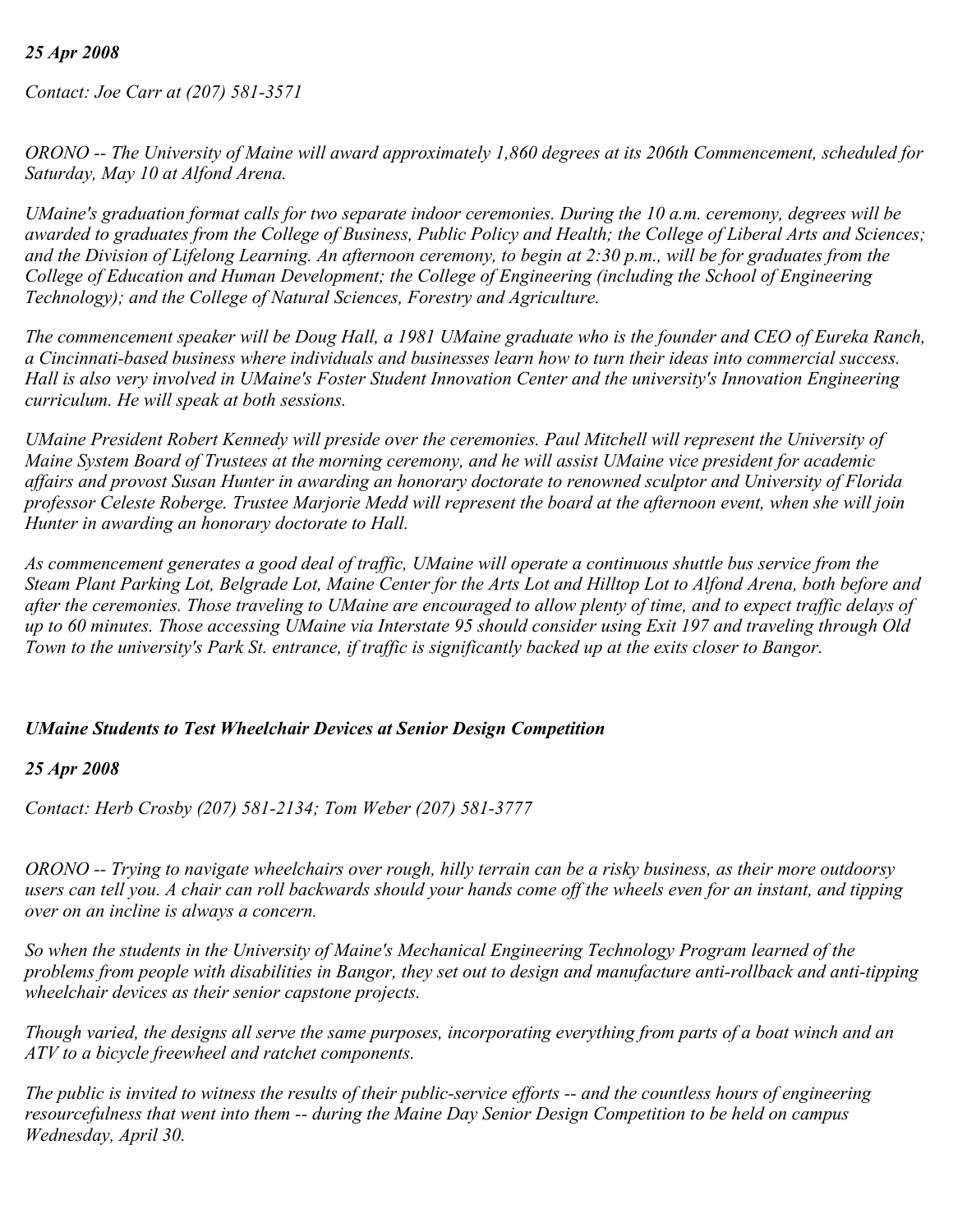*At the Machine Tool Lab, situated between Boardman and Barrows halls, the four teams will present their separate designs at 9 a.m., followed at 9:30 a.m. by an evaluation of the devices by a team of professional engineers and a ramp competition at 10 a.m.*

*The endurance part of the competition, scheduled for 10:30 a.m., will put the wheelchair devices to the test on a hilly outdoor course near Patch Hall and the Doris Twitchell Allen Village. There, the teams will have to negotiate a bump, a rut, a curb and a pothole, in some cases with both the anti-rollback and "wheelie bar" anti-tip systems engaged.*

*For the finale, the teams will test their systems after dousing them with a slurry of mud and sand to simulate harsh Maine outdoors conditions.*

*Herb Crosby, the Mechanical Engineering Technology professor who teaches the course, says this year's group of students is one of the best that's ever tackled a public-service design project, a senior-year tradition of sorts.*

*"All of the designs work and all have practical value," he says . "They look like simple concepts but the students put in 100s of hours on them. They've really worked hard."*

### *International Students UMaine Class of 2008 Valedictorian and Salutatorian*

#### *25 Apr 2008*

*Contact: Joe Carr at (207) 581-3571 ORONO -- For the first time, the top two graduating students in a University of Maine class are international students. Marianne Schneider of Jena, Germany is the class valedictorian and Anh Do of Hanoi, Vietnam is the salutatorian. They are the top students among the 1,860 graduates scheduled to receive UMaine degrees at the university's May 10 commencement ceremonies. Schneider of Jena, Germany credits "a passion to learn and excel" for her academic success at the University of Maine that culminated in her being named the 2008 valedictorian. In December, Schneider completed her double degrees in international affairs and economics, and two minors in French and Canadian Studies. She finished her coursework in three and a half years with a 4.0 grade point average. She spent this spring semester interning with the German Embassy in Washington, D.C., working in the Economic Affairs Department. Schneider is fluent in German and English. She studied Spanish and French, and is now learning Arabic. She first came to the States for a year as a high school exchange student in North Dakota. Two years later, in 2004, she returned, this time to enroll at the University of Maine. "I applied to three universities and was accepted with scholarships to all, but Maine felt right," says Schneider. "UMaine has the resources of a research university, but it feels like a small, liberal arts college. Until I got here, I didn't know UMaine had such a strong international student community and some faculty from abroad. I really enjoyed that." Schneider's interest in travel and different cultures dovetailed into her international affairs major. The addition of economics as a second major reflected her interest in the field she sees as "an increasingly driving force behind international relations." Schneider's thesis in the Honors College was an empirical study, "The Euro's Impact on Trade: Evidence from Germany." Her adviser was professor Adrienne Kearney in the School of Economics. Schneider says conducting the research for her honors thesis was one of the most rewarding experiences of her academic career. "It was challenging, but felt so good to accomplish," she says. "The main accomplishment was in learning how research works. At times, it seemed like one step forward and two back. It can be frustrating, but in the end, it all comes together." Beyond the classroom, Schneider was active in the International Student Association, the Global Links program, and the Honors College council and advisory board. Her numerous academic honors include membership in the National Society of Collegiate Scholars, Phi Beta Kappa, Phi Kappa Phi and Omicron Delta Epsilon, the international economics honor society. In her three and a half years in Maine, Schneider returned to Germany for annual visits. "You have to have a passion to learn and to excel, and you have to really enjoy what you're doing," says Schneider of her academic success. This summer, Schneider is headed back to Washington, D.C., to intern with the American Institute for Contemporary German Studies, affiliated with Johns Hopkins University. In September, she plans to pursue a master's degree in international economic studies at Maastricht University, the Netherlands. Ultimately with a Ph.D., Schneider is considering a career with a think tank or policy agency involved in issues related to global economics. "The University of Maine has been good preparation for graduate school and for real life after school," she says. "I will remember the people. They are always very supportive*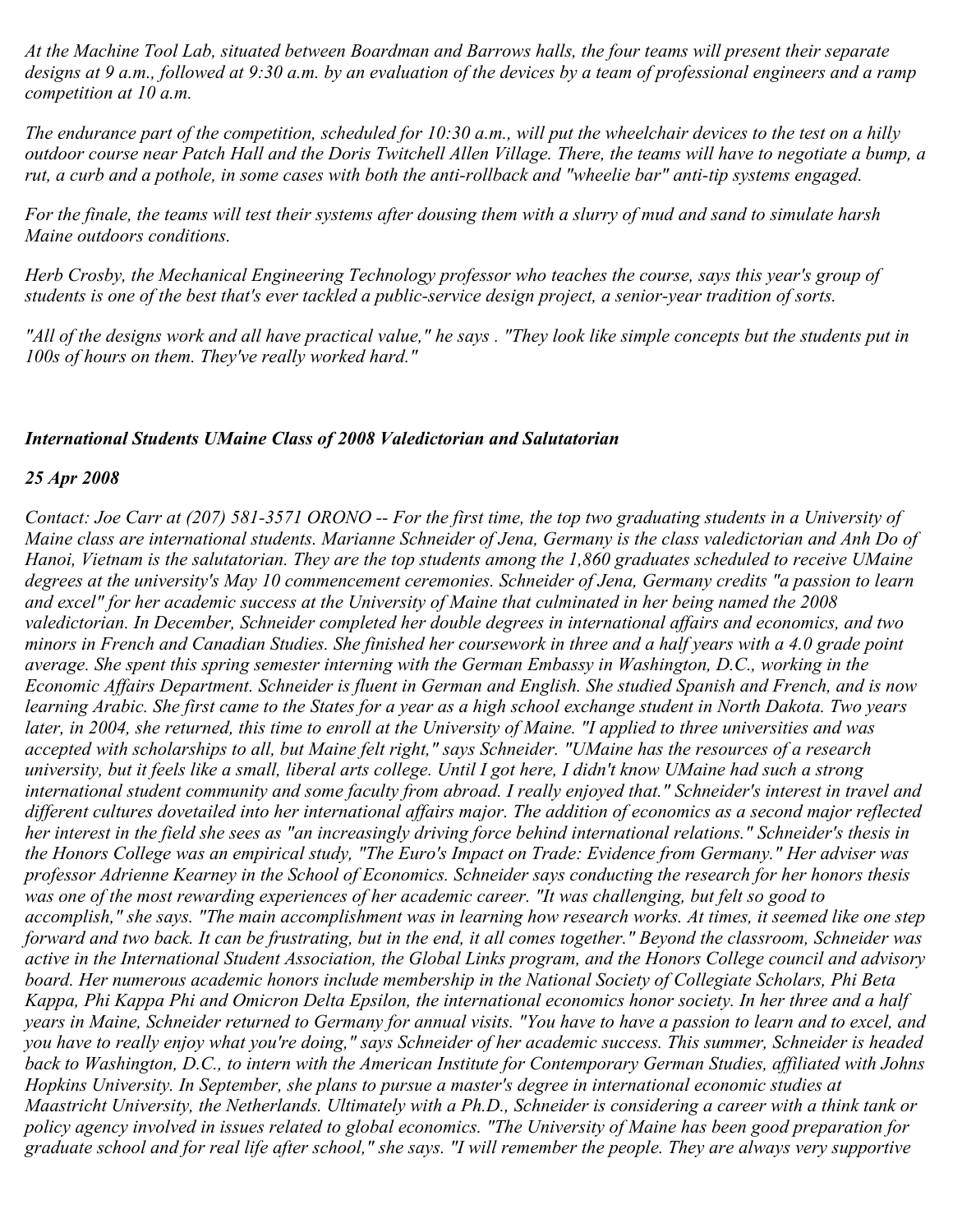*and make you feel right at home here. The professors always have an open door if a student has a question. It was a very personal experience for me." Do is the 2008 salutatorian. She also was named the Outstanding Graduating Student in the College of Business, Public Policy and Health, and that college's Outstanding International Student for 2008. Do applied to UMaine in 2004 based on what she learned about the university on the Web. "It just made me think it was a nice place," she says. For as long as she can remember, Do has wanted to pursue a career in business. Her father is a business consultant and her mother, a telecommunications specialist. By her junior year, Do was pursuing a double concentration in accounting and finance. She is particularly interested in investment and capital markets. During her four years in Maine, Do returned home annually. Her last two visits included internships in Hanoi, one with KPMG, an auditing firm, another with HSBC, a UK commercial bank. "Even in the time I've been gone, there have been a lot of changes," Do says. "The country is developing and there are a lot of opportunities. In a few years, I want to go back and work in the investment finance industry." At UMaine, Do was active in the International Student Association; the Office of Multicultural Programs; the student investment portfolio project known as SPIFFY; and Student Government, where she was vice president for financial affairs. For the past three years, she also served as a resident assistant on campus. Do is a member of numerous honor societies, including All Maine Women Honor Society, Phi Kappa Phi and the National Society of Collegiate Scholars. "It has been a fulfilling experience. Challenging and rewarding. The faculty are excellent, very knowledgeable, approachable and helpful. The (academic) program prepared me very well for a career in finance." After graduation, Do is headed to New York City, where she will start work at the brokerage firm of Sterne Agee as a research analyst. In September, she will take a nine-month leave of absence to pursue a master's degree in finance at the University of Cambridge in England. Do's career plans include gaining experience in the world of finance in both the United States and United Kingdom. Eventually, she says, she will return to Vietnam and help the country build its financial markets. "I want to have an investment firm to help people and institutional investors using knowledge I've gained from working in matured financial industries here to build the infantile one in Vietnam," Do says.*

### *Climate Change Science Day for High School Students Thursday*

*28 Apr 2008*

*Contact: Joe Carr at (207) 581-3571*

*ORONO -- Some 170 Maine high school and middle school students will visit the University of Maine on Thursday May 1 to learn more about climate change science. The students will engage in hands-on activities and interact with UMaine faculty and graduate student scientists. The event runs from 10 a.m.-2 p.m. at three UMaine locations: Bryand Global Science Center, Sawyer Environmental Research Center and South Stevens Hall. Bryand and Sawyer are next to each other at the south end of campus.*

*Titled "Ice, Stones, Bones and Bugs: Unraveling the Secrets of Climate Change," the workshops are sponsored by UMaine's Climate Change Institute, Dept. of Anthropology and Dept. of Earth Sciences.*

*Tour stops will include the following:*

#### *Maine Studies Program Names Research Award Recipients*

#### *28 Apr 2008*

*Contact: Maureen Smith, 581-4450, Sandra Butler, 581-2382*

*ORONO -- The University of Maine's Maine studies program is pleased to announce Valerie Mitchell of West Old Town and Holly Blanchard-Reed of Portland are the winners of the 2008 Maine Studies Research and Creativity Awards.*

*A history major with minors in Native American studies and museum studies, Mitchell received the undergraduate award for her work titled "Wabanaki Worldview - Resources for Educators." She is a student of professor Maureen*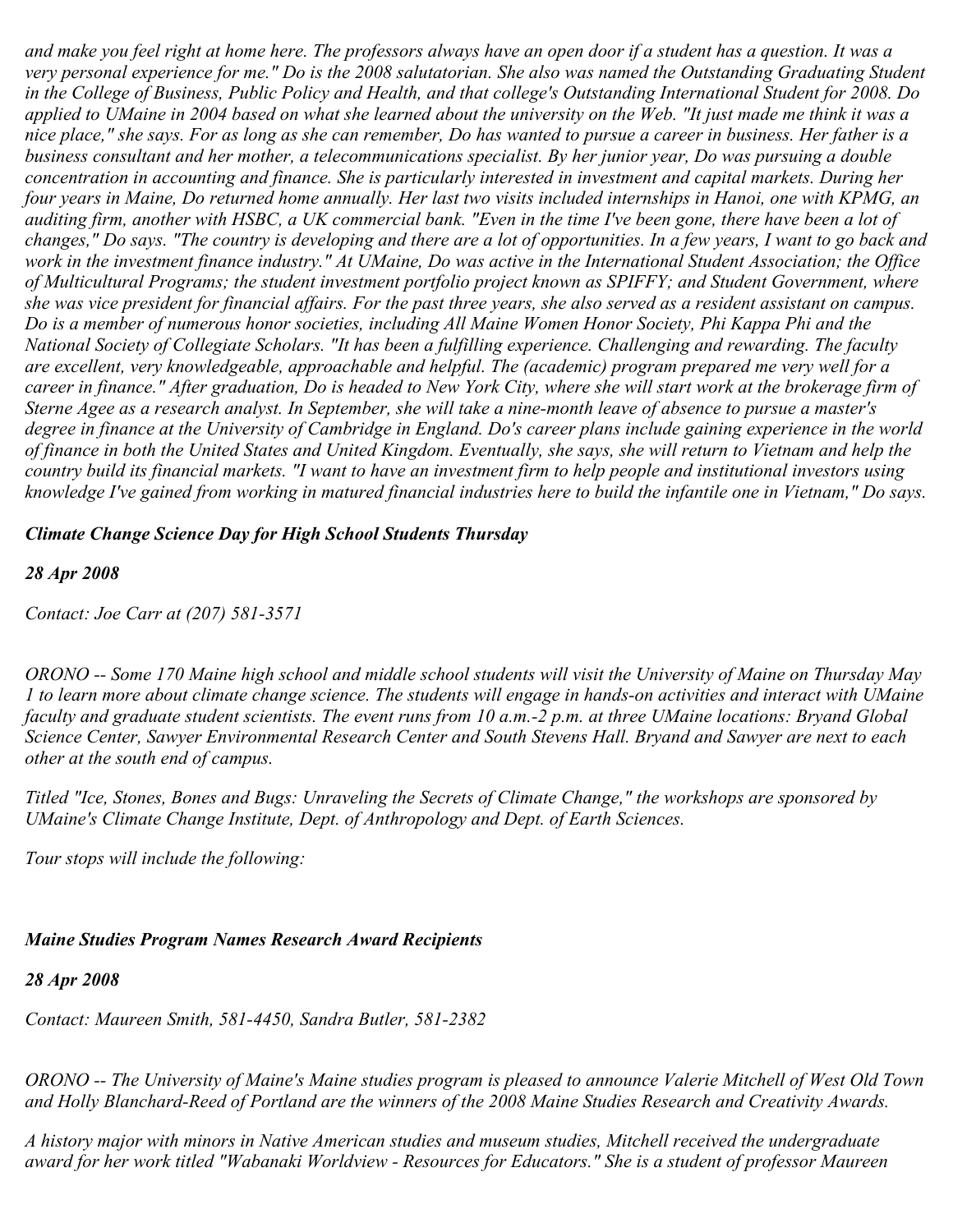*Smith, director of the Native American Studies Program. Mitchell also works at UMaine as reunion giving coordinator and class adviser for the Alumni Association.*

*A master's student in social work, Blanchard-Reed received the graduate award for her research paper, titled "Maine Indian Claims Settlement Act of 1980 - Acknowledging the Past." She is a student of professor Sandra Butler of the School of Social Work.*

*The awards, established to recognize student research excellence in Maine-related topics, are funded through the generosity of the University of Maine Foundation.*

# *UMaine's Zeph to Serve on National Autism Research, Strategic Planning Workgroup*

### *28 Apr 2008*

*Contact: Sandra Horne, 581-1236*

*ORONO - Lucille A. Zeph, director of the University of Maine's Center for Community Inclusion and Disability Studies and associate professor of education, has been invited to serve on the Interagency Autism Coordinating Committee's Strategic Planning Workgroup.*

*The invitation came from Dr. Thomas R. Insel, director of the National Institute of Mental Health at the National Institutes of Health. The purpose of the workgroup is to provide broad scientific expertise and to make recommendations to the Interagency Autism Coordinating Committee (IACC) regarding a national strategic plan for autism spectrum disorder research.*

*The Interagency Autism Coordinating Committee, authorized under the Combating Autism Act of 2006, coordinates autism spectrum disorder research and other efforts within the Department of Health and Human Services and across other federal agencies. Zeph served as a member of the IACC from 2004-2007.*

*The Center for Community Inclusion and Disability Studies (CCIDS) is Maine's University Center for Excellence in Developmental Disabilities (UCEDD). Established in 1992, the UMaine center is part of a national network of 67 UCEDDs sponsored by the Administration on Developmental Disabilities within the U.S. Department of Health and Human Services.*

*The CCIDS mission is to bring together the resources of the university and the community to enhance the quality of life for individuals with disabilities and their families through a broad range of education, research, service, and dissemination activities. More information about CCIDS is available on its website [www.ccids.umaine.edu](http://www.ccids.umaine.edu/).*

# *Laurie Lachance at UMaine Wednesday*

### *28 Apr 2008*

*Contact: Joe Carr at (207) 581-3571*

*ORONO -- Laurie Lachance, president and CEO of the Maine Development Foundation, will visit the University of Maine on Wednesday, April 30 as part of the Margaret Chase Smith Policy Center Distinguished Maine Policy Fellow Program.*

*Lachance will spend the day at UMaine, meeting with students, faculty members and staff members.*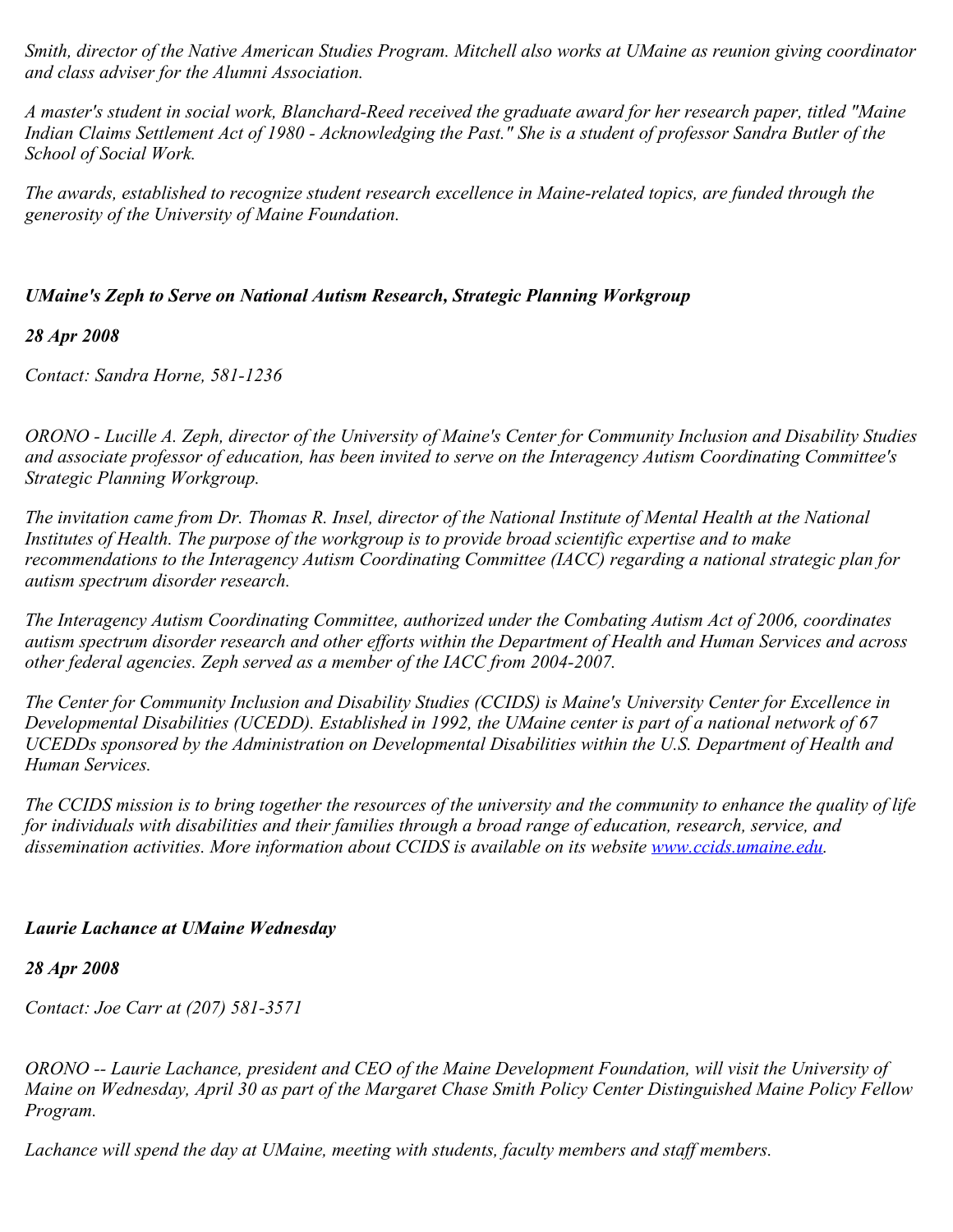*The Distinguished Maine Policy Fellows Program, which began in the spring of 2006, brings Maine elected officials and senior policymakers to UMaine for intensive one-day programs through which they can learn more about UMaine, the Margaret Chase Smith Policy Center, and the work of the university's faculty members and students. It is also intended to provide opportunities for UMaine students to have access to high-level public officials, through whom they can learn more about government and the development of public policy.*

*Lachance has been in her current role since 2004. She served as the Maine state economist for eleven years, and spent ten years working as a Central Maine Power economist. Lachance is a Dover-Foxcroft native who earned a bachelor's degree from Bowdoin College and an MBA from Thomas College.*

*News coverage possibilities include a presentation on tidal energy at the Aquaculture Center wave tank (9:30-10 a.m.), a tour of the Advanced Engineered Wood Composites Center (10:15-10:45 a.m.), a presentation on forest bioproducts energy research in Jenness Hall (11-11:45 a.m.) and a tour of UMaine's Foster Student Innovation Center (1:30-2 p.m.).*

### *Scientists Head to Warming Alaska on Ice Core Expedition*

*29 Apr 2008*

*Contact: Cameron Wake, UNH Institute for the Study of Earth, Oceans, and Space, (603) 862-2329; Karl Kreutz, University of Maine Climate Change Institute, (207) 581-3011; Tom Weber (207) 581-3777*

*DURHAM, N.H. -- The State of Alaska has the dubious distinction of leading the lower 48 in the effects of a warming climate. Small villages are slipping into the sea due to coastal erosion, soggy permafrost is cracking buildings and swallowing trucks.*

*In an effort to better understand how the Pacific Northwest fits into the larger climate-change picture, scientists from the University of New Hampshire and the University of Maine are heading to Denali National Park on the second leg of a multi-year mission to recover ice cores from glaciers in the Alaska wilderness.*

*Cameron Wake of the UNH Institute for the Study of Earth, Oceans, and Space (EOS) and Karl Kreutz of the UMaine Climate Change Institute are leading the expedition, which is funded by the National Science Foundation.*

*This year's month-long reconnaissance mission will identify specific drill sites for surface-to-bedrock ice cores that will provide researchers with the best climate records going back some 2,000 years. The fieldwork is part of a decade-long goal to gather climate records from ice cores from around the entire Arctic region.*

*Says Wake, "Just as any one meteorological station can't tell you about regional or hemispheric climate change, a series of ice cores is needed to understand the regional climate variability in the Arctic. This effort is part of a broader strategy that will give us a fuller picture."*

*Kreutz says the 2,000-year ice core record will provide a good window for determining how the climate system has been affected by volcanic activity, the variability of solar energy, changes in greenhouse gas concentrations and the dust and aerosols in the atmosphere that affect how much sunlight reaches the Earth.*

*"This is a joint effort in the truest sense," says Kreutz, who has collaborated with Wake in both Arctic and Asian research for the better part of a decade. Kreutz's UMaine team will consist of Erich Osterberg, who received his Ph.D in December, second-year M.S. candidate Ben Gross and Seth Campbell, an undergraduate majoring in Earth science.*

*Wake conducted an initial aerial survey of the Denali terrain two years ago but notes there have been "no boots on the ground." Through May, Wake, his Ph.D. student Eric Kelsey, the UMaine team and Canadian ice-core driller Mike Waszkiewicz will visit potential deep drilling sites and use a portable, ground-penetrating radar to determine the ice*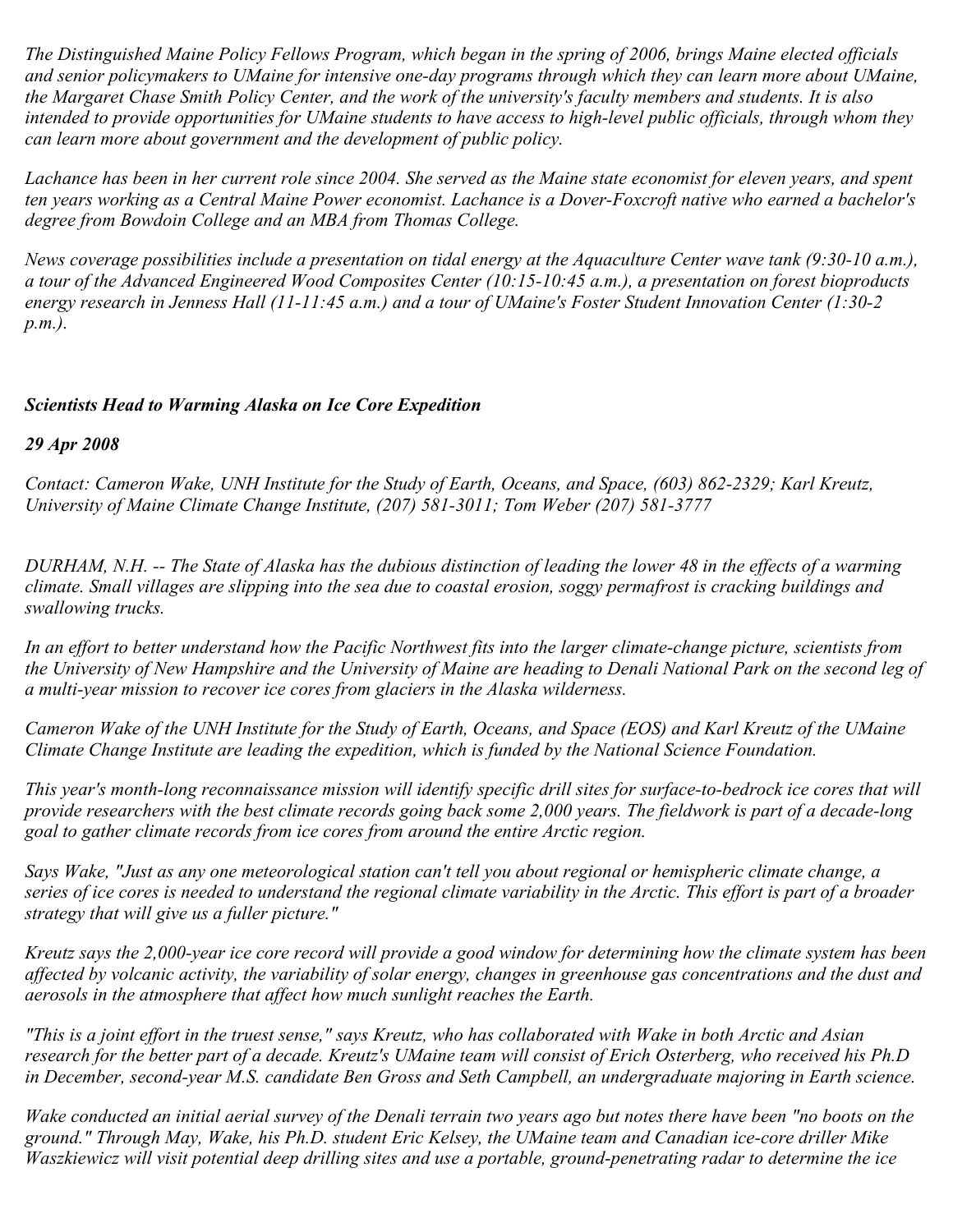*thickness and internal structure on specific glaciers. They will be looking for "layer-cake" ice with clear, well-defined annual stratigraphy.*

*A clear record from Denali will help round out the bigger paleoclimate picture by adding critical information gathered from ice cores recovered in the North Pacific, all of which can be compared to a wealth of climate data already gathered in the North Atlantic region.*

*According to Wake, scientists have long thought the North Atlantic drives global climate changes. However, there are now indications that a change in the North Pacific might happen first and be followed by a North Atlantic response. "We need to better understand the relationship in terms of the timing and magnitude of climate change between these two regions."*

*At the potential drill sites, the scientists will also collect samples for chemical analysis from 20-foot-deep snowpits and shallow ice cores, and install automatic weather stations at 7,800 feet and 14,000 feet. The chemical analyses, which will be carried out at both UMaine and UNH labs, are needed to decipher changes in temperature, atmospheric circulation, and especially environmental change such as the phenomenon known as "Arctic haze," which has brought heavily polluted air masses to the region for decades from North America, Europe, and Asia.*

# *UMaine Students Chosen for NASA Research Internships*

*30 Apr 2008*

*Contact: Ali Abedi (207) 581-2231; Tom Weber (207) 581-3777*

*ORONO -- Three undergraduate students in the University of Maine's Department of Electrical and Computer Engineering have been selected to spend the summer at NASA field centers to conduct cutting-edge wireless technology for the next generation of space vehicles.*

*The students, Stephanie Duy of Caribou, James Knarr of Carmel and Fred Schwaner of Hebron are all juniors who now work as research assistants in UMaine's WiSe-Net lab, directed by Assistant Professor Ali Abedi.*

*The summer internships, which will take place at the Jet Propulsion Laboratory in Pasadena, Calif., and the Johnson Space Center in Houston, are funded by NASA through the Maine Space Grant Consortium's workforce development program. The internships will provide each student a \$6,000 stipend for the summer as well as pay their travel expenses.*

*At the end of May, Duy will join the research team at JPL to work on new developments in Voice Over Internet Protocol (VoIP), the communication technology that is expected to one day link astronauts by digital telephone from space to Earth.*

*Knarr and Schwaner will travel to NASA's Johnson Space Center to work on a wireless sensor network design for the next generation space telescope.*

*Abedi says he hopes the unique research opportunities will inspire his students to pursue graduate-level studies at UMaine, and perhaps join him in his ongoing NASA-funded research into battery-free wireless sensors for use in space and other harsh environments.*

### *Event Honors Maine Women in Science*

*30 Apr 2008*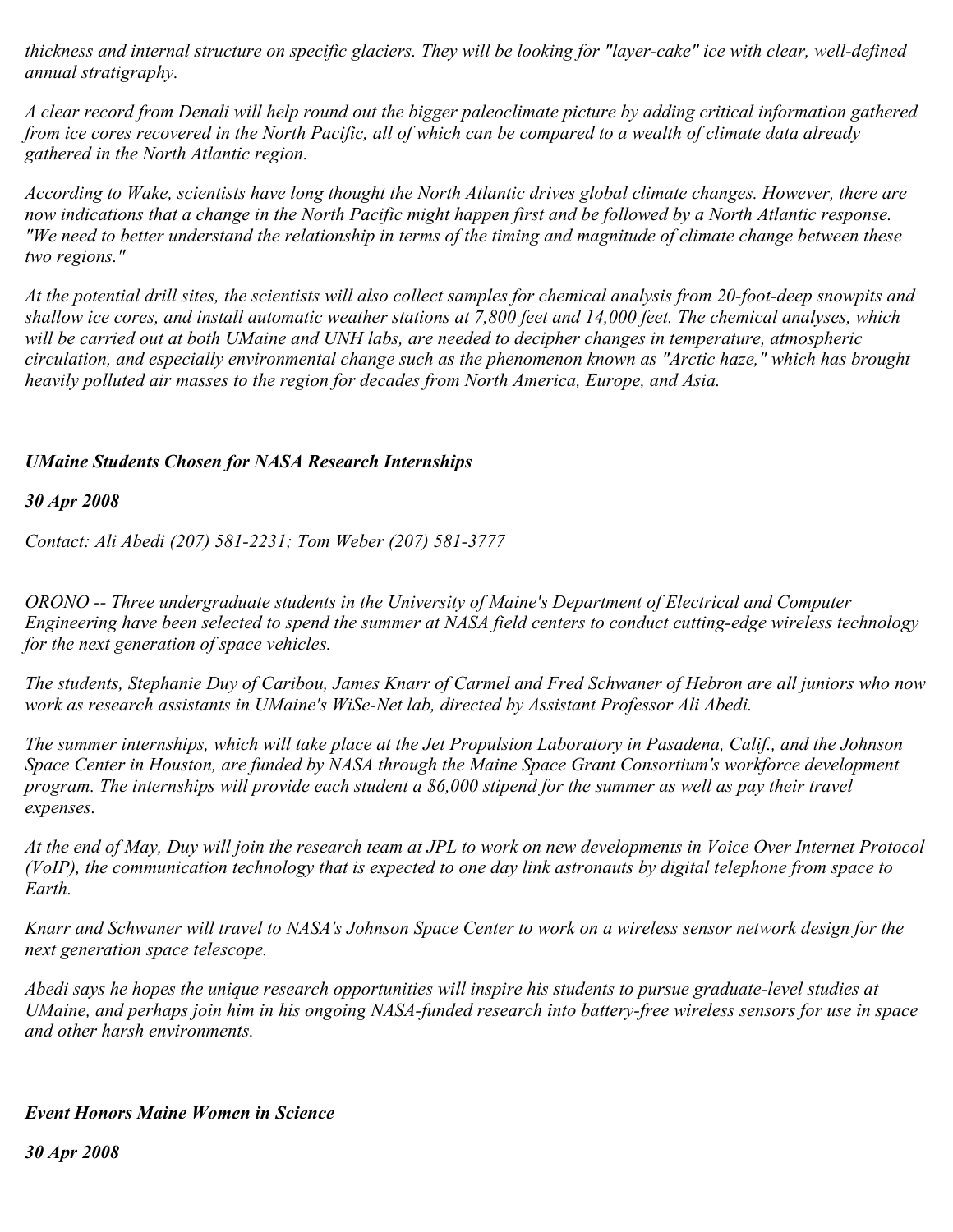*Contact: Mary Dickinson Bird, Chair, Friends of Dr. Edith Marion Patch, 866-2578*

*ORONO --The University of Maine's remarkable women in science -- past, present, and future -- were the honored at a special Earth Day reception held on Sunday, April 27. The Annual Earth Day Celebration of the Life and Legacy of Dr. Edith Marion Patch originated three years ago in memory of the University of Maine's first woman scientist, Edith Patch, who came to Orono in 1903 to establish the entomology department. This year's reception recalled Dr. Patch's contribution to science, and paid special tribute to the "Heirs of Edith Patch," the women engaged in scientific work today at the University of Maine. The event was co-sponsored by the Friends of Dr. Edith Marion Patch, the Friends of Fogler Library, and the Women in Science, a student organization.*

*Two graduate students, Christy Finlayson and Tiffany Wilson, were invited speakers at the reception. Finlayson, a Ph.D. candidate in Biological Sciences, discussed her research on native and non-native ladybug species in Maine, as well as her study of invasive species on Midway Island, in the Pacific Ocean. Wilson, completing an M.S. in Ecology and Environmental Sciences, shared her research on pH and phosphorus levels in the sediments of three Maine lakes. An engineering student, Heidi Purrington, showed her collaborative design for a new type of pulse meter, and undergraduates Aimee Guy, Corinne Grant, Danijela Krsmanovic, Alice Doughty, and Jennifer Dionne also spoke about their studies and their plans for science-based careers.*

*Like their predecessor, Edith Patch, today's women in science at UMaine bring talent and determination to their work. Fortunately, unlike Dr. Patch, they can look forward to many opportunities, resources, and even legal protections that will help them as they work to achieve their goals. In 1903, when Edith Patch began working in Orono, there was serious doubt about a woman's capacity to carry out scientific research, which until then had been considered men's work. As a consequence, no salary was approved for Patch's first year on the job. At the end of that probationary year, she had done such a good job of setting of the department and establishing its research agenda that she was officially placed on the payroll. Edith Patch remained at the University of Maine for the rest of her career, authoring more than 80 scientific and technical publications, as well as hundreds of nature stories, articles, poems, and books for children, teachers, parents, and home gardeners. In addition to her scientific and educational work, Patch made her mark as an environmentalist long before Rachel Carson, warning that widespread use of chemical pesticides would harm beneficial insects and songbirds, as well as insect pests.*

*For today's women in science at the University of Maine, the future looks bright. As they consider their plans for further academic study and for careers in the sciences, these women are treading in the footsteps of the University's first, pioneering woman in science, Edith Marion Patch.*

### *Maine Center for Student Journalism High School Newspaper Awards*

### *01 May 2008*

*Contact: Shannon E. Martin, 207-581-1283*

*ORONO -- The Maine Center for Student Journalism hosted the 15th annual High School Newspaper Conference and Contest Awards ceremony Wednesday, April 30, at Donald P. Corbett Business Building on the University of Maine campus in Orono. The gathering included training sessions and the announcement of newspaper contest winners. Eric Russell, graduate of the University of Maine, winner of the 2007 Bob Drake Young Writer Award and staff member at the Bangor Daily News, served as the keynote speaker.*

*The newspaper contest information was sent to schools across the state in autumn of 2007, and features judging in nine categories. Contest judging was done this year by The Sun Journal newsroom in Lewiston. The winners in each category this year were:*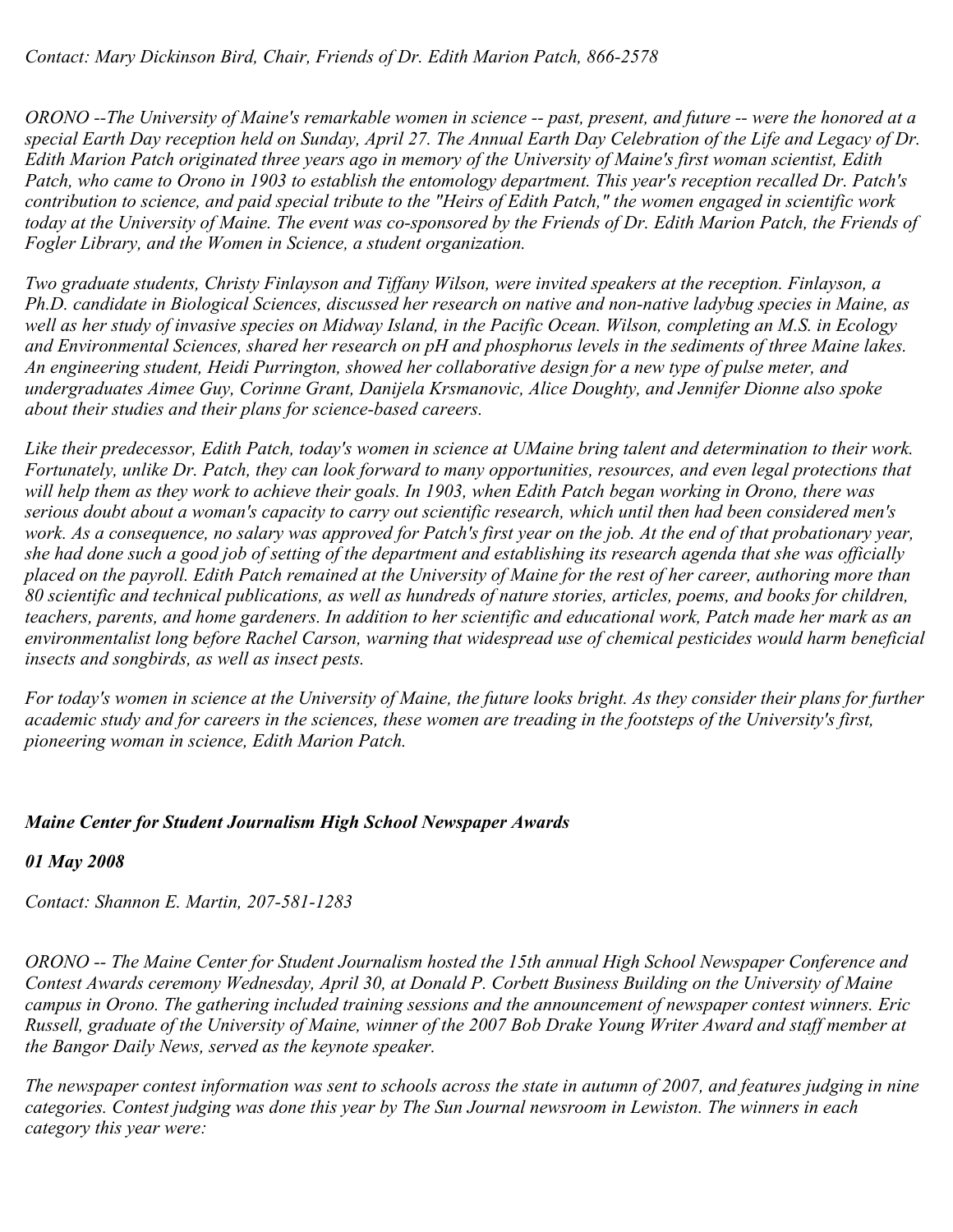*General Excellence: 1st place, Dave Lafortune and Justine Masse, The Roar, Biddeford High School; 2nd place, the staff, The Warrior Call, Nokomis Regional High School; 3rd place, Lydia McOscar, Jennifer Tsang and Morgan Herrell, RamPage, Bangor High School; Honorable Mentions, the staff, Houlton High Times, Houlton High School, and Ramblings, Deering High School.*

*Feature Writing: 1st place, Julia Butler and Richie Kennedy, The Roar, Biddeford High School; 2nd place, Riley Brayley, Eagle Times, Bonny Eagle High School; 3rd place, Min Hwang, RamPage, Bangor High School.*

*Editorial and Opinion Writing: 1st place, Kira Pilot, RamPage, Bangor High School; 2nd place, Taylor Gould, The Warrior Call, Nokomis High School, and Chelsea Paul, The Inside, Orono High School; Honorable Mention, Max Rush, Houlton High Times, Houlton High School.*

*Arts Reviews: 1st place, Taylor Gould, The Warrior Call, Nokomis Regional High School; 2nd place, Kira Pilot, RamPage, Bangor High School, and Anders Nielsen, Ramblings, Deering High School; Honorable Mention, Marielle Fava, WoRD/Times Record, Morse High School.*

*Layout & Design: 1st place, Jiyeon Kim and Megan Hedrich, Ramblings, Deering High School; 2nd place, The Staff, The Roar, Biddeford High School; 3rd place, The Staff, The Warrior Call, Nokomis Regional High School; Honorable Mention, Lydia McOscar, Jennifer Tsang and Thomas McOscar, RamPage, Bangor High School.*

*News Writing: 1st place, Maureen Quinn, Ramblings, Deering High School; 2nd place, Kellie Fisher, The Roar, Biddeford High School; 3rd place, Ben Austin and Mandi Bubar, Houlton High Times, Houlton High School; Honorable Mention, Hanna Cyrus, The Inside, Orono High School.*

*Photography: 1st place, Taylar Donaldson, The Warrior Call, Nokomis Regional High School; 2nd place, Mindy Charest and Richie Kennedy, The Roar, Biddeford High School; 3rd place, Steven Lee, Ramblings, Deering High School, and Sarah Nichols, RamPage, Bangor High School.*

*Sports Writing: 1st place, Nick Devlin, Ramblings, Deering High School; 2nd place, Nathan Valliere, The Roar, Biddeford High School; 3rd place, Chelsea Allen, WoRD/Times Record, Mt. Ararat High School; Honorable Mention, Ben Austin, Houlton High Times, Houlton High School.*

*Editorial Cartoon: 1st place, Jayson Chandler, The Warrior Call, Nokomis Regional High School; 2nd place, Mike Howatt, RamPage, Bangor High School, and Abe Carmichael, Houlton High Times, Houlton High School.*

*The Center was created in 1993 to provide students with an opportunity to work with, speak to and learn from professionals in the field of journalism. Through the annual student journalism conferences and regional roundtables, students and their advisers learn valuable skills to improve their newspapers while also improving themselves.*

*The Maine Center for Student Journalism is supported through financial assistance of the Maine Daily Newspaper Association and is housed in the Department of Communication and Journalism at The University of Maine, Orono.*

*###*

### *Folklife Center Collaboration Focusing on Communities' 'Sense of Place'*

*01 May 2008*

*Contact: Pauleena MacDougall, 581-1848; George Manlove, 581-3756*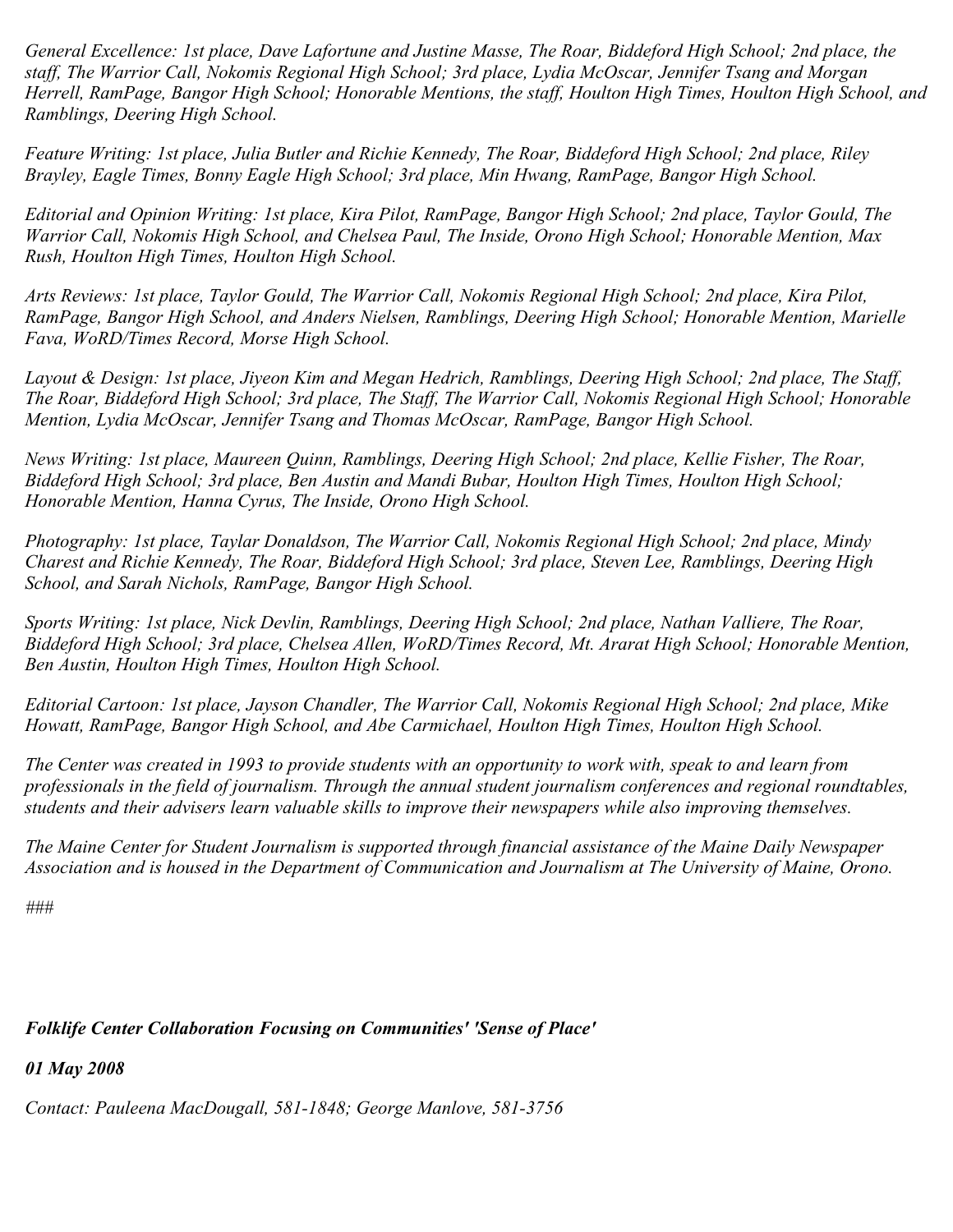*ORONO -- The Maine Folklife Center at UMaine and Cultural Resources, Inc., a Rockport-based organization that helps community groups preserve cultural traditions, are co-sponsoring a training workshop on perfecting methods of collecting, documenting and presenting local stories.*

*Local stories include personal experiences and local folklore, which can contribute to identifying a "sense of place" for people. The term sense of place means many things to many people and usually involves what is considered a person's place in a culture, community or some other environment, according to Pauleena MacDougall, associate director of the Maine Folklife Center.*

*Taught by a team of documentary specialists and folklorists, participants in the June 23-26 "Story Bank Institute" workshop will learn fieldwork techniques, audio and video recording, digital photography, archiving and developing public presentations.*

*The purpose of the four-day institute being held in the Totman Room of the Memorial Union is to train a limited number of community members to collect and preserve local stories. Stories resulting from the workshop will be archived at the Folklife Center and possibly included at the story bank at this year's American Folk Festival in Bangor in August.*

*Funded in part by a grant from the National Endowment for the Arts, Story Bank is free to selected participants. MacDougall says applicants will be reviewed and invitations extended to about 15 people interested in receiving the training.*

*The schedule includes the following highlights: "Sensing Place," with Kathleen Mundell, a folklorist with Cultural Resources; "Capturing Community Stories through Audio Recording," with Rob Rosenthal, an audio specialist at the SALT Institute in Portland; and "Creating Documentaries with Photo & Audio Recording," with Bill Kuykendall, photographer and photography instructor at UMaine;*

*The June 25-26schedule includes "Video Documentation," with videographer Jim Starkey; "Archiving," with Pamela Dean, archivist at the Maine Folklife Center on the Orono campus; "Presenting Community Stories," with folklorist Jo Radner; and "Writing Community Stories," with Margaret Yocom, a folklorist at George Mason University and the Rangeley Lakes Logging Museum.*

*To apply or for more information, contact Kathleen Mundell at Cultural Resources, (207) 236-6741, or Pauleena MacDougall, Maine Folklife Center at (207) 581-1848.*

# *UMaine Employees Invited to May 13 Coffee Breaks*

*01 May 2008*

*Contact: George Manlove, 581-3756*

*Employees at UMaine are invited to drop by Wells Conference Center May 13 for the annual spring coffee breaks sponsored by the Office of Human Resources as a way to extend appreciation to the university's more than 2,000 employees.*

*Coffee breaks are scheduled from 9-11 a.m. for first-shift employees and 9-10:30 p.m. for second- and third-shift employees. Light refreshments and beverages will be available.*

*The coffee breaks traditionally are held to provide an opportunity for employees across the campus to socialize informally.*

*This year, the coffee breaks will be held in the newly renovated Wells Conference Center, which is open for special events and opens for dining in the fall.*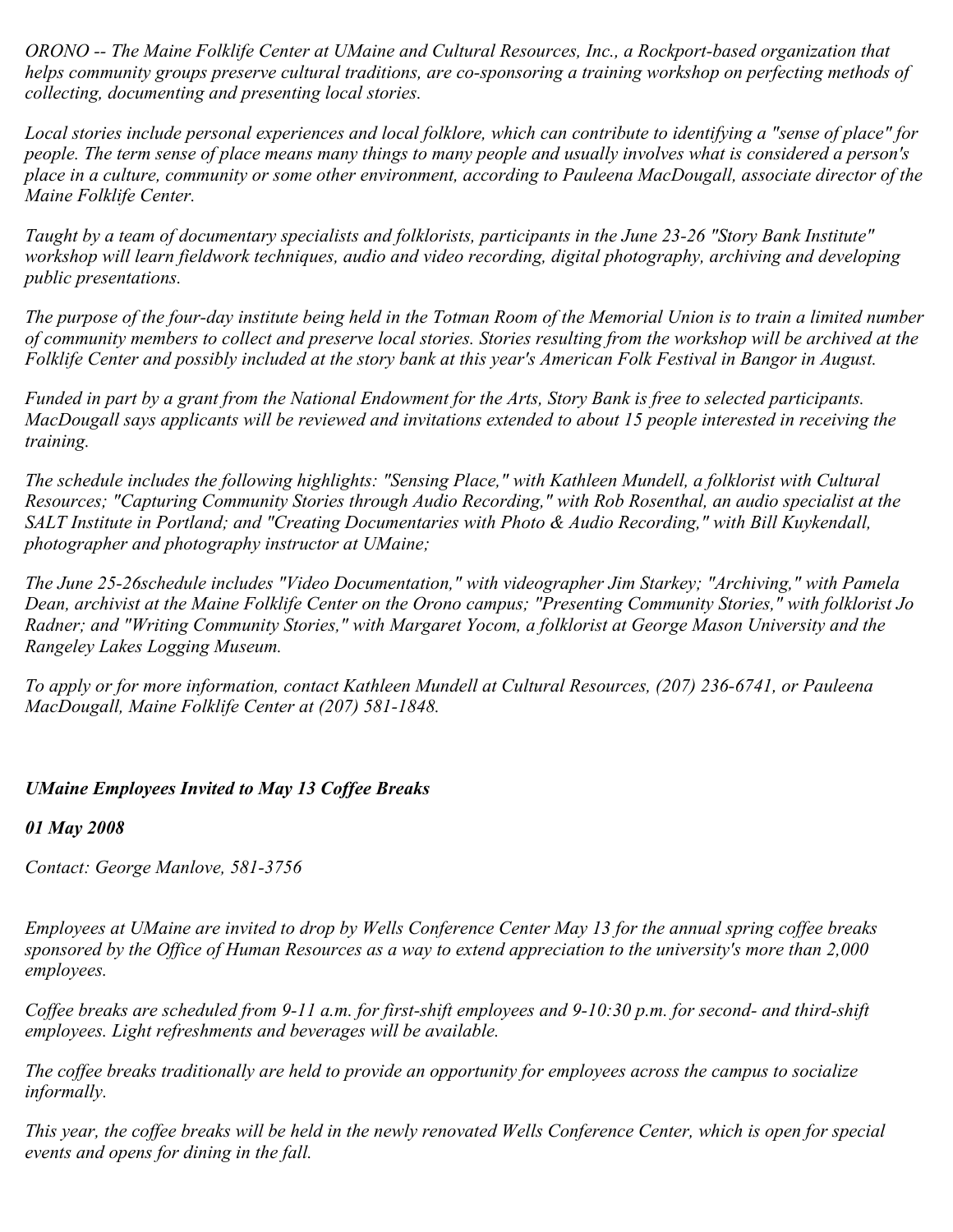*"We're especially excited about this year's coffee break since it is being held in the beautifully renovated Wells Conference Center," says Janet Waldron, vice president for administration and finance. "This is the time of year to show our appreciation for the many, many UMaine employees who work tirelessly to keep the wheels turning and the university operating."*

*The coffee breaks are scheduled between the annual employee retirement banquet on May 12 and the employee recognition and achievement banquet May 14 this year.*

### *UMaine Dance Students Ready for Final Performances May 2-3*

### *02 May 2008*

*Contact: Pam McManus, 581-4702*

*ORONO -- More than 50 dancers will take the stage for the UMaine School of Performing Arts' annual spring dance concert May 2 and May 3 at 7:30 p.m. in Hauck Auditorium.*

*The program features a wide variety of styles, including contemporary ethnic, dance-theater, hip-hop, jazz, lyrical, Middle Eastern, modern, swing and tap. The performances are the culmination of a semester of dance instruction and training.*

*Fourteen choreographers have created several pieces about human relationships -- from "a duet of broken hearts to partner tricks resembling the strength of friendship amid the chaos of one's life," says student Danielle Hilchey, who is a participating in the performances and assisting with publicity.*

*A lyrical piece showing the progression of a relationship from beginning to end is intended to reach audiences on a personal level, while a modern piece focuses on the ups and downs of life. Another piece portrays three circles of Dante's Inferno -- lust, sloth and guilt.*

*"There will also be many upbeat pieces, such as a large jazz number and swing dance," Hilchey says. "Each one promises to be fun for the audience with crowd-pleasing moves and lots of energy."*

*The popular Middle Eastern belly dances also will make a lasting impression, she adds.*

*Ann Ross, adjunct faculty member in the UMaine School of performing Arts, is the artistic director.*

*Admission is \$8; UMaine students are admitted free with a MaineCard.*

# *Spring Flood Waters Can Make Your Water and Food Unsafe*

# *02 May 2008*

*Contact: Beth Calder, Food Science Specialist, 800-287-0274*

*ORONO, Me.--Rising flood waters can potentially contaminate your water supply and stored foods, and disrupt electrical service to your home, which can affect the food safety of your refrigerated and frozen foods. Follow these guidelines to help ensure food and water safety when returning to your home after the flood waters subside.*

# *Storing Water*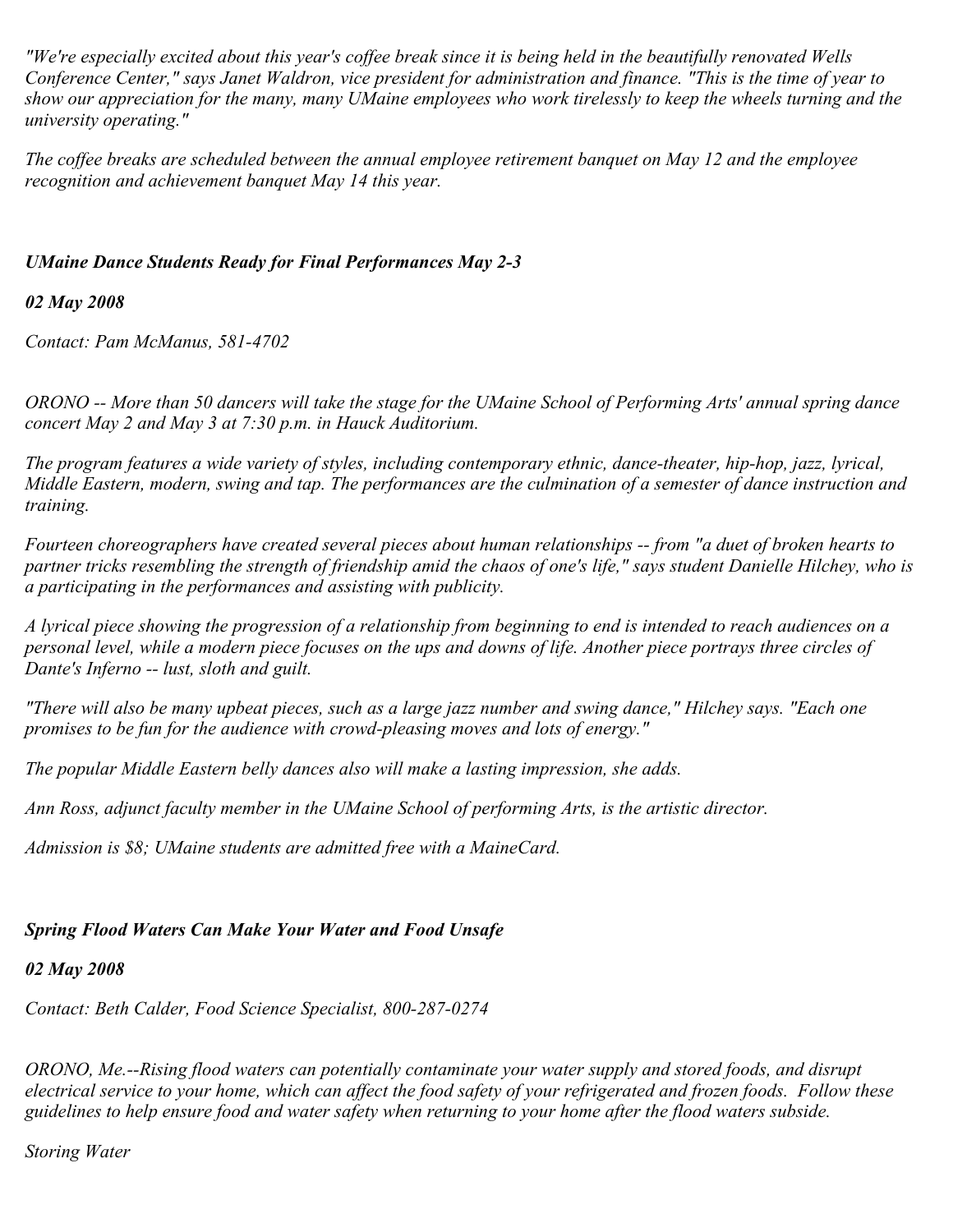*Store water ahead for use in emergencies. Boiled water stored in sterilized containers will keep for six months to one year.*

### *Well water contamination*

*If your well has been flooded or surface water has entered your well, the water needs to be treated with a chlorination treatment. (See UMaine Extension bulletin #7115, How to Disinfect Your Well, or contact your county UMaine Extension office.)*

### *Disinfecting Water*

*Unless you are absolutely certain your water supply is not contaminated, purify all water before using it for drinking, preparing food, brushing teeth, or washing dishes. If the water contains sediment or floating material, strain it through a cloth before purifying it.*

*If you have access to heat or power, water can be made safe by boiling. If not, you will have to treat it with chemicals.*

*Boiling (highly preferred method): Boil water at a rolling boil for 10 minutes to kill any disease-causing bacteria.*

*Bottled Water: Purchasing bottle water that has not been contaminated by flood water is another option.*

*Chemical treatment: If you can't boil water, chemical treatment will kill most disease-causing organisms. Household bleach is a good disinfectant for water. Make sure sodium hypochlorite is the only active ingredient. Do not use bleach that is scented or contains soap. To disinfect water, add 8 drops of bleach to 1 gallon of water and let stand for 30 minutes.*

*Iodine will also purify water and comes in two forms: tablets and tincture of iodine If using tablets, one iodine tablet can disinfect one quart of clear water; if water is cloudy use two tablets. Tincture of iodine should be at 2 percent U.S.P. strength. Add five drops per liter or quart of clear water and ten drops per quart or liter of cloudy water and allow for water treatment to stand for 30 minutes*

#### *Food*

*Discard any foods that flood water has covered. Also discard any foods that flood water has dripped onto or seeped into the packaging of, or that flood water has contacted directly.*

*Destroy all foods that were covered by flood water, including home-canned foods. If you have a question about the safety of any item, dispose of it. Commercially canned foods that do not have dents, swelling or rust can be saved if they are washed and sanitized properly before opening the can. For added safety, boil food for 10 minutes before eating it. Throw out any cans that have bulges or that you suspect have leaks.*

### *Disinfecting Food Cans*

*To disinfect undamaged cans, remove paper labels (paper can harbor bacteria) and re-label with a permanent marker. Wash the containers in warm, soapy water and use a brush to scrub surfaces. Rinse well in clean water. Immerse the clean, rinsed containers in a household bleach solution (two tablespoons bleach per one gallon of water)for 15 minutes. Air-dry cans before opening or storing. Use foods from disinfected containers as soon as possible because cans may rust.* 

*Commercially canned foods can also be boiled for 10 minutes as a disinfection treatment, but avoid this treatment for carbonated beverage cans.*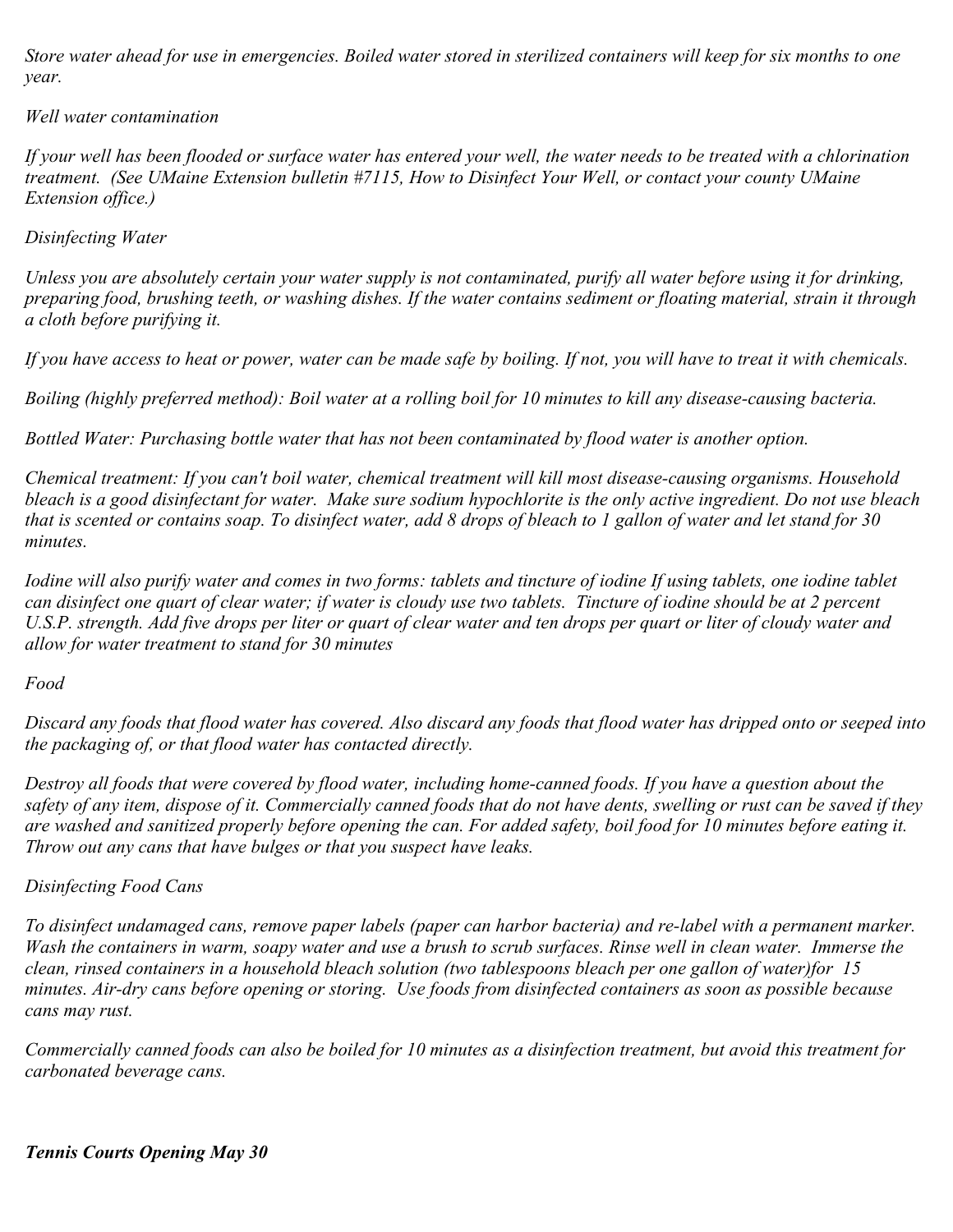#### *05 May 2008*

*Contact: Joe Carr at (207) 581-3571 ORONO -- The University of Maine plans a grand opening at the new Bridge Family Tennis Courts from 3-5 p.m. Friday, May 30. The coursts are adjacent to UMaine's Student Recreation Center. John Bridge a 1957 UMaine graduate who earned a graduate degree in 1963, is the retired president of Bridgecorp. Bridge and his brother, Dave, helped establish the original UMaine tennis courts in the early 1990s to honor their father, Chester, who introduced his four sons to the game. Now, with additional support from the Bridge family, friends and other sources, UMaine has reconstructed the area on Hilltop Road to include eight, state-of-the-art courts, space for viewing, and lighting that meets U.S. Tennis Association standards. The Grand Opening will include remarks by UMaine President Robert Kennedy, as well as a ceremonial first volley. Special guest Ron Friedman, president of the U.S. Tennis Association NE, will help demonstrate "QuickStart Tennis," a new format designed to teach tennis to children ages 10 and under in a more fun and dynamic way. Open to the public on a first-come, first-serve basis, the new courts will be available for high school tournaments. UMaine students and members of the Student Recreation Center can reserve a tennis court for 55 minutes by calling (581-1082) or visiting the Campus Recreation website (<http://www.umaine.edu/campusrecreation/>). Reservations may be made up to two days in advance. "I'm extremely grateful to John and Charlene Bridge for their generosity, and to other friends who have generously made this facility come alive," Kennedy says. "Our students -- present and future -- our faculty and staff, and our friends and neighbors will benefit greatly from access to this facility. Like the Recreation Center, just up the hill, it's going to be a point of pride for the campus, and it's a facility that we're anxious to show to prospective students and their families." John Bridge and his wife, Charlene, established an endowment to support the maintenance of the tennis courts and improve the quality and status of UMaine's tennis program. For more information, contact the University of Maine Foundation, Buchanan Alumni House, Two Alumni Place, Orono 04469, or call 207-581-5100 or 1-800-982-8503.* 

#### *UMaine Student Chosen for James Madison Fellowship*

#### *06 May 2008*

*Contact: George Manlove, 581-3756*

*ORONO -- UMaine political science major Molly Feeney of Knox, Maine has been chosen by the James Madison Memorial Fellowship Foundation as one of its prestigious 2008 James Madison Junior Fellows.*

*James Madison Memorial Fellowship Foundation junior and senior fellowships, typically one per state annually, support the graduate study of American government by aspiring and experienced secondary school teachers of American history, American government and social studies. Fellowships carry a stipend of up to \$24,000 for up to two years of full-time study for college graduates, to cover the costs of tuition, required fees, books, and room and board. Last year, no one from Maine received a fellowship in either junior or senior category, and only eight in the last 16 years have been awarded to Maine residents, according to the foundation's fellowship directory.*

*They are awarded through a national competition and are based upon applicants' essays, letters of recommendation and their perspectives on the importance of teaching about the United States Constitution in secondary schools. After completing graduate study, James Madison Fellows are required to teach American history, American government or social studies in grades 7-12 for a minimum of one year for each academic year of graduate assistance they receive.*

*Feeney, who currently is working on an honors thesis on education policy, intends to teach history or social studies for several years after she receives a master of arts in teaching degree from UMaine. Her master's work will include a concentration in social studies. Feeney recently student-taught at her alma mater, Mt. View High School in Thorndike, and her future plans include law school.*

*Feeney is the daughter of John Feeney III of Knox and Julie Feeney of Winslow. In addition to her student teaching this past year at Mt. View, Feeney also spent a semester interning in Washington, D.C. for Maine Congressman Michael Michaud. She is an active member of the Maine Democratic Party and of Pi Sigma Alpha, the political science honor society. In her spare time, Feeney coaches high school track at Mt. View and enjoys stock car racing.*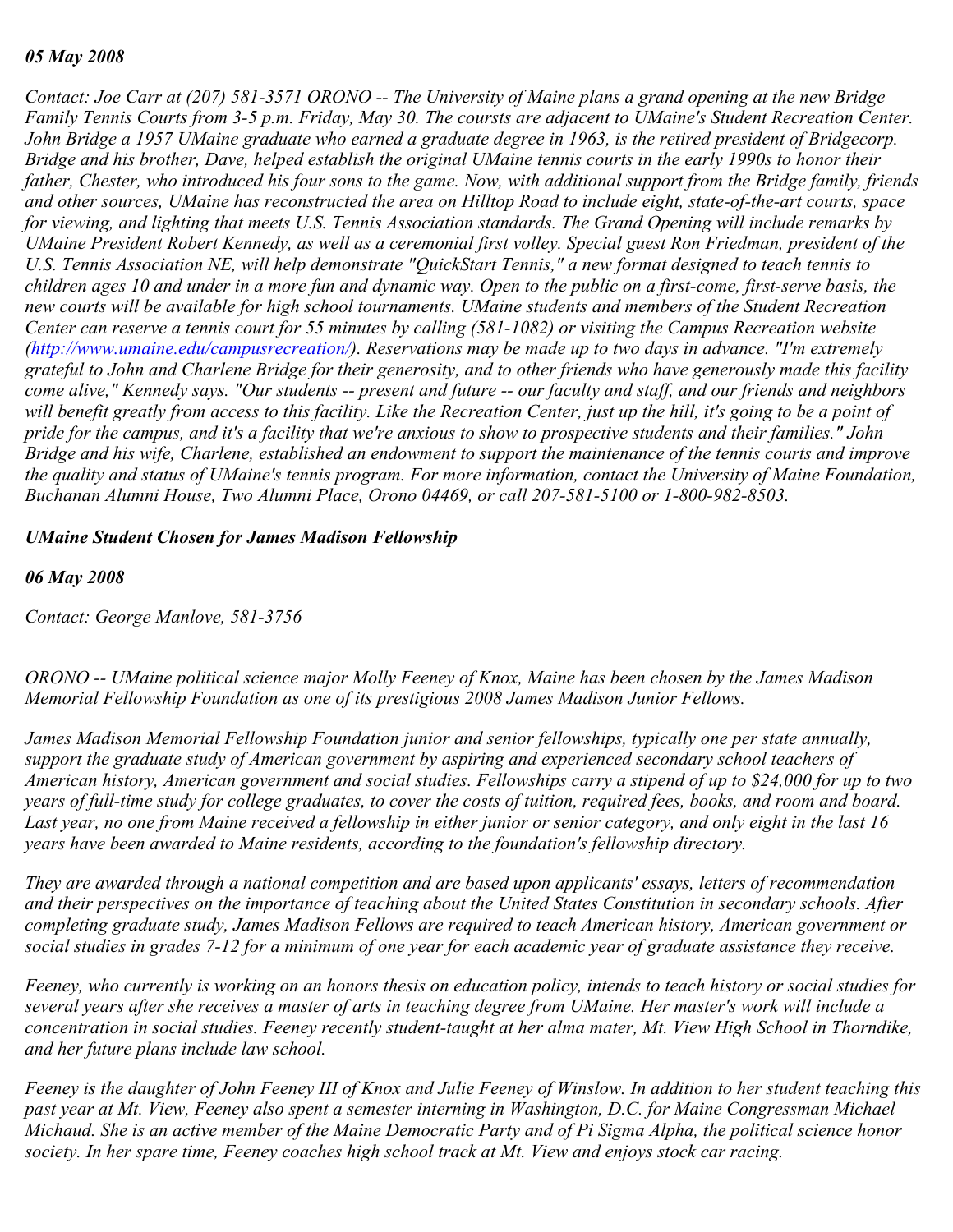*As a James Madison Fellow, Feeney also is invited to attend an accredited four-week summer institute at Georgetown University in 2009 on the principles, framing, ratification and implementation of the Constitution and Bill of Rights, a requirement for all fellows. Attendance at the summer institute is paid for by the Madison Foundation.*

*The James Madison Memorial Fellowship Foundation is a federally endowed and privately funded program designed to strengthen instruction about the Constitution in the nation's schools. College seniors and college graduates who intend to become secondary school teachers of American history, American government, or social studies are eligible for the fellowships.*

*In addition to the selecting winners from each of the 50 states, the foundation selects also selects a fellow, either junior or senior, the District of Columbia, the Commonwealth of Puerto Rico, Guam, the U.S. Virgin Islands, American Samoa and the Commonwealth of the Northern Mariana Islands. If funding permits, additional fellowships are occasionally made in states with large populations. Last year, 57 fellowships were awarded in total.*

### *Heavy Interstate Traffic Expected Saturday; Delays Anticipated*

*06 May 2008*

*Contact: Joe Carr at (207) 581-3571*

*ORONO -- The University of Maine's 206th commencement, scheduled for Saturday May 10 at Alfond Arena, will bring a total of approximately 11,000 people to the Orono campus. As most of those graduates and visitors will travel by automobile on Interstate 95 from south of Orono, significant delays are likely. Delays of up to one hour have been reported in past years, and the issue is complicated this year by the construction-related closure of one lane near the intersection of I-95 and I-395 in Bangor. That is expected to cause further delays, affecting those traveling from south of Bangor.*

*UMaine's commencement, by far the largest in Maine each year, is divided into two ceremonies. One begins at 10 a.m. and the other at 2:30 p.m. Those planning to attend are encouraged to allow lots of extra time and to expect delays on I-95 and moving through Orono.*

*Those accessing UMaine via Interstate 95 should consider using Exit 197 and traveling through Old Town to the university's Park St. entrance, if traffic is significantly backed up at the exits closer to Bangor.*

*UMaine will operate a continuous shuttle bus service from the Steam Plant Parking Lot, Belgrade Lot, Maine Center for the Arts Lot and Hilltop Lot to Alfond Arena, both before and after the ceremonies.*

### *Hecker Nominated to Dean Post*

*06 May 2008*

*Contact: Joe Carr at (207) 581-3571*

# *Note: a photo of Dean Hecker is available upon request*

*ORONO -- Jeffrey Hecker, a University of Maine psychology professor since 1986, has been appointed dean of UMaine's College of Liberal Arts and Sciences. The appointment is subject to ratification by the University of Maine System Board of Trustees, which will vote on the recommendation at its May 18-19 meeting in Presque Isle.*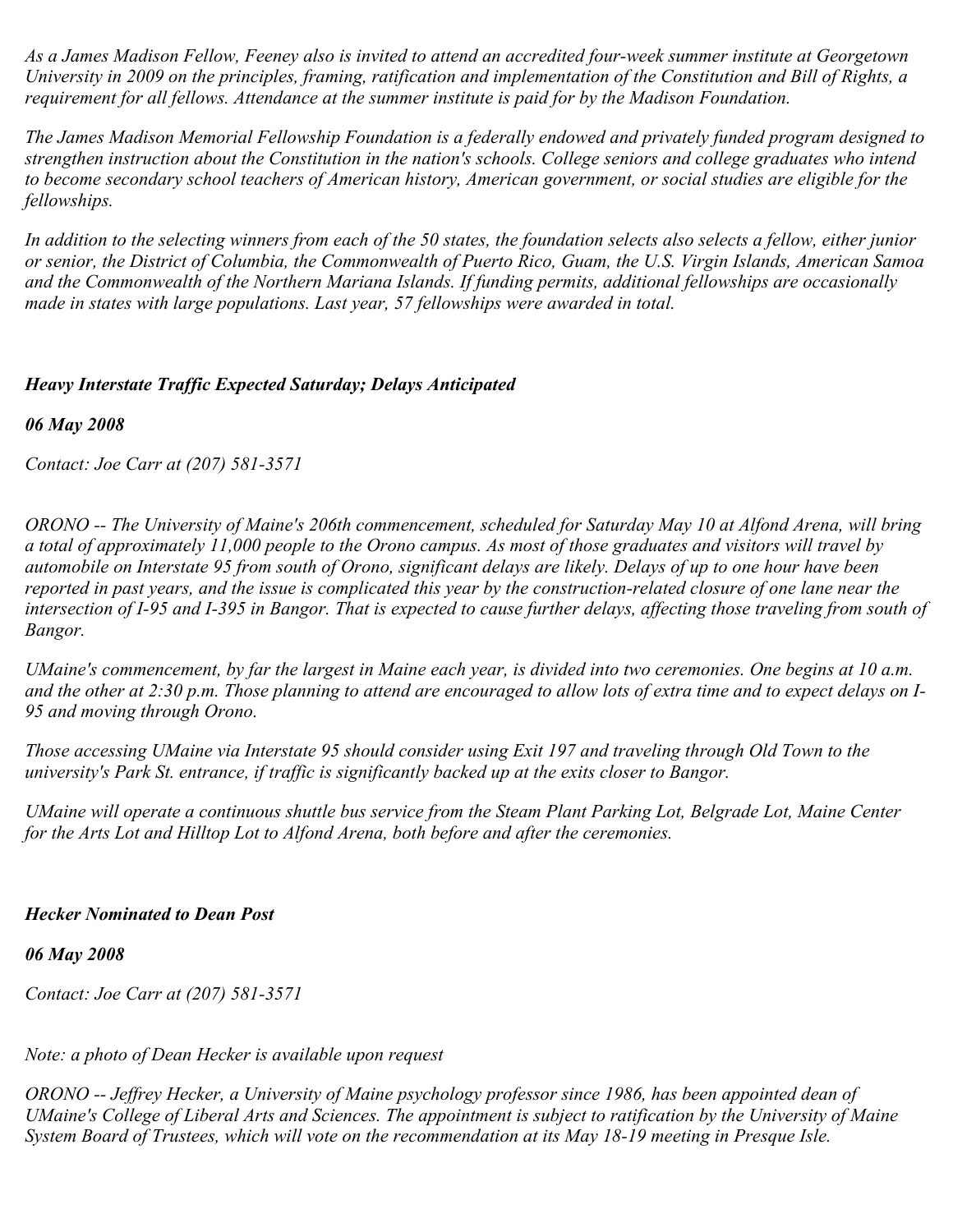*Hecker has served as the college's interim dean since October 2007. UMaine President Robert Kennedy selected him for the dean's post following a national search.*

*"Jeff is an accomplished educator and a respected leader in our community," Kennedy says. "He has served UMaine and its students most ably as a professor, department chair and interim dean and I am certain that he will do an outstanding job in this new role. The College of Liberal Arts and Sciences will benefit greatly from his leadership."*

*The College of Liberal Arts and Science is the largest of UMaine's five degree-granting colleges. It offers more than 40 undergraduate degrees, in addition to master's degrees and doctorates, through its 17 departments. It is Maine's largest liberal arts college, with more than 240 faculty members.*

*Hecker graduated from the University of Illinois - Urbana and earned a psychology Ph.D. from UMaine in 1986. His research focuses on risk assessment for people who have committed sexual offenses, including adolescents. He is the author of more than 30 scholarly articles, along with the books "Agoraphobia and Panic: A Guide to Psychological Treatment" and "Clinical Psychology: Science, Practice and Ethics," co-authored with UMaine professor Geoffrey Thorpe.*

### *Corbett Portrait Unveiling Friday*

### *08 May 2008*

*Contact: Joe Carr at (207) 581-3571*

*ORONO -- Fifteen years after the University of Maine's Donald P. Corbett Business Building opened, a portrait of the successful poultry farmer who graduated in 1934 will be unveiled at 10 a.m. Friday, May 9, in the Dean's Office Suite in Room 211.*

*The portrait was presented to the university recently by Ann Corbett Lucas, a 1961 UMaine alum and the oldest daughter of Donald Corbett, who died in 1988 after nearly 45 years in the poultry business. It had been hanging in the American Poultry Historical Society's Hall of Fame in Beltsville, Md., which recognized Don Corbett in 1980 for his outstanding achievements in the poultry industry.*

*In 1995 when portraits of honorees were replaced with plaques, the picture was given to Francelia Corbett, Don's wife, who in 1991 made the \$1 million naming gift for the building to honor her late husband. A 1934 UMaine graduate, Francelia died in 2007.*

*"The painting belongs in the building that was named for my father," said Lucas, who lives in Pittsfield, Mass., with her husband, Robert, also a 1961 UMaine graduate.*

*It also will serve as a reminder to students that success doesn't belong only to corporate executives, she added.*

*The owner of the 14th largest broiler producer operation in the country, Corbett had operations in Alabama, Mississippi, Maryland and Indiana as well as Maine. In the 1950's, he rented an abandoned industrial plant and founded the Fort Halifax Poultry Company, one of the first completely integrated poultry companies in the world.*

*After selling the Fort Halifax Poultry Company to Ralston Purina Company in 1961, he joined Ralston in St. Louis as a corporate vice-president. Under his administration, Ralston Purina became the largest broiler producer in the world with plants throughout the country and overseas.*

*In 1968 he left Purina and became executive vice-president of Arbor Acres Farm. Four years later he founded Corbett Enterprises, Inc., which could process nearly three million birds weekly. Corbett Enterprises also was in the egg business with more than three million laying hens in Maine, Florida, Georgia, Alabama and Arkansas. At one time it*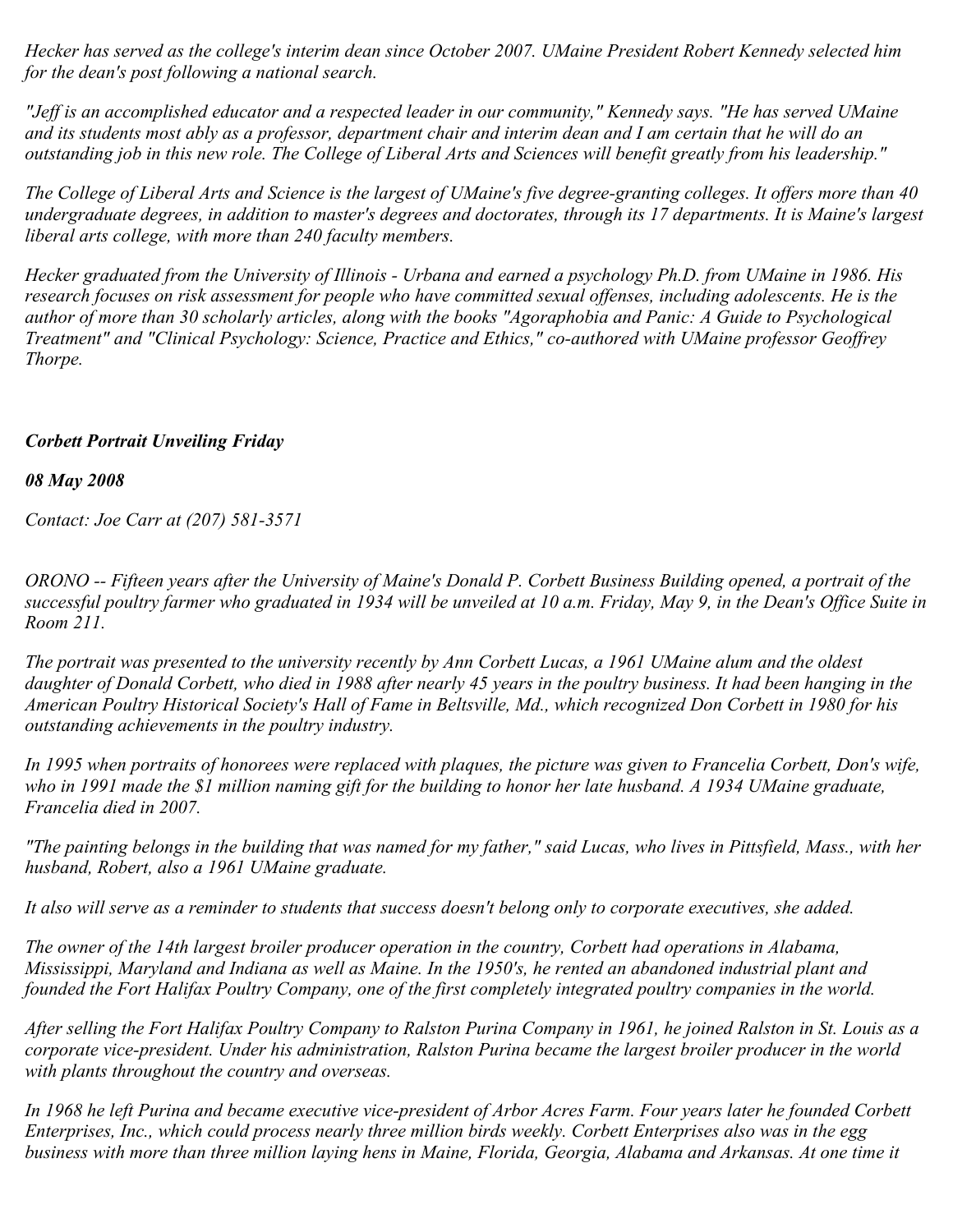*was the sixth largest egg producer in the country. Dried and processed eggs were sold to companies including Quaker Oats, Keebler, Entenmanns and General Mills for use in prepared and packaged foods. He also was involved in the poultry business in Venezuela, Pakistan, and Thailand.*

*"One of the things that made him successful was that he was good with numbers," Lucas said. "He could take a profit and loss sheet that someone else prepared, and know in an instant if it was correct. Numbers were definitely his thing."*

*Corbett grew up outside of Boston and planned on attending Cornell University until he spent a summer in Orono with his uncle, then UMaine's dean of men, according to his daughter.*

*"This kid from the city decided he liked Maine and that he wanted to attend UMaine and major in animal husbandry," she said.*

# *UMaine Annual Outstanding Employee Awards*

*08 May 2008*

*Contact: Joe Carr at (207) 581-3571*

*ORONO -- Winners of the University of Maine's 2008 employee achievement awards represent the university's Army ROTC program, Dept. of Facilities Management, Advanced Engineered Wood Composites Center and Graduate School. Two winners were announced recently by the Classified Employee Advisory Council and two by the Professional Employee Advisory Council.*

*Classified Employee 2008 Achievement Awards*

*Paulette Ferland, administrative assistant for the UMaine Army ROTC, and Orman Jackson, custodian IV at Estabrooke Hall, have been selected as the classified employee award winners.*

*Ferland, who lives in Hudson, has worked at UMaine for 16 years, the last six with ROTC. She also has worked for the Department of Communication Sciences and Disorders and the Department of Modern Languages and Classics. She was nominated by commanding officer Lt. Col. Kevin Harris and colleagues. In his letter of recommendation, Harris says he knows of no one on campus who is friendlier and more enthusiastic about student service than Ferland. "Often challenged by the natural professional and operational difference between academic and military, she works as a translator between the two philosophies, grasping the intent and objectives of both while guiding the cadre through university life," he says.*

*Jackson, of Howland, came to work as a custodian for Auxiliary Services when he was 21 years old and will retire in October after more than 42 years on campus. He was nominated for an Outstanding Classified Employee of the Year Award by Lynn Dexter-Cassidy, assistant director of operations for Property Management in Auxiliary Services. "Orman is very well liked on this campus and has a lot of information and knowledge," she says.*

*Professional Employee 2008 Achievement Awards*

*Robert Lindyberg, assistant director for boatbuilding and marine composites at the Advanced Engineered Wood Composites Center and Graduate School associate dean Scott Delcourt, are the professional employee award winners.*

*Lindyberg, who lives in Orono and has a UMaine master's degree and Ph.D., has led UMaine's efforts, in partnership with the U.S. Navy and Hodgdon Yachts, to create a prototype patrol vessel for use by Navy SEAL teams. In nominating Lindyberg, Prof. Habib Dagher noted the "talented, tireless, and effective manner in which has made the land grant*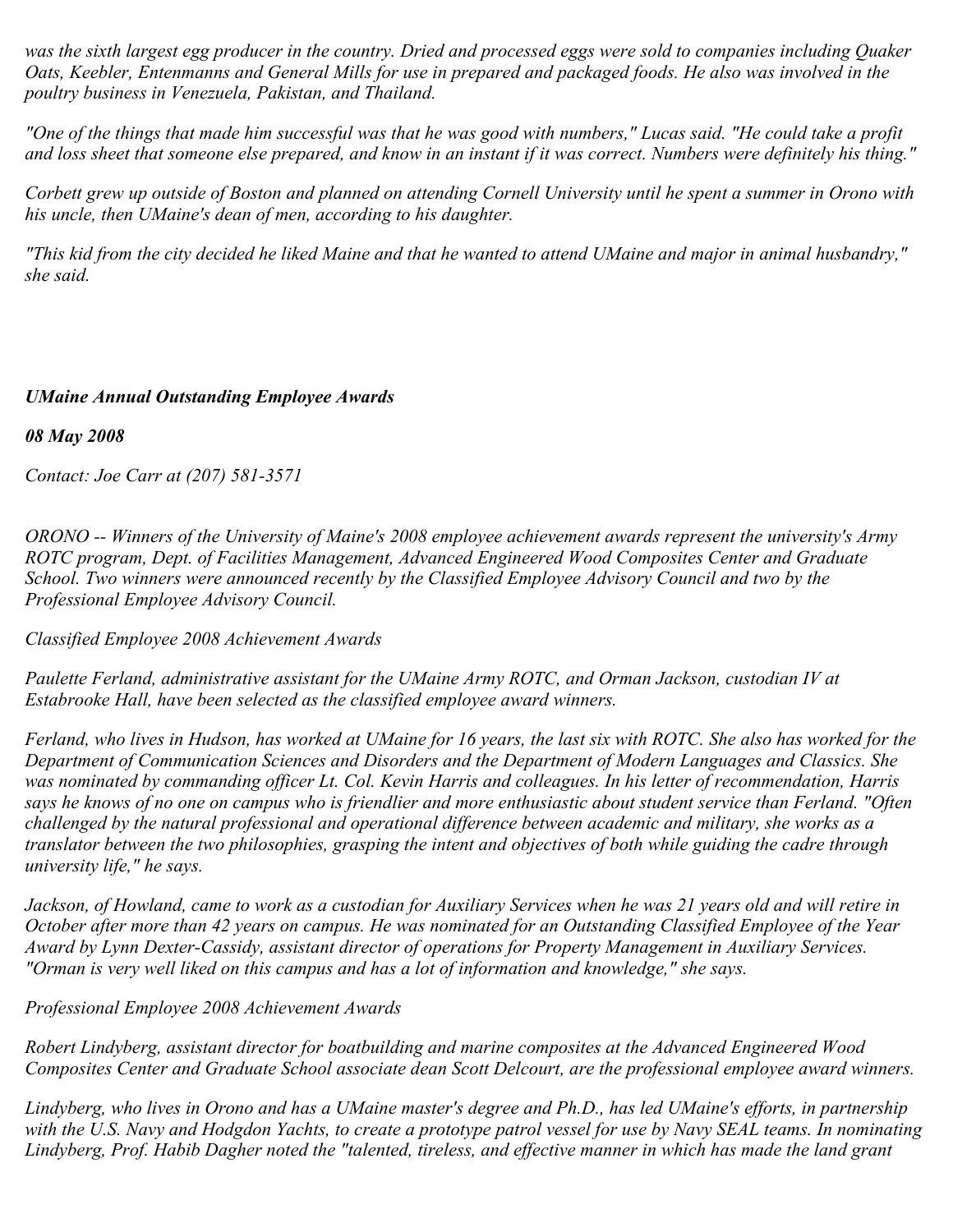*service mission of the University of Maine an integral part of his work." Lindyberg previously worked at the Maine Dept. of Transportation, where he was a bridge design engineer. He jonined the AEWC professional staff in 1997, and has served in a variety of roles, including manager of engineering and technical services.*

*Delcourt, of Milford, has been at UMaine since 1985. He worked for nine years as a scientist in the Dept. of Biochemistry, Microbiology and Molecular Biology, followed by a stint in the Office of the Vice President for Research and Public Service. Delcourt has been in the Graduate School since 1996. Dan Sandweiss, UMaine's dean and associate provost for graduate studies, nominated Delcourt on behalf of the grad school staff. "Scott provides direction, works far beyond any normal hours, resolves problems, and does so with unflagging goodwill," Sandweiss wrote in his nomination letter.*

*All four employee award winners will be formally honored at UMaine's annual employee recognition dinner on May 14.*

# *UMaine Engineering Team Advances to National Concrete Canoe Competition*

*09 May 2008*

*Contact: Will Manion (207) 581-2184; Mathew Kinney (207) 316-6323; Tom Weber (207) 581-3777*

*ORONO -- For the third year in a row, a team of University of Maine students is headed to the prestigious American Society of Civil Engineers National Concrete Canoe Competition to be held in Montreal June 19-21.*

*The UMaine engineering team was selected as the New England representative to the 2008 nationals after its showing in a regional competition held recently at Laval University in Quebec.*

*The win was sweet, of course, even if the 27-member UMaine team never got to paddle as much as a single stroke in their 20-foot-long craft, called Spitfire. A combination of scheduling problems and unsafe water conditions forced the cancellation of the racing portion of the competition, so the teams were judged entirely on their written design reports, presentations and the buoyancy of their canoes.*

*The host team from Laval originally took first in the judging, but was later disqualified from further competition when the ASCE ruled that the university's international student group had not met all eligibility requirements and thus could not participate in the nationals.*

*UMaine was then advanced by default to represent New England in the 18-region nationals, dubbed "The America's Cup of Civil Engineering," which will run its races in the Olympic Basin on Montreal's Notre Dame Island.*

*Mathew Kinney and Adam Jandreau, the team's junior co-captains and third-year veterans of the competition, learned of the surprising turn of events four days after the event.*

*"We happened to have a team meeting scheduled for that same night, so we tried to keep it hushed up until then," Kinney says. "The other team members were absolutely thrilled when we told them. No one could believe it."*

*UMaine's Spitfire, its bow painted with the saw-toothed shark design reminiscent of the famous World War II British fighter planes, is the result of countless hours of hard work and resourceful engineering, says Will Manion, a civil and environmental engineering instructor and the team's advisor.*

*"One of the bigger benefits of the competition is that they learn about organization and project management, which involves things like scheduling, procuring materials, testing and refining their designs," says Manion.*

*Rather than use a common concrete mix, the students experimented with a number of formulas to find one that was both buoyant and strong enough to hold four canoeists. They chose a mix that incorporated ultralight glass spheres in place*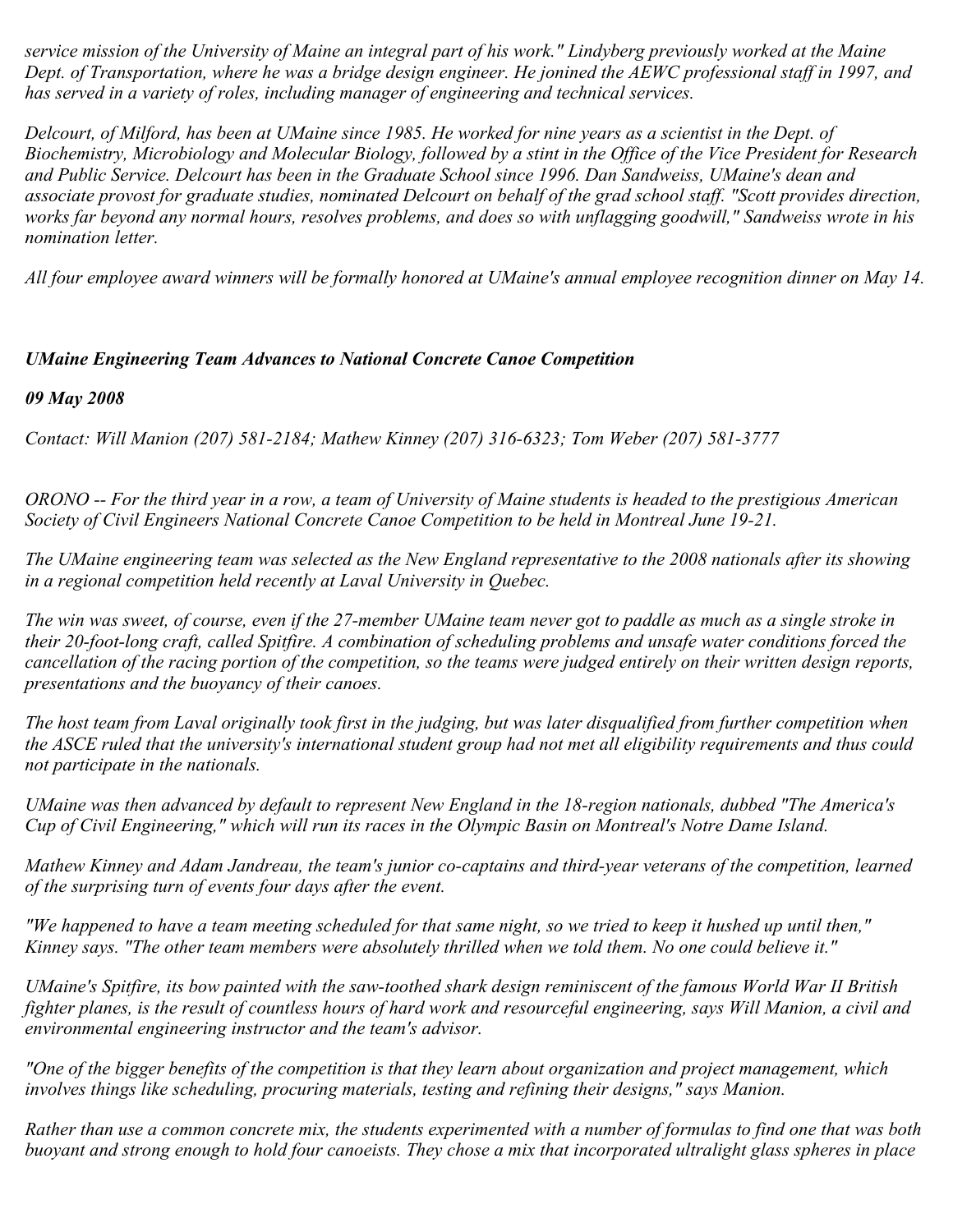*of sand, which made it less dense than water and thereby capable of floating.*

*Although the Spitfire is a hefty 230 pounds, it is light compared with UMaine entries of the 1970s that typically weighed 500 pounds or more.*

*Before heading to the nationals in Montreal next month, the team members will be actively seeking business and individual sponsors to help defray the \$3,000 to \$4,000 in personal expenses and trucking costs. They also hope to get in some paddling practice before the big event, where the competition is sure to be tough.*

*"We're hoping to finish in the top 10 this year," Kinney says. "Everyone has worked so hard on this, and it would be extremely exciting if we could pull off something like that."*

### *UMaine Economist Picked to Chair National Transportation Research Committee*

#### *09 May 2008*

*Contact: Jonathan Rubin, 581-3152*

*ORONO -- UMaine economist Jonathan Rubin has been selected for a leadership position in a national research committee that provides scientific and technological expertise to the worldwide transportation industry.*

*Rubin, a professor at the Margaret Chase Smith Center and UMaine School of Economics, will chair the Committee on Transportation Energy of the Transportation Research Board of the National Academies for a 3-year term.*

*A division of the National Research Council, the board is a private, nonprofit institution that provides expertise in science and technology to the government, the public, and the scientific and engineering communities. Its mission is to be a resource for transportation interests in modes that include highway, marine, rail, freight, aviation and public transportation.*

*Founded in 1920 with three technical committees to promote research and disseminate highway research findings, the board now has more than 200 standing committees and task forces that address all aspects and modes of transportation, according to the Transportation Research Board's website. It is administered jointly by the National Academy of Sciences, the National Academy of Engineering and the Institute of Medicine.*

*As chair of the Committee on Transportation Energy, Rubin will coordinate meetings, work with colleagues to review scientific papers, and identify research needs for the nation on factors that affect energy efficiency and energy use in passenger and freight transportation, and the resulting impacts on energy consumption, energy security and greenhouse gas emissions.*

*His expertise with transportation issues stems from 15 years of research in transportation and environmental economics. He has published numerous articles in national and international journals. He currently has a Collaborative Visiting Fellowship from the Social Science Research Council of the United Kingdom to work with colleagues at the Cambridge Centre for Climate Change Mitigation Research at the University of Cambridge.*

### *Five UMaine Professors Honored at Convocation Ceremony*

### *09 May 2008*

*Contact: Joe Carr at (207) 581-3571*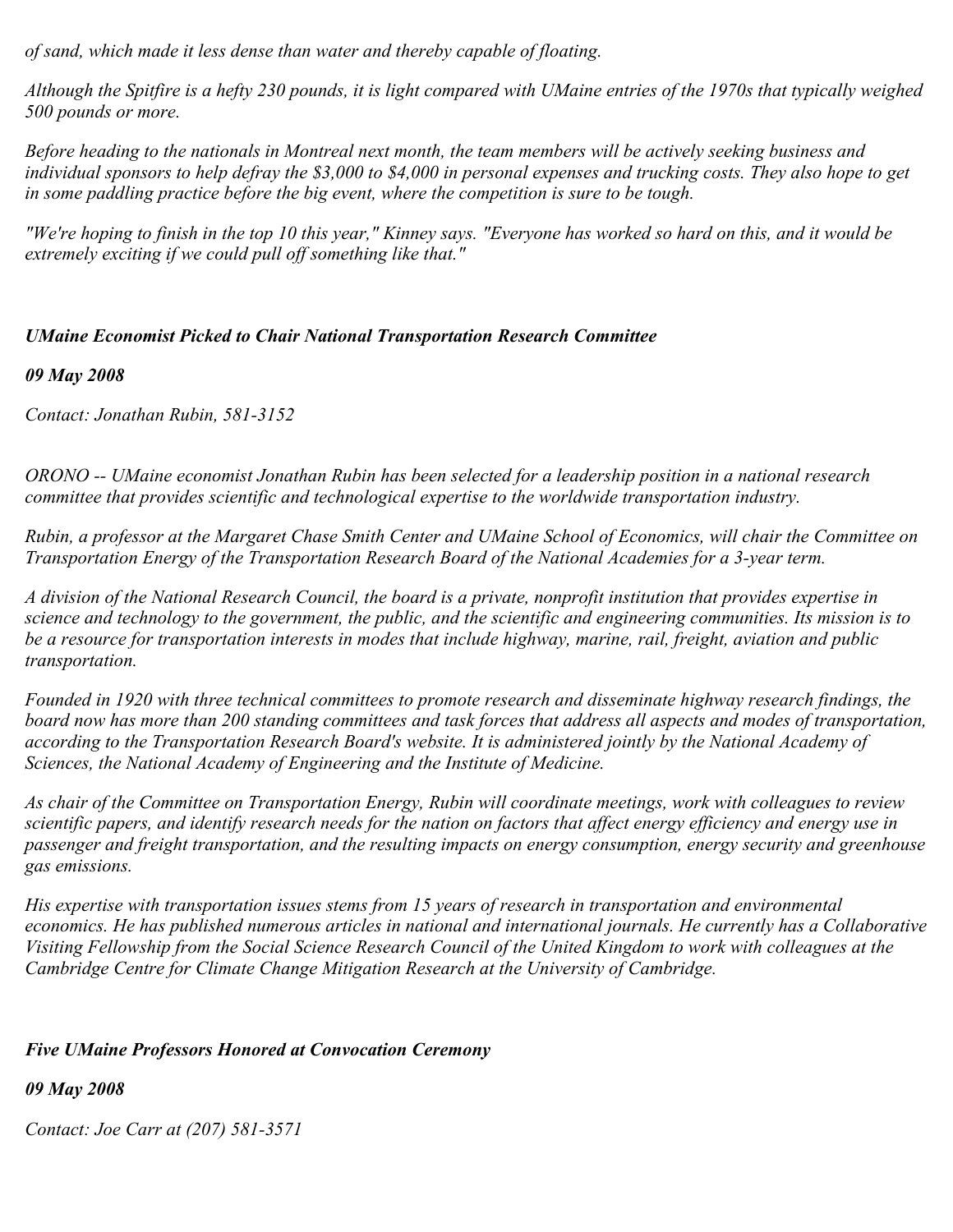*ORONO -- Five University of Maine professors, each with international reputations in their academic disciplines and many years of distinguished service to UMaine and its students, were announced this afternoon as the winners of UMaine's annual top faculty awards. The awards are part of the annual Academic Honors Convocation, traditionally held the day before commencement. Today's event was at Alfond Arena.*

*For the first time since the award's 1963 inception, two faculty members share the University of Maine Alumni Association Distinguished Maine Professor award, presented by the alumni association in recognition of outstanding achievements in teaching, research and public service.*

*Prof. Janice Kristo, professor of literacy education in UMaine's College of Education and Human Development and Prof. John Vetelino, University of Maine Trustee Professor of Electrical and Computer Engineering, share the Distinguished Maine Professor award. Each will provide remarks at UMaine's Saturday commencement ceremonies.*

*Kristo joined the UMaine faculty in 1982. As the senior faculty member specializing in literacy, she has a leadership role that has an impact throughout Maine and beyond. Kristo is a prolific scholar and researcher who has co-authored or co-edited ten books, co-authored ten book chapters, written 24 published articles, and given more than 110 presentations, almost half of them at national and international conferences or meetings. Regional and national recognition includes the New England Reading Association's 2003 Special Recognition Award and membership in the National Conference on Research in Language and Literacy. Described by her colleagues as "one of (UMaine's) preeminent teachers, Kristo teaches both undergraduate and graduate students. Her scholarly work focuses on children's literature in K-8 classrooms, and she spends a great deal of time in Maine schools working directly with teachers and students. With her colleague Rosemary Bamford, Kristo received UMaine's Presidential Research and Creative Achievement Award in 2000.*

*Vetelino, a UMaine professor since 1969, is also a founding member of UMaine's interdisciplinary Laboratory for Surface Science and Technology (LASST). He has long been among UMaine's faculty leaders in acquiring funding for sponsored research. Vetelino has received more than 100 grants and awards, totaling more than \$25 million. An international expert on sensor technology, he has some 200 publications to his credit, and he has presented more than 150 papers at professional meetings. Vetelino's work in sensor technology development has led to the creation of four spinoff businesses, leading to jobs and economic development. Vetelino's colleagues note is initiative in developing new courses and course materials, keeping UMaine students on top of emerging technologies and new knowledge. The 1980 winner of UMaine's Presidential Research and Creative Achievement Award, Vetelino has also developed a series of educational grants to extend UMaine's expertise and resources to Maine's middle school and high school teachers and students.*

*The 2008 Presidential Research and Creative Achievement Award was presented to Prof. Mary Ellen Camire of the UMaine Dept. of Food Science and Human Nutrition. In her 19 years on the UMaine faculty, Camire has helped lead the department's growth and its impact on several fronts, including expert assistance to Maine agricultural and food producers. Her research has had a particular impact on Maine's blueberry industry, ash she had helped develop new products and processing techniques. An expert on functional foods, Camire created UMaine's Consumer Testing Center, for the sensory evaluation of food products. A Institute of Food Technologists (IFT) Fellow, Camire received the prestigious Babcock-Hart Award from that group and the International Life Sciences Institute in 2006. That award recognizes those who have made significant contributions to food technologies that improve public health. She has published 57 peer reviewed journal articles and 11book chapters, and her work as an IFT Food Science Communicator has helped the public understand important issued in this field.*

*Prof. Alan Cobo-Lewis of the UMaine psychology faculty received the 2008 Presidential Public Service Achievement Award. Cobo-Lewis joined the UMaine faculty in 1998, and he was recognized in particular for his research, public service and advocacy on related to improving the lives of Maine's children. He has applied his skills and energy to solving specific problems, leading to new public policy that benefits Maine families. During 2006-2007, Cobo-Lewis served as co-chair of Maine's Subcommittee to Study Early Childhood Special Education, and effort that led to improvements in Maine's early childhood special education and intervention system. A member of Maine's Task force on Early Childhood and the Maine Developmental Disabilities Council, Cobo-Lewis has earned praise for his work and his approach from state leaders and children's advocacy groups. Because of his effective advocacy, Cobo-Lewis*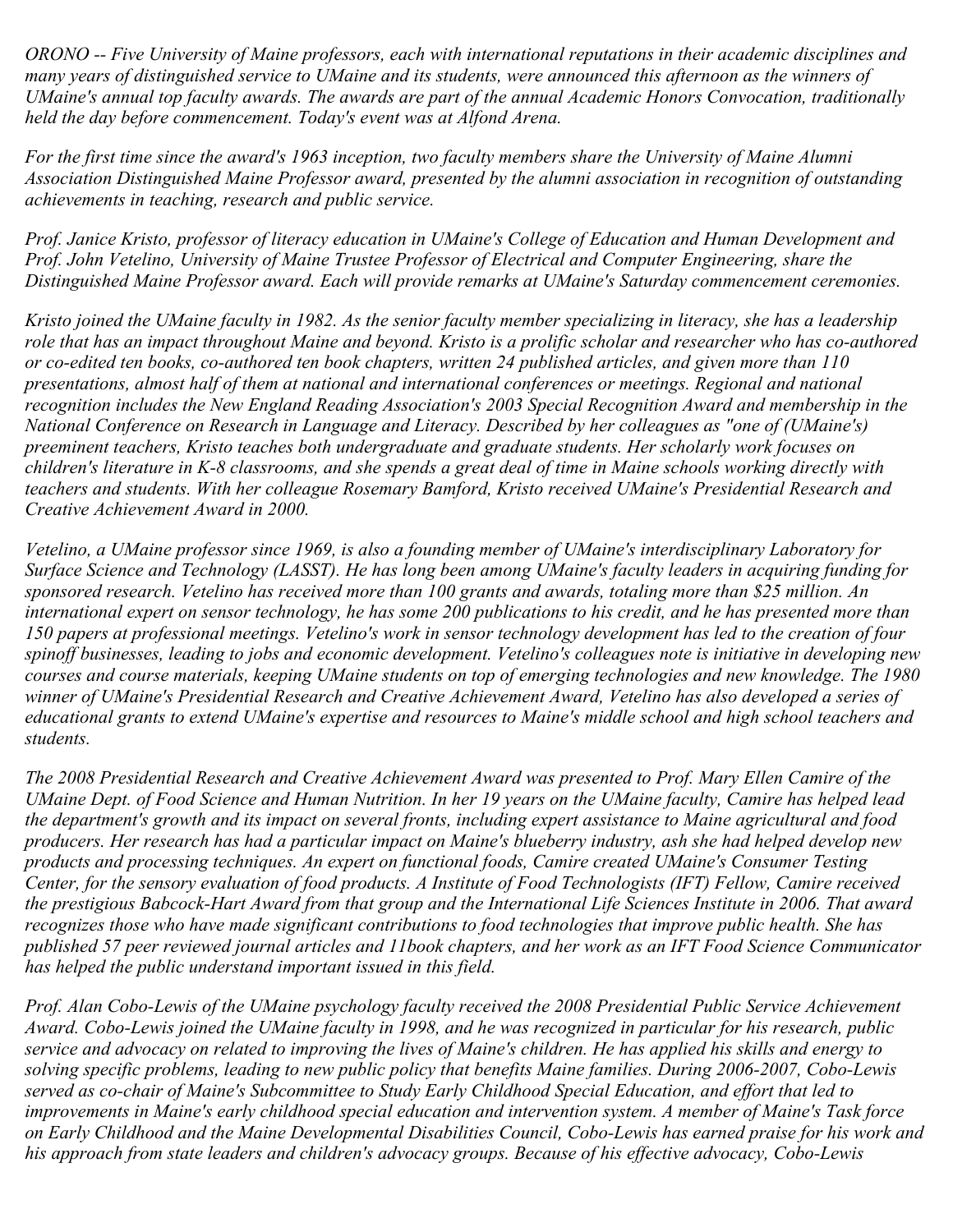*received the Autism Society of Maine's 2007 service award and the 2007 Maine Children's Alliance Giraffe Award (for people who "stick their neck out" to help children).*

*The Presidential Teaching Award was presented this afternoon to Prof. Gail Werrbach, a UMaine social work professor since 1988. Known for her collegiality and positive impact on her faculty colleagues and her students, Werrbach was recognized for her efforts to teach and mentor her students, while also working to find ways to expand the delivery of social work education in Maine and beyond. Her successful initiatives include the creation of a master's program in social work at UMaine's Hutchinson Center in Belfast, the development of distance education courses in the School of Social Work and the development of international student exchange programs with institutions in Belgium, Denmark and Spain. In recent years, Werrbach has worked to expand social work education opportunities for Native American students studying for both bachelor's degrees and master's degrees. Her colleagues say that she is eminently respected by her fellow faculty members and by her students, who consistently express their appreciation for her effective teaching through course evaluations.*

### *Innovation Icon Tells UMaine Grads It's Time to Break Away from "Baby Boomer Conformity"; Doug Hall Addresses 206th Commencement*

*10 May 2008*

*Contact: Joe Carr at (207) 581-3571*

*ORONO -- In a lively commencement address, master inventor and renowned entrepreneur Doug Hall encouraged the 1,860 members of the University of Maine Class of 2008 "to create and take action on ideas for a better world," and to do a better job than the Baby Boomer generation of leading American society to a brighter future.*

*"It's clear that my generation -- the last wave of the Baby Boomers -- is not a candidate for the Greatest Generation. Then again, we have not been really tested as those in 1776, 1861 or 1942 were," said Hall, who earned a UMaine chemical engineering degree in 1981. "It's not that we've done bad things, it's just that, in my opinion, we've become distracted -- distracted from turning the hopes of youth, our dreams for a better world, into reality as we've come faceto-face with the real world."*

*In a 10-minute talk laced with humor and reflective insights, Hall went on to encourage the new graduates to lead a revolution against conformity. "In particular," he said, "a revolution against the thinking of me and my fellow Baby Boomers."*

*To illustrate his advice, Hall offered a "new Declaration of Independence" for the graduates to consider. It included advice about ways to assert their rights to find professional and personal fulfillment.*

*"To secure these rights, we must stand against the conformity of Baby Boomer thinking," he said. "We must take responsibility for thinking for ourselves just as that band of radical revolutionaries -- Franklin, Adams and Jefferson - did."*

*After his UMaine graduation, Hall went to work for Procter & Gamble. After a legendary 10-year career, during which he set new standards for innovation and invention, Hall retired to start his own business. That business, based in Cincinnati and now known as Eureka! Ranch, works with businesses and individuals to develop new ideas and find creative pathways to profitable growth. Hall also remains closely affiliated with his alma mater, where he has been a driving force behind developing UMaine's unique Innovation Engineering curriculum and its Foster Student Innovation Center. Dubbed "The Idea Guru" by Inc.com, Hall has gained international acclaim for his work as an author and public speaker. He was one of three panelists of the ABC television show "American Inventor."*

*A total of approximately 11,000 family members and friends attended the two ceremonies -- one beginning at 10 a.m. and one at 2:30 p.m. -- held inside UMaine's Harold Alfond Sports Arena. The graduates include 27 who earned*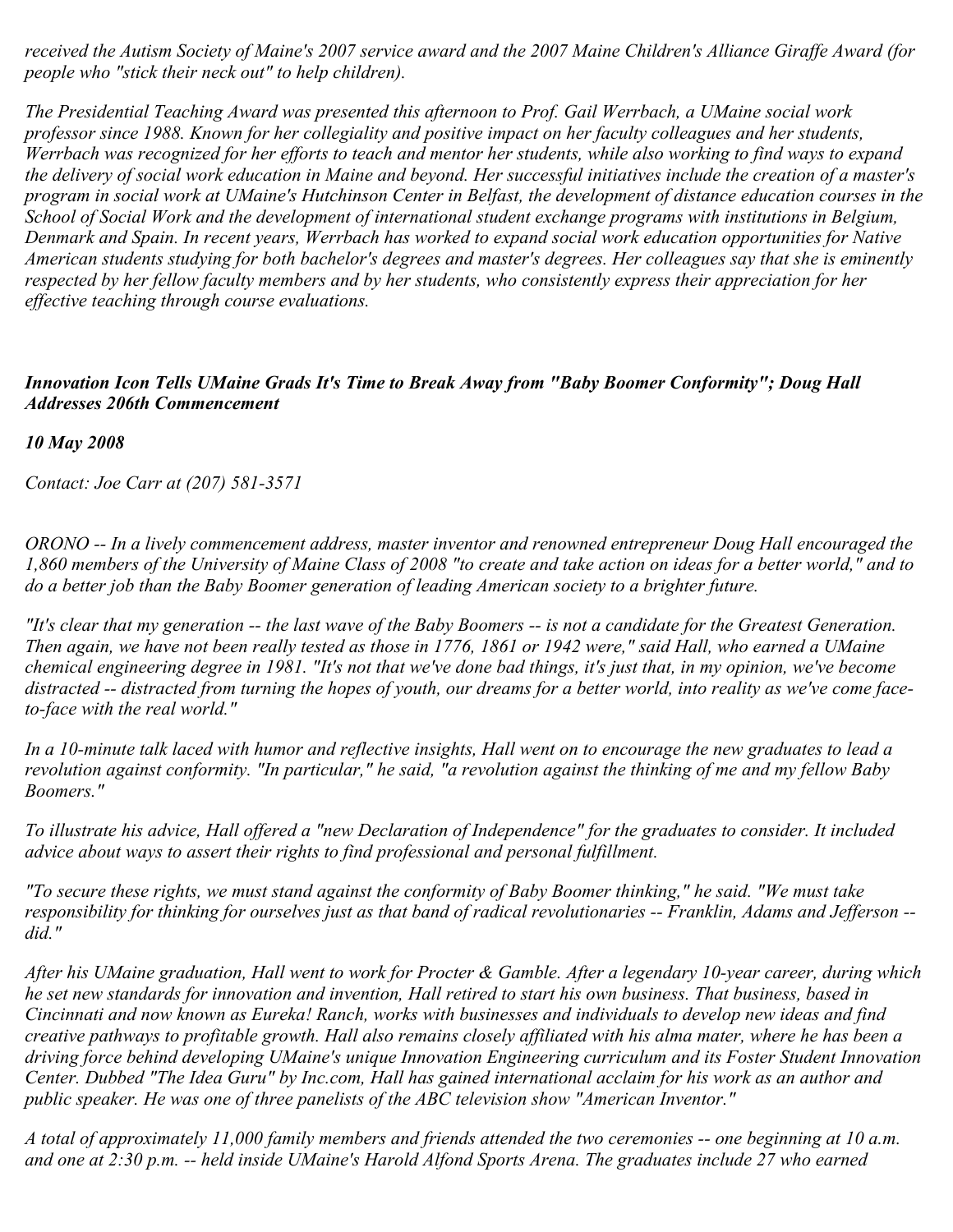*doctoral degrees.*

*UMaine President Robert Kennedy presided over the ceremonies.*

*"We hope that we have taught you to inquire relentlessly, to think clearly and reasonably, and to be concerned about the future of our state, our country and our culture," Kennedy said in his charge to graduates.*

*The ceremonies featured the conferral of honorary doctorates on Hall and on sculptor and educator Celeste Roberge. Hall received a doctor of engineering degree at the afternoon ceremony. During the morning session, Roberge received a doctor of humane letters degree. She is a University of Florida faculty member who graduated from UMaine in 1975. Roberge maintains a summer studio in Maine and her work is on display at the Farnsworth Museum in Rockland, the Portland Museum of Art and other noted galleries in Maine and beyond. As a UMaine student, she co-founded UMaine's Franco-American Centre and served as editor-in chief of its "Le FAROG Forum" publication.*

*UMaine faculty members played a prominent role in the commencement ceremonies, as well. For the first time since the award's 1963 inception, two professors shared the University of Maine Alumni Association's Distinguished Maine Professor award. Education professor Janice Kristo and electrical engineering professor John Vetelino each addressed the graduates, in keeping with a long-held UMaine tradition.*

*During the ceremonies, Kennedy also recognized and congratulated the winners of UMaine's other top annual faculty awards:*

# *University Singers Embark on Italy, Sicily Concert Tour*

*12 May 2008*

*Contact: Dennis Cox, 581-1245 or 478-5684; George Manlove, 581-3756*

*ORONO -- More than 50 members of UMaine's University Singers and a half dozen accompanying musicians are packing for a 10-day concert tour in Italy and Sicily May 16-26.*

*The students and accompanists have an itinerary of five concerts with time in between for sight-seeing, says music professor Dennis Cox, University Singers director.*

*The University Singers is a select concert choir whose members come from all academic disciplines at UMaine. About half are from areas outside of music.*

*Each year, the Singers undertake a week-long concert tour, usually in the Northeastern United States. Every fourth year, they perform in Europe.*

*"They can't wait. The students are very, very excited," says Cox. "For some, they have been to Europe before but I would say for many of them, it will be a different experience."*

*Cox says Europe is an excellent venue for a concert tour because most of the students have not been to Europe and much of the music they perform is European. An international concert tour enhances the students' education, he adds.*

*"Anybody who is an educated person should be familiar with a culture outside our own," he says, "and Europe is a compact area, so you can experience a lot of it without driving very far."*

*The students raised money for the trip on their own, with assistance from the UMaine Foundation, Friends of University Singers and other sources, including friends and family members.*

*The ensemble had raised what was expected to be enough for the tour earlier in the semester and then discovered costs*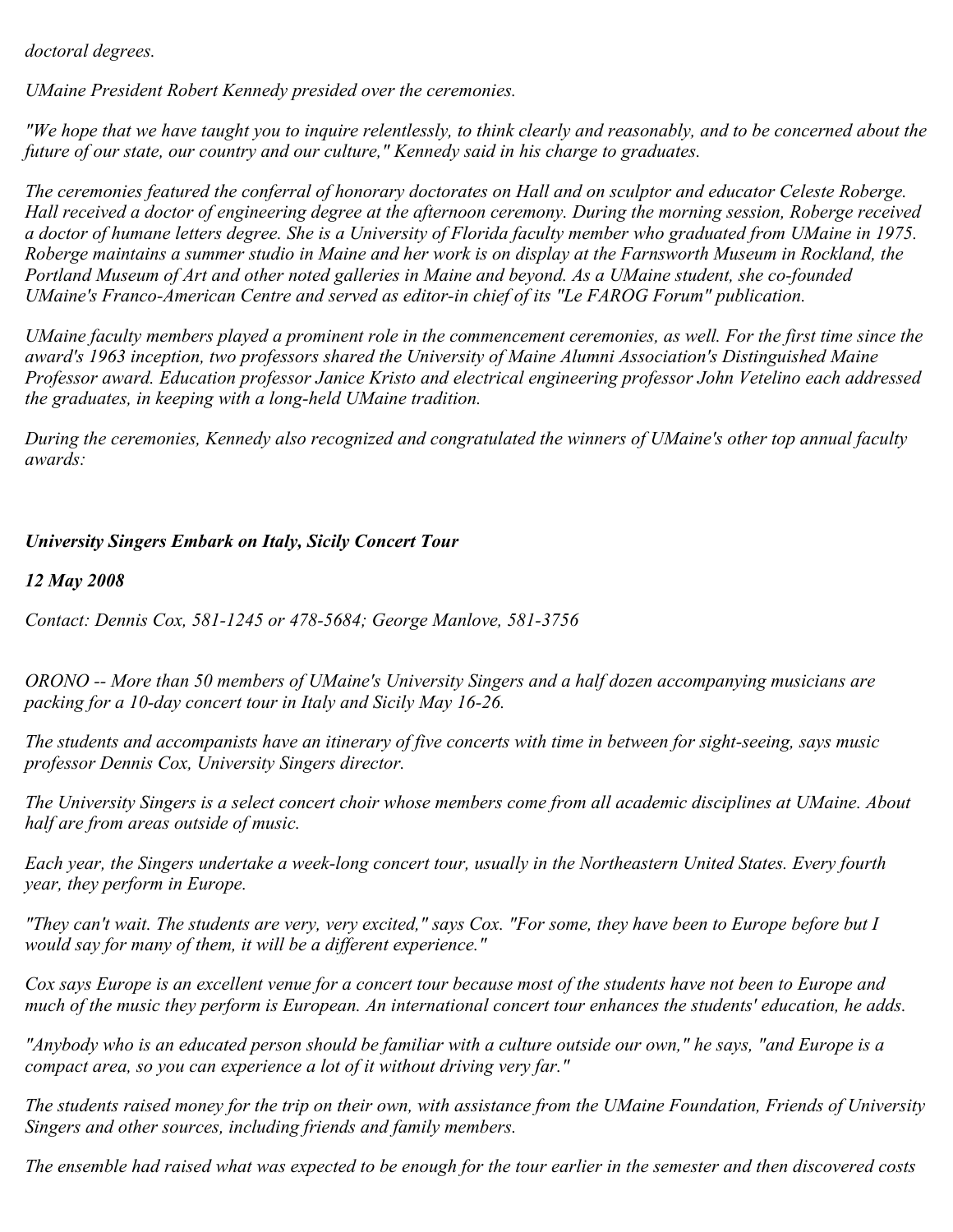*had risen substantially because of the increased price of jet fuel. "We were able to put together \$28,000 extra in 3 weeks," he says.*

*The group leaves Wednesday, May 14, and plan stops in Siracusa, Agrigento and Palermo in Sicily and Sorrento and Rome in Italy.*

*In addition to the student singers and Cox, others from UMaine including flutist Liz Downing from the Office of Admissions, pianist Laura Artesani, assistant professor of music, and several friends, including Cox's brother Allan, who teaches trumpet at Vanderbilt University, and his wife Hildegarde, an organist.*

*During the tour, the group will perform a joint concert with the Paolo Altieri Choir in Chiesa, Siracusa, and also will debut a composition by UMaine music professor Beth Wiemann titled "On Time."*

*Among the composers whose work they will sing are Brahms, Handel, Verdi and Rossini.*

# *UMaine Mathematics Professor Receives \$400,000 National Science Foundation Grant*

### *13 May 2008*

*Contact: David Hiebeler at (207) 581-3924; Joe Carr at (207) 581-3571*

*ORONO, Maine --- David Hiebeler, an assistant professor in the University of Maine Department of Mathematics and Statistics, has received the National Science Foundation's most prestigious honor for promising young scholarresearchers: the Faculty Early Career Development (CAREER) grant.*

*The \$400,000 award, which Hiebeler will receive over five years, recognizes faculty who "most effectively integrate research and education within the context of the mission of their organization," according to the NSF. This marks the first such award for a professor in the College of Liberal Arts and Sciences and is one of five active CAREER grants on campus.*

*Hiebeler, whose research centers on mathematical population ecology and epidemiology, will study "Dynamics of Hierarchical Household-Structured Epidemiological Models." Real-world applications for the research include understanding more effective pesticide application in Maine blueberry fields, studying how infectious diseases spread and predicting -- and perhaps combating -- the worldwide spread of a computer worm.*

*"The importance of the work is that it may suggest new strategies for monitoring populations for outbreaks of infectious diseases, invasive species, or malicious software to enable earlier detection," Hiebeler says.*

*Hiebeler will work with Frank Drummond, a professor of insect ecology and insect pest management at UMaine, in the hope of using the models to help control maggot flies in Maine's commercial blueberry fields. A similar collaboration with entomologists at Zhejiang University in Hangzhou, China, will address planthoppers, a crop pest in rice fields in Asia.*

*Undergraduate research training has been a significant part of Hiebeler's work since he arrived at UMaine in 2002, and students will play an important role in his NSF work as well. Several years ago, he established the SPEED (Spatial Population Ecological and Epidemiological Dynamics) Lab, where students build computational and mathematical models of populations. These models describe the behavior of populations over time under a variety of simulated environmental conditions. Starting this fall, local high school students will begin training with Hiebeler and his undergraduate students, and later become directly involved in SPEED Lab research projects.*

*"I'm thrilled that the National Science Foundation is providing support to help build my research program and grow my research group," Hiebeler says. "This will create opportunities for many more students to become involved in research*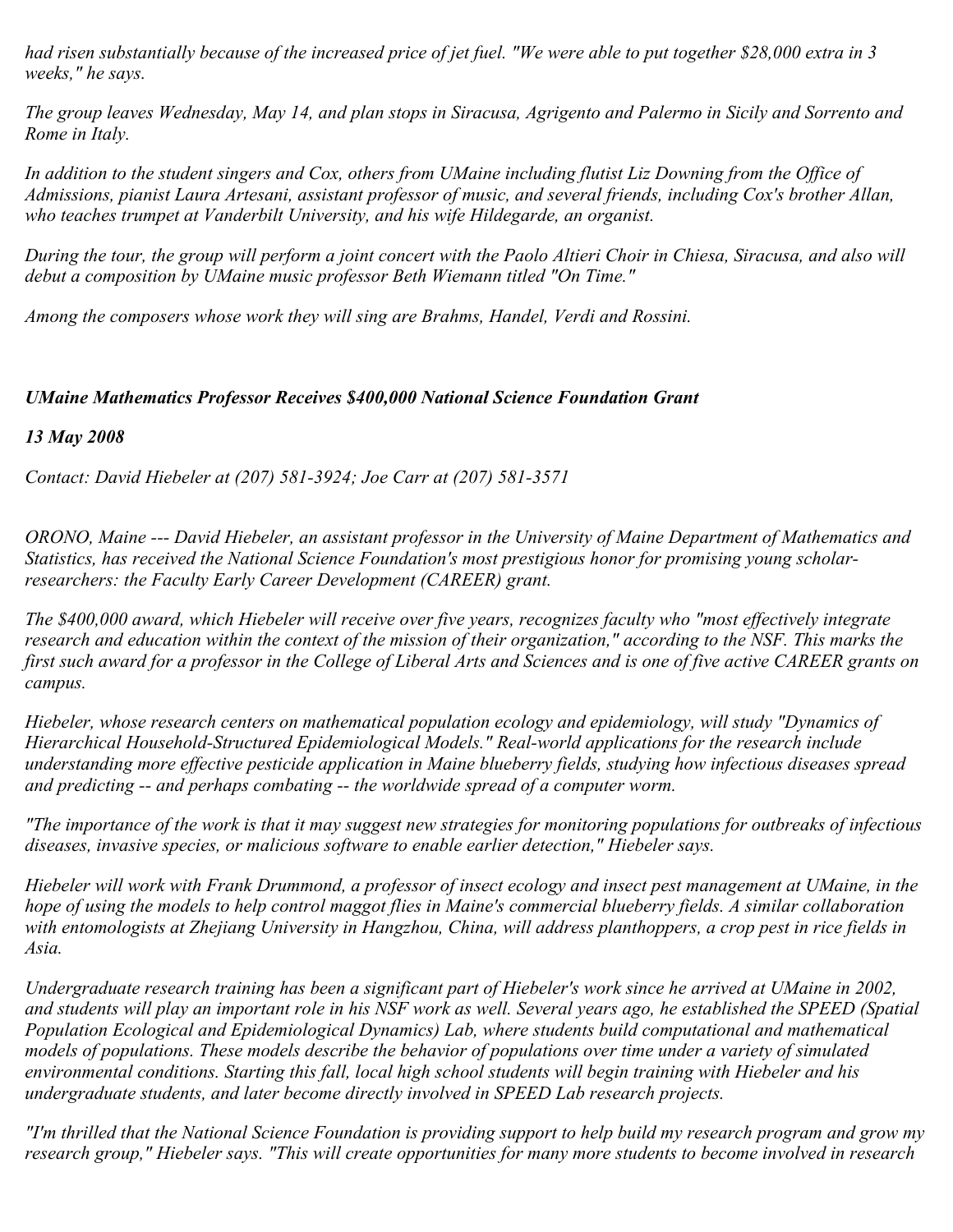*in mathematical biology, including graduate students, undergraduates and high school students. In recent years I've included many undergraduates in my research efforts, have already co-authored a paper with one and expect this to continue."*

*For more information about the SPEED Lab, visit<http://www.math.umaine.edu/faculty/hiebeler/speedlab>.*

*For more information about the NSF's CAREER grant program, visit [www.NSF.gov](http://www.nsf.gov/).* 

## *UMaine Art Museum Closed Memorial Day*

## *14 May 2008*

*Contact: Joe Carr at 581-3571*

*BANGOR -- The University of Maine Museum of Art will be closed for the day on Memorial Day Monday, May 26.*

*The museum, located on Harlow St. in downtown Bangor, will re-open after Memorial Day on Tuesday, May 27 at 9 a.m. Thanks to a generous gift from Machias Savings Bank, in memory of Edward "Ted" D. Leonard III, admission is free.*

# *Teachers Represent UMaine Writing Project in Washington, D.C.*

*15 May 2008*

*Contact: Heather Pullen, 581-2443*

*ORONO -- Two teacher-consultants for the Maine Writing Project at the University of Maine recently represented the program at the spring meeting of the National Writing Project in Washington, D.C. last month.*

*Ken Martin, distance learning director at the Washington County Consortium for School Improvement at the University of Maine, Machias, and Lincoln MacIsaac, an English teacher at Scarborough High School, also met with the legislative assistant for education to each of Maine's Congressional representatives. They presented research-based information on the impact of the National Writing Project (NWP) on state efforts to improve student writing. Martin and MacIsaac also met with U.S. Rep. Michael Michaud and U.S. Sens. Susan Collins and Olympia Snowe.*

*During the conference, other teacher consultants from around the country met with their respective congressional leaders to advocate for continued funding for the National Writing Project. This year, the NWP is seeking \$30 million in federal funding; the NWP provides funding for individual state writing projects.*

*While with Michaud, Collins and Snowe, Martin and MacIsaac shared personal stories about how the writing project has helped their teaching and their students.*

*MacIsaac emphasized how Maine and NWP involvement provides a rich resource base and network of colleagues ready to help meet student needs and classroom challenges. Martin, a former Narraguagus High School teacher, described how the original investment of federal dollars supporting the NWP's Rural Voices Radio programming bore fruit repeatedly, including the creation of local versions of Rural Voices in their and others' local classrooms.*

*Martin and MacIsaac were joined by Tanya Baker, a former teacher at Bangor and Brewer high schools and former codirector of the Maine Writing Project, and the National Writing Project's executive director, Sharon Washington, to*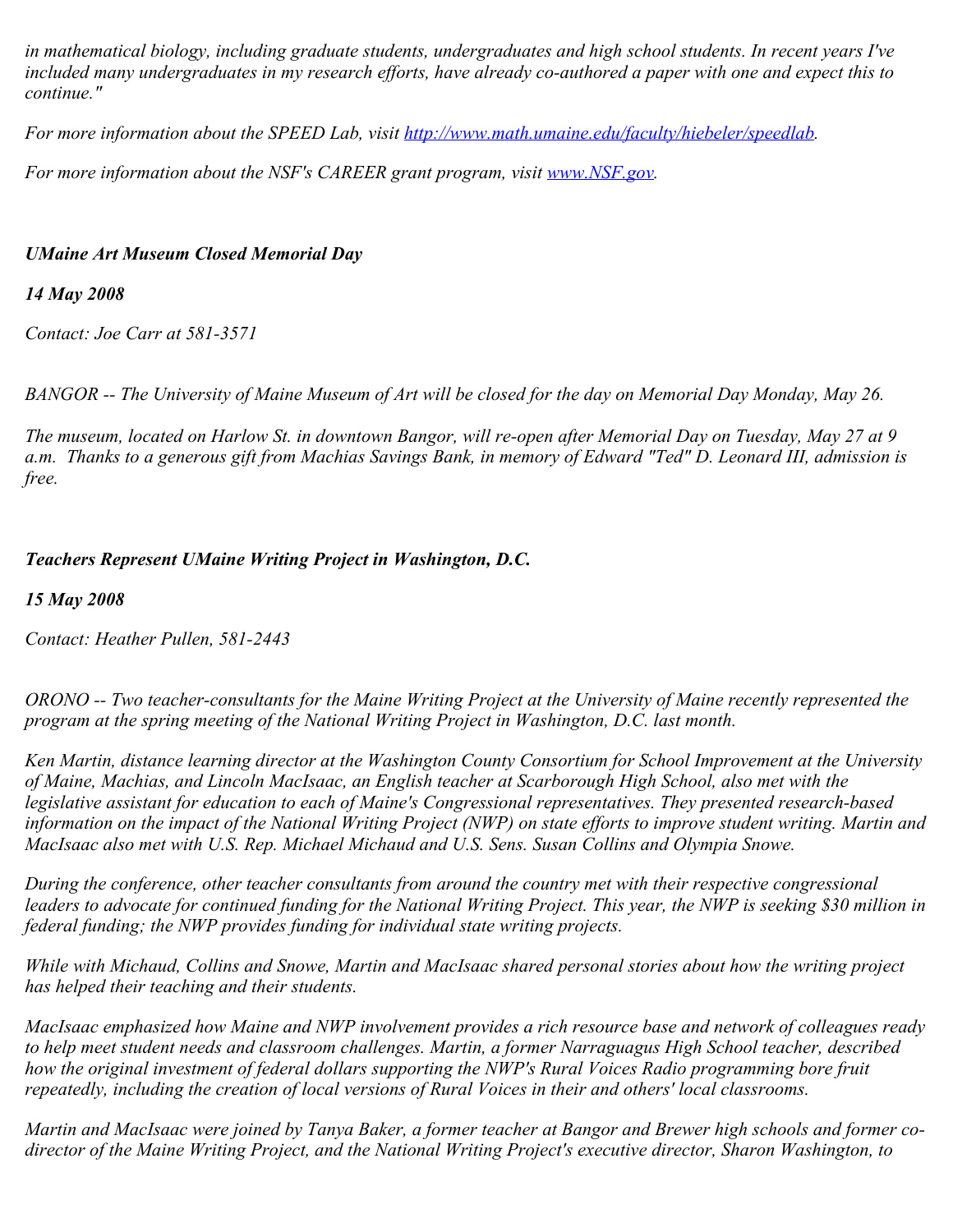*present an NWP award of appreciation to Snowe, recognizing her leadership in support of national writing project efforts. Baker recently was appointed associate director of national programs for the NWP.*

*The Maine Writing Project was established within the UMaine College of Education and Human Development in 1998 as an affiliate of the National Writing Project. It is dedicated to the improvement of the teaching and learning of writing across the curriculum at all grade levels.*

*Each year, the project invites approximately 25 outstanding educators -- kindergarten through post-secondary in all curriculum areas -- to attend its rigorous summer institute. Participants are selected on the basis of their success as teachers and for their promise as instructional leaders.*

*The writing project in Maine boasts 265 certified NWP teacher-consultants across the state and offers nearly 100 programs each year for teachers, students and community members, according to Rich Kent, professor of literacy and the Maine Writing Project director.*

### *Transportation Jobs for Young People is Focus of UMaine Institute*

*15 May 2008*

*Contact: Sheila Pendse, 581-1427; Philip Dunn, 581-2326; George Manlove, 581-3756*

*ORONO -- After a hiring surge in the 1960s, many employees in the state's transportation industry are now starting to retire, creating a growing need for new blood in a field many young people may overlook.*

*In a concerted effort to make young people aware of the multitude of job opportunities in the transportation industry, the University of Maine, in conjunction with state and federal highway agencies, is hosting a Maine Summer Transportation Institute for Bangor-area middle school students.*

*Area school guidance counselors have been asked to select students to apply to the institute, scheduled at the Foster Student Innovation Center on the Orono campus August 4-15. Approximately 20 sixth-, seventh-, and eighth-grade students will learn about new frontiers and adventures in the transportation field. Accepted students also will participate in computer training, academic enhancement activities, field trips and relevant student projects.*

*Philip Dunn Jr., an assistant professor of construction management technology in the university's School of Engineering Technology and a 20-year veteran of the Maine Department of Transportation, is technical director of the institute. He says some transportation industry jobs may not seem as glamorous as some higher-profile careers, but they are equally important.*

*"Some people don't appreciate the career opportunities the industry has to offer," says Dunn. "Everybody just expects when they go out that there are going to be bridges and or a train to get from point A to point B. The infrastructure is there but it's not always visible."*

*Nor is the work that goes into highway and bridge design and construction, and other aspects of the industry - including alternative fuels, industry law and regulations, construction materials, moving people and cargo, inter-modal transportation and safety, among others.*

*The institute is the first of what is expected to be an annual event, according to Sheila Pendse, program development associate at the Foster Center and project director of the institute. The 2008 session is supported by a grant from the Federal Highway Administration and Maine Department of Transportation.*

*It is open to students attending public and private schools, and students from low-income families, underrepresented ethnic backgrounds and geographical locations, and girls are encouraged to apply.*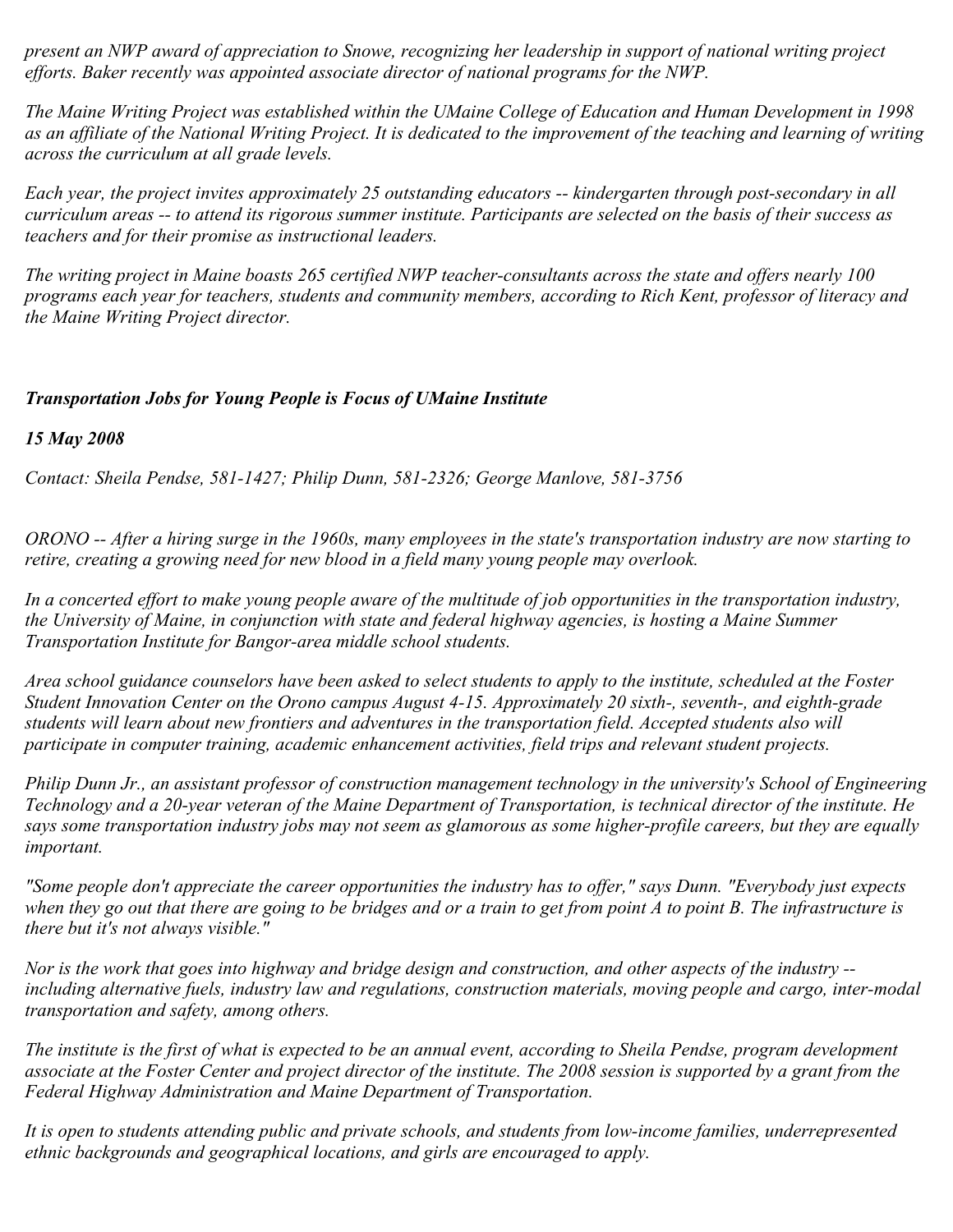*The institute is "an extremely intense and structured learning opportunity" for youth in the middle school systems of Maine, Pendse says.*

*Students selected for the expenses-paid institute must be in the fifth, sixth or seventh grade for the 2007-2008 school year, have an interest in engineering, science, transportation or a technology-related career, and provide letters of recommendation, grade reports, and essays explaining why they want to participate and how the experience will assist in meeting individual career goals.*

*Applications are due by June 10. Additional information is available by calling Pendse at 581-1427 or Dunn at 581- 2326, or by emailing [sheila.pendse@umit.maine.edu](mailto:sheila.pendse@umit.maine.edu) or [philip.dunn@umit.maine.edu](mailto:philip.dunn@umit.maine.edu)*

*Application forms and other information can be downloaded from the Innovation Center website (http://www2.umaine.edu/innovation/k12/msti).*

## *UMaine to Host Curriculum Development Institute June 2-3*

*15 May 2008*

*Contact: Dara McIntire, Margaret Chase Smith Policy Center, 581-4133*

*ORONO -- The Maine Campus Compact, a coalition of 18 post-secondary education campuses in Maine, will hold a Curriculum Development Institute on problem-based service-learning June 2-3 at the University of Maine to assist teachers, instructors and professors in engaging students in service-learning projects.*

*Service-learning combines classroom lessons with real-world problem-solving. Well-designed community projects integrated into a course allow students to gain deeper understanding of academic content while applying their learning to real world problems. Additionally, students learn to collaborate and make connections between theory and larger social issues, enriching both personal and civic development.*

*The Curriculum Development Institute will address problem-based service learning as a teaching method that organizes teaching and learning around a community problem or a research question developed in conjunction with the community, according to the Lewiston-based Maine Campus Compact.*

*Members of the Maine Campus Compact are united in the purpose of reinvigorating the civic mission of higher education.*

*The service-learning institute is scheduled at the Foster Student Innovation Center on the Orono campus on June 2 from 9 a.m. to 4 p.m., with dinner to follow, and June 3, from 8 a.m. to 3 p.m.*

*Additional information can be obtained or registrations submitted by contacting Maryli Tiemann by email ([mtiemann@bates.edu](mailto:mtiemann@bates.edu)) or calling (207) 786-8217. Registration is still open, and the institute is free for University of Maine faculty and staff.*

*Facilitators for the institute are Tom Redden, associate professor of history and politics at Southern Vermont College in Bennington, and Kelly Young, assistant dean of interdisciplinary studies at Woodbury College in Montpelier, Vt.*

*Redden has been using service-learning in his courses for more than 10 years. He is especially experienced in consulting on program start up and a broad range of service learning issues. Young has experience designing and teaching PBSL courses, developing long and short-term community partnerships, and connecting community partnerships to the curriculum.*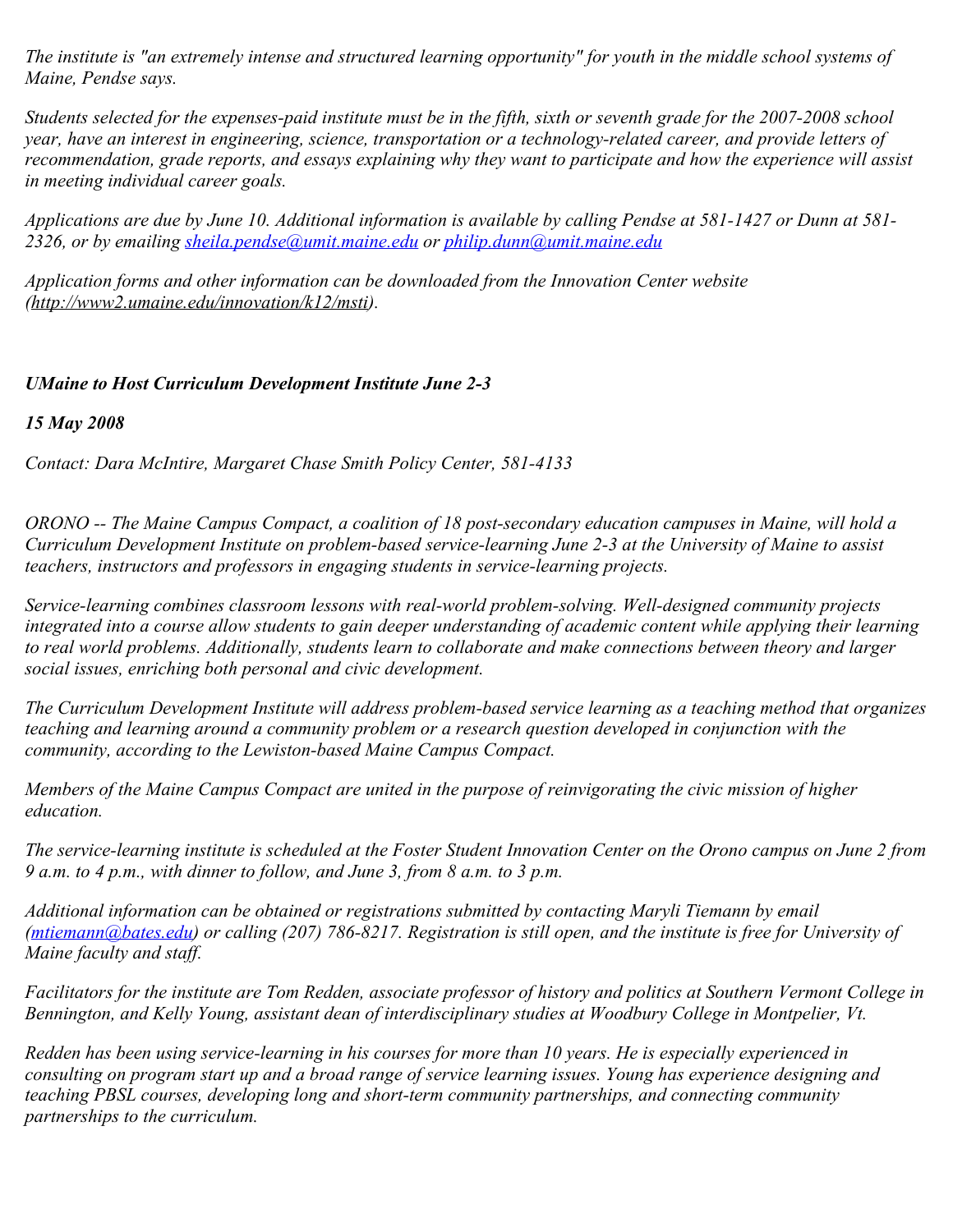### *George Kinghorn Named Director of University of Maine Museum of Art*

## *15 May 2008*

*Contact: Joe Carr, (207) 581-3571*

*BANGOR, Maine --- George Kinghorn has accepted the position of director of the University of Maine Museum of Art, effective June 9.*

*Kinghorn comes to UMaine from Museum of Contemporary Art Jacksonville (Fla.), where he most recently served as deputy director and chief curator. He was instrumental in opening MOCA Jacksonville's six-floor, 60,000-square-foot facility in the heart of downtown. He also led a subsequent renovation of the museum's galleries, which added exhibition space and improved flow.*

*During his nine-year tenure, MOCA Jacksonville opened a children's interactive center, ArtExplorium Loft, and Cafe Nola, an upscale bistro, which contributes to the museum's annual revenues. In addition, he added significant works to the permanent collection, implemented a comprehensive strategic plan and created a collections management master plan, which redefined the scope of the collection.*

*Laurie Hicks, the interim director of the University of Maine Museum of Art and an art professor at UMaine, praised Kinghorn's experience, enthusiasm and vision.*

*"The museum is a vital, alive place," Hicks said. "What George can bring to it is the ability to make that vitality and possibility a reality. He has a great track record of having a vision and making it happen, and that was important to us."*

*Kinghorn's vision for the museum includes extensive community outreach and strong collaborations with faculty and students. Through informal lunchtime lectures, diverse exhibits and educational programming for people of all ages, he hopes to build the museum's audience. It is his goal to increase the museum's visibility statewide and make it a destination -- similar to the way people travel to the Portland Museum of Art and the Farnsworth Art Museum in Rockland.*

*"Museums really have to be an open, warm and accessible environment for people to come in and engage in a dialogue about visual art," Kinghorn says. "The idea of museums being stuffy places, I don't really prescribe to that notion. Museums really have to be lively centers of activity that bring people together."*

*In Jacksonville, the museum project was a key player in the city's downtown revitalization efforts. His arrival in Maine will coincide with the five-year anniversary celebration of UMMA's move to downtown Bangor, and he sees similar potential here.*

*He called the sleek, industrial space in historic Norumbega Hall "beautifully designed," and says it "has a wonderful flow." He loves the flexibility of the galleries, which allows the museum to present innovative, contemporary work as well as traditional art forms. Though smaller in size and scope, the UMaine museum reminds him in many ways of his work in Jacksonville.*

*"The best part about the museum's location is that wonderful civic partnership with the university and the city of Bangor," Kinghorn said. "A museum can really invigorate a downtown and bring people from all walks of life together."*

*Kinghorn succeeds longtime director Wally Mason, who spearheaded the museum's move off campus. During his time at UMaine, from 1996 to late 2007, Mason significantly added to the permanent collection of works on paper, building on the tradition set by the museum's founder, Vincent Hartgen.*

*"Wally Mason really built the foundation for this museum," Hicks said. "Now it's time for the museum to set a path for*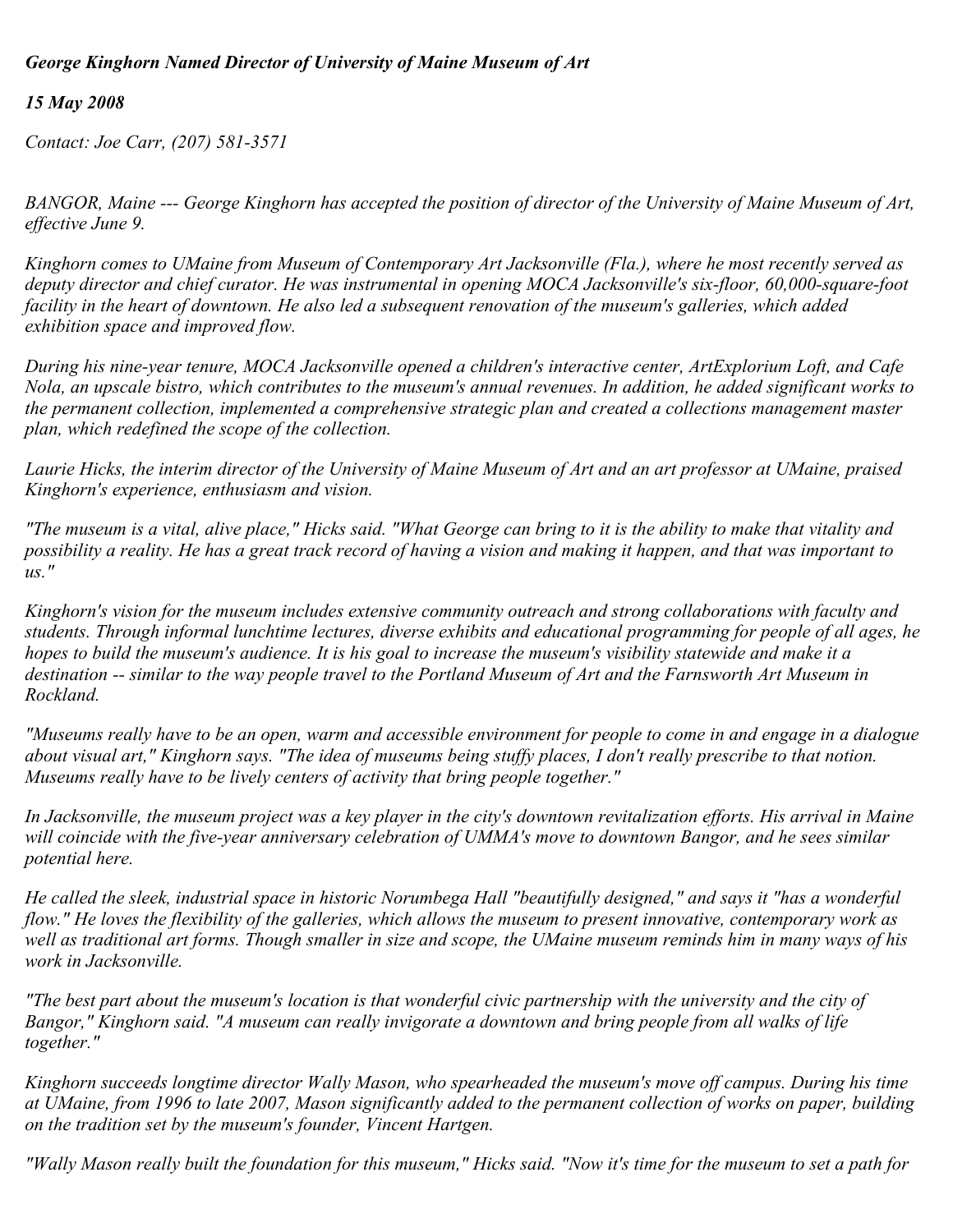*itself and work to become the museum it has the potential to be, to really try to do things that make it stand out even more than it already does."*

*About the University of Maine Museum of Art:*

*In 1946, Vincent Hartgen established the University of Maine Art Collection with the goal of educating and enriching the lives of all Mainers through visual art. In 1988, the University Art Collection became the University of Maine Museum of Art, and in 2002, the museum moved from the Orono campus to historic Norumbega Hall in downtown Bangor. It is located at 40 Harlow St. For more information, call 561-3350 or visit [www.umma.umaine.edu](http://www.umma.umaine.edu/). Admission is free to the public through the end of 2008.*

## *UMaine Researcher Selected To Attend The Wildlife Society Leadership Institute*

## *16 May 2008*

*Contact: Angela Fuller (207) 581-2869; Tom Weber (207) 581-3777*

*ORONO -- Angela Fuller, a post-doctoral research assistant and associate graduate faculty member in the University of Maine's Department of Wildlife Ecology, has been chosen to attend The Wildlife Society's 2008 Leadership Institute to be held this summer and fall.*

*The Maryland-based institute, established in 2006, provides a select group of early-career wildlife professionals with the extensive training that will allow them to one day move into leadership positions both in their workplaces and in society.*

*Fuller, who has conducted field-based research on Canada lynx, American martens, snowshoe hares and other mammals, is one of 10 people from the U.S. and Canada chosen for the program based on academic records, leadership abilities and demonstrated level of excellence in their current positions.*

*With nearly 70 percent of the leaders in the profession due to retire in the next decade, the goal of the TWS leadership institute is to prepare young members two or three years out of school for the future challenges facing wildlife managers and conservationists.*

*The program will run from May through November and culminate with intensive mentoring activities and leadership workshops at the 2008 TWS Annual Conference in Miami.*

### *UMaine alumnus Donald Holder, '80, nominated for Tony Award*

### *16 May 2008*

*Contact: Joe Carr at (207) 581-3571*

*ORONO, Maine -- This week's Tony Award nominations included University of Maine alumnus Donald Holder for his lighting design work on Rodgers and Hammerstein's "South Pacific."*

*Holder, who graduated in 1980, is no stranger to awards. His lighting design for the Broadway production of Disney's "The Lion King" won a Tony and a Drama Desk Award. He also received Tony nominations for his lighting work on "A Streetcar Named Desire," "Movin' Out" and "Gem of the Ocean," among others.*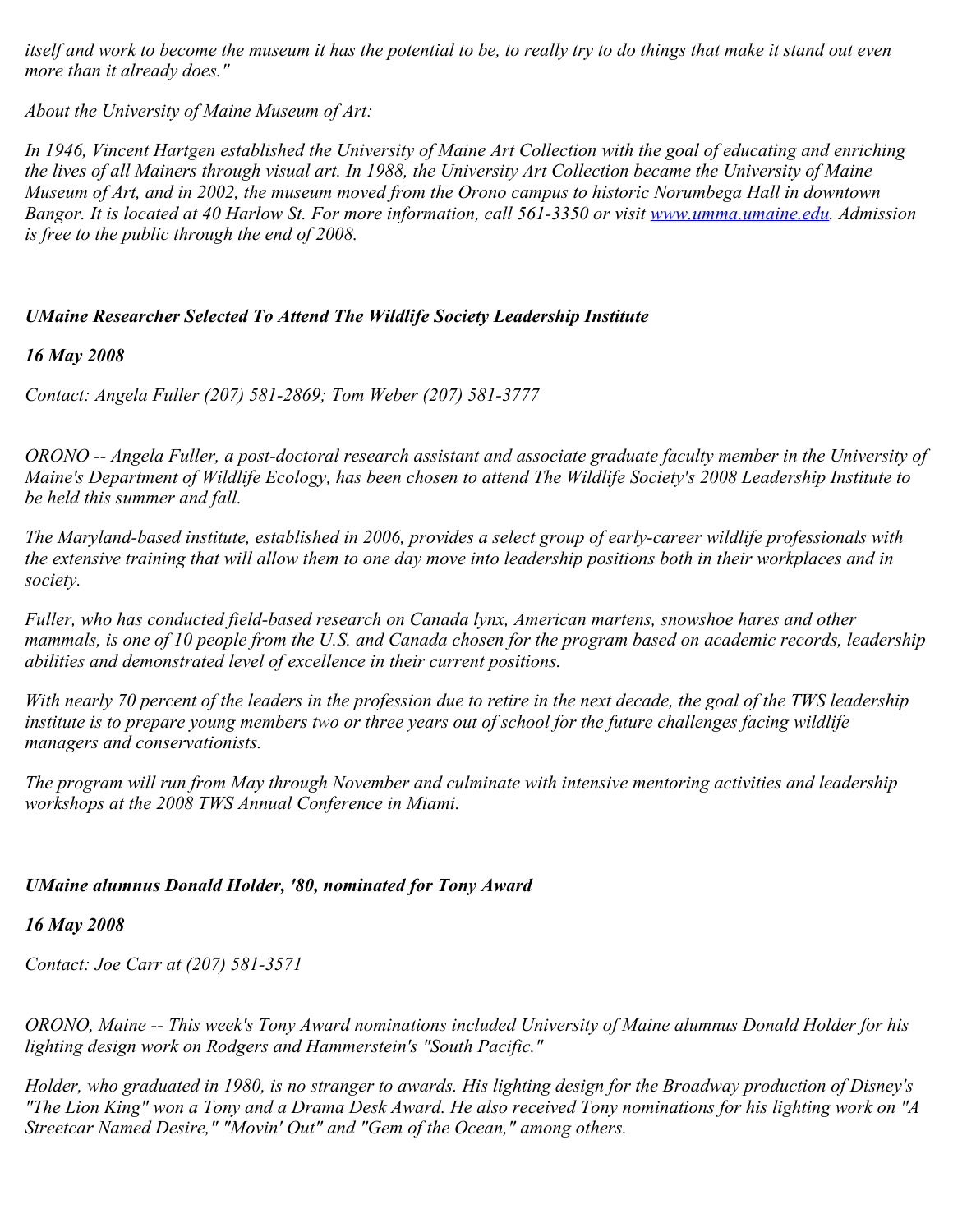*"He paints the stage and shapes the space with color," says Tom Mikotowicz, a UMaine theater professor who is a longtime associate of Holder. "He's one of the masters of the craft."*

*Mikotowicz calls Holder a "very contemplative sort of person," and says his work reflects that. Holder takes the time to analyze a script so that the lighting almost becomes a character in and of itself.*

*"It's not a matter of lighting the stage so that it's well-lit and the actors and costumes look great," Mikotowicz said. " [Great lighting designers] go further than that. They take elements out of the text and organically connect the lighting to them."*

*For a production like "South Pacific," the lighting helps to create the mood and is romantic and colorful to support the feelings in the script.*

*As an undergraduate, Holder studied forestry, but he had a passion for music and theater. His interest in stage lighting was nurtured by the late Al Cyrus, whom Holder considered a friend and mentor. Holder went on to study drama at Yale, but he has maintained his connection to UMaine.*

*Four years ago, Holder was awarded the Lifetime Achievement Award from the New England Theatre Conference, while Mikotowicz was president of the organization.*

*"In addition to winning the major award, Don offered workshops in lighting to young designers and he discussed the high technology of Broadway productions, which are all automated and use extensive computer technology to run them," Mikotowicz said.*

*When Mikotowicz was looking for a lighting designer for the opera production of "The Marriage of Figaro," which ran in February 2008, Holder considered coming up to Maine to execute the lighting design. However, he was offered another commitment at Lincoln Center and had to bow out, but he recommended one of his former assistants, Burke Brown, to design the lights.*

*When the School of Performing Arts needed a consultant for program review last year, Holder "eagerly agreed to help his alma mater out."*

*"He's been a good source for the [School for the Performing Arts]," Mikotowicz says. "He's always willing to help.* 

### *May 21 Conference Geared to Entrepreneurs, Small Business*

#### *16 May 2008*

*Contact: Jim McConnon, 581-3165; George Manlove, 581-3756*

*ORONO -- Big box retailers, call centers and corporate institutions may get a lot of attention when the subject of Maine's economy comes up, but state and local business leaders, economists and market researchers know well the importance of small business in Maine.*

*Small businesses, micro-businesses of four or fewer employees, and budding entrepreneurs have an economic impact that often is easy to under appreciate.*

*"Economies with a high percentage of micro-businesses have a higher growth rate and are important contributors to economic growth," says James McConnon Jr., a Cooperative Extension business and economics specialist and UMaine professor of economics. "Small businesses, even very small businesses, contribute in total the most to create jobs."*

*On May 21, a consortium of leading business-advocacy organizations, state government, the Maine Community College System and the University of Maine will hold the last in a series of four pilot conferences designed to educate and aid people running small businesses in Maine.*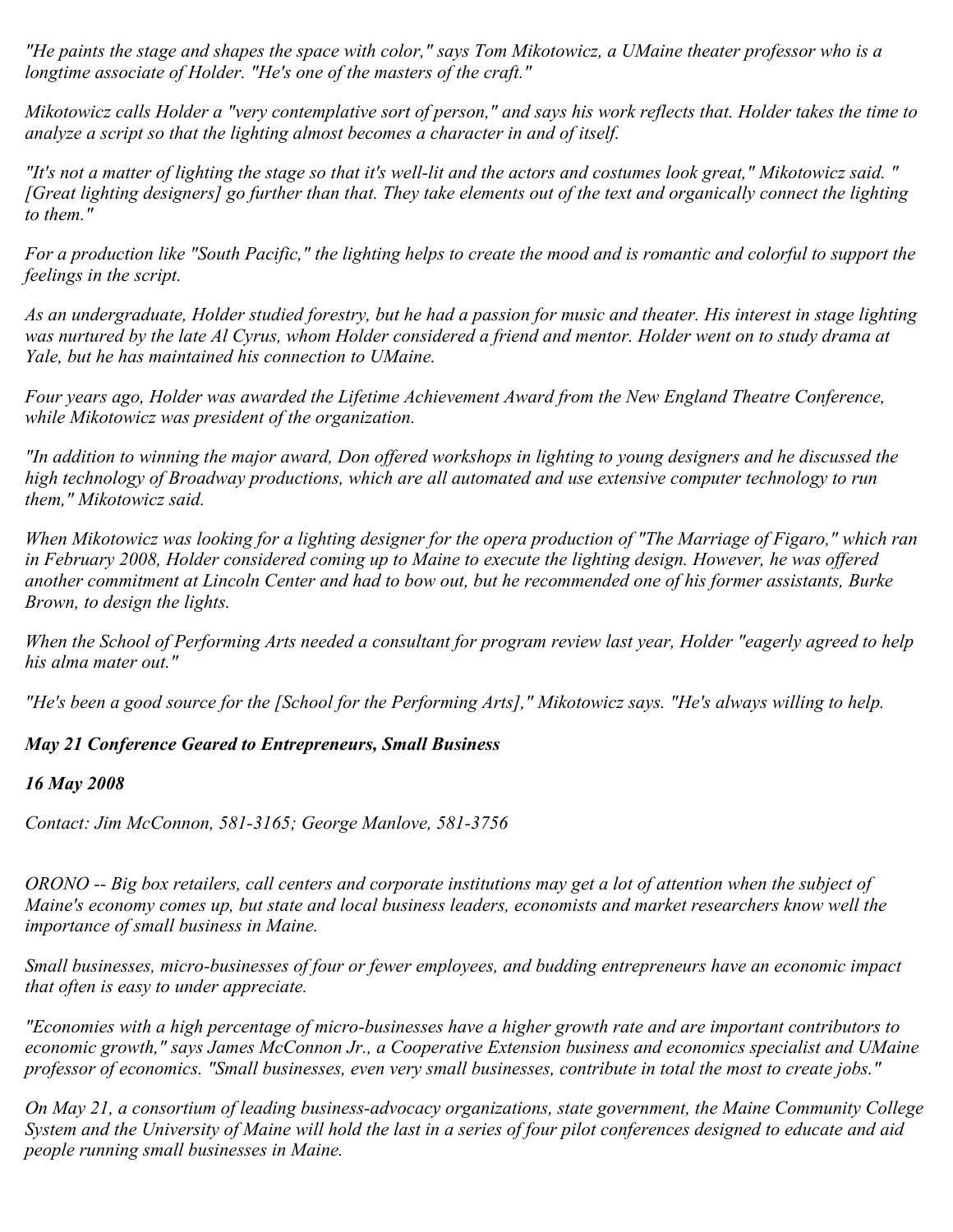*Scheduled from 7:30 a.m. to 4:30 p.m. at Johnston Gymnasium at Eastern Maine Community College in Bangor, "A Governor's Regional Conference on Small Business and Entrepreneurship" offers welcoming remarks by Gov. Jon Baldacci, a keynote address by entrepreneur and business leader Bion Foster and a series of workshops and panel discussions designed to cover the critical areas that can make or break a small business.*

*Small business owners, employees, business students and future entrepreneurs are invited to the conference, which is expected to attract 400 or more business representatives. Registration and conference information is available by contacting Arlene MacLeod at Eastern Maine Community College at (207) 974-4810 or by visiting the conference website (www.smbiz4me.com). A \$25 fee covers conference materials and lunch.*

*McConnon, who with colleagues in the UMaine School of Economics, has studied the role of small and microbusinesses in Maine, New England and the nation, says small businesses are the lifeblood of the state's economy.*

*"Maine's economy is made up of a lot of small businesses. Recent research that I have conducted has shown that 20 percent of Maine's employment is provided by 130,000 microbusinesses," he says.*

*The conference is organized by a statewide planning committee, on which McConnon and Extension professor Louis Bassano of the Washington County office serve, and the Bangor Regional Leadership Initiative, a local steering committee for the May 21 conference, chaired by Danny Williams of the University of Maine Foundation. Extension professor Louise Kirkland of the Penobscot County office also serves on the local planning team.*

*The conference series will serve as a model on which future small business conferences may be held annually, according to McConnon. Last year, the third in the series was held in Auburn, and before that, in York County and Washington County.*

*This and future conferences will provide an opportunity for small business leaders to get together to learn about ways to improve business practices. They are particularly important for entrepreneurs who have created feasible business plans, but lack the formal business education necessary to carry them to fruition, McConnon says.*

*"These conferences really serve as a catalyst for entrepreneurship and improve business practices," McConnon says. "We've seen from previous conferences that they have had a tremendous impact."*

*Dozens of conference workshops and discussions will range from business planning, business basics and cash flow, pricing products, tax strategies and tips to management, sales and marketing techniques, customer service, and the basics of human relations, including proper procedures for hiring and firing. Sessions also will address accounting and an introduction to the latest accounting software.*

*Resources available to assist small businesses include the University of Maine, which offers research and productdevelopment information through programs and facilities that include the Advanced Manufacturing Center and the Dr. Matthew Highlands Food Science Pilot Plant, and the Foster Student Innovation Center for UMaine students.*

*The May 21 conference will be preceded on Tuesday, May 20, from 5-7 p.m. in Rangeley Hall at EMCC by a networking reception for participants, with guest speaker Laurie Lachance, former Maine state economist and now executive director of the Maine Development Foundation.*

*Sponsors of the conference include Bangor Savings Bank, Oxford Networks and Eastern Maine Community College.*

### *Maine Grass Farmers Network Announces Pasture Walks*

### *19 May 2008*

*Contact: Richard Kersbergen, 207-342-5971, richardk@umext.maine.edu ORONO--The Maine Grass Farmers Network, with support form the University of Maine Cooperative Extension, Maine Organic Farmers and Gardeners*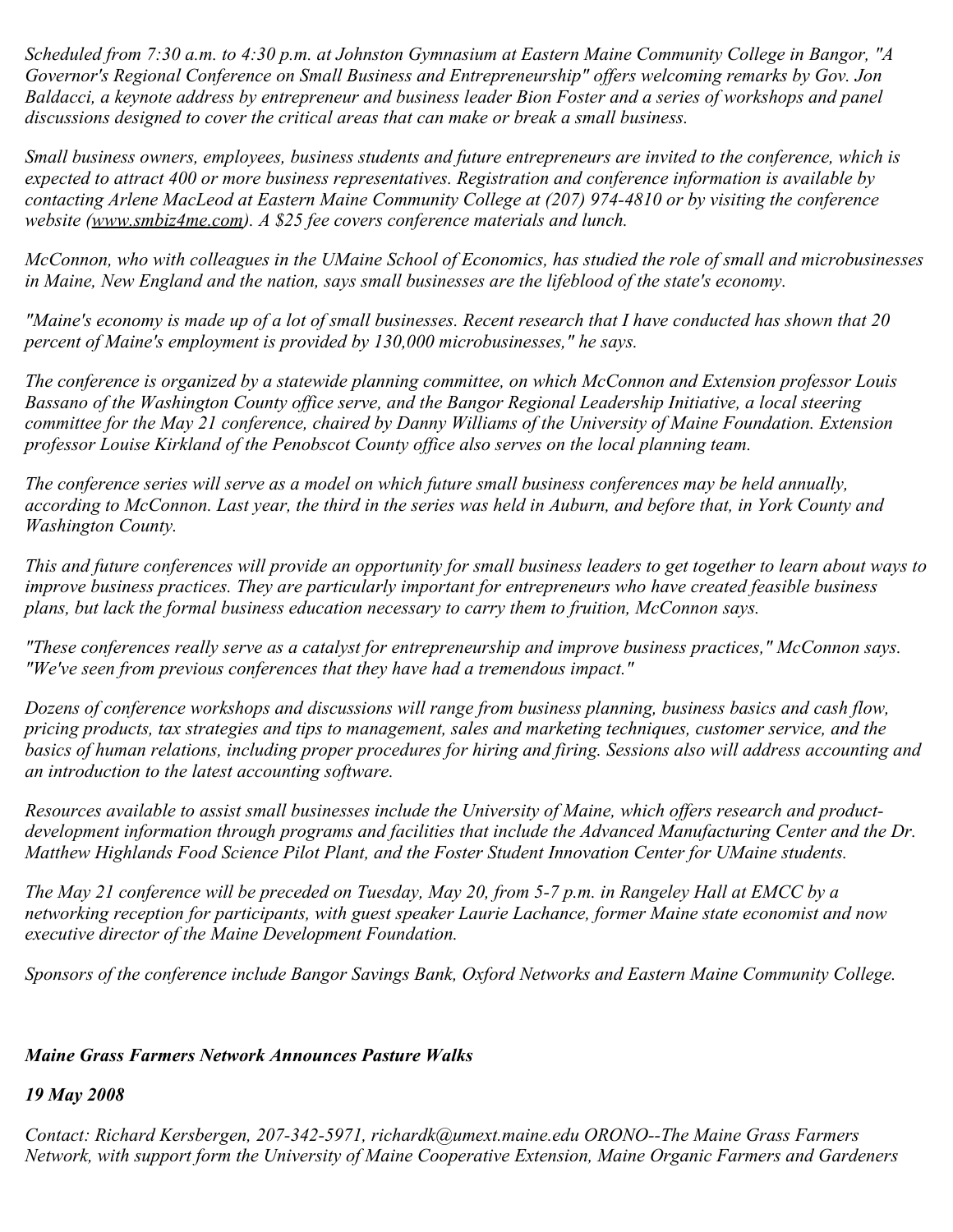*Association and the Natural Resources Conservation Service, has organized a series of pasture walks designed to help new and experienced farmers learn about profitable grazing in Maine. The first pasture walk is on May 23 from 2-4* p.m. at Longmeadows Farm in Benton, with Xandy Brown as the host. This walk will feature Dr. Beth McEvoy, who will *teach participants various techniques for dehorning and castrating calves, including the use of lidocaine in dehorning. McEvoy, a veterinarian with the Foxcroft Veterinary Services, will also discuss appropriate vaccination techniques. If there is time Brown will lead a walk to see one or both of his new pasture watering systems. Longmeadows Farm is the yellow farm at 184 Unity Road (Route 139) in Benton. On June 22 from 2-4 p.m., in Pownal, the pasture walk will focus on installing high-tensile fencing and pasture planning. Tir na nOg Farm, a small family farm with Scottish highland cattle, free-range poultry and pastured pigs--all managed with minimal start-up resources and no barn., will host this walk. Participants can learn from the farmers and master fence-builder Bob McGann as he plans pasture expansions on varied terrain. Site preparation, pasture configuration, and fencing types and materials will be discussed. Participants may also examine a frost-free field-hydrant system and explore creative, low-budget solutions for beginning farmers. On August 10 from 3-5 p.m., Stan Maynard will host a session in Woodland in Aroostook County. He will show his grazing system for his herd of Scottish highland cattle. After calving in May he expects to have about 90 head of cattle, which graze on nine paddocks at the home farm and on two other nearby farms. A few years ago he reseeded an area with a mix of orchard grass, timothy, birdsfoot trefoil, and California white clover, and he's looking forward to seeing how well it came through the winter.* 

### *Tomato Tasting this Week*

### *20 May 2008*

*Contact: Joe Carr at (207) 581-3571*

*ORONO -- The University of Maine's Consumer Testing Center is recruiting volunteers over the age of 18 who consume fresh tomatoes. The information will assist tomato growers evaluate consumer acceptability of fresh tomato varieties. Volunteers will be asked demographic and purchasing questions. They will be asked to evaluate fresh tomatoes for appearance and taste. All information will be confidential.*

*Testing will be held in 158 Hitchner Hall on Wednesday, May 21 and Thursday May 22, 2008 from 11 a.m.-5 p.m. Volunteers may attend one or both sessions as different tomato varieties will be evaluated each day. Evaluations may take up to 30 minutes. Participants will receive a 120 minute phone card or five Consumer Testing Center credits per session. Each Consumer Testing Center credit is worth \$1. Credits may accrue until the balance exceeds \$25, at which time they may be redeemed for a gift certificate to the UMaine bookstore or other local vendor.*

*Those who have an allergy to tomatoes, or do not eat tomatoes for any other reason, should not participate.*

### *Diane Jackson Receives Disabilities Service Award*

### *21 May 2008*

*Contact: Dianne Jackson, 581-2401*

*ORONO -- Diane Jackson, clinical instructor in special education in the UMaine College of Education and Human Development, recently received the Sylvester Service Award from the Learning Disabilities Association of Maine.*

*The award is given to those who are dedicated to providing service to individuals with learning disabilities and attention disorders.*

*Jackson received the award at the association's state conference in Waterville on April 11.*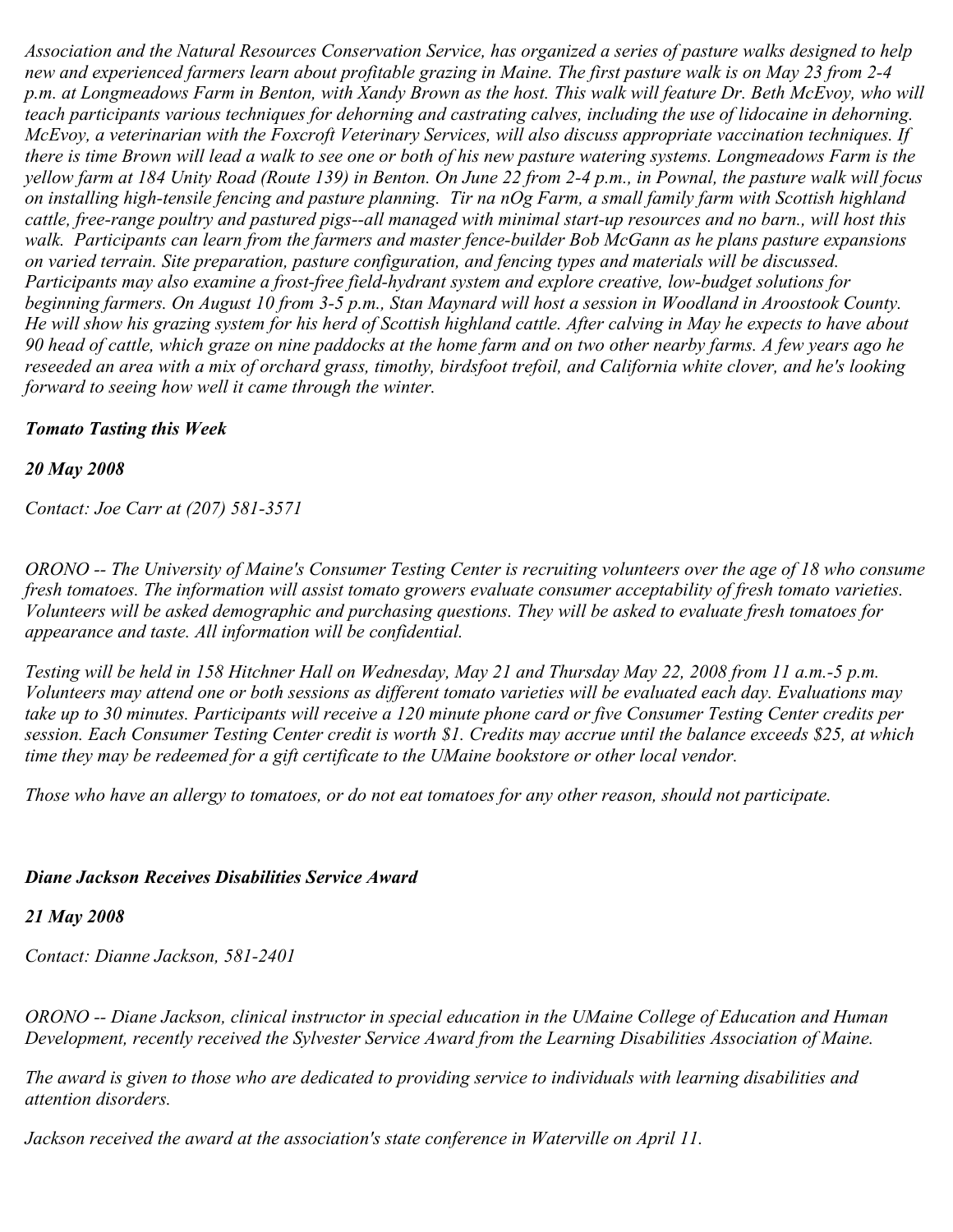*The Learning Disabilities Association is a statewide, grassroots, volunteer organization dedicated to assisting individuals with learning and attention disabilities through support, education and advocacy. Maine individuals, families, schools, and community members can turn to the association for expertise and resources, usually at no cost.*

*Jackson says her work with the association "provides me with continuous contact with children and adults who have learning disabilities and-or ADHD (Attention Deficit and Hyperactivity Disorder) and strengthens my understanding of educational needs for the K-college levels."*

## *UMaine and Alumni Association to Offer Maine Studies Graduate Course; May 30 Opening Lecture Open to the Public*

*21 May 2008*

*Contact: Bob Potts at (207) 581-2586*

*Orono, ME -- The University of Maine Alumni Association and the UMaine Division of Lifelong Learning will team up to to present a graduate level course, Maine Politics and Public Policy, in conjunction with the 2008 UMaine Alumni Reunion Weekend.*

*The opening lecture is set for Friday, May 30 from 9-11 a.m.., and the course will continue online through July 18. The seminar examines contemporary issues confronting the state and the politics that surround them. Focus areas include Maine's role in national affairs, its unique political environment, political parties and elections, the dynamics of the legislative, executive and judicial branches, the structure and operation of local governmental institutions, including regional governance, and the formulation and administration of state and local policies, especially taxing and spending policies.*

*The opening lecture, scheduled for UMaine's Buchanan Alumni House, is free and open to the public. Those interested in attending only that lecture should register by calling (207) 581-1185.*

*Anyone interested in taking the entire course, the remainder of which will be presented online, must register through UMaine's Division of Lifelong Learning by calling the Maine Graduate School at (207) 581-3219.*

*UMaine political science professors Ken Palmer and Mark Brewer, and public administration professors Ken Nichols and Tom Taylor, will teach the course.*

*Those who complete the course may apply the credit toward a Maine Studies Interdisciplinary Master's Degree. For more information, contact the Maine Studies office at (207) 581-3147.*

# *Raised-Bed Gardening Is Page Farm and Home Museum Brown Bag Lunch Topic*

### *21 May 2008*

*Contact: Patty Henner, 581-4100*

*ORONO -- Gardening with raised beds -- a good way to grow healthy vegetables in areas with poor soil -- is the topic of a brown bag lunch and lecture at the UMaine Page Farm and Home Museum June 11.*

*Featuring Donna Coffin, Extension educator with the University of Maine Cooperative Extension Piscataquis County office, the free public talk and discussion is from noon to 1 p.m. on the Orono campus.*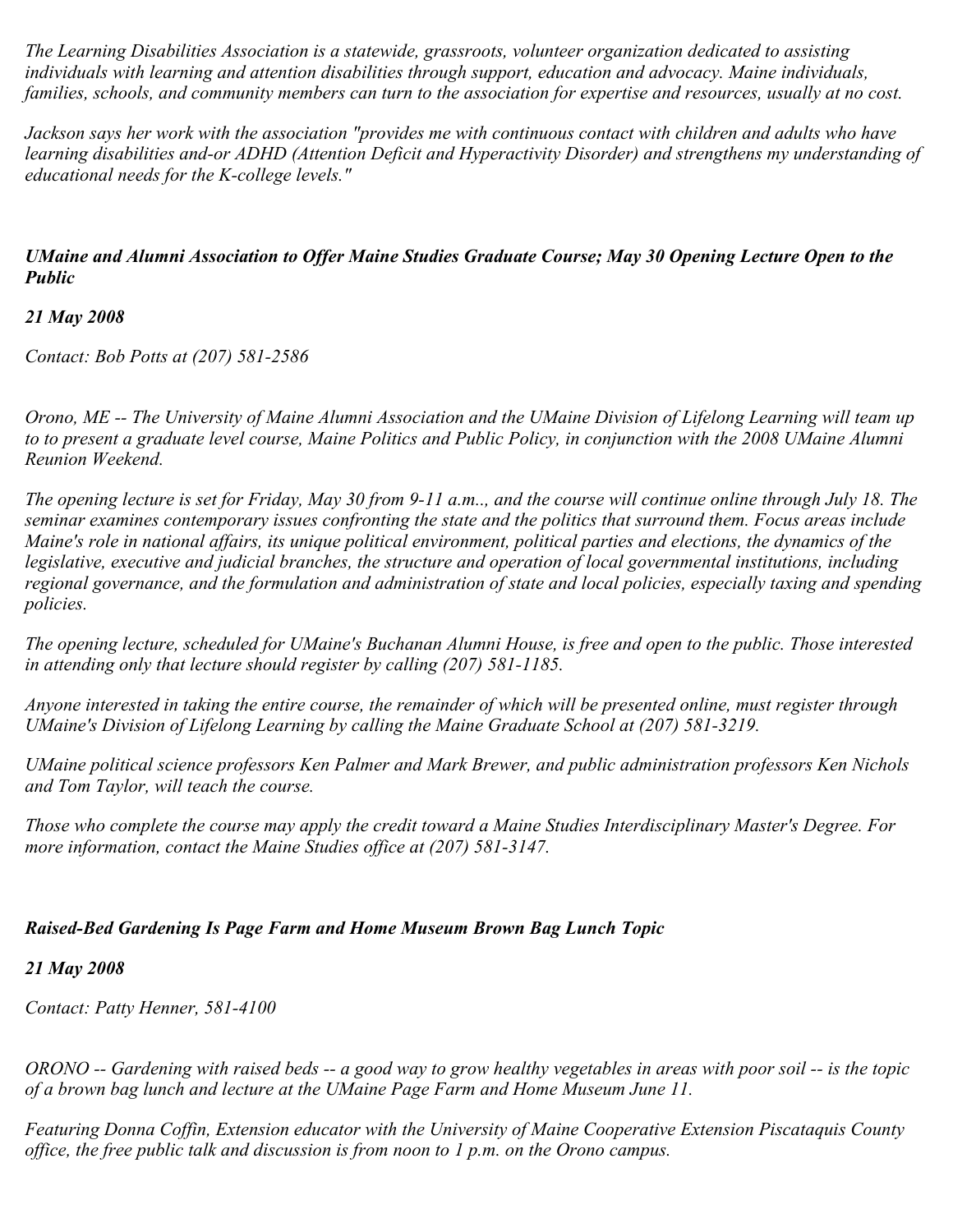*June is a good time to start a vegetable garden with cold-sensitive crops like tomatoes, peppers and cucumbers. For people with soils that are lacking in one or more characteristics necessary for vegetables to thrive, raised beds can offer an easy solution, according to Coffin.*

*In her presentation "Growing Vegetables in Raised Beds," Coffin will discuss raised-bed construction, soil mixtures, best vegetable varieties and raised-bed maintenance. Participants will receive handouts on raised-bed gardening.*

*Bring lunch and be ready to learn about an easy method of gardening, says Patricia Henner, director of the Page Farm and Home Museum. Additional information is available by calling the farm and home museum at 581-4100.*

### *Antique Textiles Care, Preservation is Brown Bag Lunch Topic*

#### *21 May 2008*

*Contact: Patty Henner, 581-4100*

*ORONO -- Antique textile care and preservation is the topic of a May 30 brown bag lunch lecture at the UMaine Page Farm and Home Museum.*

*Susan Smith, registrar of the Page Farm and Home Museum and the Hudson Museum will talk about antique textiles and how age, environmental conditions and handling can affect the condition of textiles. Special care ensures long-term preservation, according to Smith.*

*She will discuss environment, light, temperature and relative humidity, cleaning, handling, display, storage, and when to consult with a textile conservator. Dana Lippitt, curator of the Bangor Museum and History Center, will join Smith and offer a demonstration on making padded hangers.*

*Smith holds a master's degree in museum studies, and studied fashion design in New York at Parsons School of Design, now called Parsons The New School for Design. She is the former curator of the Bangor Historical Society, which has a collection of more than 600 textiles.*

*The talk, from noon to 1 p.m., is sponsored by Foxcroft Veterinary Services. Participants are invited to bring along a brown bag lunch.*

### *Workshop Will Demystify Small-Scale Biodiesel Production*

*21 May 2008*

*Contact: Caragh Fitzgerald, 622-7546 or (800) 287-1481*

*MONMOUTH -- A hands-on biodiesel processing workshop is set for Thursday, June 12 from 9:45 a.m. - 5 p.m. at the University of Maine's Highmoor Farm in Monmouth. The cost is \$6 and advance registration is required. To register, call University of Maine Cooperative Extension's Kennebec County office at 622-7546 (800-287-1481 in Maine) or email Caragh Fitzgerald at [cfitzgerald@umext.maine.edu](mailto:cfitzgerald@umext.maine.edu).*

*The main objective of the workshop is to demystify biodiesel production, emphasizing high-quality fuel production methods as well as proper safety precautions. People of all levels of experience are encouraged to attend.*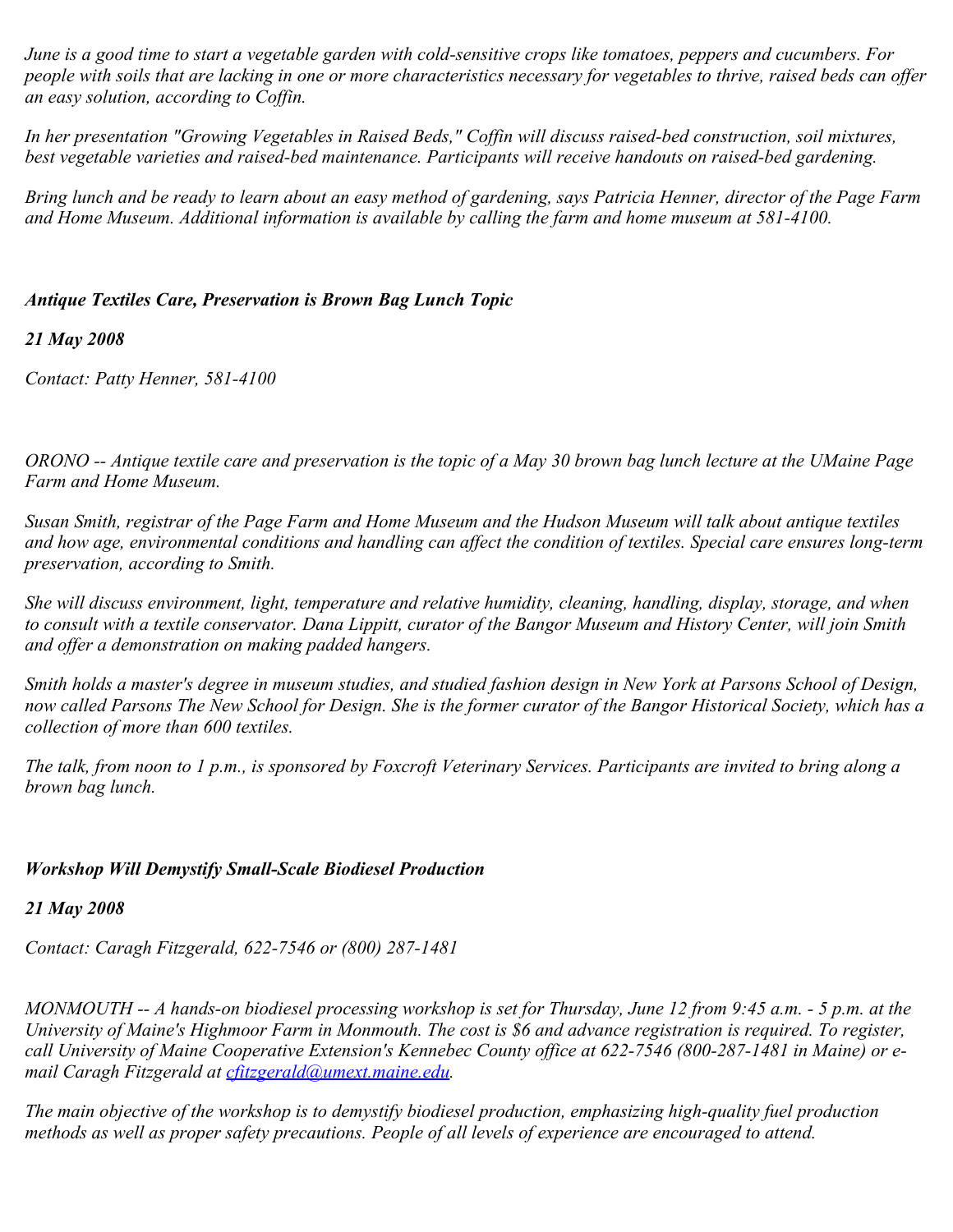*Representatives from Piedmont Biofuels, a North Carolina biodiesel cooperative that promotes grassroots sustainability by encouraging the use of biofuels, will lead the seminar. Piedmont's expertise is in small-scale biodiesel production, including small producer co-ops and even backyard operations. A mobile biodiesel demonstration unit will be used to review and demonstrate steps in biodiesel processing.*

*The day will begin with an introduction to biodiesel production, proper handling and use, and the U.S. biodiesel industry, followed by a hands-on opportunity to make a small batch of biodiesel. The mobile biodiesel production and oilseed crushing trailer will allow participants to see all the components of a small commercial biodiesel production system in operation. Participants will learn how to crush their own oilseed crops for oil that can be used to produce high-quality biodiesel. In addition, there will be a review of oilseed crop production and the economics of biodiesel production from oilseeds.*

*Funding for the program is provided by the USDA-Risk Management Agency. Local sponsors include University of Maine Cooperative Extension, the Maine Agricultural and Forest Experiment Station, and the Maine Organic Farmers and Gardeners Association. Anyone needing special accommodations to participate in the program must notify the UMaine Extension Kennebec County office at least ten days before the workshop.*

### *Chironomids Give a Whole New Meaning to the Phrase 'Life is Short'*

*22 May 2008*

*Contact: Joe Carr at (207) 581-3571*

*ORONO -- Commonly known as midge flies, chironomids begin their lives as larvae in lake sediment. It's cozy down there -- a nice place to build a home, or a tube as the case may be. As they grow, they shed their skin four times, then pupate. All at once, they emerge as a swarm of adults, mate, lay eggs and die.*

*Their entire adult lives take place over the course of a few days. But the lessons they can teach us about climate change endure, according to UMaine researcher Ann Dieffenbacher-Krall. She has spent the last several years extracting and classifying chironomid head capsules -- the only part of the insect that preserves -- from cores of lake sediment in New Zealand.*

*"We're using them as a thermometer, basically," Dieffenbacher-Krall says.*

*This thermometer will help researchers determine what was going on in the Southern Hemisphere at the end of the last ice age. In the northern hemisphere, ice core samples have shown extremely abrupt climate change -- temperatures rose 7 degrees Celsius over a 10-year period; with global warming, the rate is a degree or two over 50 years.*

*"Did this occur down there or not? Was it focused on the North Atlantic or was it a climate event for the whole world?" Dieffenbacher-Krall asks. "If we know this, it can give us clues about what the cause might have been."*

*And these insect remains -- each as small as a speck of dust -- may hold the key. Different types of chironomids exist under different ecological conditions, but the dominant variable is a lake's mean summer temperature. Comparing chironomid data with pollen-based studies of temperature change, Dieffenbacher-Krall and her colleagues George Denton of UMaine's Climate Change Institute and Marcus Vandergoes, who splits his time between UMaine and Wellington, New Zealand, have painted a more complete picture of climate change during the Lateglacial period. Their findings, published in Quaternary Science Reviews, indicate stronger seasonality, which could in turn have broader implications for understanding differences between proxy records for abrupt climate change.*

*Class of 2008 Salutatorian Selected for Phi Kappa Phi Graduate Fellowship*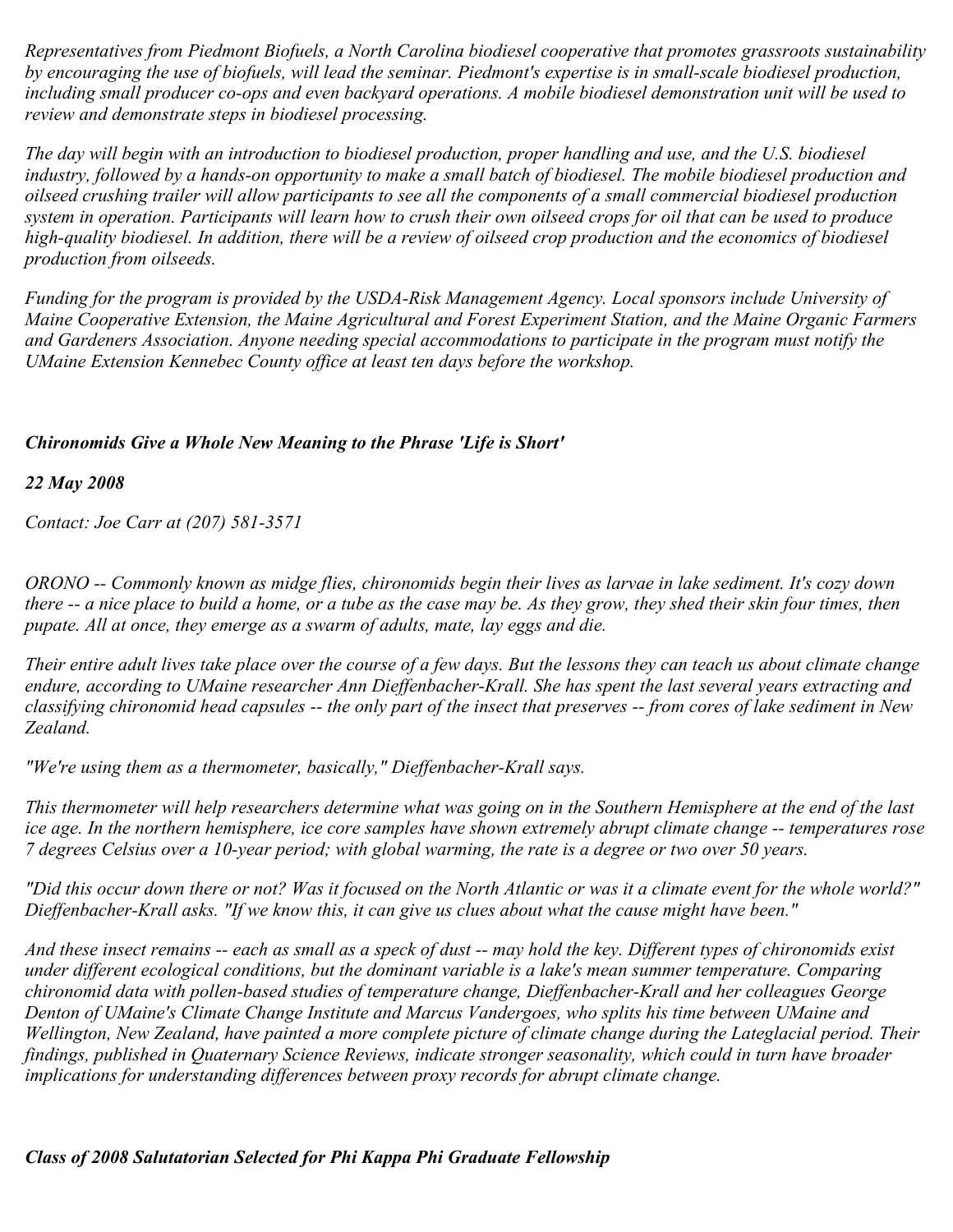#### *23 May 2008*

*Contact: Robyn Russell, Phi Kappa Phi, (800-804-9880)*

*ORONO -- UMaine Class of 2008 salutatorian Anh Hoai Do of Hanoi, Vietnam has been awarded a fellowship and an award of excellence by the Honor Society of Phi Kappa Phi for the 2008-2009 academic year.*

*One of 100 students nationwide to receive a Phi Kappa Phi fellowship this year, Do will pursue a master's degree in finance at the University of Cambridge in England in the fall.*

*In her four years at UMaine, Do was active in the International Student Association; the Office of Multicultural Programs; the student investment portfolio project, SPIFFY; and Student Government, where she was vice president for financial affairs. For the past three years, she also served as a resident assistant on campus. She is a member of numerous honor societies, including All Maine Women Honor Society, Phi Kappa Phi and the National Society of Collegiate Scholars.*

*Do, who was named the Outstanding Graduating Student in the College of Business, Public Policy and Health and the college's Outstanding International Student for 2008, also served in two internships in Hanoi during her enrollment at UMaine, one with KPMG, an auditing firm, another with HSBC, a UK commercial bank.*

*She currently is in New York City working at the brokerage firm of Sterne Agee as a research analyst. In September, Do will take a nine-month leave of absence to pursue her master's degree in finance at Cambridge.*

*She is the daughter of Do Minh Dung and Truong Thanh Mai.*

*Since its creation in 1932, the Phi Kappa Phi fellowship program has become one of the society's most visible and financially well-supported endeavors, allocating nearly \$380,000 annually to deserving students for first-year graduate study. Sixty fellowships of \$5,000 and 40 excellence awards of \$2,000 are offered each year.*

*The selection process for Phi Kappa Phi fellowships and awards of excellence is based on the applicants' undergraduate academic performance; leadership and service on the campus and in the community; evidence of graduate potential; a personal statement of educational perspective, purpose and objectives; and evaluation reports from three individuals familiar with the student's performance, citizenship and character.*

*Headquartered in Baton Rouge, La., Phi Kappa Phi is the nation's oldest, largest and most selective all-discipline honor society. Some of the organization's more notable members include former President Jimmy Carter, Baylor University head women's basketball coach Kim Mulkey-Robertson, writer John Grisham and Netscape founder James Barksdale.*

### *Moss, Inc. Gift Supports Hutchinson Center New Media Center*

### *23 May 2008*

*Contact: Joe Carr at (207) 581-3571*

*BELFAST, Me. --The University of Maine Hutchinson Center Expansion Committee has announced that the center's New Media facility will be named the Moss Inc. New Media Center, in recognition of a generous gift from that company.*

*"We are pleased to participate in the expansion of the Hutchinson Center. It offers the community and Moss employees the opportunity to continue their education and hone their management and leadership skills as well as providing us space and faculty for worker training. Marilyn Moss, the founder and former owner of Moss Inc. was committed to*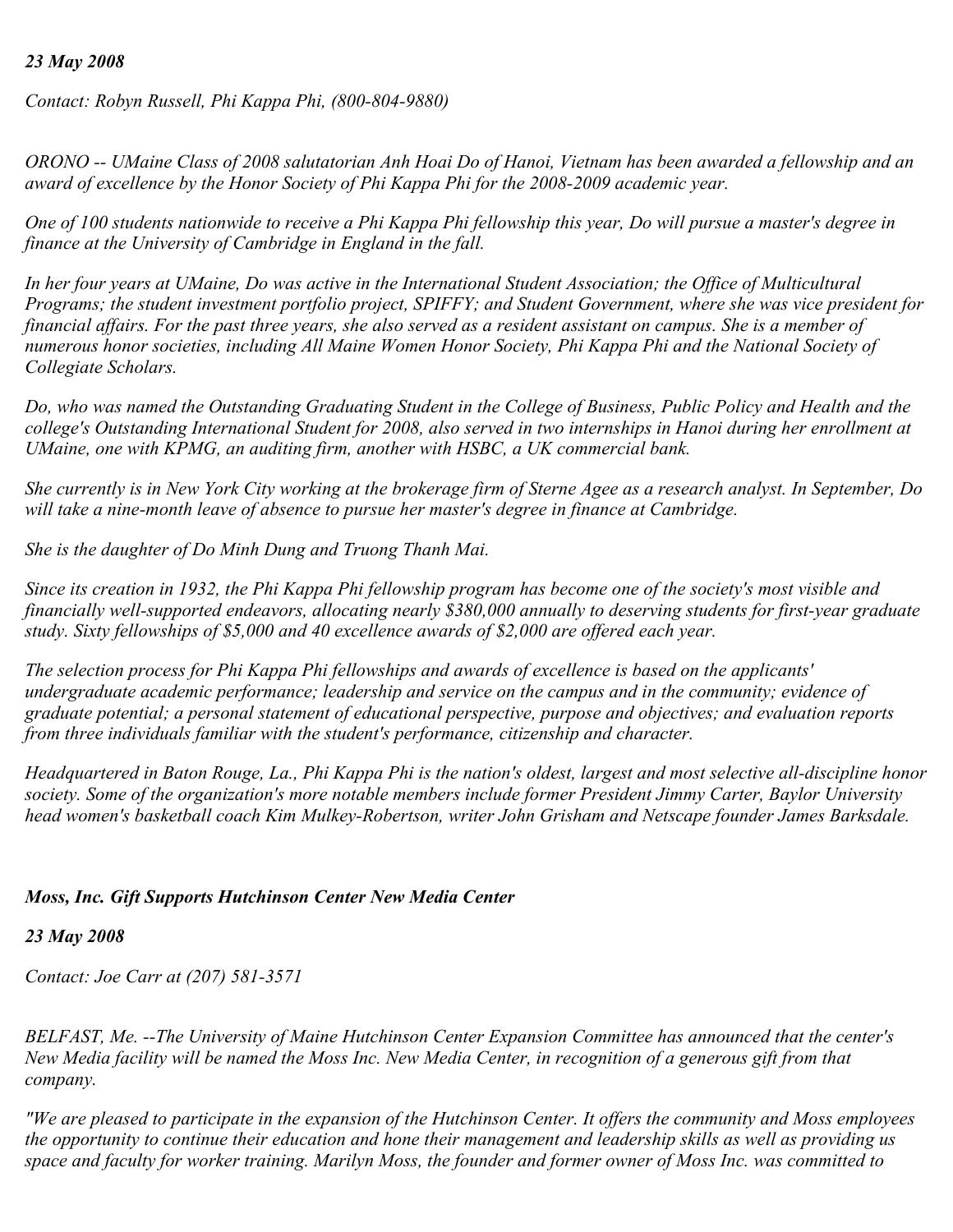*community development. That commitment continues," said Shelly Alex, vice president of sales and marketing for the company.*

*Located in Belfast, the Hutchinson Center brings UMaine academic programming and outreach to mid-coast Maine. Moss, Inc., with locations in Belfast, Illinois and Nevada, provides tensioned fabric for the exhibit, event and retail interiors industries.*

*The planned expansion of the Hutchinson Center will double the center's classroom space. Along with the New Media space, which will allow students to participate in one of the university's most popular academic programs, the facility will include two science labs and space for art classes. The laboratories will allow the center to offer nursing programs and will enable students to fulfill pre-med and pre-engineering requirements at the Hutchinson Center. The art room* will permit creative work that cannot take place in the existing space. All new classrooms are designed for multiple *uses, according to Sue McCullough, Hutchinson Center director.*

*The expansion is a \$4 million project. Two million dollars will be raised through revenue bonds to be funded from income from the Hutchinson Center. With the generous gift from Moss, Inc, the campaign has raised over \$1 million of its \$2 million private fundraising goal. The new facility is expected to open in the fall of 2009; ground breaking is planned for Monday, June 9 at 11 a.m.*

*For information about the campaign, call Sue McCullough at 207-338-8000.*

# *News Segments to Feature Vegetable-Growing Expertise*

## *23 May 2008*

*Contact: Richard Brzozowski, 207-780-4205*

*ORONO, Me.--University of Maine Cooperative Extension and NBC television affiliates WCSH6 in Portland and WLBZ2 in Bangor will present weekly segments on growing vegetables. Scheduled during 5 p.m. newscasts throughout the growing season, the segments will cover garden planning, planting, season extension, container and raised-bed gardening, intensive gardening, soil improvement, composting, organic methods, watering and irrigation, and weed and pest management. UMaine Extension faculty will also discuss the nutritional value of fresh foods, and proper harvest, food preservation and food safety practices.*

*While gardening has long been considered a hobby that provides exercise, enjoyment and fresh air, many in Maine are now turning to vegetable gardening for the first time to help offset increasing prices for food and fuel. UMaine Extension* 

### *UMaine Alumni Association Announces 2008 Alumni Award Recipients*

# *28 May 2008*

*Contact: Bob Potts, Alumni Programs & Marketing, (207) 581-1149 / 1 (800) 934-2586*

*ORONO, ME - The University of Maine Alumni Association (UMAA)has announced the recipients of its 2008 Alumni Awards. They are as follows:*

*Alumni Career Award (UMAA's highest honor): Dorothea Butler Marsden '50, Deland, Florida*

*(Children's educator, researcher and creator of educational assessment programs utilized by educators nationwide).*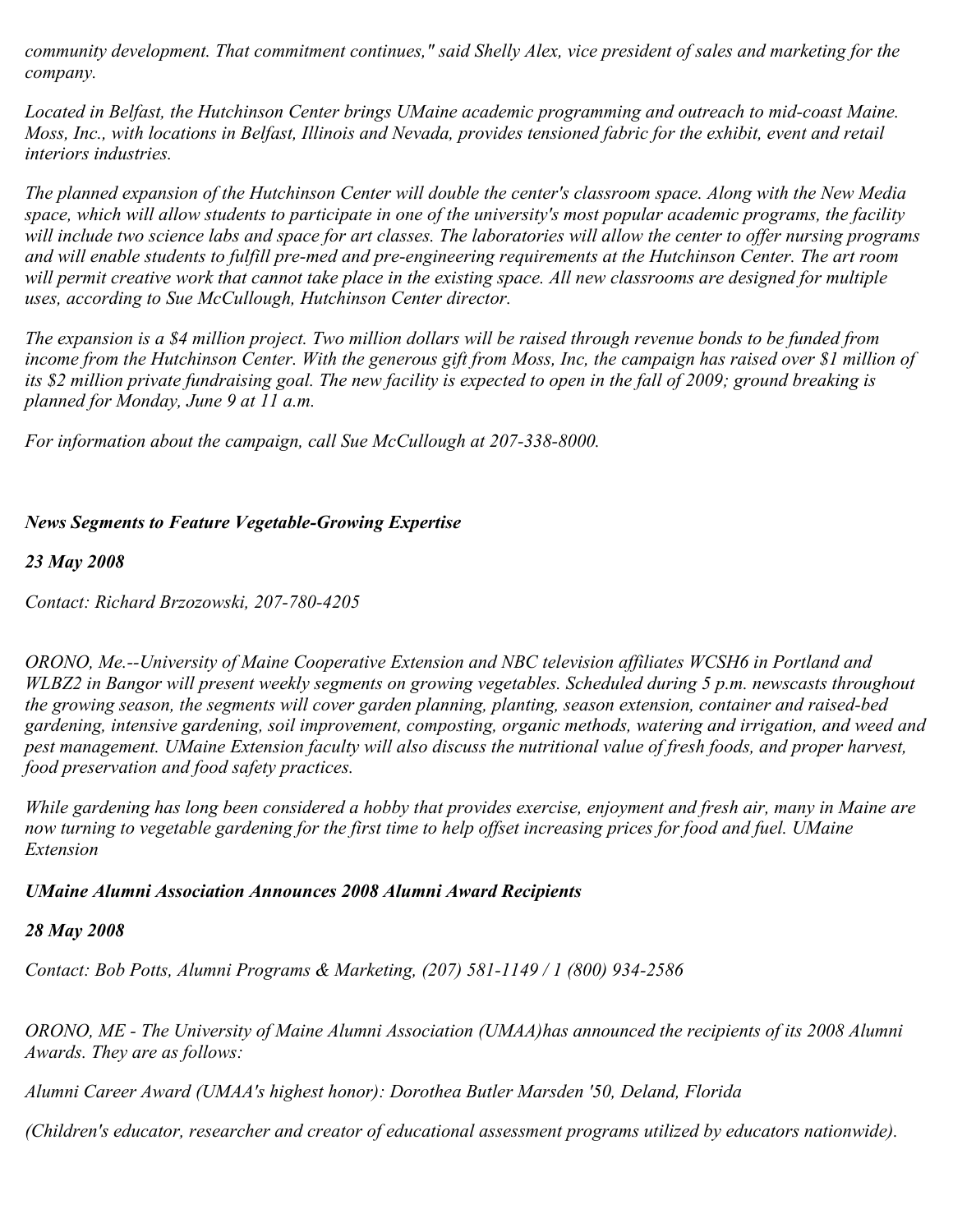*Bernard Lown '42 Humanitarian Award (in recognition of graduates who distinguish themselves in humanitarian service): Arthur D. Serota '66, Washington, DC (Director of United Movement to End Child Soldiering, based in Uganda).*

*Fogler Legacy Award (presented to families with multi-generation graduates of the University of Maine): Foster Family; Patriarch: Walter Herbert Foster, Sr., Class of 1905.*

*Pine Tree Emblem Alumni Service Award (alumni service award given in recognition and appreciation of outstanding service in promoting alumni work): Nancy Morse Dysart '60, Carmel, Maine*

*Black Bear Award (presented in appreciation of outstanding service to the University of Maine):*

*- Donald A. Grant '56, '69G, Orono, ME*

*- Thomas P. Hosmer '58, Concord, MA*

*- Thomas P. Laskey '53, Woodstock, CT*

*- Raymond P. Jacques '85, Peabody, MA*

*Block "M" Award (alumni activities award, to recognize goodwill for the University through work in local organizations, class activities and the Alumni Association):*

*- Arnie A. Davis '49, Washburn, ME*

- *Richard '50 & Flora Fairfield '50, Barrington, RI*
- *Robert F. McKown '58, Wayland, MA*
- *Lawrence R. Schiner '61, '62G, Bluffton, SC*

*Hilda Sterling '55 Class Correspondent Award (presented annually to an alumnus/a for exemplary service to the class as class correspondent): Barbara Fowles Allen '63, Marcellas, New York.*

*All honorees will be recognized at the Alumni Association Awards Breakfast, Sunday, June 1st at Wells Conference Center, University of Maine, during Reunion Weekend 2008.*

### *UMaine Oceanography Student Awarded NASA Fellowship*

### *28 May 2008*

*Contact: Tom Weber (207) 581-3777*

*ORONO -- Margaret Estapa, a doctoral student in oceanography at the University of Maine's School of Marine Sciences, was recently awarded a NASA Earth and Space Science Fellowship.*

*The fellowship, available to to master's or doctoral students in Earth science, heliophysics, planetary science and astrophysics, is awarded on the merits of research involving data collected by space-based instruments, ground-based data, laboratory experiments and theoretical modeling.*

*The \$30,000 grant, which is renewable for two more years based on academic performance, will be used to support Estapa's ongoing study of the release of carbon from the mud that is delivered from the Mississippi River to areas along the Gulf Coast.*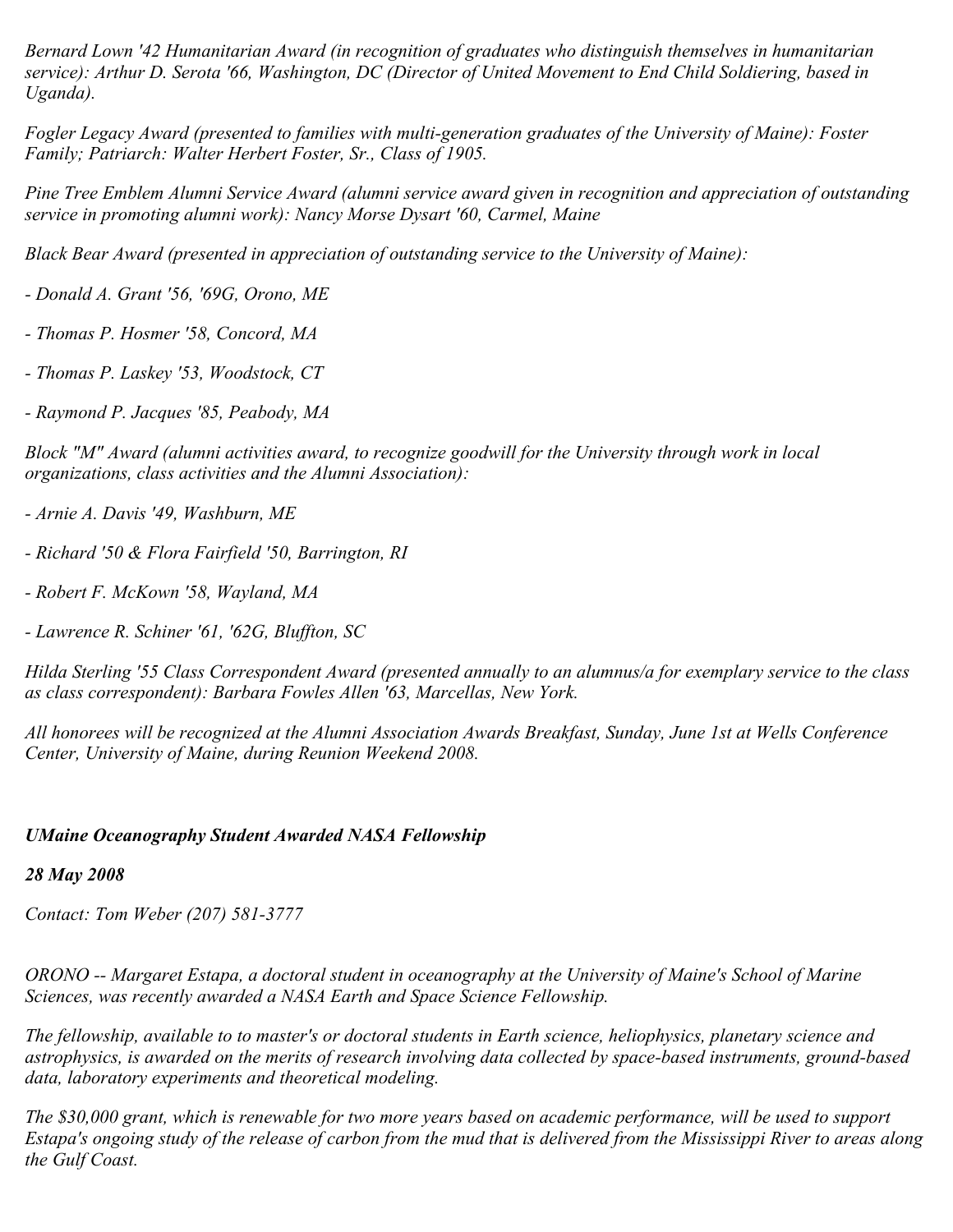*Upon exposure to intense sunlight, some of this carbon has been found to form carbon dioxide in the months after it is delivered and can drift into the atmosphere to become a heat-trapping greenhouse gas. Estapa will use light-measuring equipment and satellite data to determine how much carbon undergoes this process and how much remains buried in the mud.*

*Advising Estapa on the project are School of Marine Sciences professors Larry Mayer and Emmanuel Boss.*

## *645 Middle School Students Converging on UMaine May 30 for Statewide Technology Initiative Conference; \$10,000 in Scholarships Being Awarded as Door Prizes*

### *29 May 2008*

*Contact: Mohamad Musavi, 581-2243; Bruce Segee, 581-2212; George Manlove, 581-3756*

*ORONO, Maine -- More than 600 of Maine's middle school students will converge on the University of Maine Friday, May 30, for a day of pushing the boundaries of their laptop computer skills.*

*As part of the fifth annual Maine Learning Technology Initiative Student Technology Conference, students from more than 45 schools will learn about new laptop computer software, new applications and new ways to make the best use of laptops for research, classroom activities and 21st Century educational exploration. The conference will take place in many UMaine classrooms. The day begins with registration starting at 8:15 a.m. in D.P. Corbett Business Building and welcoming remarks at 9 a.m. in nearby Hauck Auditorium on the Orono campus.*

*Students will break up for nearly 40 sessions on new software, educational games and dozens of the latest new media applications.*

*"This moves beyond classrooms and more into sophisticated and creative uses for the laptop," says Bruce Segee, the Henry R. and Grace V. Butler Professor of Electrical and Computer Engineering, who is assisting with the collaborative event. "The laptop really enables a whole different way of thinking about problems, a whole different approach to education. It's about the state's laptop people, the state's middle school students and teachers, and the university getting together to learn about using the laptop in creative ways."*

*During the conference, \$1,000 scholarships will be awarded as door prizes for 10 students who commit to enrolling in the UMaine Department of Electrical and Computer Engineering when the time comes for college.*

*The scholarships are expected to encourage Maine middle school students to start thinking about college sooner. Five boys and five girls who will be selected to receive \$1,000 will receive the scholarships upon high school graduation and acceptance into the department's program.*

*The department will stay in touch with the winning students through the remainder of their middle school years and through high school, protecting their potential investment by showing interest in the academic progress of the winners and providing support and encouragement, according to Mohamad Musavi, chair of the Department of Electrical and Computer Engineering, and Jim Moulton of the Maine Learning Technology Initiative.*

*"By offering these scholarships, we believe we will be making a clear statement to these students and their families that the time to think about the future is now, and that a career in engineering can be a reality," Musavi says. "I hope this initiative is the beginning of a transformation for Maine students to get high-tech education and enter into high paying jobs. This is a critical solution for moving our economy forward."*

*Musavi says that interest in science, technology, engineering and mathematics is drawing together a nationwide educational focus on the field.*

*"Students who come to this conference are actively involved in Maine's unique one-to-one computer program, the MLTI*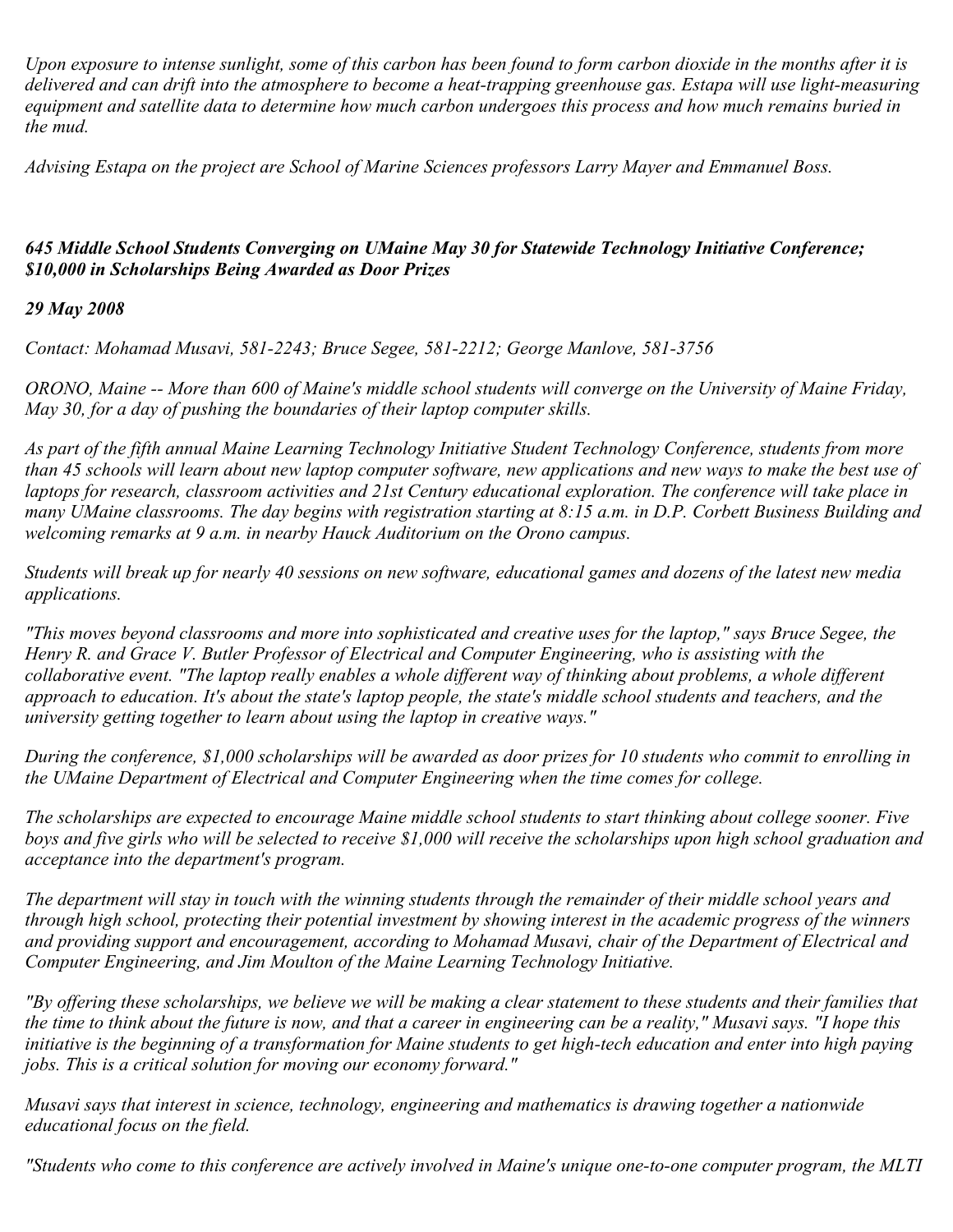*(Maine Learning Technology Initiative)," he says. "They are using technology as a primary tool in their learning, building a practical foundation of technology savvy that we look for in our applicants.*

*MLTI is not limited to technology, Moulton says. It is as much about increasing student achievement and opportunity, "and what better mark of opportunity for Maine learners than a college scholarship?" Moulton adds.*

*"We are so excited to be able to offer college scholarships to students during the critical middle school years," Moulton says. "By getting them connected early, we are confident more Maine kids will be going on to college.*

*Conference sessions will teach students skills ranging from starting their own student tech teams at their schools to file sharing, blogs and podcasts, making iMovies about their communities and learning about math and science in innovative, imaginative ways.*

*"We have 645 highly motivated middle school students excited about taking their laptops to a new level," Segee says. "These students are UMaine's future students and they're poised to go out and make the world a better place."*

*Information about MLTI and conference details and schedules are available on the MLTI website*

## *UMaine Plays Host to International Poetry Conference*

### *29 May 2008*

*Contact: Steve Evans, (207) 581-3818; Joe Carr, (207) 581-3571*

*ORONO -- The 1970s were a tumultuous time in American culture -- and the poetry of the decade distills that to its most raw form.*

*As part of its "decades" conference series, The National Poetry Foundation at the University of Maine will bring together an international roster of poets to examine "Poetry of the 1970s." Conference by day, literary festival by night, the event will take place from June 11 to 15 at the Orono campus.*

*Keynote poets include Bruce Andrews, Rae Armantrout, Nicole Brossard, Clark Coolidge, Jayne Cortez, Ann Lauterbach, Bernadette Mayer, Tom Raworth, and Fred Wah.*

*In the '70s, these and other poets forged strong connections with artists -- the painter Jasper Johns incorporated Coolidge's words into his paintings. Alex Katz's portrait of Lauterbach is iconic.*

*To highlight those collaborations, the Lord Hall Gallery on campus will exhibit 1970s selections from the University of Maine Museum of Art's permanent collection. A portion of the gallery will be dedicated to a partial digital re-creation of Bernadette Mayer's 1972 installation, "Memory." Colby College Museum of Art in Waterville will also exhibit a special collection of Alex Katz's work in commemoration of the conference.*

*Though the conference speaks to the issues of the decade, the poets' message is equally relevant today. And so is the National Poetry Foundation.*

*"Where else in the United States is there still a hub for the avant-garde, politically infused, radical poetic traditions of the '70s?" asks Jennifer Moxley, a poet and associate professor of English at UMaine. "Where they're part of that alternative counterculture tradition as opposed to academic or mainstream?"*

*The National Poetry Foundation is that hub. Founded in 1971 by UMaine English professor and Ezra Pound scholar Carroll F. Terrell, the NPF has earned an international reputation for its innovative approach to scholarship in the fields of modern and contemporary poetry and poetics.*

*From its inception, NPF has championed writers who are off the mainstream radar, and in doing so attracted a*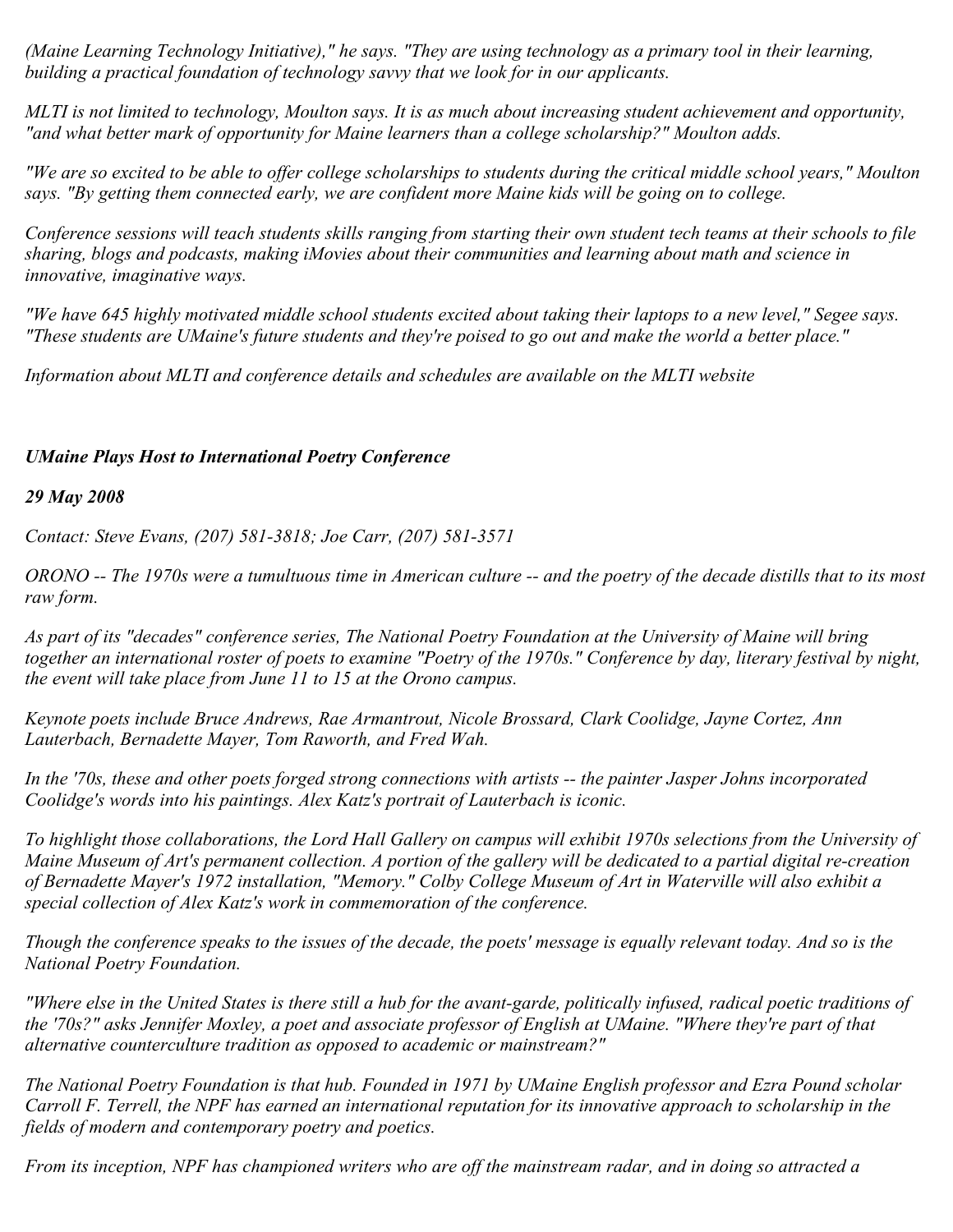*following to its conferences and journals, Paideuma and Sagetrieb.*

*Working in close partnership with the University of Maine English Department, the NPF undertook a major new initiative in 1999 with the launch of the New Writing Series, a program of public readings and events that has brought hundreds of today's most adventurous writers to the UMaine campus.*

*The following events are free and open to the public. Readings will take place in Minsky Recital Hall, located in the Class of 1944 Hall. The art opening will take place in Lord Hall.*

*Wednesday, June 11*

- *6:30 p.m., reception and art opening, Lord Hall Gallery.*
- *8 p.m., plenary poetry reading by Fred Wah*
- *9:30 p.m., group and open poetry readings*

*Thursday, June 12*

- *7:30 p.m., plenary poetry reading by Bruce Andrews*
- *8:30 p.m. plenary poetry reading by Jayne Cortez*
- *10 p.m., special group reading by "Grand Piano" contributors, including Steve Benson, Kit Robinson and Barrett Watten*
- *11 p.m., open readings*

# *Friday, June 13*

- *8 p.m., plenary poetry reading by Ann Lauterbach*
- *9 p.m., plenary poetry reading by Nicole Brossard*
- *10:30 p.m., special group reading by Washington, D.C. poets, including Tina Darragh, Lynne Dreyer, P. Inman, Joan Retallack, Phyllis Rosenzweig, Diane Ward, introduced by Tom Orange*
- *11:30 p.m., open readings*

*Saturday, June 14*

- *8 p.m., plenary poetry reading by Tom Raworth*
- *9 p.m., plenary poetry reading by Rae Armantrout*
- *10 p.m., open readings and party*

# *UMaine Exhibit Focuses on "Art of the '70s*

### *29 May 2008*

*Contact: Laurie Hicks, (207) 561-3350; Joe Carr, (207) 581-3571*

*ORONO -- Currently on exhibit in the Lord Hall Gallery through June 16, "Art of the 70s" is a collaboration of the UMaine Department of Art, the University of Maine Museum of Art and the National Poetry Foundation that features some of the defining art from the decade of the 1970s by the artists who created it.*

*The work is from the Museum of Art's permanent collection in Bangor. The exhibit was curated to coordinate with the National Poetry Foundation conference June 11-15. Some of the conference events will be held in the Lord Hall Galleries.*

*The exhibit brings together a representative body of work that reflects the type of art created in the 1970s, says Laurie*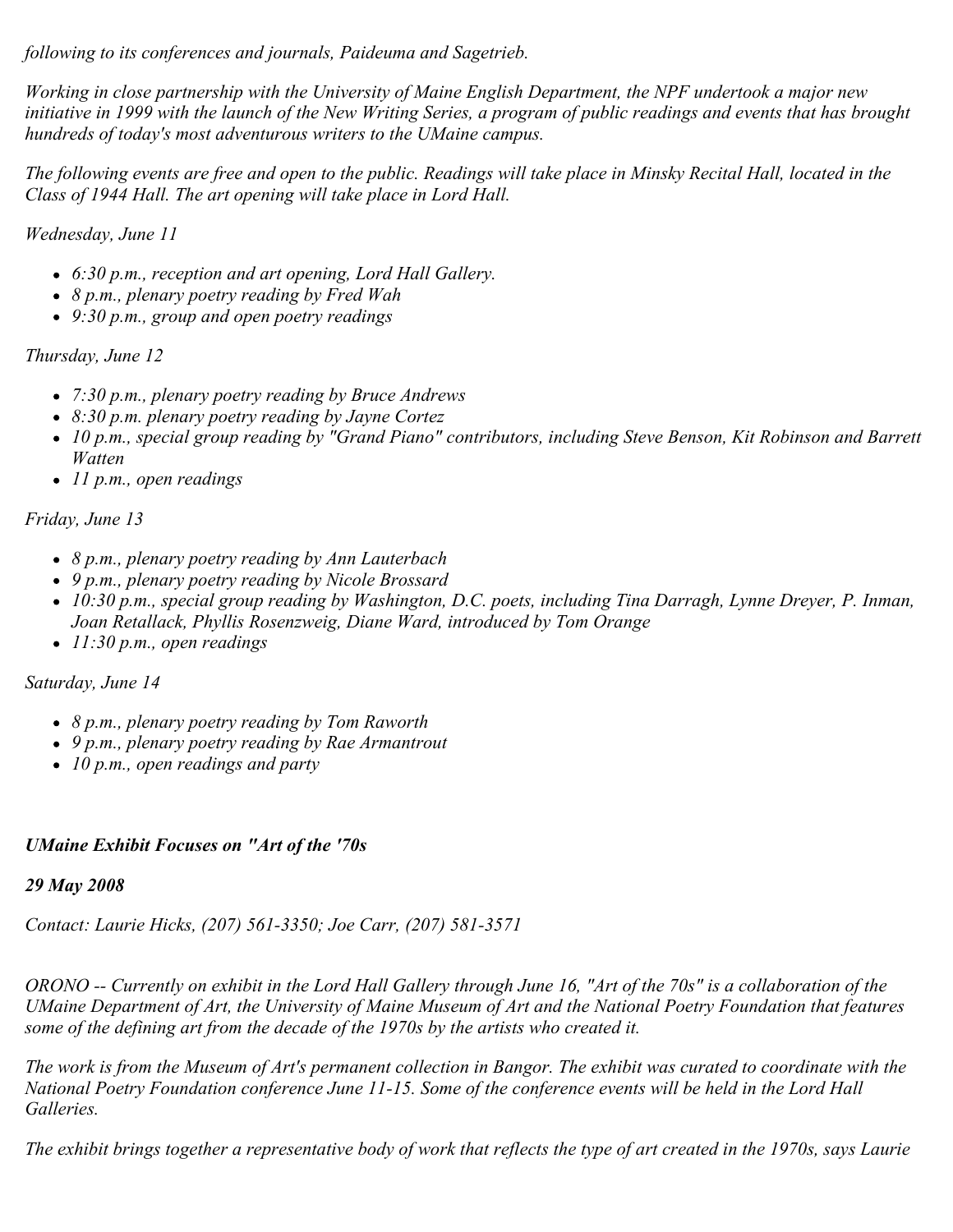*Hicks, UMaine art professor and interim director of the UMaine Museum of Art. Further, it represents the strength and richness of the University of Maine Museum of Art's collection, Hicks adds.*

*"Art of the 70s" includes 27 works of art, including prints, photography, drawings and paintings, as well as a video installation by New York poet and author Bernadette Mayer.*

*The show also includes -- coincidentally, Hicks notes -- an aquatint print of renowned New York poet Ann Lauterbach by American realist Alex Katz, who had a long history of studying and painting in Maine. Lauterbach, also a professor of poetry at Bard College in New York state, is one of the keynote speakers for the National Poetry Foundation conference.*

*In addition to Katz, some of the other noteworthy artists on display at Lord Hall include Andy Warhol, George Tice, Jasper Johns, George Maciunas and Roy Lichtenstein, all nationally renowned.*

*Lord Hall Gallery is open weekdays, 9 a.m.-4:30 p.m. The exhibit is free and open to the public.*

### *Yard Sale to Recycle Discarded UMaine Student Property*

*30 May 2008*

*Contact: George Manlove, (207) 581-3756*

*ORONO -- When the University of Maine's nearly 4,000 residence hall students moved out for the summer this month, they left behind tons of furniture, electronic equipment, appliances, clothing and other miscellaneous items.*

*Rather than take it to landfills or burn it, UMaine hopes to recycle it at this year's Black Bear Clean Sweep Yard Sale. The event is open to the public, rain or shine, on June 5-7, from 9 a.m.-3 p.m. each day, at Estabrooke Hall on the Orono campus. UMaine faculty and staff will have an early-bird opportunity to look over and purchase items on Wednesday, June 4, from 3-5 p.m.*

*UMaine Property Management is partnering with the Bodwell Volunteer Center to dispose of the items. Proceeds benefit student volunteer programs and community activities.*

*"We have lots of televisions, mini-fridges, and lots and lots of clothes, sports equipment, white boards, desks and couches," says Kevin Paul Taschereau, assistant coordinator of The Bodwell Center for Service and Volunteerism. "We have a lot of technology items -- TVs, radios, computer monitors -- and dishes."*

*Non-perishable food items are donated to Crossroads Ministries and Resource Center in Old Town, which maintains a soup kitchen and food bank. What the university can use -- often the equivalent of nearly 100 gallons of laundry detergent, for instance -- is separated out and used by university staff for institutional purposes. Hundreds of articles of clothing, some still new, previously have been donated to thrift stores from one end of the state to the other.*

*Taschereau says the annual yard sale reduces the amount of material and items that otherwise would be hauled to a landfill. Ongoing recycling efforts on campus also have reduced the number of discarded student property.*

*"We're seeing a lot less stuff being thrown away," he says. "We're doing a lot more recycling, especially with the Green Campus Initiative."*

*Taschereau says all of the yard sale items have been sorted, and "all of the stuff we're selling is in good shape and all of the technology stuff works and has been tested. We've collected some really nice things that I wouldn't have expected students to leave behind -- but they did."*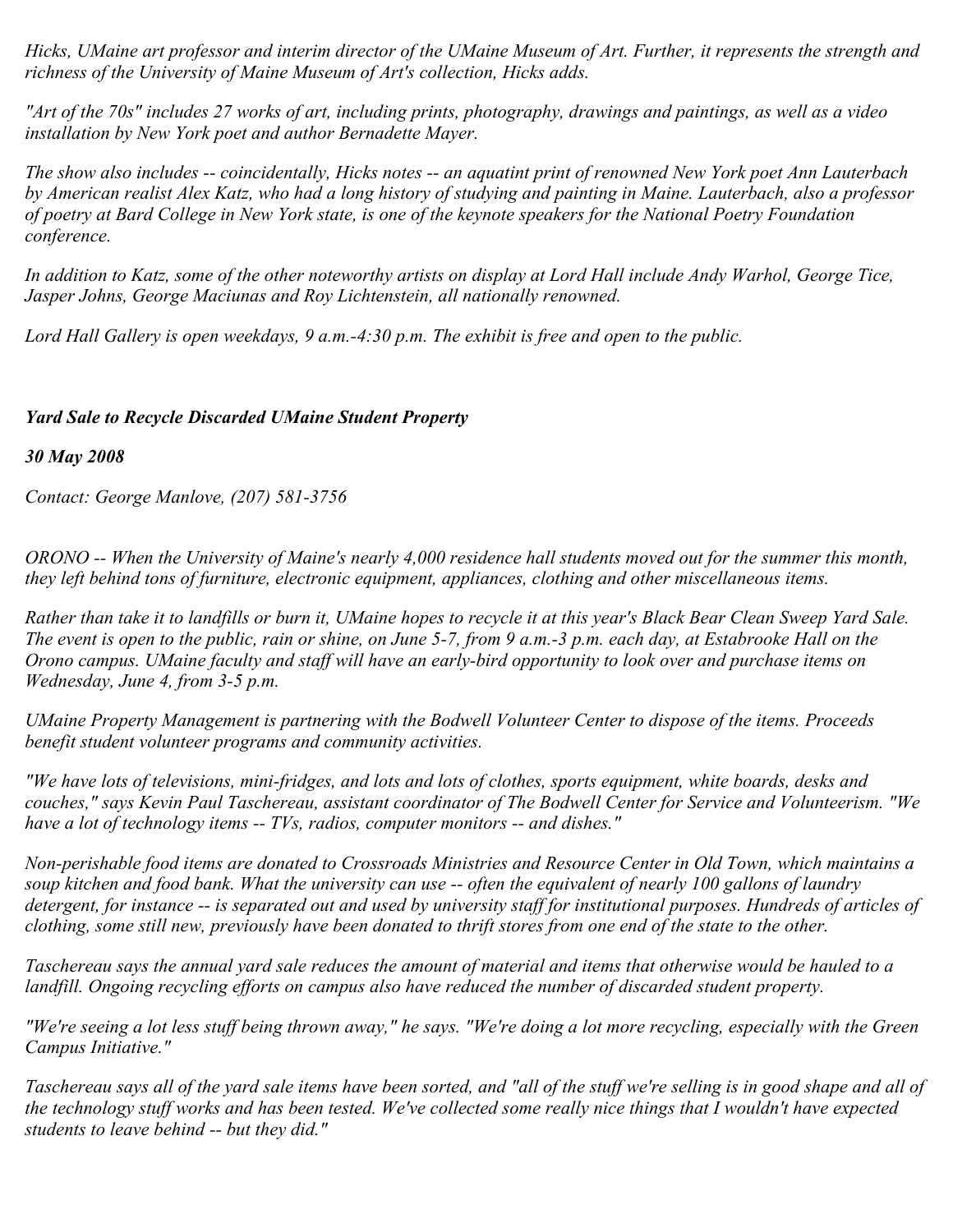### *Drug Mail Back Program Seen as Early Success*

#### *04 Jun 2008*

*Contact: Jennifer Crittenden, (207) 262-7920; George Manlove, 581-3756*

*ORONO -- The first-in-the-nation pharmaceuticals mail-back program launched this summer by the University of Maine's Center on Aging in conjunction with 18 partners is being heralded as an early success.*

*The public is still just learning about the availability of the new Safe Medicine Disposal for ME program, but Len Kaye, director of the Center on Aging, and Jennifer Crittenden, program manager, say 35 packets of unwanted or unneeded medicines already have been mailed to the Maine Drug Enforcement Agency's Westbrook post office box.*

*"The program is just getting under way. It's the first week or so of implementation," Kaye says. "The public needs to know envelopes remain available, 1,800 in all."*

*Self-addressed drug mail-back envelopes are available for consumers at 11 pharmacies in Penobscot, Kennebec, Cumberland and Aroostook counties as part of the phase 1 of the pilot project. As phase 2 gets under way, 7,200 more envelopes will be distributed to dozens more participating pharmacies throughout Maine.*

*In the planning stages for several years, the program received a \$150,000 grant from the U.S. Environmental Protection Agency about a year ago to get it started. The program was created to help cut the flow of tons of medications into the environment.*

*Kathy Sykes, the EPA's grants officer on the project and senior adviser of the EPA's Aging Initiative, is in Bangor this week reviewing project accomplishments. Sykes says she considers the Safe Medicine Disposal for ME project "a cutting-edge initiative addressing in very practical ways an issue of critical importance to individuals of all ages."*

*The pharmaceuticals mail-back program is considered important by healthcare professionals, law enforcement, environmentalists and others because of the harm caused to people, wildlife and the environment when unneeded or expired medications are tossed in the trash or flushed down toilets. Ridding home medicine cabinets of unneeded pharmaceuticals can prevent children or thieves from getting their hands on narcotics and other medicines, and reduce patient overdosing from inadvertently mixing medications. Also, wildlife specialists have documented biological changes in wildlife as a result of ingesting medications dissolved in rivers, streams and other water bodies.*

*Many drugs -- including those prescribed for blood pressure and cholesterol management, depression, pain, pregnancy prevention, erectile dysfunction, infections and disease control -- do not break down into harmless substances, according to Kaye and members of the Maine Benzodiazepine Study Group (MBSG), which formed several years ago to combat the casual disposal of unwanted drugs. Even after drugs are taken appropriately, they remain in the environment as they pass through humans and even waste treatment plants and end up in water bodies. Medicines also leach through landfills into groundwater. Even if landfill leachate is trucked off to wastewater treatment plants, residual chemicals from the drugs still can make their way through the treatment process.*

*The only reliable way to destroy many drugs is incineration, according to the MBSG.*

*In addition to the Maine Center on Aging, the Maine DEA and U.S. EPA, other agencies, businesses and organizations lending support to the program include the Maine Department of Environmental Protection, U.S. Postal Service, Community Medical Foundation for Patient Safety, Rite Aid Pharmacies, Maine Office of Elder Services, Maine Office of Substance Abuse, Maine Association of Psychiatric Physicians, Maine Office of the Attorney General, Maine Pharmacy Association, Polyair Manufacturing, Maine RSVP Programs, Margaret Chase Smith Policy Center, National Council on Patient Information and Education, Northern New England Poison Center, Villanova University Center for the Environment, the Maine Council for Child and Adolescent Psychiatry, and individual participating pharmacies throughout Maine.*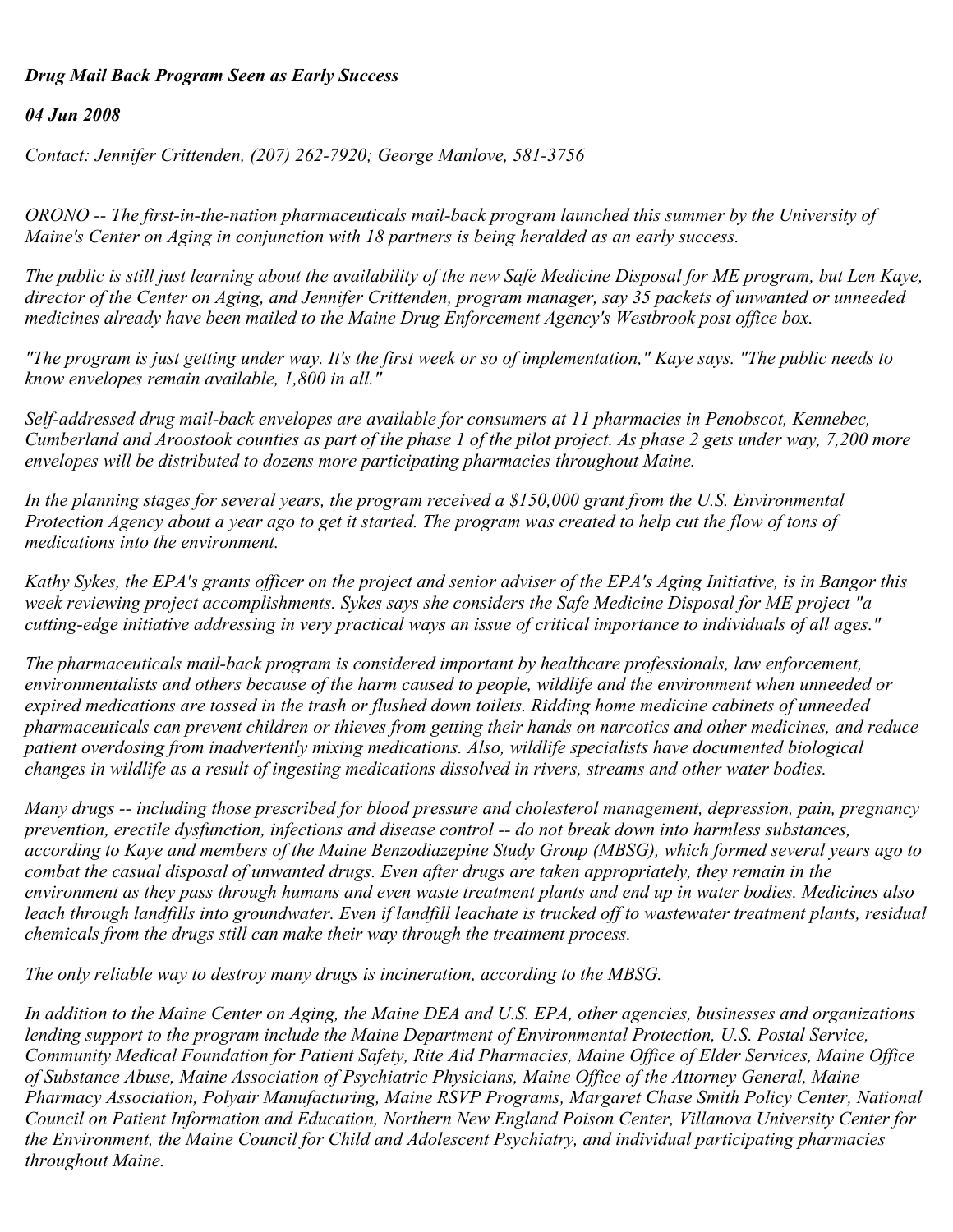*Postage-paid, mail-back envelopes currently are available at the following pharmacies:*

*Caribou: Rite Aid Pharmacy, 112 Bennett Drive, 498-8735; Houlton: Rite Aid Pharmacy, 137 North Street, 532-6876; Indian Island: Penobscot Nation Health Center Pharmacy, 23 Wabanaki Way, 817-7435; Bangor: Miller Drug, 210 State St., 1-800-427-8369; Bangor: Penobscot Community Health Center Pharmacy, 1084 Union St., 992-4100; Old Town: Helen Hunt Health Center Pharmacy, 242 Brunswick St., Old Town, 992-4100; Augusta: Rite Aid Pharmacy, 83 Hospital St., 623-1414; Augusta: Rite Aid Pharmacy, 2007 No. Belfast Ave., 622-2626; Waterville: Rite Aid Pharmacy, 211 Main St., 877-9004; Portland: Rite Aid Pharmacy, 365 Allen Ave., 797-4351; and Scarborough: Rite Aid Pharmacy, 600 U.S. Route 1, 885-1515.*

*The program is free, voluntary and confidential. Information about the program and the Center on Aging is available by calling 1-866-637-9743, or select the link to Safe Medicine Disposal for ME Program under "UMCoA News" on the Center on Aging website [\(www.umaine.edu/mainecenteronaging\)](http://www.umaine.edu/mainecenteronaging).*

# *UMaine Engineer Receives Award for Racetrack-Safety Research*

*05 Jun 2008*

*Contact: Mick Peterson (207) 581-2129; Tom Weber (207) 581-3777*

*(Media Advisory: Public interest in Saturday's Belmont Stakes has been heightened considerably because of the possibility that it might produce a Triple Crown winner. Prof. Mick Peterson, a leading expert in racing biomechanics and track-related injuries, is available to talk with the media about his valuable role in trying to make the sport safer for horses.)*

*ORONO -- Michael "Mick" Peterson, a University of Maine professor of mechanical engineering, was recently named co-recipient of the second annual Elastikon Equine Research Award for his extensive and novel work aimed at making the country's race tracks safer for horses.*

*Peterson shared the \$43,000 award, funded through a grant by Johnson & Johnson Consumer Products Company to the Grayson-Jockey Club Research Foundation, with collaborator Wayne McIlwraith of Colorado State University, an expert in equine orthopedic surgery.*

*Peterson invented a biomechanical hoof device for testing racetracks that duplicates the force produced by a running horse. He uses it to test the response of the track to the impact of a horse hoof during a race and to measure the forces placed on a horse's leg. Data generated by the robotic hoof can help horse owners and trainers, jockeys and track managers make more informed decisions about racing on certain surfaces and in particular conditions.*

*As part of their efforts to reduce injuries to race horses, Peterson and McIlwraith will assist track superintendents in establishing a protocol for standardizing tracks and ensuring uniformity among their surfaces.*

# *UMaine Researchers Question Saco Beach Erosion Measures*

*05 Jun 2008*

*Contact: Laura Brothers (207) 581-1998; Joseph Kelley (207) 581-2162; Daniel Belknap (207) 581-2159; Tom Weber (207) 581-3777*

*ORONO -- Researchers at the University of Maine have questioned the wisdom of a proposal by the U.S. Army Corps of*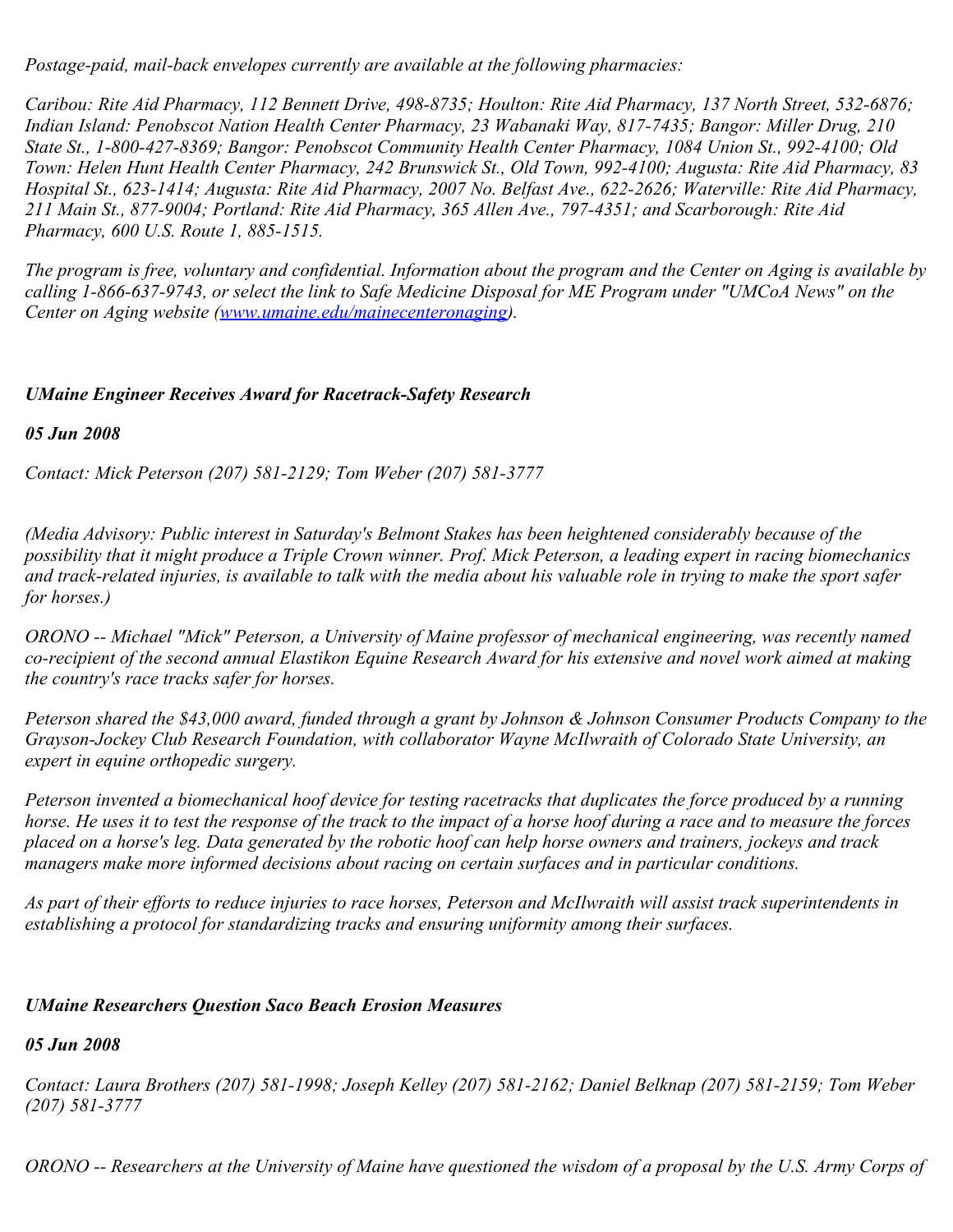*Engineers to build a series of breakwaters near the shore of a Saco beach community to mitigate the serious erosion problems that have plagued homeowners there for decades.*

*The Army Corps plans to use a \$27 million federal appropriation authorized by the Water Resource Development Act of 2007 for the construction of a spur jetty and two or more rock breakwaters near Camp Ellis, a community at the mouth of the Saco River that has lost 36 houses over the last 30 years to beach erosion.*

*Camp Ellis residents attribute the erosion to an extensive jetty system originally constructed by the Army Corps in the late 1800s, and modified around 1950, which inadvertantly funnels sand from the Saco River offshore into Saco Bay instead of allowing it to be deposited naturally along the community's beach. The river supplies the sand for Saco Bay beaches as far north as Old Orchard Beach and Pine Point.*

*The aim of the proposed breakwater system is to protect Camp Ellis from ocean waves that threaten to carry its remaining precious sand from the beach and out to sea. Under the proposal, the Army Corps would also continue to dredge the Saco River every eight years and use that sand to replenish the Camp Ellis beach.*

*Yet in a paper published last week in the journal Marine Geology, UMaine researchers demonstrate that the Army Corps's proposal underestimates the highly variable and multidirectional nature of sediment deposition common to Saco Bay.*

*"Our major concern with the proposal is that while the breakwater system might help Camp Ellis, it could hamper other sedimentary pathways and wind up causing erosion in other beach communities nearby," says doctoral student Laura Brothers, who wrote the report with professors Joseph Kelley and Daniel Belknap of the Department of Earth Sciences.*

*Brothers also suggests it would be premature to move ahead with the proposal until more is known about the wave dynamics around the breakwaters, and whether the massive rock structures actually would keep the dredged river sand from escaping out to sea. The Maine Geological Survey also has concerns about how the sand might move after the proposed structures are in place.*

*"It's very dangerous to put large piles of rock permanently on a beach," Kelley says, "when we do not yet understand how sand moves along the beach and between the river and the beach. That is what they did when they put in the original jetty."*

*Should Saco be required to sign on as a local partner for the project, Brothers adds, the city could wind up paying to haul in sand to replenish the Camp Ellis beach if the free dredged material continues to wash away despite the expensive rock barriers.*

*"We don't believe this is the best solution for helping the people of Camp Ellis," Brothers says. "It could wind up hurting other beach communities, maintenance costs could be a burden locally, and it still might not address the problem it's supposed to address. What is needed at this point is a better understanding of the near-shore dynamics in this highly modified environment."*

# *UMaine Extension Releases 2008 Editions of Two Classic Field Guides*

#### *06 Jun 2008*

*Contact: Kyle McCaskill, 207-581-3185, [kmccaskill@umext.maine.edu](mailto:kmccaskill@umext.maine.edu)*

*ORONO, Me. --University of Maine Cooperative Extension has published 2008 editions of "Conifers of Maine" and "Biodiversity in the Forests of Maine. "*

*"Conifers of Maine," the late Fay Hyland's classic field guide, was first published in 1946. This edition has been*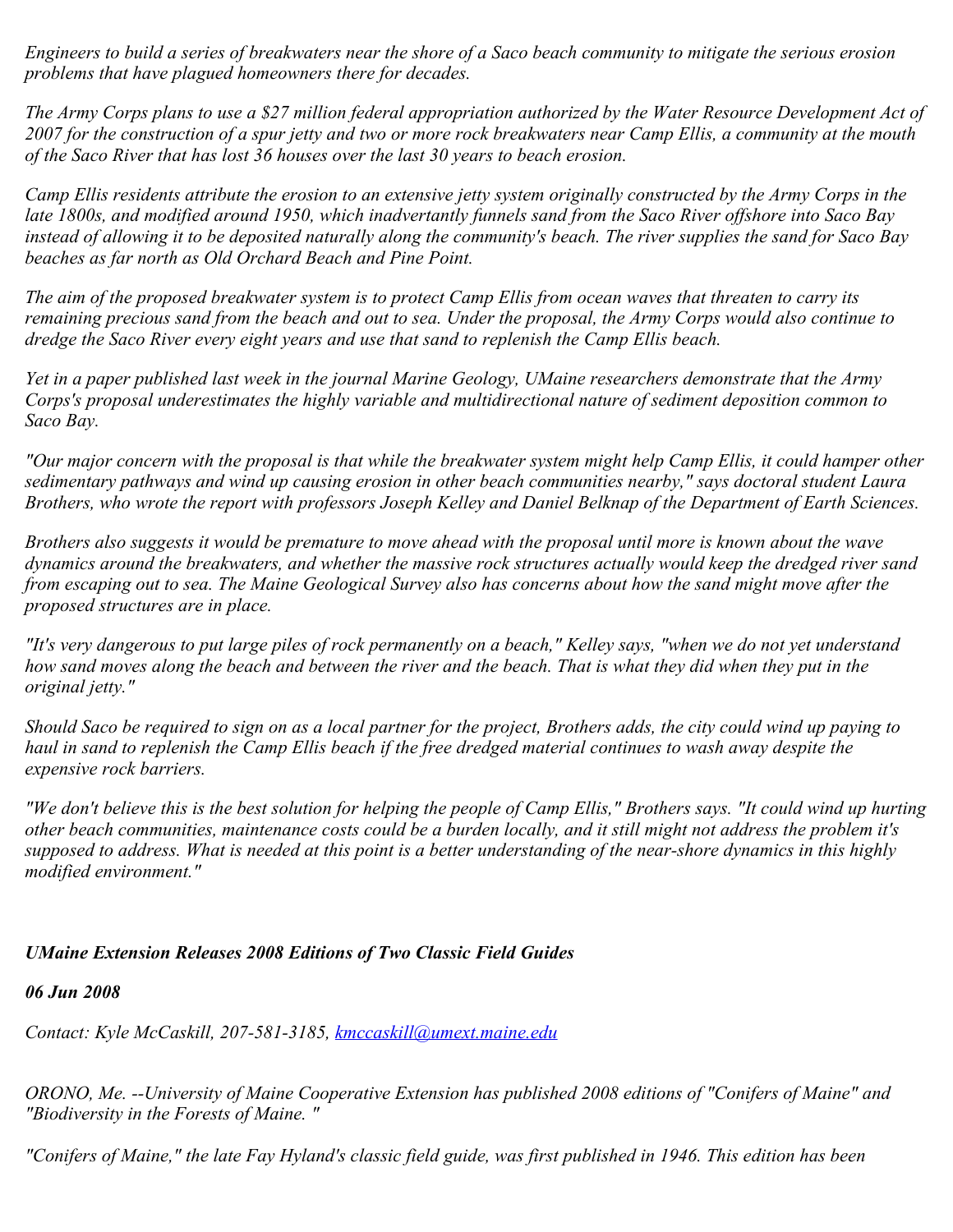*updated by his former student, colleague and friend, Christopher Campbell, current director of the Fay Hyland Botanical Garden and professor of plant systematics.*

*Hyland had a teaching and research career at the University of Maine that spanned 60 years. During his long study of Maine's woody plants, he collected seeds and seedlings from throughout Maine and established them in the botanical garden that carries his name.*

*Campbell said, "When I was a graduate student in the early 1970s, I became friends with Prof. Hyland. He was an accomplished botanist, enjoyable to talk with, and he routinely made soup from his vegetable garden and shared the soup with others. I routinely enjoyed the soup and learned a lot in many conversations with Fay."*

*Built around a traditional identification key, "Conifers" also includes detailed illustrations for each species. These drawings were prepared under supervision of Hyland as well as A.D. Nutting, formerdirector of the UMaine School of Forestry, and Howard L. Mendall, former leader of UMaine's Cooperative Wildlife Research Unit.*

*First published in 1999, "Biodiversity in the Forests of Maine" was the result of several years of collaborative effort among members of the Maine Forest Biodiversity Project---nearly 100 forestland owners and managers, environmentalists, sporting- and property-rights advocates, government agencies, and the scientific community. Designed for foresters, biologists, loggers, forestland owners and managers, educators, and land-use planners, the manual focuses on the influences of forest management practices on biological diversity. It also adds a set of broad, landscape-level recommendations that are absent from most previous guidelines.*

*The 2008 edition of this landmark publication has been produced in response to continuing demand. "Although research into forest biodiversity is ongoing, this manual remains a singularly effective and practical reference and field guide," said Catherine Elliott, Associate Extension Professor and editor of both editions. To order copies of these field guides, visit [www.extension.umaine.edu](http://www.extension.umaine.edu/) and click Publications," or call (207) 581-3792.* 

### *Sculpture "Goes Green" at the University of Maine*

### *06 Jun 2008*

*Contact: Andy Mauery, 299-0282 Susan Camp, 570-1076*

*ORONO -- Think sculpture is built to last? Think again. University of Maine students will explore the use of sustainable -- and, in many cases, biodegradable -- materials in the first Sustainable Sculpture class.* 

*Trash will become treasure. Paper sculptures made with renewable abaca pulp might include seeds and natural fertilizers, which would benefit the surrounding soil as the paper degrades. Students will carve forms out of salt and mineral blocks, rather than marble.*

*"That is one of our objectives in the course, to get students to seriously consider the materials from the inception -- Where do they come from? Are they mined/collected from renewable resources? What types of processes and resources are involved in getting them to your studio? -- through the entire design process, which includes how the artist uses them and the real lifespan of the material," says Andy Mauery, a professor in UMaine's Department of Art. "The majority of our assignments work with biodegradable materials, and address low-impact choices as opposed to the more traditional tactics involved with "permanent" sculptural materials."*

*Several students in the class, which is not limited to art majors, are active in the EcoVillage initiative on campus. Possible projects include a green living space and an "edible corridor" of fruit trees.*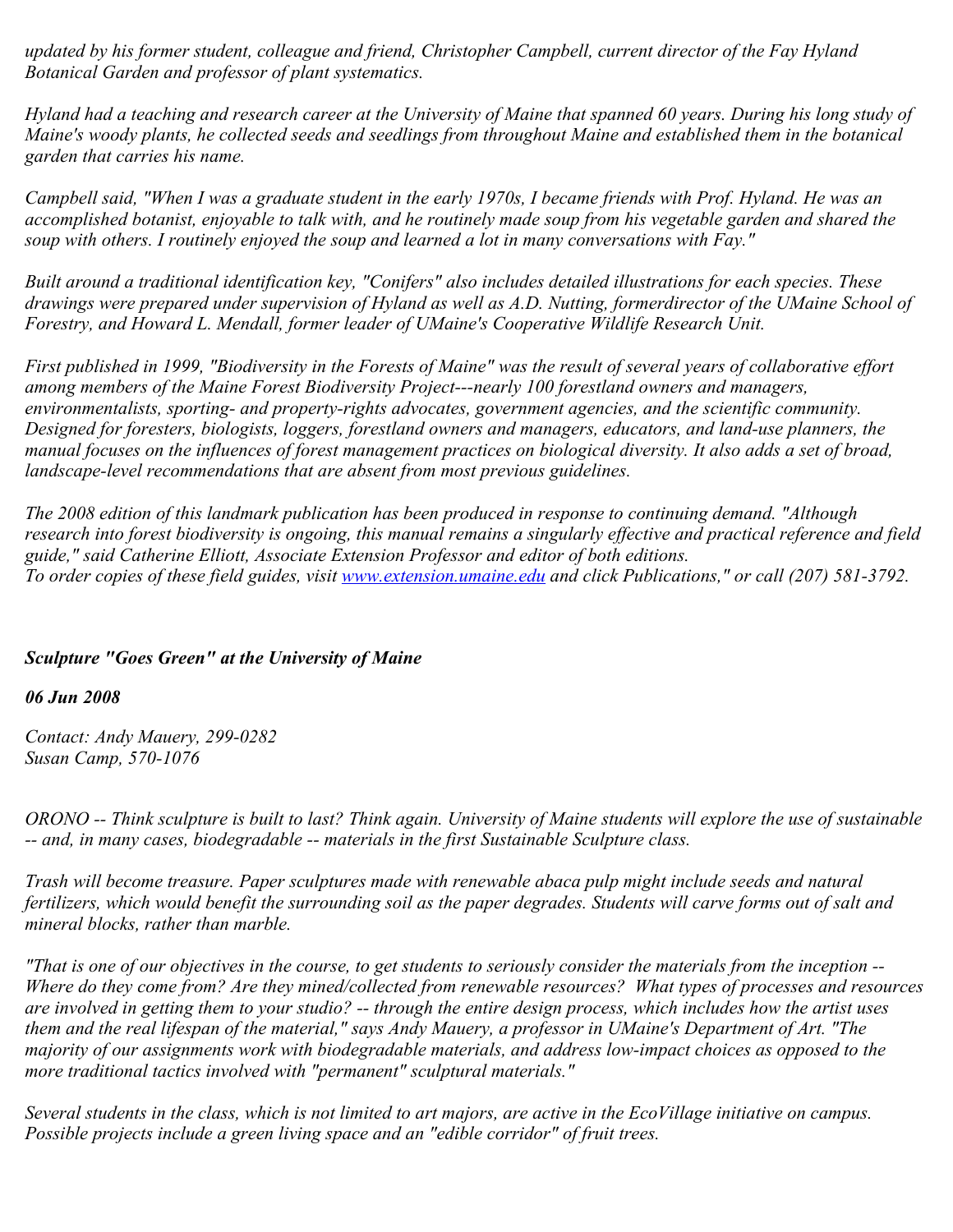*Photo/video opportunities (Call first -- dates are subject to change due to weather): 9 a.m.-noon Monday, June 9 -- Artist Wayne Hall will lead students through the process of gathering and stripping wood at the University Forest on College Avenue Extension. 9-9:30 a.m. June 23 -- students will show their works in progress. 10:30-noon June 25 -- students will carve mineral and salt blocks.* 

#### *Cross-Country Cyclers to Benefit Onward Scholarships*

#### *09 Jun 2008*

*Contact: Jerry Ellis, (207) 942-3582; John Hwalek, 581-2302; George Manlove, (207) 581-3756 ORONO -- A recently retired UMaine program director and an engineering professor are hoping to raise awareness and scholarship funds for the university's Onward Program by bicycling across the United States this summer. Jerry Ellis, former director of the College Success Program's Onward Program, and John Hwalek, associate professor of chemical engineering, shipped their 27-speed Trek 520 touring bikes to Seattle, Wash. last week and will fly to the West Coast June 16. They begin their 4,300-mile trip from Alexander Beach in Anacortes, Wash. to Sand Beach in Acadia National Park on June 18, riding about 80 miles a day and camping most of the way, with an occasional night in a hotel or motel. A website has details about the trek and fundraising campaign. It also has a link to the Google map Hwalek created with 221 place-marks outlining the route. Ellis and Hwalek want to raise \$12,000 for the Jerry Ellis Scholarship Fund for Onward Program students by the time they complete their 8-10-week trip. Ellis, a 66-year-old veteran of the Vietnam War who holds master's degrees in theology and in counseling, has run two marathons and practiced martial arts before taking up cycling. He views the ride as the pinnacle of his physical pursuits. Ellis also grew up "in a really poor family" in Phillips, northwest of Farmington, and was the first in his family to go to college. He says he understands the challenges facing the 50 students the University of Maine accepts each year into the Onward Program. Onward Program students typically are non-traditional students who otherwise would not be admitted into a traditional fouryear academic program. Onward provides selected students a preparatory year on campus to take refresher courses in math, science, English and reading to hone their study skills before beginning first-year studies toward a bachelor's degree. "Onward really is an anomaly at the University of Maine," says Ellis. "The epitome of the Onward student is a mother who has been divorced and has a couple of kids, who is really intelligent and never thought she'd be able to go to college. Some students are men who are displaced workers." But all have untapped potential, he says. "I have known a lot of people who lived out in Milo or down in Bucksport or here in Bangor who had virtually no opportunities because they were poor and had children," says Ellis. "They didn't know how to get from being a single mom to a nursing degree candidate at the University of Maine." Through Onward, he says, "people have an opportunity to start their lives over again. It's like a renaissance. I think it's very important. I think it's a good thing for the university to do." The College Success Program has several scholarships to help Onward and other at-risk or under-prepared students, and Ellis and his wife Ronnie started a scholarship fund through the University of Maine Foundation several years ago. It has \$8,200 in it and begins generating scholarships once it reaches \$20,000. Ellis hopes to raise that extra \$12,000 through the ride with Hwalek, his long-time running, canoeing and bicycling companion. Hwalek also looks forward to the cross-country adventure. "It's been a life-long dream," says Hwalek, 53, who also has run several marathons and completed several triathlons. "I've been wanting to do this since I was a kid. It'll be a good physical challenge." Hwalek's son Jo-Jo and wife Ginger, a pianist and School of Performing Arts faculty member, will update Hwalek's Google map with blogs and photos the riders will take along the way. Alan Parks, Ellis's successor in the College Success Program and creator of the Jerry Ellis Scholarship Fund website, notes that Ellis's contributions to Maine's underprivileged and first-generation college students goes beyond the 33 years he spent with the program. Ellis retired last summer. "His life's work has been around first-generation, low-income, and even students with disabilities," Parks says. "Even in his retirement, he continues working to serve this population." Ellis can be reached by telephone for additional information at (207) 942-3582. Contributions can be made on-line to the Jerry Ellis Scholarship Fund through links on the Jerry Ellis Scholarship Fund website. In May, 14 Onward Program graduates now heading into a UMaine degree program in the fall received a total of \$10,041, according to Parks.* 

#### *UMaine Breaks Ground for Hutchinson Center Expansion*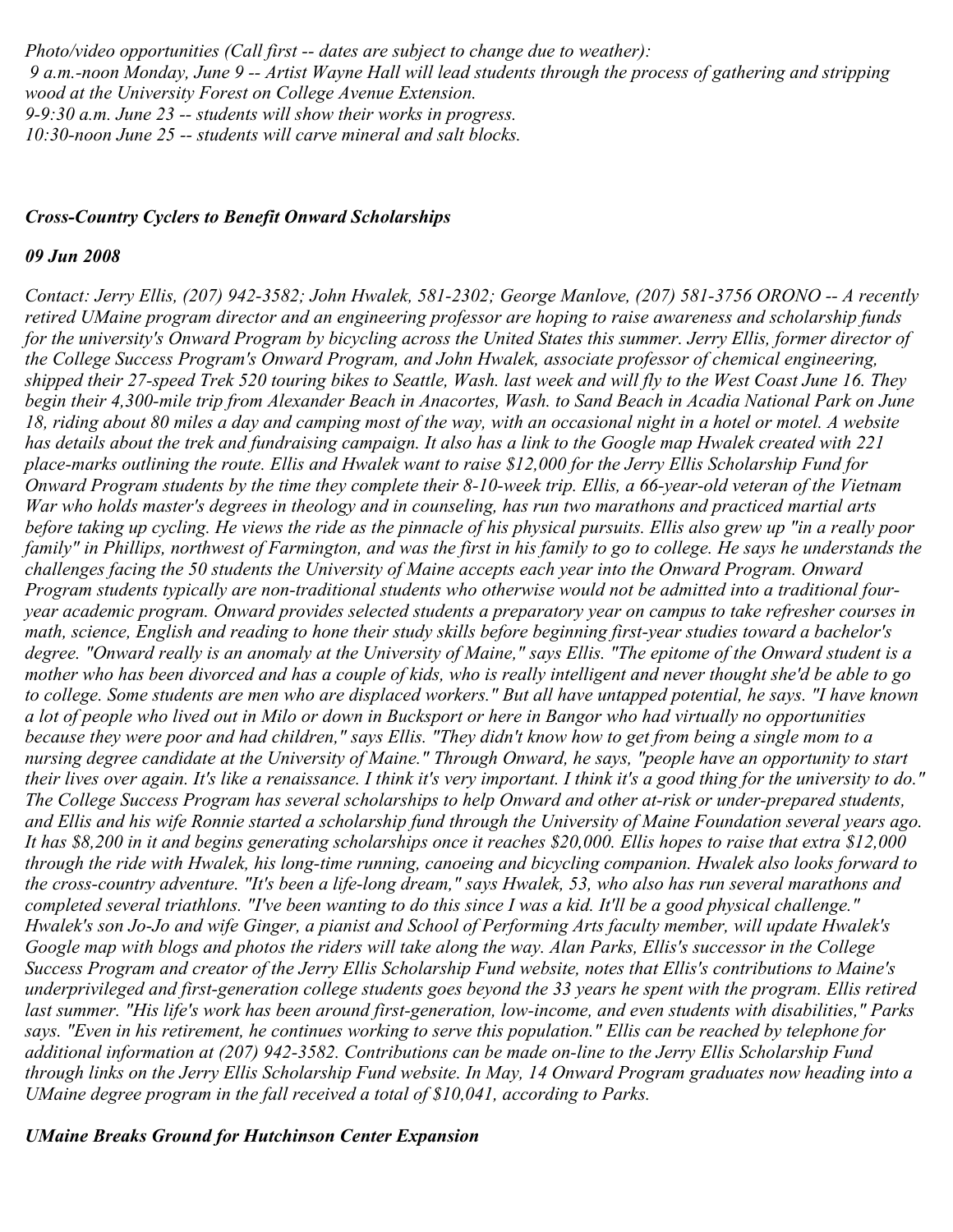#### *09 Jun 2008*

*Contact: Joe Carr at (207) 581-3571*

*BELFAST, Me. --University of Maine's President Robert A. Kennedy, along with community leaders and other university officials, broke ground this morning on the Hutchinson Center's new expansion.*

*Also participating was Frederick Hutchinson, the former UMaine president for whom the eight-year-old facility is named. Through the Hutchinson Center, UMaine provides educational and outreach programs and services to midcoast Maine.*

*In addressing those attending the groundbreaking, Kennedy noted that the Hutchinson Center has exceeded UMaine's expectations in every way.*

*"The Hutchinson Center has simply allowed people from this region to gain access to what they need, and to what they deserve: the educational and related programs that open doors to a brighter future," Kennedy said. "The success stories are many, and we are all proud of the individual and collective achievements of the students who are part of UMaine and part of the Hutchinson Center."*

*The the new wing will double the center's classroom space and will include high-tech space to allow students to participate in one of the university's most popular academic programs, New Media. The new facility will also include two science labs and space for art classes. Fully equipped science laboratories will allow the center to offer nursing programs and will enable students to fulfill undergraduate science requirements, such as pre-med and pre-engineering requirements, at the Hutchinson Center. The art room will expand the possibilities for creative work that is limited in the existing space. All new classrooms are designed for multiple uses, including expanding conference center space that will be available to the community, according to Sue McCullough, Hutchinson Center director.*

*"This is a watershed day for the University of Maine and, most importantly, for the people of midcoast Maine," Kennedy added. "We are pleased that our partnership is expanding, and we look forward to celebrating the achievements that we will realize together in the larger, even more functional and relevant Hutchinson Center."*

*The expansion is a \$4 million project. Two million dollars will be raised through revenue bonds to be funded from income from the Hutchinson Center. With generous gifts from businesses, individuals and foundations the campaign has currently raised over \$1.3 million of its \$2 million private fundraising goal. The new facility is expected to open in the fall of 2009.*

*For information about the campaign, call McCullough at (207) 338-8000.*

### *Maine Grass Farmers Network Announces Pasture Walks*

#### *10 Jun 2008*

*Contact: Richard Kersbergen, 207-342-5971*

*ORONO, Me.--The Maine Grass Farmers Network, with support from University of Maine Cooperative Extension, Maine Organic Farmers and Gardeners Association and the Natural Resources Conservation Service, has organized a series of pasture walks designed to help new and experienced farmers learn about profitable grazing in Maine.*

*On June 22 from 2-4 p.m., a Pownal pasture walk will focus on installing high-tensile fencing and pasture planning. This walk is hosted by Tir na nOg Farm, a small family farm with Scottish highland cattle, free-range poultry and pastured pigs--all managed with minimal start-up resources and no barn. Participants will have the opportunity to learn from the farmers and master fence-builder Bob McGann as he plans pasture expansions on varied terrain. Site*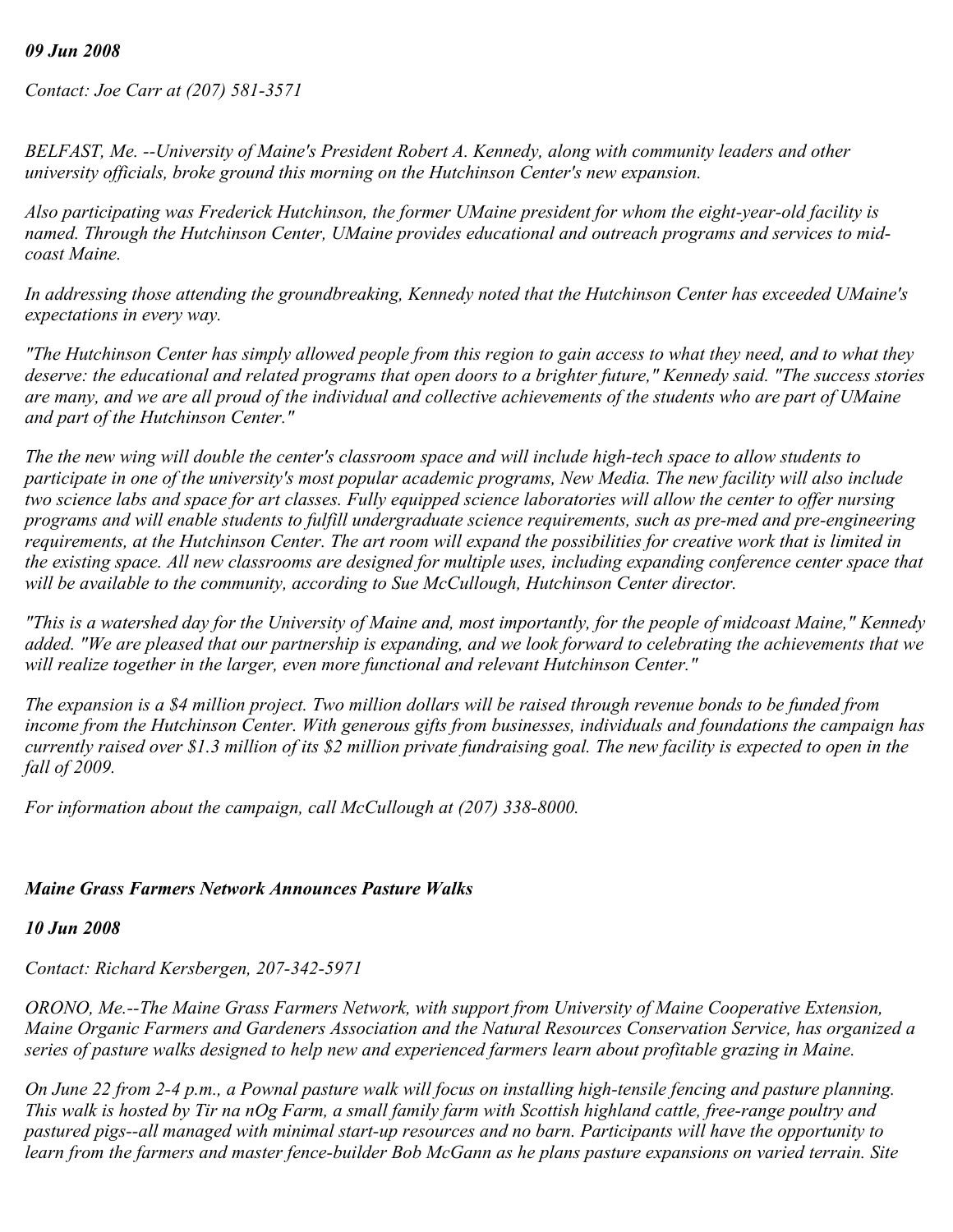*preparation, pasture configuration, and fencing types and materials will be discussed. Participants may also examine a frost-free field-hydrant system and explore creative, low-budget solutions for beginning farmers.*

*The farm is located on Leighton Road in Pownal, approximately 15 minutes from Freeport and five minutes from New Gloucester's Pineland Farms. Pre-registration is encouraged by contacting Holly Morrison at 207-688-4483 or [MaineCelt@maine.rr.com](mailto:MaineCelt@maine.rr.com).*

## *UMaine Engineering Students Awarded Dearborn Scholarships*

*10 Jun 2008*

*Contact: Vicky Blanchette (207) 581-2204; Tom Weber (207) 581-3777*

*ORONO -- The Dearborn Foundation, established to promote the development of inventors and entrepreneurs for the future, recently awarded scholarships to eight students in the University of Maine College of Engineering.*

*Electrical engineering students David Chamberlaine, Michael Clearly and Fred Schwaner, as well as Andrew Farrington in electrical engineering technology and mechanical engineering major Mark Liimakka, will each receive a \$5,000 scholarship for the coming school year, with adjustments made according to scholastic performance.*

*Zach Belding and Kyle Jensen, who are studying mechanical engineering technology, and electrical engineering student Nathan Broyer are 2007 scholarship winners who will receive continuing awards this year.*

*"As an engineer and inventor who has employed and trained many people throughout the years, I have found that interest is more important than any other ability," says Howard K. Dearborn, the founder of Dearborn Precision Tubular Products, Inc., of Fryeburg who established the non-profit foundation in 1993. "Aptitude alone without interest is not enough to ensure success and personal fulfillment."*

*The competitive scholarships for education, research or experimentation are available to qualifying U.S. citizens who are attending or have been accepted at either UMaine, Bucknell University, Cornell University, Rensselaer Polytechnic Institute, Tufts University, Worcester Polytechnic Institute, the University of New Hampshire or the University of Vermont.*

# *UMaine Museum Offering 'Pathways to the Past' Day Camp June 23-27*

### *11 Jun 2008*

*Contact: Patty Henner, 581-1400*

*ORONO -- The University of Maine's Page Farm and Home Museum is offering a week-long "Pathways to the Past" day camp June 23-27 -- an innovative, hands-on half day program that immerses children ages 6-12 in activities considered fundamental for survival in earlier times in Maine history.*

*"The Page Farm and Home Museum is the university's window to the past," says museum Director Patty Henner. "The Pathways to the Past program is one of the most effective ways we can teach children about what life was like in the old days, between 1865 and 1940. They always have lots of fun, whether they are spinning wool or making soap or candles."*

*From 8:30 a.m. to 12:30 p.m., each day will offer novel hands-on exploration of what life was like before electricity*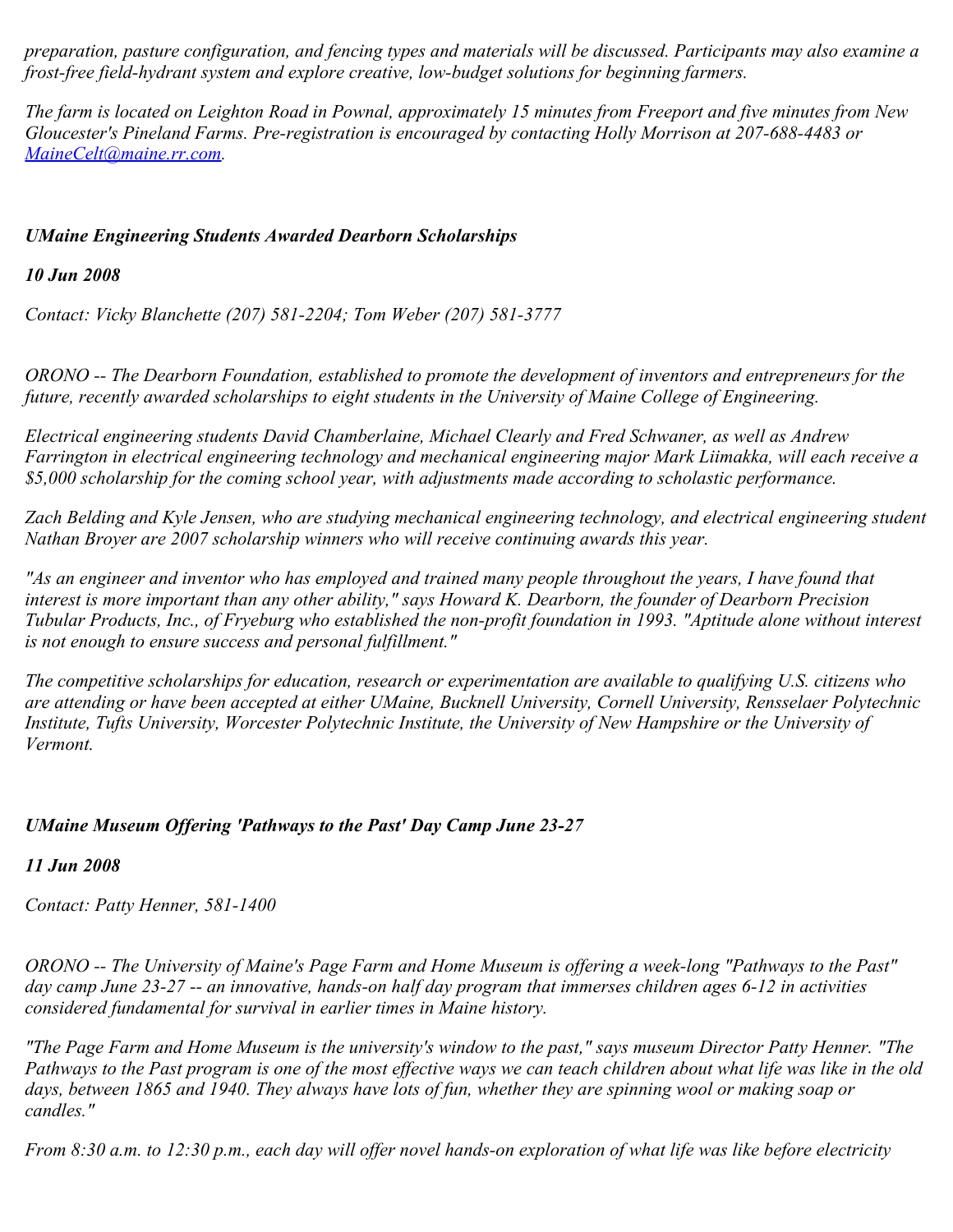*came to rural Maine, Henner says.*

*Monday is folk art day. On Tuesday, children will learn about "tools of the trade" and the six simple machines -- the lever, wheel, inclined plane, pulley, screw and wedge. On Wednesday, they'll visit the animals at the university's J.R Witter Teaching and Research Center off College Avenue. Thursday will be devoted to gardening, and on Friday, they will explore how children in earlier times spent leisure time.*

*Children also will participate in preparing their own healthy snacks each day.*

*To register, or to get more information about Pathways to the Past Day Camp, call the Page Farm and Home Museum at 581-4100.*

*"This is a unique and fun way to introduce your children to the past," Henner says.*

*The Page Farm and Home Museum, located on the Orono campus, collects, documents preserves, interprets and disseminates knowledge of Maine history relating to farms and farming communities between 1865 and 1940, providing an educational and cultural experience for children and adults, and serving as a resource for researchers of the period.*

## *Social Work Study to Focus on Home Health Care Worker Labor Pool Shrinkage*

*11 Jun 2008*

*Contact: Sandy Butler, 581-2382; George Manlove, 581-3756*

*ORONO -- Home care workers provide a critical service helping Maine's elders stay in their homes when they need extra personal care, but the labor pool serving that expanding population is shrinking at a time when it should be growing.*

*Sandy Butler, professor of social work and coordinator of the UMaine Master's in Social Work program, has begun a 3 year student research project to find out why.*

*"This is a growing job category and there are too few people to fill it," Butler says. "It is not an appealing job for a lot of people. But it is very important work. We need to look to increase the numbers."*

*Personal support specialists and personal care attendants -- classified as direct care or home care workers -- provide in-home assistance for frail elders and individuals with disabilities. The work can include bathing, dressing, feeding, assistance with transportation and light housework. Butler notes that they usually work for very low wages, often without benefits and under difficult working conditions.*

*Butler has received a \$123,000 Academic Research Enhancement Award from the National Institute on Aging for the study. She plans to survey 250 home care workers in Maine to investigate factors influencing job turnover and retention, and more specifically, how those factors differ between older and younger workers.*

*Butler will oversee the study, to be carried out largely by two social work students and a nursing student, beginning this month.*

*"The students will be involved in all aspects of data collection and analysis. We hope to find information that will be of help to the agencies," she says.*

*The study explores two areas of interest to Butler, a nationally recognized gerontologist and elder-care researcher: the financial security of women throughout their lives, and the health and well-being of elders.*

*Butler conducted a pilot study to justify the grant and further research. The home care field is populated primarily by*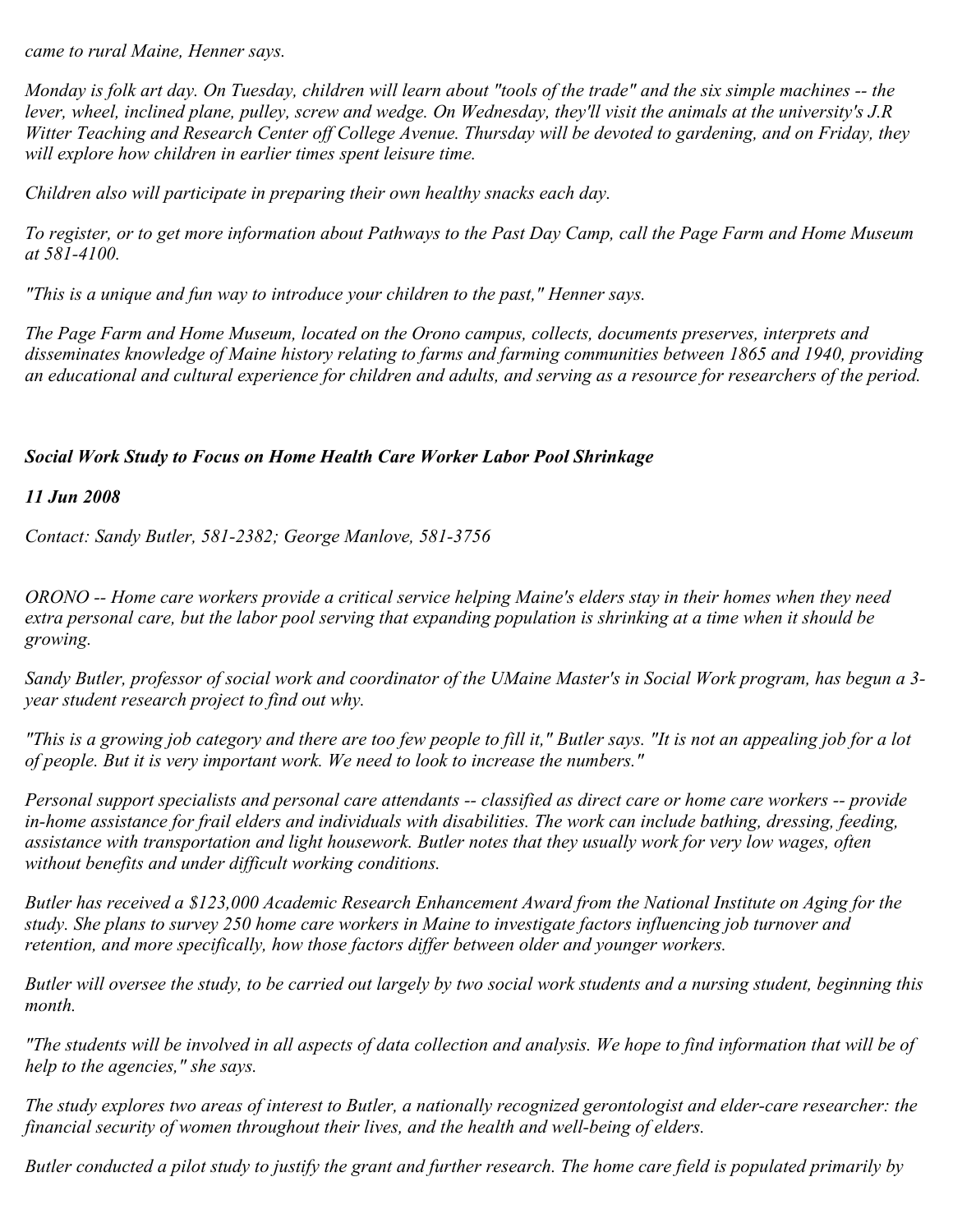*women between the ages of 25 and 55, and has about a 50 percent turnover rate, even though it also is the fourth fastest-growing occupation in the country, according to Butler. This 18-month longitudinal study will look specifically at home care workers employed by agencies in Maine.*

*"We'll look at job satisfaction and burnout, and over a year and a half, we'll track employees to see if they stayed or left their current jobs, and find out why they made the choices they made," says Butler, who also wants to examine differences in job experiences between younger and older workers. The industry may need to depend even more on workers over age 55 as employee demographics change, she adds.*

*Butler says that one obvious issue facing home care workers is the low pay, which is caused in part by low Medicaid reimbursement levels the state pays to the agencies that hire and manage the workers. Another reason for low pay in the field is that it is populated mostly by women, whose wages statistically are lower than what males are paid in most fields, Butler says.*

*"At the state level, efforts are being made to raise reimbursement levels and also to get health care for these employees," Butler says. "There is a growing awareness that we need to take better care of the direct care workers in the long-term care system," which includes home care, assisted living and nursing homes.*

*In spite of the low pay, Butler says her pilot study on older home care workers also found that the work is appealing for many reasons, including the important relationships that workers develop with their clients.*

*"My hope is the surveys will help lead us to know better how we can retain home care workers and decrease their burnout, and in particular how we can recruit and retain workers over the age of 55," says Butler. "Ultimately, the hope is that this will increase the quality of care for elders."*

## *UMaine and Foxcroft Veterinary Service Team to Recruit Large Animal Veterinarians to Maine*

### *11 Jun 2008*

*Contact: Robert C. Causey, (207) 581-2782*

*ORONO -- The University of Maine has successfully teamed up with Foxcroft Veterinary Service in a creative approach for dealing with the shortage of large animal veterinarians in Maine.*

*In 2007 UMaine's Maine Agricultural Center funded a study in equine reproduction that was designed to bring veterinary students to Orono for specialized training and to introduce them to local veterinarians. Thanks to this program, Dr. Kristin Williams, and Dr. David Hernke, new graduates of Massachusetts' Tufts-Cummings School of Veterinary Medicine, will start their careers as practicing veterinarians in Dover--Foxcroft.*

*Dr. Williams responded to an invitation from UMaine veterinarians Jim Weber and Robert Causey to receive training in horse breeding management at the Witter Center in Orono, while also observing practice with Foxcroft Veterinary Service's Dr Dennis Ruksznis. Before Williams even began her time at Orono, she and Hernke were successfully recruited by Foxcroft Veterinary Services.*

*"Their coming to Maine means that the area's large animal owners will now have two more vets available when their animals need attention," says Prof. Robert Cause of UMaine's Dept. of Animal Veterinary Sciences. "Because of our partnership with Dr. Ruksznis and his colleagues, these two new Maine veterinarians have gained specific skills and appreciation for the particular needs of those in the area agricultural community."*

*Maine Business School Named One of World's Best*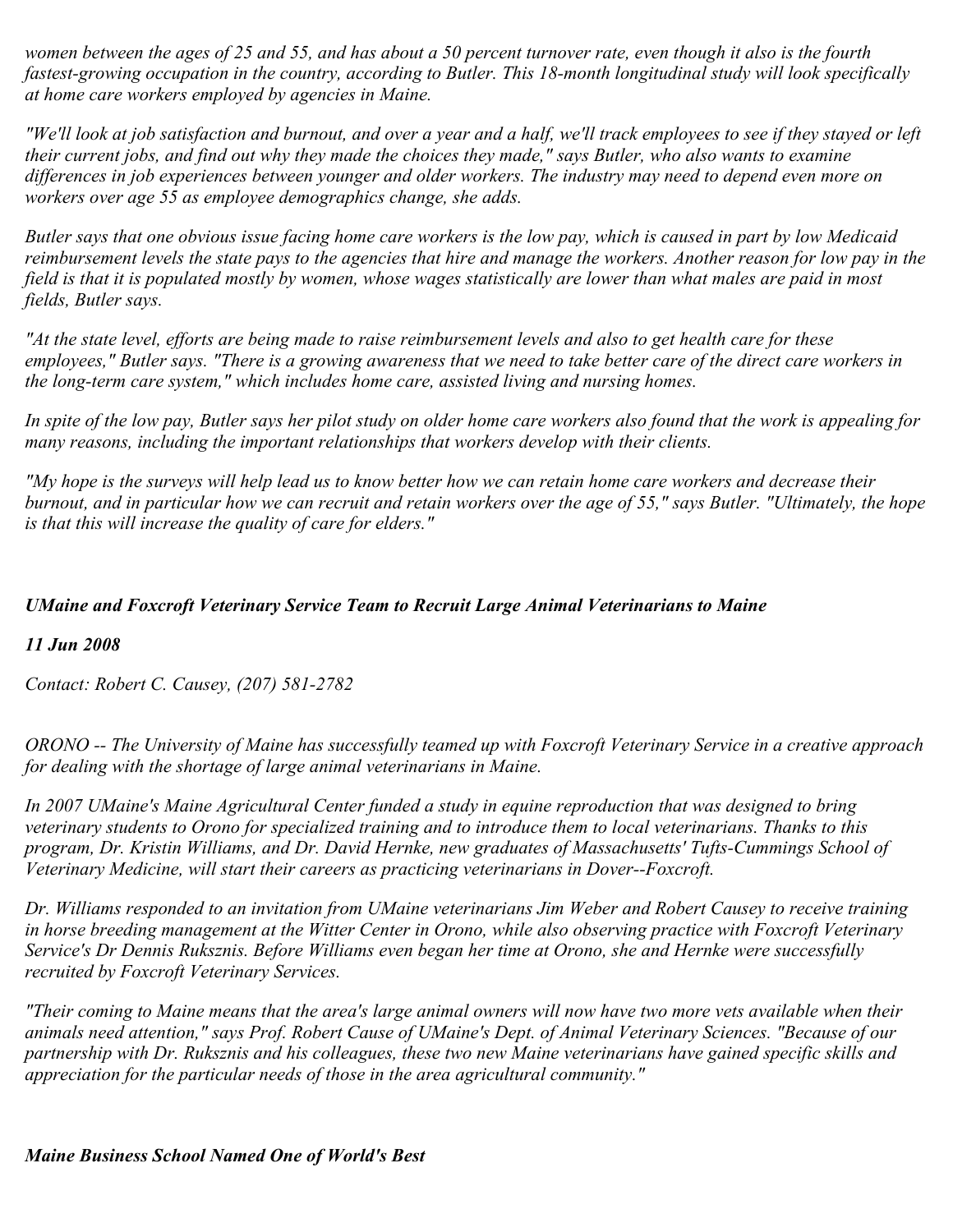#### *12 Jun 2008*

*Contact: John Mahon, (207) 581-1968; George Manlove, (207) 581-3756*

*ORONO -- The Paris-based international educational consulting organization Eduniversal has included the Maine Business School at the University of Maine among its recent selection of 1,000 of the world's best business schools.*

*The organization, a subsidiary of the international training and career guidance company SMBG in France, analyzed 4,000 websites and institutional publications to arrive at a list of the best business schools in each of nine regions of the world -- Africa, Central Asia, Eastern Europe, Eurasia and Middle East, Far Eastern Asia, Latin America, Oceania (island states including Australia, Hawaii, New Guinea and Samoa), Western Europe and North America (the United States and Canada).*

*Eduniversal is establishing a premier global database of higher economic and business education institutions to help students choose among the best business schools in any country, region or continent in the world. It also offers consultation to human resources departments at companies and institutions in the field of business.*

*The Academic Council of the United Nations supports Eduniversal projects. It covers all continents and 153 countries with more than 97 percent of the world's population. Eduniversal also provides services to various companies in their search for specialists for recruitment and exchange of science information.*

*The results of the Eduniversal ratings testify to the recognition by international experts of the Maine Business School's influence and recognition internationally, says John Mahon, dean of the College of Business, Public Policy and Health at UMaine and founding director the university's School of Policy and International Affairs (SPIA).*

*Selection criteria for the best business schools database that was considered by a nine-member Eduniversal International Scientific Committee included world nations' investments in education per capita, gross national product, population, the number of students in higher education, and recommendations by business school deans around the world.*

*Selection of business schools in each country also was based on information about international accreditations by or affiliations with international academic associations, rankings in international and national publications, strength of the business schools' networks, and results of published research and websites. Final selections were based on unique and complex criteria, including "the ability of the business school to make its students shine on an international level," the organization says.*

*Mahon says he is pleased and flattered, "but not terribly surprised," to be included in the ranks of the world's most prestigious business schools.*

*"I am certain that what helped elevate us to these ranks of the best schools on the planet had a lot to do with the international and experiential components of the business school, from our faculty to the extraordinarily high quality of our students at all levels -- and the curriculum, which requires at least one international experience for our MBAs before they are awarded degrees," Mahon says.*

#### *Tanzanian Reporters to Visit Maine in Journalism Exchange Program*

*12 Jun 2008*

*Contact: Shannon Martin, (207) 581-1281; George Manlove, (207) 581-3756*

*ORONO, Maine -- Six Tanzanian journalists will leave the southeast African nation June 15 to begin a unique a six-*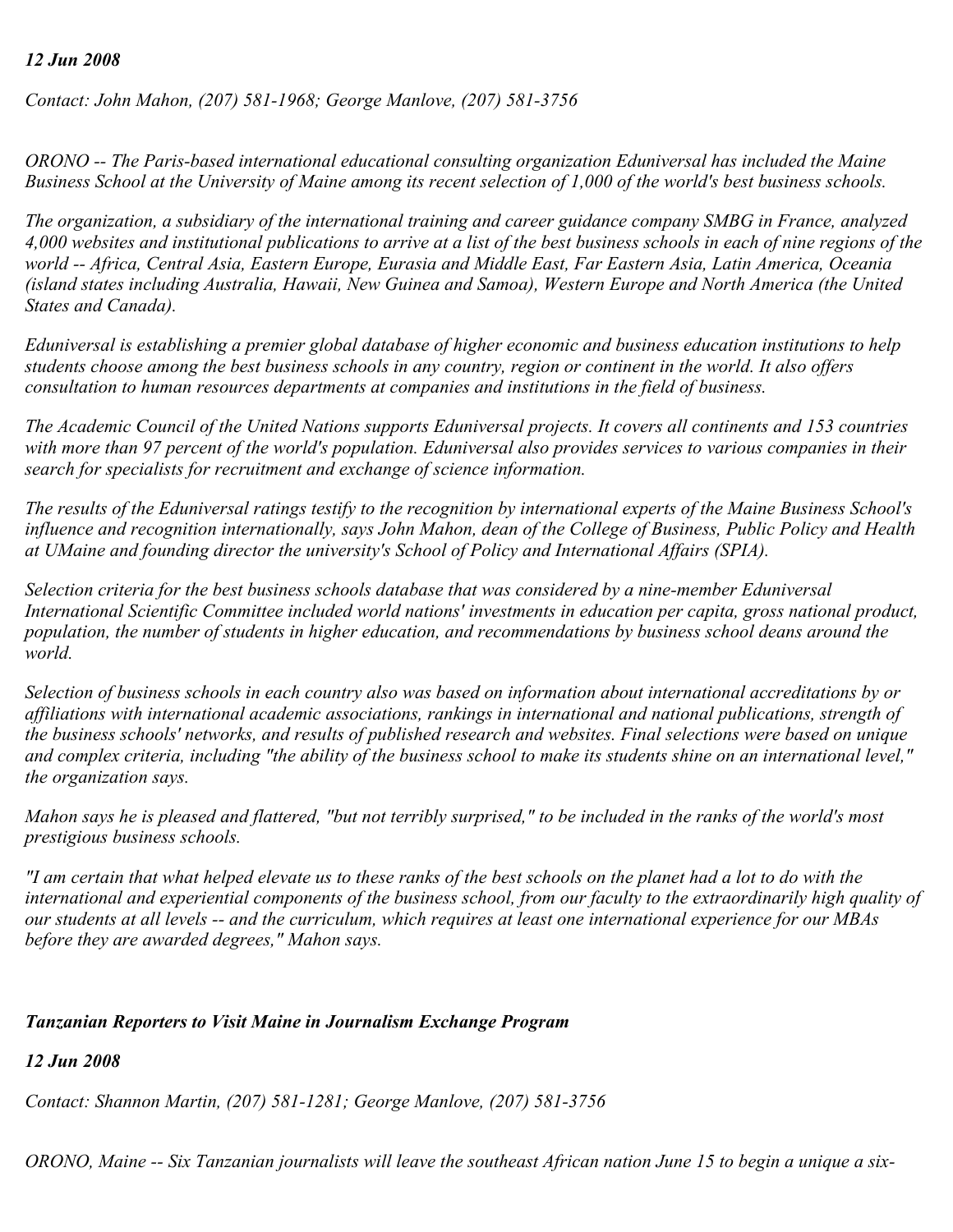*week training program at the University of Maine, where they will learn about U.S. news gathering and reporting techniques from UMaine faculty members and practicing New England journalists.*

*The project is possible through a \$183,000 grant from USAID (United States Agency for International Development) through the Millennium Challenge Account Threshold Program, an anti-corruption initiative. Grant recipients and project collaborators are the UMaine School of Policy and International Affairs (SPIA), the university's Communication and Journalism Department and the Office of International Programs on campus.*

*The team of UMaine journalism faculty members participating in the journalist exchange and certificate program hope the experience will leave both Tanzanian reporters and the United States mentors more aware of news reporting techniques in such different political and cultural environments, according to Shannon Martin, chair of UMaine's Communication and Journalism Department and primary investigator for the grant's exchange project.*

*The African journalists will visit news media organizations and newsrooms in Maine, New England and Washington, D.C., before returning home in August.*

*Journalists in emerging democracies like Tanzania can learn from other reporting techniques practiced in more established democratic countries, and Western journalists often can learn lessons from those developing countries, Martin says.*

*The Tanzanian population relies much more on radio news mass media than many American media markets," Martin says. "One thing I'm hoping to learn from the Tanzania media is how they prepare their media broadcasts to reach rural markets."*

*Much like journalists in Maine, reporters in Africa tend to work in more rural settings rather than major urban centers, says Martin. And increasingly, local reporting in places like Tanzania, Sudan and Kenya is taking on more global significance.*

# *Aquatic Science Society Honors UMaine Oceanographer for Distinguished Service*

### *12 Jun 2008*

*Contact: Tom Weber (207) 581-3777*

*ORONO -- Peter Jumars, the director of the University of Maine School of Marine Sciences, has received the Distinguished Service Award from the American Society of Limnology and Oceanography.*

*ASLO, a leading professional organization for researchers and educators in the field of aquatic science, recognized Jumars for his nearly 30 years of dedicated service to the society and its public education and outreach mission.* 

*Jumars, a professor of marine sciences and oceanography, is a past president of the ASLO board of directors. He has been a leading figure in the development of the society's publications, most notably its research journal, Limnology and Oceanography, for which he served as editor-in-chief from 1986 to 1992. More recently he has been the journal's associate editor for scholarly reviews and the chair of a committee on open-access publishing.* 

*In 1994, Jumars received ASLO's G. Evelyn Hutchinson Award for his "outstanding work in biological oceanography, particularly for his significant advances in understanding interactions among benthic organisms, sediments and the physical environment.*

### *UMaine Launches Energy Information Website*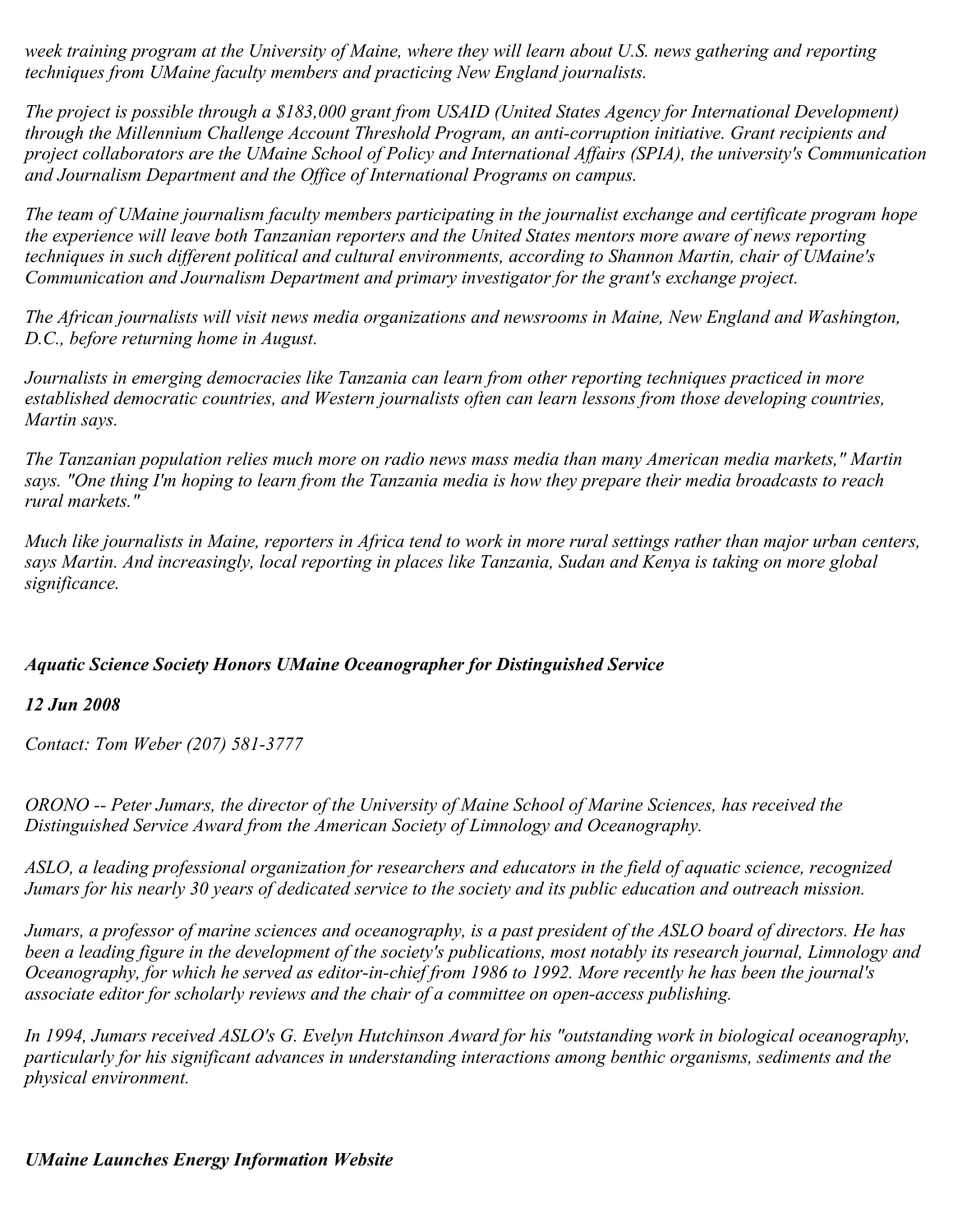#### *13 Jun 2008*

*Contact: Donna Coffin, 207-564-3301, [dcoffin@umext.maine.edu](mailto:dcoffin@umext.maine.edu)*

*ORONO, Me.--Many Maine residents are having trouble meeting their needs for heating, transportation and food due to rising fuel prices. University of Maine Cooperative Extension has established a website, [www.extension.umaine.edu/energy,](http://www.extension.umaine.edu/energy) to provide research-based information on saving money through energy conservation and alternative energy sources. Visitors will be able to access publications and resources for homeowners, drivers, farmers and business owners. The site also includes a schedule of programs and workshops.*

*"Many people have been contacting their county Extension offices requesting specific information on the relative values of alternative heating fuels and hybrid vehicles," says Donna Coffin, Extension educator.*

*For the homeowner, the site has heating source comparisons, and sections on how to conserve energy through insulation and appliance use. For the traveler, there is information on efficient vehicles and public transportation, as well as cost calculators for hybrid vehicle options.*

*The site includes energy-saving tips for small businesses and farms, and current research in Maine on producing energy on the farm with biodiesel. The site also features links to information on tax incentives and energy audits.*

#### *UMaine Alumnus Donald Holder '80 Wins Tony Award*

#### *16 Jun 2008*

*Contact: Tom Mikotowicz, 299-8550 (cell), 581-1965 (voicemail) or [miko@maine.edu](mailto:miko@maine.edu)*

*ORONO -- Donald Holder, a University of Maine alumnus, won a Tony Award last night for Best Lighting Design of a Musical for his work on Rodgers and Hammerstein's "South Pacific." Holder also received a nomination for Best Lighting Design of a Play for his work on "Les Liaisons Dangereuses." A New York native, Holder graduated from the University of Maine in 1980 with a degree in forestry. However, he was deeply involved in theater while studying in Orono, and though he went on to study drama at Yale after graduation, he still maintains ties to UMaine.*

*Holder is no stranger to awards. His lighting design for the Broadway production of Disney's "The Lion King" won a Tony and a Drama Desk Award. He also received Tony nominations for his lighting work on "A Streetcar Named Desire," "Movin' Out" and "Gem of the Ocean," among others.*

*"He paints the stage and shapes the space with color," says Tom Mikotowicz, a UMaine theater professor who is a longtime associate of Holder. "He's one of the masters of the craft."*

*For information, please contact Tom Mikotowicz at 299-8550 (cell), 581-1965 (voicemail) or [miko@maine.edu](mailto:miko@maine.edu).*

#### *McBride Endowment Advances Environmental History Research, Scholarship at UMaine*

### *17 Jun 2008*

*Contact: Richard Judd, 581-1910; George Manlove, 581-3756*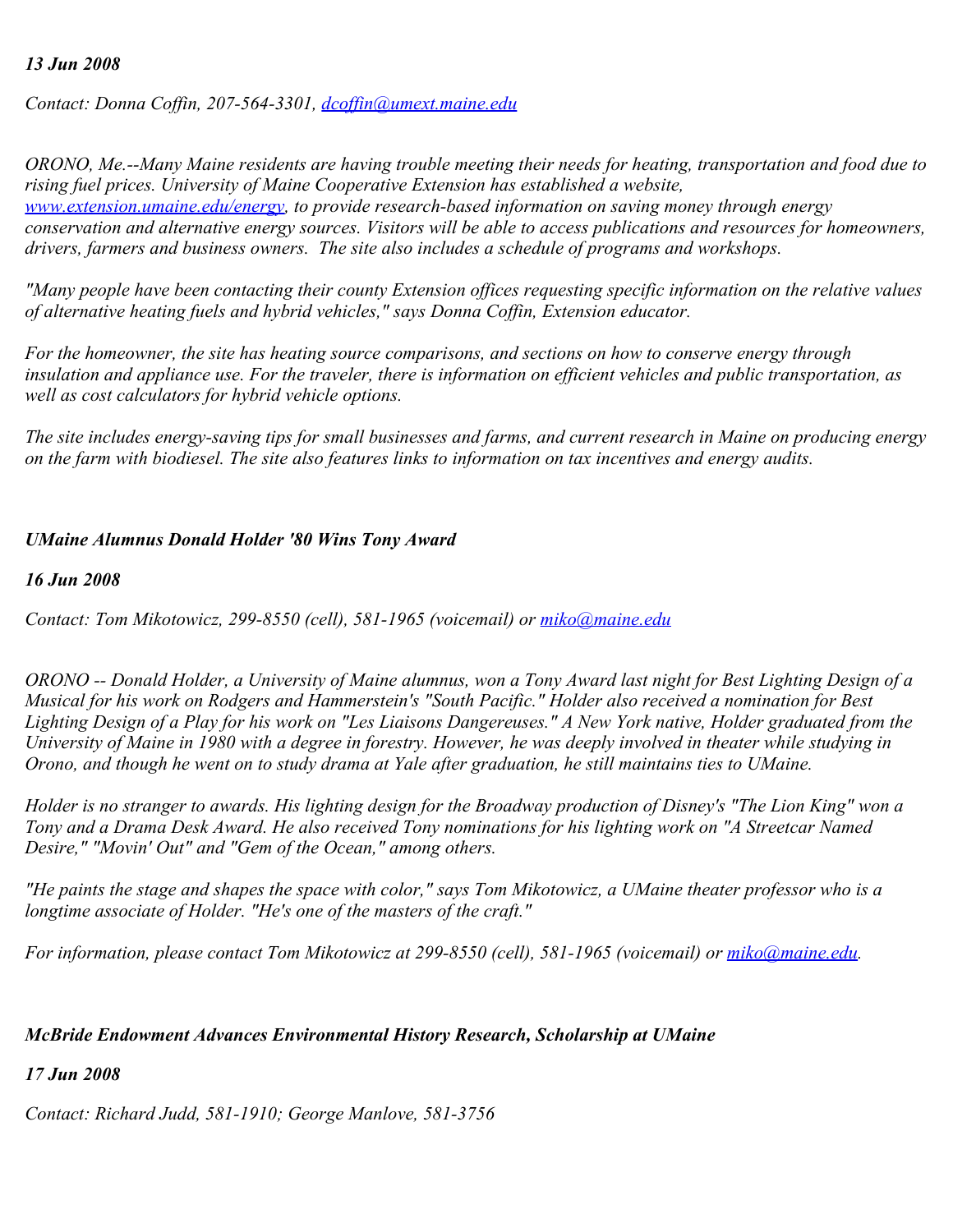*ORONO -- The University of Maine History Department's program quality and graduate-level research will be enhanced significantly as a result of a new endowment designed to expand scholarship in the field of environmental history.*

*The Col. James C. McBride endowment, administered by the University of Maine Foundation, also is intended to coalesce programs and disciplines at UMaine to raise the university's visibility as an international center for environmental history. It will allow the establishment of new graduate research opportunities, courses, lectures, conferences, and a joint research seminar with the University of New Brunswick.*

*History Professor Richard Judd, a member of the UMaine faculty since 1984 and an authority on Maine and New England environmental history, has been named the inaugural Col. James C. McBride Professor for the initial five-year cycle. The designation carries a financial stipend and funds for new environmental education and research initiatives, which include a graduate research assistantship, a national conference on New England environmental history, semiannual environmental history lectures, a series of monthly noontime speakers and a UMaine-based network of New England and Eastern Canadian scholars in the field.*

*"What we hope to do is highlight the importance of natural sciences in history," says Judd, who has published five books in the field and developed particular expertise on the Maine forest industry and the roots of conservation in New England, Oregon and the nation. "For the department, we hope to create an environment that makes it really interesting to study environmental history here."*

*UMaine already is considered among the top 10 institutions for environmental history studies at the graduate level, he says. "We're trying to make the University of Maine one of the top two or three. That's what excites me the most about this."*

*Judd says resulting collaboration among faculty, researchers and graduate students from academic areas including forestry, sustainable agriculture, marine sciences, wildlife, tourism, parks and recreation, Native American studies, and the UMaine Folklife Center, will strengthen interdisciplinary communication and create exciting new opportunities for research in history.*

*Judd was chosen as the McBride Professor to lead the effort by a College of Liberal Arts and Sciences selection committee chaired last year by former dean Ann Leffler.*

*Department Chair Scott See says that Judd, "one of North America's foremost environmental historians," was an appropriate choice as the first McBride Professor and as the catalyst to elevate the university's presence as one of the country's top research institutions.*

*"Professor Judd was selected because of the quality and quantity of his scholarship, his established presence as one of the History Department's most active mentors of graduate students, and his contributions to projects that link the university to the state of Maine, including the Maine Woods Forever Thoreau-Wabanaki Trail Project and the Maine Historical Society's Web-based Maine Memory Project, which is funded in part by the National Endowment for the Humanities," See says.*

*Col. James McBride was a UMaine alum who graduated with a degree in economics in 1954. The son of an U.S. Army lieutenant colonel, McBride was born in North Dakota, raised in Portland, Maine and lived in New York state and Gloucester, Mass. A former UMaine ROTC member, McBride was a decorated military career officer who served in Korea, France, Vietnam and Taiwan before retiring as a full colonel in Fort Gordon, Ga. A history enthusiast, McBride died in 2003 in Spokane, Wash.*

*McBride's generous endowment to the Department of History was arranged through the University of Maine Foundation.*

*New Biography Details Life of Columnist Mildred "Brownie" Schrumpf*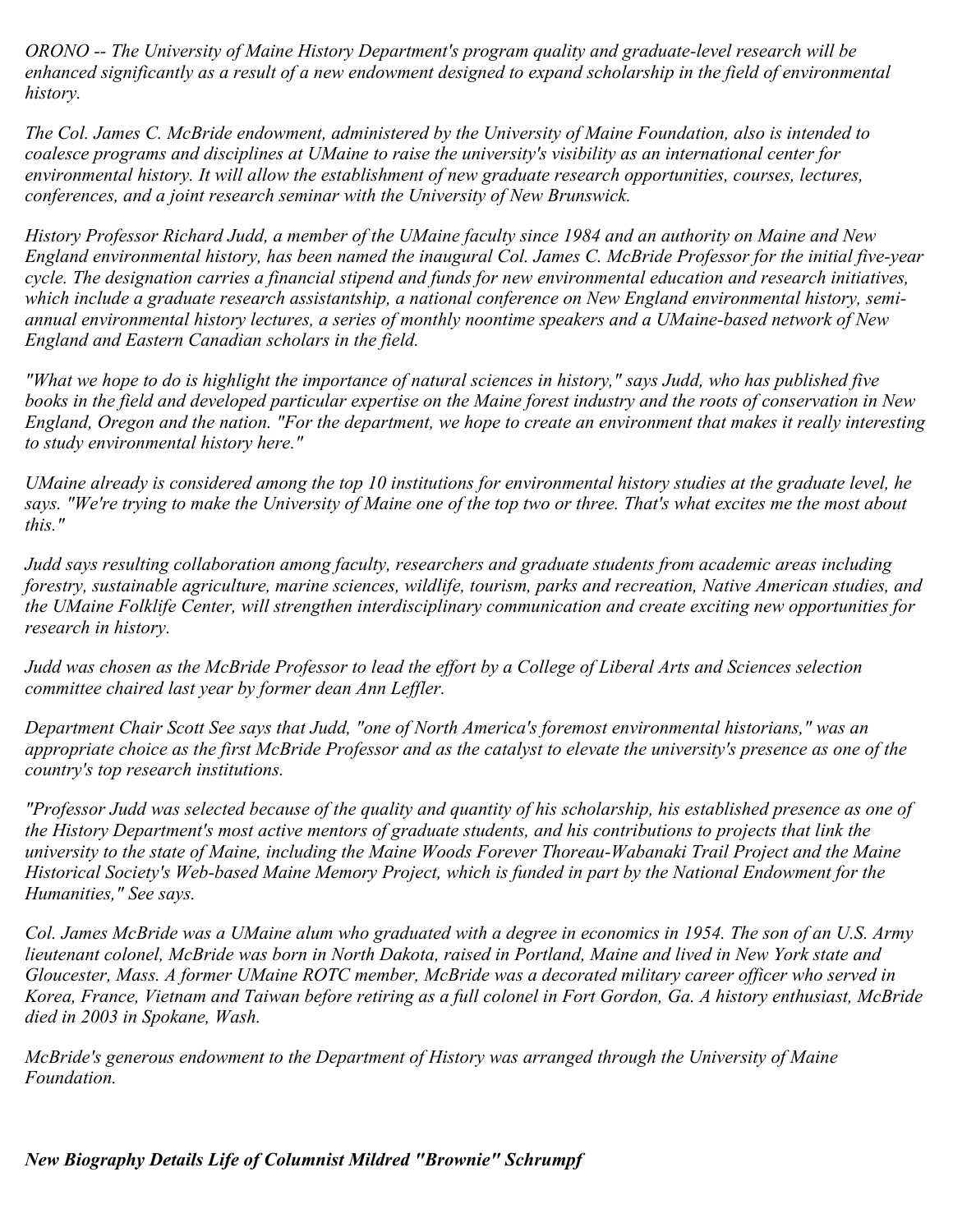#### *17 Jun 2008*

*Contact: Pauleena MacDougall, 581-1891*

*ORONO -- Everybody knew "Brownie" Schrumpf, or at least they thought they did. A new biography by author and UMaine alum Karen Dodge Tolstrup, published by the Maine Folklife Center, fills in many of the details of the diminutive cook and Bangor Daily News columnist's early life on a Readfield Depot farm.*

*Tolstrup, of Old Town, spent more than a year researching Schrumpf's life, using her papers and interviews with friends in the Orono area. The result -- If Maine Had a Queen: The Life of Brownie Schrumpf -- is an affectionate and detailed story of the forces that shaped Schrumpf's life and work.*

*Published by the Folklife Center at UMaine as a volume of Northeast Folklore, the paperback book includes many early photographs of Schrumpf and her husband Bill.*

*Tolstrup is a 2003 UMaine graduate who earned a master's degree in history in 2006. A recent VISTA volunteer, she now works part time at the United Way of Eastern Maine.*

*A planned book launching ceremony in the fall at the Page Farm and Home Museum on the Orono campus will provide opportunities to meet the author and purchase a signed copy of the book.*

*The book is available for \$15 through the Maine Folklife Center or at local bookstores.*

*The Maine Folklife Center can be reached by telephone at (207) 581-1891 for more information.*

#### *Business, Economics and Management Expert Available to Discuss Today's Mortgage Crisis Developments, Arrests*

#### *19 Jun 2008*

*Contact: John Mahon, 581-1968; George Manlove, 581-3756*

*The Associated Press reports that federal authorities announced today that more than 400 real estate industry players have been indicted since March -- including dozens over the past two days -- in nationwide crackdown on mortgage fraud that has contributed to the country* 

#### *UMaine's Foster Student Innovation Center Recognized for Design Excellence*

#### *19 Jun 2008*

*Contact: Renee Kelly, 207-581-1401*

*ORONO -- UMaine's new Foster Student Innovation Center has been recognized for design excellence by a national organization that promotes and recognizes creativity and efficiency in the planning and construction of educational buildings.*

*The Foster Center, an incubator for students who are innovators and entrepreneurs at UMaine, has tied for grand prize in the new construction/college division competition conducted by EducationDesignShowcase.com, a website showcasing 135 of the best-designed and constructed school, college and university educational buildings.*

*The Foster Center tied with the Kansas Life Sciences Innovation Center at the University of Kansas Medical Center. Grand prize winners receive \$1,000 scholarships presented to the winning institutions.*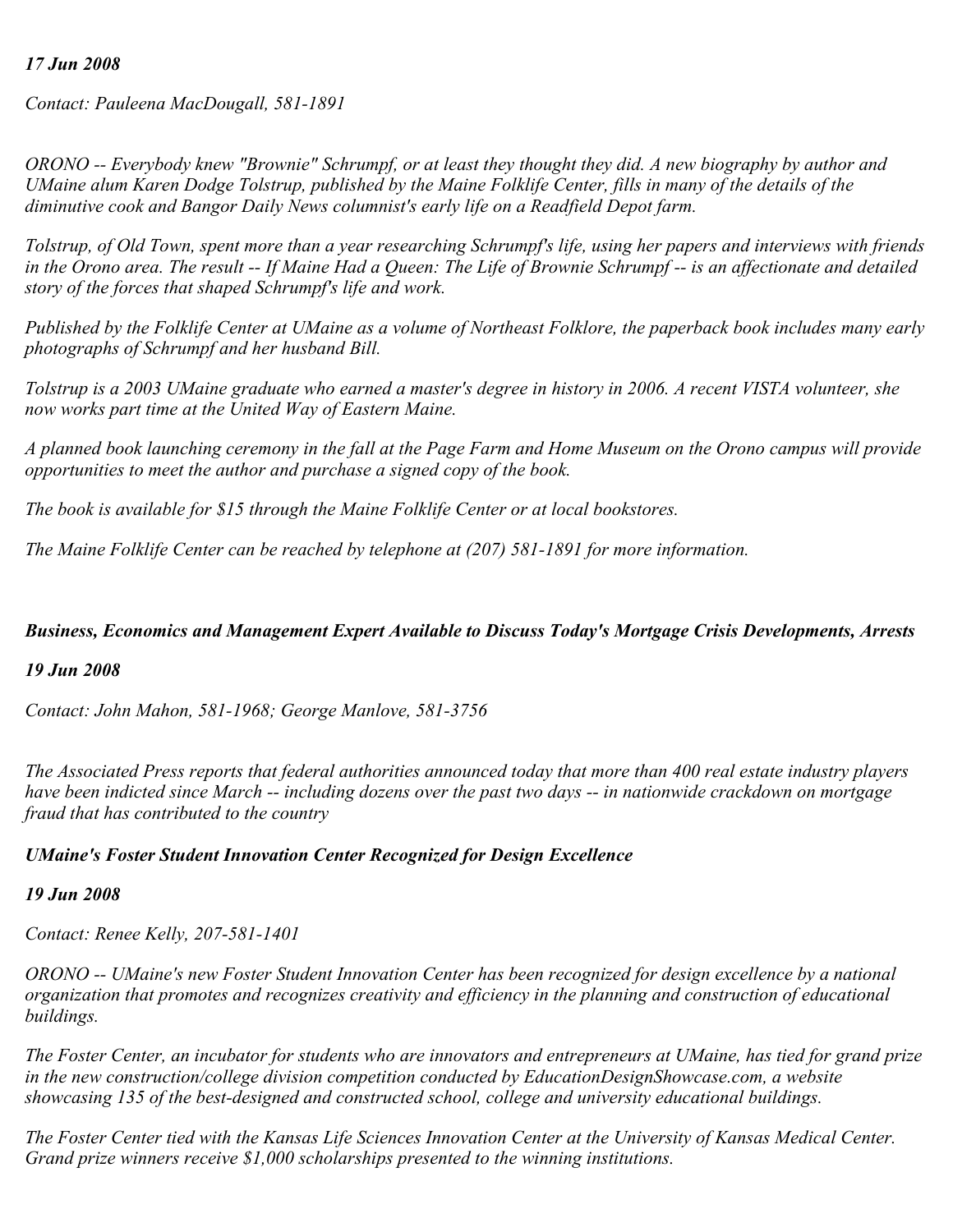*The award-winning projects displayed on the EducationDesignShowcase.com site were evaluated by a jury of administrators, architects and facility planners for excellence in design and functional planning directed toward meeting the needs of the education program, according to its website. Criteria considered in the evaluations included: aesthetic characteristics; innovation and creativeness; attention to safety and security; efficient use of space; planned flexibility to accommodate change; accessibility for diverse users; site design, adaptation and development; selection of materials; attention to the environment, maintainability and energy use; and cost effectiveness.*

*The UMaine Foster Student Innovation Center opened in the fall of 2006. Designed by Oak Point Associates of Biddeford, the certified LEED-NC Silver facility is state of the art in technology and sustainability. As an Education Design Showcase winner, the center will be featured in the upcoming issue of College Planning & Management magazine.*

*For information about the Foster Center or its programs, contact Renee Kelly, director of Economic Development Initiatives, Office of Research and Economic Development and Director of Programs and Outreach, Foster Student Innovation Center, at 207-581-1401, or email: [rwkelly@maine.edu](mailto:rwkelly@maine.edu).*

*Education Design Showcase is a subsidiary of Peter Li Education Group, a national educational publishing and media company serving the K-12 and higher education market.*

## *Summer Pulp and Paper Institute Offers Close Look at Iconic Maine Industry*

*20 Jun 2008*

*Contact: Betty Ingraham, 581-2281 David Deas, 453-5809 George Manlove, 581-3756*

*ORONO -- Forty Maine high school students and teachers will be at the University of Maine's pulp and paper laboratories on the Orono campus for the 2008 Summer Institute in Pulp and Paper Process Technology for High School Students and Teachers in mid July.*

*Starting out with hands-on pulp- and paper-making activities, the students -- potentially Maine's future paper industry workers -- will learn about the paper-making process from tree identification and selection to actual paper-making, recycling and product testing. Participants also will tour the Sappi Fine Paper plant in Skowhegan.*

*The July 14-17 institute is an annual joint program organized by the UMaine Pulp and Paper Process Development Center and Kennebec Valley Community College in Fairfield, which offers a Pulp and Paper Technology Certificate, and funded by the National Science Foundation.*

*The purpose of the annual institute is to help educate an advanced workforce for the pulp and paper industry. Because many employees will be retiring in coming years, the need for an advanced workforce is growing.* 

*Because of limited space, the institute must cap registration at 40 people.*

*Costs for the four-day institute, including room and board on the UMaine campus and a stipend for students and teachers, are being covered by the National Science Foundation.*

*For registration and other information, contact Betty Ingraham, research associate in the UMaine Department of Chemical Engineering, at 581-2281 or David Deas at KVCC at (207) 453-5809.*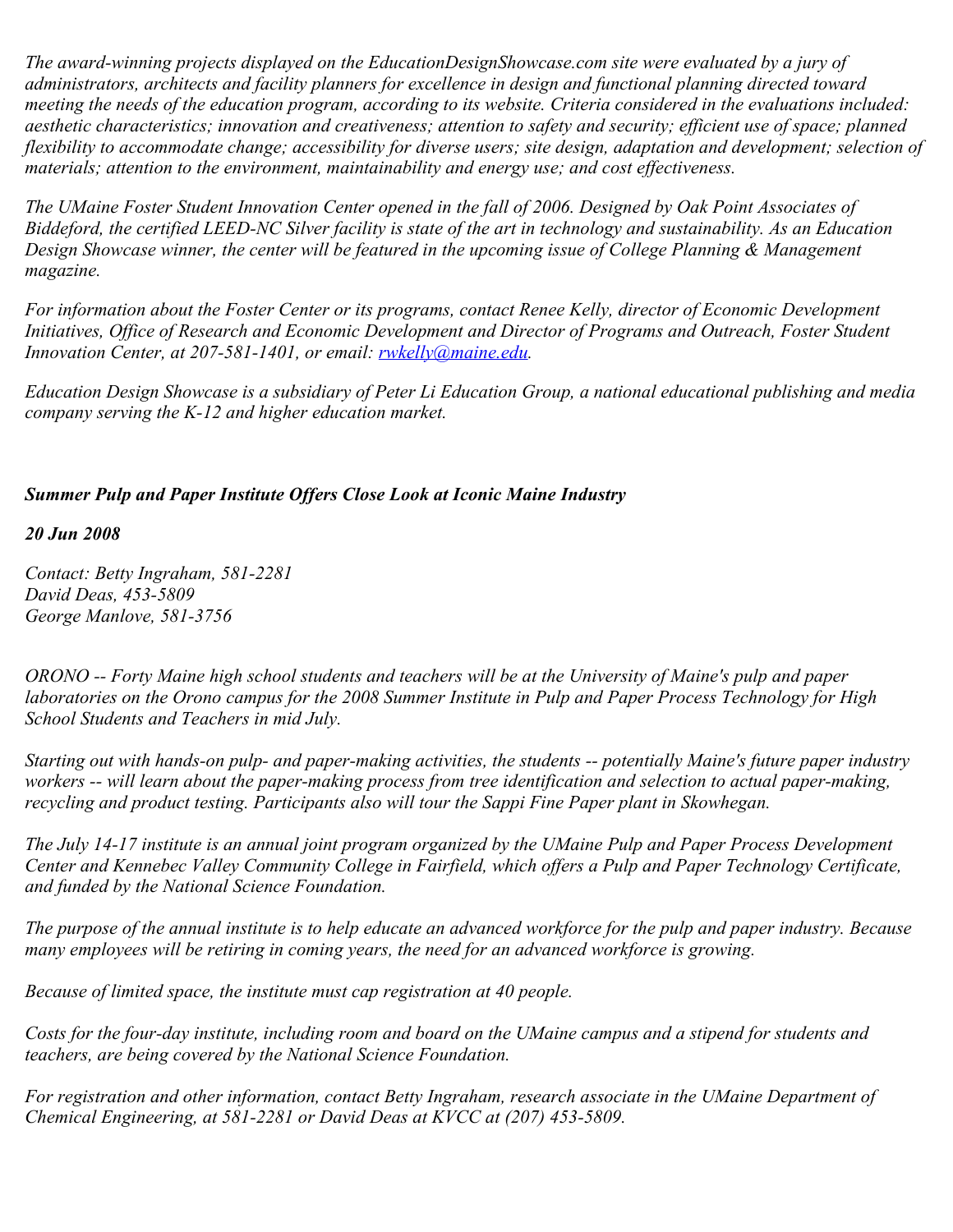## *UMaine Professor Earns Distinction for Quality Engineering Practices*

#### *20 Jun 2008*

*Contact: Tom Weber (207) 581-3777*

*ORONO -- Darrell Donahue, a University of Maine professor of chemical and biological engineering, was recently named a Certified Quality Engineer by the American Society for Quality (ASQ) for having demonstrated a significant level of commitment to quality engineering principles and practices.*

*Donahue, who is the coordinator of UMaine's biological engineering program and a cooperating research professor in the Lobster Institute, was cited by the ASQ certification board for his understanding of the importance of product and service quality, evaluation and control.* 

*He joins more than 100,000 other engineers who have qualified for the ASQ CQE designation since the certification exam was first administered in 1968.*

#### *UMaine Professor to Receive 2008 UCGIS Research Award*

#### *20 Jun 2008*

*Contact: Michael Worboys (207) 581-3679 Tom Weber (207) 581-3777*

*ORONO -- A University of Maine professor has been selected as the recipient of the 2008 University Consortium for Geographic Information Science Research Award for his outstanding accomplishments in the field.*

*Michael Worboys, chair of the spatial information science and engineering department, was recognized by the consortium for three highly regarded research papers he published in the 1990s regarding the contributions of computer science to geographic information.* 

*Worboys will receive the award at the UCGIS summer assembly to be held in Minneapolis, MN., June 23 and 24.*

*The UCGIS is a broad representation of universities and professional associations that serves as a unified voice for the geographic information science research community.*

#### *Professor of Finance Available to Discuss Speculators' Role in Oil Pricing*

#### *24 Jun 2008*

*Contact: Professor Robert Strong, 581-1986; George Manlove, 581-3756*

*U.S. Sen. Barack Obama last weekend proposed tightening up regulations controlling oil speculators as a way to begin reining in rising oil and gasoline prices. While the debate between Obama, the Democratic candidate from Illinois, and Republican presidential candidate Arizona Sen. John McCain intensifies over possible solutions to the crisis, University of Maine Finance Professor Robert Strong is available to offer cautionary perspectives.*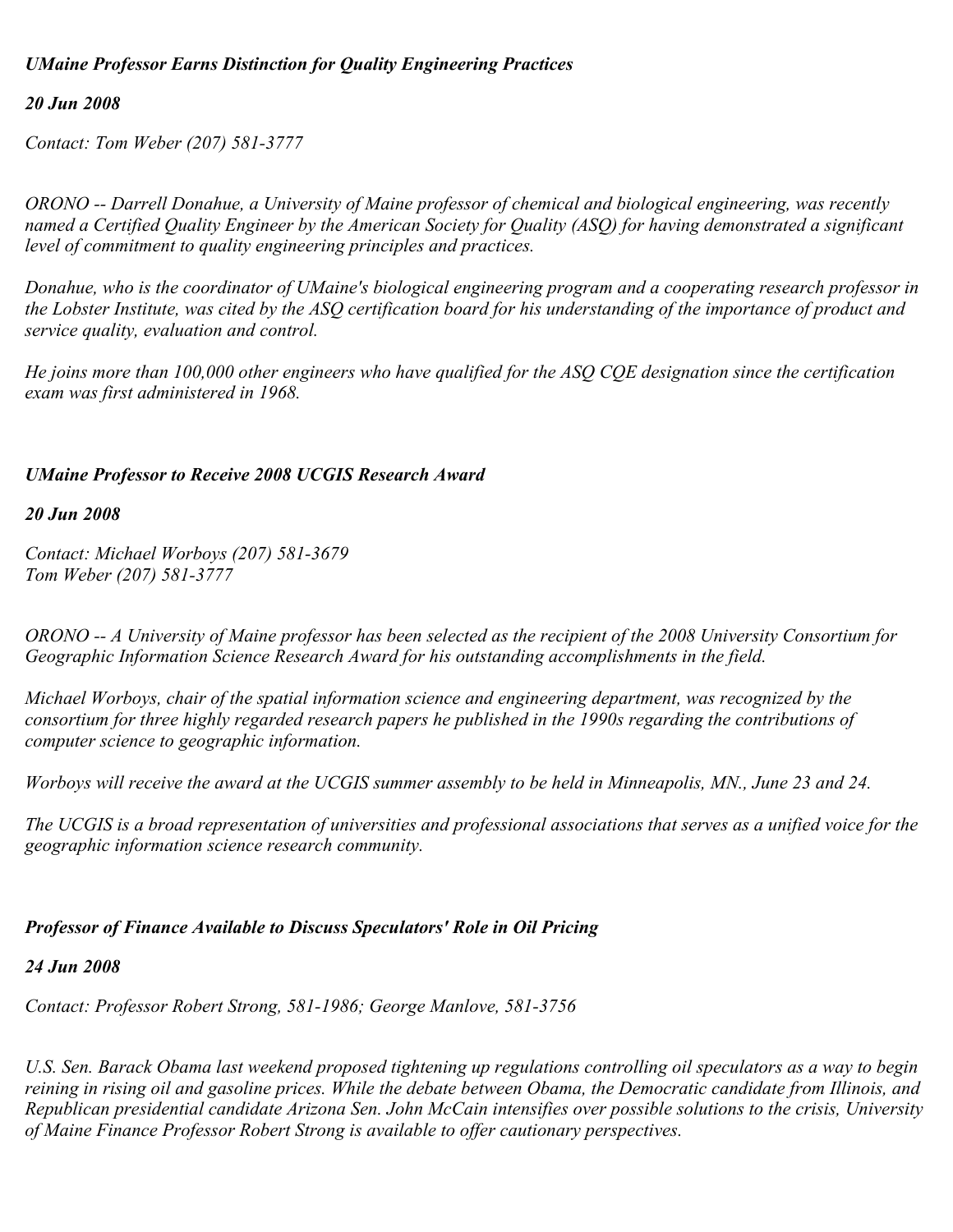*While speculative investment in oil, even before it reaches out shores, may be exacerbating the problem, Strong, a nationally respected authority on the stock market, investment strategy and commodities trading, says blaming oil speculation for high prices is "an incomplete version of what's going on,"*

*"In general, when we think of speculation, we think of a short-term activity where someone is hoping to turn a quick profit," says Strong. "Whenever we buy something, there has to be a seller. You can't buy something if there is no seller. In the energy markets right now, oil in particular, the press has reported a lot lately about speculative activity, but I think it's unclear, still, as to the nature of what that activity actually is."*

*For additional details and perspective on the role of speculators in oil pricing, Professor Strong can be reached at (207) 581-1986.*

# *UMaine Professor Chosen as Canadian Academy of Engineering Fellow*

## *24 Jun 2008*

*Contact: Tom Weber (207) 581-3777*

*ORONO -- Adriaan van Heiningen, a University of Maine professor who holds the J. Larcom Ober Chair in Chemical Engineering, was recently inducted as a Fellow into the Canadian Academy of Engineering.*

*Van Heiningen, whose pioneering research has been the catalyst for the proposed Old Town ethanol biorefinery project, joins 35 others who were honored by their peers in Montreal June 17 for their distinguished achievements and career-long service to the engineering profession.*

*"His groundbreaking fundamental research has led to profound changes in the pulp manufacturing industry and its environmental impact," the academy says of van Heiningen, the founding director of the Dr. Jack McKenzie Limerick Pulp and Paper Centre at the University of New Brunswick, Canada. "He is recognized internationally as the leading proponent of the Integrated Forest Biorefinery for producing biofuels and biomaterials."*

*The academy, established in 1987, is a member of the 25-country Council of Academies of Engineering and Technological Sciences.*

# *UMaine Offering Canadian Studies Fellowships*

# *25 Jun 2008*

*Contact: Karen Boucias, (207) 581-3433, or Betsy Arntzen, (207) 581-4225*

*ORONO -- A new scholarship program fostering Canadian studies is being offered through the University of Maine's Canadian-American Center and the Office of International Programs.*

*The first round of applications for Killam Fellowships, providing up to \$5,000 per semester in direct financial aid for undergraduate students to study in Canada with additional funds for health insurance and travel within Canada, will be due in February 2009. Students from any department or program, with a minimum 3.6 grade point average, can apply for a semester or academic year at a Canadian partner institution.*

*"We are very pleased to be able to offer this internationally recognized scholarship to UMaine students," says Betsy Arntzen, Canadian Studies outreach coordinator at the Canadian-American Center. "When the Killam Fellowship*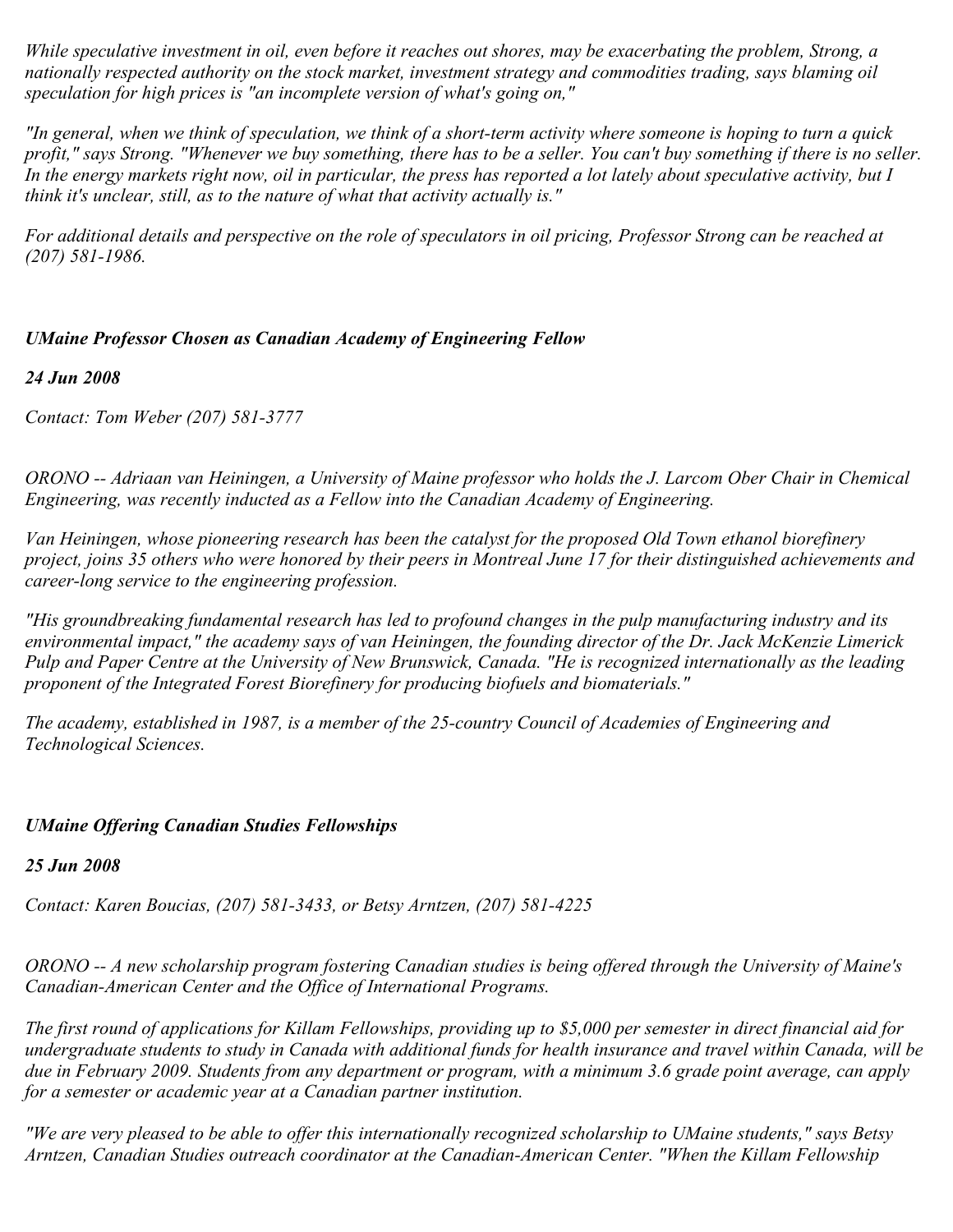*Program concluded its five-year pilot phase and sought to expand, they contacted us to consider offering the program at UMaine because of our large Canadian Studies program. Needless to say, we jumped at the chance."*

*The Killam fellowships are designed to enhance study-abroad opportunities for UMaine students. Modeled much like the Fulbright award, the Killam Fellowship includes a fall orientation in Ottawa, a spring seminar in Washington, D.C., and boasts a very active alumni group.*

*The Killam Fellowship Program, which is administered by the Foundation for Educational Exchange between Canada and the United States of America, is supported by the American Killam Trusts, the Department of Foreign Affairs and International Trade Canada, and the Foundation.*

*The fellowship program "will be the single largest scholarship our study abroad program offers to qualified students," adds Karen Boucias, director of International Programs. "It is a prestigious award to offer our students."*

*The Canadian-American Center and the UMaine Office of International Programs are administering the university's participation in the program. For more information please contact Karen Boucias, director of international programs, at (207) 581-3433, or Arntzen, coordinator of Canada Year at (207) 581-4225.*

*By the end of this summer, the Killam Fellowship program will have supported 82 exceptional young men and women from a variety of backgrounds and a range of academic disciplines at some 21 colleges and universities in the U.S.* 

# *UMaine Student, Colleague Win Business Plan Competition, Launch 'mCaddie'*

# *25 Jun 2008*

*Contact: James Daniels, 659-1858; George Manlove, 581-3756*

*ORONO -- Neither UMaine junior James Daniels nor Kurtis Petersons, a 2005 UMaine graduate, are golfers, but that didn't hinder the collaborative development of their reality-based golf program that recently took first prize in a statewide business plan competition.*

*The \$10,000 cash prize and a \$15,000 consulting services package they won in the annual business plan competition held by the Center for Entrepreneurship at the University of Southern Maine's School of Business in April has enabled "mCaddie" to move to the next development level. This week they are launching a limited version of the program nationally and advancing their product marketing efforts.*

*mCaddie allows golfers to track and replicate an actual golf game with a simultaneous virtual game that generates game statistics, provides an online social clubhouse and allows players to see which of their friends are playing golf at a given time and how they are doing.*

*The system begins on the green with a cell phone with Global Positioning System functions. Players save their tee-off location with a "waypoint." As the game progresses, mCaddie logs strokes and ball travel distances. The game is saved to the mCaddie website, where it can be reviewed and analyzed, or viewed by other mCaddie players.*

*"It's fun stuff," says Daniels, a UMaine math major and computer science minor who grew up in Eastport and Bangor. "Basically, it's a caddie with tie-ins to golf courses. We already have a number of golf courses that are quite eager to sign on."*

*Petersons came up with the idea for eCaddie and Daniels provided the technical expertise he had developed as a Web designer since high school. A former employee of UMaine's Department of Information Technologies, Daniels has been developing websites through his part-time business, Marginleft, which he developed at the Foster Student Innovation Center at UMaine.*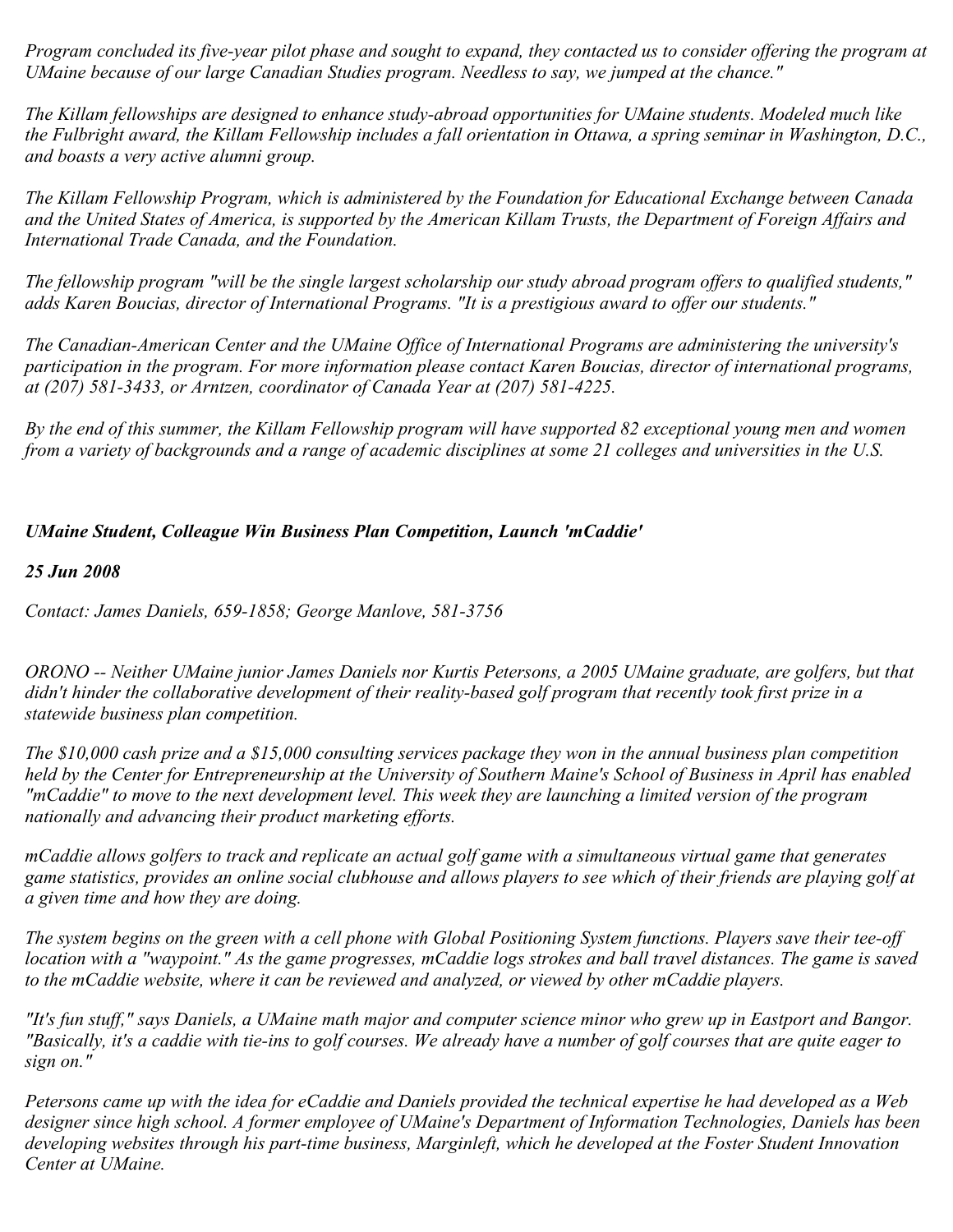*Since January, the two entrepreneurs, with assistance from the Foster Center and the Maine Center for Enterprise Development in Portland, have been refining mCaddie.*

*In April, they entered their mCaddie business plan in the USM business plan competition and won first place out of 33 original entries. Out of the six finalist presentations, theirs was the only business plan that was not already on the market, according to Daniels.*

*Daniels says the mCaddie targets an affluent demographic that he and Petersons think will embrace the combination of golf and technology. He says other programs will track golf games, but his research has shown "there is nothing this comprehensive," he says.*

*"There are programs available to track golf by GPS and some track statistics, but there is nothing yet that ties it all together, and this has a social networking feature," he says.*

*Daniels credits much of the mCaddie success so far to the assistance he and Petersons received at the Foster Center.*

*"They donate the office space for free. They pay the electricity. They pay the Internet bills, and they provide a desk and a place to meet clients," he says. "They are lowering the barriers of entry if you are a student who wants to start a business. They have a staff on hand to assess your ideas and help you test your ideas for free. There is very little risk."*

*mCaddie currently works on the Apple iPhone, but Petersons and Daniels plan to develop a version for Google's Android mobile phone this summer.*

*Daniels and Petersons are the second business plan team from UMaine in three years to win first place at the USM competition. In 2006, economics major William Sulinski of Dedham and Matthew Rodrigue, a 2004 engineering graduate from Wilton, took first for their "Heat-Safe 1000," a wireless device that lets heating oil companies know when customers' oil tanks get low.*

# *Media Advisory: UMaine Oceanographer Available to Speak on Red Tide*

#### *27 Jun 2008*

*Contact: Prof. Andrew Thomas (207) 581-4335 Tom Weber (207) 581-3777*

*ORONO -- While red tide occurs regularly along Maine's coast during the warm months, this summer is shaping up to be one of the worst seasons ever for the spread of the toxin-bearing algae blooms.* 

*High levels of red tide have already forced closings of shellfish harvesting in Cobscook Bay and parts of the Down East coast, with the possibility of more to come, and state officials worry that the outbreak could surpass the especially damaging one in 2005 that stretched from northern Maine waters to Nantucket in Massachusetts.* 

*Andrew Thomas, a University of Maine professor of oceanography who researches ocean plankton patterns, will be available until the middle of next week to answer questions from the media about the science behind the blooms of red tide that threaten the New England shellfish industry.* 

*Thomas can be reached at his UMaine office at (207) 581-4335.*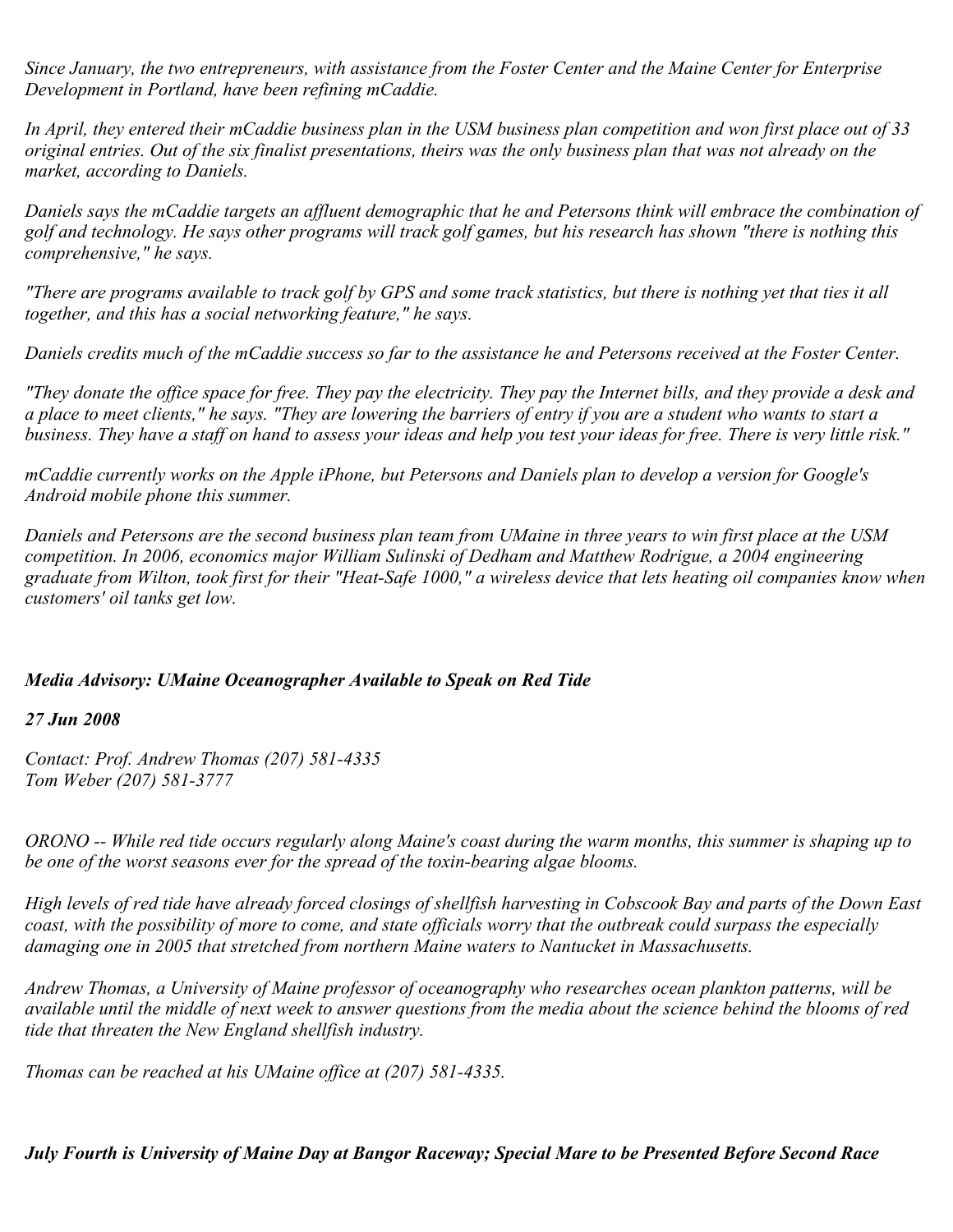#### *30 Jun 2008*

*Contact: Nonni Daly at (207) 827-8386*

*ORONO -- Bangor Raceway will host its traditional "University of Maine Day" on July 4th and will feature retrained racehorses from the UMaine program.*

*Each of the post parades will be marshaled by two UMares who are retired racehorses in the retraining program at UMaine. The five-year-old BEST OF PLANS who raced at Scarborough but couldn't post competitive times has gone through the retraining program and is now owned, as of July 1st and ridden by Rebecca Powers. She is a junior equine business management major and the current president of the UMaine Equestrian Team. She also serves as the Assistant Race Secretary at Bangor Raceway and is working on a Track Management Internship at the raceway this summer and fall.*

*Of interest is that BEST OF PLANS underwent life-threatening colic surgery last December and has come back from that remarkably well and doesn't show any problems as a result. Rebecca is the young woman who was responsible for rescuing the horse, SOLE SURVIVOR, who escaped his trailer in Newport and ran loose on the Interstate before finding his way to the Triangle area and the local MacDonalds.*

*Riding seven-year-old BELLE'S RADIANT STAR will be senior Animal and Veterinary Science major, Lizz Carpenter. This mare raced at Bangor in 2004 before a leg injury brought her career to an end. Both horses and riders will marshal all of the races on the July Fourth card.*

*Of special interest will be the lead marshal for the second race. To show the versatility of the Standardbred breed and how well these horses can leave the track and take on a pleasure and performance life, we will ask 30-year-old HONEST APPRAISAL to lead the post parade with the UMaine riders. She will be walked by her owner and trainer, Melissa Spencer of Alton, who bought her off the Bangor Raceway track after her race career, which spanned the 1981- 1983 seasons and trained her as a dressage horse. This wonderful mare attained silver medal status at Second Level Dressage, which is an incredible achievement for any breed, but even more remarkable for a gaited horse like the Standardbred. Known as "MUFFIN", she may be the first Standardbred in the country to have accomplished this feat - which she did in competition in the early 1990s.*

*Watching these three horses will, we hope, imprint in track fans' minds that "After the Finish Line -- They Are NOT Finished!", which is a working motto of the retraining program at the University of Maine.*

# *Keep Kids Reading This Summer, Says UMaine Education Professor*

*30 Jun 2008*

*Contact: Janice Kristo, 581-2454; George Manlove, 581-3756*

*ORONO* 

# *Writers at Work: A Summer Camp for Young Authors*

*30 Jun 2008*

*Contact: Heather Pullen, 581-2443*

*Media Advisory:*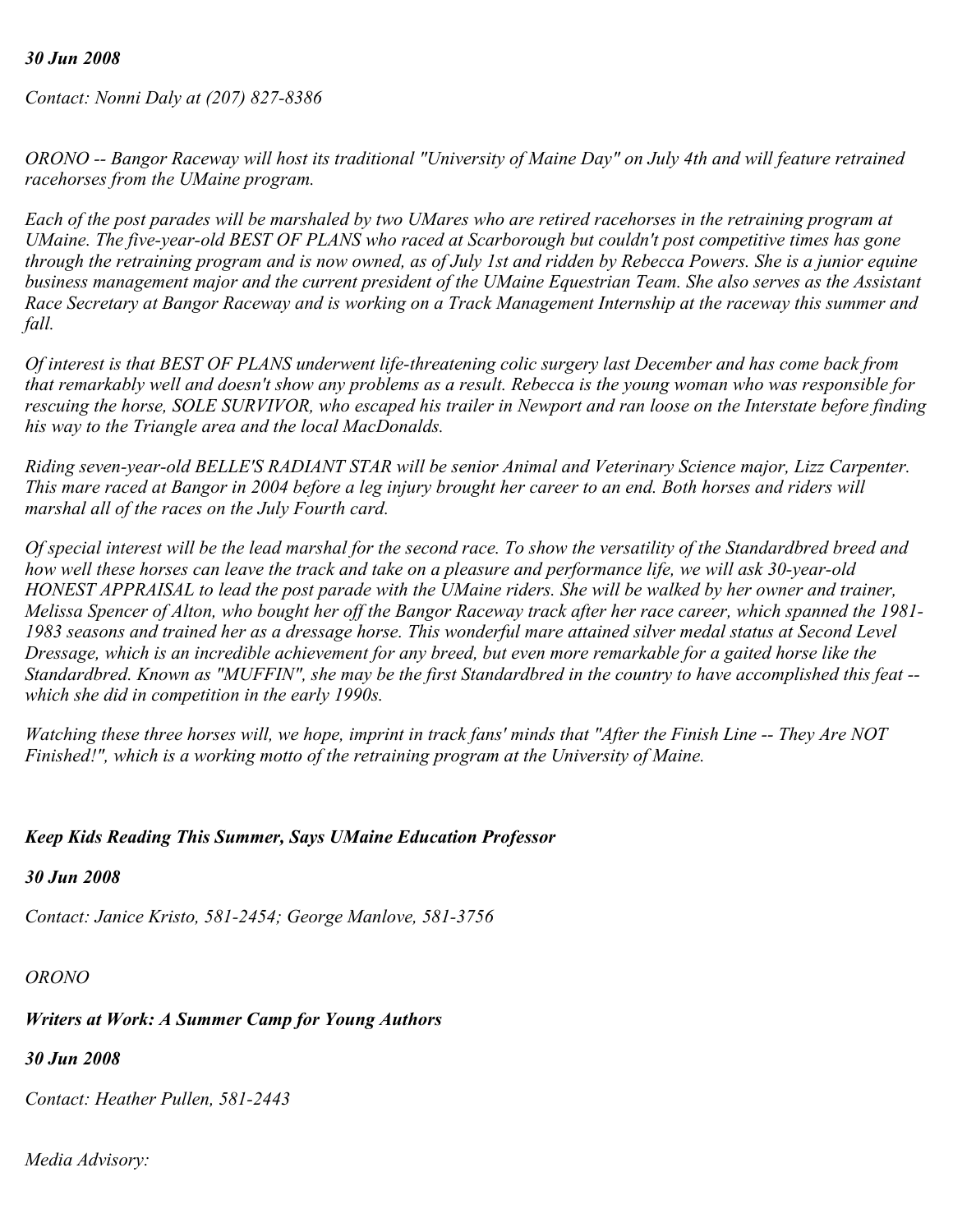*ORONO -- More than 60 aspiring writers will tap their creativity and pen their thoughts at the annual Young Authors' Camp taking place July 7-11 at the University of Maine. Students in grades 3-12 are from schools throughout the Greater Bangor area and from as far away as Houlton.*

*Campers will explore different genres of writing, have the opportunity to develop proficiency in their academic and creative writing, and celebrate their work and share the creative pieces in a relaxed atmosphere with peers.*

*The day camp, sponsored by the UMaine College of Education and Human Development and the Maine Writing Project (MWP), is led by MWP teacher-consultants. The Orono camp director, Jean Plummer, is chair of the English department at Washington Academy in East Machias. Plummer says, "This camp provides students the opportunity to be creative in so many ways. Each day the young authors share their writing with peers and with writing teachers from the Maine Writing Project. These Young Authors' Camps are a time of growth, community, and imagination."*

*Reporters are welcome to attend any of the camp sessions, which run from 8:30 a.m.-12 noon in 204 Shilbes Hall.*

*UMaine Young Authors' Camps are also offered at:*

- *Benton Elementary School (July 7-11)*
- *Sebasticook Valley Middle School, Newport (July 7-11)*
- *Brunswick High School (July 21-25)*
- *The Telling Room, Portland (July 28-Aug 1)*
- *College of the Atlantic (Aug 4-8 & Aug 11-15)*

*The Maine Writing Project, established in 1998, is an affiliate of the National Writing Project. It is dedicated to the improvement of the teaching and learning of writing across the curriculum at all grade levels. ( [w](http://www.mainewritingproject.org/)ww.mainewritingproject.org)*

# *Belfast Conference to Explore Nuclear Proliferation Pathways*

# *01 Jul 2008*

*Contact: Joe Carr at (207) 581-3571 NEWS ADVISORY ORONO -- More than 20 international experts will be in Belfast Thursday July 17 and Friday July 18 to participate in a conference examining the factors that could lead to the spread of nuclear weapons in various hot spots around the world. The University of Maine's School of Policy and International Affairs (SPIA) and the Naval Postgraduate School will host the conference, "Tomorrow's Proliferation Pathways: Weak States, Rogues and Non-States" at UMaine's Hutchinson Center. The Defense Threat Reduction Agency's Advanced Systems Concepts Office is the conference sponsor. Sessions are scheduled for 8 a.m.-5 p.m. each day. A conference agenda is online. The potential for nuclear weapons to fall into the hands of terrorists groups and states is one of the most vexing problems in contemporary international security discussions and planning. At the conference, experts will discuss this issue from various geographic perspectives, including South Asia, the Middle East and Russia. Sessions will also focus attention on rogue states and non-states, along with methods for detecting and shutting down proliferation pathways. This conference represents another example of SPIA's ongoing collaboration with leading national and international organizations to increase high-level discourse about important international relations issues. In addition to the Naval Postgraduate School and Defense Threat Reduction Agency, SPIA has partnered with National Defense University, Emirates Center for Strategic Studies and Research, and other educational and research institutions on these projects during the past two years.* 

*Extension Sustainable Agriculture Field Day in Stillwater July 10*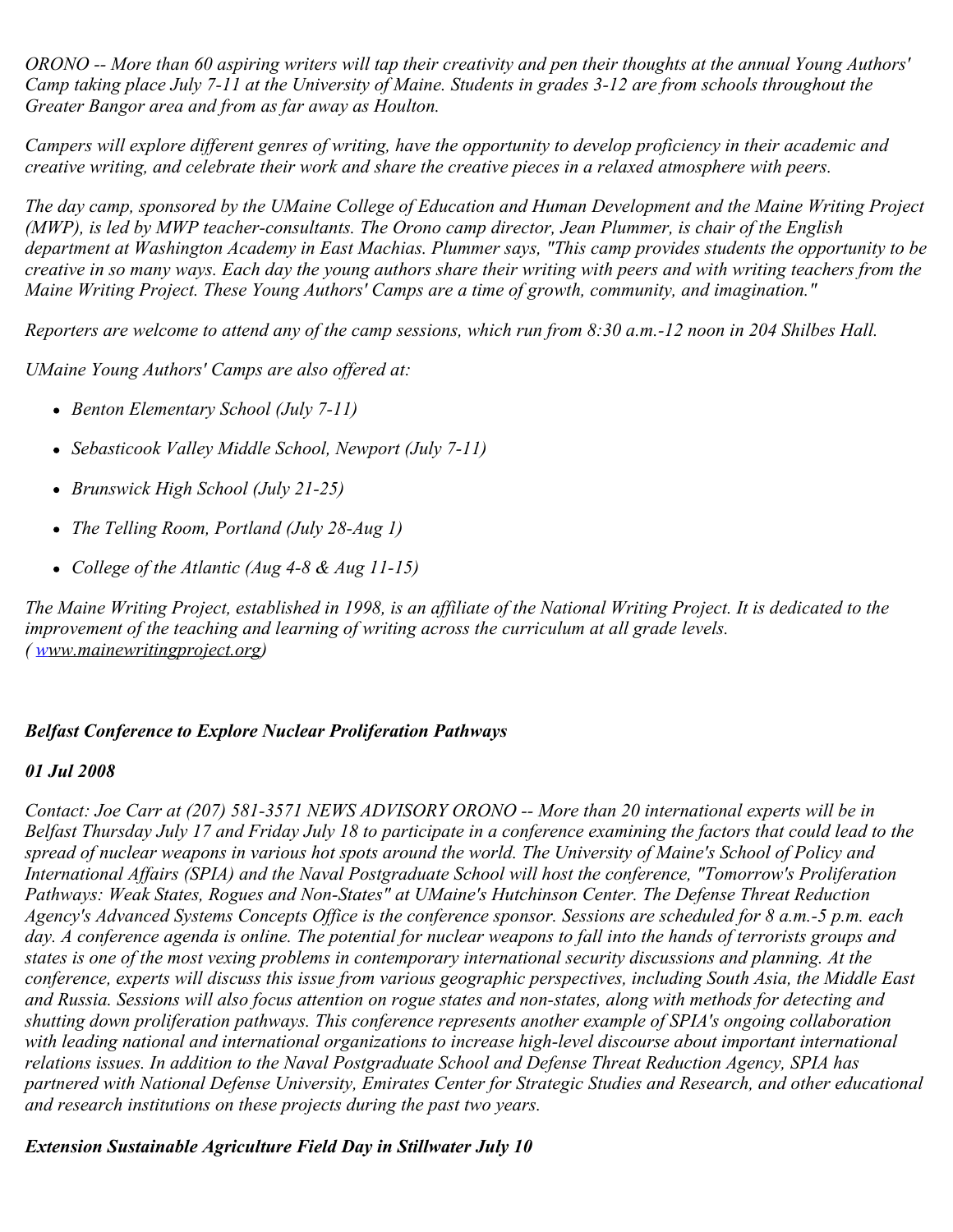# *01 Jul 2008*

*Contact: Joe Carr at (207) 581-3571*

*ORONO -- University of Maine Cooperative Extension will host its annual Sustainable Agriculture Field Day on Thursday, July 10 at UMaine's J.F. Witter Teaching and Research Center on Rt. 16 in Stillwater.*

*Activities will begin at 9:30 a.m. and conclude at 1:30 p.m. General subject areas will include Energy Efficiency and Energy Production, Ecological Weed Management and Local Feed Production.*

*Extension faculty members will address the following subjects:*

- *Status of energy crops in Maine: How much nitrogen does canola need?*
- *Alternative Organic Nitrogen Sources for Triticale and Sweet Corn*
- *Reevaluating Cover Crops with Rising Fuel and Fertilizer Costs*
- *Enhancing the Solar Capabilities of Greenhouses*
- *Organic Forage and Small Grain Production (two miles away at Smith Farm)*

*Other UMaine experts will discuss issues related to weed management.*

*For more information, please contact Gale Clendenning at 1-800-870-7270.*

#### *Contact your UMaine Extension Office for Canning Information*

#### *01 Jul 2008*

*Contact: Jane Conroy, 207-564-3301*

*ORONO, Me.--Rising food costs have persuaded more than the usual number of Mainers to plant gardens this year. Many may be thinking about preserving their harvest for the first time--or dusting off old canning equipment. Those who plan to can garden surplus this year should be sure to get up-to-date information. Updated recommendations are available at University of Maine Cooperative Extension office in each Maine county. Those who are interested may call 800-287-0274 to find the closest Extension office.*

*A national survey conducted by the USDA-CSREES National Center for Home Food Preservation in 2000 found that many people use canning practices that put them at high risk for foodborne illness. Over the years, changes in scientific expertise as well as canning equipment have occurred, so there is new information on the right type of methods, canners, jars and seals. For instance, there are two types of canners for home canning: the boiling water-bath canner, and the pressure canner. Using the pressure canner for low-acid foods such as vegetables, meats, poultry and fish is a must to prevent botulism. The water-bath canner is used for high-acid foods such as fruits, jams, and jellies.*

*According to Extension Educator Jane Conroy, the first step is to take an inventory of canning supplies to determine what might be needed.*

*"Be careful to make sure the gasket on your pressure canner is in good condition, and get your dial gauge tested annually," saiys Conroy.*

*Pressure canner gauges can be tested at most UMaine Extension offices, and some offices are offering hands-on*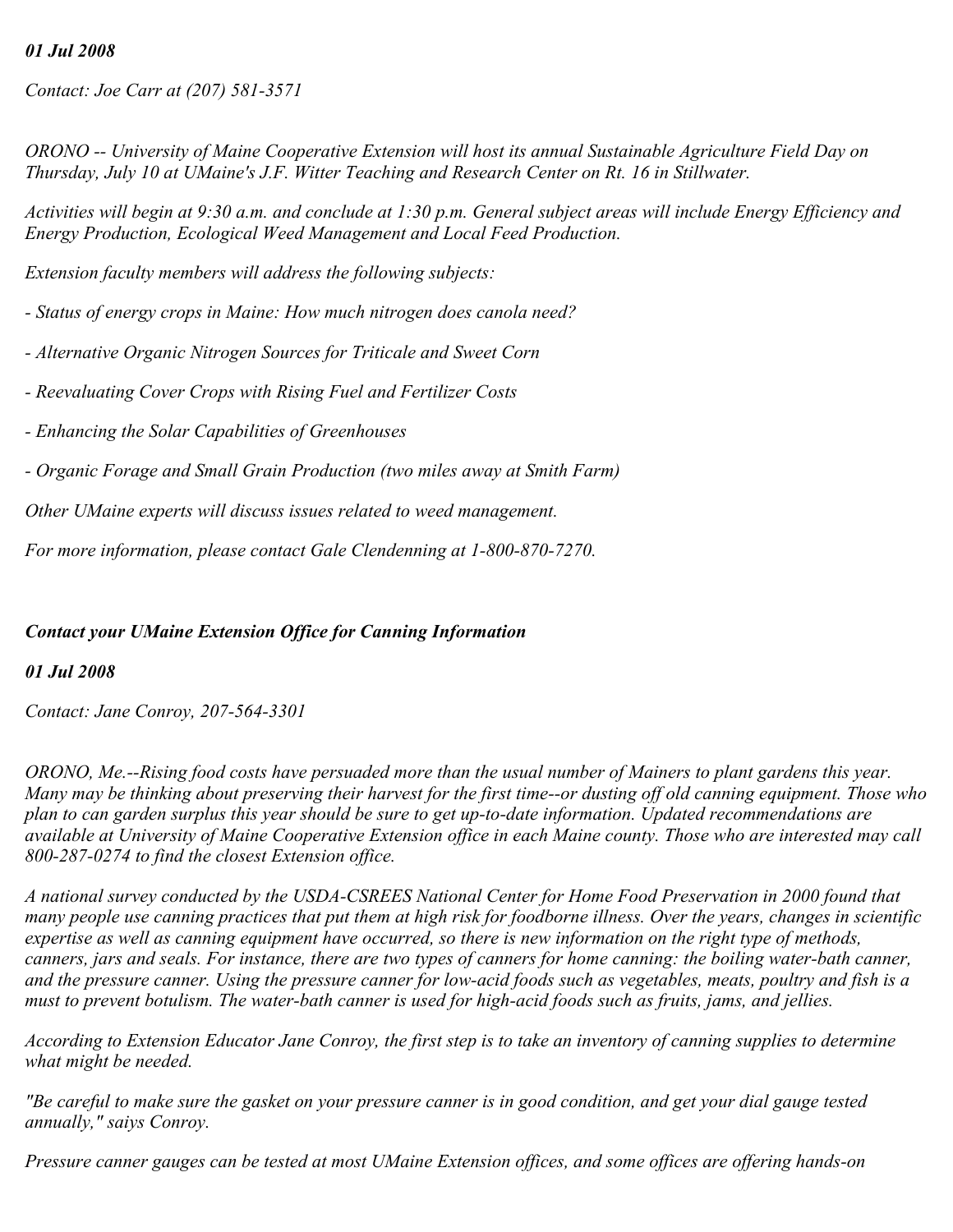*canning workshops. Visit [www.extension.umaine.edu](http://www.extension.umaine.edu/) to access food safety and preservation publications and find out more about local Extension activities and programs.*

# *Sarah McPartland-Good Named to University of Maine Foundation Post*

*01 Jul 2008*

*Contact: Amos E. Orcutt, 207 581-5100*

*ORONO -- Amos Orcutt, president/CEO of the University of Maine Foundation, has announced the promotion of Sarah McPartland-Good to director of planned giving. She will have the primary responsibility of developing and coordinating the Foundation's comprehensive gift planning program.*

*"The Foundation has seen steady growth over the past several years increasing its assets from \$48.3 million in 1995 to over \$188 million in 2008. Sarah has been a key part of our success and we are thrilled to promote her to this important position, particularly at this juncture, when the University of Maine is in the midst of a \$150 million comprehensive campaign, the largest in its history. A large portion of the campaign is dedicated to raising funds for student scholarships and faculty endowments," Orcutt says.*

*McPartland-Good, who is an attorney, joined the Foundation in 1998 as a planned giving officer after working in the private practice of law in Bangor. She earned a communications degree from the University of Southern Maine and a law degree from Franklin Pierce Law Center.*

*"The Foundation's future looks very bright because of its incredible level of donor service, stewardship and accountability and I look forward to working with our many alumni and friends to create even more opportunities for students," McPartland-Good said.*

*The University of Maine Foundation is an independent, dynamic and enterprising nonprofit organization that exists to encourage gifts and bequests to support the University of Maine.*

# *The Green Thumb Approach to Growing Shellfish at Darling Marine Center*

# *02 Jul 2008*

*Contact: Dana Morse at (207) 563-3146, a member of the UMaine Marine Extension Team, a collaboration of Maine Sea Grant and Cooperative Extension*

*WALPOLE -- As anyone who has tended plants will tell you, it can be a lot of work to keep your crop healthy and thriving. You need a lot of light, the right nutrients, and attention to detail. At the University of Maine's Darling Marine Center (DMC), in Walpole, the problem is much the same, except the plants are only about one-hundredth of a millimeter in size.* 

*The tiny plants in question are marine microalgae, and the ones raised at the DMC are used to feed small oysters and other shellfish. Species such as Isochrysis galbana, Tetraselmis chui, Chaetoceros calcitrans and Rhodomonas sp. are commonly raised in shellfish hatcheries the world over, and they require every bit as much care as the most delicate orchid. To help with this tricky and time-consuming task, funds from the 2006 Marine Research Fund, administered by the Maine Technology Institute, have been used toward the installation of a state-of-the-art greenhouse and algal system at the DMC. These improvements will boost production, lower labor costs, and have great impact on the cooperative research done by University of Maine faculty and others throughout the region.*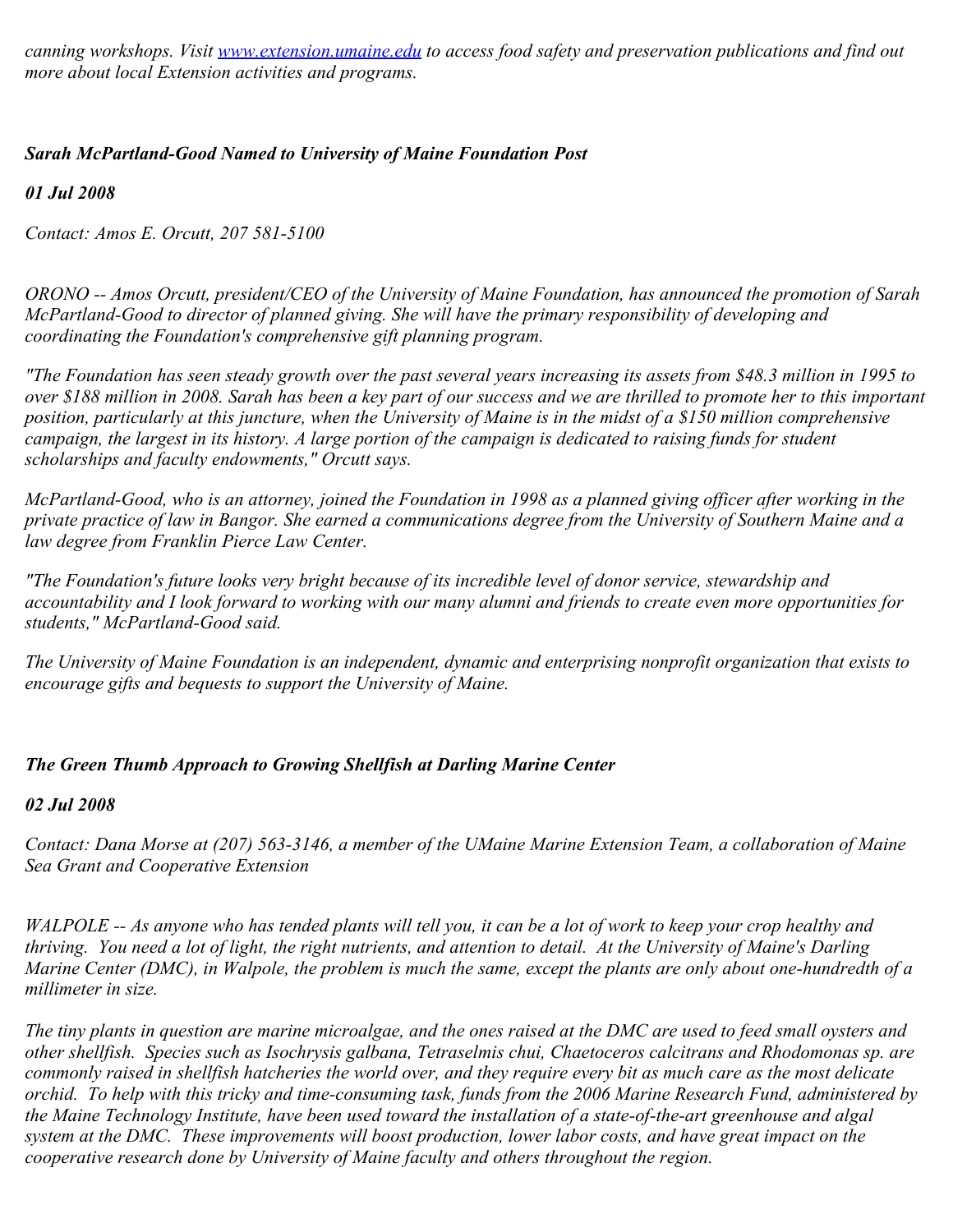*The grant application was written by Christopher Davis of the Maine Aquaculture Innovation Center, together with Paul Rawson of UMaine School of Marine Sciences, and Scott Feindel, shellfish hatchery manager at the DMC. Over \$94,000 was awarded to build an energy-efficient greenhouse and install SeaCAPS (Seasalter Continuous Algal Production System) equipment, a system that relies on a sterile environment and carefully controlled inputs to keep algae growing in continuous culture.* 

*Small shellfish like oysters, clams and mussels eat a lot of food, and their principal food is microalgae. To give the young shellfish a balanced diet, hatchery operators grow several species of algae, to get the right mix of carbohydrates, lipids (fats) and protein. The algae are grown in the hatchery greenhouse and raised in transparent containers, so that light can penetrate. Typically, each container is emptied, as the algae are fed to the small shellfish (usually referred to as 'seed'). Then the culture containers are cleaned, filled with water, nutrients and some of the algae, which are left to grow. The algae divide over time, and the better the conditions, the faster they divide.* 

*Growing microalgae is not easy. The conditions for optimum growth are often hard to maintain, and it is very laborand time-intensive. Worse, batches sometime get contaminated and go through a rapid downturn, or crash. The new system keeps the algae in balance with their nutrients, so they always grow at an optimum rate, and once the system is set up, the production is continuous, keeping labor at a minimum.* 

*The main components of the new system include a series of culture units, a network of glass- and silicon-tubing to carry nutrients to the culture units and to harvest the algae, and a bank of controls to maintain fluid levels and to conserve heat. Most importantly however, the system installation and maintenance focuses on cleanliness and sterilization to prevent contamination and culture crashes. Once they are all put together, the result is growth of microalgae in what's called the 'log phase,' where cell divisions are the most rapid, and biomass production is at a maximum.* 

*The MTI grant also provided funds for a new greenhouse, in which the algal system sits. The structure was added to the west side of the existing shellfish hatchery, and measures 20 feet square. The greenhouse is important because it allows the algal cultures to be exposed to a maximum of sunlight, rather than use expensive artificial lighting. Given that shellfish hatcheries are hardest at work in the early months of the year, the greenhouse also helps with the expenses of heating.* 

*The algal system and the greenhouse are important to the continued operation of the shellfish hatchery. The current hatchery sits in the Marine Culture Laboratory of the DMC, completed in 2002. There, Rawson and other researchers work with shellfish growers around the state and elsewhere, and the hatchery supports work from other universities and groups.* 

# *One such project is the Maine Oyster Broodstock Program*

*(http://www.marine.maine.edu/~rawsonp/oyster\_broodstock/start.htm). This work is the continuation of a collaboration between UMaine and shellfish growers that began back in the 1980's. The program has greatly improved the ability of Maine's oyster farmers to grow crops quickly, and with better disease resistance. In recent years, Maine oyster growers have donated over \$25K in cash to the program, and have invested a similar amount though in-kind services, such as labor and vessel time.* 

*Feindel and Davis recently finished the greenhouse construction and algal system installation, and they are now testing the system and adjusting the controls. The end result will be a more productive facility, and an improved capacity to spawn and rear juvenile shellfish. Though the Darling Center has a rich history in aquaculture research, the new technology is a great addition, and one that will keep the future looking decidedly green for shellfish in Maine.*

*Photos of the greenhouse construction and installation of the algal system can be found at: <http://flickr.com/photos/24015261@N08/sets/72157605248967409/>*

*UMaine Researcher Honored with National Award*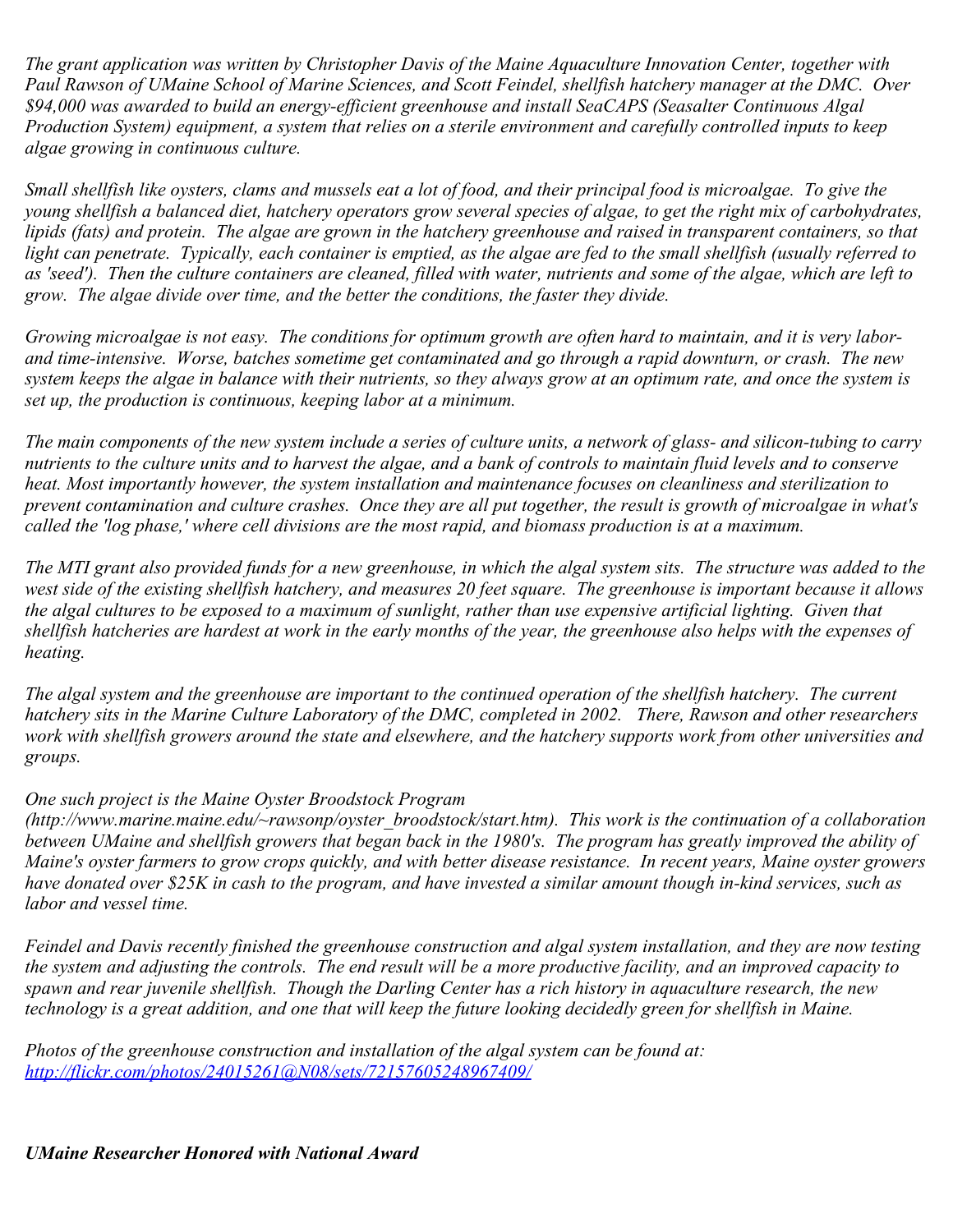# *02 Jul 2008*

*Contact: Joe Carr at (207) 581-3571*

*Note: a photo of Douglas Gardner is available upon request.*

*ORONO -- Douglas Gardner, University of Maine professor of Wood Science and Technology, and a member of the UMaine Advanced Engineered Wood Composites Center's research team, has been named as one of the co-recipients of the 2008 Forest Products Society L. J. Markwardt Wood Engineering Research Award for the paper "Evaluation of Load Transfer in the Cellulosic-Fiber/Polymer Interphase Using a Micro-Raman Tensile Test." The paper was published in January 2007 in Wood and Fiber Science published by the Society of Wood Science and Technology.*

*The award was presented at the Forest Products Society 62nd International Convention, June 22 -- 24, in St. Louis, Missouri. Co-authors of the article include: William Tze, former UMaine grad student currently on the faculty of the University of Minnesota; Shane O'Neill, former AEWC Center staff member; Carl Tripp, UMaine chemistry professor; and Stephen Shaler, associate director of the AEWC Center.*

*The L.J. Markwardt Wood Engineering Award is intended to encourage research and promote knowledge of wood in the engineering field as a means of enhancing the efficient utilization of wood. The award is presented annually to the author or authors of a technical paper that is judged to be the most outstanding research paper in the field of wood as an engineering material.*

# *UMaine Wood Composites Center to Host International Conference in Bar Harbor*

*02 Jul 2008*

*Contact: Joe Carr at (207) 581-3571*

*ORONO -- The University of Maine's Advanced Engineered Wood Composite Center will host composites researchers and manufacturers from around the globe at the fourth International Conference on Advanced Engineered Wood & Hybrid Composites in Bar Harbor, July 6 -- 10. The conference is scheduled for the Bar Harbor Club, Harborside Hotel and Marina.*

*A conference schedule is available upon request.*

*In addition to showcasing UMaine's cutting edge composites research, including the development of the Mark V.1 patrol craft, ballistic panels, blast resistant wood structures, and secure shipping containers, the conference also provides an opportunity for Maine companies to network with participants from U.S. universities and companies. Representatives from Germany, Austria, Malaysia, Canada, France, Turkey and Australia will also participate.*

*Conference presentations will cover topics including composites for building materials, defense, homeland security, and marine applications. Special presentations will be made by representatives of the industry's two largest trade organizations. A special seminar, Trends in Green Building: Composite Materials, is being offered in partnership with the Wood-Based Composites Center, a national consortium located at Virginia Tech.*

*The conference will also provide opportunities for UMaine students to present their research and to network with participants at a poster session.*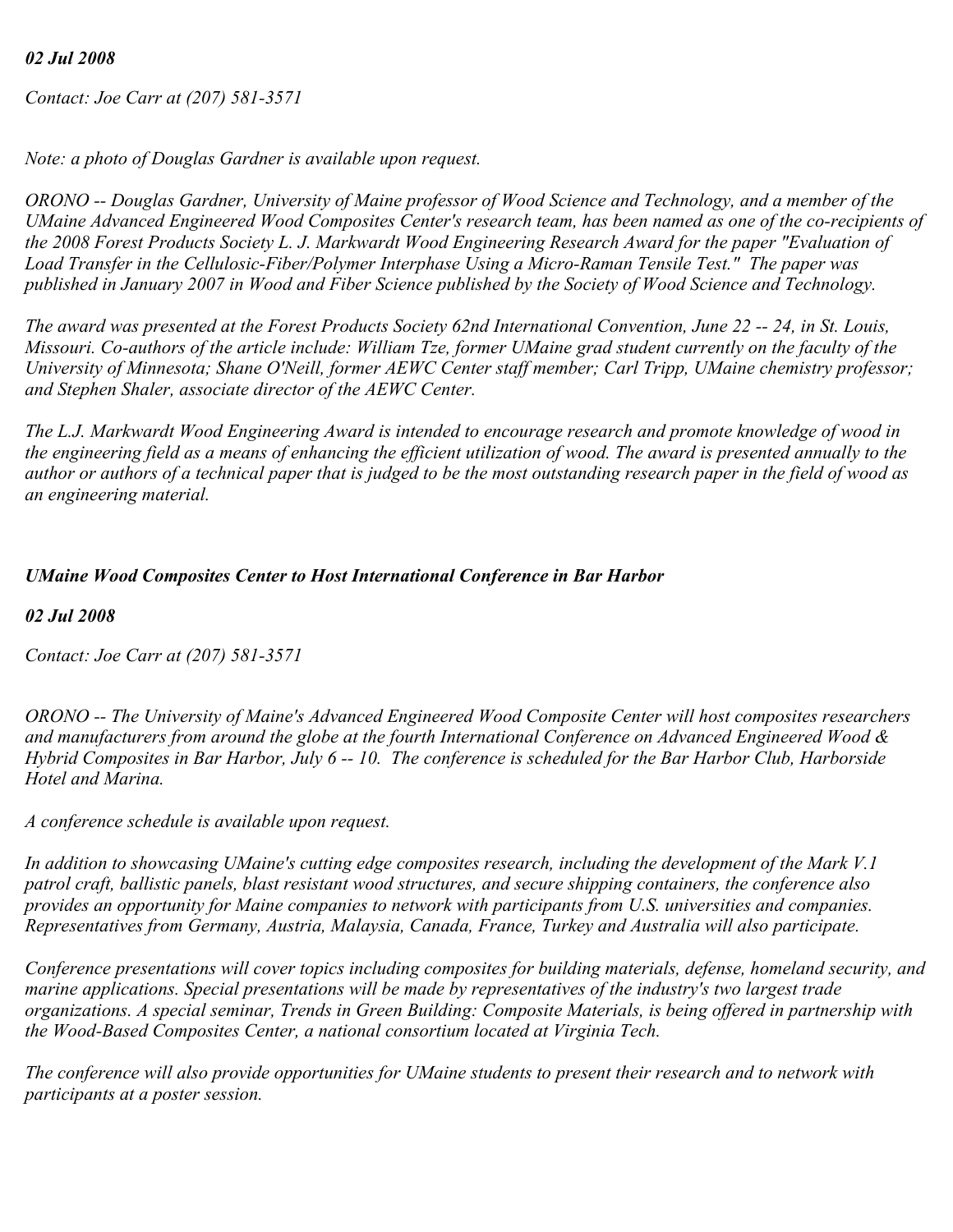# *University of Maine Museum of Art Exhibition July 18 - October 1, 2008*

#### *02 Jul 2008*

*Contact: Kathryn Jovanelli at (207) 561-3350, [kj@umit.maine.edu](mailto:kj@umit.maine.edu)*

#### *Digital images are available on request*

*Bangor, Maine - The University of Maine Museum of Art is pleased to present three new exhibitions beginning July 18: Katherine Bradford, Stella Johnson: Al Sol, and Nicole Duennebier.*

# *KATHERINE BRADFORD*

*Katherine Bradford exhibits a new series of paintings that depict stylized ocean liners floating amidst a sea of gestural paint strokes. Bradford uses bold, saturated reds, blues and oranges in her compositions that evoke a childlike fascination with subject matter and the qualities of paint. The vivid colors and simplistic rendering of the ships express a light-hearted whimsical quality, while also conveying feelings of isolation and fortitude. Bradford is represented by Edward Thorp Gallery in New York City and Aucocisco Galleries in Portland, ME. The artist maintains studios in Brooklyn, NY and Brunswick, ME.* 

#### *STELLA JOHNSON*

*Stella Johnson presents a stunning suite of black and white photographs that capture the daily lives of individuals living in remote communities in Mexico, Cameroon and Nicaragua. Johnson conveys in vivid detail and with great compassion the cultures of these people that have, over the years, welcomed her into their homes and lives. The photographer often employs dramatic shadows and camera angles that add a sense of mystery to the varied events seen through her lens. Above all, the photographs portray the simple joys and challenges of people who, despite economic barriers, are living each day with great dignity. Johnson, an accomplished photographer who resides in Massachusetts, is the recipient of a Fulbright Scholarship and has worked on documentary projects in Africa, Mexico and Central America.* 

#### *NICOLE DUENNEBIER*

*Nicole Duennebier's delicately rendered paintings push the boundaries of traditional concepts of the still-life. In the artist's compositions organic forms appear to be "growing out of darkness." Some of the subjects are clearly depictions of botanicals and insects, while others are imaginative, strange hybrids. Using acrylic on panel, Duennebier paints a mysterious world where drama unfolds in an arena of darkness. The artist received her Bachelor of Fine Arts degree from the Maine College of Art and is represented by Aucocisco Galleries in Portland, ME.*

*University of Maine Museum of Art 40 Harlow Street Bangor, ME 04401 [www.umma.umaine.edu](http://www.umma.umaine.edu/)*

# *UMaine Sustainable Agriculture Specialist Available to Discuss Farm Energy Conservation Measures*

# *02 Jul 2008*

*Contact: Ellen Mallory, (207) 581-2942 George Manlove, 581-3756*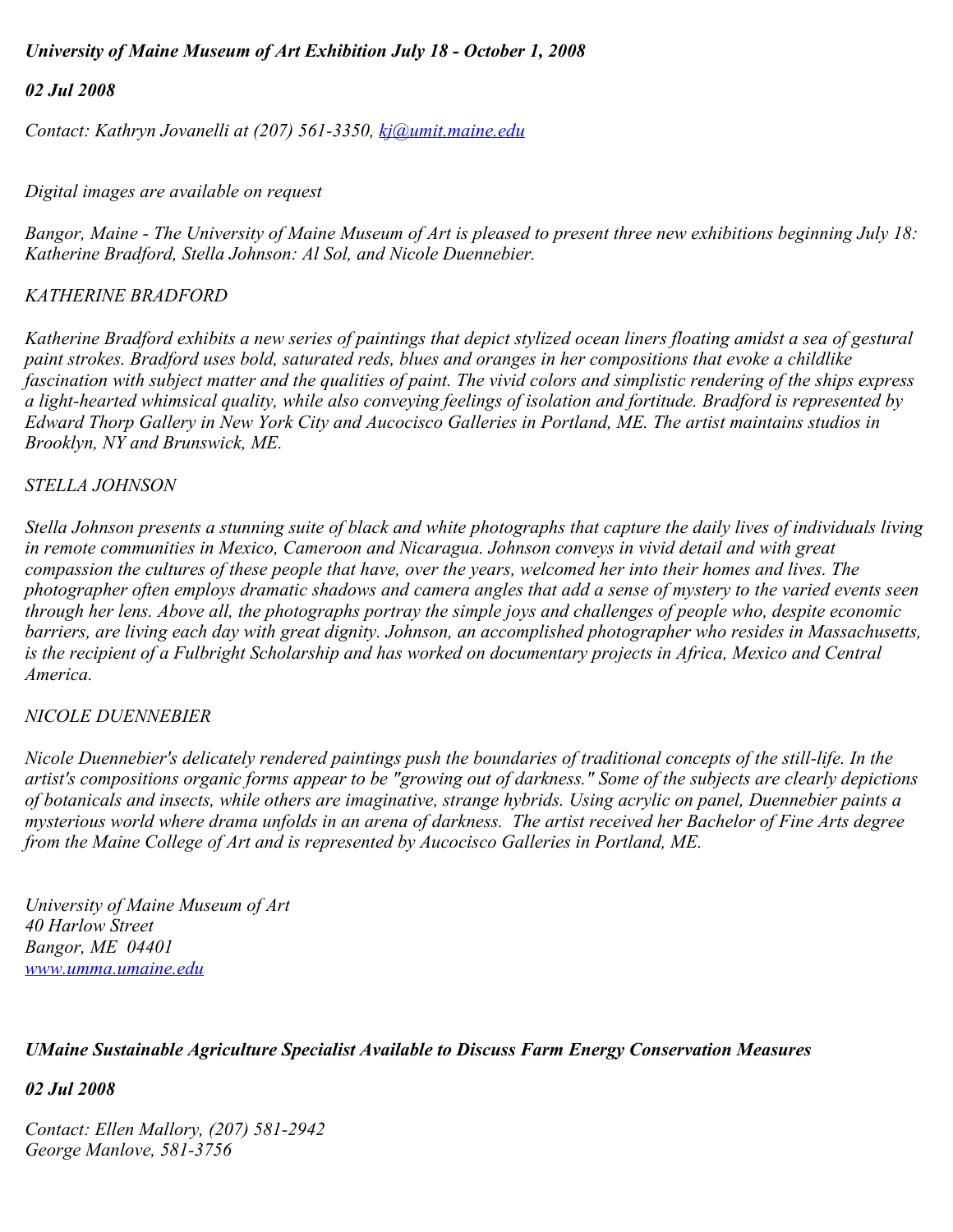*ORONO -- Maine farmers coping with rising fuel, energy and production costs must now look beyond historically tried and true practices to achieve greater efficiencies -- efficiencies mandatory for survival in some cases.*

*Ellen Mallory, UMaine Cooperative Extension sustainable agriculture specialist, is available to discuss the topic with news reporters.*

*She and other agricultural specialists will discuss the subject July 10 during a Sustainable Agriculture Field Day at the Rogers Forage and Crops Research Farm on the Bennoch Road in Stillwater.*

*Times always have been hard for most farmers in Maine, and the recent surge in prices affects almost every aspect of running a sustainable crop or livestock operation. Farmers need to find new efficiencies, which may require going back to the proverbial drawing board, Mallory says.*

*"The dramatic changes in the cost of fuel and other inputs, as well as commodity prices, require us to re-evaluate how we are doing things," she said. "Production practices that we determined previously made the most sense may not be the most logical now, and visa versa."*

*The need for greater efficiency may also present new opportunities, says Mallory, who did extensive research in the 1990s comparing the use of nitrogen fixing cover crops versus inexpensive fertilizers to supply crops with nitrogen.* 

*The changing economics of both methods are changing the equation, she notes.*

*In addition, as large farms in the West and Midwest deal with rising transportation costs, new opportunities are emerging to increase the demand for locally grown produce and products, she adds. Rising fuel costs also are affecting the way local farmers use tractors and other equipment, Mallory says.*

*Mallory's talk on July 10 focuses on the economics of cover crops versus increasingly expensive fertilizers. Other speakers will address such topics as energy crops such as canola, alternative fertilizers, solar energy for greenhouses, weed management and organic forage and grain production.*

*For information, Mallory can be reached by telephone at (207) 581-2942.*

#### *Memorial Concert July 19 to Benefit Scholarship for Former UMaine Musician*

#### *03 Jul 2008*

*Contact: Diane Linscott, 326-4803 George Manlove, 581-3856 Editors' note: The following cities or towns are mentioned in this news release: Penobscot, Hanover, Orono, Winslow & Southwest Harbor, Maine, and Portsmouth and Exeter, N.H. ORONO -- Professional jazz singer, recording artist and University of Maine alum Diane Linscott has established a scholarship fund for former UMaine music major and band member Jim Howe, who died last fall. Linscott, of Penobscot, Maine, has organized a benefit concert in Howe's memory on July 19, at 7:30 p.m. in Minsky Recital Hall, Class of 1944 Hall, to raise funds for The Jim Howe '69 Memorial Scholarship Fund. The scholarship will* be managed by the University of Maine Foundation and will benefit future UMaine music students. Linscott will *perform with members of her quartet -- several of whom also are alumni of UMaine -- a concert of jazz standards from the Great American Songbook and some selections from her recently released CD, "Once Upon a Summertime," on which Howe played bass. Admission is free, with an opportunity to donate to the scholarship available at the door. Part of the proceeds from CD sales at the concert will go to the scholarship fund. "All of us in the original quartet were graduates of the University of Maine and will be performing the concert in Jim's memory -- Gerry Wright, piano, Mike Bennett, drums, and I will be on vocals," says Linscott, a 1960 UMaine graduate. "Mark Neuenschwander, my bassist in Florida who worked with Jim on my newest recording will be bassist for the evening." Howe lived in Hanover, Maine when he died at age 61 last October. He taught bass at Phillips Exeter Academy in New Hampshire and ran "Sunday*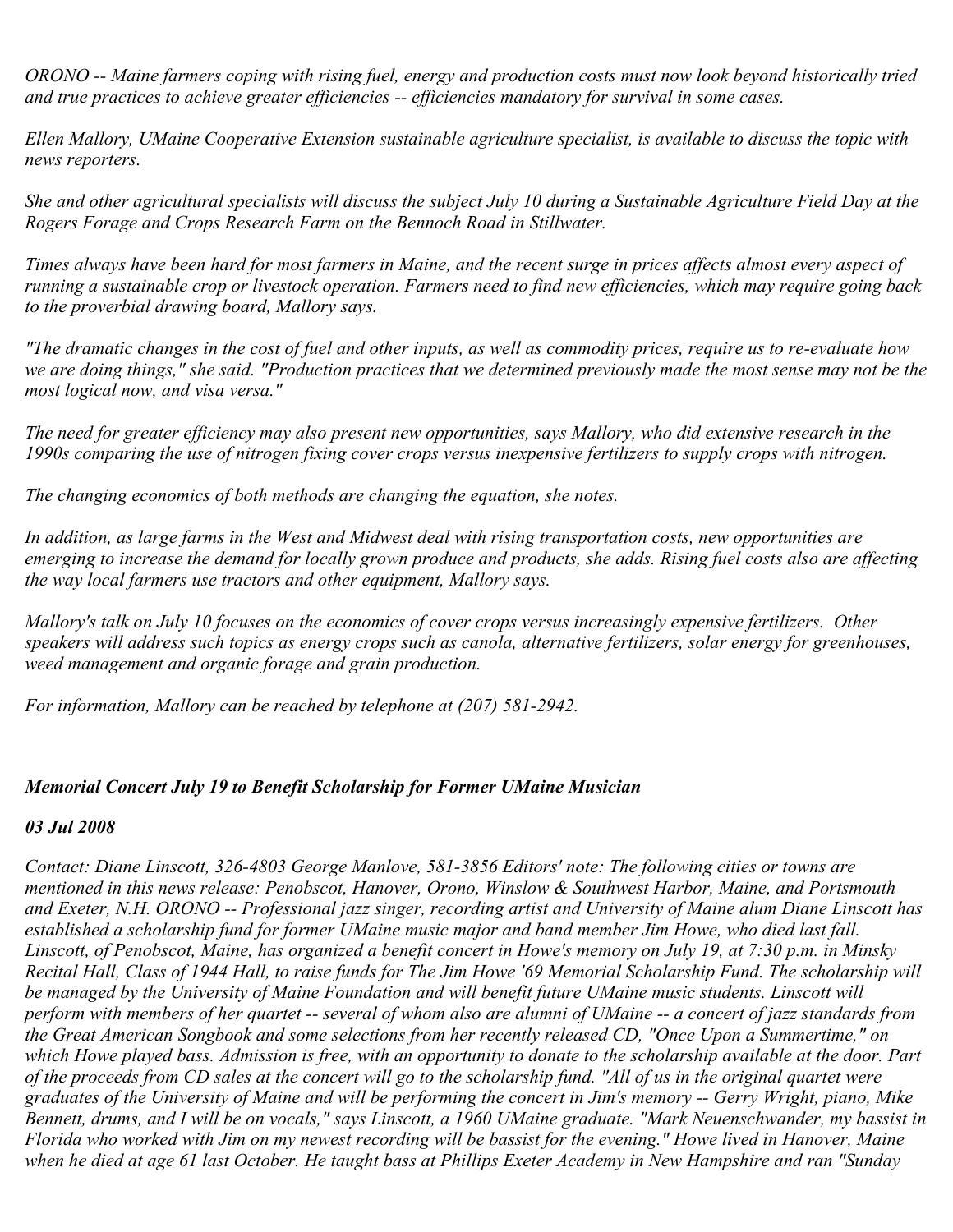*Jazz" at the Portsmouth, N.H. Press Room jazz club for many years, and he was a regular bassist in Linscott's quartet. Recalling his "extraordinary musicianship" and "his joy and generous smile when he made music," Linscott says she wants Howe's legacy to live on through a scholarship. "Jim Howe was a great bassist and representative of so many superb musicians who dedicate themselves to excellence," Linscott says. "A scholarship in his name seemed a fitting tribute." Gifts in Howe's name may be sent to the University of Maine Foundation, Two Alumni Place, Orono, ME 04469-5792 or by clicking on the "Online Giving" link through the Foundation's secure website [www.umainefoundation.org](http://www.umainefoundation.org/). Linscott asks that donors indicate their gifts are for The Jim Howe '69 Memorial Scholarship Fund. All gifts received prior to July 11, will be recognized in the evening's program unless otherwise noted. About the musicians Diane Linscott, also a sculptor and visual artist, has served as a trustee of the UMaine Foundation, on the University of Maine Development Council, on the advisory board for the Maine Center for the Arts and as volunteer for many organizations throughout the state. She received a bachelor's degree in journalism from UMaine, did postgraduate study in experimental psychology and balanced a performance schedule with 10 years of liberal studies, including music, at UMaine. Gerry Wright, piano, of Winslow graduated from UMaine with a bachelor's degree in music education and Thomas College with bachelor's degree in business education. He taught choral music in Oakland, Maine for 27 years, and currently teaches at MCI in Pittsfield, where he is choral music instructor. He also plays for the Al Corey Band in Waterville and is the leader of the Gerry Wright Trio. Mark Neuenschwander, known as one of the finest bass players in Tampa Bay, has performed in a variety of musical settings around the world with The 5th Dimension, Herb Alpert, Diane Schuur, Chick Corea, and is a first-call bassist for many major artists appearing in the Sarasota area. He is a faculty member in the music department at the University of South Florida, and has worked with Linscott in Florida for the past 10 winter seasons. Percussionist Mike Bennett of Southwest Harbor, an adjunct faculty member at the College of the Atlantic, earned a music education degree at UMaine in 1993. He has been a firstcall drummer for many jazz musicians who have played in Maine such as Larry Coryell, Sheila Jordan, Buddy DeFranco, Greg Abate and Anita O'Day, among others. He was a member of the world music group The Beatroots.*

#### *UMaine Archaeological Field School in Machias*

#### *09 Jul 2008*

*Contact: Prof. Brian Robinson (581-2174) or Prof. Lisa Neuman (581-4489)*

*MACHIAS -- The University of Maine's annual archaeological field school is underway this summer on Machias Bay in eastern Maine. The field school offers nine UMaine students and a small group of volunteers a month- long intensive field work experience focusing on the excavation of Maine's endangered "coastal shell middens" and working with Maine's Wabanaki communities.*

*UMaine students and faculty members are supporting Passamaquoddy research and preservation efforts on the Machias Bay petroglyphs (rock art), in association with the Malush-hikon Petroglyph Foundation. Machias Bay contains the highest concentration of petroglyphs, in the form of human and animal forms pecked on smooth bedrock surfaces, on the East coast of North America. The petroglyphs span 3,000 years, with some of the latest figures including European sailing ships. Preservation is a key concern, with petroglyphs exposed to waves and storms, as well as to the sandy grit on the shoes of visitors. Through the combined efforts of the tribe, local landowners and the Maine Coast Heritage Trust, the largest petroglyph site, in Machiasport, was transferred from private ownership to the Passamaquoddy tribe in 2006.*

*The Passamaquoddy are developing plans for an interpretive center to both educate and preserve this part of Wabanaki heritage. The UMaine field school is helping to evaluate nearby occupation sites that ring Machias Bay in proximity to the petroglyph sites. The field school is funded by a grant from UMaine's Maine Academic Prominence Initiative (MAPI) with the express purpose of investigating endangered shell midden sites. Shell middens include the refuse of Native American and Euro-American settlements, in which clam shells were discarded with the bones of seal and sturgeon and other food animals. In the past these middens were often dug over by local collectors who sometimes donated their finds to local museums. As a result, few undisturbed sites remain. With rising sea level, even the disturbed sites are almost certain to be lost.*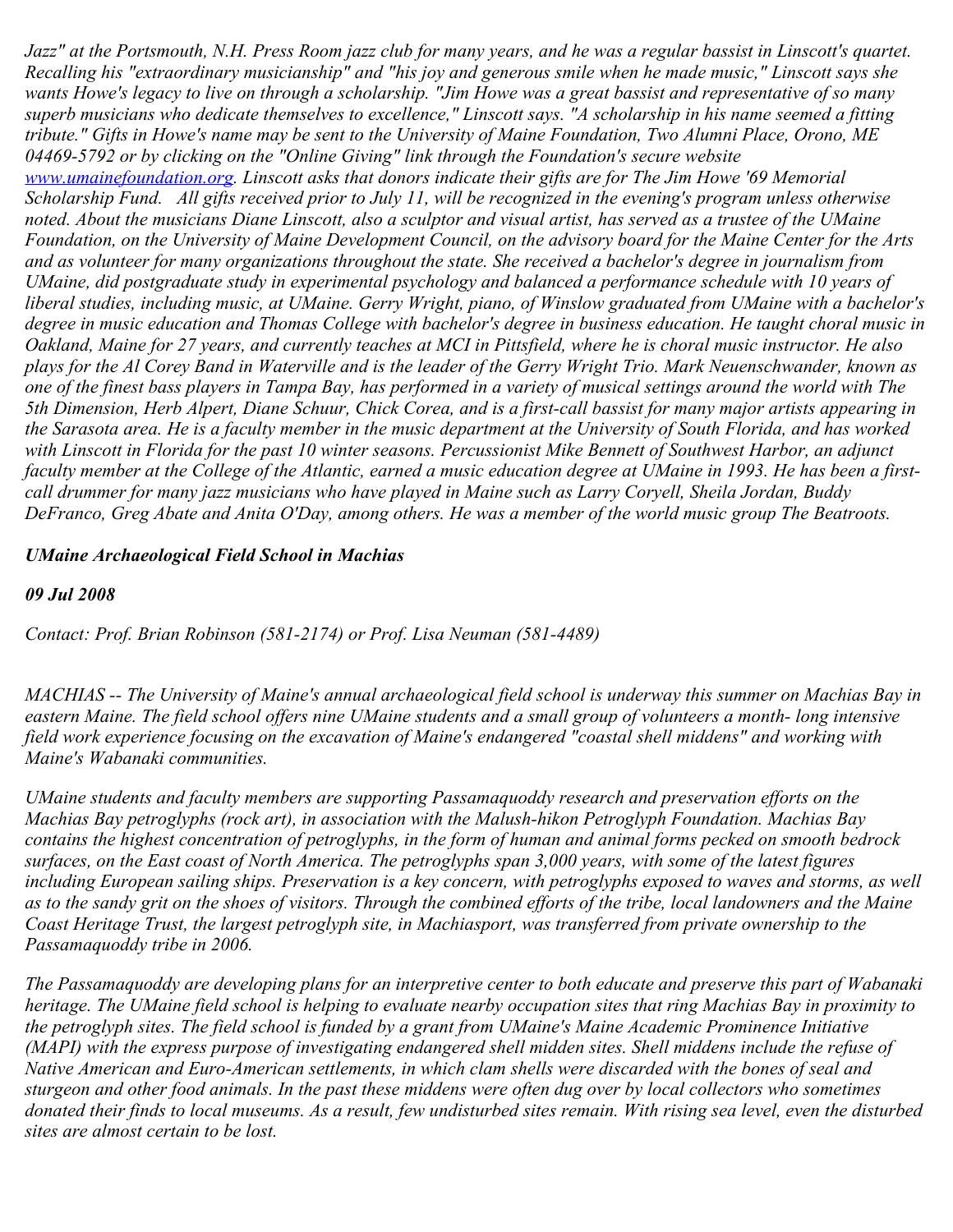*"Because earlier collectors were often not interested in the animal bones and other kinds of cultural refuse, there is much to be learned from careful excavation of sites that appear badly disturbed," says Prof. Brian Robinson of the UMaine anthropology faculty. "So far this year we have uncovered the remains of two probable house floors that survived in patches between former excavations."*

*Artifacts from the ancestors of the Passamaquoddy as well as early French settlers have been found, Robinson says.*

*Robinson and Prof. Lisa Neuman of the UMaine Anthropology Department direct the field school, along with laboratory manager Stephen Bicknell who is a veteran of many UMaine excavations conducted by Professor Emeritus David Sanger. Excavations will also be conducted later in the season for the Passamaquoddy petroglyph project directed by the Passamaquoddy tribal historian Donald Soctomah and petroglyph archaeologist Mark Hedden.*

*"Native American sites dot the coastline but the petroglyph art is an especially effective way of communicating Native culture and beliefs," Robinson says. "Why was Machias Bay the focus of 3,000 years of rock art? How far did people come to the bay and what other specialized activities may have accompanied the production of petroglyphs? Those are among the questions we are working to answer through these projects, which are themselves in their early years of development."*

# *UMaine Receives Historic Files, Records from Maine's Carpenters' Union*

#### *09 Jul 2008*

*Contact: Bill Murphy, 581-4124; Charlie Scontras, (207) 799-3469; George Manlove, 581-3756*

*ORONO -- The University of Maine's Fogler Library recently received a dozen containers with hundreds of historic articles, correspondence and ledgers from Maine's first carpenters unions, dating back to 1864.*

*Called "jewels for Maine historians" by Charles Scontras, historian, author and research associate with UMaine's Bureau of Labor Education, the records recently were accepted by the Bureau of Labor Education and Richard Hollinger, head of Special Collections at Fogler Library, where the materials will be archived. The records were donated by members and officers from the United Brotherhood of Carpenters and Joiners of America, Local 1996.*

*"We are exceedingly grateful to the United Brotherhood of Carpenters and Joiners of America, Local 1996, for entrusting the University of Maine with these invaluable records and documents," say William Murphy, director of the Bureau of Labor Education.*

*The historic material chronicles the struggles and contributions of Maine earliest union organizers to bring equity and parity to the lives of workers in carpentry, one of the oldest trades in the world.*

*"They will help light up the shadows of Maine Labor history, permitting researchers and writers of labor history to see more and understand more of the role and place of workers in Maine history," says Scontras.*

*Many of the records were recovered from an old hen house in Sabattus, and some of the publications contain language in both English and French, a reflection of the contribution of Maine's Franco-American craftsmen in Lewiston, where the first carpenters' union members coalesced under the wing of the Journeymen House Carpenters' Union in 1864 and were required to swear to an oath of secrecy. In 1888, the Lewiston Local 407, United Brotherhood of Carpenters and Joiners of America formed. Now based in Augusta, it more recently changed the number in its name to Local 1996, and continues to represent carpenters throughout Maine.*

*The donated records are from several local unions, including those in Bangor, Portland and Waterville.*

*Receiving the materials on behalf of the University of Maine in late June were Murphy, Scontras, Hollinger, John Hanson, director emeritus of the Bureau of Labor Education, and UMaine interim Provost Susan Hunter from UMaine.*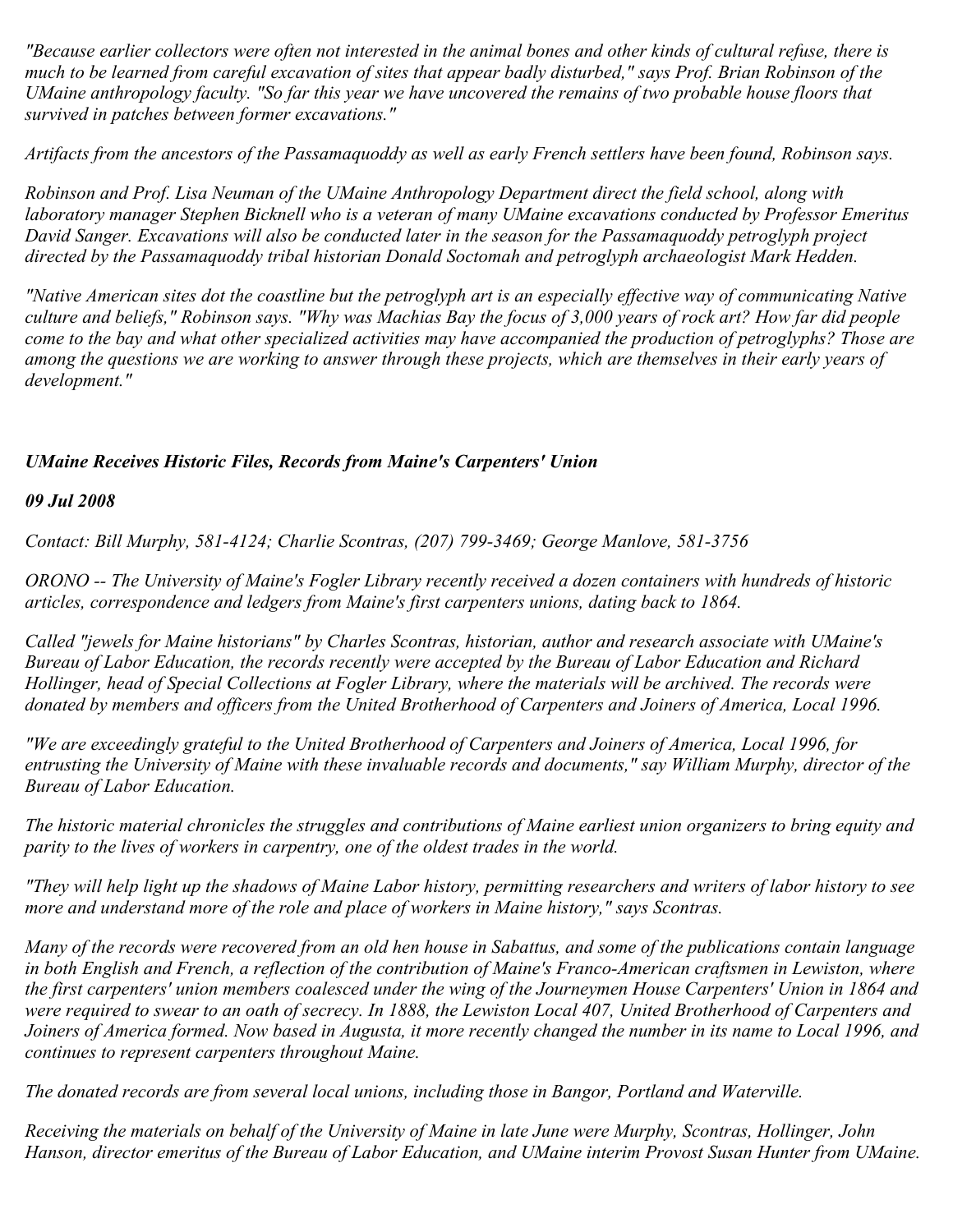*Union representatives delivering the records included Bruce King, Kevin Guidi, Gary Graham, Paul Seaquest, Charlie Turgeon, Dana Goldsmith and Pamela Buckley from Local 1996.*

*Information about the records can be obtained by contacting William Murphy at Bureau of Labor Education in UMaine's Chadbourne Hall, (207) 581-4124.*

*The Bureau, part of the University of Maine's Division of Lifelong Learning, was established in 1966 by the 102nd Maine Legislature and the Trustees of the University of Maine. It conducts educational programs, presentations, and research on labor related issues of interest to workers, students, educators, public policy makers and leaders in government, labor and education.*

# *Blackstone Research Proposal Wins 'Feminist Perspective Award'*

#### *10 Jul 2008*

*Contact: Amy Blackstone, 581-2392; George Manlove, 581-3756*

*ORONO -- UMaine assistant professor of sociology Amy Blackstone has received the Outstanding Research Proposal from a Feminist Perspective Award from the Feminism and Family Studies Section of the National Council on Family Relations.*

*The research proposal is a study and survey of child-free adults and their decisions not to become parents. The award includes a financial stipend to fund interviews she is conducting this summer and to off-set costs of attending the National Council on Family Relations meeting in Little Rock in November.*

*Blackstone's teaching and research interests include social movements and activism, sociology of gender, sociology of work, and research methods. More recent research has included a study of the workplace sexual harassment experiences of males and females in adolescence and young adulthood.*

*The research project for which Blackstone won the Feminist Perspective Award will explore the processes whereby child-free adults decide to remain child-free and social responses to their choices.*

# *UMaine Researcher Elected Fellow of International Academy of Wood Science*

# *10 Jul 2008*

*Contact: Tom Weber (207) 581-3777*

*ORONO -- Robert Rice, a professor of wood science in the University of Maine's School of Forest Resources, was recently elected a 2008 fellow of the International Academy of Wood Science.*

*A UMaine faculty member for 17 years, Rice has published more than 60 research papers on the physics of wood, many of them involving the human health and environmental issues related to wood processing plants. His work also includes research in the fields of wood energy, heat and mass transfer in wood and wood-based composites.*

*The International Academy of Wood Science was founded in Paris in 1966 as a non-profit organization whose mission is to promote worldwide the concerted development of wood science by recognizing the meritorious achievements and high scientific standards of its elected fellows.*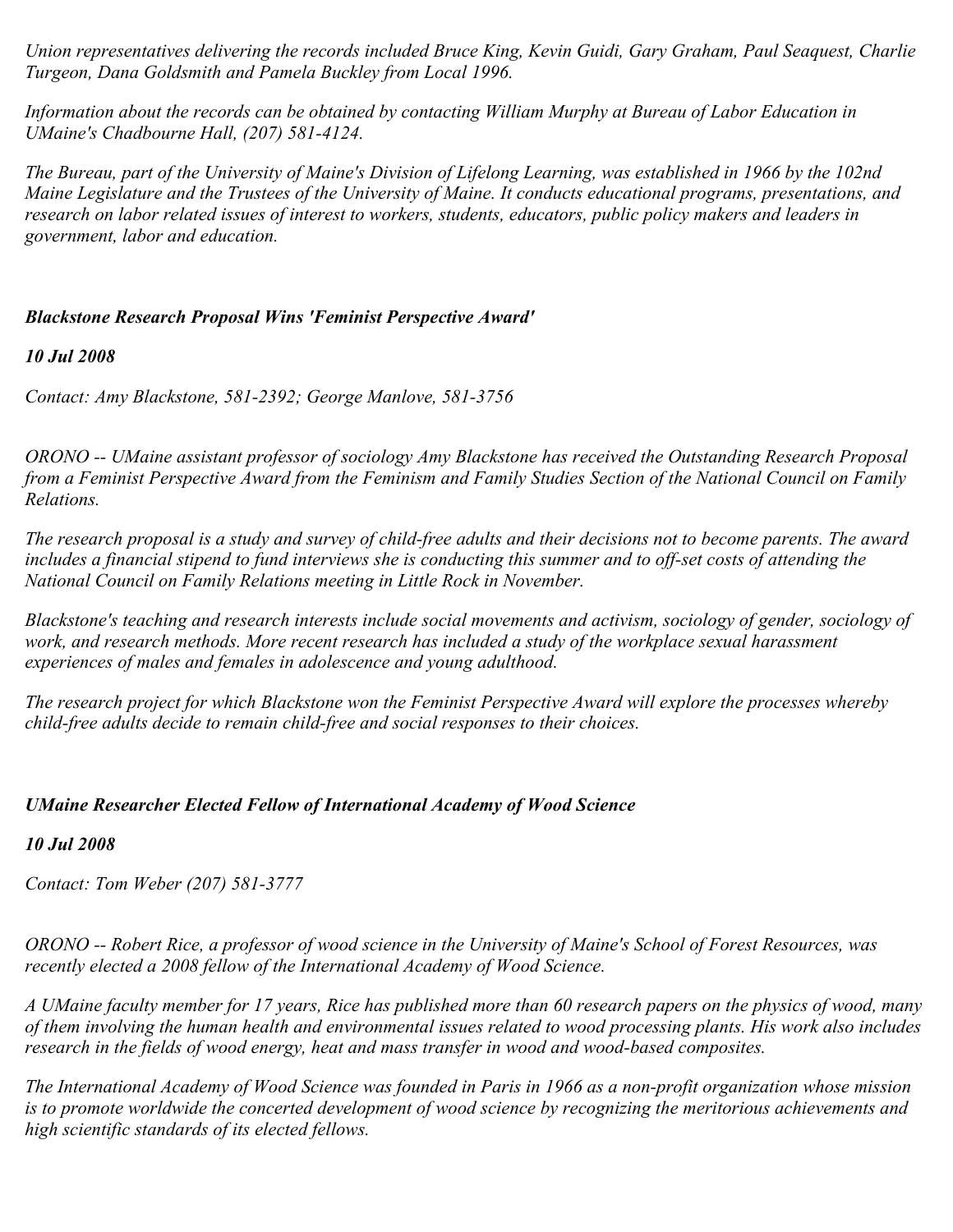# *Food Sciences Expert Offers Perspectives on Salmonella Poisoning*

# *10 Jul 2008*

*Contact: Al Bushway, 581-1629; George Manlove, 581-3756*

*ORONO -- First, the Federal Food and Drug Administration suspected raw tomatoes. Then it added jalapeno peppers, cilantro and serrano peppers -- the raw ingredients for salsa -- to the list of possible sources of the current salmonella food poisoning outbreaks in 41 states, including Maine.*

*More than 1,000 people nationwide have become sick from salmonella poisoning since the outbreak began in April, and the FDA apparently is no closer today to isolating a cause than it was three months ago. The Centers for Disease Control on Wednesday implicated raw jalapeno peppers in two clusters of salmonella poisoning.*

*Should consumers in Maine steer clear of the items the FDA considers possible salmonella sources? That's not necessary, according to UMaine food science and human nutrition professor Al Bushway, who has food-safety expertise.*

*Bushway does have advice for consumers. He is available to offer perspectives on foodborne illnesses, including salmonella poisoning.*

*Salmonellosis, the infection caused by infected food products or unsanitary food preparation areas, has been traced to dairy products, chicken and poultry products, cantaloupe, bean sprouts and other fruits and vegetables, and also unsanitary crop irrigation systems and food preparation areas.*

*Bushway says proper cooking of food can kill salmonella, and sometimes -- but not always, he cautions -- washing fresh vegetables in a dilute chlorine-water mix, or other approved sanitizer, can help.*

*As for salsa, Bushway says varieties that have been commercially heat-processed and are sold at room temperature are safe. Fresh salsas sold as refrigerated products could be of greater concern. But, Bushway notes, evidence is lacking to condemn any of the foods on the FDA list. Currently, the FDA is recommending that all consumers purchase tomatoes from areas that are harvested from cleared areas.*

*"The FDA doesn't have a real handle on what the source of the salmonella is," he says.*

*Symptoms of salmonella poisoning include diarrhea, fever, and stomach cramps 12 to 72 hours after infection. Symptoms usually last 4-7 days, and most healthy people recover without treatment. Older people, infants, and those with impaired immune systems are more likely to have a severe illness.*

*For more information, Bushway can be reached by telephone at (207) 581-1629.*

# *Page Farm & Home Museum Invites the Public for Open Farm Day Events July 20*

# *11 Jul 2008*

*Contact: Patty Henner, 581-4100 ORONO -- More than 115 farms throughout Maine -- including the UMaine Page Farm and Home Museum -- will open their doors to the public as Maine celebrates [Open Farm Day](http://www.getrealmaine.com/) on Sunday, July 20. Activities at the Orono farm and home museum, located in the last original agricultural building on the University of Maine campus, will include tours of the museum grounds, field-day activities, a blacksmithing demonstration, heritage*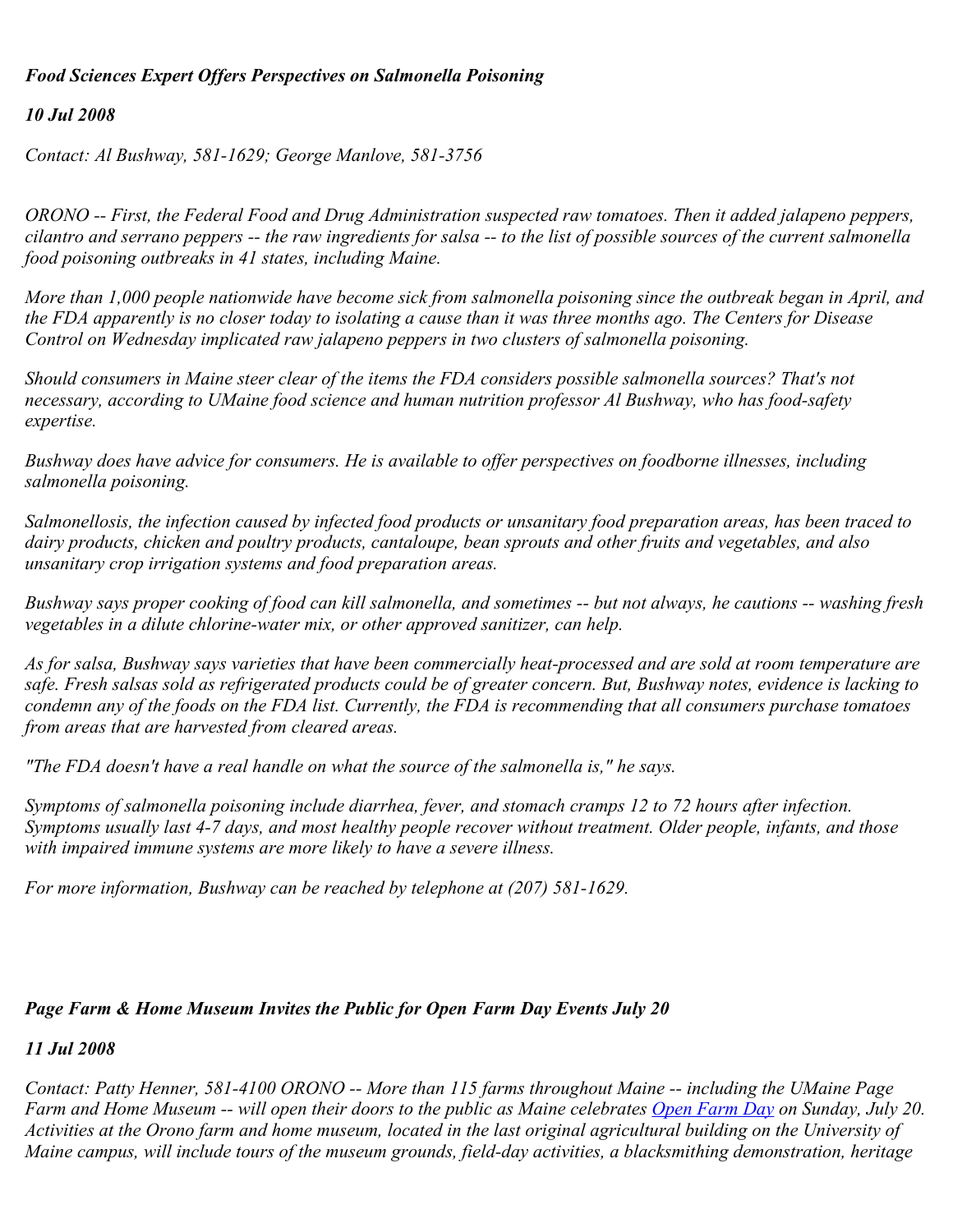*garden tours, ice cream making and taste tests, field games for children and adults -- and a potluck picnic at noon. Page Farm and Home Museum Director Patty Henner invites members of the public to stop by between 11 a.m. and 3 p.m. for a vision and a taste of what farm life is all about. A list of participating farms can be found at the [Maine](http://www.getrealmaine.com/) [Department of Agriculture, Food and Rural Resources website.](http://www.getrealmaine.com/) The [Page Farm and Home Museum](http://www.umaine.edu/pagefarm/) houses an evergrowing collection of farm implements and household items from the period 1865-1940. It contains equipment and vehicles used for clearing land, harvesting and storing crops. Some of the many exhibits include poultry, dairy, 4-H and ice harvesting. In addition to the main museum building, the Page Farm and Home Museum has a blacksmith shop, a carriage house and a one-room schoolhouse. For additional information, Henner can be reached at (207) 581-4100.* 

# *UMaine Professor Carol Kim New Head of Biomedical Sciences Graduate School*

# *14 Jul 2008*

*Contact: Carol Kim, (207) 581-2803*

*ORONO University of Maine microbiologist Carol H. Kim has been named the director of UMaine's Graduate School of Biomedical Sciences (GSBS).*

*Kim, an associate professor in the Department of Biochemistry, Microbiology and Molecular Biology, has expertise in molecular virology and host response to infectious disease. In her current research, she uses zebrafish as model organism for studying the effects of bacterial and viral pathogens and environmental toxicants such as arsenic on a host's ability to fight infection.*

*Kim joined the UMaine faculty in 1998 and has a cooperating appointment in the School of Marine Sciences. She already has played a leading role in GSBS management through her work with its admissions committee. As GSBS director, Kim reports to Dan Sandweiss, dean and associate provost for UMaine graduate studies.*

*"Already, Carol is putting into motion a series of plans to move GSBS to the next stage of success," Sandweiss says. "I have every confidence that the program will take off under Carol* 

# *New Program Helps Maine Teachers Integrate Climate Change into the Curriculum*

# *14 Jul 2008*

*Contact: Annette Brickley (207) 990-2900 ext. 2; Deirdre Byrne (207) 581-4324; Tom Weber (207) 581-3777*

*ORONO -- The University of Maine and the Challenger Learning Center of Bangor have launched a professional development program designed to help the state's middle and high school educators learn how to use climate change as novel way to teach math, science, geography and even social studies.*

*"C's to Shining C: Connecting Climate to Curriculum" is a three-year program aimed chiefly at improving the student achievement levels at schools that are now performing below the federal and state standards for math and science. Yet organizers believe the program can also be of great benefit to high-performing schools whose teachers may want to learn more about climate science from UMaine's experts in the field so they can better teach it to their students.*

*"The Earth's climate system is ideal for this," says project leader Annette Brickley, the professional development director for the Challenger Learning Center who earned her master's degree at UMaine's School of Marine Sciences. "It's a hook for both the kids and the teachers because it's current and real and it does a nice job of bridging the different fields of science."*

*The \$175,000 program, funded by the federal government through the Maine Department of Education, will initially involve 24 to 30 middle and high school teachers from the Bangor and Hermon school systems, Old Town School District, MSAD 22 (Hampden, Winterport, Newburgh), as well as the United Technologies Center in Bangor.*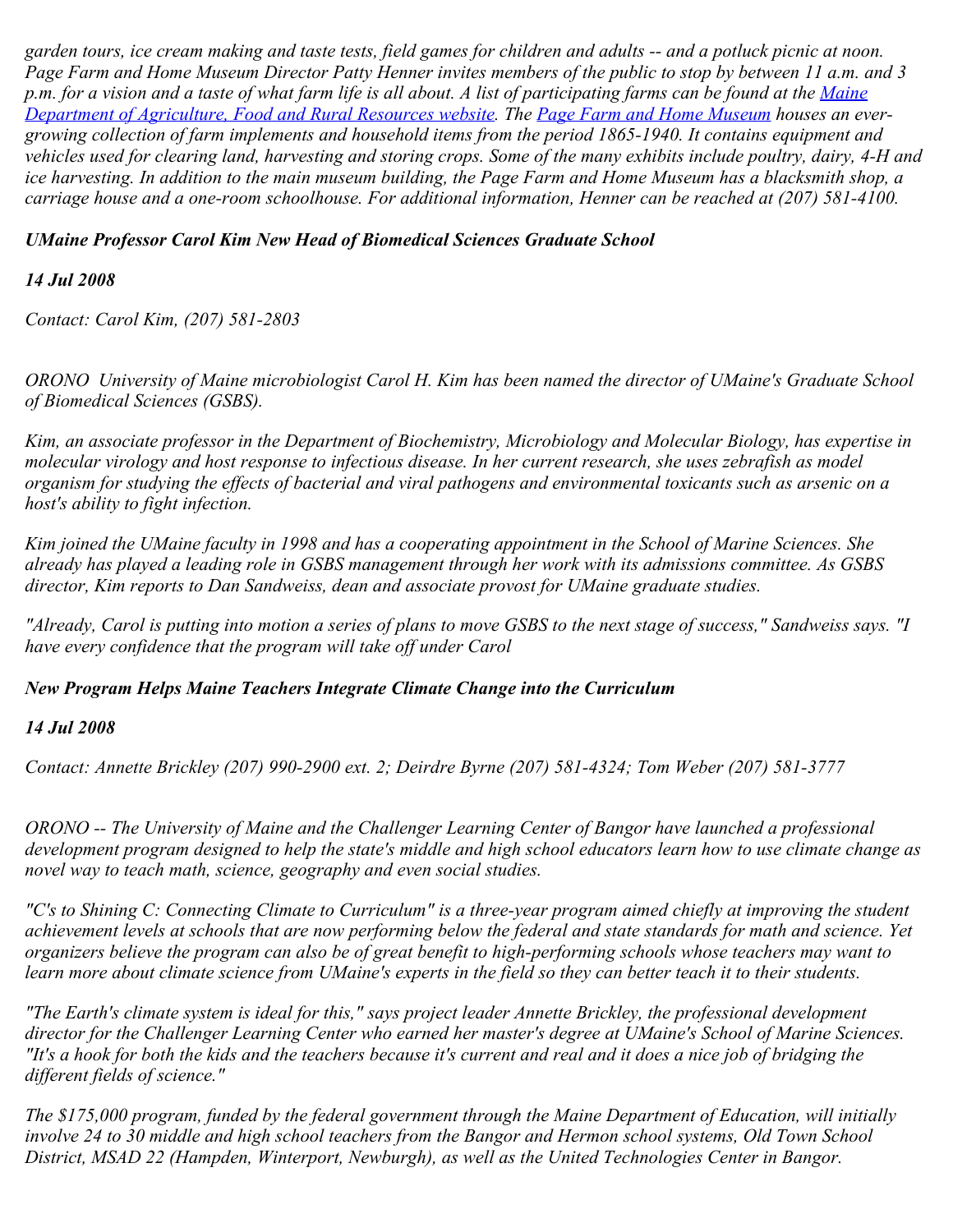*Beginning in August, teachers will attend monthly workshops at the Challenger Learning Center to learn good science teaching practices while broadening their understanding of such fundamentals concepts of the climate system as density, pressure and energy. The workshops will also focus on the unifying themes of national and state standards, which include systems, models, scale, constancy and change.*

*Next year, those teachers will bring in other teachers from their schools to integrate a deeper understanding of climate change across a curriculum that could include mathematics, geography, social sciences and history. The regional consortium of teachers will then spend the third year implementing the classroom lessons, evaluating how well they work and fine-tuning them as necessary.*

*The program is a continuation of the successful, NASA-supported weeklong summer workshops, "Understanding Climate Change," that were begun by Brickley and Deirdre Byrne, a researcher in ocean current and climate variability in UMaine's School of Marine Sciences, who is the university's lead coordinator for this new project.*

*The other UMaine faculty members participating in the "C's to Shining C" program are marine scientists Fei Chai and Lee Karp-Boss as well as Molly Schauffler, a research assistant professor with the Climate Change Institute.*

# *Open House Set for UMaine MPA Classes in Augusta*

#### *15 Jul 2008*

*Contact: Carolyn Ball, (207) 581-4142*

*ORONO -- The University of Maine is again offering graduate-level Masters in Public Administration courses in Augusta in September for working professionals and recent college graduates working or interested in working in government or non-profit fields.*

*The three courses are: City & Regional Planning; Accountability in Public Policy & Administration; and Community Power, Leadership & Administration. All are taught by UMaine faculty or adjunct Ph.D faculty.*

*Additional information about the classes will be available at an open house July 24, 3:30-5:30 p.m. at the Department of Labor's Career Center, 21 Enterprise Drive (Suite 2), in the Central Maine Commerce Center business park off Civic Center Drive, north of the I-95-Route 27 exit in Augusta.*

*The MPA, offered annually in Augusta since 1968, is the only UMaine degree program offered in Augusta. The MPA has a rich history of alumni who have reached the top of their fields as commissioners and policy advisers in state government, hospital executives, nonprofit directors, and city and county managers. An MPA can help move professionals toward new career opportunities, particularly in government, non-profit, municipal, healthcare or public policy fields.*

*The advantage of the program, says Carolyn Ball, director of graduate programs, is that students have the opportunity to network with other professionals in their classes, with speakers and with professors who have contacts in government and non-profit careers. An additional advantage of classes being held in Augusta is that students can continue working and still attend class without commuting to the UMaine Orono campus.*

*Prospective students with degrees from accredited undergraduate colleges or universities may take a class as a nondegree student. Credit may be applied toward the MPA degree, if a student decides to apply later. Online applications can be filed through the Website.*

*Students can fast-track and complete the degree in as little as two years, or they can take classes at a more leisurely pace and take up to six years, and balance classes with family, financial or career plans, according to Ball.*

*"The courses offerings give students great flexibility to understand the breadth of the field," Ball says. "City & Regional*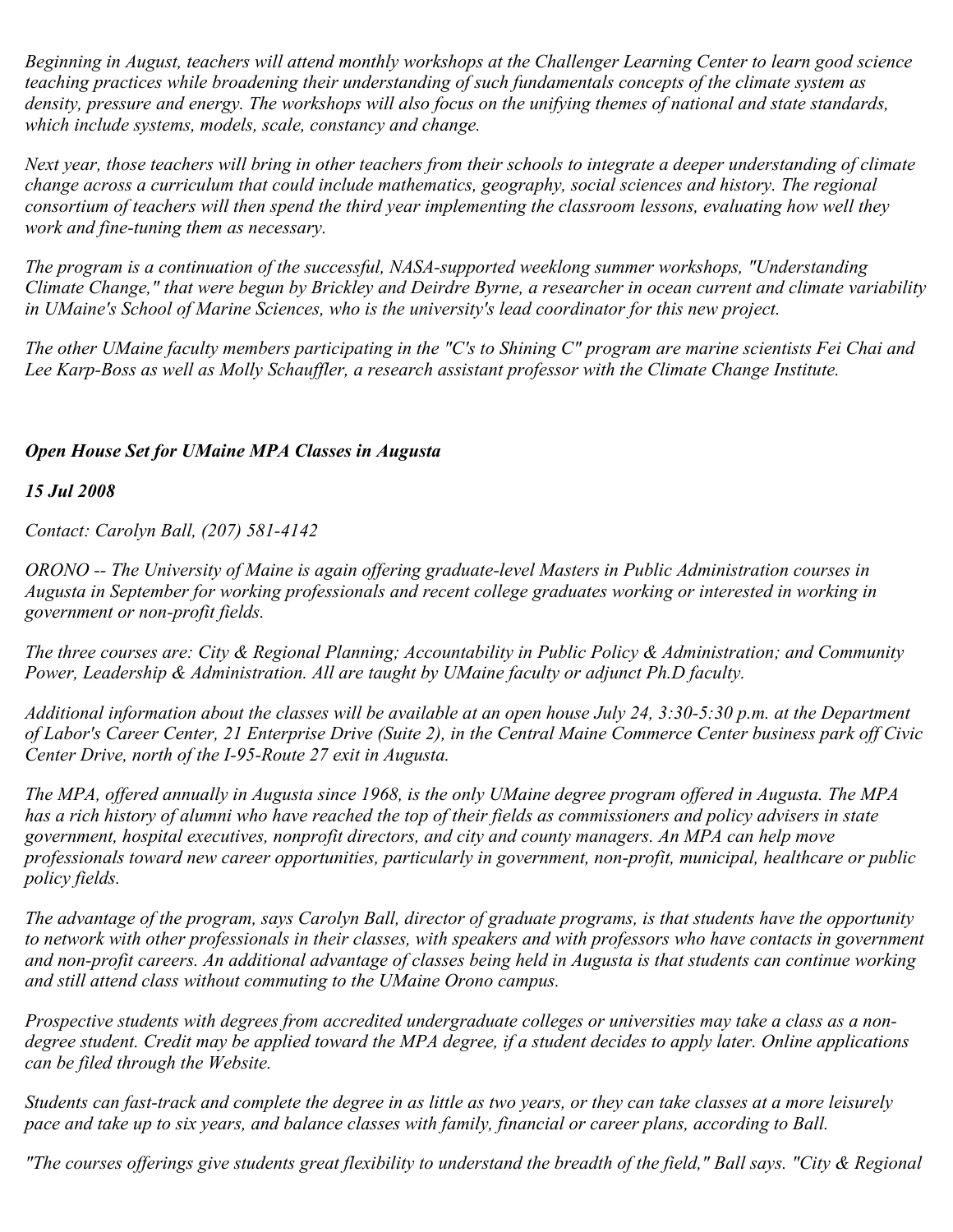*Planning nicely fits with the hot topics of handling growth, or lack of growth, in Maine. Accountability in Public Policy & Administration takes students into the complex democratic legal, ethical, political and socio-economic framework of creating public policy and managing government. And Community Power, Leadership & Administration provides students with an understanding of how leadership and power intertwine at the local level from historically important figures such as Robert Moses to current city leaders.*

*For those interested in the program who cannot attend the open house, information also is available by calling the UMaine Department of Public Administration at (207) 581-1872 or emailing: pubamin@umit.maine.edu.*

*The Maine Career Center can be reached by telephone at 1-800-760-1573.*

# *UMaine Graduate Student Receives Fulbright for History Study in Canada*

#### *15 Jul 2008*

*Contact: Shannon Risk, 845-661-9130; George Manlove, 581-3756*

*ORONO -- UMaine Ph.D. candidate Shannon Risk has received a Fulbright U.S. Student Scholarship to study cultural and intellectual history in Canada for the 2008-2009 academic year.*

*Researching at the University of New Brunswick in Fredericton, Risk will assess the women's suffrage movements in New Brunswick and Maine.*

*She intends to examine in her dissertation how citizenship and the rights of citizenship were perceived in rural Maine and New Brunswick during the suffrage movement, and how those ideas play out in the 20th century.*

*"This project is significant in that it counters the assumption that progressive ideas only flow from urban areas, and it studies women's political behavior across a national border in an academic field that has neglected this topic," says Risk, a native of Independence, Iowa who now lives in Milford. "It shows the strategies of a disfranchised group to pressure the male political system, in many respects, by creating its own political power structure."*

*Risk holds a bachelor's degree from the University of Northern Iowa, Cedar Falls, and a master's in American history from UMaine. She intends to receive her doctorate in history, with a minor in women's studies, in the spring of 2009. Since earning her master's degree in 1996, Risk spent nine years working in museums, including the Susan B. Anthony House National Historic Landmark in Rochester, N.Y. and the Putnam County Historical Society and Foundry School Museum in Cold Spring, N.Y. She previously served an internship at the Smithsonian's National Museum of American History.*

*Canadian Fulbrights are competitive. Risk, whose adviser is Marli Weiner, professor of history, is only the eighth UMaine graduate student to receive one since 1992.*

*The Fulbright Program, America's flagship international educational exchange program, is sponsored by the United States Department of State, Bureau of Educational and Cultural Affairs. Since its establishment in 1946 under legislation introduced by the late Sen. J. William Fulbright of Arkansas, the program has benefited some 108,160 Americans who have studied, taught or researched abroad and 178,340 students, scholars or teachers from other countries who have engaged in similar activities in the United States. The program operates in more than 155 countries worldwide.*

*Physics Professor Using Fulbright for Research, Teaching in Ireland*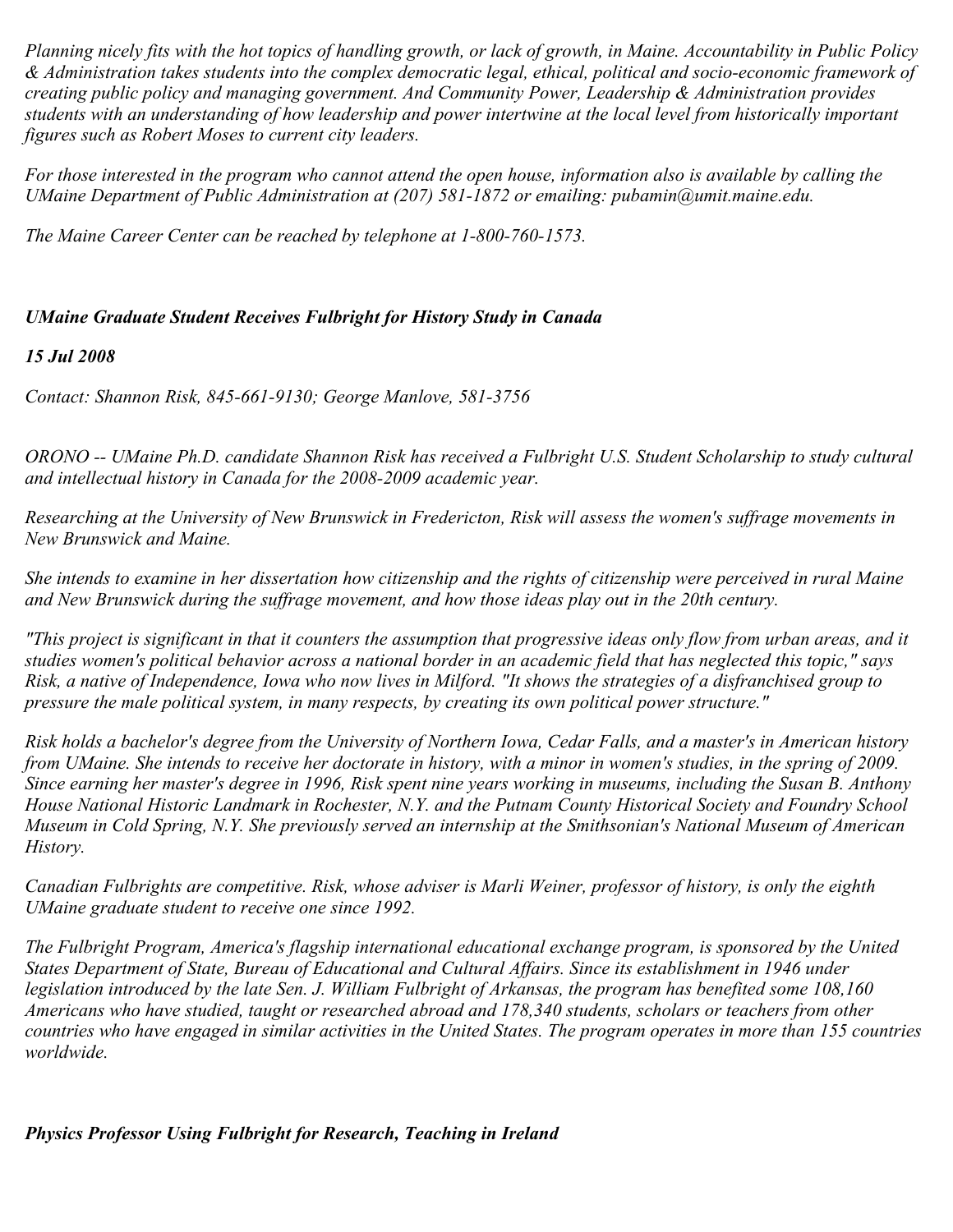# *16 Jul 2008*

*Contact: John Thompson, 581-1030; George Manlove, 581-3756*

*ORONO -- UMaine assistant physics professor John R. Thompson has been awarded a Fulbright Scholar grant to teach and conduct research on the learning and teaching of physics -- also known as physics education research -- at Dublin Institute of Technology (DIT) in Ireland during the 2008-2009 academic year.*

*Thompson will compare physics education research methods in Ireland with those in the U.S. and investigate how teaching strategies based on physics education research results might affect student learning of science at both the undergraduate and graduate level.*

*At UMaine, Thompson, who also has a cooperating appointment in the College of Education and Human Development and is a member of the Center for Science and Mathematics Education Research, has focused on the learning of specific concepts in science, and on the development of guided-inquiry curricular materials for physics courses.*

*Thompson's host research group in Dublin has implemented a teaching method called "problem-based learning" - asking students to solve a real math or scientific question -- on the premise that it is more effective than merely memorizing facts and formulas.*

*"I want to look at whether they learn differently in Ireland as a result," says Thompson, whose research also involves studying how upper-level students learn subjects like thermodynamics.*

*Thompson will continue ongoing Orono-based research projects and forge new collaborations with faculty and researchers in Dublin. One such collaboration will involve courses that prepare teachers and faculty for teaching science more effectively. Both UMaine and DIT offer similar courses; Thompson will teach and exchange course materials while in Dublin.*

*"I expect some of the things I learn there I can bring back to my courses here and it will alter my teaching, and I can share it with other faculty," Thompson says.*

*The Fulbright Scholar grant provides partial living expenses for Thompson, his two children and wife Kate Dickerson, a research associate at the Margaret Chase Smith Policy Center at UMaine.*

*The visit, he says, "is a cultural exchange as well as an intellectual exchange."*

#### *University of Maine Center to Host Workshop on DIR/Floortime Approach for Treating Children with Autism*

#### *16 Jul 2008*

*Contact: Sandra Horne, (207) 581-1236*

*ORONO, Maine -- The University of Maine Center for Community Inclusion and Disability Studies is hosting a threehour workshop on the DIR/Floortime approach for understanding and treating children challenged by autism spectrum and related disorders on Saturday, July 26, from 1-4 p.m.*

*The workshop, "An Introduction to DIR/Floortime," is being held at the Wells Conference Center. This relationshipbased approach focuses on helping children master the building blocks of relating, communicating and thinking. Registration is \$20 and includes light refreshments.*

*Kathleen A. Platzman, Ph.D., is the presenter. Platzman, a Maine native, received her doctorate from the University of*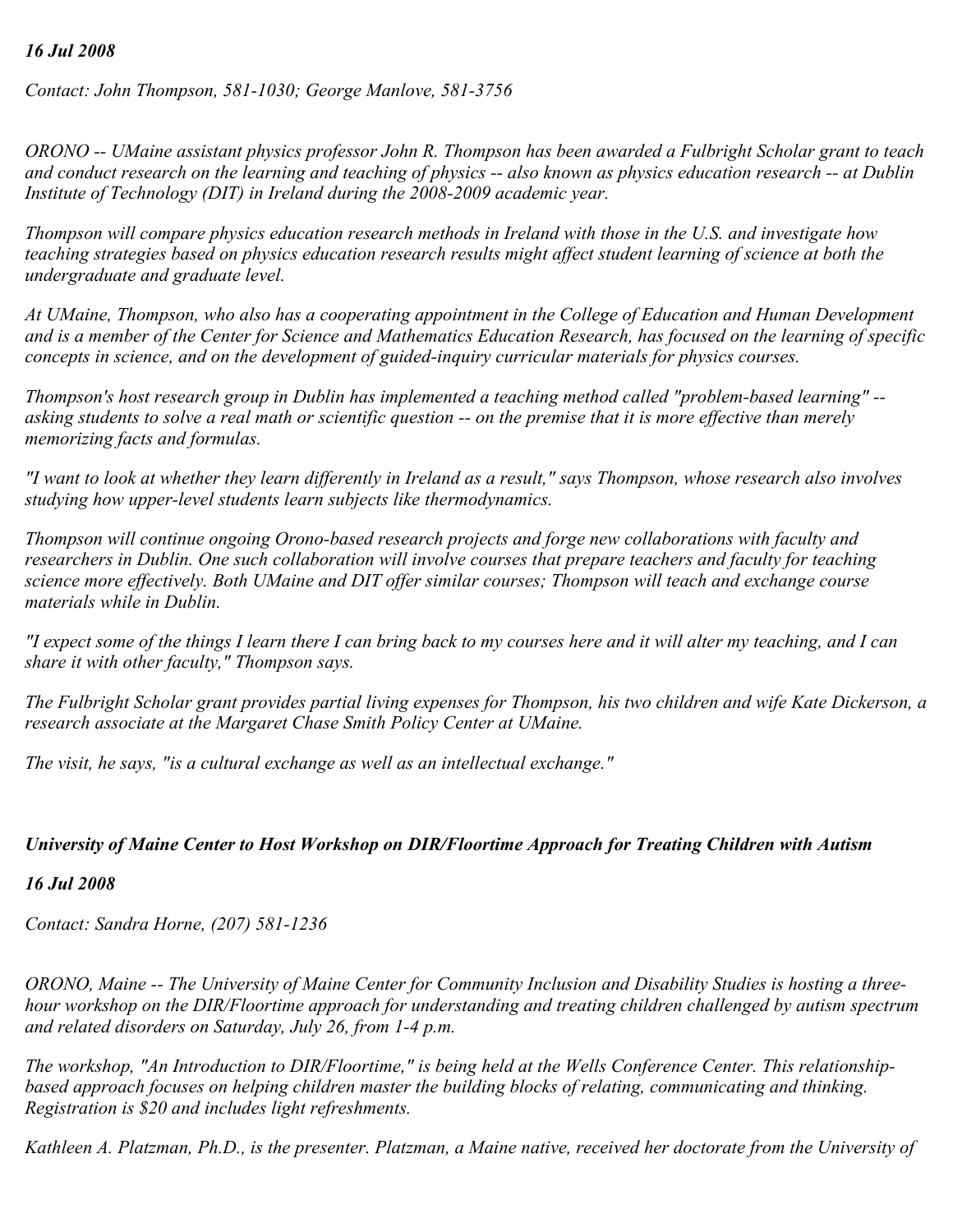*Chicago in 1983 and is a licensed psychologist who specializes in working with individuals with autism spectrum disorders. She is a faculty member of the Interdisciplinary Council on Developmental and Learning Disorders, founded by Stanley Greenspan, MD, and Serena Wieder, Ph.D.*

*The workshop is for parents, teachers, therapists, public school personnel and administrators, or anyone who wants to learn more about the DIR/Floortime approach. A limited number of complimentary registrations are available for parents and family members. For more information, or to register, please contact Margaret Zubik by email ccidsmail@umit.maine.edu, by phone 800/203-6957 (v/tty), or by fax 207/581-1231. The registration deadline is July 23.*

*Wells Conference Center, located on the campus of the University of Maine, is an air-conditioned, accessible facility with parking nearby. Captioning for the event will be provided by Maine C.A.R.T. & Captioning Service.*

*The Center for Community Inclusion and Disability Studies (CCIDS) is Maine's University Center for Excellence in Developmental Disabilities (UCEDD). Established in 1992, the Center is part of a national network of 67 UCEDDs sponsored by the Administration on Developmental Disabilities within the U.S. Department of Health and Human Services. The Center's mission is to bring together the resources of the university and the community to enhance the quality of life for individuals with disabilities and their families through a broad range of education, research, service, and dissemination activities. More information about CCIDS is available on its web site [www.ccids.umaine.edu](http://www.ccids.umaine.edu/).*

# *UMaine Program to Foster Next Generation of Women in Politics*

*16 Jul 2008*

*Contact: Mary Cathcart at (207) 866-3054; Joe Carr at (207) 581-3571*

*ORONO -- When your represent the ratio of women to men who have served in the U.S. Congress as a pie chart, it looks less like pie and more like a cheese wheel with a sliver missing.*

*Between 1796 and 2001, 206 women have served in Congress, compared with 11,433 men. In 2003, women held only 22.3 percent of state legislative seats, 14 percent of U.S. Senate seats and 13.6 percent of the seats in the House of Representatives.*

*MaineNEW Leadership, a new initiative at the University of Maine, aims to give women a bigger slice of the political pie. Starting in 2009, up to 40 college-age women from Maine will have the opportunity to participate in a weeklong intensive residential training program targeting then ext generation of leaders.*

*The program began in 1991 at the Center for American Women inP olitics at Rutgers University in New Jersey. UMaine is the newest partner in NEW Leadership's 17-member national network.*

*"Maine has had so many strong women leaders, and we are thrilled to bring the NEW Leadership model to Maine's future women leaders," said Mary Cathcart, a former Maine legislator who now is a senior policy associate at UMaine's Margaret Chase Smith Policy Center.*

*Cathcart and her colleagues Rebekah Smith, Eva McLaughlin and Glenn Beamer began working on Maine's proposal last summer. Since then, U.S. Sens. Susan Collins and Olympia Snowe; state legislators such as Emily Cain, Carol Weston, Hannah Pingree, and Libby Mitchell; and campus leaders such as Ann Schonberger, Sharon Barker, Janet Waldron, and Amy Fried have pledged their support.*

*In June, Cathcart and Smith, a lawyer and policy fellow at the Margaret Chase Smith Policy Center, traveled to Rutgers to see how the program works. The week was jam-packed with sessions on leadership development, networking, diversity training and the realities of holding public office. Students also took part in an action project, where they were*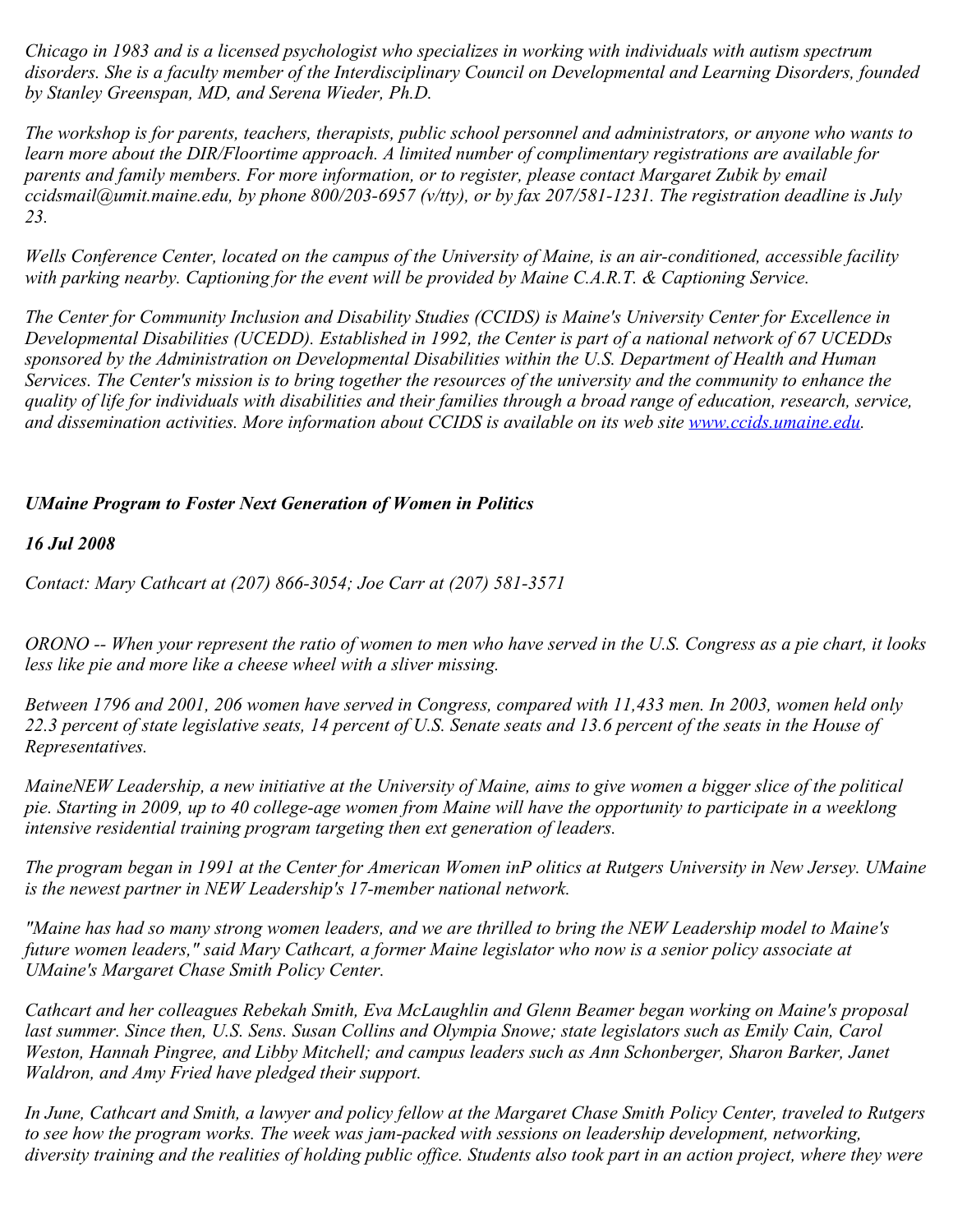*divided into groups, researched a political issue, and presented testimony to a mock legislative panel. In Maine, the lineup will be similar, with one exception: after the young women travel to Augusta for a State House visit, they'll stop in Skowhegan for a tour of Margaret Chase Smith's home and the library named in her honor.*

*Cathcart and her colleagues are in the process of raising nearly \$70,000 to ensure the NEW Leadership program is open to all Maine college women at no cost to the participants. Application materials will be available in early 2009.*

*It is Cathcart's hope that the program will instill an earlier, and stronger, calling to serve in young women.*

*"Young men grow up thinking they want to be president," Cathcart said. "Young women don't grow up to think that way. Women leaders generally need to be asked several times before they'll consider running for office. The idea behind the program is for college women to understand the importance of serving in office and of civic engagement, particularly in your community and your state."*

# *Servello Named UMaine Associate Dean/Associate Director*

# *17 Jul 2008*

*Contact: Joe Carr at (207) 581-3581*

*Note: a photo of Dean Servello is available upon request.*

*ORONO -- Frederick Servello has been named associate dean for research in the University of Maine College of Natural Sciences, Forestry and Agriculture and associate director of the Maine Agricultural and Forest Experiment Station. In these roles, Servello will work with the Edward Ashworth, the college dean and experiment station director, in leading and managing the college's research programs. The job also includes management responsibilities for UMaine's research farms and gardens.*

*"Fred is an established leader in our academic community, with a long-standing record of accomplishment in teaching, research and public engagement," Ashworth says. "This is an important role, central to UMaine's interface with the statewide agricultural community, and I am certain that Fred will help us build on established momentum and continue to serve this vital sector of Maine's economy."*

*He will also serve as director of the Maine Agricultural Center at UMaine.*

*Servello joined the UMaine faculty in 1990 in the Dept. of Wildlife Ecology. He served as department chair from 2002- 2007 and has also been interim associate director of the Experiment Station. Before moving to Maine, Servello was a University of Kentucky extension specialist in wildlife. He earned a doctorate in 1985 from Virginia Tech.*

*At UMaine, Servello has taught courses in natural resources policy and conducted research on a wide array of wildlife conservation and public policy issues in forest, marine, agricultural and wetland systems. His current research projects focus on aquaculture-seabird interactions, wildlife damage in wild blueberry agriculture, status and ecology of endangered marsh birds and wildlife-forestry interactions in Maine.*

# *Lobster College: A Learning Vacation on the Maine Coast*

# *18 Jul 2008*

*Contact: Cathy Billings, Lobster Institute, 207-581-2751, [cathy\\_billings@umit.maine.edu](mailto:cathy_billings@umit.maine.edu) Dianne Ward, Kenniston Hill Inn B&B, 207-633-2159, [innkeeper@kennistonhillinn.com](mailto:innkeeper@kennistonhillinn.com)*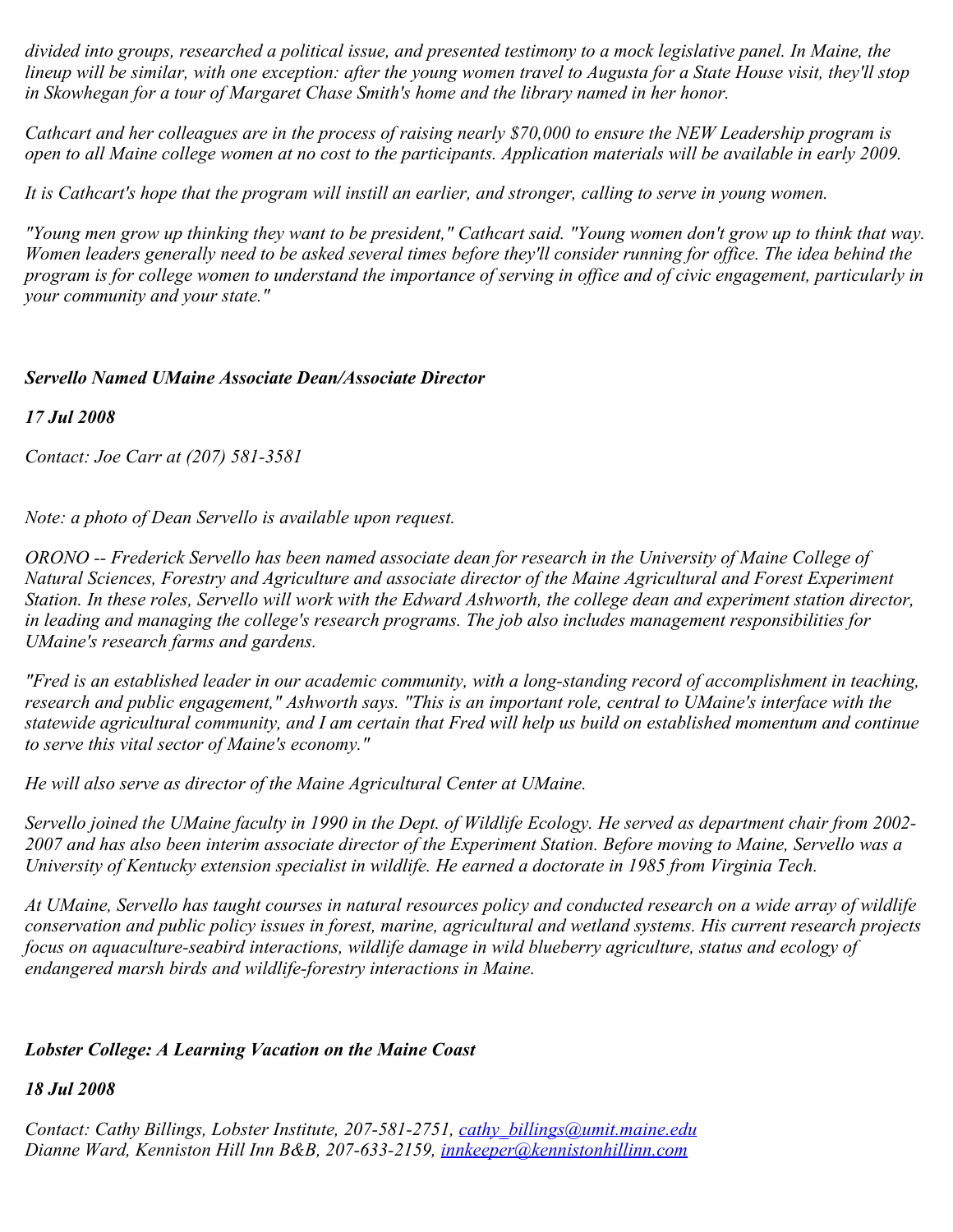*ORONO, Maine -- After a five-year hiatus, Lobster College is back. Registrations are now being accepted for this most unique learning vacation, organized by the Lobster Institute at the University of Maine and hosted this year by the Kenniston Hill Inn Bed & Breakfast in Boothbay, Maine. Lobster College is an educational adventure designed for people interested in enjoying a fun extended weekend on the Maine coast. It's a chance to learn everything there is to know about Maine's premier crustacean. The event is scheduled for September 18-21, 2008.*

*Kenniston Hill Inn B&B [\(http://kennistonhillinn.waffl.com/](http://kennistonhillinn.waffl.com/)) will serve as home base for Lobster College. Participants will enjoy the gracious hospitality of host, Dianne Ward, at this classic shipbuilders mansion built in 1786 in spectacular Boothbay, Maine.* 

*Various field trips are scheduled throughout the Boothbay Harbor area as part of the curriculum.* 

*"Folks who join us for Lobster College will experience hands-on and on-site learning about lobsters directly from people in the lobster industry, as well as from University of Maine faculty. We've based Lobster College in the heart of lobstering country, at one of the most picturesque areas on the coast of Maine," says Robert Bayer, executive director of the Lobster Institute. "We'll be taking a trip out to haul traps, we'll visit a working lobster wharf, and we'll provide lectures on a variety of lobster-related topics. We'll even show you how to bait a trap."*

*According to Bayer, those who enroll in Lobster College will learn about lobster biology and ecology, value-added lobster products, lobster cuisine, stock management and other areas within the lobster industry.* 

*"And of course, there will be plenty of lobster to eat," says Bayer. "At our last Lobster College graduation,we counted them up and found that we had enjoyed ten different lobster dishes during the course of the weekend."*

*Students from the last Lobster College came from as far as California and Arizona.*

*"The words great and excellent are much overused in our society," said Paul Oswald, who attended the last session. "But these words must be used to describe this program: five star all the way."*

*"We really enjoyed ourselves, and the entire experience completely exceeded my expectations," added Jim Starwood.*

*In addition to being an educational program, Lobster College doubles as a fundraiser for the Lobster Institute. The Institute is a research and outreach organization with a mission of protecting, conserving and enhancing the vitality of the lobster as a resource, and lobstering as an industry and as a way of life. It was founded jointly by members of the lobster industry and faculty at the University of Maine.*

*While participants won't need SATs to get in, enrollment for Lobster College is limited to the first 20 "students", and the deadline to enroll is September 5. Information about Lobster College, including cost and how to register, and about other programs and services of the Lobster Institute, is available at [www.lobsterinstitute.org](http://www.lobsterinstitute.org/) or by calling (207)581- 2751or (207)581-1443.*

# *UMaine Cooperative Extension Project Harnesses Flower Power*

# *21 Jul 2008*

*Contact: Gleason Gray (Penobscot County), 1-800-287-1485; Barbara Murphy (Oxford County), 743-6329 or 1-800- 287-1482*

*ORONO -- A bouquet of cut flowers can say so much, so beautifully: I love you. Happy birthday. I'm sorry I stayed out until 3 a.m. with the guys.*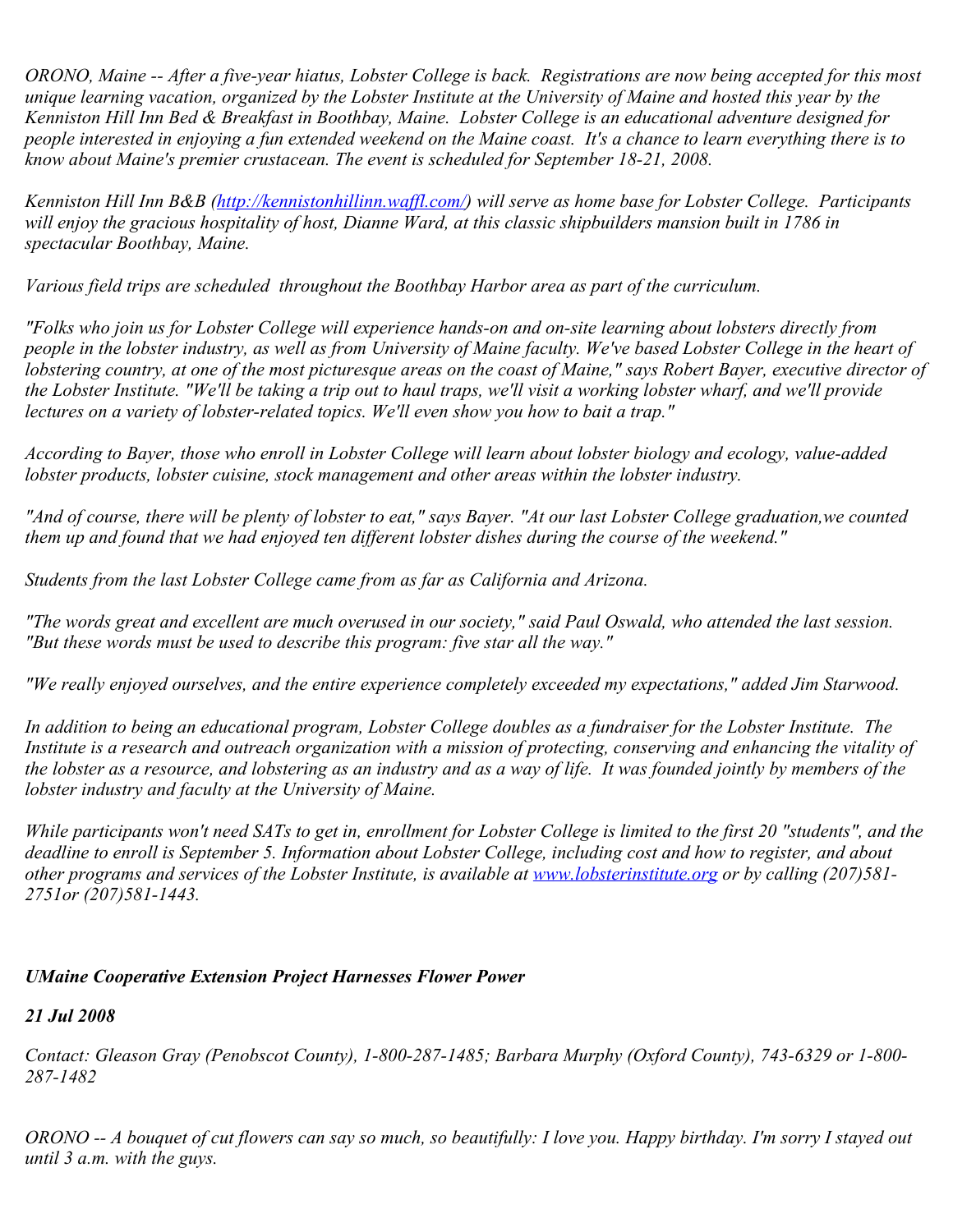*Thanks to researchers with the University of Maine Cooperative Extension and volunteers in the Master Gardener program, Maine farmers are able to convey those messages -- and more -- loud and clear.*

*Over the last four years, Barbara Murphy of the Oxford County Extension office has studied the economic viability, necessary growing conditions and best varieties for Maine farmers interested in growing cut flowers -- either as their main crop or as an additional value-added crop. Last summer, Gleason Gray of the Penobscot County Extension office joined the effort, and their findings are promising.*

*"Research has shown the crop has tremendous potential; there's a high dollar per square foot return," Murphy says. "It's a crop many growers can do as well as their other crops."*

*Murphy and Gray share their findings with the industry by speaking with grower groups in Maine, but the trial gardens are open to the public.*

*Early trials compared the growth of flowers inside a hoop house (a small greenhouse) with flowers grown in the field. Given the unpredictability of Maine weather, the hoop house proved to be worth the expense. Cooperative Extension manages pests in the field organically -- mostly by hand-picking -- to prove it can be done.*

*"It's good for growers to know," Murphy says. "Many growers in Maine grow flowers organically and are very good at it."*

*This year's trials include nearly 25 varieties of flowers, including sunflowers, lisianthus and larkspur. The cut flowers at Rogers Farm in Stillwater and the Extension gardens in South Paris will be in full bloom starting in August.*

# *UMaine Researcher Outlines Biorefinery Potential for Maine Pulp Mills*

# *22 Jul 2008*

*Contact: Kate Dickerson, cell phone (207) 478-9548; Tom Weber, (207) 581-3777*

*ORONO -- Incorporating biorefineries into suitable pulp mills in Maine could help to wean the state from its crippling dependence on imported fossil fuels while also allowing it to maintain its traditional manufacturing base, according to a study released recently by the University of Maine's Margaret Chase Smith Policy Center.*

*In the "Maine Bioproducts Business Pathway" report, research associate Kate Dickerson outlines in detail how the six mills in Maine that use the kraft pulping process could integrate technology developed at UMaine to produce valuable ethanol and acetic acid from woody biomass without degrading the quality of the pulp they make.*

*Red Shield Environment LLC intends to use UMaine's "near-neutral" hemicellulose extraction process for a proposed biorefinery at its Old Town pulp mill.*

*"This report will really be helpful for people who don't have an in-depth knowledge of the pulp industry to see how research and development can be a big part of the energy puzzle," says Dickerson, who would like the report to be required reading for all Maine policymakers.*

*Although it emphasizes the UMaine technology, the report also discusses other processes that could be utilized in a Maine biorefinery. Dickerson analyzes the potential investment, production and transportation costs for establishing such operations, as well as the proximities to wood resources and product transportation costs for potential wholesale and retail customers in the state.*

*"Maine Bioproducts Business Pathway" can be found under the "Publications" heading on the Margaret Chase Smith Center website at [www.umaine.edu/mcsc](http://www.umaine.edu/mcsc)*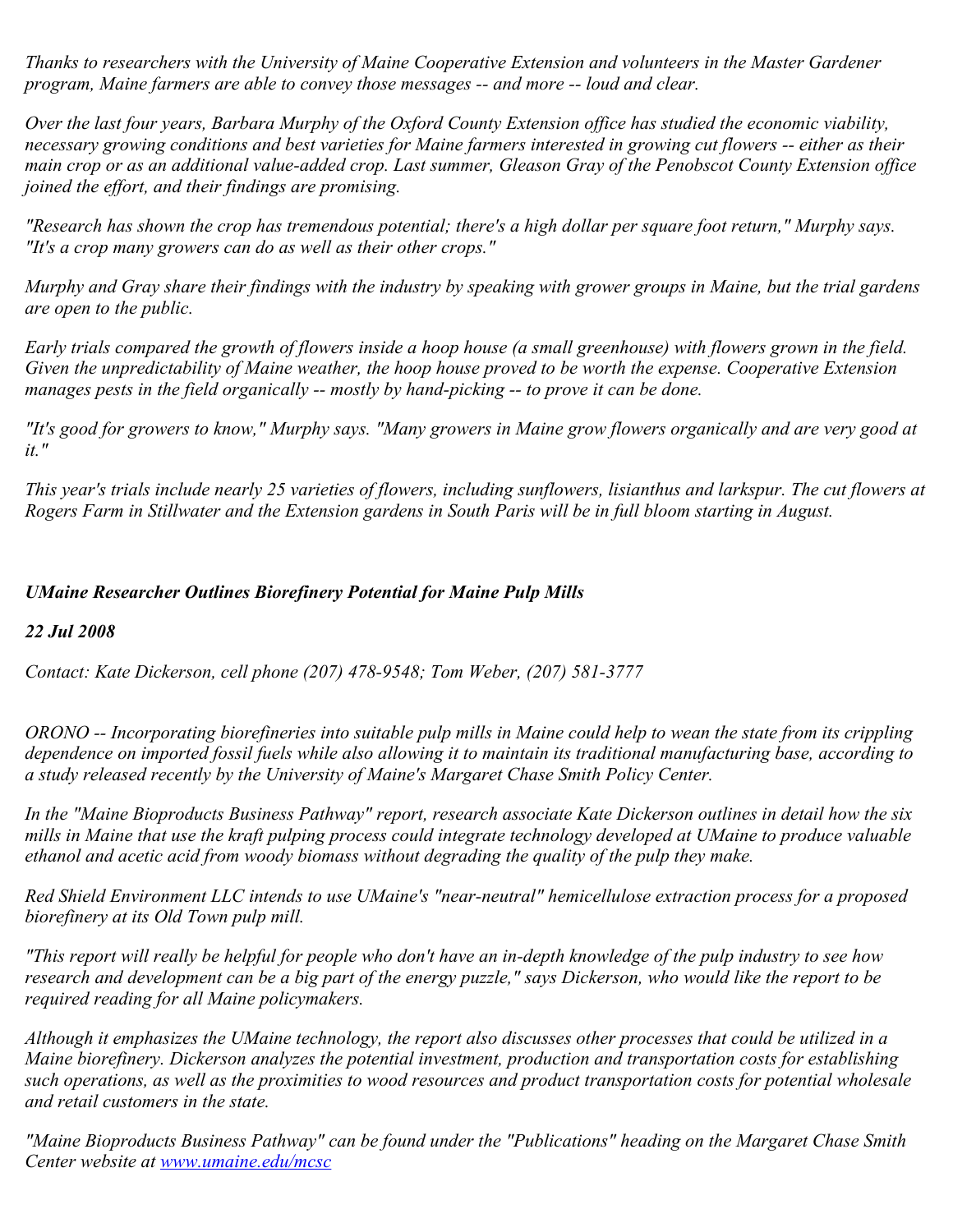# *Orono Community Garden Produces More Than Just Vegetables*

### *22 Jul 2008*

*Contact: John Jemison, 581-3241; George Manlove, 581-3756*

*ORONO - A small community garden off Pine Street in Orono is growing more than just the broccoli, beats, lettuce, turnips, onions and other vegetables that a group of volunteers distributes Tuesday evenings to about 55 nearby residents.*

*It also is developing a sense of community and sharing a message about sustainability, says John Jemison, the UMaine Cooperative Extension water quality and soil scientist who oversees the garden project.*

*For the last five years, Jemison, who does outreach education in water quality and sustainable agriculture, and 20-30 volunteers have distributed tons of fresh vegetables to residents of Orono's Hasbrouck Court and Longfellow Heights apartments.*

*This year, the mission has been aided by the donation of 200 reusable tote bags from Hannaford supermarkets. In addition, the Orono Community Garden has economized on its use of garden space and given recipients of the produce an active role in the gardening process. The volunteers gave out 48 five-gallon buckets of soil with a tomato plant in each one.*

*"People love them," he says. "They love watching things grow."*

*The food stock is augmented by Cooperative Extension's Master Gardners' "Plant a Row" program, some surplus produce from the Black Bear Food Guild, and from some of the Rogers Farm research trials in Stillwater.*

*Recipients of the fresh, mostly organic vegetables are mostly people living on limited incomes or those with physical challenges that make it hard for them to get out on a daily basis. People appreciate the program and the effort, Jemison says.*

*"I had a lady tell me last summer that she lost 20 pounds because she was eating better than she would have otherwise," he says.*

*For Jemison, who says he was profoundly impressed by the sense of community and self-sufficiency he experienced in 2003 when he spent a year on sabbatical in a small Italian village, getting to know people in the community has as much reward as the benefits of providing food for people who cannot grow it themselves.*

*"To me, there is value in growing food for the local food banks, but this seems more rewarding because we get to know people in our community," he says. "It's very small but it's a start toward an agriculture-supported community."*

*For more information about the Orono Community Garden, Jemison can be reached at (207) 581-3241. The garden also has a community composting project, to which area residents can drop off vegetable waste, coffee grounds or other food waste that can be converted to compost. Jemison also offers demonstrations at the community garden on composting and collecting rooftop rainwater.*

# *Healthy Bee Populations Leading to Good Blueberry Harvest*

*24 Jul 2008*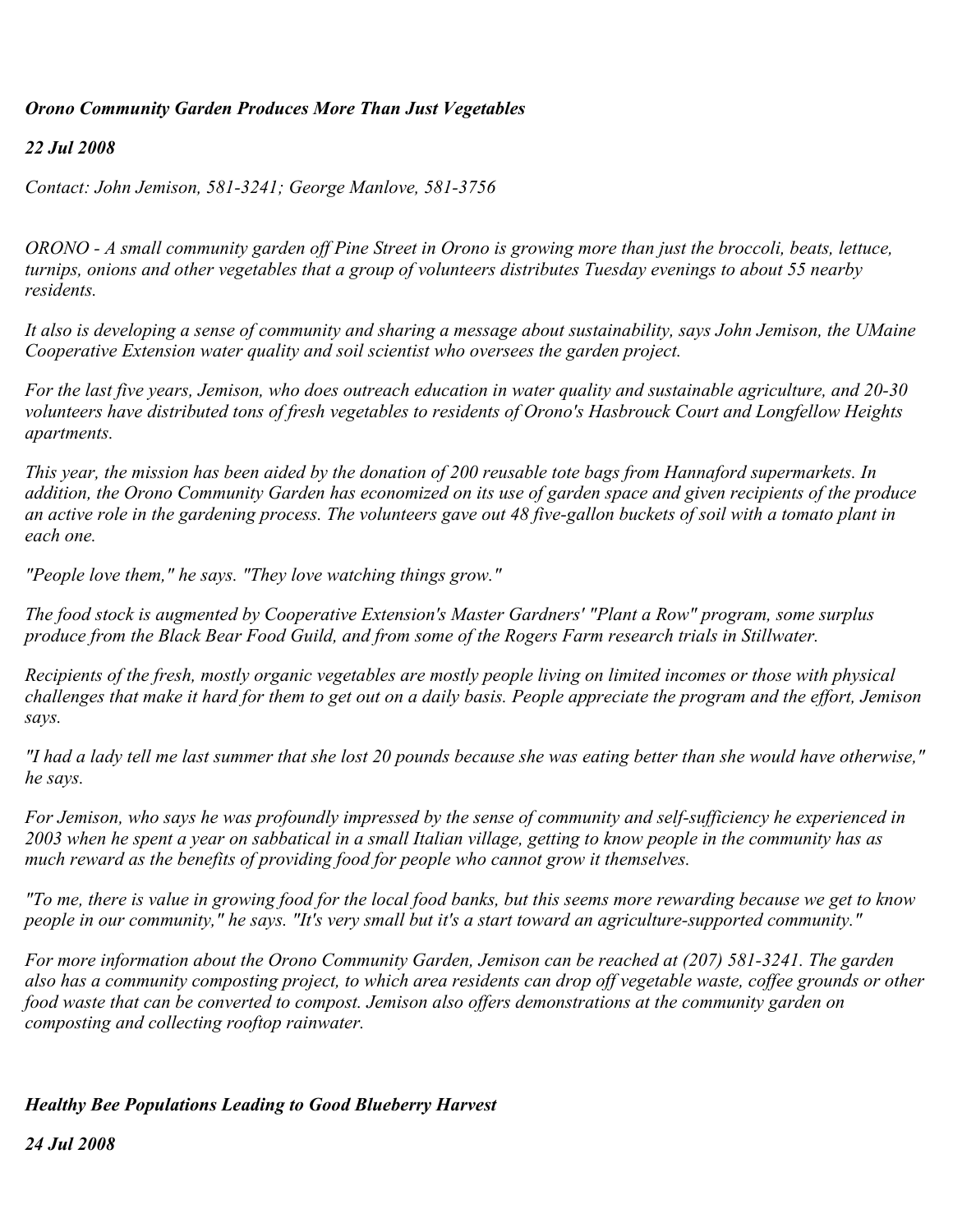*ORONO - Following yesterday's annual summer meeting and wild blueberry field day held at UMaine's Blueberry Hill Farm and research station in Jonesboro, Maine's blueberry growers are cautiously optimistic about expecting a healthy crop this year, according to University of Maine experts.*

*The blueberry harvest begins this week in Southern Maine, next week in the Mid-Coast area and the first week of August in the extensive blueberry barrens of Downeast Maine.*

*David Yarborough, Extension blueberry specialist and Extension professor of horticulture, is expecting an average or slightly above average yield of 80-100 million pounds of berries, thanks to adequate rain in May and June. The hot and humid, but largely dry, first few weeks of July stressed crops to some degree, he says, but recent showers are refreshing most crops.*

*Yarborough says that healthy honey bee colonies also played a role in enabling good pollination by more than 69,000 "migrant" hives, those brought in from throughout the country specifically for blueberry growers. They were assisted by hives from an estimated 1,600 Maine-based hives, plus wild, or native, bees.*

*As far as we know honey bee colonies in Maine continue to thrive unaffected by colony collapse disorder (CCD), which has decimated many hives elsewhere in the nation over the past three years, according to entomologist Frank Drummond, professor of insect ecology and entomology.*

*Honey bees also have not suffered significantly from the Varoa mite, a parasite that infests and kills bees, but bee keepers are worried because the number of measures that control the parasites are dwindling as the mites develop resistance.*

*"The honey bee industry is stable, but precarious right now," says Drummond. "Blueberry growers didn't have any trouble getting colonies to pollinate their fields and it's going to be a great crop."*

*Drummond notes that bee keepers face increasing health threats to native bee populations because of a variety of environmental hazards, including increased use of insecticides used residentially, and the possibility of infections carried by seasonally imported honey bees.*

# *Portland Software Company Creates New Engineering Scholarships*

*25 Jul 2008*

*Contact: Mohamad Musavi, (207) 581-2243 Ellis Corson, (207) 775-1660 George Manlove, (207) 581-3756*

*ORONO -- The University of Maine's Electrical and Computer Engineering Department will offer three new scholarships beginning this fall, thanks to the generosity of a Portland software development company, whose CEO says he wants to proactively help keep Maine young people in-state.*

*Kepware Technologies' founder, president and chief executive officer Corson Ellis is providing UMaine's Electrical and Computer Engineering Department three annual scholarships of \$7,500 each for the foreseeable future, he says.* 

*[Kepware](http://www.kepware.com/) designs and builds drivers and other software that allows automated manufacturing equipment to communicate, and is growing at a 30 percent rate presently. Ellis plans to increase growth to 40 percent in the coming year. The company employs 45 people, up from 30 last year, and employs several UMaine engineering graduates. In the*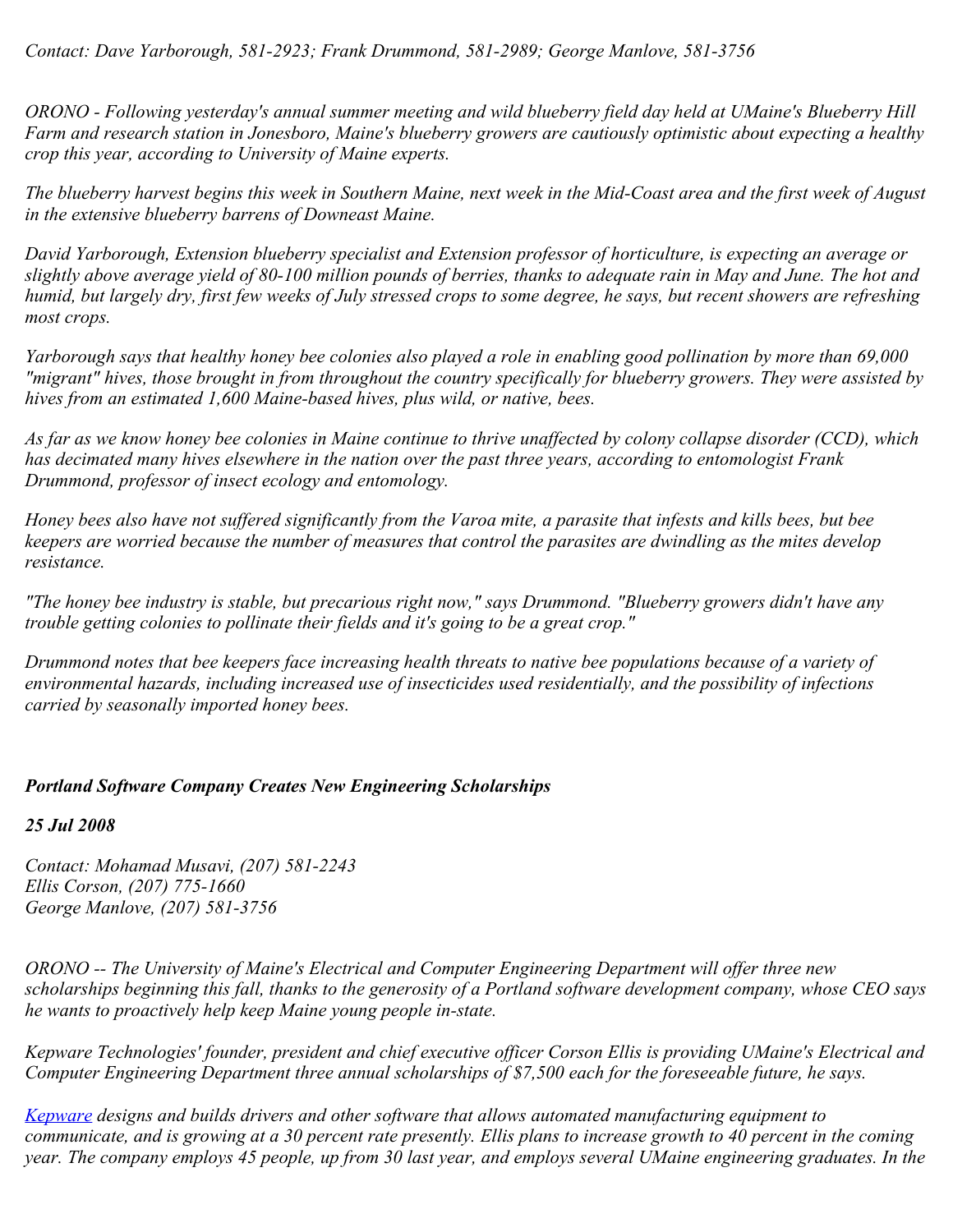*last two months, Kepware has hired two permanent employees and two co-ops from UMaine. Its vice president and chief technology officer Tony Paine is a graduate of the electrical engineering program at UMaine.*

*Ellis is concerned about what he views as "a crisis in education in the United States."* 

*"There isn't enough support for engineering education," he says. "If we don't create more support, we're going to lose more jobs overseas. The most important thing is that somebody's got to step up to the plate and help American engineering students. We want to make it affordable. There are a lot of kids who cannot afford to go to engineering schools."*

*Ellis adds that investing in the UMaine engineering scholarships "is an investment in the country and an investment for Maine so we can continue generating engineers. We want Maine kids to stay in Maine and work. And we're interested in having a close relationship with the graduates so that we have a shot at hiring them. It's a win-win-win situation."*

*Information about the new scholarships is available on the [Electrical and Computer Engineering Department website](http://www.eece.maine.edu/). Mohamad Musavi, chair of the Department of Electrical and Computer Engineering, says the department will advertise the scholarships as students return to campus.*

*"These are among the top scholarships at the university," he says. "It is also important for people to understand that while low-paying traditional jobs are being lost, new well-paying engineering jobs are being created in Maine by Kepware and other high technology companies."*

# *UMaine Publishes Fruit Tree Guide for Home Gardeners*

# *28 Jul 2008*

*Contact: Renae Moran, 207-933-2100*

*ORONO, ME--A new publication from University of Maine Cooperative Extension provides in-depth information specifically for home orchardists. Growing Fruit Trees in Maine can help property owners successfully grow apple, pear, peach, cherry, plum, and apricot trees under Maine conditions. The guide details varieties adapted to Maine, rootstocks, planting, early care, fertilization, pollination, pruning, reasonsf or lack of fruitfulness, pests and diseases, and preparation for winter. Developed by UMaine pomology professor Renae Moran and Associate Scientist Glen Koehler, the 32-page full-color publication includes 30 photos. It is availablefor \$12.50 from [www.extension.umaine.edu](http://www.extension.umaine.edu/) ("publications") or by calling (207) 581-3792.*

*Orchards can be low maintenance or high maintenance, depending on landowner goals. For instance, many gardeners also like to cultivatehard-to-find varieties that are no longer commercially available, such as Bellede Boskoop or Esopus Spitzenburg. In any case, by selecting a species andvariety that is adapted to Maine and resistant to common diseases, one can eliminate problems that could otherwise lead to tree death, lack of productivity, and reliance on chemical sprays.*

*Moran conducts research at the University of Maine's Highmoor Farm in Monmouth to identify new apple varieties that are hardy and productive. Improving orchards has been a central focus at Highmoor Farm since the state of Maine bought 225 acres there in 1909 for apple research.*

# *\$1.6 Million Keck Foundation Grant to Fund UMaine Climate Change Research Advances*

*28 Jul 2008*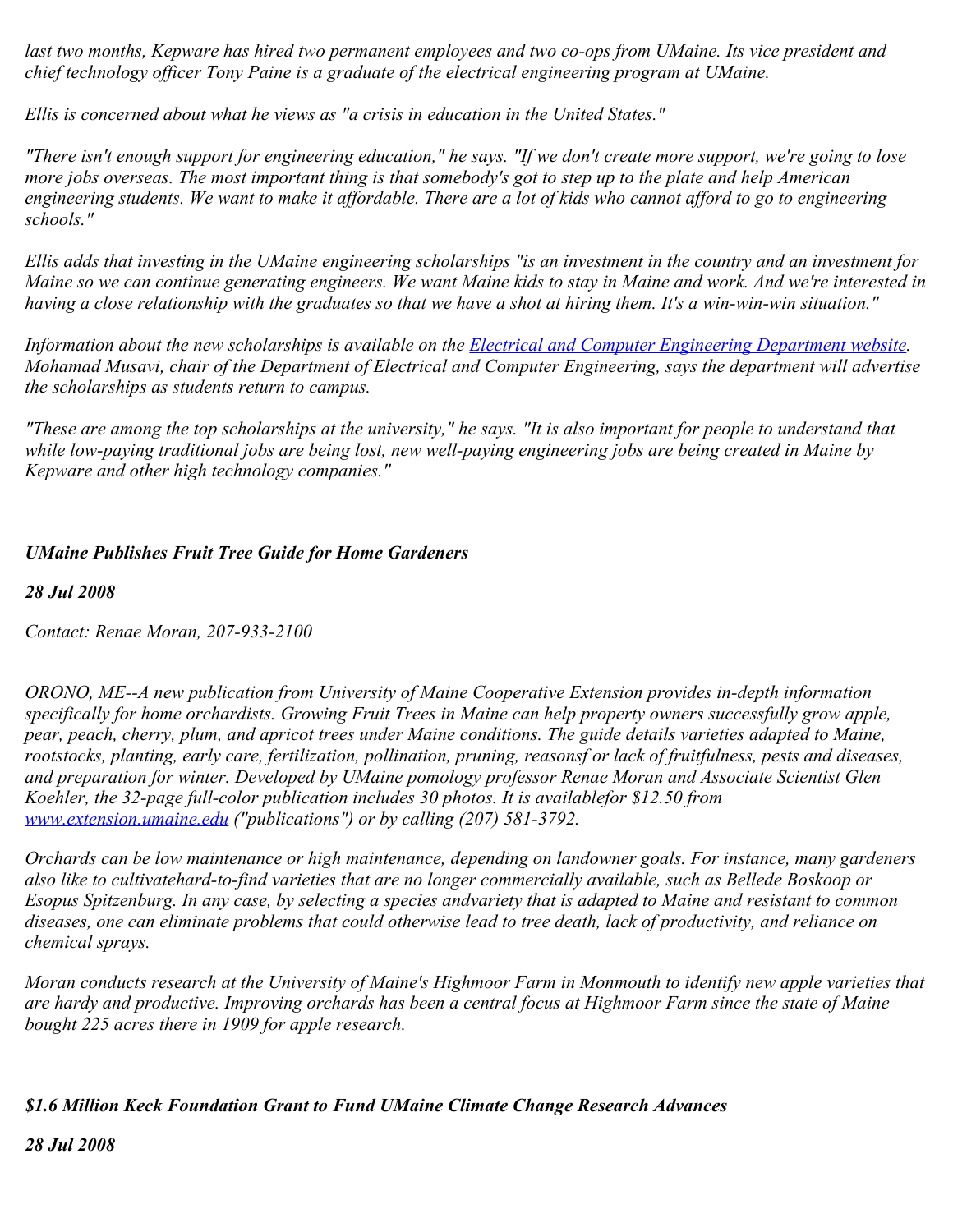*Contact: Joe Carr at (207) 581-3571*

*ORONO, Me. -- The William M. Keck Foundation will provide a \$1.6 million grant to fund continued groundbreaking scientific research in the University of Maine's Climate Change Institute. The funds will support a project, "Major Advances in the Field of Climate Change Reconstruction Using Ice Cores," which will revolutionize climate science. The project will build on UMaine's ongoing research aimed at developing a global array of ice cores for use in studying historical climate change, in better understanding the Earth's environment and in creating sound hypotheses related to the planet's climate future. Prof. Paul Mayewski, director of the Climate Change Institute, is the project leader.*

*Based in Los Angeles, the W. M. Keck Foundation was established in 1954 by the late W. M. Keck, founder of the Superior Oil Company. The Foundation's grantmaking is focused primarily on pioneering efforts in the areas of medical research, science and engineering. The Foundation also maintains a program to support undergraduate science and humanities education and a Southern California Grant Program that provides support in the areas of healthcare, civic and community services, education and the arts, with a special emphasis on children and youth.*

*"The William M. Keck Foundation has a 54-year history of supporting the kinds of high-quality scientific inquiries that revolutionize the ways in which we view the world around us," says UMaine President Robert Kennedy. "We are honored to be associated with the Foundation and we are most appreciative of the faith the foundation's staff and leadership have shown in the ability of Prof. Mayewski and his colleagues to advance scientific knowledge in this critical field of study."*

*Kennedy also noted that faculty researchers from several UMaine academic areas, including Laboratory for Surface Science Technology (LASST) director Prof. Robert Lad, will play important roles in the project.*

*UMaine scientists have been involved in ice core research for decades. Their work, funded by the National Science Foundation, NASA and the National Oceanic and Atmospheric Administration, involves the extraction of ice from polar regions around the world. By examining the chemical composition at intervals along the ice core, scientists can reconstruct climate history over centuries and they can monitor current climate conditions in critical regions. In this work, UMaine scientists have leadership roles in collaborative projects involving researchers from around the U.S. and countries throughout Europe, South America and Asia.*

*"This research is both critical and time-sensitive," Mayewski says. "In some regions, these invaluable records are literally melting away. Because of this generous grant from the Keck Foundation, we will be able to accelerate this research and move toward realizing our vision of establishing the complete and robust record necessary to gain a thorough understanding of the Earth's climate history. Ice cores are the only means by which we can study climate history on a meaningful scale, looking at thousands of years of verifiable records. They are essential to understanding the past and applying its lessons to the examination of issues related to the contemporary environment and society's future."*

*Because of 30-plus years of ice core research, Mayewski notes, scientists have a dramatically improved understanding of climate systems and the impact of human behavior on our environment.*

*The Keck Foundation funding will allow the UMaine scientists to expand their research capabilities in two specific ways:*

- *through the purchase and adaptation of a laser ablation inductively coupled plasma spectrometer (LA-ICP-MS), technology that allows for "rapid, continuous, high resolution sampling of ice core chemistry," increasing the scientists' capabilities with regard to chemical sampling and core assessment;*
- *through the development of new ice core measuring capability by developing prototype chemical sensors to be embedded in an ice core drill, along with a "disposable" GPS system that will allow for on-site sampling in hazardous environments and for monitoring changes in glaciers.*

*Scientists in UMaine's LASST laboratory will lead the development of the sensor technology. Some 13 UMaine academic personnel, representing CCI, LASST and several academic departments, will participate in the project.*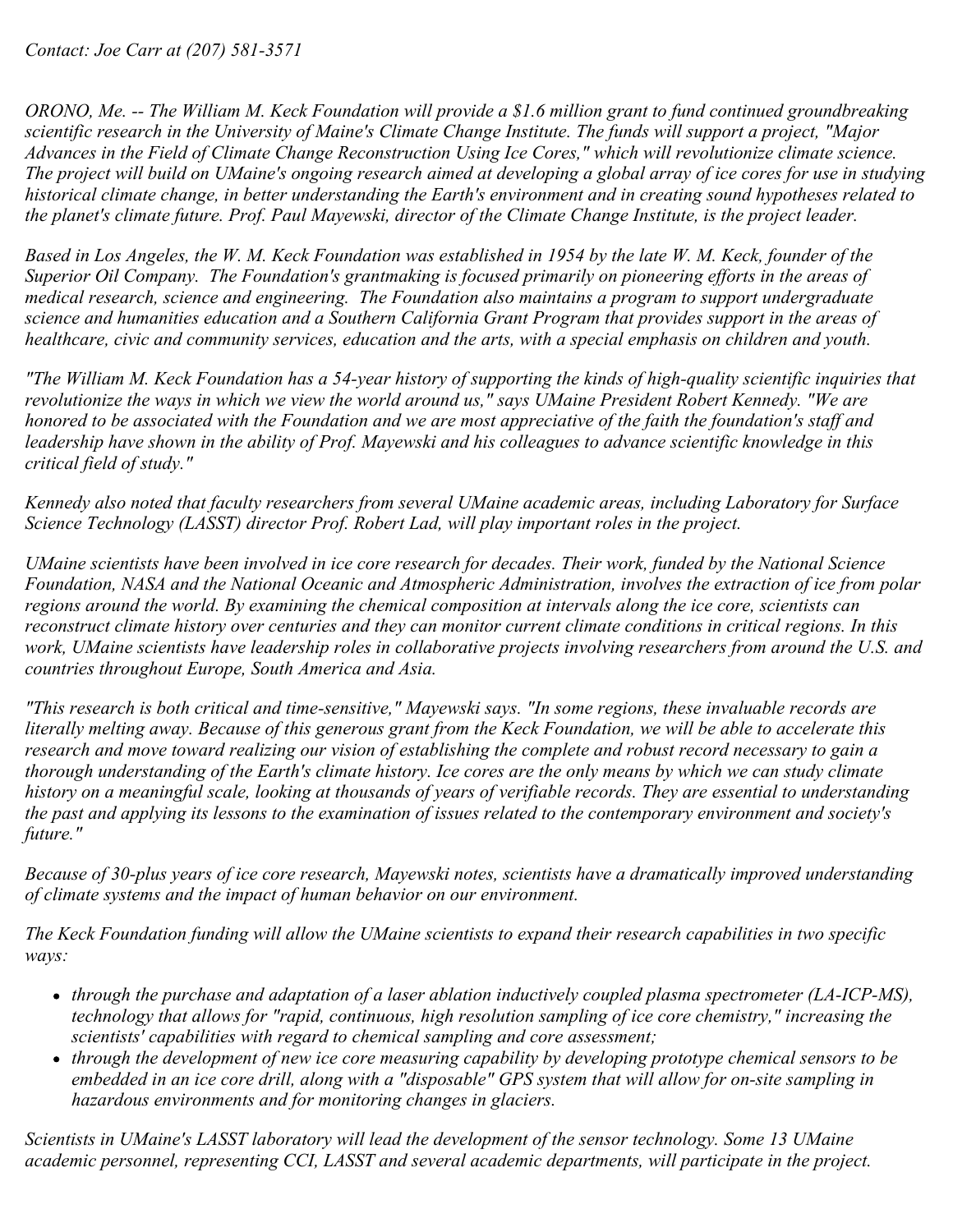### *Princeton Review Ranks UMaine Among Best Colleges*

#### *29 Jul 2008*

*Contact: Contact: Joe Carr at (207) 581-3571*

*ORONO -- For the fifth consecutive year, the Princeton Review lists the University of Maine as one of the nation's best choices for undergraduate education. The New York-based publisher announced the listings from its annual book, "The Best 368 Colleges," on Monday. Princeton Review rankings are based on several criteria, including the opinions of each institution's students.*

*Only about 15 percent of the four-year colleges in the U.S. are chosen for the list.*

*"The Princeton Review ranking affirms UMaine's place as a quality institution in a national context," says UMaine President Robert Kennedy. "It also shows that UMaine's students feel good about the UMaine undergraduate experience and that they are willing to tell others that UMaine provides both quality and value. I can't imagine a better recommendation than one coming from our students"*

*An average of 325 students per institution respond to the Princeton Review's 80-question survey.*

*"In our opinion, each school in this book is first-rate academically, " says Robert Franek, the author at the Princeton Review. "But their campus cultures and offerings differ greatly. Instead of ranking schools academically, 1 to 368, we tally ranking lists in 62 categories based on what students at the schools (their customers) report to us about them. We also compile rating scores in eight categories based on institutional data we collect. We believe college applicants need to know far more about schools than an academic ranking to identify which colleges may be best for them. It's all about the fit."*

*"We are excited about UMaine's current direction and its bright future, and this ranking signifies strong appreciation for the quality of of the UMaine experience," Kennedy says.*

*Fall semester classes begin at UMaine on Tuesday, Sept. 2.*

# *Research Trials Show Irrigation Increases Potato Yield*

# *31 Jul 2008*

*Contact: Peter Sexton, 207-764-3361*

*ORONO, ME--University of Maine Cooperative Extension has published a new bulletin for potato growers on increasing potato yield through properly managed irrigation. Although Maine normally receives ample annual precipitation, summers can be dry, and dry weather can cause drought stress and reduce potato crop yield. "Irrigating Potatoes in Maine" can be downloaded atno charge from [www.extension.umaine.edu](http://www.extension.umaine.edu/), or a printed copy can be purchased by calling 207-581-3792.*

*Derived from research trials over many seasons at AroostookR esearch Farm in Presque Isle, "Irrigating Potatoes in Maine" was developed byExtension Crops Specialist Peter Sexton, Professor of Agronomy Gregory Porter,and Extension Crops Specialist Steven B. Johnson. Despite our recent wet weather, "you have to fix your roof when the sun shines, and you have to be prepared to irrigate before drought happens or you*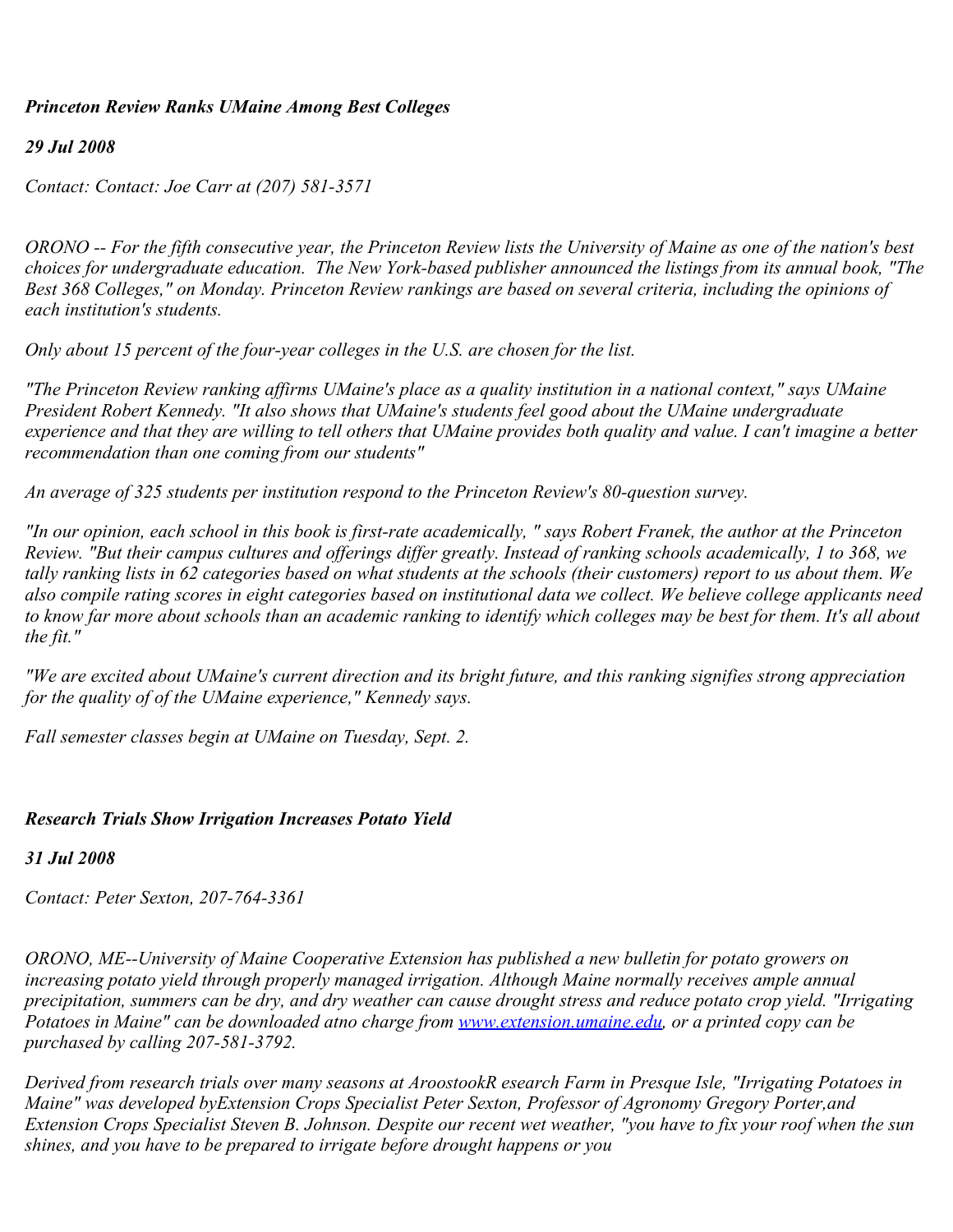# *NIH Grant to Fund Immunity Systems Research*

# *31 Jul 2008*

*Contact: Joe Carr at (207) 581-3571*

*ORONO --In biomedical research, the zebrafish is used as a model organism because it has many biological traits that mimic those of humans. However, a greater understanding of the differences in their immunity systems could one day lead to therapies to better fight human disease.*

*With a five-year, \$1.4 million grant from the National Institutes of Health, University of Maine microbiologist Carol Kim will conduct a comparative immunology study to shed light on the distinctions that evolved in the innate immunity systems of zebrafish and mammals, such as mice and humans. Her prediction is that identifying those unique diseasefighting molecular processes in the zebrafish will provide researchers with clues to finding similar defense mechanisms as yet unidentified in humans.*

*Unidentified components may be masked or maintain minor roles within the complex structure of mammals* 

# *Stuart Marrs Chosen for UMaine Associate Provost Role*

#### *04 Aug 2008*

*Contact: Joe Carr at (207) 581-3571*

*ORONO -- University of Maine President Robert Kennedy has selected Stuart Marrs, a UMaine music professor and music division chair in the university's School of Performing Arts, to become associate provost and dean for undergraduate education.*

*The appointment is subject to approval by the University of Maine System Board of Trustees. The board's next meeting is Sept. 15.*

*Marrs is a renowned percussionist who has been a UMaine faculty member since 1985. His extensive academic background includes teaching, research and outreach throughout Maine, in several other states, in Latin America and in Europe.*

*"Stuart has great experience and a wealth of knowledge about the University of Maine," says Susan Hunter, UMaine's vice president for academic affairs and provost. "He is a student-centered professor who is highly regarded in our community and I am delighted that he will take on this important new role."*

*In the UMaine administrative structure, the associate provost and dean has broad responsibilities related to undergraduate education and oversees several offices within the enrollment management area.*

*"I am pleased and honored to be serving UMaine in this new capacity," Marrs says. "Undergraduate education is more important than ever and in this position I will strive to ensure we provide our students with the best educational opportunity."*

*Hunter preceded Marrs in the associate provost role. She was promoted to vice president and provost in May, when Edna Szymanski left UMaine to take a university presidency in Minnesota.*

*UMaine Announces Fund-Raising Leadership Changes*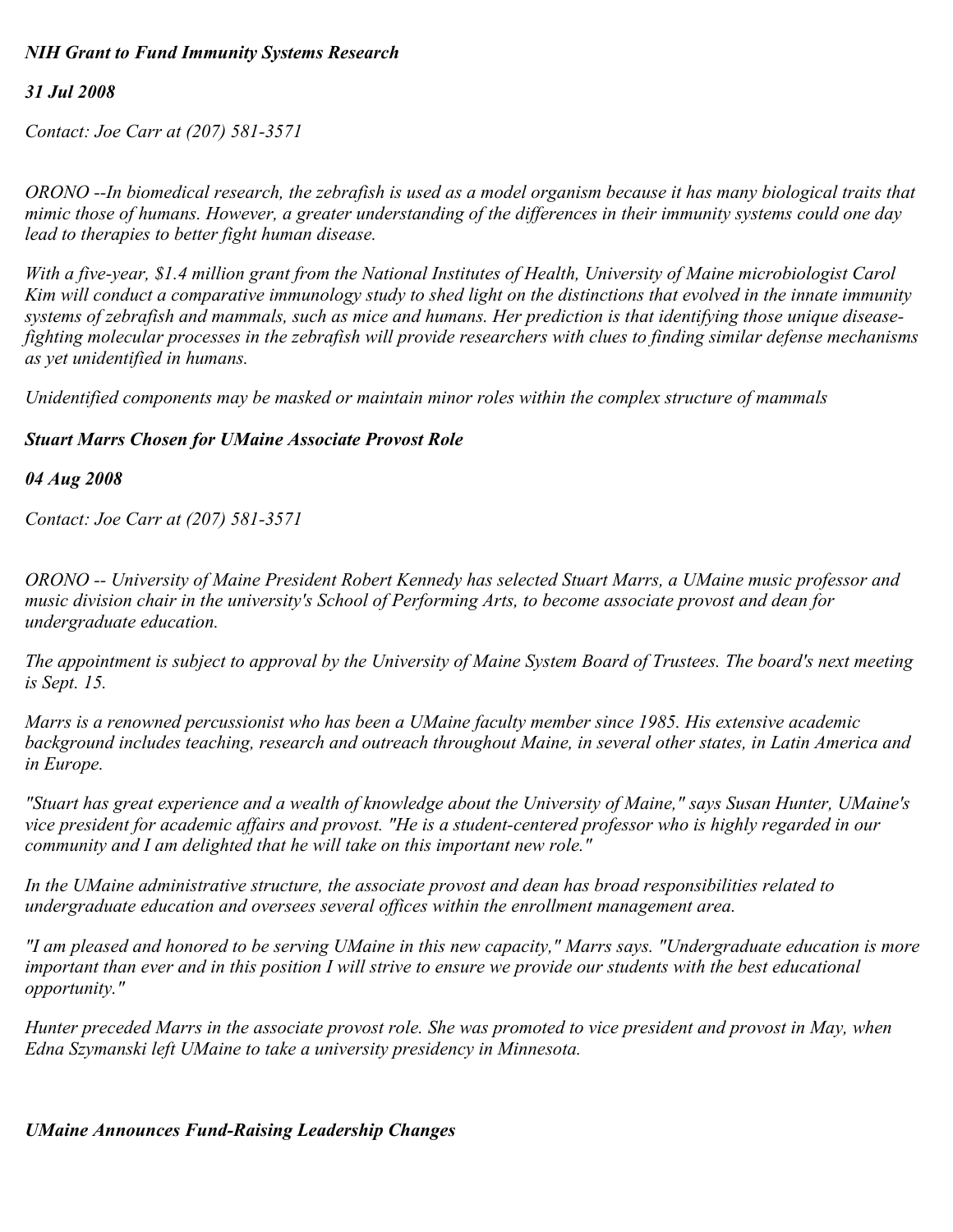#### *06 Aug 2008*

*Contact: Joe Carr at (207) 581-3571*

*ORONO -- As the University of Maine begins the second half of its six-year, \$150 million private fund-raising campaign, the vice president who has led the effort to this point has decided to step down from that job.*

*Barbara Beers, who has served as UMaine's vice president for development, informed UMaine President Robert Kennedy of her intentions last month. Kennedy says he agreed to Beers' request to leave the vice presidency "with great reluctance."*

*Known as Campaign Maine, the current fund-raising initiative is the most ambitious in UMaine's history. During July, the campaign reached the \$90 million mark.*

*"Barbara has done a wonderful job, and her efforts as vice president will have a lasting impact on UMaine," Kennedy says. "She has built a strong fundraising infrastructure in our development office, and she has led our staff through some significant challenges as we have worked to develop the outstanding team that Barbara has put in place."*

*Kennedy has recommended Eric Rolfson, UMaine's associate vice president for development, to take over as vice president through the rest of Campaign Maine. Rolfson's appointment is subject to approval by the University of Maine System Board of Trustees, which will next meet on Sept. 15.*

*"Eric is an accomplished, experienced fundraiser whose leadership has been critical to the success of Campaign Maine to this point," Kennedy says. "I am confident that the transition will be seamless and that our fundraising momentum will continue unabated."*

*Beers says she takes satisfaction in the campaign's success so far and that "the timing is right" for a change.*

*Kennedy has asked Rolfson and Beers to explore ways in which Beers might continue to work on Campaign Maine, bringing her considerable expertise and experience to that critical, ongoing effort.*

*"I have loved the job and have been honored to hold it," she says. "At the same time, I am looking forward to a calmer lifestyle and a more focused professional direction.*

# *Lobster Institute Receives Funding for Lobster Health Coalition*

*08 Aug 2008*

*Contact: Prof. Bob Bayer, Lobster Institute, University of Maine (207) 581-2785, [bob.bayer@umit.maine.edu](mailto:bob.bayer@umit.maine.edu)*

*ORONO -- The University of Maine's Lobster Institute will initiate a project aimed at enhancing lobster health and preserving that commercial fishery, which has an estimated annual national economic impact of \$700 million- \$1.2 billion. The National Oceanic and Atmospheric Administration (NOAA) will provide \$178, 421 in funding for the Lobster Health Coalition, part of the Lobster Institute's Conservation, Outreach Research, and Education (CORE) initiative, which provides strategic framework for the institute's academic and outreach activities.*

*"We must be proactive in sustaining both the lobster resource and the lobster industry, which employs thousands of citizens, many in economically depressed areas," says Prof. Robert Bayer, executive director of the Lobster Institute. " The lobster fishery's continued success is particularly dependent on the long-term health of the lobster and its habitat,*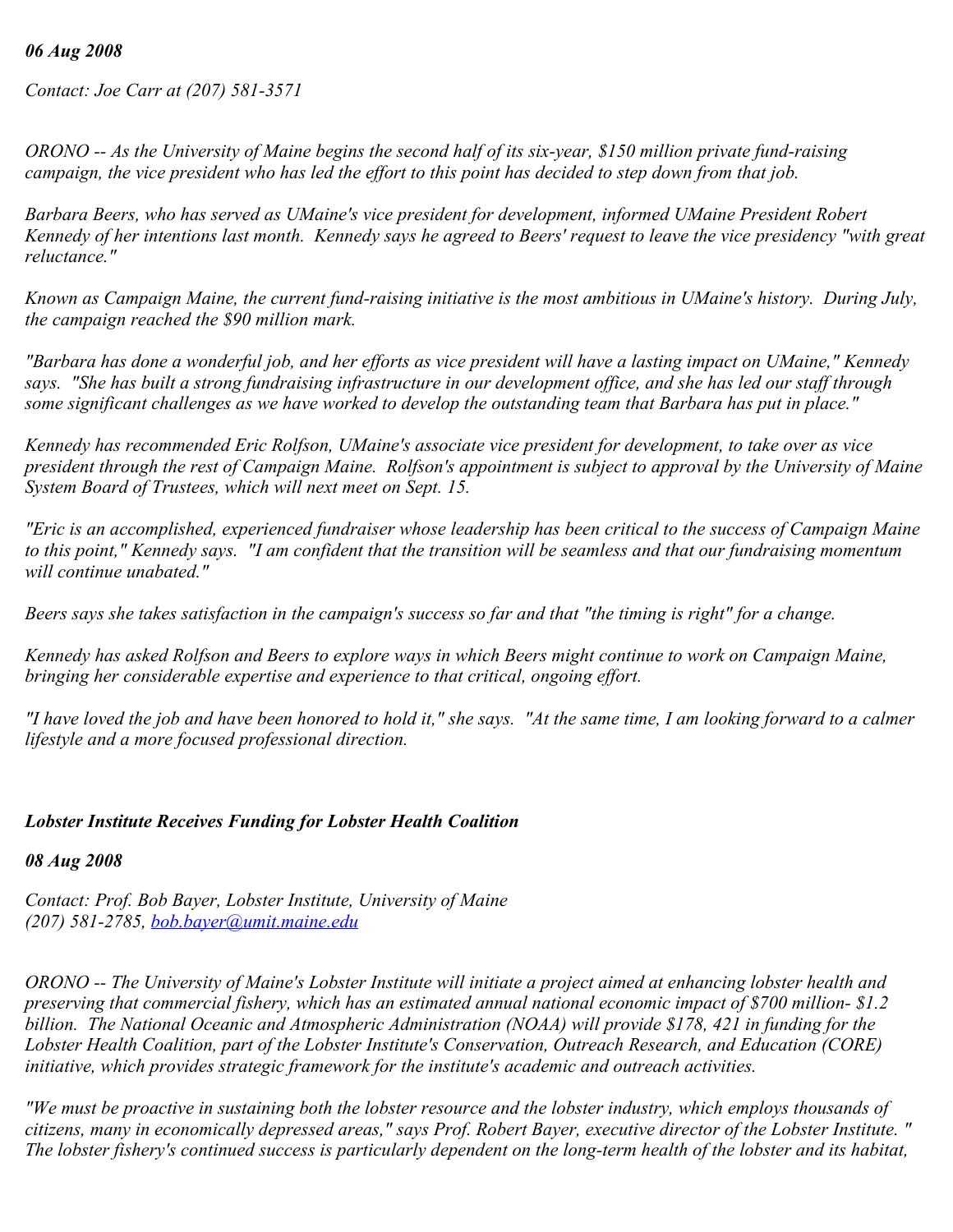*both of which are major and continuing research priorities of the Lobster Institute through its C.O.R.E. Initiative. We have Maine's Congressional delegation to thank for helping us secure this much-needed funding to monitor the health of the premier fishery of the Northeast."* 

*Bayer notes that thousands of Maine people depend on lobstering for their livelihoods, including 5,800 who hold commercial licenses to fish for lobsters. The fishery's 2007 landings totaled approximately 56 million pounds, valued at approximately \$248,000,000. These account for about 80% of total U.S. landings. In addition, the American lobster ranked second on the U.S. seafood export list, ranked by dollar value, in 2006.*

*The Lobster Health Coalition will include scientists and industry representatives from throughout the lobster fishing regions of the Northeast U.S. and Atlantic Canada. The coalition will work to collect baseline lobster health data, and encourage coordinated research to address lobster health issues.*

*"This format will allow us to collaborate and to build upon work that's already been done," Bayer says. "It help us us to be efficient, to avoid duplication and to move toward the research stage quickly. The coalition will also unify efforts to obtain the necessary research funding."*

*Bayer and his Lobster Institute colleagues will work closely with Deborah Bouchard, manager of the Maine Aquatic Animal Health Laboratory (MAAHL) at UMaine.* 

*"We intend to develop a region-wide lobster health program focusing on pathogenbiology and disease epidemiology with strategies for prevalence testing,disease diagnostics, and health management," Bouchard says.*

*She also points out that the coalition will use a 2007 MAAHL project as a model for regional sampling. That project included bacterial screening, viral testing, histology and electronmicroscopy of samples taken from ambient wild lobster populations.*

*Bayer and Bouchard are co-principal investigators on the Lobster Health Coalition project.*

*"A successful coalition will create a major communications channel among and scientists and those who work in the industry," Bayer says. "It will be instrumental in safeguarding the lobster stock from current and rapidly emerging diseases, thus helping secure the future viability of the lobster industry. Once firmly established this coalition will serve as a model for tackling other issues of concern to the lobster industry -- a model that can then translate to other fisheries as well."* 

*Those interested in more information about the Lobster Health Coalition should contact the Lobster Institute at (207) 581-2751.* 

# *Internship Helps High School Senior with Environmental Science Research*

*11 Aug 2008*

*Contact: Howard Patterson, 581-1178, George Manlove, 581-03756*

*ORONO -- Bangor High School senior Anne Marie Lausier has been immersed in some pretty sophisticated, collegelevel research this summer at the University of Maine, thanks to a national research internship for high schoolers. She says she's loving every minute of it.*

*Lausier won a seven-week MERITS (Maine Research Internships for Teachers and Students) internship in UMaine's Department of Chemistry this summer, helping researchers study algae levels in a local lake to measure pollution to see if remedial measures are required. Under the supervision of chemistry Professor Howard Patterson and graduate*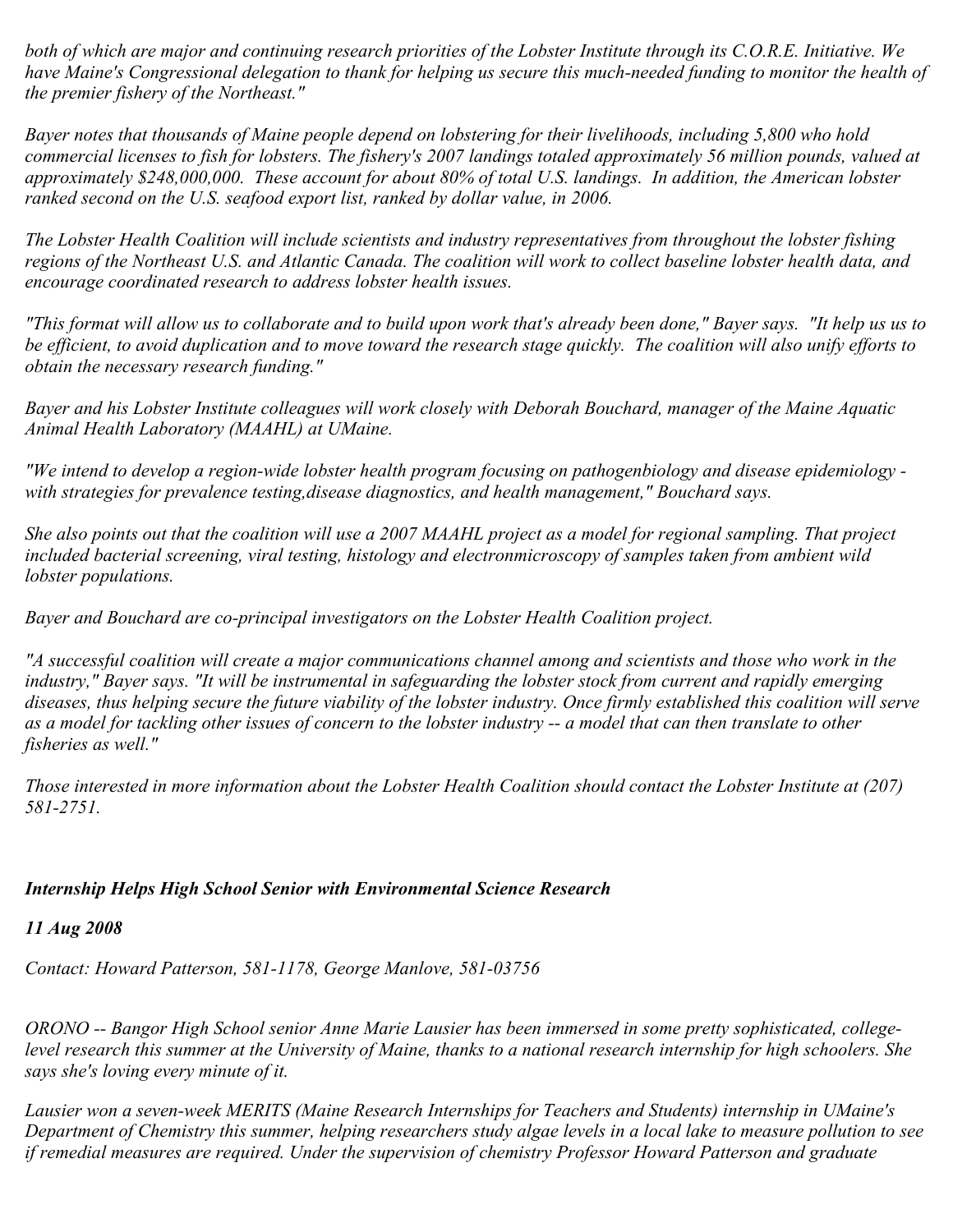*student Qiong Wang, Lausier works routinely with tiny sensors and a spectroflourimeter, a device that uses light of different wavelengths to compare and measure chlorophyll, found in algae, and see how adding copper sulfate to water samples can improve water quality.*

*Some of the research also has included testing water for pharmaceuticals contamination resulting from improper disposal of medications.*

*"Participating in the MERITS program has been an amazing opportunity for me," says Lausier, who has now decided environmental chemistry is what she wants to study when she gets to college. "This has been a perfect chance for me to conduct real research and to determine if chemistry is something I would like to do as a career. I love that I can take what I have learned and apply it in a positive way. With the algae project we're going to be able to protect water and it's going to make a difference for people. "*

*High school students in Maine apply for MERITS research internships and are evaluated by administrators at the Maine Space Grant Consortium, part of a national network funded by NASA through its National Space Grant College and Fellowship Program. If accepted, the students are paid for the work they do.*

*Patterson is particularly pleased with the selection process that matched Lausier with UMaine, and says she has been a quick study in a scientific world typically occupied by researchers with advanced college degrees. He would like more school students, teachers, parents and guidance counselors to be aware of the MERITS research program. The more exposure the program receives, the easier it is to attract funding from a variety of sources, he says.*

*Patterson adds that if qualified high school students contact him, he will do his best to find a way to get them into college-level research here.*

*"This is a chance for providing high school students in the state of Maine a way to see what real science is about and to give them a push to get into real science," he says.*

*Patterson adds that programs like the MERITS internships demonstrate that talented local students don't have to leave the area to obtain first-rate research experience. The program also places high school students in other research facilities and laboratories throughout the country, including about 20 Maine students who have a choice of more than 75 technology-based businesses and research institutions in Maine.*

*"I think the program is super successful and one of the few programs that makes a difference in career possibilities in the future," he says. "I also think it's a program that very few people know about."*

*More information about the MERITS program can be found at the Maine Space Grant Consortium website ([www.msgc.org](http://www.msgc.org/)). Patterson can be reached at (207) 581-1178.*

# *UMaine Extension Offers Canning Recommendations*

# *11 Aug 2008*

*Contact: Beth Calder, 207-581-2791*

*ORONO, ME--University of Maine Cooperative Extension is advising Mainers to get up-to-date information before canning their garden harvest. Botulism can occur when safe canning methods are not used, because botulism-producing bacteria thrive under the low-oxygen conditions found in canned foods, and at food pH levels above 4.6. UMaine Extension county offices can provide current canning information.*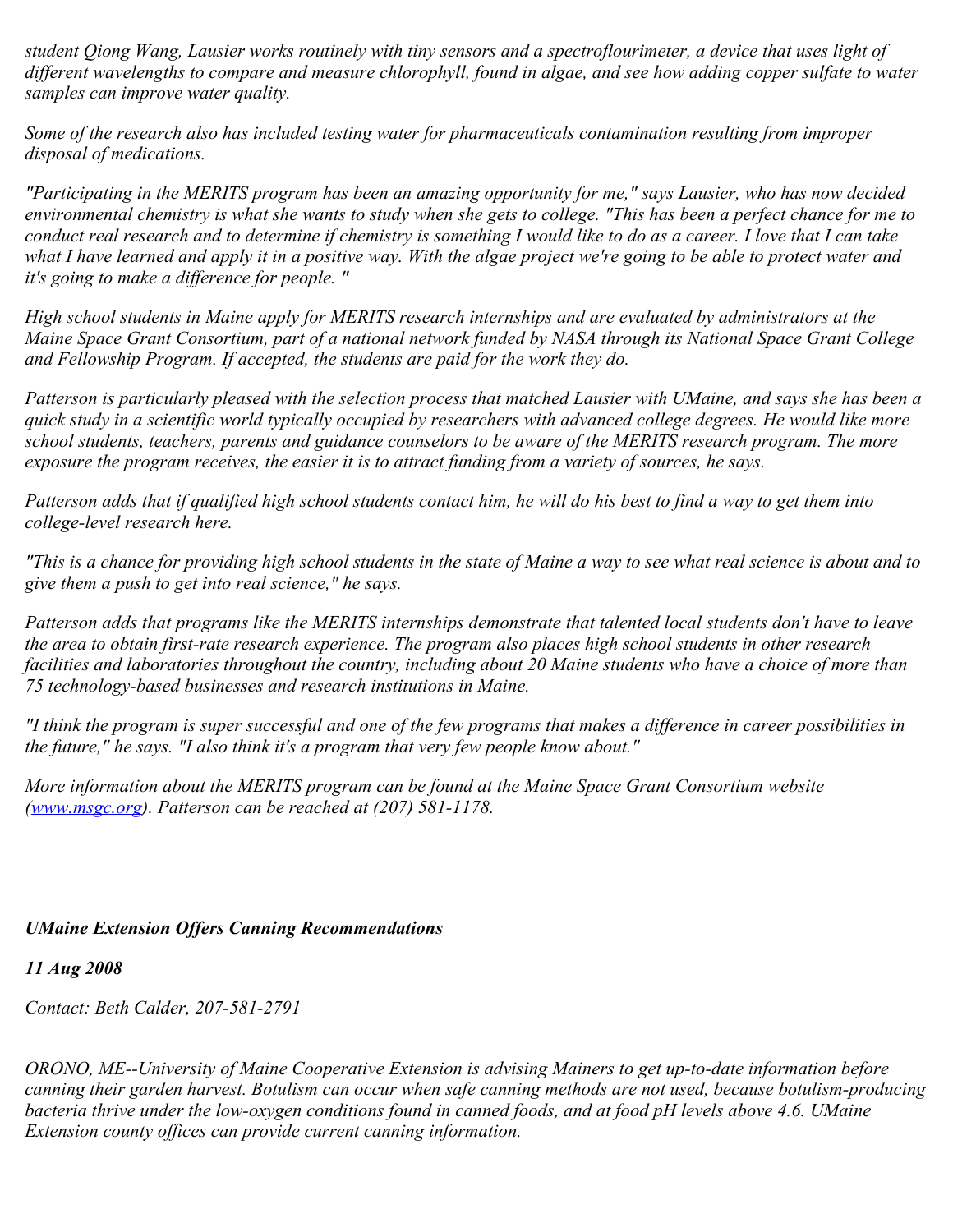*Rising food costs have inspired many Mainers to plant new or expanded gardens this year with an eye to preserving their harvest. Yet many people may not know that vegetables that are not pickled (including pumpkin and squash)--as well as meat, poultry, fish, and seafood--must be canned using a pressure canner, because these foods have a low acid content. This is why canning salsa has been a hot topic this year: some tomatoes do not have enough acidity to make a safe canned salsa. The National Center for Home Food Preservation recommends adding two tablespoons of bottled lemon juice or a half teaspoon of citric acid per quart of whole, crushed or juiced tomatoes before water-bath canning.*

# *Match the canner to the food*

*There are two types of home canning methods: boiling-water-bath canners and pressure canners. The type of canner that you use should be based upon the type of food you are preserving. According to UMaine Food ScienceSpecialist Beth Calder, fruits, pickled foods, sauerkraut, marmalades, fruit spreads, jams, jellies, fruit butters (except for pumpkin) and salsa can be safely preserved using the water-bath canning method. "However, make sure you use a scientifically tested recipe from a reputable resource," she says.*

*All other foods should be preserved using a pressure canner. This is because botulism-producing bacteria produce spores that can survive boiling water temperatures, but are destroyed using a pressure canner with the appropriate time and pressure, which reaches temperatures between 240 and 250 degrees F.*

*Dial-type pressure gauges should be checked annually for accuracy. Extension offices are equipped to test some gagues. In other case, consumers can contact National Presto Industries, Inc. to have dial gagues tests (this process can take up to two weeks.) Call 800-368-2194, e-mail [contact@gopresto.com](mailto:contact@gopresto.com), or write to Test Kitchen, National Presto Industries, Inc., 3925 North Hastings Way, Eau Claire,Wisconsin 54703-3703.*

# *Use the right types of jars and seals*

*Only glass mason-type jars with self-sealing lids and screw bands should be used. Avoid older glass canning jars with the wire bales and rubber rings. Also, the use of paraffin wax in jam or jelly products does not ensure a proper seal and is no longer recommended.*

# *Resources for home canning*

*UMaine Extension publishes the Let* 

# *Goodell Elected Vice President of International Forest Products Society*

# *13 Aug 2008*

*Contact: Barry Goodell, 581-2888*

*ORONO -- Barry Goodell, UMaine professor of wood science and technology, was elected vice president of the Forest Products Society at the 62nd International Convention held in St. Louis, Mo., June 22-24.*

*With 3,000 members and subscribers around the world, the Wisconsin-based Forest Products Society is a global leader in technical information transfer in the field, furthering the socially beneficial use of wood and fiber resources, according to the society's website. The Society is an international nonprofit technical association founded in 1947 to provide an informational network for all segments of the forest products industry -- from standing tree to finished products.*

*The society's members represent public and private research, development, industrial management, production, marketing, education, engineering, sales, supply and consulting interests.*

*Goodell has been at the University of Maine since 1983.*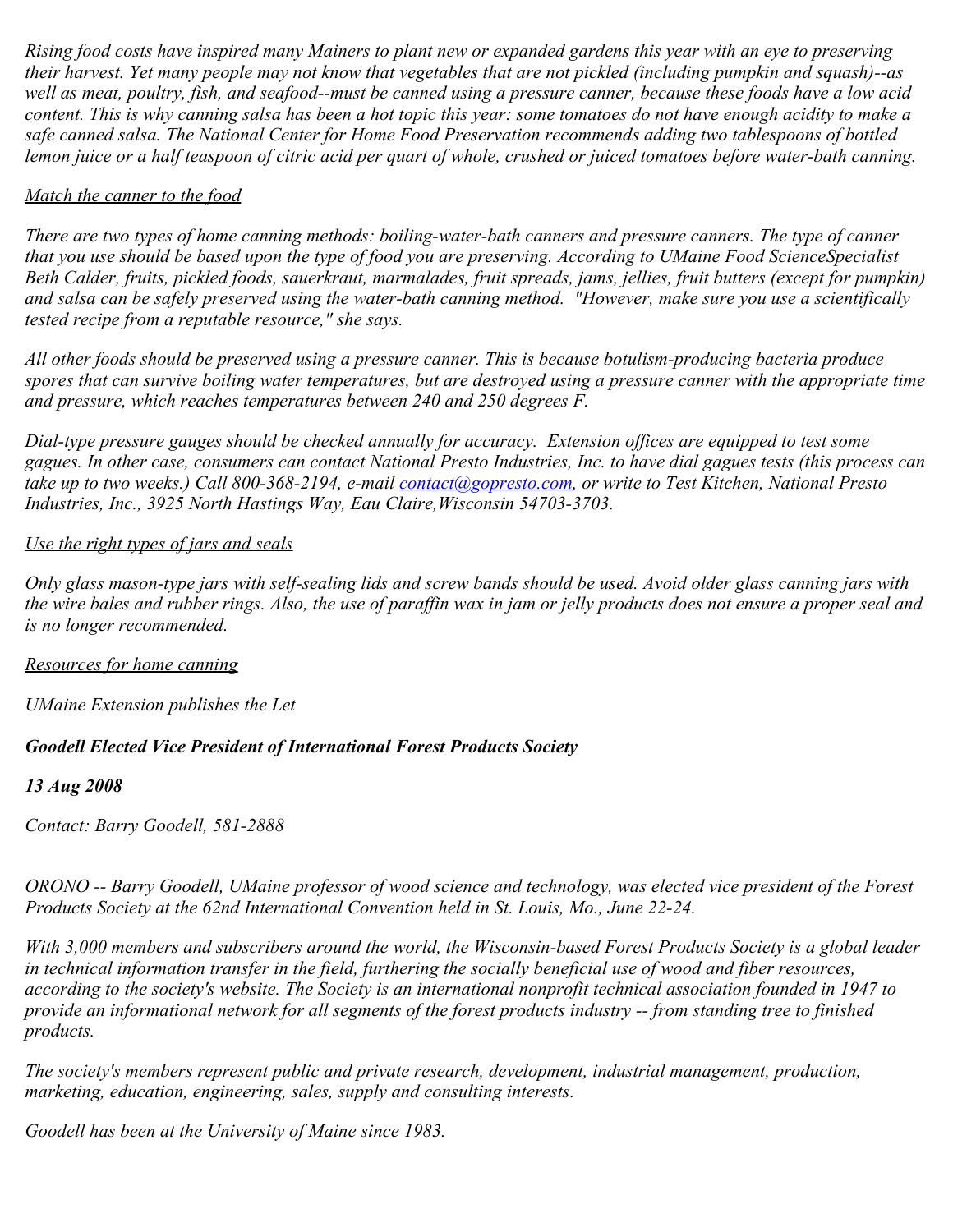# *New Barkan Book Details Myths, Realities of Crime and Justice*

### *14 Aug 2008*

*Contact: Steve Barkan, (207) 581-2383; George Manlove, (207) 581-3756*

*ORONO, Maine -- On almost every television detective show on any given night of the week, it seems to take the police just a matter of hours to solve the crime and nab the criminal. If only that were true in real life.*

*Such wishful outcomes are not the reality that police, prosecutors and crime victims experience. In fact, only 10 percent of all street crimes and only about 40 percent of all serious violent crimes result in an arrest, according to two sociologists, one from the University of Maine, who just released a book on the subject.*

*Myths and Realities of Crime and Justice: What Every American Should Know*

*attempts to not only set the record straight, but give the public a sober but insightful look at how crime and punishment really works in the United States.*

*"It's kind of a summary of why crime happens and how the criminal justice system works," says Steve Barkan, UMaine professor of sociology and coauthor of the book with Georg Bryjak, former professor of sociology at the University of San Diego.*

*The book will appeal to "anyone who is interested in any of these things, which should include just about everyone in the country," Barkan says.*

*Given America's fascination with crime, criminals and criminal justice, Barkan expects the book will be popular with the general public. The book should be "required reading" for law enforcement personnel, state lawmakers and reporters who cover crime, courts and criminal justice, he suggests. It offers statistical information about crime, dispels some of the myths fomented by the popular media, and in 14 chapters provides a comprehensive exploration of crime statistics, criminals, police, courts and punishment.*

*"This short, readily accessible book discusses what crime is all about and how the criminal justice system really works, as opposed to how it is supposed to work," Barkan says.*

*The final chapter in the book specifically addresses solutions to some of the flaws in the criminal justice system and common-sense ways average citizens can reduce the chances of becoming victims of crime and, also, how parents can lessen the chances their children will wind up on the wrong side of the law.*

*Information about Myths and Realities of Crime and Justice: What Every American Should Know is available by contacting Jones & Bartlett Publishers [\(www.jbpub.com/criminaljustice](http://www.jbpub.com/criminaljustice)) in Sudbury, Mass. (978-443-5000) or by contacting Barkan at (207) 581-2383. The book is also available on Amazon and other electronic sellers.*

# *UMaine to Test Emergency Sirens Friday, Aug. 22 at 5 p.m.*

# *15 Aug 2008*

*Contact: Joe Carr at (207) 581-3571*

*The University of Maine will conduct a full-scale test of its emergency warning siren system on Friday, Aug. 22 at 5 p.m.*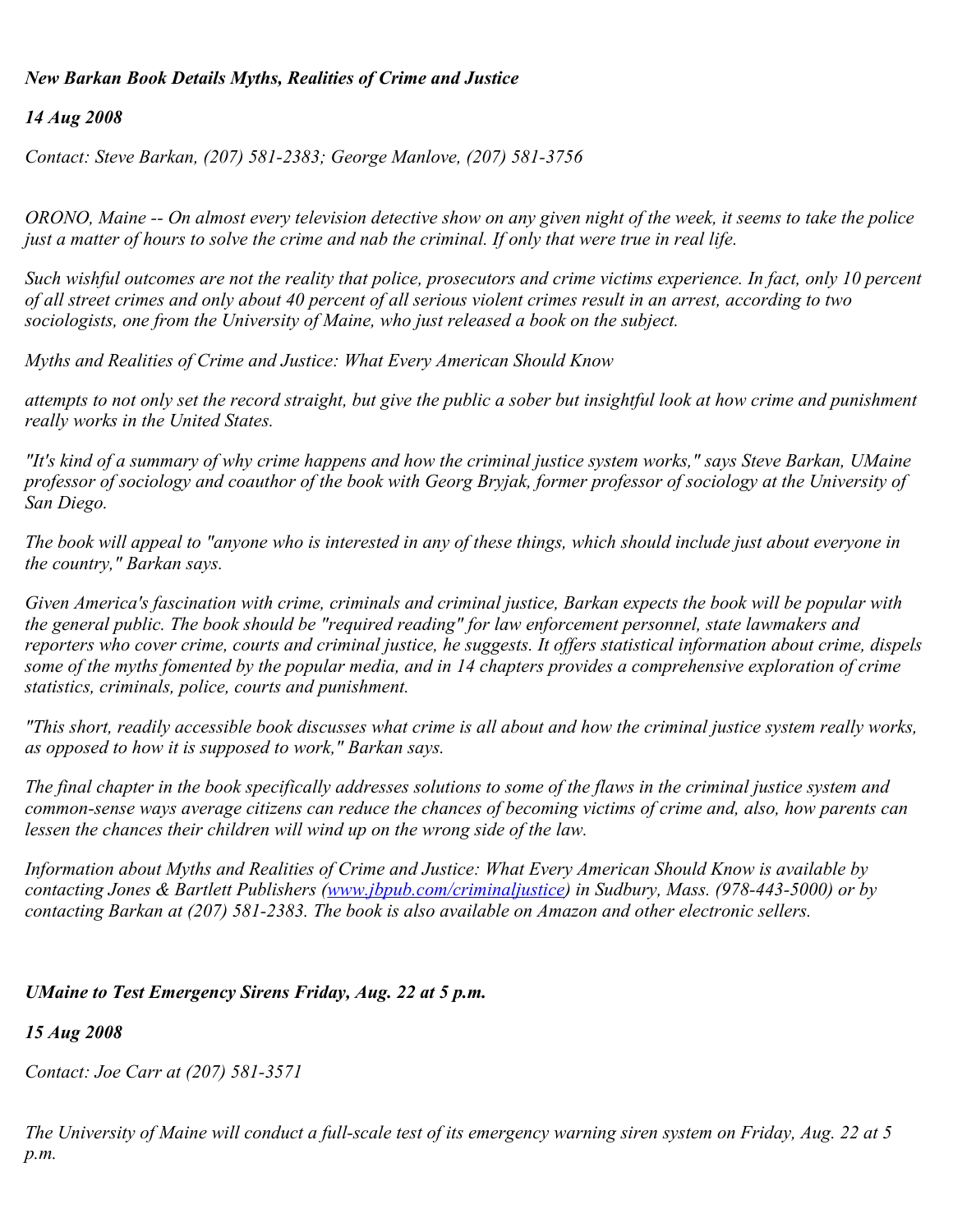*As part of its comprehensive emergency communications system, UMaine installed one siren on the roof of Class of 1944 Hall last summer. To assure full campus coverage, additional sirens have been added at Androscoggin Hall and York Hall.*

*Friday's test will serve two purposes. It will verify that all the mechanisms are in proper working order and it will allow for an assessment of the system's coverage area.*

*The test will begin at 5 p.m. with five minutes at partial volume, followed by three minutes at full volume.*

*It is likely that the sound will be audible in parts of Orono and Old Town.*

*In UMaine's emergency communications system, the siren serves as a signal that there is a serious issue and those who are on campus should seek information. In an emergency, information will be posted on UMaine's website and its oncampus email and conferencing system. In addition, a recorded message at 581-INFO will provide details about the emergency. UMaine students, faculty members and staff members may also register with UMaine.txt (www.umaine.edu/umainetxt), a system that provides emergency text messages to user cell phones.*

# *HIV/AIDS Among Older Adults A 'Graying Epidemic'*

#### *18 Aug 2008*

*Contact: Sandy Butler, (207) 581-2382; George Manlove, (207) 581-3756*

*ORONO, Maine -- The majority of the nation's baby boomers are now passing age 50, and so too is a growing population of HIV/AIDS patients -- a phenomenon that health care systems may not be prepared to handle, says University of Maine gerontologist Sandy Butler.*

*"People with HIV/AIDS are aging like the rest of the population," Butler says. "Twenty-seven percent of the people with HIV/AIDS are over 50. The thought is that within the next decade, about half of the people with HIV/AIDS will be over 50. It's becoming very evident that it is an issue of older adults."*

*Butler, a professor of social work, will moderate a special colloquium to address the matter Sept. 26 at Buchanan Alumni House on College Avenue. Sponsored by UMaine's Center on Aging and the School of Social Work, the National Institute on Aging and the AIDS Community Research Initiative of America [\(www.acria.org](http://www.acria.org/))*, the colloquium is free and *designed for the medical and healthcare community, social workers, service providers, nursing students and researchers.*

*Butler says prevention education has been successful with at-risk populations.*

*Surveys have shown that heterosexual sex is now the leading cause of HIV/AIDS infection, she says.*

*Contrary to popular belief, the chief reason for this "graying epidemic" of HIV/AIDS in older adults isn't the invention of impotency drugs, but rather the availability as of 1996 of the combination therapy HAART (Highly Active Antiretroviral Therapy), Butler says.*

*"More people are surviving the disease and having sex throughout their lives, and if they are having sex with strangers, they are putting themselves at risk," she says. "Also, if they are a part of this growing demographic of older people contracting HIV/AIDS, they are not as likely to be diagnosed. When people think about HIV/AIDS, they tend to think about young people. We need to change the way we think about it."*

*What also needs to change to improve the testing, diagnosis and treatment of HIV/AIDS sufferers is the stigma attached to the disease. Too many people with HIV/AIDS become secretive, reclusive and depressed, she says.*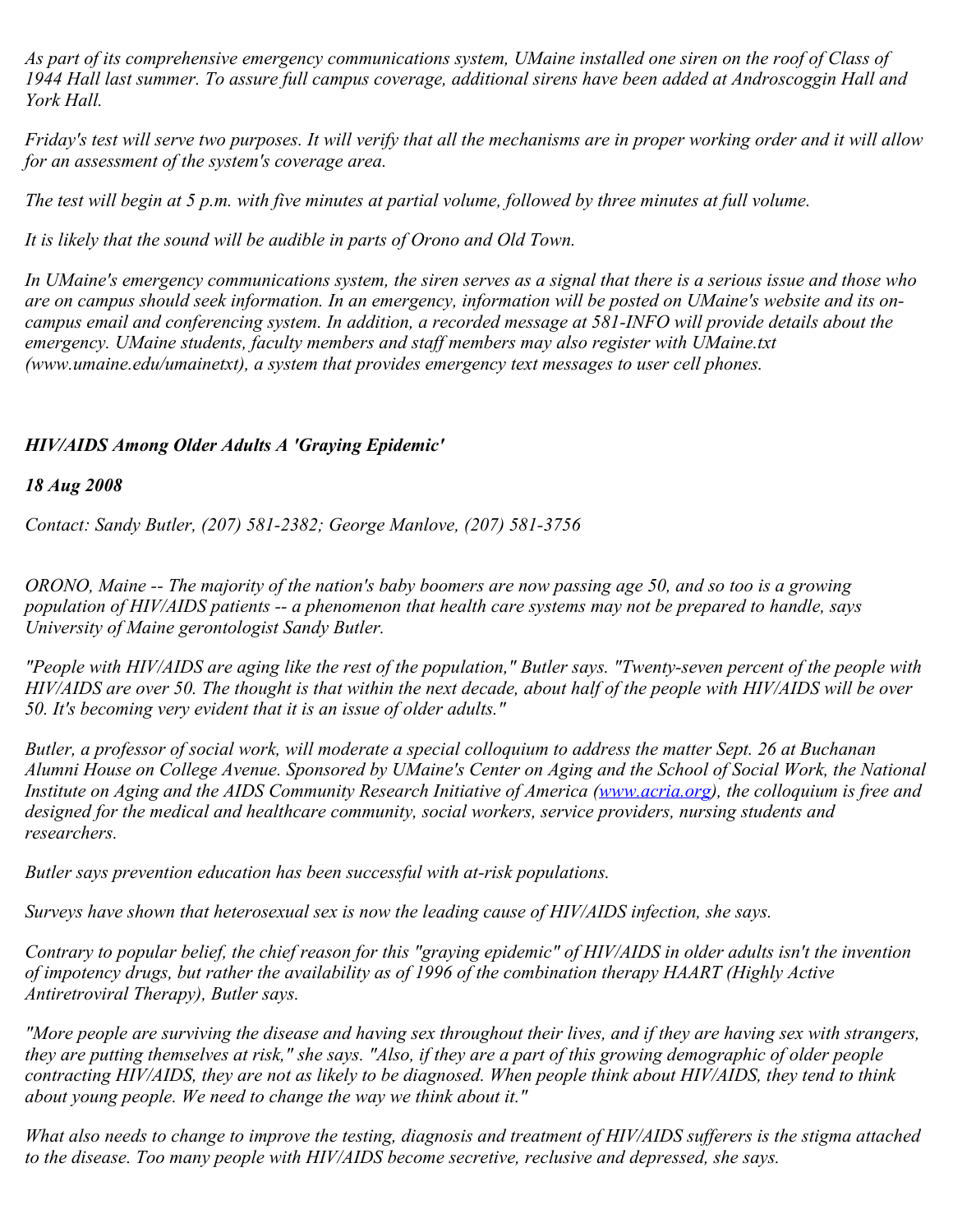*The Sept. 26 conference, from 9 a.m.-12 p.m., is free and designed to draw attention and education to policies, practices and attitudes, Butler says. For information about the conference, call the UMaine School of Social Work at g at (207) 581-2398 or visit the Center on Aging website [\(www.umaine.edu/mainecenteronaging](http://www.umaine.edu/mainecenteronaging)) for a link to the colloquium flyer.*

*Keynote speaker for the colloquium is Mark Brennan, senior research scientist at the Center on HIV and Aging, AIDS Community Research Initiatives of America. Other Speakers include a clinical social worker at Acadia Hospital in Bangor, an AIDS activist and a clinical social worker from the Northern Maine HIV Program at Regional Medical Center in Lubec.*

# *Registration Now Open for Watershed Stewards Program*

*18 Aug 2008*

*Contact: Laura Wilson 207-581-2971*

*Waldoboro, ME-- University of Maine Cooperative Extension next Watershed Stewards Program begins on Sept. 19 at the Miller School in Waldoboro. This program will take place weekly through Oct. 30, with sessions held Thursday evenings from 6:30* 

# *UMaine Contemporary Art Exhibition 'Without Borders' Opens Aug. 22*

# *19 Aug 2008*

*Contact: Professor Owen F. Smith (207) 581-4389 ORONO -- "Seriously, Funny," the fifth iteration of the annual exhibition series "Without Borders," a melding of culture, art and technology involving UMaine Intermedia graduate students and artists from around the country, opens Aug. 22 at Lord Hall Galleries. The show runs through Sept. 26, with a public opening reception and a performance by artist and musician Jeremy Boyle, is scheduled Friday, Sept. 12, from 5-7 p.m. at Lord Hall on the University of Maine campus. Over the last five years, the Without Borders Contemporary Art Festival has been an important part of the development of the Intermedia Master of Fine Arts at UMaine. Since the first show in 2004, the festival has brought together UMaine graduate students with professional artists from across the U.S. and the world to explore and present the evolving nature of creative expression. The event this year continues the tradition by focusing on the use of humor as a means to interrogate cultural, political and social concerns. Seriously, Funny is sponsored by the Department of Art, the Department of New Media, the Intermedia Master of Fine Arts Program, the Graduate School, the College of Liberal Arts and Sciences, and Student Affairs. Among this year's participants are: christophermichaelsullivan (CMS) [\(http://christophermichaelsullivan.com](http://christophermichaelsullivan.com/)), an art firm that creates work analyzing how process, material and meaning circulate through society. Jill Miller [\(http://www.jillmiller.net](http://www.jillmiller.net/)), a San Francisco-based artist renowned for her performance and installation work, is contributing "I am Making Art, Too," a video-performance that remixes seminal conceptual artist John Baldassari's "I am Making Art" with Miller's break-dancing moves over rapper Missy Elliott's "Work It" to raise questions about women's roles in art history, authorship, appropriation, and the nature of the artistic gesture in video art. The Institute for Infinitely Small Things conducts creative, participatory research that aims to temporarily transform public spaces dominated by non-public agendas. Using performance and conversation, the artists investigate social and political "tiny things," including corporate ads, street names and post-9/11 security terminology. Karen Hanmer ([http://www.karenhanmer.com](http://www.karenhanmer.com/)), a Chicago bookbinder and installation artists whose work weds the ancient act of bookbinding with the high-tech use of the computer to aid her process. Her works often take the forms of games or puzzles, and many include witty text. Lewis Colburn, a graduate student at Syracuse University, whose work focuses on hypothetical narratives that combine miscommunications, humor and familiar actions with repurposed objects, video, performance, photography and sculpture to forge new stories of everyday life. Amy Jean Porter [\(http://www.amyjeanporter.com](http://www.amyjeanporter.com/)), a visual artist from New Haven, Conn., whose work in this year's exhibit, "Birds of North Africa Speak French and English Both at Once," combines natural history illustration and linguistic blurriness to create new, irreverent takes on everyday situations and circumstances. Laura Nova, a visual artist in video, sculpture*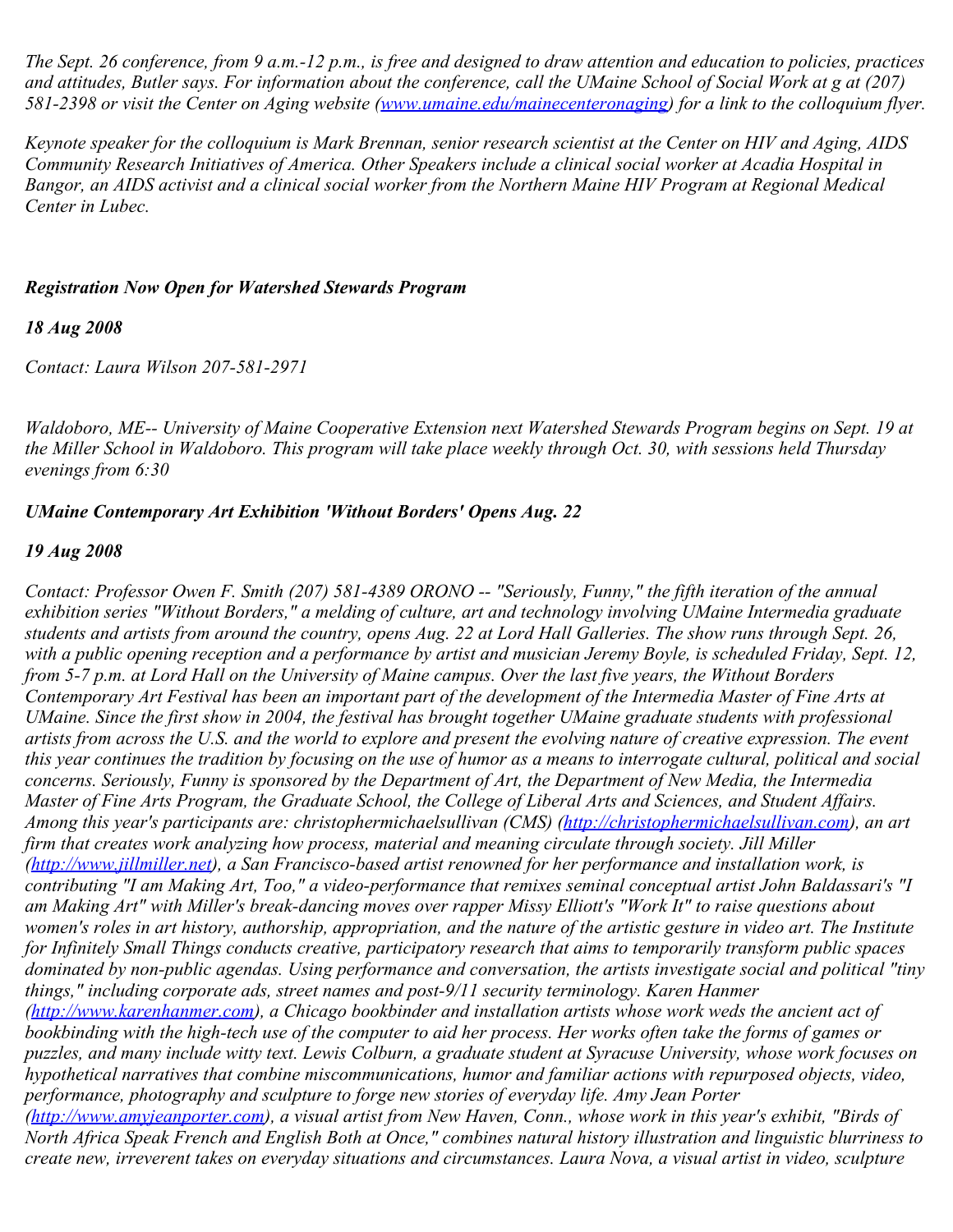*and installation, whose work is rooted in social relationships and literalized emotions. Using the gallery and sitespecific spaces, she creates installations using a wide range of media to explore concepts of public and private behavior and the relationship between the human body and architecture. Sheridan Kelley, a UMaine assistant professor who works across a wide-stratum of media, from her classical training in painting to performance and video artworks. Kelley is contributing two video works: "World's Strongest Man," and "I am Waiting." UMaine graduate student Tyler McPhee, a co-curator of Without Borders V, recently completed an installation, "Crikey!" for Seriously, Funny. Employing a sense of humor in his work, McPhee, in Crikey!, investigates the museum as a site of artistic experience through an imaginary natural history museum alligator diorama. Justin Kemp, a recent MFA graduate of the University of Massachusetts, Justin presents a multiple video work to the show, focusing on the intersection of new media technologies with human social interaction, art historical critique and irreverent mash-ups of song and mapping technology. Jeremy Boyle ([http://jeremyboyle.com](http://jeremyboyle.com/)), a faculty member at the University of Massachusetts, Amherst, is a multi-media artist who works across sound, sculpture and performance. He or, rather, his self-playing drum set and guitar will perform at the reception Sept. 12.* 

#### *UMaine Students to Volunteer at Community Agencies on Saturday*

#### *20 Aug 2008*

*Contact: Joe Carr at (207) 581-3571*

*ORON0 -- A group of University of Maine student leaders will provide community service at six local agencies on Saturday, Aug. 24. The students, all resident assistants in UMaine residence halls, will establish or solidify connections with those agencies during Saturday's activities. UMaine officials hope this will lead to even stronger relationships and an increase in student volunteerism during the upcoming academic year.*

*The university can document 55,000 student volunteer hours during the 2007-2008 academic year, but the real number is much higher.*

*"Our students really stand for community involvement and helping those in need," says Robert Dana, UMaine's vice president for student affairs and dean of students. "As the need among our friends and neighbors becomes more acute, we want to create more opportunities for our students to experience the fulfillment that comes with giving of ourselves.*

*"RAs are real student leaders, in our residence halls and across campus," Dana continues. "We hope that Saturday's experience will provide them with the inspiration and ideas to bring into the residence halls when our students return later this month."*

*Saturday's schedule is as follows:*

- *The RAs of Oxford and Somerset halls will be at the Bangor Humane Society from 8 a.m.-noon.*
- *The RAs of Gannett and Cumberland halls will be at Manna Ministries from 10 a.m.-2 p.m.*
- *The RAs of Balentine, Penobscot, Estabrooke, Patch, DTAV and Stodder halls will be at Crossroads from 10 a.m.-2 p.m.*
- *The RAs of York, Aroostook and Kennebec halls will be at River Coalition from 10 a.m.-2 p.m.*
- *The RAs of Knox and Androscoggin halls will be at Hands of Hope from 10 a.m.-2 p.m.*
- *The RAs of Hart, Hancock and Oak halls will be at the Bangor Homeless Shelter from noon 5 p.m.*

*UMaine's new first-year students will move into residence halls on Friday, Aug. 29. Fall semester classes begin on Tuesday, Sept. 2.*

# *UMaine Sponsors Tree Tour of Mackworth Island*

*21 Aug 2008*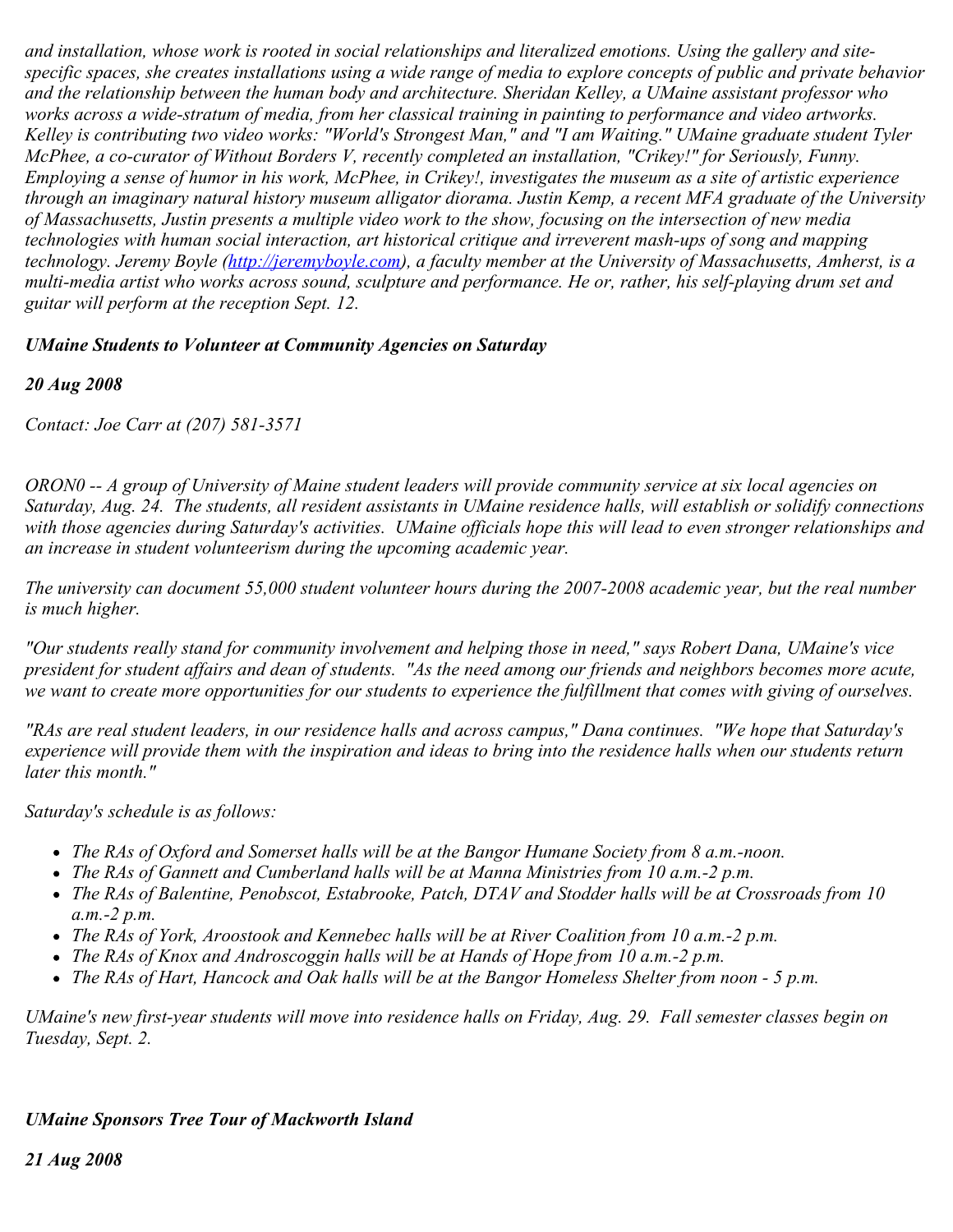*FALMOUTH, Me. -- University of Maine Cooperative Extension will offer a tree tour of Mackworth Island in Falmouth, on Friday, September12 from 10 a.m.- 1 p.m. Dennis Brennan, district forester with the Maine Forest Service and Thomas Rawinski, botanist, USDA Forest Service, will lead the tour. Brennan and Rawinski will identify trees, invasive plants, and discuss and demonstrate forest mensuration (the measurement of volume, growth and development of individual trees and stands). Mackworth Island consists of 100 acres. It is a legislated bird sanctuary that includes a wide variety of tree species and a perimeter trail that offers scenic views of Casco Bay. This event is free and open to the public, but pre-registration is requested. Please call the UMaine Extension office in Cumberland County at 800- 287-1471 (in Maine) or 207-780-4205 before Monday, Sept. 8.*

*This tour is an organized outing of the Maine Tree Club, an educational outreach program established by UMaine Extension, the Maine Forest Service and the Pine Tree State Arboretum. The club is designed to teach people young and old how to identify 50 trees of Maine over a two-year period, to teach participants how to best care for trees on their property and in their community, and to help people to better understand the importance of trees to Maine, their ecosystems and their economy.*

# *Traditional Maine Hello Program Set for Aug. 29*

# *25 Aug 2008*

*Contact: Joe Carr at (207) 581-3571*

*ORONO -- Hundreds of University of Maine faculty, staff and student volunteers will greet the members of UMaine's Class of 2012 when the new first-year students arrive on campus Friday, Aug. 29. The program runs from 8 a.m.-4 p.m.*

*Known as the "Maine Hello," the traditional welcoming features more volunteers than ever this year. New students and their families simply drive up to residence halls, accept a warm greeting and stand back as the student's belongiings are carried to the student's new room by volunteers.*

*"The 'Maine Hello' gives the new members of our community immediate insight into the warm and welcoming nature of the University of Maine," says Robert Dana, UMaine's vice president for student affairs and dean of students. "We all enjoy meeting the new students and those who accompany them on move-in day, and it sets the tone for an important weekend leading up to the start of classes."*

*The new students will be busy for the four days leading up to the beginning of classes on Tuesday, Sept. 2. A series of Fall Welcome Weekend activities are planned, to help students get acclimated to life at UMaine and to be prepared to begin their studies. One hiighlight will be the Class of 2012 Convocation, scheduled for Memorial Gym at 5 p.m. on Friday. The guest speaker is Arthur Serota, a 1966 UMaine graduate who is executive director of the United Movement to End Child Soldiering in Northern Uganda, Africa.*

*Friday's move-in activities will take place in the residence halls reserved for UMaine first-year students: Oxford, Somerset, Knox, Androscoggin, Gannett and Cumberland. President Robert Kennedy will participate in the initiative and will be available for interviews. Reporters interested in finding Kennedy on Friday morning should call Joe Carr at 949-4149.*

# *UMaine Bureau of Labor Education Updates Employment Law Guide*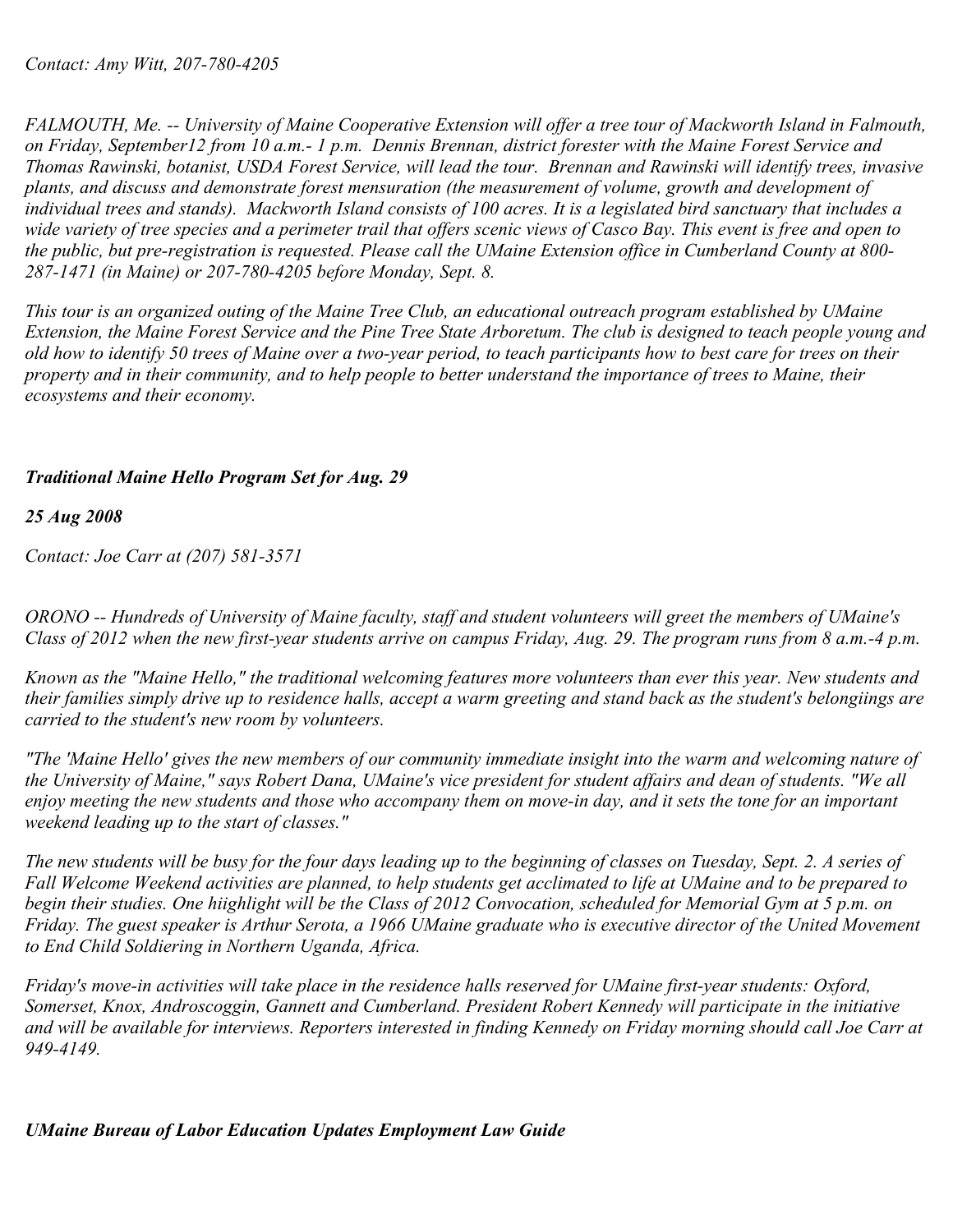### *26 Aug 2008*

*Contact: Bill Murphy, 581-4124; George Manlove, 581-3756*

*ORONO -- The University of Maine's Bureau of Labor Education has recently completed a revised update of A Maine Guide to Employment Law.*

*Employment law encompasses a myriad of statutes that deal with work and employee-employer relations. Over time, these laws evolve through political, administrative and judicial processes at state and federal levels. As a result, many employees and employers often are unaware of their rights and responsibilities, according to Bureau of Labor Education Director Bill Murphy.*

*The new Guide addresses a number of employment laws in a question-and-answer format, and includes a comprehensive index.*

*"Our continuing objective is to provide important information on employee rights, protections and responsibilities under a number of federal and state statutes, in easy-to-understand language," says Murphy.*

*The Guide covers state and federal laws as they apply to employment discrimination, occupational health and safety, work-related injuries and diseases, unemployment compensation, organizing and collective bargaining in the public and private sectors, among other issues.*

*The Guide is an evolution of previous editions, representing the collective efforts and contributions of many of the bureau's past and present staff members, including project staff Gabrielle Berube and attorney James Davitt, who "worked diligently" conducting the research, compilation and writing for the updated edition, says Murphy.*

*To insure legal accuracy and clarity, the publication has been reviewed by employment law authorities, including attorneys specializing in employment law and government officials responsible for enforcing the statutes. Murphy emphasizes that the book is a guide only and should not serve as a substitute for legal advice from attorneys, government officials or labor leaders.*

*The Bureau of Labor Education offers educational programs on employee legal rights, protections, and responsibilities for a wide variety of groups, including: employees in the public and private sectors; leaders, officers, and staff of unions; community groups; educators and students; government officials, and public policy makers. There is a minimum program charge to cover expenses. To obtain a copy of the Guide, for \$5, or to arrange for a bureau employment law program, contact the bureau by telephone (581-4124) or by e-mail [\(labored@maine.edu](mailto:labored@maine.edu)).* 

### *UMaine Students Head North to Offer Public Health Education to Schoolchildren, Migrant Workers*

### *26 Aug 2008*

*Contact: Crisanne Blackie, 581-2587; Aimee Guy, 233-9143, George Manlove, 581-3756*

*A dozen University of Maine students planning careers in healthcare, dentistry and optometry left the Orono campus Monday for four days of volunteer work, providing health education programs to Northern Maine migrant workers and children in rural and underserved communities in Aroostook County.*

*This is the third year UMaine's Health and Legal Professions Advising Office has sent students north as part of the university's community outreach initiatives and to expose students to rural areas in the state that are underserved by healthcare professionals, says Crisanne Blackie, a health and legal professions career specialist with UMaine's Career Center.*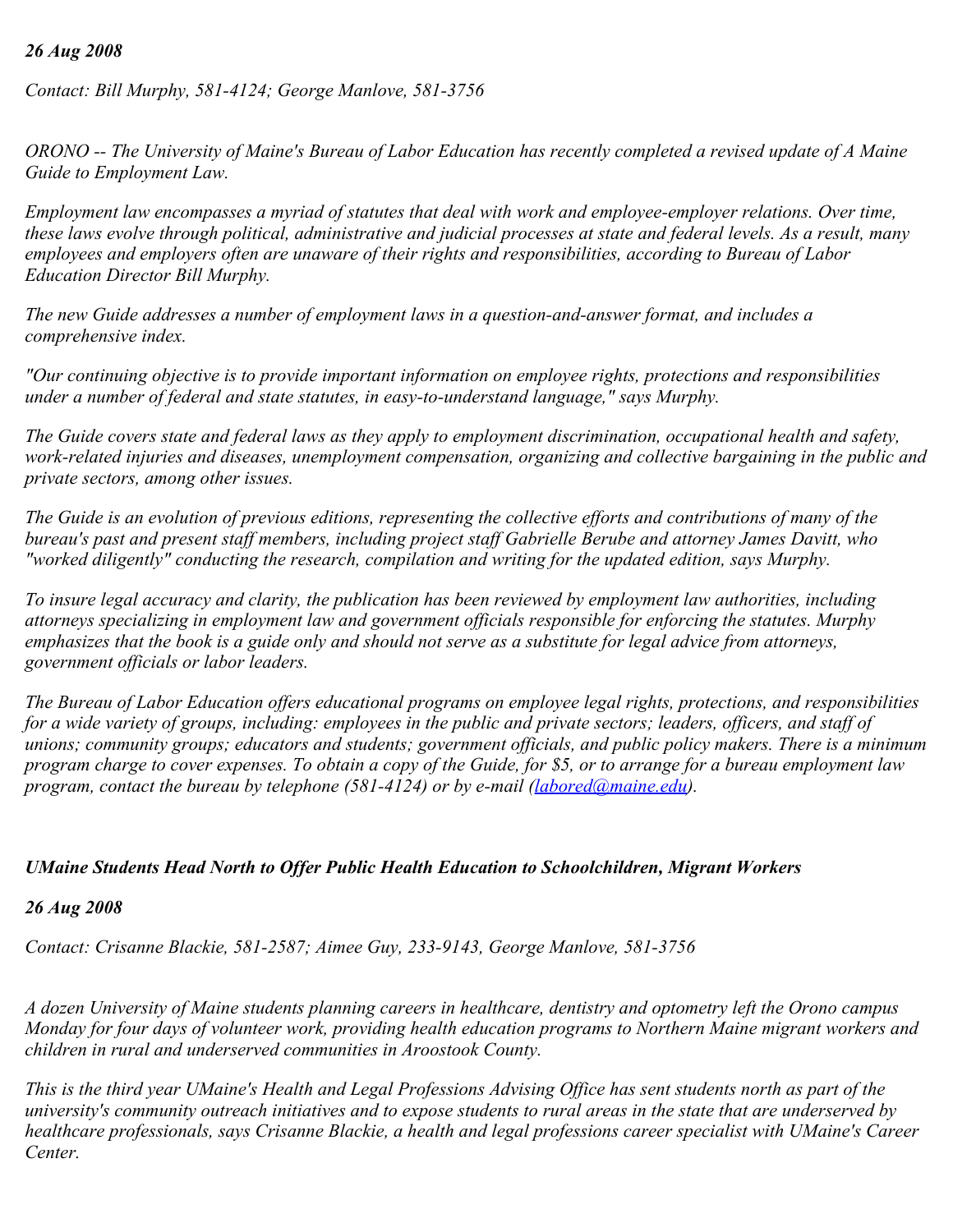*Students typically meet with 200-300 students in Headstart and area elementary and middle schools, and about 150 migrant workers on broccoli farms over the four days. They also visit Northern Maine high school students to encourage them to consider careers in healthcare and medicine, beginning with pre-professional preparation at UMaine.*

*Students are visiting schools, community centers and farm worker communities in Caribou, Presque Isle, Ashland, Limestone, Fort Kent, Wallagrass, Wisdom, Eagle Lake, Westfield and Little Feathers through Thursday, Aug. 28.*

*Blackie says part of the initiative is to expose the students planning careers in healthcare to rural areas where services may be limited, with the hope that they will return as healthcare professionals to work in underserved areas later.*

*"We started this because we wanted students to gain more exposure to the healthcare needs of rural and underserved populations," Blackie says. "A lot of times, students are asked to come back while they're in medical school to do a rotation in a rural area. Sometimes, students don't know what a rural area means."*

*Nearly 13,000 migrant workers are registered to work seasonally in Maine, according to Blackie. Career Center's Cathy Marquez says the volunteer work also exposes UMaine students to a total immersion into Spanish-speaking communities, where they sometimes cook and eat with working families. The service-learning experience also can enhance a student's application to medical school, Marquez says.*

*Marquez adds that rural Maine is in dire need of new healthcare professionals, specifically dentists and physicians. The pre-medical program at UMaine encourages students to consider establishing practices in Maine after they become professionally certified.*

*The student visits to The County are funded by and coordinated with the Acadia Health Education Coalition based in Bangor and supported by the Maine Migrant Health Program in Augusta.*

*To reach members of the UMaine delegation, call Aimee Guy, who is accompanying the students, at 233-9143, or the UMaine Career Center at 581-1359.*

### *Class of 2012--Largest in History--Arrives at UMaine*

### *29 Aug 2008*

*Contact: Joe Carr at (207) 581-3571*

*ORONO -- Some 700 student, faculty and staff volunteers were on hand this morning at the University of Maine to welcome the university's largest-ever first-year class. In keeping with UMaine tradition, arriving students and their families are met by "Maine Hello" volunteers who assist in the move-in process.* 

*While the numbers will change slightly over the next several days, there are an estimated 2,173 students in the Class of 2012, an increase of 201 over the class that enrolled last year. Seventy-seven percent of the new first-year students are Maine residents. Most of the year-to-year increase is attributable to an estimated 34 percent increase in first-year students from outside Maine.*

*UMaine projects a total fall enrollment of slightly more than 12,000 students. This fall marks 11 consecutive years of enrollment increases, and the total student population will be the largest in UMaine history, approximately 1.9 percent larger than last year's.*

*"The choice of a place to pursue higher education is a major life decision, and we are gratified that so many students are choosing UMaine," says UMaine President Robert Kennedy. "UMaine has a unique statewide mission, the centerpiece of which is providing a high-quality, high-value comprehensive experience for our students. This core*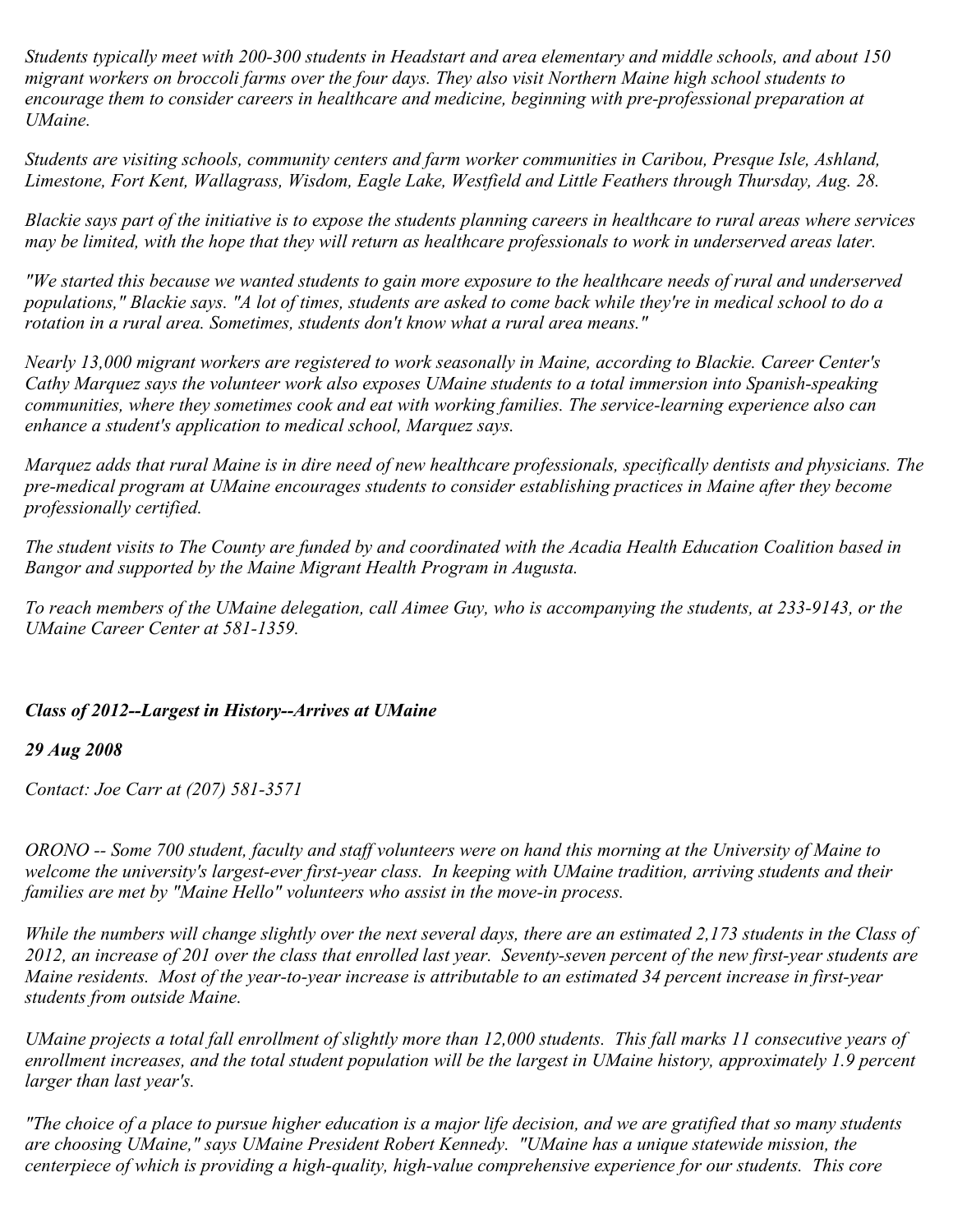*strength amplifies UMaine's ability to serve our state and to have a positive impact beyond Maine's borders."*

*Despite the larger number of first-year students, the primary indicators of academic preparedness remain unchanged from last year. The average SAT score is 1079 and 22 percent of the new first-year students were in the top ten percent of their high school class.*

*Students from 47 states and 47 countries will be part of the UMaine community this fall.*

*Enrollment numbers are preliminary until Oct. 15, the University of Maine System's official enrollment reporting date.*

*Editors note: historical first-year and total enrollment comparisons reflect adjustments to discount those students who enrolled at University College of Bangor when it was affiliated with UMaine for several years, ending in 1995. Please contact Joe Carr (581-3571) if you would like more details.*

### *Nominations Sought for University of Maine Foundation 75th Anniversary Honors*

*02 Sep 2008*

*Contact: Amos E. Orcutt, University of Maine Foundation President/CEO, 207 581-5100*

*ORONO -- On June 9, 1934,the University of Maine Class of 1909 presented a check for \$1,000 to the newly formed University of Maine Foundation. The foundation's investment of that gift and the many gifts that followed has resulted in total assets now exceeding \$185 million. This includes \$145 million of endowed funds that provide scholarships and other forms of financial support for University of Maine students, faculty and programs.*

*The foundation is planning a 75th anniversary celebration on June 9, 2009 with a reception and dinner that will honor five University of Maine alumni who were able to earn an education and go on to contribute to their profession and their community in momentous ways because of the scholarship assistance they received at UMaine. The foundation is seeking nominations to help identify candidates for this recognition.*

*Members of the selection committee include volunteers with a strong commitment to UMaine and knowledge of its history, appointed by the foundation. Robert Daigle a 1971 UMaine graduate, president and chief executive officer of Camden National Corporation, will chair the selection committee.* 

*"Enabling aspiring students to realize their dream of a college education through the benefit of scholarship aid and, in turn, seeing these same individuals make a profound impact on societal well-being is the ultimate reward for those of us who choose to support the University of Maine through the foundation," says Daigle. "Our committee's charge to identify just five alumni out of the hundreds of successful UMaine graduates who are making a difference will be both challenging and rewarding."*

*Nominees for the award must be UMaine graduates who have not been honored previously by UMaine, its Alumni Association or the foundation. Nominees must be living, presently active in their profession and/or community and must be noted for their dedication, advancement and commitment to making a difference in the lives of others.*

*Names may be submitted by mail to the University of Maine Foundation, 75th Anniversary Selection Committee, Two Alumni Place, Orono,ME 04469-5792 or by e-mail at [round@maine.edu](mailto:round@maine.edu).Those submitting nominations should include their name, address, telephone number, and e-mail address with their submission no later than Friday, September 19, 2008.*

*The University of Maine Foundation is an independent 501(c)(3) organization that exists to encourage gifts and bequests. It is designed to nurture academic achievement, foster research and elevate intellectual pursuit at the*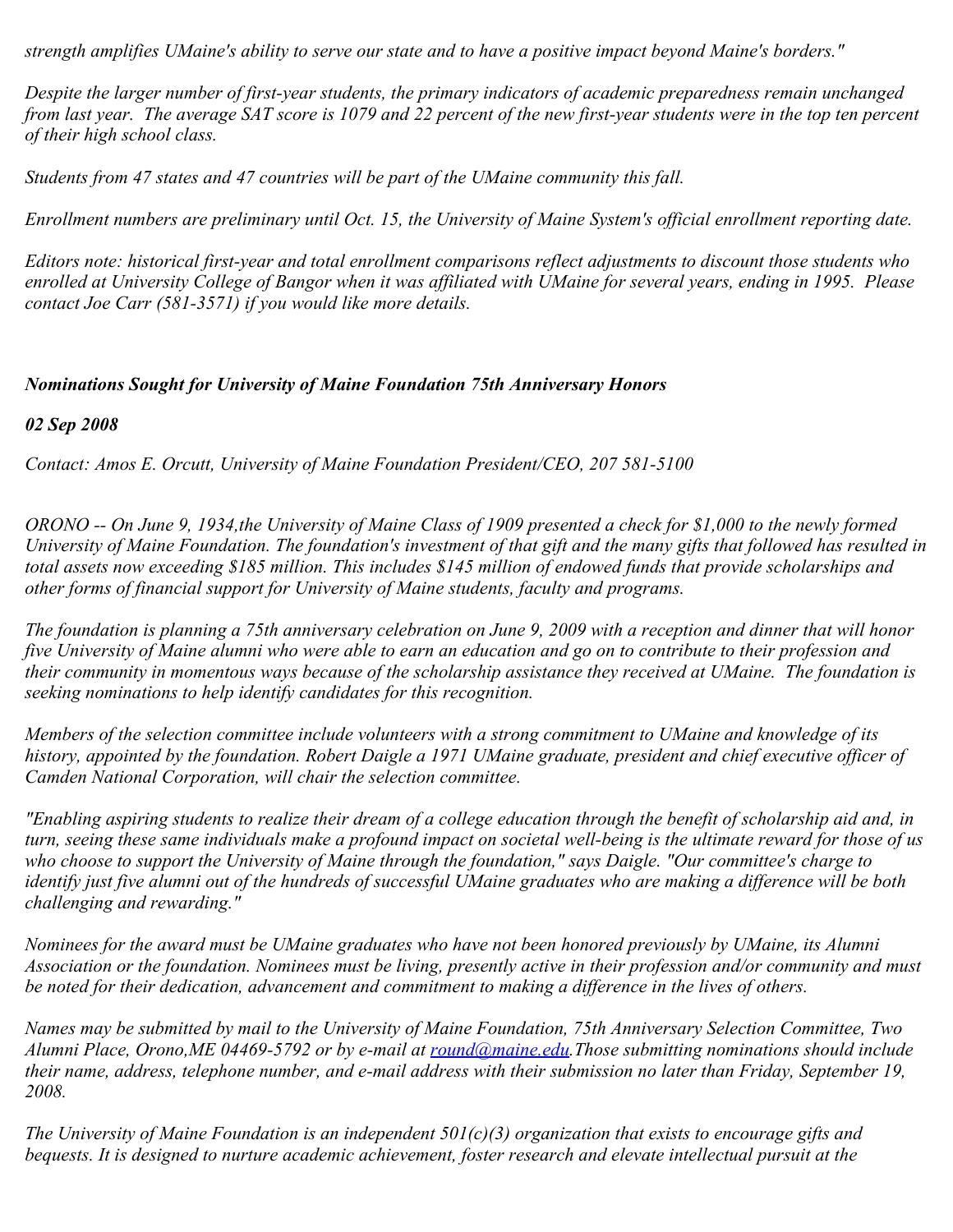*University of Maine. The Foundation's offices are located at Buchanan Alumni House, Orono, ME and the website is [www.umainefoundation.org](http://www.umainefoundation.org/).*

# *UMaine Fraternity Holding Fourth Annual Campout for YouthAIDS*

*03 Sep 2008*

*Contact: Patrick Pittis at [patrick\\_pittis@umit.maine.edu](mailto:patrick_pittis@umit.maine.edu)*

*ORONO -- They just moved in and they're already camping out. Sigma Phi Epsilon (SigEp) fraternity at the University of Maine is hosting the annual Camp Out for YouthAIDS on the corner of the UMaine's Mall, near Fogler Library. SigEp will be on the mall collecting donations for YouthAIDS through Friday Sept. 5.*

*This campout is one of SigEp's biggest events all year and usually pulls in about \$1,500, all of which gets donated to spread awareness of AIDS to people from the ages of 15-24. The students in SigEp ask anyone with a spare dollar or some change to stop by and donate to help make this the largest donation yet. If everyone on campus donates \$1, SigEp will make well in excess of \$10,000.*

*YouthAIDS, an education and prevention program of Population Services International (PSI), uses media, pop culture, music, theatre and sports to stop the spread of HIV/AIDS and reach 600 million young people in more than 60 countries with life-saving messages, products, services and care.*

*Owen McCarthy, president of SigEp, says, "Youth AIDS is a problem that not only affects one nation, but is an issue that branches into many different cultures. This is an effort where we believe SigEp at the University of Maine can make an impact globally. This fits perfectly with our quest to become 'balanced leaders for the world's communities.' We appreciate the support of the campus and the greater Orono community."*

# *Sociologist to Document Workplace Harassment of Older Workers*

### *03 Sep 2008*

*Contact: Amy Blackstone, 581-2392; George Manlove, 581-3756*

*ORONO -- UMaine sociologist Amy Blackstone has received a \$125,000 grant from the National Science Foundation to fund a two-year study of workplace harassment of older workers in Maine.*

*Conventional thinking may associate workplace harassment with younger or culturally different demographic groups, but given the state's aging workforce, Blackstone says now is an especially important time to become familiar with the workplace experiences of older adults. Beginning this fall, the assistant professor of sociology will survey as many as 800 Maine workers, age 62 and older, to determine how they perceive and handle harassment at work.*

*Blackstone hopes to find out how stature at work affects harassment experiences, and how stature at work, home and in the community may affect responses to those experiences.*

*By bringing together several areas of sociological inquiry, including age, power, victimization and mobilization, the study will provide new information, which could be used as the basis for modifying policies or employment laws to raise awareness about situations that may create opportunities for employee harassment or discrimination. The findings from the study will be published, and used to develop a larger-scale comparative investigation of workplace harassment over worker life cycles.*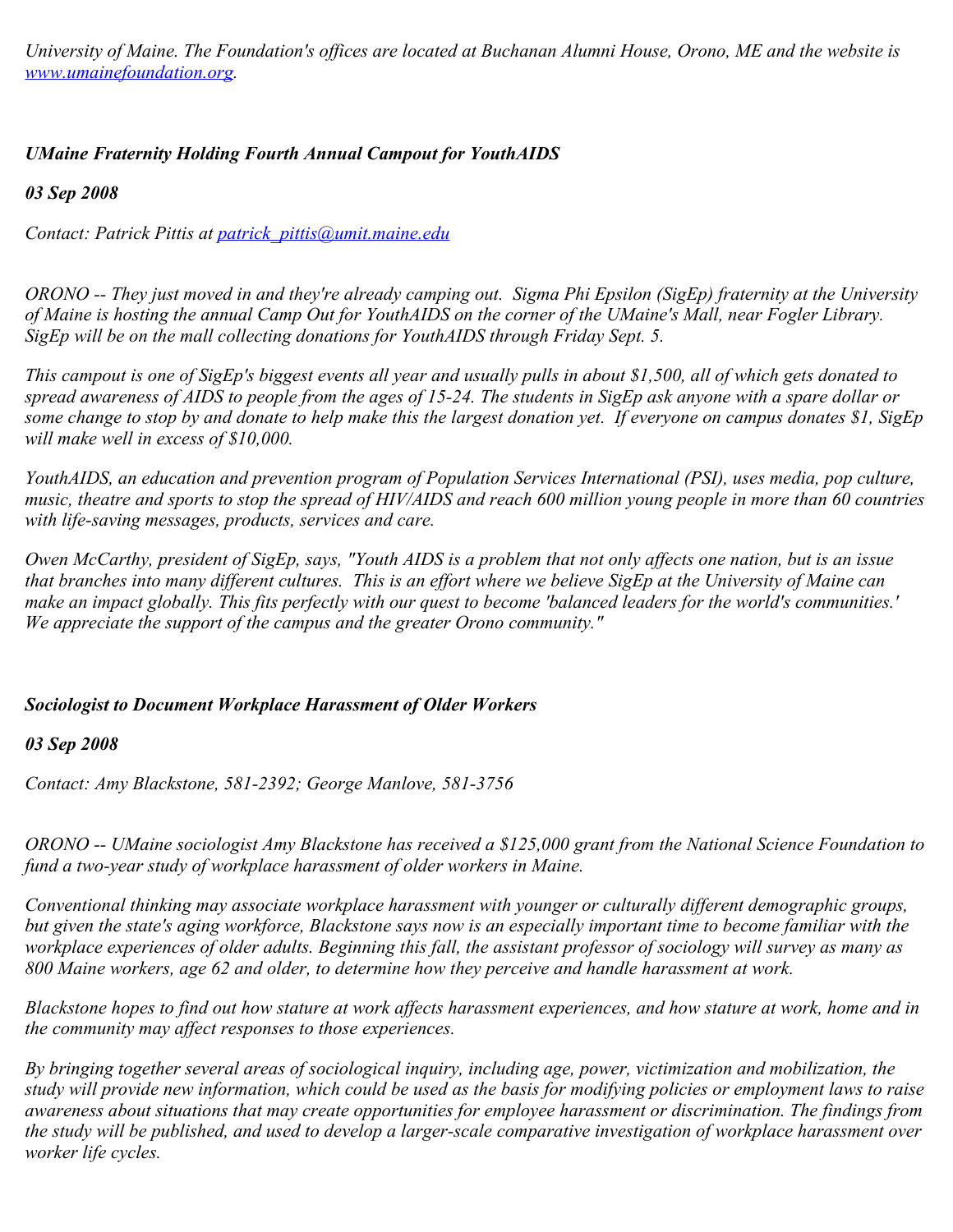*It also will promote teaching, training and learning by engaging UMaine undergraduate and graduate-level research assistants, offering students experience with data collection, analysis, writing and collaboration with local agencies.*

### *UMaine Student Excels in International Nature Photography Competition*

#### *05 Sep 2008*

*Contact: George Manlove, 581-3756 ORONO -- A UMaine graduate student has won runner-up honors in a prestigious international conservation and nature photography competition. Dane Wojcicki was honored in the student category of the International Conservation Photography Awards 2008 competition. His photograph of a bird, a juvenile Dunlin, was taken on a recent University of Maine phytoplankton research cruise off the coast of Iceland, with a Nikon D80 camera and a 60mm macro lens. Wojcicki, of Amherst, N.H., is working toward a master of arts degree in new media, with a focus on documentary photography and videography of natural history and science. Wojcicki's photo was selected from more than 1,000 entries, and was one of only two student award winners this year. The International Conservation Photography Awards (ICP Awards) competition is a premier worldwide photography event. The biennial juried photo competition will include an online exhibit, a six-week museum gallery show at the Museum of History and Industry in Seattle, Wash., and publication in a photography magazine. Created in 1997 by nature photographer Art Wolfe, the International Conservation Photography Awards competition is designed as "an event for the advancement of photography as a unique medium, capable of bringing awareness and preservation to our environment through art," according to its website [\(www.icpawards.com](http://www.icpawards.com/)). More info on the ICP Awards can be found at the ICP Awards website at [http://www.icpawards.com](http://www.icpawards.com/).* 

*Barkan Elected President of Prestigious Sociology Society*

*08 Sep 2008*

*Contact: Steve Barkan, (207) 581-2383*

*ORONO -- Steven Barkan, UMaine professor of sociology, recently became president of the national Society for the Study of Social Problems (SSSP). He will serve a one-year term through August 2009.*

*Ballots were cast by the society's national membership through email. Barkan served the previous year as presidentelect.*

*As president, Barkan will work with the organization's executive office on various organizational matters and will preside over and deliver a presidential address at the SSSP annual meeting next August in San Francisco. The meeting theme chosen by Barkan will be "Race, Ethnicity, and the Continuing Problem of the Color Line." A copy of the theme statement is available on the SSSP website ([www.sssp1.org/index.cfm/pageId/1229](http://www.sssp1.org/index.cfm/pageId/1229)).*

*SSSP is a non-profit organization comprising an interdisciplinary community of up to 2,000 scholars, practitioners, advocates and students of sociology and other social sciences who are interested in the application of scientific and humanistic perspectives to the study of critical social problems.*

#### *Former Senator Mitchell, Environmental Scholar Tucker at UMaine Sept. 18*

*09 Sep 2008*

*Contact: Joe Carr at (207) 581-3571*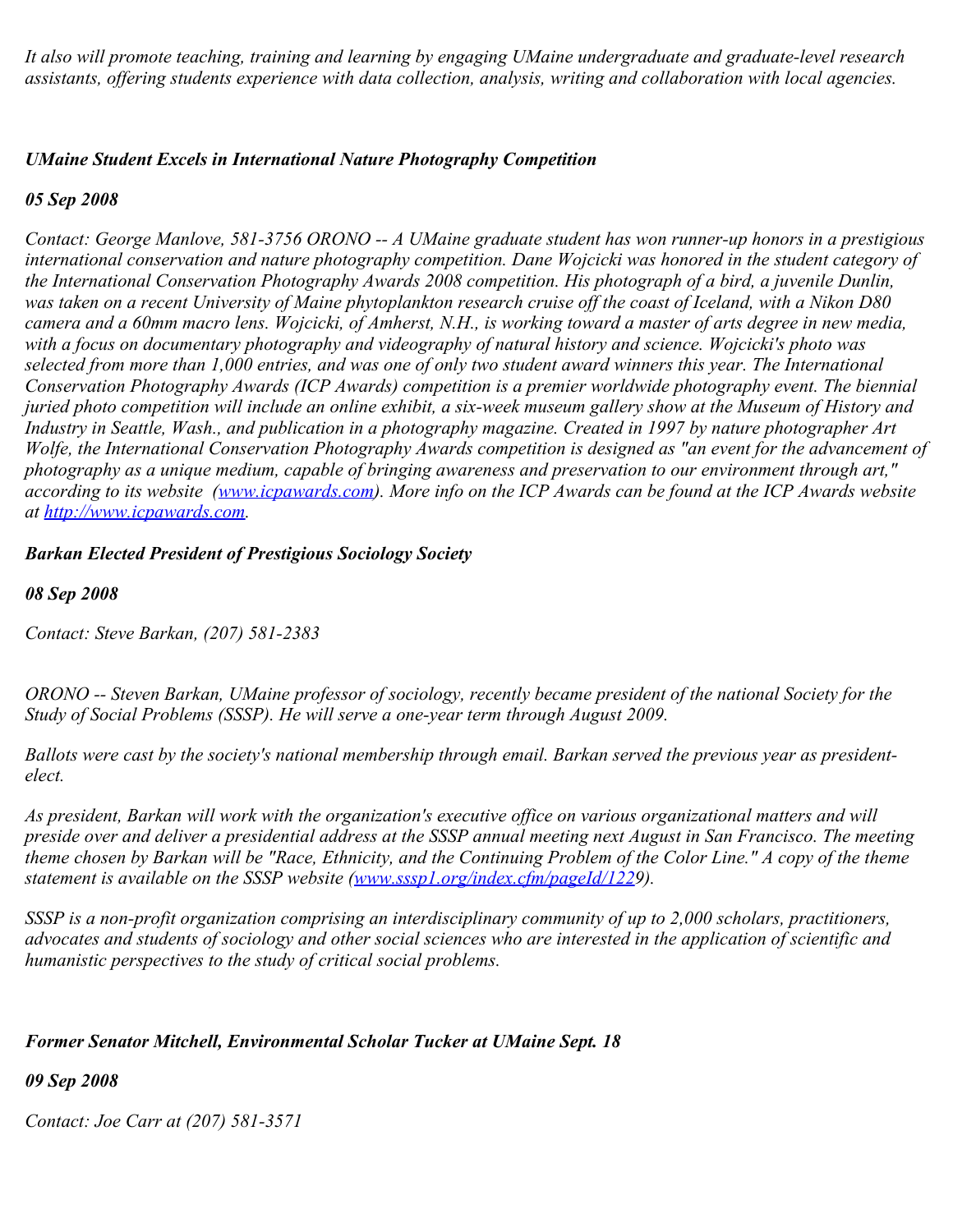*Editors note: a full house is expected for this event, so we have not provided ticket information. News coverage is welcome and an audio mult box will be available to assist in recording the event.*

*ORONO -- George Mitchell, the former U.S. Senate Majority Leader for whom UMaine's Sen. George J. Mitchell Center for Environmental and Watershed Research is named, will be at the University of Maine for a Thursday, Sept. 18 event.*

*Mitchell, who represented Maine in the Senate for 15 years beginning in 1980, will speak at the second UMaine Sen. George J. Mitchell Lecture on the Environment. Mary Evelyn Tucker, an expert on the role of religion and religious movements in confronting environmental issues, will present the lecture, "The Environmental Crisis as a Moral and Spiritual Challenge." The event begins at 1 p.m. in Hauck Auditorium.*

*UMaine's Mitchell Center is an interdisciplinary unit, focusing on environmental research, graduate education and outreach. It was formed and named for Sen. Mitchell in 2000.*

*Tucker is a Senior Lecturer in Religion and the Environment at Yale University. She is co-founder and co-director of the Forum on Religion and Ecology, which works to broaden understanding of the nature of contemporary environmental issues. Tucker is also a research associate at the Harvard-Yenchin Institute and the Reischauer Institute at Harvard.*

# *Machias Savings Bank Gift Supports Hutchinson Center Expansion Campaign*

*09 Sep 2008*

*Contact: Joe Carr at (207) 581-3571*

*BELFAST, Me. -- A new gift from Machias Savings Bank boosts private fundraising for the University of Maine Hutchinson Center expansion project past the \$1.3 million mark, bringing the campaign to within \$700,000 of its \$2 million goal.*

*Located in Belfast, the Hutchinson Center brings UMaine academic programming and outreach to counties throughout Maine. Machias Savings Bank has 13 locations throughout Washington, Aroostook, Penobscot, Hancock and Knox counties.*

*The new expansion, now under construction, will double the current classroom space and will include a New Media space, which will allow students to participate in one of the university's most popular academic programs.*

*"We are pleased to participate in the expansion of the Hutchinson Center," says James Donnelly, the bank's regional vide president. "It offers people from the coastal Maine area the opportunity to continue their education and hone their management and leadership skills."*

*A prominent space in the new wing at the Hutchinson Center will bear the Machias Savings Bank name.*

*The addition includes two science labs that will allow the center to offer nursing programs and will enable students to fulfill pre-med and pre-engineering requirements at the Hutchinson Center. An art room will permit space for art classes and creative work that cannot take place in the existing facility. All new classrooms are designed for multiple uses, according to Sue McCullough, Hutchinson Center director.*

*The expansion is a \$4 million project. Two million dollars will be raised through revenue bonds to be funded from income from the Hutchinson Center. The \$2 million balance will come from the private fundraising campaign. The official groundbreaking was held in June, and the new facility is expected to open in the summer of 2009.*

*For information about the campaign, call Sue McCullough at 207-338-8000.*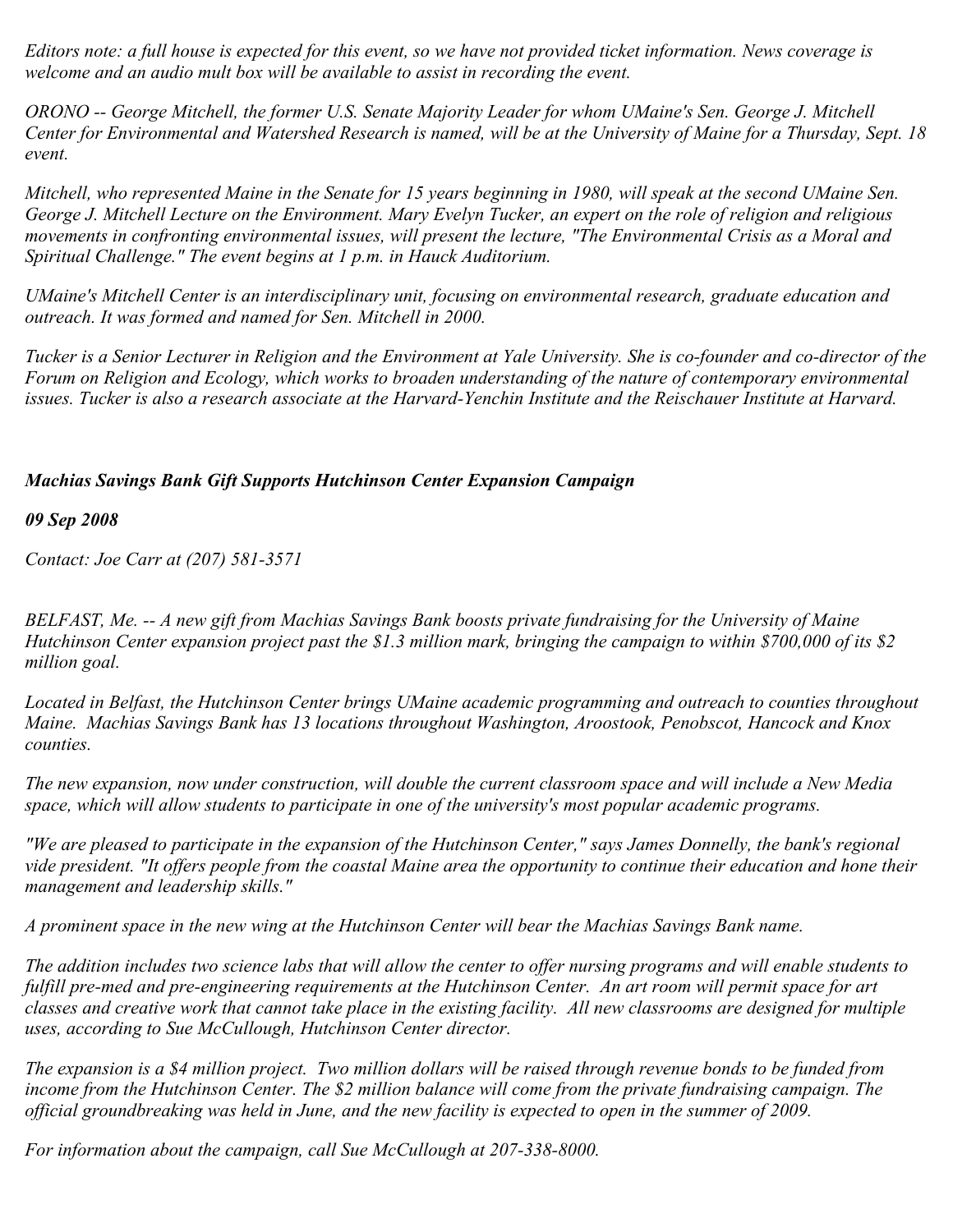# *Business, Community Leader Correll to Present First UMaine Distinguished Presidential Lecture*

## *10 Sep 2008*

*Contact: Joe Carr at (207) 581-3571*

*ORONO -- A.D. "Pete" Correll, a 1966 University of Maine graduate and retired president/CEO of Georgia-Pacific,* will return to his alma mater on Wednesday, Sept. 17 to present UMaine's inaugural Distinguished Presidential *Lecture.*

*The presentation is scheduled for 4 p.m. in Minsky Recital Hall.*

*"Pete Correll has reached professional heights rivaled by only a few graduates in UMaine's long history," says President Robert Kennedy. "Moreover, he has had an incredible impact on the lives of his fellow citizens -- particularly near his home in Atlanta -- through his visionary community leadership and philanthropy. He is an exemplary representative of the University of Maine, and we are pleased and proud that he has accepted our invitation to give this talk."*

*The Distinguished Presidential Lecture Series was created to provide a forum for highly accomplished individuals with ties to UMaine to share their personal stories and their perspectives on important societal issues of interest to the UMaine community. Lecturers are selected and invited by the university president.*

*The title of Correll's talk is "Lessons I Have Learned: Reflections on Higher Education, Economic Vitality and a Civil Society."*

*In addition to 14 years (1991-2005) leading Georgia-Pacific, Correll has also served in volunteer leadership roles of several Georgia non-profit organizations, including Grady Memorial Hospital, the Carter Center, the University of Georgia Foundation, the Emory University School of Medicine, the Georgia Research Alliance and Metro Atlanta Chamber of Commerce.*

*Georgia Trend Magazine named him Most Respected Business Leader in 2006.*

### *UMaine Accepting "ArtWorks" Registration for Fall Session*

### *10 Sep 2008*

*Contact: Constant Albertson, 581-3251; George Manlove, 581-3756*

*ORONO -- The University of Maine Department of Art is accepting applications for the fall 2008 after-school ArtWorks program, allowing area children, kindergarten through grade 6 to explore the world of art through hands-on experiences in a variety of art media.*

*ArtWorks classes will be held Oct. 17 through Nov. 14, from 3:30-5 p.m., on consecutive Friday afternoons at Lord Hall on the Orono campus.*

*ArtWorks is a longstanding program that gives UMaine art education students classroom experience with children while providing art lessons for community youngsters. Classes will be supervised by Constant Albertson, associate professor of art.*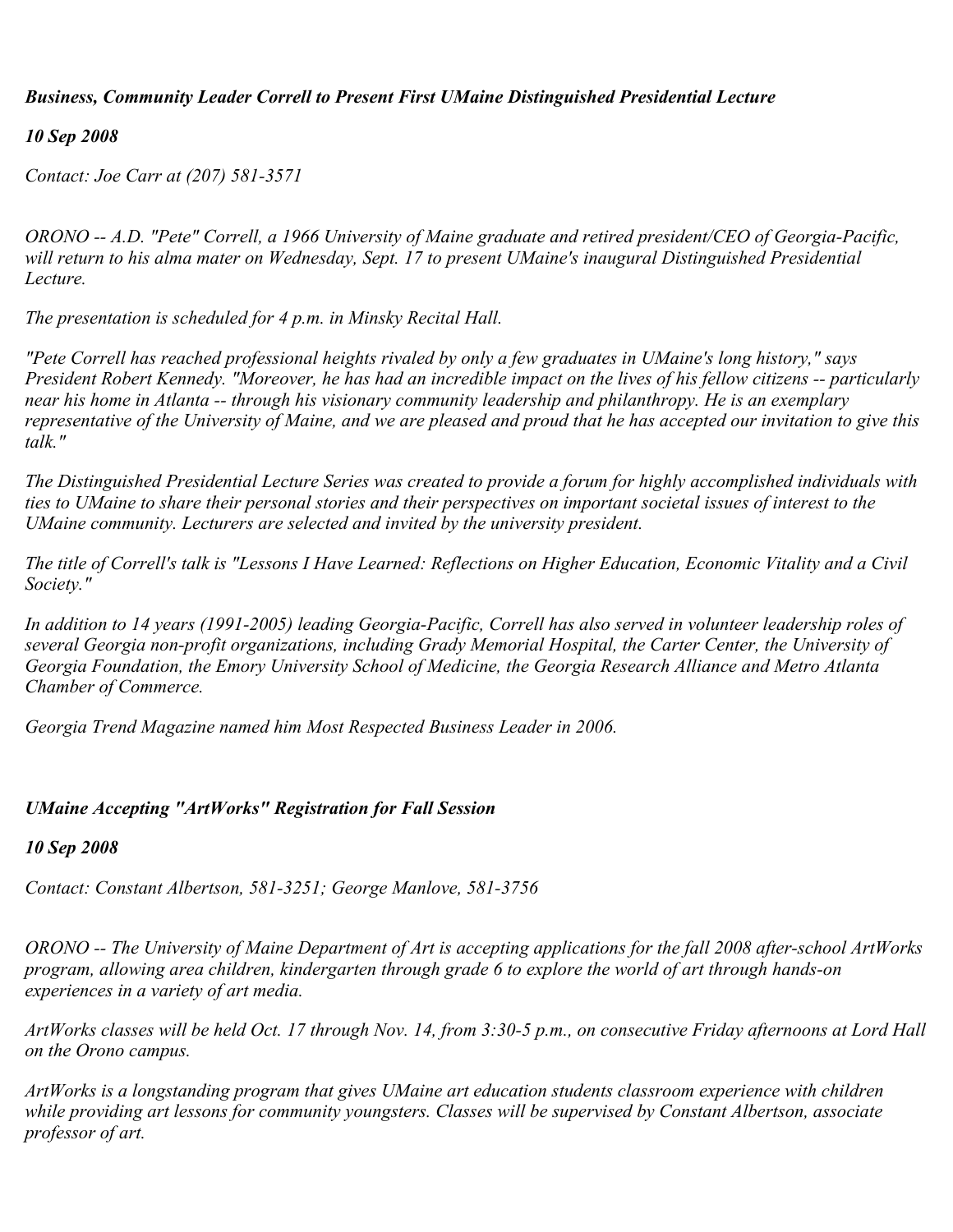*Seats will be allocated on a first-come-first-served basis until the class is filled. A waiting list of alternates will be kept in the event of cancellations. Students are grouped by age for classes and will have an opportunity to work with a variety of art materials.*

*A \$25 course fee covers the cost of materials. A limited number of scholarships are available.*

*For more information or to obtain registration forms, please contact Albertson at [constant.albertson@umit.maine.edu](mailto:constant.albertson@umit.maine.edu) or call the Art Department at 581-3245.*

# *Fall 2008 Lecture Series Topics Include Jihadists, Middle East, Fair Trade, Climate*

*10 Sep 2008*

*Contact: Doug Allen, 581-3860*

*ORONO -- The fall 2008 Socialist and Marxist Studies Series focuses this season on a variety of controversial topics of public interest, including: dealing with Jihadists; Israel, Palestine and Iran and the threat of war; fair trade coffee and NAFTA; and climate change.*

*Sponsored by Marxist-Socialist Studies interdisciplinary minor, the series is coordinated by philosophy professor Doug Allen and held Thursdays, 12:30-1:45 in the Bangor Room of the Memorial Union, unless otherwise specified. The program is supported by Campus Activities and Events and the College of Liberal Arts and Sciences, and cosponsored by the Maine Peace Action Committee. Speakers do not necessarily present socialist or Marxist viewpoints.*

*The schedule is as follows:*

*Sept. 11: "Mahatma Gandhi and Socialism," with professor Doug Allen;*

*Sept. 18: "Going to War: Israel, Palestine and Iran," with history professor Alex Grab;*

*Sept. 25: "The Two Fair Trade Movements: Bridging the Divide Between Buying Coffee and Repealing NAFTA," with Sarah Bigney, UMaine graduate and organizer at the Maine Fair Trade Campaign, a statewide coalition of 50 organizations for building a just, sustainable and democratic economy;*

*Oct. 2: "Climate, Economics, Growth and Happiness," with professor Mark Anderson, senior instructor in the School of Economics, and Coordinator, Ecology & Environmental Sciences Program;*

*Oct. 16: "Coming to Terms with the Jihadists," with Moorhead Kennedy, who began thinking seriously about Islamic extremists while some of them held him hostage in Iran, 1979-1981. A Foreign Service Arabist, he is a long-time student and lecturer on Islamic Law and on contemporary political and cultural crises. Some of his conclusions may startle you. 12:30-1:45 p.m., Totman Room, Memorial Union;*

*Oct. 23: "Globalization and Suppression of Civil Societies in China, Korea and Vietnam," history professor Ngo Vinh Long, Bangor Room;*

*Oct. 30: "What are the Key Issues in the November 4th Election?" with Ilze Petersons, program coordinator, Peace & Justice Center of Eastern Maine; Amy Fried, political science professor; Michael Howard, philosophy professor; and Doug Allen;*

*Nov. 6: "Russia: The War with Georgia and Nationalistic Policies to Restore Russia's Sphere of Influence," with political science professors James Warhola, Paul Holman and Seth Singleton;*

*Nov. 20: "The Challenges of Creating Community or Why 'Medical Marijuana Collective' Doesn't Mean You Just Come*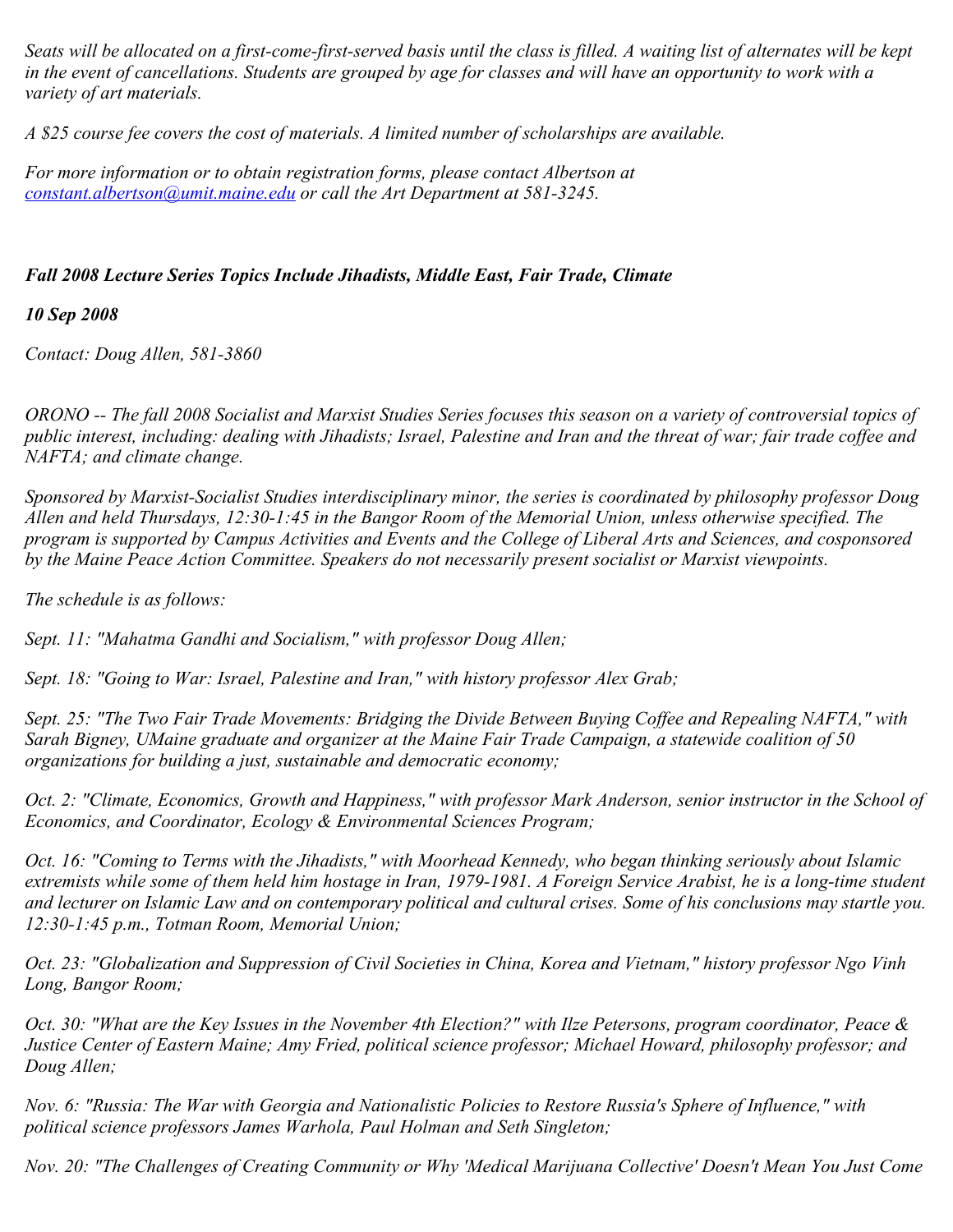*And Collect," with Wendy Chapkis, professor of sociology and women and gender studies at the University of Southern Maine; her most recent book, Dying to Get High (New York University Press) examines contemporary debates surrounding the medical use of marijuana.*

*For additional information, contact: Prof. Doug Allen, Coordinator, Marxist-Socialist Studies, The Maples, University of Maine, Orono, Maine 04469. Phone: 581-3860. E-mail: douglas.allen@umit.maine.edu.*

## *UMaine Researchers Launch Interactive Climate Change Exhibit at Acadia National Park*

# *12 Sep 2008*

*Contact: Molly Schauffler, 581-2707*

*Students and faculty from the Climate Change Institute at the University of Maine have teamed up with Acadia National Park personnel to launch "The Science of Climate Change: a journey to Reedy Glacier, Antarctica." This kiosk-style exhibit, on view at the Sieur de Mont Nature Center through Oct. 13, explains climate change research in an accessible, engaging way.* 

*"It has the potential to be seen by a lot of people," said Molly Schauffler, a research assistant professor with the Climate Change Institute. "There is a need for public information. Beliefs are driven by politics, fads, fears, polls. People have misconceptions about temperature and climate. Democracy requires that people understand science."*

*Schauffler worked with Brenda Hall, an associate professor of earth sciences, and master's student Gordon Bromley on the effort. They received \$75,000 from the National Science Foundation to support the project, which includes interactive video, interviews with researchers, photographs from the field and maps. It will be supplemented by online components and an accompanying DVD. Schauffler, Hall and Bromley hired Modular Media of Searsport to produce the materials, and they are hopeful this is the first in a series of educational exhibits related to climate change.*

*The kiosk will be on view at Climate Change 21 -- Choices for the 21st Century, an environmental festival that will be held at UMaine on Oct. 23 and 24. The event is free and open to the public. The kiosk will then move on to a retail or museum setting.*

*The Sieur de Mont Nature Center is open from 9 a.m. to 4 p.m. daily. For information about the nature center, call Acadia National Park information at 288-3338, Ext. 0.*

### *UMaine Camden International Film Festival Class Begins Sept. 13*

### *12 Sep 2008*

*Contact: Marlene Charron, 581-4095; George Manlove, 581-3756*

*ORONO -- This year's University of Maine class designed around and based on the annual Camden International Film Festival begins Saturday, Sept. 13 on campus, and will explore critical assessment of documentary films, including films being shown at the Sept. 25-28 film festival in Camden.*

*Offered through Continuing & Distance Learning in the Division of Lifelong Learning, the class, "Documentary Film: Sustainability, Fantasy, Art," is open to UMaine students and the public. Faculty members co-teaching the class, which runs two Saturdays prior to the film festival and a Saturday after the festival, are Michael Grillo, associate professor of*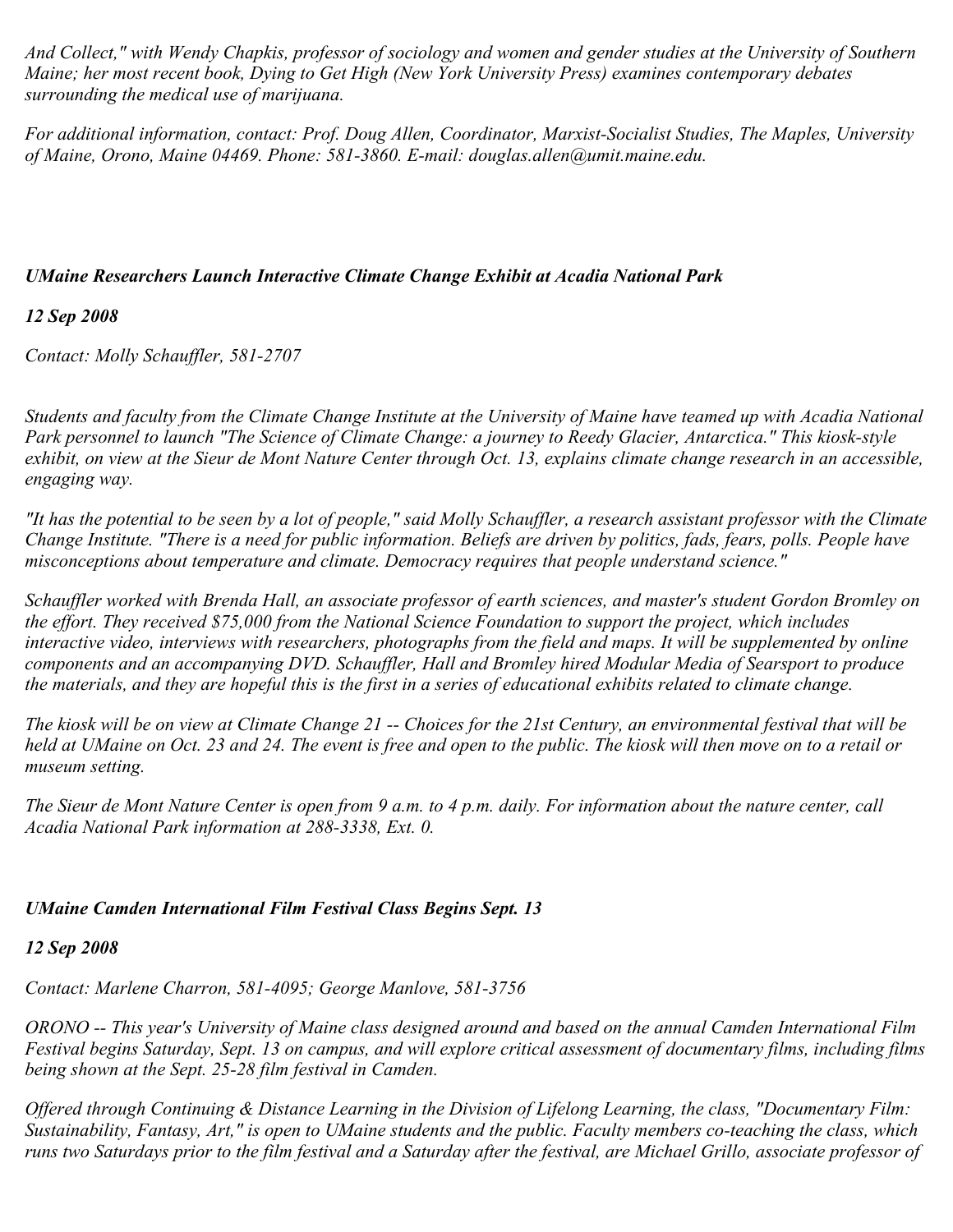*the history of art, Mike Scott, lecturer in new media, and Tony Brinkley, professor of English. All three are authorities on filmmaking, photography or new media and film production.*

*A requirement and critical component of the class is attendance at the international film festival, which will offer screening and analysis of more than 25 outstanding national and international documentary films, including the poignant "The Way We Get By," a full-length film about three aging troop-greeters at Bangor International Airport.*

*Benjamin Fowlie, founder and director of the Camden International Film Festival, notes that the film, scheduled for distribution in January, was shot by two photographers with connections to UMaine. Dan Ferrigan, co-director of photography, graduated from UMaine in 1998 with a degree in archaeology and Aron Gaudet, co-director of photography and director of the film, attended UMaine for two years.*

*"In all my years of doing CIFF, I have never been so moved by one singular film," he says, "and on top of that, its connections to the state are endless and will shed great light on Maine citizens when it begins its long journey of screenings starting next January."*

*The film is described as "a raw and intimate look into the lives of three senior citizens in Maine, who have greeted American troops at the Bangor International Airport, round the clock, 24 hours a day, for the past five years."*

*Local residents Bill Knight, Joan Gaudet and Jerry Mundy face issues common to the nation's growing population of elders, and they find the strength to overcome their own personal battles and transform their lives, according to a review. The story of three troop greeters "will shatter the stereotypes of senior citizens today. Growing old will never be the same," according to the festival website [\(www.camdenfilmfest.org](http://www.camdenfilmfest.org/)), which lists all of the films, schedules and the Camden-Rockland area venues.*

*The UMaine class will engage students in the critical language, history and potential of documentary filmmaking, says Grillo. The festival "is about Maine and its relation to the wider world," he adds.*

*"I think it's an excellent opportunity for students. It engages student in the industry of filmmakers and documentarians in a public forum," Grillo says. "Students will meet filmmakers who are at different stages of their careers and get a good idea of what possibilities exist as they are beginning to emerge."*

*Additional information is available on the Continuing & Distance Learning website.*

### *UMaine Launches New England's First Intermedia MFA Program*

*17 Sep 2008*

*Contact: Owen Smith, 581-4389*

*The University of Maine will be home to the region's only master of fine arts degree program in Intermedia. The program, approved Monday by the University of Maine System board of trustees, is the only full-time residency MFA in Maine.*

*The student-driven program will blend arts courses with research in areas including but not limited to environmental studies, engineering, business, social sciences and new media. MFA director Owen Smith explains that this interdisciplinary approach encourages innovation and creative problem-solving in a way that is applicable to any industry or creative application.*

*"For us, Intermedia is a way of thinking, a means of engaging in innovation and creative research production," Smith says. "It's taking the 'thinking outside the box' we often associate with the arts and applying it to other fields."*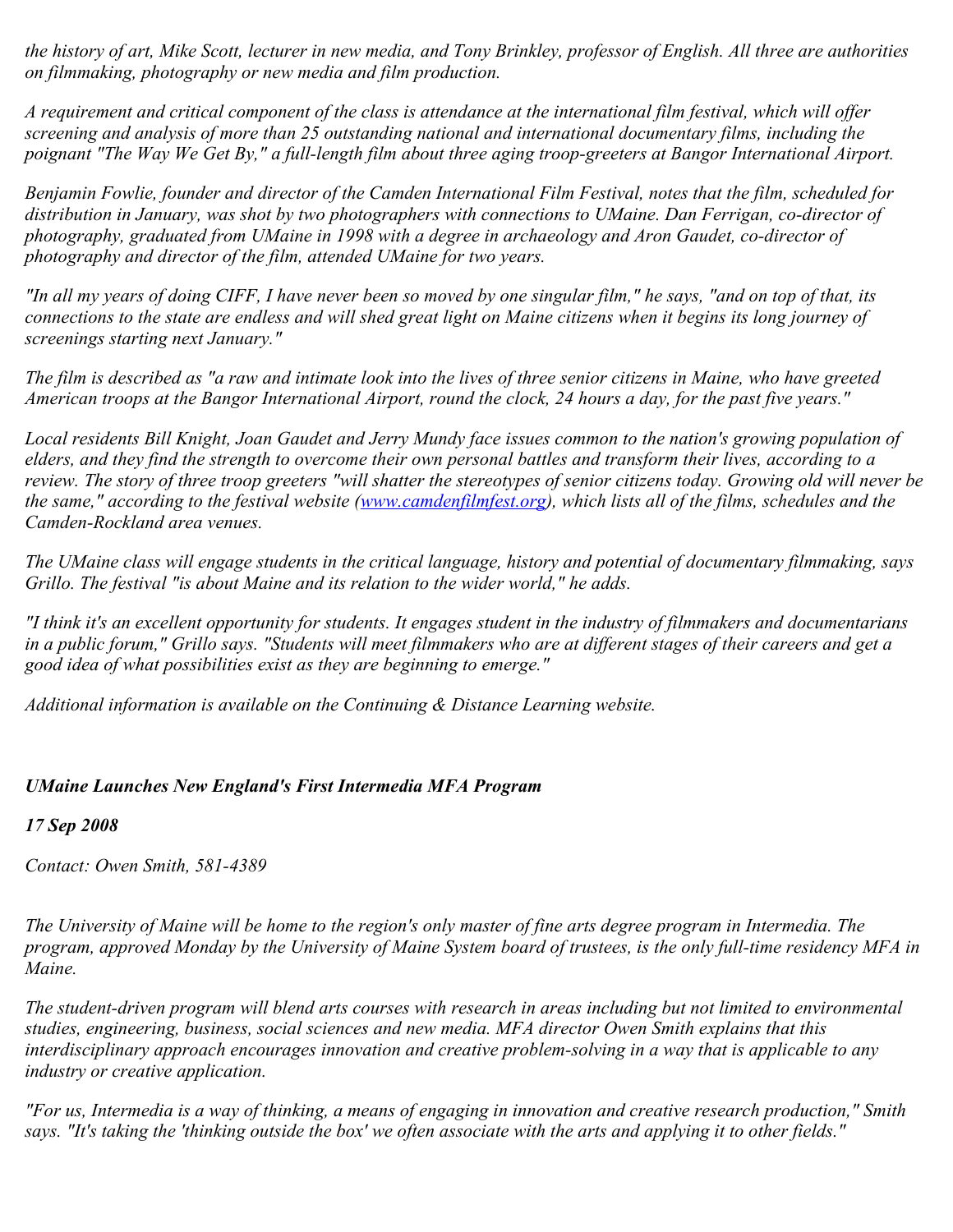*The term Intermedia was originally coined by Fluxus artist Dick Higgins, who believed that the most interesting work of his time was happening across and between the traditional borders of artistic media -- where painting and film come together, for example. UMaine's approach to Intermedia takes the concept a step further.*

*"Higgins was talking about multi-arts. For us, Intermedia can also exist in the space between art and forestry, art and computer science. We're drawing from and responding to traditional media and disciplines but also not limited to those things," says Smith, a longtime UMaine art and new media professor. "What is creativity? It's not something that only happens in art. It happens in all fields."*

*Faculty will soon start to review portfolios for the inaugural class, which began this fall. This initial group of 18 students is almost twice the size initially intended for the class. However, interest has been so strong and the applicants so qualified that the class size was expanded to accommodate them. In this process Smith has fielded inquiries from prospective students who are currently working in media, small business, design and many areas of the arts. More information on the program and application procedures for 2009 can be found on the program's website, [http://www.intermediamfa.org](http://www.intermediamfa.org/)*

*"This is about exploration, innovation and experimentation," Smith says.*

# *Environmental Science and Performing Arts to Highlight Sept. 27 UMaine Fulbright Event*

*17 Sep 2008*

*Contact: Joe Carr at (207) 581-3571*

*ORONO -- University of Maine expertise in environmental science and talent in the performing arts will be on display at a unique Saturday, Sept. 27 conference, "UMaine Initiatives for Facing Environmental Challenges: A Day of Culture and Environmental Awareness." Events are scheduled for 10 a.m.-3 p.m., mostly in Minsky Recital Hall on the UMaine campus. A full schedule follows below.*

*UMaine and the Fulbright Association, Maine Chapter, are the event's co-sponsors.*

*"UMaine faculty members are leading the development of solutions to the most troubling problems related to our changing environment," says Prof. Dorothy Klimis Zacas of the UMaine Dept. of Food Science and Human Nutrition, the conference's lead organizer. "At the same time, our talented artists are affected by our changing ecosystem and this is expressed in their work. The conference will give participants an opportunity to consider, in new ways, the broad impact of environmental challenges on our lives."*

*The event will feature afternoon walking tours showcasing the three newest UMaine buildings to receive LEED certification for environmentally friendly design and construction. Those tours -- in the Student Recreation Center, the Foster Student Innovation Center and the Advanced Engineered Wood Composites Center -- begin at 1:45 p.m.*

*Maine's Fulbright chapter has nearly 100 members. The Fulbright Program established by the late senator J. William Fulbright in the 1940's, promotes understanding and peace among nations through intercultural education supporting international exchanges involving students, scholars and teachers.*

*The Sept. 27 event is free and open to the public. To register, call 581-1572.*

*The schedule of events:*

*10 a.m. Welcome UMaine President Robert Kennedy*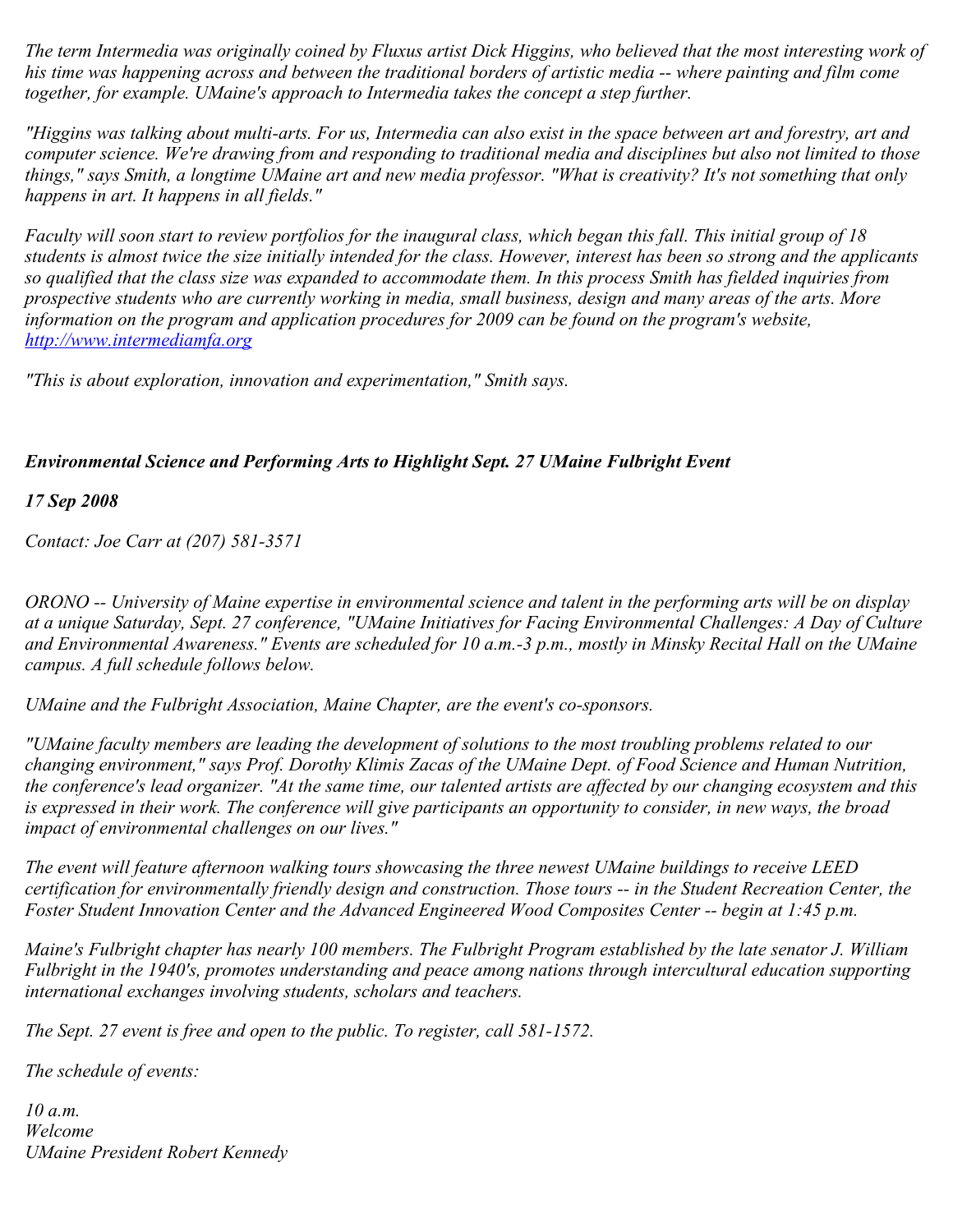*Fulbright Association Maine Chapter President Beth Richardson*

*10:10 a.m. Premiere of an original composition by UMaine music professor Beth Wiemann "All Crows are Equally Black" Prof. Beth Wiemann, clarinet Prof. Anatole Wieck, viola*

*10:20 a.m. Presentation Energy in a Changing Climate, Maine's Opportunities and Challenges Prof. Mick Peterson, UMaine Dept. of Mechanical Engineering*

*10:40 a.m. Presentation The Bear Brook Watershed Ecosystem Experiment: Lessons for Local Management and National Policy Prof. Ivan Fernandez, UMaine Dept. of Plan, Soil and Environmental Science*

*11 a.m. Musical Performance Prof. Nancy Ogle, voice Prof. Ginger Yang Hwalek, piano*

*11:15 a.m. Original poetry and flute performance Kathleen Ellis, lecturer in English Shannon Buccieri, music education student*

*11:25 a.m. Presentation Summary of Present and Future University of Maine Initiatives for Facing Environmental Challenges Janet Waldron, UMaine vice president for administration and finance*

*11:40 a.m. Modern Dance Performance Ann Ross, UMaine dance instructor UMaine School of Performing Arts students*

*12 noon Tour of the Lord Hall Art Gallery Lord Hall*

*12:30 p.m. Buffet lunch with organic and locally grown foods Wells Conference Center*

*1:45 p.m. Walking tours showcasing UMaine facilities designed to face environmental challenges AEWC Center Student Recreation Center Foster Student Innovation Center*

*Boston Celtics Trophy at UMaine Wednesday, Sept. 24*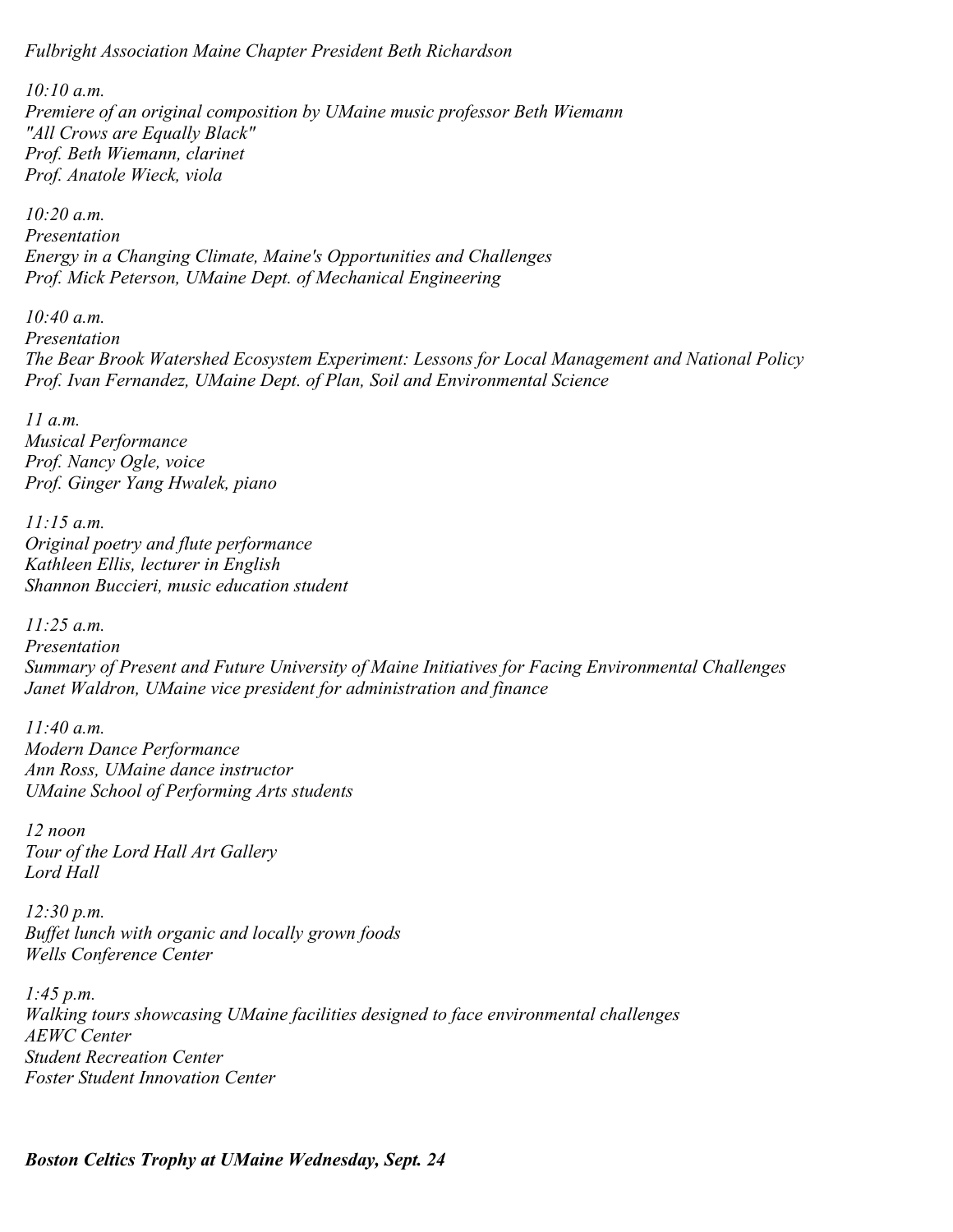### *19 Sep 2008*

*Contact: Joe Carr at (207) 581-3571*

*ORONO -- Gov. Baldacci's office announced this week that the Boston Celtics' 2008 NBA championship trophy will be displayed at UMaine's Alfond Arena on Wednesday, Sept. 24. Doors will open at 4:30 p.m., and the event will last for two hours.*

*Celtics legend Jo Jo White will accompany the trophy to UMaine, along with people from Celtics management and the team's mascot, Lucky the Leprechaun. Those in attendance will have the opportunity to have their photo taken with the trophy, and to greet team personnel. The event is free and open to the public. WZON and WBZN radio stations plan live broadcasts.*

### *UMaine Composite Facility Named Champion for Economic Development*

*19 Sep 2008*

*Contact: Aimee Dolloff at (207) 581-3777*

*The University of Maine's wood composite facility has been hailed a Champion for Economic Development by The Maine Development Foundation.*

*The Advanced Engineered Wood Composites Center was presented the award Thursday at MDF's 30th annual meeting at the Augusta Civic Center.*

*"The award belongs to every faculty and staff and student that's worked in the AEWC," said Habib Dagher, the center's director. "We're pleased and really humbled that the Maine Development Foundation has selected us for this wonderful award."*

*The award exemplifies the AEWC's commitment to research, education and economic development that focuses on material science and structural application of hybrid composites. One of the center's goals is to actively pursue commercialization, entrepreneurship, and job creation in Maine and beyond.*

*Over the last seven years, the AEWC has helped more than 80 Maine companies in either their spin-off endeavors from the lab, in helping develop new products, or by improving already existing products.*

*"That's what caught people's attention," Dagher said, noting that MDF received 48 nominations for the award from across the state. "We're truly humbled that we were selected among this long list of deserving companies and groups."*

*The three other organizations named Champions for Economic Development are The Jackson Laboratory, Poland Spring Bottling Company, and Unum.*

#### *UMaine Helps Mainers Budget, Connect with Resources in Face of Rising Energy Costs*

*22 Sep 2008*

*Contact: George Criner at (207) 581-3151; Kristen Andresen at (207) 581-3742*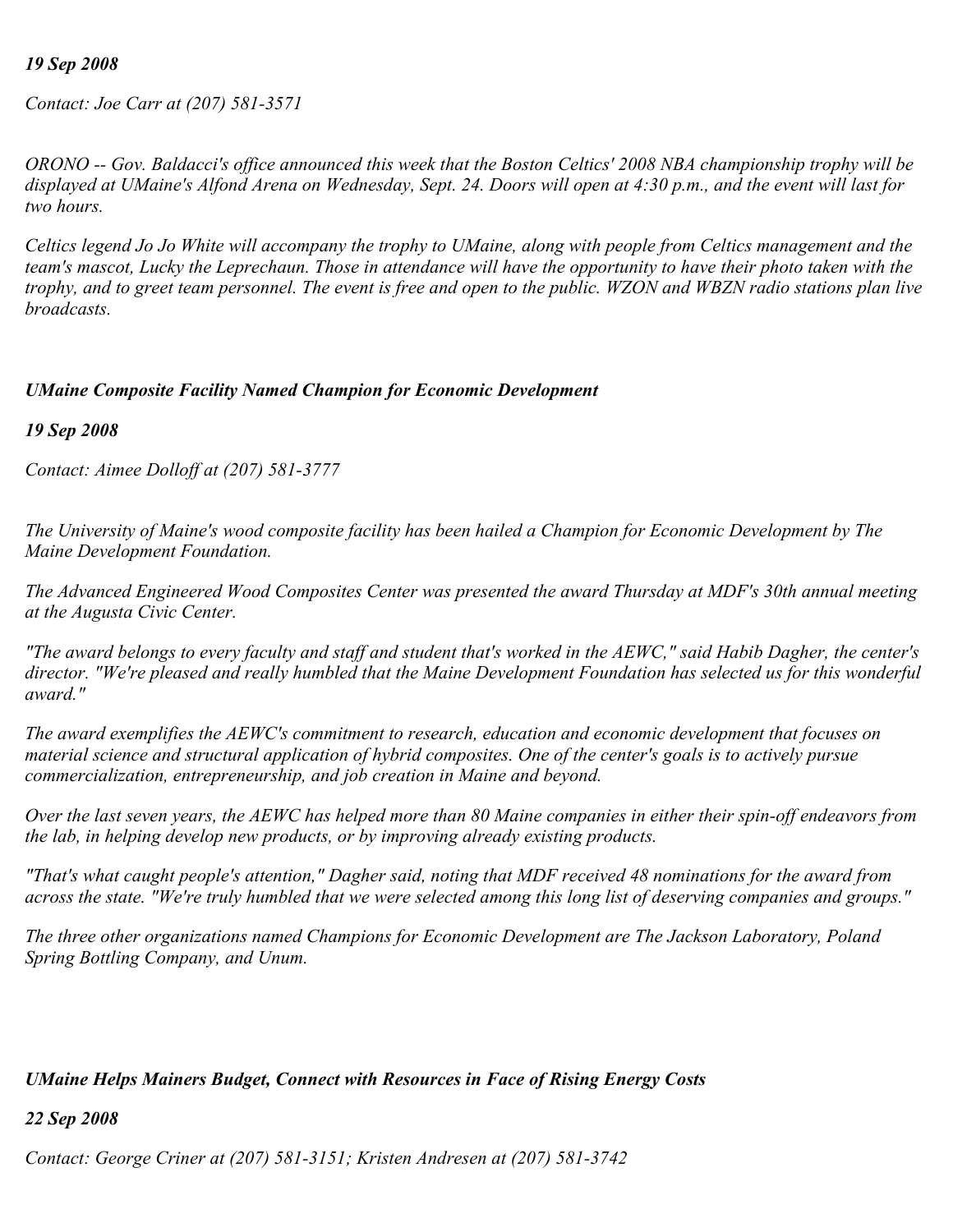*ORONO -- In the face of falling temperatures and rising energy prices, a University of Maine School of Economics program will help individuals and businesses make ends meet. The Financial Education Initiative will teach Mainers how evaluate their finances; create and stick to a budget; and connect with organizations and programs that can provide heating and financial assistance.*

*UMaine economics professor George Criner, along with master's students Hugh Stevens and Sharon Hageman, will travel to five regions in eastern and central Maine to provide financial counseling to individuals and groups. Outreach locations include Belfast-Bucksport; Greater Bangor; Millinocket-Houlton; Washington County and Farmington.*

*"We're interested in helping people realize what their situation is before it reaches a crisis level," says Criner. "We're providing them with information to help them make intelligent decisions."*

*The University of Maine School of Economics will collaborate with UMaine Cooperative Extension, UMaine's Business School, Maine Centers for Women, Work and Community and the Maine Municipal Association. Over time, they hope to extend their coverage to more towns in Aroostook, Franklin, Penobscot, Piscataquis, Washington and Hancock Counties.*

*This feet-on-the-street approach is critical, according to Stevens.*

*"If they can't afford to pay \$5 a gallon for fuel oil, they can't afford \$4 a gallon for gas to drive to a state agency," he says. "We're going to them, to each and every community our budget allows, to every community center and church, if we can get two people who are interested, we'll meet with them."*

*Just as their geographic reach is broad, so is the range of assistance they can offer. When people apply for general assistance, the town often will require recipients to have a budget in place to show how they plan to get back on track. These students can make a budget with their eyes closed. But they can also let people know how much money they'll need to heat their house this winter, how to open a bank account and how to get out of debt.*

*This outreach comes at a time when Maine residents are hit with a one-two punch of rising energy prices and predictions of a long, cold winter. About 80 percent of Mainers heat their homes with oil, the highest percentage in the nation. Maine's electricity rates are among the highest in the nation, as well.*

*"This is such an unusual case," Criner says. "Maine uses the highest percentage of heating oil, and for a lot of lowerincome folks, it's been a big jump [in their oil bills]. Nobody knows how this is going to unfold, but at least we have people who are willing to help."*

*Criner, Hageman and Stevens anticipate that the initiative will continue to grow and change as they gain a better understanding of what their clients need and how they can best serve them. In the future, it is Criner's hope that graduate and undergraduate students from UM Fort Kent, UM Machias, UM Farmington and UM Presque Isle will join the effort.*

*"Giving somebody money is a one-time action," Stevens said. "We would hope that increased financial education would provide people with a long-term financial coping skill. Not only are we long-term in our outlook, the skill is long-term, as well."*

### *UMaine to Host Two-Day Climate Change Conference Next Month*

*22 Sep 2008*

*Contact: Joe Carr at (207) 581-3571*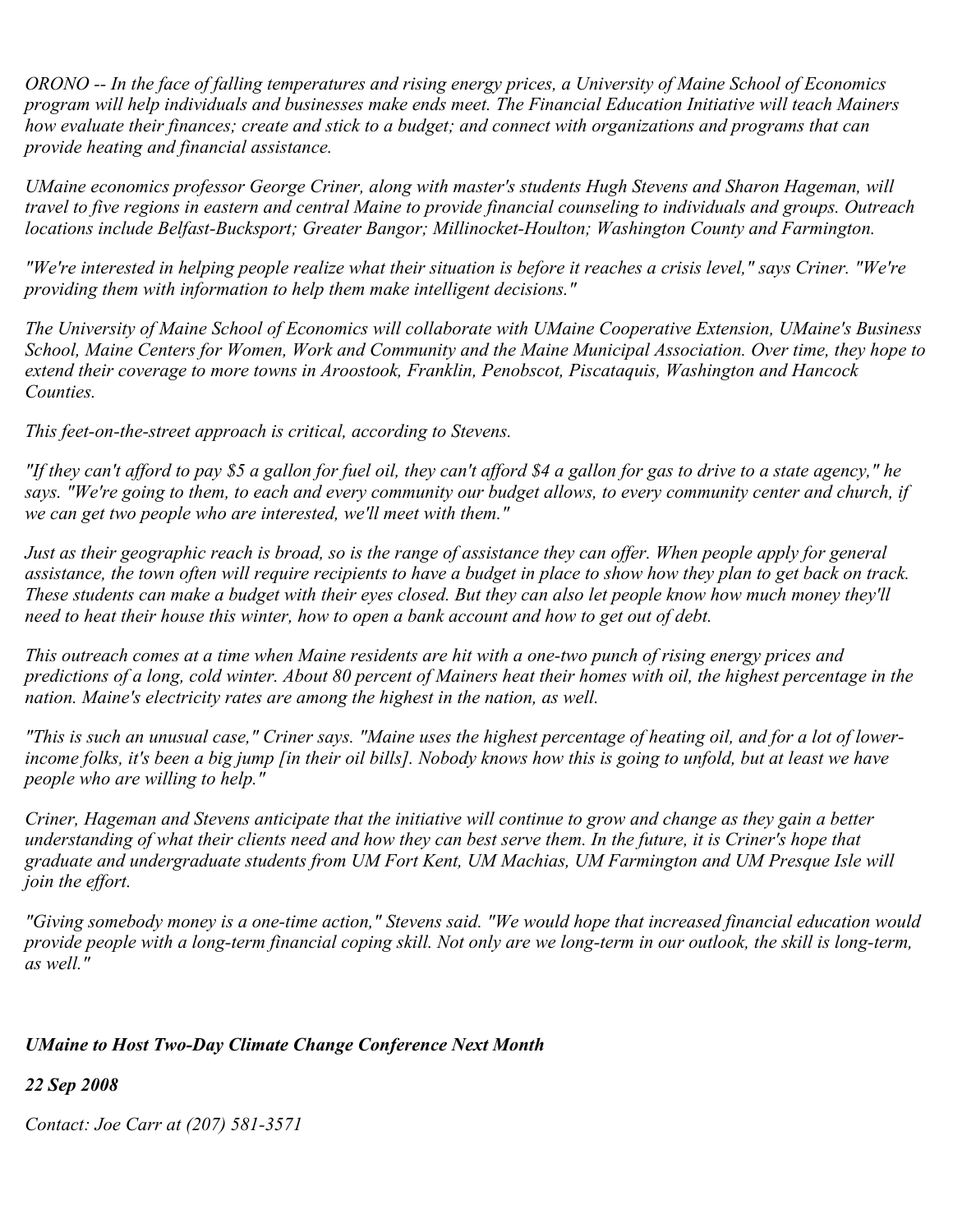*ORONO -- Increasingly severe hurricanes in the Western Hemisphere, retreating glaciers in Greenland and habitat changes that threaten Arctic polar bears are just three examples of the impact of our changing climate. A unique and groundbreaking University of Maine conference, scheduled for Orono Thursday and Friday, Oct. 23-24, will include perspectives on the most current scientific thinking in this field, adaptation strategies and Maine's environmental future.*

*Climate Change 21: Choices for the 21st Century is scheduled for 8 a.m.-5 p.m. each day in UMaine's Wells Conference Center. Conference sessions are designed to be interactive, with those attending the forum having opportunities to ask questions and share their perspectives with the experts. Another feature will be a two-day environmental fair, outdoors on the UMaine Mall, with exhibits from student organizations, businesses and community organizations that work in areas related to the environment.*

*One conference highlight will be Friday participation by CBS News correspondent Scott Pelley. Pelley regularly files "60 Minutes" reports on issues related to the environment and he has twice interviewed UMaine Prof. Paul Mayewski, director of UMaine's Climate Change Institute and the conference's lead organizer, for segments on climate change.*

*Mayewski, one of the world's leading experts on climate change, has traversed more of the Antarctic ice sheet than any other person. Over the past 40 years, he has led some 50 climate science expeditions in Antarctica, Greenland, the Arctic, South America and Asia.*

*"By the beginning of the next century, we expect that Maine's average temperature will increase by several degrees. It will be wetter, with less snow and there will be more storms," Mayewski says. "It is reasonable to expect a climate similar to West Virginia's, but with more unsettled weather, by 2100. That means a significantly different way of life for Maine citizens, and the time is now to begin planning for a future when the environment will certainly be very different.*

*"A primary theme of this conference will be adaptation, mitigation and opportunity."*

*The conference builds on UMaine's decades-long excellence in climate change research, and the state's historic leadership role in environmental stewardship and conservation.*

*In addition to Mayewski, UMaine professors George Denton, Kirk Maasch, Stephen Norton, Larry Mayer, Habib Dagher, Robert Kates, Ivan Fernandez and George Jacobson will make scientific presentations at the conference. Denton and Kates are members of the prestigious National Academy of Sciences. Fernandez and Jacobson are leading a UMaine effort, requested by Gov. John Baldacci, to create a definitive assessment of the state's current climate and environmental future.*

*Baldacci will address the conference on Friday morning.*

*The forum will include participation from UMaine faculty members across a broad academic spectrum, including policy studies, science and engineering. In addition, a Friday afternoon (4 p.m.) session, "Expressions of Climate Change," will include a musical performance by Prof. Beth Wiemann and the Athena Chorus along with \_the unveiling of a sculpture by UMaine Prof. Kerstin Engman. Students from UMaine and colleges and universities across the state have also been invited to participate in a poster competition\_ related to the conference subject matter.*

Paul Epstein, associate director at the Center for Health and the Global Environment at Harvard Medical School, will *address "Climate Change: Health Consequences and Healthy Solutions" in a Friday keynote address. Others who will share their insights include Maine Governor's Office of Energy Independence and Security Director John Kerry and Kathleen Miller of the National Center for Atmospheric Research. John German, manager of environmental and energy analysis at American Honda Motor Company, will discuss "Vehicle Technologies of the Future" during a Tuesday afternoon panel discussion.*

*Mayewski says it's imperative that scientists and citizens accelerate the dialogue regarding human society and the future climate.*

*"I'm an optimist," he told UMaine Today Magazine in July. "It will still be warming and climate will still be unstable because of what we've done, but I see no reason why we won't be living primarily on renewable energy. I think we'll be*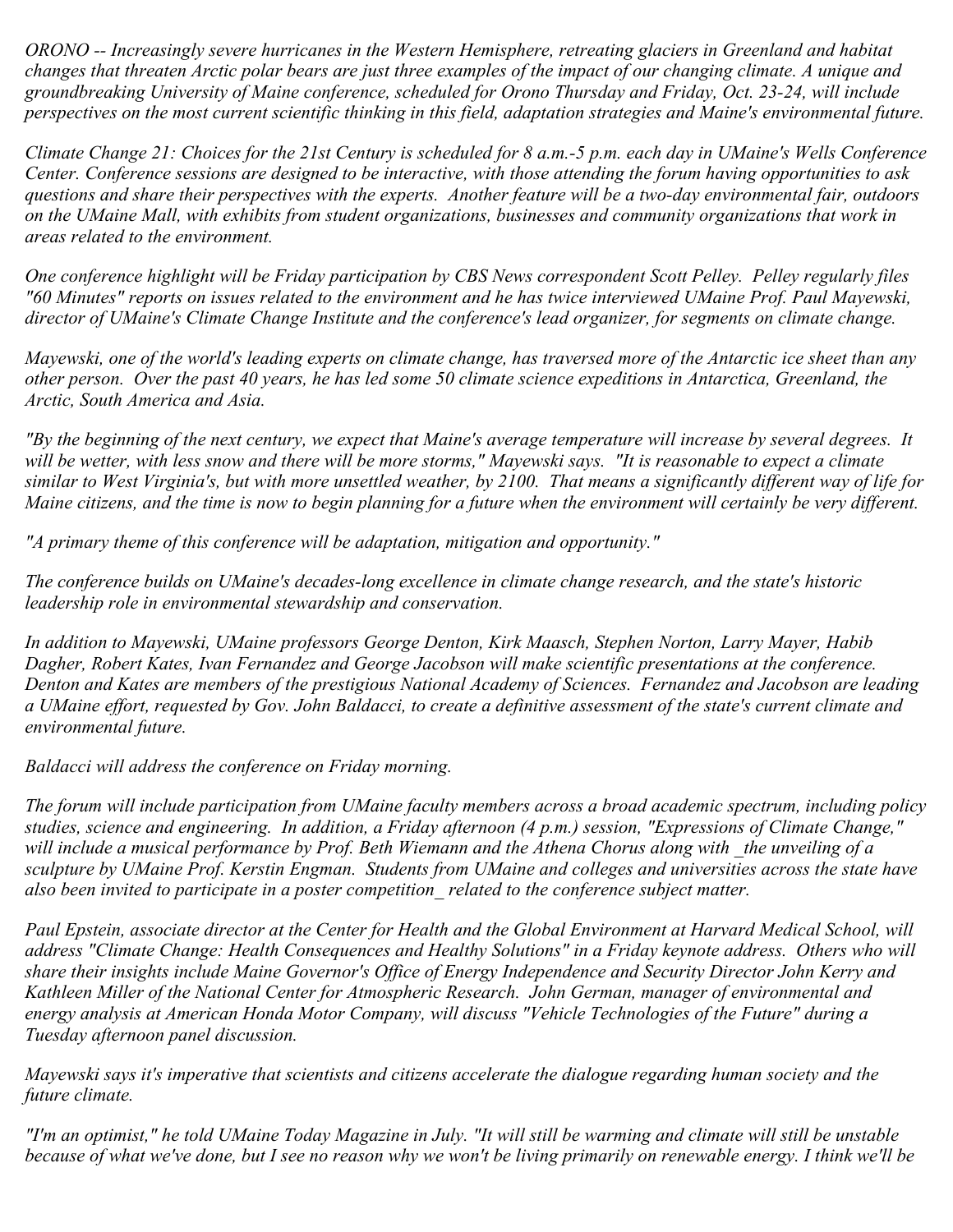*a lot smarter about recycling. I think we will be healthier. I think we will be able to travel as well as we can now or more easily, but I think we will become more self-subsistent."*

*Members of the public are invited to attend the conference, free of charge. For registration information and a full schedule, visit [http://www.umaine.edu/conferences/.](http://www.umaine.edu/conferences/)*

### *UMaine Extension Sheep and Goat Health Seminar Planned*

*23 Sep 2008*

*Contact: Richard Brzozowski,1-800-287-1471*

*MONMOUTH, Me. -- University of Maine Cooperative Extension will partner with Maine sheep and goat producer to present a day-long seminar focusing on small ruminant health. The Sheep and Goat Health Seminar is scheduled for Saturday, Oct. 25, 2008 at UMaine's Highmoor Farm, a Maine Agricultural and Forest Experiment Station in Monmouth. The health of small ruminants, like sheep and goats, has a great influence on the productivity and profitability of farming enterprises. More farm families in Maine are considering sheep and goat enterprises as an income source. Sheep and goats can be raised for meat, milk or fiber.*

*The instructors for the seminar include Maryland sheep and goat specialist Susan Schoenian; UMaine Extension Veterinarian Dr. Anne Lichtenwalner and UMaine Extension Educator Richard Brzozowski. Producers will gain skills and knowledge on smallr uminant diseases, their prevention and control, diagnosis, biosecurity and having a customized health plan for their livestock.*

*Those who are interested should register by Oct. 20, 2008 as space is limited. The cost to participate in the seminar is \$40 per person, and membership discounts are available. For more information call 1-800-287-1471 (in Maine), (207)780-4205or visit our calendar of events at [www.extension.umaine.edu](http://www.extension.umaine.edu/).*

### *Girls Collaborative Project Kicks Off at UMaine Oct. 10*

*23 Sep 2008*

*Contact: Sharon Barker, 581-1508*

*ORONO -- A statewide conference to kick off Maine-based activities, part of a new national initiative to improve girls' performance and participation in science, technology, engineering and math, is planned Oct. 10 at Wells Conference Center at the University of Maine.*

*The Maine Girls Collaborative Project is part of the newly created, three-year National Girls Collaborative Project. The day-long Oct. 10 conference at UMaine is designed to attract teachers, business and government leaders, representatives from community organizations, and anyone with an interest in helping to improve girls' performance and interest in targeted STEM fields: science, technology, engineering and math.*

*Sharon Barker, director of the Women's Resource Center at UMaine, says the conference will draw participants from Maine and elsewhere to learn more about the STEM initiatives, meet collaboration partners, and to find out how they can access money to support girls' opportunities in math and science.*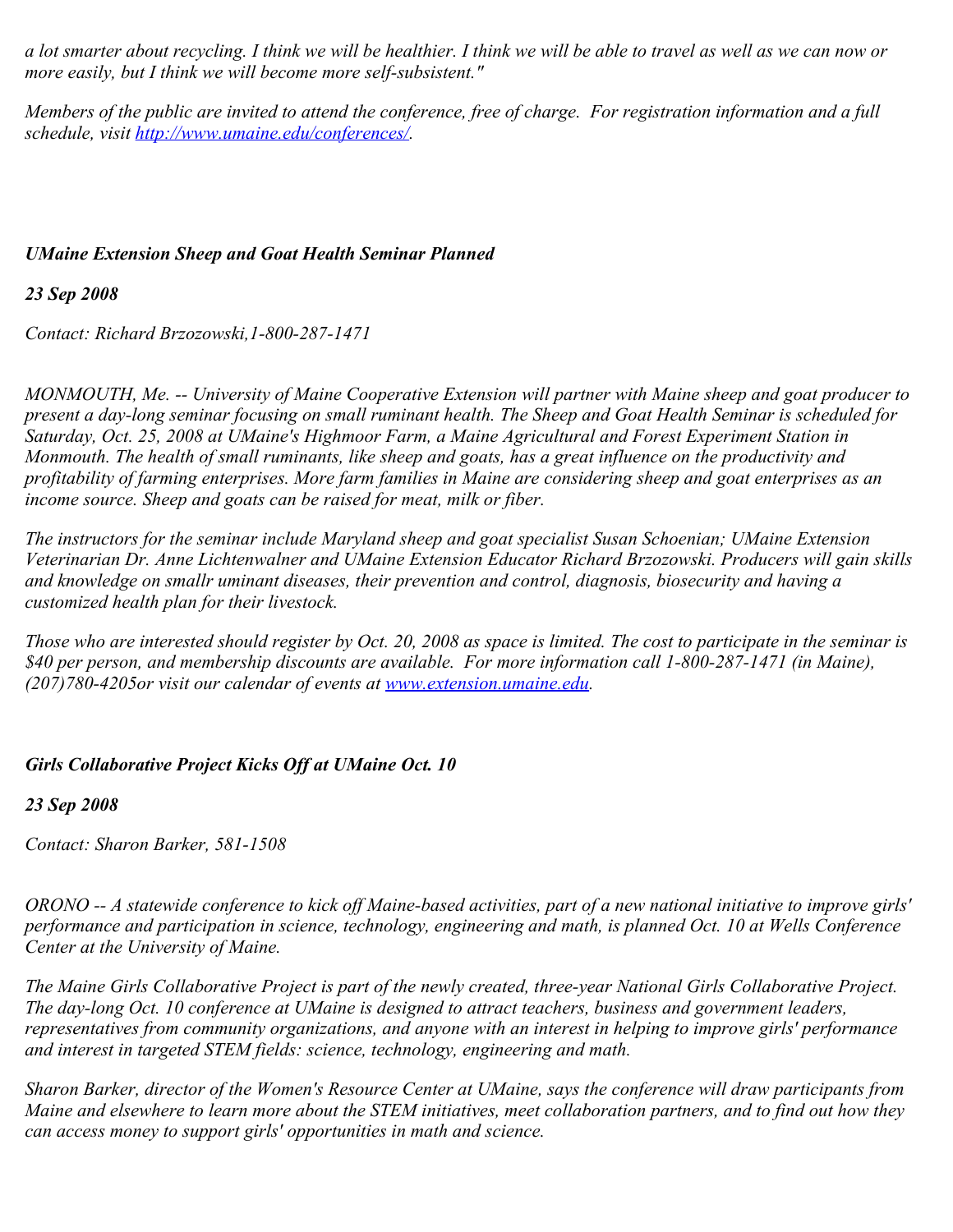*The Maine Girls Collaborative Project will support a statewide network of organizations that encourages girls' and young women's participation in STEM courses and programs.*

*Although collaborations are being introduced throughout the country, national organizers have been impressed with Maine's ability to attract influential advisors and financial resources for the project, according to Barker. Maine has \$35,000 to distribute over the three years of the project, more than twice what any other region in the country has to distribute.*

*By identifying and coordinating programs that support those goals and provide resource materials and funding for collaboration, organizers hope to bring accurate, up-to-date information, based on current research, to Maine teachers about the challenges and opportunities for women in the STEM fields. The process will increase opportunities for girls in Maine and also connect Maine's STEM initiatives for girls with programs throughout the country.*

*The project is funded largely by the National Science Foundation, and grants will be available to encourage collaboration among Maine programs to help achieve the project mission.*

*Keynote speaker for the UMaine conference, Amy Arnett, a scientist at Unity College, was recently named as a Fulbright Scholar. Other speakers include: Lyn Mikel Brown, author, activist and professor of education and human development at Colby College; Karen Horton, associate professor of mechanical engineering at UMaine and coordinator of the university's Computer Assisted Design (CAD) Camp; Mary Madden, associate research professor of education at UMaine; and Tricia Bernhardt, a teacher in Bangor.*

*More information about the Maine Girls Collaborative Project can be found on the Puget Sound Center Website (www.pugetsoundcenter.org/ngcp/maine/index.htm), or by calling the UMaine Women's Resource Center at (207) 581- 1508.*

*The Women's Resource Center at the University of Maine provides leadership to the University of Maine and the state of Maine in issues that have an impact on the lives of women and girls, and their equitable participation in society. A program in the Division of Lifelong Learning at UMaine, the center provides advocacy, resources, programming and networking opportunities in a supportive place that helps women and girls realize their full personal and professional potential.*

### *Page Farm and Home Museum Receives \$475,000 Bequest*

### *23 Sep 2008*

*Contact: Patty Henner, 581-4100; George Manlove, 581-3756*

*ORONO -- The University of Maine's Page Farm and Home Museum has received a bequest of \$475,000 from the estate of Henry H. Page, son of Edwin and Vesta Page, for whom the museum is named.*

*The bequest is a generous addition to the existing endowment established in the mid-1990s to help fund the non-profit museum's annual operating expenses, public education outreach programs and artifact preservation and exhibits, says museum Director Patty Henner.*

*"This is an incredibly generous gift that is going to benefit, not only the Page Farm and Home Museum, but the school groups that visit it," Henner says. "The impact is going to be huge and it could not be more appreciated."*

*Henry Page, a former Hermon and Bangor dairy farmer turned businessman and real estate developer, and his wife Phyllis were generous supporters of the university's farm and home museum and its programs, according to Henner. Henry and Phyllis's son Gerry Page of Jay is a member of the museum board of directors.*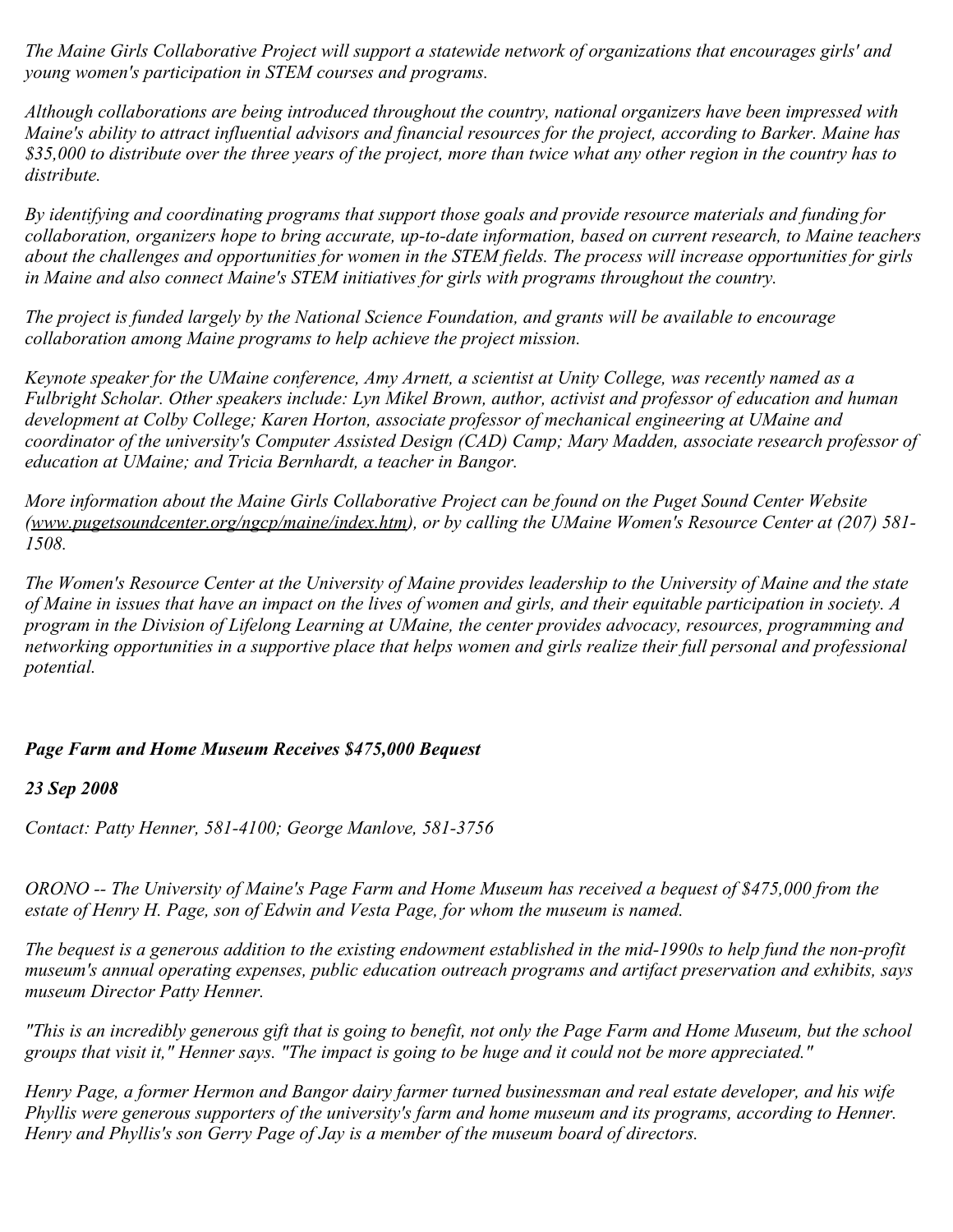*In the early 1990s, when the Maine Center for the Arts was proposed near the site of the museum barn, Henry Page and his wife donated a significant amount of money to help pay to relocate the 175-year-old building, which is the oldest building on campus. In appreciation, the administrative committee overseeing the development of the farm and home museum asked the Pages to dedicate the relocated building. They asked that museum complex -- which includes five buildings, an orchard and two gardens -- be named in honor of Henry's father and mother, Edwin and Vesta, according to Henner.*

*The family has continued to support the museum in many ways, Henner says, and when Phyllis Page died last January, the estate bequeathed the endowment to the University of Maine Foundation, a 501(c)(3) nonprofit organization that exists to encourage gifts and bequests that nurture academic achievement, foster research and elevate intellectual pursuit at UMaine.*

*The mission of the Page Farm & Home Museum is to collect, document, preserve, interpret and disseminate knowledge of Maine history relating to farms and farming communities between 1865 and 1940. It offers an educational and cultural experience for the public and a resource for researchers of this period. Visits to the museum and many of its programs are free. Information about the farm and home museum is on its Web page [\(www.umaine.edu/pagefarm/](http://www.umaine.edu/pagefarm/)).* 

### *Maine Streets Exhibit to Visit UMaine*

*23 Sep 2008*

*Contact: Gretchen Gfeller, (207) 581-1696*

*ORONO, Me.--In our fast-paced world filled with modern technology, few of us need to be convinced that the last hundred years have brought significant changes to the state of Maine and the Northeast. However, it may be hard to find evidence more compelling than a collection of glass plate negatives owned by the Penobscot Marine Museum in Searsport. Part of this collection has been chosen for a traveling exhibit, "Maine Streets: Selections from the Eastern Illustrating & Publishing Company," which will be on display at the University of Maine* 

### *Volunteers Needed for 2008 Northern Maine Children's Water Festival*

### *24 Sep 2008*

*Contact: Laura Wilson at (207) 581-2971*

*ORONO -- The University of Maine will host the Northern Maine Water Festival on Tuesday, Oct. 14. More than 700 5th and 6th grade students, representing 14 schools, will attend the one-day event.*

*Students, teachers and chaperones will attend presentations, explore an exhibit hall with hands-on water-related activities, and attend a stage show by Maine singer/songwriter Matt Loosigian. Students will also test their water knowledge in the game Dripial Pursuit, which will be hosted by local media personalities and Department of Environmental Protection water experts.*

*Organizers say they need volunteers to help make the festival a success. Depending on their assigned role and schedule availability, volunteers will be needed as early as 8 a.m. The festival runs until 2 p.m.*

- *There are many ways volunteers can help. Examples include:*
- *volunteers in the exhibit hall (part or all day),*
- *troubleshooters and set up help for presenters and exhibitors (8:15 -- 9:30 shift), and*
- *classroom guides (all day -- leading a class around for the day and evaluating sessions).*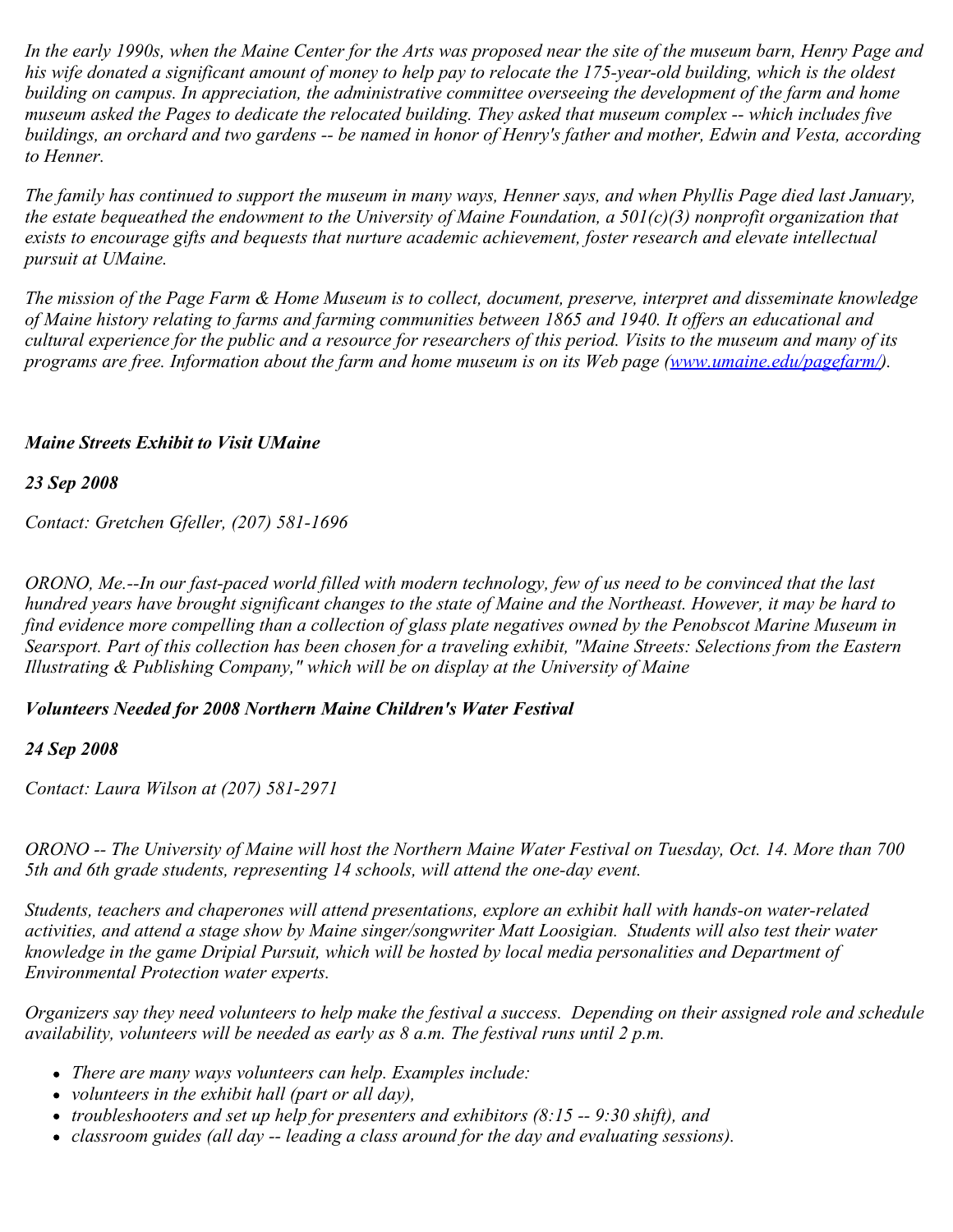*Breakfast snacks and lunch will be provided for all volunteers, who also receive free tee-shirts.*

*If you would like to volunteer, please let me know as soon as possible -- we would love to have you! Those who are interested should contact Laura Wilson at 581-2971, or e-mail [wilson@umext.maine.edu](mailto:wilson@umext.maine.edu).*

# *Maine Writing Project Conference in Belfast Oct. 3*

## *24 Sep 2008*

*Contact: Joe Carr at (207) 581-3571; Heather Pullen at (207) 581-2443*

*ORONO --When English teacher Douglas "Woody" Woodsum carried his "state-of-the-art" MacBook into class the first day of the Maine Writing Project's Summer Institute in Orono this past summer, all he used it for was taking attendance and recording his grades. But one of his goals for the four-week-long writing workshop for educators was to change from being techno-phobic to techno-savvy.*

*"I was (resistant) like those students who don't want to learn something," Woodsum recalls. "But with my classmates' help, I made great advances in the use of technology. It's a perfect example of giving a student a lot of support and seeing them make great progress ... it was an exciting experience."*

*Woodsum has become such a "Techno-man," as his classmates dubbed him, that the workshop he will be presenting at the annual Maine Writing Project's Effective Practices Conference in October revolves around using computers to explore written and spoken poetry. He'll be introducing conference participants to Fishouse.org, a website created by one of his former students four years ago. The site contains audio files of thousands of poets reading their poetry.*

*"The website has a variety and richness that most anthologies lack," says Woodsum, who is himself a published poet. "High school students with short attention spans can click on a poem, listen, click off and move on until they find something they like."*

*This is the ninth annual Effective Practices Conference. It will be held at the University of Maine's Hutchinson Center in Belfast on Oct. 3 from 8 a.m.-2:30 p.m.*

*The conference is designed for educators interested in improving writing across the curriculum at all grade levels. This year, 24 graduates of both the University of Southern Maine Summer Institute and the University of Maine Summer Institute will be presenting workshops on a range of topics revolving around literacy and technology across the curriculum. Some of thetopics are: "Take Time to Write Well: Effective Modifications for Students with Information Processing Disorders;" "Internet Research Refined," and "Stations in the Secondary Classroom: How to Break your Class into Learning Centers."*

*The conference will also feature a keynote address and workshops by Anne Sibley O'Brien, a writer, illustrator, actor, and singer from Portland. O'Brien, who writes a column for the Bulletin of the Society of Children's Book Writers and Illustrators, will lead workshops on "The Power of Graphic Novels," and "Finding the Springhouse."*

*The conference is open to teachers from school systems throughout Maine. It costs \$90 and includes lunch. For more information, contact Heather Pullen of the Maine Writing Project at 207-581-2443. Or visit [www.mainewritingproject.org](http://www.mainewritingproject.org/) to download an application.*

# *State Sen. Elizabeth Mitchell at UMaine Thursday*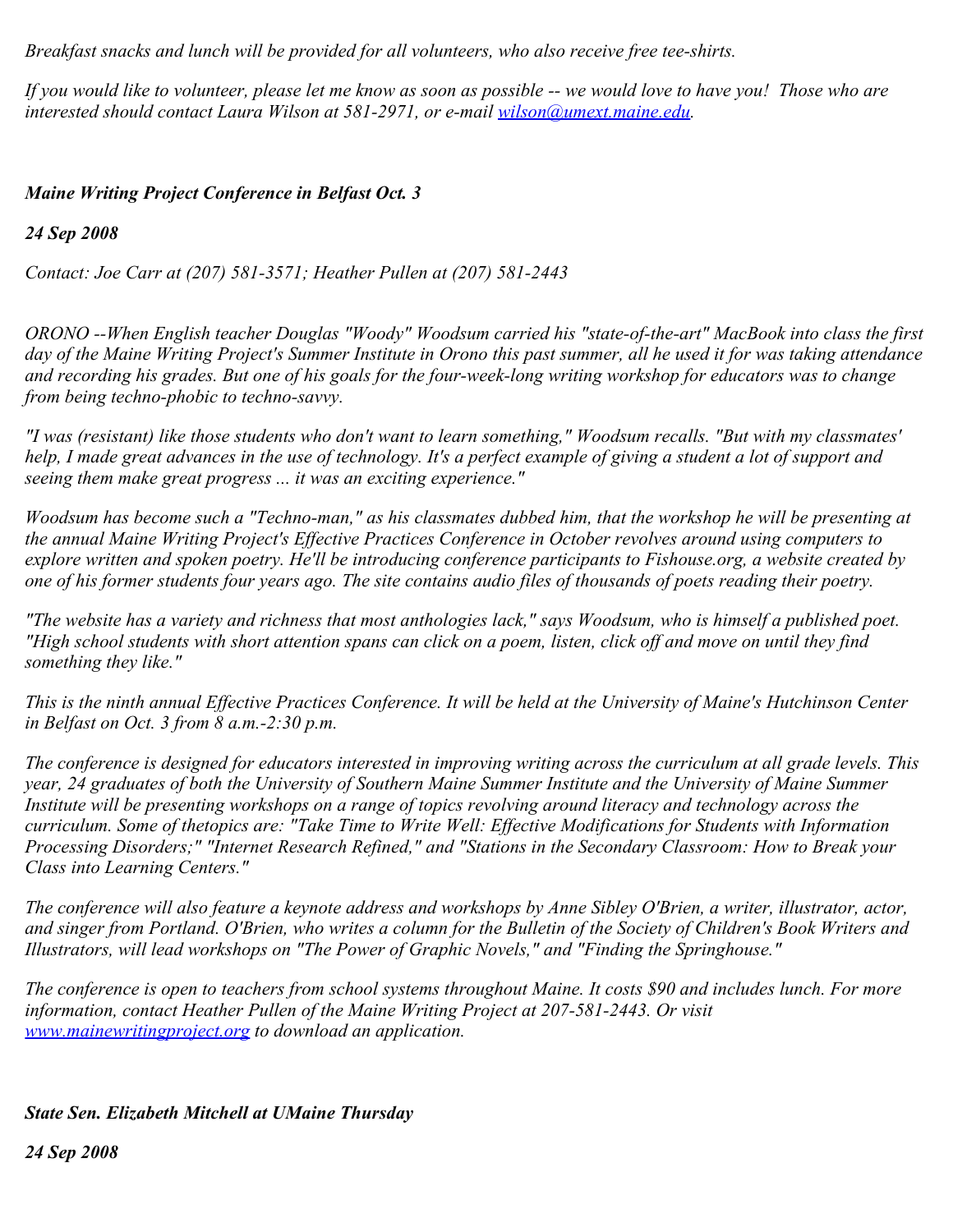*Contact: Joe Carr at (207) 581-3571*

*ORONO -- Maine State Senator Elizabeth Mitchell (D-Vassalboro) will visit the University of Maine on Thursday, Sept. 25 as part of the Margaret Chase Smith Policy Center Distinguished Maine Policy Fellow Program.*

*Mitchell will spend the entire day at UMaine, meeting with students, faculty members and staff members.*

*The Distinguished Maine Policy Fellows Program, which began in the spring of 2006, brings Maine elected officials and senior policymakers to UMaine for intensive one-day programs through which they can learn more about UMaine, the Margaret Chase Smith Policy Center, and the work of the university's faculty members and students. It is also intended to provide opportunities for UMaine students to have access to high-level public officials, through whom they can learn more about government and the development of public policy.*

*Mitchell, who is the Senate majority leader, is in her second term as a senator. She previously served nine terms in the Maine House of Representatives. She was Speaker of the House during the 118th Maine Legislature.*

*News coverage possibilities include the following tour stops:*

- *Advanced Engineered Wood Composites (AEWC) Center (10-10:55 a.m.)*
- *Forest Bioproducts Research Initiative in Jenness Hall (11-11:50 a.m.)*
- *Art Department and New Media Department in Lord Hall (1-1:45 p.m.)*
- *Innovation 280 Class, Foster Student Innovation Center (1:15-2:20 p.m.)*
- *Graduate School of Biomedical Sciences/Zebrafish in Hitchner Hall (3:15-3:50 p.m.)*

#### *The Autumn Garden*

#### *24 Sep 2008*

*Contact: Jennifer O'Leary, (207)299-7751*

*Autumn has begun, but the gardening season isn't over yet! Learn about the things you can do right now to reduce insect damage and promote healthy growth in your garden next spring!*

*The Autumn Garden: Preparing Now for Next Year's Successful Growing Season*

*A Brown Bag Lunch Lecture by Gleason Gray, Extension Educator, University of Maine Cooperative Extension*

*Thursday, 12:00 Noon Page Farm and Home Museum University of Maine*

*Bring a lunch to enjoy. Beverages and light desserts provided.*

*For further information, contact the staff of the Page Museum at 581-4100.*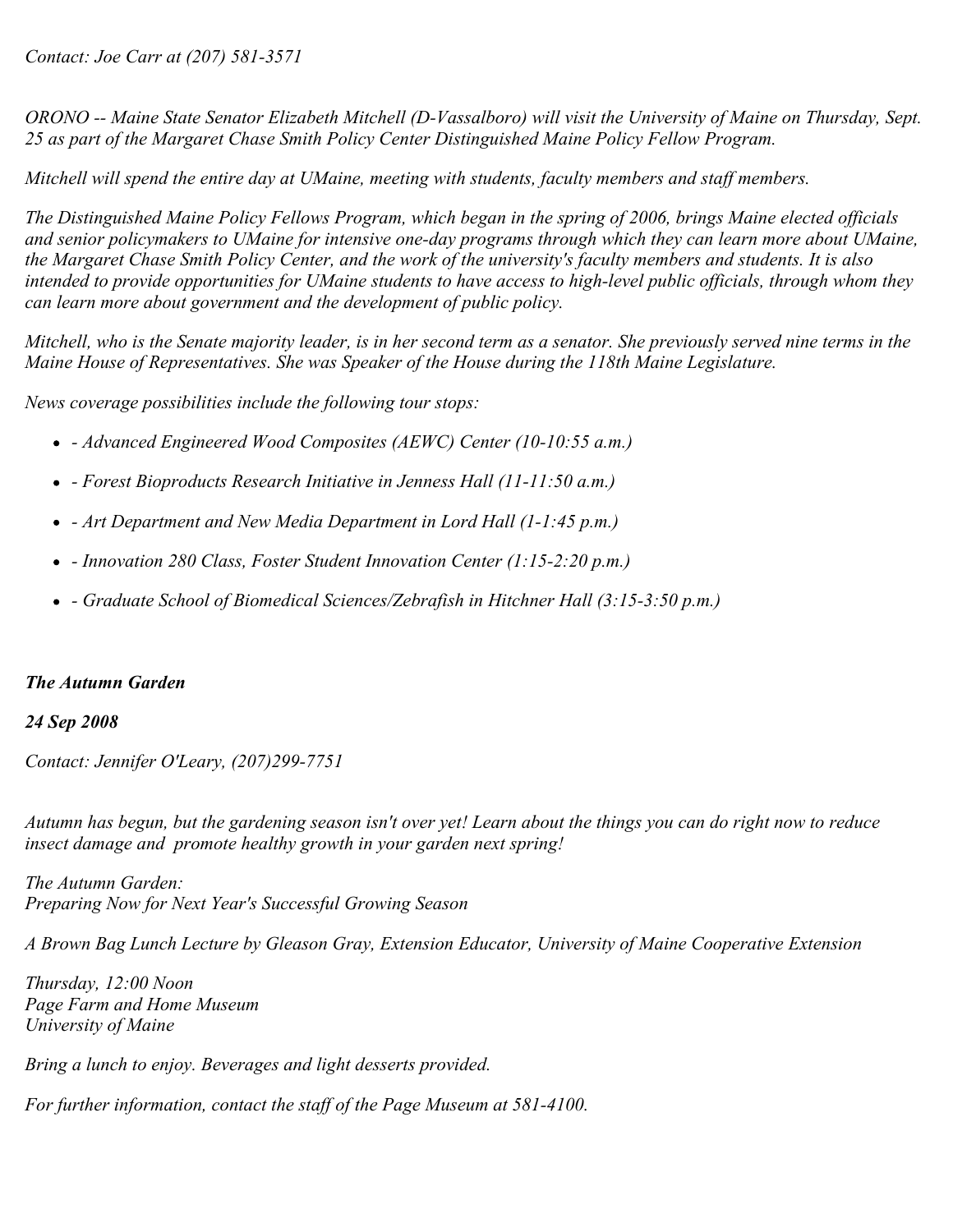# *UMaine Schedules Penobscot River Restoration Project Forum*

### *24 Sep 2008*

*Contact: Joe Carr at (207) 581-3571*

*ORONO -- A University of Maine panel discussion on the Penobscot River Restoration Project is scheduled for Wednesday, Oct. 1, 12:10-1:30 p.m. in Memorial Union's Bangor Room.*

*The forum, "Penobscot River Restoration Project: Prospects and Possibilities," will feature four experts sharing their insights on the large-scale project, which brings together government agencies, the Penobscot Nation and several environmental organizations working to improve the river's ecology. Specific elements of the project include the removal of two main-stem dams and the creation of a fish passage on a third dam.*

*Those scheduled to participate in Wednesday's discussion are:*

- *Laura Rose Day, executive director, Penobscot River Restoration Trust*
- *John Banks, director, Penobscot Nation Department of Natural Resources*
- *Gordon Russell, retired, Maine Fish and Wildlife Department*
- *Maria Girouard, director, Penobscot Nation Cultural and Historic Preservation Department*

*The forum is funded by the Col. James C. McBride Research Endowment and the UMaine Dept. of History. It is part of the Environmental Forum: History and Policy in the Northeast series.*

#### *NSF Grant to Fund Collaborative Physics Education Research Effort*

#### *25 Sep 2008*

*Contact: Aimee Dolloff (207) 581-3777*

*A collaborative effort to investigate student learning in physics and to create curriculum designed to make it easier for students to understand physics recently received funding through August 2011 thanks to a \$337,214 grant from the National Science Foundation.*

*Researchers from the University of Maine's Department of Physics and Astronomy are collaborating with colleagues at Arizona State University Polytechnic, and California State University -- Fullerton to conduct the three-part study. Cal State Fullerton received an additional grant tied to this collaborative effort for \$162,763, bringing the project's total funding to just under \$500,000.*

*"In education research, it's especially important to have collaborators in your work. There are four faculty working on this, and we all bring different expertise to this project," Associate Professor John Thompson of UMaine's Department of Physics and Astronomy said. "I enjoy collaborating, because in discussing ideas and results, I come to more realizations and get more ideas for follow-ups than if I were alone. The other advantage to collaboration is that you can collect data from more students, and from different types of students."*

*In the first phase, the researchers are evaluating students before and after instruction to see what the students know when they enter the class and what, if anything, they've gained by the time they leave.*

*Once the researchers have identified the issues that students have with specific concepts, they design curriculum to address any obstacles. These materials are then tested during the course. The teaching style that's used also is based on results from education research. The instructors don't lecture, but rather act as facilitators who prompt students with*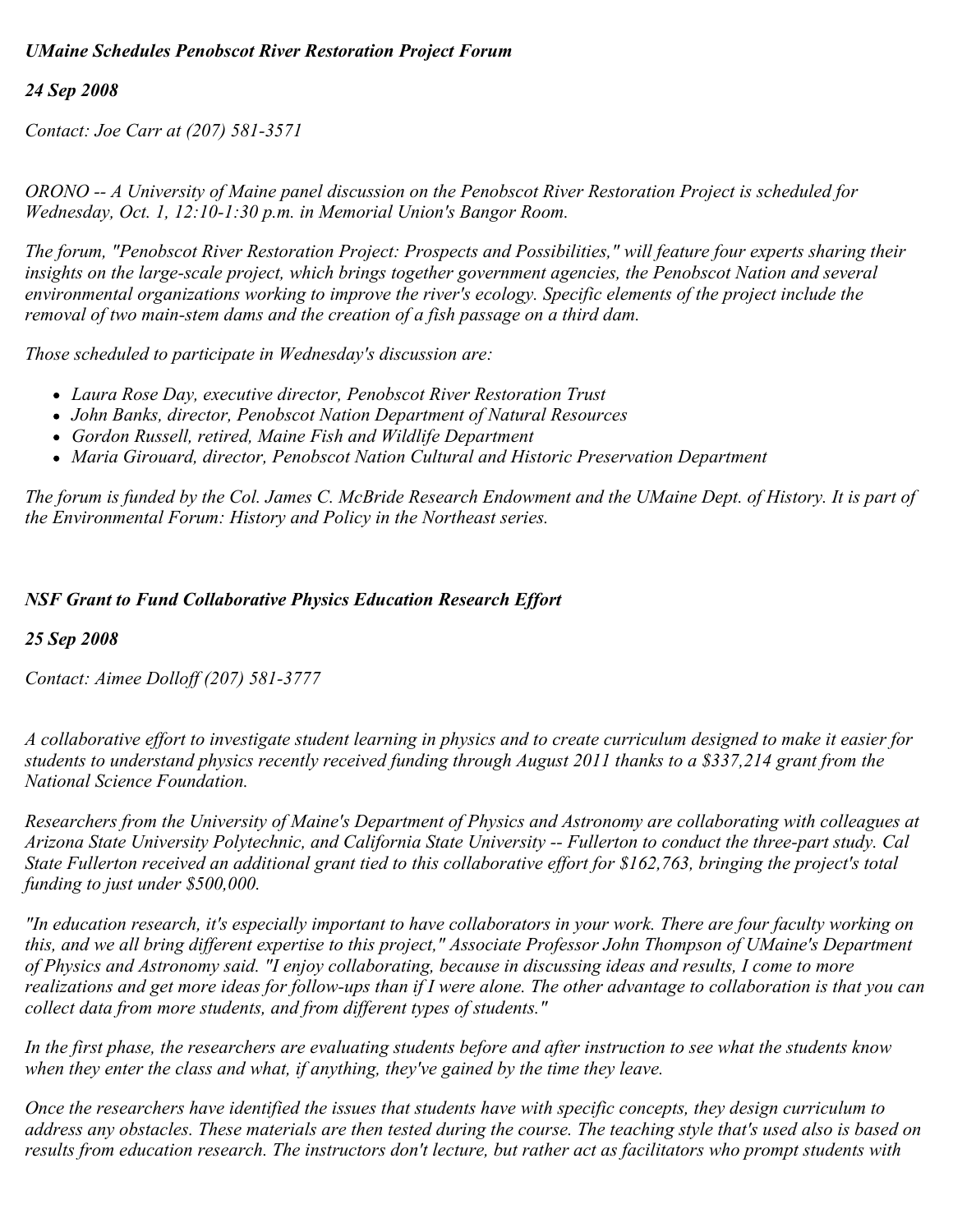*questions instead of giving direct answers while the students work in small groups on worksheets, called "tutorials."*

*The third project component will be to determine how well the curriculum worked. Assessment questions are used to see if there is improvement in the class as a whole, especially on the issues discovered in the initial research.*

*The end goal of the project is to produce a set of tutorials that can be used in courses to improve student learning and student conceptual understanding, and to serve as a model for additional research in the field of physics education.*

*"Our goal is to develop curriculum that can be disseminated nationally, or even internationally to improve learning in physics classes," Thompson said.*

*He noted that physics education research at the university level is well ahead of other sciences and mathematics in the ability to produce curriculum at the introductory level based on research and pedagogical reform, but that this project also has other potential implications for other disciplines.*

*"Our work could serve as a model for other disciplines to reform teaching in their more advanced courses," Thompson said. "Furthermore, the interdisciplinary nature of this work -- we have links to chemistry, engineering, and math - may lead to more conversations between disciplines on how best to have students learn the concepts and the applications across disciplines."*

### *Domestic Violence Awareness and Take Back the Night Events at UMaine Oct. 7*

#### *25 Sep 2008*

*Contact: Joe Carr at (207) 581-3571*

*ORONO -- Members of the University of Maine community are being encouraged to wear purple on Tuesday, Oct. 7, as part of UMaine's recognition of October as Domestic Violence Awareness Month. Purple is the official color associated with domestic violence awareness.*

*UMaine's Safe Campus project is organizing "Go Purple Day," in support of domestic violence and relationship abuse victims. The event is also intended to increase awareness related to those issues.*

*At 5:30 p.m. that same day, Tuesday, Oct. 7, the Safe Campus Project and Student Women's Association, along with several other student and community organizations, will present the annual Take Back the Night Rally and March, which raises awareness related to violence against women and sexual assault . The rally is scheduled for the grassy area behind Fogler Library, and the march will immediately follow the rally.*

### *Art Exhibitions Oct. 11, 2008 - Jan. 3, 2009*

#### *26 Sep 2008*

*Contact: Kathryn Jovanelli, 207.561.3350*

*Bangor, Maine - The University of Maine Museum of Art is pleased to present three new exhibitions beginning October 11: Celebrities & Socialites: Photographs by Andy Warhol, Angelo Ippolito, and Reclaimed: Works by Mildred Johnson & David McLaughlin*

*CELEBRITIES & SOCIALITES: Photographs by Andy Warhol*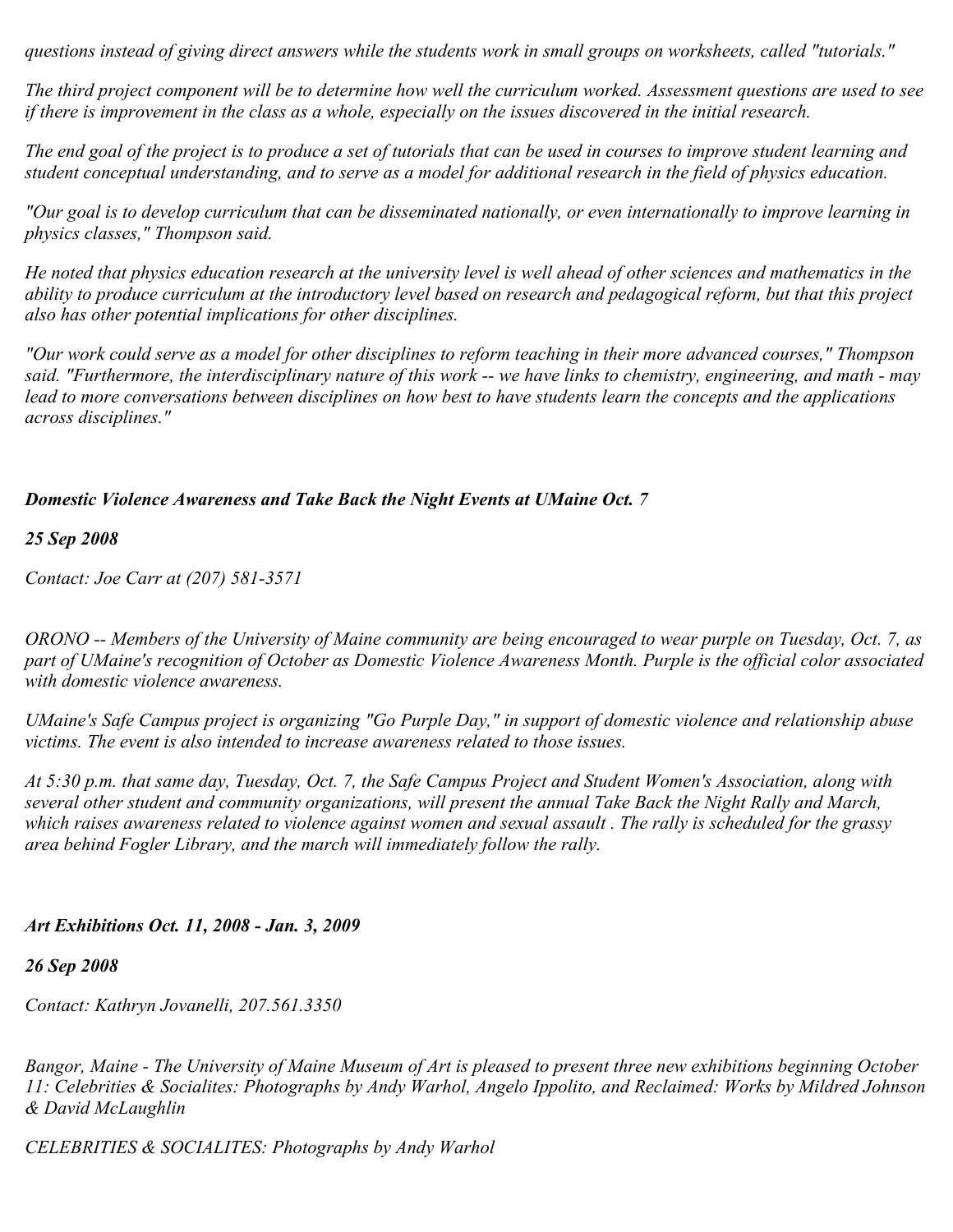*Beginning in the 1970s and continuing into the 1980s, Andy Warhol created thousands of photographs and Polaroids which often served as a basis for his silk-screens and drawings. Warhol, the foremost figure of American Pop Art, is best known for his images of consumer products such as Campbell's Soup, Brillo Pads and for silk-screen portraits of celebrities like Marilyn Monroe and Elvis Presley.*

*Celebrities and Socialites provides a glimpse into Warhol's lesser known body of work and sheds new light on the importance of photography in the artist's creative process. The exhibit features Polaroids of actress Farrah Fawcett, veteran golfer Jack Nicklaus, Margaret Hamilton costumed as the Wicked Witch and Ric Ocasek, front-man for the 80s band The Cars. Individuals who posed for Warhol ranged from the rich and famous to the little-known. UMMA is one of the fortunate institutions to receive a group of these rarely-seen photographs through the generosity of the Warhol Foundation for the Visual Arts.*

# *ANGELO IPPOLITO*

*Angelo Ippolito charted his own individual path as an artist and defied categorization throughout his career. His works ranged from lyrical, gestural abstractions to hard-edged compositions and from the non-objective to the representational. Ippolito, an important figure in the New York School of Abstract Expressionism, was instrumental in opening the Tanager Gallery in New York City.*

*Many of Ippolito's works were inspired by the landscape. The artist's childhood memories of Italian hill towns and later of Midwestern farmlands, observed while teaching at Michigan State University, inform these abstract compositions.The diversity of works featured in this exhibition demonstrate Ippolito's idiosyncratic approach to art and his ability to seamlessly explore a wide range of styles.*

*RECLAIMED: Works by Mildred Johnson & David McLaughlin*

*Like Pablo Picasso, who united a found bicycle seat and handlebars to create his symbolic bull's head, Mildred Johnson and David McLaughlin transform old castoffs into an array of captivating wall assemblages and free-standing sculptures. These rustic constructions evoke a sense of nostalgia--an exploration of the unique qualities of articles from the past.*

*In Johnson's wall constructions found objects such as old washboards, antique letters and metal tools are carefully juxtaposed to create compositions that blend the folksy with the contemporary. McLaughlin's large scale construction Portable Sphere, created specifically for this exhibition, consists of welded rusted metal rings fashioned into a spherical form that sits atop a pair of antique wheels.*

*Mildred Johnson maintains a studio in Brunswick, ME. David McLaughlin lives and works in Liberty, ME.*

*[www.umma.umaine.edu](http://www.umma.umaine.edu/)*

# *University's Museum of Art Announces Edward D. Leonard, 3rd, Lecture Series*

*29 Sep 2008*

*Contact: George Kinghorn, 581-3352; George Manlove, 581-3756*

*BANGOR -- The University of Maine Museum of Art has announced the creation of the Edward D. Leonard III Lecture Series, established by the family and friends of Edward (Ted) D. Leonard III in his memory.*

*The Leonard Lecture Series will pay tribute to Leonard's legacy and provides the university community, citizens of Bangor and the state with opportunities to experience lectures presented by guest artists, curators and notable visual arts scholars, according to George Kinghorn, museum director.*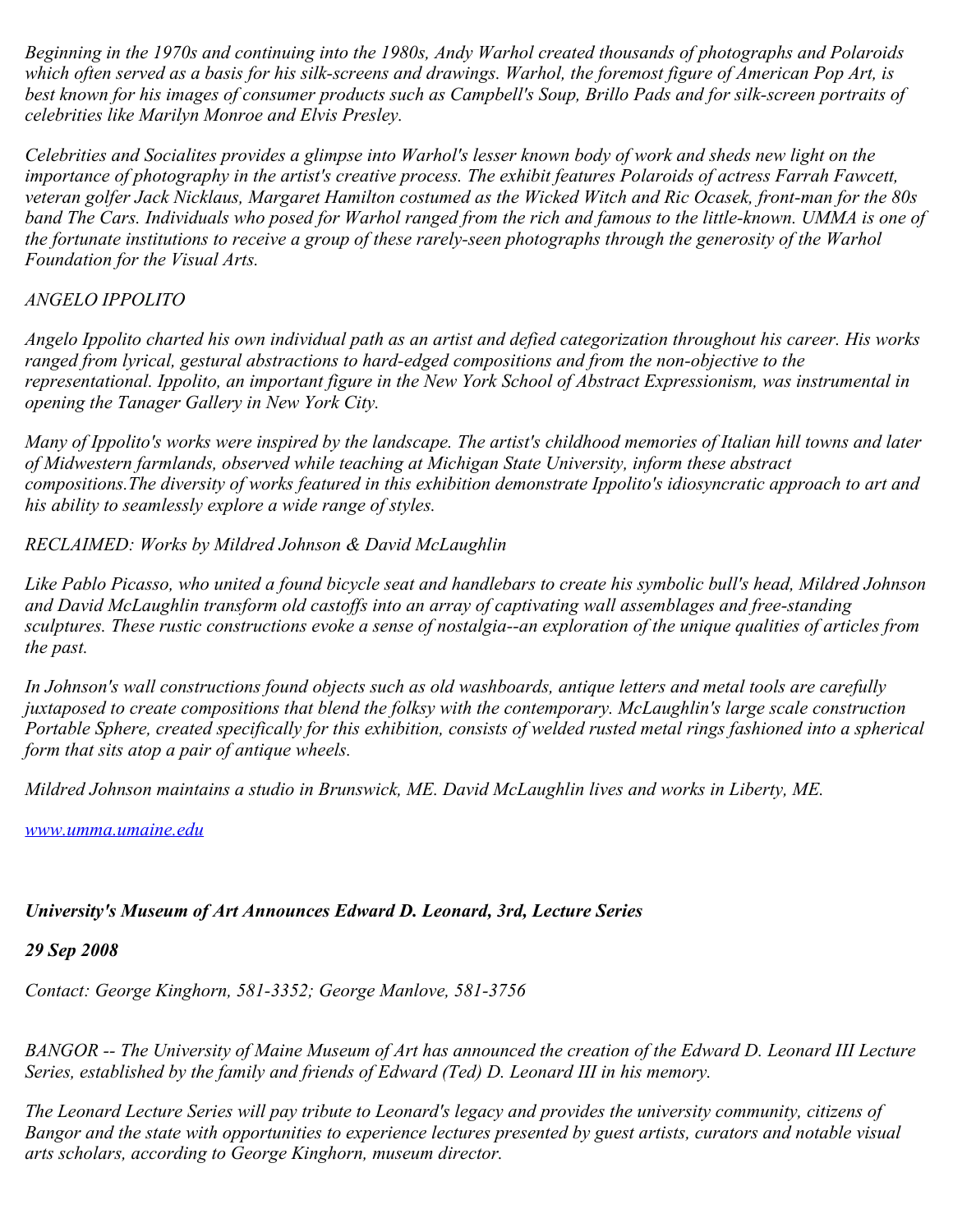*Leonard and his wife Sandra Blake Leonard believed that the Bangor-area community should have a vibrant museum, and worked tirelessly as a result to bring the University of Maine Museum of Art to downtown Bangor.*

*"These lectures will greatly enhance the Museum of Art's mission of presenting dynamic educational programming while also complementing UMMA's diverse exhibitions," Kinghorn says. "We are exceedingly grateful to the Leonard family for making these lectures possible."*

*Artist John Bailly will present the first lecture and a workshop in January. Bailly received a master of fine arts in painting and printmaking from Yale University and is a fellow of the Honors College at Florida International University. His works will be featured in the January exhibition, "A Bit of Colored Ribbon: Works by John Bailly."*

*Leonard died a year ago and Sandra Leonard established an endowment to support the lectures, and also contributed a financial gift to inaugurate the series.*

# *Fun & Fashion at UMaine Museum of Art*

*29 Sep 2008*

*Contact: Joe Carr at (207) 581-3751*

*BANGOR -- In conjunction with the University of Maine Museum of Art's upcoming exhibition Celebrities and Socialites: Photographs by Andy Warhol, the Museum will present Bangor's first-ever Fashion Challenge to be held at 7 p.m. Friday, Oct. 3, at Norumbega Hall, 40 Harlow Street.*

*Pop artist Andy Warhol had a life-long fascination with fame and throughout the 70s took thousands of photographs of the rich and famous in and around New York City where he was a frequent visitor of the popular nightclub Studio 54. To launch the UMMA exhibition, 11 local designers and artists were asked to create a garment that a celebrity might wear to a red carpet affair or perhaps, like Warhol, to a night of dancing at a discotheque.*

*The Fashion Challenge event will feature a runway show, a special musical performance, fashion shows by Bangor's own Bella Luna boutique and Sophronia Designs, and a cash bar reception to follow the fashion show. Drawing inspiration from the popular reality show "Project Runway," designers were provided special criteria and had 18 days to create original and artful designs, to be debuted on October 3rd. A panel of guest judges will determine the winner of this creative competition and prizes will be awarded for first place and runner up.*

*The special guest host for the evening will be Bangor Daily News' Shopgirl Kristen Andresen. Tickets to the event are sold out and there is a waiting list.*

### *\$200,000 Grant to Help UMaine Researchers Produce New Potato Varieties*

*30 Sep 2008*

*Contact: Gregory Porter (207) 581-2943 or Aimee Dolloff (207) 581-3777*

*ORONO, Maine -- A project at the University of Maine to produce new varieties of potatoes that can stand up to disease while giving Maine growers new marketing opportunities recently received funding from the U.S. Department of Agriculture.*

*The \$200,000 USDA grant will be combined with funds already provided by the Maine Potato Board to conduct potato*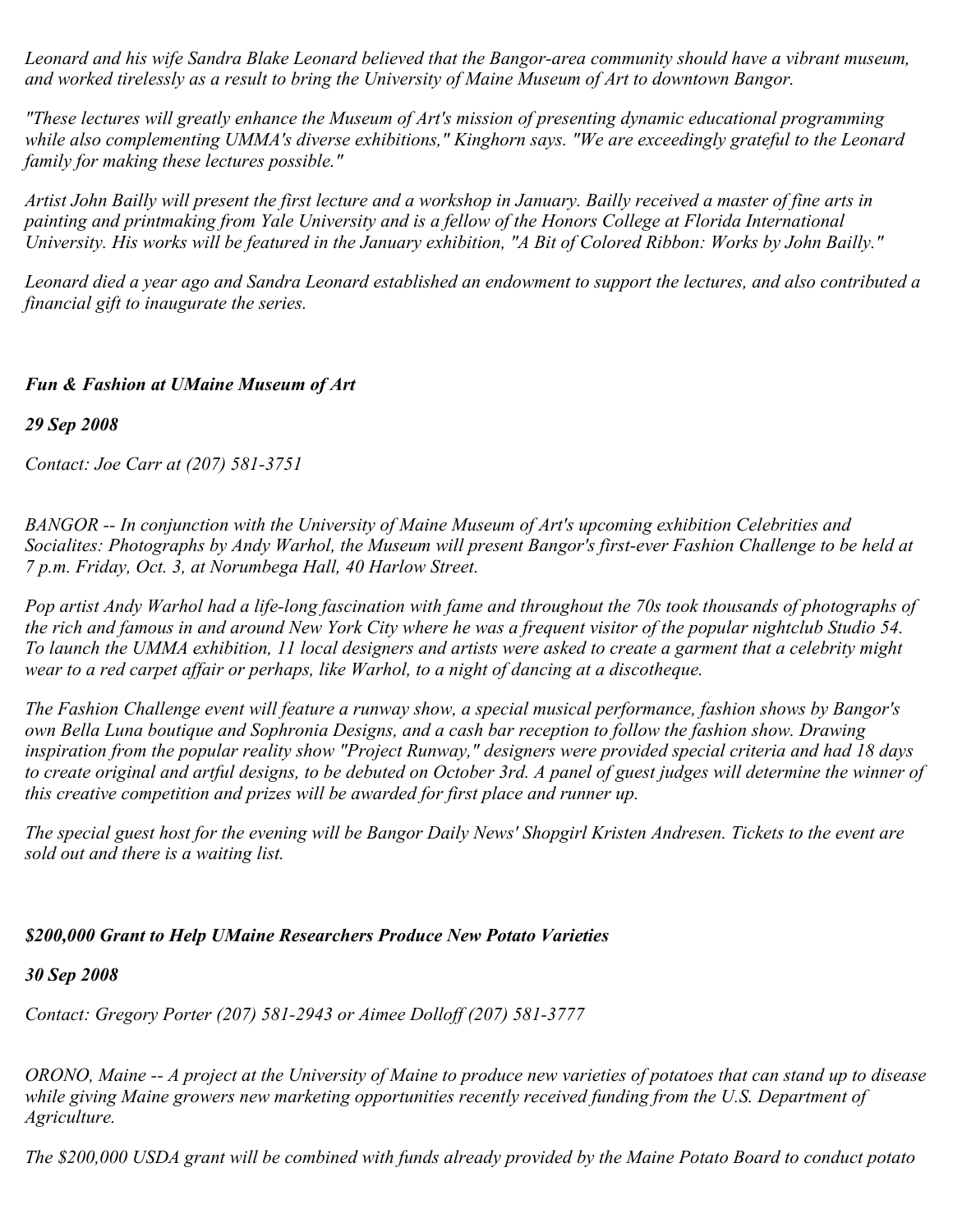*breeding and variety selection work throughout the next year.*

*The research is primarily carried out by faculty in the UMaine's Department of Plant, Soil and Environmental Sciences, but also includes researchers in the Department of Food Science and Human Nutrition as well as the School of Biological Sciences.*

*Parent potato plants chosen for yield, quality and disease resistance characteristics are crossed at the greenhouse at Aroostook Research Farm in Presque Isle. The resulting new plants then are screened to identify superior new varieties that will have the best attributes of their parents. Screening the plants for resistance to late blight, scab, and pink rot is a priority.*

*The UMaine program focuses 50 percent of its effort on developing new russeted potato varieties for processing and fresh market use in the east, but also looks at improving fresh market, specialty and chipping varieties of the vegetable.*

*Of the total grant amount, \$102,000 will be used by UMaine to fund breeding program technical staff as well as field and laboratory supplies for the potato breeding, disease screening, and variety development effort.*

*"We also conduct processing and fresh market quality evaluations with these funds," said Gregory Porter, UMaine professor and coordinator for the Potato Breeding and Variety Development Program.*

*He added that a new component of the project is designed to develop molecular--based tools to help select varieties with improved disease resistance.*

*"It does not involve genetic engineering, but rather uses these new molecular tools to help us more efficiently screen our breeding populations for desirable traits," Porter said.*

*The project is a collaborative effort involving Maine, New York, Pennsylvania, Ohio, New Jersey, Virginia and North Carolina. The remaining \$98,000 in grant funds will be provided to these other states to support the regional collaborative research to develop new varieties which perform well under a wide range of eastern growing conditions.*

*Although they aren't funded by this USDA grant, the University of Florida and the USDA Agricultural Research Service in Beltsville, Md. are part of this collaborative research effort.*

# *UMaine Students, Others Plan VP/Presidential Debate Activities*

*01 Oct 2008*

*Contact: Joe Carr at (207) 581-3571*

*ORONO -- The University of Maine will participate in DebateWatch, a national program that fosters discussion related to presidential and vice-presidential debates, beginning with Thursday's debate between Sen. Joseph Biden and Gov. Sarah Palin.*

*Members of the UMaine community are invited to join UMaine Dept. of Communication and Journalism students on Thursday in Room 105 or Room 115 of UMaine's Donald P. Corbett Business Building to watch the vice-presidential debate, which begins at 9 p.m. Those participating will watch the coverage as broadcast on C-SPAN.*

*"The idea behind DebateWatch is to watch the debate without the spin before or after," says Prof. Sandra Berkowitz of the UMaine Dept. of Communication and Journalism faculty. "The participants then participate in a discussion. Based on our past experiences with similar events, I expect that the students will be engaged and thoughtful. This is exactly the civic engagement that we work to promote with our students."*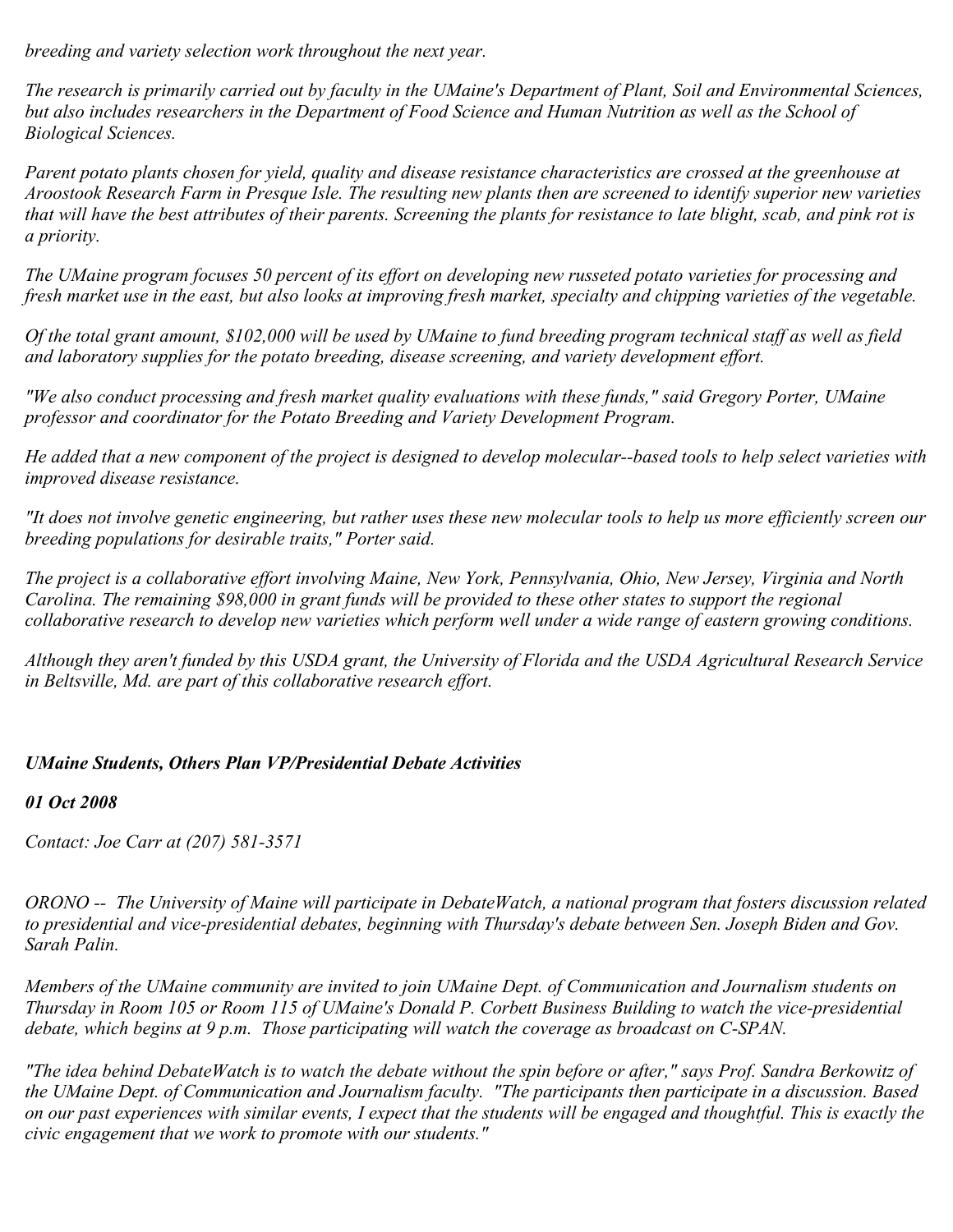*Similar events are planned for the upcoming presidential debates, scheduled for Tuesday, Oct. 7 and Wednesday, Oct. 15.* 

*The UMaine/UVote program, which works to raise voter awareness among UMaine students, faculty members and staff members, is helping to organize these forums.*

## *National Society of Collegiate Scholars Inducting New Members at UMaine*

## *01 Oct 2008*

*Contact: Audra Grady, 581-4194*

*ORONO -- The University of Maine chapter of the National Society of Collegiate Scholars (NSCS) will induct 40 new student members into the society on Oct. 9 at 6:30 p.m.*

*The induction convocation will be in Room 100 of the D.P. Corbett Business Building, and features Robert Dana, vice president for Student Affairs and dean of students, as keynote speaker.*

*NSCS is the nation's only honors organization offering membership to first- and second-year college students. It provides the most number of undergraduate scholarships in the honor society sector, according to the society. Membership is by invitation only, and based on grade point average and class standing. NSCS offers members exclusive access to scholarships, career resources, leadership and networking opportunities. NSCS members must be in the top 20 percent of their class and have a minimum GPA of 3.4.*

*The UMaine NSCS chapter holds a variety of activities throughout the academic year including fundraising for Spruce Run, coordinating a Career Day for Brewer Middle School students, organizing an Anything Drive for Manna Ministries, and contributing to the Toys for Tots effort, as well as participating in Maine Day.*

*"We are pleased to recognize the outstanding academic accomplishments of the students at the University of Maine," said Stephen E. Loflin, NSCS executive director. "The inductees will now join other high achieving college students across the country in developing their leadership skills and engaging in community service activities."*

*NSCS has more than 650,000 lifetime members and 228 chapters in the continental United States and Puerto Rico.*

# *'UMaine Cares 2008' Community Events Planned Oct. 24-25*

### *02 Oct 2008*

*Contact: Craig DeForest, 581-1796; George Manlove, 581-3756*

*ORONO -- The Bodwell Center for Service and Volunteerism at UMaine is holding its Fourth Annual "UMaine Cares" service event in Orono, Old Town and the Greater Bangor Area in celebration of National Make a Difference Day on Oct. 25.*

*UMaine Cares began in 2005 as an effort to raise funds for hurricane relief in the Gulf Coast area. Student groups and individuals volunteered to clean up the campus. For each volunteer participant, one dollar was donated. They also sold UMaine Cares bracelets to raise funds.*

*The program has now expanded, doubling in size from last year, and focuses on serving the needs of the surrounding*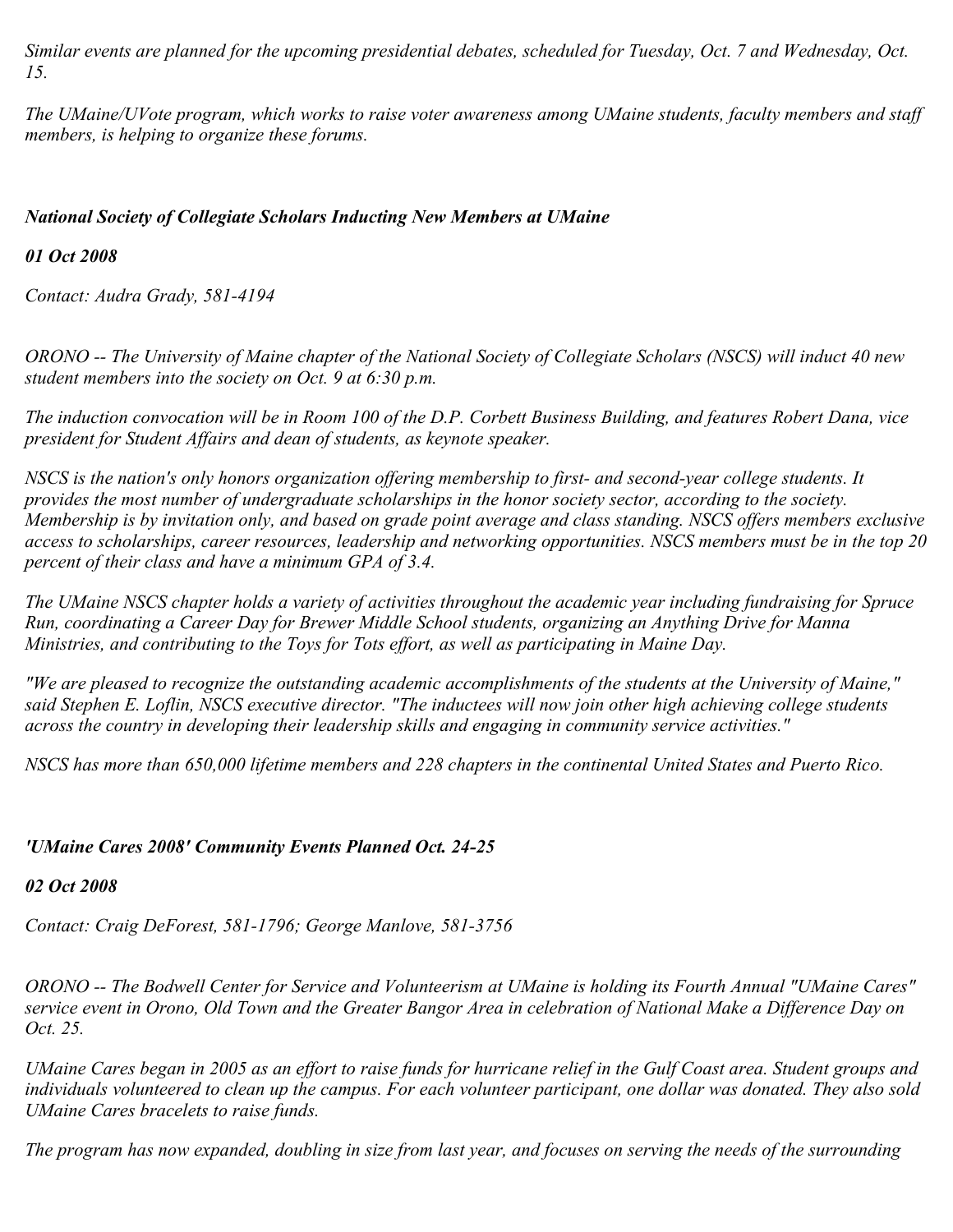*communities. An estimated 150 students, representing almost 20 student groups, will be volunteering for half and full days with local organizations, with university faculty and staff members serving as team leaders.*

*Many of the participating community organizations have developed strong relationships with the Bodwell Center and UMaine students. Crossroads Resource Center, a food pantry serving hundreds of area families, is one such organization. Students, faculty, and staff provide ever-increasing support through student volunteer hours, donations, and an ongoing partnership. On Oct. 24-25, student volunteers will hold a food drive for Crossroads, in addition to taking donations for the Ronald McDonald House in Bangor.*

*Good Shepherd Food Bank, based in Auburn with a warehouse in Brewer, will host 30 students at an apple orchard in Fairfield to participate in a "gleaning party" on Saturday, Oct. 25. Students will spend the day picking apples, which Good Shepherd Food Bank will distribute to hundreds of pantries, kitchens and group homes throughout the state.*

*Other organizations welcoming student volunteers include: Bangor Area Homeless Shelter, Bangor Humane Society, Hands of Hope, Manna Ministries, the Orono Bog Walk, Salvation Army, Leonard's Mills Logging Museum in Bradley, United Cerebral Palsy of Northeastern Maine, and the American Heart Association for its annual Heart Walk.*

*Community organizations interested in hosting student volunteers, or anyone who would like to be involved with UMaine Cares on Oct. 24 or Oct. 25, are encouraged to contact Craig DeForest at the Bodwell Center for Service and Volunteerism by e-mail at [craig.deforest@umit.maine.edu](mailto:craig.deforest@umit.maine.edu) or phone at 581-1796.*

### *Hannaford Charitable Foundation Pledges Support for UMaine Project*

### *03 Oct 2008*

*Contact: Joe Carr at (207) 581-3571 ORONO -- When patrons visit the University of Maine's new Collins Center for the Arts after its January 2009 opening, they will first enter the Hannaford Charitable Foundation Grand Lobby, so named in recognition of a generous \$100,000 gift from that organization. The foundation's board approved the gift in July. Formerly known as the Maine Center for the Arts, the Orono facility is the region's premiere performing arts venue. An extensive \$11 million expansion and remodeling project began in 2007. "As the remodeled Collins Center for the Arts continues to take shape, our community's anticipation of its January opening has become palpable," says UMaine President Robert Kennedy. "This wonderful gift demonstrates the Hannaford Charitable Foundation's enthusiasm for this project and it exemplifies the statewide support that has characterized the private fund-raising campaign associated with it. We are most grateful to the Hannaford Charitable Foundation and all those associated with that fine Maine corporation." "The new Hannaford Charitable Foundation Grand Lobby will offer an inspiring entry to the remodeled performance facility," says UMaine Vice President for Development Eric Rolfson. "The foundation's generosity is instrumental in helping us create a new facility that will reflect UMaine's quality and its commitment to providing access to the arts for our students and others who are part of the UMaine community." The building will be named for Richard R. and Anne A. Collins of Key Largo, Fla. and Northport, Me., UMaine alums who made a \$5 million donation to the project last year. Maine Center for the Arts programming has continued during the remodeling project, with music, theater and other events presented at other UMaine facilities and at venues around Maine.* 

### *UMaine Economist Calculates Tax and Job Impacts of New Beverage Taxes*

### *06 Oct 2008*

*Contact: Todd Gabe, 581-3307; George Manlove, 581-3756*

*ORONO -- Maine's new beverage taxes, at the heart of Question 1 on this November's ballot, will cost Maine businesses and households as much as \$40.7 million annually in higher taxes on beer, wine and nonalcoholic beverages, according to new research by University of Maine economist Todd Gabe.*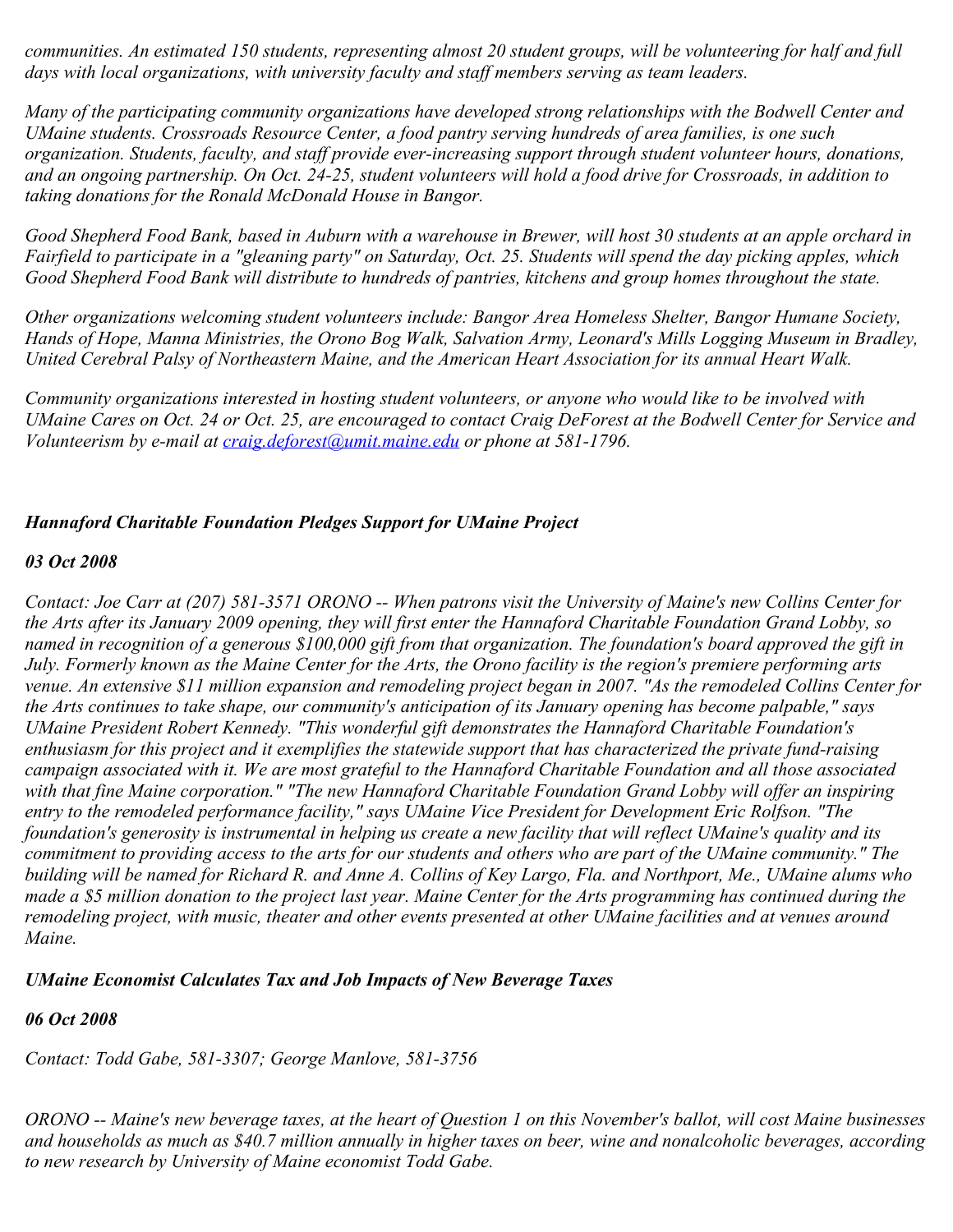*These taxes, imposed by Public Law 629, also would result in the reduction of \$17.5 million in beer, wine and soft drink net sales revenue. Including multiplier effects, the total economic impacts are an estimated reduction in sales revenue of \$26.3 million statewide, with a loss of 395 full- and part-time jobs that provide about \$8.8 million in income, according to Gabe.*

*"These total impacts are spread across the entire Maine economy, but concentrated in restaurants and bars, retail stores and other companies that sell and distribute beverages," he says.*

*"Many people might be tempted to combine the \$40.7 million in additional taxes and the \$26.3 million in reduced sales revenue into a single impact figure. But that would be comparing apples and oranges," Gabe said. "They are different types of impacts, but the bottom line is an increase in the price of beverages and a loss of sales revenue to the beverage industry."*

*Gabe's study on the fiscal and economic impacts of the beverage tax was commissioned by "Fed Up With Taxes," a coalition of businesses and individuals, and several associations representing stakeholders.*

*The report does not take a position on Question 1, Gabe says. "It simply estimates the effects of the new law on beverage taxes, as well as the economic impacts of the statewide reduction in beverage sales revenues associated with the tax hike," he says. "Other aspects of the law need to be considered to make a judgment about whether Public Law 629 is 'good' or 'bad' for Maine."*

*The intent of the study is to inform the debate on Question 1 -- the repeal question -- on the upcoming ballot, Gabe says.*

*"This kind of information is important for voters to consider," he says. "It's a lengthy report, but the majority of it is about how the numbers were generated."*

*Gabe can be reached for comment at (207) 581-3307.*

### *National Archeology Conference Returns to UMaine Oct. 11-12*

#### *07 Oct 2008*

*Contact: Dan Sandweiss, 581-1889; Greg Zaro, 581-1957; George Manlove, 581-3756*

*ORONO -- A prestigious archaeology conference is returning to UMaine on Oct. 11-12, bringing more than 35 specialists to campus for two days of lectures, seminars, panel discussions and an exploration of Andean archaeology and the development of cultures.*

*The conference is free and open to the public, according to co-organizer and UMaine anthropologist Dan Sandweiss, professor of anthropology and climate change.*

*The Northeast Conference on Andean Archaeology and Ethnohistory, which also commemorates October as Maine Archaeology Month, brings together leading archaeologists and anthropologists from around the country, and internationally. The keynote address Saturday evening will be of interest to the public, says Sandweiss, who founded the annual Northeast Conference on Andean Archaeology and Ethnohistory 27 years ago, while a graduate student at Cornell University.*

*Saturday at 8:30 p.m., at UMaine's Wells Conference Center, keynote speaker and Peruvian archaeologist Luis Jaime Castillo will discuss his 18 years of research on the Moche culture (2nd-8th centuries AD) in northern Peru. Castillo is a humanities professor and director of the International Relations and Cooperation Department at the Pontificia Universidad Catolica del Peru in Lima, Peru.*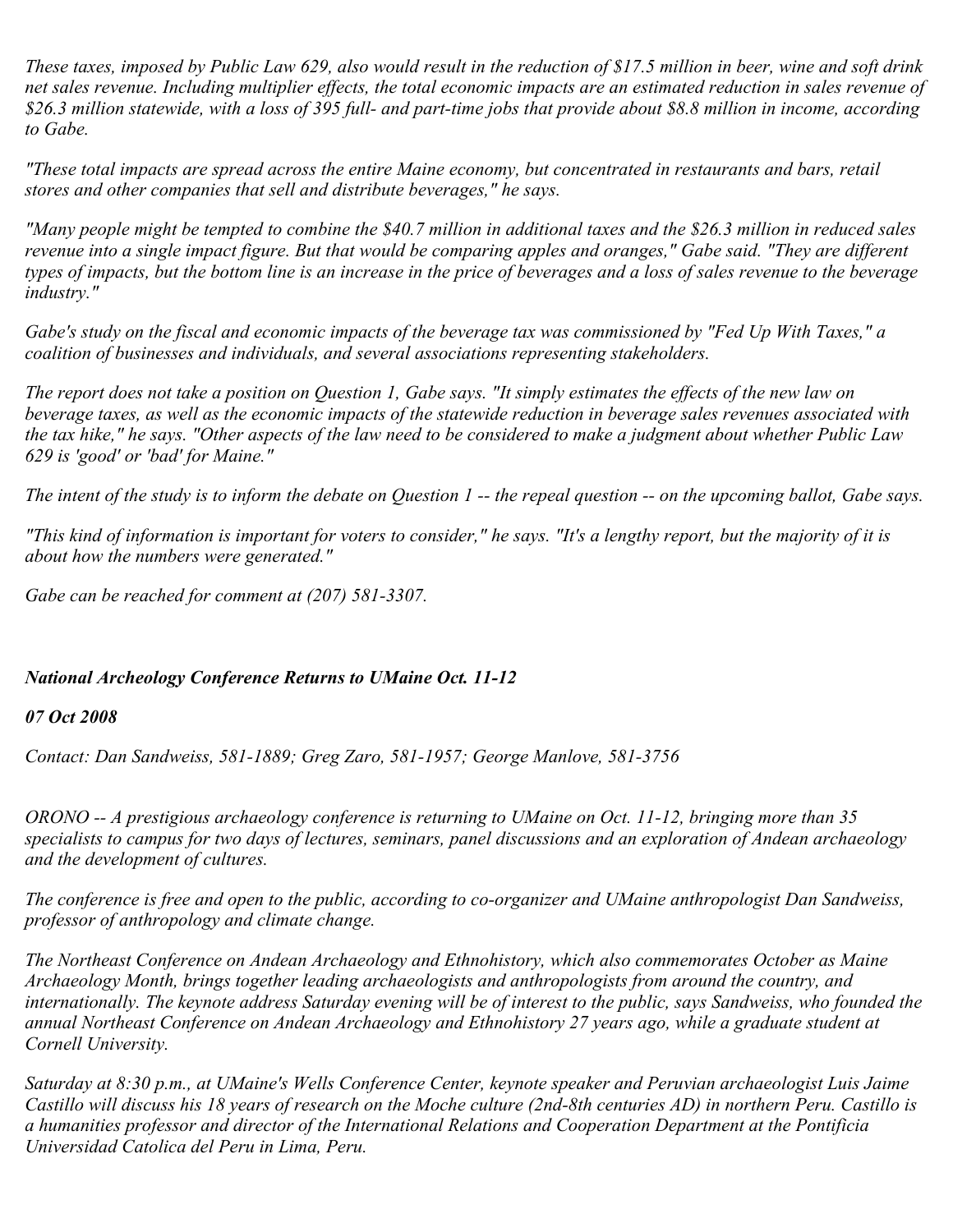*Other presenters include several from the University of Maine, including Greg Zaro, assistant professor of anthropology and climate change.*

*Peruvian coastal archaeology, Andean and Central American archaeology are areas of expertise and academic interest for Sandweiss, who also is dean and associate provost for graduate studies.*

*"Over the last 15 years, we've developed a really strong group of people at UMaine working in the Andes and South America in archaeology and climate change, and on the relationship between them," he says.*

*What makes Castillo's research and perspectives particularly interesting, Sandweiss says, is that he was able to protect from looters a large, ancient Peruvian cemetery where people of the Moche culture were buried along with jewelry, pottery, tools and other artifacts that illuminate their lifestyle for cultural historians today.*

*"He excavates things that no one has seen since they were buried over a thousand years ago," Sandweiss says. "This is what archaeologists do. Since human ancestors first came on the scene, 99 percent of human history is in archaeological records, and only 1 percent is written. Writing goes back 5,000 years; our human ancestry goes back more than four million years."*

*Sandweiss says understanding the past helps us understand the present.*

*Castillo's lecture Saturday evening will include photographs, illustrations and PowerPoint slides. The lecture is supported by the Peruvian-American Foundation, UMaine's School of Policy and International Affairs, and the Anthropology Department.*

*The last time UMaine hosted the conference was 11 years ago.*

# *UM Student Chosen as Ambassador for Green Industry Conference*

*07 Oct 2008*

*Contact: Aimee Dolloff (207) 581-3777*

*ORONO, Maine -- When Meghan McPhee of Boothbay talks about her work in the landscape design field, it's obvious that she loves what she's studying. The energetic University of Maine senior is president of UMaine's Horticulture Club, president of the campus chapter of PLANET, the Professional Landcare Network, and a member of the Alpha Zeta honors fraternity for the college of Natural Sciences, Forestry, and Agriculture.*

*Now, she's adding to her resume as one of eight student ambassadors from across the country who have been selected to go to this year's Green Industry Conference in Louisville, Ky. that runs from Oct. 22-25.*

*The three-day conference is mostly geared toward industry professionals, but 27-year-old McPhee said the chance to be a student ambassador has the potential to provide opportunities she never dreamed possible.*

*"It's going to open up so many doors for employment opportunities that I wouldn't normally get," she said. "This is like a worldwide, international opportunity for an amazing job."*

*She describes her chosen field of landscape design as interior design for the outside.*

*"You're extending the inside living space outside," McPhee said.*

*The annual Green Industry Conference is hosted by PLANET, which is an international association for lawn care professionals, landscape management contractors, designers and builders, and interior plantscapers. The organization has about 4,000 member firms.*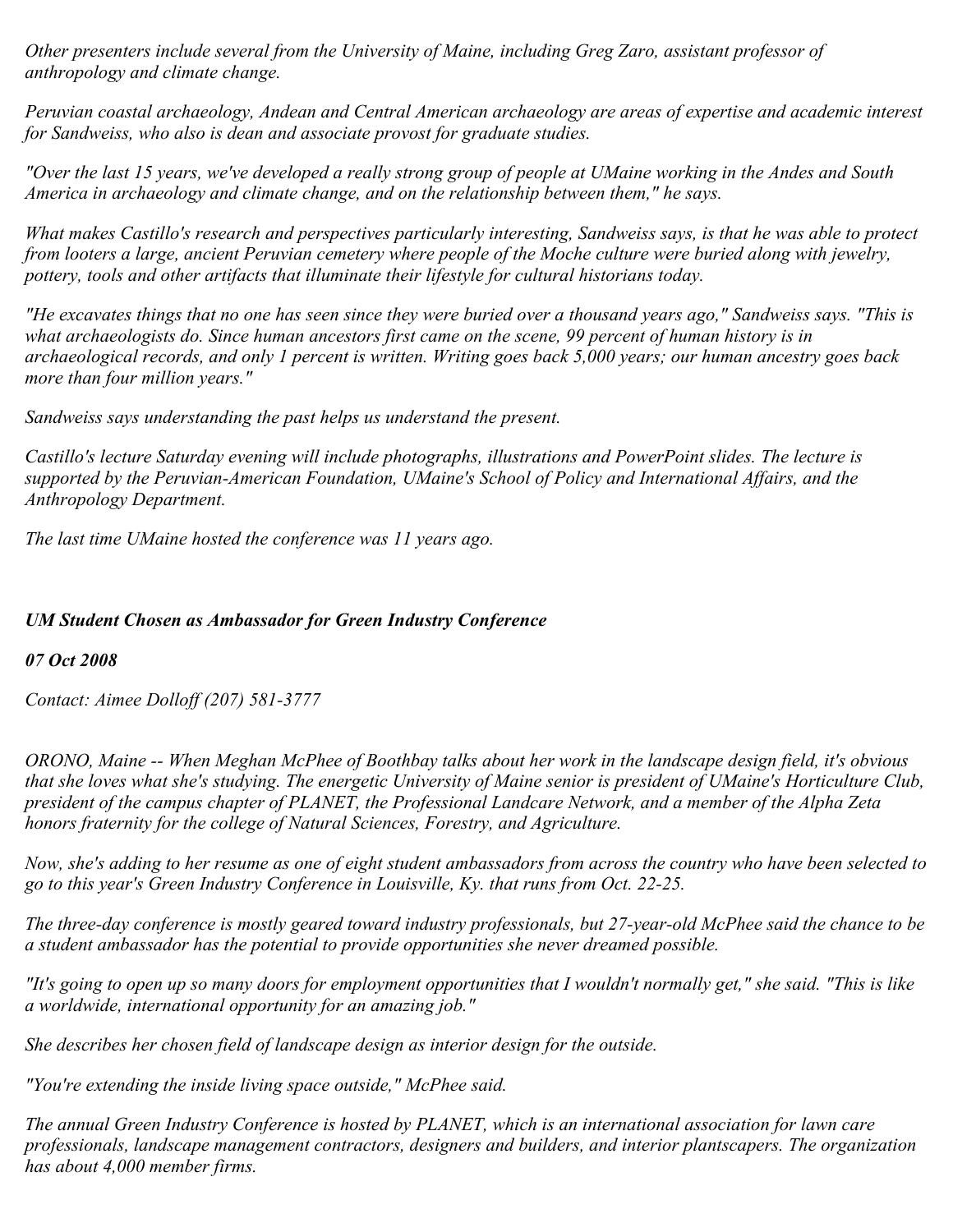*The student arm of the organization, PLANET Campus, offers students the latest industry and career information. Any school with an accredited two-year or four-year program in the horticulture field may form a student chapter.*

*At the conference, McPhee and the other student ambassadors will help organize and run the event. They also will participate in a round table discussion with industry leaders where they'll have a chance to network and ask questions.*

*Although she started out as a theater major, after a brief break from college McPhee discovered her true passion was landscape and she hopes to find a job with a landscape design company on the East Coast after graduation.*

*"[Changing majors] was actually probably one of the best moves I've ever made in my life," McPhee said. "The program here is excellent. We're a close-knit group. It's a really homey feeling."*

# *UMaine to Unveil State's First Green Supercomputer*

### *08 Oct 2008*

*Contact: Aimee Dolloff, (207) 581-3777; George Markowsky, (207) 581-3940; Dana Gulick, (781) 487-4673*

*It's no secret that over the years, the speed and capability of computers has increased tremendously. The days of a simple computer taking up an entire room and using so much power it would cause the lights to dim are history. The problem is that even the high-speed, compact computers of today use a lot of energy. In turn, as we become more reliant on technology, the amount of electricity used by computers increases.*

*On Wednesday, Oct. 15, the University of Maine Computer Science Department is teaming up with SiCortex Inc. of Maynard, Mass. to demonstrate the first green supercomputer in Maine.*

*SiCortex's technology allows the company to deliver performance and productivity using minimal space and electricity, making its compact, energy-efficient design accessible right in the lab where researchers work instead of being in a separate data center.*

*"We at UMaine are focused on responsible computing: achieving more with fewer resources," said George Markowsky, acting chairman of the UMaine Computer Science Department. "It's easy to overlook the fact that for every watt of electricity used to run these large computers, up to another watt is required to cool the system. By choosing the most energy-efficient supercomputer available, we are providing state-of-the-art computing to our students and faculty, while minimizing our energy requirements."*

*The SiCortex computer will be powered during next week's demonstration by a team of bicyclists from the UMaine Cycling Club.*

*"The fact that a team of bicyclists could power the system underscores the energy efficiency of the UMaine Supercomputer," James Bailey, marketing director of SiCortex, said.*

*Computer scientists consistently are trying to reduce the amount of energy it takes to operate the machinery we've come to rely on. The SiCortex SC072 Personal Development System is a 72-processor machine packaged in a quiet, lowpowered deskside cabinet using less than 300 watts of power and is compatible with the world's largest supercomputers, according to the company.*

*In most cases, a single processor uses about 100 watts of power, while a processor in a SiCortex machine uses* 

### *UMaine Holding Public Symposium to Explain Financial Crisis*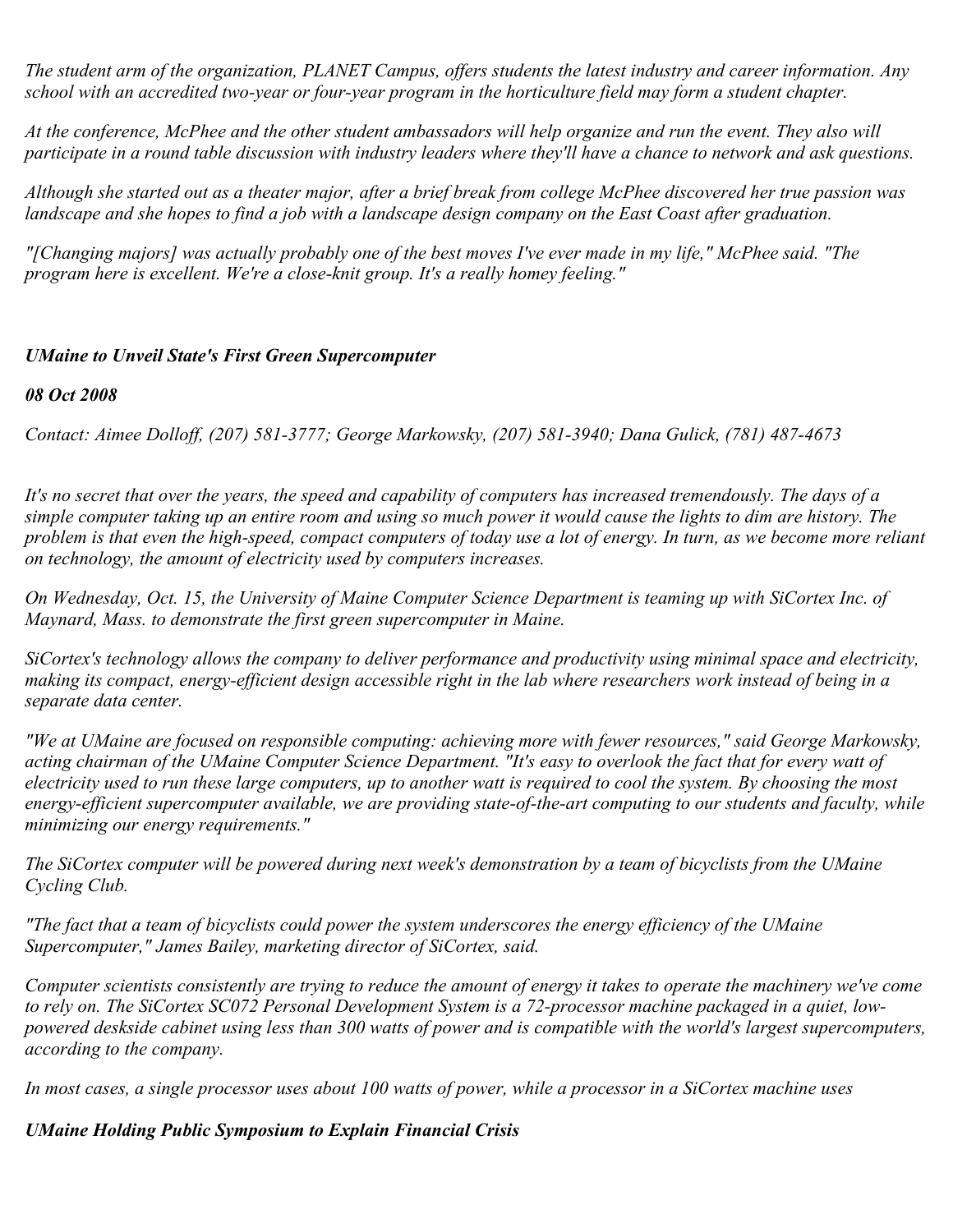### *14 Oct 2008*

*Contact: Ivan Manev, 581-1968; George Manlove, 581-3756*

*ORONO -- A group of Maine Business School professors at UMaine, experts in finance, investments, management and marketing, are teaming up to present a symposium for the public on Thursday, Oct. 16, to explain the current financial crisis currently hobbling economies throughout the nation.*

*"The current financial crisis: What does it mean for us?" from 5-6:30 p.m. in Room 100 of the D.P. Corbett Business Building will address highlights of the crisis, what caused it and what it means for consumers, investors, students and retirees, according to moderator Ivan Manev, associate professor of management.*

*"The idea is to present a few highlights of the crisis and turn it over to Q&A from the audience," Manev says. "Possible questions may include how the crisis influences us or is likely to influence us. For example, the economic downturn is causing real estate price reductions, retirement savings losses and affecting credit."*

*The panel also will explore effects of the crisis on retail and tourism industries.*

*"We want to emphasize interaction and respond to particular questions and concerns that people have, and provide the informed opinions of our faculty experts," Manev says.*

*Panelists include Richard Borgman, professor of finance, Harold Daniel, professor of marketing and director of the UMaine-based Center for Tourism and Outreach, Paul Myer, professor of marketing, Robert Strong, professor of finance and University of Maine Foundation Professor of Investment Education.*

*Panelists will make short presentations and then open the floor for questions and answers from the audience. Students, staff, faculty and the broader community are invited to the symposium, which is free.*

*The D.P. Corbett Business Building is located on the Orono campus, behind the Maine Center for the Arts.*

#### *Extension Educators to Offer Energy Saving Tips Thursday*

#### *14 Oct 2008*

*Contact: Joe Carr at (207) 581-3571*

*ORONO -- County educators from the University of Maine Cooperative Extension will offer members of the UMaine community some energy-saving advice next week.*

*The information session will be held from noon to 1 p.m. Thursday, Oct. 16, in the Memorial Union's Coe Room, and is part of the Employee Assistance Program's Lunch and Learn series.*

*The session is free and open to the public. Questions can be directed by e-mail to [eap@umit.maine.edu](mailto:eap@umit.maine.edu). To register, call 581-4014.*

#### *Renowned Human Rights Advocate Chowdhury at UMaine*

#### *14 Oct 2008*

*Contact: Joe Carr at (207) 581-3571*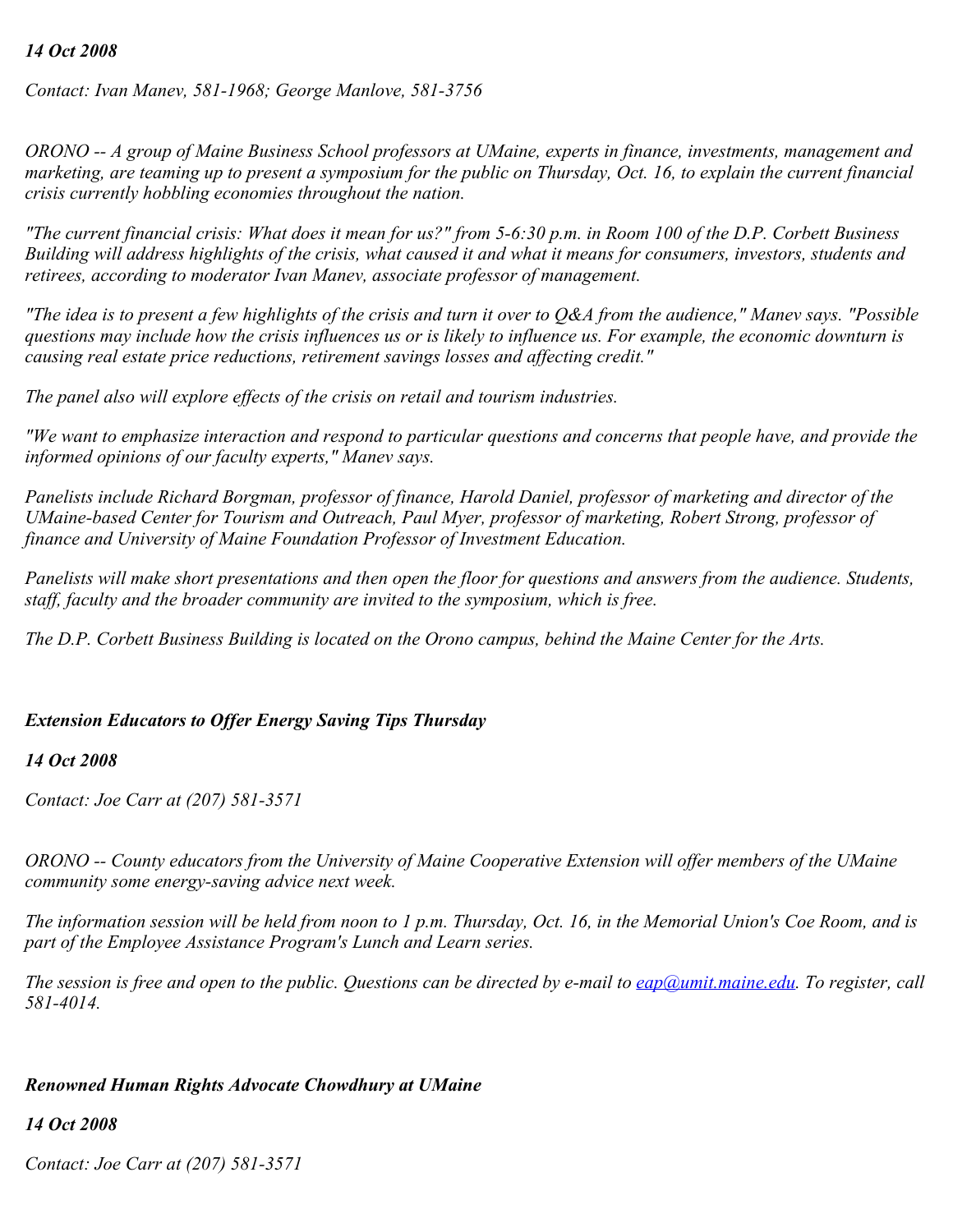*ORONO -- Asfan Chowdhury, the 2008 Colby College Oak Fellow whose wide-ranging career has drawn attention to numerous issues related to the fundamental tenets of human dignity, will give a Nov. 7 University of Maine presentation based on his film, "Who Cares if Bangladesh Drowns?"*

*The UMaine event, scheduled for 12 noon at Memorial Union's Bangor Room, will include a showing of the internationally acclaimed film, followed by a discussion.*

*UMaine's School of Policy and International Affairs (SPIA) will sponsor the presentation, the school's fall semester 2008 lecture.*

*"Asfan Chowdhury has had a remarkable career, working in leadership roles in some of the world's most effective human rights organizations," says Prof. Bahman Baktiari, SPIA's director. "As a journalist and filmmaker, he has also worked to shine a bright light on some of the most serious issues that plague societies in developing countries."*

*From 1986-1994, Chowdhury was a UNICEF staff member, working on communication and information initiatives. In that role he worked on policy documents related to AIDS and media coverage in India and Nepal. More recently, he has worked on independent assignments for several international organizations.*

*His work has helped to improve public understanding of societal challenges related to multiple issues, including AIDS/Sexually Transmitted Diseases, children's rights, refugee rights, minority identity, media rights and environmental concerns.*

### *Chamber Jazz Ensemble Planning Annual Concert Nov. 4*

### *14 Oct 2008*

*Contact: Karel Lidral, 581-1256; George Manlove, 581-3756*

*ORONO -- The UMaine Chamber Jazz Ensemble will present its annual formal concert in the Leonard and Renee Minsky Recital Hall, Class of 1944 Hall, on Nov. 4 at 7:30 p.m.*

*The organization is composed of several soloists and small ensembles with piano accompaniment. This semester's group consists of nine musicians representing a variety of instruments, according to music professor Karel Lidral, who directs the ensemble. The ensemble is open to student instrumentalists at all levels.*

*Membership in the Chamber Jazz Ensemble is a major component of the minor in jazz studies at UMaine, and members learn about both the art of jazz improvisation and that other "salient aspect of jazz, swing feeling," Lidral says.*

*The Nov. 4 program include great jazz standards and originals from jazz greats including Charlie Parker, Red Garland, McCoy Tyner, Nat Adderley, Horace Silver, Antonio Carlos Jobim, Miles Davis, Horace Silver, Sonny Rollins, Du Bose & Dorothy Hayward, and George & Ira Gershwin.*

*Student ensemble performers include: John Brabant, alto saxophone, of Presque Isle; John Brushie, piano, of Surry, Ray DeLear, soprano saxophone, of Corinth; Ashley Drew, tenor saxophone, of Scarborough, Anna-Marlies Hunter, clarinet, of Limestone, Skye Landry, trumpet, of Oxford, Adam Mullen, guitar, of Brewer; Alisa Rhodes, tenor saxophone, of Rockford, Ill.; and Bryant Sirois, guitar, of Caribou.*

*Tickets are \$6. UMaine students with a MaineCard are admitted free. More information is available through the Maine Center for the Arts Box Office at 581-1755, or online [\(www.umaine.edu/spa](http://www.umaine.edu/spa)).*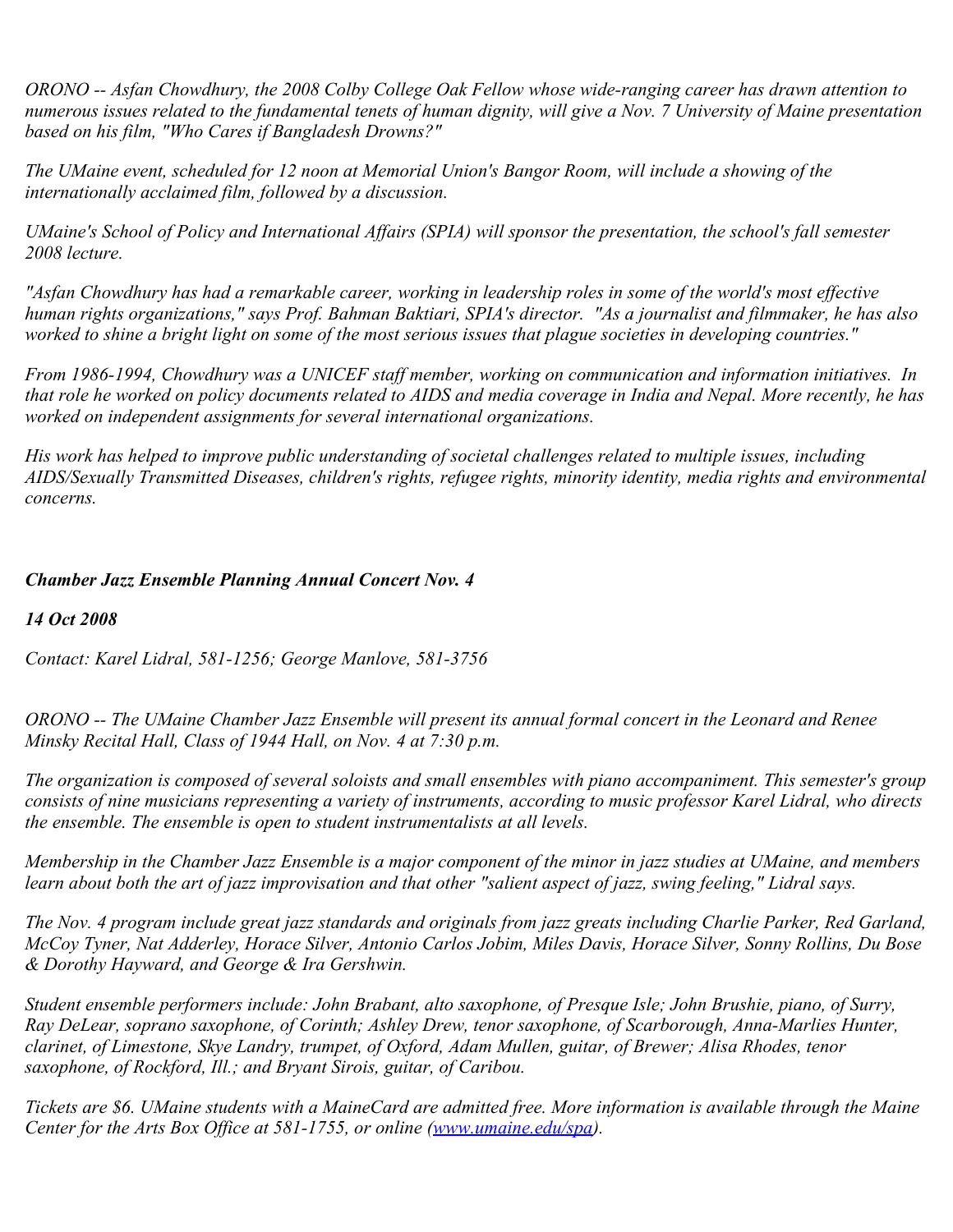*The ensemble also will perform in the "Jazz Corner" of Union Central in the Memorial Union Wednesday, Dec. 3. This event is free and open to the public.*

## *Maine Grass Farmers Network's 5th Annual Conference*

*14 Oct 2008*

*Contact: Richard Kersbergen, (207) 342-5971 or 800-287-1426 (in Maine)*

*PORTLAND, Me. --The Maine Grass Farmers Network (MGFN) annual fall conference is scheduled for Saturday, Nov. 15 at Verillo's Convention Center in Portland. The Maine Grass Farmers Network works cooperatively with University of Maine Cooperative Extension and the Natural Resources Conservation Service to provide information and support to interested farmers.*

*This year's speakers will focus on critical topics for all livestock owners currently utilizing pasture and grass land in their farming operations. Keynote speakers will include Karen Hoffman, an animal scientist from New York Natural Resources Conservation Service (NRCS), speaking on maximizing intake on pasture and transitioning between stored feed and pasture. Steve Washburn from North Carolina Cooperative Extension will discuss pasture-based dairying and finishing beef and dairy calves on pasture. Some of the other topics for the conference include parasite control strategies for camelids, learning more about grants, public funding and other assistance programs, and a lamb meat cutting demonstration.*

*Grass farming can increase profitability helping to keep farms viable while maintaining the rural character of communities. Growing grass in Maine takes advantage of the short growing season and cool climate. Pasture raised livestock utilize pasture lands effectively, while improving animal health, product quality and market advantage.*

*To register email [xandy@longmeadowsfarm.com](mailto:xandy@longmeadowsfarm.com) or call (207) 873-5212. Registration rates are as follows: nonmember early bird (before Nov. 1) \$45; non-member (after Nov. 1) \$50; member registration \$35; each additional farm member \$25. MGFN membership costs \$25.*

# *UMaine Outing Club Fundraiser Thursday, Oct. 16 to Feature Raffle, Film, Alternative Energy Focus*

### *15 Oct 2008*

*Contact: Robert Goodwin, (518) 578-6235*

*ORONO -- The Maine Outing Club at the University of Maine is holding a fundraising event -- a raffle, a ski movie premiere and musical entertainment -- Thursday, Oct. 16, at 8 p.m. at D.P. Corbett Business Building to raise money for maintenance and repairs at its cabin near Sugarloaf Mountain.*

*This year's annual ski movie premiere and related activities includes an initiative to raise awareness about the need for new sources of alternative energy. Club president Rob Goodwin says this year's event also encourages participants to log on to the national [www.powervote.org](http://www.powervote.org/) website and register a pledge demanding "real solutions to global warming."*

*"For the past three years, the Maine Outing Club has hosted a ski movie premiere in D.P. Corbett," Goodwin says. "This year, as president of club, I wanted to find a way to provide quality entertainment to the outdoor community at UMaine and raise some funds to repair the Maine Outing Club cabin in Western Maine."*

*Events on Oct. 16 include the raffling of two for one Sugarloaf tickets, Sugarloaf trail signs, donations from the Ski Rack Sports in Bangor and a ski jacket from Flylow Gear.*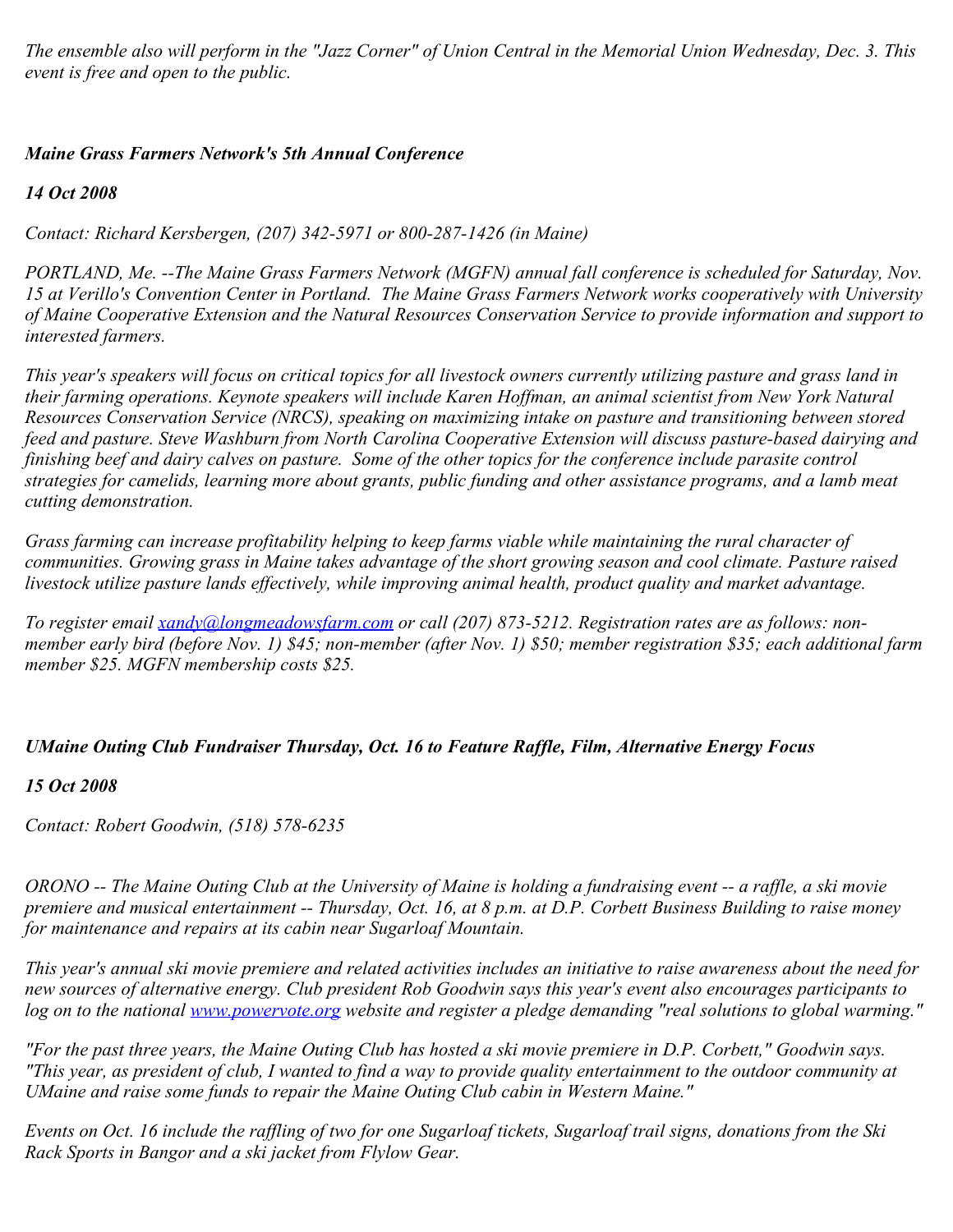*"The Pact," an extreme telemark ski film, will premiere Thursday at 8 p.m. in the D.P. Corbett's Room 100. The film is presented by Black Diamond Productions, hosted by the Maine Outing Club and sponsored by the flylowgear.com, Ski Rack Sports and Mountain Hardware.*

*Goodwin says encouraging outing club members and their friends to sign on to the powervote.org mission is a natural outgrowth of club activities.*

*"The outdoor community is generally in support of a cleaner environment." he says. "The addition of the national [www.powervote.org](http://www.powervote.org/) campaign for clean energy, climate justice, green jobs, and no coal is a way to mobilize the community to actively support for this platform. This is a non-partisan campaign that is easy to promote on campus, because it does not support any specific candidate or policy. We are asking people to pledge for powervote to raise awareness."*

*For additional information, Goodwin can be reached at 518-578-6235 or by email on FirstClass.*

*The Maine Outing Club formed on campus in 1923 and maintains an office at the Wade Center in the Memorial Union. It coordinates and organizes hikes and camping excursions. The cabin at Sugarloaf is a rustic, two-story bunkhouse available for members to use throughout the year as a base camp for hiking, canoeing, and skiing trips.*

### *UMaine Faculty Art Show*

#### *15 Oct 2008*

*Contact: Joe Carr at (207) 581-3571*

*NEW WORK A Department of Art Exhibition*

*WHERE: Lord Hall Gallery, University of Maine*

*WHEN: October 10--November 19, 2008*

*OPENING RECEPTION: Friday, October 17, 5:30 to 7:30 p.m.*

*The Department of Art at the University of Maine (on the Orono campus) presents NEW WORK an exhibition of work by art faculty in the Lord Hall Gallery. This year's work includes ceramics, digital videos, drawings, installations, mixed media, paintings, photographs, prints, and sculptures. The exhibition presents an overview of the creative accomplishments of studio, art education, and art history faculty.*

*During the opening reception on Friday, October 17 from 5:30 to 7:30 there will be brief talks by several faculty members about their current work. The campus community and public are invited. Exhibition dates are October 10 to November 19. Gallery hours are 9 a.m.-4 p.m. weekdays in the Lord Hall Gallery on the Orono campus.*

#### *UMaine Announces Maryann Hartman Award Winners*

### *15 Oct 2008*

*Contact: Ann Schonberger, 581-1229*

*ORONO ' The University of Maine has announced the recipients of the 2008 Maryann Hartman Awards. Named for the*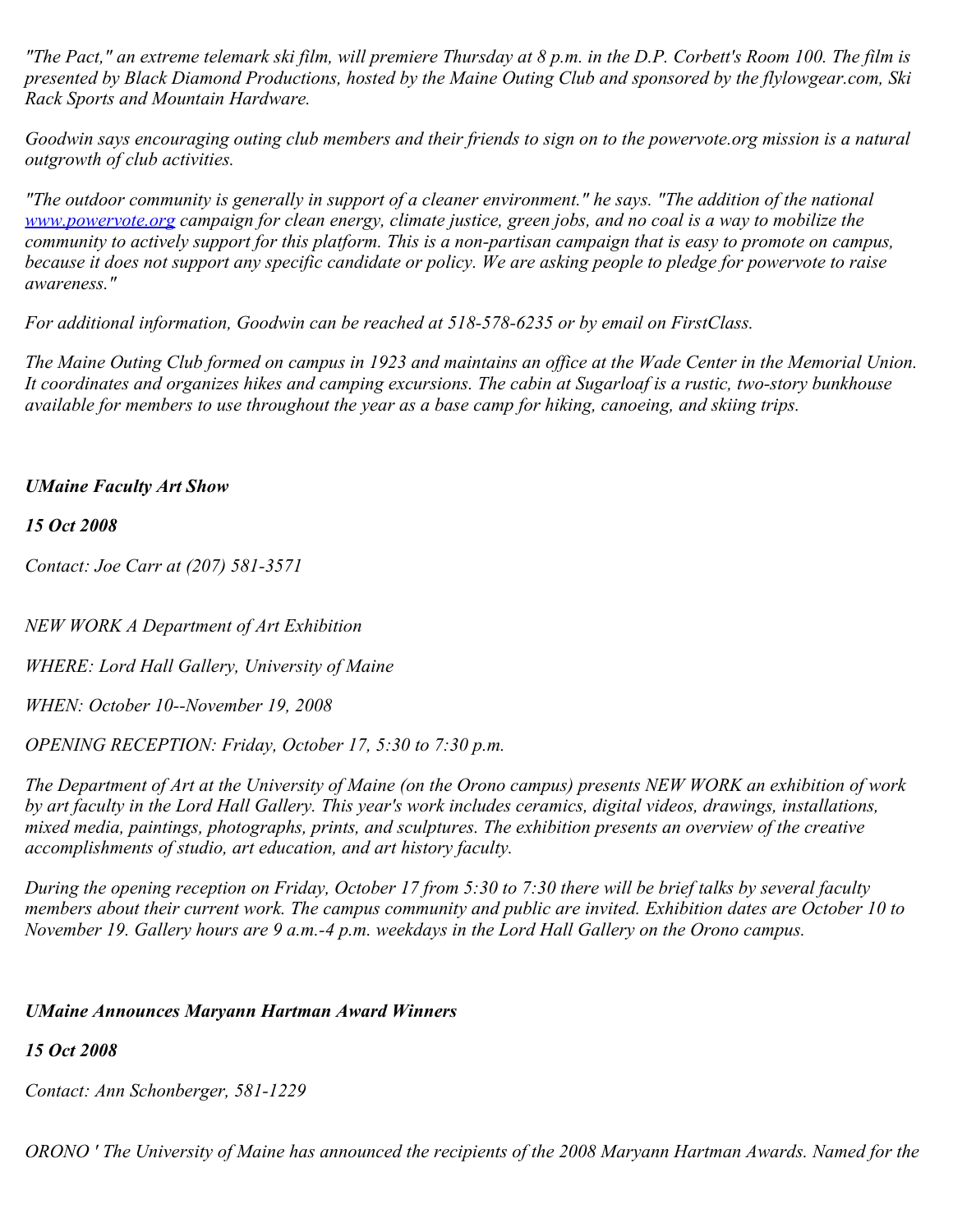*late UMaine speech communication professor, the awards honor the spirit, achievement and zest for life that Hartman epitomized.* 

*This year's winners are Catherine Beller-McKenna, the director of the Portland-based women's chorus Women in Harmony; Ilze Petersons, the coordinator of the Peace and Justice Center of Eastern Maine in Bangor; and Kirsten Walter, who founded the Lots to Gardens program in Lewiston. The 2008 Young Women's Social Justice Award-winner is Codi Booher, a first-year student at UMaine and Biddeford High School graduate.* 

*"We are proud to present awards to these four women," says Ann Schonberger, director of UMaine's Women's Studies Program and Women in the Curriculum Program. "They honor our program by their acceptance and provide excellent role models for women of all ages. Interestingly, after almost 25 years of Maryann Hartman award presentations, the selection gets harder every year."*

*The awards ceremony will take place from 5 to 7 p.m. Wednesday, Nov. 5, in the Buchanan Alumni House on campus. Those who would like to attend should contact Angela Hart at 581-1228.*

*The Hartman Awards, given annually by UMaine's Women in the Curriculum and Women's Studies Program, recognize distinguished Maine women and their accomplishments in the arts, politics, business, education and community service. In 2001, the program inaugurated a new award in Maryann's name: the Young Women's Social Justice Award.*

*About the recipients:*

# *Catherine Beller-McKenna*

*As music director of Women in Harmony, a Portland-based women chorus, Catherine "Kitty" Beller-McKennais strongly committed to the belief that both music and language affect social change. A powerful musical conductor, teacher and scholar, Kitty is a major contributor in an often male-dominated field. She is known for her innovative programming, her vast musical knowledge and interest, her promotion of feminist values and her consciousness-raising in areas of social justice. Under women's leadership, the chorus builds bridges among women through singing and strives for social justics and unity among all women, regardless of differences. Kitty, along with Women in Harmony, was active in the Maine Won't Discriminate and Get Out the Vote campaigns and has partnered with community organizations, including the local chapter of the NAACP, Maine Alzheimer's Association, Peace Action Maine and the Gay, Lesbian and Straight Education Network of Southern Maine.* 

### *Ilze Petersons*

*A strong woman who dedicates her life to working for peace, Petersons continually calls for social justice for all. For the last15 years, Ilze has been the coordinator of the Peace and Justice Center of Eastern Maine where she organizes efforts for citizen activism and transformation of the peace community. Her work covers a broad spectrum including writing editorials to raise social consciousness, organizing demonstrations and vigils against the war in Iraq and facilitating discussion and education among Maine citizens. Her role as teacher, mentor and counselor goes far beyond her present work at the Peace and Justice Center. Prior to this job, Ilze worked as the local coordinator of the Displaced Homemakers Project (now the Maine Centers for Women, Work and Community) where she created a safe and encouraging space for women to become empowered through education and employment opportunities. Throughout her life Ilze has shown how one individual dedicated to peace and justice for all can truly make a difference to many, in Maine and beyond.*

# *Kirsten Walter*

*Eight years ago, as a Bates College student, Kirsten Walter created the Lots to Gardens program. At that time it consisted of a few small communal gardens located at a low-income housing project to help provide food security for residents and connect them to the land. The program went far beyond initial expectations and led to a marked difference in the positive*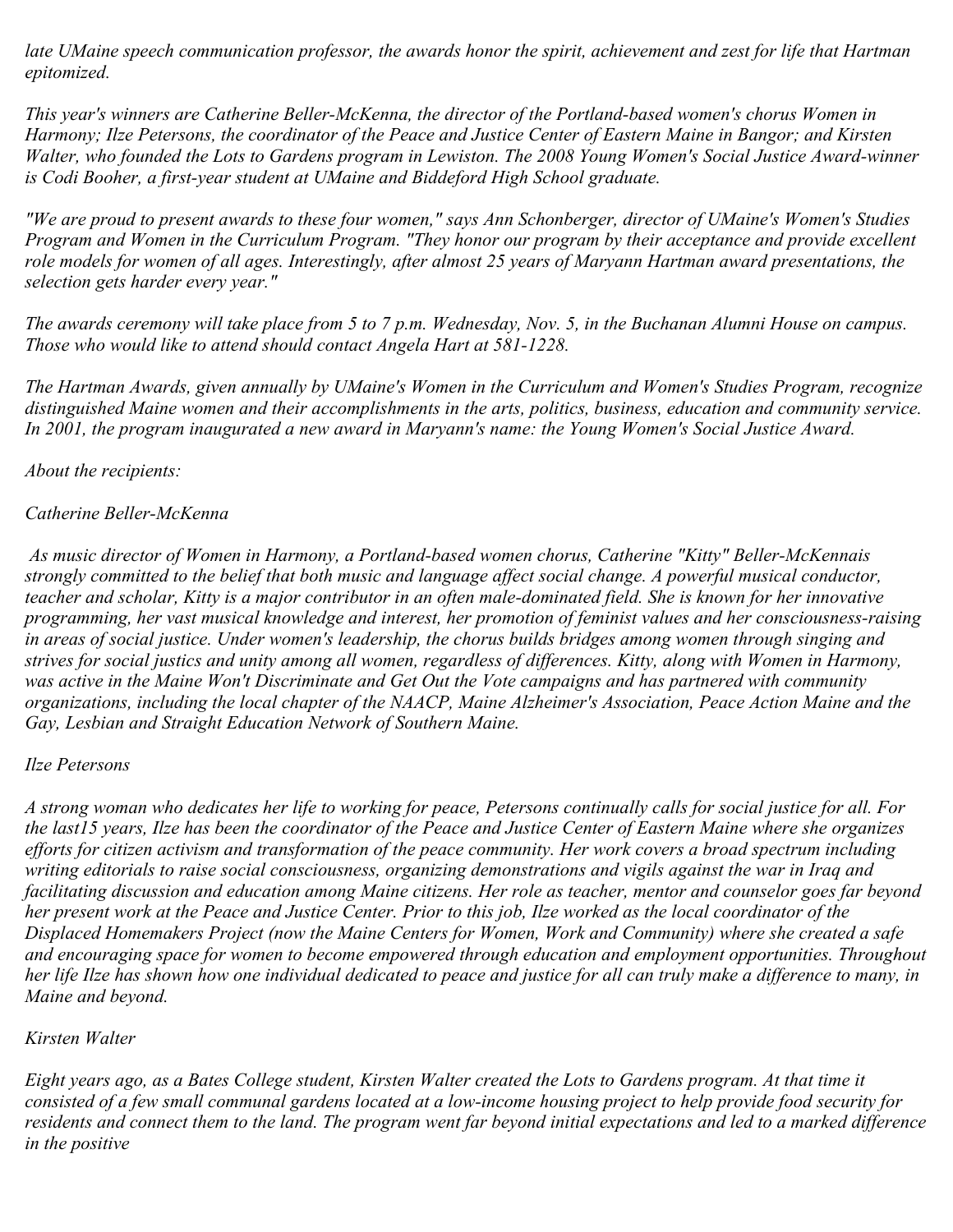### *High School Writing Centers Share Their Ideas*

### *16 Oct 2008*

*Contact: Heather Pullen, 581-2443*

*Orono, ME -- High school students from around Maine will gather on Wednesday, Oct. 22 to share their experiences and ideas with high school student-staffed writing centers. Writing Centers are a collaborative way to help students think critically about their own writing and make their writing stronger. A student-staffed center adds the peermentoring component.*

*The day will incorporate poster sessions presented by visiting high school students, workshops, a panel discussion hosted by the UMaine Writing Center Tutors, and a UMaine Writing Center tour.*

*Rich Kent, director of the Maine Writing Project and assistant professor of literacy education at the University of Maine, explains that "writing centers are places where student writers work with eachother in an effort to develop ideas, discover a thesis, overcome procrastination, create an outline, or revise a draft. Ultimately, writing centers help students become more effective writers." Kent further says the exchange of ideas at the conference will help students and teachers "realize the full potential of writing centers."*

*Kent's book "A Guide to Creating Student-StaffedWriting Centers, Grades 6-12," recipient of the "Book of the Year Award" in 2006 for an assembly of the National Council of Teachers of English, offers a host of ideas on creating writing centers for middle school and secondary teachers.*

*Wednesday, October 22nd, 8:30-noon Buchanan Alumni House University of Maine*

*8:00-8:30 a.m. Registration*

*8:30-9:45 a.m. Poster Session (Group A 8:30-9:05; Group B 9:10-9:45)* 

*9:45-9:55 a.m. Snack Break*

*10:00-11:15 a.m. Workshops*

- *Absolutely Write! The Erskine Academy Writing Center*
- *Brewer High School Writing Center*
- *The Nokomis Writing Center*

*11:20-11:45 a.m. Writing Center Panel with College Tutors*

*11:45-noon Final Q & A*

*The Maine Writing Project, established in 1998, is an affiliate of the National Writing Project. It is dedicated to the improvement of the teaching and learning of writing across the curriculum at all grade levels. ([www.mainewritingproject.org](http://www.mainewritingproject.org/))*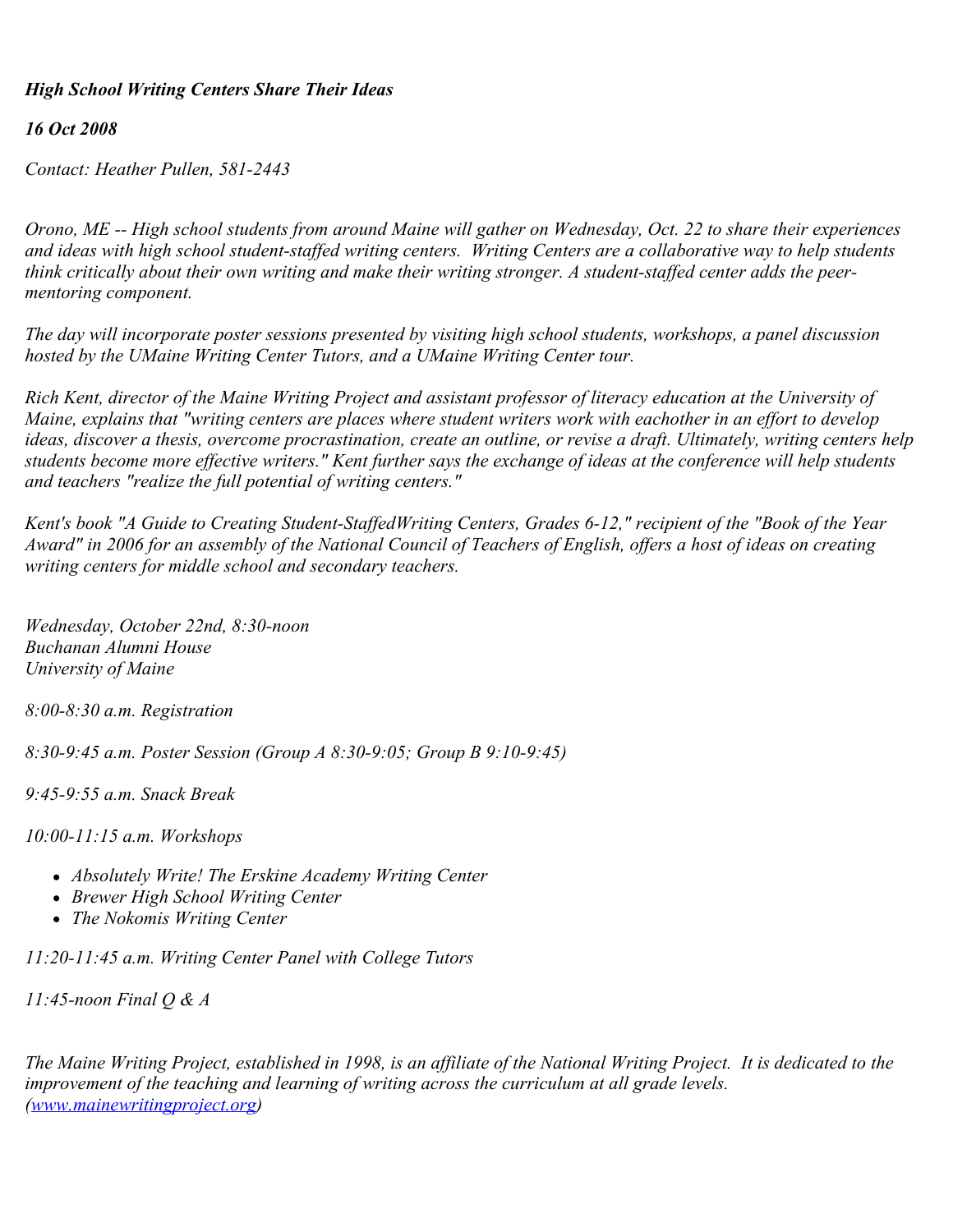## *UMaine Introduces New Center for Undergraduate Research*

### *16 Oct 2008*

*Contact: Aimee Dolloff, (207) 581-3777 Nancy Hall (207) 581-3260*

*ORONO, Maine -- A new program at the University of Maine is specifically designed to facilitate and enhance research and creative achievement opportunities for undergraduate students.*

*The Center for Undergraduate Research (CUGR) has set out to develop a database of research and creative projects at UMaine that are open to undergraduates, matching faculty and students by projects and interests. The center is located at 124 Alumni Hall.*

*UMaine realizes that the opportunity to work on research projects as an undergraduate makes a student stand out to potential employers and institutions.* 

*"For many students, research provides an opportunity for a mentor-mentee relationship different from a teacher-student relationship," CUGR Director Nancy Hall said. "In that context, the learning is invaluable. It's something I wish for all students."* 

*Advancing undergraduate research with CUGR's leadership is one of 12 objectives that are part of UMaine's Strategic Plan.*

*"We will build on UMaine's strengths as the state's leading research university, taking advantage of the hundreds of faculty and graduate students involved in research and creative projects who can teach and mentor undergraduate researchers," said Hall, who is also an associate professor of communication sciences and disorders.*

*Undergraduate students being involved in research projects is nothing new at UMaine, but CUGR will help raise the visibility of the work already being done while providing an easily accessible database for students and advisers who want to participate.*

*The idea is to allow students to hone their abilities to communicate and put ideas together, to organize and write, to investigate and to push themselves to continue to ask questions and seek answers.*

*And students aren't the only ones who will benefit from the center.*

*"For me as a faculty member, the most incredible process to see is the evolution of learning by a student involved in research or creative experience," Hall said. "We're looking at tomorrow's scholars. The more we invest today, the better off we'll be.*

### *School of Performing Arts to Present Moliere Comedy 'Scapin'*

*16 Oct 2008*

*Contact: Karen Cole, 581-4704 Julie Goell, 766-2945*

*ORONO -- "Jack Sparrow meets Daffy Duck," is how Portland actor, director and performer Julie Goell describes the upcoming UMaine School of Performing Arts production "Scapin," a 17th century comic masterpiece by Moli*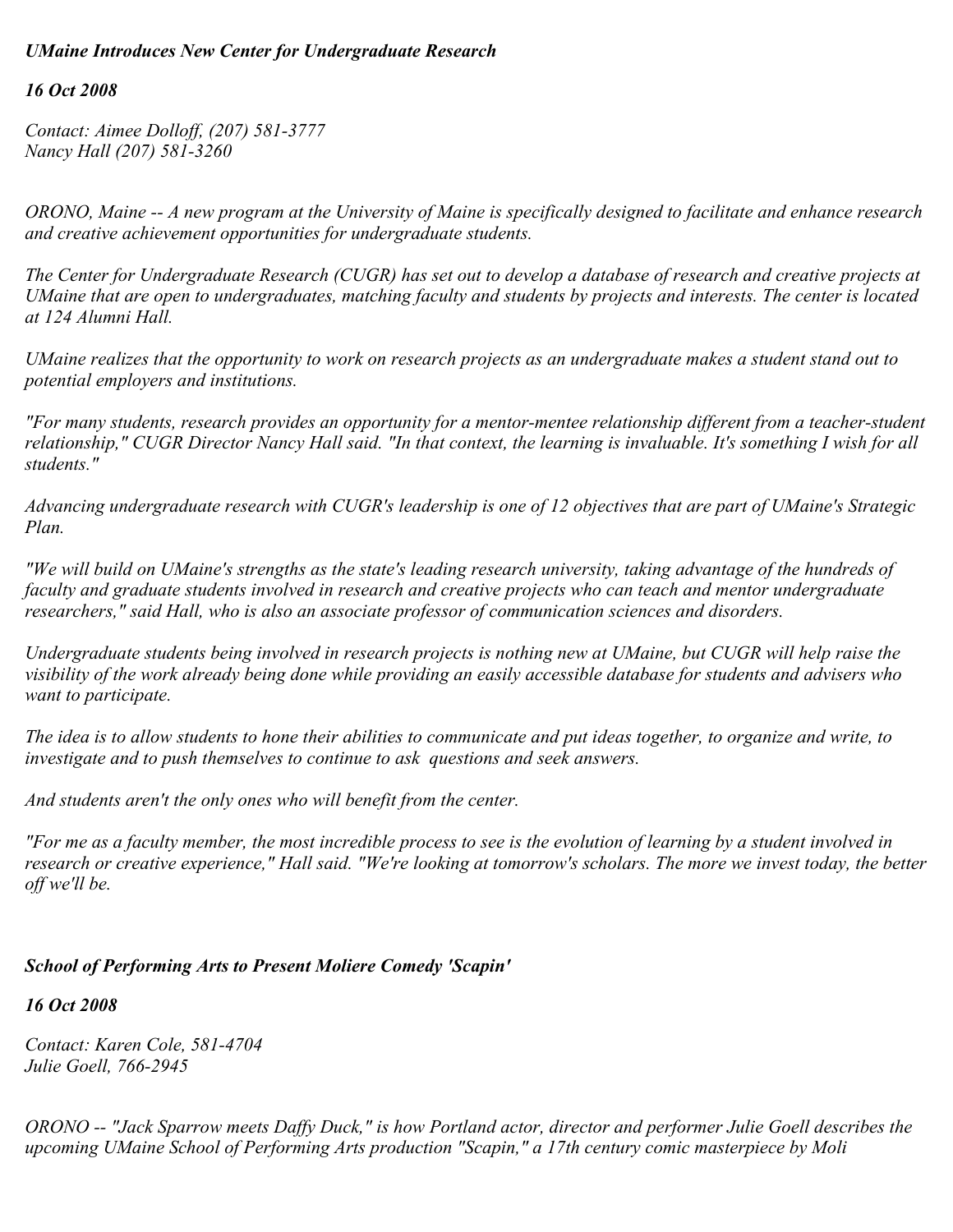#### *Halloween Happenings at UMaine*

#### *21 Oct 2008*

*Contact: Aimee Dolloff, (207) 581-3777; Kristen Andresen (207) 581-3742*

*October is quickly coming to an end, and that means Halloween is just around the corner. Here's a list of Halloween festivities coming up at the University of Maine:*

#### *2008 Maine State Collegiate Business Conference at UMaine Nov. 15*

#### *21 Oct 2008*

*Contact: Andrea St.Pierre at (207) 491-6753*

*ORONO--The University of Maine chapter of the American Marketing Association will host the third annual Maine State Collegiate Business Conference on Saturday, Nov. 15.*

*The conference will include a full day of workshops and seminars featuring notable business leaders and professionals discussing the most relevant topics in Maine business today. For any major student interested in business, thinking about their career, or building their professional skills, this conference is an opportunity to interact with prominent guest speakers.*

*This conference is the premier fall semester event hosted by Maine Business School students. It is open to registration by any student in the state of Maine, as well as the general public.*

### *Coming Out Week at UMaine Begins Sunday*

#### *22 Oct 2008*

*Contact: Sierran Lucey at (207)581-143*

*ORONO- Several University of Maine organizations will host a week-long series of events in recognition of Coming Out Week, Sunday Oct. 26-Saturday Nov. 1 at UMaine. Wilde Stein, UMaine's gay, lesbian, bisexual, and transgender( GLBT) organization, will sponsor activities, along with GLBT Services, the Division ofStudent Affairs, and Student Government*

*The purpose of the week is to educate the community on GLBT issues and to raise awareness. One highlight will be a ceremony to raise the Pride Flag in front of Fogler Library Monday Oct. 27 at noon. The flag will fly for the remainder of the week. Faculty, staff, students, and community members are welcome to attend any of the Coming Out Week events.*

*For more information about specific events please contact Sierran Lucey ([sierran.luce@umit.maine.edu\)](mailto:sierran.luce@umit.maine.edu).* 

### *UMaine Professor Available to Speak on Elimination of Standardized Writing Tests in Maine Schools*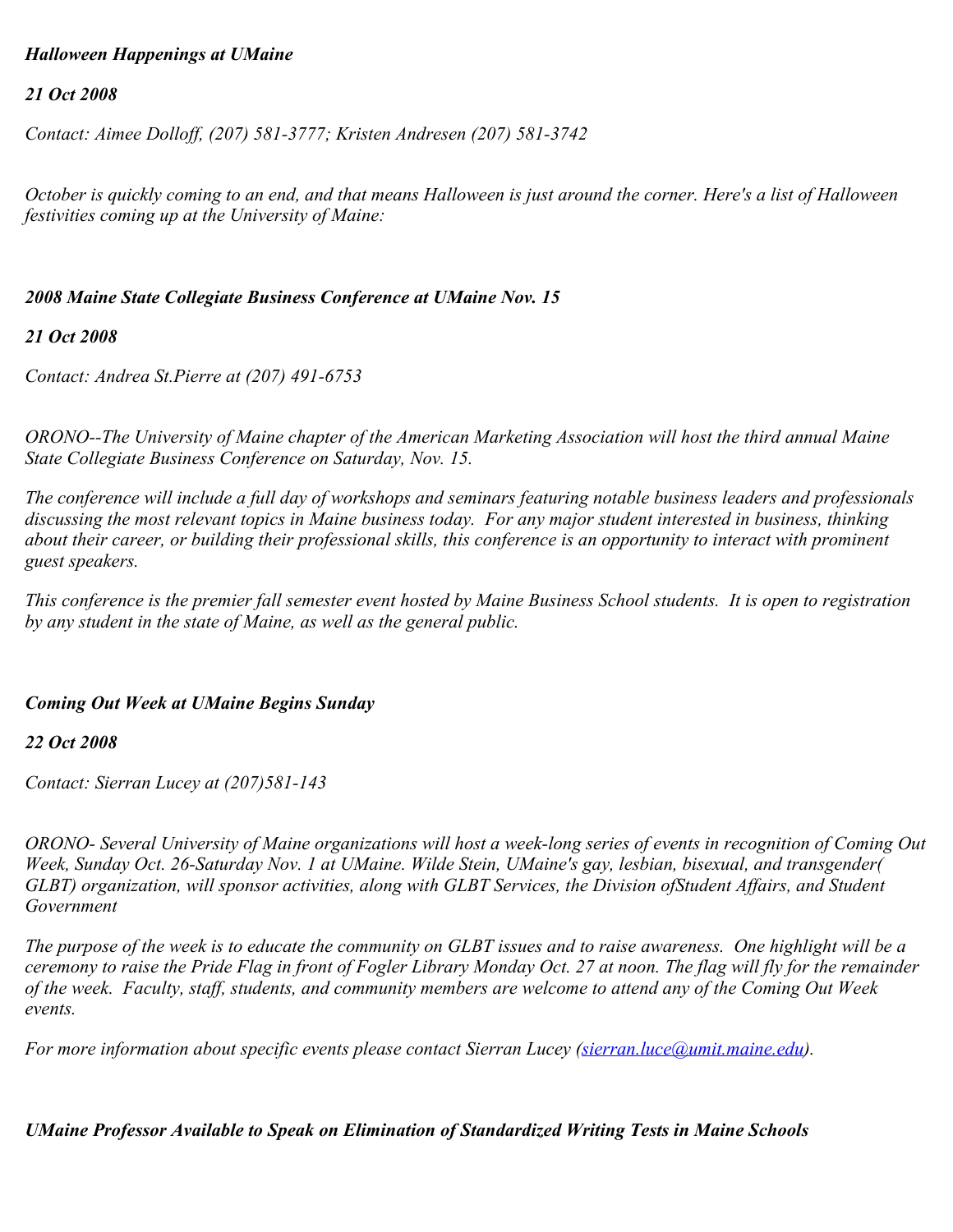### *22 Oct 2008*

*Contact: Kristen Andresen, 581-3742*

*ORONO -- Onthe heels of Tuesday* 

## *World Renowned Biologist to Speak at UMaine*

## *22 Oct 2008*

*Contact: Aimee Dolloff, (207) 581-3777; Rebecca Holberton, UMaine biology professor, 581-2526*

*ORONO, Maine -- Dr. Keith Hobson, wildlife biologist with Environment Canada, the Canadian Wildlife Service, in Saskatoon, Saskatchewan will be the guest speaker during UMaine's School of Biology and Ecology seminar series at 3:10 p.m. Friday, Oct. 24, in room 102 Murray Hall.*

*Hobson's presentation, "Tracking Animal Migration with Stable Isotopes," will include information about his research and tracking technique which has been used to track whales, birds, fish, bats and more over large geographical areas.*

*The technique is able to trace animals without using tracking bands or bracelets and uses only naturally occurring isotopes. The process allows scientists to track even the smallest animals and organisms, such as monarch butterflies, which would be impossible to mark with a tracking device or band.*

*The isotopes, which can be found across the environment in naturally occurring patterns, become incorporated into animal tissue and can be examined to determine where an animal was before it was tested.*

*Hobson's visit to meet with UMaine students and staff coincides with the university's Climate Change 21 Conference, but is not directly related to the event. His work does, however, play a part in helping researchers understand how communities interact in ecosystems which is part of understanding climate change.*

*Hobson arrives on campus Wednesday afternoon and there are several times available for him to speak to members of the media.*

# *UMaine Cares 2008 Plans Make a Difference Day Events*

### *22 Oct 2008*

*Contact: Craig DeForest, Bodwell Center for Service, 581-1796; Aimee Dolloff, 581-3777*

*ORONO -- The Bodwell Center for Service and Volunteerism at UMaine is holding its Fourth Annual "UMaine Cares" service event in Orono, Old Town and the Greater Bangor Area in celebration of National Make a Difference Day on Saturday, Oct. 25.*

*UMaine Cares began in 2005 as an effort to raise funds for hurricane relief in the Gulf Coast area.*

*The program has now expanded, doubling in size from last year, and focuses on serving the needs of the surrounding communities. An estimated 150 students, representing almost 20 student groups, will be volunteering for half and full days with local organizations, with university faculty and staff members serving as team leaders.*

*Opportunities for media to photograph Make a Difference Day and UMaine Cares events are as follows:*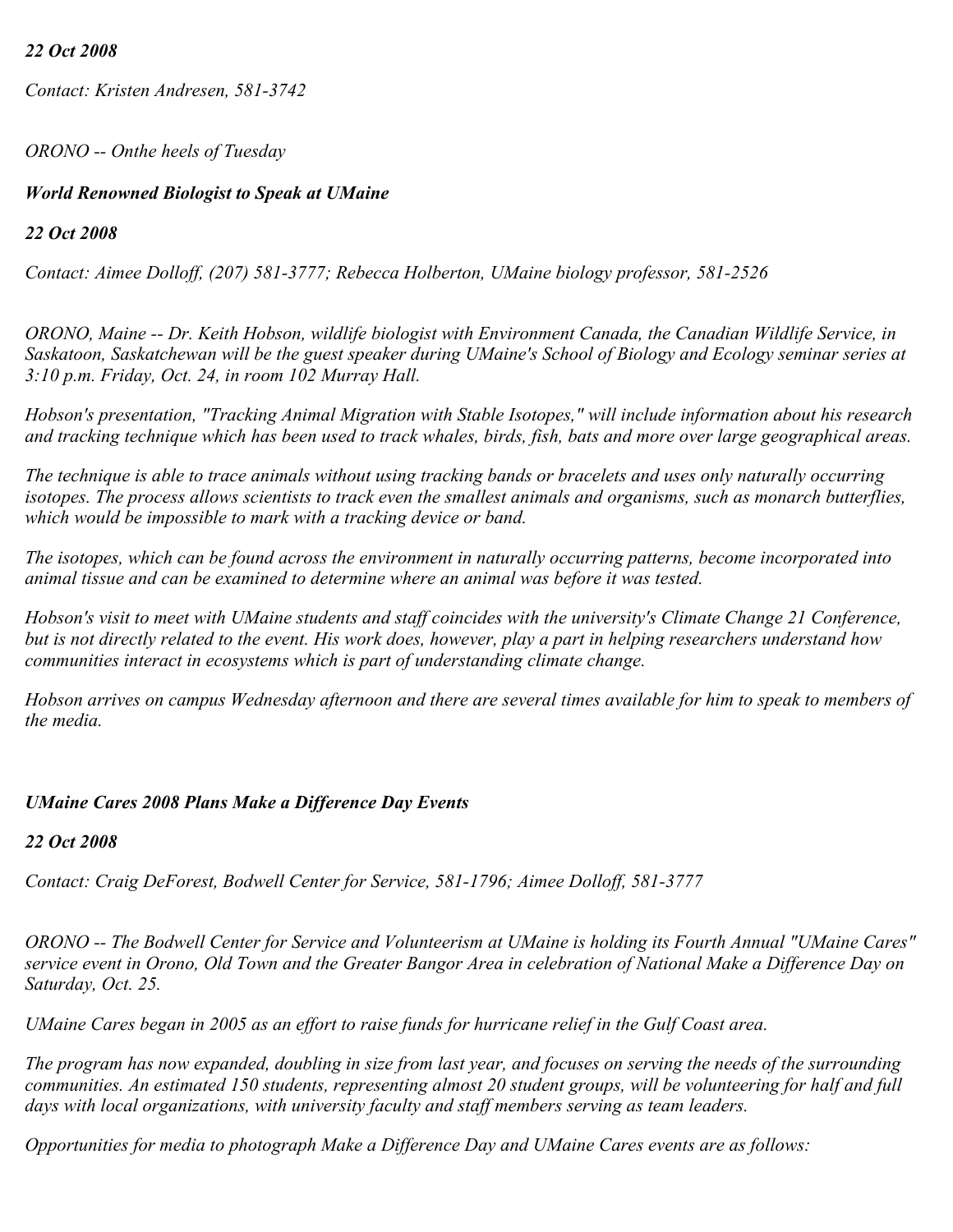### *UMaine Volunteers to Plant 1,000 Pink Tulips for Breast Cancer Awareness*

## *23 Oct 2008*

*Contact: Mary Rumpho, 581-2806; Vicky Blanchette, 581-2204*

*ORONO -- In observance of October being Breast Cancer Awareness month, volunteers at the University of Maine are planting a third annual Pink Tulip Garden to benefit the Maine Cancer Foundation and raise funds for breast cancer research.*

*Volunteers will gather on Thursday, Oct. 30, at 12 noon to plant a ribbon-shaped bed of 1,000 pink tulips in front of Fogler Library on the mall.*

*The Maine Cancer Foundation's Pink Tulip Project is a symbol of hope and renewal for breast cancer patients and their families. The project was founded by Robin Whitten of Portland, after her 2004 breast cancer diagnosis. Throughout her winter-long treatment, Whitten was buoyed by the vision of seeing her spring garden of tulips blossom. The vision kept her going and inspired her to share her optimism of spring's renewal by creating the Pink Tulip Project.*

*Leading this year's Pink Tulip Garden project at UMaine are Mary Rumpho, professor of biochemistry and molecular biology, and Vicky Blanchette, communication specialist with the UMaine College of Engineering. They are extending an open invitation to UMaine and surrounding communities to participate in the Oct. 30 tulip planting and to learn how to plant an official Maine Cancer Foundation pink tulip garden at home.*

*To support this year's effort, please visit the Pink Tulip website or mail contributions to: UMaine Pink Tulips, Maine Cancer Foundation, P.O. Box 553, Portland, 04112. Cash donations of any amount are welcome. For additional information, please call Rumpho at 581-2806 or Blanchette at 581-2204.*

*The Maine Cancer Foundation funds cancer research, education and patient support in Maine.* 

### *UMaine Extension Teams Up with State, Agencies to Keep ME Warm*

### *24 Oct 2008*

*Contact: Aimee Dolloff, 581-3777; Jennifer O'Leary, UMaine Extension marketing leader, (207) 299-7751 Oil prices may have dropped for the moment, but keeping Mainers warm this winter continues to be a concern. University of Maine Cooperative Extension is doing its best to make sure residents are bundled up for the cold season now upon us through collaboration with the Maine State Housing Authority and the Governor's Office of Energy Independence and Security. On Saturday, Oct. 25, Keep ME Warm Kits will be distributed at all UMaine Extension sites with the exception of Cumberland County where they will be handed out at the county's Department of Transportation headquarters in Scarborough. Click here for important [kit distribution details, including what the kits contains](https://umaine.edu/news/wp-content/uploads/sites/3/2011/03/Energy-KMWKitContents.pdf). Saturday's date coincides with National Make A Difference Day, which is exactly what UMaine Extension and other state agencies are trying to do in providing 2,000 kits for distribution. There also will be a variety of volunteers and organizations on hand to help install the kits, including a group of UMaine students heading to Cherryfield to lend a hand for the weekend in Washington County as part of the Alternative Spring Break program. "Our mission is to help the people of Maine help themselves through education," John Rebar, UMaine Extension executive director, said. "Our long history is to look at what's the issue that's of greatest need and how can we help. Certainly, energy is that issue this year." In addition to the kits, UMaine Extension provides frequently updated research-based information on how to save money through energy conservation and alternative energy sources at its website and through literature it helps to produce and distribute to the public. On the website, residents who want to weatherize their homes and are looking for cost-saving tips will find video clips and downloadable information. The clips can be found at [www.extension.umaine.edu/energy](http://www.extension.umaine.edu/energy). The Do-It-Yourself Guide To Saving Money On Home Heating provides information about how to properly weatherize windows and doors, walls, attics and basements. The brochure is available at UMaine Extension county offices, on the website and will be handed out this weekend with the Keep ME Warm Kits. Other area organizations also have asked for copies*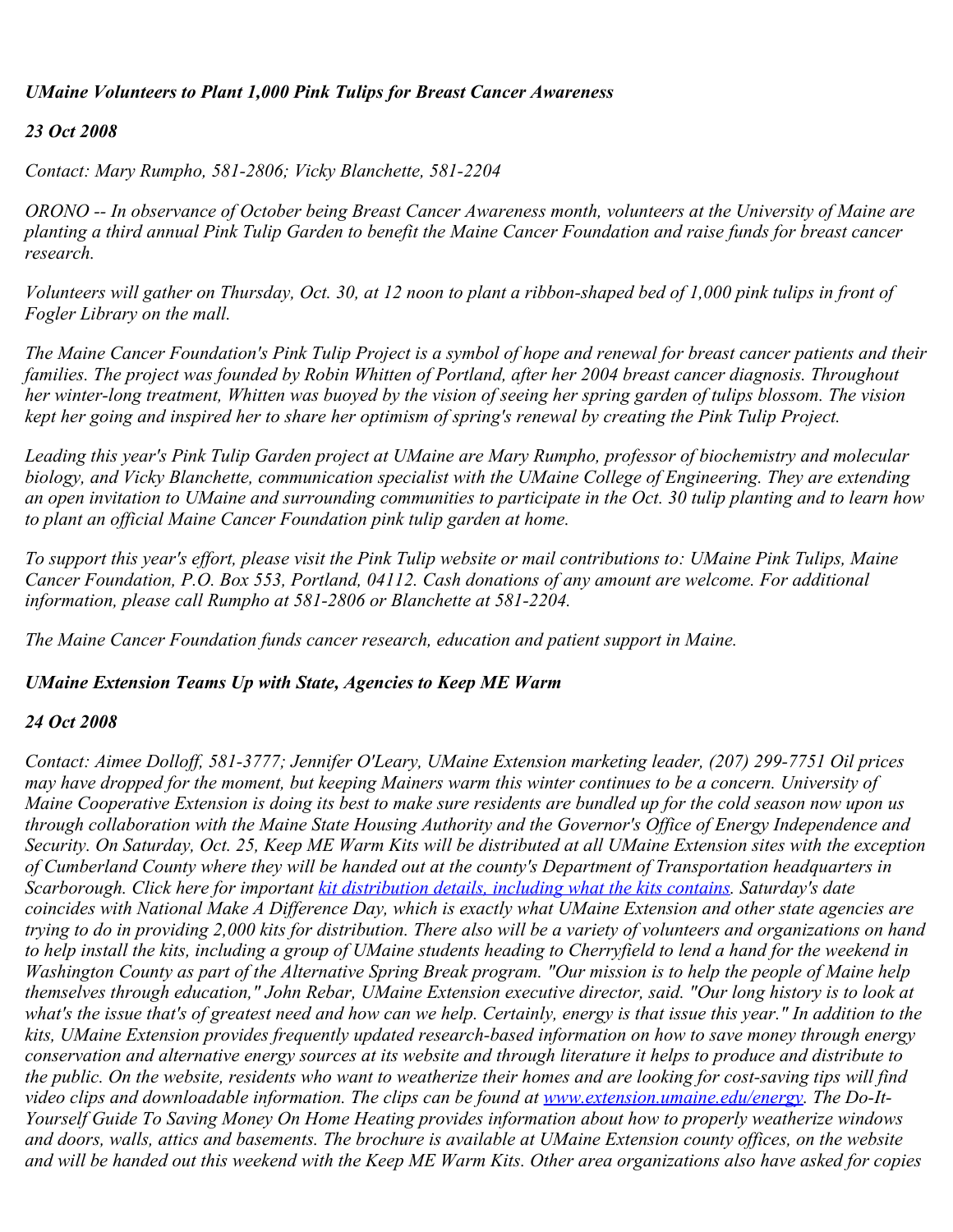*to pass around. Other energy-saving resources are available at the UMaine Cooperative Extension website [www.extension.umaine.edu](http://www.extension.umaine.edu/) or by contacting your local UMaine Extension county office. "UMaine Cooperative Extension is a can-do organization and we are really community based with our offices across the state," Rebar said. "As a result, our folks are hearing and seeing firsthand the challenges that every citizen is facing. We've had a tremendous response from our staff to rally to support this issue."* 

# *UMaine Lobster Institute, Internet Lobster Sales Company Team Up to Help Industry*

## *24 Oct 2008*

*Contact: Aimee Dolloff, (207) 581-3777; Bob Bayer, (207) 581-2785; Dan Zawacki, (800) Live-Lob or (800) 548-3562*

*Supply may be up and price may be down causing those in the lobster industry some stress, but the University of Maine Lobster Institute and a company with local ties are trying to give business a little boost.*

*Lobster Gram, the largest Internet marketer of live lobster, has teamed up with the Lobster Institute, a non-profit lobster research and service organization, to come to the aid of Maine's lobster industry by offering a blowout sale of live lobsters.*

*Lobster Gram is currently offering their "Lobster Gram" namesake live lobster package for discounts of up to 50 percent. Additionally, a portion of proceeds from this bailout sale also will help support the sustainability efforts of the Lobster Institute.*

*"Just like the big banks, lobster fishermen and their families are in trouble because of our weak economy. The boat price a lobsterman gets for his lobster has nose-dived in the last few weeks," says Dan "the Lobster Man" Zawacki, chairperson and founder of Lobster Gram. "We want to help the lobster industry by helping them move some lobsters and then pass the savings on to our customers. The lobstermen are our friends, and we want to help them."*

*Lobster Gram ships its live lobster all over the United States from its warehouse in Biddeford, Maine; and has its corporate offices in Chicago.*

*"Dan and the folks at Lobster Gram have been good friends of the Lobster Institute and the lobster fishery," Bob Bayer, executive director of the Lobster Institute said. "Their willingness to help fund the lobster health studies and other sustainability efforts of the Lobster Institute through this sale is just another example of that."*

*To take part in this Lobster Bailout-Blowout, visit the Lobster Gram Website at [www.livelob.com](http://www.livelob.com/). Information about the Lobster Institute is available at [www.lobsterinstitute.org](http://www.lobsterinstitute.org/).*

### *Community Signs Steel Beam at Hutchinson Center, Signifying New Connections*

### *24 Oct 2008*

*Contact: Joe Carr at (207) 581-3571*

*BELFAST, Me. -- Community leaders and University of Maine representatives gathered at UMaine's Hutchinson Center this morning, to celebrate the connection of the center's new addition to its existing facility. Hutchinson Center Director Sue McCullough and others signed their names to a steel beam, just before Wright-Ryan Construction, Inc. crews raised it in place to connect the original structure to the new 15,000 square foot wing.*

*"The Hutchinson Center allows people from this region to gain access to achieve what they need and deserve: the educational and related programs which open the doors to a brighter future," UMaine President Robert Kennedy said*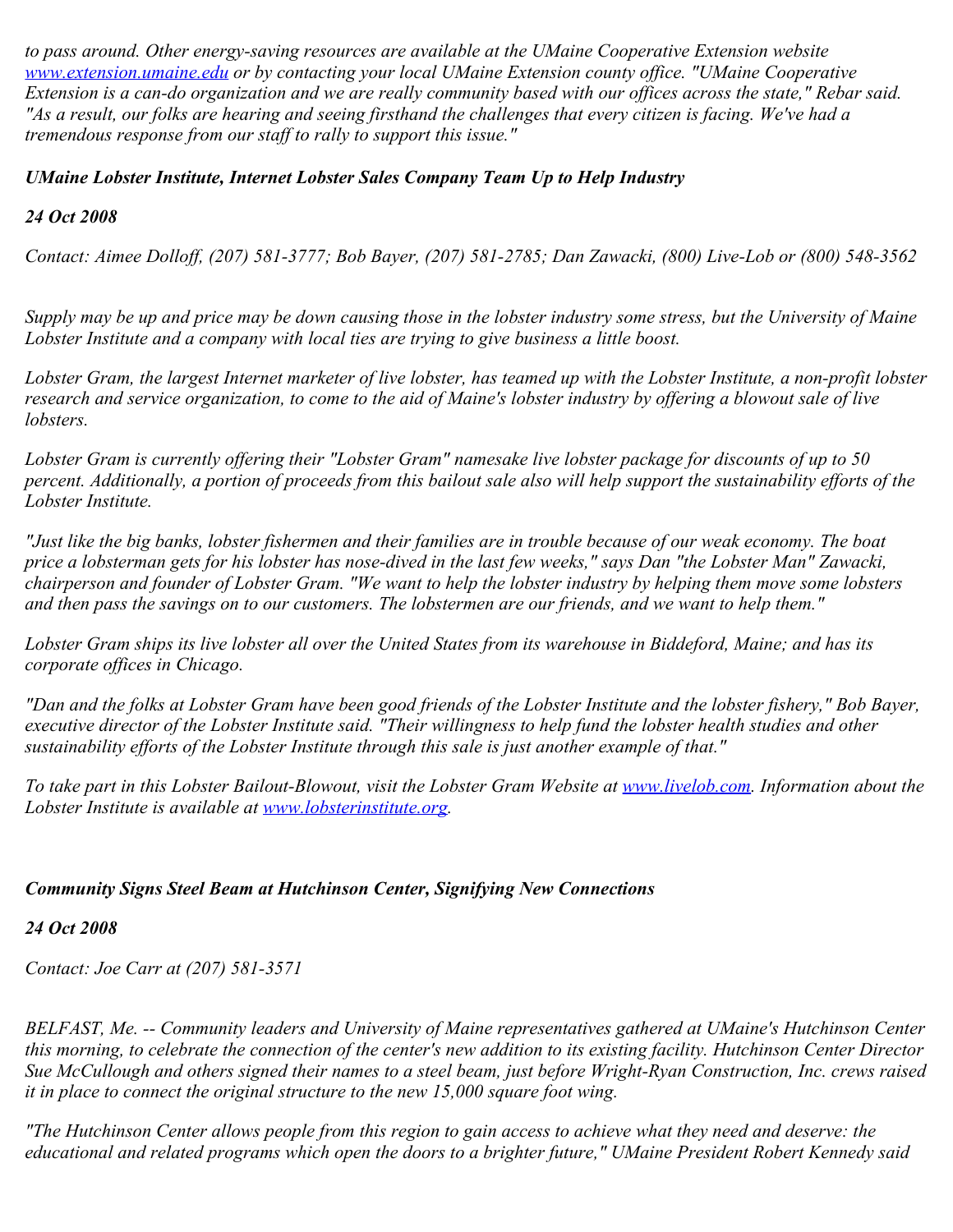*recently.*

*The new wing will double the center's classroom space and will include high-tech space to allow students to study in one of the university's most popular academic programs, New Media. The new facility will also include two science labs and space for art classes. Fully equipped science laboratories will allow the center to offer nursing programs while enabling students to fulfill undergraduate science requirements, such as pre-med and pre-engineering courses, at the Hutchinson Center. The art room will expand the possibilities for creative work that is limited in the existing space. All new classrooms are designed for multiple uses, including the new conference center space that will be available to the community, according to UMaine Division of Lifelong Learning Dean Robert White.*

*The expansion is a \$4 million project. Two million dollars will be raised through revenue bonds to be funded from Hutchinson Center income. Thanks to generous gifts from businesses, individuals and foundations, the campaign has currently raised over \$1.5 million of its \$2 million private fundraising goal. At this morning's event, campaign cochairs Judy Stein and Jim Patterson thanked donors and appealed to the private sector for continued help to push the campaign goal over the finish line by year end. The new facility is expected to open int he fall of 2009.*

*Many naming opportunities are still available for donors. Two newly introduced programs allow donors to "Name a Seat" in the popular Hutchinson Center Auditorium or name bricks for the planned new brick walk. For information, call McCullough at(207) 338-8000.*

## *UMaine Students Attempt to Break World Record as Part of International Dance Event*

*24 Oct 2008*

*Contact: Aimee Dolloff, (207) 581-3777; Gustavo Burkett, (207) 581-4183*

*ORONO, Maine -- University of Maine students and staff are going to be thrilled if they're able to help break a Guinness Book World Record with a little help from Michael Jackson and a flashback to 1983.*

*Just before Christmas in the year of the Cabbage Patch Doll and Pac-Man breakfast cereal, MTV released the music video for Jackson's hit "Thriller." The song and dance became an instant craze and have been around ever since.*

*At 2 p.m. on Saturday, Oct. 25, UMaine will participate in Thrill the World, an international event that tries each year to break the record for largest simultaneous dance by having people worldwide dance to "Thriller."*

*The current simultaneous dance record is believed to have been set in 2002 when 197,569 elementary school students danced the Hokey-Pokey in 681 locations across Canada, according to the Thrill the World website.*

*Information about Thrill the World's history, choreography for the dance, and more about the "Thriller" phenomenon is available at [www.thrilltheworld.com](http://www.thrilltheworld.com/).*

*Students at UMaine have held several rehearsals to prepare for the event and members of the media are invited to attend Saturday's record-breaking attempt at UMaine's Student Recreation and Fitness Center.*

*The event was organized by Gustavo Burkett, director of UMaine's Campus Activities and Student Engagement.*

*Those interested in participating are requested to arrive early in order to register and fill out the paperwork required to be eligible to break the world record.*

*"We need to give record of who the participants are," Burkett said.*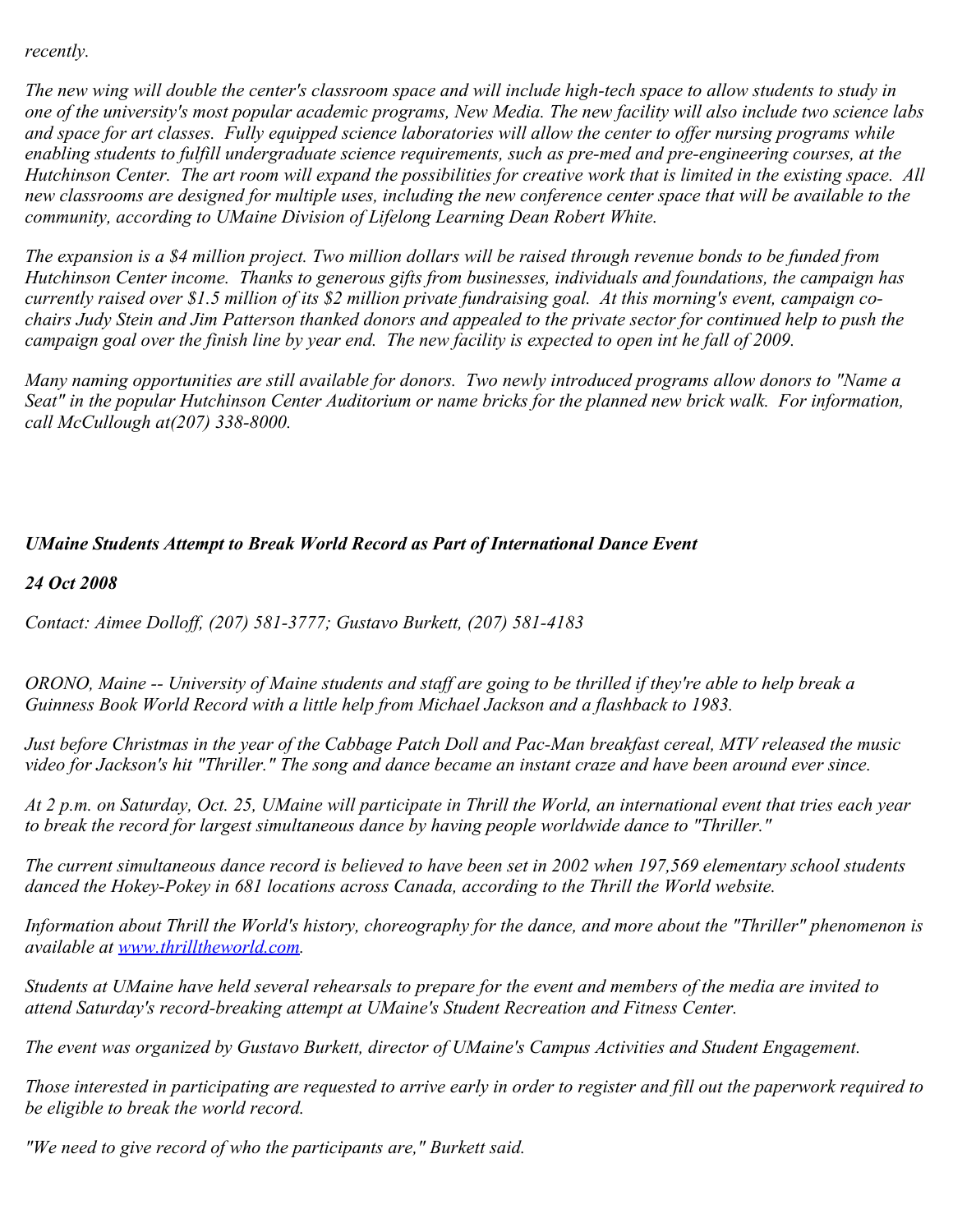*Those no cost to participate, but Burkett said monetary or non-perishable food donations will be accepted and taken to Crossroads Ministries Resource Center in Old Town, which is in need of donations. The first 200 students to register will receive a free T-shirt.*

*"Makeup and costumes aren't required but are encouraged," Burkett said. "We're going to be thrilled to see everyone there."*

# *UMaine Researchers Issued Patent for New Retaining Wall Technology*

## *27 Oct 2008*

*Contact: Aimee Dolloff, (207) 581-3777; Habib Dagher, (207) 581-2138*

*ORONO, Maine -- Researchers at the University of Maine have been awarded a patent on new technology that could change waterfront construction methods for both private individuals and large companies looking to build docks, piers, and port facilities.*

*Using technology developed at UMaine's AEWC Composites Center, a team of researchers created extruded composite sheet piling panels to be used as retaining walls on waterfront property.*

*"These materials are intended to replace steel," Dagher said.*

*They are resistant to corrosion even in saltwater and can be made in any color using either new or recycled materials. Each panel is sturdy enough to be driven into the ground, but is light enough to be lifted by one person. The panels easily connect to one another to form a continuous retaining wall or sea wall against almost any landscape.*

*"This material will outlast traditional materials -- steel, concrete and wood," Dagher said. "And unlike pressure treated wood there are no chemicals that can leach into the water."*

*The sheets are made from wood flour, which can be described as very fine sawdust, and plastic resin from either new, recycled, or a combination of materials.*

*"At the end of its life, 100 years from now, you can pull these sheets out of the ground and recycle them," Dagher said. "That's the beauty of it. It's a product that not only uses recycled material to make, but it can be recycled at the end of its life. It's a truly green material."*

*The panels have been tested in the lab and now are ready for commercialization, according to Dagher.*

*"We are looking to go ahead and commercialize the technology at a larger scale, starting with demo projects and then commercial development by licensing the technology to commercial facilities," Dagher said. "The goal, of course, is to do this in Maine."*

# *Portland Artist Sullivan at UMaine Tuesday Night*

*27 Oct 2008*

*Contact: Joe Carr at (207) 581-3571*

*ORONO -- Portland artist Christopher Michael Sullivan will give a talk, "Branding the Mission Driven Practice,"*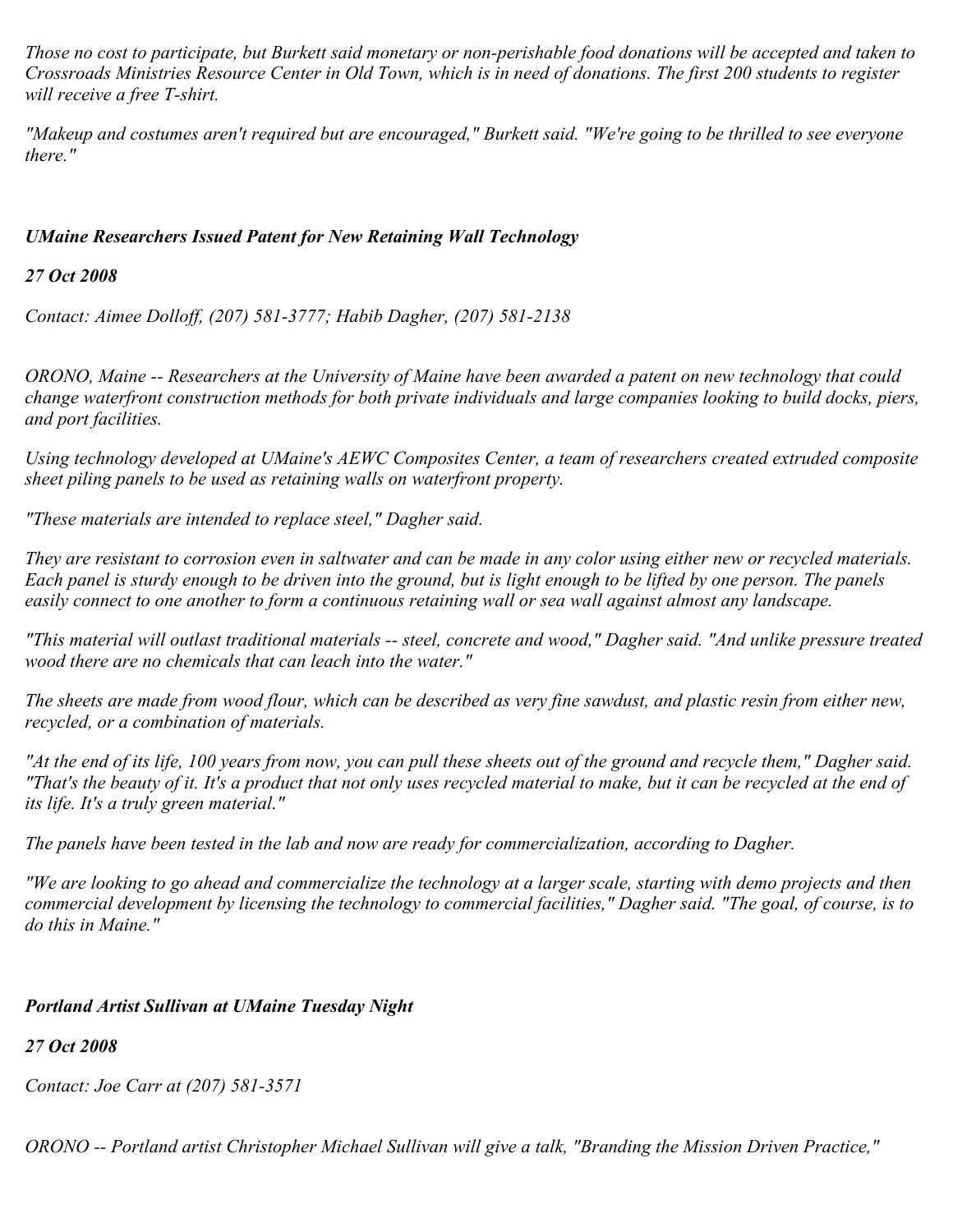*Tuesday Oct. 28 at 7 p.m. in Room 100 of UMaine's Lord Hall.*

*The talk is an introduction to the artist's work. It is part of UMaine's Visiting Artist Program, sponsored by the New Media Department, the Intermedia MFA Program and UMaine's Cultural Affairs/Distinguished Lecture Series.*

*For more information about Sullivan and his work, visit* [www.christophermichaelsullivan.com](http://www.christophermichaelsullivan.com/).

#### *Pharmaceuticals Use, Abuse and Drug Return Program Are Symposium Focus Nov. 10-11*

#### *28 Oct 2008*

*Contact: Len Kaye or Jason Charland, 262-7928; George Manlove, 581-3756 PORTLAND -- Prescription drug use, abuse, return and disposal are the focus of the multifaceted "2008 International Symposium on Pharmaceuticals in the Home and Environment: Catalyst for Change" conference, scheduled Nov. 10-11 by the University of Maine Center on Aging and the Maine Benzodiazepine Study Group (MBSG). Dozens of leading authorities from state and federal governments, the prescription drug industry and community healthcare from throughout the country have been invited to present and discuss the latest information on drug use, abuse and safe disposal methods. Being held at the Wyndham Hotel Portland Airport, 363 Maine Mall Road in South Portland, the conference is designed for health care professionals, policymakers, law enforcement personnel, environmentalists, substance abuse professionals, and others concerned with the human and environmental impact of prescription drugs on individuals, families, communities and the environment. It is open to the public. Program details are available on the MBSG website [\(http://www.benzos.une.edu/2008conference.htm](http://www.benzos.une.edu/2008conference.htm)). "We're expecting close to 200 professionals from around the country," says Jason Charland of the Center on Aging and conference coordinator. "The unique thing about this conference is that it draws together a wide range of professionals who might not normally be at the same meetings or conferences together, and allows for information sharing and networking across disciplines. The annual conference has proven to be a gathering place for disseminating the latest trend data available on prescription drug use and abuse. It also will showcase the rapidly expanding number of innovative demonstrations throughout the United States and beyond that promote responsible, effective and safe prescribing, usage, return and disposal practices. The conference is "nationally recognized as a significant public health meeting to attend," Charland says. Leading authorities from federal and state government, industry, and community health care across the United States and beyond will present the latest information on cutting edge research, policy and programming addressing such issues as: drug diversion, fraud, prevention, and abuse; new drug-related developments at the federal and state level; innovative national and international prescription drug return and disposal programs; the environmental and health impacts of drug waste; and medication management and prescribing practices. The MBSG was created to assess problems resulting from the home storage and improper disposal of benzodiazepine and other prescription drugs, which were and still are routinely flushed down toilets, and eventually into the environment. Benzodiazepines, a class of medications used to treat anxiety, stress and insomnia, are like many drugs that pass through the human body and through municipal wastewater treatment plants and into rivers and streams. The MBSG, which is administered by the UMaine Center on Aging, has attracted interest and cooperation from many disparate entities interested keeping expired or unused drugs out of the environment and out of the hands of people for whom the drugs were not intended, including thieves or children. "The real significance is that Maine is at the forefront of drug disposal innovations with its EPA-funded drug mail-back program," Charland says. "We're forging collaborations with stakeholders from around the U.S. who attend this conference and work together to address timely issues pertaining to prescription drugs." The program is being piloted in Maine, with other states observing its success, according to Len Kaye, director of the Center on Aging and Dr. Stevan Gressitt, medical director of the Office of Adult Mental Health Services, Maine Department of Health and Human Services.* 

### *Fellowships Worth Up to \$24,000 Available for Future Teachers*

### *28 Oct 2008*

*Contact: Joe Carr at (207) 581-3571*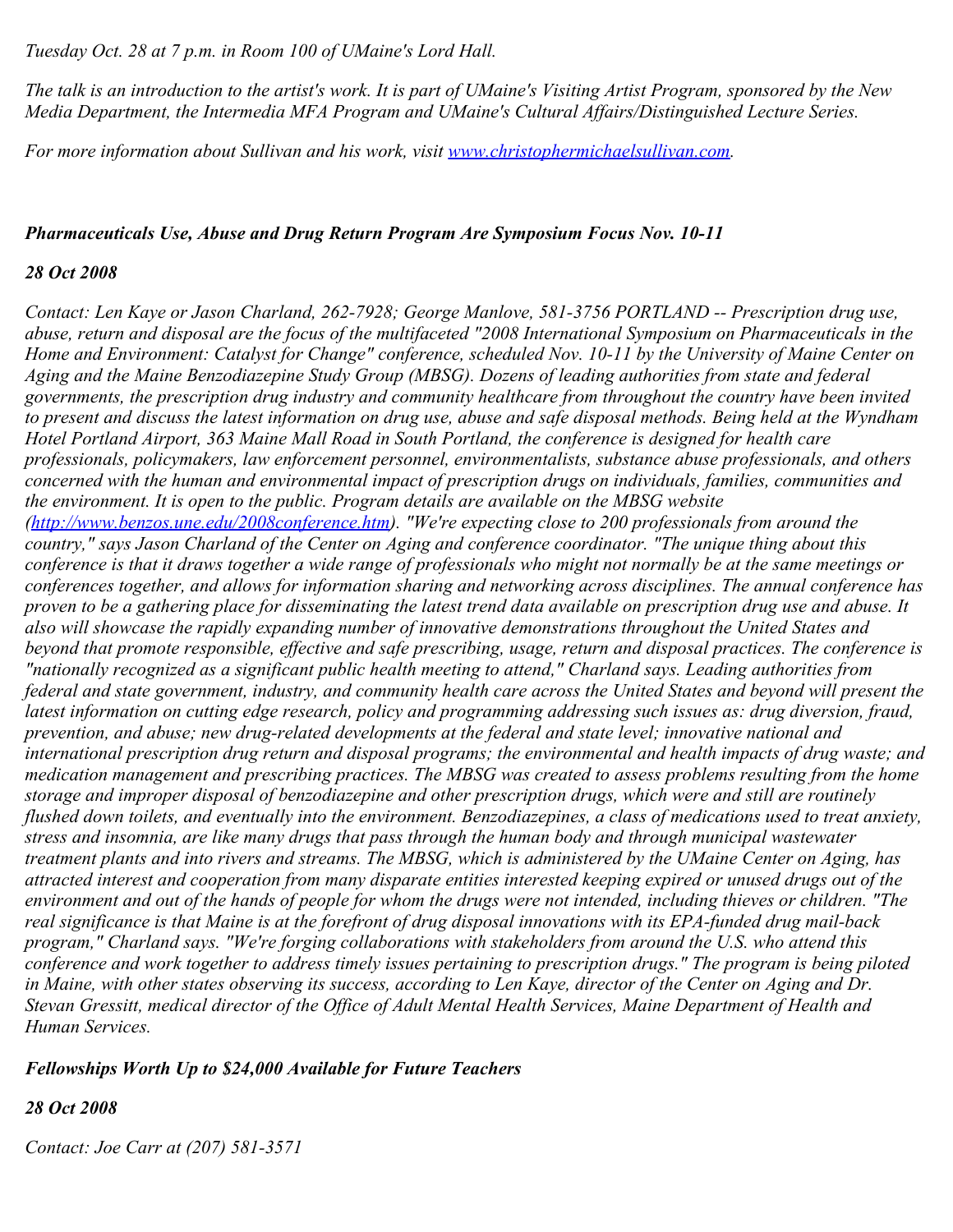*ORONO -- The James Madison Memorial Fellowship Foundation, a federally endowed and privately funded program designed to strengthen instruction about the constitution in the nation's schools, will award generous fellowships in 2009 for master's degree level graduate study of the framing and history of the U.S. Constitution. College seniors and college graduates who intend to become secondary school teachers of American history, American government, or social studies are eligible for the fellowships.*

*Through a nationwide competition, James Madison Fellowships will be awarded to at least one legal resident of each state, the District of Columbia, Puerto Rico, and the other U.S. territories. After completing study under their fellowships, James Madison Fellows are required to teach American history, American government, or social studies in grades 7-12 for a minimum of one year for each academic year of graduate assistance they receive.*

*Fellowships carry a maximum stipend of \$24,000 for up to two years of full-time study for college graduates, which is used to cover the costs of tuition, required fees, books, and room and board .*

*Fellows must enroll in graduate programs leading to mater's degrees in American history, political science, or education offered by any accredited U.S. university. Participation in an accredited four-week Summer Institute held at Georgetown University on the principles, framing, ratification and implementation of the Constitution and bill of rights is required of all fellows, normally during the summer after the commencement of study. Fellows' attendance at the Summer Institute is paid for by the Madison Foundation.*

*Details about the program may be obtained on campus from Prof. Mark Brewer ([mark.brewer@umit.maine.edu](mailto:mark.brewer@umit.maine.edu)) or from the James Madison Fellowship Program, P.O. Box 4030, Iowa City, Iowa 52243-4030; telephone 1-800-525-6928, 8:30 a.m.-5 p.m. central time, email [madison@act.org.](mailto:madison@act.org) application materials may be downloaded from the Foundation's website: [www.jamesmadison.com.](http://www.jamesmadison.com/) Application materials must be received by March 1.*

# *Al Gore Webcast Part of UMaine Outing Club Event Tonight*

### *29 Oct 2008*

*Contact: Robert Goodwin, (518) 578-6235*

*ORONO -- Free pizza and a Webcast by former vice president and global warming authority Al Gore will be part of a program scheduled tonight at the Memorial Union's Bangor Room in conjunction with a get-out-the-vote effort by the Maine Outing Club at UMaine.*

*The event is free and open to the public. It is intended to raise awareness about the need for new and alternative energy sources, according to outing club president Rob Goodwin.*

*Beginning at 8:30 p.m., Gore's talk will be shown on the big screen as he addresses more than 200 college campuses across the county via a live Webcast from the website of [powervote.org](http://www.powervote.org/), a national organization dedicated to demanding of political candidates "real solutions to global warming," according to its website.*

*Over the past two weeks, the University of Maine Powervote Movement, organized by student Amy Marchessault and sponsored by the University of Maine Green Team, has collected more than 500 Powervote pledges, with more being gathered by the day, says Goodwin.*

*Goodwin is encouraging members of the university and surrounding communities to log on to www.powervote.org for more information about the movement and specifics of the clean energy, climate justice, green jobs and no coal platform.*

*The top goal for tonight's event is to encourage UMaine students to vote on Nov. 4 and to encourage students to vote*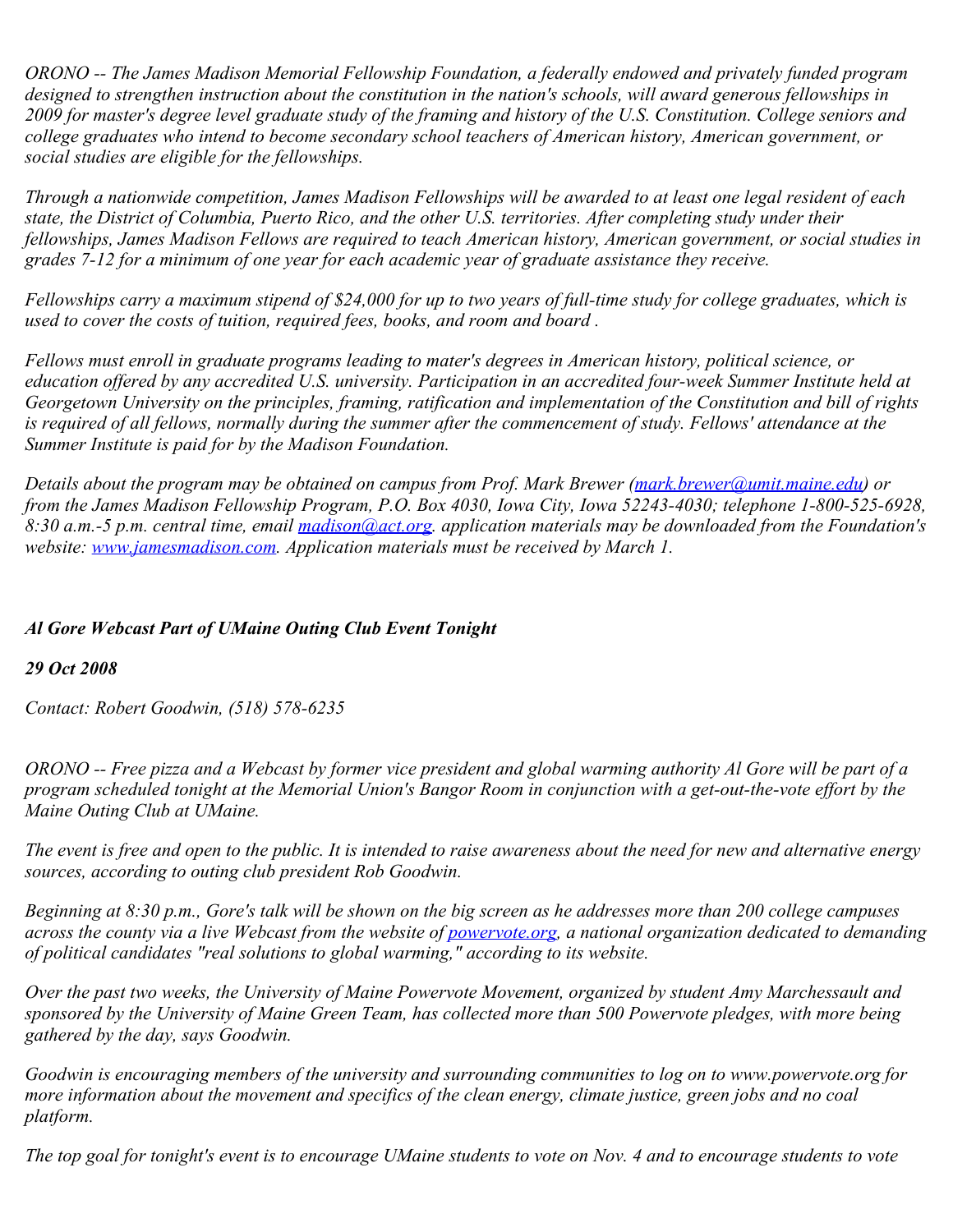*with the knowledge of the Powervote platform, Goodwin says.*

*"Goal number three is to encourage students to take some action as soon as they can to promote clean energy, green jobs, no coal, and climate justice," he adds.*

*From 8-8:30 p.m., free pizza will be provided courtesy of the National Energy Action Coalition, while environmental groups on campus use Marketplace tables to promote their causes. Gore will speak at 8:30 for 20-30 minutes, and will be followed by a talk by UMaine alum and state Rep. Emily Cain, D-Orono.*

*For additional information, Goodwin can be reached at 518-578-6235 or by email on FirstClass.*

## *UMaine Plaza to Honor Martin Luther King Jr., Coretta Scott King*

### *29 Oct 2008*

*Contact: Joe Carr at (207) 581-3571*

*ORONO -- A grand opening and dedication for the Martin Luther King Jr. and Coretta Scott King Memorial Plaza will take place at 3 p.m. Friday, Oct. 31. The granite and brick park, located beside the Memorial Union, will feature a series of quotes from the civil rights leader. Opening festivities include a performance of freedom songs and slave narratives by Reggie and Kim Harris. Among those who will be speaking at the event are UMaine philosophy professor Doug Allen and Joe Perry, president of the Bangor area chapter of the NAACP. An accompanying exhibit of images from the civil rights movement by renowned photographer Charles Moore will take place in the Bangor Room of the Memorial Union. The photographs are on loan from Bill Kuykendall, a UMaine senior lecturer in new media.* 

*Robert Dana, UMaine's dean of students, says it is the university's responsibility to educate its students -- both in and outside the classroom -- about issues of diversity and tolerance. "This is important for our students because it provides an opportunity for continuous reflection. It will be educative, but inspiring and hopefully motivating people to do all the good they can do for all the people they can," he says.*

### *International Students Showcase Homeland Traditions at UMaine Culturefest '08*

*29 Oct 2008*

*Contact: Sarah Joughin, 581-3423; George Manlove, 581-3756*

*ORONO -- Cultural exhibits, traditional singing, dancing, clothing and an international smorgasbord of foods featuring spicy Indian and Sri Lankan curries, Vietnamese spring rolls, delicacies from the Middle East all are on the program for this year's 21st annual Culturefest, 11 a.m. to 3:30 p.m., at the University of Maine Field House on Saturday, Nov. 8.*

*The annual Culturefest attracts more than 1,000 visitors from campus and from communities across Maine. It is sponsored by the UMaine Office of International Programs and National Student Exchange as a showcase of talent, style and cuisine from cultures of the world.*

*Culturefest is free and open to the public. Ethnic food is served from the food court for a nominal contribution to cover the cost of ingredients.*

*Members of the UMaine International Student Association will bring a variety of dishes to the international food court.*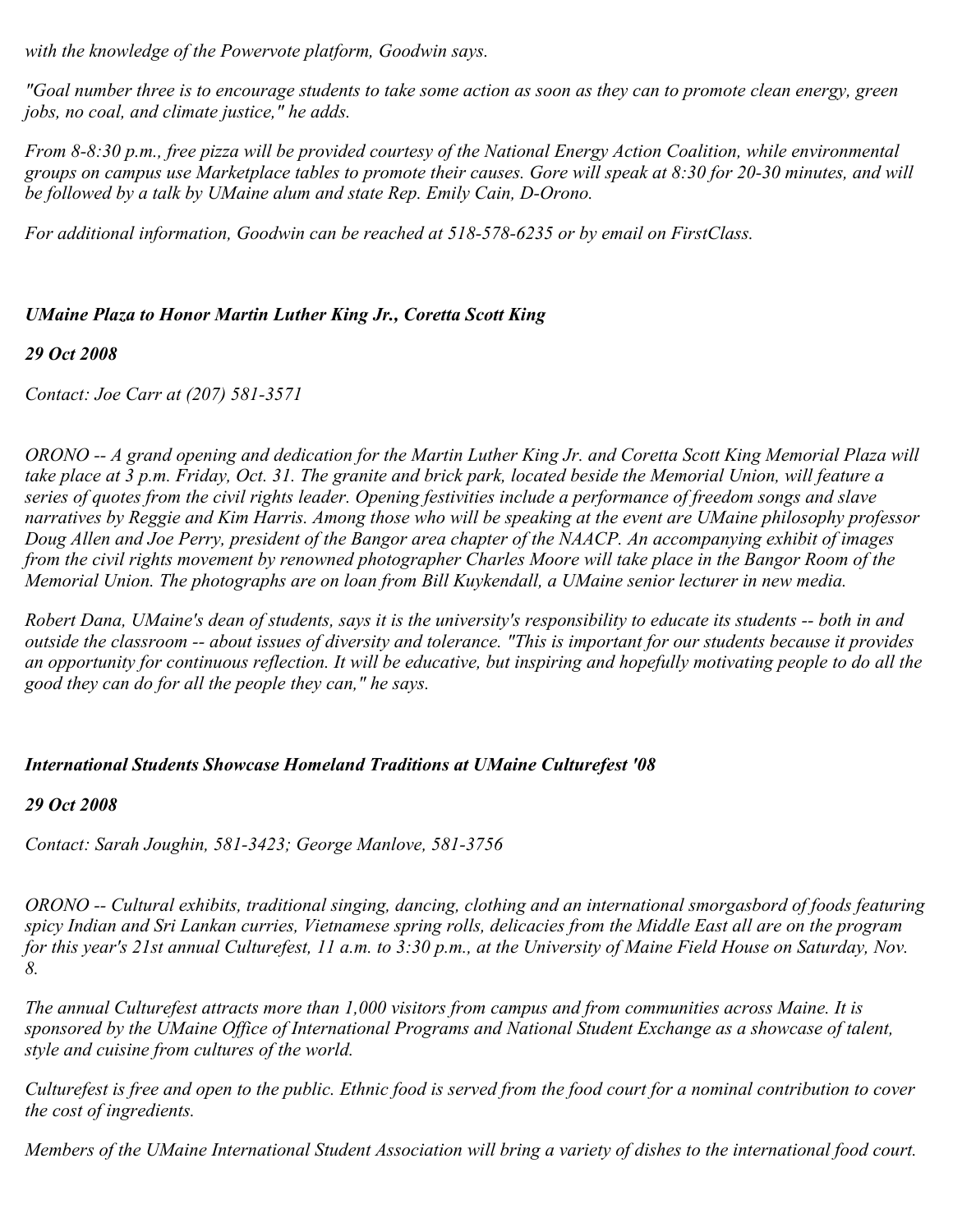*Others will perform a talent show, a fashion show, and staff information tables with maps, flags, cultural artifacts and offer children's activities throughout the day. This year, the festival will showcase some traditional sports and field games such as cricket, shuttlecock and capoeira.*

*Adults and children are invited to learn first-hand about the cultural themes and customs of the homelands of students from more than 70 countries. The festival pulls together hundreds of international students anxious to discuss ethnic cultures and customs from their home communities in Europe, Asia, Latin America, Africa and the Middle East. Students turn out in traditional clothing and costumes representative of their cultures.*

*"As we become a more global society, the public is realizing more and more the need to learn about cultural differences," says co-organizer Sarah Joughin of the Office of International Programs and National Student Exchange. "This is a unique and rare opportunity to travel around the world in a single day."*

*Karen Boucias, director Office of International Programs and National Student Exchange, adds that the university is fortunate to have such a large international representation.*

*"Our 450 international students and visiting scholars bring much to the classroom, and Culturefest helps to bring global awareness and understanding to the community," Boucias says. "Many of the high schools and academies in Maine are creating exciting linkages with other countries, so we will continue to see increased interest in international opportunities, just as we see throughout the University of Maine System."*

*For more information about the 21st annual Culturefest, contact the UMaine Office of International Programs at (207) 581-2905 or visit [www.umaine.edu/international.](http://www.umaine.edu/international)*

### *Low Lobster Prices Make Freezing Lobster at Home an Attractive Option*

### *29 Oct 2008*

*Contact: Al Bushway, The University of Maine Department of Food Science & Human Nutrition (207) 581-1629; Bob Bayer, Lobster Institute, The University of Maine (207) 581-2785*

*ORONO -- With the price of lobsters at some of the lowest prices seen in over 20 years, people aren't waiting for a special occasion to bring lobsters home for dinner. Consumers are lining up at local lobster dealers to take advantage of this pricing windfall. Lobsters are also available from roadside vendors and at farmers' markets.*

*"Lobsters are priced at a point where it is worthwhile to freeze them for later use at home," says Prof. Robert Bayer of the Lobster Institute at the University of Maine.*

*"Properly prepared whole or 'in the shell' lobster has a good quality shelf-life of 9 to 12 months," says Prof. Al Bushway of the UMaine Department of Food Science and Human Nutrition, "Lobster meat that has been picked and frozen will have an acceptable shelf life of 3-6 months if stored properly."*

*With this in mind, the Lobster Institute and the Department of Food Science and Human Nutrition have put together a fact sheet, "How to Freeze Lobster at Home."*

*The fact sheet, which outlines safe methods for freezing whole, "in the shell" cooked lobsters and cooked lobster meat, is online at http://www.umaine.edu/news/lobster.htm. Lobster Institute staff members will send a fact sheet to anyone who calls to request it at (207) 581-2751.*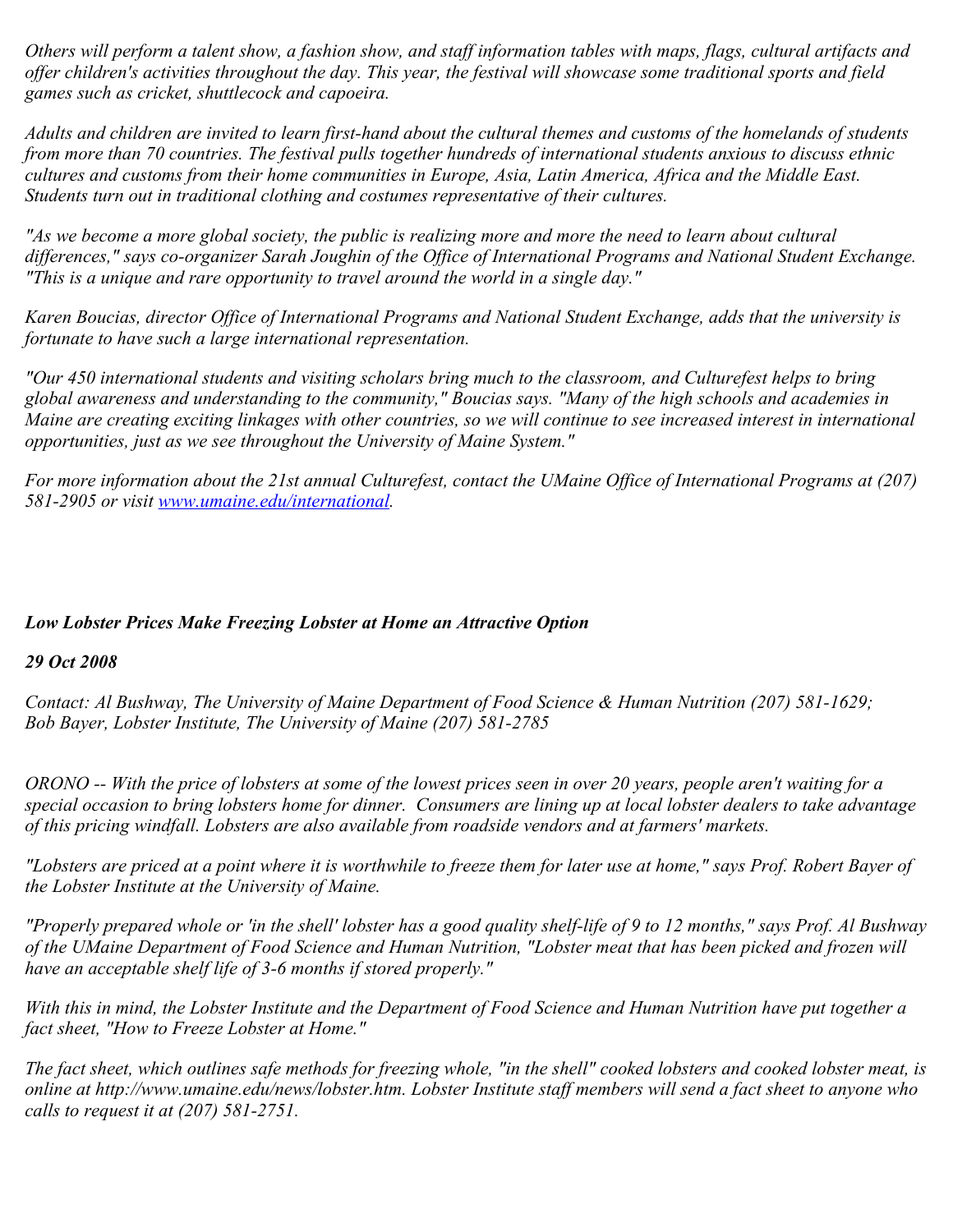## *UMaine's Johnson Elected to National Geology Society Board*

## *29 Oct 2008*

*Contact: Scott Johnson, 581-2142*

*ORONO -- Scott Johnson, professor of Earth sciences, has been elected to the management board of the Structural Geology and Tectonics Division of the Geological Society of America.*

*During this four-year commitment, Johnson will rotate through a cycle of second vice chair, first vice chair, chair and past chair positions.*

*Established in 1888, the Boulder, Colo.-based Geological Society of America (GSA) is a global professional society with a growing membership of more than 21,000 individuals in more than 85 countries. Of the GSA's 17 specialist divisions, the Structural Geology and Tectonics Division is the largest, with nearly 1,800 members.*

*In his leadership role, Johnson will assist in the organization and oversight of a host of activities the division engages in each year, including publishing two newsletters, organizing sessions, field trips and short courses for the annual meeting of the GSA, in addition to distributing annual awards for both student and faculty achievement.*

*Johnson says he also looks forward to "helping to forge the direction of the division in the times ahead in which Earth sciences will play a more important role in all of our lives, owing to energy prices, availability of mineral and metal resources, and the impacts of climate change on the environment."*

*He has been a faculty member at UMaine since 2000 and is a resident of Orono.*

### *UMaine Business School Introduces Business & Sustainability MBA*

### *30 Oct 2008*

*Contact: Terry Porter, 581- 1990; Nory Jones, 581-1995; George Manlove, 581-3756 ORONO -- It's no longer business as usual for a growing number of companies, as consumers more than ever demand evidence of corporate responsibility in environmental and social matters. Businesses are realizing that a "triple bottom line" -- economic growth, environmental protection and social equity -- result in significant company-wide benefits. Reduced waste and enhanced operational efficiency, advantages in product and market development, increased employee commitment and an improved reputation among external stakeholders are among them, says Terry Porter, assistant professor of management in the Maine Business School at UMaine. With that in mind, the Maine Business School introduced this fall a Masters of Business Administration Business and Sustainability Program. In addition to traditional MBA core classes, two new classes -- in business and sustainability and in business ethics -- are being offered. The business school already has the necessary faculty expertise available to formalize the new degree program, Porter says. In addition, faculty members from other disciplines at UMaine have extensive research backgrounds in environmental and social-equity issues. In addition to taking classes within the College of Business, Public Policy and Health, students in the program can choose sustainability-related electives in the College of Natural Sciences, Forestry and Agriculture, or through research institutes and centers on campus. Foundational courses required for the MBA Business and Sustainability degree include business sustainability and business ethics, plus core courses in: management; marketing and management information systems; finance; business law; quantitative methods; and strategy and policy. Faculty resources, combined with the accessibility in Maine of state government, policymakers and agencies, will lead to an exceptionally relevant program for future business leaders, Porter says. "We're approaching business from a holistic and sustainable point of view," Porter says. "It opens up a lot of questions about the paradigms of business and the world." Information about the new MBA track can be obtained by calling Porter at 581-1990, Nory Jones, interim director of graduate business programs, at 581-1995, or by visiting the Maine Business School website.*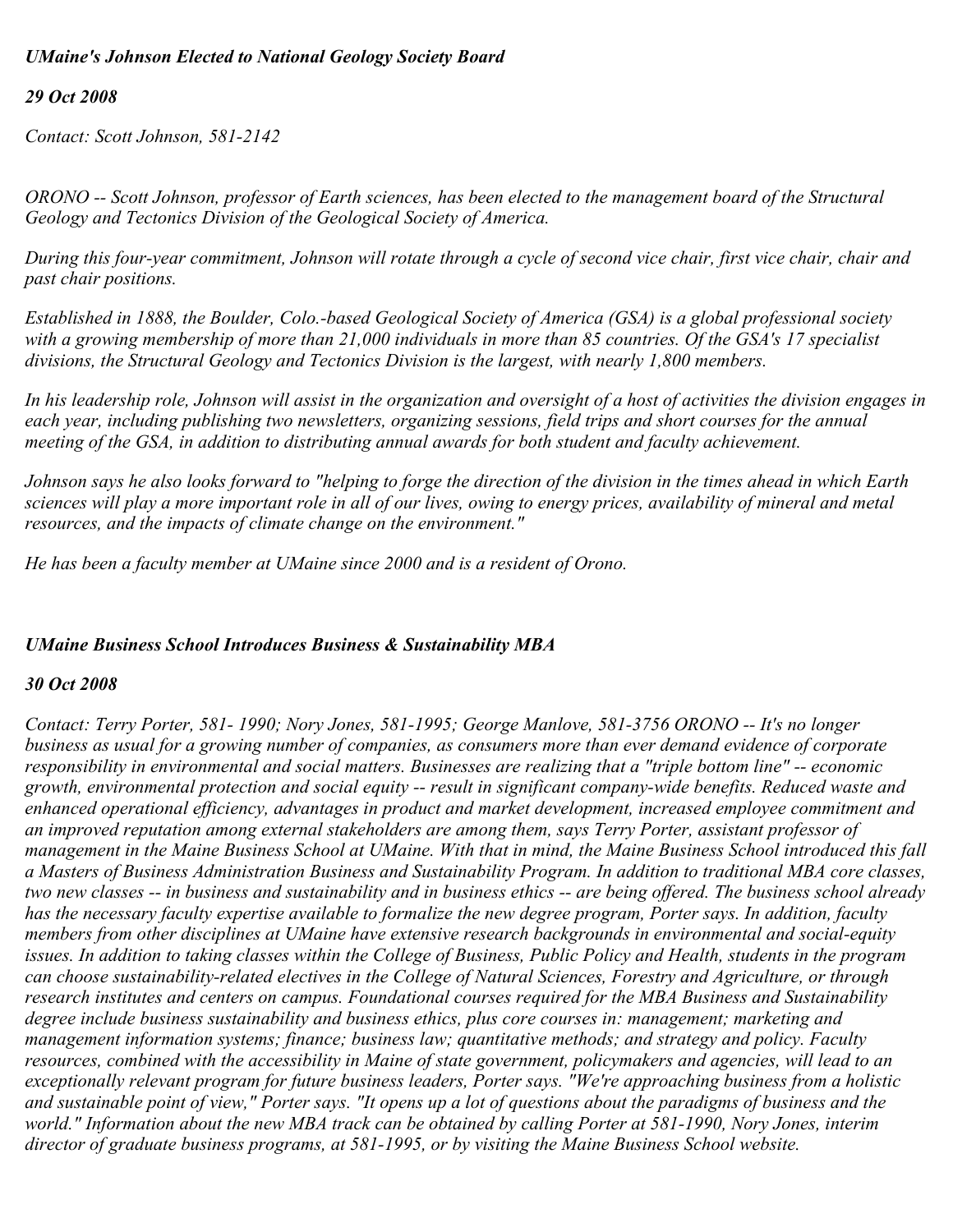# *UMaine Rugby Team in Playoff Action Saturday*

#### *31 Oct 2008*

*Contact: Joe Carr at (207) 581-3571*

*ORONO -- The University of Maine's rugby team will take on Hamilton College in a Saturday Nov. 1 playoff game on Lengyel Field. The game is scheduled to begin at 12 noon.*

*The team that wins will advance to the Northeast Ruby Union's U.S. Regional Finals at West Point next weekend. This is the UMaine team's third playoff game this season, following a win over Brown University and a loss to Middlebury College.*

*Prof. George Criner, director of UMaine's School of Economics, coaches the team along with Mark Grimes, a 2007 UMaine graduate who is a project engineer for Barr & Barr Inc. Builders.*

#### *New 'Maine Heritage Project' Showcases Maine-Oriented Scholarship*

*03 Nov 2008*

*Contact: Jeff Hecker, 581-1954; George Manlove, 581-3756*

*ORONO -- The University of Maine's College of Liberal Arts and Sciences is launching a new initiative this week -- the Maine Heritage Project -- to showcase some of the research and scholarship by college faculty members into the culture, traditions and history of Maine.*

*The kick-off event is a lecture by James Acheson, professor of anthropology and marine sciences, Thursday, Nov. 6. This year marks the 20th anniversary of the publication of his book The Lobster Gangs of Maine, which chronicles the successful -- and unusual -- self-management practices of the lobster fishing industry in Maine. The lecture, at 3 p.m. in the Buchanan Alumni House, will be followed by a reception. The public is invited to the free event.*

*The Maine Heritage Project will include other activities to illuminate Maine research and scholarship, according to College of Liberal Arts and Sciences Dean Jeff Hecker. The project will help people in the community understand how the University of Maine serves Maine in a variety of ways, many of which rarely garner much public attention.*

*"We need to do a better job of letting the public know about the work that we do," he says. "One of our goals is to raise the visibility of the College of Liberal Arts and Sciences."*

*The project puts a frame around the college's research and other scholarship directly related to Maine.*

*Annual lectures by UMaine researchers discussing their work and its significance, with a reception, will be the main pillar of the project. Symposia with faculty members discussing, for instance, what "sense of place" is in Maine and what "Maine culture" means are being considered as possible future events, Hecker says.*

*Participating in the organizational stages of the project are the Canadian-American Center, departments of Anthropology, English, History, Modern Languages and Classics, along with Fogler Library's Special Collections, Franco-American Studies, Maine Folklife Center, Maine Studies and Native American Studies.*

*"By bringing people together, there is a synergy and you discover new ways to collaborate to reach your goals," Hecker says.*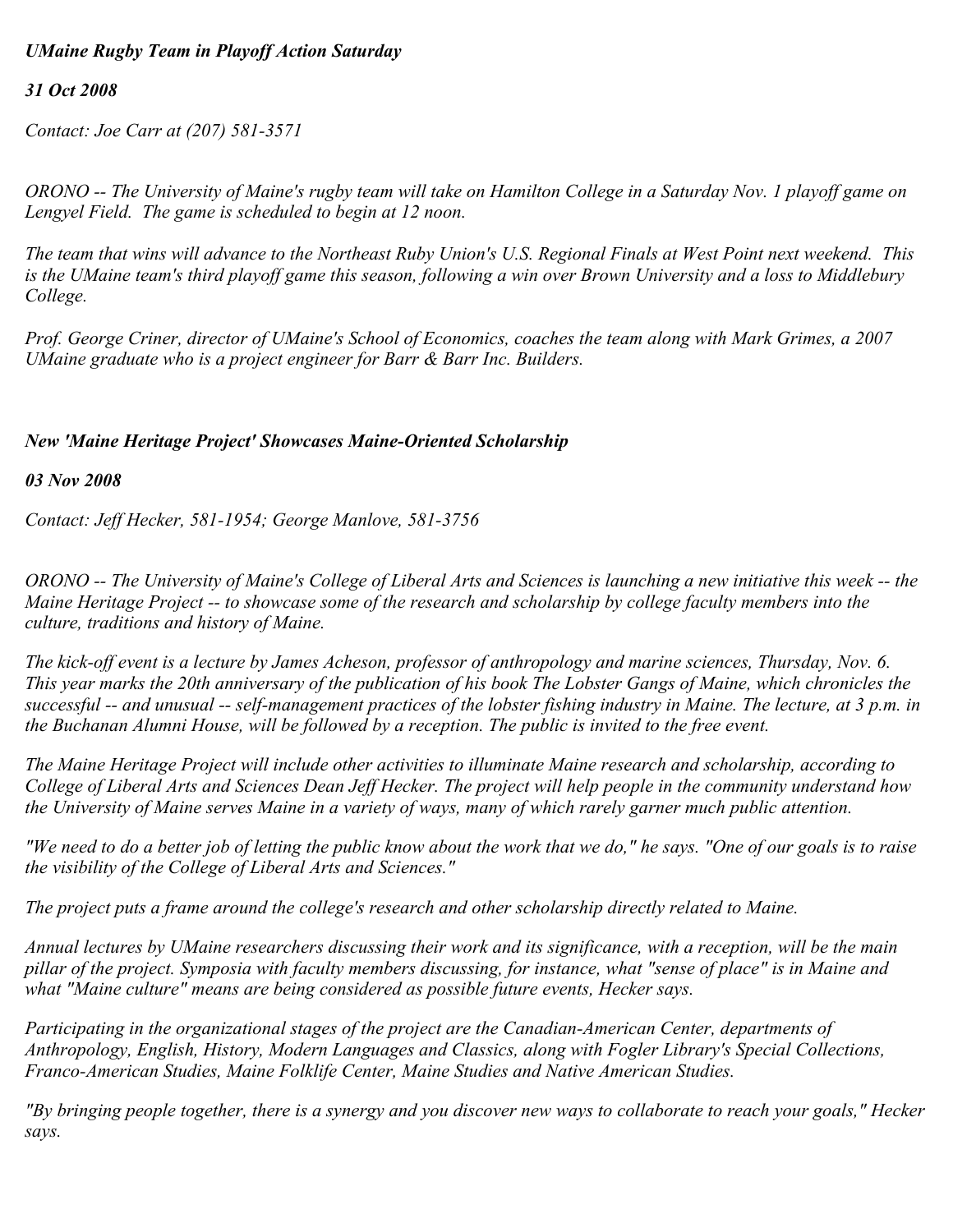*Encouraging public attendance at the lectures and events presented through the Maine Heritage Project will provide area residents a chance to enjoy relevant lectures about Maine and its culture and traditions.*

*Acheson's inaugural lecture and reception this week is being underwritten by TD Banknorth.*

*"They liked the idea and were interested in supporting it," Hecker says. The project will continue to be privately funded as it proceeds.*

## *UMaine Rugby Team Continues Playoff Run*

*03 Nov 2008*

*Contact: Joe Carr at (207) 581-3571*

*ORONO -- The University of Maine men's rugby team is on its way to the Northeast Ruby Union's U.S. Regional Finals at West Point Saturday, Nov. 8, following a 44-3 Saturday playoff win over Hamilton College. If the team wins in the next round against Fairfield University, it will earn a spot in the national finals competition, scheduled for next spring.*

*The coaches, Prof. George Criner and Mark Grimes, say that home-field advantage was a key to Saturday's success.*

*"We scored early and kept constant pressure on Hamilton," says Criner, who is director of UMaine's School of Economics. "Hamilton did mount some great drives, but our defense had its game going well. Every time the Hmailton team attempted to run into our line, it was like they hit a stone wall."*

*UMaine's Campus Recreation Department oversees the rugby program, which receives campus rec funding and funding from UMaine Student Government.*

### *An Afternoon with Donna Loring Scheduled Nov. 12*

*06 Nov 2008*

*Contact: Serena Bemis, 581-1648*

*The Wabanaki Center and the Margaret Chase Smith Policy Center are cosponsoring an afternoon with Donna Loring, the Penobscot Nation's representative in the Maine legislature, who will discuss her book In the Shadow of the Eagle: A Tribal Representative's Experience in Maine on Nov. 12.*

*A plenary session for approximately 100 people will be held in the afternoon, along with a reception. The event, being held in the McIntire Room of Buchanan Alumni House on College Avenue, is from 2-5:30 p.m. and is free. The public is invited.*

*Loring, an author and a Penobscot tribal historian, is a graduate of UMaine and holds a bachelor of arts in political science. A Vietnam veteran, her professional background is law enforcement, and she is a graduate of the Maine Criminal Justice Academy. Loring served as the police chief for the Penobscot Nation from 1984-1990, and was the first female police academy graduate to become police chief in the state of Maine. In 1992, she became the first woman director of security at Bowdoin College, a post she held until March, 1997. She received the Mary Ann Hartman Award from UMaine's Women in Curriculum and Women's Studies Program in 1999.*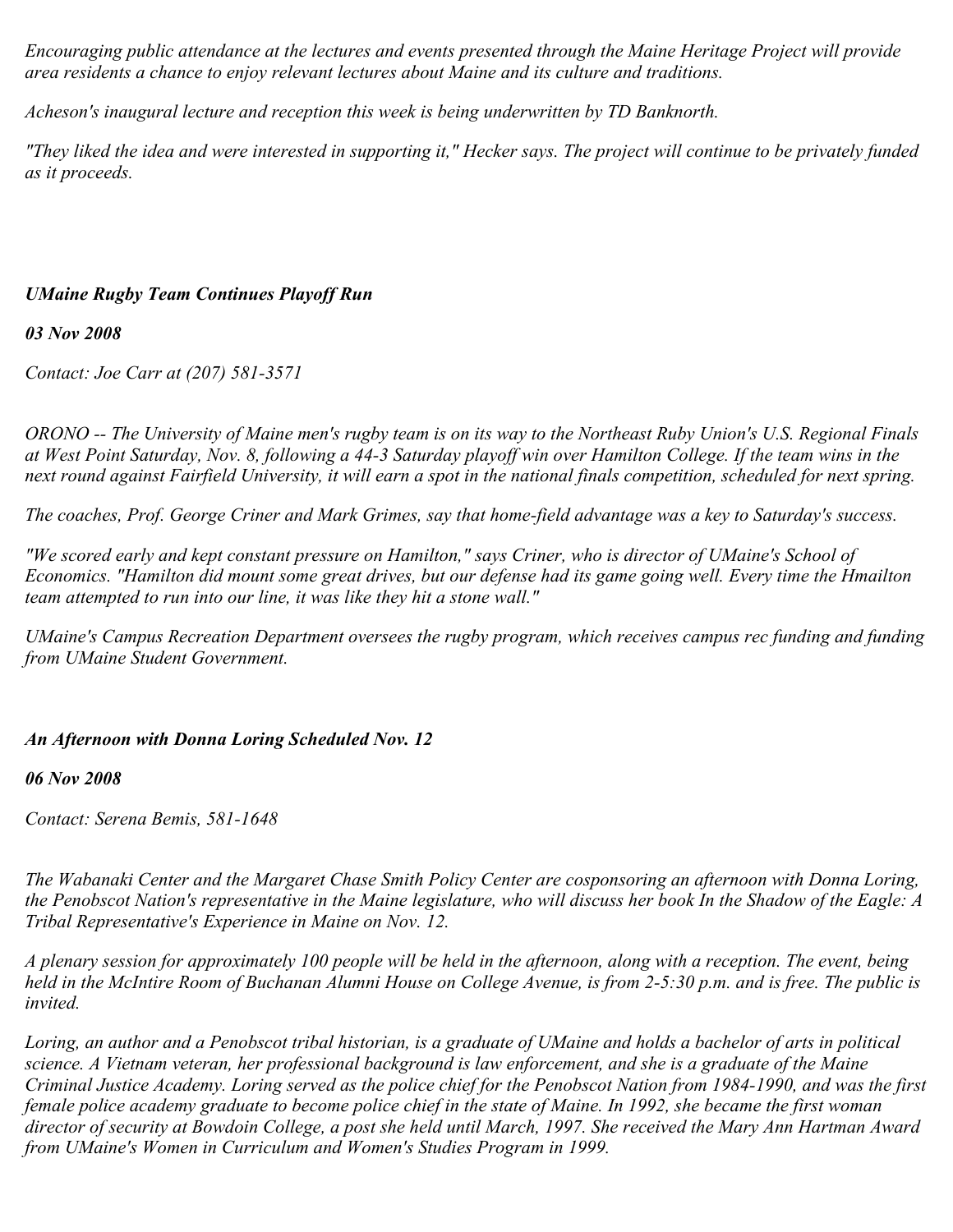*Loring has represented the Penobscots in five legislative terms, served as the Penobscot Nation's coordinator of tribal, state and international relations through the 121st Legislature, and continues as a lecturer and consultant. In January, she will be replaced in the legislature by Wayne Mitchell.*

*Participating in the Nov. 12 events, which begin at 11 a.m., are UMaine President Robert Kennedy; Maureen Smith of Native American Studies; Susan Hunter, vice president for academic affairs and provost; Glenn Beamer, director, Margaret Chase Smith Policy Center; Gail Dana-Sacco, director, Wabanaki Center; former Penobscot Chief Barry Dana; and Mary Cathcart, senior policy fellow, Margaret Chase Smith Policy Center and former state senator and representative.*

*A book signing with Loring is scheduled from 4-4:30 p.m.*

*The Margaret Chase Smith Policy Center requests that reservations be made in advance of Nov. 12 through event coordinator Serena Bemis, who can be reached by telephone at (207) 581-1648.*

## *Acadia Hospital Establishes UMaine Nursing Professorship*

*06 Nov 2008*

*Contact: Joe Carr at (207) 581-3571*

*(Note: A photo is available on request)*

*ORONO -- The Acadia Hospital in Bangor has provided up to \$250,000 over five years to establish a professorship at the University of Maine School of Nursing as part of what is likely the state's first-ever academic-service partnership aimed at improving opportunities in psychiatric-mental health nursing education.*

*Through the Acadia Professorship of Psychiatric and Mental Health Nursing, the hospital and the university will work together to recruit a Ph.D.-trained faculty member who not only will teach student nurses and manage their onsite clinical education, but also will have an extraordinary opportunity to conduct research with Acadia staff on the specific needs of populations served by the private, non-profit psychiatric and chemical dependency treatment provider.*

*"This is a groundbreaking move that will raise the bar in setting a standard of collaboration between academia and practice," said April Giard, vice president and chief nursing officer at The Acadia Hospital.*

*Representatives from the university and the hospital said the collaboration makes sense since both institutions share a common concern for the importance of having expert nursing faculty to prepare nurses with exceptional knowledge and skills and a commitment to lifelong professional development for optimal health outcomes of patients and families.*

*Associate Professor Nancy Fishwick, interim director of the School of Nursing, said UMaine and The Acadia Hospital have had a successful relationship for many years. "The Acadia Hospital has generously provided essential learning opportunities for undergraduate and graduate students from UMaine School of Nursing, both in the classroom and in the clinical setting. As a result of their experience at The Acadia Hospital, students frequently are inspired to choose psychiatric nursing as their clinical specialty upon graduation. I have the pleasure of working with UMaine graduates who now are on staff at The Acadia Hospital. Graduates who choose other health-care specialties are also influenced by their Acadia Hospital experience in the sense of having a high awareness of, and skill in attending to, the emotional and mental health needs of patients and families in all health-illness circumstances."*

*This new partnership is especially rewarding, she said, because it enables UMaine to offer a titled prestigious position - - something that is essential since only 1-2 percent of the nation's nurses specialize in psychiatric-mental health. In*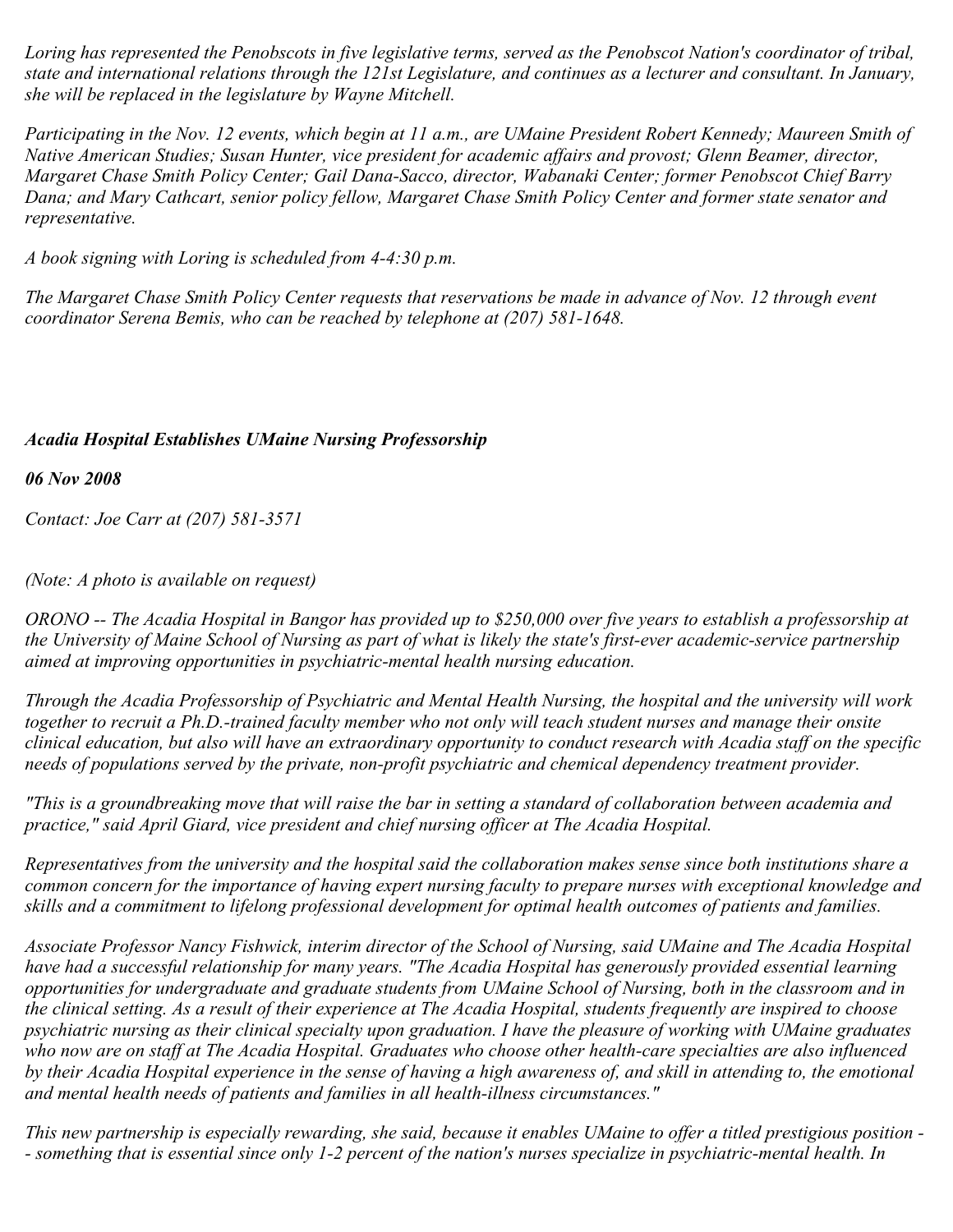*addition, UMaine will be able to advance its nursing education program and increase the skill-level of future clinicians. In return, Acadia will have the opportunity to work with a psychiatric nurse/ researcher who will promote scholarly activity which focuses on the specific needs of people affected by mental illness or substance dependency.*

*Dottie Hill, former president and CEO of The Acadia Hospital, who initiated the professorship but retired in October 2008 before it became a reality, said she is thrilled.*

*"I was well aware that our future workforce is dependent upon our future faculty, and that it is becoming more difficult to recruit faculty to prepare all nurses, not only psychiatric mental health nurses. My hope is that this exciting professorship will be utilized by others as a template to draw more faculty to Maine and to prepare our future nursing workforce in all specialties. I have long been an advocate for appropriate nursing faculty compensation and believe this opportunity should be the first of many to achieve the mutual goals of having enough faculty to meet the demands of those who wish to enter the profession of nursing."*

*In 2003, Acadia became the first psychiatric hospital in the world to achieve magnet status through The American Nurses Credentialing Center, which focuses on nursing excellence.*

*Ed Ashworth, dean of UMaine's College of Natural Sciences, Forestry and Agriculture, said the new relationship with Acadia "allows us to make the position special and team together to bring a quality faculty member in psychiatric mental health nursing to UMaine.*

*"This way, we'll be able to emphasize psychiatric nursing to our students and partner with the people who hire them."*

### *UMaine Talk by Artist Leon Johnson Nov. 12*

### *06 Nov 2008*

*Contact: UMaine Dept. of Art at (207) 581-3245 UMaine Dept. of New Media at (207) 581-4358 ORONO -- The University of Maine Dept. of Art and its Dept. of New Media will present "Bone Factories, Dead Boys + Duets for Devils," a talk by artist Leon Johnson on Wednesday Nov. 12 at 6 p.m. The talk is scheduled for the Arthur St. John Hill Auditorium in Barrows Hall.*

*Johnson has received numerous awards, including a Pollock-Krasner Grant and a Yaddo Residency Fellowship. Affiliated with the Transart Institute and the Berwick Research Institute, Johnson creates art in multiple formats, including performance, installation, video, photography and painting. His film projects have been screened in England, Austria and Germany.*

### *Third Annual Maine State Collegiate Business Conference at UMaine Nov. 15*

### *05 Nov 2008*

*Contact: Andrea St. Pierre, [andrea\\_stpierre@umit.maine.edu](mailto:andrea_stpierre@umit.maine.edu)*

*ORONO--The University of Maine chapter of the American Marketing Association will host the third annual Maine State Collegiate Business Conference on Saturday, Nov. 15, 2008 from 8 a.m.-4 p.m.* 

*The theme of the conference, "Bringing Tomorrow Into Today's Choices," addresses the idea that the choices students make today directly affect tomorrow. This conference is intended to encourage students to take initiative now that will*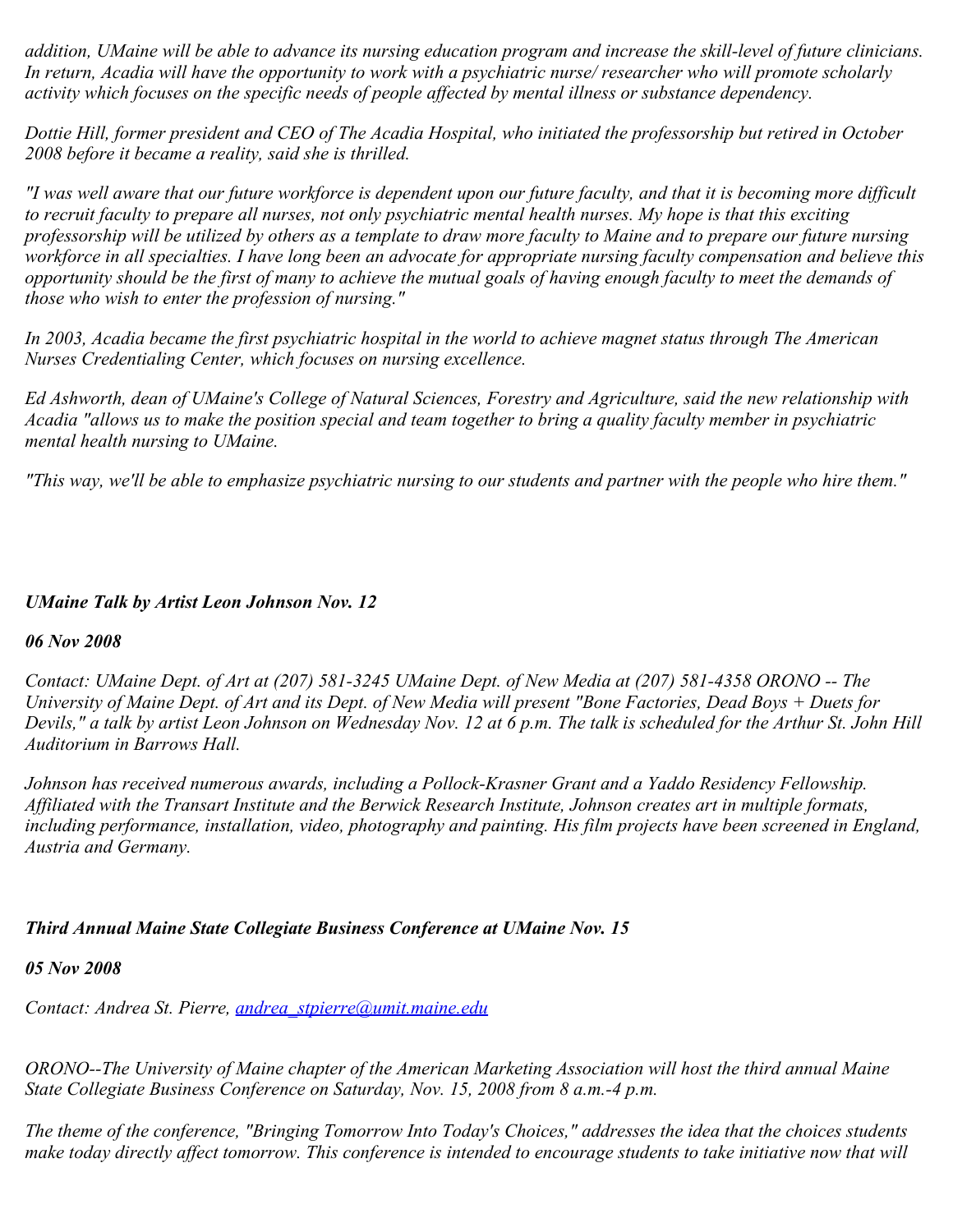*directly impact their career paths.*

*The conference will include a full day of workshops and seminars featuring notable business leaders and professionals who will discuss the most relevant topics in Maine business today. This conference provides an opportunity for students to network with prominent business professionals.* 

*Speakers for the event include Nicholas Wilkoff, Sales and Forcasting for L. L. Bean; Dennis Carey Executive Vice Presient of Nortel; and Frank Moore from Frank X Moore & Associates. Seminars include speakers and panels from Enterprise, the Via Group, Liberty Mutual, UMaine Business School professors, UMaine's Center for Tourism Research and Outreach, the Maine International Trade Center, and other organizations.*

*This conference is hosted by Maine Business School students and it is open to all students, faculty and guests from around the state. Registration for the event is \$8 for students and faculty and \$16 or the general public. This fee includes admittance to the conference as well as an optional continental breakfast and catered lunch.* 

*For more information please e-mail Andrea St.Pierre at [andrea.stpierre@umit.maine.edu](mailto:andrea.stpierre@umit.maine.edu)*

### *Army ROTC Cadets to Honor Nation's Soldiers on Veterans Day*

*07 Nov 2008*

*Contact: Maj. Darryl Lyon, UMaine Army ROTC, 581-1125*

*ORONO -- Cadets from the Army and Navy ROTC programs at the University of Maine will participate in the annual Veterans Day vigil on Tuesday, Nov. 11.*

*The solemn event will occur from 10 a.m. until 2 p.m. on the steps of the Fogler Library in front of the University Mall. A joint color guard will stand at attention in full dress uniforms in honor of the service members of all America's wars. The ceremony involves teams of cadets posting two rifles and four flags throughout eight 30-minute shifts.*

*Through a meticulous changing of the guard ceremony similar to the Tomb of the Unknowns in Arlington, Va., cadets will relieve the former guards and stand their post in honor.*

*Army Maj. Darryl Lyon says the university is proud to enable the longstanding tradition of a Veterans Day vigil.*

*"It's an opportunity to recognize the sacrifice of the veterans who made it possible for us to have the freedoms we enjoy every day," he says.*

*Congress enacted Veterans Day into law on May 24, 1954. Prior to this law, Nov. 11 was celebrated as Armistice Day. That was the day in 1918 when the Germans signed the armistice to cease all hostilities and end the First World War.*

### *Entrepreneurship Week Event to Challenge Student Creativity, Innovation*

*07 Nov 2008*

*Contact: Jesse Moriarity, 581-1427; George Manlove, 581-3756*

*ORONO -- UMaine students will be asked to think outside the box during Global Entrepreneurship Week Nov. 12-19, as they create uncommon new uses for everyday objects like post-it notes or rubber bands.*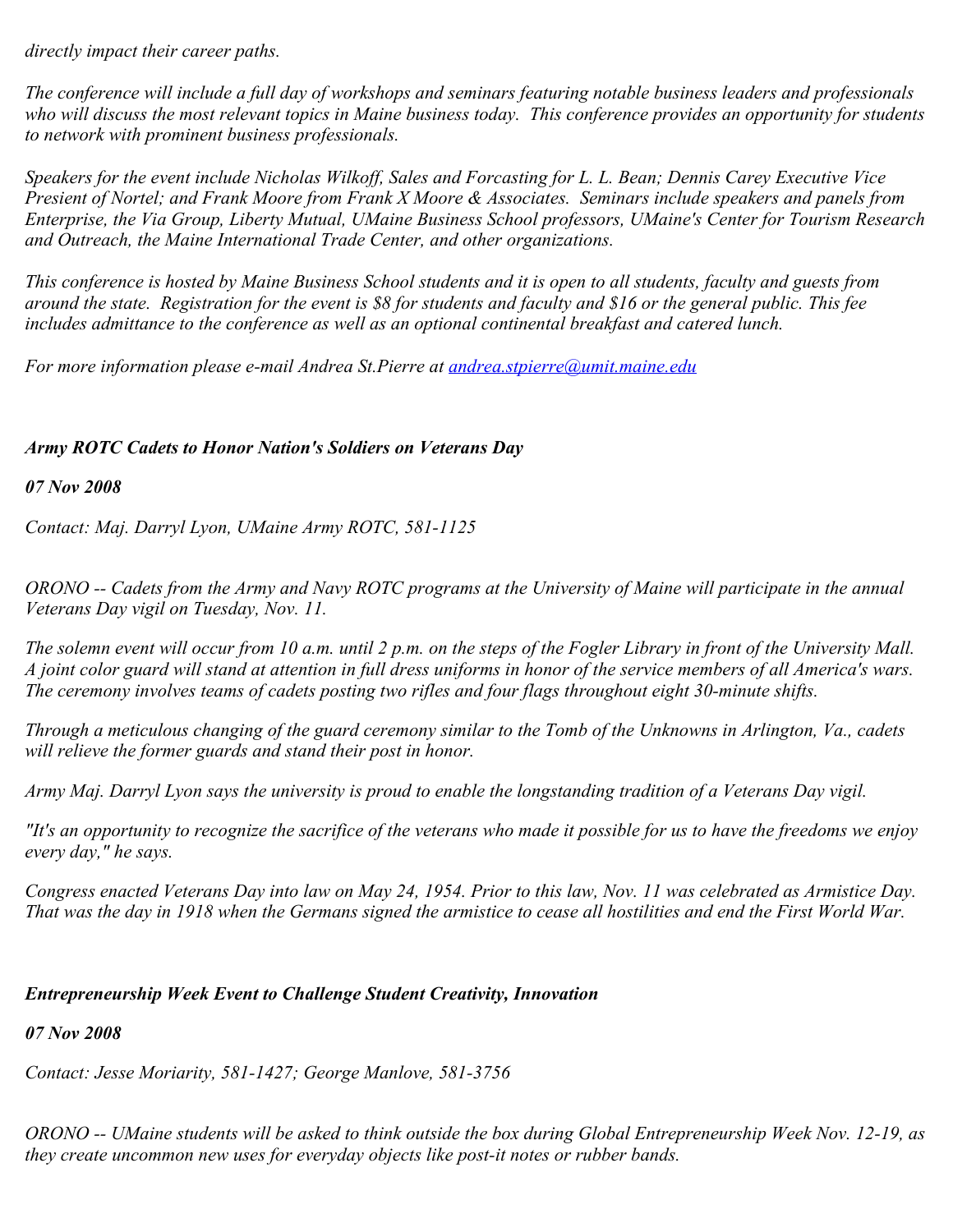*They'll be competing with teams of other college students from at least 55 institutions from 12 countries, participating in the Web-based Global Innovation Tournament, which poses the question, "How would you change the world with an everyday object?"*

*Using such objects as rubber bands, post-it notes or paper clips, student teams will stretch their imaginations coming up with new ways to create something practical, educational, political, humanitarian, or just fun and novel, says Jesse Moriarity, coordinator of UMaine's Foster Student Innovation Center, which is hosting the event on the UMaine campus.*

*The challenge is simple: teams of students from all over the UMaine campus are invited to compete by creating value with an everyday object. The mystery object will be revealed on Wednesday, Nov. 12, and students will have four days to put together a short video showing how they created value with the mystery object. Value is not necessarily monetary; it could be artistic or social.*

*The annual event was founded three years ago at Stanford University and has been including more college campuses around the world since then.*

*Videos of previous winners are available on Stanford's Entrepreneurship Week Web page ([http://eweek.stanford.edu/2008/winners.html\)](http://eweek.stanford.edu/2008/winners.html). Winning creations have included: rubber bands used to identify locally grown produce in grocery stores; a rubber band-link jump rope; a giant rubber band frame system on which students attach their "secrets" anonymously; an infomercial parody about an elastic band product to prevent shoe laces from becoming untied; and short dramas about capital punishment and about condom use.*

*"Everyone we've talked with about it has been really excited," says Moriarity. "On top of being a really fun challenge for students, it's also a great way for them to learn more about the Innovation Center and what we have to offer."*

*To assist students with creating short video productions about team creations and explanations of how they are to be used, Moriarity says audio-visual equipment will be available to students through Fogler Library or UMaine's AV Services Department. On Nov. 13, the Innovation Center will offer a video-producing workshop to teach students about video-editing software.*

*Student entries will be uploaded to YouTube for review by a panel of judges. Web addresses linking to the UMaine entries will be emailed to Moriarity, and judges at UMaine will select the three best.*

*On Wednesday, Nov. 19, the Foster Student Innovation Center will host a screening party, at which winning videos will be announced and prizes awarded. Top videos will be entered in the Global Innovation Tournament.*

*Information about the contest, related Web links and the Foster Student Innovation Center are available on the center's website ([www.umaine.edu/innovation](http://www.umaine.edu/innovation)). The University Credit Union is sponsoring the Global Innovation Tournament activities at UMaine.*

### *Melanie Kaye/Kantrowitz to Present Howard B. Schonberger Peace andSocial Justice Memorial Lecture at UMaine*

### *08 Nov 2008*

*Contact: Ann Schonberger, 581-1229*

*Note: Kaye/Kantrowitz is with a slash rather than a hyphen.*

*Melanie Kaye/Kantrowitz, an influential writer, poet, activist, scholar and teacher, will deliver the Howard B. Schonberger Peace and Justice Memorial Lecture at the University of Maine. Kaye/Kantrowitz's lecture, titled "To Be a Radical Jew in the 21stCentury," will take place at 7:30 p.m. Thursday, Nov. 13, in 100 Donald P. Corbett Business*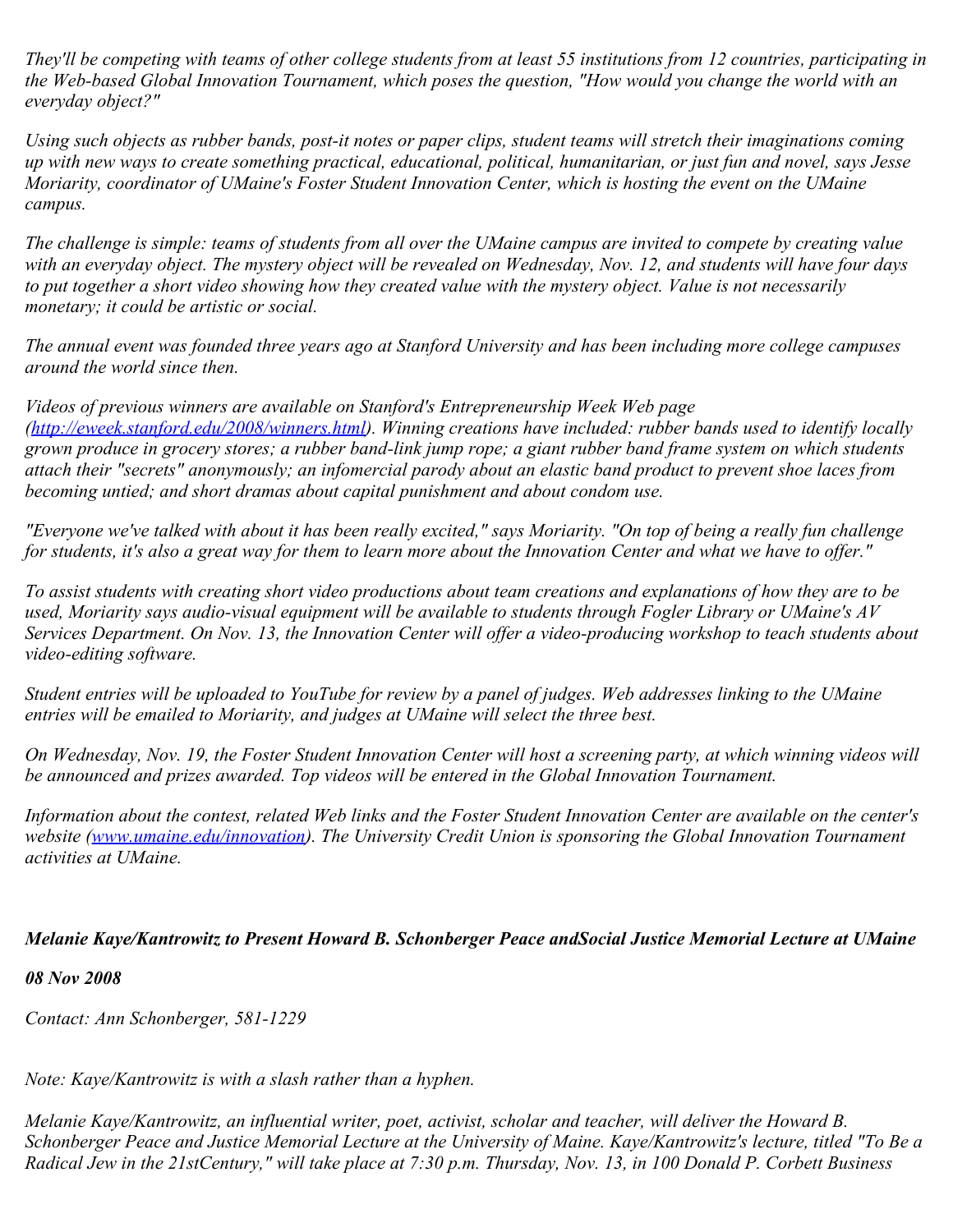*Building. The lecture will draw from her 2007 book "The Colors of Jews."*

*In addition to the Schonberger lecture, Kaye/Kantrowitz will present "Nice Jewish Girls: Lesbian and Feminist Activism 25 Years Later" at 12:30 p.m. Thursday, Nov. 13, in the Bangor Room of the Memorial Union. Both talks are free and open to the public.* 

*Kaye/Kantrowitz currently teaches at Queens College/CUNY in Jewish studies, history, and comparative literature. She has taught in a variety of fields including women's studies, urban studies, race theory, public policy, gender studies, and queer studies. She has written or edited a variety of books, including "The Tribe of Dina: A Jewish Women's Anthology," "My Jewish Face & Other Stories," "The Issue is Power: Essays on Women, Jews, Violence, and Resistance" and "The Colors of Jews: Racial Politics and Radical Diasporism." Her writing is included in a number of anthologies, including "Nice Jewish Girls: A Lesbian Anthology."* 

*About the lecture series: Howard Schonberger was a history professor at UMaine and a political activist in the Bangor for 20 years prior to his death in 1991. In 1992, his family and friends established the annual Howard B. Schonberger Peace and Social Justice Memorial Lecture. The series celebrates his life as a scholar and activist by inviting speakers who represent that balance of commitments.* 

## *UMaine Climate Change Institute to Hold Community Lecture Series at Bangor Public Library*

#### *08 Nov 2008*

*Contact: Gregory Zaro, 581-1857*

*BANGOR -- The Climate Change Institute at the University of Maine will present a monthly lecture series, "Climate Change on Planet Earth," at the Bangor Public Library. The inaugural lecture by Paul Mayewski, director and professor at the Climate Change Institute, is titled "Climate Change: Perspectives, Surprises, Opportunities." It will take place from 6:30 to 7:45 p.m. Wednesday, Nov. 12, at the Bangor Public Library's lecture hall.*

*In the opening lecture, Mayewski will address such questions as "What is the climate and why does it change?" "How fast does climate change and how small of a change is important?" "Have humans impacted climate?" "Is recent climate chang epart of a natural process or in a 'new state'?" "Where do we go next?"*

*The lecture series is intended to make the science of climate change accessible to a broad audience. All lectures are free and open to the public.*

### *Maine Folklife Center Marshall Dodge Lecture Wednesday*

### *12 Nov 2008*

*Contact: Joe Carr at (207) 581-3571*

*ORONO -- The Maine Folklife Center will feature Maria Agozzino from Ohio State University on Wednesday, November 12 at noon in the F.F.A. Room in Memorial Union.*

*Her lecture, "Divining King Arthur: The Calendric Significance of Twelfth Century Cathedral Depictions in Italy," is a Marshall Dodge Lecture.*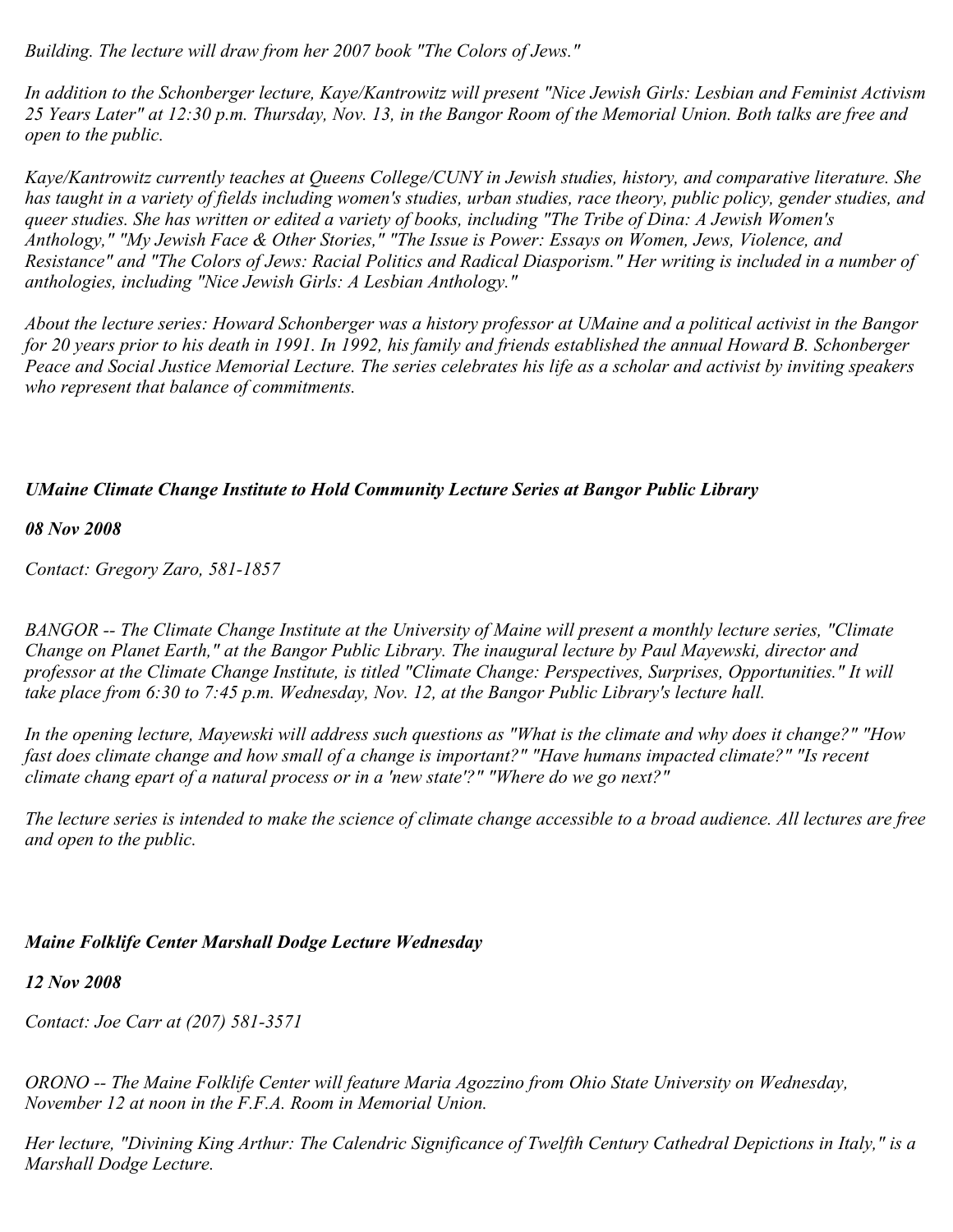*The legendary figure of King Arthur appears on the Italian Romanesque cathedral of Modena and in the Byzantine basilica of Otranto --a paradox of secular and sacred art, explained in part as Christian appropriation of pre-existing folklore.*

*However, the evidence suggests a figurative changing of the seasonal guard.This metaphor for the annual transition as summer supplants winter and the cosmological balance is restored is well documented throughout medieval Europe in genres such as folk narrative and festival, and is here etched in stone.*

*Though several centuries have passed since Modena's and Otranto's conception and execution, the multilayered and complex relationship between word and image has ramifications and relevance beyond twelfth-century Italy.*

*A close examination and comparison of artistic symbolism and folkloric evidence, reflects a complex folk belief system.*

*The transition between seasons parallels the transition between data and interpretation, creating opportunities to understand cryptic medieval material and encourage discourse complementing both Folkloristics and the Celtic canon.*

### *Public Invited to UMaine 'Energy Action Day' Nov. 14*

*12 Nov 2008*

*Contact: Rob Goodwin, 518-578-6235; George Manlove, 581-3756*

*ORONO -- UMaine's student-led Green Team is organizing "Energy Action Day" on Friday, Nov. 14, in the Bangor Room of the Memorial Union, featuring a lecture, exhibits, discussions, food and entertainment.*

*The event is free and open to the public. The day's activities are being organized to connect students and the community with the clean energy and energy conservation initiatives that exist in the state of Maine, according to Rob Goodwin, president of the Maine Outing Club and an Energy Action Day co-organizer.*

*The Green Team at UMaine was formed last year ago to involve greater numbers of UMaine students with sustainability efforts on campus.*

*"Youth have been at the forefront of change when our nation has faced challenges like opposing the war, the civil rights movement and women's suffrage," says one of the Energy Action Day presenters, Morgan Goodwin, a Sierra Student Coalition founder and community organizer, and student at Williams College in Massachusetts. "Today we face a climate and energy crisis which seems daunting in its scale, and yet we must seize the opportunity to create a just and sustainable society now. We will share stories of people creating change, discuss what it means to be effective -- get stuff done -- and maybe even leave with a plan to save the world."*

*Scheduled events include:*

*2-4 p.m.*

*Morgan Goodwin and Zo Tobi, the Sierra Student Coalition, Washington, D.C., a Community Organizing Forum*

*4-5 p.m.*

*A keynote address by Habib Dagher, professor of civil engineering and director of Advance Engineering Wood Composite and an expert on offshore wind energy, "A Comprehensive Energy Plan for Maine"*

*5-6 p.m.*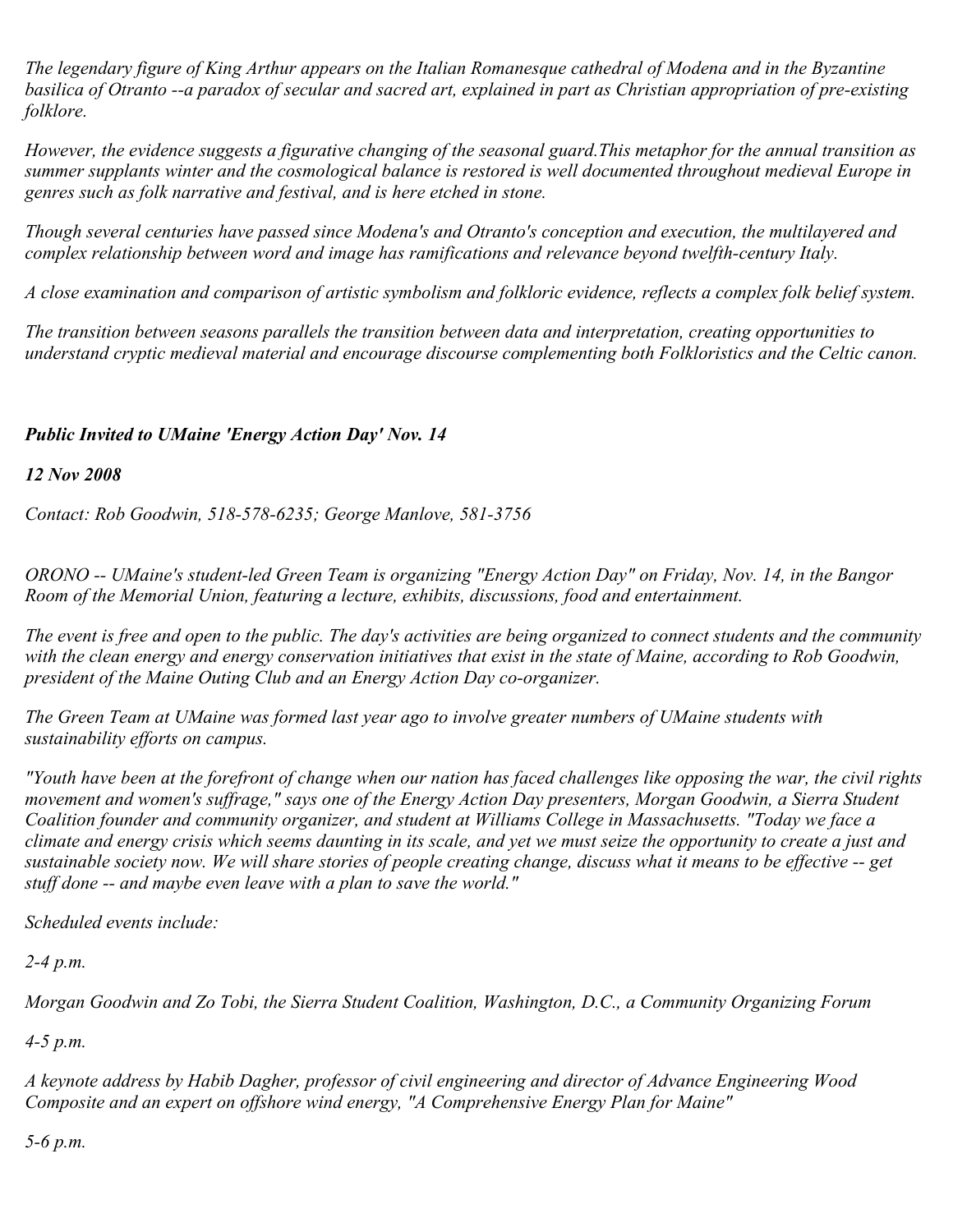*Music by the Marsh Island String Band and Tavi Merrill and Michael C. Moody; light snacks will be served*

*An organization fair presented by the: Society for Conservation Biology; Campus Health and Environment Network; Green Team; Progressive Student Alliance; and Green Campus Initiative*

*And Bill Drinkwater, director of EVMaine.org, will promote affordable, fun and zero-emissions electric cars in Maine, and Gary Westerman, representing the Maine Department of Environmental Protection's Climate Action Plan, will have a guest exhibit.*

*Additional information is available by calling co-organizer Rob Goodwin at 518-578-6235.*

### *Plant a Row for the Hungry Nets More than 80,000 Pounds of Food Donations*

*12 Nov 2008*

*Contact: Barbara Murphy, University of Maine Cooperative Extension, (800) 287-1482*

*The tallies are in, and the University of Maine Cooperative Extension has collected 80,748 pounds of produce, 70 dozen ears of corn and 60 loaves of bread as part of its Plant a Row for the Hungry outreach project.*

*Home gardeners, Master Gardeners and others with a green thumb participate in the program, which provides fresh fruits and vegetables to needy individuals and families in Maine.*

*"Despite the less than ideal growing season, Maine gardeners and farmers have once again given generously of their time and harvest to make a huge difference in combating hunger in Maine," says Barbara Murphy, an Extension educator in Oxford County.*

*The local effort is part of a national program sponsored by the Garden Writers Association.*

*A breakdown of donations by county follows:*

*2009 Totals*

*Penobscot: 14,947 pounds, 5 dozen ears of corn*

*Androscoggin/Sagadahoc: 3,750 pounds*

*Franklin --3,200 pounds*

*Kennebec -- 530 pounds*

*Piscataquis -- 600 pounds*

*Somerset -- 664 pounds*

*Knox/Lincoln/Waldo -- 7,509 pounds*

*Cumberland --9,519 pounds*

*Washington -- 1,700 pounds*

*Oxford -- 4,610 pounds; 65 dozen ears of corn, 60 loaves of bread*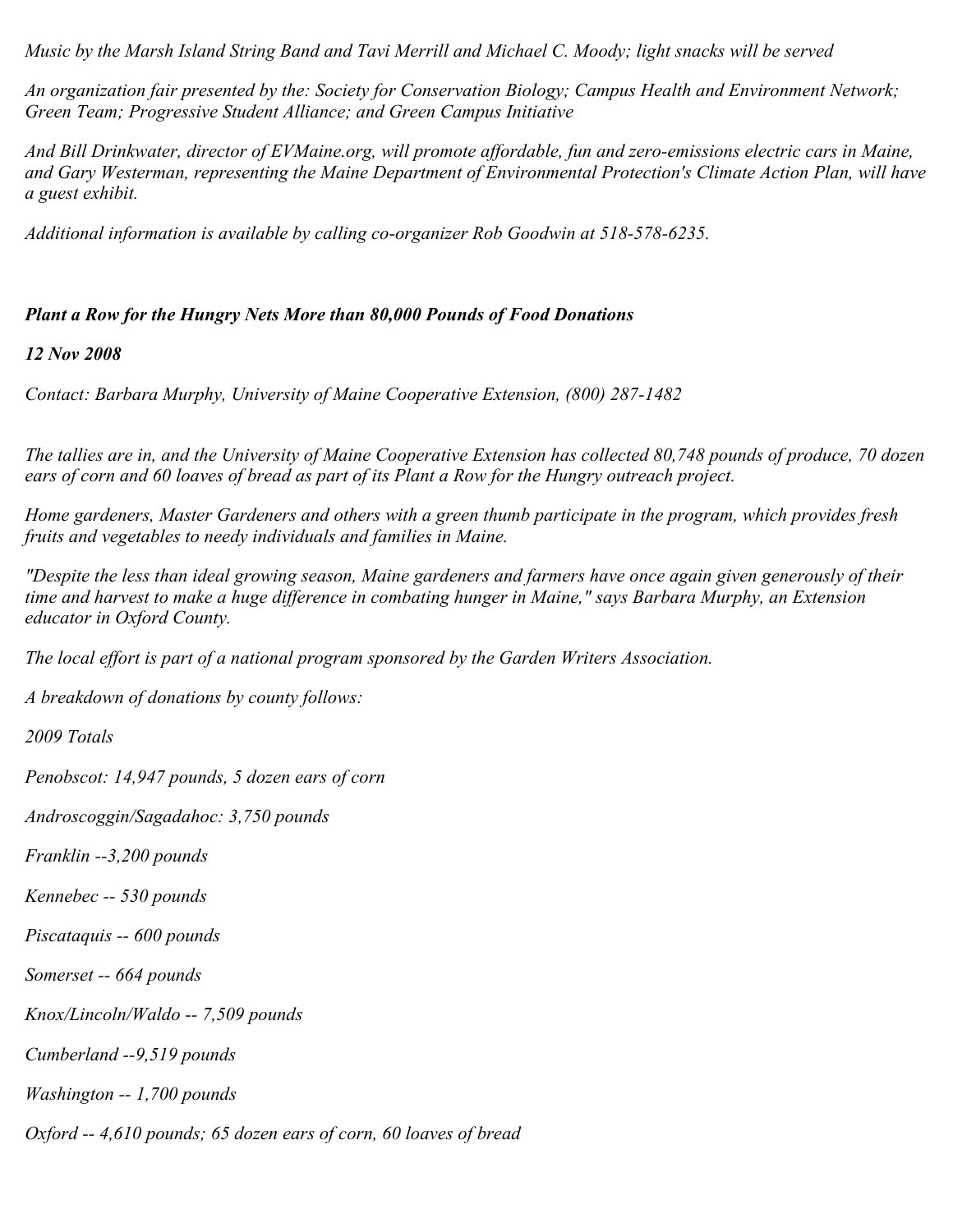*York -- 32,208 pounds*

*Hancock -- 1,511 pounds*

*Grand Total: 80,748 pounds, 70 dozen corn, 60 loaves of bread*

# *UMaine Selects EMMC/Norumbega to Operate On-Campus Health Center*

*12 Nov 2008*

*Contact: Joe Carr at (207) 581-3571; Kelly Pearson at (207) 973-7740*

*ORONO-- The University of Maine has informed Eastern Maine Medical Center that it has chosen the Bangor-based medical provider's subsidiary Norumbega Medical Specialists LTD to take over operations of its on-campus Cutler Health Center facility. UMaine chose EMMC/Norumbega*

*from three bidders at the end of a process the university initiated more than two years ago to improve student access to health care services.*

*"Eastern Maine Medical Center is an outstanding health care provider and an ideal partner in this effort," says Janet Waldron, UMaine's vice president for administration and finance. "The EMMC organization is well-equipped and superbly prepared to assume this important role and we look forward to a long relationship that will benefit our students and others in our community."*

*The university and EMMC will now enter into negotiations for the purpose of developing a detailed operating agreement. The transition is expected to take effect on Jan. 1, 2009.*

*"We are gratified the university has chosen EMMC/Norumbega to deliver primary care services to the students in Orono. We, too, look forward to a strong, collaborative relationship, and to the role we will now play in the lives of UMaine students." says Deborah Carey Johnson, RN, president and CEO of Eastern Maine Medical Center. "EMMC* 

# *Turkey Tips for 2008: Old Traditions Pose Risks*

*13 Nov 2008*

*Contact: Beth Calder, 207-581-2791*

*ORONO, Me.--Some of our traditional holiday meal practices pose potential food-safety threats, according to University of Maine Cooperative Extension experts. For example, consumers should know that turkey should never be thawed on the counter, stuffing a turkey is not recommended, and one should not eat food that has been left sitting out for more than two hours.*

*"Foodborne illness can be an uninvited guest during the holidays," says Extension Food Science Specialist Beth Calder. She offers several food safety tips to ensure a safe holiday season:*

### *Buying a turkey*

*Many people prefer the taste of fresh turkeys, but properly frozen birds will maintain good quality for at least one year. Fresh birds should be purchased no more than one or two days before cooking to ensure best quality, and they should be kept refrigerated until cooking. Frozen birds should be purchased early enough to allow time for safe thawing.*

*Calder recommends avoiding fresh pre-stuffed turkeys. Only buy a pre-stuffed turkey if it is frozen and USDA-approved.*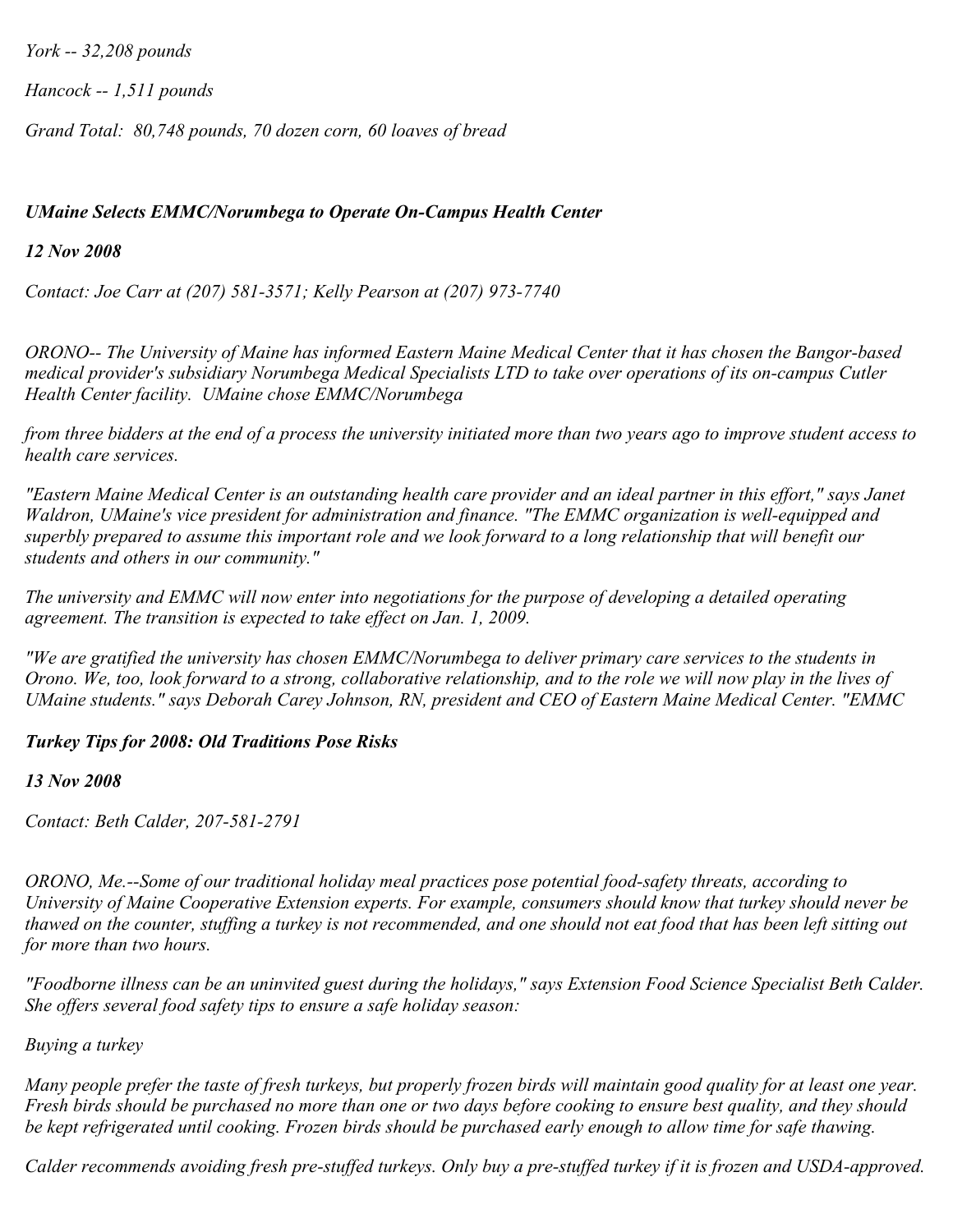*Do not thaw it before cooking, and follow the package directions, she says.*

*Thawing a turkey*

*One should never thaw a turkey on the counter at room temperature, Calder says, because bacteria can multiply on the surface of the turkey before the inner turkey completely thaws. There are three ways to safely thaw a frozen (not prestuffed) turkey: in the refrigerator, in cold water, or in the microwave oven.*

*To thaw in the refrigerator, allow plenty of time: up to three days for a 12-pound turkey, four days for a 16-pound turkey, and five days for a 20-pound turkey. A good guideline is 24 hours for every four to five pounds of frozen turkey. The optimal refrigerator temperature is 40* 

# *UMaine Symphonic Band to Perform at Bangor High*

*13 Nov 2008*

*Contact: Joe Carr at (207) 581-3571*

*ORONO -- The University of Maine Symphonic Band has been invited by the Bangor High School Band to perform a joint concert at the school's Peakes Auditorium. The concert will take place at 7:30 p.m. on Thursday Dec. 4, 2008.*

*The Bangor High School Band, under the direction of Scott Burditt, will open the program with Eine Kleine Nachtmusik by Wolfgang Amadeus Mozart, and continue with Prelude On An American Spiritual by Carl Strommen and Pueblo (Land Of Ancient People) by John Higgins. A student teacher from UMaine, Sarah Michaud, will conduct Prelude On An American Spiritual. The UMaine Symphonic Band, under the direction of Curvin Farnham and assistant directors Scott Burditt, Trevor Marcho and Richard Romanelli, will perform a full program of band music including Variations On America by Charles Ives, Candide Suite by Leonard Bernstein and Festive Overture by Dmitri Shostakovich.*

*The guest soloist for the evening will be saxophonist Christopher Strange, a 2001 UMaine graduate and a doctoral candidate in saxophone performance at the University of Kentucky. While at the University of Maine Chris studied with professors Louis Hall and Karel Lidral. He spent a year touring with the Glenn Miller Orchestra as lead tenor and performed at the Mid-West Band and Orchestra Clinic in Chicago. Strange has also taught at UMaine's summer music camp, MSYM.*

*Strange will perform Ballade for solo saxophone and band by Alfred Reed, and will premiere a new work for saxophone and band, Sax and Spend, by UMaine composer Beth Wiemann. Wiemann, chair of the Music Division at the University, is an internationally known composer whose compositions have won awards from the Ovis Foundation, Copland House, the Colorado New Music Festival, American Woman Composers, and Marimolin as well as various arts councils. Wiemann wrote Sax and Spend in the spring of 2008 especially for Chris Strange and the UMaine Symphonic Band.*

*The concert is free to the public.*

# *Volunteers Needed for UMaine Online Yearbooks Project*

*13 Nov 2008*

*Contact: Gretchen Gfeller, 207-581-1696*

*ORONO -- Visitors can already browse digital pages from every University of Maine Prism Yearbook from 1894 to 1997, but volunteers are now entering data that will make the UMaine Yearbooks Online website searchable by name and year of senior class.*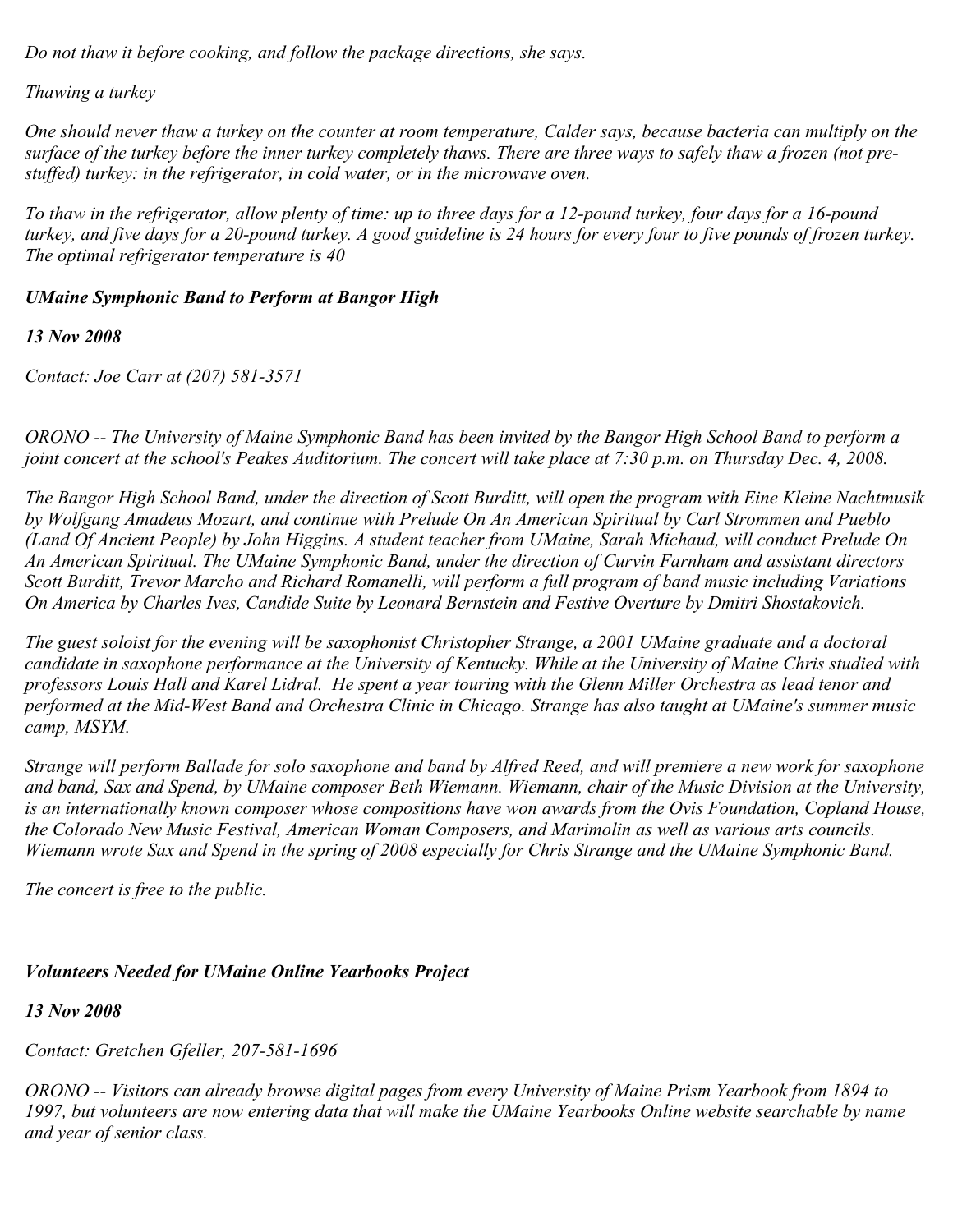*After the first phase of scanning and editing of images was finished for the Raymond H. Fogler Library website, people began asking whether the information would be fully text searchable. As the volumes are primarily graphic in nature, the staff found it prohibitively labor-intensive to offer full text searchability. However, an effort to create a name index began with the test of a pilot page for the Class of 1949. All 794 names were entered into an initial database and tested. After assessing the potential for this added feature, the library put out a call for volunteers via the project website.*

*"We were delighted when Brian Bouchard of earlyMaine.org came forward," says Sharon Quinn Fitzgerald, head of the technical services department at Fogler Library. "Brian not only offered to contribute to entering data for the index, he offered his considerable programming skills to provide a database front end that eases the way for volunteer participation." As a result of this successful partnership volunteers have indexed the seniors for the years 1894 through 1940 in addition to the original 1949 project. This information is already available to the public through both the Fogler Library Web portal and the earlyMaine.org website.*

*"We think this community project will be of great interest and value to genealogists as well as UMaine alumni and friends, and there is more work to be done," notes Fitzgerald. Anyone with computer access can participate from any location.*

*Those interested in volunteering can email Brian Bouchard at <i>[brian@earlyMaine.org.](mailto:brian@earlyMaine.org)* 

## *Former UMaine Student Charged with Computer Crime*

#### *13 Nov 2008*

*Contact: Joe Carr at (207) 581-3571*

*ORONO -- University of Maine police, working with the Maine State Police's Computer Crimes Task Force, the Lewiston Police Department and the U.S. Secret Service, have arrested James Wieland, 26, of Lewiston on charges related to privacy invasion. Police arrested Wieland late Wednesday in Lewiston, charging him with Aggravated Criminal Invasion of Computer Privacy. That crime is a felony under Maine law.*

*The UMaine Dept. of Information Technologies staff assisted police during the three-week investigation. Police became concerned in October when a UMaine student reported having received a suspicious email message. That student was alarmed because she knew that the sender was away from computer access when the message was sent.*

*Police now believe that Wieland may have gained access to as many as 1,000 UMaine email accounts -- almost all of them belonging to students. By using those pirated accounts, police allege that Wieland distributed a keystroke logging program delivered as an attached file which appeared to come from a sender known to the recipient.*

*Once the user downloaded the file, his or her computer activities became visible to Wieland, according to the police account. They believe that this is how he gained access to an increasing number of accounts and gradually expanded the number of addresses from which he could send messages with the program attached.*

*Investigators believe that Wieland began this activity in August of 2007, or pherhaps earlier, and that it continued until this week. He was a UMaine student, studying business, from the fall of 2000 through the spring semester of this year.*

*"This is a reprehensible offense, made worse by the way it was delivered," says Chief Noel March, UMaine's Director of Public Safety. "By targeting victims one at a time and shielding his identity, the perpetrator committed crimes invisible to detection through network security mechanisms. This is a wired community, and we depend on computer networks to conduct every aspect of our mission. Crimes of this nature are most serious and they will not be tolerated at UMaine."*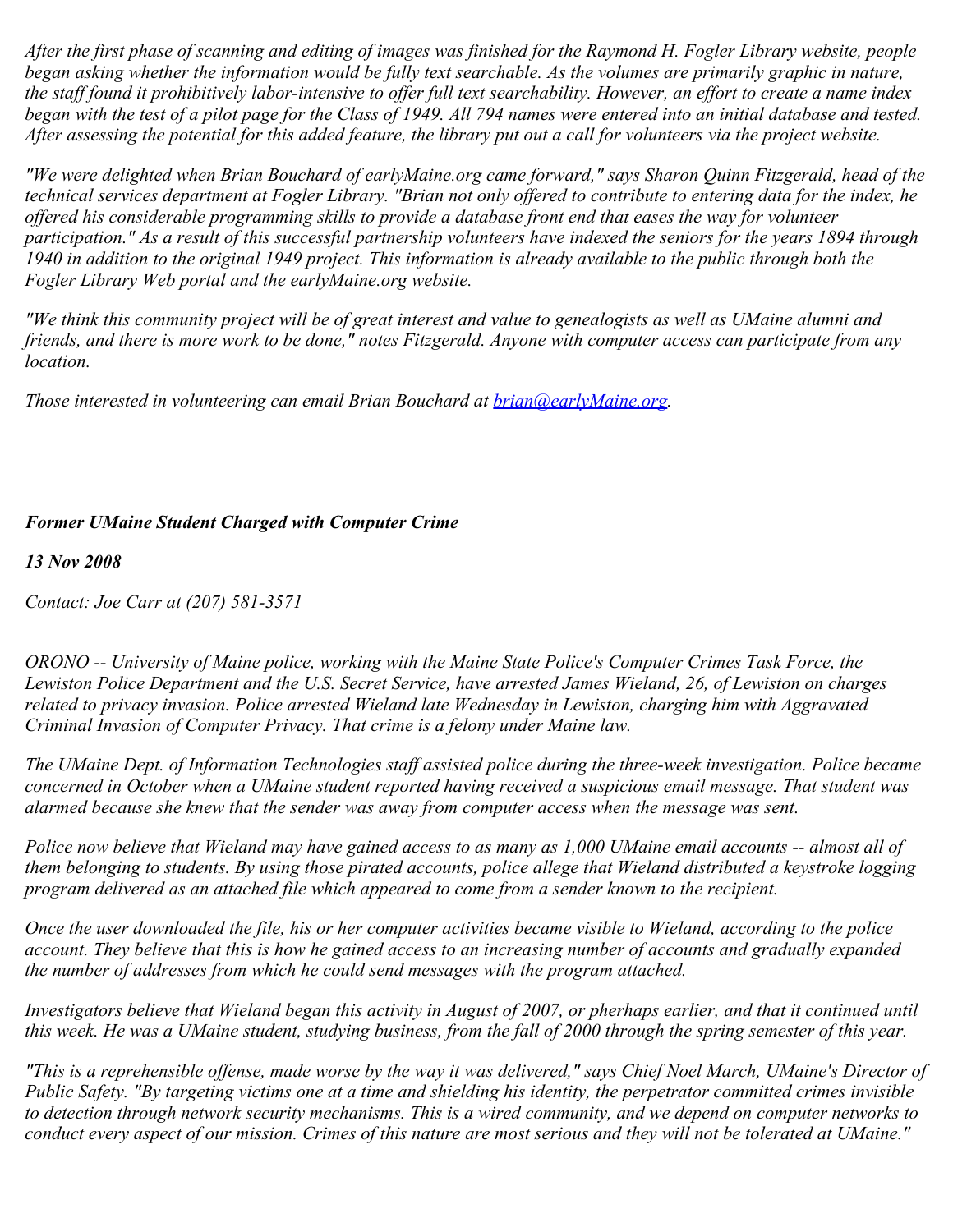*March says that police do not yet know Wieland's motivation or what he did with the information. There have been no reports of concerns related to identity theft.*

*UMaine sent email messages on late Wednesday to those believed to be victims of these attacks. A separate message informed all members of the UMaine community about the situation and provided reminders of computer privacy protection measures. The UMaine IT staff is working with those affected to eliminate the offending program from their computers.*

## *UMaine Psychologist Joins Special Delegation to China*

## *13 Nov 2008*

*Contact: Doug Nangle, (207) 581-2045 (after Nov. 20); George Manlove, (207) 581-3756*

*ORONO, Maine -- A University of Maine psychology professor is part of a delegation of 20 American psychologists currently in China exploring ways to help the world's largest country with a major healthcare problem: mental illness and insufficient resources to deal with it.*

*The delegation returns Nov. 20 after nearly two weeks in the People's Republic of China, meeting with leading psychologists and medical school faculty, and touring schools where young Chinese psychologists are trained.*

*"The goal is to form connections and collaborations with Chinese colleagues," says Douglas Nangle, professor of psychology and director of UMaine's doctoral training program in clinical psychology. "This focuses on clinical psychology and attempts by the Chinese to integrate psychology into their healthcare system. China, even more than the U.S., emphasizes medical and psychiatric approaches to mental health problems, and psychological approaches are not all that well developed."*

*Led by the clinical psychologist Norine Johnson, researcher, author and pioneer in the field of psychology, the group hopes to learn about progress Chinese psychologists have made in recent decades addressing mental health as a part of Chinese healthcare.*

*China has a very long and proud tradition of a more holistic approach to medicine emphasizing mind, spirit and body, according to Nangle, who left with the delegation on Nov. 9. Western mental health practices were first introduced by missionaries in the late 1800s, but their progress was halted under the communist rule of Mao Tse-tung from 1949 to 1976. The Communist Party of China dismissed mental illness as something political in nature that could be corrected through re-education. Since the late 1970s, when China began opening up to Western nations and influences, the nation of 1.3 billion people has seen revitalized interest in integrating Eastern and Western approaches to mental illness.*

*Nangle, who began teaching a graduate course this fall at UMaine on mental health services in China, says Chinese healthcare experts conservatively estimate as many as 113 million people are in need of psychological treatment. The lack of trained professionals, facilities and treatment options, particularly in rural China, is a major challenge facing the Chinese people, he says.*

*Though most epidemiological studies suggest the prevalence of psychiatric disorders is less than in the U.S., there is evidence that substance abuse, suicide, depression and divorce are on the rise, Nangle says. Many speculate that these problems are associated with the rapid economic expansion.*

*"Even with the lower prevalence estimates, if you consider just the sheer number of people, it's an unbelievable need," says Nangle. "We'll be learning more about mental health issues and their healthcare systems, and creating an exchange that will continue after the delegation returns to the U.S."*

*The delegation is being arranged through People to People, an American international program establish in 1956 to*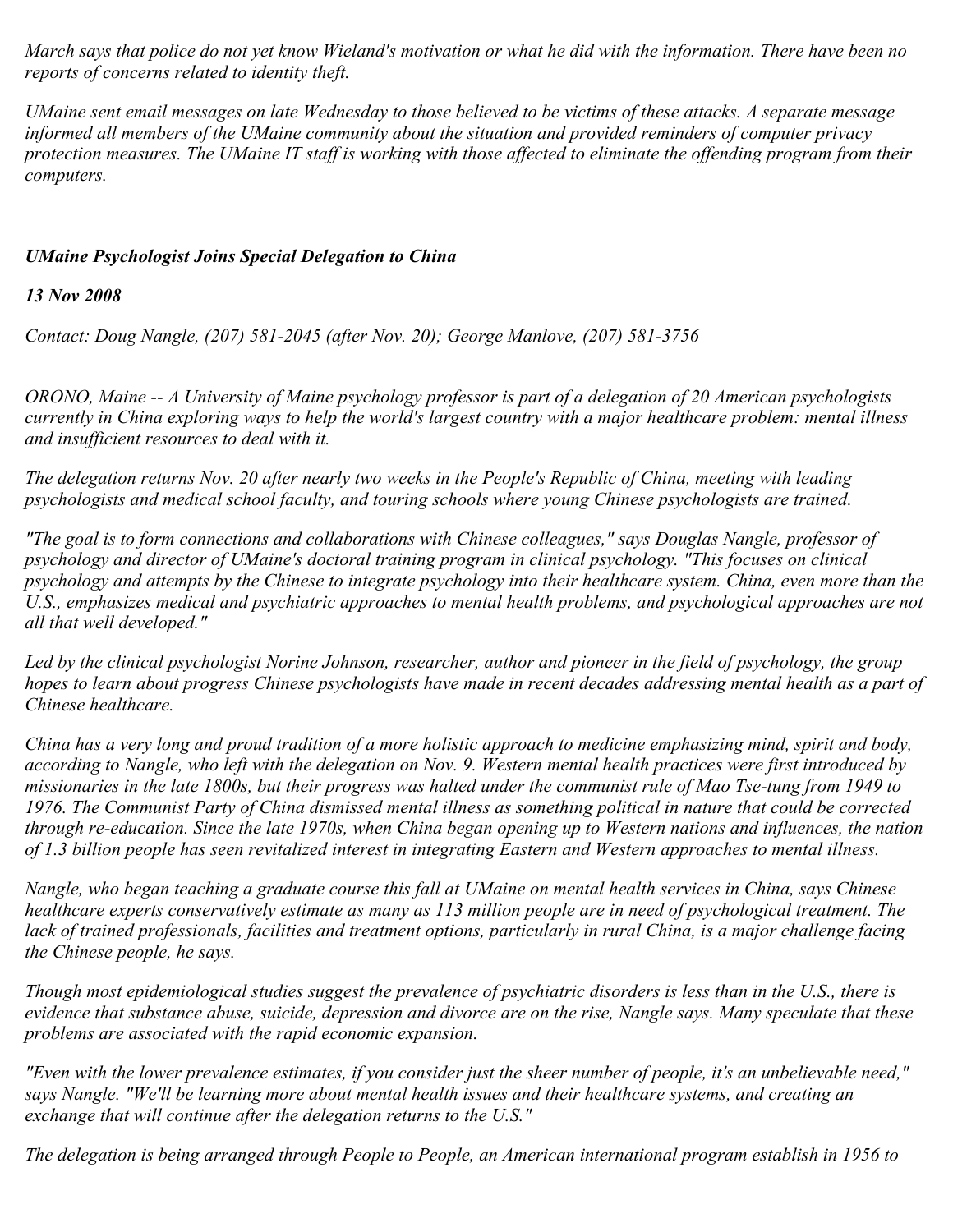*help people of different nations learn to live in peace through better communication and person-to-person interaction.*

*The psychologists' delegation will do most of its networking in the cities of Beijing, Guilin and Shanghai.*

*The group also will visit some of China's famous gardens, temples and tourist attractions. The trip has special personal meaning for Nangle. He and his wife April O'Grady, also a UMaine psychologist, have an adopted Chinese daughter and hope to adopt a second Chinese girl in the near future.*

### *UFO's for Thanksgiving at UMaine Planetarium*

*13 Nov 2008*

*Contact: Alan Davenport, 581-1341*

*ORONO -- Like the Native Americans at the first Thanksgiving feast, some people today may think they have very strange guests coming to dinner when they see lights in the November sky.*

*Two brilliant lights will grace the southwest sky after sunset this month, and they are moving like planets should in orbit around the sun. These lights are the brightest planets -- Venus and Jupiter -- that can be seen from Earth. And Venus is so close to the sun, it will move quickly, passing close by the slower and dimmer king of the planets, Jupiter. As the days of November pass, Maine skywatchers can see the separation between the two shrink until they come within 2 degrees of one another (equal to two finger-widths at arm's length) on Nov. 30.*

*The alien quality of this phenomenon has prompted more than one phone call from curious observers to the University of Maine's Jordan Planetarium, says planetarium Director Alan Davenport.*

*"A tiny bright light seen low in the open, dim sky may seem to drift and jump around due to a trick of the eye known as 'auto-kinetic motion,'" he says. "Even stranger, the constant planets don't shine steadily when seen low in the sky. Twinkling can be seen with dimmer planets. Bright planets like Venus will often appear to change color as their light is refracted through Earth's turbulent atmosphere."*

*Although these bright lights may change color and move about, Davenport says, area residents can "rest assured the only aliens coming to Thanksgiving dinner are the in-laws they have had close encounters with before."*

*Venus is 16 degrees from Jupiter on Nov. 14, but will move enough daily to pass two degrees below the giant planet by Nov. 30. On that day, a slim new moon crescent will join them, but the most stunning scene will be Dec. 1. On that day, a crescent moon, Venus and Jupiter will form a group just 3 degrees across.*

*This bright encounter is featured in the star tours being shown at the Jordan Planetarium throughout November. On "Hubble Vision Fridays" at 7 p.m. and "Black Holes Saturdays" at 7 p.m., visitors can see exactly where to find these planets in the Maine sky and how they'll move.*

*For information and reservations to Jordan Planetarium star shows, visit their web site [www.GalaxyMaine.com](http://www.galaxymaine.com/) or call 581-1341.*

# *UMaine Grad Student Receives EPA Fellowship for Cancer Research*

*13 Nov 2008*

*Contact: Aimee Dolloff, (207) 581-3777*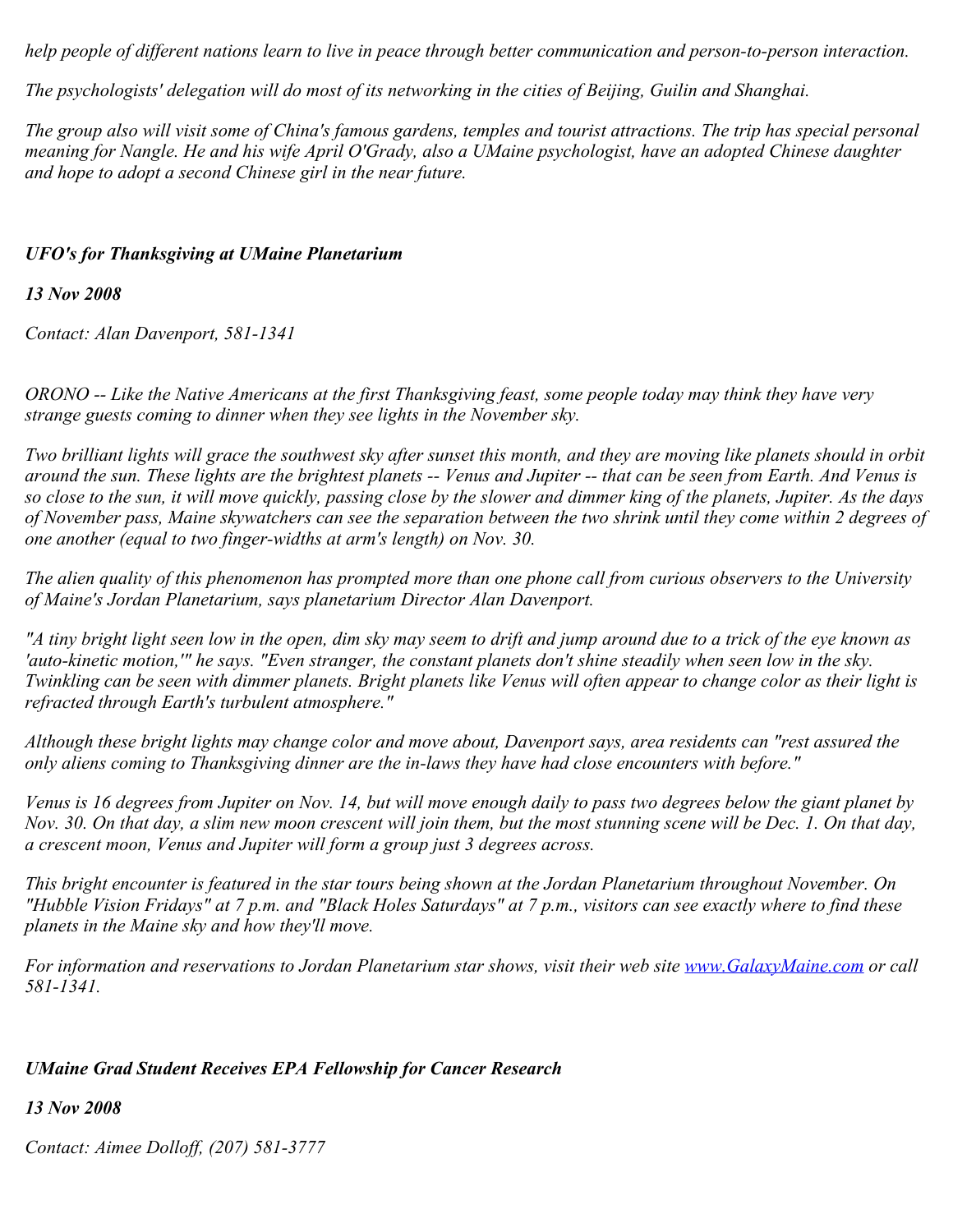*A University of Maine student in the Graduate School of Biomedical Sciences is one of 22 students in the country who were selected to receive a Greater Research Opportunities fellowship from the U.S. Environmental Protection Agency.*

*Jamie Young of Portland received one of only two awards granted in New England for her research regarding potential exposure of the general public to hexavalent chromium and arsenic, two environmental pollutants known to be lung carcinogens.*

*Her research will focus on developing a model for understanding the toxic interactions between these environmental contaminants that commonly are found in drinking water. Young's study, which she is conducting at the University of Southern Maine's Wise Laboratory of Environmental and Genetic Toxicology, is slated to run from Sept. 1, 2008 through Aug. 31, 2011.*

*The Graduate School of Biomedical Sciences offers students a doctoral degree in biomedical sciences and is a collaboration that consists of: UMaine, USM, The Jackson Laboratory, Maine Medical Center Research Institute, Mount Desert Island Biological Laboratory, University of New England College of Osteopathic Medicine, and Eastern Maine Healthcare's Maine Institute for Human Genetics.*

*EPA supports several fellowship programs as a way to address the country's environmental workforce needs.*

*EPA's Greater Research Opportunities fellowship program helps build environmental studies programs at universities with limited funding for research and development. A total of 156 applicants competed this year for 22 fellowships, according to a press release from the agency.*

*Since the fellowship program began in 1995, EPA has awarded more than 2,200 fellowships. All applications for EPA's fellowship programs are peer reviewed. Graduate fellows receive up to \$37,000 a year to complete their degrees. The undergraduate program pays tuition and a stipend for the junior and senior years of study and includes a summer internship at an EPA facility. The undergrad fellowship provides up to \$17,000 per year of academic support and up to \$7,500 of internship support for summer.*

*For more information, visit:*

### *UMaine Rallies Volunteers for Holiday Giving*

#### *13 Nov 2008*

*Contact: George Manlove, 581-3756*

*ORONO -- In what may be an unprecedented coalescence of volunteer groups at the University of Maine, students and employees have been responding to an unusually tight economy by raising money, collecting food and gifts and volunteering time on behalf of area families stressed by tough economic conditions.*

*Dozens of organizations have been rallying hundreds of members and friends on and off campus to contribute when and how they are able. The majority of the proceeds, gifts, food or support will go to people and families served by Manna Ministries or its affiliated food pantries and kitchens, but some will benefit UMaine employees and retirees, organizers say.*

*A list of campus efforts is here:*

*The*

*Bodwell Center for Service & Volunteerism is partnering with Crossroads Ministries and The Wilson Center for its*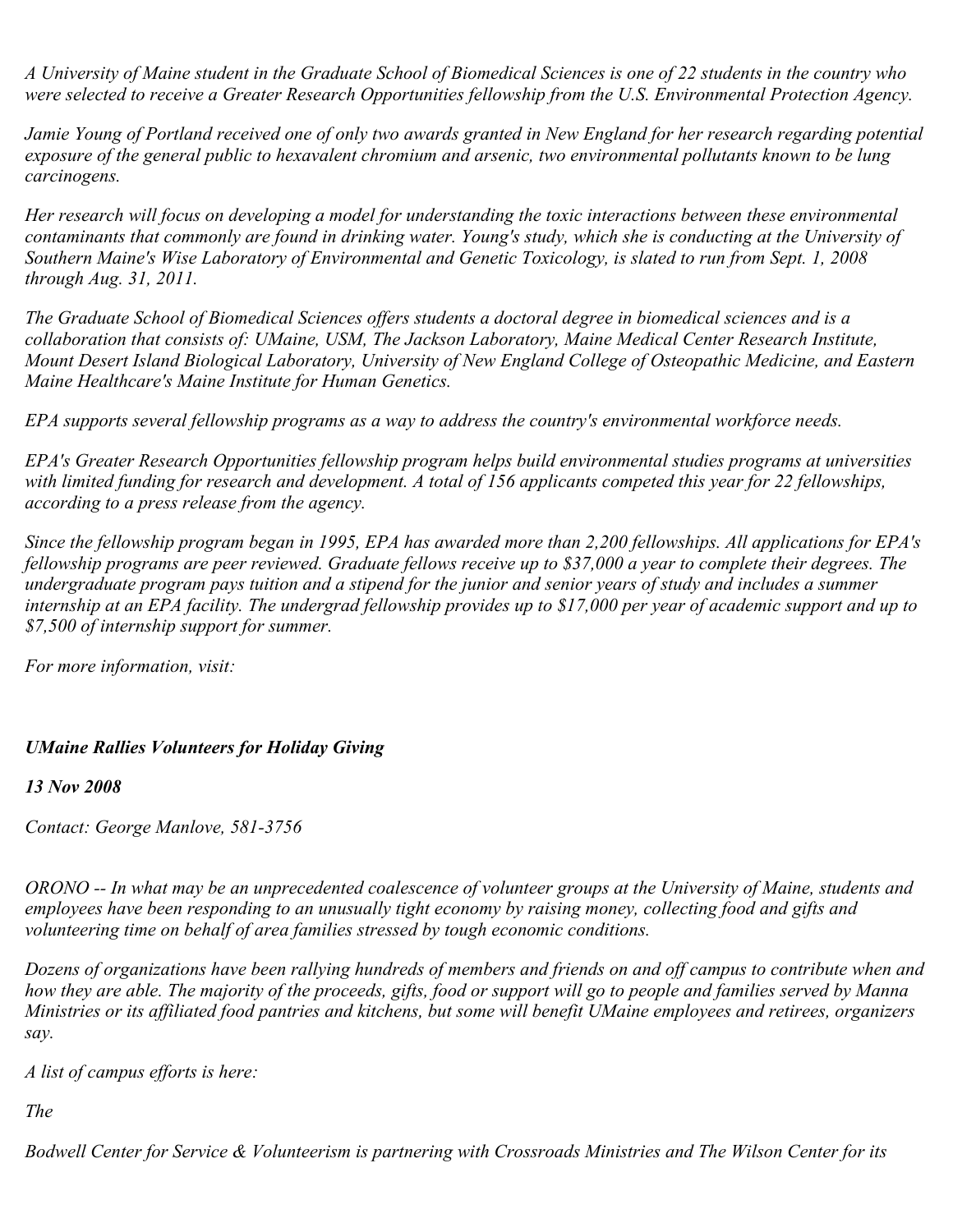*annual Holiday Sharing Program. Unwrapped gifts of no more than \$25 in value can be dropped of at the Bodwell Center on the third floor of the Memorial Union. The longstanding program provides area families with an outlet for gifts and needed items to give to their children in December. Last year, the center provided for more than 300 area children. Volunteers anticipate a higher number this year because of higher unemployment and the shrinking economy.*

*Gift ideas include: hooded sweatshirts of all sizes, polar fleece throws, scarves, hats and mittens; bath and body kits or makeup and shaving supplies; arts supplies; stuffed animals; movie passes, DVD movies or video games; gift cards; socks of all colors and sizes; desk lamps; bedding or twin electric blankets; sports watches; action figures; and dolls and accessories. For more information, call Craig DeForest at 581-1796.*

*Printing Services & Mailing Services*

*personnel are collecting personal care items as a part of Neighbor Helping Neighbor, under the auspices of Manna Ministries.*

*Members of the university community are being asked to reach out to friends and neighbors to support those who are economically stressed or have lost jobs and need assistance, moral support and understanding. The printing service is asking people to donate new, unused personal care and personal hygiene items at its offices in the Keyo Building on Rangeley Road, next to University Credit Union, or at the University Bookstore.*

*Personal care items include: toothpaste, toothbrush, dental floss, antiperspirant, moisturizing lotion, lip balm, soap or body wash, sponges or washcloths, shaving cream, men's and women's razors, band aids or first aid kits, 2 in 1 shampoo/conditioner, Q-Tips, tissues and toilet tissue, combs and brushes, baby care products, clean new undergarments and clean, new socks.*

*For more information about the Personal Care Item Drive, please contact Kim Sawtelle or Kate McPherson at Printing Services, 581-3768, on First Class, or at printing\_services.umit.maine.edu.*

*The Classified Employee Scholarship Committee*

*(CESC) is again selling its popular double-sided wreaths for \$17 and, new this year, 12-inch wreath table centerpieces with a 3-inch red candle votives for \$10 to generate scholarship funds for dependents of UMaine's classified employees. The wreaths and centerpieces are being made by Chemistry Department administrative assistant Jean Desrochers.*

*The committee also is selling homemade pumpkin, apple and strawberry rhubarb pies as part of the fundraising.*

*The wreaths, centerpieces and pies will be delivered on the Monday before Thanksgiving. For more information or to place an order, contact Amy Goode at 581-2321 or at amy.goode@umit.maine.edu.*

*The UMaine Student Athlete Advisory Committee recently collected more than 700 cans for the Crossroads Resource Center in Old Town during its Halloween "Trick or Eat Food Drive." Members of the women's soccer team, volleyball team, women's ice hockey and men's and women's swimming and diving participated. Team members went trick or treating on Halloween, but collected canned goods instead of candy.*

*Advisory committee members also will collect Toys for Tots at upcoming basketball and hockey games. And on Thanksgiving Day, members of the women's basketball team -- 10 players and four coaches -- will be serving dinner at the Bangor Homeless Shelter. For more information, contact Brandi Rideout, student athlete services coordinator, at (207) 581-1828.*

# *UMaine Circle K*

*, a student community service organization operating under the auspices of Kiwanis International, is collecting money for its third annual "Turkey Hunt Challenge 2008." The club is challenging all student organizations and Greek Life to donate \$10 to buy a turkey for a needy family in the Greater Bangor Area this Thanksgiving. Drop by the Turkey Hunt table in the ground floor of the Memorial Union through Wednesday, Nov. 19, 11 a.m.-2 p.m., to donate, or contact*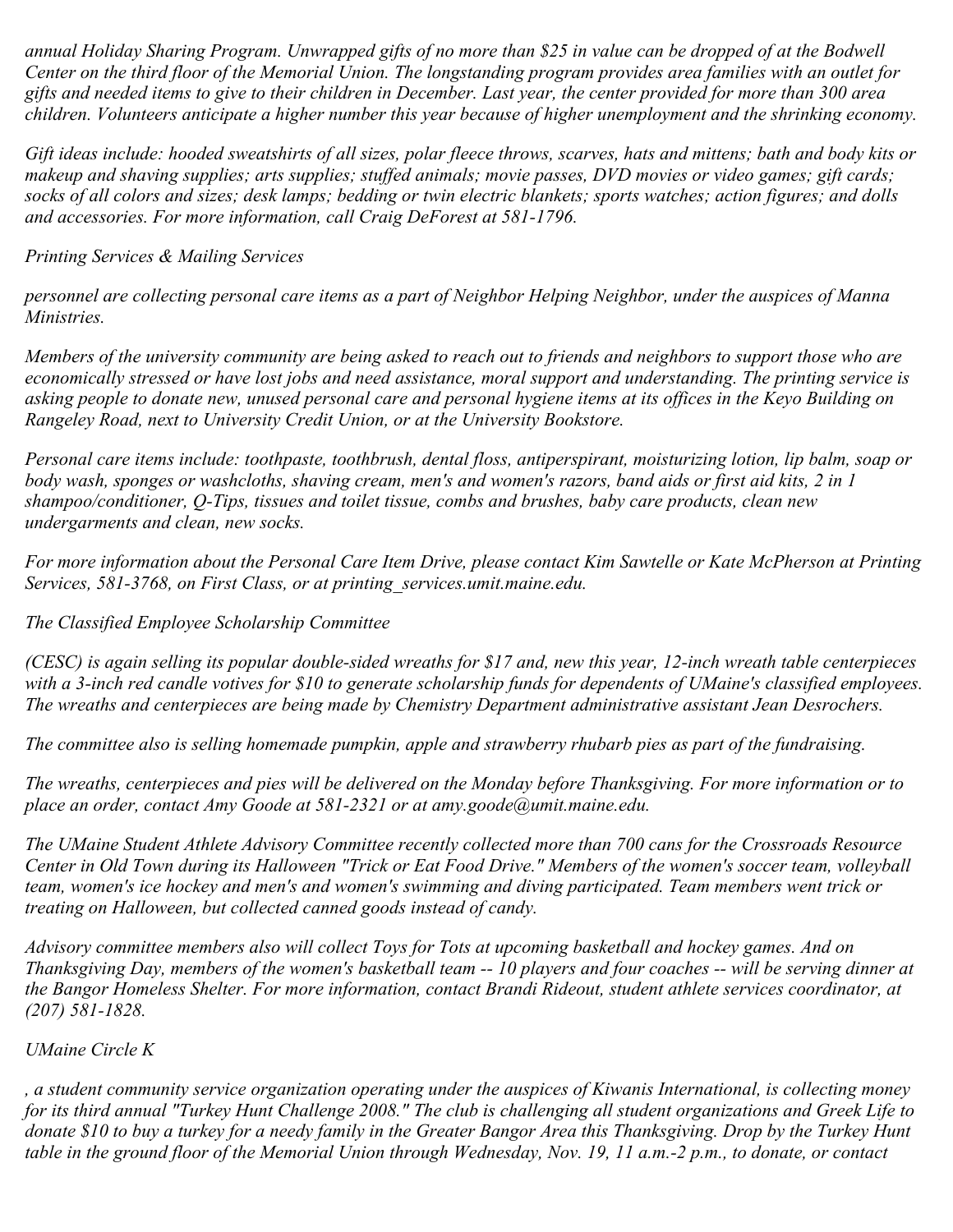*Danielle Young or Meghan Butler via FirstClass and set up a time and place to drop off donations. The drive will benefit Manna Ministries. Young says the club wants to raise at least \$350 to buy at least 35 turkeys.*

*Campus Crusade for Christ Food Drive*

*collected non-perishable foods earlier this month for Manna Ministries and the Crossroads food pantries. In exchange for items donated, participants received a raffle ticket for prizes including gift certificates for Irving Oil stations; Ampersand The Store; UMaine Student Recreation and Fitness Center; Harvest Moon deli; Margarita's restaurant; Pat's Pizza; The Governor's'; Spotlight Cinemas; a day pass at the Old Town-Orono YMCA; and bowling. The goal was to collect 10,000 pounds of food before Thanksgiving. Alvin Winslow (827-1240) is the contact person for Campus Crusade.*

*Classified Employees Advisory Council*

*president Robin Arnold (581-2398) is working on plans to create a permanent food pantry and thrift shop on campus. As part of their effort, volunteers are collecting food items to create 10 baskets for Thanksgiving or for December holidays to go to UMaine employees or retirees in need. Arnold says volunteers are coming forth from employee groups, with plenty of support and participation from UMaine student organizations.*

*For more information about Manna Ministries, Inc., headquartered at 629 Main St. in Bangor, call 207-990-2870 or visit its website [\(www.mannamaine.com](http://www.mannamaine.com/)).*

*Also this year, UMaine's College of Education and Human Development, in collaboration with the University Bookstore, is conducting its annual children's book drive, a 31-year old program that has provided thousands of books for children and young adults to area youth through the Old Town-Orono Kiwanis Club.*

*The public is invited to donate unwrapped new books suitable for toddlers through teens to the office of college dean Anne Pooler at 151 Shibles Hall on the UMaine campus. University Bookstore is offering 25 percent discounts on any children's books purchased there from Nov. 17 to Nov. 26. For information, contact Theresa McMannus at 581-2441.*

# *Page Farm & Home Museum Opening 'Holiday Shoppe' Craft Fair Dec. 6*

### *13 Nov 2008*

*Contact: Patty Henner, 581-4100*

*ORONO -- The UMaine Page Farm and Home Museum will hold its annual Holiday Shoppe craft fair Saturday, Dec. 6, from 10 a.m. to 4 p.m.*

*Just in time for the holiday season, the old-fashioned shoppe brings together Maine crafters and artisans to display and offer their unique goods for sale. The event is free and open to the public, with plenty of free parking, says museum director Patricia Henner.*

*Among this year's shoppe offerings are wrought-iron Christmas ornaments, hooks and stocking hangers forged by a blacksmith from Eddington, in addition to items hand-knitted and felted by the Friday Fiber Friends, along with wreaths, reproduction toys and homemade soaps. Edibles such as fresh cow and goat cheeses from Olde Oak Farm in Orono will be available for purchase. And Black Dinah Chocolatiers of Isle au Haut will be selling scrumptious handcrafted chocolates, Henner says.*

*"Those who attend are sure to discover wonderful gift ideas, as well as Maine's thriving community of crafters," she adds. "Good tidings and cheer will also be present."*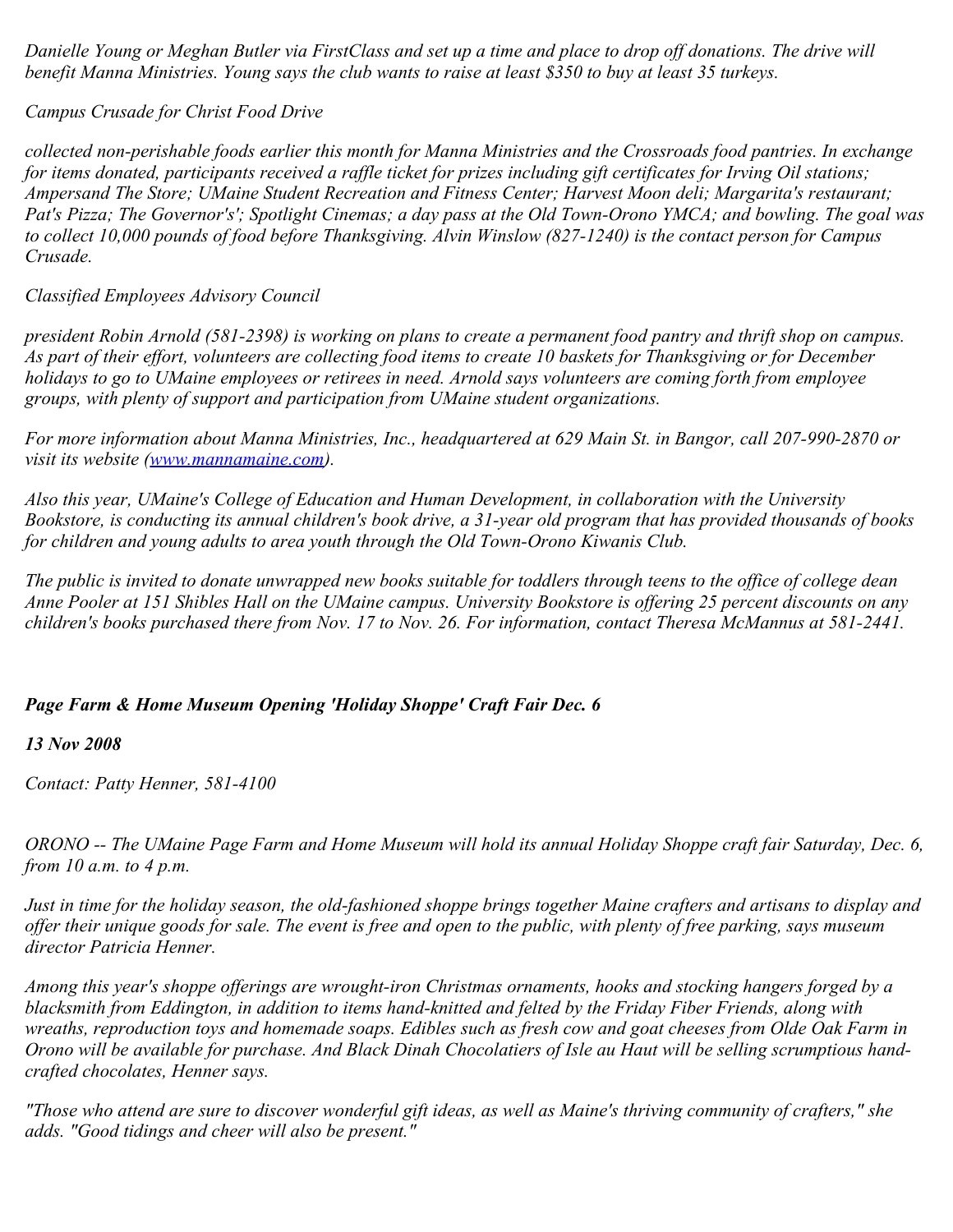*More information is available by calling the Page Farm and Home Museum at (207) 581-4100. The farm and home museum website [\(www.umaine.edu/pagefarm](http://www.umaine.edu/pagefarm)) also has details about its many public outreach programs for young and old.*

## *Students Learn Innovation Challenge Mystery Object: Water Bottles*

*14 Nov 2008*

*Contact: Jesse Moriarity, 581-1427 George Manlove, 581-3756*

*ORONO -- How many ways can you send a message or create a new value-added product with a plastic water bottle? That's precisely what more than a dozen student teams at the University of Maine will ponder over the next few days as part of the 2008 Global Entrepreneurship Week through Nov. 19.*

*They're now off and running in an international competition stemming from Stanford University and spanning the globe. College students from at least 55 institutions from 12 countries are participating in the Web-based Global Innovation Tournament, which starts with the question, "How would you change the world with an everyday object?"*

*The challenge is to create uncommon new uses for everyday objects like post-it notes, rubber bands, and now, plastic water bottles. On Wednesday, evening more than 30 students gathered at UMaine's Foster Innovation Center -- which is coordinating participation by UMaine students -- to discover that the mystery object to be the center of this year's creativity and innovation is the ubiquitous water bottle.*

*By Monday, Nov. 17, student teams must come up with an idea, make a 2-3-minute video demonstrating and explaining it, and upload it to a YouTube website, where judges at Stanford will select the best.*

*Of the UMaine entries, a panel of UMaine judges will select the top videos for a screening party at 7 p.m. at Foster Innovation Center on Wednesday, Nov. 19. Prizes will be awarded, including one for a best-video audience pick, according to Jesse Moriarity, coordinator of UMaine's Foster Student Innovation Center. The evening may ceremoniously play out like Emmy awards night in Hollywood, she adds.* 

*Moriarity says the contest, which UMaine became a part of this year, has generated enthusiasm, excitement and already a sense of creative thinking among students.*

*"I would anticipate that we would get around 12 or so videos," says Moriarity. "I have heard some great ideas; obviously some sort of sustainability or green-themed project comes to mind for a lot of folks. We've heard about art projects and home-decor items, as well as 'message in a bottle' ideas, and also using water bottles as a construction material.* 

*"The cool thing is that they can use any materials they'd like with the water bottles and Stanford has said that 'the interpretation of the object (water bottles) is pretty wide open -- any quantity, size, color, material, shape, with our without water, etc.,'" she says.*

*Videos of previous winners are available on [Stanford's Entrepreneurship Week Web page](http://eweek.stanford.edu/2008/winners.html). Winning creations have included: rubber bands used to identify locally grown produce in grocery stores; a rubber band-link jump rope; a giant rubber band frame system on which students attach their "secrets" anonymously; an infomercial parody about an elastic band product to prevent shoe laces from becoming untied; and short dramas about capital punishment and about condom use.*

*Information about the contest, related Web links and the Foster Student Innovation Center are available on the [center's](http://www.umaine.edu/innovation)*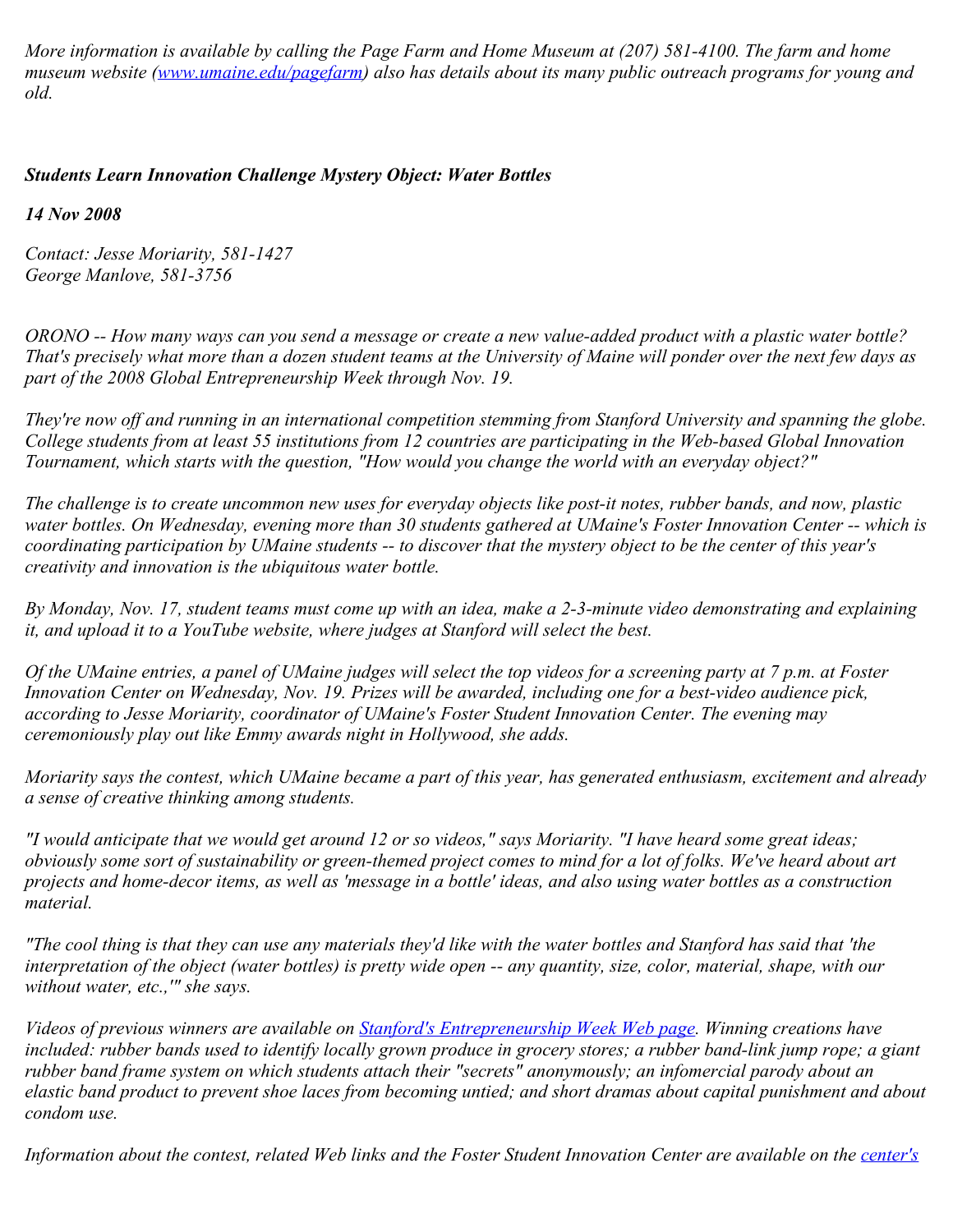### *Replenishing MaineCard Funds Online Now Just a Click Away*

#### *14 Nov 2008*

*The MaineCard Online Office is now in service with many of the same functions and services offered by on-campus MaineCard kiosks and the Student Service Center in the Memorial Union. Students, parents, guardians and all UMaine employees can now add funds to their Black Bear Bucks accounts from the comfort of their own computers, according to Auxiliary Services. Instead of inserting cash at MaineCard kiosks on campus or at the Student Service Center, MaineCard holders can replenish their Black Bear Bucks accounts with a credit or debit card. By using the online service, parents and guardians can easily and safely use credit cards from anywhere in the country or world to send funds to a MaineCard campus ID. The MaineCard Online Office system will send an email notification of all deposits, and has taken every step and made every precaution to ensure the MaineCard Online Office is a safe site, where all account, financial and personal information is always secure. The MaineCard Black Bear Bucks can be used virtually anywhere on campus for purchases, including at all Black Bear Dining halls, laundry facilities, the University Bookstore, copiers at Fogler Library, printing at various departments, MaineBound rentals and fees, tickets for Maine Center for the Arts events and athletic concessions. Using Black Bear Bucks at any Black Bear Dining location on campus generates a 5 percent discount for the user, in addition to not paying sales tax, a total savings of 12 percent. Though many off-campus merchants accept Black Bear Bucks, the MaineCard discount applies only at on-campus dining locations, and only students, faculty and staff are eligible. The following area merchants participate in the Black Bears Bucks program: Old Town's McDonald's and Dunkin' Donuts (across from Hannaford), Orono's Lissus, Orono House of Pizza, Pat's Pizza, and Bangor's Pizzeria Uno and China Wall. Black Bear Bucks can be used to purchase groceries -- but not alcohol or tobacco products -- at Bell's IGA in Orono. For more information on the program or to start using the MaineCard Online Office, please visit the [MaineCard Services website](https://umaine.edu/mainecard/online-card-office/) for simple instructions.* 

### *UMaine Scientists Discover Another Reason for Glacial Acceleration*

#### *17 Nov 2008*

*Contact: Aimee Dolloff, (207) 581-3777; Gordon Hamilton, 581-3446*

*ORONO, Maine - Using nearly 50 years of data, University of Maine researchers have determined that subglacial floods in East Antarctica caused a rapid and short-lived acceleration of a major outlet glacier.*

*Leigh Stearns and Gordon Hamilton of UMaine's Climate Change Institute, along with Benjamin Smith of the University of Washington, observed that the flow rate of a large outlet glacier in East Antarctica increased by about 10 percent in response to the flooding of two subglacial lakes.*

*The team's findings are based on a 48-year record of ice velocities along Byrd Glacier, East Antarctica along with recent satellite observations of ice surface elevation and ice velocities from NASA's Advanced Spaceborne Thermal Emission and Reflection Radiometer instrument on NASA's Terra satellite; the Ice, Cloud and Land Elevation Satellite; and Landsat; as well as SPOT and Japan's Advanced Land Observing Satellite, and have been reported in a Nature Geoscience paper.*

*"We saw that there was this very rapid acceleration of the glacier that we didn't initially have an explanation for," Hamilton said.*

*It wasn't until Stearns presented these observations at a conference last year that we recognized the connection between the glacier acceleration and the subglacial drainage event.*

*"After my presentation," explains Stearns, "Ben [Smith, co-author] and I compared the timing of the flooding event that*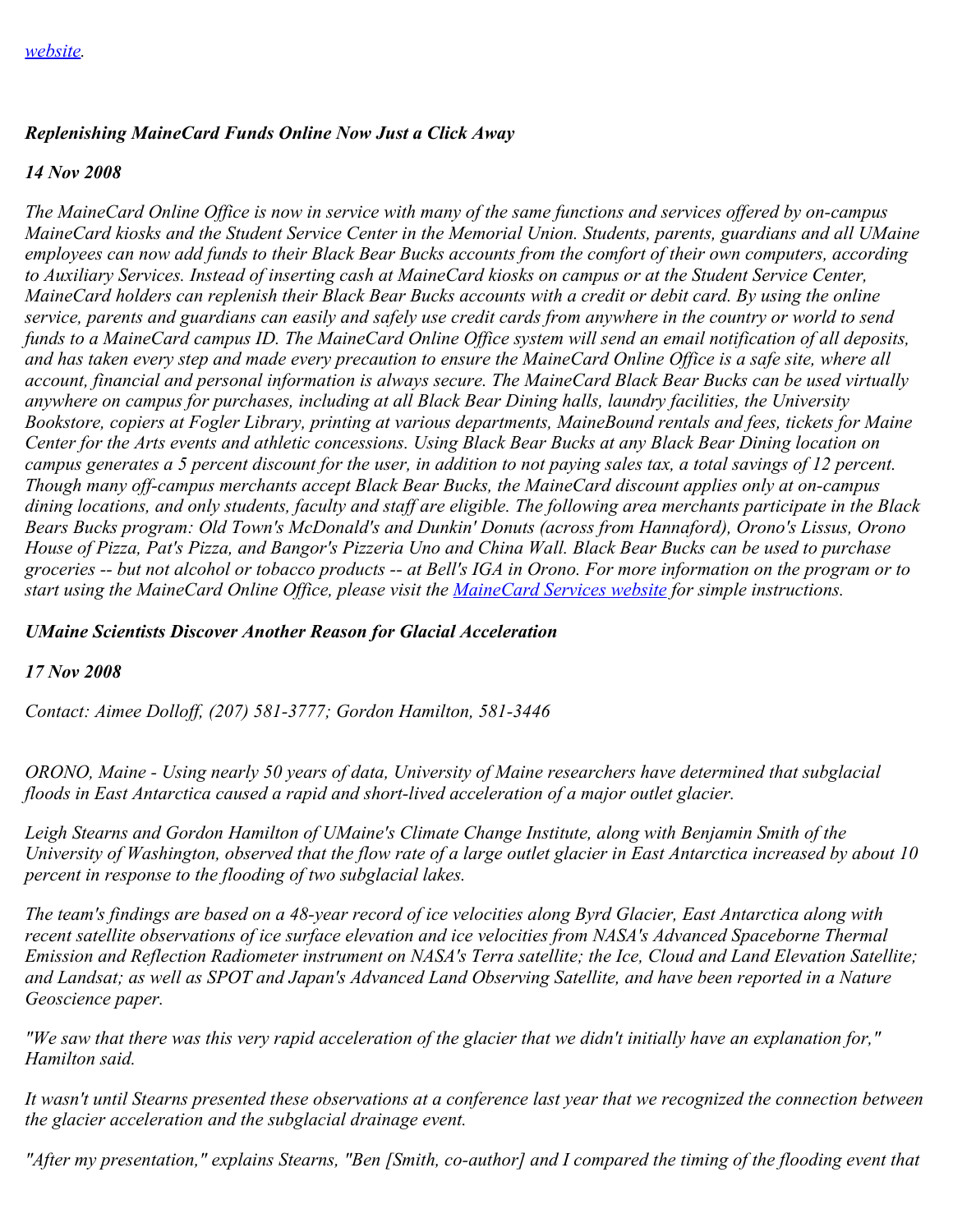*he measured, and the acceleration of Byrd Glacier, and were excited to find that they occurred at roughly the same time."*

*The increase in ice flow speed coincides with rapid changes in ice surface elevation about 200 km upstream, which the research team interprets as the filling and draining of two subglacial lakes.*

*"Our work shows that the speed of the glacier can change by a very large amount," Hamilton said. "It only lasted for a year, but if the same process happens again at a larger scale, sea level could rise much quicker."*

*For the past year, some of the team's colleagues have been mapping subglacial lakes and discovered that they are quite prevalent.*

*"Our understanding of why they occur is minimal," Hamilton said, noting that it previously was thought that these lakes were stable and relatively inactive.*

*"The more we look, the more we see that these lakes fill up and drain," Hamilton said.*

*"One of the implications of this work," explains Stearns, "is that the addition of even a small amount of water to the bottom of a glacier can cause significant acceleration. While the changes taking place on Byrd Glacier are not caused by climate-driven processes, they highlight the sensitivity of glaciers to small changes."*

*Future investigations are expected to look at other subglacial lakes to measure their activity and determine how to include subglacial flooding in current ice sheet models for more accurate predictions of sea level changes.*

*"We need to include all the important processes that cause the ice sheets to grow and shrink," Hamilton said.*

## *UMaine Students Conducting Tourism Study*

### *17 Nov 2008*

*Contact: Joe Carr at (207) 581-3571*

*ORONO -- A group of 16 University of Maine Business School students is conducting a study of Maine residents' attitudes toward tourism. The research involves a brief online survey. The students are hoping residents across Maine will visit http://umainetourismsurvey.com to to provide their input.*

*The results of the study will provide a better understanding of tourism in Maine, for potential use by academics, policymakers and planners.*

# *UMaine Scientist Unlocking the Secrets of Sea Slug that Lives Like a Plant*

### *18 Nov 2008*

*Contact: Aimee Dolloff, (207) 581-3777; Mary Rumpho-Kennedy, (207) 581-2806*

*ORONO, Maine -- Photosynthesis generates the oxygen needed for life on earth as well as the biomass for food and biofuel production. The process is driven by the absorption of the sun's energy by tiny green "bodies" called chloroplasts. The "solar-powered" sea slug Elysia chlorotica has fascinated scientists for years because of its ability to retain "stolen" chloroplasts and carry out photosynthesis as if it was a plant.*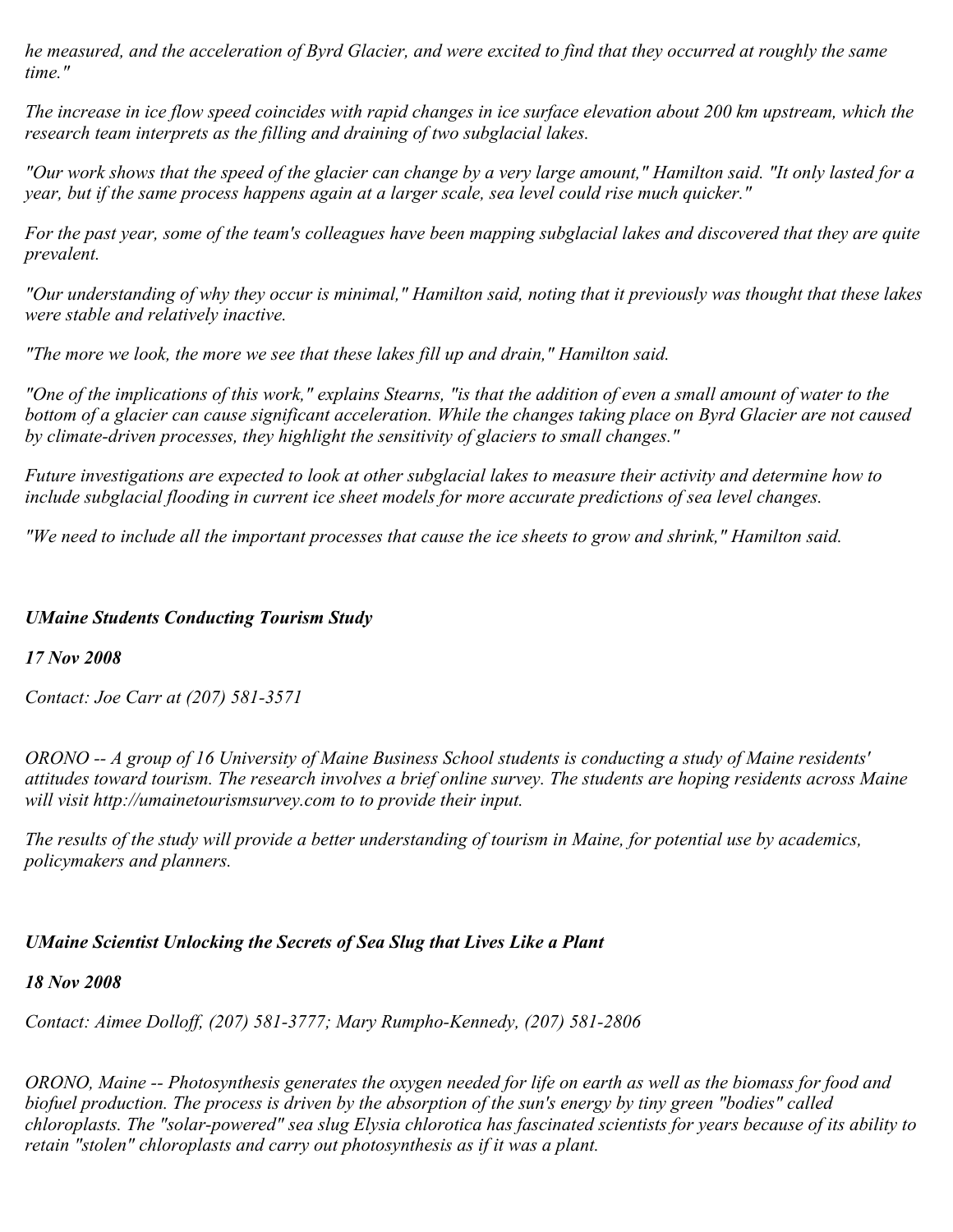*Although they are slugs, these small green creatures aren't the yellowish-brown slimy slugs that people typically think of. Rather, they are emerald green marine molluscs that look like a plant leaf, and only need to eat early in their life cycle.*

*University of Maine biochemistry professor Mary Rumpho-Kennedy has been studying these creatures since 1987, and her recent ground-breaking research offers some insight into the potential for evolution of photosynthesis in an animal through symbiosis and gene transfer.*

*As their first meal, the sea slugs suck out the cellular contents of their algal prey and retain the green chloroplasts in cells lining their digestive gut. With this special type of symbiosis, the sea slugs never need to eat again; instead, they survive for months on sunlight and air -- just like a plant -- by carrying out photosynthesis.*

*Rumpho-Kennedy's work, recently published in the "Proceedings of the National Academy of Sciences USA," explains the possibility that when the sea slug feeds on its algal prey it not only acquires chloroplasts, but also algal nuclear DNA.*

*The algal nuclei go through the sea slug's gut and are broken open releasing the algal DNA. This DNA is either taken up freely floating by cells lining the gut or it is transferred by some type of vector, possibly a virus. The foreign DNA then becomes part of the animal nuclear DNA transferring genetic information from the algal nucleus to the sea slug. This DNA contains the genetic information to make chloroplast proteins essential for photosynthesis to continue. Animal DNA does not contain these genes and thus, cannot support photosynthesis.*

*"When you eat lettuce, the chloroplasts and nuclei go through your gut but the enzymes chew them up and digest them," Rumpho-Kennedy said. "With the sea slug, the chloroplasts aren't digested and the animal turns green. The sea slug has to acquire these chloroplasts once each generation or development stops."*

*Scientists have long studied a phenomenon called vertical gene transfer, in which genetic material (a copy of one's DNA) is passed on from an organism's ancestor to the next generation.*

*They've also studied horizontal gene transfer between prokaryotes (typically a single cell organism that lacks a nucleus which contains its genetic material), or from a prokaryote to a eukaryote (that has a nucleus that contains its DNA), or more rarely, between two closely related eukaryotes. But the idea of horizontal gene transfer between two unrelated multicellular eukaryotes, from an alga to a mollusc in the case of the sea slug, is something new.*

*Rumpho-Kennedy ultimately hopes to discover how the sea slug is able to get the algal DNA into its system and make it work, determine the minimal requirements for photosynthesis, and understand how the foreign material avoids destruction in the sea slug.*

*It will take additional research to determine why the sea slug's immune system doesn't attack the foreign chloroplasts or DNA, but the discovery could lead to breakthroughs in understanding immunity and disease.*

*"A lot of parasites can fool the immune system," Rumpho said. If scientists can determine how the chloroplasts are able to avoid detection in the sea slug, they may be able to determine how parasites are able to attack humans.*

*She noted that humans have more sophisticated immune systems than sea slugs, but the mollusc still should try to attack the foreign green bodies and DNA within their cells. Instead, the sea slug retains the chloroplasts intact and incorporates the foreign genes from the algal nucleus into its own nuclear genome. Rumpho-Kennedy and students in her lab are continuing to look at various possibilities to explain this.*

*"Understanding this unusual organism gives a whole new meaning to 'going green!'," she said.*

#### *Rally to Support Black Bear Football Team Thursday Afternoon*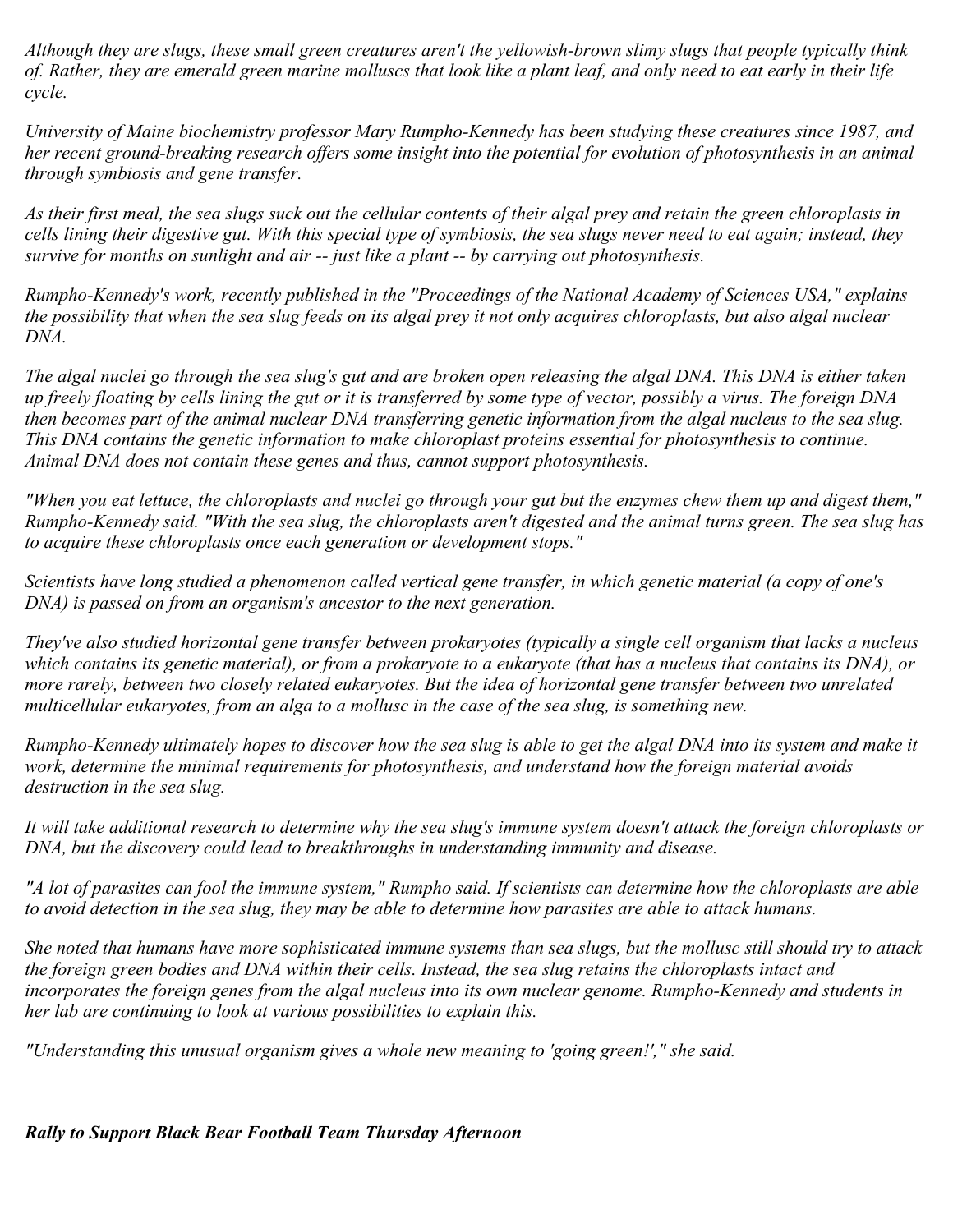#### *19 Nov 2008*

*Contact: Joe Carr at (207) 581-3571*

*ORONO -- The University of Maine plans a community rally to show support as the Black Bear football rides a sixgame winning streak into a Saturday showdown with the University of New Hampshire.*

*The rally is scheduled for 12:15 p.m. Thursday Nov. 20 at UMaine's Memorial Union.*

*UMaine and UNH will square off on Saturday at noon. The winner takes the Colonial Athletic Association North Division championship and enhances its possibilities for participation in the national playoffs. The Black Bears' last conference championship was in 2002.*

*Coach Jack Cosgrove and some of the players will address the crowd, as will UMaine President Robert Kennedy and Athletic Director Blake James. The rally will also feature the UMaine band and cheerleaders.*

*News reporters covering the rally may park in the Hauck Auditorium circle, as close as possible to the Memorial Union building.*

#### *Renowned Site Plan Artist, Sculptor Buster Simpson to Lecture Nov. 24*

*19 Nov 2008*

*Contact: Owen Smith, 581-4358*

*ORONO -- UMaine's College of Engineering, the Maine Arts Commission and Intermedia Visiting Artist Program are presenting a lecture Nov. 24 by renowned West Coast sculptor and site plan artist Buster Simpson, whose work ranges from stand-alone gallery sculpture to magnificent parks and creative outdoor spaces encompassing the history, culture and aesthetic considerations of a site.*

*"Buster Simpson: The Art of Poetic Utility, A Presentation of Recent Work," is scheduled from 7-8:30 p.m. at Arthur St. John Hill Auditorium in Barrows Hall. The lecture is free and open to the public.*

*An active artist since the 1970s, Simpson has worked on major infrastructure projects, site master plans, signature sculptures, museum installations and community projects. Some of his work includes a light rail bridge, sustainable water infrastructure fountains and a campus campanile.*

*His master plans have included a 40-acre sustainable arts plan for downtown Vancouver, British Columbia, a \$1.8 billion wastewater treatment plant, and presently he is engaged in a 14-mile streetscape master planning project in Doha Qatar.*

*Recent installations include, "Parable" for Sound Transit, "Iceblade" in Vancouver and "Instrument Implement" at the Water Environmental Center at Walla Walla Community College in Washington state.*

*Simpson's work incorporates ecological, historical, social and aesthetic considerations, "contextualizing them into the site-specific values of place," according to Simpson's biographical information.*

*For more information, please visit the artist's website [\(www.bustersimpson.net](http://www.bustersimpson.net/))* 

# *Page Farm & Home Museum Offers Holiday Wreath Workshops*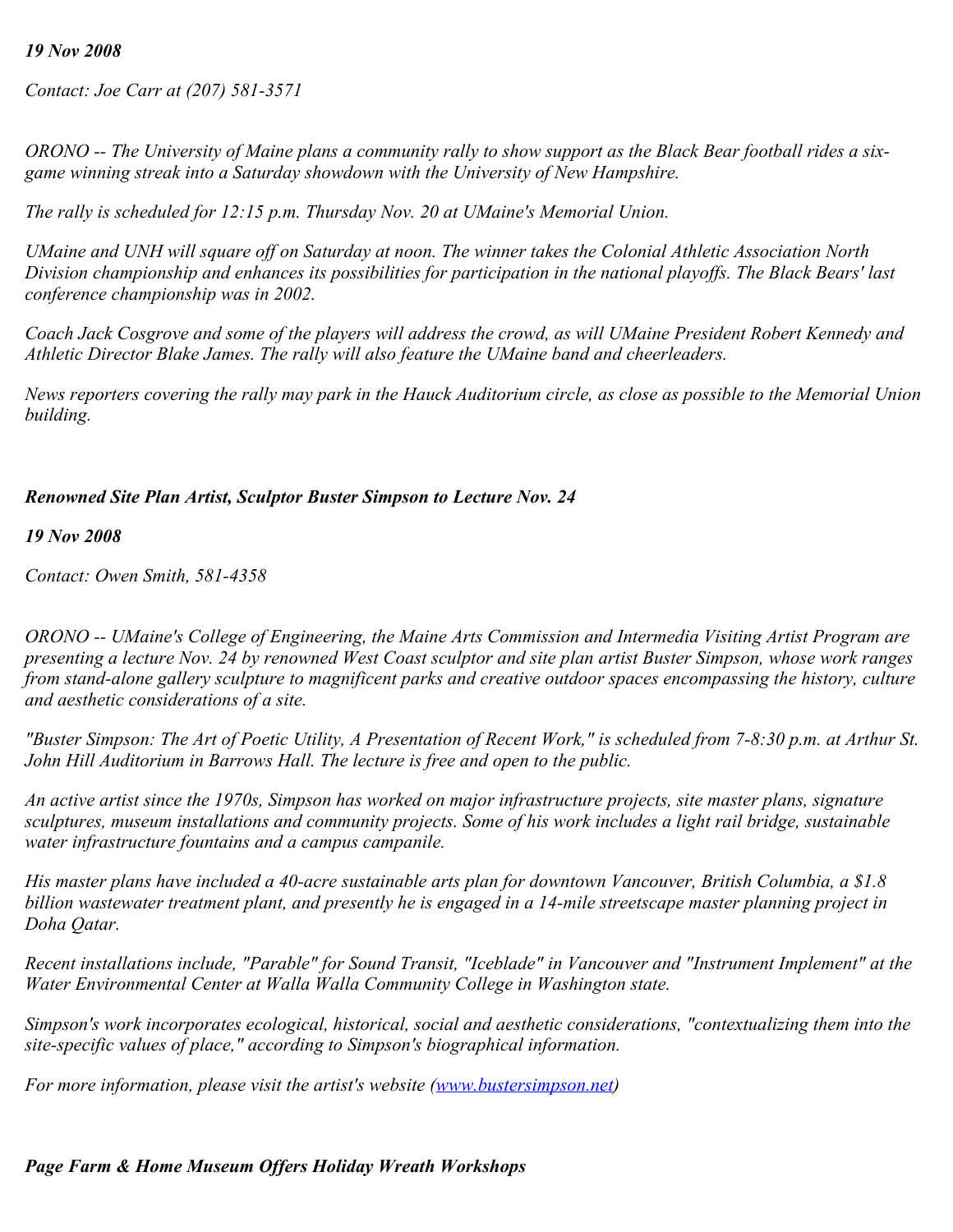#### *19 Nov 2008*

*Contact: Patricia Henner, 581-4100*

*ORONO -- The University of Maine's Page Farm and Home Museum will hold its annual wreath-making workshops Nov. 29 from 12-2 p.m., and Dec. 2 & 3, from 6-8 p.m., offering participants an opportunity to enjoy a hands-on start to the holiday season.*

*Local craftsperson Claire Ackeroyd, who has been conducting wreath workshops at the museum for nearly 13 years, will offer both novice and expert wreath-makers the materials and instruction necessary to take home a fresh decorative wreath to last for months, says Patricia Henner, Page Farm and Home Museum director.*

*A \$15 charge covers the cost of materials -- one 12-inch ring, balsam fir tips, pine cones, berries and colored ribbon, in addition to light refreshments.*

*Because space will limit participation to 15 people for each workshop, Henner encourages early registration.*

*"These workshops always fill up quickly. They're very popular because people can create their own wreaths to hang over the holiday season or give as gifts," she says.*

*For people who wish to buy a locally made holiday wreath, Henner says the museum will sell completed wreaths, starting Nov. 29, for \$15 -- of which \$6 is donated to help support the non-profit, educational museum's programs. These wreaths are made at both the museum and local farms with five pounds of fresh, fragrant and hand-wrapped fir bough tips and are decorated with pine cones, berries and ribbon.*

*Call ahead to order during normal museum operating hours: Tuesday through Friday, 9 a.m.-4 p.m. and Saturday and Sunday, from11 a.m.-4 p.m. For reservations, to place an order, or for more information, call 581-4100.*

#### *UMaine has Good Showing at Chem-E-Car Competition*

#### *20 Nov 2008*

*Contact: Aimee Dolloff, (207) 581-3777; John Hwalek, (207) 581-2302*

*Picture of UMaine's car is avaiable upon request -- corrections include quote attribution and team leaders.*

*ORONO, Maine -- The University of Maine placed 10th out of 29 universities that competed in last weekend's national Chem-E-Car competition in Philadelphia, according to the American Institute of Chemical Engineers.*

*The Chem-E-Car competition, first raced in 1999, allows students to apply their knowledge of chemical engineering principles while helping build interest and expertise in alternative fuels.*

*Team members design and construct a chemically powered vehicle within certain size constraints that also must be able to carry a specified cargo. The winner was determined by a combined score that includes points for traveling the correct distance and for creativity.*

*"We feel that UMaine had a good showing," said team leader and UMaine junior Gregory Worster. "We experienced a few setbacks at the competition and feel that we overcame them to the best of our ability. All of the competing teams performed exceptionally this year, and we look forward to a strong showing at the next competition."*

*In this year's event, students were challenged to transport 250 milliliters of water 60 feet.~ Each team received two*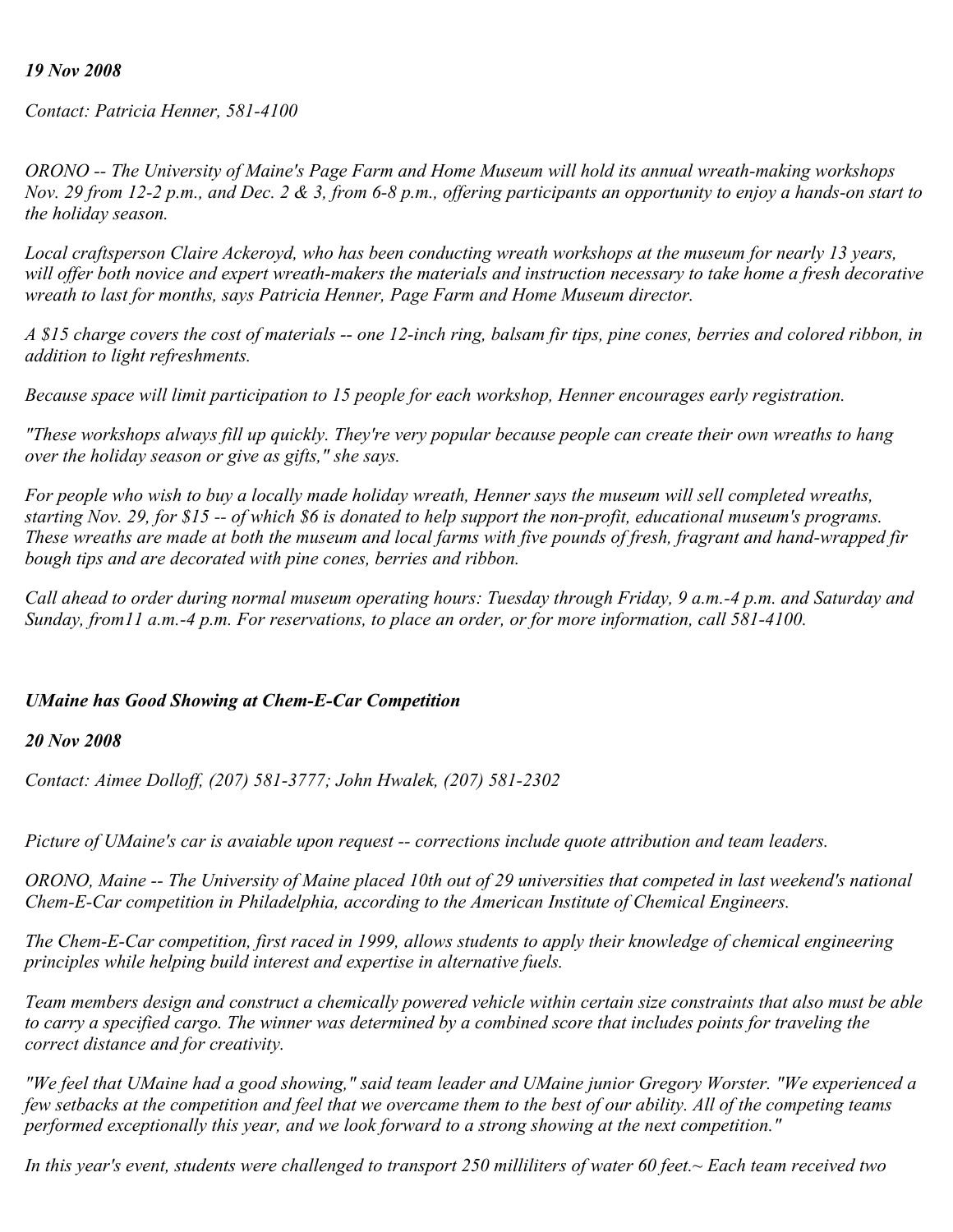*chances to run their cars, with their final score being their best attempt at meeting the established distance.*

*UMaine's Hydrogen Fuel Cell Car originally was designed by a group of 14 students during the spring 2008 semester. This team was made up mostly of seniors who graduated in May. Starting in September, the current eight members continued with the work.*

*The members are: sophomores Mathew Pagurko and Jeffrey Galle; juniors Mike Subilia II, Ian Hamilton, Thomas Schwartz, and Gregory Worster (team leader); and seniors Jessica Englehart (team leader) and Sarah Hodgins.*

*"Fine tuning, calibration, and preparation were done almost every day between the beginning of September and the competition [on Nov 16]," Schwartz said. "In the weeks before the competition we worked long days to ready the car as well as complete our regular school work."*

*UMaine's car first competed in the Northeast Regional Competition at Massachusetts Institute of Technology last April and took first place.*

*The cars aren't very large -- about 24 inches long, 12 inches wide and 10 inches tall -- but the technology behind them is somewhat complex. The car is powered by a proton exchange membrane Hydrogen fuel cell, which consists of 15 membranes separated by graphite plates. The hydrogen gas reacts with oxygen from the air to produce power which is sent to the motor.*

*"Our car was designed to be very safe, and safety is a large part of the Chem-E car competition," Schwartz said. "The materials of construction and the design of the car were selected with safety in mind, encompassing both chemical and mechanical aspects."*

*Cornell University came in first at last week's competition and took the top prize of \$2,000 with their Hydrogen Fuel Cell Car nicknamed "The Bender."*

*Finishing in second place and taking home \$1,000 was Louisiana State University, using citric acid and sodium carbonate.~ Taking third place and \$500 was Texas A&M, which used chemicals making hydrogen gas to propel their car.*

*The American Institute of Engineers, which holds the competition each year, is a professional society of more than 40,000 chemical engineers in 92 countries.*

*Order of Finish:*

*Cornell Univ. -- 0 inches from the finish line*

*Louisiana State Univ. -- 10.5 in.*

*Texas A&M Univ., College Station-- 11.5 in.*

*Univ. of Akron -- 19 in.*

*Cooper Union -- 21 in.*

*Bucknell Univ. -- 24 in.*

*Univ. of Utah -- 27 in.*

*Tennessee Tech -- 32 in.*

*Univ. of California, Davis-- 36 in.*

*Univ. of Maine --39.5 in.*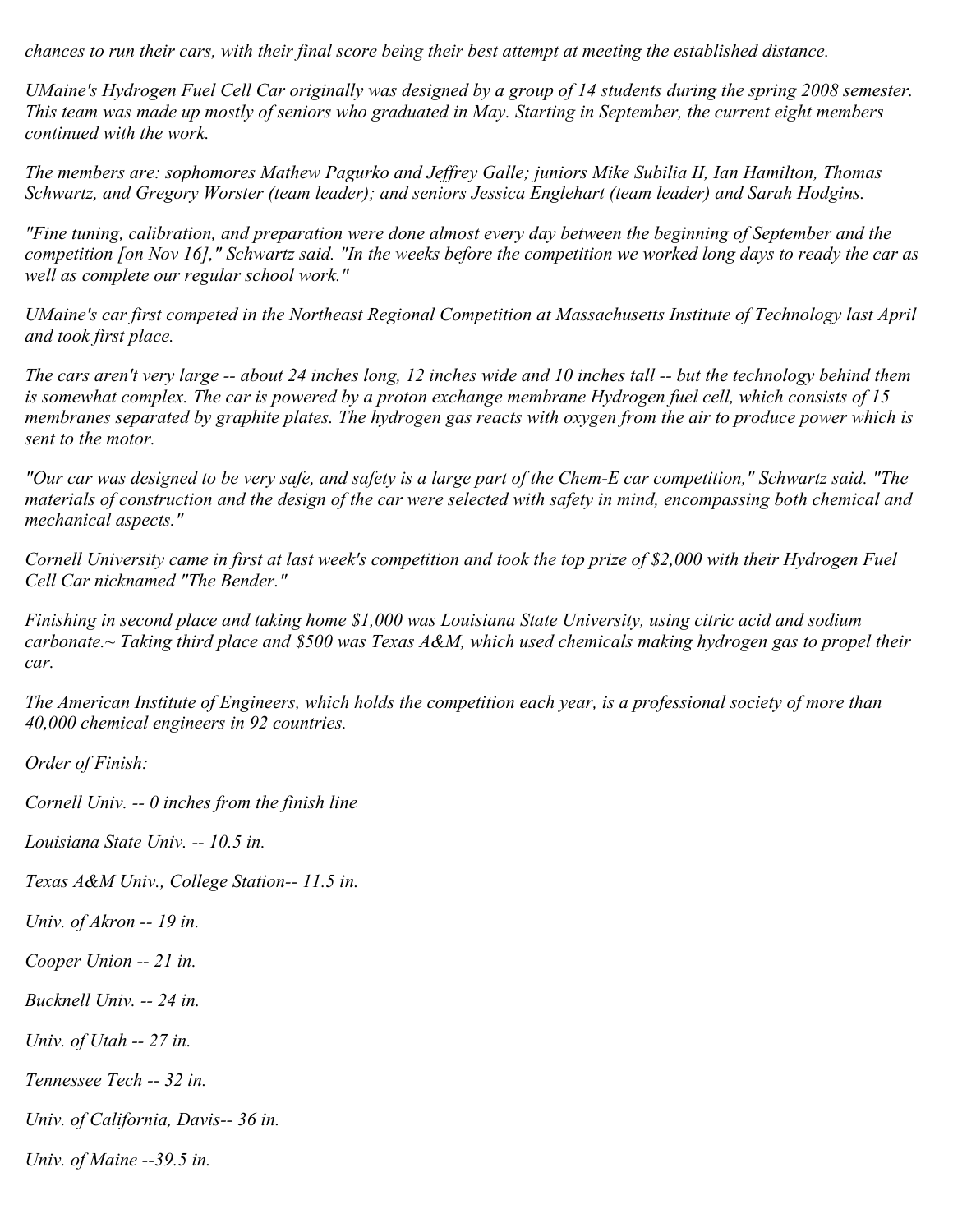*Univ. of Tennessee, Knoxville -- 44 in. Manhattan College -- 45 in. Univ. of Idaho -- 46.5 in. Univ. of~Oklahoma -- 48 in. Carnegie Mellon Univ. -- 67 in. Univ. of Missouri, Rolla -- 67 in. Ohio State Univ. -- 80 in. Univ. of Buffalo -- 86 in. Univ. of Michigan -- 103 in. Oklahoma State -- 109 in. Brigham Young Univ. -- 116 in. Oregon State -- 142 in. Lehigh Univ. -- 153 in. Rowan Univ. -- 224 in. Kansas State Univ. -- 228 in. Univ. of Minnesota, Minneapolis -- 264v Univ. of Puerto Rico, 281 in. Univ. of Wisconsin -- 599 in. New Mexico Tech -- 676 in.*

#### *UMaine Professor Using State's Forests to Teach High School Students Science and Math*

*20 Nov 2008*

*Contact: Aimee Dolloff, (207) 581-3777; William Livingston, (207) 581-2990*

*ORONO, Maine -- A University of Maine professor is leading an effort to use Maine's forests to help teach science and math to local high school students.*

*William Livingston, UMaine professor of forest resources, received a \$77,352 one-year grant from the Maine Department of Education as part of the federal "No Child Left Behind" program. The funds will be used to provide*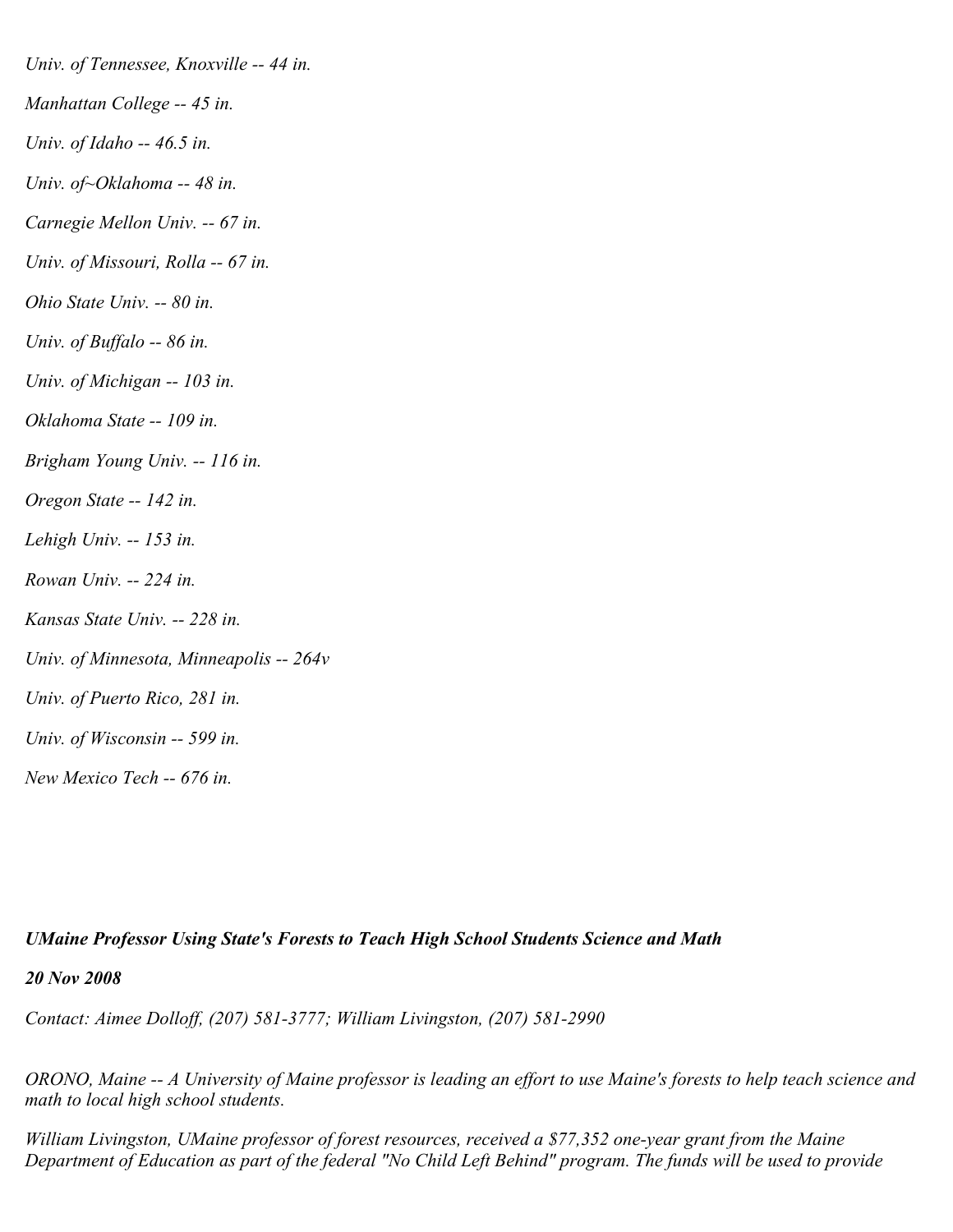*professional development and new opportunities for teachers to utilize Maine's forests as a teaching tool.*

*Livingston is the head of a partnership involving Edward Little High School in Auburn, Lewiston High School, Lewiston Regional Technical Center, Maine Tree Foundation, and Acadia Partners for Science and Learning.*

*"Maine's forest is an integral part of our state's economy and way of life," Livingston said. "The complex nature of the forest system also provides many opportunities to study mathematics and science right outside the classroom. Our hope is to use the forest as a unifying theme that will help students better understand mathematics and science while at the same time seeing the connections between this knowledge and our everyday life."*

*The teachers already have established study sites in the forests next to their schools, and potential uses include not only studying trees and wildlife ecology but also modeling randomness of tree size and location, using math to calculate slope and erosion rates, and using tree movement and falling to study the physical nature of motion. Another potential project would have high school math classes working with Technical Center students to estimate how many products could be made from a tree and then go through the process of actually making the products.*

*During the coming academic year, partnership teachers will be involved in Web-based discussions and attending conferences and workshops. The process is designed for teachers to set the priorities for their professional development activities.*

*Professional development and learning activities also will take advantage of the community groups and professionals who deal with the area's forest resources.*

*The proposal for the grant, was written by Livingston with assistance from Shelly Mogel and Nancy Trembley of the Auburn School Department.*

*Other schools in the regions who are interested in joining the partnership should contact Dr. Livingston at 581-2990 or [williaml@maine.edu](mailto:williaml@maine.edu).*

## *Carnegie Foundation Names UMaine's Fernandez 2008 Maine Professor of the Year*

#### *20 Nov 2008*

*Contact: Joe Carr at (207) 581-3571*

*ORONO -- Ivan Fernandez, a University of Maine professor of soil science and cooperating professor of forest resources, has been selected as the 2008 Maine Professor of the Year by the Carnegie Foundation for the Advancement of Teaching and the Council for the Advancement and Support of Education (CASE). The award was announced today in Washington, DC.*

*Established in 1981, the Professor of the Year award is the only national program that recognizes undergraduate professors for outstanding commitment to their students, educational institutions, profession and communities.*

*Fernandez earned both master's and doctoral degrees from UMaine. He has been on the UMaine faculty since 1983. UMaine's 2007 Distinguished Maine Professor, Fernandez is a prolific scholar whose record includes more than 100 peer-reviewed articles, eight chapters and one book. Federal agencies and private industry have provided more than \$10 million in grant funding to support his research.*

*"I am humbled and honored to receive this recognition," says Fernandez. "It is incredibly rewarding to work every day with our exceptional faculty, staff and students in the classroom, laboratory and field sites. A benefit of doing this work for many years is also to watch our students go on to play critical roles in society in Maine and elsewhere, and to share the joy of their accomplishments with them."*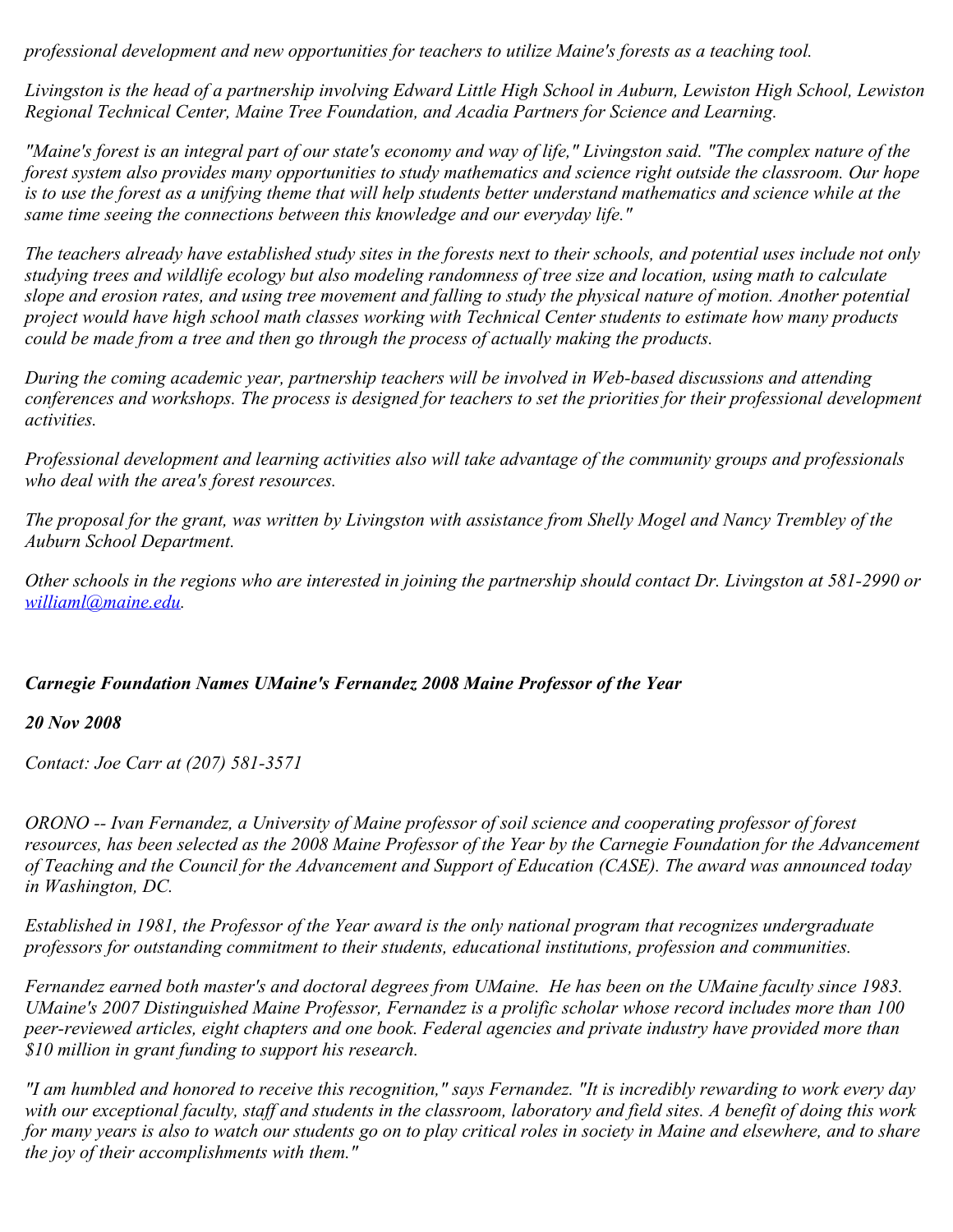*His research efforts focus on changing chemical and physical climate and how they affect forest ecosystems. An enthusiastic and well-respected teacher, Fernandez has taught a number of undergraduate and graduate courses and a large introductory*

*soil science course, required for students in a several UMaine academic programs. He also strives to include students in his research, broadening their perspectives and deepening their knowledge of science and discovery.*

*"If I were to list the top five faculty members at the University of Maine, Ivan would be among them in any category - undergraduate and graduate teaching, research or public service," wrote Prof. Stephen Norton in recommending Fernandez for this award. "He is the most balanced and highest-performing faculty member I have known at (UMaine) in 39 years."*

*Another faculty colleague, M. Susan Erich, noted Fernandez' professional and public service record of supporting the soil science profession at the state and national level.*

*"His efforts have helped to build and maintain relationships between the University of Maine and the U.S. Forest Service and Natural Resources Conservation Service, as well as state agencies, such as the Department of Environmental Protection, and various non-governmental organizations concerned with soil, water and natural resource issues," Erich wrote. "His work with these agencies supports his efforts to help students establish careers in the natural resources area after graduation."*

*Fernandez also served in a key organizing role at UMaine's successful recent conference "Climate Change 21: Choices for the 21stCentury." He was a conference presenter and served as master of ceremonies for one of the conference's two days. Working with faculty and other partners, Fernandez is also playing a central role in organizing a Maine Climate Change Assessment involving numerous scientists with a report soon to be delivered to Gov. John Baldacci.*

*Additionally, Fernandez has served in a number of faculty and university community leadership roles including service on the UMaine Faculty Senate,a stint as faculty representative to the University of Maine System Board of Trustees and a decade as department chair, along with numerous university, college and departmental committees.*

*"Prof. Fernandez represents the best characteristics of the University of Maine," says Todd Saucier, the president and executive director of the University of Maine Alumni Association who nominated Fernandez for this award. "He is dedicated to his students, the state and his alma mater. His work exemplifies the university's ideals and its land-grant mission because it has a direct impact on Maine citizens and our precious way of life."*

## *UMaine MFA Student Wins Two Children's Music Web Awards*

*24 Nov 2008*

*Contact: Daniel Flannery, [danieljflannery@gmail.com](mailto:danieljflannery@gmail.com)*

*ORONO-- Daniel Flannery, a student in the University of Maine's Intermedia master of fine arts program, has won two Children's Music Web Awards.*

*Flannery, an Oceanside, N.J., native, moved to Maine to create children's media with his brother, Mike, who runs the 32 Central recording studio in Bangor. Daniel Flannery has worked in the field of children's new media since 2001,* when he began writing and producing music for a children's hip-hop project called MeeWee [\(http://www.meewee.com](http://www.meewee.com/)). *MeeWee is designed to provide children of the hip-hop generation with positive, educational music. To date, it has been successfully integrated into hundreds of school programs across the country. The album, "MeeWee: Hip Hop for Kids" was recently released and just won Best Album for School Aged Children in the 2008 Children's Music Web Awards.*

*Flannery's latest record, "Show Me How You Dance" is a collection of animal-inspired dance songs. After learning a*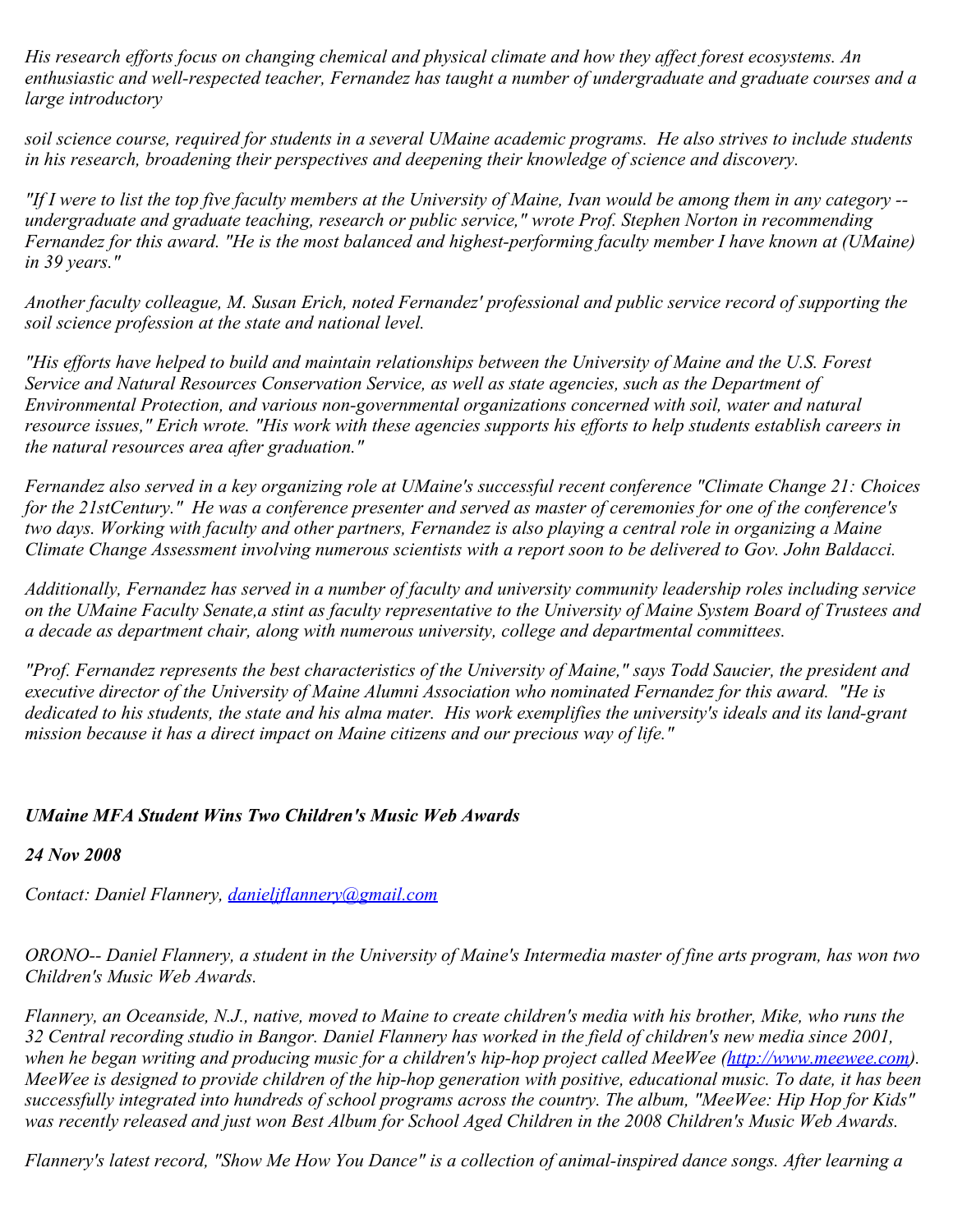*wide array of animal dances, listeners demonstrate how a person dances by performing their own unique moves. A track from this album, "The Crab Walk" won Best Song for School Aged Children in the 2008 Children's Music Web Awards.*

*Dan is currently pursuing an MFA in Intermedia at the University of Maine with a focus on exploring new ways to present abstract concepts, stories, and information to children through a variety of interactive media.*

*"In the MFA program, I am developing some new ways of approaching kids media other than the books and records that I had been making in the past," Flannery says. "My ambition is to start working on something of a Web-based children's Intermedia space where they are the artists and collaborators."*

*In addition to his work with MeeWee, Gap Kids released Flannery's song "Jumping Jacks" internationally in its stores. He has also performed at the Maine Discovery Museum. In his spare time, he plays in two bands: Ukulele Funk and Feel It Robot.*

*About the Intermedia MFA program at UMaine*

*The University of Maine is home to the region's only master of fine arts degree program in Intermedia. The studentdriven program blends arts courses with research in areas including but not limited to environmental studies, engineering, business, social sciences and new media. MFA director Owen Smith explains that this interdisciplinary approach encourages innovation and creative problem-solving in a way that is applicable to any industry or creative application.*

# *UMaine MFA Student Selected For Exclusive Quilt Exhibition*

*25 Nov 2008*

*Contact: Gabriella D'Italia, (207) 234-2542*

*Note: A high-resolution image that represents D'Italia's work is available from Kristen Andresen at 581-3742 or kristen.andresen@umit.maine.edu.*

*ORONO -- Gabriella D'Italia, a student in UMaine's Intermedia master of fine arts program, has been selected to participate in Quilt National 2009. The juried, biennial exhibition is dedicated to promoting the contemporary quilt as an art form.*

*D'Italia's Black Finery will be on display at the Cultural Arts Center in Athens, Ohio, from May 23 to Sept. 7, 2009. It will also appear in a full color catalog of the exhibition. Quilt National 2009 will then travel to museums and galleries throughout the United States.*

*The Quilt National exhibition reflects the vision of quilting as art that D'Italia plans to pursue in her Intermedia studies.*

*"It really changes the perception of what people think about as quilting," D'Italia says. "It really does effectively bridge the gap between art and quilting that a lot of laymen don't understand."*

*Black Finery is one of approximately 85 selections that represent unique approaches to the medium and that demonstrate the breadth and diversity of contemporary quilting. Jurors chose each piece in the show for originality, design, technique and craftsmanship.*

*About the Intermedia MFA program at UMaine*

*The University of Maine is home to the region's only master of fine arts degree program in Intermedia. The student-*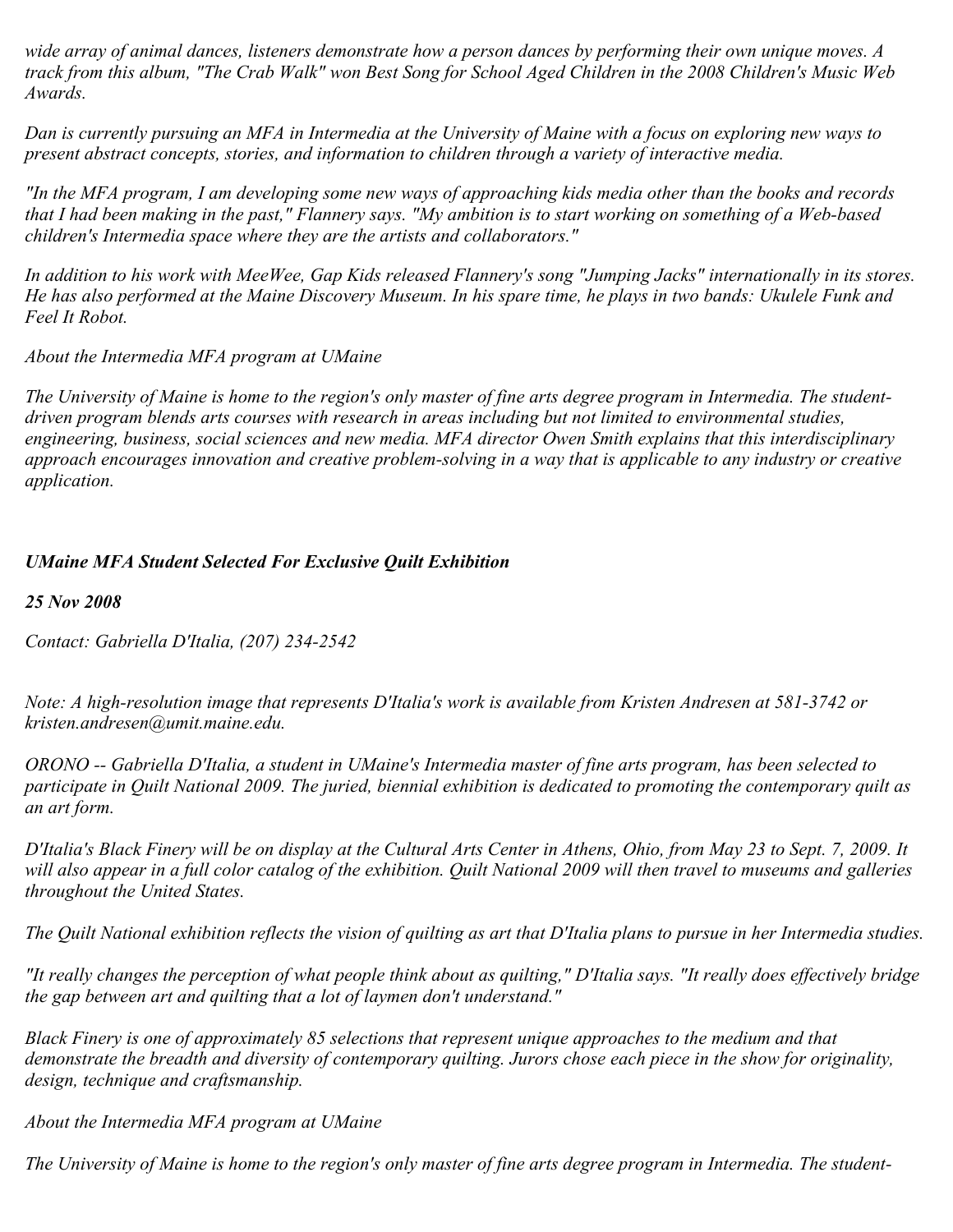*driven program blends arts courses with research in areas including but not limited to environmental studies, engineering, business, social sciences and new media. MFA director Owen Smith explains that this interdisciplinary approach encourages innovation and creative problem-solving in a way that is applicable to any industry or creative application.*

## *UMaine's DePoy Receives American Public Health Association Lifetime Award*

### *25 Nov 2008*

*Contact: Sandra Horne, 581-1236*

*ORONO - Elizabeth DePoy, professor of social work and coordinator of Interdisciplinary Disability Studies at the University of Maine Center for Community Inclusion and Disability Studies, recently was honored with the 2008 Lifetime Achievement Award from the Disability Section of the American Public Health Association.*

*The award is presented to a person who, over the course of his or her career, has made a major contribution to the improvement of health and quality of life for people with disabilities in one or more areas of research, teaching or advocacy.*

*James Rimmer, chair of the American Public Health Association's Disability Section, presented the award during the association's recent 2008 Annual Meeting & Exposition in San Diego. Founded in 1872, the American Public Health Association is one of the oldest, largest and most diverse organizations of public health professionals in the world.*

*DePoy has authored or co-authored eight books, contributed chapters to many edited collections and published more than 60 peer-reviewed articles. Her recent publications include co-authored books on evaluation, disability and research.*

*Dorothy E. Nary, Disability Section Awards Committee chair, says DePoy's work, combined with her passion for literature in a wide variety of fields, "is unique, original and more importantly, significant in improving community responses to enhance the lives and health of all individuals including those with disabilities.*

#### *UMaine's Innovation Tournament Awards Announced*

## *26 Nov 2008*

*Contact: Jesse Moriarity, 581-1427*

*ORONO -- The four student teams from UMaine that created novel ideas for repurposing the plastic water bottle as part of an international Global Innovation Challenge last week have received awards and recognition from the Foster Student Innovation Center on campus.*

*Founded and sponsored by Stanford University in recognition of Global Entrepreneurship Week Nov. 12-19, students from around the world -- more than 55 institutions from 12 countries -- had five days to come up with a new use for a common, everyday object as an indication of innovative creativity. The challenge was to create social, monetary or artistic value with the object. Previous objects have included post-it notes and paper clips. This year, the plastic water bottle was the focus of the competition.*

*Stanford University will announce the 2008 winners of the Global Innovation Challenge on Dec. 5 on its contest website*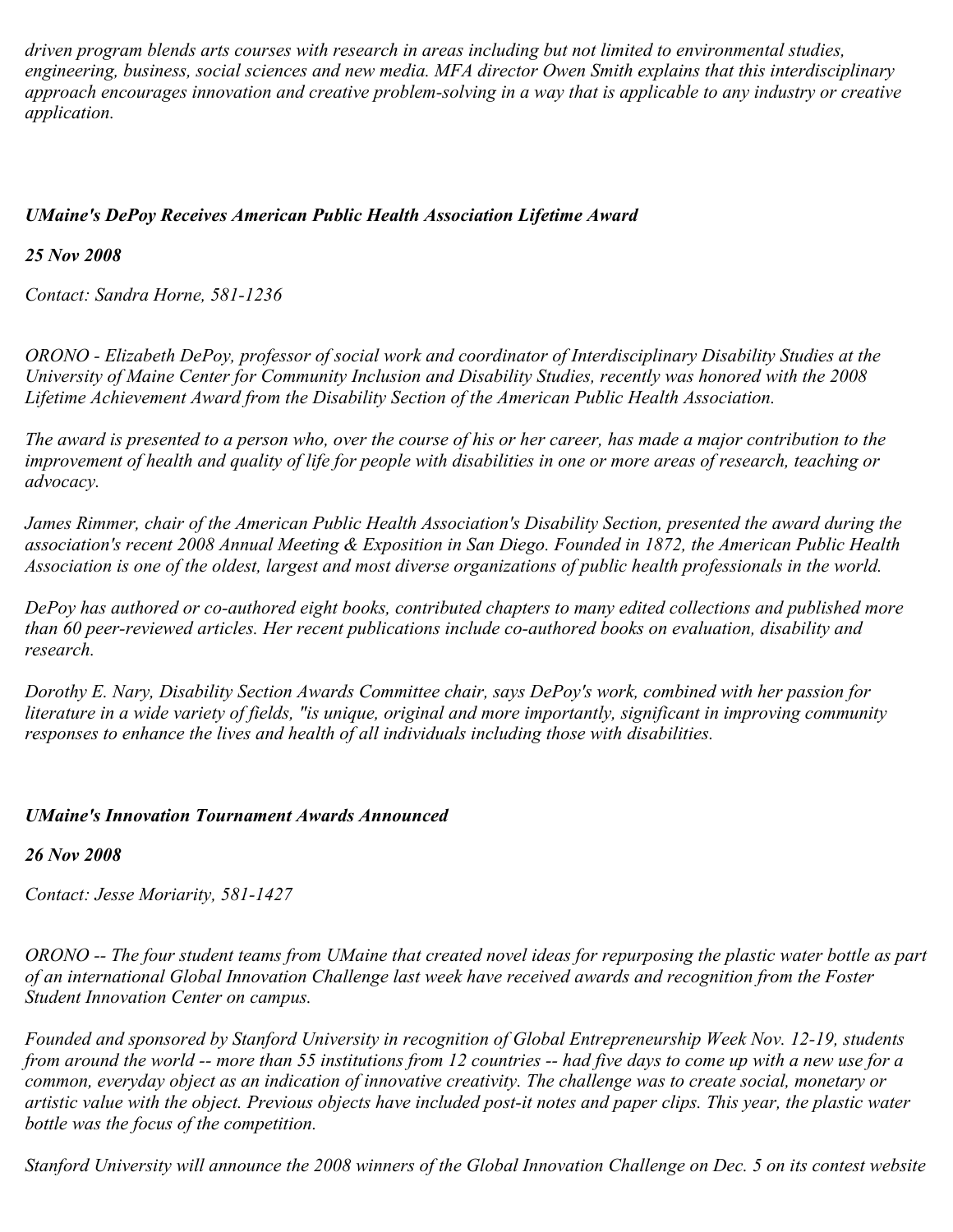*(http://eweek.stanford.edu/2008/winners.html), where winners from last year are currently available.*

*At UMaine, awards and winners were:*

*The Change the World Award, to Charles Drew, Nathaniel Wildes and Michael Carrington, who won dinner with former Gov. Angus King; the video is accessible atwww.youtube.com/watch?v=bPKpkWzT9iQ.*

*The Most Growth Potential Award, to Alex Morrow, Dan Pierce and Zach Goater, who won a private concert for themselves and 50 of their friends; the video is accessible atwww.youtube.com/watch?v=93ApjiG-Lb8.*

*The Life Savers Award, to Eric Crone, Tyler Thayer and Evan Manley, who won the Best of Orono package, and also received the Audience Choice Award; the video is accessible atwww.youtube.com/watch?v=9Pp9yfB6dgo.*

*And the Persistence Award, to Eric Lovejoy and Joshua Gaylin; the video is accessible atwww.youtube.com/watch? v=\_cblD\_Dls1Y.*

*"All of these students worked hard, quickly and creatively to come up with imaginative and innovative ideas," says Jesse Moriarity, coordinator of the Foster Student Innovation Center, and one of a panel of judges of the videos. "We are already looking forward to next year's Global Innovation Challenge."*

## *UMaine Offering Public Administration Classes in Augusta*

*26 Nov 2008*

*Contact: Carolyn Ball, 581-4142*

*AUGUSTA -- The University of Maine's Department of Public Administration is offering three courses for the spring semester in the Augusta area for men and women with jobs, families or other obligations preventing them from traveling to the Orono campus.*

*Prospective students interested in learning more about these graduate-level classes are invited to call professor Carolyn Ball, director of graduate programs at 581-4142 to arrange an appointment, or stop by Room 300 in the Burton Cross Building, formerly called the State Office Building, adjacent to the State House in Augusta, on Wednesday, Dec. 5, between 9 a.m. and noon.*

*Courses are:*

*PAA 550, Seminar in Public Personnel Management, a consideration of selected problems in the public personnel management process, taught by UMaine associate professor Carolyn Ball, Tuesdays from 6-8:39 p.m. and starting Jan. 13.*

*PAA 620, Program Analysis and Evaluation, examining the design and implementation of evaluation methods to assess and improve the effectiveness, efficiency and impact of programs; taught by UMaine associate professor Kenneth Nichols, Wednesdays, 6-8:30 p.m., starting Jan. 14.*

*PAA 691, Topics in Public Administration: Leadership in a Fast-Paced World, about the rapid rate of change in modern organizations and the resulting increase in burdens on the leaders of those organizations, and various leadership styles and strategies to deal with them; taught by adjunct faculty member Chip Morrison, former commissioner of the Maine Department of Labor and current president of the Androscoggin County Chamber of Commerce, Mondays, 5-7:30 p.m., starting Jan. 12.*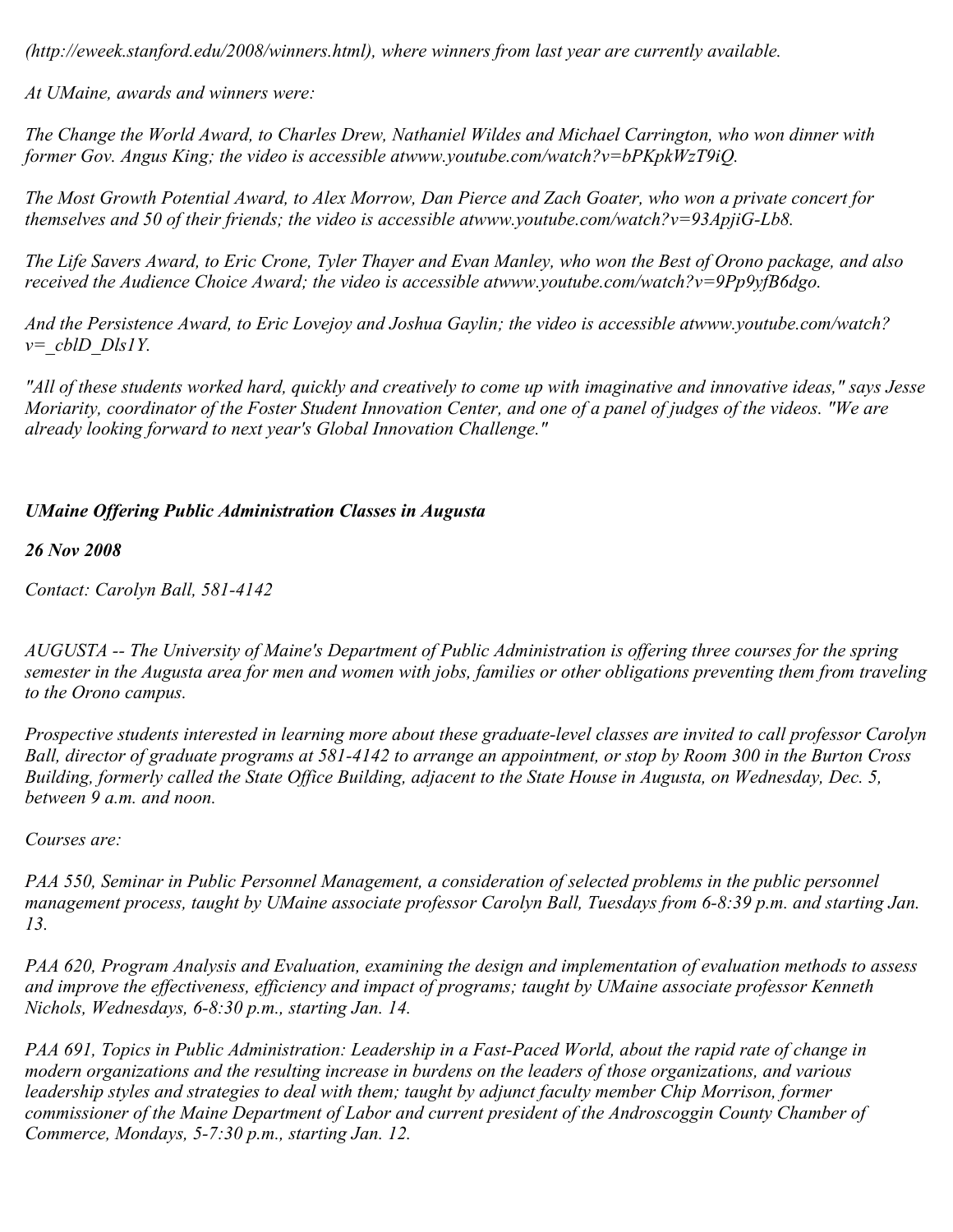*Classes are graduate level but may be authorized by special permission for qualified undergraduates. Students may earn a master's degree in public administration by taking all the required classes in Augusta.*

*To register by mail, write to Department of Public Administration, 5754 North Stevens Hall, Room 239, Orono, 04469- 5754; in person, stop by Room 239 North Stevens Hall or call (207) 581-1872. Information also can be obtained emailing umpubadm@umit.maine.edu. Information about the Department of Public Administration is available on its website (www.umaine.edu/pubadmin).*

## *House GOP Leader Tardy To Visit UMaine Dec. 5*

## *25 Nov 2008*

*Contact: Joe Carr at (207) 581-3571*

*ORONO -- State Rep. Joshua Tardy (R-Newport) will visit the University of Maine on Friday, Dec. 5 as part of the Margaret Chase Smith Policy Center Distinguished Maine Policy Fellow Program.*

*Tardy, who is the House Republican Leader, will spend the day at UMaine, meeting with students, faculty members and staff members.*

*The Distinguished Maine Policy Fellows program, which began in 2006, brings Maine elected officials and senior policymakers to UMaine for intensive one-day programs through which they can learn more about UMaine, the Margaret Chase Smith Policy Center and the work of the university's faculty members and students. It is also intended to provide opportunities for UMaine students to have access to high-level public officials, through whom they can learn more about government and the development of public policy.*

*Tardy, an attorney who is about to begin his fourth term in the Maine House, represents District 25. That district includes Corinna, part of Corinth, Exeter, Newport and Plymouth.*

*He will speak with UMaine students in a Public Management class, participate in a panel discussion about research, visit a series of research facilities and meet with other groups during his time in Orono.*

*For a full schedule or to discuss coverage opportunities, contact Joe Carr.*

## *Russian Affairs Expert Remington at UMaine Dec. 8*

## *26 Nov 2008*

*Contact: Joe Carr at (207) 581-3571*

*ORONO -- Thomas Remington, a Harvard University visiting research scholar and Emory University political science professor, will visit the University of Maine for a Monday Dec. 8 lecture and panel discussion on contemporary Russian political affairs. The event is scheduled for 3-4:30 p.m. in 100 Donald P. Corbett Business Building.*

*"Thomas Remington is widely regarded as one of the foremost experts on Russian political affairs in the Englishspeaking world," says Prof. James Warhola of the UMaine Dept. of Political Science.*

*Remington, who has spoken twice at UMaine before, has published numerous works on post-Soviet Russian political affairs. He travels to Russia and other former Soviet republics on a regular basis to conduct research.*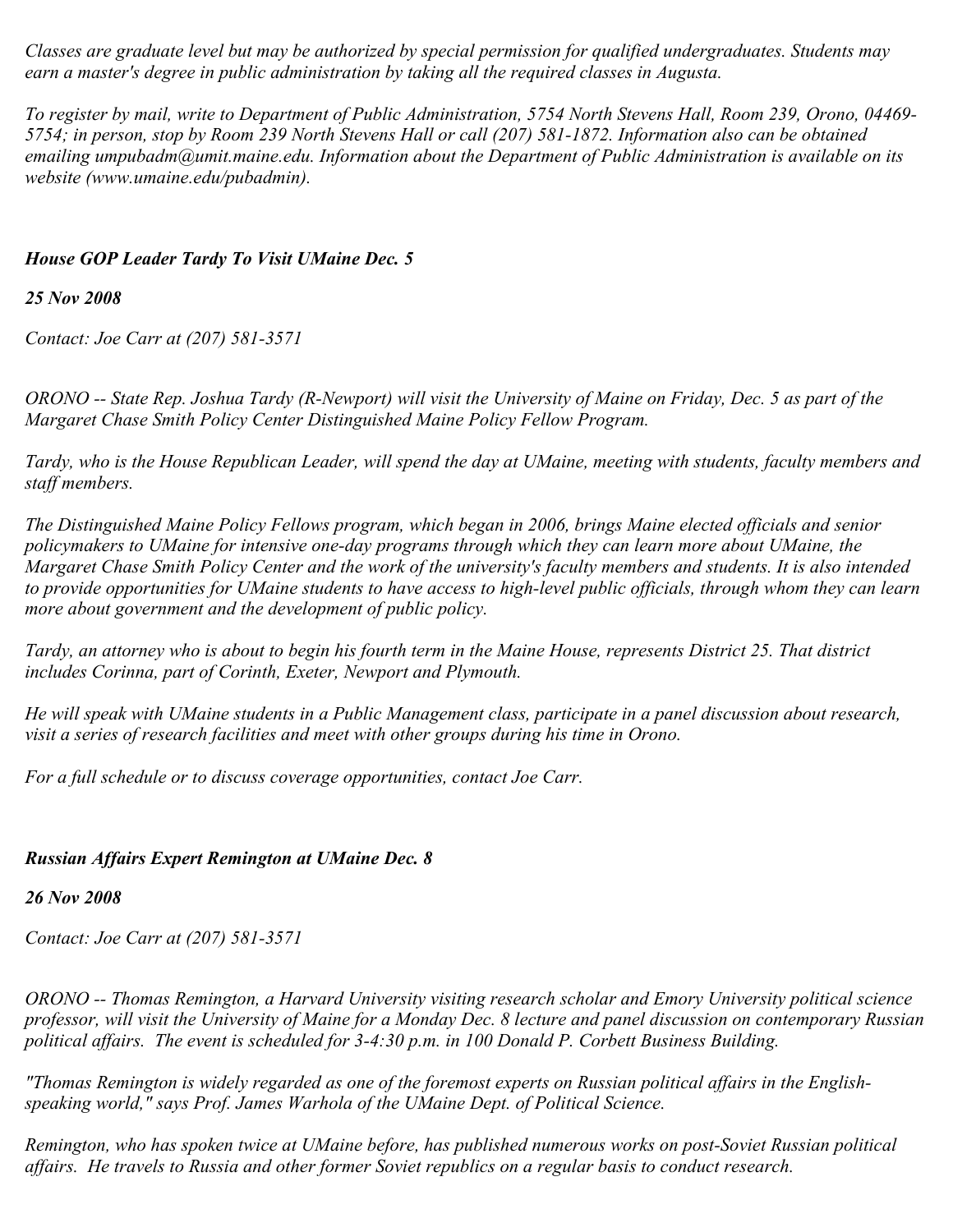*The Dec. 8 program will begin with a public lecture by Remington, who will focus on prospective U.S.-Russian relations under the Obama administration. A panel discussion featuring Remington and UMaine Adjunct Political Science Professors Seth Singleton and Paul Holman, will follow. Warhola, who, like Singleton and Holman, has extensive expertise in Russian affairs, will moderate the panel discussion.*

*This event is made possible by a grant from the University of Maine Distinguished Lecture Series & Cultural Affairs Committee.*

## *Annual Maine Indian Basketmakers Sale at UMaine Dec. 13*

*26 Nov 2008*

*Contact: Gretchen Faulkner, 581-1904 George Manlove, 581-3756*

*ORONO -- The annual Maine Indian Basketmakers Sale and Demonstration is scheduled at the University of Maine Dec. 13, offering the public a special opportunity to acquire Native American artforms from members of Maine's four tribes, as well as learn about Maine Indian history and culture through demonstrations of basketmaking, carving and birchbark working techniques, traditional music and storytelling.*

*From 9 a.m. to 4 p.m. at the UMaine Student Recreation and Fitness Center, more than 40 Maine Indian artists will display and sell hand-crafted fancy baskets and utility baskets, woven as they have been for centuries.*

*The recent closing of the Maine Indian Basketmakers Alliance gallery and shop in Old Town makes the annual basketmakers sale one of only three opportunities a year to see and purchase authentic, traditional baskets and Wabanaki art. The December sale event has been coordinated and hosted by the UMaine Hudson Museum for 15 years.*

*The sale and demonstrations are free and open to the public. It is one of the largest Native American gatherings in Maine and it typically attracts hundreds of people from throughout the state and New England, in addition to basket collectors from across the country, according to Gretchen Faulkner, director of the Hudson Museum.*

*"This annual holiday event features Maliseet, Micmac, Passamaquoddy and Penobscot basketmakers, who sell their hand-made, one a kind, ash splint and sweetgrass basketry here on the UMaine campus," says Faulkner. Work baskets, such as creels, pack and potato baskets and fancy baskets ranging from strawberry- and blueberry-shaped baskets to curly bowls can be found along with porcupine quill jewelry, wood carvings and birch bark work.*

*Traditional foods served up by the Penobscot Nation Boys and Girls Club, music, traditional drumming and dancing, and demonstrations of brown ash pounding, basketmaking, carving and birchbark work all will be part of the day's events.*

*More information can be obtained by calling the Hudson Museum at 581-1904.*

*A schedule of events follows:*

*9 a.m. event opens to the public;*

*9:30 a.m., a welcome with Penobscot Chief Kirk Francis and traditional greeting songs with Watie Akins of the Penobscot Nation;*

*10-11:30 a.m., a book signing with Kathleen Mundell author of North by Northeast: Wabanaki, Akwesasne Mohawk,*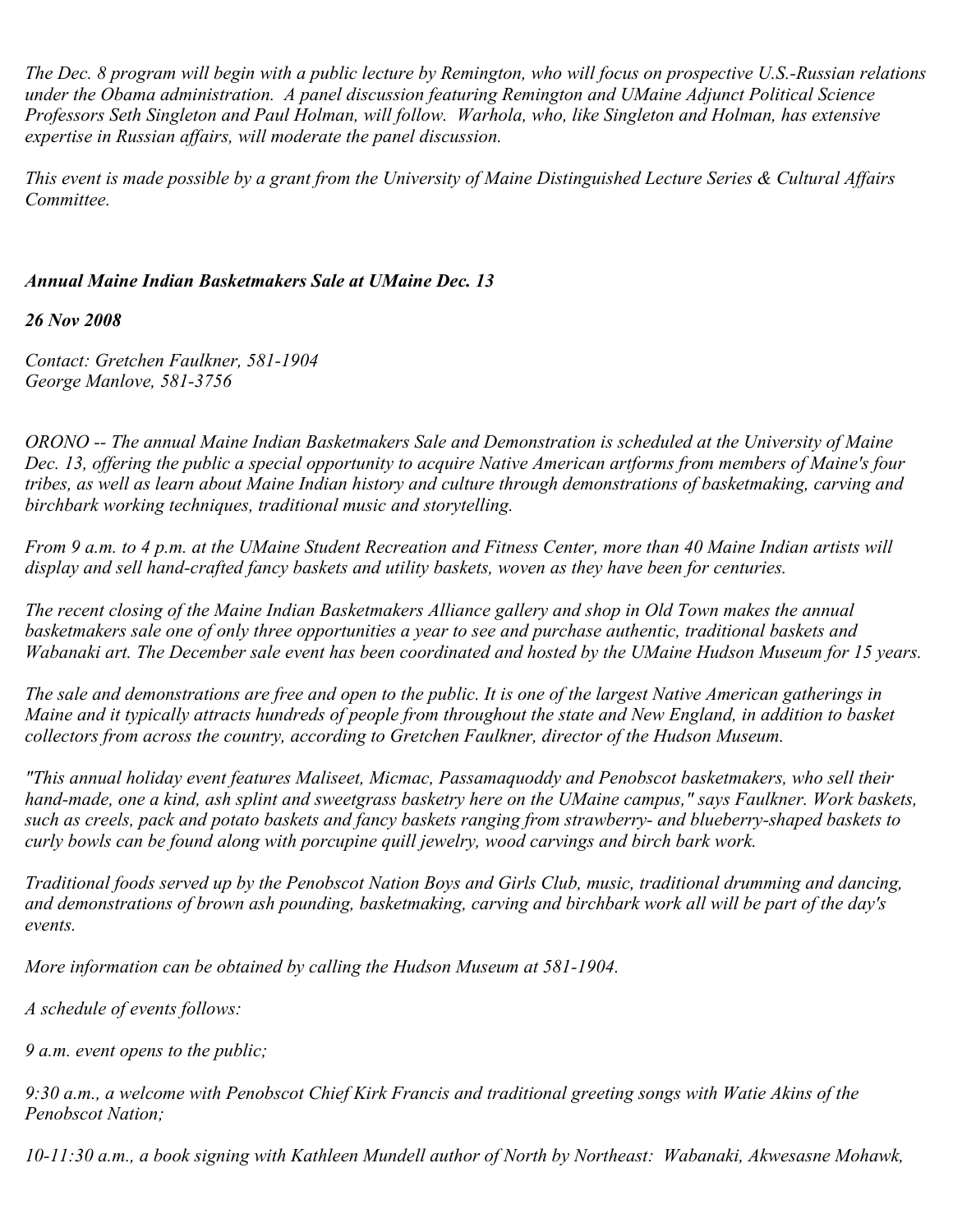*and Tuscarora Traditional Arts;*

*10 a.m., brown ash pounding and work basket demonstration with Micmac Eldon Hanning;*

*10:30 a.m., a birch bark container demonstration and talk on maple sugaring with former Penobscot Chief Barry Dana;*

*11 a.m.-1 p.m., traditional foods, featuring hull corn soup, fry bread and blueberry desserts; Food sales benefit the Penobscot Nation Boys and Girls Club;*

*12 p.m., traditional Penobscot songs with Penobscot Kelly Demmons;*

*1 p.m., storytelling with John Bear Mitchell of the Penobscot Nation;*

*1:30 p.m., carving demonstration with Eric Sappier and Joe "Hugga" Dana, both Penobscots;*

*2 p.m., fancy basket demonstration with Stuart Tomah, a Passamaquoddy;*

*2:30-4 p.m., Burnurwurbskek Singers drumming, singing and dancing;*

*4 p.m., drawing for the Hudson Museum Friends Maine Indian Basket Raffle; this year's basket is a traditional decorated birch bark container by Barry Dana, a Birch bark artist. Raffle tickets are \$5 each and will be available the day of the event.*

*More information about the Hudson museum and its programs is available on its website ([www.umaine.edu/hudsonmuseum\)](http://www.umaine.edu/hudsonmuseum).* 

## *Maine Tree Club Offers Outings and Education*

*01 Dec 2008*

*Contact: Amy Witt, 207-780-4205*

*PORTLAND, Me.-- Maine citizens and visitors can learn more about one of the state's greatest resources by joining the Maine Tree Club, an educational project designed for people of all ages to learn about trees. University of Maine Cooperative Extension, the Maine Forest Service and the Pine Tree State Arboretum coordinate the program.*

*The annual registration fee for the Maine Tree Club is \$20 per person, \$30 per couple, \$35 per family and \$65 per group of up to 15. A limited number of Maine Tree Club scholarships are available for those in need. There is no deadline for registration. Request a free informational brochure by calling University of Maine Cooperative Extension at 800-287-1471 or e-mailing [lelwell@umext.maine.edu](mailto:lelwell@umext.maine.edu).*

*The Maine Tree Club is planning at least three outings around the state in 2009 to get people into the woods for handson learning and enjoyment. These outings, guided by experts, are planned for the mountains and coastal regions as well as other parts of Maine. Through these outings and twice-monthly fact sheets featuring various Maine tree species, club members will learn to recognize 50 different types of trees over a period of two years and gain skills that can be applied in their own yards and communities.*

*Participants receive additional materials including a 10X hand lens for close-up viewing of tree parts, an attractive notebook for the tree species fact sheets, a pocket guide to Maine trees and several practical guides related to tree growth and care.* 

*Maine's trees attract tourists by the thousands, support the state economy, and deliver constant inspiration to area*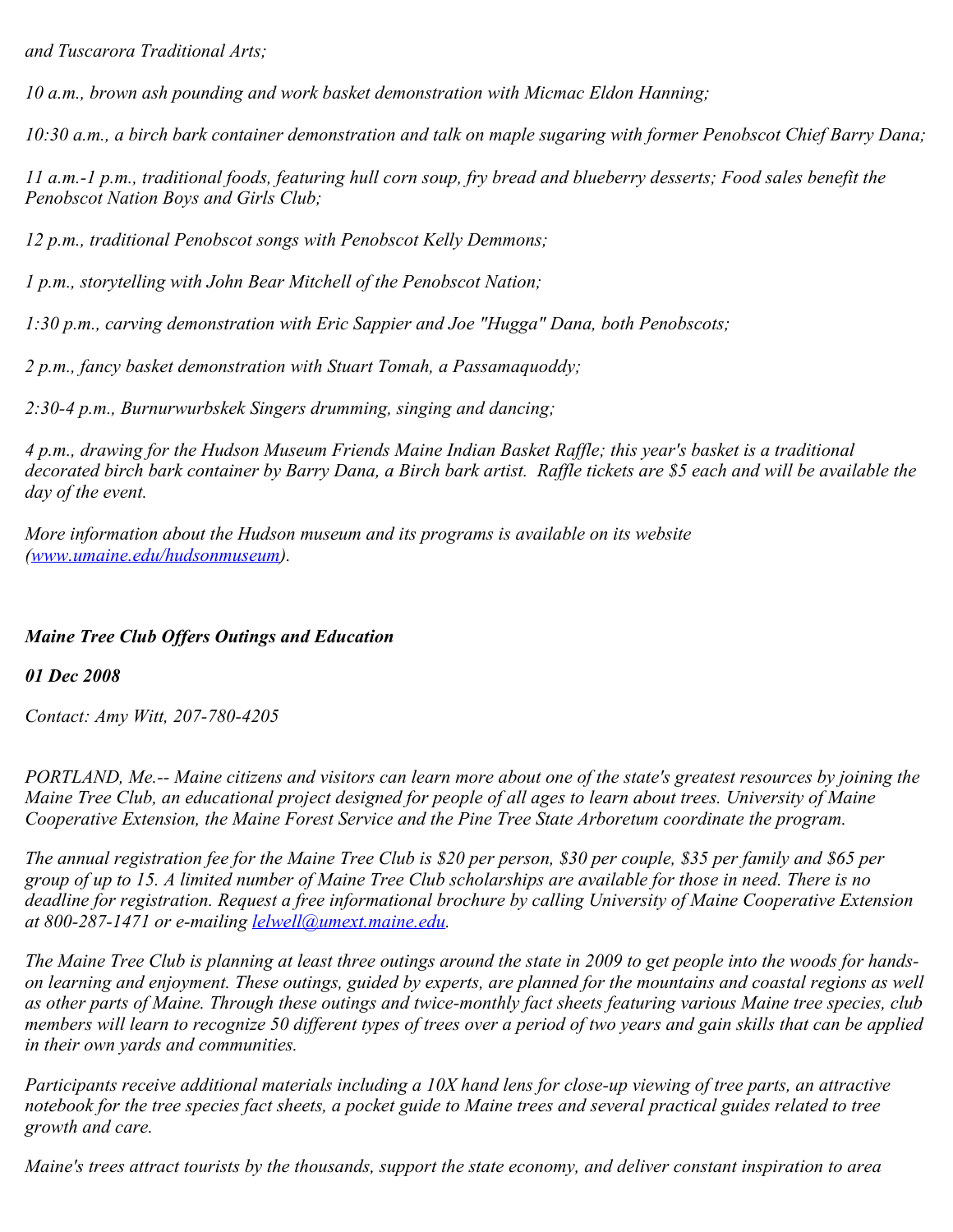*artists, poets and naturalists; they are at the root of Maine's identity. As one Maine Tree Club member states, "the Maine Tree Club has been a great way to reacquaint myself with the trees I grew up with and for so many years was distant from."*

## *UMaine Cadets to Square Off in Wednesday Game*

*01 Dec 2008*

*Contact: Joe Carr at (207) 581-3571*

*ORONO -- University of Maine Army and Navy ROTC students will play a Wednesday morning flag football game, battling for bragging rights that will last at least until next Saturday's traditional game between the service academies.*

*The UMaine game is scheduled for 6 a.m. in UMaine's Mahaney Dome. The Navy cadets won last year's game, the first between the UMaine ROTC groups.*

## *2008 Holiday Tree Sale to Benefit Forestry, Wildlife Student Scholarships*

*01 Dec 2008*

*Contact: Louis Morin, 481-2854*

*ORONO -- The University of Maine's School of Forest Resources is holding its longstanding annual holiday tree sale for scholarships through Dec. 14, in front of the Nutting Hall courtyard.*

*Forestry students expect to sell more than 100 Fraser fir or balsam trees, 4 feet tall and up for \$16-\$36, says Louis Morin, forest resources instructor. Proceeds benefit a scholarship fund for forestry and wildlife students' summer field camp training programs.*

*The trees, from UMaine alum Toby Hall and his wife Cynthia's Hall's Christmas Tree Farm in Sangerville, will be available on campus:*

*Monday through Thursday, Dec. 1-4 and Dec. 8-11, 3 p.m. to dark;*

*Friday, Dec. 5 and Dec. 12, noon to sunset;*

*And the weekends of Dec. 6-7 and Dec. 13-14, from 9 a.m. to dark.*

*For additional information, Morin can be reached at 581-2854. The annual holiday tree sale at UMaine began in the 1950s.*

## *UMaine Scientists Hope New Microscope System will Answer Important Biological Questions*

*02 Dec 2008*

*Contact: Aimee Dolloff, (207) 581-3777; Samuel T. Hess, (207) 581-1022*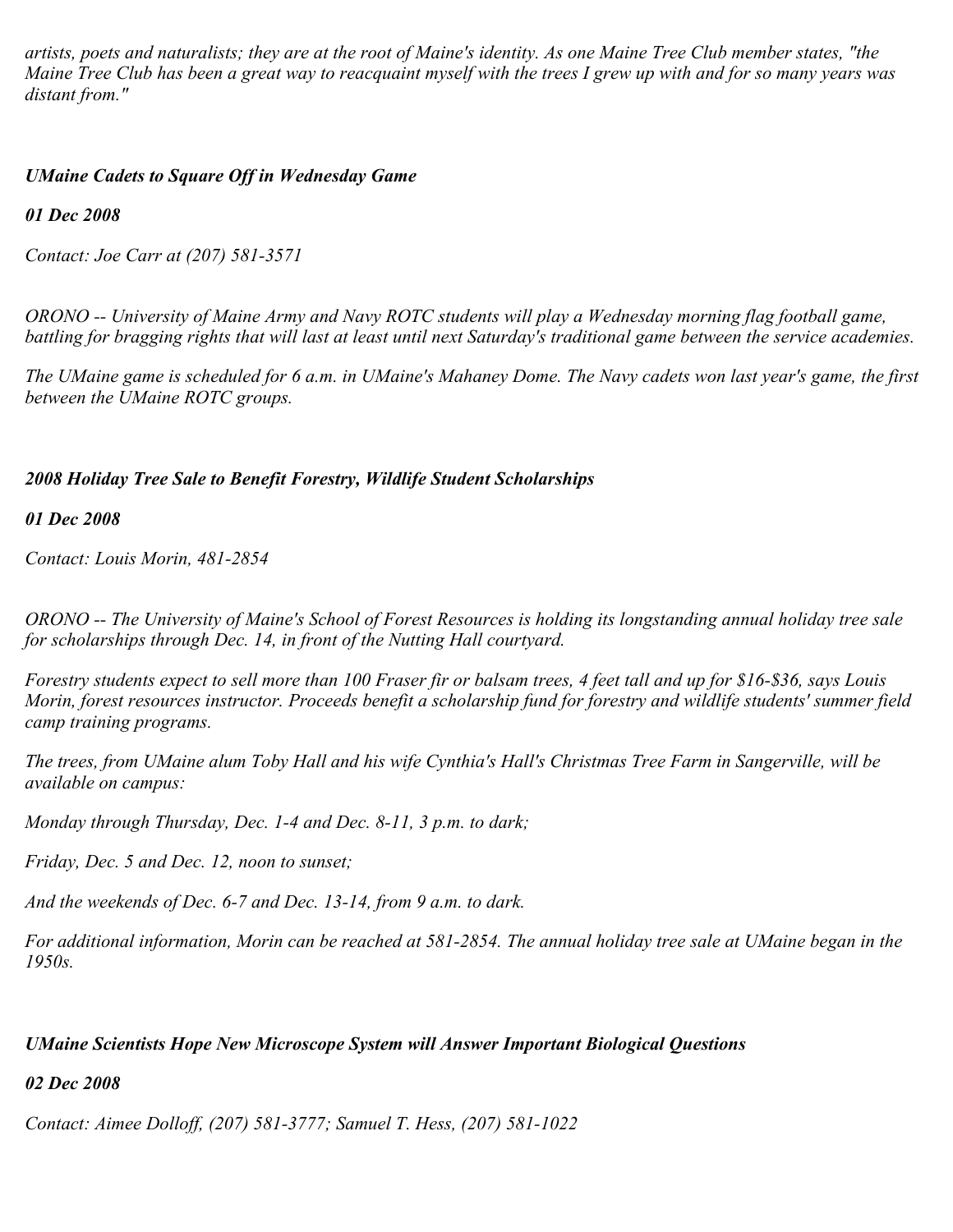*Scientists at the University of Maine have developed a new way of looking at the molecular organization of cells by creating a microscope system they call FPALM (Fluorescence Photoactivation Localization Microscopy).*

*They already have used FPALM to image living cells with membranes that contain a protein that enables infection by the influenza virus. They also have used the system to image a variety of other biological and some non-biological systems.*

*"In principle, FPALM can be used to image any sample that can be labeled with an appropriate fluorescent marker," UMaine physics graduate student Travis Gould said.*

*Influenza uses a protein, hemagglutinin (HA) to infect healthy cells. In the first step of infection, HA enables the virus to attach to the membrane of a healthy cell.*

*It is believed that how the individual HA molecules are arranged in the membranes is crucial for infection to occur. Unfortunately, due to the limited resolution of conventional microscopes, it hasn't been possible to create images of such molecules on a small enough scale to test the biological models that predict how they may be organized.*

*"This problem was actually the motivation for inventing FPALM in the first place," Gould said. "In our work on this question we were able to image living cells and disprove several of the existing models of membrane organization."*

*The recent extension of FPALM to include three-dimensional imaging and provide information about the orientation of single molecules will greatly increase the ability of FPALM to address important biological questions."*

*The system breaks a fundamental limit on the resolution of lens-based microscopes, known as the diffraction barrier, that has existed for more than 100 years.*

*UMaine graduate students Gould and Mudalige Gunewardene, research scientist Manasa Gudheti, and professors Julie Gosse and Samuel T. Hess of UMaine, along with colleagues at the Albert Einstein College of Medicine in New York and the National Institute of Child Health and Human Development in Maryland, recently had their findings published in the "Nature Methods" science journal.*

*When detecting light through a lens-based imaging system, in this case a microscope, structures smaller than about half the wavelength of the detected light can't be resolved because of diffraction. Diffraction is the phenomenon that occurs when a wave, such as light, encounters an obstacle, such as a lens.*

*A normal microscope looks at all of the molecules at once, which can make the individual molecules difficult to see. It's like trying to pinpoint individual drops of water in a stream.*

*The FPALM system uses photoactivatable dyes to identify individual molecules and separate them.*

*"Surprisingly, it is relatively easy and inexpensive to adapt conventional, commercially available microscopes for FPALM imaging," Travis Gould says. "In fact, in labs where conventional fluorescence imaging is already being performed, the only additional equipment required would be a camera sensitive enough to detect the light emitted by a single molecule and potentially an additional laser."*

*While it does take longer to produce an image using FPALM, the system provides about 10 times better resolution. Its resolution capabilities exceed those of the most powerful confocal light microscopes currently available.*

## *UMaine to Host BioEnergy Forum*

#### *02 Dec 2008*

*Contact: Aimee Dolloff, (207) 581-3777 ORONO, Maine -- The University of Maine will host the Atlantica BioEnergy*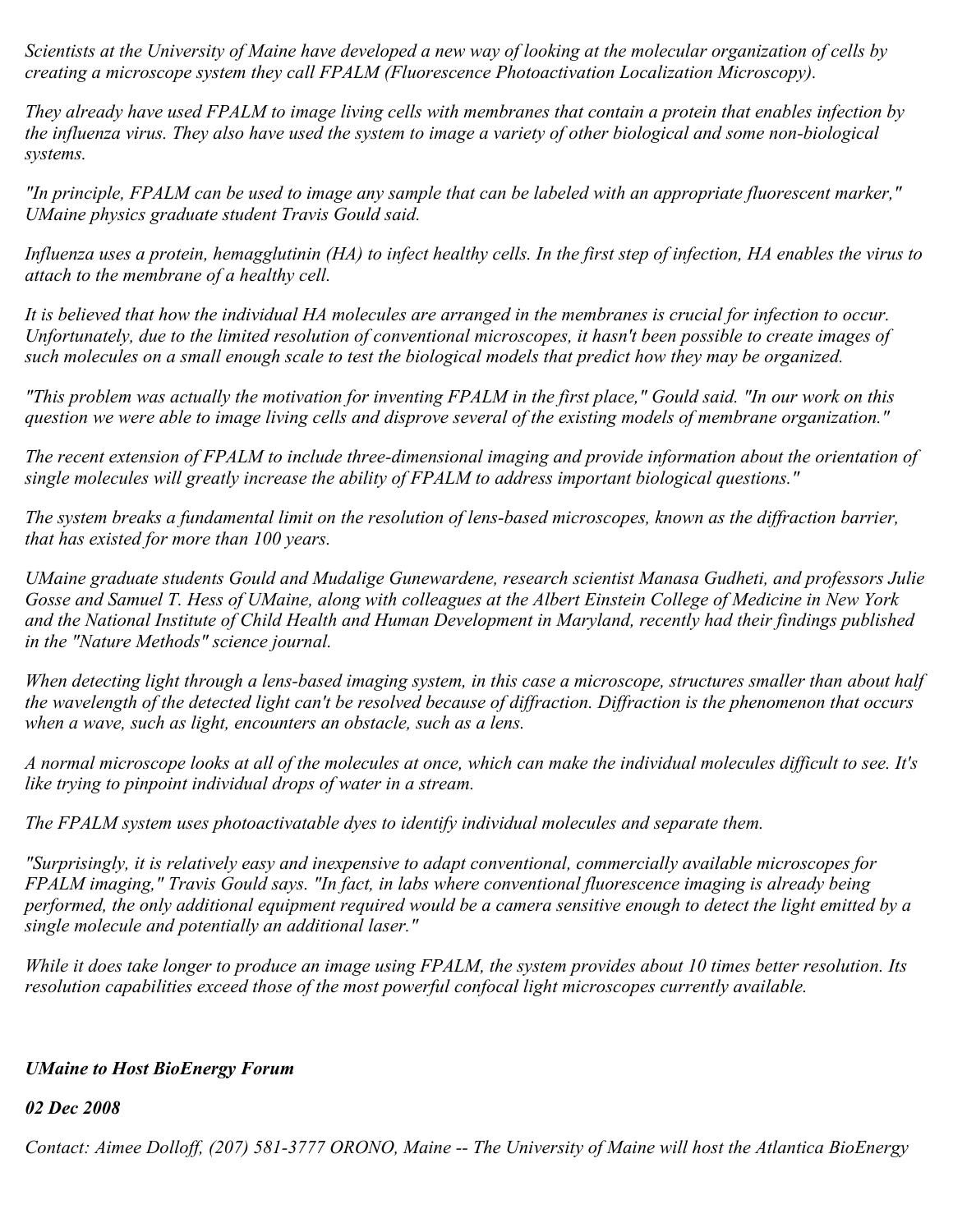*Task Force Research and Development Forum on Wednesday, Dec. 3, and Thursday, Dec. 4. The task force is comprised of regional and federal government and industry organizations, and post secondary institutions seeking a better understanding of what opportunities may exist for the regions' forestry sector. The task force is supported by a team from PricewaterhouseCoopers that has been systematically examining opportunities in the area of wood-based BioProducts while considering sustainable use of resources, current regional operations, maturity of new technologies, the current regulatory environment and the economic impact. This week's event, coupled with a summit held last week in New Brunswick, is the culmination of a study completed by the task force and PricewaterhouseCoopers. The R&D Summit is being hosted by regional post-secondary institutions to discuss the gaps that may exist between industrial needs and current R&D within the field. The forum being held at UMaine will explore how to take the opportunities identified in the report and turn them into tangible business opportunities in this region. The forum will begin Wednesday at Hauck Auditorium with registration at 8:30 a.m. After lunch, the event will move to Wells Conference Center for the remainder of the forum.* 

## *Hope Elementary School Receives Sports Done Right Accreditation*

#### *03 Dec 2008*

*Contact: Karen Hawkes at (207) 581-2443*

*ORONO, Maine -- Union #69 (Hope Elementary School) is thel atest district to join the ranks of Sports Done Right accredited school communities in Maine. The Sports Done Right Board of Directors unanimously approved Hope Elementary School last month, noting impressive progress and implementation strategies. With this newest accreditation, Maine's mid-coast continues to lead the state in sports reform efforts. To date, four school districts and one recreation department inthe mid-coast region have received Sports Done Right accreditation, while several others are actively engaged in the candidacy process.*

*"I am extremely impressed with the work being done in the Hope community," says Karen Hawkes, director of the University of Maine's Maine Center for Sport and Coaching, the headquarters for the Sports Done Right program. "The committee responsible for implementing Sports Done Right has done an outstanding job increasing opportunities for student-athletes while making clear connections between sports and learning. Hope Elementary wills erve as a respectable model for other elementary and middle schools in the state."*

*The accreditation of Hope Elementary School will ensure continuity for students as they advance to Camden Hills Regional High School. Five Town CSD (Appleton, Camden, Hope, Lincolnville, Rockport) received Sports Done Right accreditation last fall. Other accredited school communities in the mid-coast region include MSAD 5 (Rockland, South Thomaston, Owls Head), MSAD 28 (Camden, Rockport) and Rockland Recreation.*

*Sports Done Right is a University of Maine initiative that serves as a guide for schools and youth sports organizations to assess and improve the overall athletic experience for young people. The program is designed to enhance community conversations, promote community partnerships, increase student involvement, increase athletic opportunities, and educate stakeholders on the value and importance of healthy and positive athletic participation.*

*More information about the Sports Done Right program isavailable by calling the MCSC at (207) 581-2443 or online at www.sportsdoneright.org.*

#### *UMaine Dressage Club Growing*

*04 Dec 2008*

*Contact: Gina Edwards at <a class="darkblueones" href="mailto:gina.edwards@umit.maine.edu ">gina.edwards@umit.maine.edu*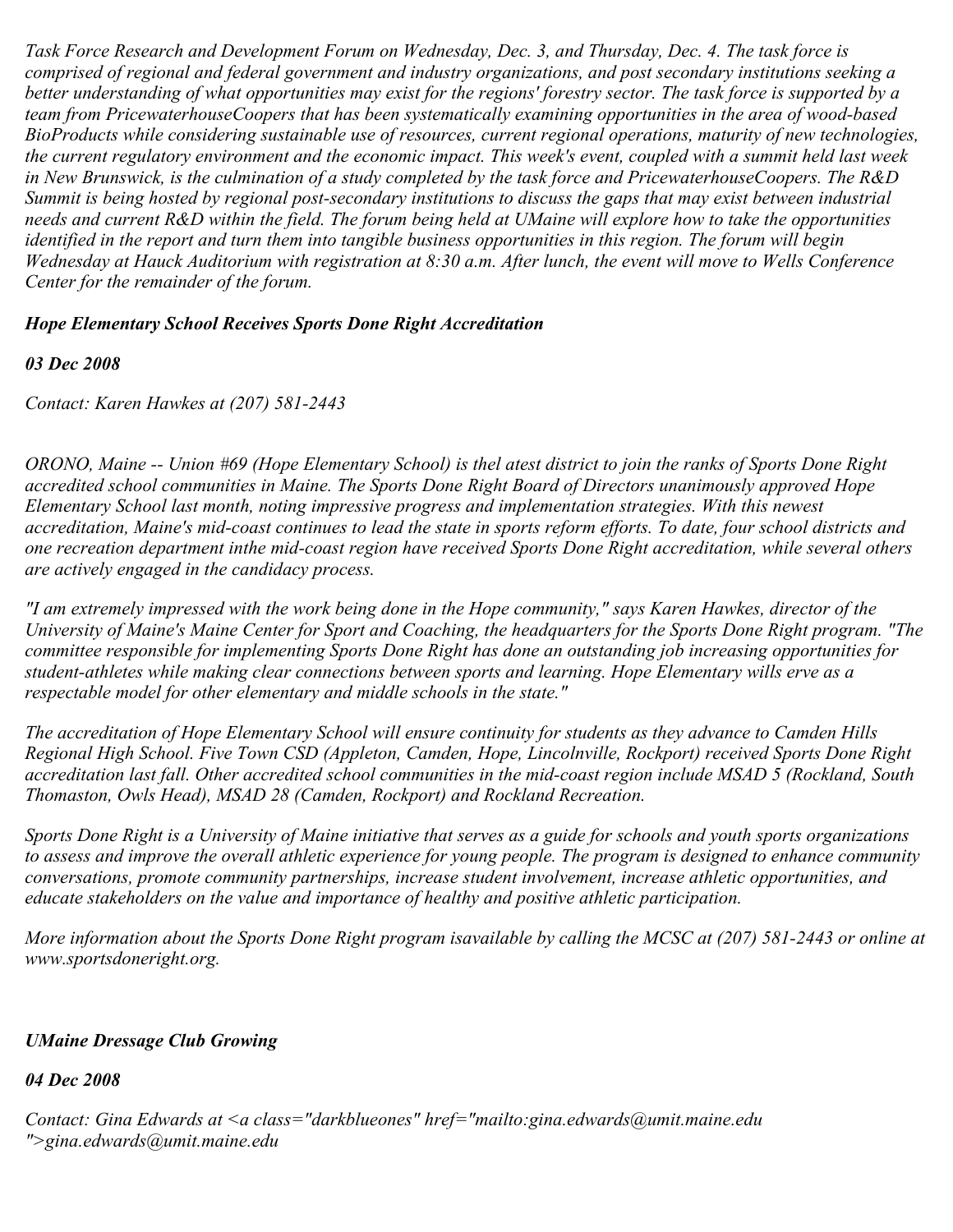*ORONO -- Bolstered by seven new first-year students who joined up this fall, the University of Maine Dressage Club is the largest it has even been, with 12 students involved. For the first time, UMaine will field two teams for International Dressage Association (IDA) competitions. Tryouts for the spring season began earlier this week at Puckerbrush Farm in Newburgh.*

*Earlier this fall the dressage club hosted the season's first IDA show with the help of coaches Bryn Walsh and Becky Reed, who own Puckerbrush Farm. Participants in the show, at Puckerbrush Farm, included Johnson and Wales, the University of New Hampshire and Bridgewater State. One of the highlights was Kristein Brown, a sophomore from Brewer, earning high point honors at a show at Johnson and Wales. That recognition goes to the rider with the day's highest score.*

*In order to make these shows and other club activities possible, members have been working hard to raise funds to suppor the club.*

*For example, team members recently spent a day at Puckerbrush Farm cleaning bridles, saddles and other pieces of tack -- for a fee -- for horse owners who board their animals at the farm. Because the response was so favorable, it may become a monthly event.*

### *UMaine Climate Change Institute Community Lecture at Bangor Public Library Wednesday*

#### *05 Dec 2008*

*Contact: Gregory Zaro, 581-1857 or [Gregory.Zaro@umit.maine.edu](mailto:Gregory.Zaro@umit.maine.edu)*

*ORONO -- Stephen Norton, University of Maine professor emeritus of Earth sciences, will present the second lecture in the UMaine Climate Change Institute's monthly series, "Climate Change on Planet Earth." The lecture is scheduled for 6:30 p.m. Wednesday, Dec. 10, at the Bangor Public Library.*

*Norton, an internationally known geochemist, will discuss "Maine's Air Pollution History: Distant Past to Near Future." In this lecture, Norton will share how archival natural records help scientists reconstruct aspects of Maine's chemical climate since deglaciation (about 14,000 years ago), and how direct measurements enable us to understand what has happened over the last few decades and what could happen in the future.*

*The lecture series is intended to make the science of climate change accessible to a broad audience. All lectures are free and open to the public.*

#### *UMaine to Host Ceremony in Honor of Passamaquoddy Dictionary*

#### *05 Dec 2008*

*Contact: Aimee Dolloff, (207) 581-3777; UMaine Wabanaki Center, (207) 581-1417*

*More than 30 years of hard work and dedication has culminated with the publication of the first-ever Passamaquoddy-Maliseet dictionary.*

*The book, published by the University of Maine Press, is authored by Passamaquoddy tribal elder David A. Francis; Robert M. Leavitt, former director of the Mi'kmaq-Maliseet Institute at the University of New Brunswick in Fredericton; and Margaret Apt, community research coordinator and Passamaquoddy language teacher at Eastport's Shead*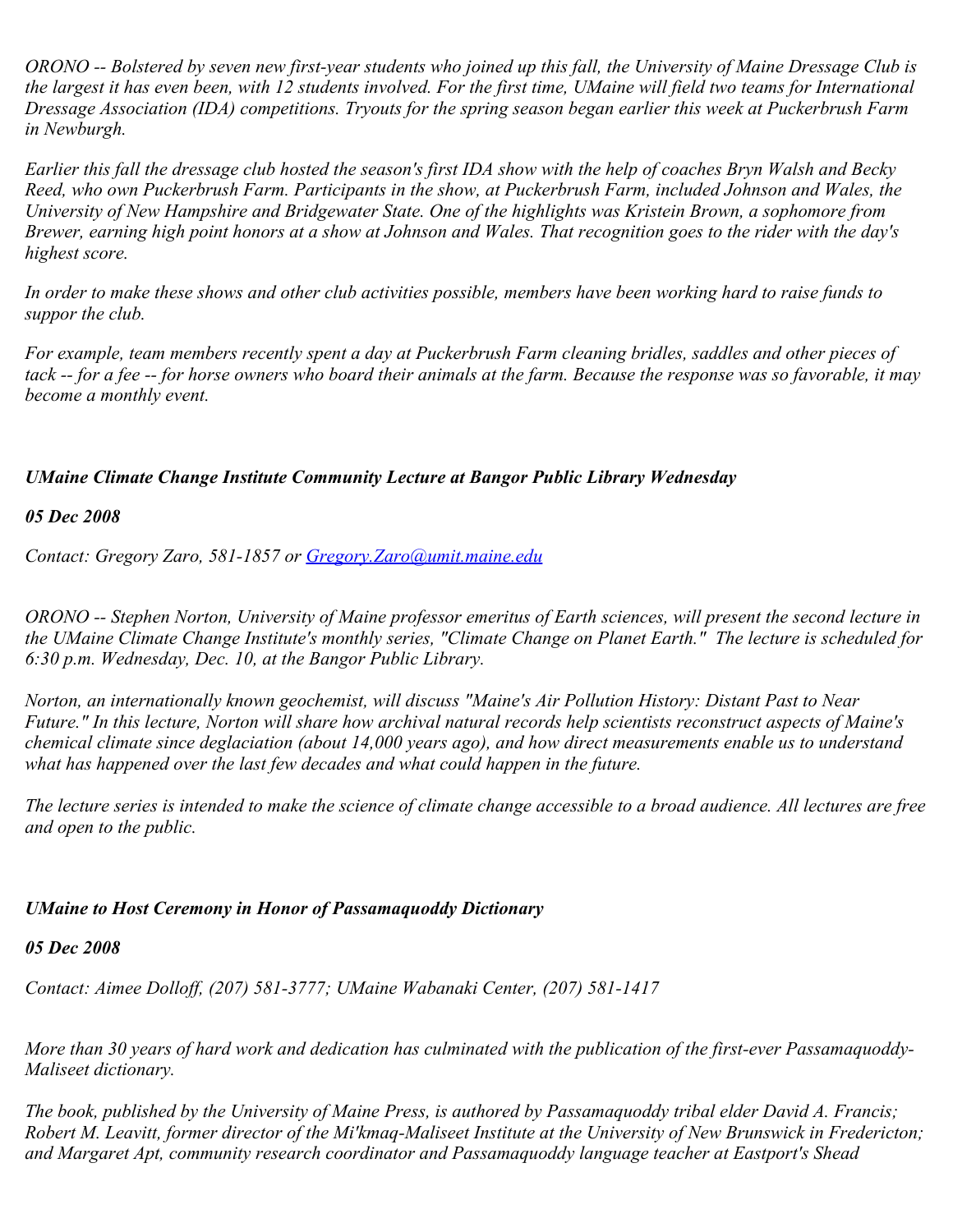## *Memorial High School.*

*An Honoring Ceremony for the release of the book will be held from 1:30 p.m. to 3:30 p.m. Wednesday, Dec. 10, at the University of Maine's Wells Conference Center. The event is hosted by The Passamaquoddy Tribe and UMaine's Wabanaki Center.*

*"It's everything a dictionary like this should be," Michael Alpert, director of the University of Maine Press says. "I'm really glad that the university is part of this."*

*"A Passamaquoddy-Maliseet Dictionary" contains 18,000 entries on more 1,200 pages and was a collaborative effort among native speakers, educators, and linguists.*

*The language is spoken in Maine and New Brunswick, Canada but never has been recorded in this form. For generations, American Indian culture and custom has been passed down primarily through oral tradition, but little has been formally documented.*

*Each dictionary entry includes sample sentences from both traditional and contemporary conversation and provides details of Passamaquoddy-Maliseet thought and culture, personal attitudes, humor, and linguistic ingenuity, according to information printed on the book's jacket.*

*In the dictionary's preface, written by Imelda and David Perley who have spent many years trying to preserve the Maliseet language, they refer to the dictionary as "a Sacred Bundle containing ancestral teachings, values, beliefs, and worldviews."*

*"For nearly half a century many individuals, including myself, have been committed to making sure that the next generation has the tools and methodology essential to their own creativity in future endeavors," Wayne A. Newell, Passamaquoddy elder and member of the University of Maine System Board of Trustees, writes in the Preface. "This dictionary stands as the centerpiece of our commitment."*

*To attend Wednesday's ceremony, RSVP by calling the Wabanaki Center at 581-1417.*

# *UMaine Intermedia MFA Installation Students Host Freese Pop in Downtown Bangor*

## *08 Dec 2008*

*Contact: Vanessa Vobis, cell:408-605-5846*

*BANGOR -- The Freese Pop art installation show, which features work by students in the University of Maine's new Intermedia master of fine arts program, will open on Friday, Dec. 12, at the Freese's building in downtown Bangor. An opening reception will take place from 5 to 7 p.m. Friday.* 

*"It's a great public announcement for the Intermedia program," says Owen Smith, director of the MFA program. "There's something for everyone. Some pieces are funny; some pieces are provocative; some pieces are evocative. It will be an experience for the art-inclined and the non art-inclined."*

*The show includes site-specific installations that explore themes relating to the building, its history and the artists' relationship to the community. The installations alter the space through a variety of media and materials including pancakes, old clothing, graffiti, wheat grass, and interactive digital technologies. The installations will be on view in the unoccupied first- and third-floor spaces of the former Freese's department store, next to the Maine Discovery Museum in downtown Bangor.*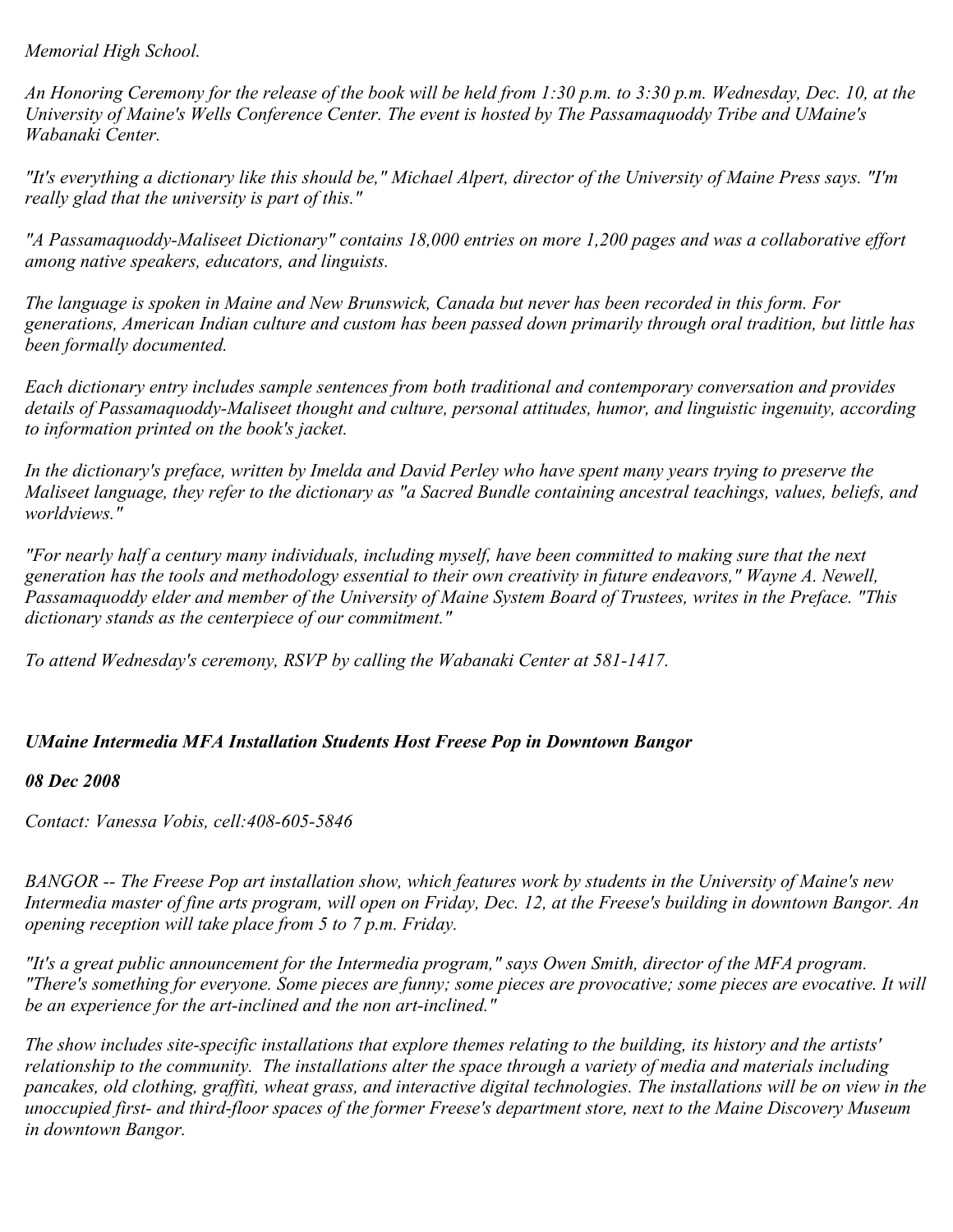*Students in Vanessa Vobis' installation art class have organized the show with her support. Vobis is a visiting art professor. Participating artists include John Bell, Richard Corey, Gabriella D'Italia, Bethany Engstrom, Julian Epps, William Giordano, Alexander Gross, Ryan Guerrero, Allison Melton and Abigail Stiers.*

*FreesePop will run Dec. 12-17. Open hours are as follows:*

*Friday, Dec. 12: reception 5-7p.m.*

*Saturday, Dec. 13: closed*

*Sunday, Dec. 14: open 3-7 p.m.*

*Monday, Dec. 15: open 3-6 p.m.*

*Tuesday, Dec. 16: open 3-6 p.m.*

*Wednesday, Dec. 17: open 3-6 p.m.*

*The Freese's Building is located at 10 Water St., at the corner of Water and MainStreets, in downtown Bangor. For more information, visit [http://www.freesepop.wordpress.com](http://www.freesepop.wordpress.com/).*

## *Page Farm & Home Museum Closing Over Holidays*

*09 Dec 2008*

*Contact: Patty Henner, 581-4100*

*ORONO -- The University of Maine's Page Farm and Home Museum will close Wednesday, Dec. 24, at 3 p.m. for the holidays and will reopen Friday, Jan. 2 at its normal time, 9 a.m.*

*The farm and home museum's normal hours for visits and educational programs is 9 a.m.-4 p.m., Tuesdays through Fridays, and 11 a.m. to 4 p.m., Saturdays and Sundays.*

*Call museum Director Patricia Henner at 581-4100 or visit the museum website at <u>[www.umaine.edu/pagefarm/](http://www.umaine.edu/pagefarm/)</u> for further information.*

## *Leahy at Bangor Auditorium with Maine Center for the Arts Performance "A Celtic Christmas" on Dec. 18*

*09 Dec 2008*

*Contact: Adele Adkins at (207) 581-1803; Joe Carr <a class="darkblueones" href="mailto:joecarr@maine.edu ">joecarr@maine.edu or at (207) 581-3571*

*Note: a photo is available upon request.*

*BANGOR, Me. -- When Leahy last appeared on the Maine Center for the Arts stage in 2004, they brought down the house with their compelling fiddle-driven music, meticulous step dancing and captivatingv ocals. This year, this spellbinding Canadian octet of brothers and sisters returns with a program that is sure to get audiences into the Christmas spirit. Leahy performs A Celtic Christmas, a mix of Celtic medleys and traditional Christmas carols, as part*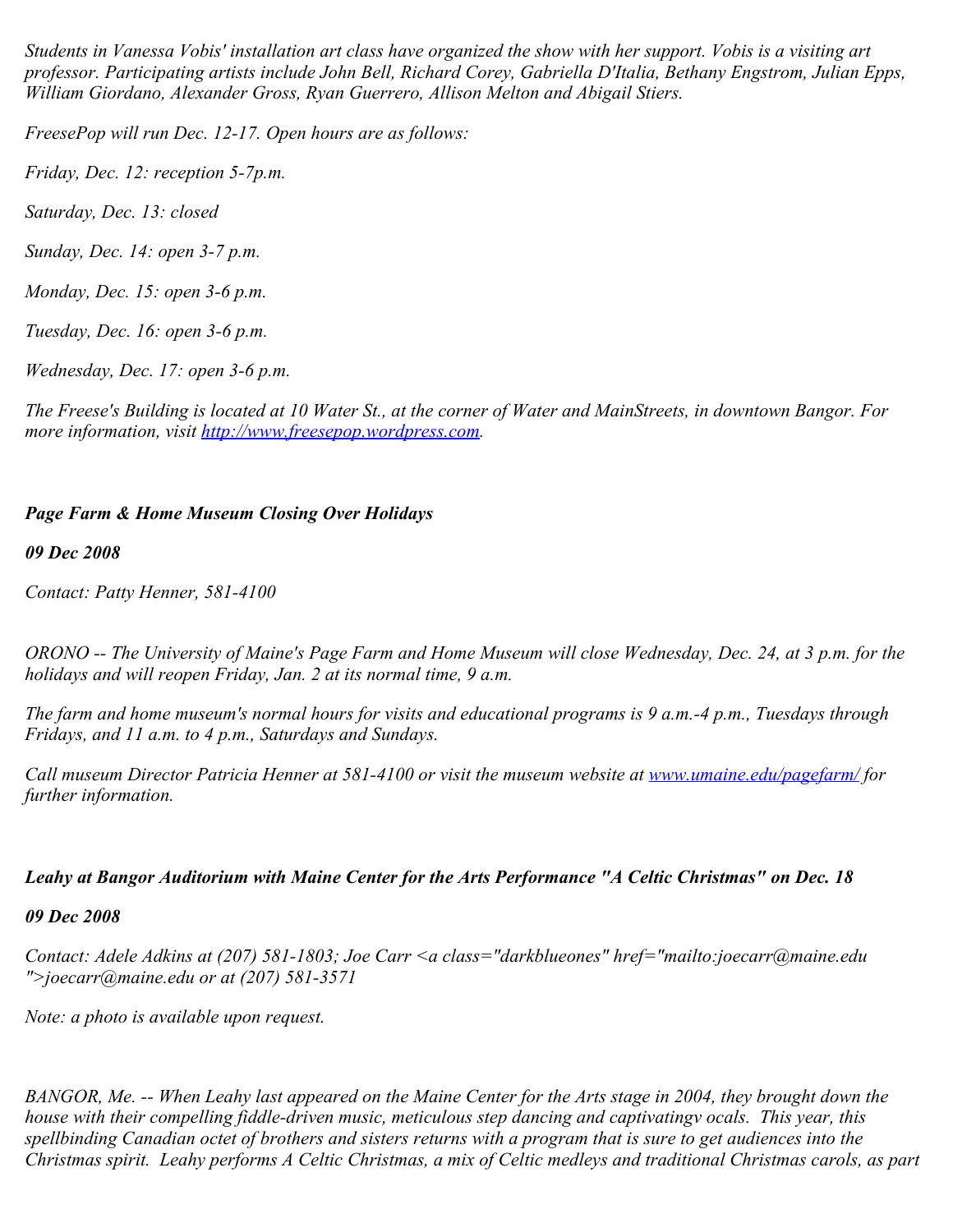*of the Maine Centerfor the Arts season on the road at the Bangor Auditorium on Thursday, Dec. 18 at 7 p.m. With a style planted squarely in their Irish and Scottish roots, these talented siblings explore a broad range of musical genres and cultures with a formidable instrumental prowess. "Leahy makes Christmas a true family affair!," the Calgary Herald said in reviewing the group's performance.*

*The Leahys (Donnell, Siobheann, Frank, Denise, Doug, Erin, Angus and Maria) were raised on a farm near Lakefield, Ontario. Each of the Leahy children (11 total) learned to play the Celtic fiddle from their father, while their mother taught them to sing, dance and play the piano. The siblings also learned a variety of instruments including guitar, banjo, mandolin, drums and bass, and during performances they often switch instruments, each demonstrating remarkable skills. The ensemble first gained attention as the subject of a documentary, The Leahys: Music Most of All, which won an Academy Award for "Best Student Foreign Film" in1985. In 1998, Leahy gained international attention when fellow Canadian ShaniaTwain invited the ensemble to open her debut world tour. Since then, Leahy has toured actively, introducing audiences across the globe to their high-energy, thrilling and spellbinding performances. Time Out New York raved that the group makes "Riverdance look like Lawrence Welk re-runs." In addition, Leahy has released four acclaimed CDs, Leahy, Lakefield, In All Things and Live, which have sold more than half a million copies worldwide.*

*Embarking on their first-ever solo Christmas tour gives the members of Leahy the chance to share a bit of the magic of the Christmas season that began when they were children and continues today.T hese Christmas traditions included not only honoring the sacredness of the season, but also partaking of good food, the company of family and friends, and copious amounts of music. A Celtic Christmas will offer audiences a peek in the window of the Leahy home to experience a bit of this holiday cheer themselves.*

*Charge by phone at 207-990-4444.*

# *UMaine Scientist Working to Find Cure for Common Bloodstream Infection*

## *10 Dec 2008*

*Contact: Robert Wheeler, (207) 581-2890; Aimee Dolloff, (207) 581-3777*

*ORONO, Maine -- Bloodstream infections frequently occur and commonly cause death among critically ill patients. Scientists at the University of Maine may have unlocked the answer to treating one of these infections that kills more than 30 percent of the patients it infects.*

*"It's an important clinical problem," UMaine assistant professor of microbiology Robert Wheeler said.*

*For years, humans have lived with a fungus on our skin and in our gastrointestinal tracts that typically stays dormant.*

*It has developed a sort of camouflage that prevents the immune system from eliminating it, while at the same time the immune system is able to prevent the fungus from creating an infection.*

*It's what Wheeler calls an "evolutionary give-take relationship."*

*The fungus, Candida albicans, normally masks a special sugar in its protective coating that gives the cell rigidity but allows it to be attacked by the immune system.*

*The sugar is called* 

*Zeph Receives Service Award from Association of University Centers on Disabilities*

*11 Dec 2008*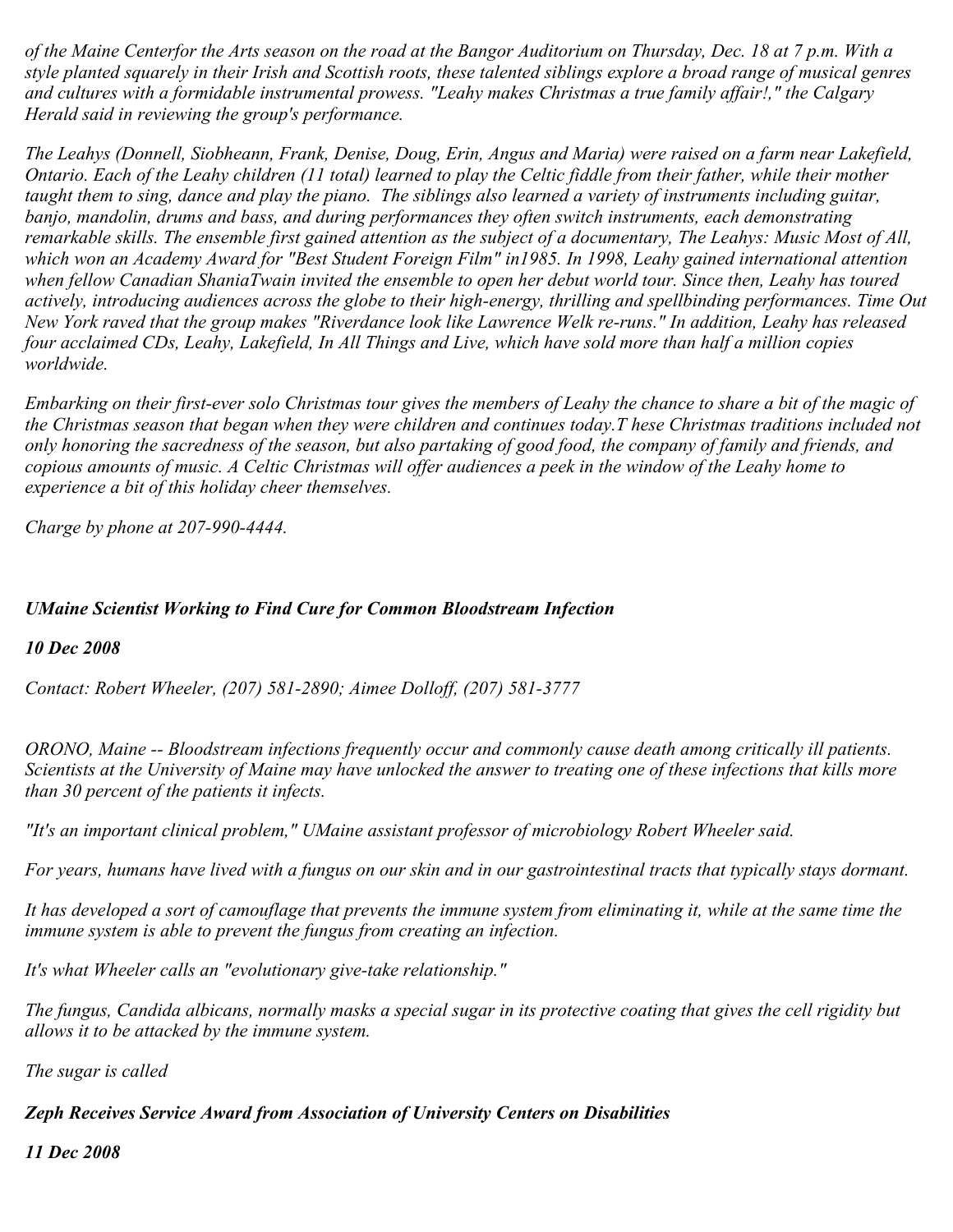## *Photo available upon request*

*ORONO - Lu Zeph, director of the University of Maine Center for Community Inclusion and Disability Studies (CCIDS) and associate professor of education, recently was honored for six years of service (2002-2008) to the Association of University Centers on Disabilities' board of directors.*

*Zeph served as president of the board from 2005-2006. AUCD is a membership organization composed of three national networks of interdisciplinary, university-based centers dedicated to research, education, leadership training and policy development, and direct service for people with disabilities.*

*Zeph received the award from President-Elect Michael Gamel-McCormick and President William Kiernan at the AUCD Annual Meeting and Conference in Washington, D.C.*

*Since 1992, Zeph has served as the founding Director of CCIDS, Maine's University Center for Excellence in Developmental Disabilities. She has published and presented extensively in a number of public policy areas, including inclusive education and early intervention, community inclusion, and systemic change.*

*In 1999, she was awarded a Kennedy Public Policy Fellowship and served as a Congressional Fellow with U.S. Sen. Jim Jeffords and the Senate Health, Education, Labor and Pensions Committee. In 2000-2001, while on leave from the University of Maine, she served as executive director of the Joseph P. Kennedy, Jr. Foundation.*

## *Memorial Ceremony Planned Dec. 12 for Mumbai Terror Victims*

*11 Dec 2008*

*Contact: Pank Agrrawal, (610) 570-6903*

*The South Asian Association of Maine (SAAM) at UMaine has scheduled a memorial ceremony Friday, Dec. 12, at 4-5 p.m. at the Memorial Union to remember the victims of the terror attack in Mumbai, India. A ceremony and a short talk by Doug Allen, professor of philosophy, will be part of the hour-long program, being held in the FFA Room in the Union.*

*The University of Maine has been home to many students, faculty and staff from the South-Asian region for many years. The SAAM community extends its support and condolences to those who suffered in the attack on unarmed civilians and citizens of many nations. Members of the university and surrounding communities are invited to the program.*

*For further details, call Pank Agrrawal, SAAM faculty adviser, at (610) 570-6903.*

# *Warhola Paper Published in Forum on Public Policy*

*15 Dec 2008*

*Contact: Joe Carr at (207) 581-3571*

*Dr. James W. Warhola, a faculty member of the University of Maine, recently published a paper titled "Dilemmas of the Modern Secular State: The Case of Russia under Putin" in the Forum on Public Policy, a journal of the Oxford Round*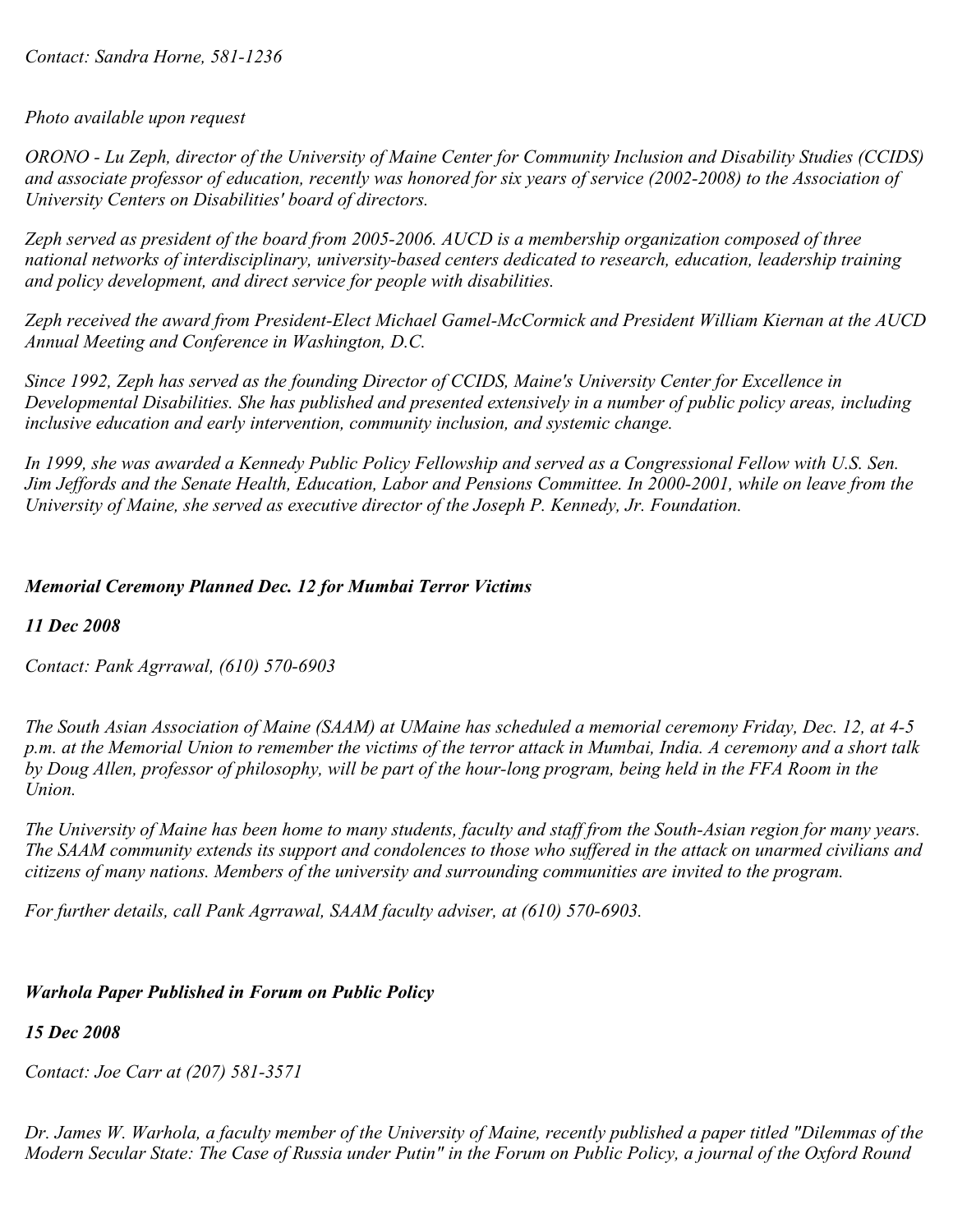*Table. Dr. Warhola's paper was published in Volume 4, Number 1, 2008 edition of the Forum on Public Policy.*

*[The Table of Contents is available on-line here](http://forumonpublicpolicy.com/vol4no1/Vol4no1churchandstatetoc.pdf).*

*The Forum on Public Policy is an online and hard copy, peer-reviewed, academic journal of the Oxford Round Table, Ltd., a not-for-profit educational organization chartered in England and Wales. The papers published in the Forum must, in the judgment of peers, make a significant contribution to a field of knowledge relating to a pertinent aspect of public policy and academic enquiry. Papers submitted to the Forum emanate from presentations and discussions at symposia of the Oxford Round Table held in Oxford, England.*

# *UMaine Scientist Participates in Children's Climate Change Book*

*17 Dec 2008*

*Contact: Aimee L. Dolloff, (207) 581-3777*

*ORONO, Maine -- Climate change is a difficult subject to explain to adults, but even more complicated to explain to children because of its magnitude.*

*In a new children's book, "How We Know What We Know About Our Changing Climate," University of Maine Professor Paul Mayewski and other scientists provided a glimpse of their research to author Lynne Cherry and author/photojournalist Gary Braasch, who in turn wrote the book to provide an educational platform to help today's youth understand and effectively fight climate change.*

*Mayewski also is the director of UM's Climate Change Institute.*

*The book is designed for children in grades four through nine, their teachers and parents, with the idea that these children will inherit a planet that is changing rapidly from the past.*

*"How We Know What We Know About Our Changing Climate" is based on Braasch's coffee table book "Earth Under Fire: How Global Warming is Changing the*

*World." Braasch traveled around the world for eight years documenting evidence of climate change and following climate scientists. While working on the coffee table book, Braasch discovered that scientists are a lot like detectives and thought children would be interested in their work if it was correctly presented.*

*The book depicts scientists at work; teaches children the language, methods and process of science; imparts knowledge of technological tools and data collection; provides methods and ideas for school and home projects about weather and climate; describes and encourages participation in citizen-science programs; shows how each child can immediately reduce their carbon footprint and inspires them to do so by showing the effects of many kids working together already influencing communities to change.*

*The book also includes a reference section and a companion Teacher Guide with classroom ideas and even more information is available.*

*A preview of the book, additional resources, and purchasing information can be found at www.howweknowclimatechange.com.*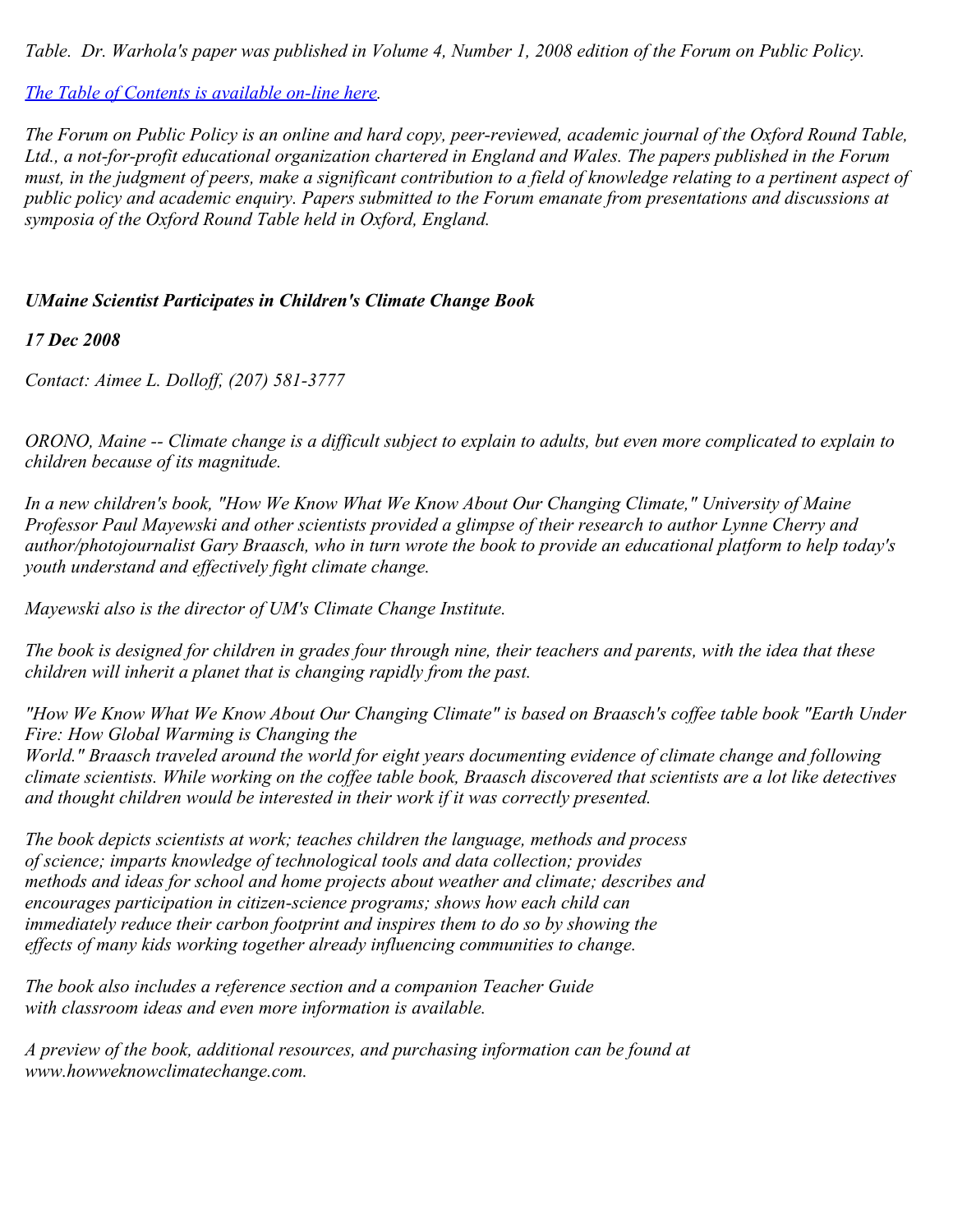## *Study Shows Exercise May Mitigate Mental Risks Caused by 'Belly Fat'*

*17 Dec 2008*

*Contact: Greg Dore, (207) 581-2022; Pete Elias, (207) 581-2097; George Manlove, (207) 581-3756*

*ORONO, Maine -- New research from the University of Maine Department of Psychology has established that that belly fat carried around the middle (central adiposity) is related to decreased cognitive (mental) functioning, with adjustment for multiple cardiovascular risk factors.*

*However, adjustment (statistical control) for physical activity weakened this relationship significantly. They also reported data consistent with the hypothesis that regular exercise has a measurably positive influence on mental ability and cognitive functioning.*

*This finding brings new information to earlier research by the UMaine researchers and others who previously established a link between being obese and decreased cognitive function.*

*In a recent study of more than 900 people participating in an ongoing, 34-year-old research project, psychology graduate student Greg Dore and UMaine psychology professors Merrill F. "Pete" Elias, Michael Robbins and Penelope K. Elias, and Marc Budge of the Australian National University Medical School, looked at the relationship between belly fat and cognitive performance. They found that study participants with less belly fat performed better in a large battery of mental tests than participants who carried extra pounds around the middle. Further, the study revealed that participants who reported getting regular exercise performed better on the tests, regardless of their weight.*

*The researchers discuss their findings in an article, "Relation between Central Adiposity and Cognitive Function in the Maine-Syracuse Study: Attenuation by Physical Activity," published recently in the Annals of Behavioral Medicine, a leading behavioral medicine journal.*

*The Eliases, Robbins and Dore do not define the amount of exercise an individual needs to mitigate effects of excess belly fat. But they do say they support recommendations set forth by the Centers for Disease Control, that about 30 minutes a day of moderate physical activity like walking, hiking, bicycling or swimming is a reasonable goal for both better health and better cognitive performance.*

*Additional benefits of regular exercise include improved circulation and the development of "collateral circulation," microscopic arteries that facilitate blood supply to the heart and brain. The health benefits of exercise can be substantial, and any exercise is better than none, the researchers say.*

*The Maine Syracuse Longitudinal Study, which Elias began in 1975 as a professor at Syracuse University and David HP Streeten, professor of medicine at State University Medical Center in New York. In collaboration with Robbins and Penelope Elias, this work has continued at the University of Maine for more than 33 years and has resulted in several hundred published papers and presentations by Pete Elias and colleagues.*

*Dore was the principal author of the latest article, which reports on the study of central adiposity and cognitive function. He has co-published six scientific articles, including original research papers, editorials and letters to the editor, since he has been in training, and he has several that have been accepted for publication, pending revision.*

## *UMaine Scientist Recognized For Images*

*18 Dec 2008*

*Contact: Aimee Dolloff, (207) 581-3777; Sara Lindsay, (207) 581-2739*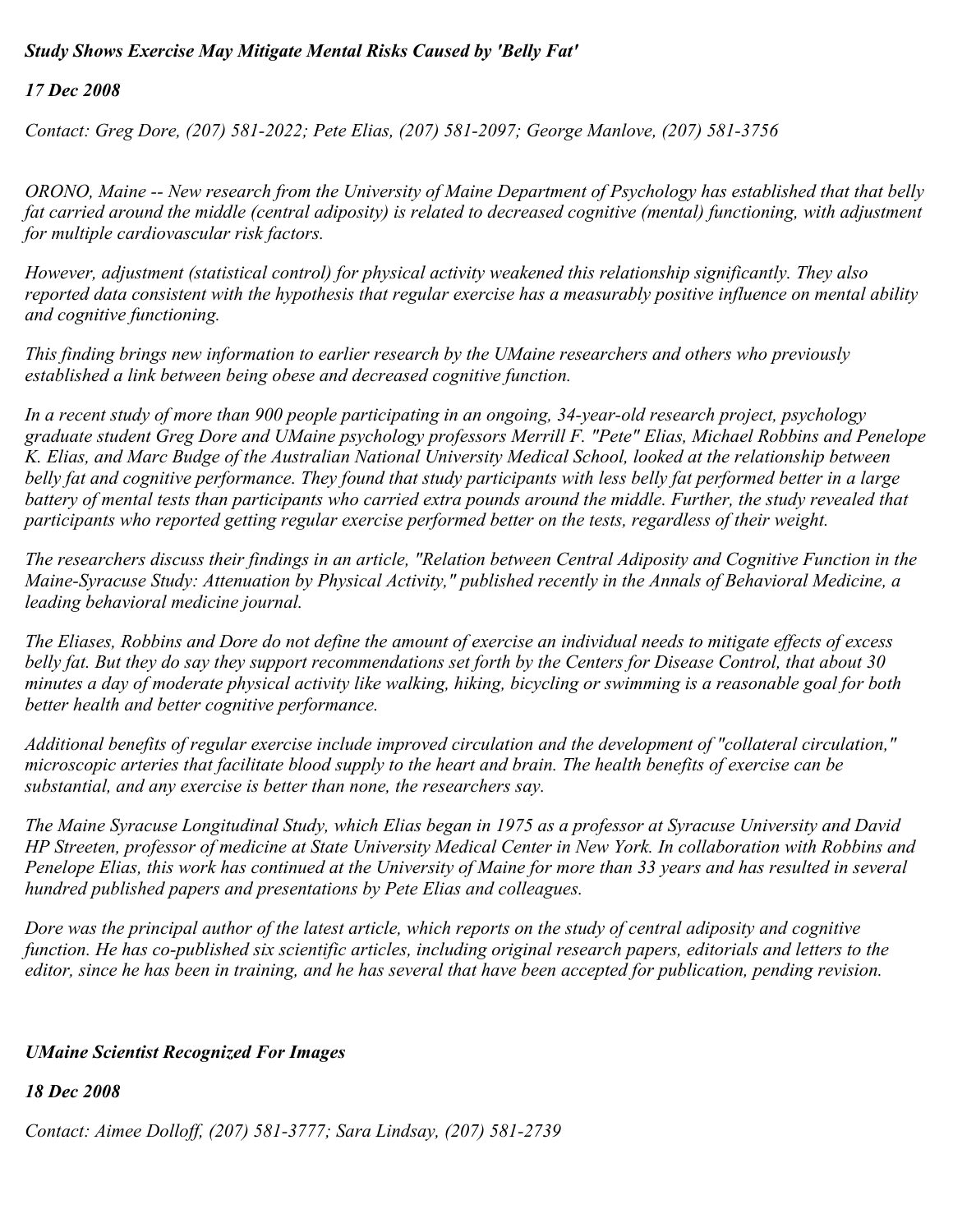*ORONO, Maine They're far from a family portrait, but University of Maine marine science professor Sara Lindsay's images of tiny marine worms have earned recognition by two international imaging competitions.*

*Using confocal microscopy, which uses optical sectioning and lasers to create detailed images from specimens stained with fluorescent probes, Lindsay took~ images of the muscles in marine worms that she studies, constructing a threedimensional picture of how the muscles are layered and intertwined in a whole worm.*

*Feeding, burrowing and building tubes in sand and mud requires coordination of a complex complement of muscles in marine worms. In her winning images, the muscles that control movement of bristles on the worm's body and the feeding tentacles are strikingly clear.*

*For her photos, Lindsay received an "Image of Distinction" recognition in the 2008 Nikon Small World competition, and an honorable mention in the 2008 Olympus BioScapes Digital Imaging competition.*

*She also was featured on Nov. 17 in the online edition of Scientific American as a featured winner of the BioScapes competition. Her image appeared in the site's slideshow.*

*Lindsay's images can be found at the following Web links:*

## *UMaine Library Closing Next Four Saturdays*

#### *18 Dec 2008*

*Contact: Joe Carr at (207) 581-3571*

*ORONO -- The University of Maine's Raymond H. Fogler Library will be closed on the following Saturdays: December 20 and December 27, 2008 and January 3 and January 10, 2009. For complete hours please call 581-1664 or visit <http://www.library.umaine.edu/about/hours.htm>*

#### *New Recreation, Fitness Center Wins Another Award*

#### *19 Dec 2008*

*Contact: Kenda Scheele, 581- 1403; George Manlove, 581-3756*

*ORONO -- The University of Maine Student Recreation and Fitness Center has become one of 10 new building projects throughout the United States and Canada to receive a prestigious 2008 Athletic Business Facility of Merit Award from Athletic Business Magazine.*

*The award, accepted Dec. 5 in San Antonio, Texas by representatives from the UMaine Division of Student Affairs and the Canon Design firm in Boston, is the seventh major design award the 87,000-square-foot facility has received since opening in August 2007.* 

*"Out of all the awards we have received, this is perhaps the pinnacle," says Kenda Scheele, senior associate dean of students, noting that the Athletic Business Magazine award is more competitive than many other design awards.*

*"It puts us on top at a national level. It really pushed the University of Maine out on the national stage. We get emails and phone calls from people all over the country who have read about these awards," Scheele says.*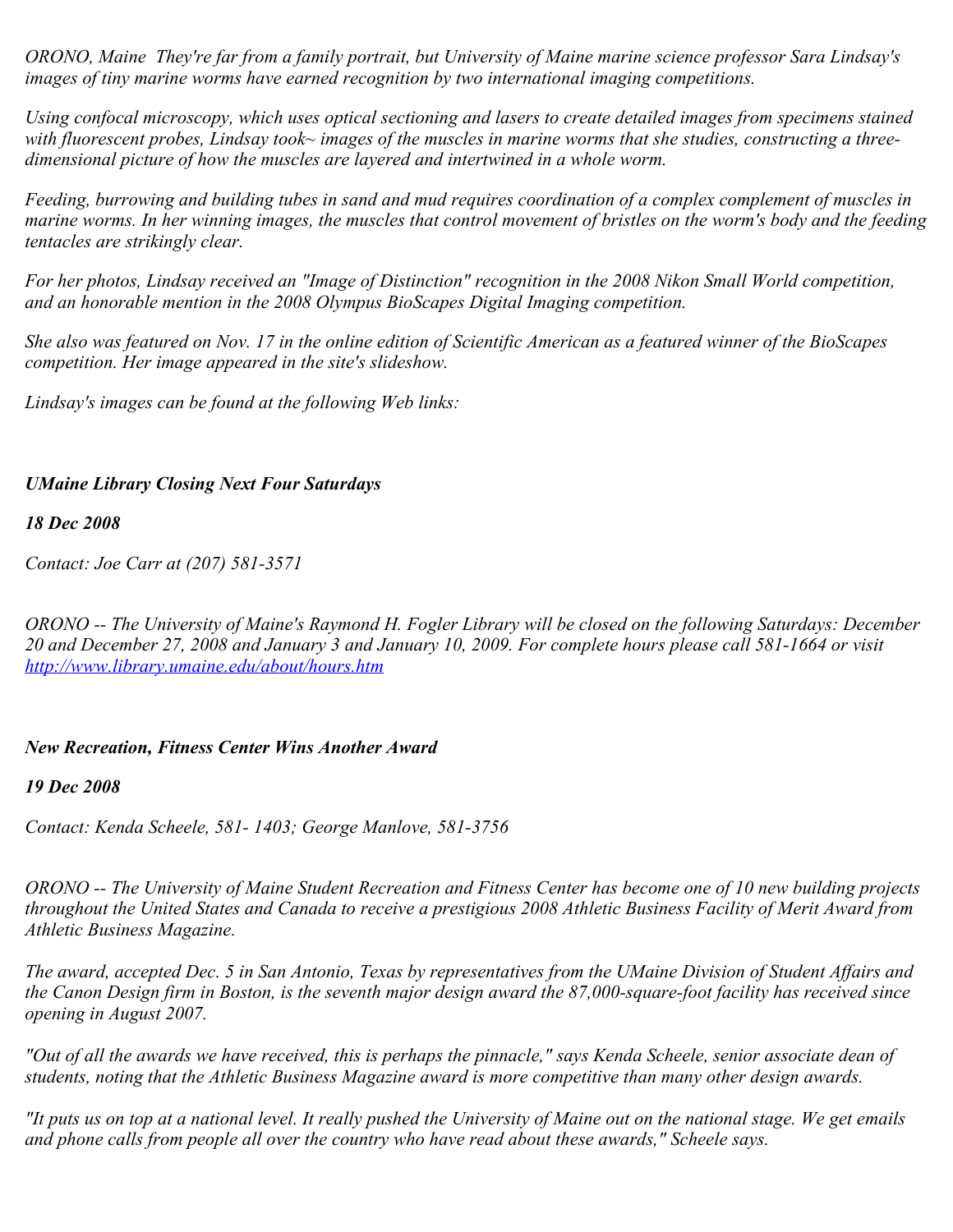*The largest building project ever undertaken by the University of Maine, the state-of-the-art center appears to be effective in inspiring UMaine students to get more exercise. One of the most advanced recreation and fitness centers north of Boston, it also has attracted large numbers of UMaine faculty, staff and members of surrounding communities.*

*Before the center was built, the university's previous fitness center, Latti Fitness Center at the Memorial Gym, saw about 2,000 people a week at the busiest times, according to Kristie Deschane, associate director for Campus Recreation, and Jeff Hunt, director of Campus Recreation and its programs.* 

*At the new center, "we see over 2000 people on peak days, and average between 1500-1700 people per weekday during the academic year," Deschesne says.*

*"The number of people who are engaging in physical activities is just going through the roof," says Hunt.*

*Earlier this year, the center received the National Intramural-Recreational Sports Association's "Outstanding Sports Facility" award, and also has received awards from the Society of American Registered Architects, the Associated General Contractors of America and Starnet Design Awards, among others.* 

*The new recreation and fitness center also carries internationally recognized LEED (Leadership in Energy and Environmental Design) Silver certification from the U.S. Green Building Council, which makes it one of the few silvercertified fitness centers in the United States, Scheele says. LEED certification rates new or renovated buildings in green design categories that include sustainability, efficiency and environmental quality.*

*The quality of the recreation and fitness center has helped with student recruitment and retention, according to Hunt, and it helps the university attract top-notch researchers and employees.*

*Robert Dana, dean of students, says the university expected the center to have an important impact on the campus in many ways.*

*"I am delighted to report that the impact, far greater than we predicted, has been transformative," he says. "The utilization is remarkable and day after day we hear students tell us 'this is central to my UMaine experience; I feel welcomed here and this place is the best.'*

*"Student satisfaction is remarkably high and this means high use. I couldn't ask for any better outcome," Dana says.*

*As of this week, the center had logged more than 465,000 member visits.*

## *New Map Chronicles Champlain's 13 Years of Exploration in the St. Lawrence River Valley*

*23 Dec 2008*

*Contact: Mike Hermann at (207) 992-3411 Joe Carr at (207) 581-3571*

*ORONO, ME. --To commemorate the 400th anniversaries of French explorer Samuel Champlain's founding of Qu* 

# *Martin Luther King Breakfast at UMaine Jan. 19*

*29 Dec 2008*

*Contact: Diane Khiel [\(dkhiel@adelphia.net](mailto:dkhiel@adelphia.net)); Joe Carr [\(joecarr@maine.edu](mailto:joecarr@maine.edu))*